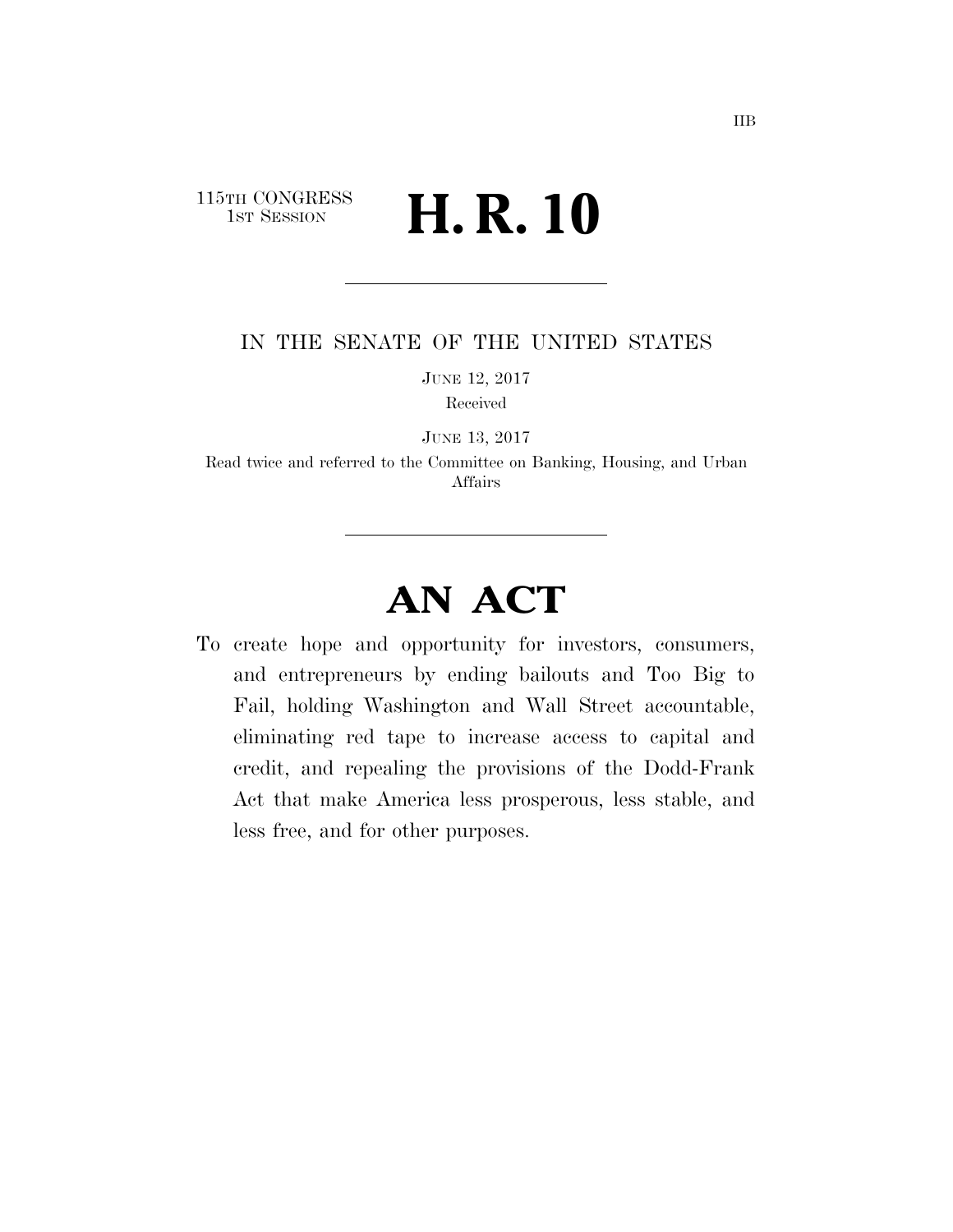1 *Be it enacted by the Senate and House of Representa-*

2 *tives of the United States of America in Congress assembled,* 

#### 3 **SECTION 1. SHORT TITLE; TABLE OF CONTENTS.**

- 4 (a) SHORT TITLE.—This Act may be cited as the 5 ''Financial CHOICE Act of 2017''.
- 6 (b) TABLE OF CONTENTS.—The table of contents for

#### 7 this Act is as follows:

Sec. 1. Short title; table of contents.

Sec. 2. Directed rulemaking repeals.

#### TITLE I—ENDING ''TOO BIG TO FAIL'' AND BANK BAILOUTS

Subtitle A—Repeal of the Orderly Liquidation Authority

Sec. 111. Repeal of the orderly liquidation authority.

Subtitle B—Financial Institution Bankruptcy

- Sec. 121. General provisions relating to covered financial corporations.
- Sec. 122. Liquidation, reorganization, or recapitalization of a covered financial corporation.
- Sec. 123. Amendments to title 28, United States Code.

#### Subtitle C—Ending Government Guarantees

- Sec. 131. Repeal of obligation guarantee program.
- Sec. 132. Repeal of systemic risk determination in resolutions.
- Sec. 133. Restrictions on use of the Exchange Stabilization Fund.

#### Subtitle D—Eliminating Financial Market Utility Designations

Sec. 141. Repeal of title VIII.

Subtitle E—Reform of the Financial Stability Act of 2010

- Sec. 151. Repeal and modification of provisions of the Financial Stability Act of 2010.
- Sec. 152. Operational risk capital requirements for banking organizations.

#### TITLE II—DEMANDING ACCOUNTABILITY FROM WALL STREET

#### Subtitle A—SEC Penalties Modernization

- Sec. 211. Enhancement of civil penalties for securities laws violations.
- Sec. 212. Updated civil money penalties of Public Company Accounting Oversight Board.
- Sec. 213. Updated civil money penalty for controlling persons in connection with insider trading.
- Sec. 214. Update of certain other penalties.
- Sec. 215. Monetary sanctions to be used for the relief of victims.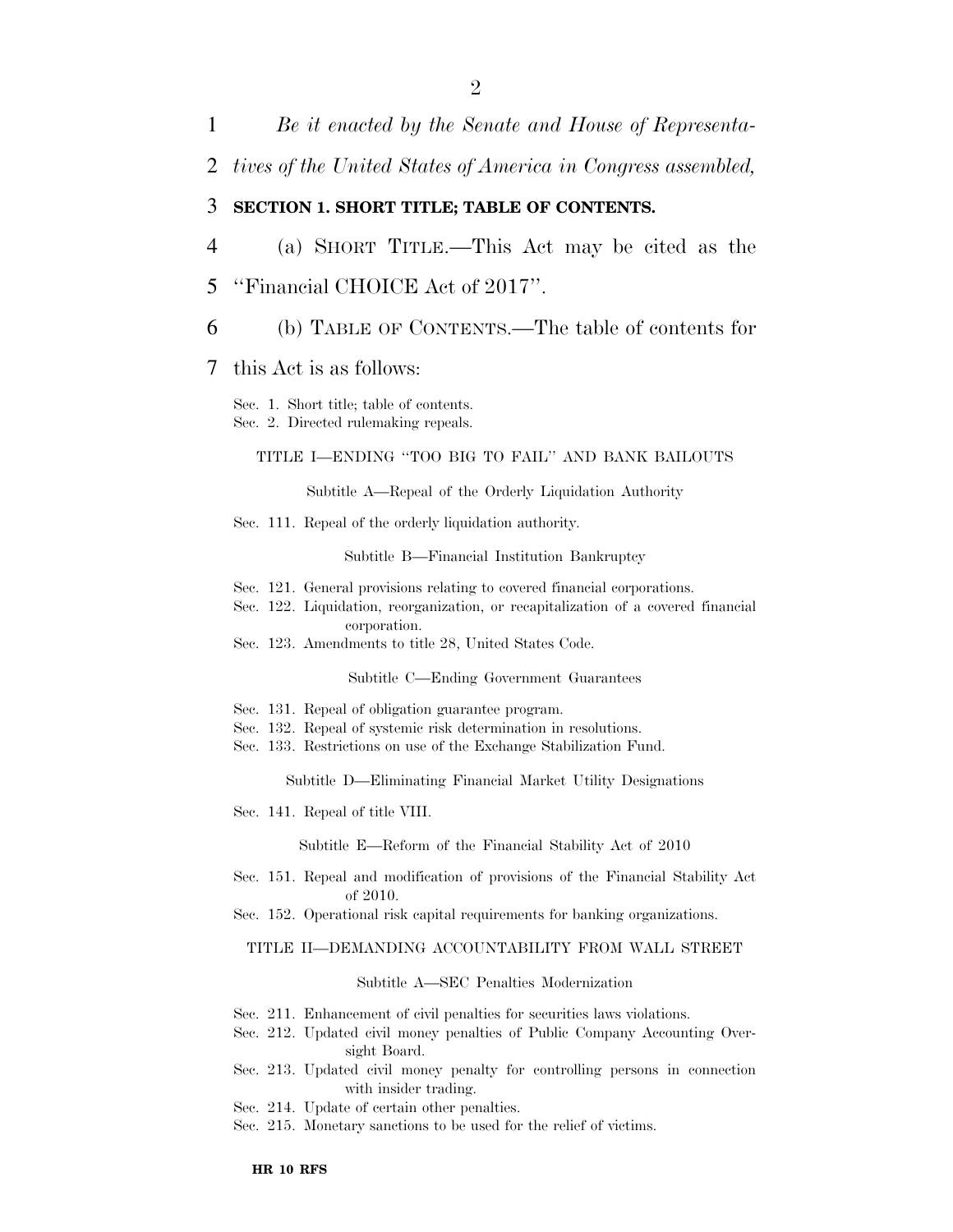Sec. 216. GAO report on use of civil money penalty authority by Commission.

#### Subtitle B—FIRREA Penalties Modernization

Sec. 221. Increase of civil and criminal penalties originally established in the Financial Institutions Reform, Recovery, and Enforcement Act of 1989.

#### TITLE III—DEMANDING ACCOUNTABILITY FROM FINANCIAL REG-ULATORS AND DEVOLVING POWER AWAY FROM WASHINGTON

#### Subtitle A—Cost-Benefit Analyses

- Sec. 311. Definitions.
- Sec. 312. Required regulatory analysis.
- Sec. 313. Rule of construction.
- Sec. 314. Public availability of data and regulatory analysis.
- Sec. 315. Five-year regulatory impact analysis.
- Sec. 316. Retrospective review of existing rules.
- Sec. 317. Judicial review.
- Sec. 318. Chief Economists Council.
- Sec. 319. Conforming amendments.
- Sec. 320. Other regulatory entities.
- Sec. 321. Avoidance of duplicative or unnecessary analyses.

Subtitle B—Congressional Review of Federal Financial Agency Rulemaking

- Sec. 331. Congressional review.
- Sec. 332. Congressional approval procedure for major rules.
- Sec. 333. Congressional disapproval procedure for nonmajor rules.
- Sec. 334. Definitions.
- Sec. 335. Judicial review.
- Sec. 336. Effective date of certain rules.
- Sec. 337. Budgetary effects of rules subject to section 332 of the Financial CHOICE Act of 2017.
- Sec. 338. Nonapplicability to monetary policy.

Subtitle C—Judicial Review of Agency Actions

Sec. 341. Scope of judicial review of agency actions.

Subtitle D—Leadership of Financial Regulators

- Sec. 351. Federal Deposit Insurance Corporation.
- Sec. 352. Federal Housing Finance Agency.

Subtitle E—Congressional Oversight of Appropriations

- Sec. 361. Bringing the Federal Deposit Insurance Corporation into the appropriations process.
- Sec. 362. Bringing the Federal Housing Finance Agency into the appropriations process.
- Sec. 363. Bringing the examination and supervision functions of the National Credit Union Administration into the appropriations process.
- Sec. 364. Bringing the Office of the Comptroller of the Currency into the appropriations process.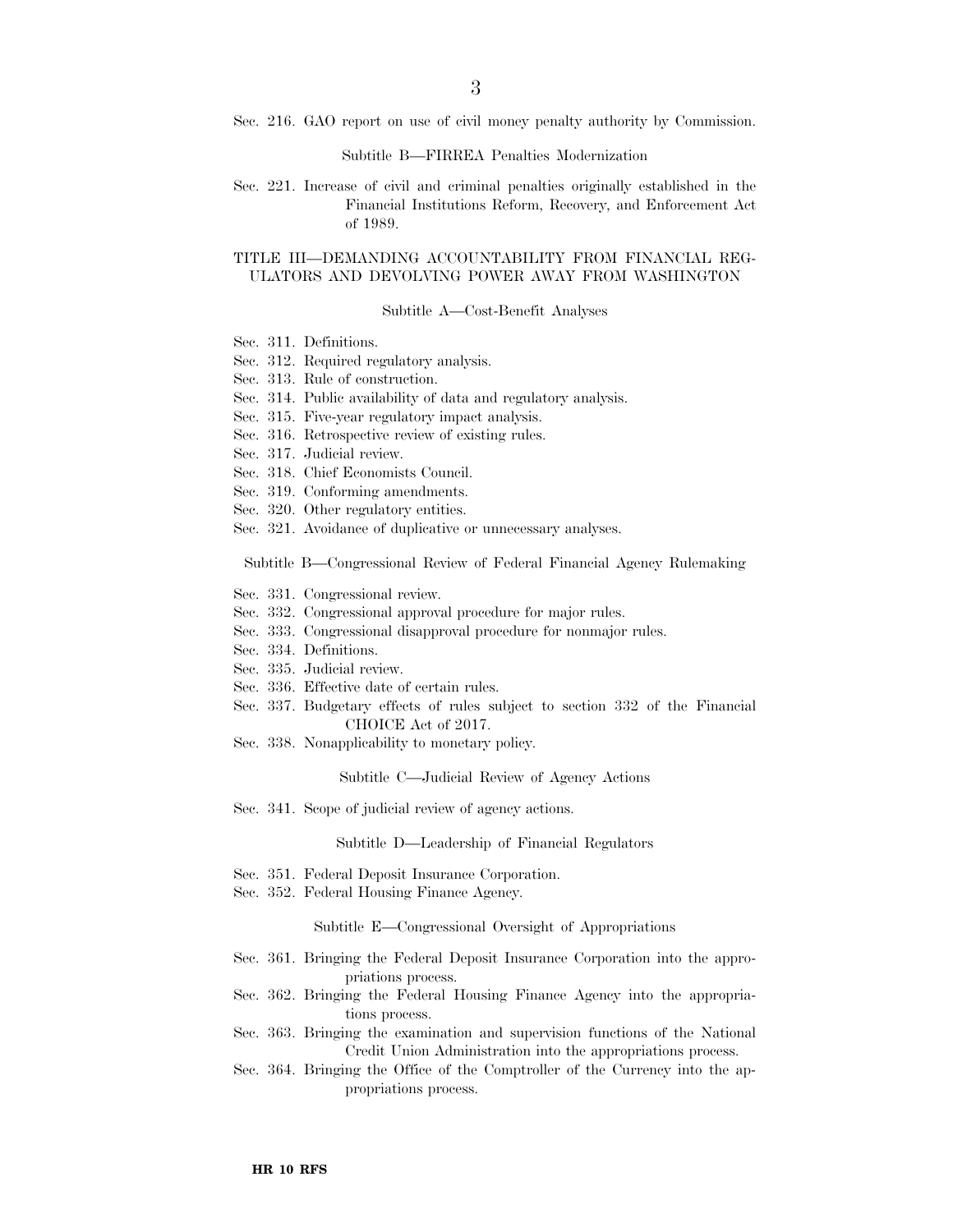Sec. 365. Bringing the non-monetary policy related functions of the Board of Governors of the Federal Reserve System into the appropriations process.

Subtitle F—International Processes

Sec. 371. Requirements for international processes.

Subtitle G—Unfunded Mandates Reform

Sec. 381. Definitions.

Sec. 382. Application of the Unfunded Mandates Reform Act.

Subtitle H—Enforcement Coordination

Sec. 391. Policies to minimize duplication of enforcement efforts.

Subtitle I—Penalties for Unauthorized Disclosures

Sec. 392. Criminal penalty for unauthorized disclosures.

Subtitle J—Stop Settlement Slush Funds

Sec. 393. Limitation on donations made pursuant to settlement agreements to which certain departments or agencies are a party.

#### TITLE IV—UNLEASHING OPPORTUNITIES FOR SMALL BUSI-NESSES, INNOVATORS, AND JOB CREATORS BY FACILITATING CAPITAL FORMATION

Subtitle A—Small Business Mergers, Acquisitions, Sales, and Brokerage Simplification

Sec. 401. Registration exemption for merger and acquisition brokers. Sec. 402. Effective date.

Subtitle B—Encouraging Employee Ownership

Sec. 406. Increased threshold for disclosures relating to compensatory benefit plans.

Subtitle C—Small Company Disclosure Simplification

- Sec. 411. Exemption from XBRL requirements for emerging growth companies and other smaller companies.
- Sec. 412. Analysis by the SEC.
- Sec. 413. Report to Congress.
- Sec. 414. Definitions.

Subtitle D—Securities and Exchange Commission Overpayment Credit

Sec. 416. Refunding or crediting overpayment of section 31 fees.

Subtitle E—Fair Access to Investment Research

Sec. 421. Safe harbor for investment fund research.

Subtitle F—Accelerating Access to Capital

Sec. 426. Expanded eligibility for use of Form S–3.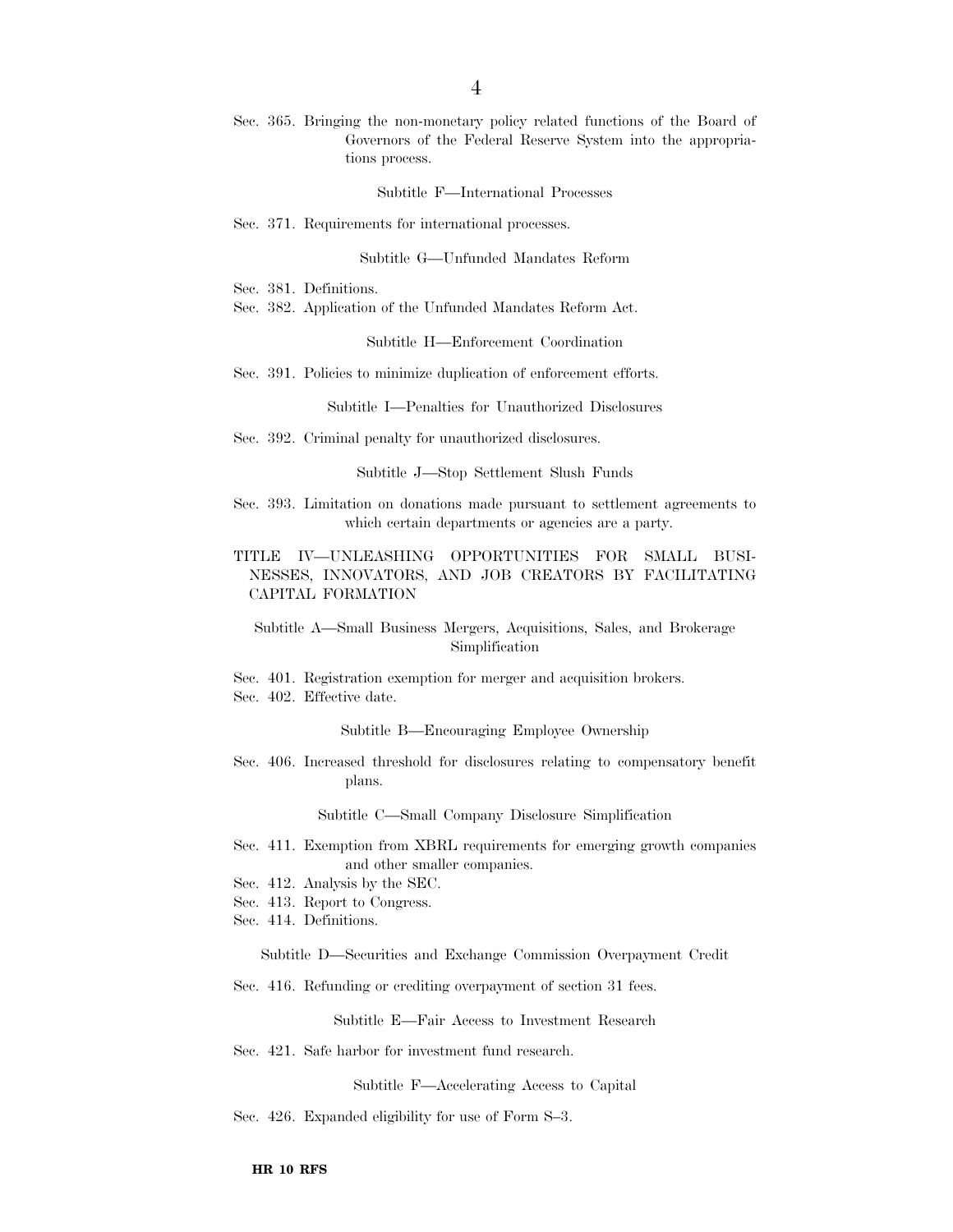Subtitle G—Enhancing the RAISE Act

Sec. 431. Certain accredited investor transactions.

Subtitle H—Small Business Credit Availability

- Sec. 436. Business development company ownership of securities of investment advisers and certain financial companies.
- Sec. 437. Expanding access to capital for business development companies.
- Sec. 438. Parity for business development companies regarding offering and proxy rules.

#### Subtitle I—Fostering Innovation

Sec. 441. Temporary exemption for low-revenue issuers.

Subtitle J—Small Business Capital Formation Enhancement

Sec. 446. Annual review of government-business forum on capital formation.

Subtitle K—Helping Angels Lead Our Startups

- Sec. 451. Definition of angel investor group.
- Sec. 452. Clarification of general solicitation.

Subtitle L—Main Street Growth

Sec. 456. Venture exchanges.

Subtitle M—Micro Offering Safe Harbor

Sec. 461. Exemptions for micro-offerings.

Subtitle N—Private Placement Improvement

Sec. 466. Revisions to SEC Regulation D.

Subtitle O—Supporting America's Innovators

Sec. 471. Investor limitation for qualifying venture capital funds.

#### Subtitle P—Fix Crowdfunding

- Sec. 476. Crowdfunding exemption.
- Sec. 477. Exclusion of crowdfunding investors from shareholder cap.
- Sec. 478. Preemption of State law.
- Sec. 479. Treatment of funding portals.

Subtitle Q—Corporate Governance Reform and Transparency

- Sec. 481. Definitions.
- Sec. 482. Registration of proxy advisory firms.
- Sec. 483. Commission annual report.

Subtitle R—Senior Safe

- Sec. 491. Immunity.
- Sec. 492. Training required.
- Sec. 493. Relationship to State law.

Subtitle S—National Securities Exchange Regulatory Parity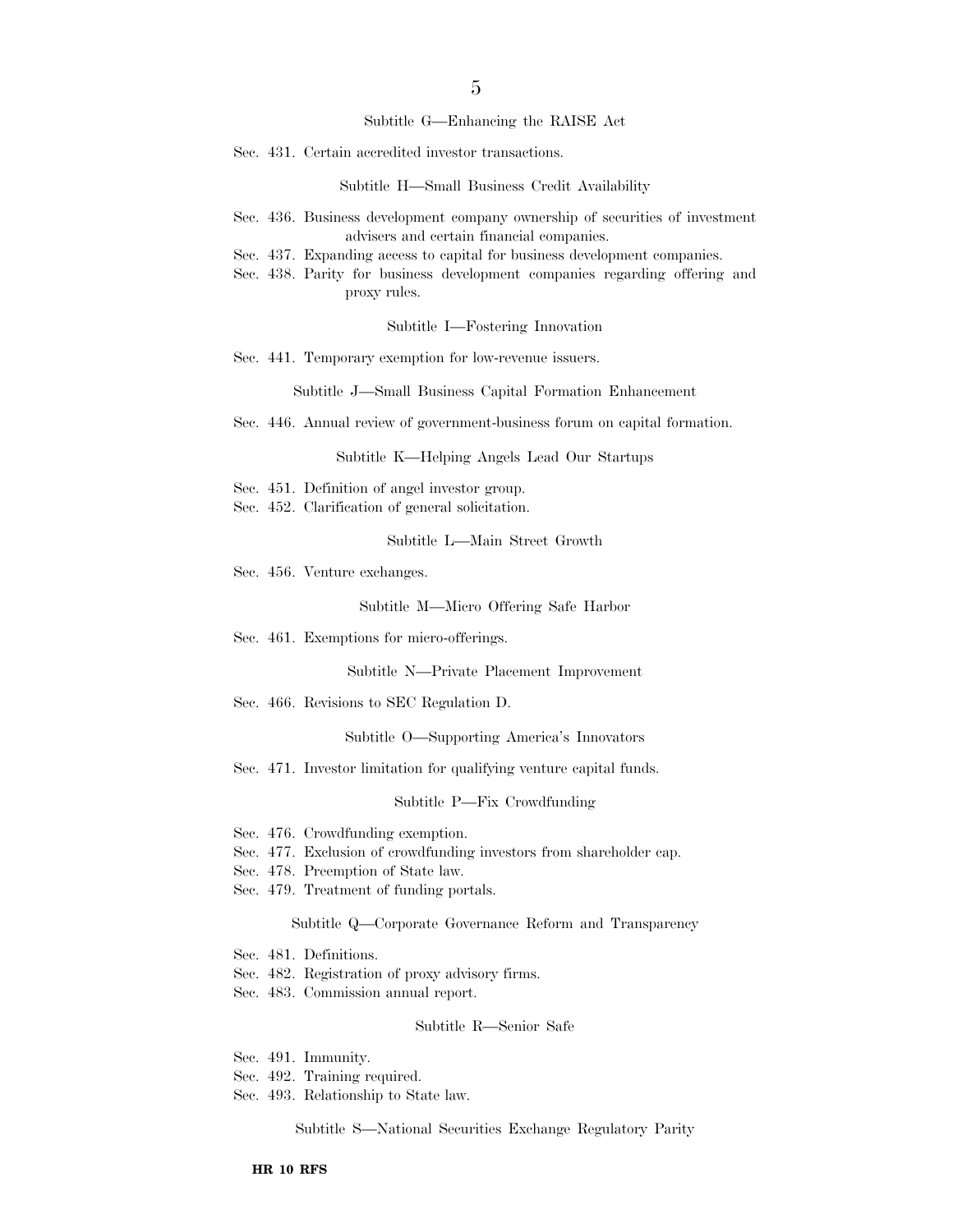Sec. 496. Application of exemption.

Subtitle T—Private Company Flexibility and Growth

Sec. 497. Shareholder threshold for registration.

Subtitle U—Small Company Capital Formation Enhancements

Sec. 498. JOBS Act-related exemption.

Subtitle V—Encouraging Public Offerings

Sec. 499. Expanding testing the waters and confidential submissions.

Subtitle X—Modernized Offering and Proxy Rules for Closed-End Funds

Sec. 499A. Parity for closed-end companies regarding offering and proxy rules.

#### TITLE V—REGULATORY RELIEF FOR MAIN STREET AND COMMUNITY FINANCIAL INSTITUTIONS

Subtitle A—Preserving Access to Manufactured Housing

- Sec. 501. Mortgage originator definition.
- Sec. 502. High-Cost mortgage definition.

Subtitle B—Mortgage Choice

Sec. 506. Definition of points and fees.

Subtitle C—Financial Institution Customer Protection

- Sec. 511. Requirements for deposit account termination requests and orders.
- Sec. 512. Amendments to the Financial Institutions Reform, Recovery, and Enforcement Act of 1989.

Subtitle D—Portfolio Lending and Mortgage Access

Sec. 516. Safe harbor for certain loans held on portfolio.

Subtitle E—Application of the Expedited Funds Availability Act

Sec. 521. Application of the Expedited Funds Availability Act.

Subtitle F—Small Bank Holding Company Policy Statement

Sec. 526. Changes required to small bank holding company policy statement on assessment of financial and managerial factors.

Subtitle G—Community Institution Mortgage Relief

Sec. 531. Community financial institution mortgage relief.

Subtitle H—Financial Institutions Examination Fairness and Reform

Sec. 536. Timeliness of examination reports.

Subtitle I—National Credit Union Administration Budget Transparency

Sec. 541. Budget transparency for the NCUA.

Subtitle J—Taking Account of Institutions With Low Operation Risk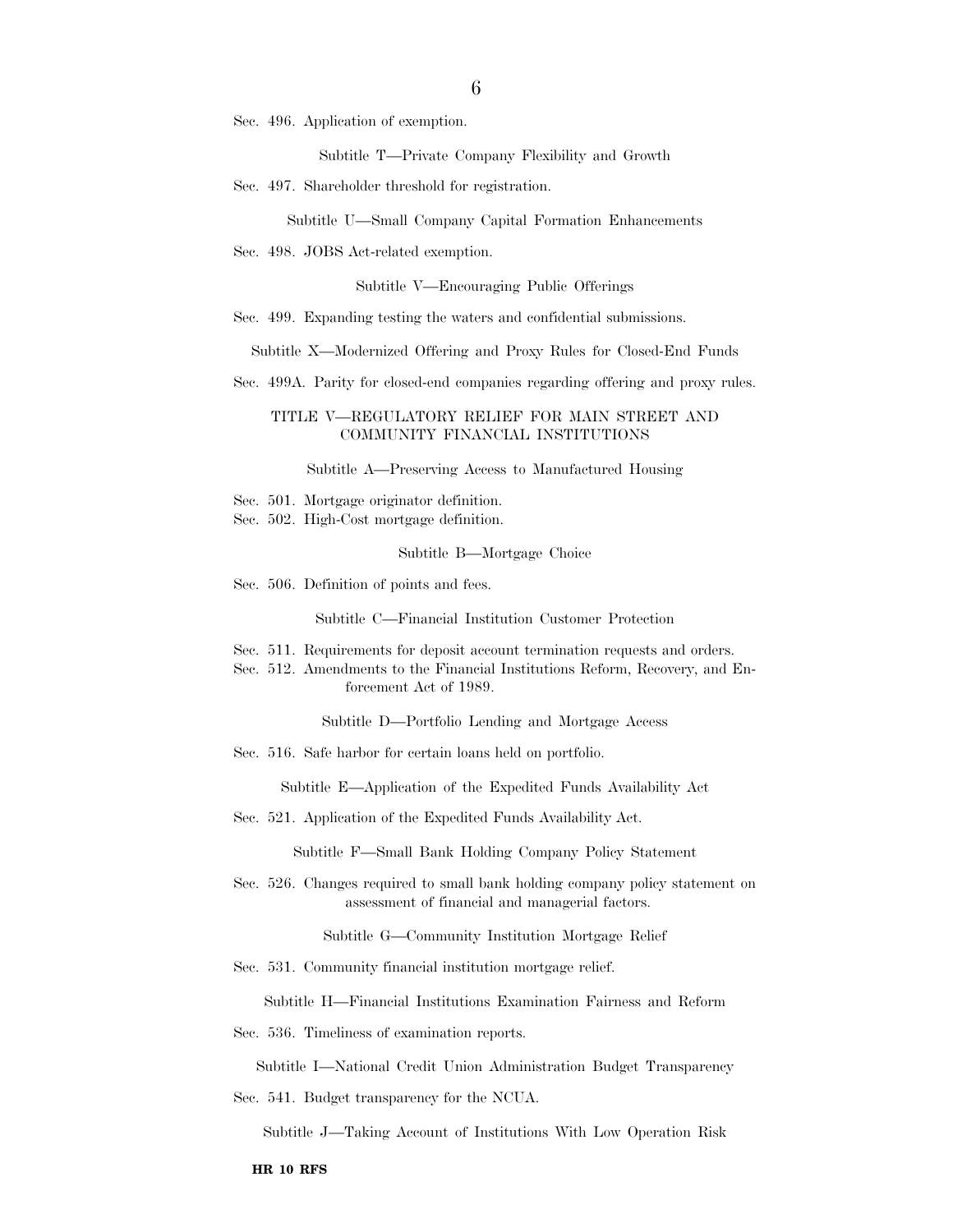Sec. 546. Regulations appropriate to business models.

Subtitle K—Federal Savings Association Charter Flexibility

Sec. 551. Option for Federal savings associations to operate as a covered savings association.

Subtitle L—SAFE Transitional Licensing

Sec. 556. Eliminating barriers to jobs for loan originators.

Subtitle M—Right to Lend

Sec. 561. Small business loan data collection requirement.

Subtitle N—Community Bank Reporting Relief

Sec. 566. Short form call report.

Subtitle O—Homeowner Information Privacy Protection

Sec. 571. Study regarding privacy of information collected under the Home Mortgage Disclosure Act of 1975.

Subtitle P—Home Mortgage Disclosure Adjustment

Sec. 576. Depository institutions subject to maintenance of records and disclosure requirements.

Subtitle Q—Protecting Consumers' Access to Credit

Sec. 581. Rate of interest after transfer of loan.

Subtitle R—NCUA Overhead Transparency

Sec. 586. Fund transparency.

Subtitle S—Housing Opportunities Made Easier

Sec. 591. Clarification of donated services to non-profits.

Subtitle T—Protection of Consumer Information by Consumer Reporting Agencies

Sec. 596. Sense of Congress related to protection of consumer information by consumer reporting agencies.

Subtitle U—Legitimate Financial Transactions Report

Sec. 597. Treasury report on legitimate financial transactions.

Subtitle V—Dividend Waiver Authority for Mutual Holding Companies

Sec. 598. Dividend waiver authority for mutual holding companies.

#### TITLE VI—REGULATORY RELIEF FOR STRONGLY CAPITALIZED, WELL MANAGED BANKING ORGANIZATIONS

- Sec. 601. Capital election.
- Sec. 602. Regulatory relief.
- Sec. 603. Contingent capital study.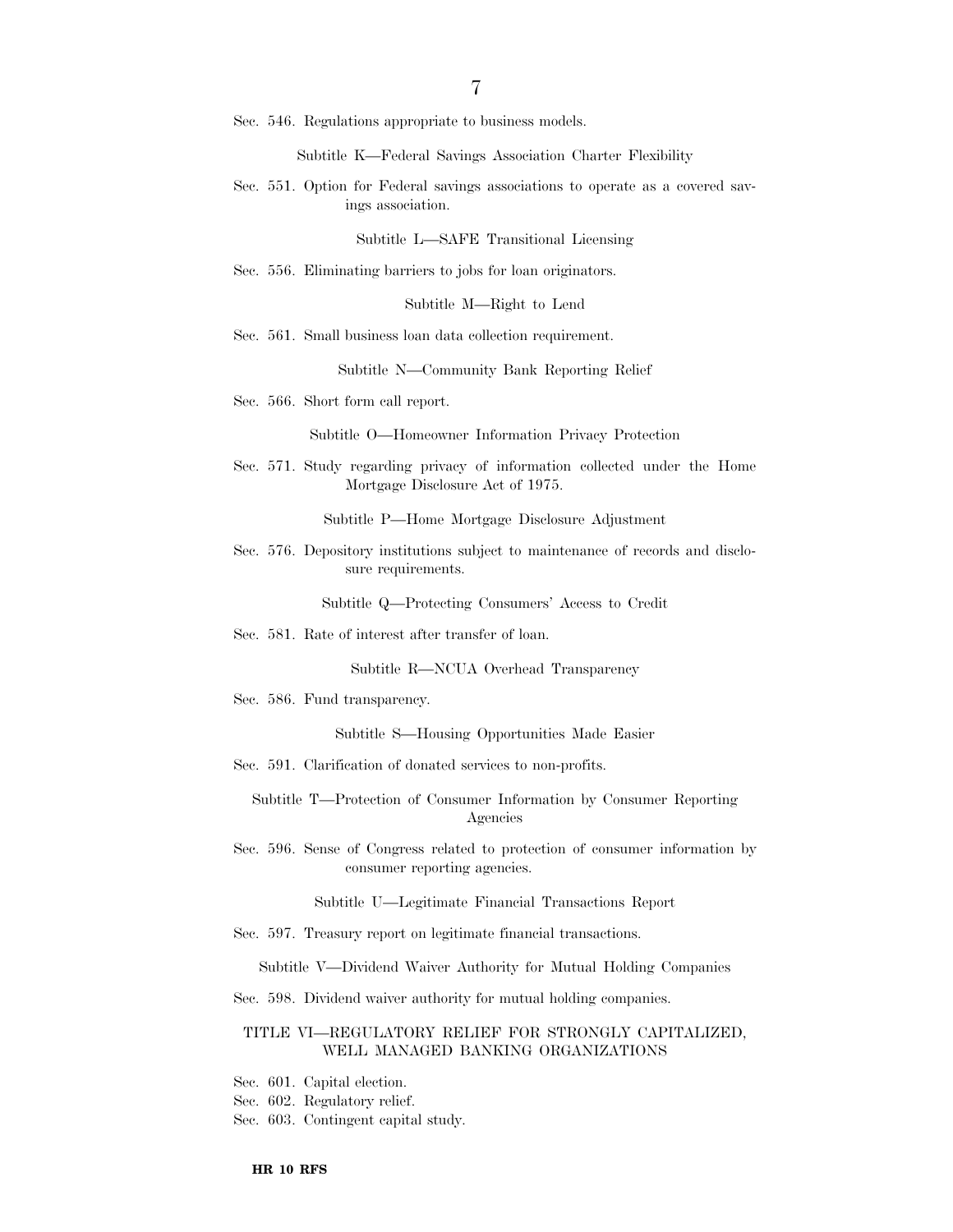#### TITLE VII—EMPOWERING AMERICANS TO ACHIEVE FINANCIAL INDEPENDENCE

#### Subtitle A—Separation of Powers and Liberty Enhancements

- Sec. 711. Consumer Law Enforcement Agency.
- Sec. 712. Bringing the Agency into the regular appropriations process.
- Sec. 713. Consumer Law Enforcement Agency Inspector General Reform.
- Sec. 714. Private parties authorized to compel the Agency to seek sanctions by filing civil actions; Adjudications deemed actions.
- Sec. 715. Civil investigative demands to be appealed to courts.
- Sec. 716. Agency dual mandate and economic analysis.
- Sec. 717. No deference to Agency interpretation.

#### Subtitle B—Administrative Enhancements

- Sec. 721. Advisory opinions.
- Sec. 722. Reform of Consumer Financial Civil Penalty Fund.
- Sec. 723. Agency pay fairness.
- Sec. 724. Elimination of market monitoring functions.
- Sec. 725. Reforms to mandatory functional units.
- Sec. 726. Repeal of mandatory advisory board.
- Sec. 727. Elimination of supervision authority.
- Sec. 728. Transfer of old OTS building from OCC to GSA.
- Sec. 729. Limitation on Agency authority.

#### Subtitle C—Policy Enhancements

- Sec. 731. Consumer right to financial privacy.
- Sec. 732. Repeal of Council authority to set aside Agency rules and requirement of safety and soundness considerations when issuing rules.
- Sec. 733. Removal of authority to regulate small-dollar credit.
- Sec. 734. Reforming indirect auto financing guidance.
- Sec. 735. Removal of Agency UDAAP authority.
- Sec. 736. Preservation of UDAP authority for Federal banking regulators.
- Sec. 737. Repeal of authority to restrict arbitration.

#### TITLE VIII—CAPITAL MARKETS IMPROVEMENTS

#### Subtitle A—SEC Reform, Restructuring, and Accountability

- Sec. 801. Authorization of appropriations.
- Sec. 802. Report on unobligated appropriations.
- Sec. 803. SEC Reserve Fund abolished.
- Sec. 804. Fees to offset appropriations.
- Sec. 805. Commission Federal construction funding prohibition.
- Sec. 806. Implementation of recommendations.
- Sec. 807. Office of Credit Ratings to report to the Division of Trading and Markets.
- Sec. 808. Office of Municipal Securities to report to the Division of Trading and Markets.
- Sec. 809. Independence of Commission Ombudsman.
- Sec. 810. Investor Advisory Committee improvements.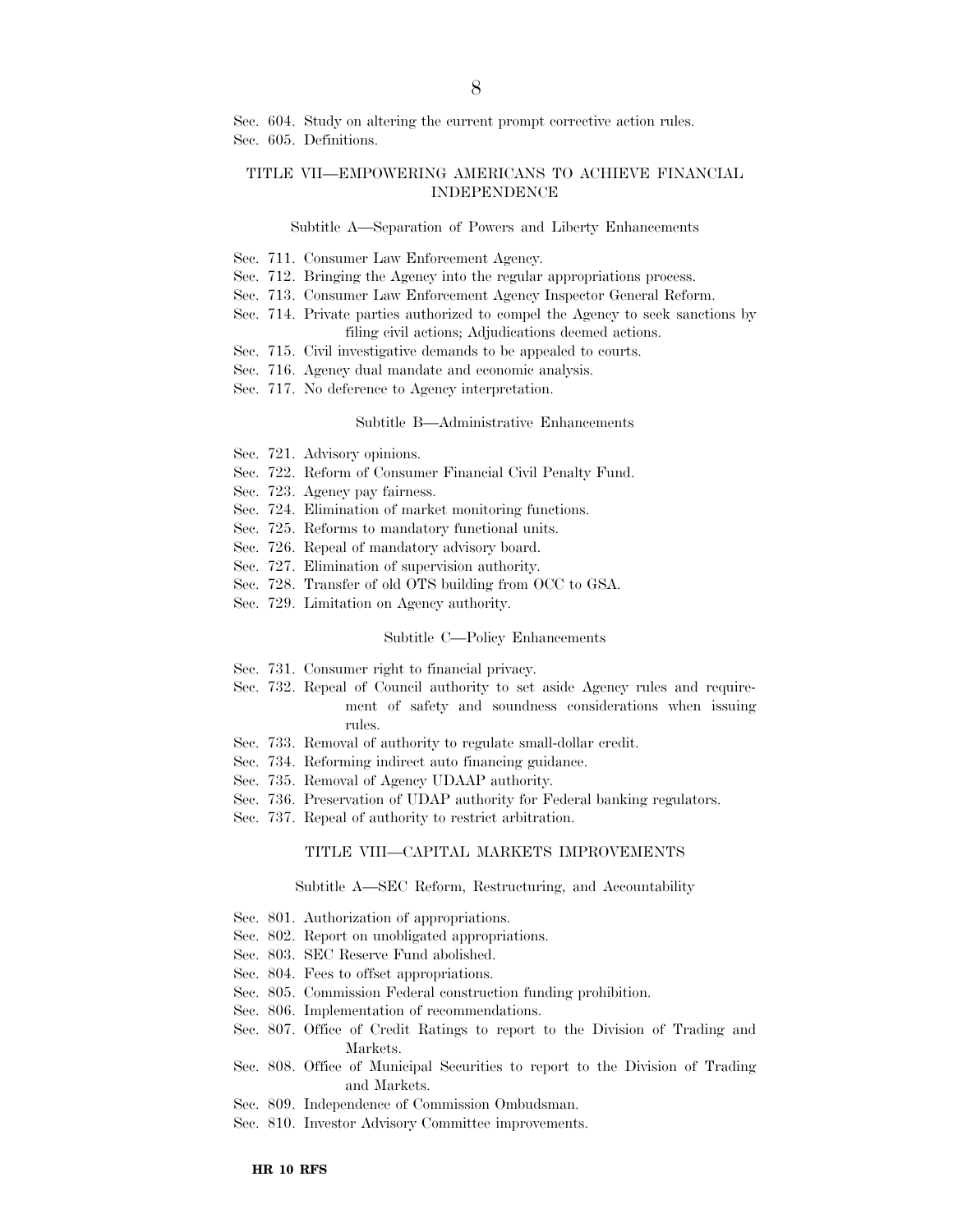- Sec. 811. Duties of Investor Advocate.
- Sec. 812. Elimination of exemption of Small Business Capital Formation Advisory Committee from Federal Advisory Committee Act.
- Sec. 813. Internal risk controls.
- Sec. 814. Applicability of notice and comment requirements of the Administrative Procedure Act to guidance voted on by the Commission.
- Sec. 815. Limitation on pilot programs.
- Sec. 816. Procedure for obtaining certain intellectual property.
- Sec. 817. Process for closing investigations.
- Sec. 818. Enforcement Ombudsman.
- Sec. 819. Adequate notice.
- Sec. 820. Advisory committee on Commission's enforcement policies and practices.
- Sec. 821. Process to permit recipient of Wells notification to appear before Commission staff in-person.
- Sec. 822. Publication of enforcement manual.
- Sec. 823. Private parties authorized to compel the Securities and Exchange Commission to seek sanctions by filing civil actions.
- Sec. 824. Certain findings required to approve civil money penalties against issuers.
- Sec. 825. Repeal of authority of the Commission to prohibit persons from serving as officers or directors.
- Sec. 826. Subpoena duration and renewal.
- Sec. 827. Elimination of automatic disqualifications.
- Sec. 828. Denial of award to culpable whistleblowers.
- Sec. 829. Clarification of authority to impose sanctions on persons associated with a broker or dealer.
- Sec. 830. Complaint and burden of proof requirements for certain actions for breach of fiduciary duty.
- Sec. 831. Congressional access to information held by the Public Company Accounting Oversight Board.
- Sec. 832. Abolishing Investor Advisory Group.
- Sec. 833. Repeal of requirement for Public Company Accounting Oversight Board to use certain funds for merit scholarship program.
- Sec. 834. Reallocation of fines for violations of rules of municipal securities rulemaking board.

#### Subtitle B—Eliminating Excessive Government Intrusion in the Capital Markets

- Sec. 841. Repeal of Department of Labor fiduciary rule and requirements prior to rulemaking relating to standards of conduct for brokers and dealers.
- Sec. 842. Exemption from risk retention requirements for nonresidential mortgage.
- Sec. 843. Frequency of shareholder approval of executive compensation.
- Sec. 844. Shareholder Proposals.
- Sec. 845. Prohibition on requiring a single ballot.
- Sec. 846. Requirement for municipal advisor for issuers of municipal securities.
- Sec. 847. Small issuer exemption from internal control evaluation.
- Sec. 848. Streamlining of applications for an exemption from the Investment Company Act of 1940.
- Sec. 849. Restriction on recovery of erroneously awarded compensation.
- Sec. 850. Exemptive authority for certain provisions relating to registration of nationally recognized statistical rating organizations.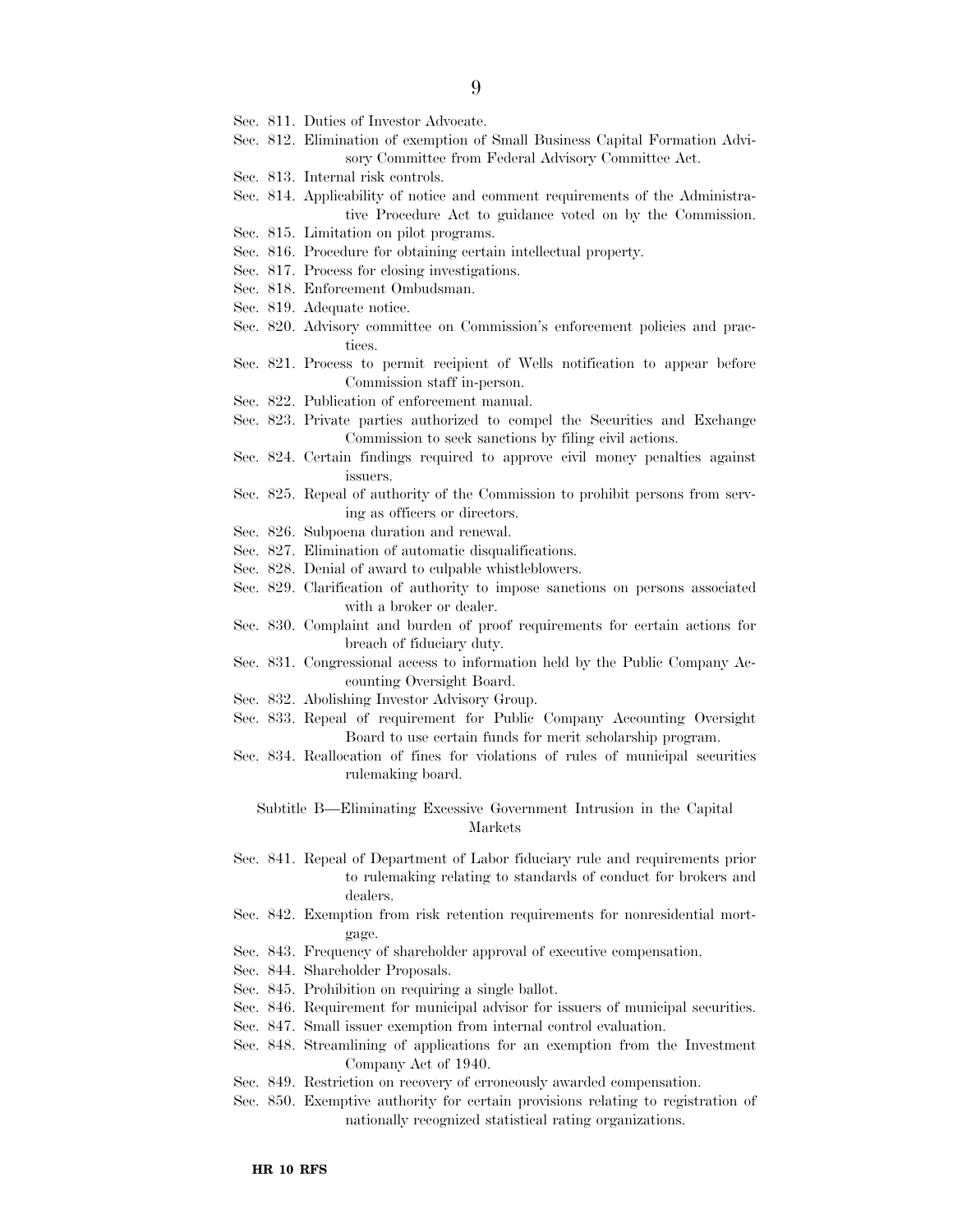- Sec. 851. Risk-based examinations of Nationally Recognized Statistical Rating Organizations.
- Sec. 852. Transparency of credit rating methodologies.
- Sec. 853. Repeal of certain attestation requirements relating to credit ratings.
- Sec. 854. Look-back review by NRSRO.
- Sec. 855. Approval of credit rating procedures and methodologies.
- Sec. 856. Exception for providing certain material information relating to a credit rating.
- Sec. 857. Repeals.
- Sec. 858. Exemption of and reporting by private equity fund advisers.
- Sec. 859. Records and reports of private funds.
- Sec. 860. Definition of accredited investor.
- Sec. 861. Repeal of certain provisions requiring a study and report to Congress.
- Sec. 862. Repeal.

#### Subtitle C—Harmonization of Derivatives Rules

- Sec. 871. Commissions review and harmonization of rules relating to the regulation of over-the-counter swaps markets.
- Sec. 872. Treatment of transactions between affiliates.

#### TITLE IX—REPEAL OF THE VOLCKER RULE AND OTHER PROVISIONS

Sec. 901. Repeals.

#### TITLE X—FED OVERSIGHT REFORM AND MODERNIZATION

- Sec. 1001. Requirements for policy rules of the Federal Open Market Committee.
- Sec. 1002. Federal Open Market Committee blackout period.
- Sec. 1003. Public transcripts of FOMC meetings.
- Sec. 1004. Membership of Federal Open Market Committee.
- Sec. 1005. Frequency of testimony of the Chairman of the Board of Governors of the Federal Reserve System to Congress.
- Sec. 1006. Vice Chairman for Supervision report requirement.
- Sec. 1007. Salaries, financial disclosures, and office staff of the Board of Governors of the Federal Reserve System.
- Sec. 1008. Amendments to powers of the Board of Governors of the Federal Reserve System.
- Sec. 1009. Interest rates on balances maintained at a Federal Reserve bank by depository institutions established by Federal Open Market Committee.
- Sec. 1010. Audit reform and transparency for the Board of Governors of the Federal Reserve System.
- Sec. 1011. Establishment of a Centennial Monetary Commission.

#### TITLE XI—IMPROVING INSURANCE COORDINATION THROUGH AN INDEPENDENT ADVOCATE

- Sec. 1101. Repeal of the Federal Insurance Office; Creation of the Office of the Independent Insurance Advocate.
- Sec. 1102. Treatment of covered agreements.

#### TITLE XII—TECHNICAL CORRECTIONS

Sec. 1201. Table of contents; Definitional corrections.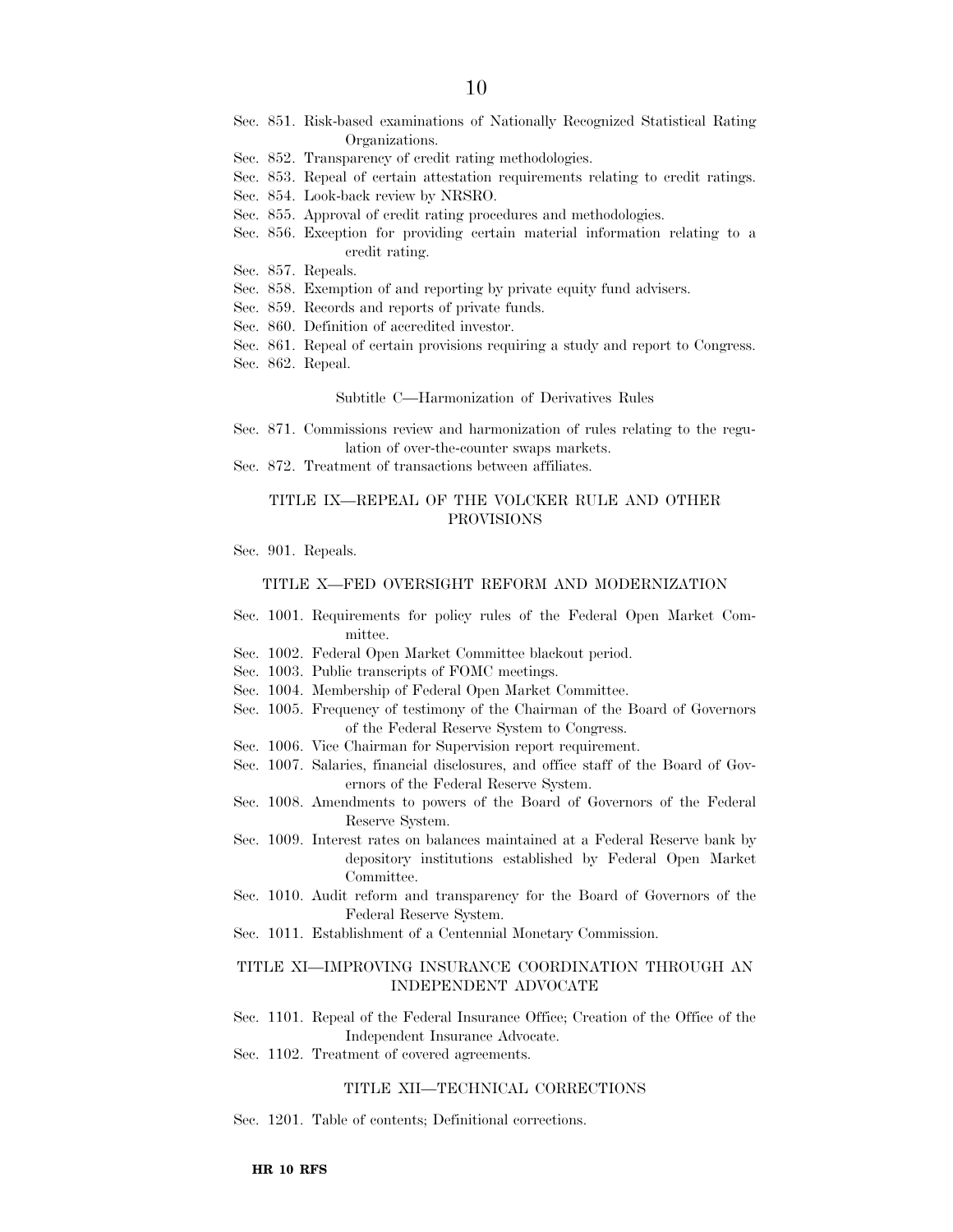- Sec. 1202. Antitrust savings clause corrections.
- Sec. 1203. Title I corrections.
- Sec. 1204. Title III corrections.
- Sec. 1205. Title IV correction.
- Sec. 1206. Title VI corrections.
- Sec. 1207. Title VII corrections.
- Sec. 1208. Title IX corrections.
- Sec. 1209. Title X corrections.
- Sec. 1210. Title XII correction.
- Sec. 1211. Title XIV correction.
- Sec. 1212. Technical corrections to other statutes.

#### **SEC. 2. DIRECTED RULEMAKING REPEALS.**

 With respect to any directed rulemaking required by a provision of law repealed by this Act, to the extent any rule was issued or revised pursuant to such directed rule- making, such rule or revision shall have no force or effect. **TITLE I—ENDING ''TOO BIG TO** 

### **FAIL'' AND BANK BAILOUTS**

# **Subtitle A—Repeal of the Orderly**

### **Liquidation Authority**

 **SEC. 111. REPEAL OF THE ORDERLY LIQUIDATION AU-THORITY.** 

 (a) IN GENERAL.—Title II of the Dodd-Frank Wall Street Reform and Consumer Protection Act is hereby re- pealed and any Federal law amended by such title shall, on and after the effective date of this Act, be effective as if title II of the Dodd-Frank Wall Street Reform and Consumer Protection Act had not been enacted.

(b) CONFORMING AMENDMENTS.—

 (1) DODD-FRANK WALL STREET REFORM AND CONSUMER PROTECTION ACT.—The Dodd-Frank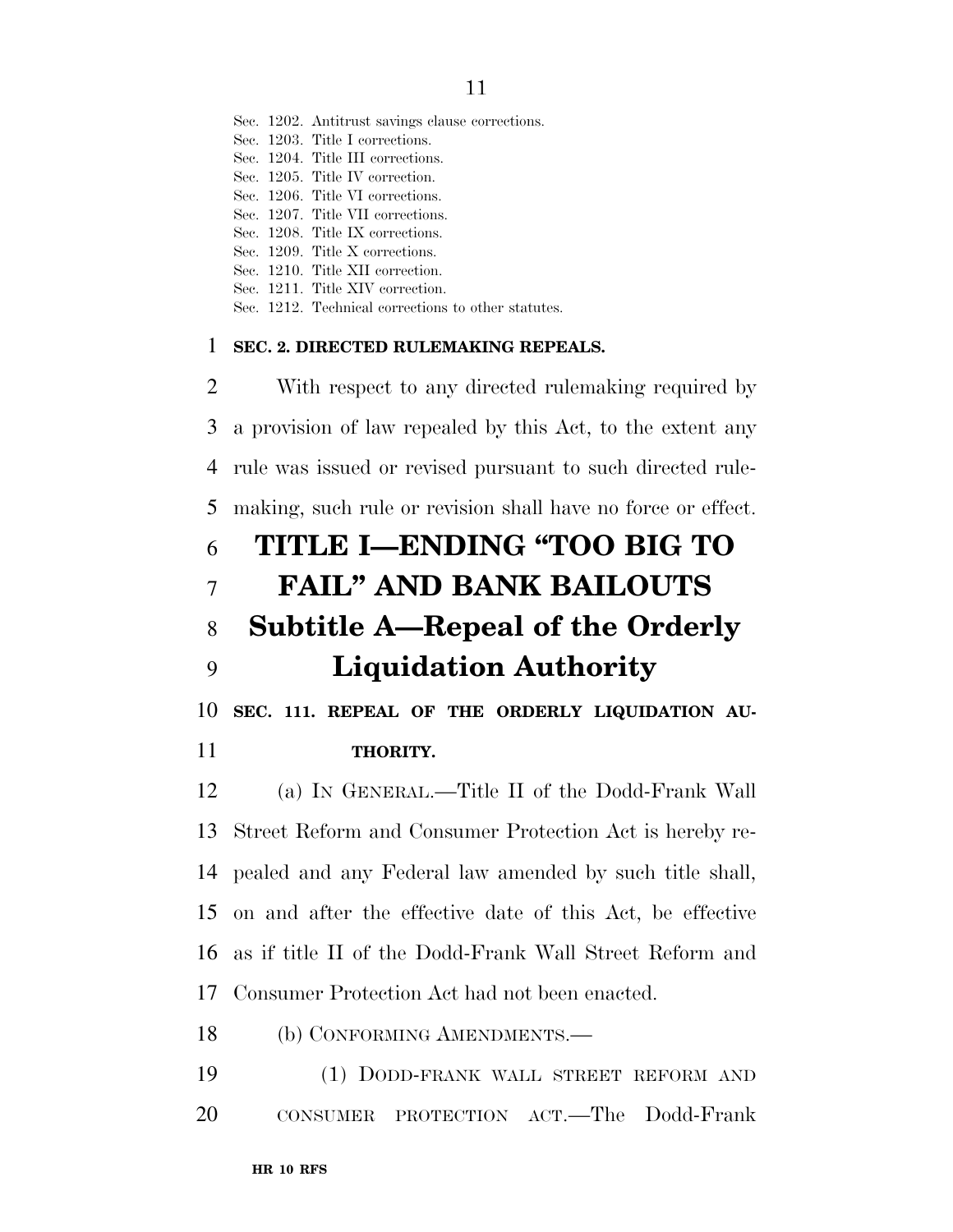| $\mathbf{1}$   | Wall Street Reform and Consumer Protection Act is |
|----------------|---------------------------------------------------|
| $\overline{2}$ | amended—                                          |
| 3              | $(A)$ in the table of contents for such Act,      |
| $\overline{4}$ | by striking all items relating to title II;       |
| 5              | (B) in section $165(d)$ —                         |
| 6              | (i) in paragraph $(1)$ , by striking ", the       |
| 7              | Council, and the Corporation" and insert-         |
| $8\,$          | ing "and the Council";                            |
| 9              | (ii) in paragraph $(2)$ , by striking ",          |
| 10             | the Council, and the Corporation" and in-         |
| 11             | serting "and the Council";                        |
| 12             | (iii) in paragraph $(3)$ , by striking            |
| 13             | "and the Corporation";                            |
| 14             | $(iv)$ in paragraph $(4)$ —                       |
| 15             | (I) by striking "and the Corpora-                 |
| 16             | tion jointly determine" and inserting             |
| 17             | "determines";                                     |
| 18             | (II) by striking "their" and in-                  |
| 19             | serting "its";                                    |
| 20             | (III) in subparagraph $(A)$ , by                  |
| 21             | striking "and the Corporation"; and               |
| 22             | $(IV)$ in subparagraph $(B)$ , by                 |
| 23             | striking "and the Corporation";                   |
| 24             | (v) in paragraph $(5)$ —                          |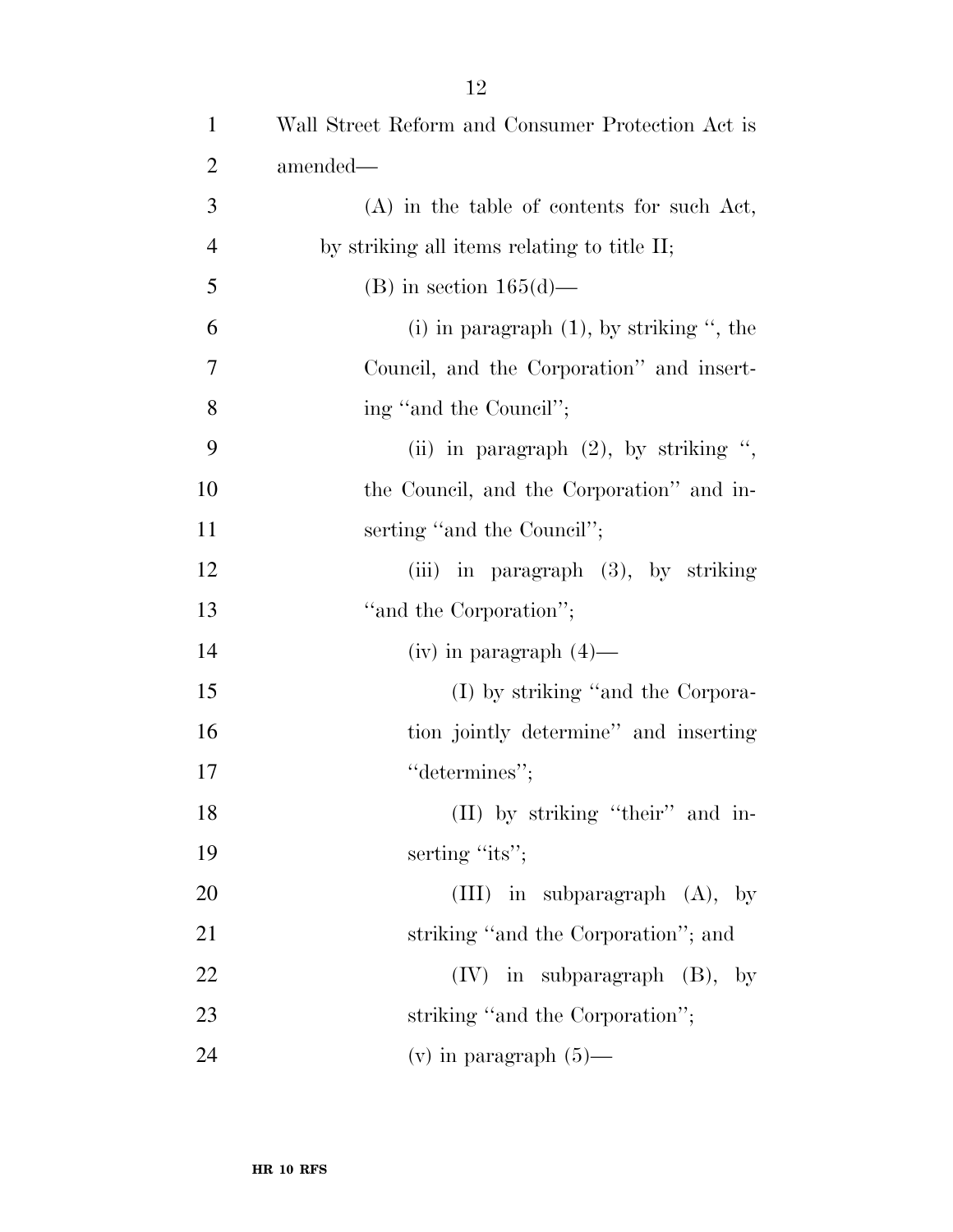| $\mathbf{1}$   | $(I)$ in subparagraph $(A)$ , by strik-                        |
|----------------|----------------------------------------------------------------|
| $\overline{2}$ | ing "and the Corporation may jointly"                          |
| 3              | and inserting "may"; and                                       |
| $\overline{4}$ | $(II)$ in subparagraph $(B)$ —                                 |
| 5              | (aa) by striking "and the                                      |
| 6              | Corporation" each place such                                   |
| $\overline{7}$ | term appears;                                                  |
| 8              | (bb) by striking "may joint-                                   |
| 9              | ly" and inserting "may";                                       |
| 10             | (ce) by striking "have joint-                                  |
| 11             | ly" and inserting "has";                                       |
| 12             | (vi) in paragraph $(6)$ , by striking ", a                     |
| 13             | receiver appointed under title II,"; and                       |
| 14             | (vii) by amending paragraph (8) to                             |
| 15             | read as follows:                                               |
| 16             | "(8) RULES.—Not later than 12 months after                     |
| 17             | enactment of this paragraph, the Board of Gov-                 |
| 18             | ernors shall issue final rules implementing this sec-          |
| 19             | tion."; and                                                    |
| 20             | (C) in section 716(g), by striking "or a                       |
| 21             | covered financial company under title II".                     |
| 22             | (2) FEDERAL DEPOSIT INSURANCE ACT.—Sec-                        |
| 23             | tion $10(b)(3)$ of the Federal Deposit Insurance Act           |
| 24             | $(12 \text{ U.S.C. } 1820(b)(3))$ is amended by striking ", or |
| 25             | of such nonbank financial company supervised by                |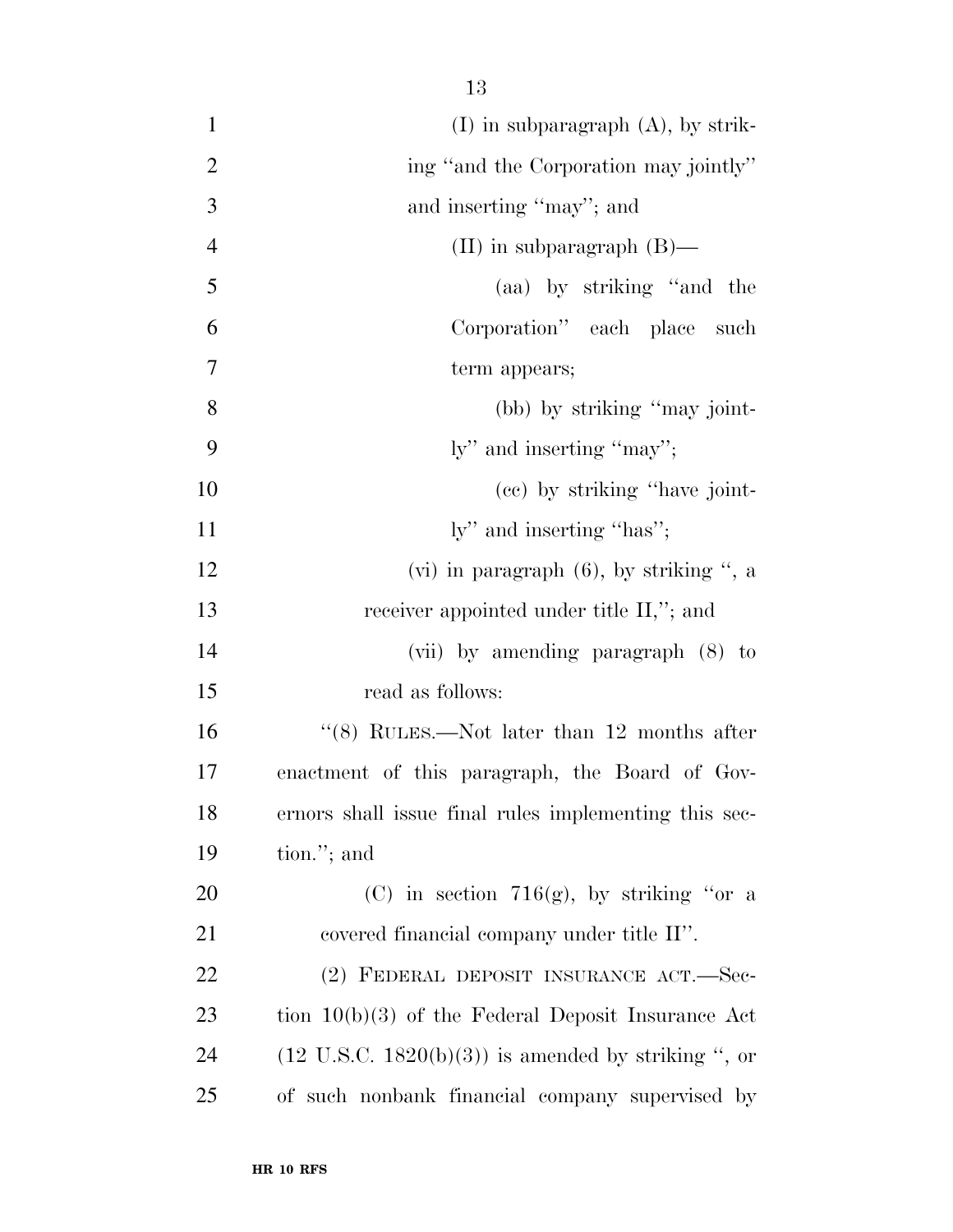| $\mathbf{1}$   | the Board of Governors or bank holding company           |
|----------------|----------------------------------------------------------|
| $\overline{2}$ | described in section $165(a)$ of the Financial Stability |
| 3              | Act of 2010, for the purpose of implementing its au-     |
| $\overline{4}$ | thority to provide for orderly liquidation of any such   |
| 5              | company under title II of that Act".                     |
| 6              | $(3)$ FEDERAL RESERVE ACT.—Section 13(3) of              |
| 7              | the Federal Reserve Act is amended—                      |
| 8              | $(A)$ in subparagraph $(B)$ —                            |
| 9              | $(i)$ in clause $(ii)$ , by striking ", resolu-          |
| 10             | tion under title II of the Dodd-Frank Wall               |
| 11             | Street Reform and Consumer Protection                    |
| 12             | Act, or" and inserting "or is subject to                 |
| 13             | resolution under"; and                                   |
| 14             | (ii) in clause (iii), by striking ", reso-               |
| 15             | lution under title II of the Dodd-Frank                  |
| 16             | Wall Street Reform and Consumer Protec-                  |
| 17             | tion Act, or" and inserting "or resolution               |
| 18             | under"; and                                              |
| 19             | $(B)$ by striking subparagraph $(E)$ .                   |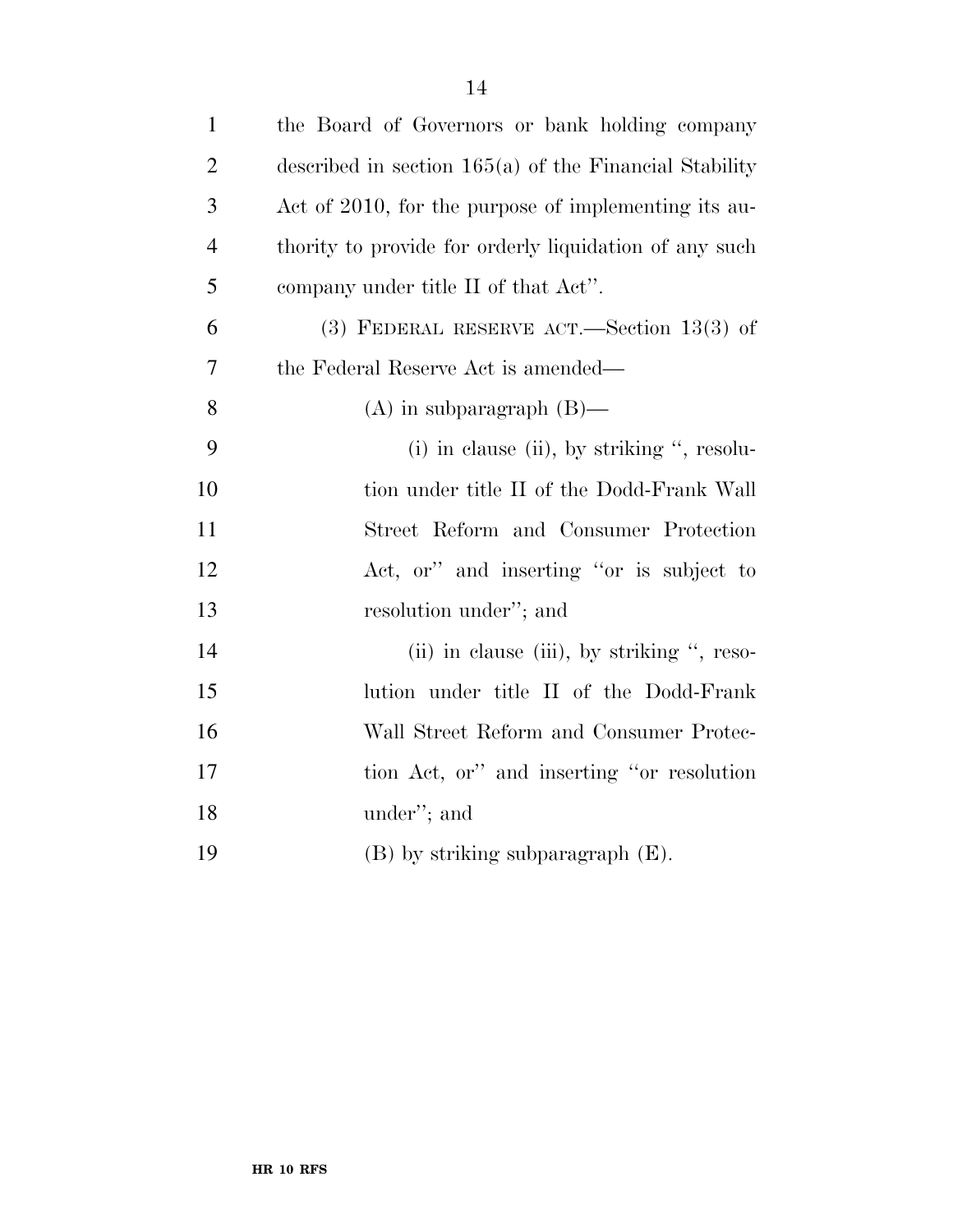## **Subtitle B—Financial Institution Bankruptcy**

 **SEC. 121. GENERAL PROVISIONS RELATING TO COVERED FINANCIAL CORPORATIONS.** 

 (a) DEFINITION.—Section 101 of title 11, United States Code, is amended by inserting the following after paragraph (9):

8 "(9A) The term 'covered financial corporation' means any corporation incorporated or organized under any Federal or State law, other than a stock- broker, a commodity broker, or an entity of the kind specified in paragraph (2) or (3) of section 109(b), that is—

 ''(A) a bank holding company, as defined in section 2(a) of the Bank Holding Company Act of 1956; or

 $\langle G \rangle$  a corporation that exists for the pri- mary purpose of owning, controlling and financ- ing its subsidiaries, that has total consolidated assets of \$50,000,000,000 or greater, and for which, in its most recently completed fiscal year—

 ''(i) annual gross revenues derived by the corporation and all of its subsidiaries from activities that are financial in nature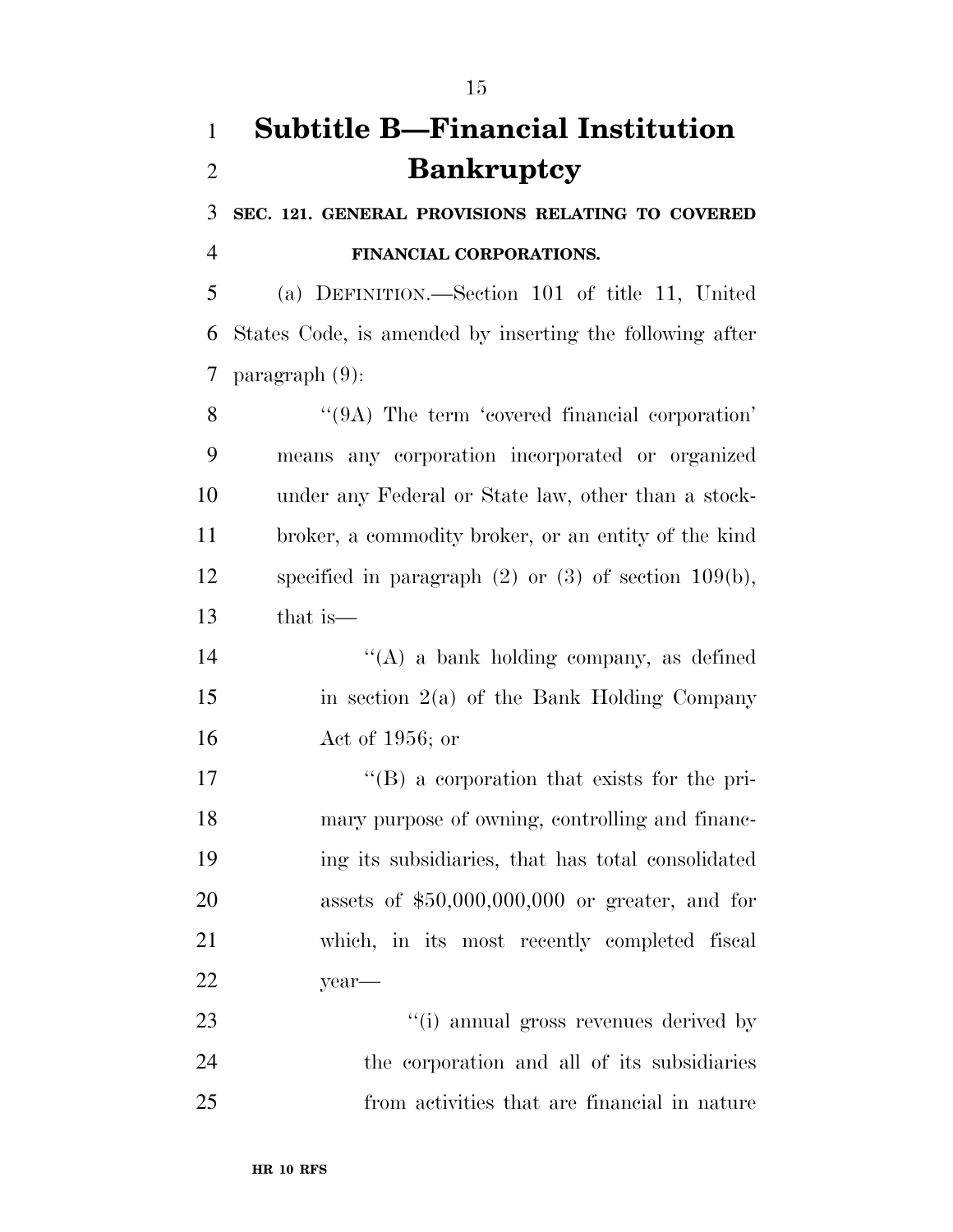| $\mathbf{1}$   | (as defined in section $4(k)$ of the Bank                 |
|----------------|-----------------------------------------------------------|
| $\overline{2}$ | Holding Company Act of 1956) and, if ap-                  |
| 3              | plicable, from the ownership or control of                |
| $\overline{4}$ | one or more insured depository institu-                   |
| 5              | tions, represents 85 percent or more of the               |
| 6              | consolidated annual gross revenues of the                 |
| 7              | corporation; or                                           |
| 8              | "(ii) the consolidated assets of the                      |
| 9              | corporation and all of its subsidiaries re-               |
| 10             | lated to activities that are financial in na-             |
| 11             | ture (as defined in section $4(k)$ of the                 |
| 12             | Bank Holding Company Act of 1956) and,                    |
| 13             | if applicable, related to the ownership or                |
| 14             | control of one or more insured depository                 |
| 15             | institutions, represents 85 percent or more               |
| 16             | of the consolidated assets of the corpora-                |
| 17             | tion.".                                                   |
| 18             | (b) APPLICABILITY OF CHAPTERS.-Section 103 of             |
| 19             | title 11, United States Code, is amended by adding at the |
| 20             | end the following:                                        |
| 21             | "(1) Subchapter $V$ of chapter 11 of this title applies   |
| 22             | only in a case under chapter 11 concerning a covered fi-  |
| 23             | nancial corporation.".                                    |
| 24             | (c) WHO MAY BE A DEBTOR.—Section 109 of title             |
| 25             | 11, United States Code, is amended—                       |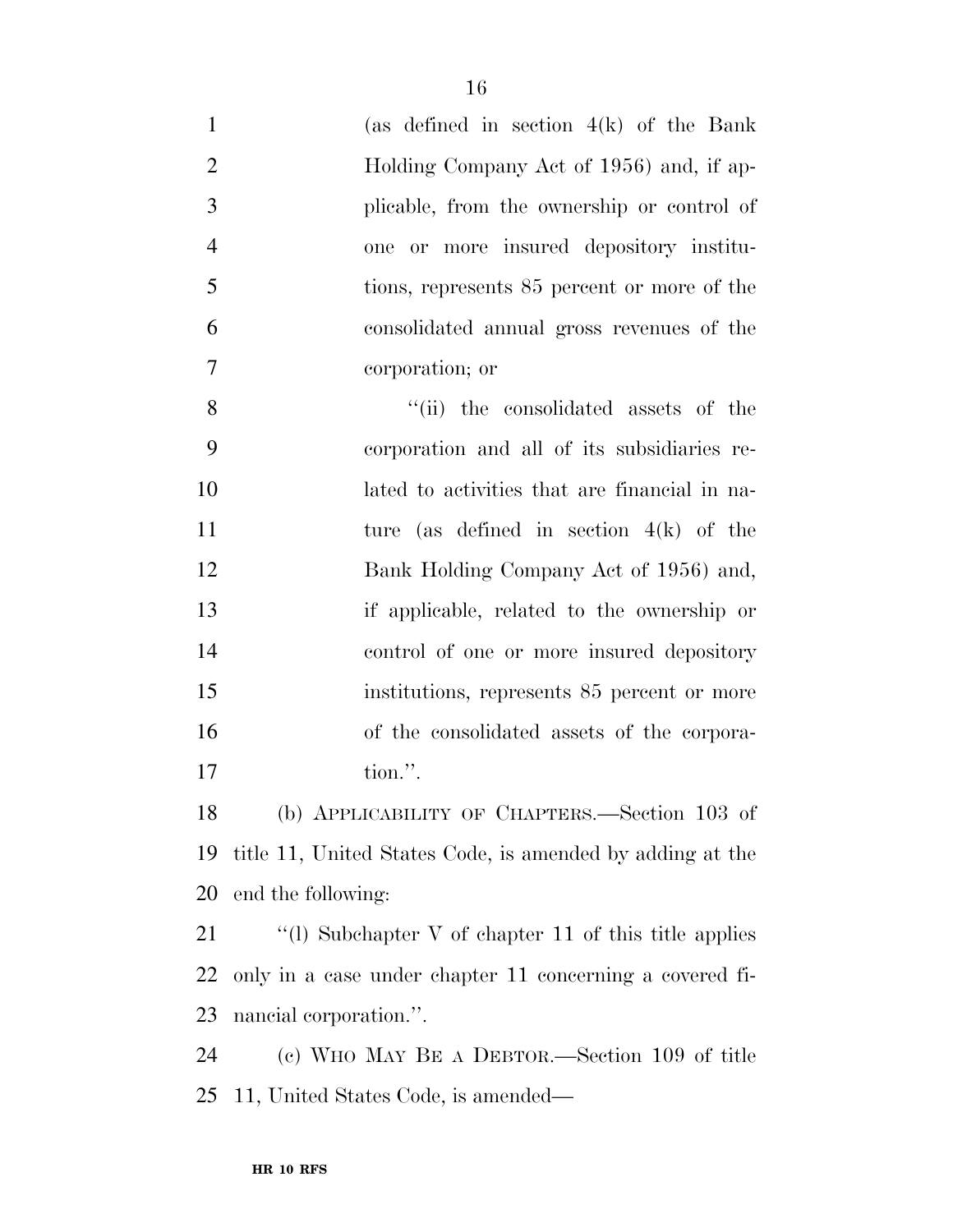| $\mathbf{1}$   | $(1)$ in subsection $(b)$ —                               |
|----------------|-----------------------------------------------------------|
| $\overline{2}$ | (A) in paragraph $(2)$ , by striking "or" at              |
| 3              | the end;                                                  |
| $\overline{4}$ | $(B)$ in paragraph $(3)(B)$ , by striking the             |
| 5              | period at the end and inserting "; or"; and               |
| 6              | (C) by adding at the end the following:                   |
| 7              | $\lq(4)$ a covered financial corporation."; and           |
| 8              | $(2)$ in subsection $(d)$ —                               |
| 9              | (A) by striking "and" before "an unin-                    |
| 10             | sured State member bank";                                 |
| 11             | (B) by striking "or" before "a corpora-                   |
| 12             | tion"; and                                                |
| 13             | (C) by inserting ", or a covered financial                |
| 14             | corporation" after "Federal Deposit Insurance             |
| 15             | Corporation Improvement Act of 1991".                     |
| 16             | (d) CONVERSION TO CHAPTER 7.—Section 1112 of              |
| 17             | title 11, United States Code, is amended by adding at the |
| 18             | end the following:                                        |
| 19             | "(g) Notwithstanding section $109(b)$ , the court may     |
| 20             | convert a case under subchapter V to a case under chapter |
| 21             | $7$ if-                                                   |
| 22             | $(1)$ a transfer approved under section 1185              |
| 23             | has been consummated;                                     |
| 24             | $\lq(2)$ the court has ordered the appointment of         |
| 25             | a special trustee under section 1186; and                 |
|                |                                                           |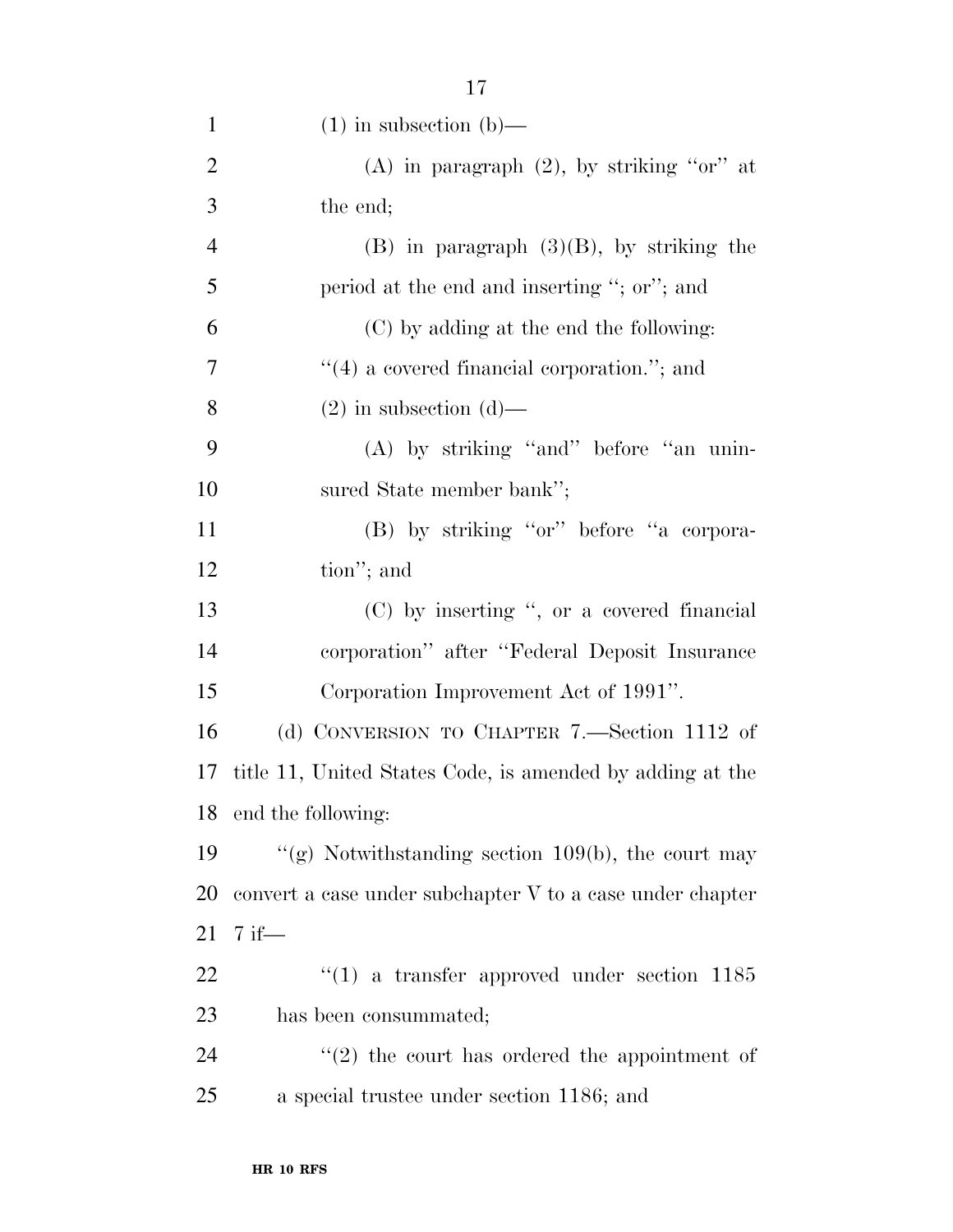1 ''(3) the court finds, after notice and a hearing, that conversion is in the best interest of the credi-tors and the estate.''.

4 (e)(1) Section  $726(a)(1)$  of title 11, United States Code, is amended by inserting after ''first,'' the following: ''in payment of any unpaid fees, costs, and expenses of a special trustee appointed under section 1186, and then''. (2) Section 1129(a) of title 11, United States Code, is amended by inserting after paragraph (16) the fol-lowing:

11 ''(17) In a case under subchapter V, all payable fees, costs, and expenses of the special trustee have been paid or the plan provides for the payment of all such fees, costs, and expenses on the effective date of the plan.

16 "(18) In a case under subchapter V, confirma- tion of the plan is not likely to cause serious adverse effects on financial stability in the United States.''. (f) Section 322(b)(2) of title 11, United States Code, is amended by striking ''The'' and inserting ''In cases under subchapter V, the United States trustee shall rec-ommend to the court, and in all other cases, the''.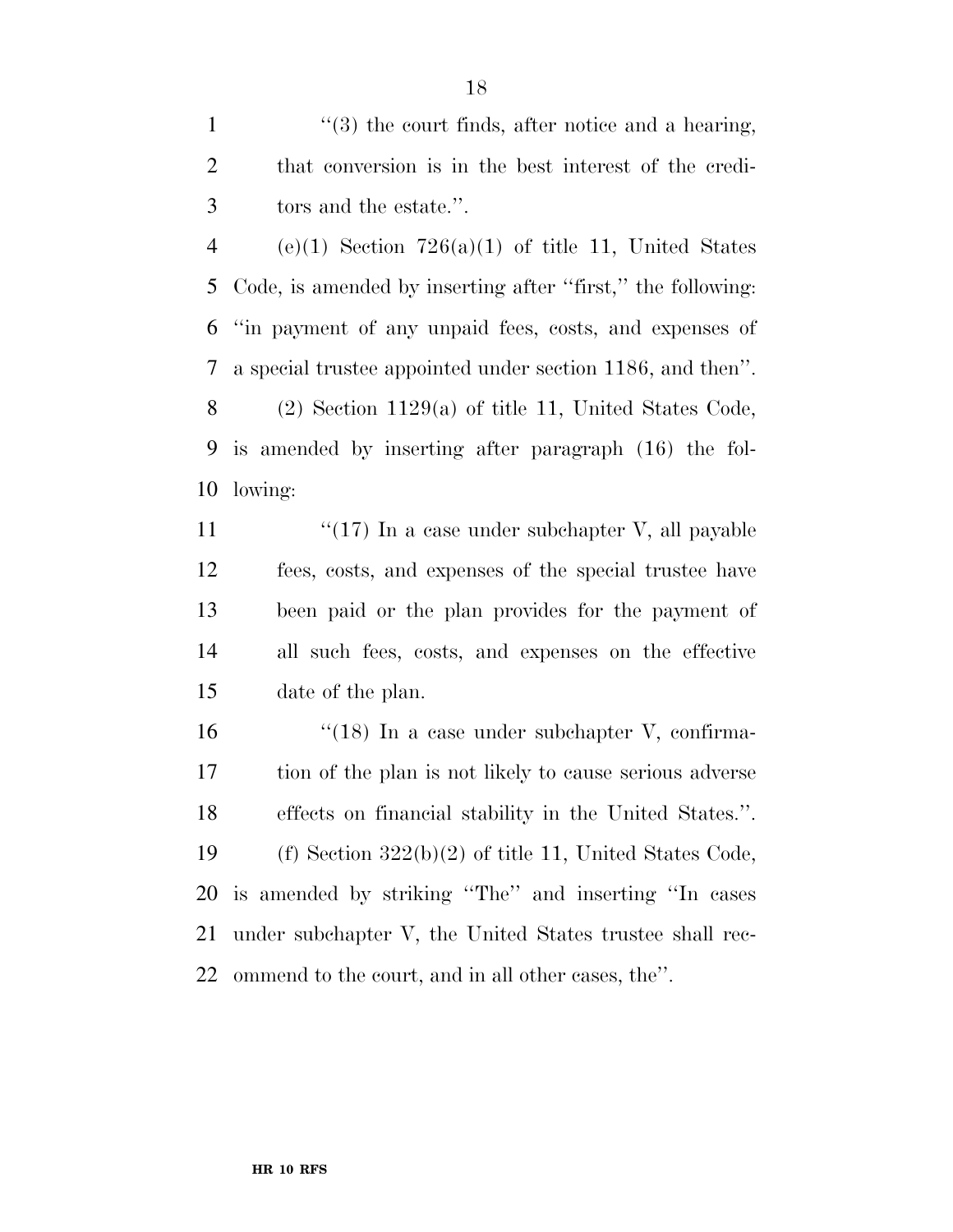# **SEC. 122. LIQUIDATION, REORGANIZATION, OR RECAPITAL- IZATION OF A COVERED FINANCIAL COR- PORATION.**  Chapter 11 of title 11, United States Code, is amend- ed by adding at the end the following (and conforming the table of contents for such chapter accordingly): ''SUBCHAPTER V—LIQUIDATION, REORGANIZA- TION, OR RECAPITALIZATION OF A COV- ERED FINANCIAL CORPORATION **''§ 1181. Inapplicability of other sections**  ''Sections 303 and 321(c) do not apply in a case under this subchapter concerning a covered financial cor- poration. Section 365 does not apply to a transfer under section 1185, 1187, or 1188. **''§ 1182. Definitions for this subchapter**  ''In this subchapter, the following definitions shall apply: 18 ''(1) The term 'Board' means the Board of Governors of the Federal Reserve System. ''(2) The term 'bridge company' means a newly formed corporation to which property of the estate may be transferred under section 1185(a) and the equity securities of which may be transferred to a special trustee under section 1186(a). 25 "(3) The term 'capital structure debt' means all

unsecured debt of the debtor for borrowed money for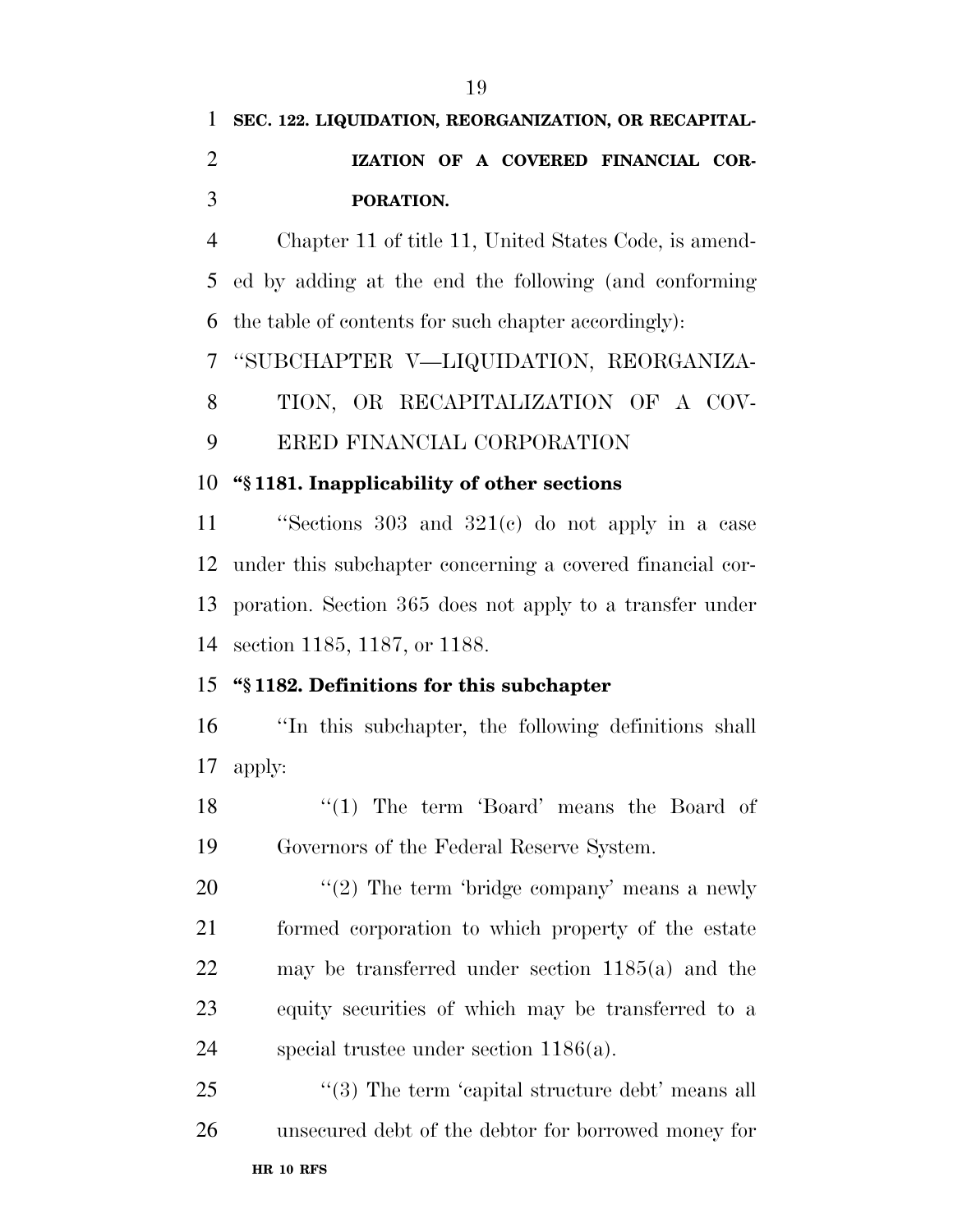| $\mathbf{1}$   | which the debtor is the primary obligor, other than            |
|----------------|----------------------------------------------------------------|
| $\overline{2}$ | a qualified financial contract and other than debt se-         |
| 3              | cured by a lien on property of the estate that is to           |
| $\overline{4}$ | be transferred to a bridge company pursuant to an              |
| 5              | order of the court under section $1185(a)$ .                   |
| 6              | $\lq(4)$ The term 'contractual right' means a con-             |
| 7              | tractual right of a kind defined in section 555, 556,          |
| 8              | 559, 560, or 561.                                              |
| 9              | $\lq(5)$ The term 'qualified financial contract'               |
| 10             | means any contract of a kind defined in paragraph              |
| 11             | $(25)$ , $(38A)$ , $(47)$ , or $(53B)$ of section 101, section |
| 12             | 741(7), or paragraph (4), (5), (11), or (13) of sec-           |
| 13             | tion 761.                                                      |
| 14             | $\cdot\cdot$ (6) The term 'special trustee' means the trust-   |
| 15             | ee of a trust formed under section $1186(a)(1)$ .              |
| 16             |                                                                |
|                | "§1183. Commencement of a case concerning a cov-               |
| 17             | ered financial corporation                                     |
| 18             | "(a) A case under this subchapter concerning a cov-            |
| 19             | ered financial corporation may be commenced by the filing      |
| 20             | of a petition with the court by the debtor under section       |
| 21             | 301 only if the debtor states to the best of its knowledge     |
| 22             | under penalty of perjury in the petition that it is a covered  |
| 23             | financial corporation.                                         |

(a) constitutes an order for relief under this subchapter.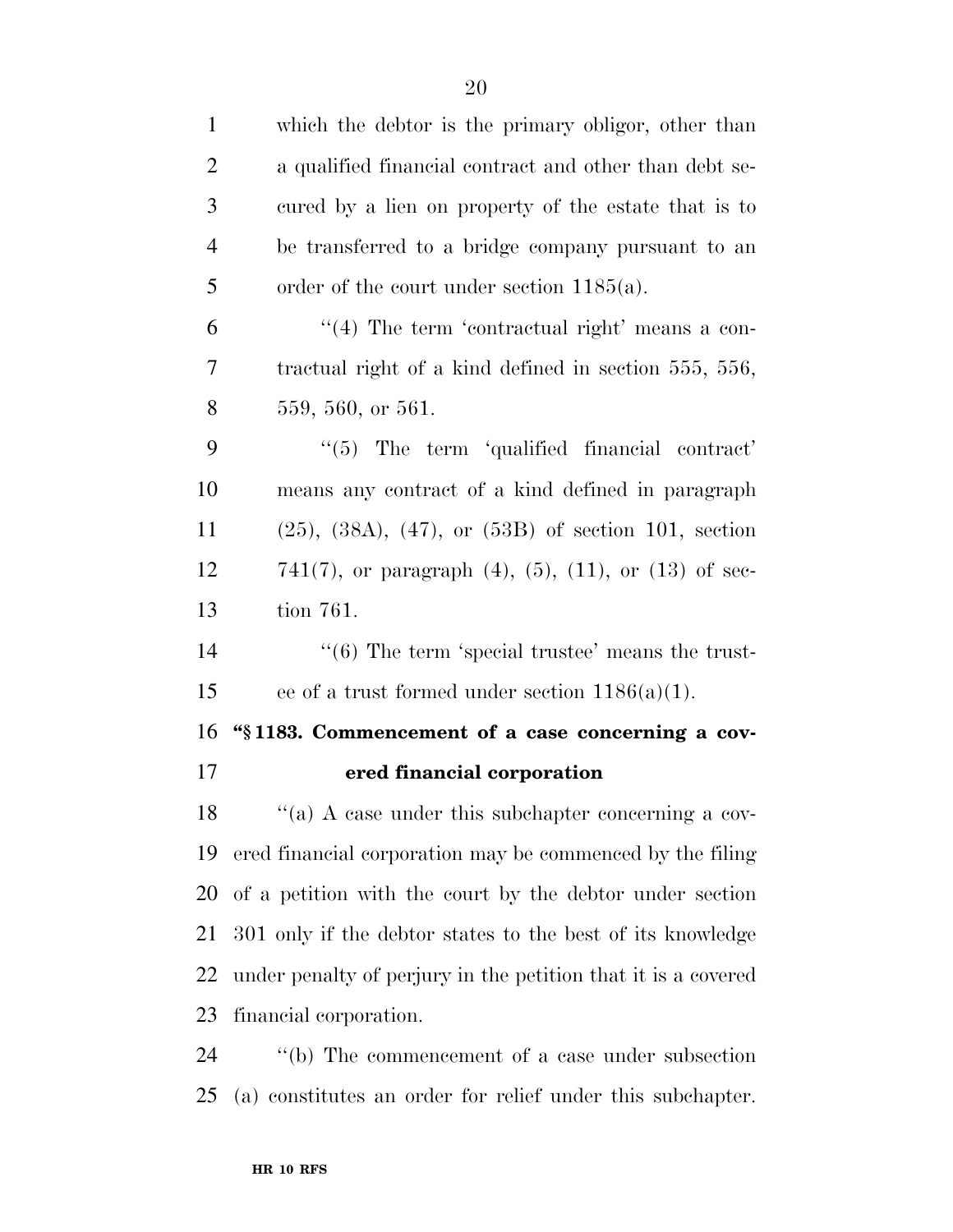''(c) The members of the board of directors (or body performing similar functions) of a covered financial com- pany shall have no liability to shareholders, creditors, or other parties in interest for a good faith filing of a petition to commence a case under this subchapter, or for any rea- sonable action taken in good faith in contemplation of such a petition or a transfer under section 1185 or section 1186, whether prior to or after commencement of the case.

 ''(d) Counsel to the debtor shall provide, to the great- est extent practicable without disclosing the identity of the potential debtor, sufficient confidential notice to the chief judge of the court of appeals for the circuit embracing the district in which such counsel intends to file a petition to commence a case under this subchapter regarding the po- tential commencement of such case. The chief judge of such court shall randomly assign to preside over such case a bankruptcy judge selected from among the bankruptcy judges designated by the Chief Justice of the United States under section 298 of title 28.

#### **''§ 1184. Regulators**

 ''The Board, the Securities Exchange Commission, the Office of the Comptroller of the Currency of the De- partment of the Treasury, the Commodity Futures Trad-ing Commission, and the Federal Deposit Insurance Cor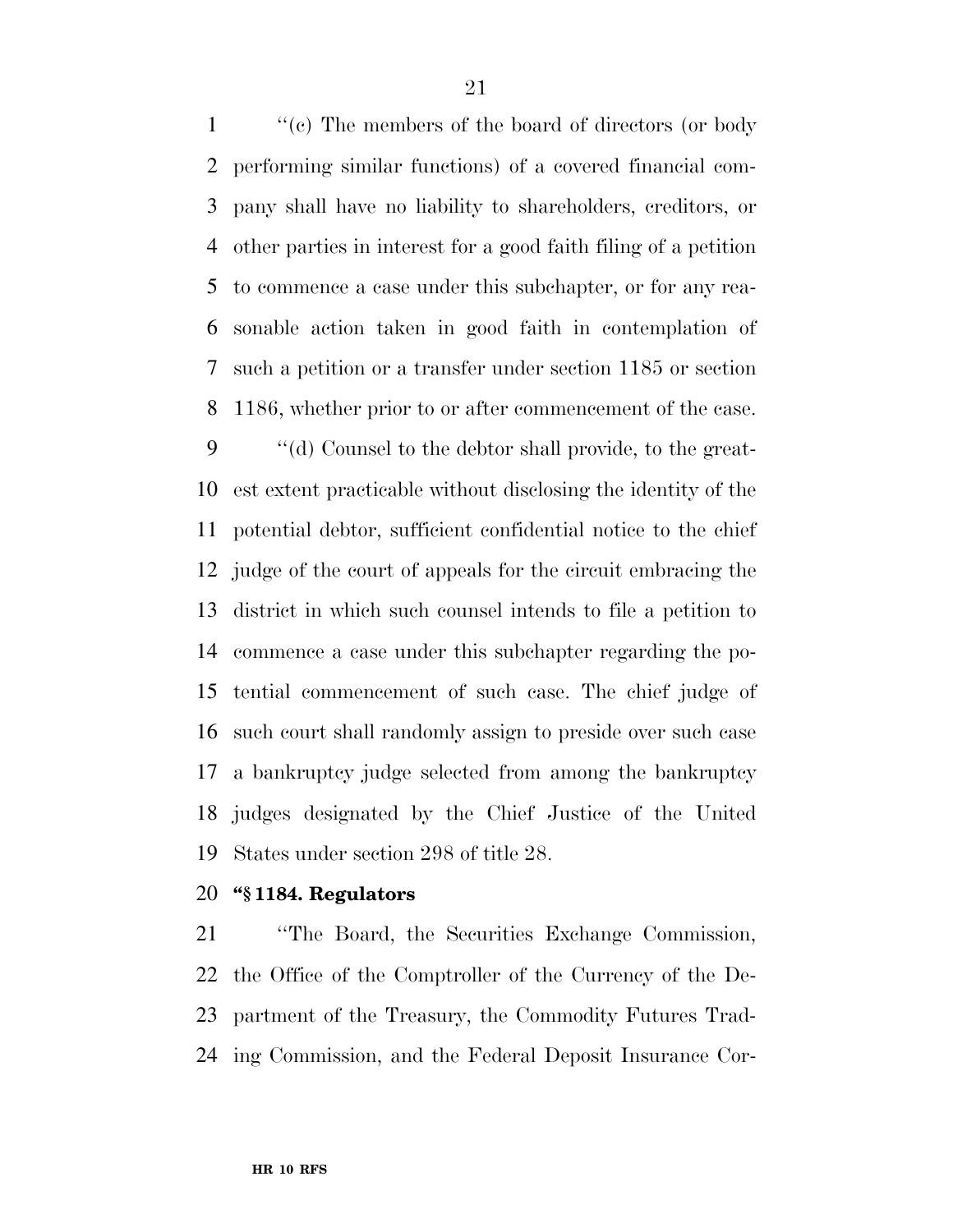poration may raise and may appear and be heard on any issue in any case or proceeding under this subchapter.

#### **''§ 1185. Special transfer of property of the estate**

 ''(a) On request of the trustee, and after notice and a hearing that shall occur not less than 24 hours after the order for relief, the court may order a transfer under this section of property of the estate, and the assignment of executory contracts, unexpired leases, and qualified fi- nancial contracts of the debtor, to a bridge company. Upon the entry of an order approving such transfer, any property transferred, and any executory contracts, unex- pired leases, and qualified financial contracts assigned under such order shall no longer be property of the estate. Except as provided under this section, the provisions of section 363 shall apply to a transfer and assignment under this section.

 ''(b) Unless the court orders otherwise, notice of a request for an order under subsection (a) shall consist of electronic or telephonic notice of not less than 24 hours to—

21  $\qquad$  ''(1) the debtor;

  $\qquad$   $\qquad$   $\qquad$   $\qquad$   $\qquad$   $\qquad$   $\qquad$   $\qquad$   $\qquad$   $\qquad$   $\qquad$   $\qquad$   $\qquad$   $\qquad$   $\qquad$   $\qquad$   $\qquad$   $\qquad$   $\qquad$   $\qquad$   $\qquad$   $\qquad$   $\qquad$   $\qquad$   $\qquad$   $\qquad$   $\qquad$   $\qquad$   $\qquad$   $\qquad$   $\qquad$   $\qquad$   $\qquad$   $\qquad$   $\qquad$   $\qquad$  claims against the debtor;

24  $(3)$  the holders of the 20 largest unsecured claims against the debtor;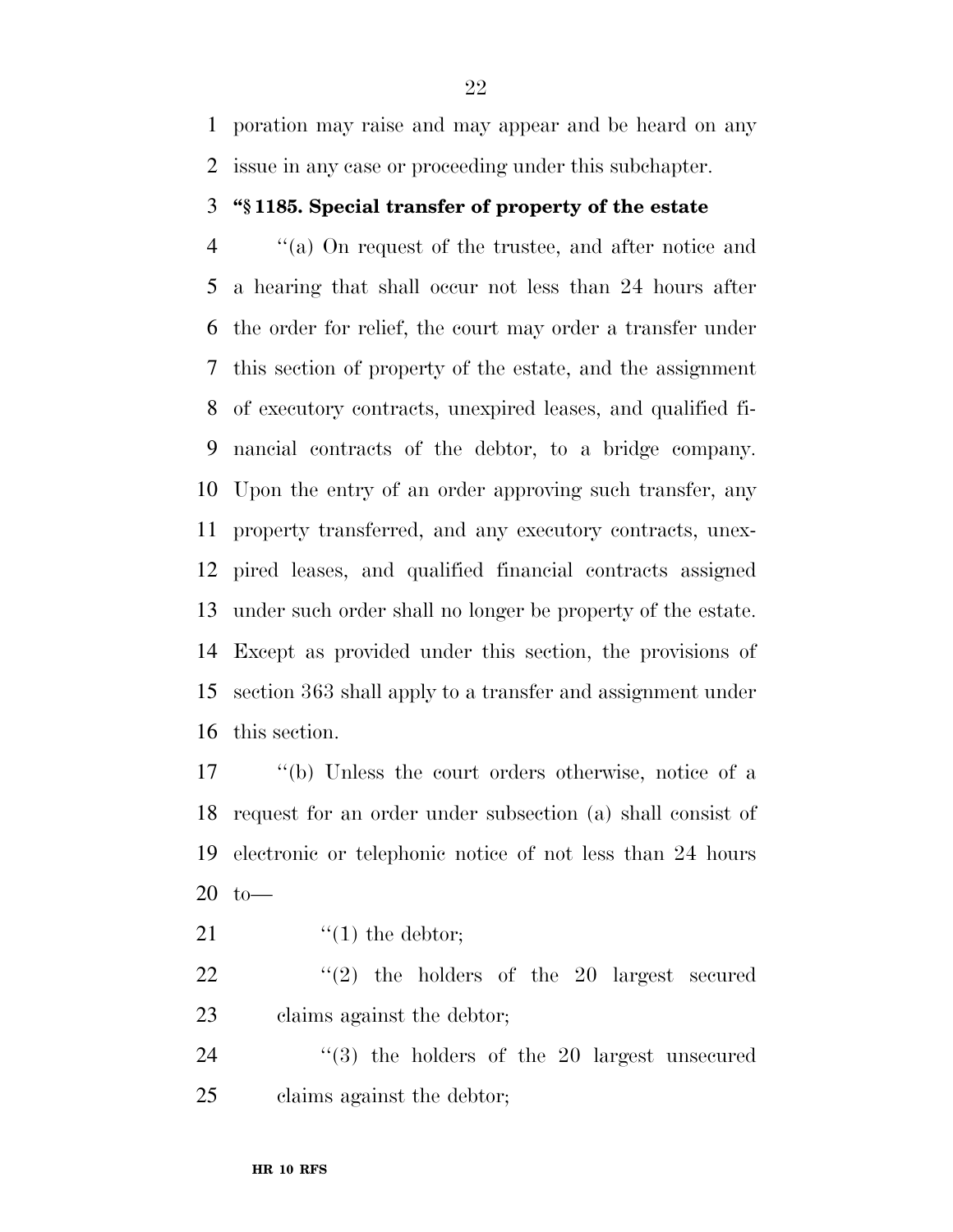| $\mathbf{1}$   | $\lq(4)$ counterparties to any debt, executory con-       |
|----------------|-----------------------------------------------------------|
| $\overline{2}$ | tract, unexpired lease, and qualified financial con-      |
| 3              | tract requested to be transferred under this section;     |
| $\overline{4}$ | $\lq(5)$ the Board;                                       |
| 5              | "(6) the Federal Deposit Insurance Corpora-               |
| 6              | tion;                                                     |
| $\overline{7}$ | $\lq(7)$ the Secretary of the Treasury and the Of-        |
| 8              | fice of the Comptroller of the Currency of the Treas-     |
| 9              | ury;                                                      |
| 10             | "(8) the Commodity Futures Trading Commis-                |
| 11             | sion;                                                     |
| 12             | $\lq(9)$ the Securities and Exchange Commission;          |
| 13             | $\cdot$ (10) the United States trustee or bankruptcy      |
| 14             | administrator; and                                        |
| 15             | $"(11)$ each primary financial regulatory agency,         |
| 16             | as defined in section $2(12)$ of the Dodd-Frank Wall      |
| 17             | Street Reform and Consumer Protection Act, with           |
| 18             | respect to any affiliate the equity securities of which   |
| 19             | are proposed to be transferred under this section.        |
| 20             | "(c) The court may not order a transfer under this        |
| 21             | section unless the court determines, based upon a prepon- |
| 22             | derance of the evidence, that—                            |
| 23             | $\cdot$ (1) the transfer under this section is necessary  |
| 24             | to prevent serious adverse effects on financial sta-      |
| 25             | bility in the United States;                              |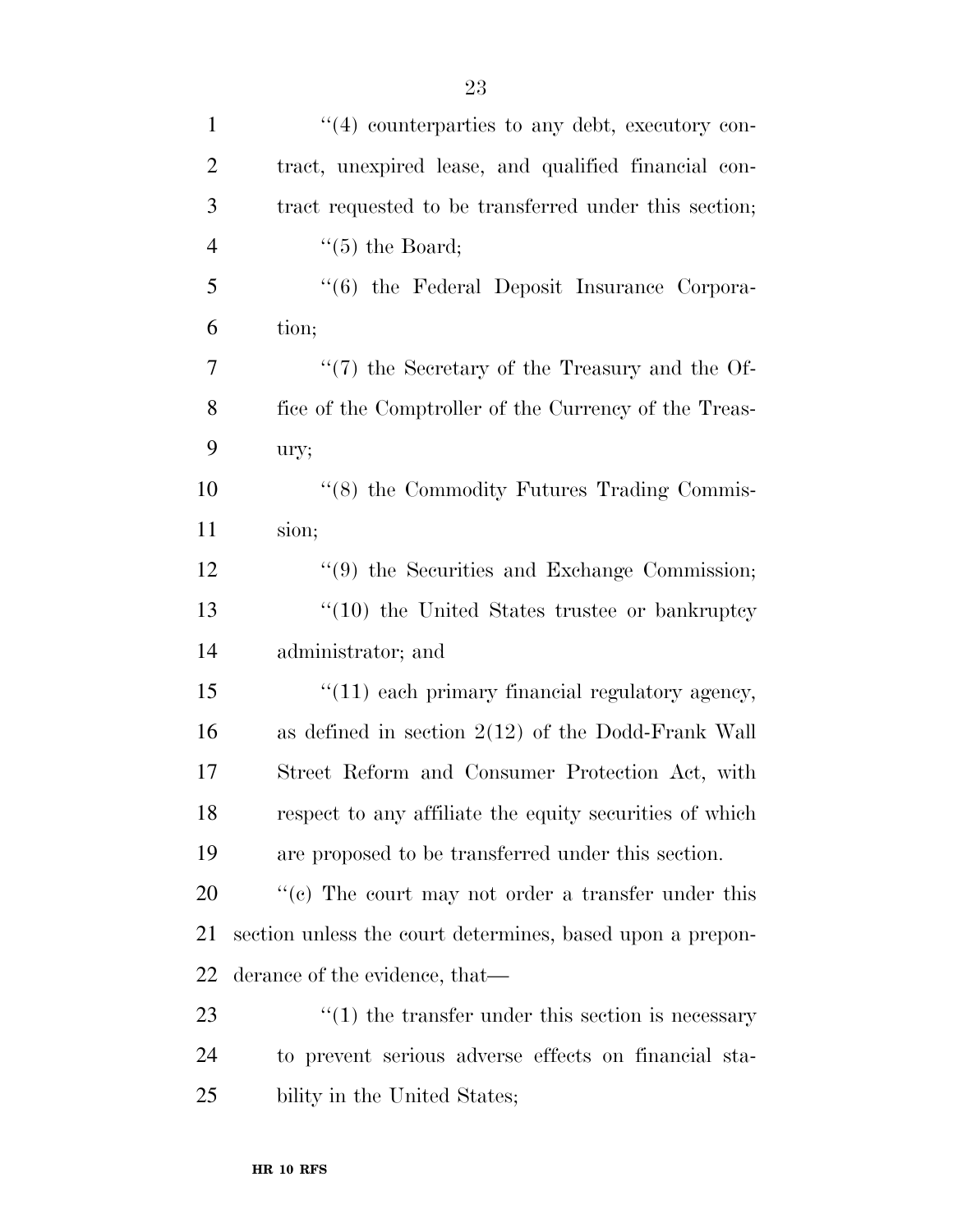1  $\frac{1}{2}$  the transfer does not provide for the as- sumption of any capital structure debt by the bridge company;

4 ''(3) the transfer does not provide for the trans- fer to the bridge company of any property of the es- tate that is subject to a lien securing a debt, execu- tory contract, unexpired lease or agreement (includ- ing a qualified financial contract) of the debtor un-less—

 $((A)(i)$  the bridge company assumes such debt, executory contract, unexpired lease or agreement (including a qualified financial con- tract), including any claims arising in respect thereof that would not be allowed secured 15 claims under section  $506(a)(1)$  and after giving effect to such transfer, such property remains subject to the lien securing such debt, executory contract, unexpired lease or agreement (includ-ing a qualified financial contract); and

 $\frac{1}{1}$  the court has determined that as- sumption of such debt, executory contract, un- expired lease or agreement (including a quali- fied financial contract) by the bridge company is in the best interests of the estate; or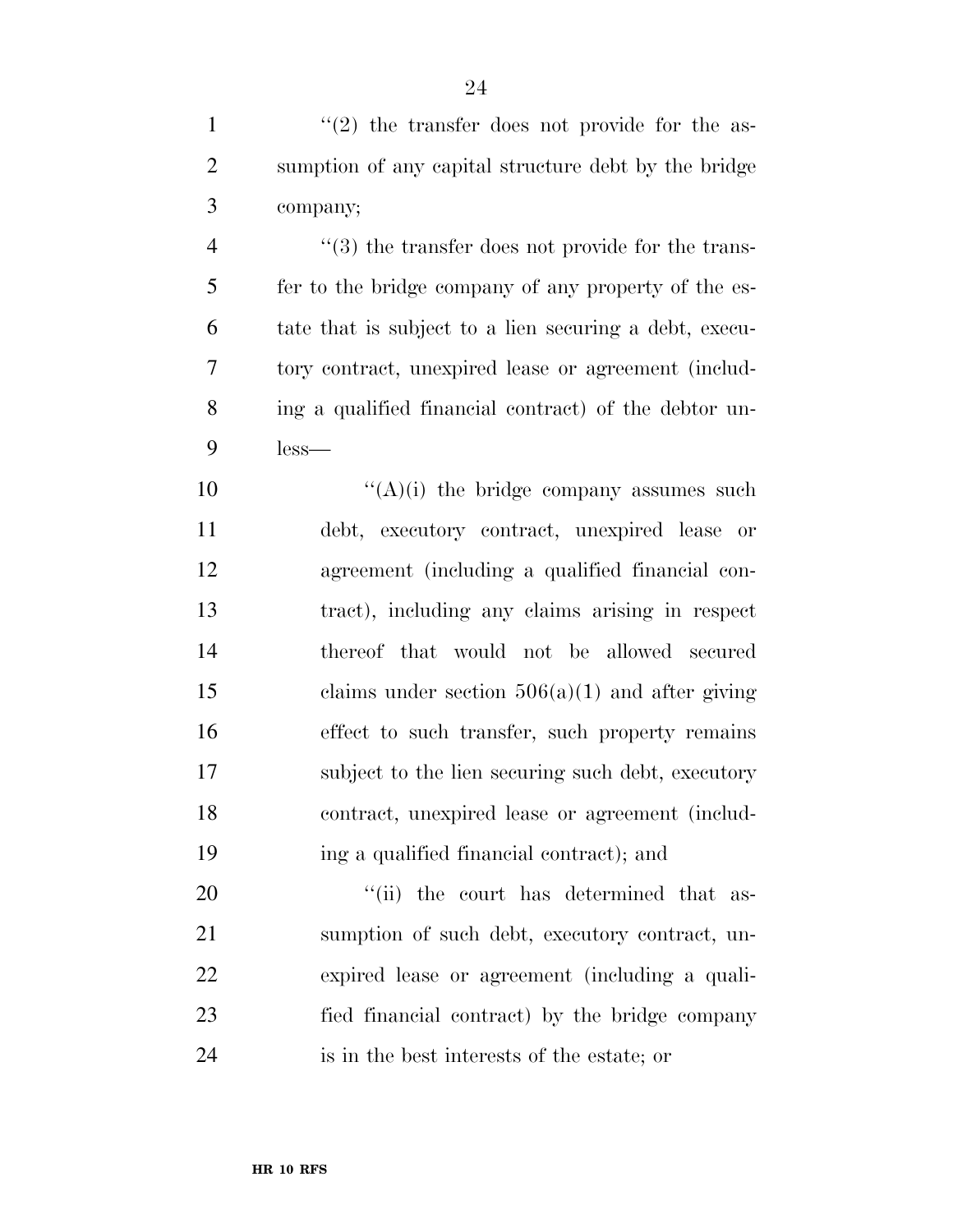| $\mathbf{1}$   | $\lq\lq(B)$ such property is being transferred to        |
|----------------|----------------------------------------------------------|
| $\overline{2}$ | the bridge company in accordance with the pro-           |
| 3              | visions of section 363;                                  |
| $\overline{4}$ | $\cdot$ (4) the transfer does not provide for the as-    |
| 5              | sumption by the bridge company of any debt, execu-       |
| 6              | tory contract, unexpired lease or agreement (includ-     |
| 7              | ing a qualified financial contract) of the debtor se-    |
| 8              | cured by a lien on property of the estate unless the     |
| 9              | transfer provides for such property to be transferred    |
| 10             | to the bridge company in accordance with paragraph       |
| 11             | $(3)(A)$ of this subsection;                             |
| 12             | $\cdot$ (5) the transfer does not provide for the trans- |
| 13             | fer of the equity of the debtor;                         |
| 14             | $\cdot$ (6) the trustee has demonstrated that the        |
| 15             | bridge company is not likely to fail to meet the obli-   |
| 16             | gations of any debt, executory contract, qualified fi-   |
| 17             | nancial contract, or unexpired lease assumed and as-     |
| 18             | signed to the bridge company;                            |
| 19             | $\lq(7)$ the transfer provides for the transfer to a     |
| 20             | special trustee all of the equity securities in the      |
| 21             | bridge company and appointment of a special trustee      |
| 22             | in accordance with section 1186;                         |
| 23             | "(8) after giving effect to the transfer, ade-           |
| 24             | quate provision has been made for the fees, costs,       |
| 25             | and expenses of the estate and special trustee; and      |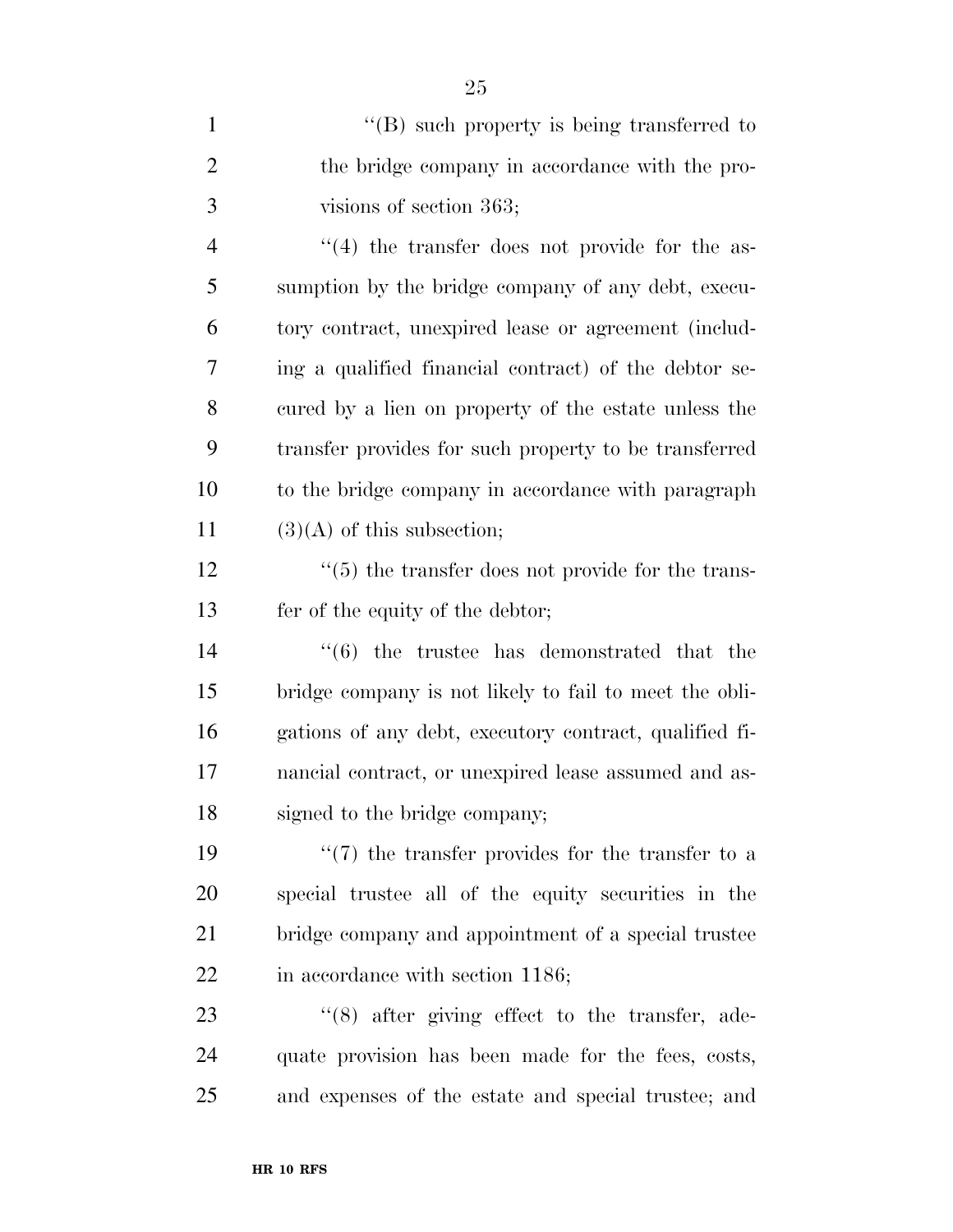1 ''(9) the bridge company will have governing documents, and initial directors and senior officers, that are in the best interest of creditors and the es-tate.

 ''(d) Immediately before a transfer under this section, the bridge company that is the recipient of the transfer shall—

8 "(1) not have any property, executory con- tracts, unexpired leases, qualified financial contracts, or debts, other than any property acquired or execu- tory contracts, unexpired leases, or debts assumed when acting as a transferee of a transfer under this section; and

 $\mathcal{L}(2)$  have equity securities that are property of the estate, which may be sold or distributed in ac-cordance with this title.

#### **''§ 1186. Special trustee**

 $\frac{1}{2}$  (a)(1) An order approving a transfer under section 1185 shall require the trustee to transfer to a qualified and independent special trustee, who is appointed by the court, all of the equity securities in the bridge company that is the recipient of a transfer under section 1185 to hold in trust for the sole benefit of the estate, subject to satisfaction of the special trustee's fees, costs, and ex-penses. The trust of which the special trustee is the trust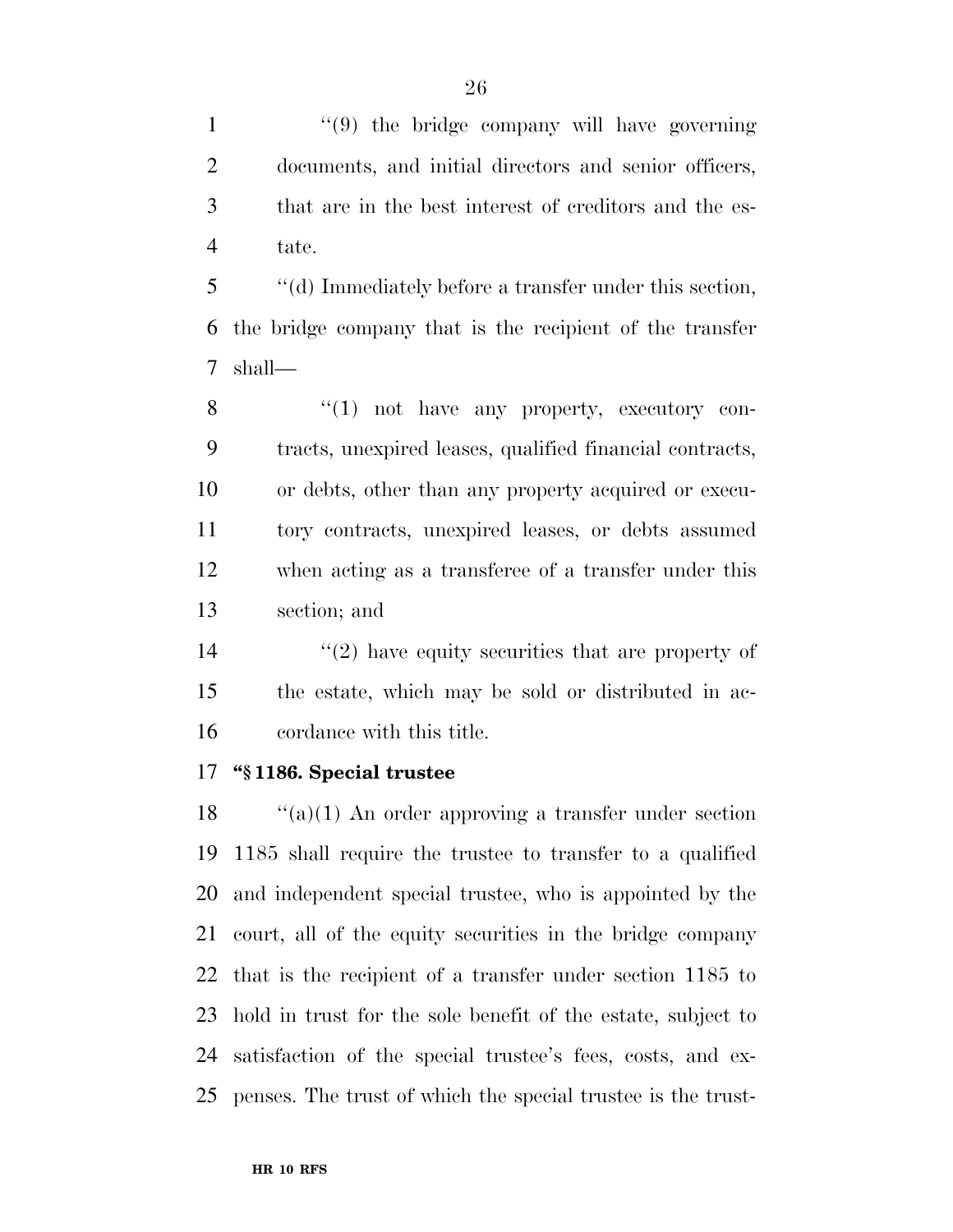ee shall be a newly formed trust governed by a trust agree- ment approved by the court as in the best interests of the estate, and shall exist for the sole purpose of holding and administering, and shall be permitted to dispose of, the equity securities of the bridge company in accordance with the trust agreement.

 ''(2) In connection with the hearing to approve a transfer under section 1185, the trustee shall confirm to the court that the Board has been consulted regarding the identity of the proposed special trustee and advise the court of the results of such consultation.

 ''(b) The trust agreement governing the trust shall provide—

14  $\frac{1}{2}$  (1) for the payment of the fees, costs, ex- penses, and indemnities of the special trustee from 16 the assets of the debtor's estate;

17  $\frac{17}{2}$  that the special trustee provide—

18 ''(A) quarterly reporting to the estate, which shall be filed with the court; and

 $"$ (B) information about the bridge com- pany reasonably requested by a party in inter- est to prepare a disclosure statement for a plan providing for distribution of any securities of the bridge company if such information is nec-essary to prepare such disclosure statement;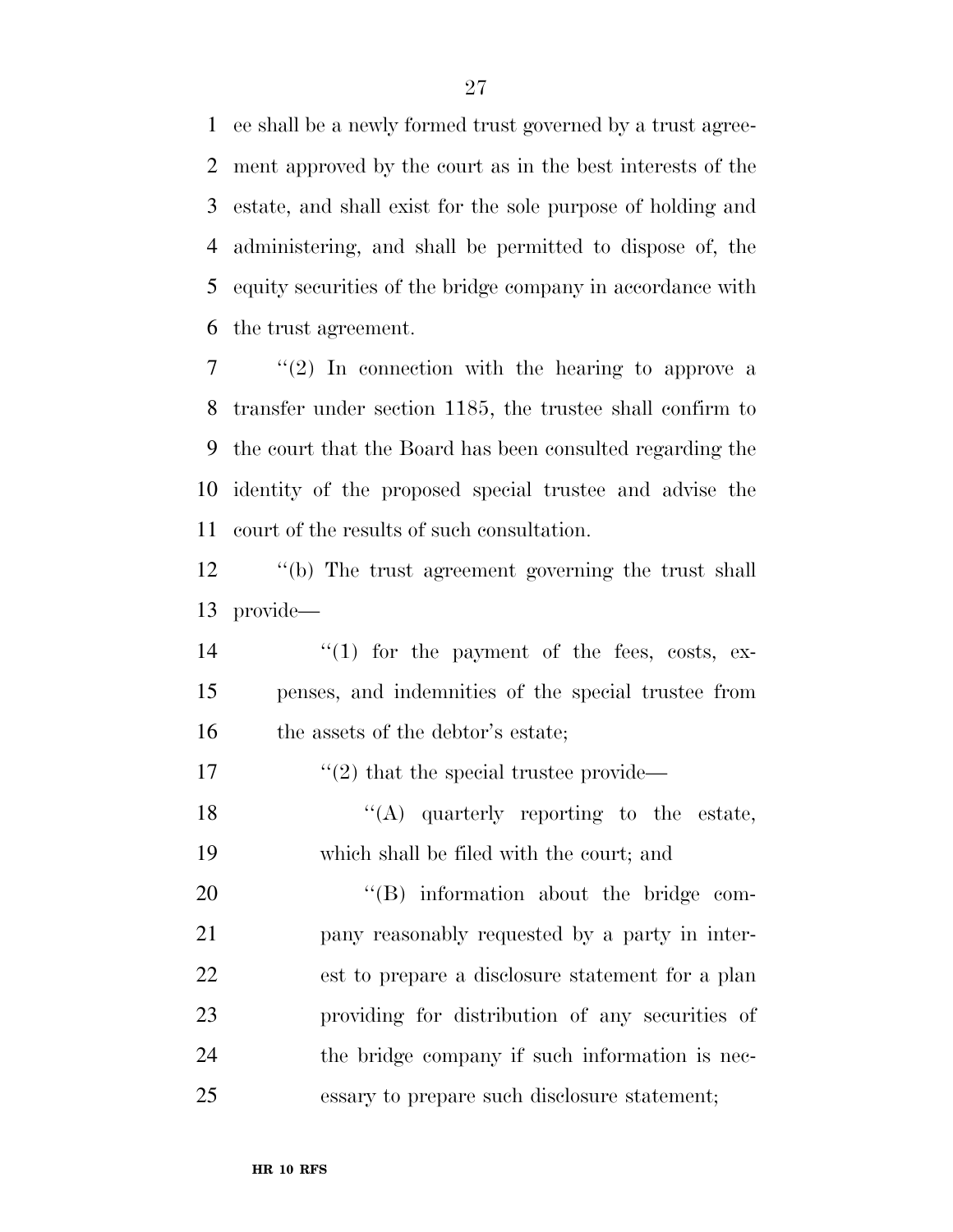| $\mathbf{1}$ | $\cdot\cdot$ (3) that for as long as the equity securities of |
|--------------|---------------------------------------------------------------|
| 2            | the bridge company are held by the trust, the special         |
| 3            | trustee shall file a notice with the court in connec-         |
| 4            | tion with-                                                    |
| 5            | "(A) any change in a director or senior of-                   |
| 6            | ficer of the bridge company;                                  |
| $\tau$       | "(B) any modification to the governing                        |
| 8            | documents of the bridge company; and                          |
| 9            | "(C) any material corporate action of the                     |
| 10           | bridge company, including—                                    |
| 11           | "(i) recapitalization;                                        |
| 12           | "(ii) a material borrowing;                                   |
| 13           | "(iii) termination of an intercompany                         |
| 14           | debt or guarantee;                                            |
| 15           | $``(iv)$ a transfer of a substantial por-                     |
| 16           | tion of the assets of the bridge company;                     |
| 17           | <b>or</b>                                                     |
| 18           | $f'(v)$ the issuance or sale of any secu-                     |
| 19           | rities of the bridge company;                                 |
| 20           | $(4)$ that any sale of any equity securities of               |
| 21           | the bridge company shall not be consummated until             |
| 22           | the special trustee consults with the Federal Deposit         |
| 23           | Insurance Corporation and the Board regarding                 |
| 24           | such sale and discloses the results of such consulta-         |
| 25           | tion with the court;                                          |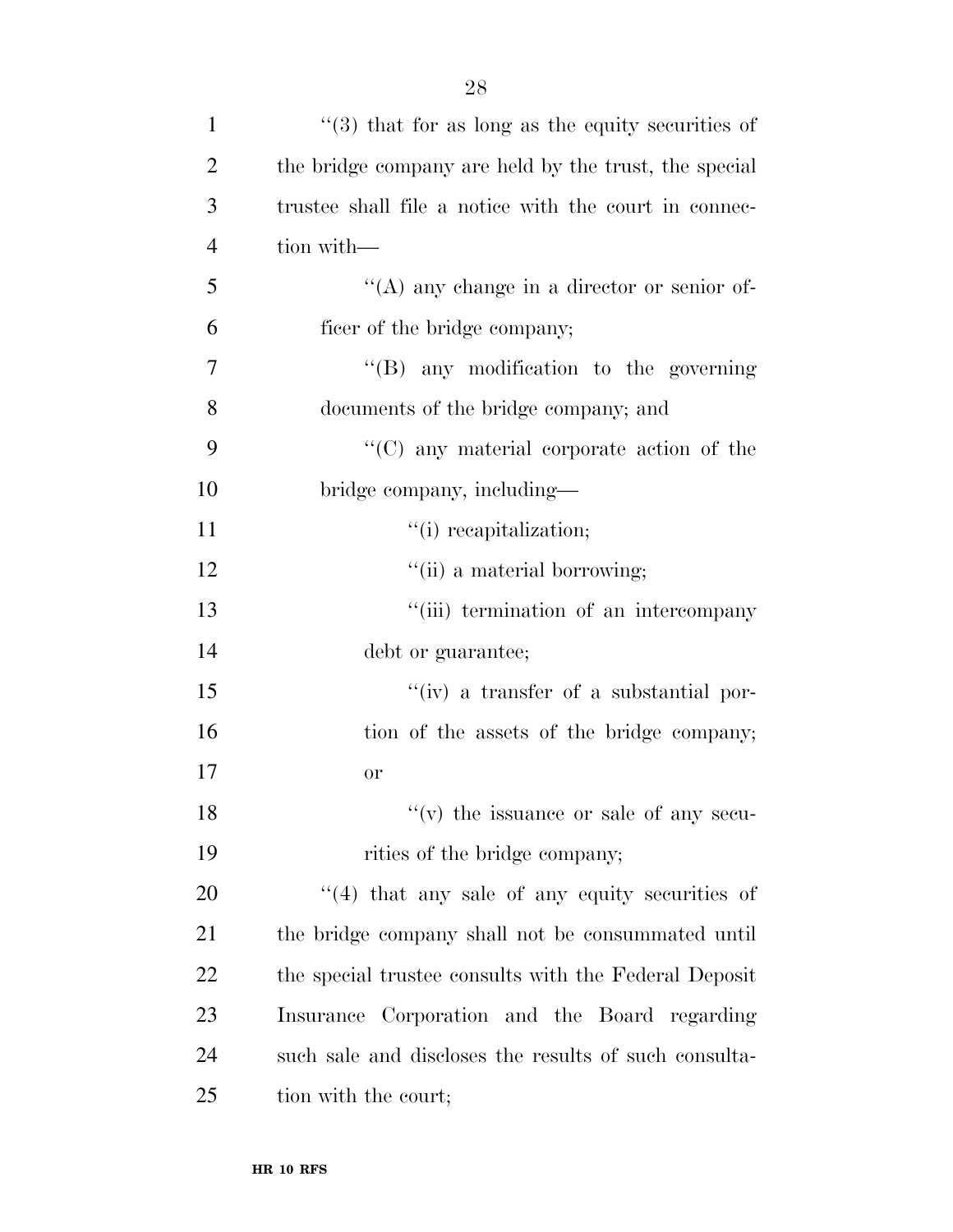| $\mathbf{1}$   | $\cdot\cdot$ (5) that, subject to reserves for payments per-    |
|----------------|-----------------------------------------------------------------|
| $\overline{2}$ | mitted under paragraph (1) provided for in the trust            |
| 3              | agreement, the proceeds of the sale of any equity se-           |
| $\overline{4}$ | curities of the bridge company by the special trustee           |
| 5              | be held in trust for the benefit of or transferred to           |
| 6              | the estate;                                                     |
| 7              | $"(6)$ the process and guidelines for the replace-              |
| 8              | ment of the special trustee; and                                |
| 9              | $\lq(7)$ that the property held in trust by the spe-            |
| 10             | cial trustee is subject to distribution in accordance           |
| 11             | with subsection (c).                                            |
| 12             | " $(e)(1)$ The special trustee shall distribute the assets      |
| 13             | held in trust—                                                  |
| 14             | "(A) if the court confirms a plan in the case,                  |
| 15             | in accordance with the plan on the effective date of            |
| 16             | the plan; or                                                    |
| 17             | $\lq\lq$ ) if the case is converted to a case under             |
| 18             | chapter 7, as ordered by the court.                             |
| 19             | $\lq(2)$ As soon as practicable after a final distribution      |
| 20             | under paragraph $(1)$ , the office of the special trustee shall |
| 21             | terminate, except as may be necessary to wind up and con-       |
| 22             | clude the business and financial affairs of the trust.          |
| 23             | "(d) After a transfer to the special trustee under this         |
| 24             | section, the special trustee shall be subject only to applica-  |
| 25             | ble nonbankruptcy law, and the actions and conduct of           |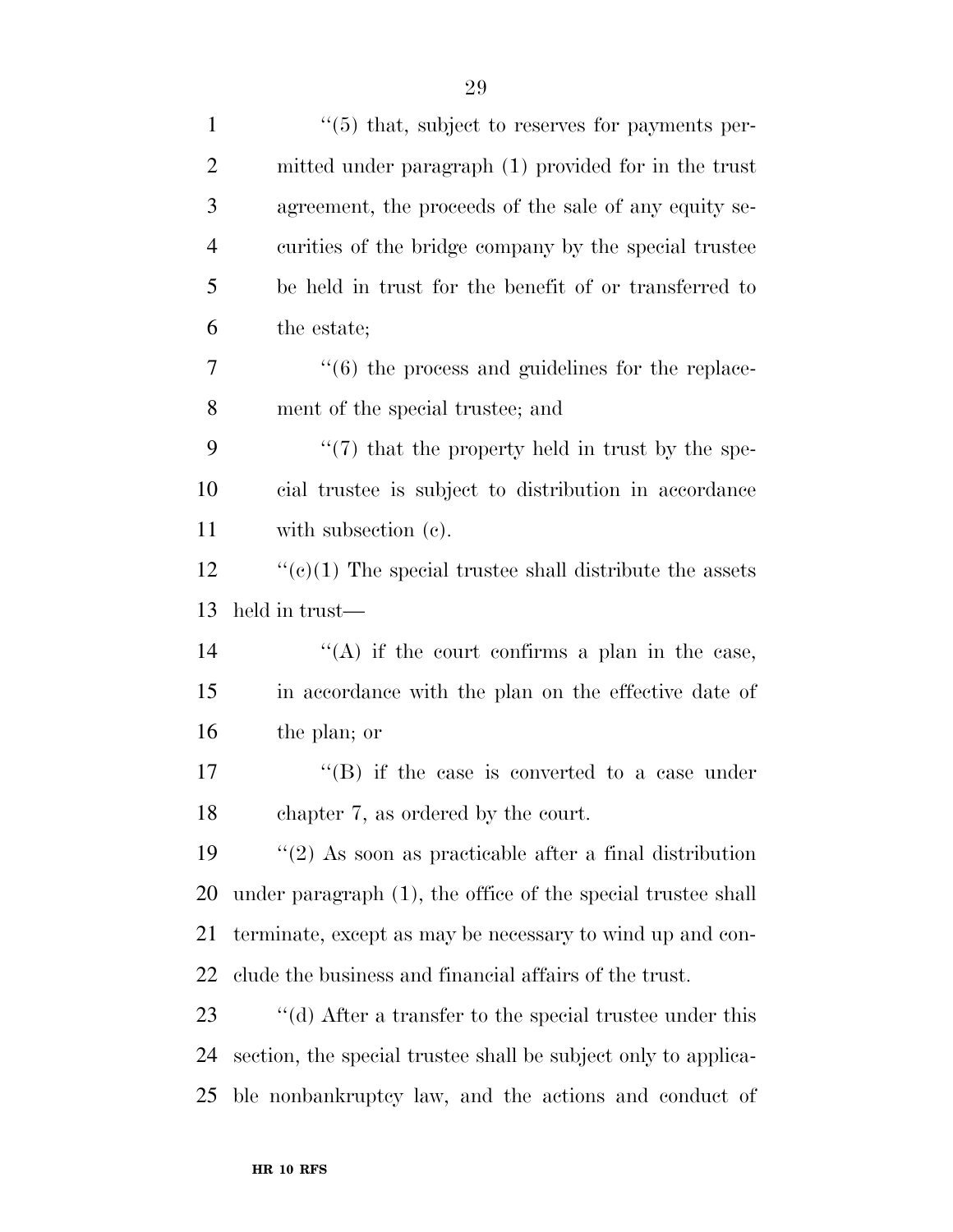the special trustee shall no longer be subject to approval by the court in the case under this subchapter.

### **''§ 1187. Temporary and supplemental automatic stay; assumed debt**

 ''(a)(1) A petition filed under section 1183 operates as a stay, applicable to all entities, of the termination, ac- celeration, or modification of any debt, contract, lease, or agreement of the kind described in paragraph (2), or of any right or obligation under any such debt, contract, lease, or agreement, solely because of—

11  $\langle (A)$  a default by the debtor under any such debt, contract, lease, or agreement; or

 ''(B) a provision in such debt, contract, lease, or agreement, or in applicable nonbankruptcy law, that is conditioned on—

16  $\frac{16}{10}$  the insolvency or financial condition of the debtor at any time before the closing of the case;

19  $\frac{1}{10}$  the commencement of a case under 20 this title concerning the debtor;

 $\frac{1}{1}$   $\frac{1}{1}$  the appointment of or taking posses- sion by a trustee in a case under this title con- cerning the debtor or by a custodian before the commencement of the case; or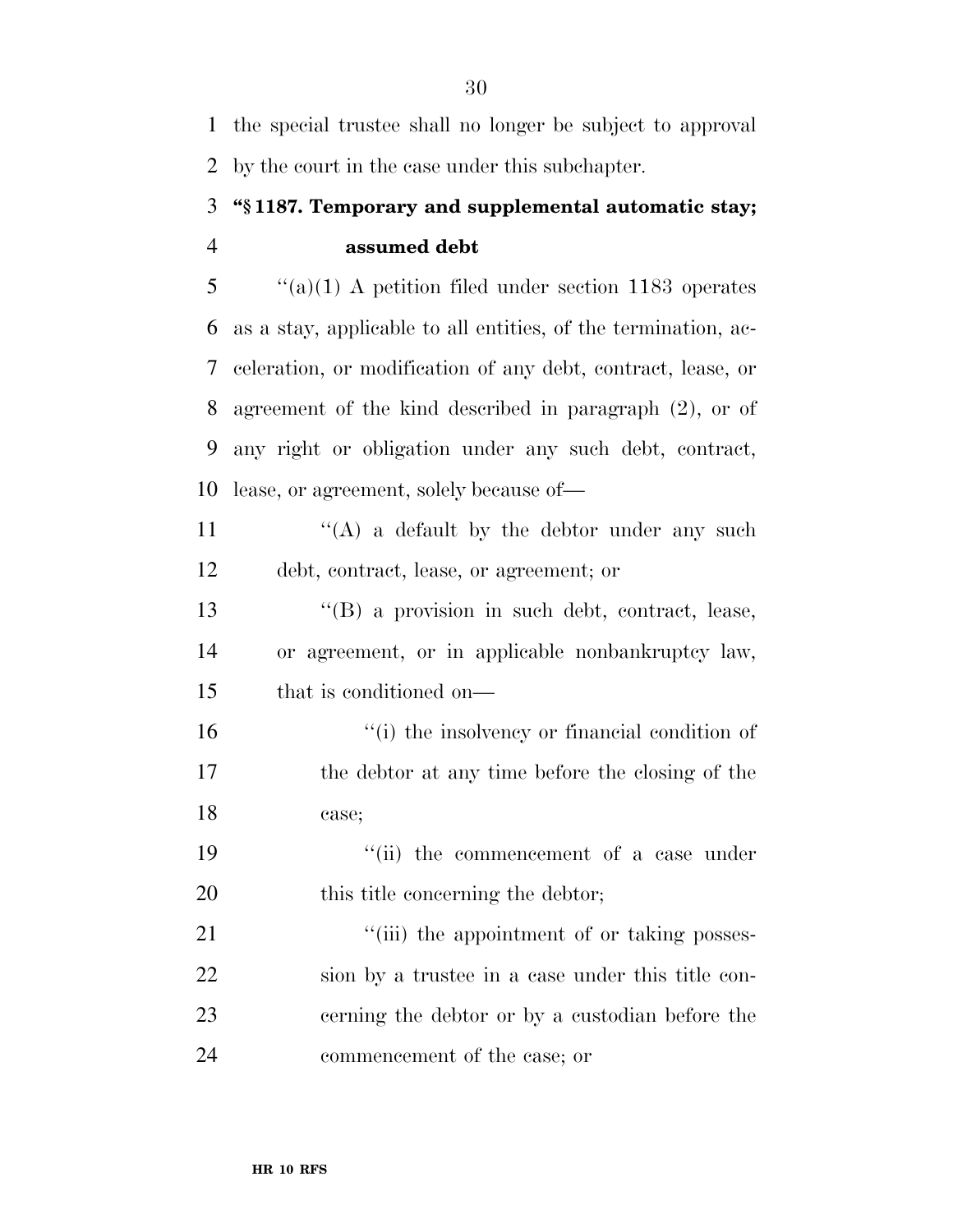| $\mathbf{1}$   | "(iv) a credit rating agency rating, or ab-     |
|----------------|-------------------------------------------------|
| $\overline{2}$ | sence or withdrawal of a credit rating agency   |
| 3              | rating-                                         |
| $\overline{4}$ | $\lq\lq$ of the debtor at any time after        |
| 5              | the commencement of the case;                   |
| 6              | $\lq\lq$ (II) of an affiliate during the period |
| 7              | from the commencement of the case until         |
| 8              | 48 hours after such order is entered;           |
| 9              | "(III) of the bridge company while the          |
| 10             | trustee or the special trustee is a direct or   |
| 11             | indirect beneficial holder of more than 50      |
| 12             | percent of the equity securities of—            |
| 13             | "(aa) the bridge company; or                    |
| 14             | "(bb) the affiliate, if all of the di-          |
| 15             | rect or indirect interests in the affil-        |
| 16             | iate that are property of the estate            |
| 17             | are transferred under section 1185; or          |
| 18             | $\lq\lq$ (IV) of an affiliate while the trustee |
| 19             | or the special trustee is a direct or indirect  |
| 20             | beneficial holder of more than 50 percent       |
| 21             | of the equity securities of—                    |
| 22             | "(aa) the bridge company; or                    |
| 23             | "(bb) the affiliate, if all of the di-          |
| 24             | rect or indirect interests in the affil-        |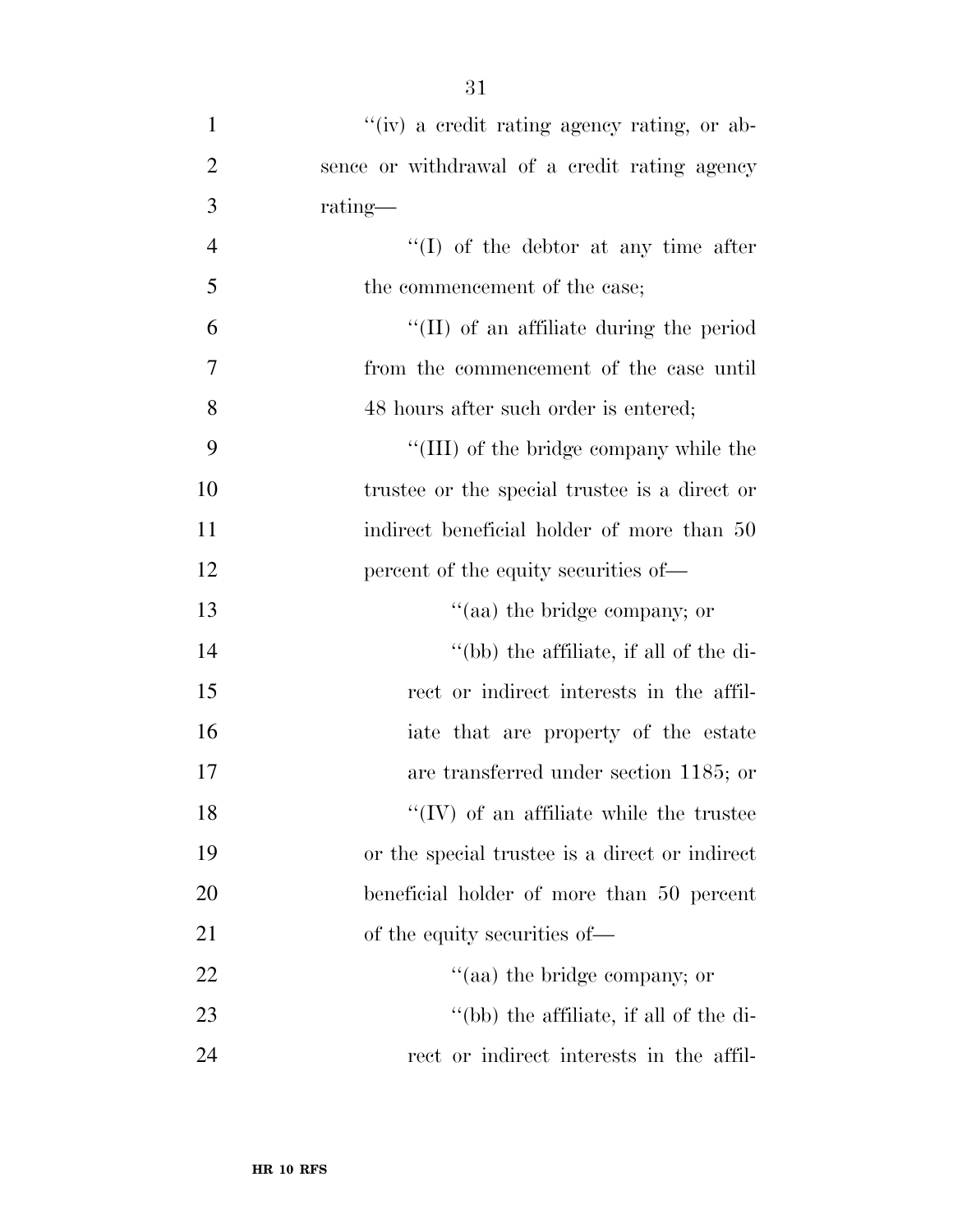| $\mathbf{1}$   | iate that are property of the estate                        |
|----------------|-------------------------------------------------------------|
| $\overline{2}$ | are transferred under section 1185.                         |
| 3              | $\lq(2)$ A debt, contract, lease, or agreement described    |
| $\overline{4}$ | in this paragraph is—                                       |
| 5              | "(A) any debt (other than capital structure                 |
| 6              | debt), executory contract, or unexpired lease of the        |
| 7              | debtor (other than a qualified financial contract);         |
| 8              | "(B) any agreement under which the debtor                   |
| 9              | issued or is obligated for debt (other than capital         |
| 10             | structure debt);                                            |
| 11             | "(C) any debt, executory contract, or unexpired             |
| 12             | lease of an affiliate (other than a qualified financial     |
| 13             | contract); or                                               |
| 14             | "(D) any agreement under which an affiliate                 |
| 15             | issued or is obligated for debt.                            |
| 16             | $\cdot\cdot$ (3) The stay under this subsection terminates— |
| 17             | "(A) for the benefit of the debtor, upon the ear-           |
| 18             | liest of-                                                   |
| 19             | $``(i)$ 48 hours after the commencement of                  |
| 20             | the case;                                                   |
| 21             | "(ii) assumption of the debt, contract,                     |
| 22             | lease, or agreement by the bridge company                   |
| 23             | under an order authorizing a transfer under                 |
| 24             | section $1185$ ;                                            |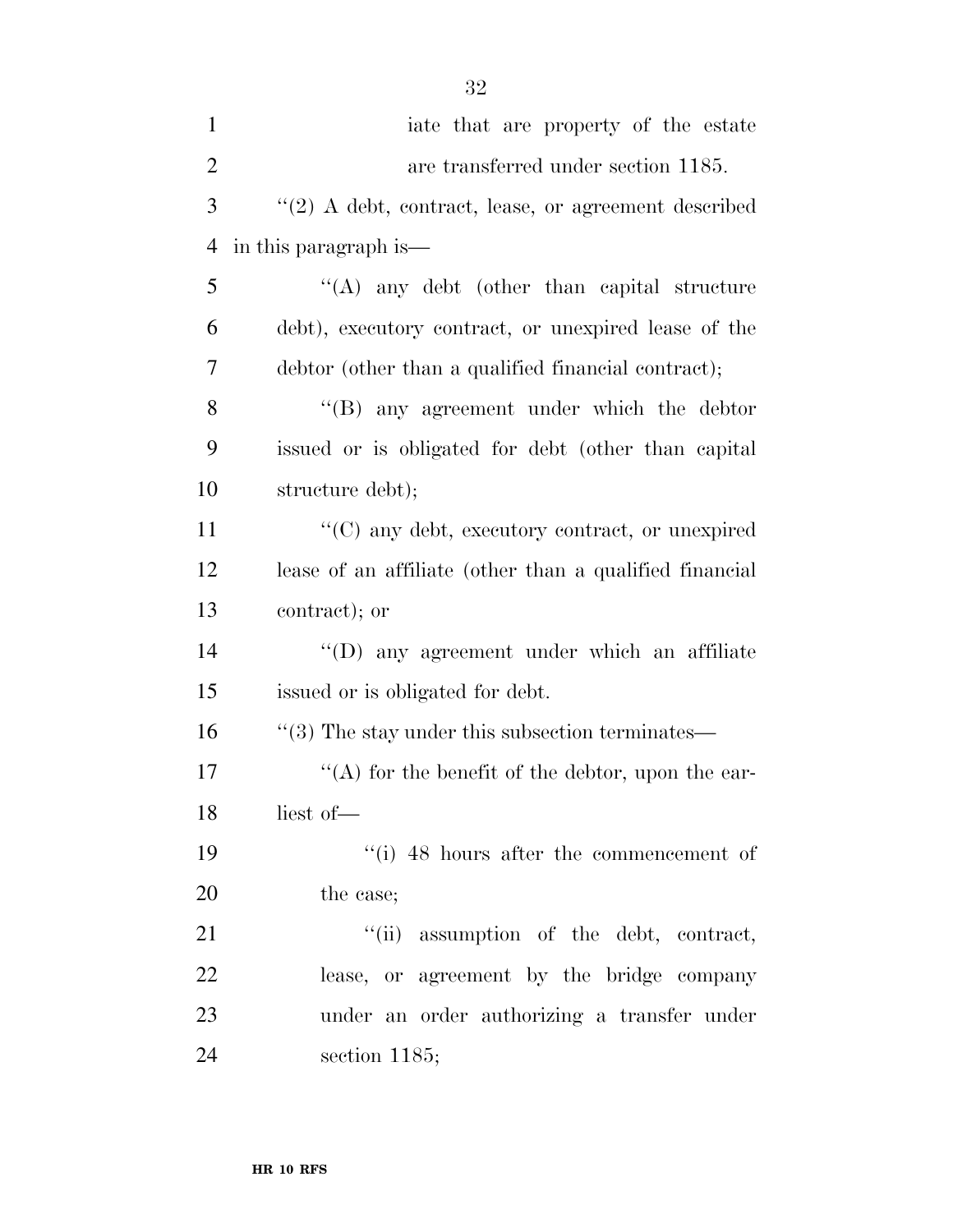| $\mathbf{1}$   | "(iii) a final order of the court denying the               |
|----------------|-------------------------------------------------------------|
| $\overline{2}$ | request for a transfer under section 1185; or               |
| 3              | "(iv) the time the case is dismissed; and                   |
| $\overline{4}$ | $\lq\lq$ for the benefit of an affiliate, upon the          |
| 5              | earliest of-                                                |
| 6              | "(i) the entry of an order authorizing a                    |
| 7              | transfer under section 1185 in which the direct             |
| 8              | or indirect interests in the affiliate that are             |
| 9              | property of the estate are not transferred under            |
| 10             | section $1185$ ;                                            |
| 11             | "(ii) a final order by the court denying the                |
| 12             | request for a transfer under section 1185;                  |
| 13             | "(iii) 48 hours after the commencement of                   |
| 14             | the case if the court has not ordered a transfer            |
| 15             | under section 1185; or                                      |
| 16             | $\lq\lq$ (iv) the time the case is dismissed.               |
| 17             | "(4) Subsections (d), (e), (f), and (g) of section $362$    |
| 18             | apply to a stay under this subsection.                      |
| 19             | "(b) A debt, executory contract (other than a quali-        |
| 20             | fied financial contract), or unexpired lease of the debtor, |
| 21             | or an agreement under which the debtor has issued or is     |
| 22             | obligated for any debt, may be assumed by a bridge com-     |
| 23             | pany in a transfer under section 1185 notwithstanding       |
| 24             | any provision in an agreement or in applicable nonbank-     |
| 25             | ruptcy law that—                                            |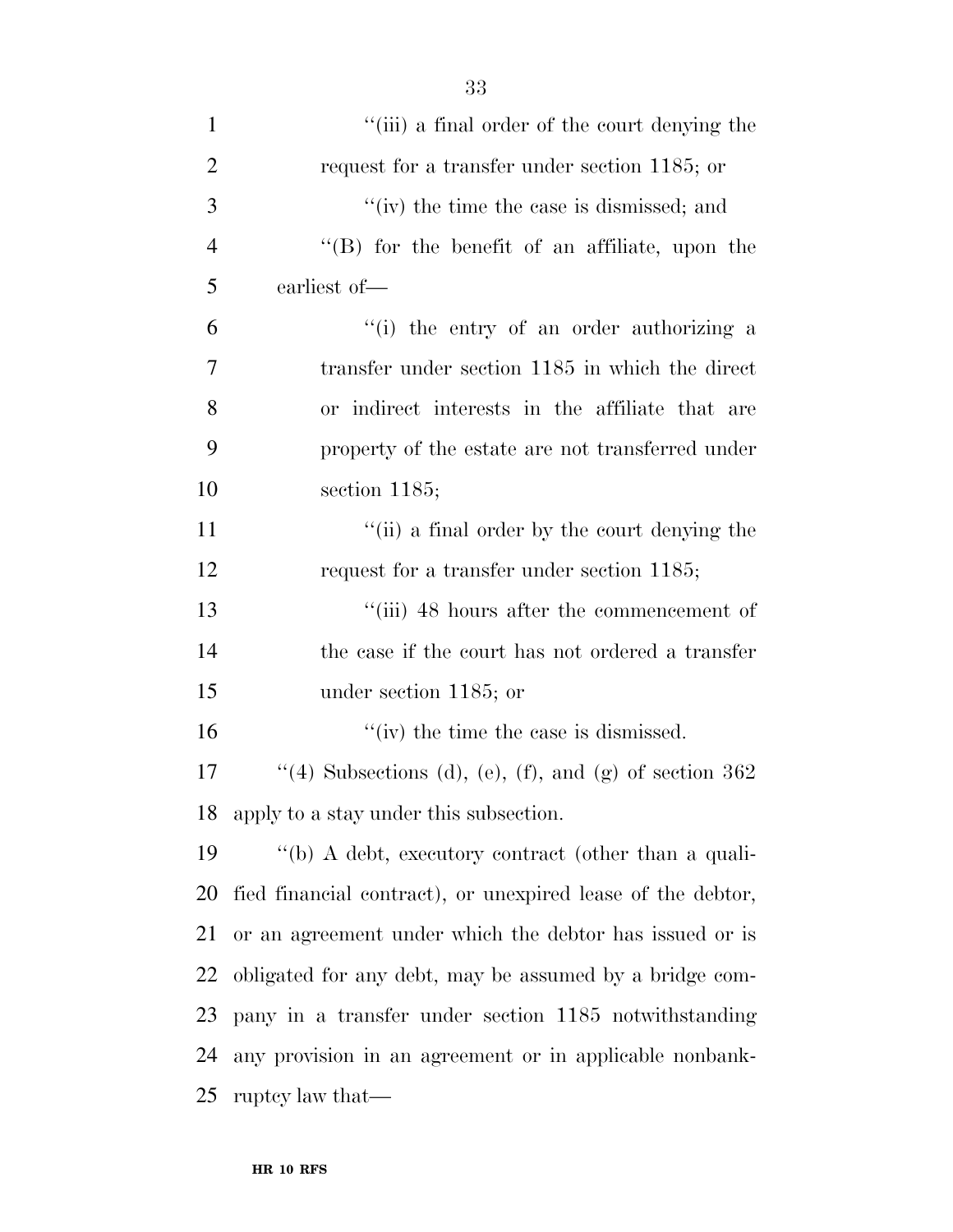| $\mathbf{1}$   | $\lq(1)$ prohibits, restricts, or conditions the as-         |
|----------------|--------------------------------------------------------------|
| $\mathfrak{2}$ | signment of the debt, contract, lease, or agreement;         |
| 3              | <b>or</b>                                                    |
| $\overline{4}$ | $\lq(2)$ accelerates, terminates, or modifies, or            |
| 5              | permits a party other than the debtor to terminate           |
| 6              | or modify, the debt, contract, lease, or agreement on        |
| $\tau$         | account of-                                                  |
| $8\,$          | $\lq\lq$ the assignment of the debt, contract,               |
| 9              | lease, or agreement; or                                      |
| 10             | "(B) a change in control of any party to                     |
| 11             | the debt, contract, lease, or agreement.                     |
| 12             | " $(e)(1)$ A debt, contract, lease, or agreement of the      |
| 13             | kind described in subparagraph $(A)$ or $(B)$ of subsection  |
| 14             | $(a)(2)$ may not be accelerated, terminated, or modified,    |
| 15             | and any right or obligation under such debt, contract,       |
| 16             | lease, or agreement may not be accelerated, terminated,      |
| 17             | or modified, as to the bridge company solely because of      |
|                | 18 a provision in the debt, contract, lease, or agreement or |
| 19             | in applicable nonbankruptcy law—                             |
| 20             | $\lq\lq$ of the kind described in subsection                 |
| 21             | $(a)(1)(B)$ as applied to the debtor;                        |
| 22             | "(B) that prohibits, restricts, or conditions the            |
| 23             | assignment of the debt, contract, lease, or agree-           |
| 24             | ment; or                                                     |
|                |                                                              |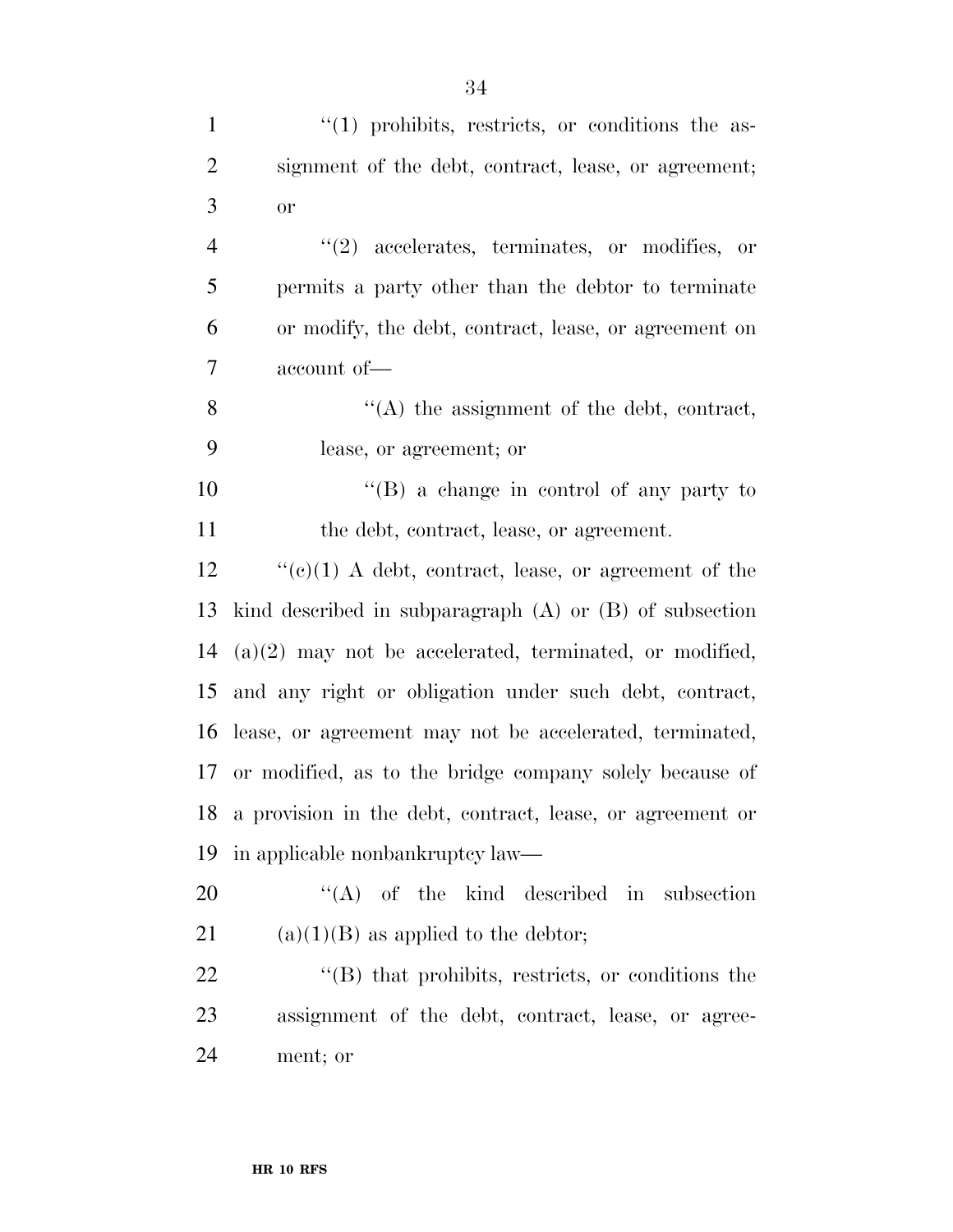| $\mathbf{1}$   | $\lq\lq$ <sup>"</sup> (C) that accelerates, terminates, or modifies, |
|----------------|----------------------------------------------------------------------|
| $\overline{2}$ | or permits a party other than the debtor to termi-                   |
| 3              | nate or modify, the debt, contract, lease or agree-                  |
| $\overline{4}$ | ment on account of-                                                  |
| 5              | "(i) the assignment of the debt, contract,                           |
| 6              | lease, or agreement; or                                              |
| $\overline{7}$ | "(ii) a change in control of any party to                            |
| 8              | the debt, contract, lease, or agreement.                             |
| 9              | $\lq(2)$ If there is a default by the debtor under a provi-          |
| 10             | sion other than the kind described in paragraph (1) in               |
| 11             | a debt, contract, lease or agreement of the kind described           |
| 12             | in subparagraph $(A)$ or $(B)$ of subsection $(a)(2)$ , the          |
| 13             | bridge company may assume such debt, contract, lease,                |
| 14             | or agreement only if the bridge company—                             |
| 15             | $\lq\lq$ shall cure the default;                                     |
| 16             | "(B) compensates, or provides adequate assur-                        |
| 17             | ance in connection with a transfer under section                     |
| 18             | 1185 that the bridge company will promptly com-                      |
| 19             | pensate, a party other than the debtor to the debt,                  |
| 20             | contract, lease, or agreement, for any actual pecu-                  |
| 21             | niary loss to the party resulting from the default;                  |
| 22             | and                                                                  |
| 23             | "(C) provides adequate assurance in connection                       |
| 24             | with a transfer under section 1185 of future per-                    |
| 25             | formance under the debt, contract, lease, or agree-                  |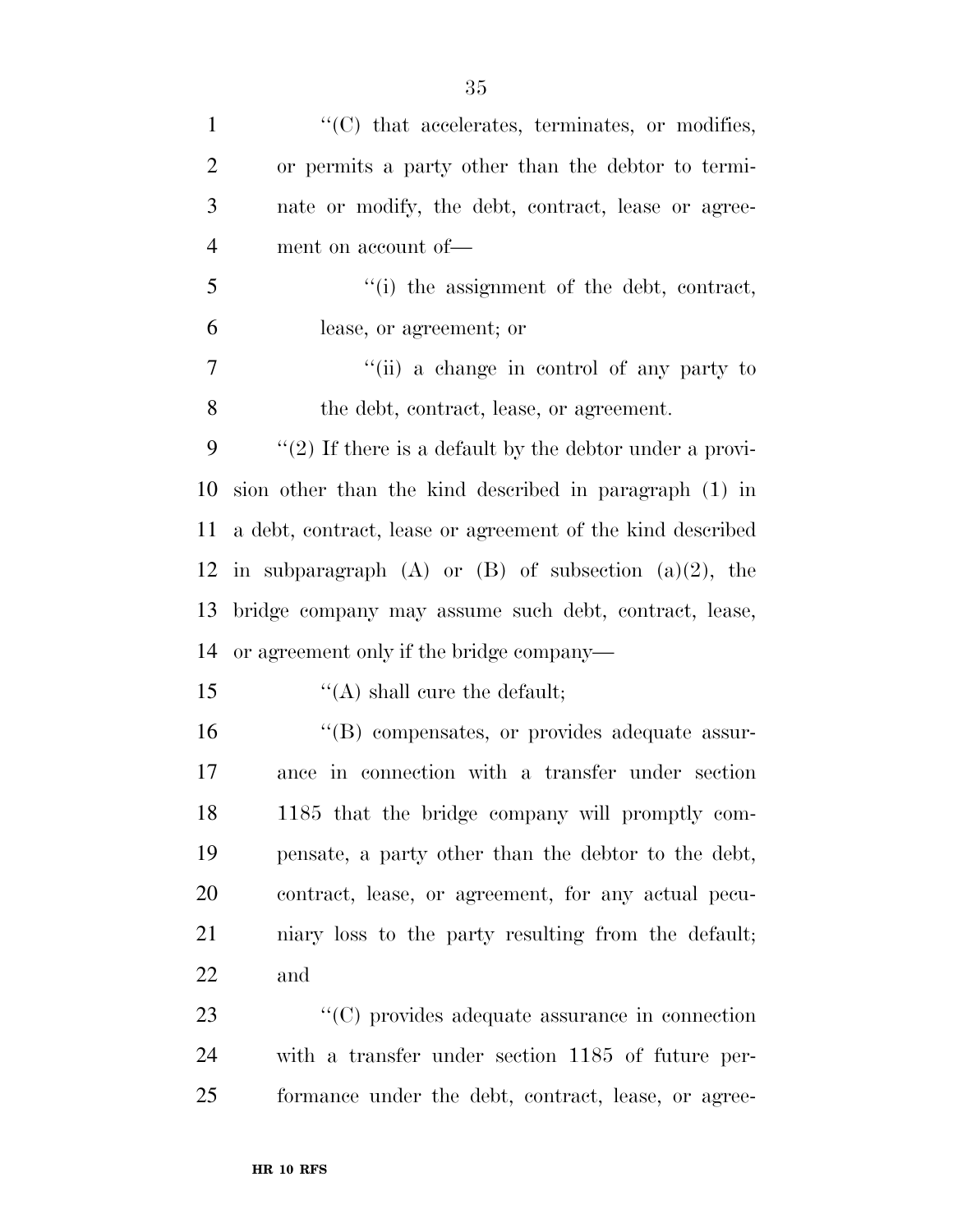ment, as determined by the court under section 2  $1185(c)(4)$ .

### **''§ 1188. Treatment of qualified financial contracts and affiliate contracts**

5  $\qquad$  "(a) Notwithstanding sections 362(b)(6), 362(b)(7), 6 362(b)(17), 362(b)(27), 362(o), 555, 556, 559, 560, and 561, a petition filed under section 1183 operates as a stay, 8 during the period specified in section  $1187(a)(3)(A)$ , ap- plicable to all entities, of the exercise of a contractual right—

11  $\frac{1}{10}$  to cause the modification, liquidation, ter- mination, or acceleration of a qualified financial con-tract of the debtor or an affiliate;

 $(2)$  to offset or net out any termination value, payment amount, or other transfer obligation arising under or in connection with a qualified financial con-tract of the debtor or an affiliate; or

18 ''(3) under any security agreement or arrange- ment or other credit enhancement forming a part of or related to a qualified financial contract of the debtor or an affiliate.

 ''(b)(1) During the period specified in section 23 1187(a)(3)(A), the trustee or the affiliate shall perform all payment and delivery obligations under such qualified financial contract of the debtor or the affiliate, as the case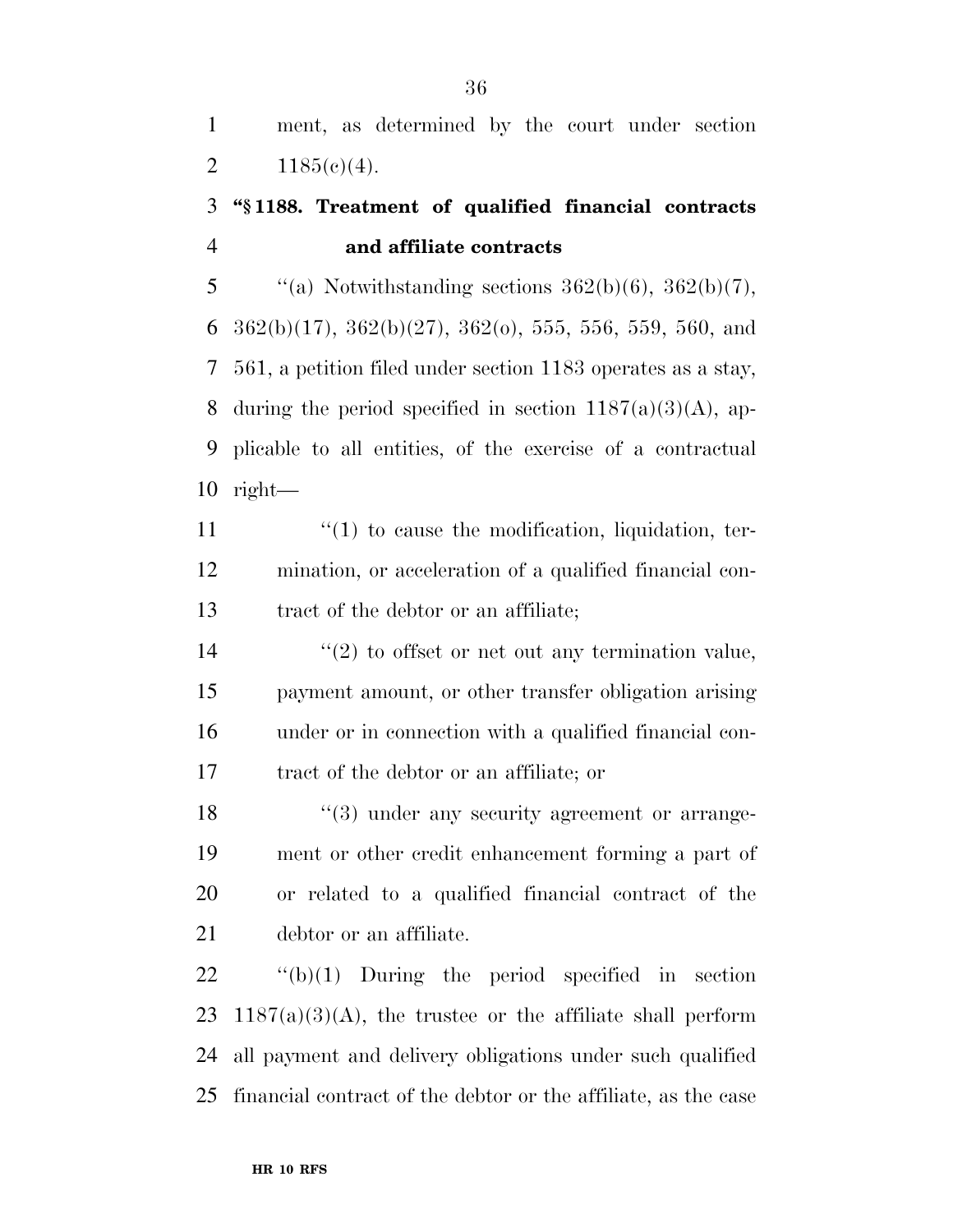may be, that become due after the commencement of the case. The stay provided under subsection (a) terminates as to a qualified financial contract of the debtor or an affiliate immediately upon the failure of the trustee or the affiliate, as the case may be, to perform any such obliga-tion during such period.

 ''(2) Any failure by a counterparty to any qualified financial contract of the debtor or any affiliate to perform any payment or delivery obligation under such qualified financial contract, including during the pendency of the stay provided under subsection (a), shall constitute a breach of such qualified financial contract by the counterparty.

 $\langle \langle \rangle$  (c) Subject to the court's approval, a qualified finan- cial contract between an entity and the debtor may be as- signed to or assumed by the bridge company in a transfer under, and in accordance with, section 1185 if and only if—

 ''(1) all qualified financial contracts between the entity and the debtor are assigned to and as- sumed by the bridge company in the transfer under section 1185;

23  $\frac{1}{2}$  (2) all claims of the entity against the debtor in respect of any qualified financial contract between the entity and the debtor (other than any claim that,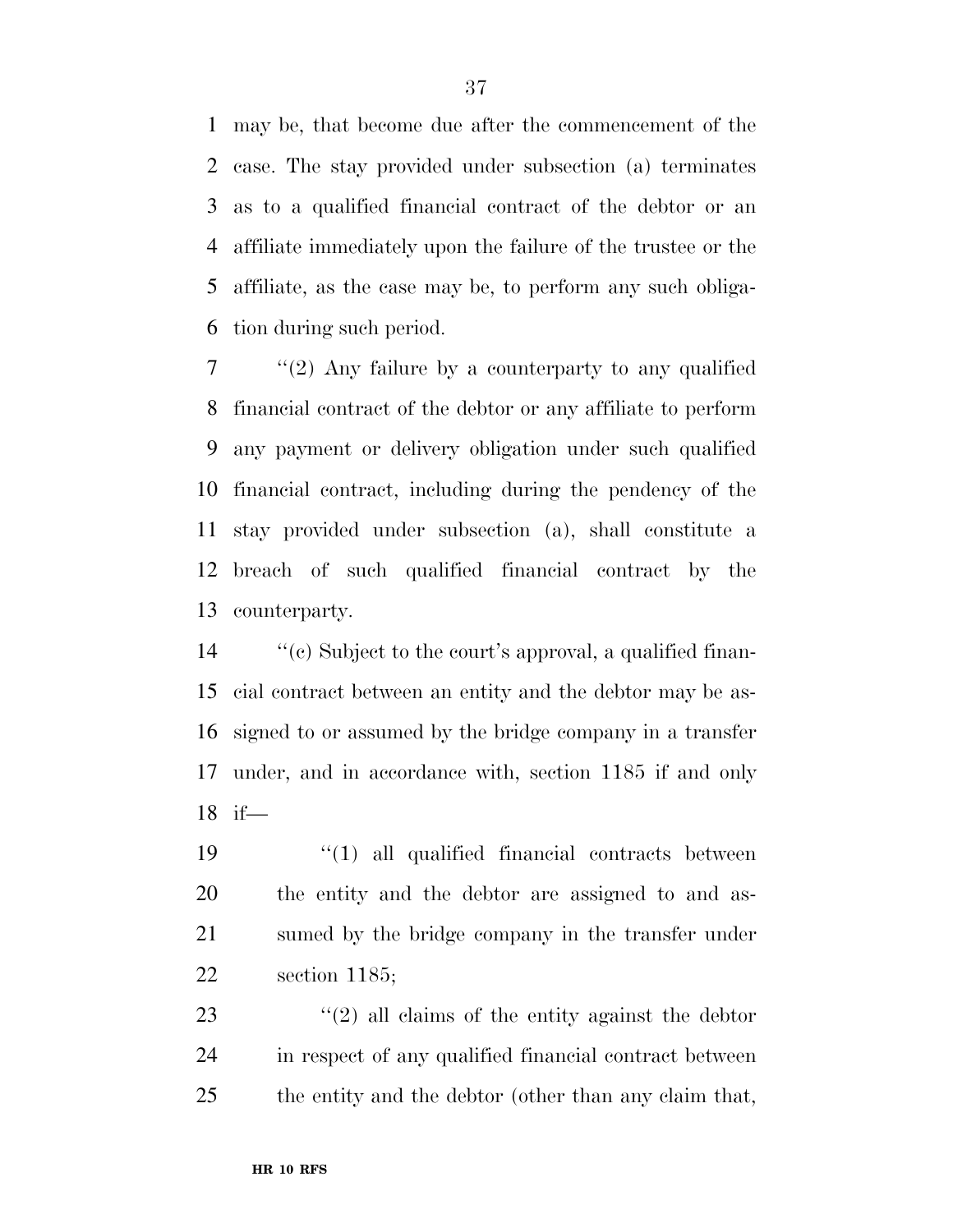under the terms of the qualified financial contract, is subordinated to the claims of general unsecured creditors) are assigned to and assumed by the bridge company;

 ''(3) all claims of the debtor against the entity under any qualified financial contract between the entity and the debtor are assigned to and assumed by the bridge company; and

 ''(4) all property securing or any other credit enhancement furnished by the debtor for any quali- fied financial contract described in paragraph (1) or any claim described in paragraph (2) or (3) under any qualified financial contract between the entity and the debtor is assigned to and assumed by the bridge company.

 ''(d) Notwithstanding any provision of a qualified fi- nancial contract or of applicable nonbankruptcy law, a qualified financial contract of the debtor that is assumed or assigned in a transfer under section 1185 may not be accelerated, terminated, or modified, after the entry of the order approving a transfer under section 1185, and any right or obligation under the qualified financial contract may not be accelerated, terminated, or modified, after the entry of the order approving a transfer under section 1185 solely because of a condition described in section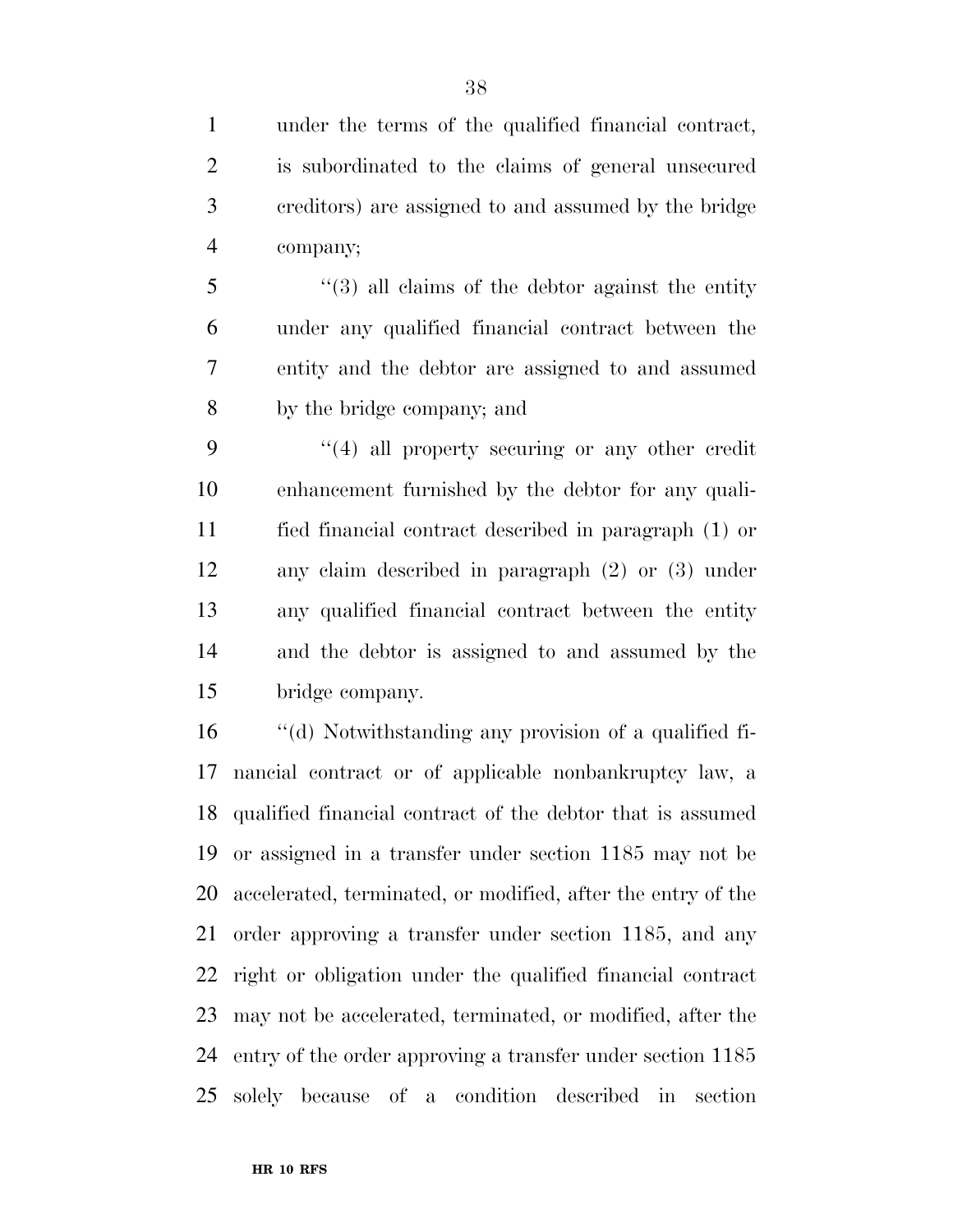1187(c)(1), other than a condition of the kind specified in section 1187(b) that occurs after property of the estate no longer includes a direct beneficial interest or an indi- rect beneficial interest through the special trustee, in more than 50 percent of the equity securities of the bridge com-pany.

 ''(e) Notwithstanding any provision of any agreement or in applicable nonbankruptcy law, an agreement of an affiliate (including an executory contract, an unexpired lease, qualified financial contract, or an agreement under which the affiliate issued or is obligated for debt) and any right or obligation under such agreement may not be ac- celerated, terminated, or modified, solely because of a con-14 dition described in section  $1187(c)(1)$ , other than a condi- tion of the kind specified in section 1187(b) that occurs after the bridge company is no longer a direct or indirect beneficial holder of more than 50 percent of the equity securities of the affiliate, at any time after the commence-ment of the case if—

  $\qquad$   $\qquad$   $\qquad$   $\qquad$   $\qquad$   $\qquad$   $\qquad$   $\qquad$   $\qquad$   $\qquad$   $\qquad$   $\qquad$   $\qquad$   $\qquad$   $\qquad$   $\qquad$   $\qquad$   $\qquad$   $\qquad$   $\qquad$   $\qquad$   $\qquad$   $\qquad$   $\qquad$   $\qquad$   $\qquad$   $\qquad$   $\qquad$   $\qquad$   $\qquad$   $\qquad$   $\qquad$   $\qquad$   $\qquad$   $\qquad$   $\qquad$  iate that are property of the estate are transferred under section 1185 to the bridge company within the 23 period specified in subsection (a);

24  $\text{``(2)}$  the bridge company assumes—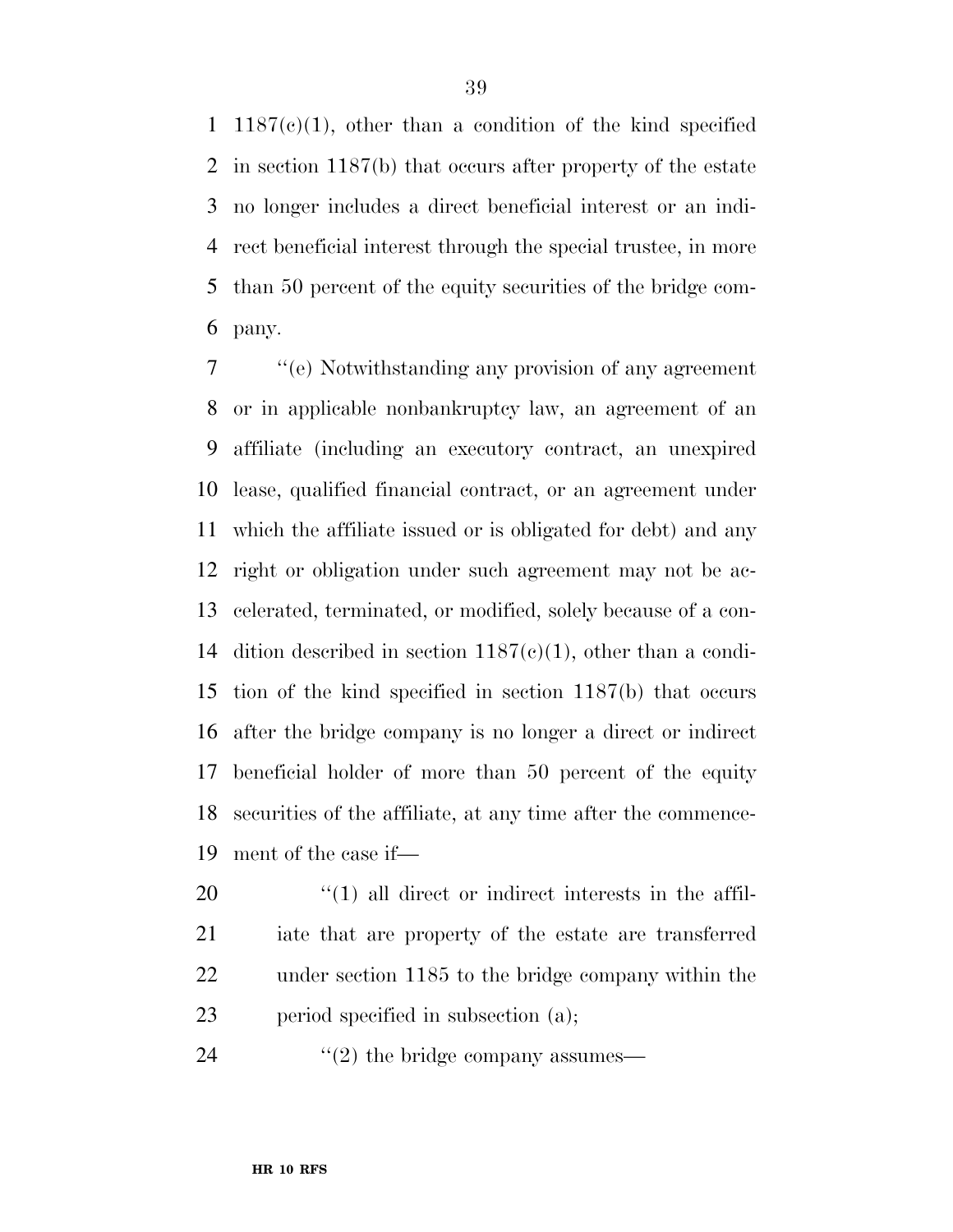| $\mathbf{1}$   | $\lq\lq$ any guarantee or other credit en-                    |
|----------------|---------------------------------------------------------------|
| $\overline{2}$ | hancement issued by the debtor relating to the                |
| 3              | agreement of the affiliate; and                               |
| $\overline{4}$ | "(B) any obligations in respect of rights of                  |
| 5              | set off, netting arrangement, or debt of the debt-            |
| 6              | or that directly arises out of or directly relates            |
| 7              | to the guarantee or credit enhancement; and                   |
| 8              | $(3)$ any property of the estate that directly                |
| 9              | serves as collateral for the guarantee or credit en-          |
| 10             | hancement is transferred to the bridge company.               |
| 11             | "§1189. Licenses, permits, and registrations                  |
| 12             | "(a) Notwithstanding any otherwise applicable non-            |
| 13             | bankruptcy law, if a request is made under section 1185       |
| 14             | for a transfer of property of the estate, any Federal, State, |
| 15             | or local license, permit, or registration that the debtor or  |
| 16             | an affiliate had immediately before the commencement of       |
| 17             | the case and that is proposed to be transferred under sec-    |
| 18             | tion 1185 may not be accelerated, terminated, or modified     |
| 19             | at any time after the request solely on account of—           |
| 20             | $\lq(1)$ the insolvency or financial condition of the         |
| 21             | debtor at any time before the closing of the case;            |
| $\mathcal{D}$  | $\frac{f(t)}{g(t)}$ the common consent of a case under this   |

22  $\langle \cdot (2) \rangle$  the commencement of a case under this 23 title concerning the debtor;

24 ''(3) the appointment of or taking possession by a trustee in a case under this title concerning the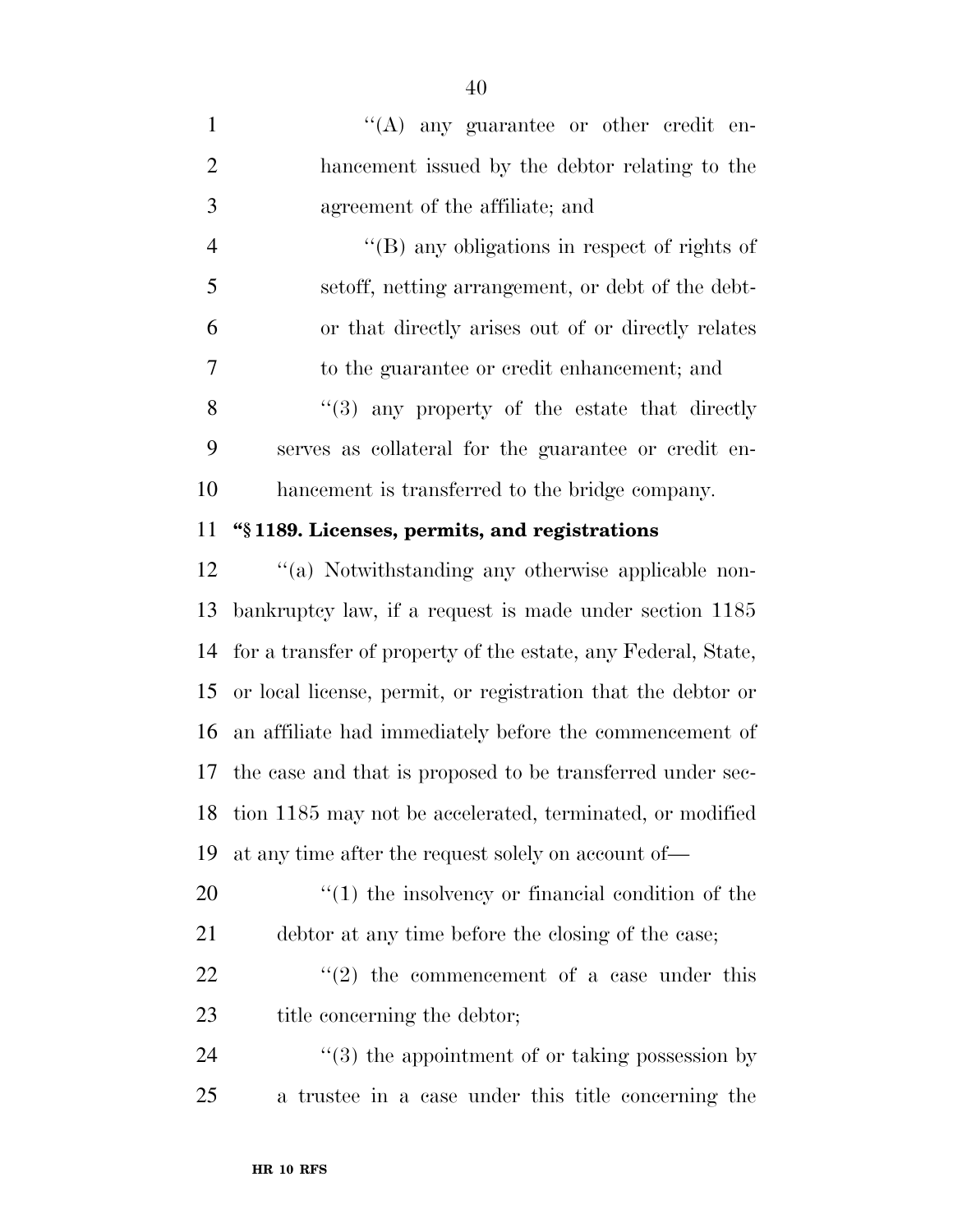debtor or by a custodian before the commencement of the case; or

- 
- $\frac{3}{4}$  (4) a transfer under section 1185.

 ''(b) Notwithstanding any otherwise applicable non- bankruptcy law, any Federal, State, or local license, per- mit, or registration that the debtor had immediately before the commencement of the case that is included in a trans- fer under section 1185 shall be valid and all rights and obligations thereunder shall vest in the bridge company.

#### **''§ 1190. Exemption from securities laws**

 ''For purposes of section 1145, a security of the bridge company shall be deemed to be a security of a suc- cessor to the debtor under a plan if the court approves the disclosure statement for the plan as providing ade- quate information (as defined in section 1125(a)) about the bridge company and the security.

#### **''§ 1191. Inapplicability of certain avoiding powers**

 ''A transfer made or an obligation incurred by the debtor to an affiliate prior to or after the commencement of the case, including any obligation released by the debtor or the estate to or for the benefit of an affiliate, in con- templation of or in connection with a transfer under sec- tion 1185 is not avoidable under section 544, 547,  $548(a)(1)(B)$ , or 549, or under any similar nonbankruptcy law.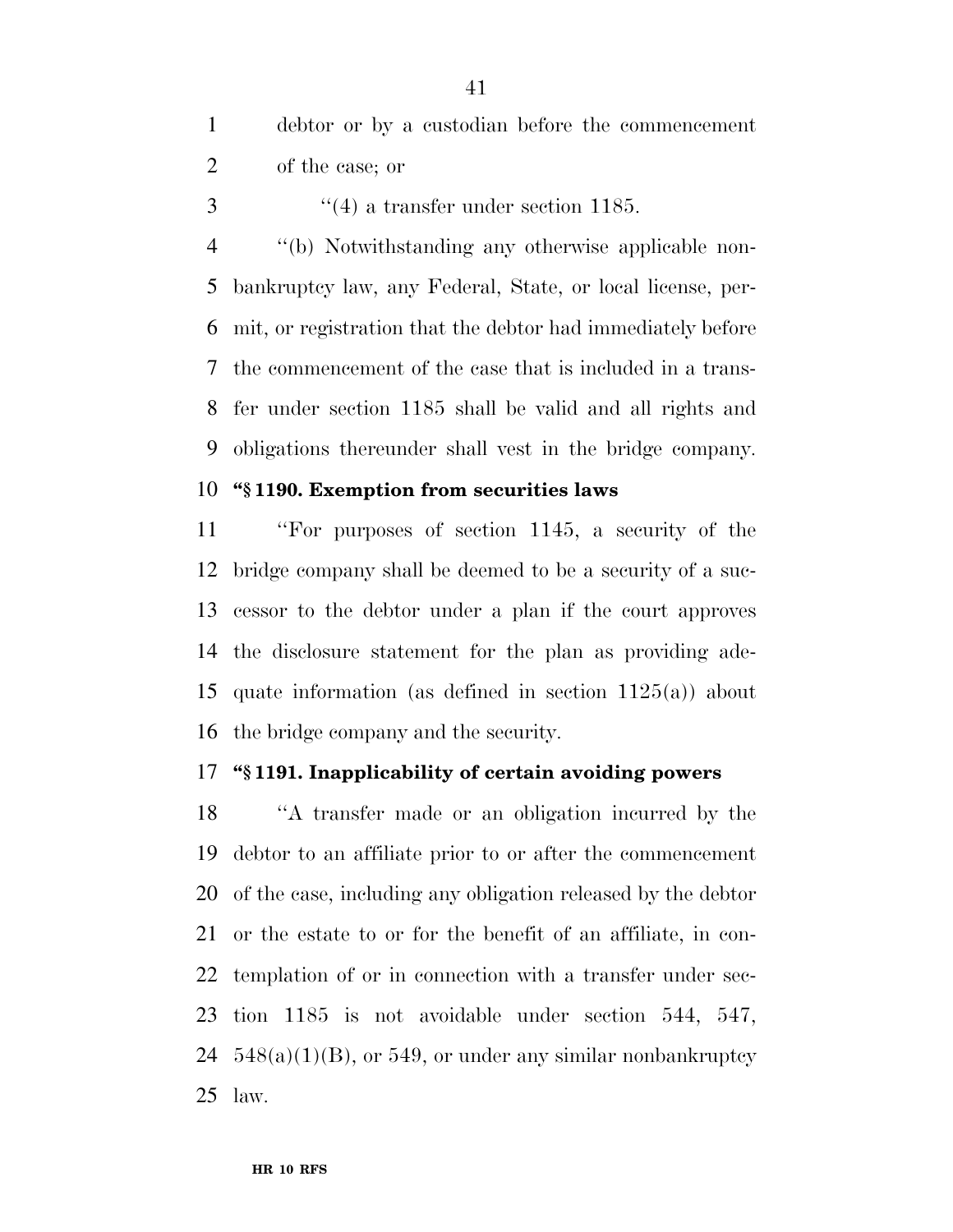### **''§ 1192. Consideration of financial stability**

 ''The court may consider the effect that any decision in connection with this subchapter may have on financial stability in the United States.''.

 **SEC. 123. AMENDMENTS TO TITLE 28, UNITED STATES CODE.** 

 (a) AMENDMENT TO CHAPTER 13.—Chapter 13 of title 28, United States Code, is amended by adding at the end the following:

### **''§ 298. Judge for a case under subchapter V of chap-ter 11 of title 11**

 ''(a)(1) Notwithstanding section 295, the Chief Jus- tice of the United States shall designate not fewer than 10 bankruptcy judges to be available to hear a case under subchapter V of chapter 11 of title 11. Bankruptcy judges may request to be considered by the Chief Justice of the United States for such designation.

18 "(2) Notwithstanding section 155, a case under sub- chapter V of chapter 11 of title 11 shall be heard under section 157 by a bankruptcy judge designated under para- graph (1), who shall be randomly assigned to hear such case by the chief judge of the court of appeals for the cir- cuit embracing the district in which the case is pending. To the greatest extent practicable, the approvals required under section 155 should be obtained.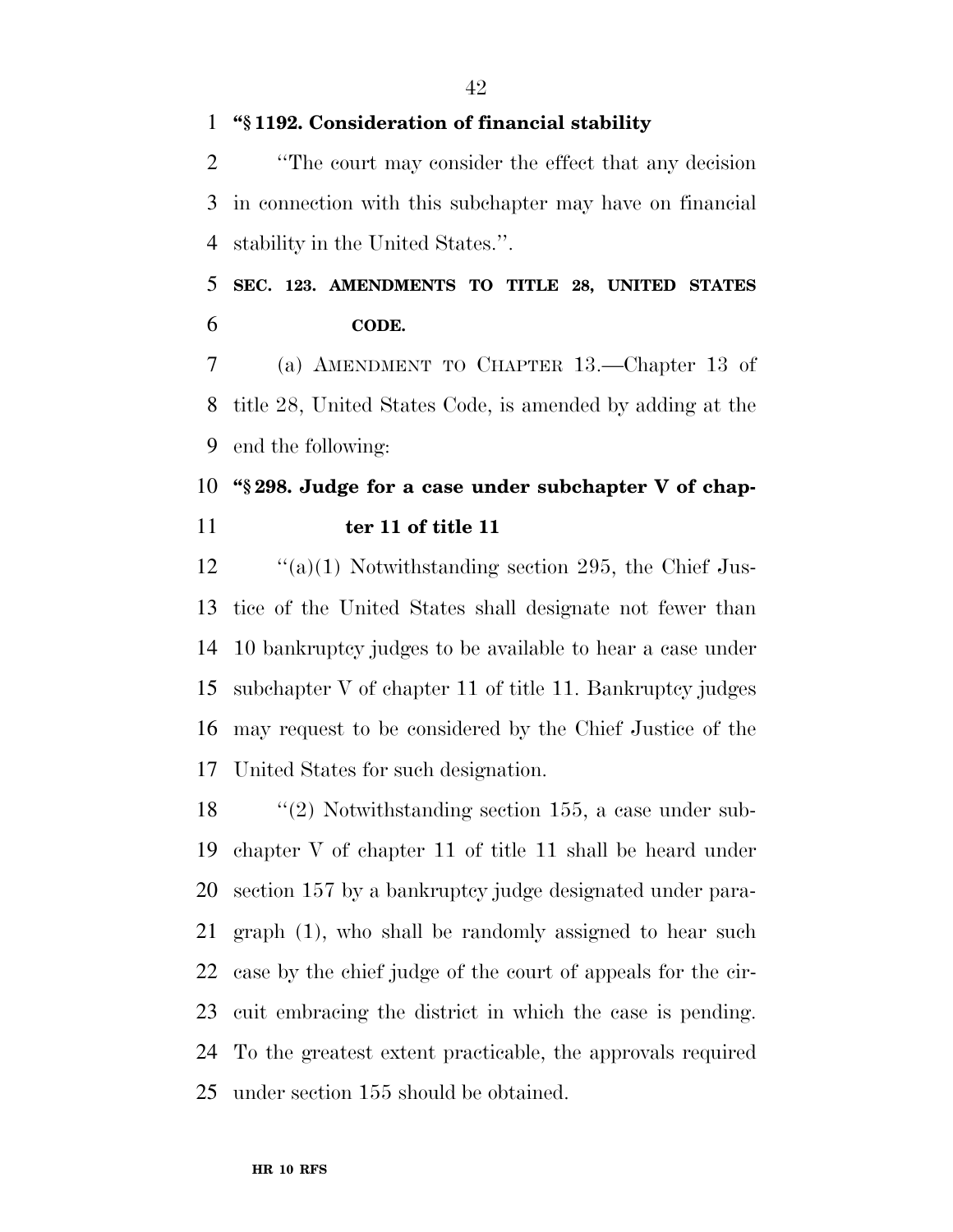''(3) If the bankruptcy judge assigned to hear a case under paragraph (2) is not assigned to the district in which the case is pending, the bankruptcy judge shall be temporarily assigned to the district.

 ''(b) A case under subchapter V of chapter 11 of title 11, and all proceedings in the case, shall take place in the district in which the case is pending.

8 "(c) In this section, the term 'covered financial cor- poration' has the meaning given that term in section 101(9A) of title 11.''.

 (b) AMENDMENT TO SECTION 1334 OF TITLE 28.— Section 1334 of title 28, United States Code, is amended by adding at the end the following:

 ''(f) This section does not grant jurisdiction to the district court after a transfer pursuant to an order under section 1185 of title 11 of any proceeding related to a spe- cial trustee appointed, or to a bridge company formed, in connection with a case under subchapter V of chapter 11 of title 11.''.

20 (c) TECHNICAL AND CONFORMING AMENDMENT. The table of sections for chapter 13 of title 28, United States Code, is amended by adding at the end the fol-lowing:

''298. Judge for a case under subchapter V of chapter 11 of title 11.''.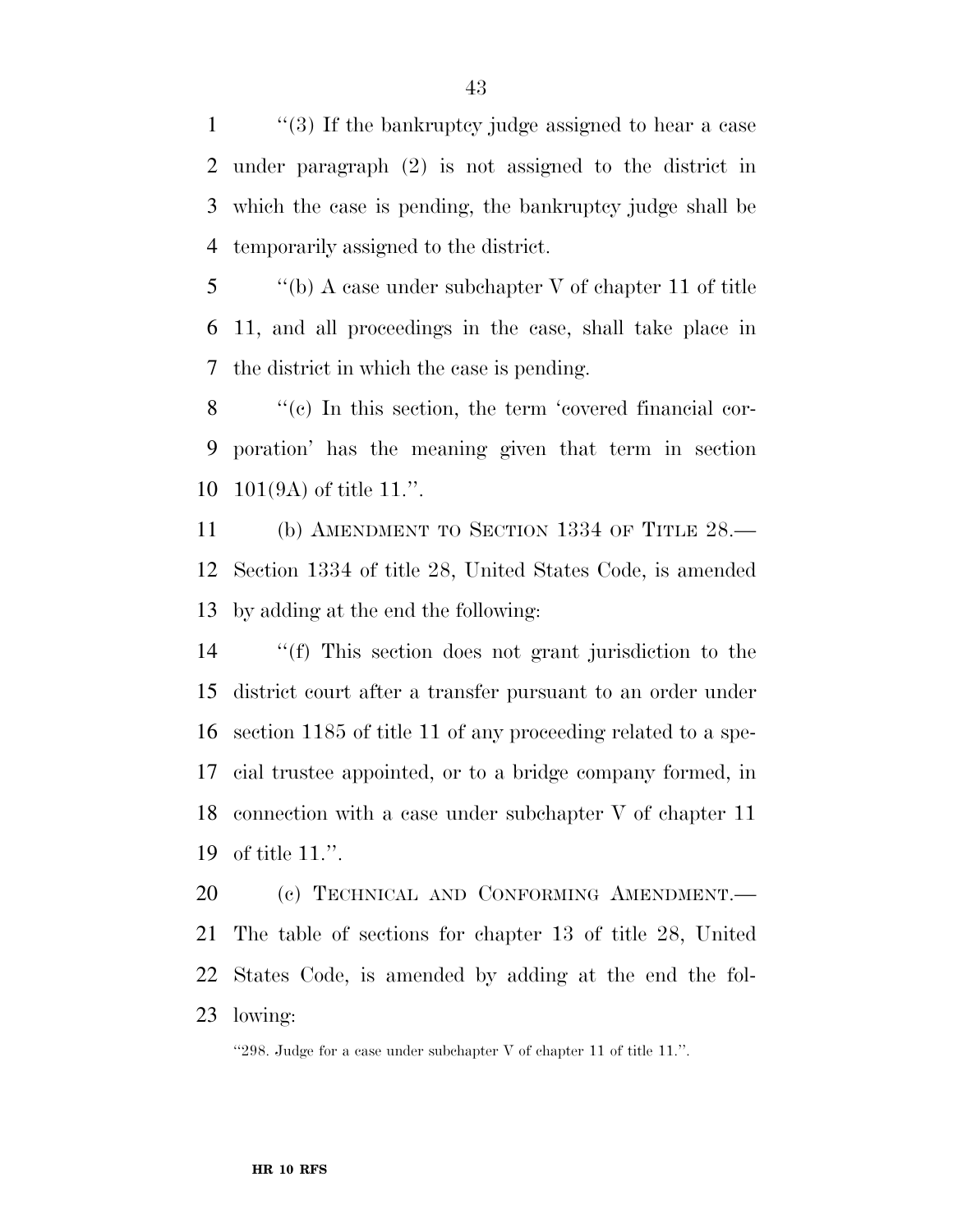# **Subtitle C—Ending Government Guarantees**

**SEC. 131. REPEAL OF OBLIGATION GUARANTEE PROGRAM.** 

 (a) IN GENERAL.—The following sections of the Dodd-Frank Wall Street Reform and Consumer Protec-tion Act (12 U.S.C. 5301 et seq.) are repealed:

(1) Section 1104.

(2) Section 1105.

(3) Section 1106.

 (b) CLERICAL AMENDMENT.—The table of contents under section 1(b) of the Dodd-Frank Wall Street Reform and Consumer Protection Act is amended by striking the items relating to sections 1104, 1105, and 1106.

 **SEC. 132. REPEAL OF SYSTEMIC RISK DETERMINATION IN RESOLUTIONS.** 

 Section 13(c)(4)(G) of the Federal Deposit Insurance 17 Act  $(12 \text{ U.S.C. } 1823(c)(4)(G))$  is hereby repealed.

## **SEC. 133. RESTRICTIONS ON USE OF THE EXCHANGE STA-BILIZATION FUND.**

 (a) IN GENERAL.—Section 5302 of title 31, United States Code, is amended by adding at the end the fol-lowing:

 ''(e) Amounts in the fund may not be used for the establishment of a guaranty program for any nongovern-mental entity.''.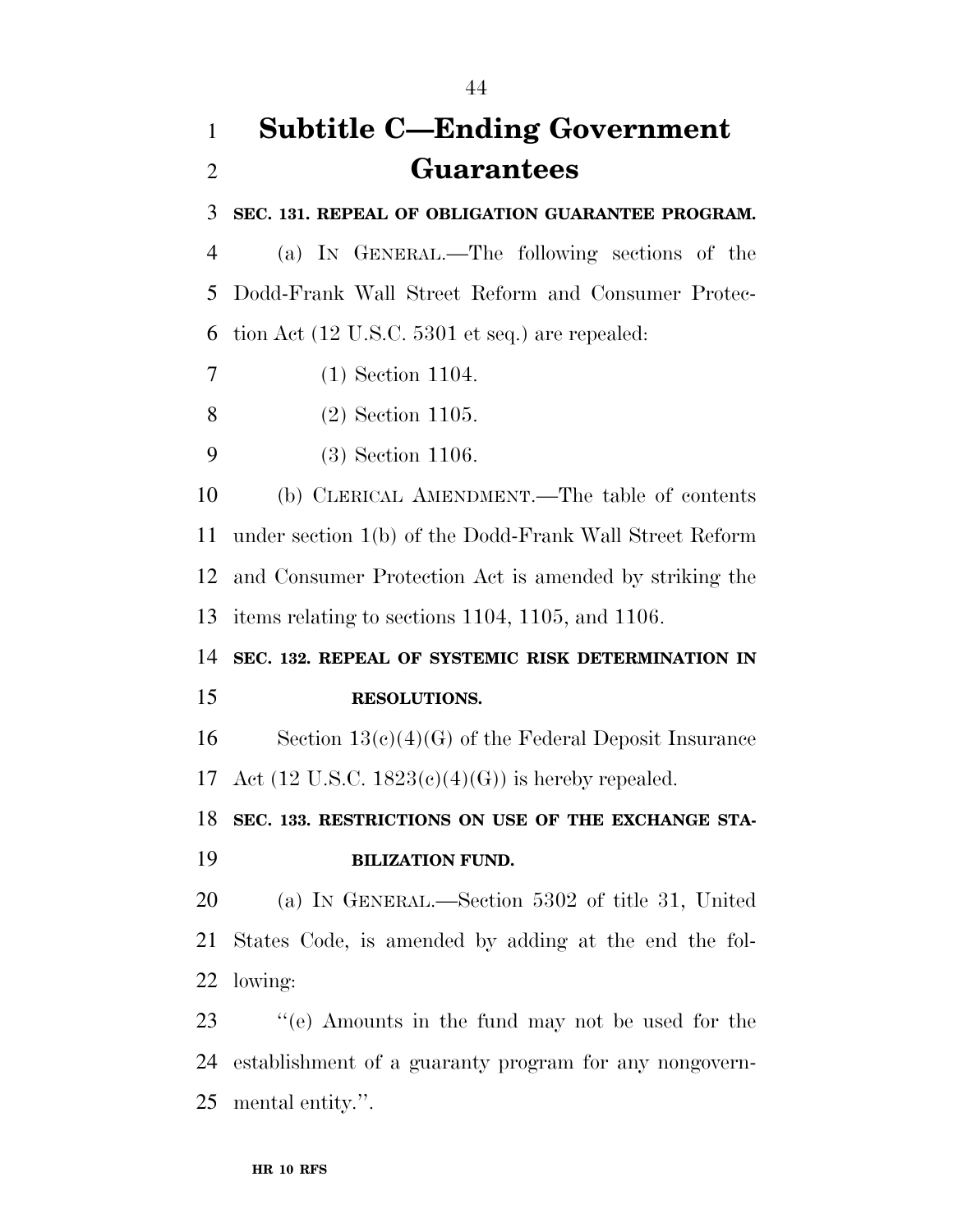(b) CONFORMING AMENDMENT.—Section 131(b) of the Emergency Economic Stabilization Act of 2008 (12 U.S.C. 5236(b)) is amended by inserting '', or for the pur- poses of preventing the liquidation or insolvency of any entity'' before the period.

## **Subtitle D—Eliminating Financial Market Utility Designations**

### **SEC. 141. REPEAL OF TITLE VIII.**

 (a) REPEAL.—Title VIII of the Dodd-Frank Wall Street Reform and Consumer Protection Act (12 U.S.C. 5461 et seq.) is repealed, and provisions of law amended by such title are restored and revived as if such title had never been enacted.

 (b) CLERICAL AMENDMENT.—The table of contents in section 1(b) of the Dodd-Frank Wall Street Reform and Consumer Protection Act is amended by striking the items relating to title VIII.

### **Subtitle E—Reform of the**

**Financial Stability Act of 2010** 

**SEC. 151. REPEAL AND MODIFICATION OF PROVISIONS OF** 

### **THE FINANCIAL STABILITY ACT OF 2010.**

 (a) REPEALS.—The following provisions of the Fi- nancial Stability Act of 2010 are repealed, and the provi-sions of law amended or repealed by such provisions are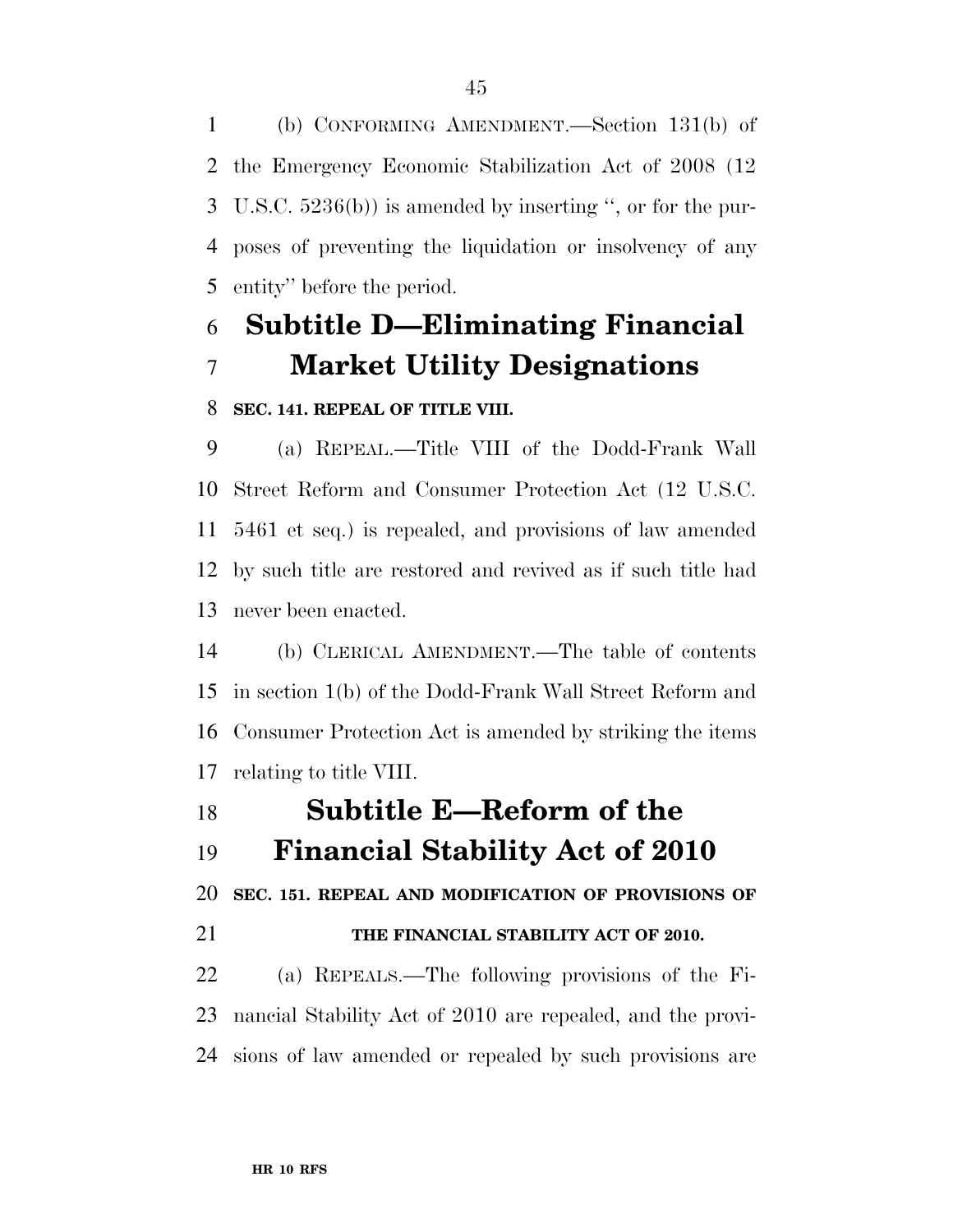restored or revived as if such provisions had not been en-

acted:

- (1) Subtitle B.
- (2) Section 113.
- (3) Section 114.
- (4) Section 115.
- (5) Section 116.
- (6) Section 117.
- (7) Section 119.
- (8) Section 120.
- (9) Section 121.
- (10) Section 161.
- (11) Section 162.
- (12) Section 164.
- (13) Section 166.
- (14) Section 167.
- (15) Section 168.
- (16) Section 170.
- (17) Section 172.
- (18) Section 174.
- (19) Section 175.

 (b) ADDITIONAL MODIFICATIONS.—The Financial Stability Act of 2010 (12 U.S.C. 5311 et seq.) is amend-ed—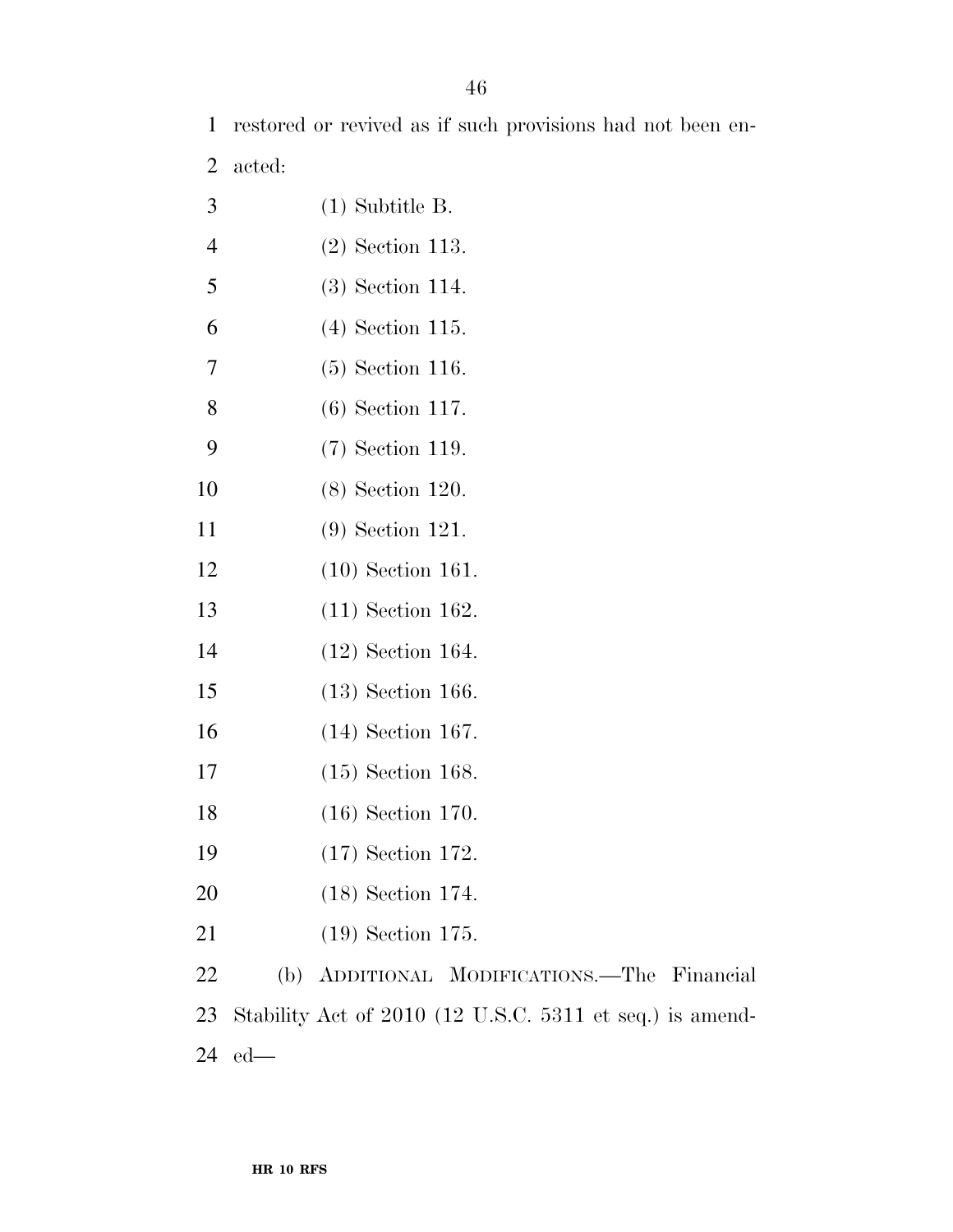| $\mathbf{1}$   | $(1)$ in section $102(a)$ , by striking paragraph |
|----------------|---------------------------------------------------|
| $\overline{2}$ | (5);                                              |
| 3              | $(2)$ in section 111—                             |
| $\overline{4}$ | $(A)$ in subsection $(b)$ —                       |
| 5              | $(i)$ in paragraph $(1)$ —                        |
| 6              | (I) by striking "who shall each"                  |
| 7              | and inserting "who shall, except as               |
| 8              | provided below, each"; and                        |
| 9              | (II) by striking subparagraphs                    |
| 10             | $(B)$ through $(J)$ and inserting the fol-        |
| 11             | lowing:                                           |
| 12             | "(B) each member of the Board of Gov-             |
| 13             | ernors, who shall collectively have 1 vote on the |
| 14             | Council;                                          |
| 15             | $\lq\lq$ (C) the Comptroller of the Currency;     |
| 16             | "(D) the Director of the Consumer Law             |
| 17             | Enforcement Agency;                               |
| 18             | $\lq\lq$ (E) each member of the Commission, who   |
| 19             | shall collectively have 1 vote on the Council;    |
| 20             | $\lq\lq(F)$ each member of the Corporation, who   |
| 21             | shall collectively have 1 vote on the Council;    |
| 22             | $\lq\lq (G)$ each member of the Commodity Fu-     |
| 23             | tures Trading Commission, who shall collec-       |
| 24             | tively have 1 vote on the Council;                |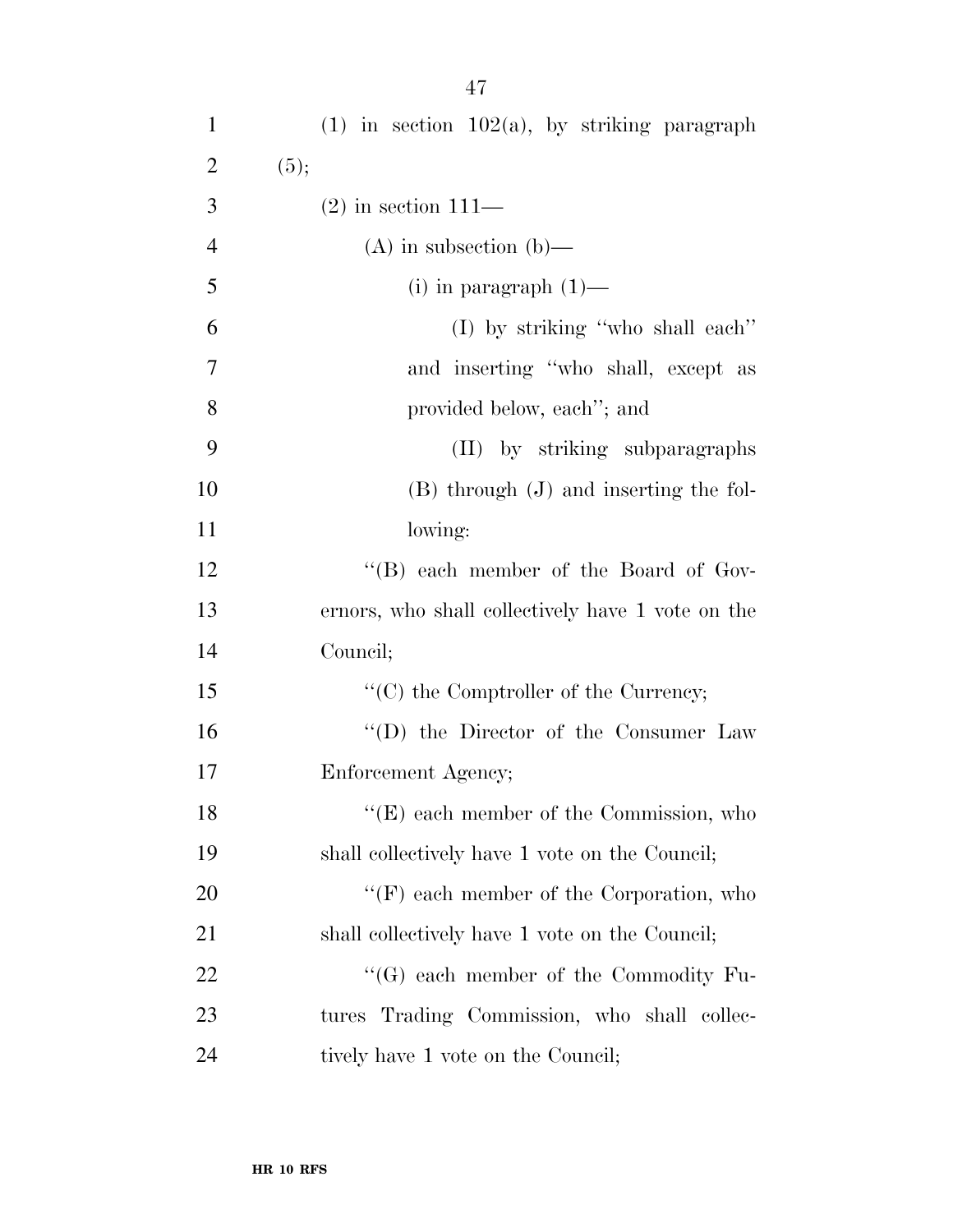| $\mathbf{1}$   | "(H) the Director of the Federal Housing                 |
|----------------|----------------------------------------------------------|
| $\overline{2}$ | Finance Agency;                                          |
| 3              | "(I) each member of the National Credit                  |
| $\overline{4}$ | Union Administration Board, who shall collec-            |
| 5              | tively have 1 vote on the Council; and                   |
| 6              | $\lq\lq(J)$ the Independent Insurance Advo-              |
| $\overline{7}$ | cate.";                                                  |
| 8              | (ii) in paragraph $(2)$ —                                |
| 9              | $(I)$ by striking subparagraphs $(A)$                    |
| 10             | and $(B)$ ; and                                          |
| 11             | (II) by redesignating subpara-                           |
| 12             | graphs $(C)$ , $(D)$ , and $(E)$ as subpara-             |
| 13             | graphs $(A)$ , $(B)$ , and $(C)$ , respectively;         |
| 14             | and                                                      |
| 15             | (iii) by adding at the end the fol-                      |
| 16             | lowing:                                                  |
| 17             | "(4) VOTING BY MULTI-PERSON ENTITY.—                     |
| 18             | "(A) VOTING WITHIN THE ENTITY.—An                        |
| 19             | entity described under subparagraph (B), (E),            |
| 20             | $(F)$ , $(G)$ , or $(I)$ of paragraph $(1)$ shall deter- |
| 21             | mine the entity's Council vote by using the vot-         |
| 22             | ing process normally applicable to votes by the          |
| 23             | entity's members.                                        |
| 24             | "(B) CASTING OF ENTITY VOTE.—The 1                       |
| 25             | collective Council vote of an entity described           |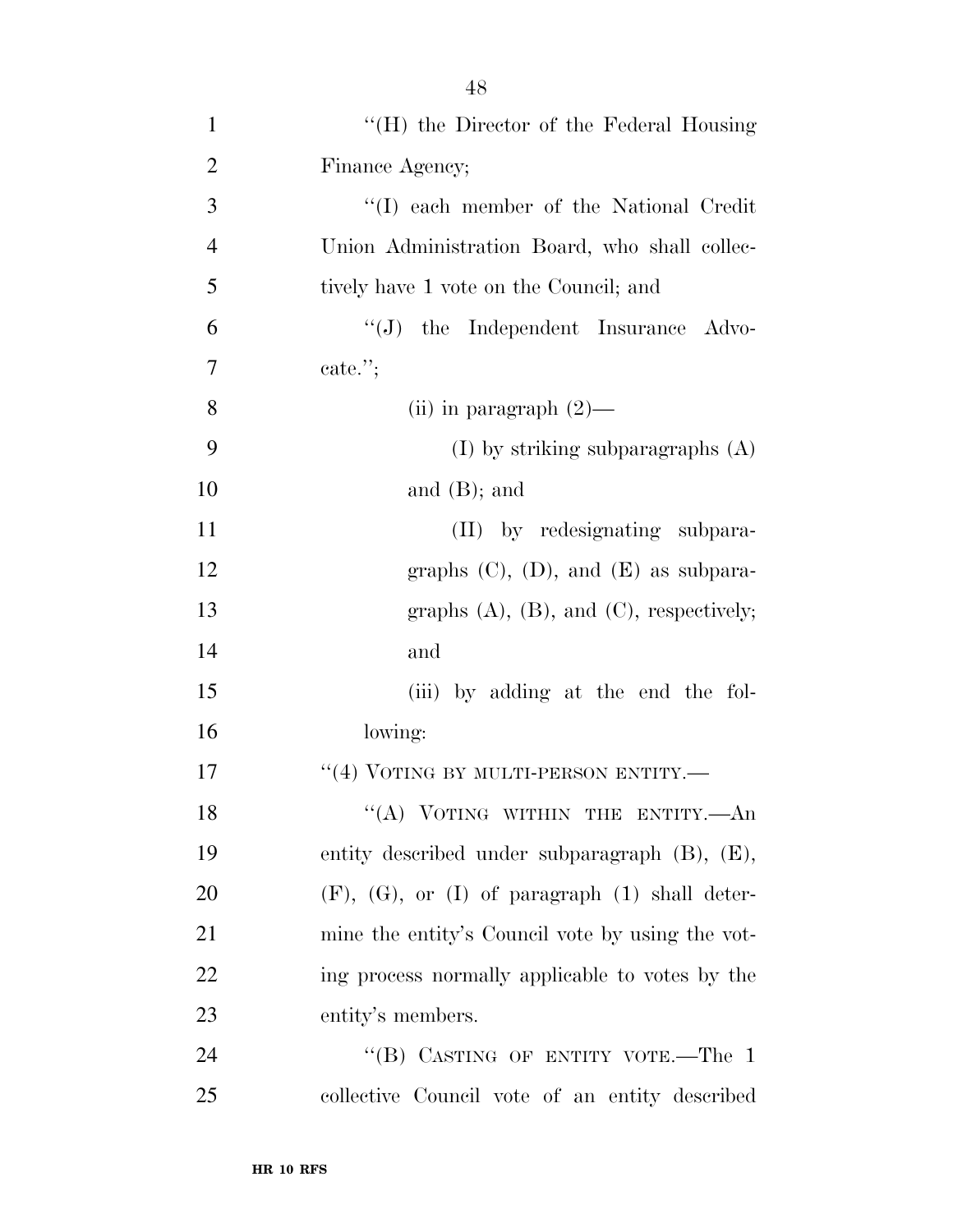| $\mathbf{1}$   | under subparagraph (A) shall be cast by the          |
|----------------|------------------------------------------------------|
| $\overline{2}$ | head of such agency or, in the event such head       |
| $\mathfrak{Z}$ | is unable to cast such vote, the next most senior    |
| $\overline{4}$ | member of the entity available.";                    |
| 5              | $(B)$ in subsection $(e)(1)$ , by striking "The      |
| 6              | independent member of the Council shall serve        |
| 7              | for a term of 6 years, and each nonvoting mem-       |
| 8              | ber described in subparagraphs $(C)$ , $(D)$ , and   |
| 9              | (E) of and inserting "Each nonvoting mem-            |
| 10             | bers described under";                               |
| 11             | (C) in subsection (e), by adding at the end          |
| 12             | the following:                                       |
| 13             | "(3) STAFF ACCESS.—Any member of the                 |
| 14             | Council may select to have one or more individuals   |
| 15             | on the member's staff attend a meeting of the Coun-  |
| 16             | cil, including any meeting of representatives of the |
| 17             | member agencies other than the members them-         |
| 18             | selves.                                              |
| 19             | "(4) CONGRESSIONAL OVERSIGHT.—All public             |
| 20             | meetings of the Council shall be open to the attend- |
| 21             | ance by members of the authorization and oversight   |
| 22             | committees of the House of Representatives and the   |
| 23             | Senate.                                              |
| 24             | "(5) TRANSCRIPTION REQUIREMENT FOR NON-              |
| 25             | PUBLIC MEETINGS.—The Council shall create and        |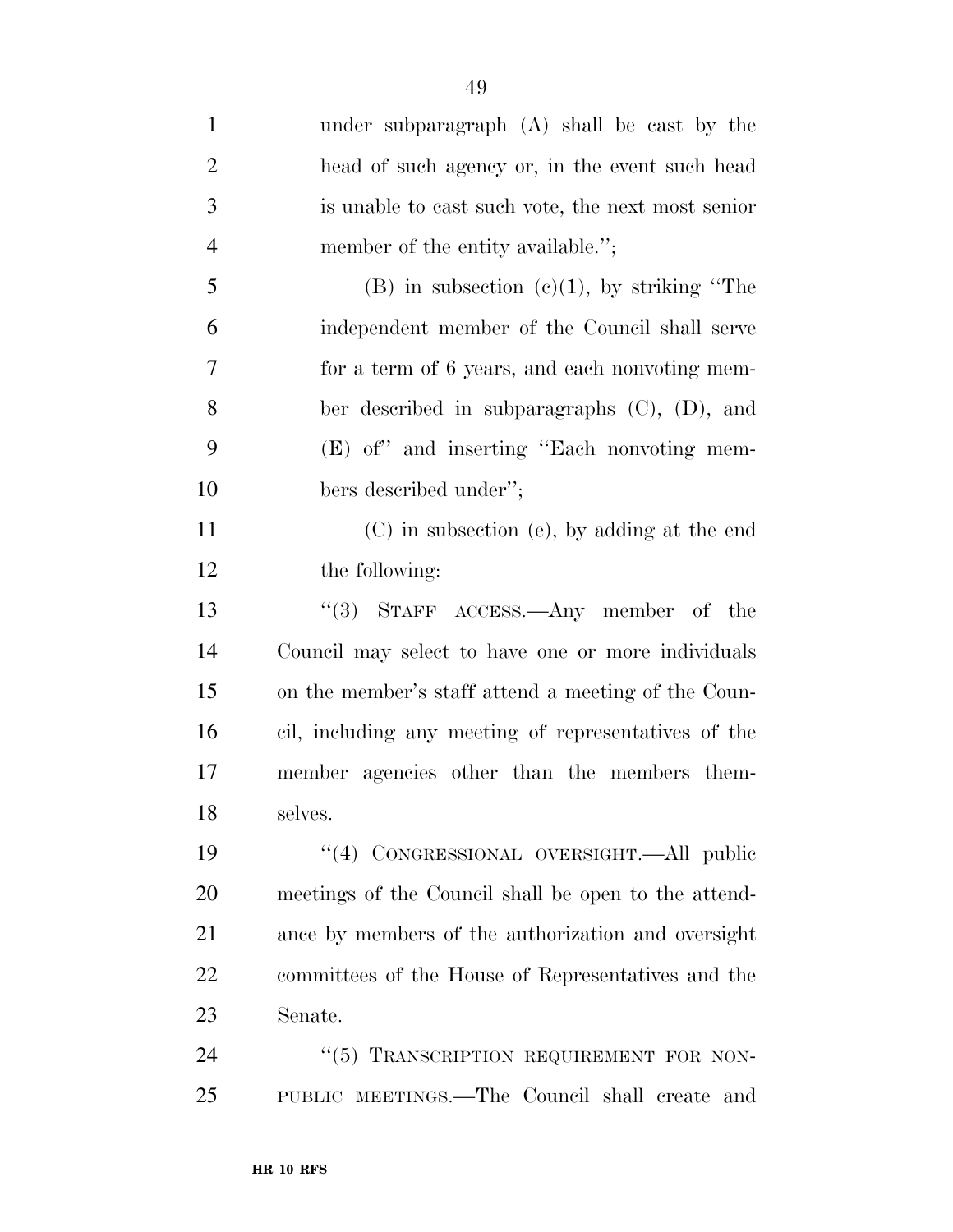| $\mathbf{1}$   | preserve transcripts for all non-public meetings of         |
|----------------|-------------------------------------------------------------|
| $\overline{2}$ | the Council.                                                |
| 3              | "(6) MEMBER AGENCY MEETINGS.—Any meet-                      |
| $\overline{4}$ | ing of representatives of the member agencies other         |
| 5              | than the members themselves shall be open to at-            |
| 6              | tendance by staff of the authorization and oversight        |
| 7              | committees of the House of Representatives and the          |
| 8              | Senate.";                                                   |
| 9              | (D) by striking subsection (g) (relating to                 |
| 10             | the nonapplicability of FACA);                              |
| 11             | (E) by inserting after subsection (f) the                   |
| 12             | following:                                                  |
| 13             | "(g) OPEN MEETING REQUIREMENT.—The Council                  |
| 14             | shall be an agency for purposes of section 552b of title    |
| 15             | 5, United States Code (commonly referred to as the 'Gov-    |
| 16             | ernment in the Sunshine Act').                              |
| 17             | "(h) CONFIDENTIAL CONGRESSIONAL BRIEFINGS.—                 |
|                | 18 The Chairperson shall at regular times but not less than |
| 19             | annually provide confidential briefings to the Committee    |
| 20             | on Financial Services of the House of Representatives and   |
| 21             | the Committee on Banking, Housing, and Urban Affairs        |
| 22             | of the Senate, which may in the discretion of the Chair-    |
| 23             | man of the respective committee be attended by any com-     |
| 24             | bination of the committee's members or staff."; and         |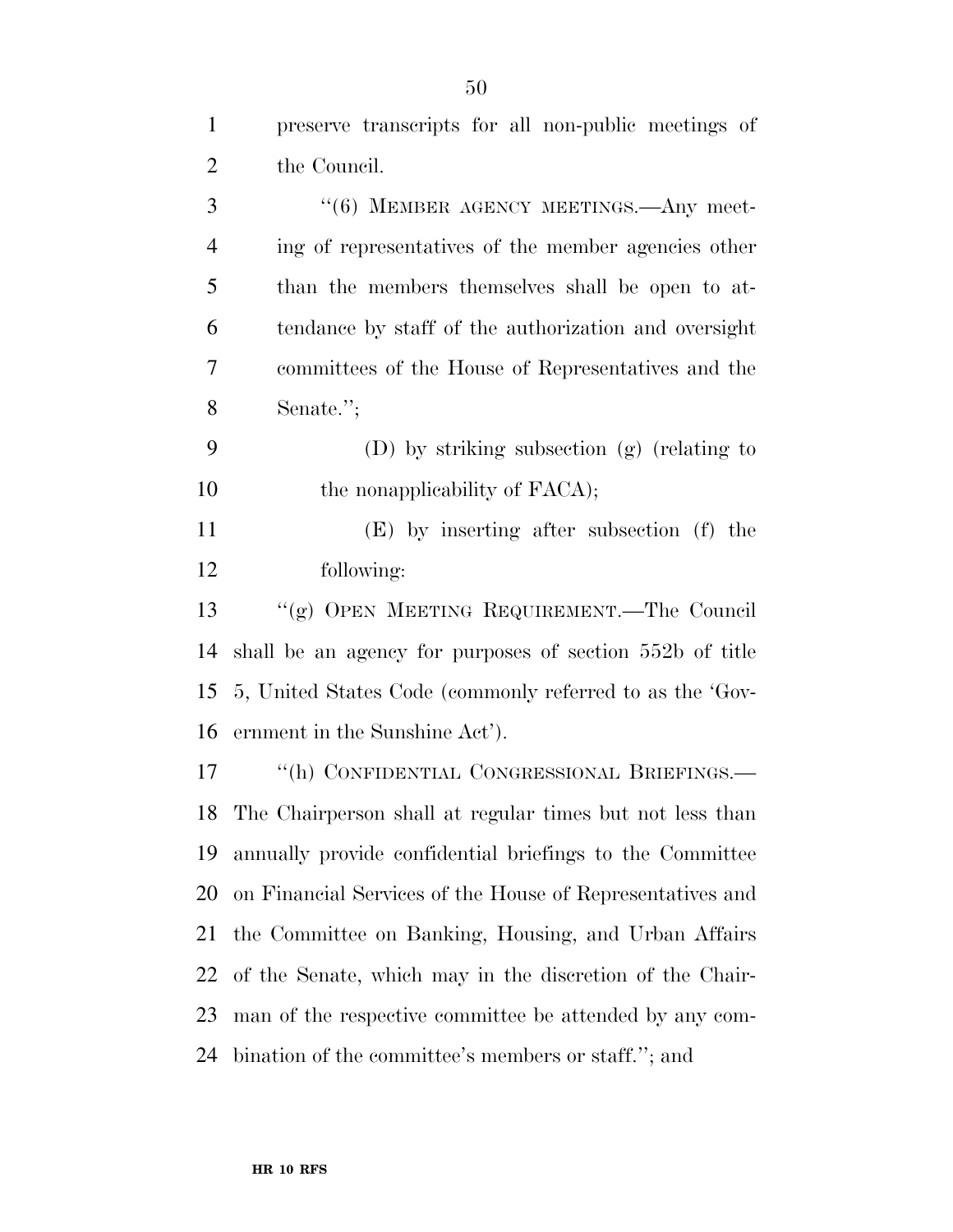| $\mathbf{1}$   | (F) by redesignating subsections (h)                      |
|----------------|-----------------------------------------------------------|
| $\overline{2}$ | through $(j)$ as subsections $(i)$ through $(k)$ , re-    |
| 3              | spectively;                                               |
| $\overline{4}$ | $(3)$ in section 112—                                     |
| 5              | (A) in subsection (a) $(2)$ —                             |
| 6              | (i) in subparagraph $(A)$ , by striking                   |
| $\tau$         | "the Federal Insurance Office and, if nec-                |
| 8              | essary to assess risks to the United States               |
| 9              | financial system, direct the Office of Fi-                |
| 10             | nancial Research to" and inserting "and, if               |
| 11             | necessary to assess risks to the United                   |
| 12             | States financial system,";                                |
| 13             | (ii) by striking subparagraphs (B),                       |
| 14             | (H), (I), and (J);                                        |
| 15             | (iii) by redesignating subparagraphs                      |
| 16             | $(C), (D), (E), (F), (G), (K), (L), (M), and$             |
| 17             | $(N)$ as subparagraphs $(B)$ , $(C)$ , $(D)$ , $(E)$ ,    |
| 18             | $(F)$ , $(G)$ , $(H)$ , $(I)$ , and $(J)$ , respectively; |
| 19             | $(iv)$ in subparagraph $(J)$ , as so redes-               |
| <b>20</b>      | ignated—                                                  |
| 21             | in clause (iii), by adding<br>(I)                         |
| 22             | "and" at the end;                                         |
| 23             | (II) by striking clauses (iv) and                         |
| 24             | $(v)$ ; and                                               |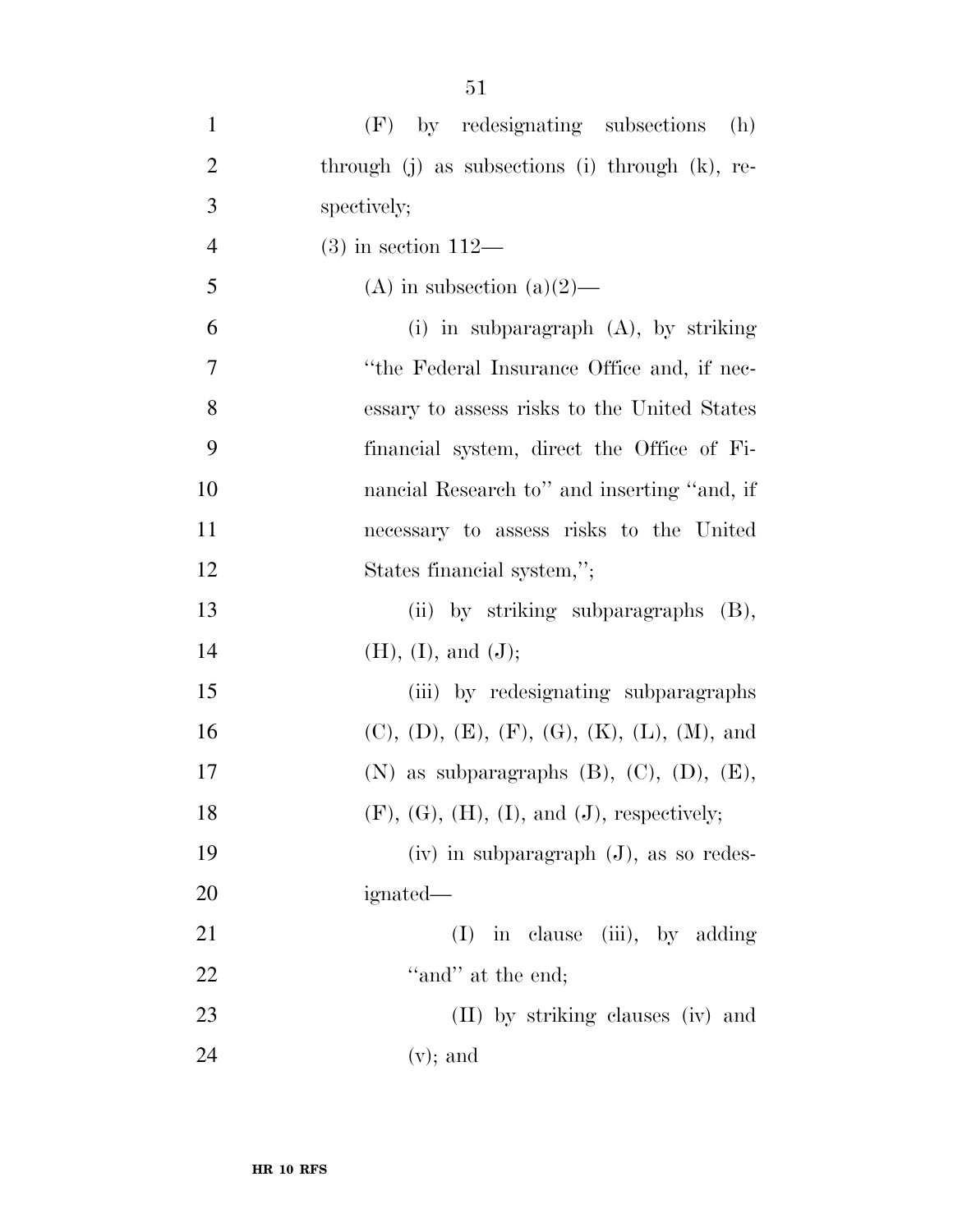(III) by redesignating clause (vi) as clause (iv); and (B) in subsection (d)— (i) in paragraph (1), by striking ''the Office of Financial Research, member agencies, and the Federal Insurance Of-7 fice'' and inserting "member agencies"; (ii) in paragraph (2), by striking ''the Office of Financial Research, any member agency, and the Federal Insurance Office,'' 11 and inserting "member agencies"; 12 (iii) in paragraph  $(3)$ — 13 (I) by striking ", acting through the Office of Financial Research,'' each place it appears; and (II) in subparagraph (B), by striking ''the Office of Financial Re- search or''; and 19 (iv) in paragraph  $(5)(A)$ , by striking 20 '', the Office of Financial Research,"; (4) by amending section 118 to read as follows: **''SEC. 118. COUNCIL FUNDING.**  ''There is authorized to be appropriated to the Coun-

 cil \$4,000,000 for fiscal year 2017 and each fiscal year thereafter to carry out the duties of the Council.'';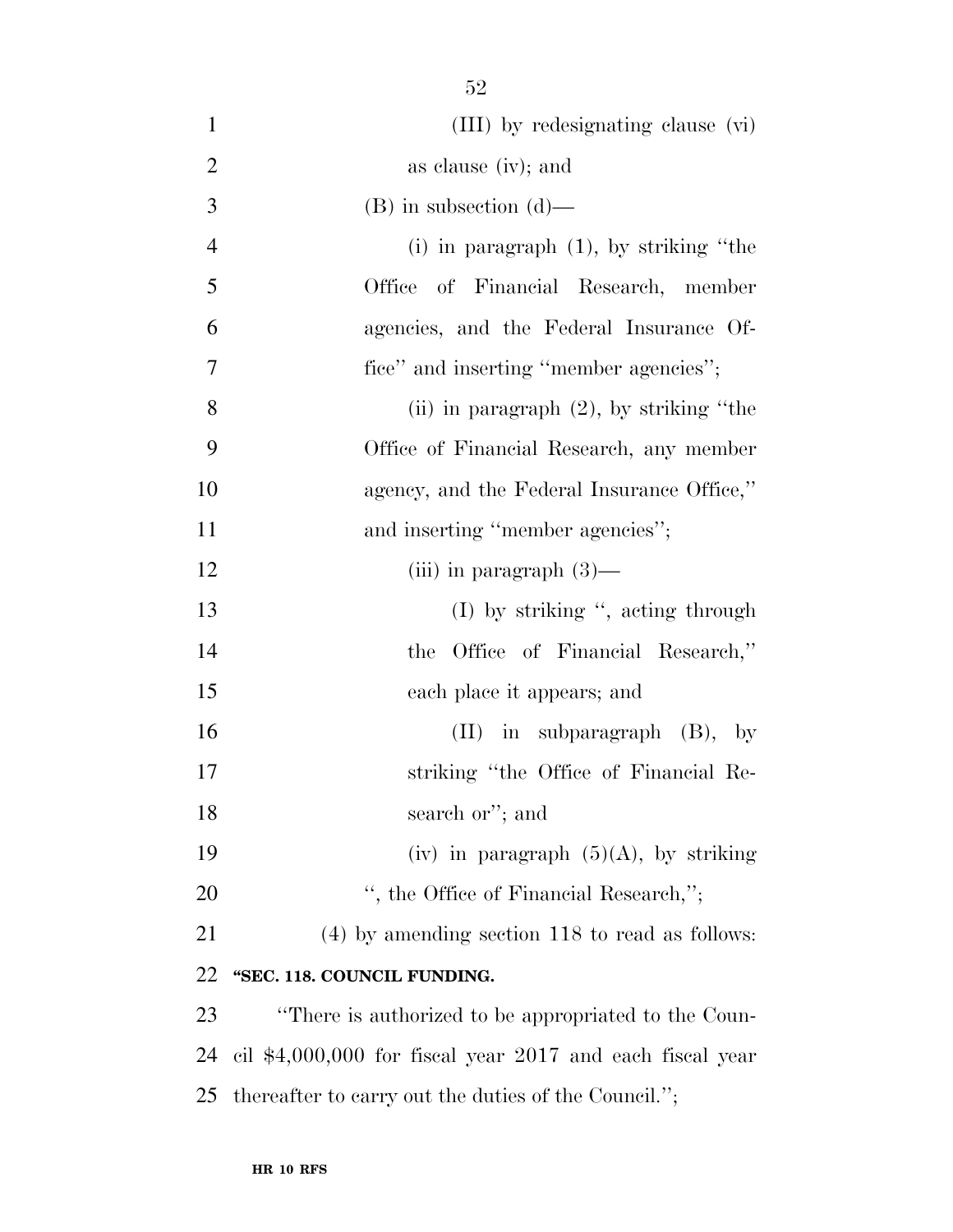| $\mathbf{1}$   | $(5)$ in section 163—                           |
|----------------|-------------------------------------------------|
| $\overline{2}$ | $(A)$ by striking subsection $(a)$ ;            |
| 3              | (B) by redesignating subsection (b) as sub-     |
| $\overline{4}$ | section $(a)$ ; and                             |
| 5              | $(C)$ in subsection (a), as so redesignated—    |
| 6              | (i) by striking "or a nonbank financial         |
| $\tau$         | company supervised by the Board of Gov-         |
| 8              | ernors" each place such term appears;           |
| 9              | (ii) in paragraph $(4)$ , by striking "In       |
| 10             | addition" and inserting the following:          |
| 11             | "(A) IN GENERAL.—In addition"; and              |
| 12             | (iii) by adding at the end the fol-             |
| 13             | lowing:                                         |
| 14             | "(B) EXCEPTION FOR QUALIFYING BANK-             |
| 15             | ING ORGANIZATION.—Subparagraph (A) shall        |
| 16             | not apply to a proposed acquisition by a quali- |
| 17             | fying banking organization, as defined under    |
| 18             | section 605 of the Financial CHOICE Act of      |
| 19             | $2017."$ ; and                                  |
| 20             | $(6)$ in section 165—                           |
| 21             | (A) by striking "nonbank financial compa-       |
| 22             | nies supervised by the Board of Governors and"  |
| 23             | each place such term appears;                   |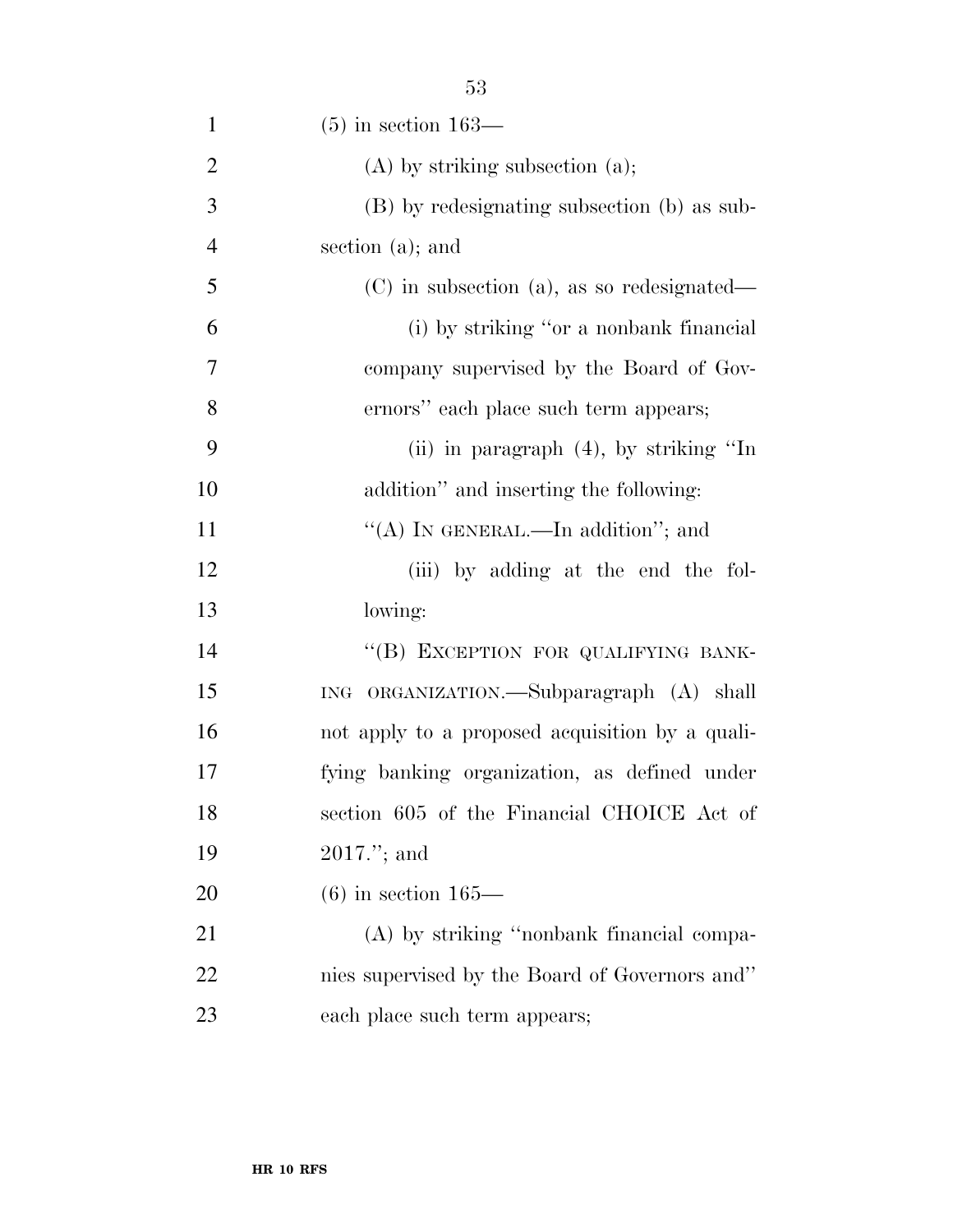| $\mathbf{1}$   | (B) by striking "nonbank financial com-                  |
|----------------|----------------------------------------------------------|
| $\overline{2}$ | pany supervised by the Board of Governors                |
| 3              | and" each place such term appears;                       |
| $\overline{4}$ | $(C)$ in subsection (a), by amending para-               |
| 5              | graph $(2)$ to read as follows:                          |
| 6              | "(2) TAILORED APPLICATION. In prescribing                |
| 7              | more stringent prudential standards under this sec-      |
| 8              | tion, the Board of Governors may differentiate           |
| 9              | among companies on an individual basis or by cat-        |
| 10             | egory, taking into consideration their capital struc-    |
| 11             | ture, riskiness, complexity, financial activities (in-   |
| 12             | cluding the financial activities of their subsidiaries), |
| 13             | size, and any other risk-related factors that the        |
| 14             | Board of Governors deems appropriate.";                  |
| 15             | (D) in subsection (b)—                                   |
| 16             | (i) in paragraph $(1)(B)(iv)$ , by strik-                |
| 17             | ing ", on its own or pursuant to a rec-                  |
| 18             | ommendation made by the Council in ac-                   |
| 19             | cordance with section $115,$ ";                          |
| 20             | (ii) in paragraph $(2)$ —                                |
| 21             | (I) by striking "foreign nonbank"                        |
| 22             | financial company supervised by the                      |
| 23             | Board of Governors or";                                  |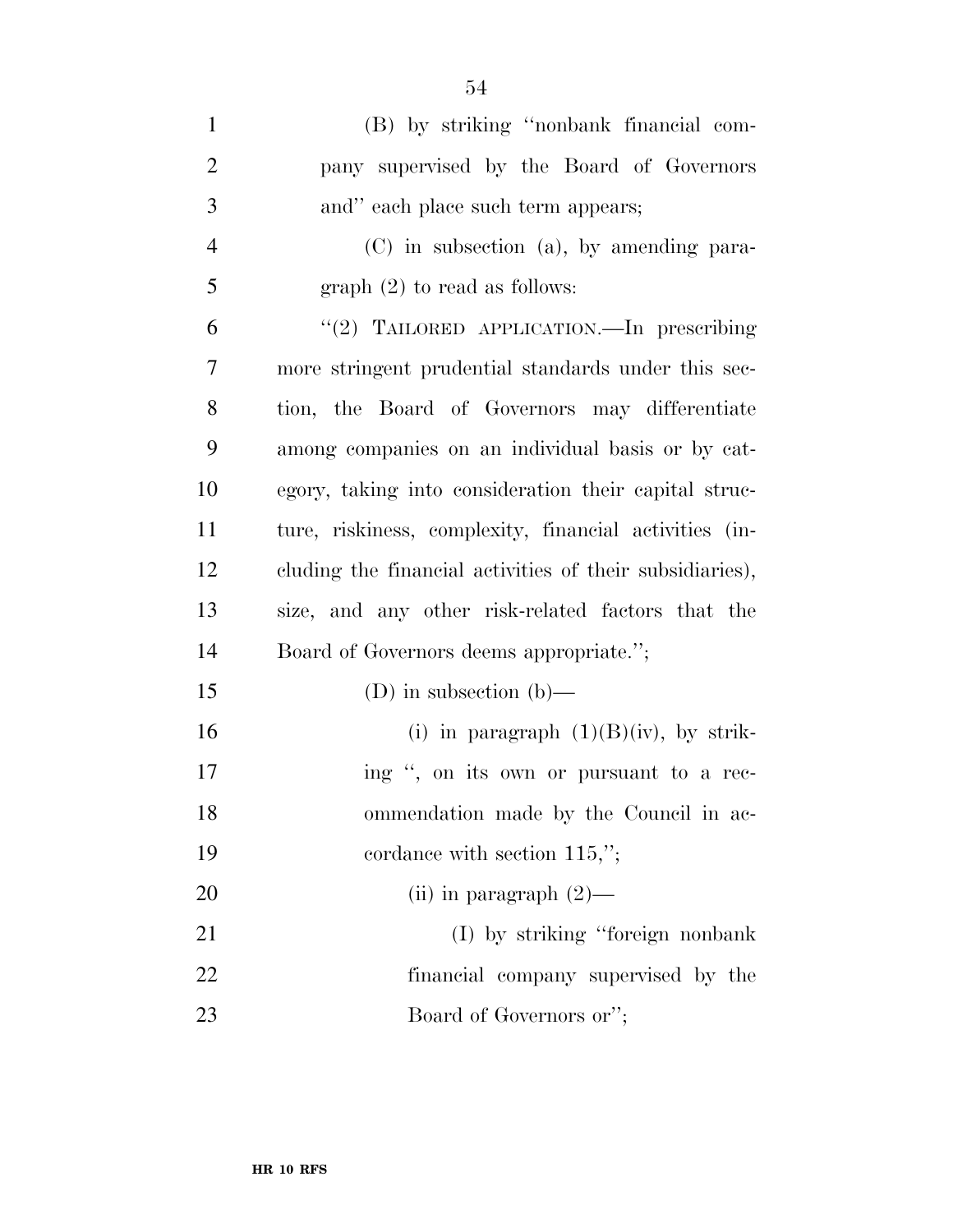| $\mathbf{1}$   | (II) by striking "shall—" and all        |
|----------------|------------------------------------------|
| $\overline{2}$ | that follows through "give due" and      |
| 3              | inserting "shall give due";              |
| $\overline{4}$ | (III) in subparagraph $(A)$ , by         |
| 5              | striking "; and" and inserting a pe-     |
| 6              | riod; and                                |
| $\tau$         | (IV) by striking subparagraph            |
| 8              | (B);                                     |
| 9              | (iii) in paragraph $(3)$ —               |
| 10             | (I) in subparagraph $(A)$ —              |
| 11             | $(aa)$ by striking clause (i);           |
| 12             | (bb) by redesignating                    |
| 13             | clauses (ii), (iii), and (iv) as         |
| 14             | clauses (i), (ii), and (iii), respec-    |
| 15             | tively; and                              |
| 16             | $(ce)$ in clause $(iii)$ , as so re-     |
| 17             | designated, by adding "and" at           |
| 18             | the end;                                 |
| 19             | (II) by striking subparagraphs           |
| 20             | $(B)$ and $(C)$ ; and                    |
| 21             | (III) by redesignating subpara-          |
| 22             | graph $(D)$ as subparagraph $(B)$ ; and  |
| 23             | (iv) in paragraph $(4)$ , by striking "a |
| 24             | nonbank financial company supervised by  |
| 25             | the Board of Governors or";              |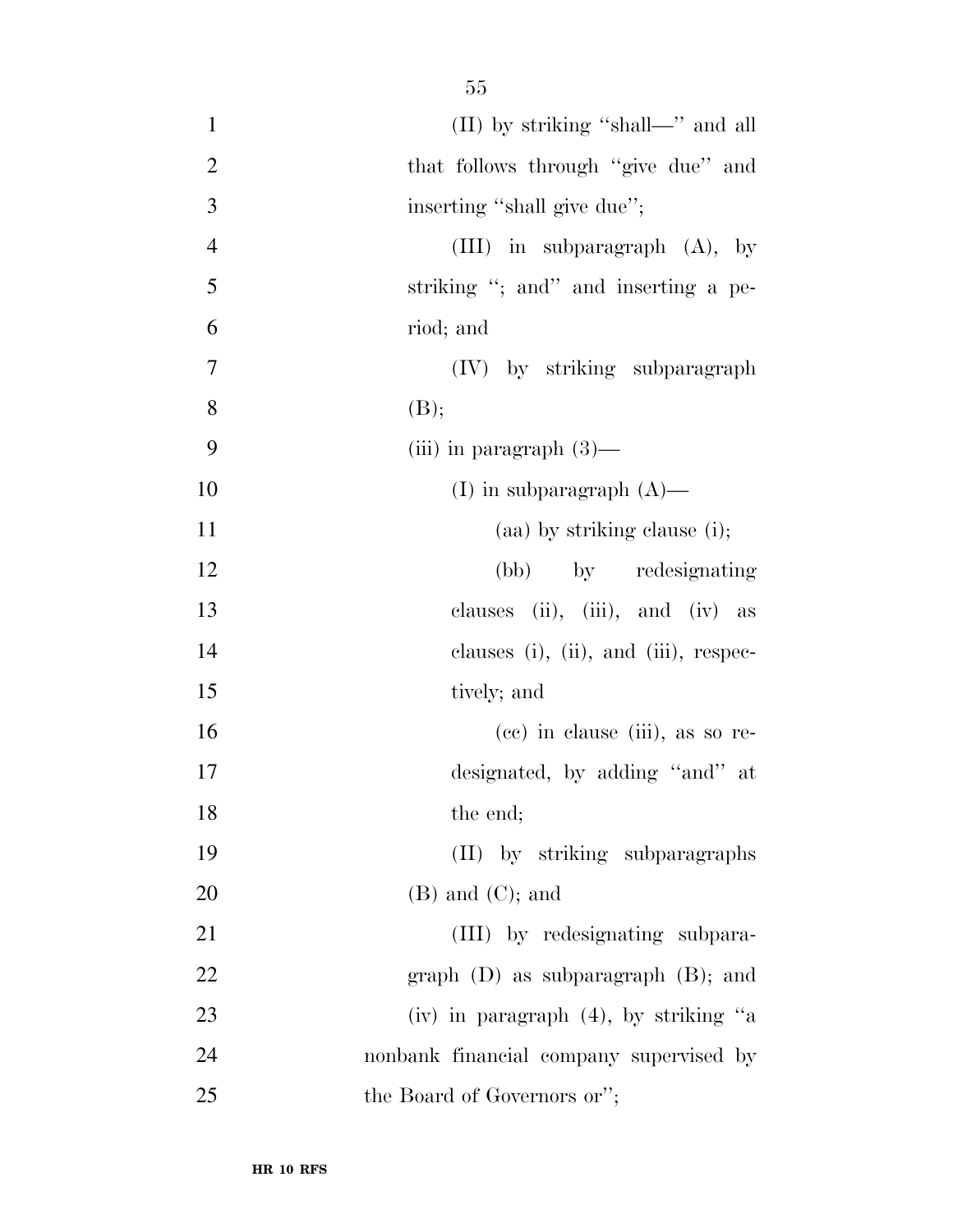| $\mathbf{1}$   | $(E)$ in subsection (c)—                   |
|----------------|--------------------------------------------|
| $\overline{2}$ | (i) in paragraph $(1)$ , by striking       |
| 3              | "under section $115(e)$ "; and             |
| $\overline{4}$ | (ii) in paragraph $(2)$ —                  |
| 5              | (I) by amending subparagraph               |
| 6              | $(A)$ to read as follows:                  |
| $\overline{7}$ | "(A) any recommendations of the Coun-      |
| 8              | $\text{cil};$ "; and                       |
| 9              | $(II)$ in subparagraph $(D)$ , by          |
| 10             | striking "nonbank financial company        |
| 11             | supervised by the Board of Governors       |
| 12             | $\mathrm{or}''$ ;                          |
| 13             | $(F)$ in subsection $(d)$ —                |
| 14             | (i) by striking "a nonbank financial       |
| 15             | company supervised by the Board of Gov-    |
| 16             | ernors or" each place such term appears;   |
| 17             | (ii) in paragraph $(1)$ , by striking "pe- |
| 18             | riodically" and inserting "not more often  |
| 19             | than every 2 years";                       |
| 20             | (iii) in paragraph $(3)$ —                 |
| 21             | (I) by striking "The Board" and            |
| 22             | inserting the following:                   |
| 23             | "(A) IN GENERAL.—The Board";               |
| 24             | (II) by striking "shall review"            |
| 25             | and inserting the following: "shall—       |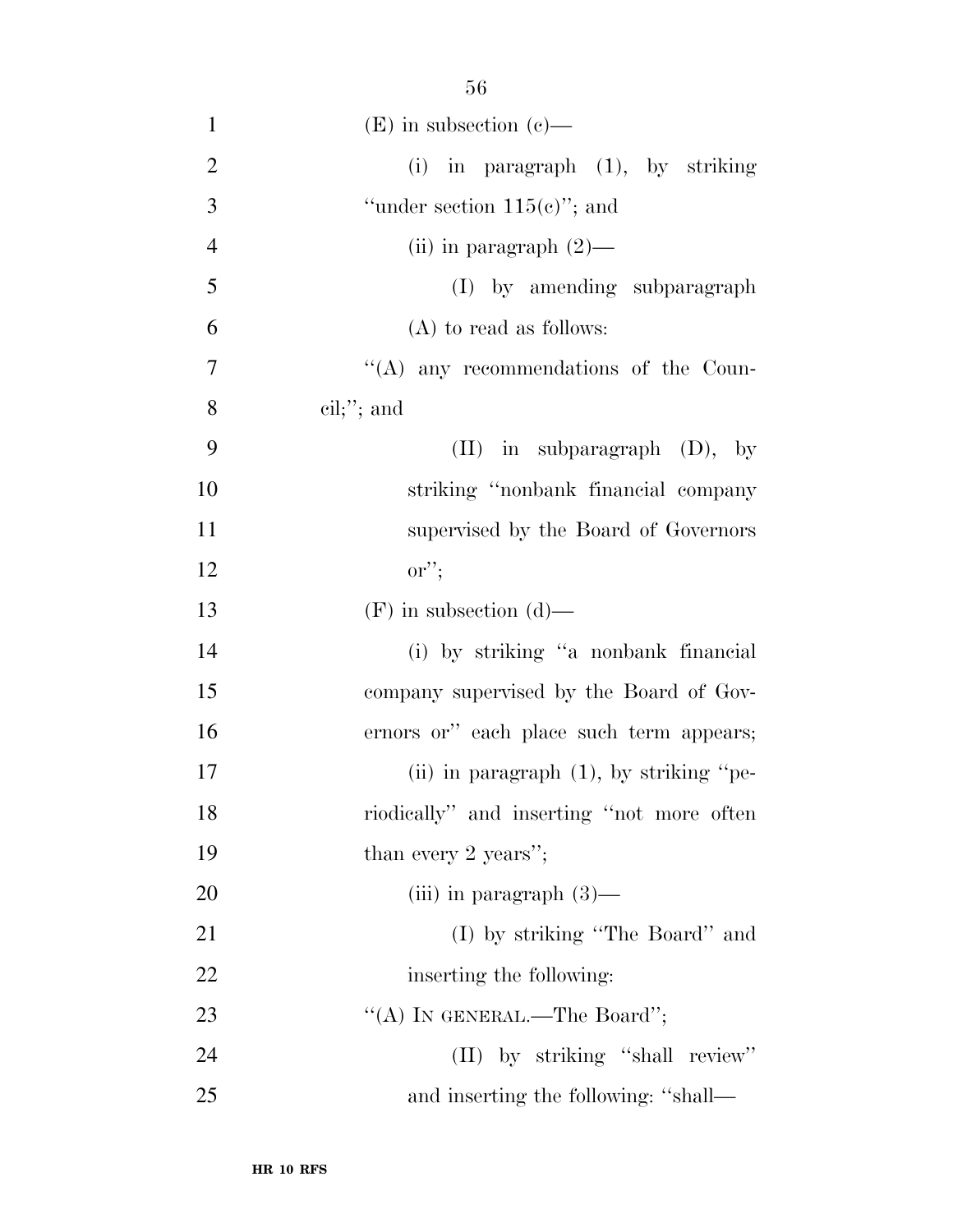| $\mathbf{1}$   | "(i) review";                                      |
|----------------|----------------------------------------------------|
| $\overline{2}$ | (III) by striking the period and                   |
| 3              | inserting "; and"; and                             |
| $\overline{4}$ | (IV) by adding at the end the fol-                 |
| 5              | lowing:                                            |
| 6              | "(ii) not later than the end of the $6-$           |
| $\tau$         | month period beginning on the date the             |
| 8              | bank holding company submits the resolu-           |
| 9              | tion plan, provide feedback to the bank            |
| 10             | holding company on such plan.                      |
| 11             | DISCLOSURE OF<br>$\lq\lq (B)$<br>ASSESSMENT        |
| 12             | FRAMEWORK.—The Board of Governors shall            |
| 13             | publicly disclose, including on the website of the |
| 14             | Board of Governors, the assessment framework       |
| 15             | that is used to review information under this      |
| 16             | paragraph and shall provide the public with a      |
| 17             | notice and comment period before finalizing        |
| 18             | such assessment framework.".                       |
| 19             | $(iv)$ in paragraph $(6)$ , by striking            |
| 20             | "nonbank financial company supervised by           |
| 21             | the Board, any bank holding company,"              |
| 22             | and inserting "bank holding company";              |
| 23             | $(G)$ in subsection (e)—                           |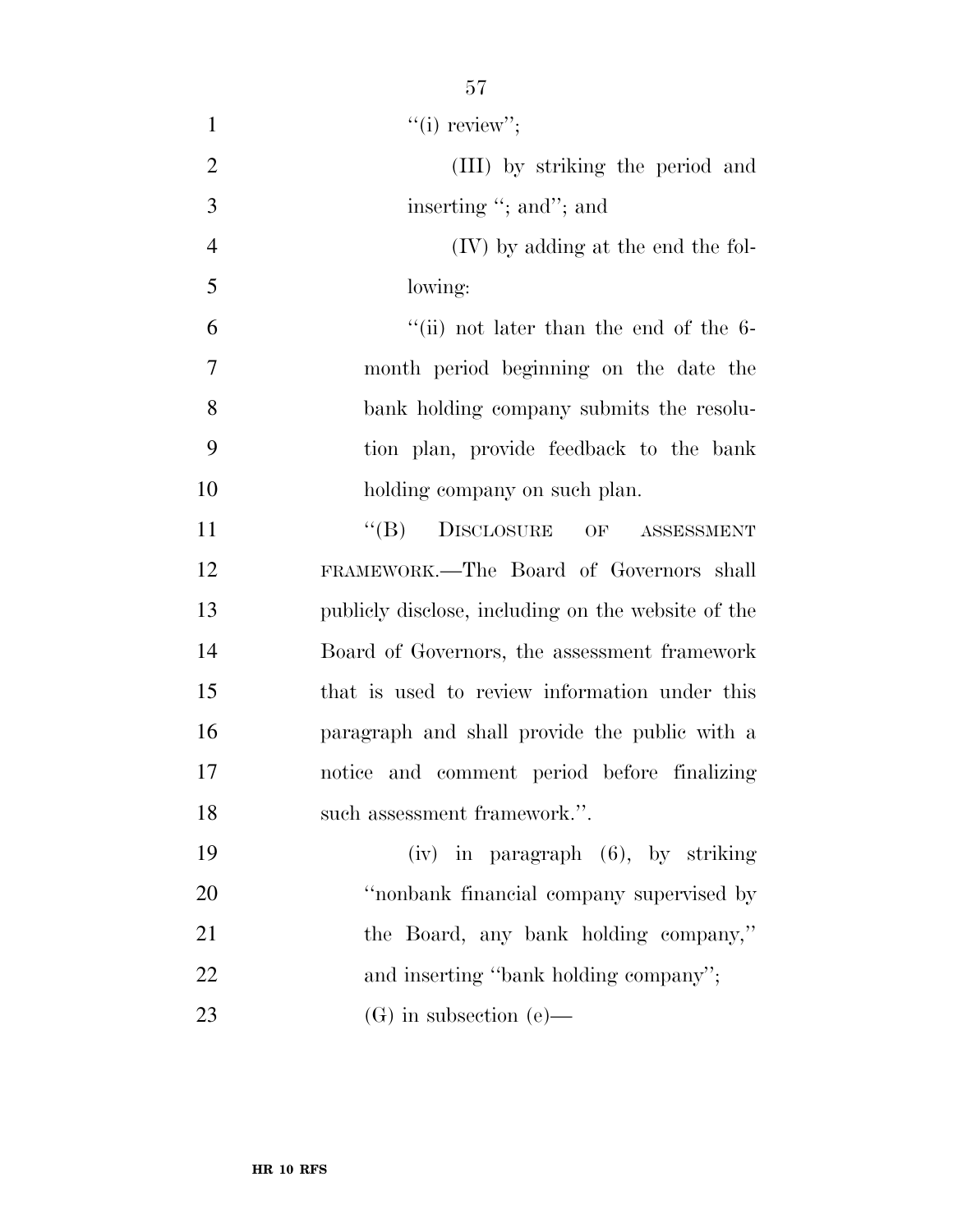| $\mathbf{1}$   | (i) in paragraph $(1)$ , by striking "a             |
|----------------|-----------------------------------------------------|
| $\overline{2}$ | nonbank financial company supervised by             |
| 3              | the Board of Governors or";                         |
| $\overline{4}$ | (ii) in paragraph $(3)$ , by striking "the          |
| 5              | nonbank financial company supervised by             |
| 6              | the Board of Governors or" each place               |
| $\overline{7}$ | such term appears; and                              |
| 8              | (iii) in paragraph $(4)$ , by striking "a           |
| 9              | nonbank financial company supervised by             |
| 10             | the Board of Governors or";                         |
| 11             | (H) in subsection $(g)(1)$ , by striking "and       |
| 12             | any nonbank financial company supervised by         |
| 13             | the Board of Governors";                            |
| 14             | $(I)$ in subsection $(h)$ —                         |
| 15             | (i) by striking paragraph $(1)$ ;                   |
| 16             | (ii) by redesignating paragraphs $(2)$ ,            |
| 17             | $(3)$ , and $(4)$ as paragraphs $(1)$ , $(2)$ , and |
| 18             | $(3)$ , respectively;                               |
| 19             | (iii) in paragraph $(1)$ , as so redesig-           |
| 20             | nated, by striking "paragraph (3)" each             |
| 21             | place such term appears and inserting               |
| 22             | "paragraph $(2)$ "; and                             |
| 23             | $(iv)$ in paragraph $(2)$ , as so redesig-          |
| 24             | nated—                                              |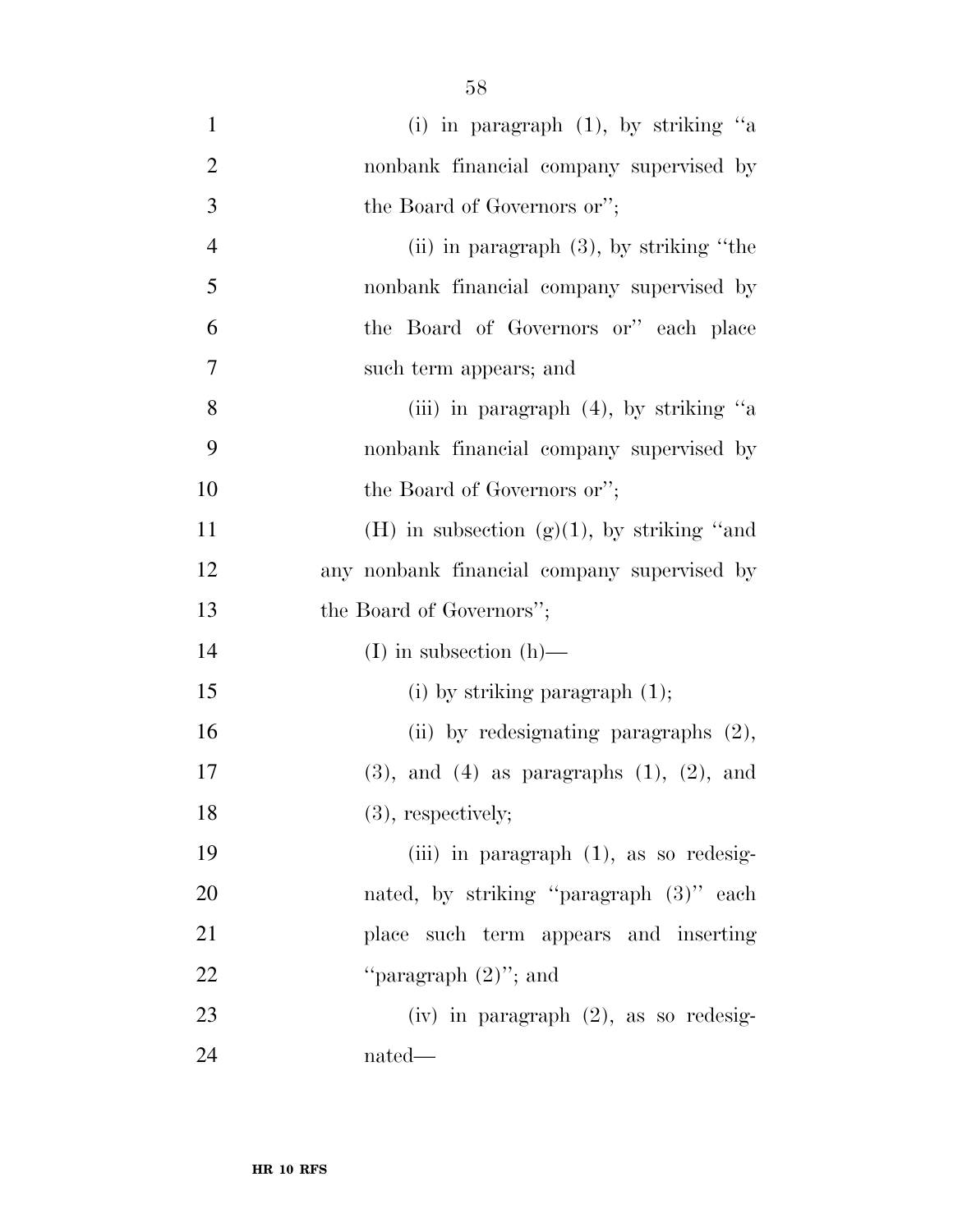| $\mathbf{1}$   | $(I)$ in subparagraph $(A)$ , by strik-  |
|----------------|------------------------------------------|
| $\overline{2}$ | ing "the nonbank financial company       |
| 3              | supervised by the Board of Governors     |
| $\overline{4}$ | or bank holding company described in     |
| 5              | subsection (a), as applicable" and in-   |
| 6              | serting "a bank holding company de-      |
| 7              | scribed in subsection $(a)$ "; and       |
| 8              | $(II)$ in subparagraph $(B)$ , by        |
| 9              | striking "the nonbank financial com-     |
| 10             | pany supervised by the Board of Gov-     |
| 11             | ernors or a bank holding company de-     |
| 12             | scribed in subsection (a), as applica-   |
| 13             | ble" and inserting "a bank holding       |
| 14             | company described in subsection $(a)$ "; |
| 15             | $(J)$ in subsection (i)—                 |
| 16             | $(i)$ in paragraph $(1)$ —               |
| 17             | $(I)$ in subparagraph $(A)$ , by strik-  |
| 18             | ing ", in coordination with the appro-   |
| 19             | priate primary financial regulatory      |
| 20             | agencies and the Federal Insurance       |
| 21             | Office,";                                |
| 22             | (II) in subparagraph $(B)$ —             |
| 23             | (aa) by amending clause (i)              |
| 24             | to read as follows:                      |
| 25             | $``(i) shall$ —                          |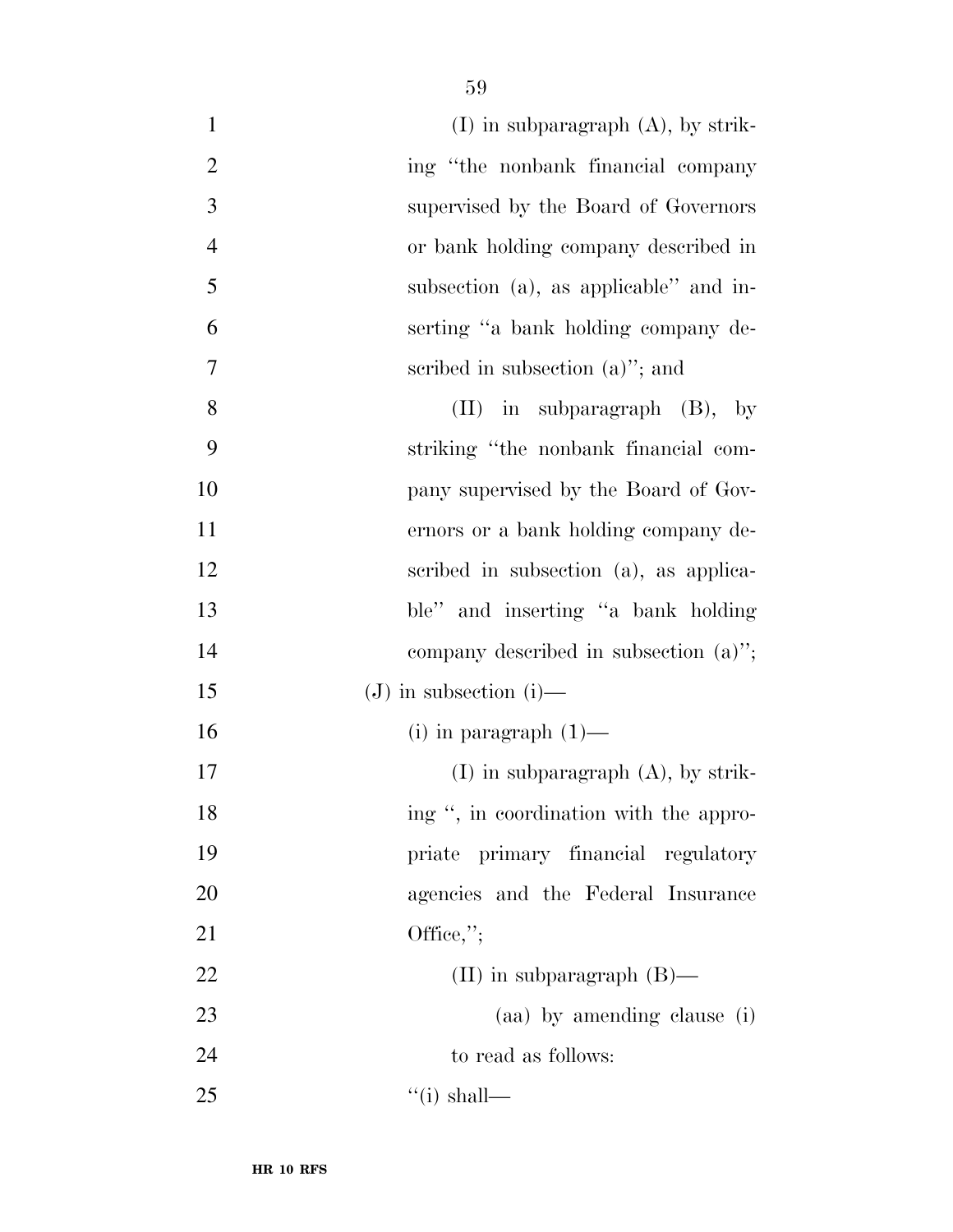| $\mathbf{1}$   | "(I) issue regulations, after pro-         |
|----------------|--------------------------------------------|
| $\overline{2}$ | viding for public notice and comment,      |
| 3              | that provide for at least 3 different      |
| $\overline{4}$ | sets of conditions under which the         |
| 5              | evaluation required by this subsection     |
| 6              | shall be conducted, including baseline,    |
| 7              | adverse, and severely adverse,<br>and      |
| 8              | methodologies, including models used       |
| 9              | to estimate losses on certain assets,      |
| 10             | and the Board of Governors shall not       |
| 11             | carry out any such evaluation until 60     |
| 12             | days after such regulations are issued;    |
| 13             | and                                        |
| 14             | $\lq\lq$ (II) provide copies of such regu- |
| 15             | lations to the Comptroller General of      |
| 16             | the United States and the Panel of         |
| 17             | Economic Advisors of the Congres-          |
| 18             | sional Budget Office before publishing     |
| 19             | such regulations;";                        |
| 20             | $(bb)$ in clause (ii), by strik-           |
| 21             | ing "and nonbank financial com-            |
| 22             | panies";                                   |
| 23             | $(ce)$ in clause $(iv)$ , by strik-        |
| 24             | ing "and" at the end;                      |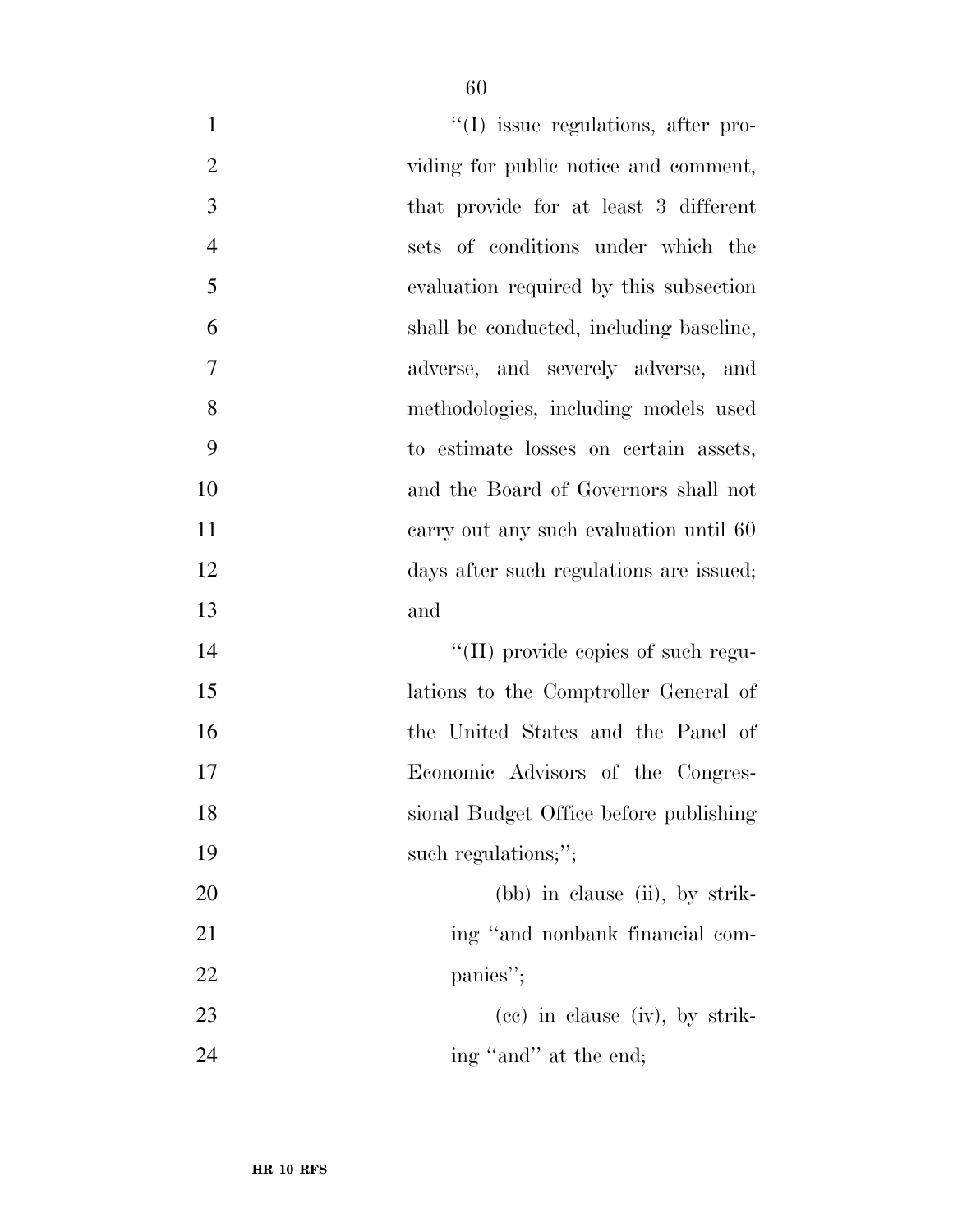| $\mathbf{1}$   | $(dd)$ in clause $(v)$ , by strik-                |
|----------------|---------------------------------------------------|
| $\overline{2}$ | ing the period and inserting the                  |
| 3              | following: ", including any results               |
| $\overline{4}$ | of a resubmitted test;"; and                      |
| 5              | (ee) by adding at the end                         |
| 6              | the following:                                    |
| $\overline{7}$ | $\lq\lq$ (vi) shall, in establishing the severely |
| 8              | adverse condition under clause (i), provide       |
| 9              | detailed consideration of the model's ef-         |
| 10             | fects on financial stability and the cost and     |
| 11             | availability of credit;                           |
| 12             | "(vii) shall, in developing the models            |
| 13             | and methodologies and providing them for          |
| 14             | notice and comment under this subpara-            |
| 15             | graph, publish a process to test the models       |
| 16             | and methodologies for their potential to          |
| 17             | magnify systemic and institutional risks in-      |
| 18             | stead of facilitating increased resiliency;       |
| 19             | "(viii) shall design and publish a proc-          |
| 20             | ess to test and document the sensitivity          |
| 21             | and uncertainty associated with the model         |
| 22             | system's data quality, specifications, and        |
| 23             | assumptions; and                                  |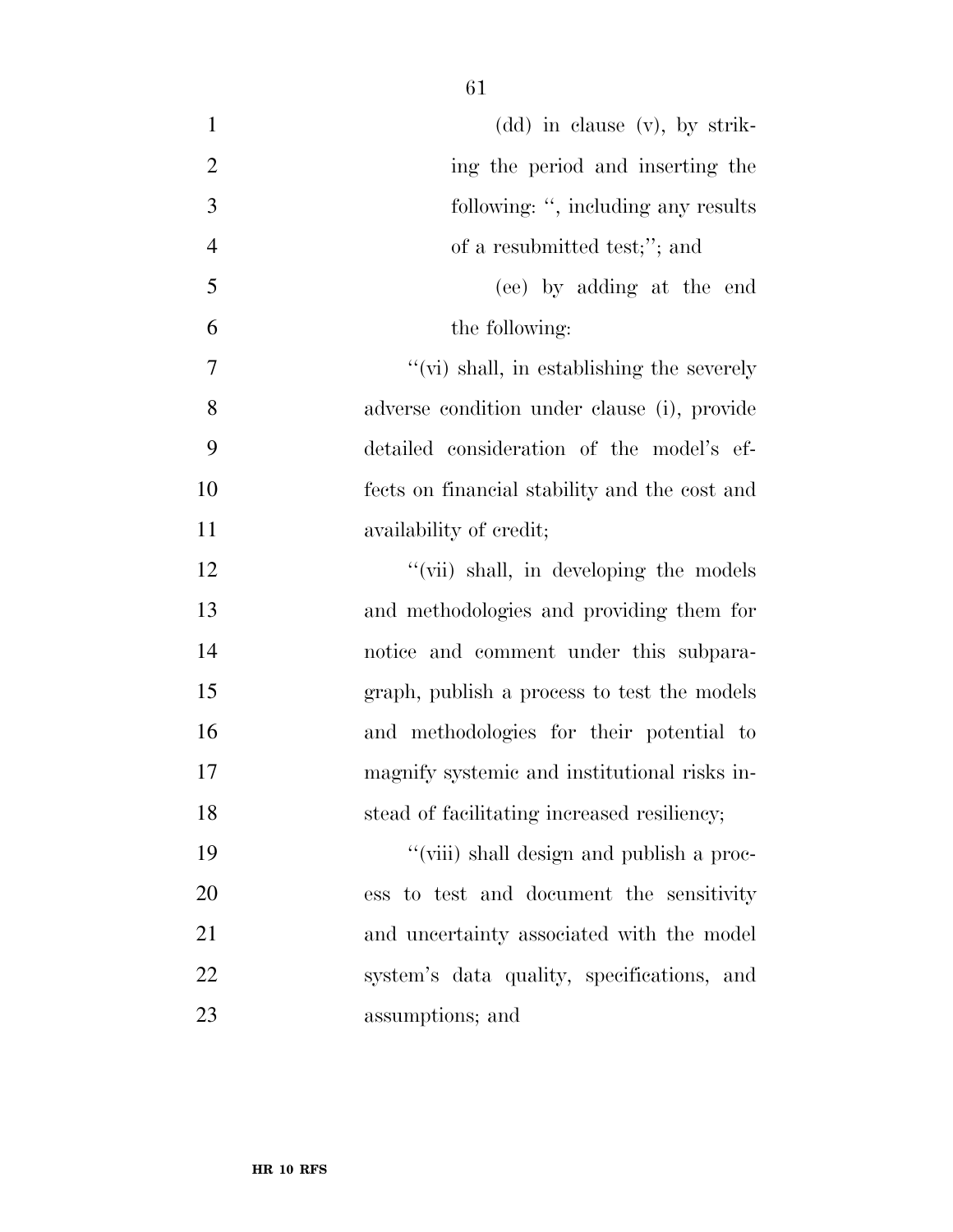| $\mathbf{1}$   | "(ix) shall communicate the range and       |
|----------------|---------------------------------------------|
| $\overline{2}$ | sources of uncertainty surrounding the      |
| 3              | models and methodologies."; and             |
| $\overline{4}$ | (III) by adding at the end the              |
| 5              | following:                                  |
| 6              | ``(C) CCAR REQUIREMENTS.                    |
| $\overline{7}$ | "(i) PARAMETERS AND<br>$CON-$               |
| 8              | SEQUENCES APPLICABLE TO CCAR.—The           |
| 9              | requirements of subparagraph (B) shall      |
| 10             | apply to CCAR.                              |
| 11             | "(ii) TWO-YEAR LIMITATION.—The              |
| 12             | Board of Governors may not subject a        |
| 13             | company to CCAR more than once every        |
| 14             | two years.                                  |
| 15             | "(iii) MID-CYCLE RESUBMISSION.—If           |
| 16             | a company receives a quantitative objection |
| 17             | to, or otherwise desires to amend the com-  |
| 18             | pany's capital plan, the company may file   |
| 19             | a new streamlined plan at any time after    |
| <b>20</b>      | a capital planning exercise has been com-   |
| 21             | pleted and before a subsequent capital      |
| 22             | planning exercise.                          |
| 23             | "(iv) LIMITATION ON QUALITATIVE             |
| 24             | CAPITAL PLANNING OBJECTIONS.—In car-        |
| 25             | rying out CCAR, the Board of Governors      |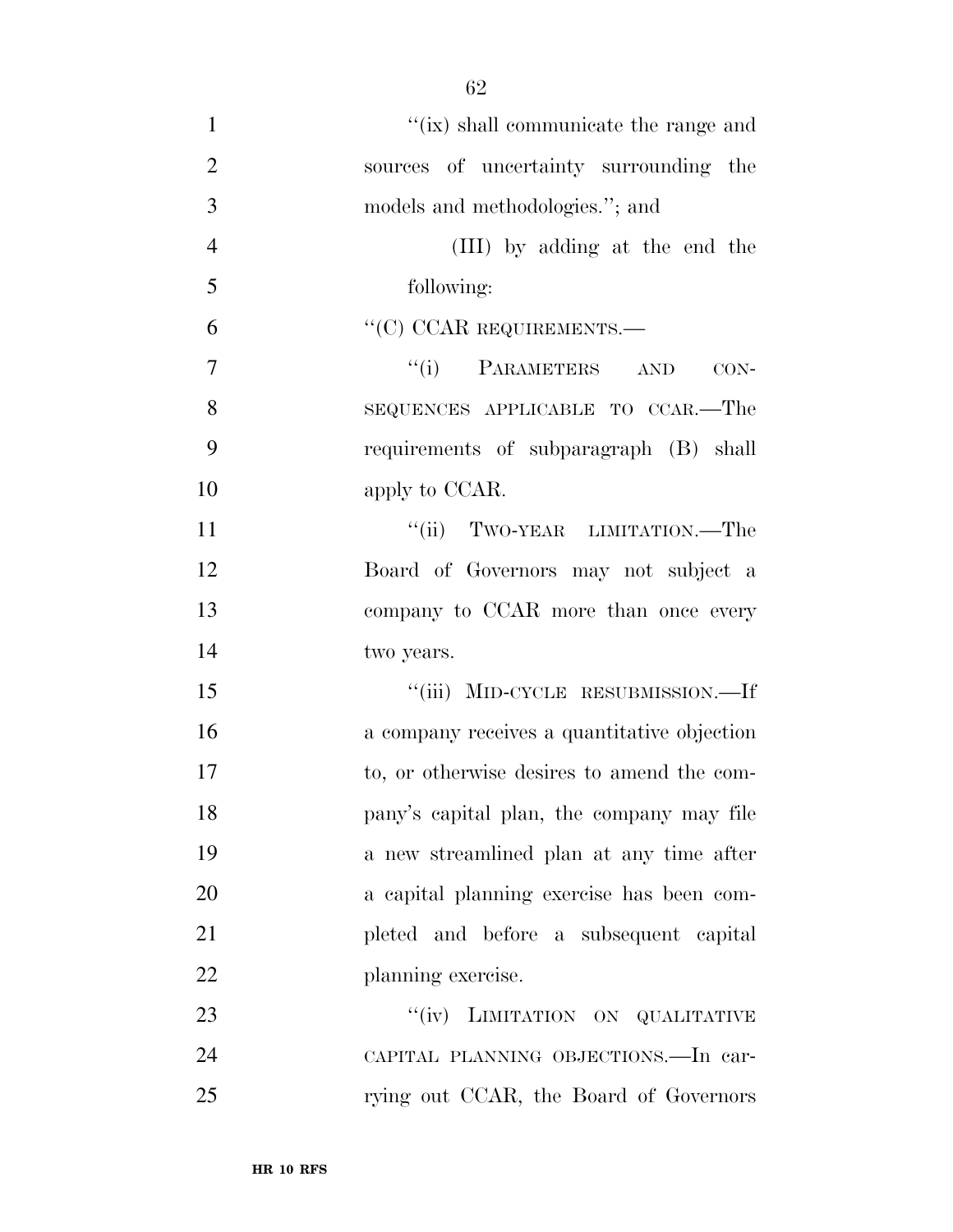may not object to a company's capital plan on the basis of qualitative deficiencies in the company's capital planning process. 4 "(v) COMPANY INQUIRIES.—The Board of Governors shall establish and publish procedures for responding to in- quiries from companies subject to CCAR, including establishing the time frame in which such responses will be made, and make such procedures publicly available.  $''(vi)$  CCAR DEFINED.—For purposes of this subparagraph and subparagraph (E), the term 'CCAR' means the Com- prehensive Capital Analysis and Review es- tablished by the Board of Governors.''; and 16 (ii) in paragraph  $(2)$ — 17 (I) in subparagraph (A)— (aa) by striking ''a bank holding company'' and inserting 20 "bank holding company"; 21 (bb) by striking "semi-22 annual'' and inserting "annual"; (cc) by striking ''All other financial companies'' and insert-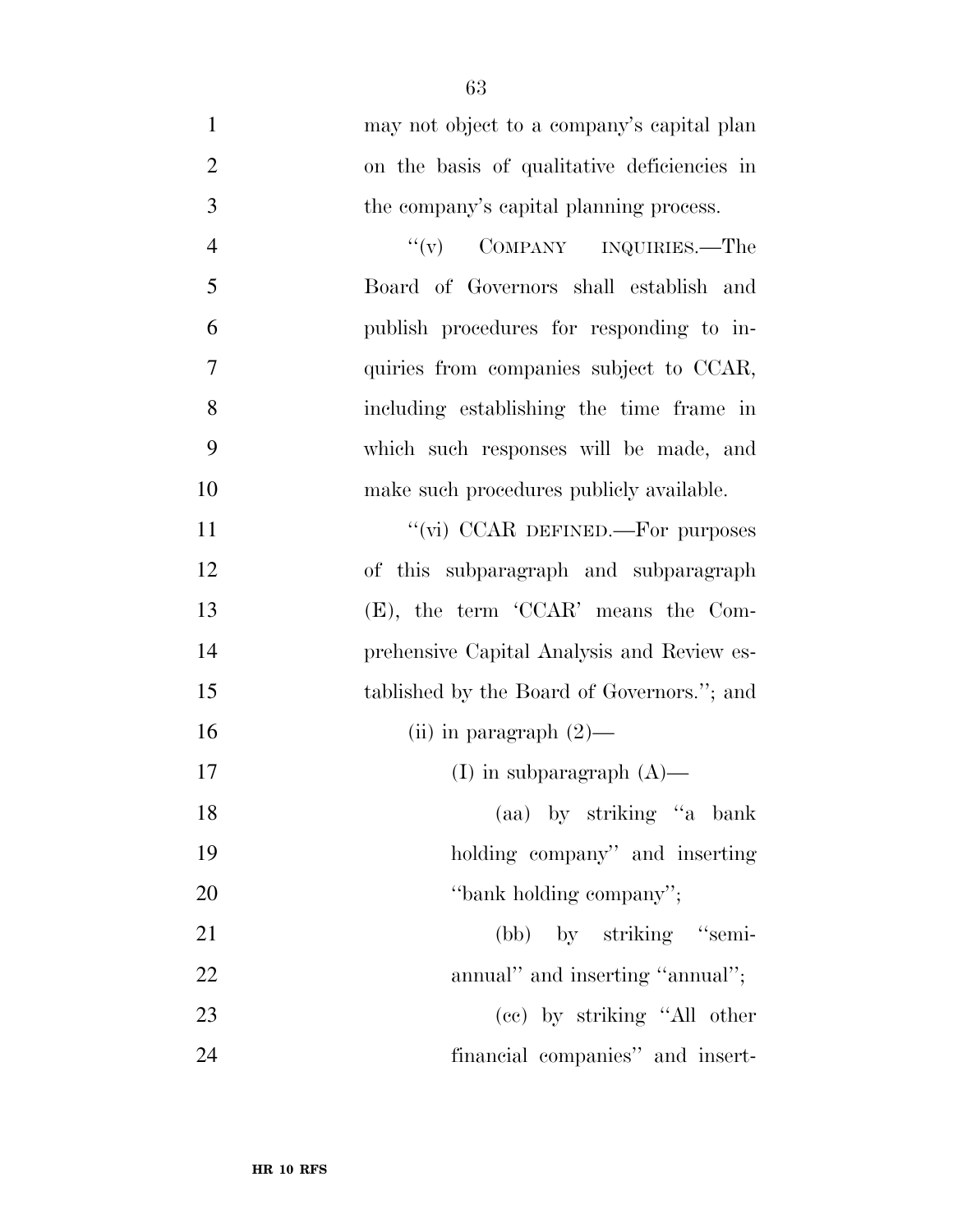| $\mathbf{1}$   | ing "All other bank holding com-  |
|----------------|-----------------------------------|
| $\overline{2}$ | panies"; and                      |
| 3              | (dd) by striking "and are         |
| $\overline{4}$ | regulated by a primary Federal    |
| 5              | financial regulatory agency";     |
| 6              | (II) in subparagraph $(B)$ —      |
| 7              | (aa) by striking "and to its      |
| 8              | primary financial regulatory      |
| 9              | agency"; and                      |
| 10             | (bb) by striking "primary fi-     |
| 11             | nancial regulatory agency" the    |
| 12             | second time it appears and in-    |
| 13             | serting "Board of Governors";     |
| 14             | and                               |
| 15             | (III) in subparagraph $(C)$ —     |
| 16             | (aa) by striking "Each Fed-       |
| 17             | eral primary financial regulatory |
| 18             | agency, in coordination with the  |
| 19             | Board of Governors and the Fed-   |
| 20             | eral Insurance Office," and in-   |
| 21             | serting "The Board of Gov-        |
| 22             | ernors"; and                      |
| 23             | (bb) by striking "consistent"     |
| 24             | and comparable".                  |
| 25             | $(K)$ in subsection $(j)$ —       |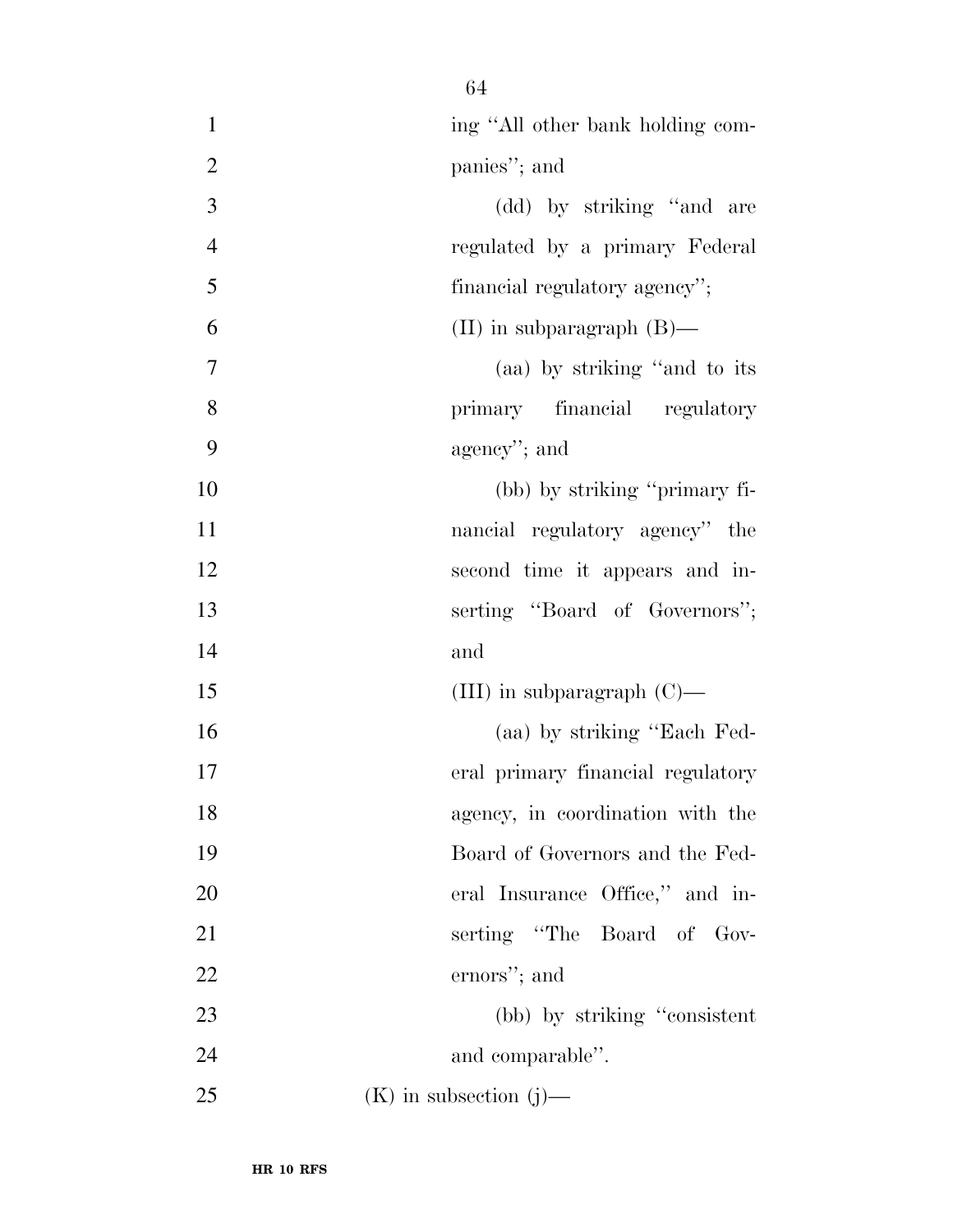| $\mathbf{1}$   | (i) in paragraph $(1)$ , by striking "or a               |
|----------------|----------------------------------------------------------|
| $\overline{2}$ | nonbank financial company supervised by                  |
| 3              | the Board of Governors"; and                             |
| $\overline{4}$ | (ii) in paragraph $(2)$ , by striking "the               |
| 5              | factors described in subsections (a) and (b)             |
| 6              | of section 113 and any other" and insert-                |
| 7              | ing "any";                                               |
| 8              | (L) in subsection (k)(1), by striking "or                |
| 9              | nonbank financial company supervised by the              |
| 10             | Board of Governors"; and                                 |
| 11             | (M) by adding at the end the following:                  |
| 12             | "(1) EXEMPTION FOR QUALIFYING BANKING ORGA-              |
| 13             | NIZATIONS.—This section shall not apply to a proposed    |
| 14             | acquisition by a qualifying banking organization, as de- |
| 15             | fined under section 605 of the Financial CHOICE Act of   |
| 16             | $2017$ .".                                               |
| 17             | (c) TREATMENT OF OTHER RESOLUTION PLAN RE-               |
| 18             | QUIREMENTS.                                              |
| 19             | (1) IN GENERAL.—With respect to an appro-                |
| 20             | priate Federal banking agency that requires a bank-      |
| 21             | ing organization to submit to the agency a resolution    |
| 22             | plan not described under section 165(d) of the           |
| 23             | Dodd-Frank Wall Street Reform and Consumer Pro-          |
| 24             | tection Act—                                             |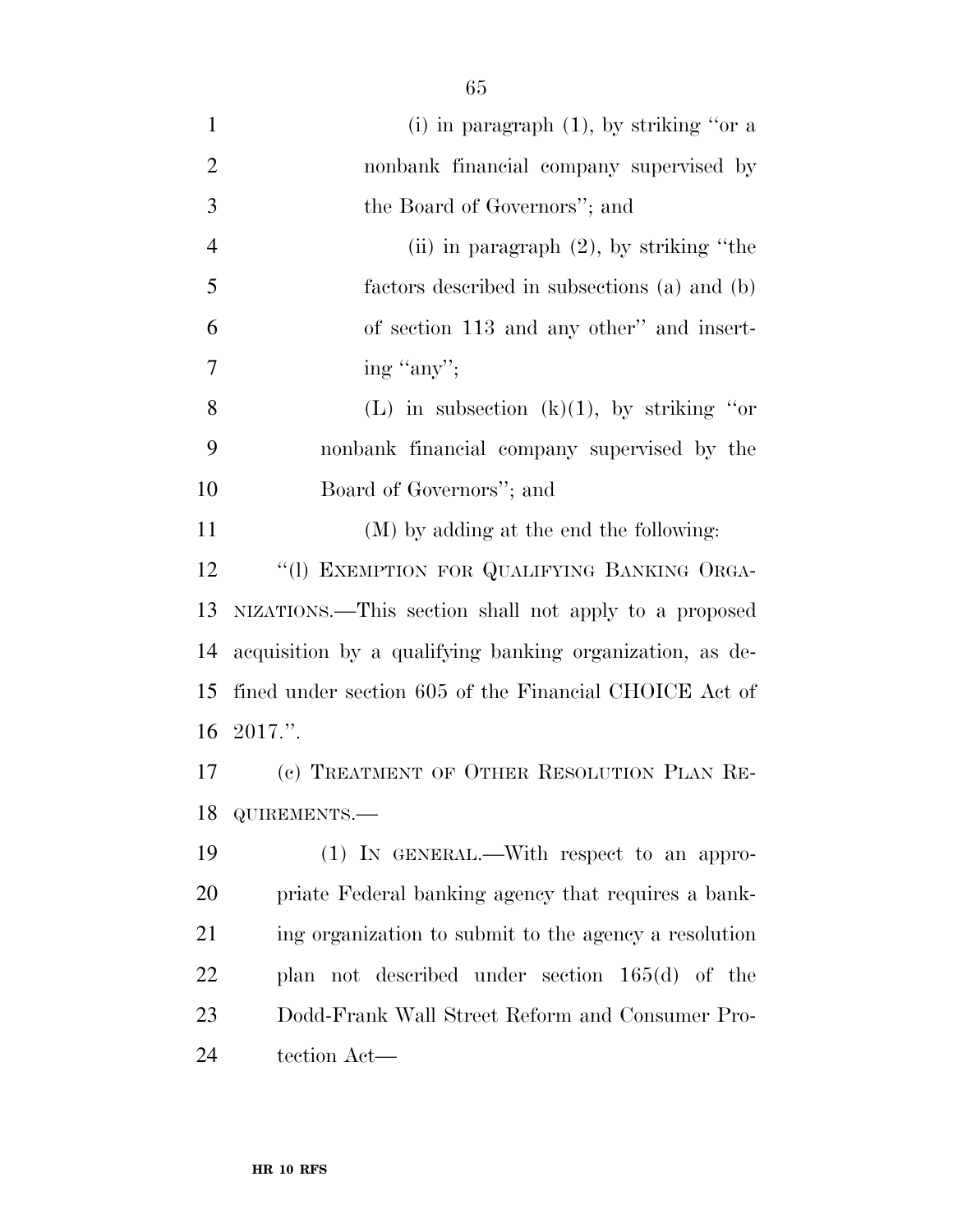| $\mathbf{1}$   | (A) the agency shall comply with the re-            |
|----------------|-----------------------------------------------------|
| $\overline{2}$ | quirements of paragraphs $(3)$ and $(4)$ of such    |
| 3              | section $165(d)$ ;                                  |
| 4              | (B) the agency may not require the sub-             |
| 5              | mission of such a resolution plan more often        |
| 6              | than every 2 years; and                             |
| $\overline{7}$ | $(C)$ paragraphs $(6)$ and $(7)$ of such section    |
| 8              | $165(d)$ shall apply to such a resolution plan.     |
| 9              | (2) DEFINITIONS.—For purposes of this sub-          |
| 10             | section, the terms "appropriate Federal banking     |
| 11             | agency" and "banking organization" have the mean-   |
| 12             | ing given those terms, respectively, under section  |
| 13             | 105.                                                |
| 14             | (d) ACTIONS TO CREATE A BANK HOLDING COM-           |
| 15             | PANY.—Section $3(b)(1)$ of the Bank Holding Company |
| 16             | Act of 1956 (12 U.S.C. 1842(b)(1)) is amended—      |
| 17             | (1) by striking "Upon receiving" and inserting      |
| 18             | the following:                                      |
| 19             | "(A) IN GENERAL.—Upon receiving";                   |
| 20             | (2) by striking "Notwithstanding any other pro-     |
| 21             | vision" and inserting the following:                |
| 22             | $\lq$ <sup>('(B)</sup> IMMEDIATE ACTION.—           |
| 23             | "(i) IN GENERAL.—Notwithstanding                    |
| 24             | any other provision"; and                           |
| 25             | $(3)$ by adding at the end the following:           |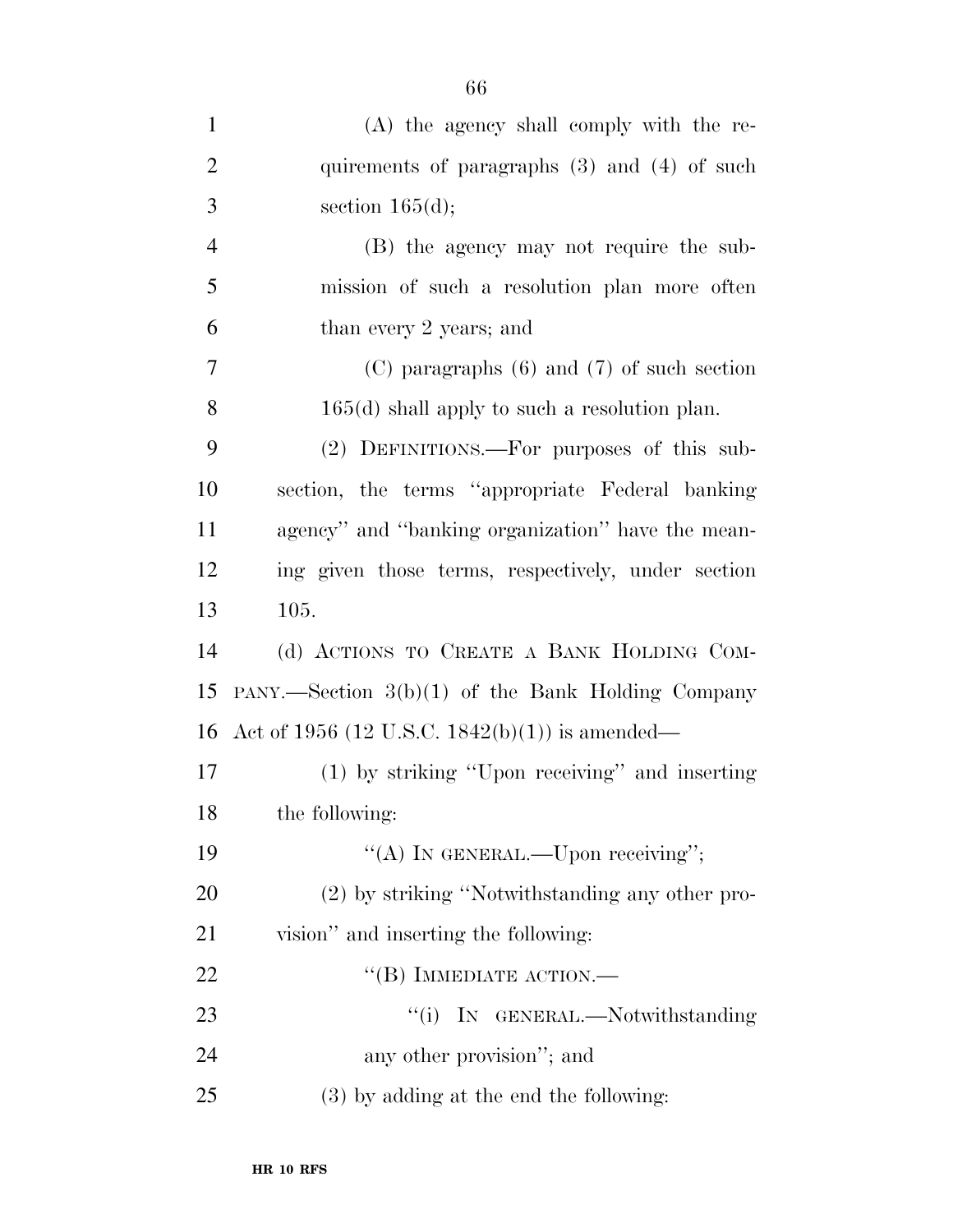| $\mathbf{1}$   | "(ii) EXCEPTION.—The Board may                              |
|----------------|-------------------------------------------------------------|
| $\overline{2}$ | not take any action pursuant to clause (i)                  |
| 3              | on an application that would cause any                      |
| $\overline{4}$ | company to become a bank holding com-                       |
| 5              | pany unless such application involves the                   |
| 6              | company acquiring a bank that is critically                 |
| 7              | undercapitalized (as such term is defined                   |
| 8              | under section $38(b)$ of the Federal Deposit                |
| 9              | Insurance Act).".                                           |
| 10             | (e) CONCENTRATION LIMITS APPLIED ONLY TO                    |
| 11             | BANKING ORGANIZATIONS.—Section 14 of the Bank               |
| 12             | Holding Company Act of 1956 (12 U.S.C. 1852) is             |
| 13             | amended—                                                    |
| 14             | (1) by striking "financial company" each place              |
| 15             | such term appears and inserting "banking organiza-          |
| 16             | $\text{tion}''$                                             |
| 17             | $(2)$ in subsection $(a)$ —                                 |
| 18             | $(A)$ by amending paragraph $(2)$ to read as                |
| 19             | follows:                                                    |
| 20             | $\cdot\cdot\cdot(2)$ the term 'banking organization' means— |
| 21             | $\lq\lq$ an insured depository institution;                 |
| 22             | $\lq\lq (B)$ a bank holding company;                        |
| 23             | "(C) a savings and loan holding company;                    |
| 24             | "(D) a company that controls an insured                     |
| 25             | depository institution; and                                 |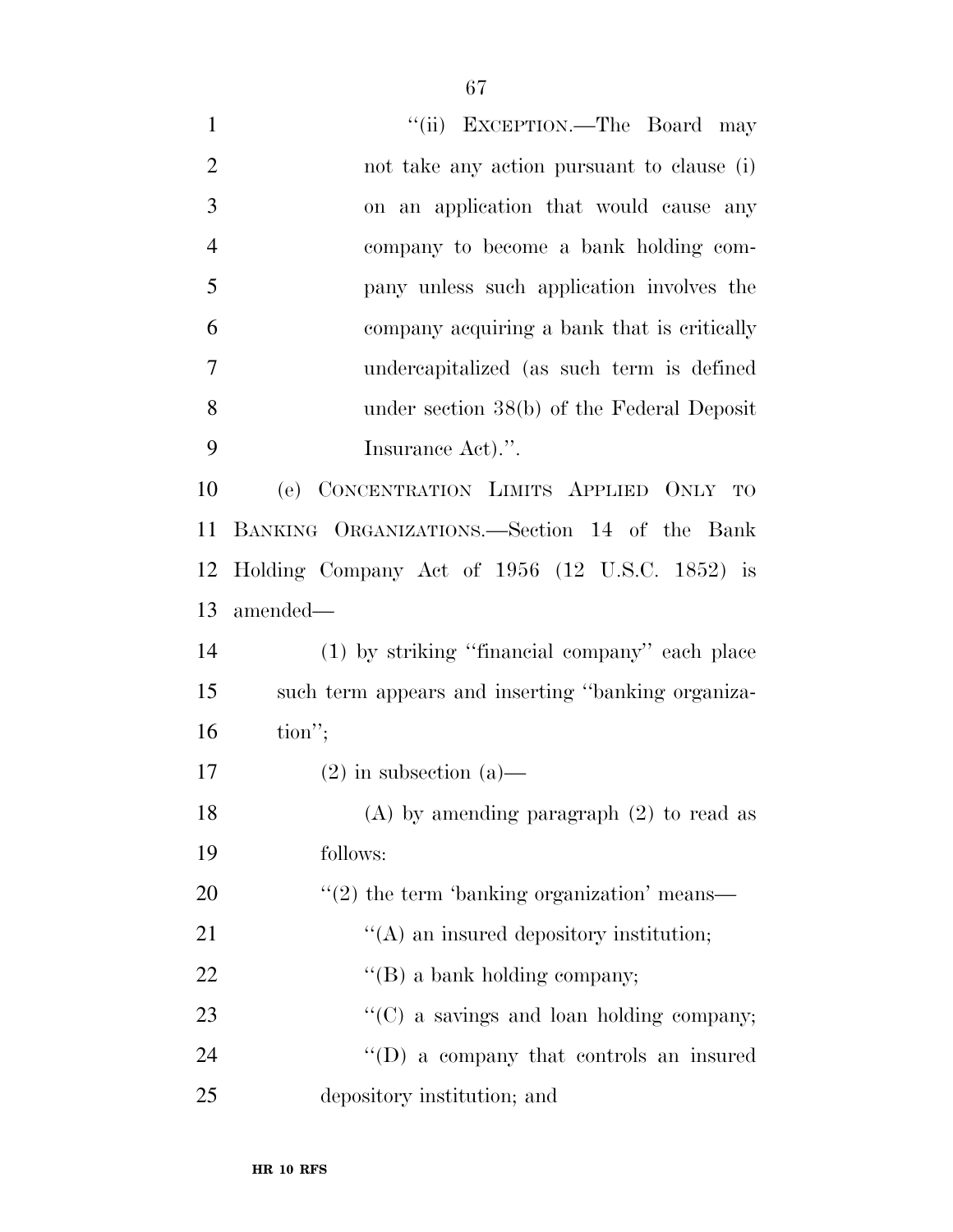| $\mathbf{1}$   | " $(E)$ a foreign bank or company that is                           |
|----------------|---------------------------------------------------------------------|
| $\overline{2}$ | treated as a bank holding company for purposes                      |
| 3              | of this Act; and";                                                  |
| $\overline{4}$ | $(B)$ in paragraph $(3)$ —                                          |
| 5              | (i) in subparagraph $(A)(ii)$ , by adding                           |
| 6              | "and" at the end;                                                   |
| 7              | (ii) in subparagraph $(B)(ii)$ , by strik-                          |
| 8              | ing "; and" and inserting a period; and                             |
| 9              | (iii) by striking subparagraph $(C)$ ;                              |
| 10             | and                                                                 |
| 11             | (3) in subsection (b), by striking "financial                       |
| 12             | companies" and inserting "banking organizations".                   |
| 13             | (f) CONFORMING AMENDMENT.—Section $3502(5)$ of                      |
| 14             | title 44, United States Code, is amended by striking "the           |
| 15             | Office of Financial Research,".                                     |
| 16             | (g) CLERICAL AMENDMENT.—The table of contents                       |
| 17             | under section 1(b) of the Dodd-Frank Wall Street Reform             |
|                | 18 and Consumer Protection Act is amended by striking the           |
| 19             | items relating to subtitle B of title I and $113$ , $114$ , $115$ , |
| 20             | 116, 117, 119, 120, 121, 161, 162, 164, 166, 167, 168,              |
| 21             | 170, 172, 174, and 175.                                             |
| 22             | SEC. 152. OPERATIONAL RISK CAPITAL REQUIREMENTS                     |
| 23             | FOR BANKING ORGANIZATIONS.                                          |
| 24             | (a) IN GENERAL.—An appropriate Federal banking                      |
| 25             | agency may not establish an operational risk capital re-            |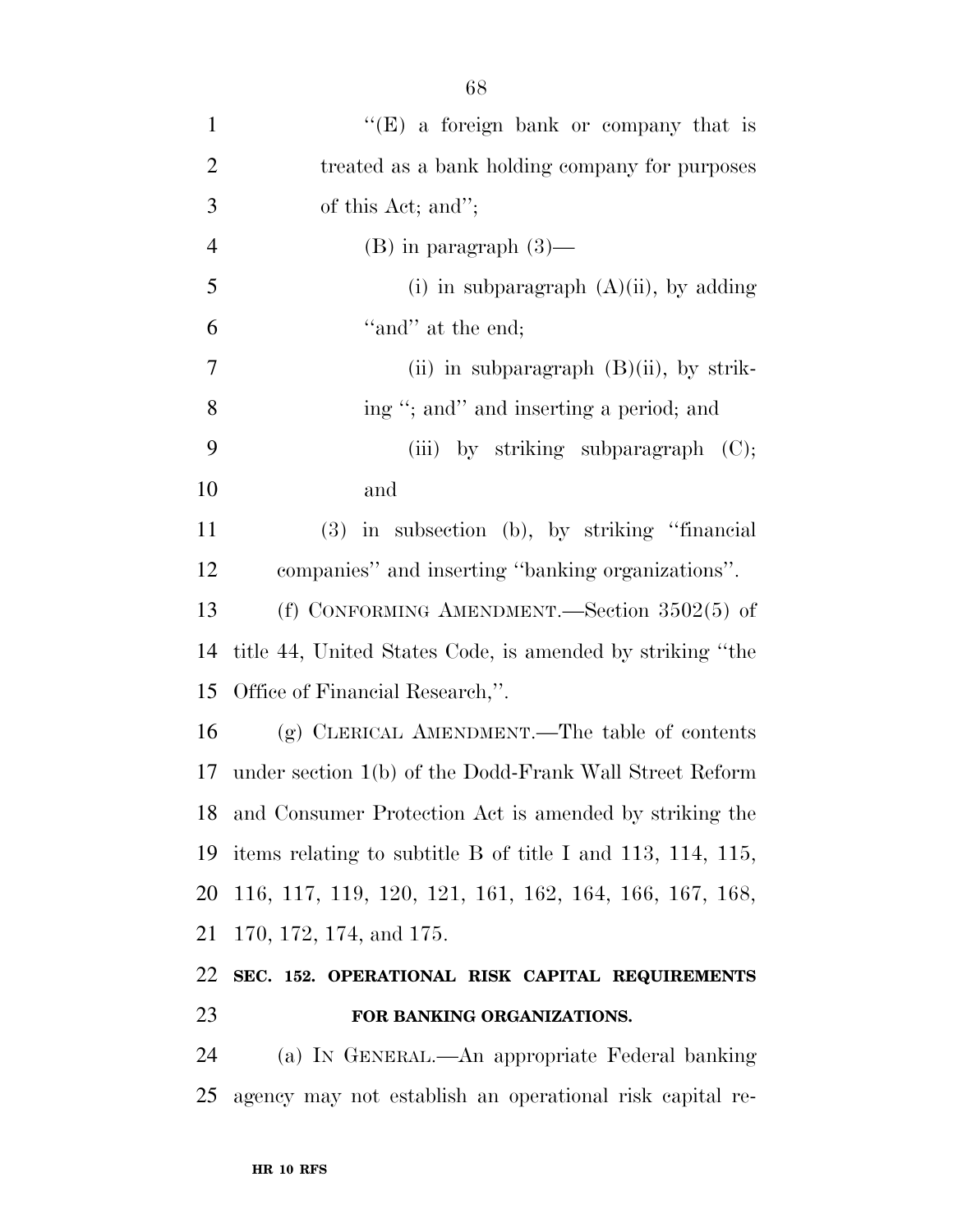(1) is based on the risks posed by a banking or-ganization's current activities and businesses;

 (2) is appropriately sensitive to the risks posed by such current activities and businesses;

 (3) is determined under a forward-looking as- sessment of potential losses that may arise out of a banking organization's current activities and busi- nesses, which is not solely based on a banking orga-nization's historical losses; and

 (4) permits adjustments based on qualifying operational risk mitigants.

 (b) DEFINITIONS.—For purposes of this section, the terms ''appropriate Federal banking agency'' and ''bank- ing organization'' have the meaning given those terms, re-spectively, under section 605.

|     | 18 TITLE II—DEMANDING                              | $AC-$ |
|-----|----------------------------------------------------|-------|
| 19  | <b>COUNTABILITY FROM WALL</b>                      |       |
| 20  | <b>STREET</b>                                      |       |
| 21  | <b>Subtitle A–SEC Penalties</b>                    |       |
| 22  | <b>Modernization</b>                               |       |
| 23. | SEC. 211. ENHANCEMENT OF CIVIL PENALTIES FOR SECU- |       |
| 24  | RITIES LAWS VIOLATIONS.                            |       |
| 25  | (a) UPDATED CIVIL MONEY PENALTIES.—                |       |
|     |                                                    |       |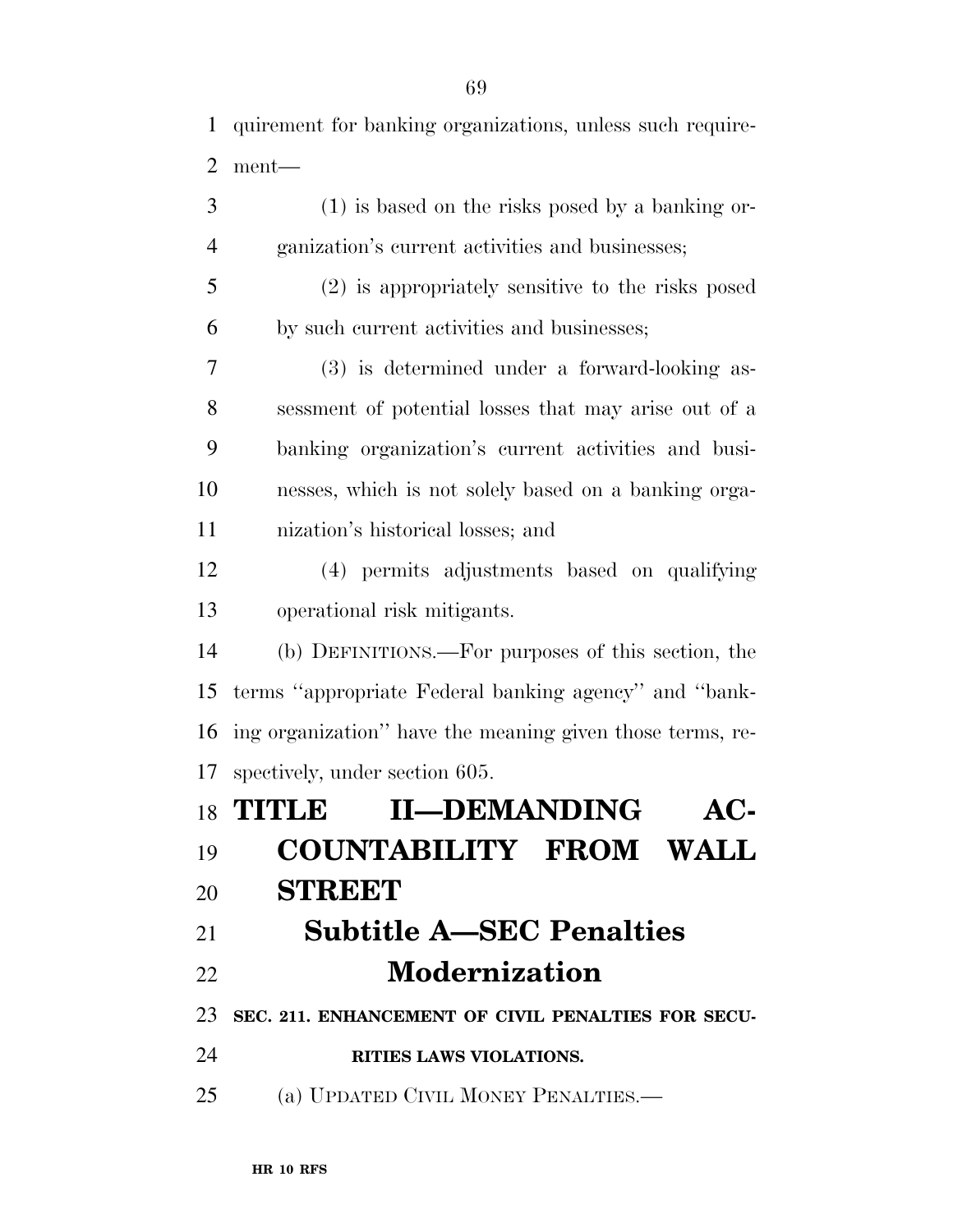| $\mathbf{1}$   | $(1)$ SECURITIES ACT OF 1933.—                  |
|----------------|-------------------------------------------------|
| $\overline{2}$ | (A) MONEY PENALTIES IN ADMINISTRA-              |
| 3              | TIVE ACTIONS.—Section $8A(g)(2)$ of the Securi- |
| $\overline{4}$ | ties Act of 1933 (15 U.S.C. 77h-1(g)(2)) is     |
| 5              | amended—                                        |
| 6              | (i) in subparagraph $(A)$ —                     |
| $\overline{7}$ | (I) by striking " $\frac{4}{7}$ ,500" and in-   |
| 8              | serting " $$10,000$ "; and                      |
| 9              | (II) by striking " $$75,000"$ and               |
| 10             | inserting "\$100,000";                          |
| 11             | (ii) in subparagraph $(B)$ —                    |
| 12             | (I) by striking " $$75,000"$ and in-            |
| 13             | serting " $$100,000$ "; and                     |
| 14             | (II) by striking " $\$375,000"$ and             |
| 15             | inserting " $$500,000$ "; and                   |
| 16             | (iii) by striking subparagraph $(C)$ and        |
| 17             | inserting the following:                        |
| 18             | $``$ (C) THIRD TIER.—                           |
| 19             | "(i) IN GENERAL.—Notwithstanding                |
| <b>20</b>      | subparagraphs $(A)$ and $(B)$ , the amount of   |
| 21             | penalty for each such act or omission shall     |
| 22             | not exceed the amount specified in clause       |
| 23             | $(ii)$ if—                                      |
| 24             | $\lq\lq$ the act or omission described          |
| 25             | in paragraph (1) involved fraud, de-            |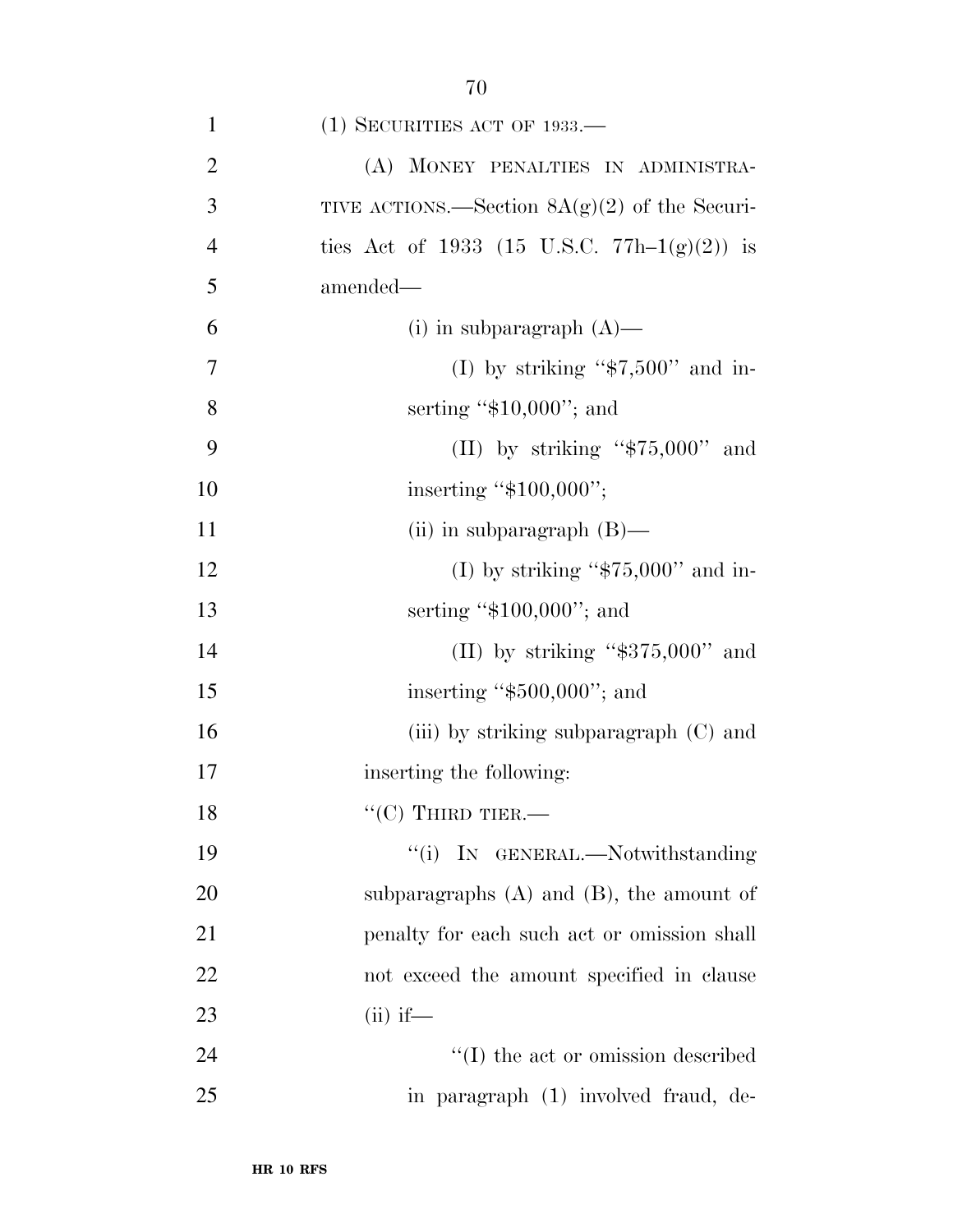| $\mathbf{1}$   | ceit, manipulation, or deliberate or   |
|----------------|----------------------------------------|
| $\overline{2}$ | reckless disregard of a regulatory re- |
| 3              | quirement; and                         |
| $\overline{4}$ | "(II) such act or omission di-         |
| 5              | rectly or indirectly resulted in—      |
| 6              | "(aa) substantial losses or            |
| 7              | created a significant risk of sub-     |
| 8              | stantial losses to other persons;      |
| 9              | <b>or</b>                              |
| 10             | "(bb) substantial pecuniary            |
| 11             | gain to the person who com-            |
| 12             | mitted the act or omission.            |
| 13             | MAXIMUM AMOUNT OF<br>``(ii)<br>PEN-    |
| 14             | ALTY.—The amount referred to in clause |
| 15             | $(i)$ is the greatest of —             |
| 16             | "(I) $$300,000$ for a natural per-     |
| 17             | son or $$1,450,000$ for any other per- |
| 18             | son;                                   |
| 19             | "(II) 3 times the gross amount of      |
| 20             | pecuniary gain to the person who       |
| 21             | committed the act or omission; or      |
| 22             | "(III) the amount of losses in-        |
| 23             | curred by victims as a result of the   |
| 24             | act or omission.".                     |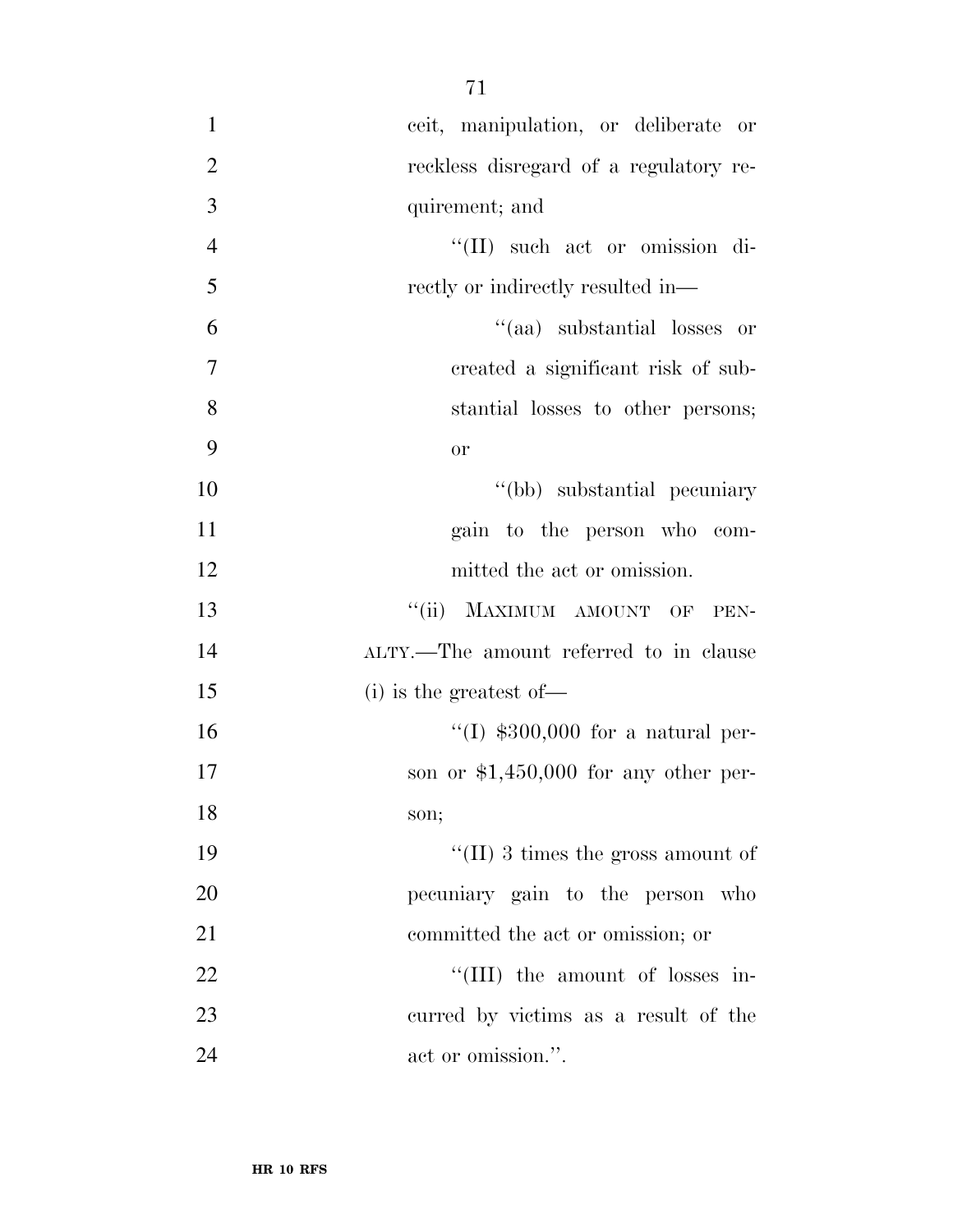| $\mathbf{1}$   | (B) MONEY PENALTIES IN CIVIL AC-                |
|----------------|-------------------------------------------------|
| $\overline{2}$ | TIONS.—Section $20(d)(2)$ of the Securities Act |
| 3              | of 1933 (15 U.S.C. 77t(d)(2)) is amended—       |
| $\overline{4}$ | (i) in subparagraph $(A)$ —                     |
| 5              | (I) by striking " $$5,000"$ and in-             |
| 6              | serting " $$10,000$ "; and                      |
| $\overline{7}$ | (II) by striking " $$50,000"$ and               |
| 8              | inserting " $$100,000$ ";                       |
| 9              | (ii) in subparagraph $(B)$ —                    |
| 10             | (I) by striking " $$50,000"$ and in-            |
| 11             | serting " $$100,000$ "; and                     |
| 12             | (II) by striking " $\$250,000"$ and             |
| 13             | inserting " $$500,000$ "; and                   |
| 14             | (iii) by striking subparagraph $(C)$ and        |
| 15             | inserting the following:                        |
| 16             | $``(C)$ THIRD TIER.—                            |
| 17             | "(i) IN GENERAL.—Notwithstanding                |
| 18             | subparagraphs $(A)$ and $(B)$ , the amount of   |
| 19             | penalty for each such violation shall not       |
| 20             | exceed the amount specified in clause (ii)      |
| 21             | $if$ —                                          |
| 22             | $\lq\lq$ (I) the violation described in         |
| 23             | paragraph (1) involved fraud, deceit,           |
| 24             | manipulation, or deliberate or reckless         |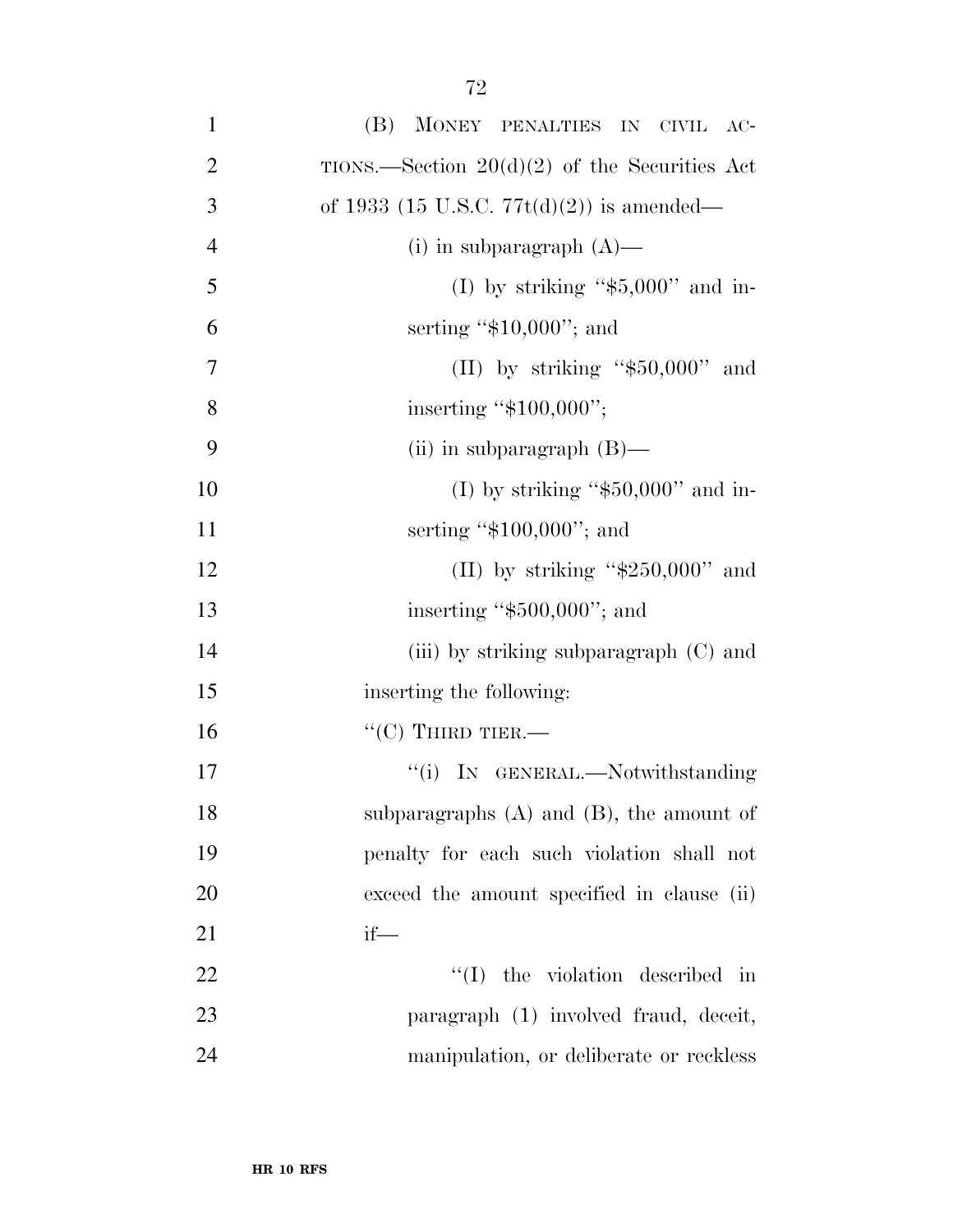| $\mathbf{1}$   | disregard of a regulatory requirement;         |
|----------------|------------------------------------------------|
| $\overline{2}$ | and                                            |
| $\overline{3}$ | $\lq$ (II) such violation directly or in-      |
| $\overline{4}$ | directly resulted in substantial losses        |
| 5              | or created a significant risk of sub-          |
| 6              | stantial losses to other persons.              |
| 7              | MAXIMUM AMOUNT OF<br>``(ii)<br>PEN-            |
| 8              | ALTY.—The amount referred to in clause         |
| 9              | (i) is the greatest of-                        |
| 10             | "(I) $$300,000$ for a natural per-             |
| 11             | son or $$1,450,000$ for any other per-         |
| 12             | son;                                           |
| 13             | "(II) 3 times the gross amount of              |
| 14             | pecuniary gain to such defendant as a          |
| 15             | result of the violation; or                    |
| 16             | "(III) the amount of losses in-                |
| 17             | curred by victims as a result of the           |
| 18             | violation.".                                   |
| 19             | $(2)$ SECURITIES EXCHANGE ACT OF 1934.—        |
| 20             | (A) MONEY PENALTIES IN CIVIL AC-               |
| 21             | TIONS.—Section $21(d)(3)(B)$ of the Securities |
| 22             | Exchange Act of 1934 (15 U.S.C.                |
| 23             | $78u(d)(3)(B)$ is amended—                     |
| 24             | $(i)$ in clause $(i)$ —                        |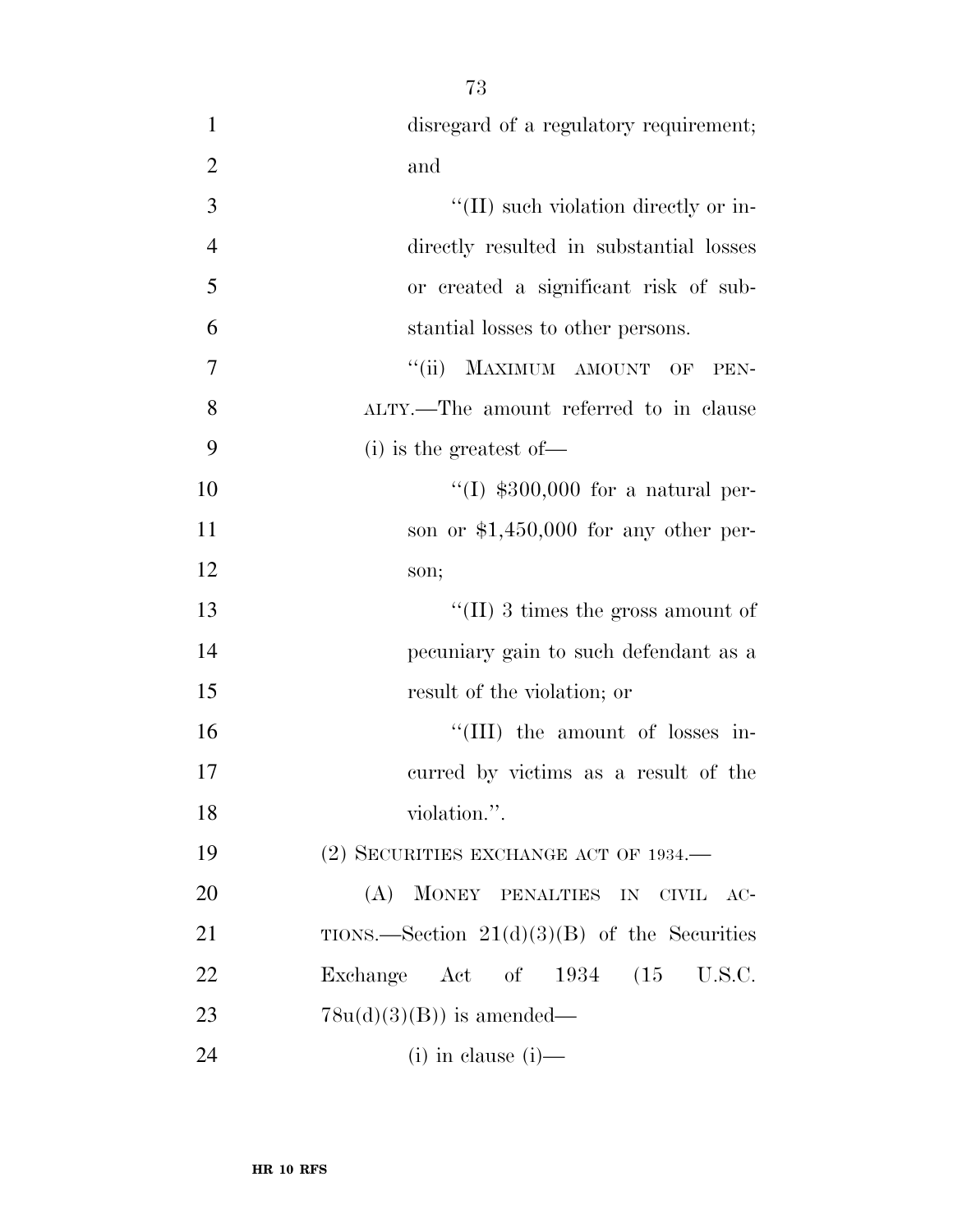| $\mathbf{1}$   | (I) by striking " $$5,000"$ and in-          |
|----------------|----------------------------------------------|
| $\overline{2}$ | serting " $$10,000$ "; and                   |
| 3              | (II) by striking " $$50,000"$ and            |
| $\overline{4}$ | inserting " $$100,000$ ";                    |
| 5              | $(ii)$ in clause $(ii)$ —                    |
| 6              | (I) by striking " $$50,000"$ and in-         |
| 7              | serting " $$100,000$ "; and                  |
| 8              | (II) by striking " $$250,000"$ and           |
| 9              | inserting " $$500,000$ "; and                |
| 10             | (iii) by striking clause (iii) and insert-   |
| 11             | ing the following:                           |
| 12             | $``(iii)$ THIRD TIER.—                       |
| 13             | "(I) IN GENERAL.—Notwithstanding             |
| 14             | clauses (i) and (ii), the amount of penalty  |
| 15             | for each such violation shall not exceed the |
| 16             | amount specified in subclause $(II)$ if—     |
| 17             | "(aa) the violation described in             |
| 18             | subparagraph (A) involved fraud, de-         |
| 19             | ceit, manipulation, or deliberate or         |
| 20             | reckless disregard of a regulatory re-       |
| 21             | quirement; and                               |
| 22             | "(bb) such violation directly or             |
| 23             | indirectly resulted in substantial           |
| 24             | losses or created a significant risk of      |
| 25             | substantial losses to other persons.         |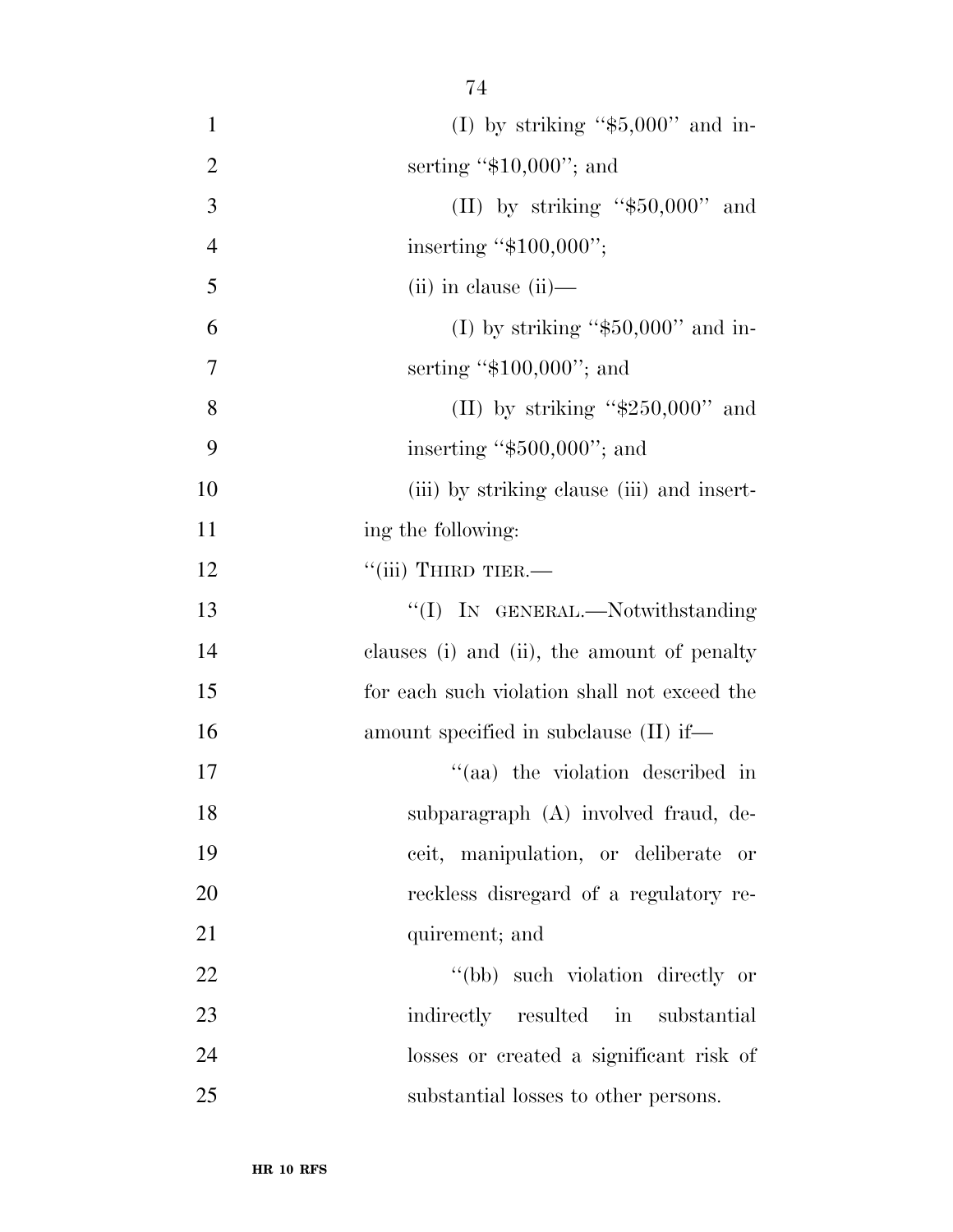| $\mathbf{1}$   | "(II) MAXIMUM AMOUNT OF PEN-                |
|----------------|---------------------------------------------|
| $\overline{2}$ | ALTY.—The amount referred to in sub-        |
| $\overline{3}$ | clause $(I)$ is the greatest of —           |
| $\overline{4}$ | "(aa) $$300,000$ for a natural              |
| 5              | person or $$1,450,000$ for any other        |
| 6              | person;                                     |
| 7              | $\degree$ (bb) 3 times the gross amount     |
| 8              | of pecuniary gain to such defendant         |
| 9              | as a result of the violation; or            |
| 10             | $f''(ce)$ the amount of losses in-          |
| 11             | curred by victims as a result of the        |
| 12             | violation.".                                |
| 13             | (B) MONEY PENALTIES IN ADMINISTRA-          |
| 14             | TIVE ACTIONS.—Section 21B(b) of the Securi- |
| 15             | ties Exchange Act of $1934$ (15 U.S.C. 78u- |
| 16             | $2(b)$ ) is amended—                        |
| 17             | (i) in paragraph $(1)$ —                    |
| 18             | (I) by striking " $$5,000"$ and in-         |
| 19             | serting " $$10,000$ "; and                  |
| 20             | (II) by striking " $$50,000"$ and           |
| 21             | inserting " $$100,000$ ";                   |
| 22             | (ii) in paragraph $(2)$ —                   |
| 23             | (I) by striking " $$50,000"$ and in-        |
| 24             | serting " $$100,000$ "; and                 |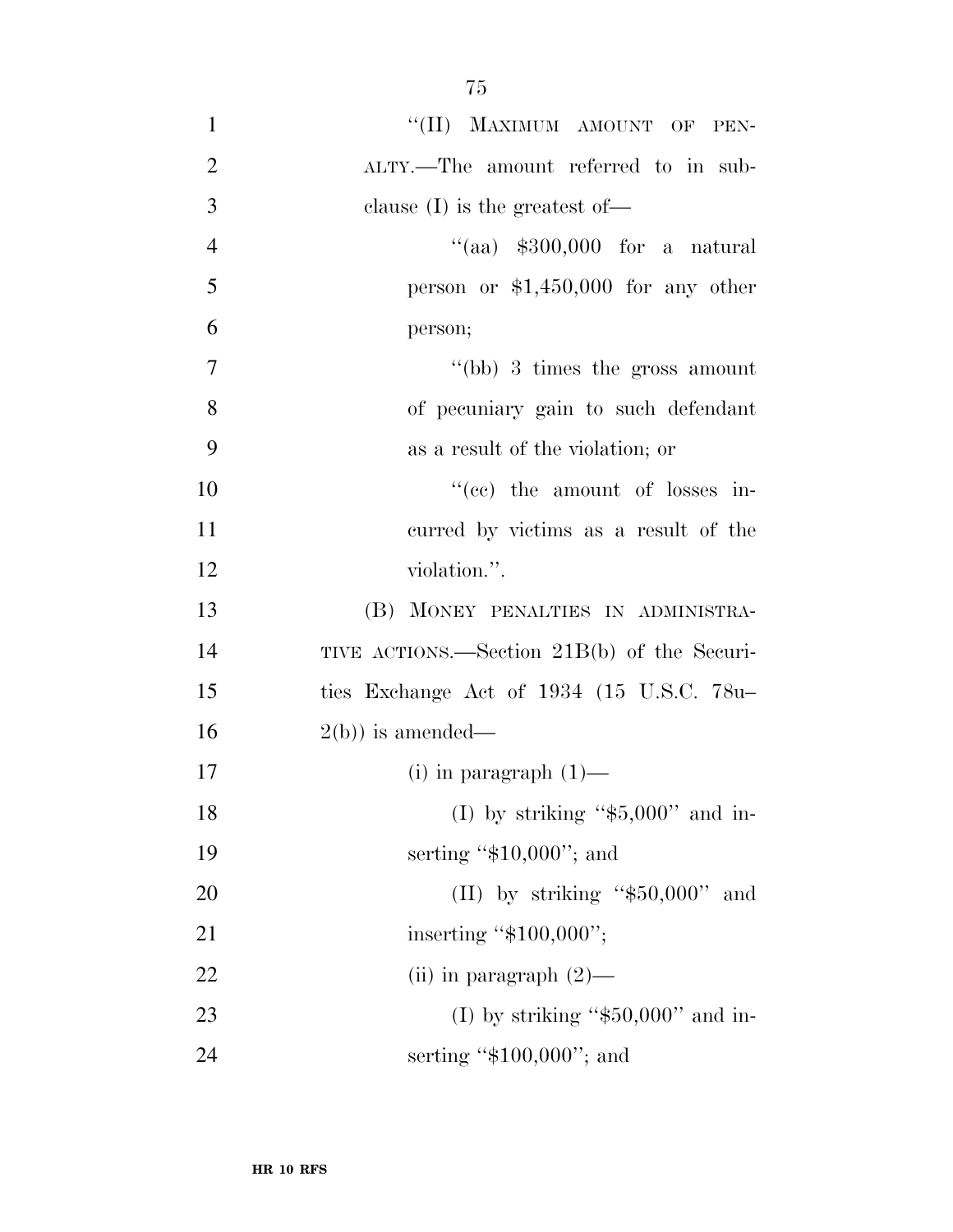| $\mathbf{1}$   | (II) by striking " $\$250,000"$ and                |
|----------------|----------------------------------------------------|
| $\overline{2}$ | inserting " $$500,000$ "; and                      |
| 3              | (iii) by striking paragraph (3) and in-            |
| $\overline{4}$ | serting the following:                             |
| 5              | $``(3)$ THIRD TIER.—                               |
| 6              | $\lq\lq$ (A) IN GENERAL.—Notwithstanding           |
| 7              | paragraphs $(1)$ and $(2)$ , the amount of penalty |
| 8              | for each such act or omission shall not exceed     |
| 9              | the amount specified in subparagraph $(B)$ if—     |
| 10             | "(i) the act or omission described in              |
| 11             | subsection (a) involved fraud, deceit, ma-         |
| 12             | nipulation, or deliberate or reckless dis-         |
| 13             | regard of a regulatory requirement; and            |
| 14             | "(ii) such act or omission directly or             |
| 15             | indirectly resulted in substantial losses or       |
| 16             | created a significant risk of substantial          |
| 17             | losses to other persons or resulted in sub-        |
| 18             | stantial pecuniary gain to the person who          |
| 19             | committed the act or omission.                     |
| 20             | "(B) MAXIMUM AMOUNT OF PENALTY.-                   |
| 21             | The amount referred to in subparagraph (A) is      |
| 22             | the greatest of—                                   |
| 23             | "(i) $$300,000$ for a natural person or            |
| 24             | $$1,450,000$ for any other person;                 |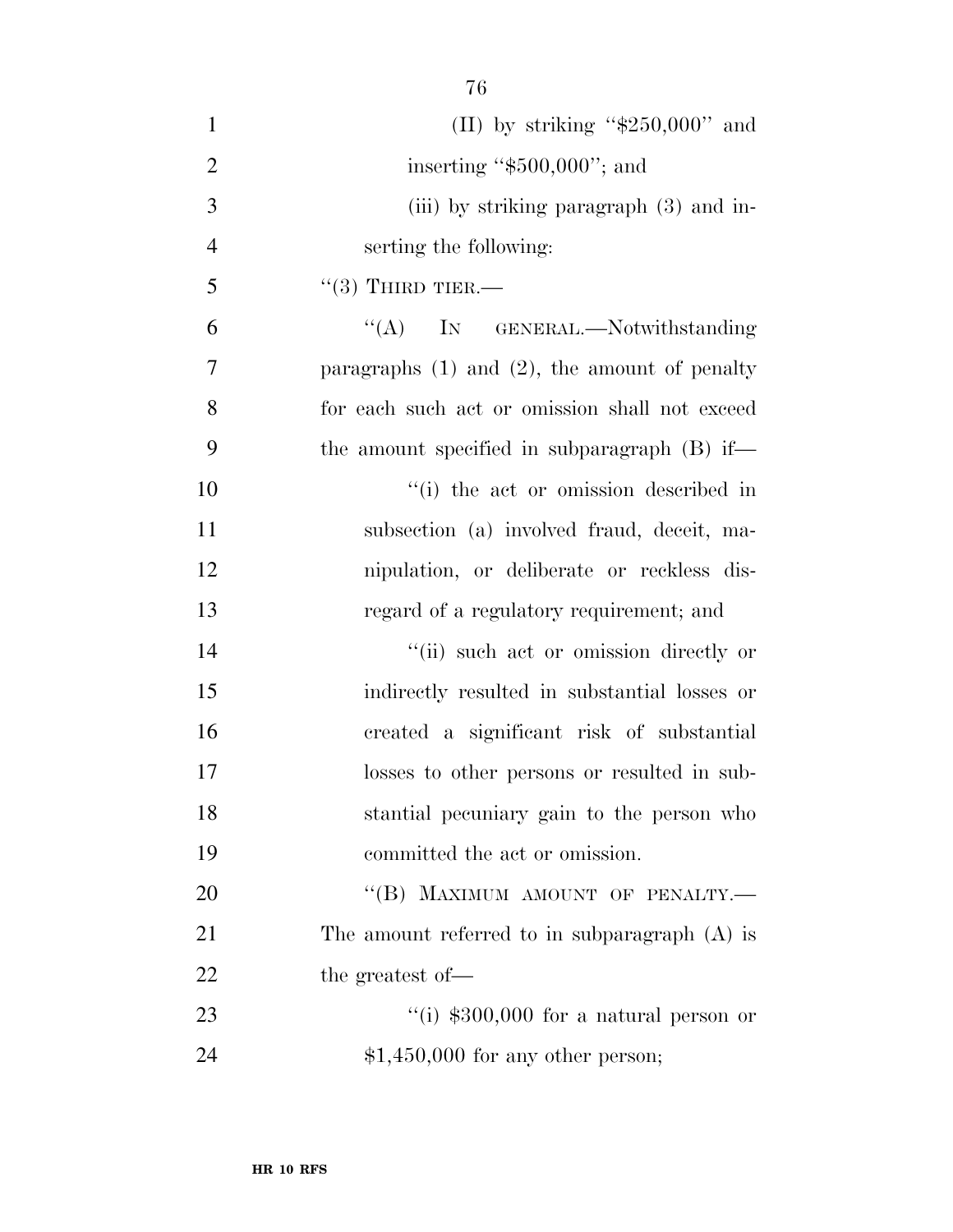| $\mathbf{1}$   | "(ii) 3 times the gross amount of pe-          |
|----------------|------------------------------------------------|
| $\overline{2}$ | cuniary gain to the person who committed       |
| 3              | the act or omission; or                        |
| $\overline{4}$ | "(iii) the amount of losses incurred by        |
| 5              | victims as a result of the act or omission.".  |
| 6              | $(3)$ INVESTMENT COMPANY ACT OF 1940.—         |
| $\overline{7}$ | (A) MONEY PENALTIES IN ADMINISTRA-             |
| 8              | TIVE ACTIONS.—Section $9(d)(2)$ of the Invest- |
| 9              | ment Company Act of 1940 (15 U.S.C. 80a-       |
| 10             | $9(d)(2)$ is amended—                          |
| 11             | (i) in subparagraph $(A)$ —                    |
| 12             | (I) by striking " $$5,000"$ and in-            |
| 13             | serting " $$10,000$ "; and                     |
| 14             | (II) by striking " $$50,000"$ and              |
| 15             | inserting " $$100,000$ ";                      |
| 16             | (ii) in subparagraph $(B)$ —                   |
| 17             | (I) by striking " $$50,000"$ and in-           |
| 18             | serting " $$100,000$ "; and                    |
| 19             | (II) by striking " $\$250,000"$ and            |
| 20             | inserting " $$500,000$ "; and                  |
| 21             | (iii) by striking subparagraph (C) and         |
| 22             | inserting the following:                       |
| 23             | $``(C)$ THIRD TIER.—                           |
| 24             | "(i) IN GENERAL.—Notwithstanding               |
| 25             | subparagraphs $(A)$ and $(B)$ , the amount of  |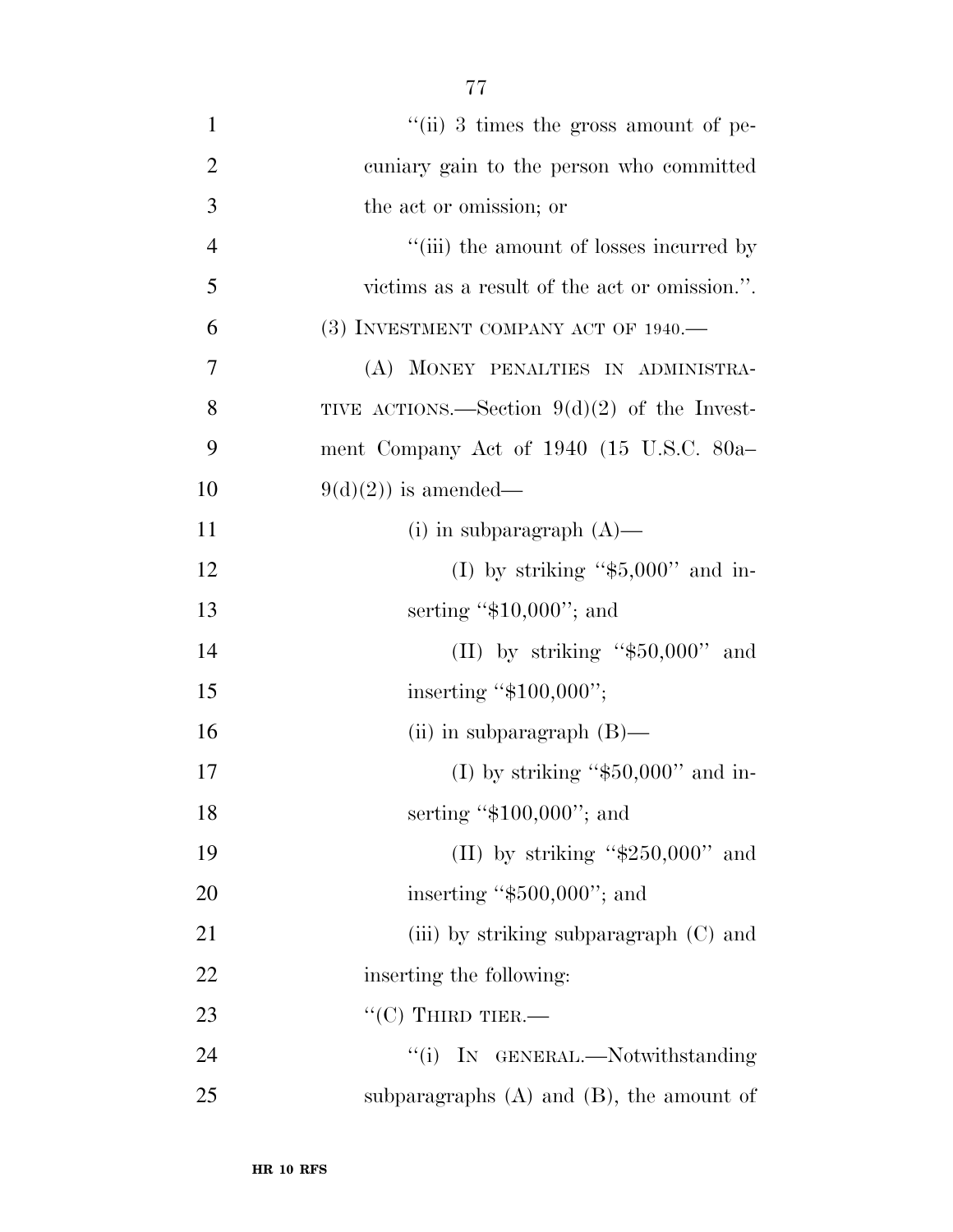penalty for each such act or omission shall not exceed the amount specified in clause 3 (ii) if—  $''(I)$  the act or omission described in paragraph (1) involved fraud, de- ceit, manipulation, or deliberate or reckless disregard of a regulatory re- quirement; and  $\lq(II)$  such act or omission di-10 rectly or indirectly resulted in sub- stantial losses or created a significant risk of substantial losses to other per- sons or resulted in substantial pecu- niary gain to the person who com- mitted the act or omission.  $``(ii)$  MAXIMUM AMOUNT OF PEN- ALTY.—The amount referred to in clause 18 (i) is the greatest of —

19 ''(I) \$300,000 for a natural per-20 son or \$1,450,000 for any other per-21 son; 22 ''(II) 3 times the gross amount of

23 pecuniary gain to the person who 24 committed the act or omission; or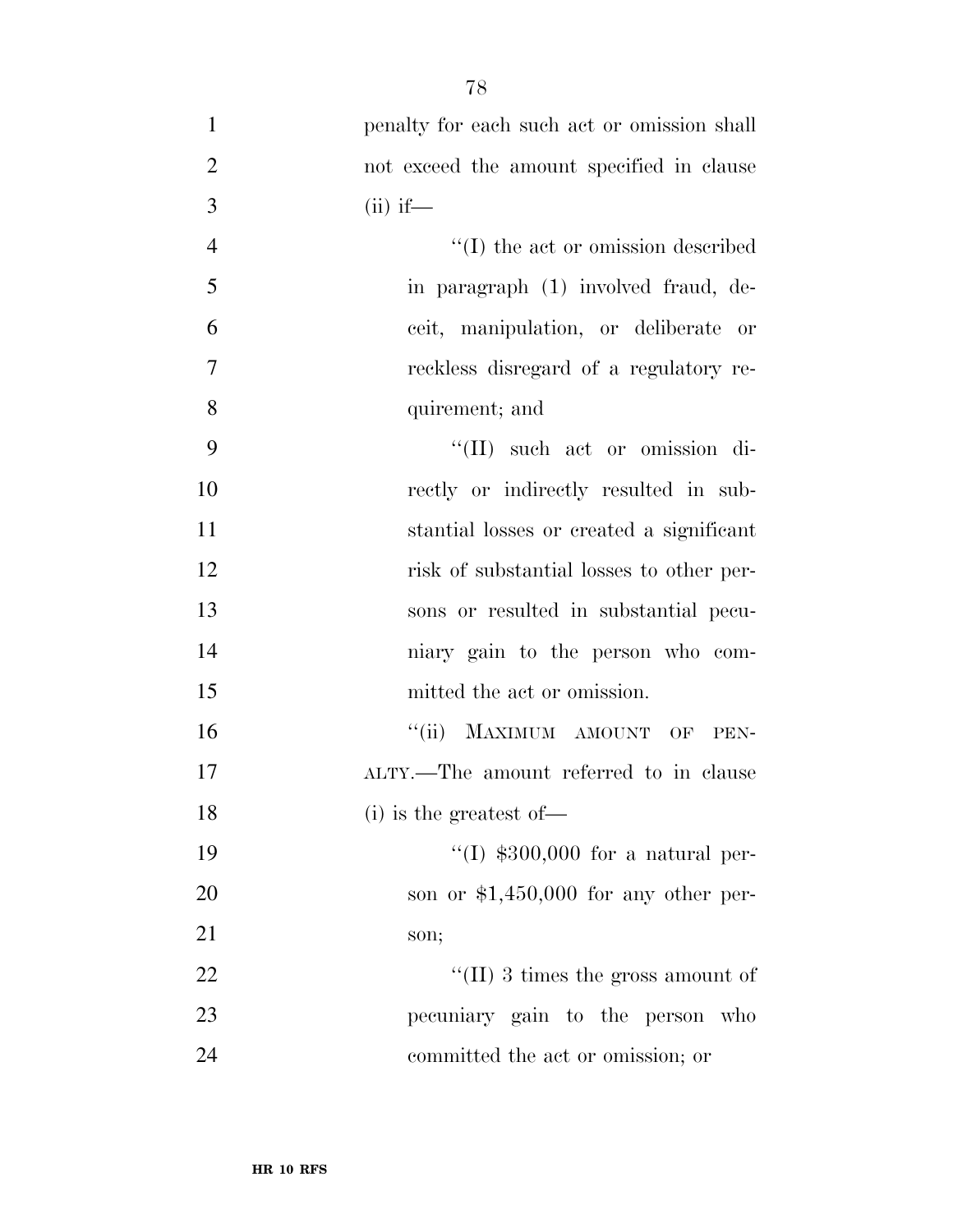| $\mathbf{1}$   | "(III) the amount of losses in-               |
|----------------|-----------------------------------------------|
| $\overline{2}$ | curred by victims as a result of the          |
| 3              | act or omission.".                            |
| $\overline{4}$ | (B) MONEY PENALTIES IN CIVIL AC-              |
| 5              | TIONS.—Section $42(e)(2)$ of the Investment   |
| 6              | Company Act of 1940 (15 U.S.C. 80a-           |
| $\overline{7}$ | $41(e)(2)$ is amended—                        |
| 8              | $(i)$ in subparagraph $(A)$ —                 |
| 9              | (I) by striking " $$5,000"$ and in-           |
| 10             | serting " $$10,000$ "; and                    |
| 11             | (II) by striking " $$50,000"$ and             |
| 12             | inserting " $$100,000$ ";                     |
| 13             | (ii) in subparagraph $(B)$ —                  |
| 14             | (I) by striking " $$50,000"$ and in-          |
| 15             | serting " $$100,000$ "; and                   |
| 16             | (II) by striking " $$250,000"$ and            |
| 17             | inserting " $$500,000$ "; and                 |
| 18             | (iii) by striking subparagraph (C) and        |
| 19             | inserting the following:                      |
| 20             | $``(C)$ THIRD TIER.—                          |
| 21             | "(i) IN GENERAL.—Notwithstanding              |
| 22             | subparagraphs $(A)$ and $(B)$ , the amount of |
| 23             | penalty for each such violation shall not     |
| 24             | exceed the amount specified in clause (ii)    |
| 25             | $if$ —                                        |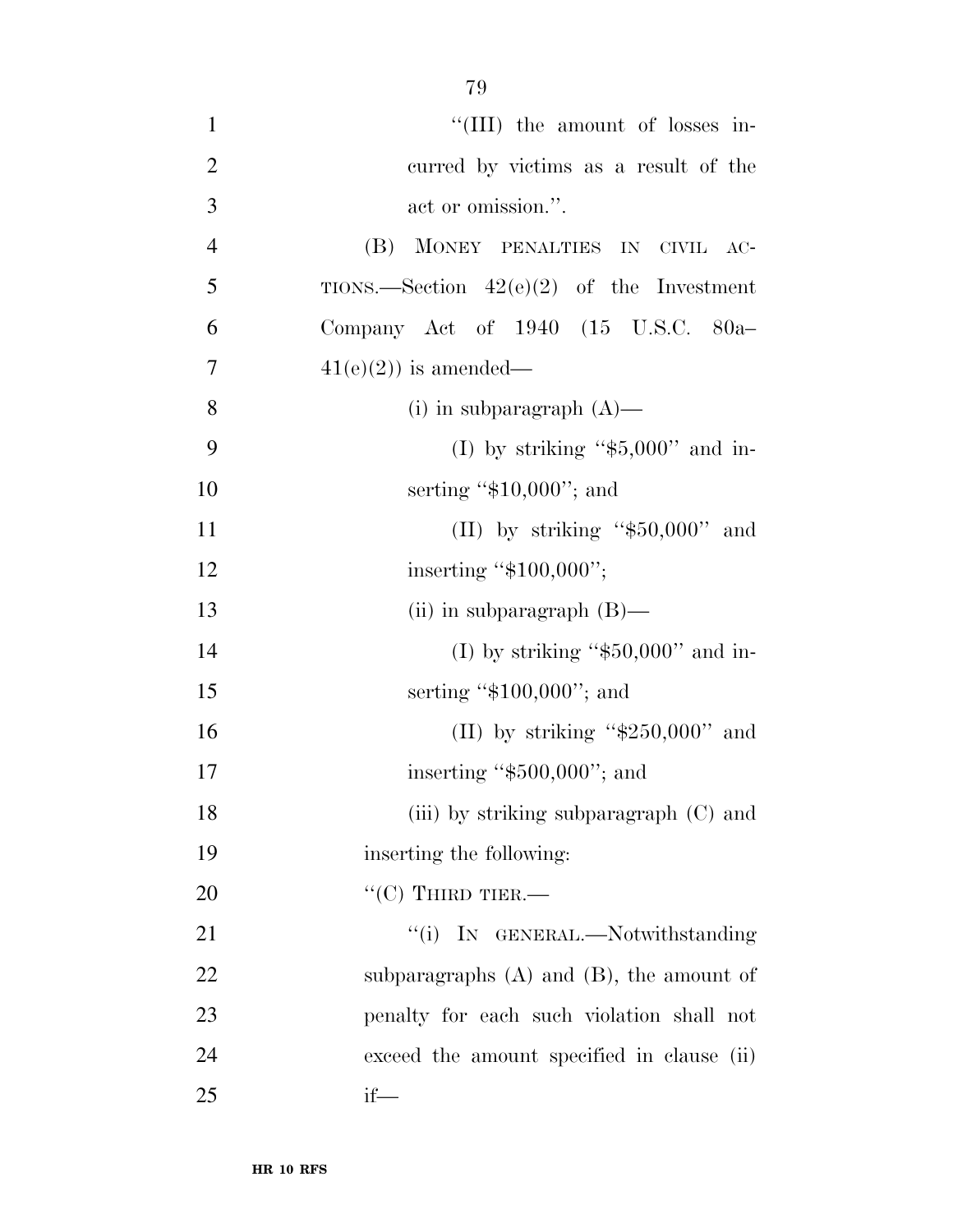| $\mathbf{1}$   | $\lq\lq$ (I) the violation described in          |
|----------------|--------------------------------------------------|
| $\overline{2}$ | paragraph (1) involved fraud, deceit,            |
| 3              | manipulation, or deliberate or reckless          |
| $\overline{4}$ | disregard of a regulatory requirement;           |
| 5              | and                                              |
| 6              | $\lq\lq$ (II) such violation directly or in-     |
| 7              | directly resulted in substantial losses          |
| 8              | or created a significant risk of sub-            |
| 9              | stantial losses to other persons.                |
| 10             | MAXIMUM AMOUNT OF<br>``(ii)<br>PEN-              |
| 11             | ALTY.—The amount referred to in clause           |
| 12             | $(i)$ is the greatest of —                       |
| 13             | "(I) $$300,000$ for a natural per-               |
| 14             | son or $$1,450,000$ for any other per-           |
| 15             | son;                                             |
| 16             | "(II) 3 times the gross amount of                |
| 17             | pecuniary gain to such defendant as a            |
| 18             | result of the violation; or                      |
| 19             | "(III) the amount of losses in-                  |
| 20             | curred by victims as a result of the             |
| 21             | violation.".                                     |
| 22             | (4) INVESTMENT ADVISERS ACT OF 1940.             |
| 23             | (A) MONEY PENALTIES IN ADMINISTRA-               |
| 24             | TIVE ACTIONS.—Section $203(i)(2)$ of the Invest- |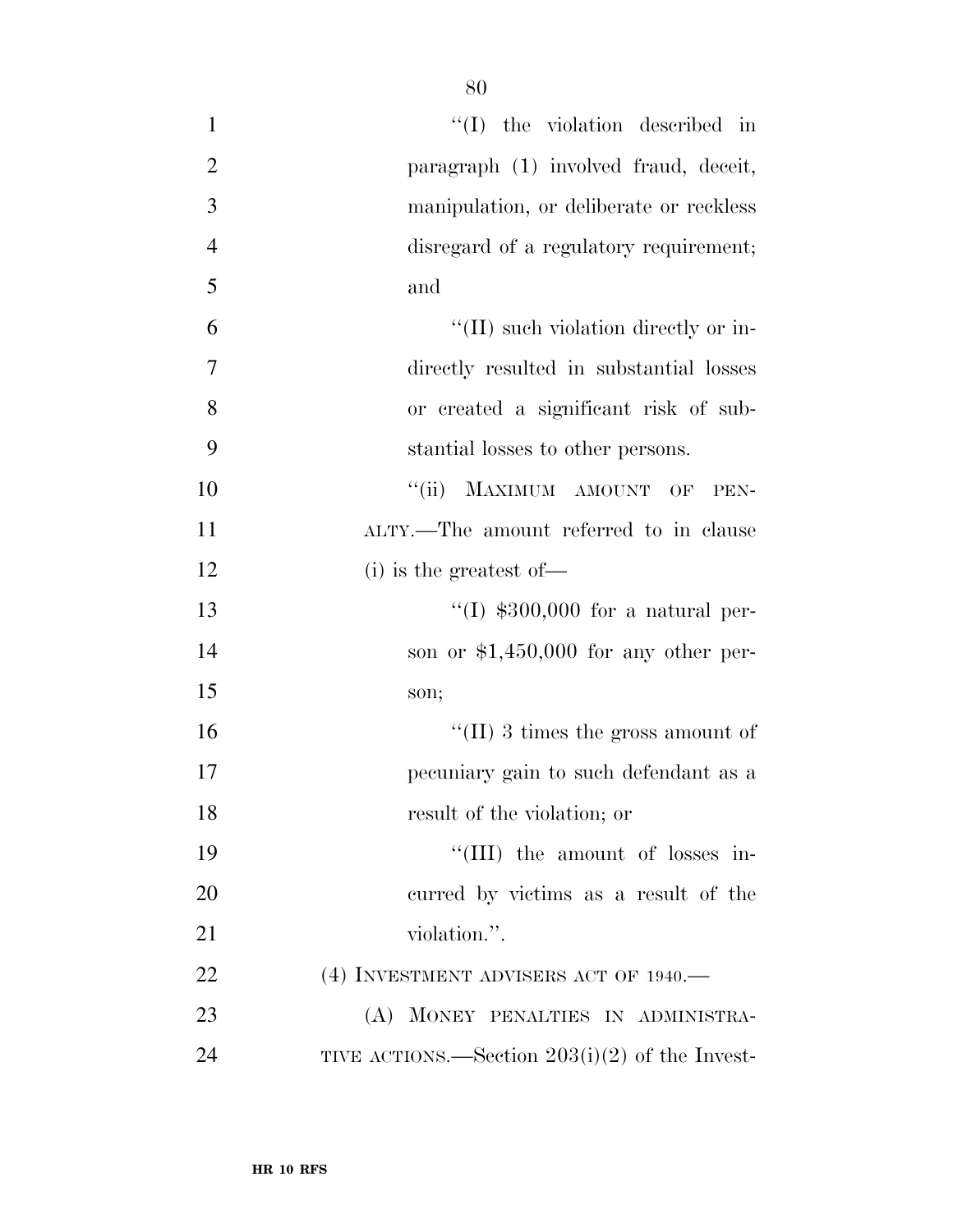| $\mathbf{1}$   | ment Advisers Act of 1940 (15 U.S.C. 80b-     |
|----------------|-----------------------------------------------|
| $\overline{2}$ | $3(i)(2)$ is amended—                         |
| 3              | (i) in subparagraph $(A)$ —                   |
| $\overline{4}$ | (I) by striking " $$5,000"$ and in-           |
| 5              | serting " $$10,000$ "; and                    |
| 6              | (II) by striking " $$50,000"$ and             |
| $\tau$         | inserting " $$100,000$ ";                     |
| 8              | (ii) in subparagraph $(B)$ —                  |
| 9              | (I) by striking " $$50,000"$ and in-          |
| 10             | serting " $$100,000$ "; and                   |
| 11             | (II) by striking " $\$250,000"$ and           |
| 12             | inserting " $$500,000$ "; and                 |
| 13             | (iii) by striking subparagraph $(C)$ and      |
| 14             | inserting the following:                      |
| 15             | $``(C)$ THIRD TIER.—                          |
| 16             | "(i) IN GENERAL.—Notwithstanding              |
| 17             | subparagraphs $(A)$ and $(B)$ , the amount of |
| 18             | penalty for each such act or omission shall   |
| 19             | not exceed the amount specified in clause     |
| 20             | $(ii)$ if—                                    |
| 21             | $\lq\lq$ (I) the act or omission described    |
| 22             | in paragraph (1) involved fraud, de-          |
| 23             | ceit, manipulation, or deliberate<br>- or     |
| 24             | reckless disregard of a regulatory re-        |
| 25             | quirement; and                                |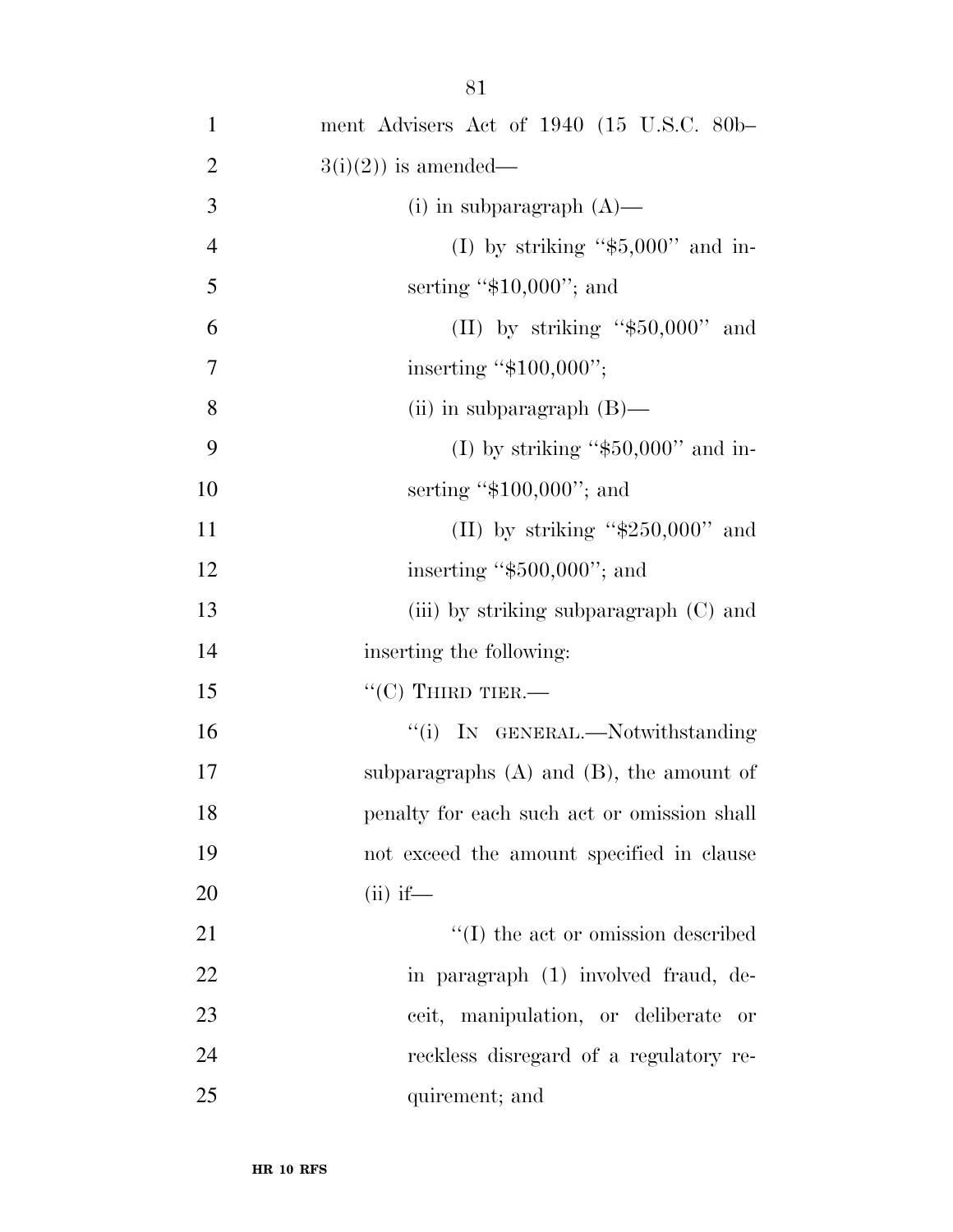| $\mathbf{1}$   | "(II) such act or omission di-                   |
|----------------|--------------------------------------------------|
| $\overline{2}$ | rectly or indirectly resulted in sub-            |
| 3              | stantial losses or created a significant         |
| $\overline{4}$ | risk of substantial losses to other per-         |
| 5              | sons or resulted in substantial pecu-            |
| 6              | niary gain to the person who com-                |
| 7              | mitted the act or omission.                      |
| 8              | "(ii) MAXIMUM AMOUNT OF PEN-                     |
| 9              | ALTY.—The amount referred to in clause           |
| 10             | $(i)$ is the greatest of —                       |
| 11             | "(I) $$300,000$ for a natural per-               |
| 12             | son or $$1,450,000$ for any other per-           |
| 13             | son;                                             |
| 14             | "(II) 3 times the gross amount of                |
| 15             | pecuniary gain to the person who                 |
| 16             | committed the act or omission; or                |
| 17             | "(III) the amount of losses in-                  |
| 18             | curred by victims as a result of the             |
| 19             | act or omission.".                               |
| 20             | (B) MONEY PENALTIES IN CIVIL AC-                 |
| 21             | TIONS.—Section $209(e)(2)$ of the Investment     |
| 22             | Advisers Act of 1940 (15 U.S.C. 80b-9 $(e)(2)$ ) |
| 23             | is amended—                                      |
| 24             | (i) in subparagraph $(A)$ —                      |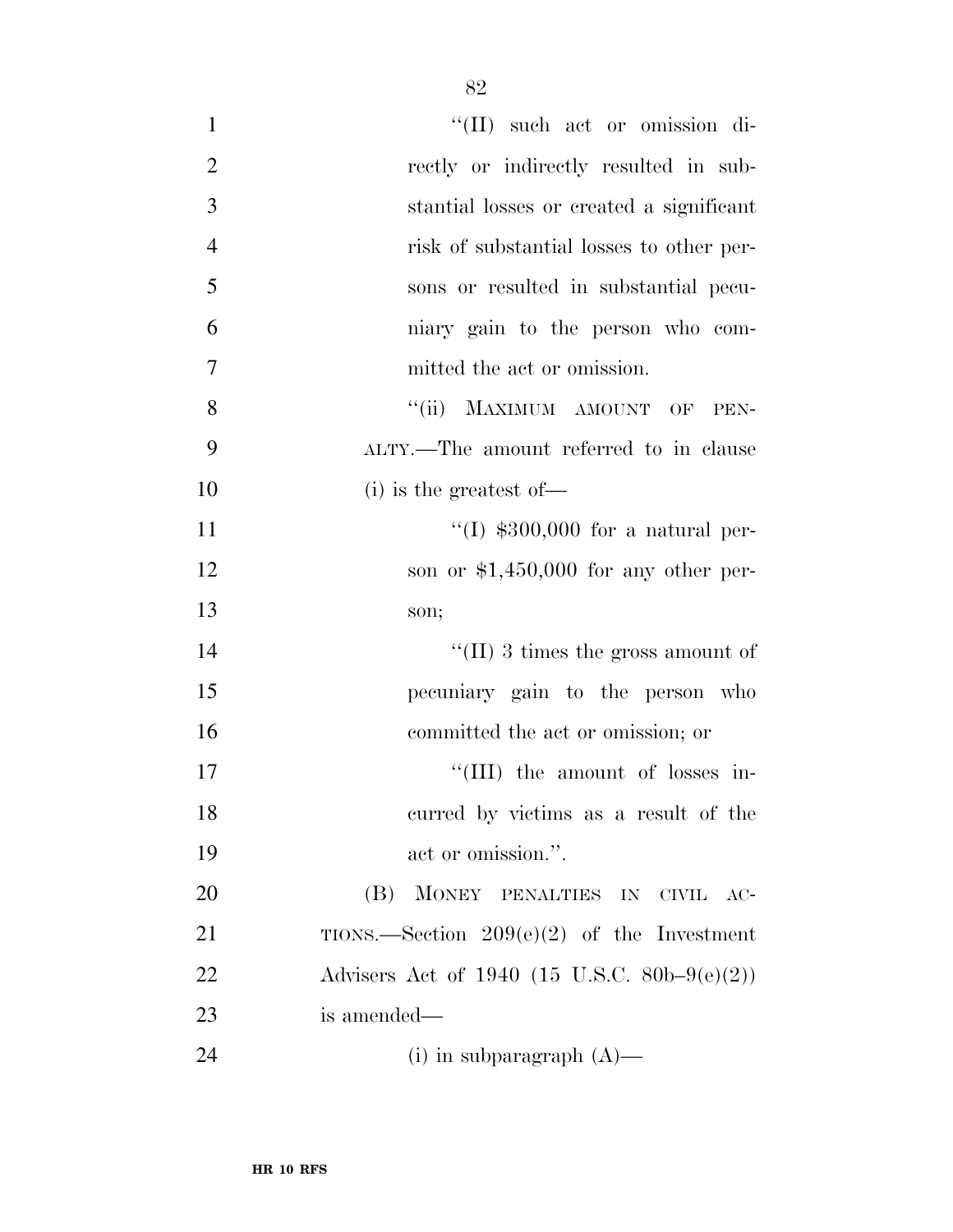| $\mathbf{1}$   | (I) by striking " $$5,000"$ and in-           |
|----------------|-----------------------------------------------|
| $\overline{2}$ | serting " $$10,000$ "; and                    |
| 3              | (II) by striking " $$50,000"$ and             |
| $\overline{4}$ | inserting "\$100,000";                        |
| 5              | (ii) in subparagraph $(B)$ —                  |
| 6              | (I) by striking " $$50,000"$ and in-          |
| 7              | serting " $$100,000$ "; and                   |
| 8              | (II) by striking " $$250,000"$ and            |
| 9              | inserting " $$500,000$ "; and                 |
| 10             | (iii) by striking subparagraph (C) and        |
| 11             | inserting the following:                      |
| 12             | $``(C)$ THIRD TIER.—                          |
| 13             | "(i) IN GENERAL.—Notwithstanding              |
| 14             | subparagraphs $(A)$ and $(B)$ , the amount of |
| 15             | penalty for each such violation shall not     |
| 16             | exceed the amount specified in clause (ii)    |
| 17             | $if$ —                                        |
| 18             | $\lq(1)$ the violation described in           |
| 19             | paragraph (1) involved fraud, deceit,         |
| 20             | manipulation, or deliberate or reckless       |
| 21             | disregard of a regulatory requirement;        |
| 22             | and                                           |
| 23             | "(II) such violation directly or in-          |
| 24             | directly resulted in substantial losses       |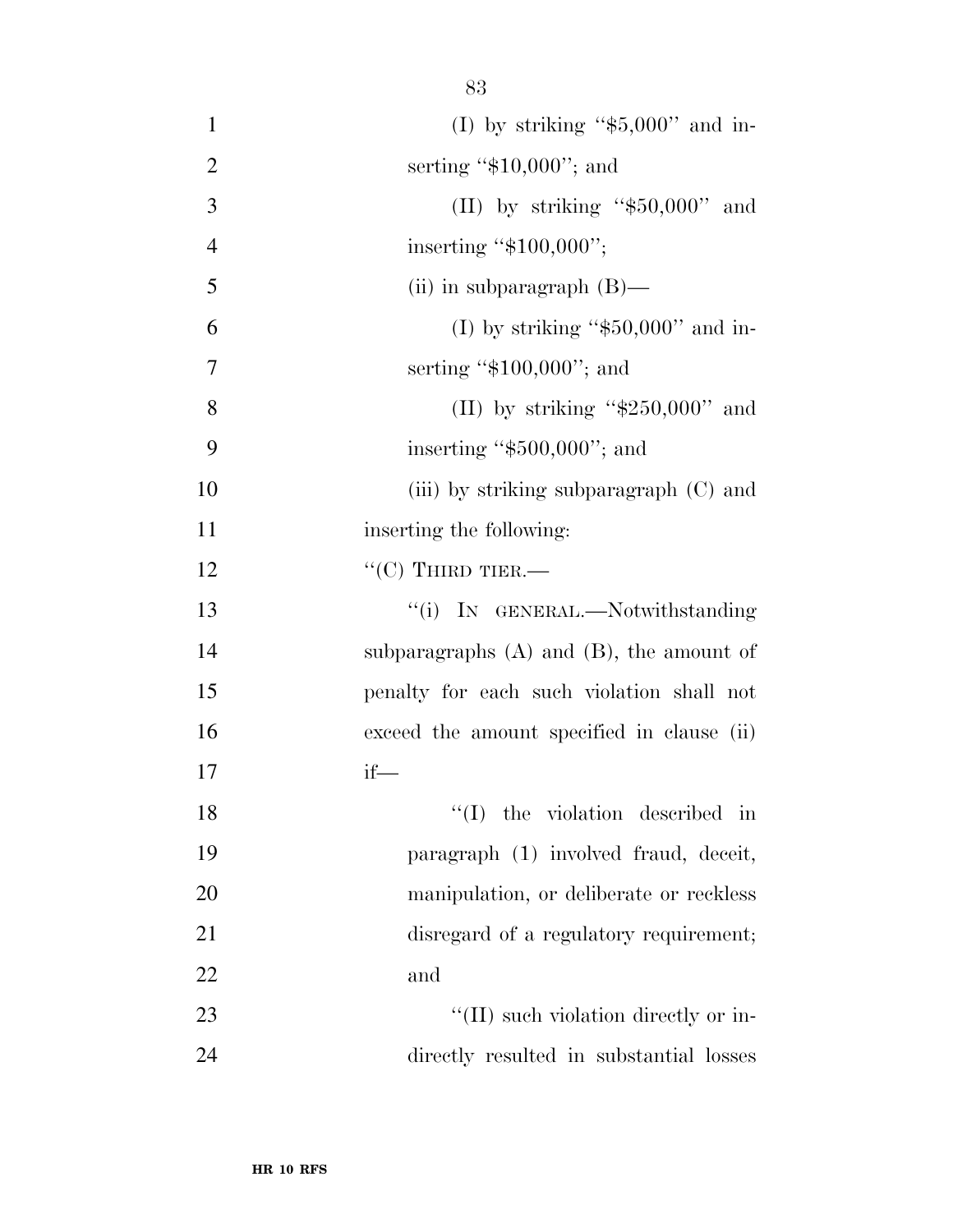| $\mathbf{1}$   | or created a significant risk of sub-                         |
|----------------|---------------------------------------------------------------|
| $\overline{2}$ | stantial losses to other persons.                             |
| 3              | ``(ii)<br>MAXIMUM AMOUNT OF<br>PEN-                           |
| $\overline{4}$ | ALTY.—The amount referred to in clause                        |
| 5              | $(i)$ is the greatest of —                                    |
| 6              | "(I) $$300,000$ for a natural per-                            |
| $\overline{7}$ | son or $$1,450,000$ for any other per-                        |
| 8              | son;                                                          |
| 9              | $\lq\lq$ (II) 3 times the gross amount of                     |
| 10             | pecuniary gain to such defendant as a                         |
| 11             | result of the violation; or                                   |
| 12             | "(III) the amount of losses in-                               |
| 13             | curred by victims as a result of the                          |
| 14             | violation.".                                                  |
| 15             | (b) PENALTIES FOR RECIDIVISTS.—                               |
| 16             | $(1)$ SECURITIES ACT OF 1933.—                                |
| 17             | (A) MONEY PENALTIES IN ADMINISTRA-                            |
| 18             | TIVE ACTIONS.—Section $8A(g)(2)$ of the Securi-               |
| 19             | ties Act of 1933 (15 U.S.C. 77h-1(g)(2)) is                   |
| 20             | amended by adding at the end the following:                   |
| 21             | FOURTH TIER.-Notwithstanding<br>$\lq\lq (D)$                  |
| 22             | subparagraphs $(A)$ , $(B)$ , and $(C)$ , the maximum         |
| 23             | amount of penalty for each such act or omission               |
| 24             | be <sub>3</sub><br>times the otherwise<br>shall<br>applicable |
| 25             | amount in such subparagraphs if, within the 5-                |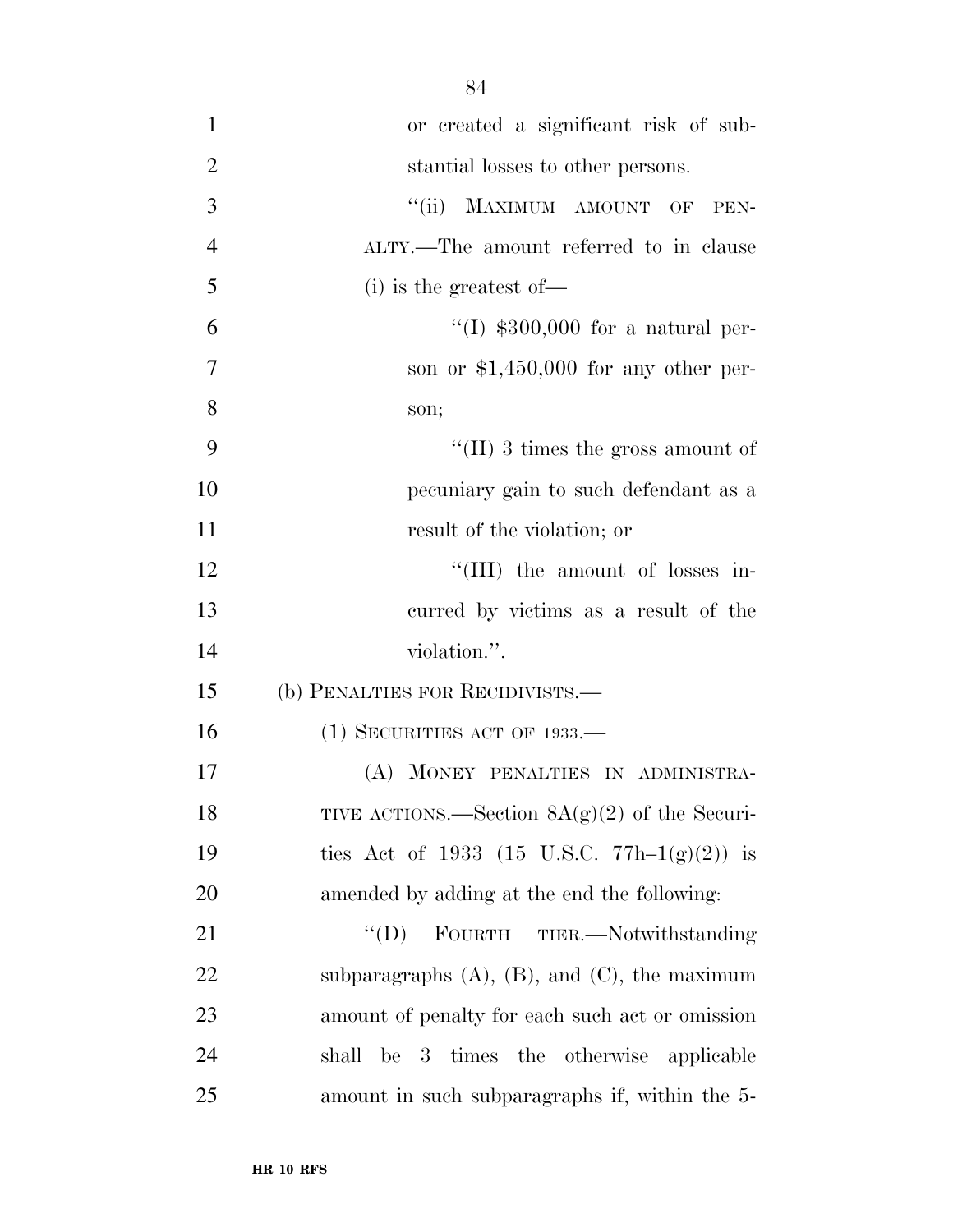| $\mathbf{1}$   | year period preceding such act or omission, the       |
|----------------|-------------------------------------------------------|
| $\overline{2}$ | person who committed the act or omission was          |
| 3              | criminally convicted for securities fraud or be-      |
| $\overline{4}$ | came subject to a judgment or order imposing          |
| 5              | monetary, equitable, or administrative relief in      |
| 6              | any Commission action alleging fraud by that          |
| 7              | person.".                                             |
| 8              | (B)<br>MONEY PENALTIES IN CIVIL<br>$AC-$              |
| 9              | TIONS.—Section $20(d)(2)$ of the Securities Act       |
| 10             | of 1933 (15 U.S.C. $77t(d)(2)$ ) is amended by        |
| 11             | adding at the end the following:                      |
| 12             | "(D) FOURTH TIER.—Notwithstanding                     |
| 13             | subparagraphs $(A)$ , $(B)$ , and $(C)$ , the maximum |
| 14             | amount of penalty for each such violation shall       |
| 15             | be 3 times the otherwise applicable amount in         |
| 16             | such subparagraphs if, within the 5-year period       |
| 17             | preceding such violation, the defendant was           |
| 18             | criminally convicted for securities fraud or be-      |
| 19             | came subject to a judgment or order imposing          |
| 20             | monetary, equitable, or administrative relief in      |
| 21             | any Commission action alleging fraud by that          |
| 22             | defendant.".                                          |
| 23             | $(2)$ SECURITIES EXCHANGE ACT OF 1934.—               |
| 24             | MONEY PENALTIES IN<br>(A)<br><b>CIVIL</b><br>$AC-$    |
| 25             | TIONS.—Section $21(d)(3)(B)$ of the Securities        |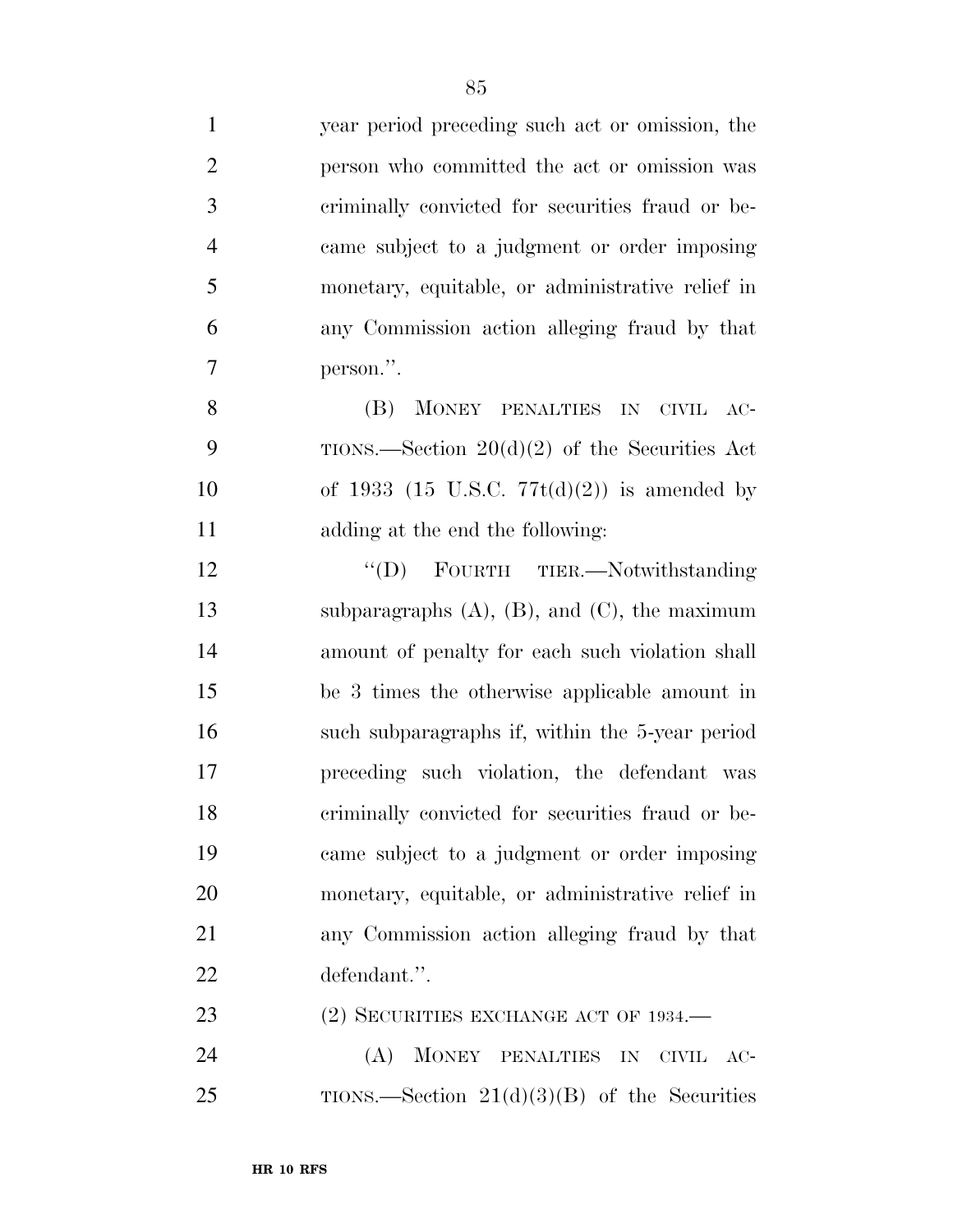Exchange Act of 1934 (15 U.S.C.  $2 \t 78u(d)(3)(B)$  is amended by adding at the end the following:

4 "(iv) FOURTH TIER.—Notwith- standing clauses (i), (ii), and (iii), the maximum amount of penalty for each such violation shall be 3 times the otherwise ap- plicable amount in such clauses if, within the 5-year period preceding such violation, the defendant was criminally convicted for securities fraud or became subject to a judgment or order imposing monetary, eq- uitable, or administrative relief in any Commission action alleging fraud by that defendant.''.

 (B) MONEY PENALTIES IN ADMINISTRA- TIVE ACTIONS.—Section 21B(b) of the Securi- ties Exchange Act of 1934 (15 U.S.C. 78u– 2(b)) is amended by adding at the end the fol-lowing:

21 "(4) FOURTH TIER.—Notwithstanding para-22 graphs  $(1)$ ,  $(2)$ , and  $(3)$ , the maximum amount of penalty for each such act or omission shall be 3 times the otherwise applicable amount in such para-graphs if, within the 5-year period preceding such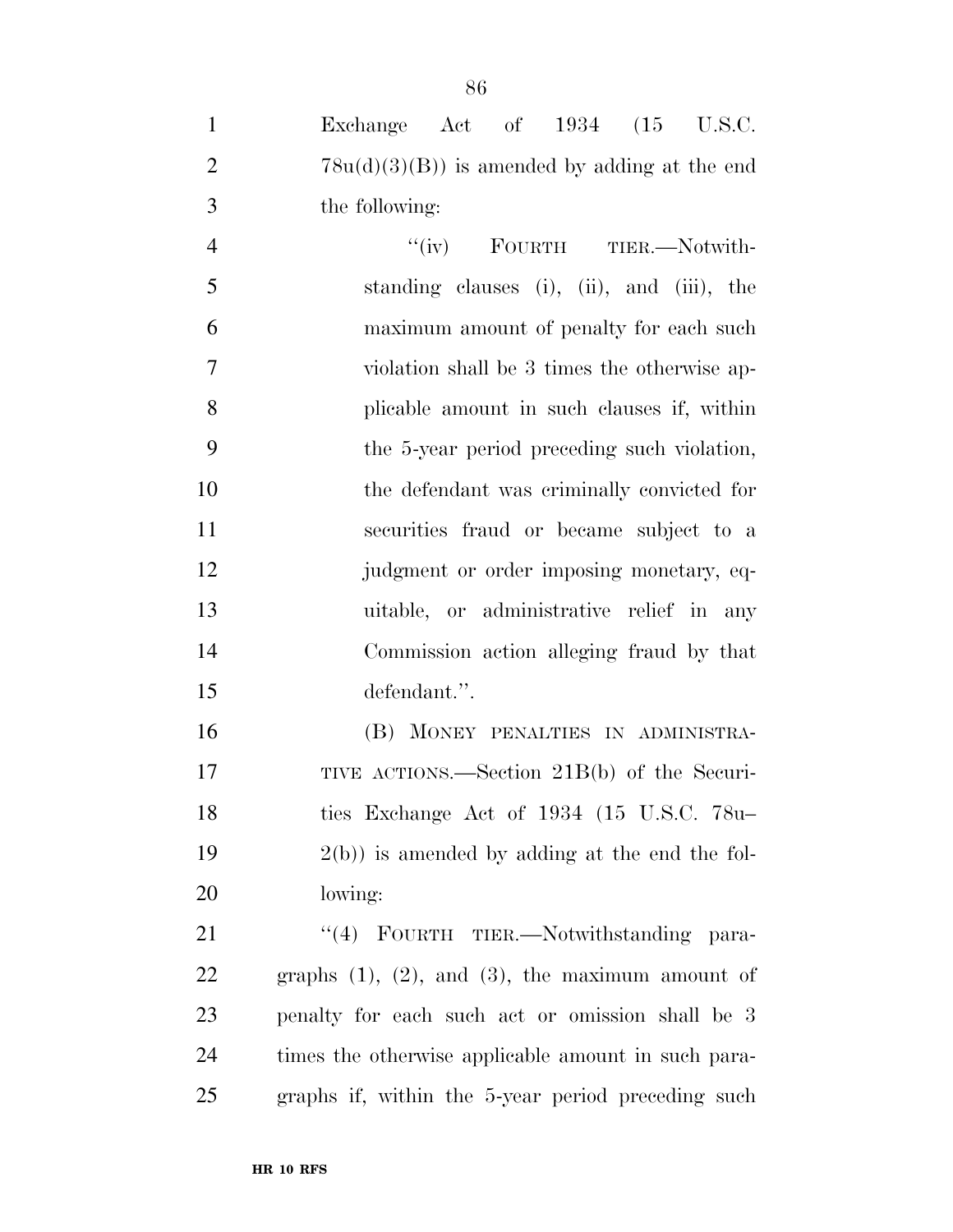| $\mathbf{1}$   | act or omission, the person who committed the act     |
|----------------|-------------------------------------------------------|
| $\overline{2}$ | or omission was criminally convicted for securities   |
| 3              | fraud or became subject to a judgment or order im-    |
| $\overline{4}$ | posing monetary, equitable, or administrative relief  |
| 5              | in any Commission action alleging fraud by that per-  |
| 6              | son.".                                                |
| 7              | $(3)$ INVESTMENT COMPANY ACT OF 1940.—                |
| 8              | (A) MONEY PENALTIES IN ADMINISTRA-                    |
| 9              | TIVE ACTIONS.—Section $9(d)(2)$ of the Invest-        |
| 10             | ment Company Act of 1940 (15 U.S.C. 80a-              |
| 11             | $9(d)(2)$ ) is amended by adding at the end the       |
| 12             | following:                                            |
| 13             | "(D) FOURTH TIER.—Notwithstanding                     |
| 14             | subparagraphs $(A)$ , $(B)$ , and $(C)$ , the maximum |
| 15             | amount of penalty for each such act or omission       |
| 16             | shall be 3 times the otherwise applicable             |
| 17             | amount in such subparagraphs if, within the 5-        |
| 18             | year period preceding such act or omission, the       |
| 19             | person who committed the act or omission was          |
| 20             | criminally convicted for securities fraud or be-      |
| 21             | came subject to a judgment or order imposing          |
| 22             | monetary, equitable, or administrative relief in      |
| 23             | any Commission action alleging fraud by that          |
| 24             | person.".                                             |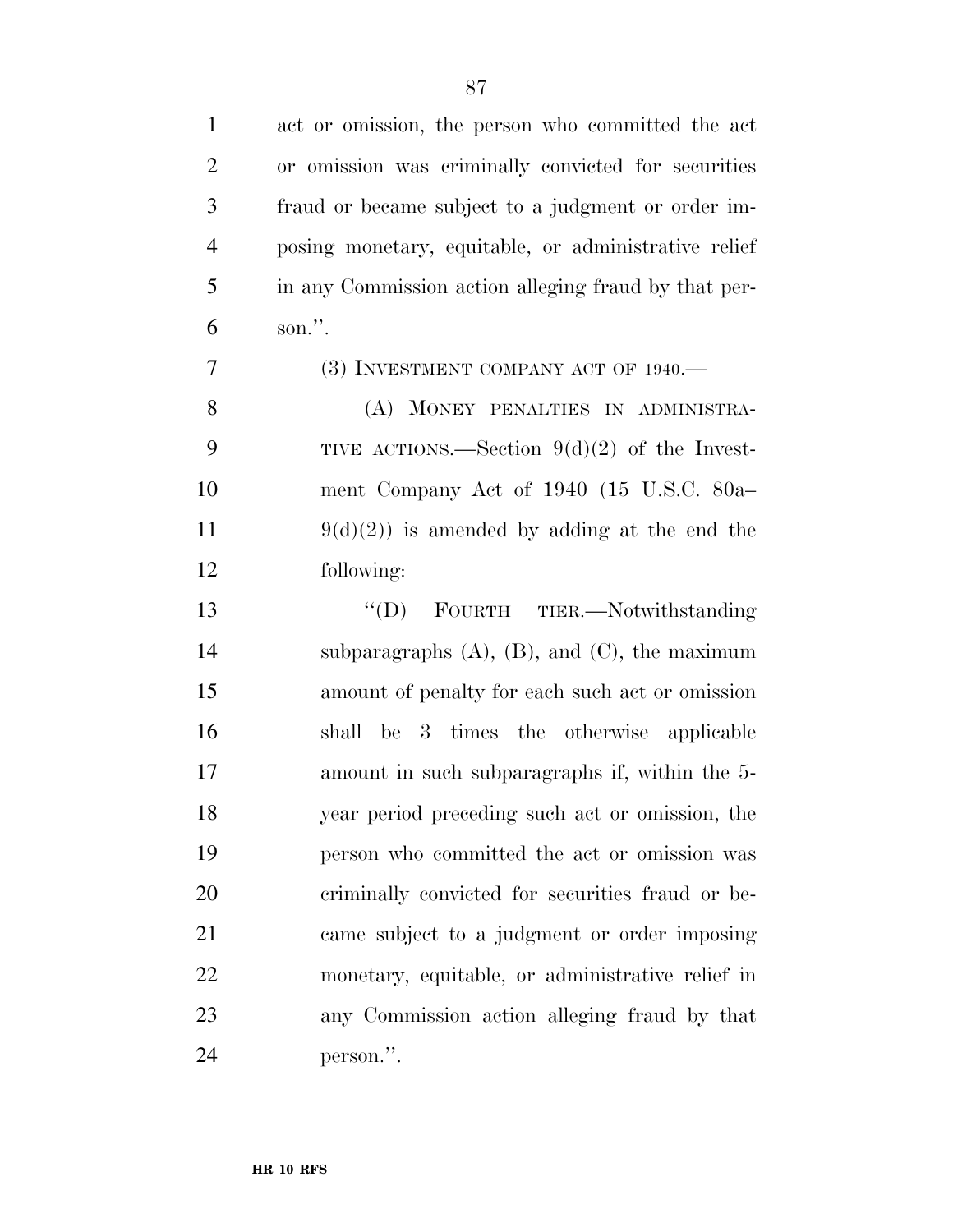(B) MONEY PENALTIES IN CIVIL AC-

| $\overline{2}$ | TIONS.—Section $42(e)(2)$ of the Investment           |
|----------------|-------------------------------------------------------|
| 3              | Company Act of 1940 (15 U.S.C. 80a–                   |
| $\overline{4}$ | $41(e)(2)$ is amended by adding at the end the        |
| 5              | following:                                            |
| 6              | "(D) FOURTH TIER.-Notwithstanding                     |
| $\overline{7}$ | subparagraphs $(A)$ , $(B)$ , and $(C)$ , the maximum |
| 8              | amount of penalty for each such violation shall       |
| 9              | be 3 times the otherwise applicable amount in         |
| 10             | such subparagraphs if, within the 5-year period       |
| 11             | preceding such violation, the defendant was           |
| 12             | criminally convicted for securities fraud or be-      |
| 13             | came subject to a judgment or order imposing          |
| 14             | monetary, equitable, or administrative relief in      |
| 15             | any Commission action alleging fraud by that          |
| 16             | defendant.".                                          |
| 17             | $(4)$ INVESTMENT ADVISERS ACT OF 1940.—               |
| 18             | (A) MONEY PENALTIES IN ADMINISTRA-                    |
| 19             | TIVE ACTIONS.—Section $203(i)(2)$ of the Invest-      |
| 20             | ment Advisers Act of 1940 (15 U.S.C. 80b-             |
| 21             | $3(i)(2)$ is amended by adding at the end the         |
| 22             | following:                                            |
| 23             | "(D) FOURTH TIER.—Notwithstanding                     |
| 24             | subparagraphs $(A)$ , $(B)$ , and $(C)$ , the maximum |
| 25             | amount of penalty for each such act or omission       |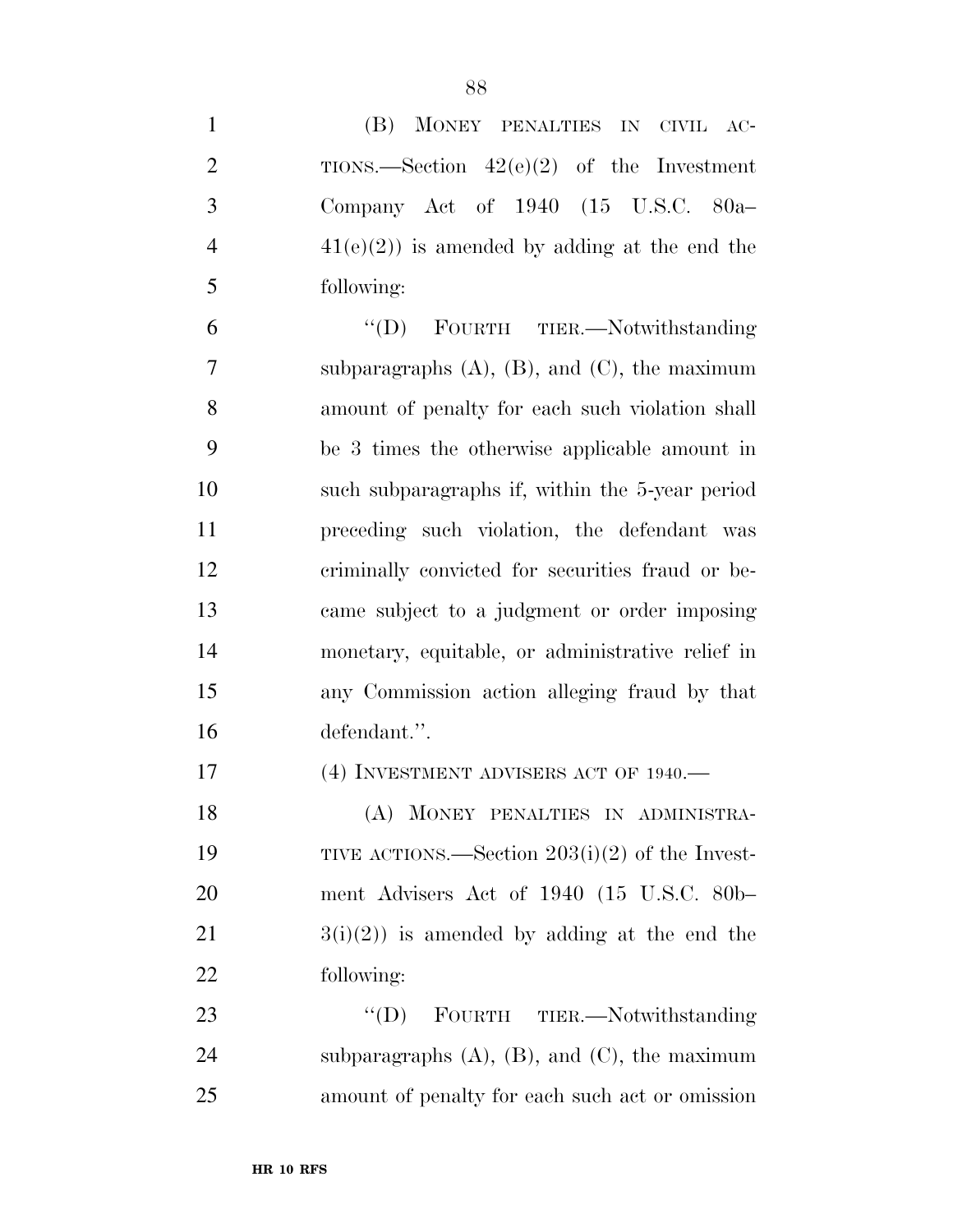| $\mathbf{1}$   | 3 times the otherwise applicable<br>shall be          |
|----------------|-------------------------------------------------------|
| $\overline{2}$ | amount in such subparagraphs if, within the 5-        |
| 3              | year period preceding such act or omission, the       |
| $\overline{4}$ | person who committed the act or omission was          |
| 5              | criminally convicted for securities fraud or be-      |
| 6              | came subject to a judgment or order imposing          |
| 7              | monetary, equitable, or administrative relief in      |
| 8              | any Commission action alleging fraud by that          |
| 9              | person.".                                             |
| 10             | MONEY PENALTIES IN<br>(B)<br><b>CIVIL</b><br>$AC-$    |
| 11             | TIONS.—Section $209(e)(2)$ of the Investment          |
| 12             | Advisers Act of 1940 (15 U.S.C. 80b-9 $(e)(2)$ )      |
| 13             | is amended by adding at the end the following:        |
| 14             | "(D) FOURTH TIER.—Notwithstanding                     |
| 15             | subparagraphs $(A)$ , $(B)$ , and $(C)$ , the maximum |
| 16             | amount of penalty for each such violation shall       |
| 17             | be 3 times the otherwise applicable amount in         |
| 18             | such subparagraphs if, within the 5-year period       |
| 19             | preceding such violation, the defendant was           |
| 20             | criminally convicted for securities fraud or be-      |
| 21             | came subject to a judgment or order imposing          |
| 22             | monetary, equitable, or administrative relief in      |
| 23             | any Commission action alleging fraud by that          |
| 24             | defendant.".                                          |
|                |                                                       |

(c) VIOLATIONS OF INJUNCTIONS AND BARS.—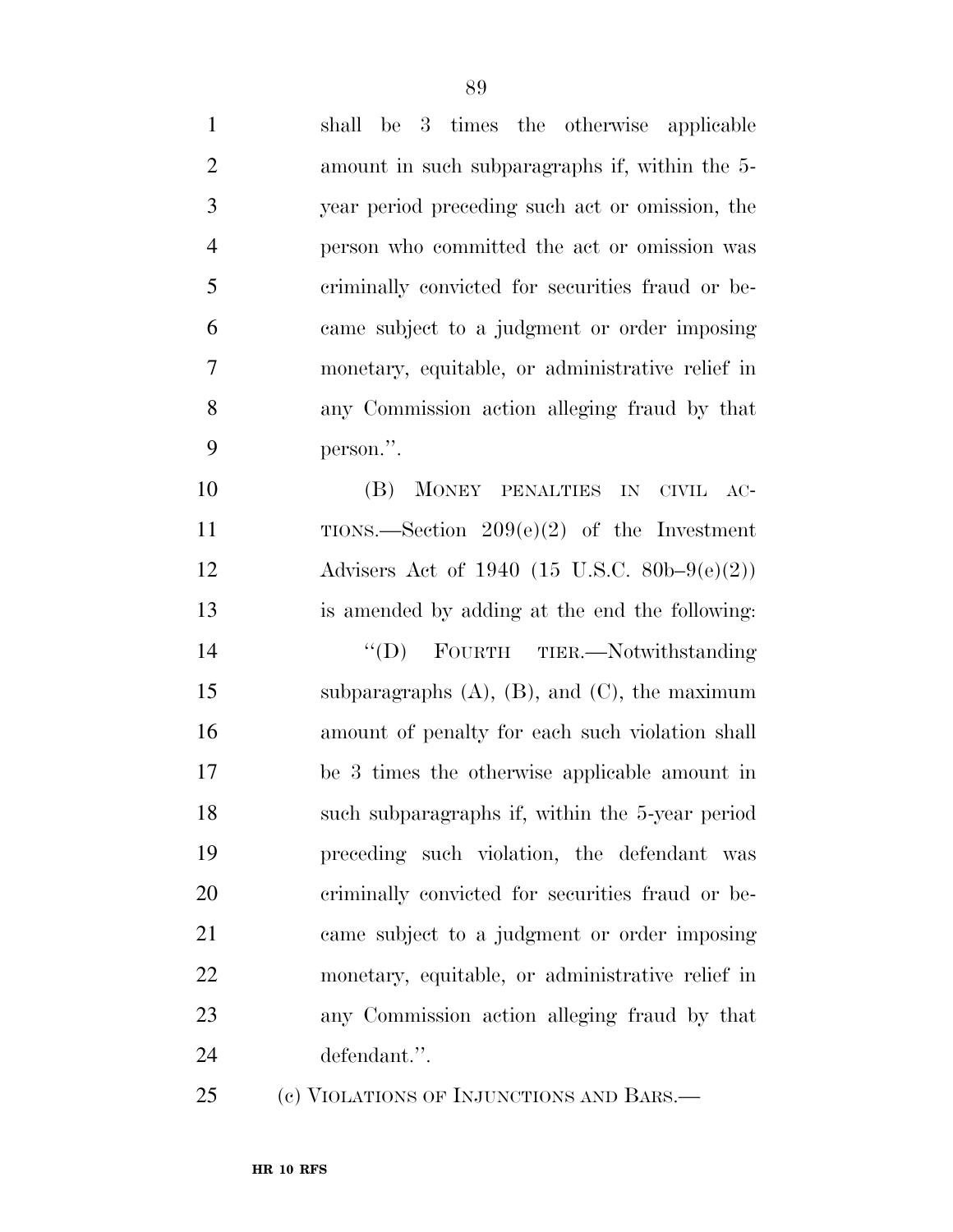| $\mathbf{1}$   | (1) SECURITIES ACT OF 1933.—Section 20(d) of        |
|----------------|-----------------------------------------------------|
| $\overline{2}$ | the Securities Act of 1933 (15 U.S.C. $77t(d)$ ) is |
| 3              | amended—                                            |
| $\overline{4}$ | $(A)$ in paragraph $(1)$ , by inserting after       |
| 5              | "the rules or regulations thereunder," the fol-     |
| 6              | lowing: "a Federal court injunction or a bar ob-    |
| 7              | tained or entered by the Commission under this      |
| 8              | title,"; and                                        |
| 9              | $(B)$ by striking paragraph $(4)$ and insert-       |
| 10             | ing the following:                                  |
| 11             | "(4) SPECIAL PROVISIONS RELATING TO A VIO-          |
| 12             | LATION OF AN INJUNCTION OR CERTAIN ORDERS.—         |
| 13             | "(A) IN GENERAL.—Each separate viola-               |
| 14             | tion of an injunction or order described in sub-    |
| 15             | paragraph (B) shall be a separate offense, ex-      |
| 16             | cept that in the case of a violation through a      |
| 17             | continuing failure to comply with such injunc-      |
| 18             | tion or order, each day of the failure to comply    |
| 19             | with the injunction or order shall be deemed a      |
| 20             | separate offense.                                   |
| 21             | "(B) INJUNCTIONS AND ORDERS.—Sub-                   |
| 22             | paragraph (A) shall apply with respect to any       |
| 23             | action to enforce—                                  |
| 24             | "(i) a Federal court injunction ob-                 |
| 25             | tained pursuant to this title;                      |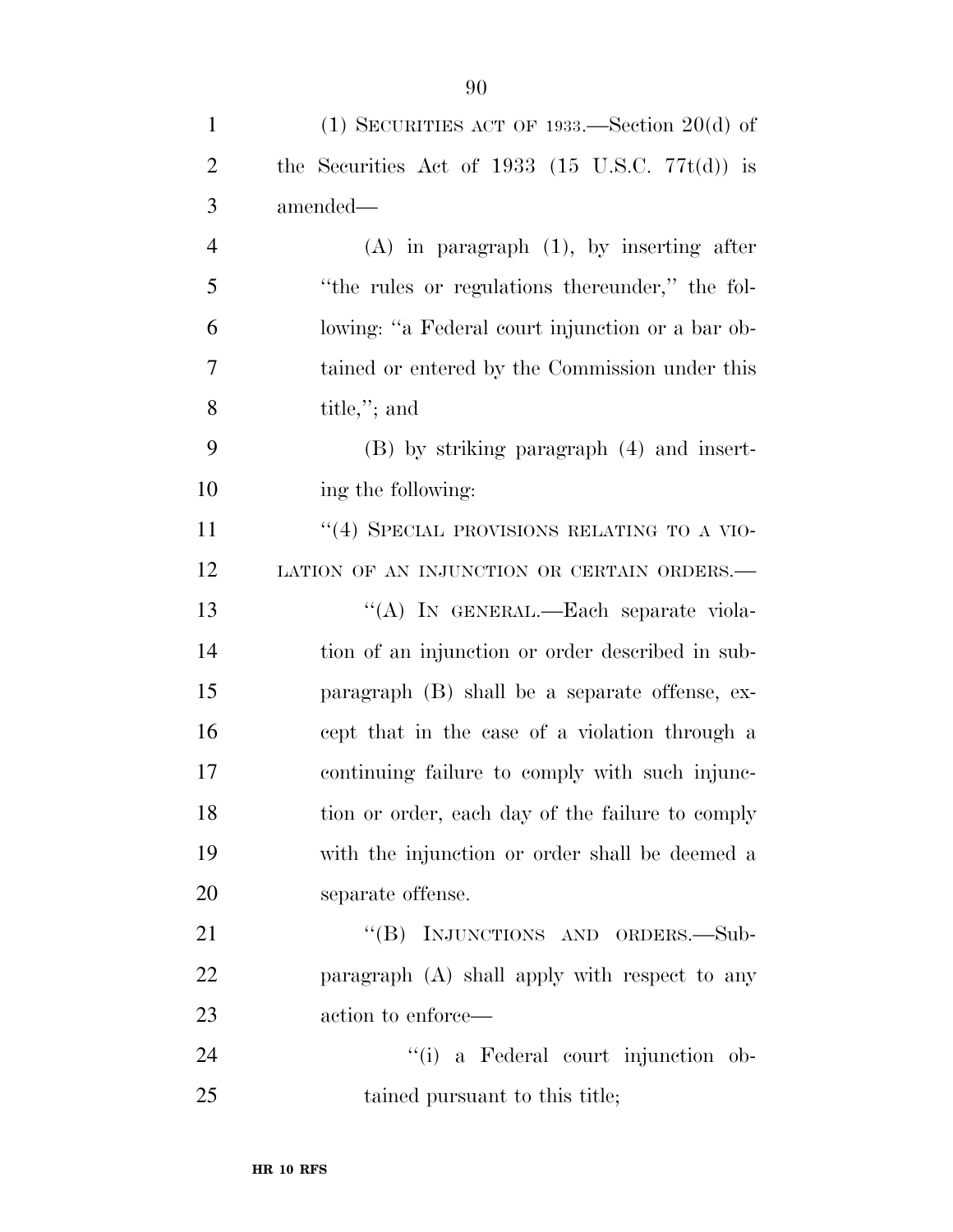| $\mathbf{1}$   | "(ii) an order entered or obtained by              |
|----------------|----------------------------------------------------|
| $\overline{2}$ | the Commission pursuant to this title that         |
| 3              | bars, suspends, places limitations on the          |
| $\overline{4}$ | activities or functions of, or prohibits the       |
| 5              | activities of, a person; or                        |
| 6              | "(iii) a cease-and-desist order entered            |
| 7              | by the Commission pursuant to section              |
| 8              | 8A.".                                              |
| 9              | (2) SECURITIES EXCHANGE ACT OF 1934.—Sec-          |
| 10             | tion $21(d)(3)$ of the Securities Exchange Act of  |
| 11             | 1934 (15 U.S.C. 78 $u(d)(3)$ ) is amended—         |
| 12             | $(A)$ in subparagraph $(A)$ , by inserting after   |
| 13             | "the rules or regulations thereunder," the fol-    |
| 14             | lowing: "a Federal court injunction or a bar ob-   |
| 15             | tained or entered by the Commission under this     |
| 16             | title,"; and                                       |
| 17             | $(B)$ by striking subparagraph $(D)$ and in-       |
| 18             | serting the following:                             |
| 19             | "(D) SPECIAL PROVISIONS RELATING TO A VIO-         |
| 20             | LATION OF AN INJUNCTION OR CERTAIN ORDERS.-        |
| 21             | "(i) IN GENERAL.—Each separate violation           |
| 22             | of an injunction or order described in clause (ii) |
| 23             | shall be a separate offense, except that in the    |
| 24             | case of a violation through a continuing failure   |
| 25             | to comply with such injunction or order, each      |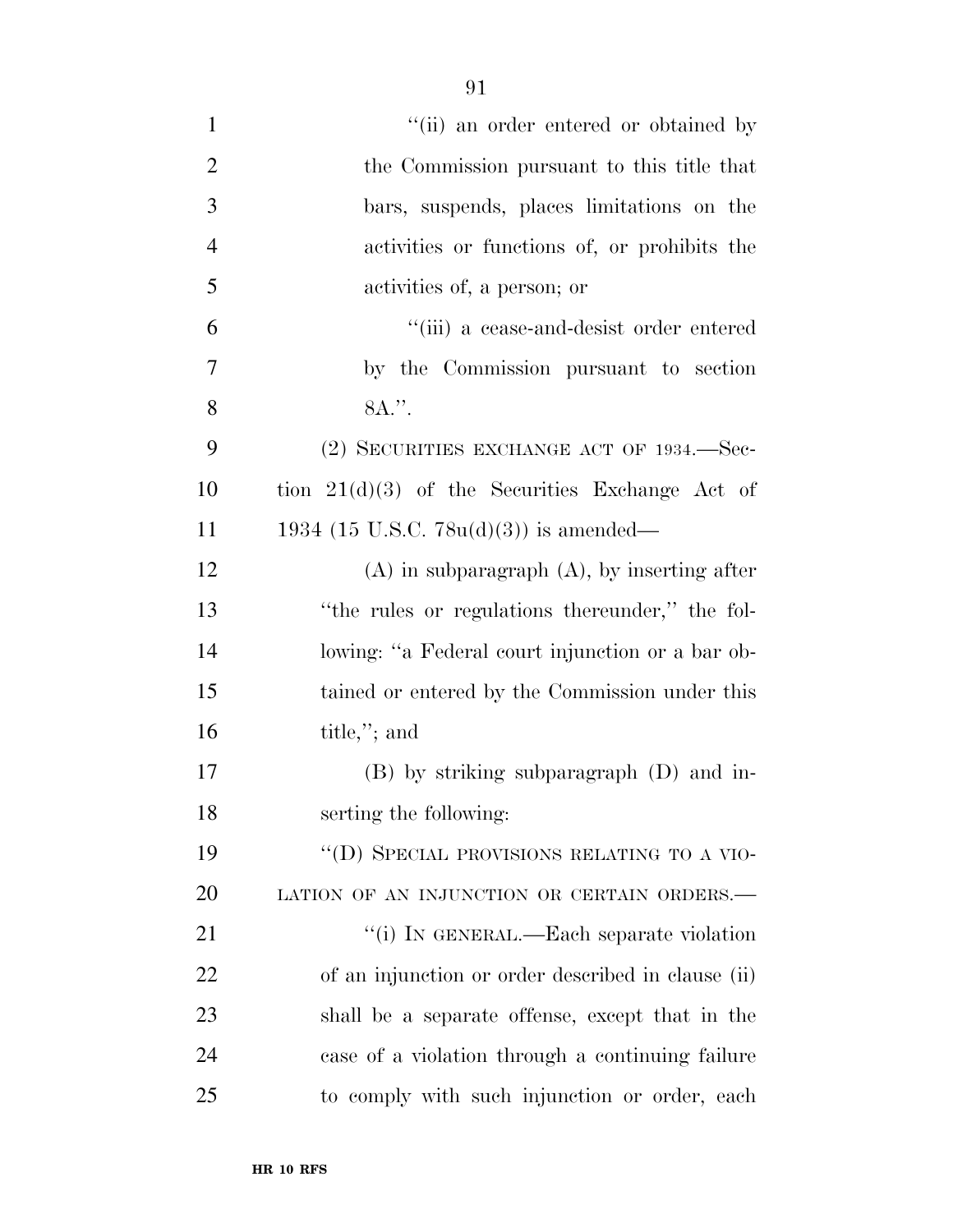| $\mathbf{1}$   | day of the failure to comply with the injunction   |
|----------------|----------------------------------------------------|
| $\overline{2}$ | or order shall be deemed a separate offense.       |
| 3              | "(ii) INJUNCTIONS AND ORDERS.—Clause               |
| $\overline{4}$ | (i) shall apply with respect to an action to en-   |
| 5              | force—                                             |
| 6              | "(I) a Federal court injunction ob-                |
| $\tau$         | tained pursuant to this title;                     |
| 8              | $\lq\lq$ (II) an order entered or obtained by      |
| 9              | the Commission pursuant to this title that         |
| 10             | bars, suspends, places limitations on the          |
| 11             | activities or functions of, or prohibits the       |
| 12             | activities of, a person; or                        |
| 13             | "(III) a cease-and-desist order entered            |
| 14             | by the Commission pursuant to section              |
| 15             | $21C$ .".                                          |
| 16             | $(3)$ INVESTMENT COMPANY ACT OF 1940.—Sec-         |
| 17             | tion $42(e)$ of the Investment Company Act of 1940 |
| 18             | $(15 \text{ U.S.C. } 80a-41(e))$ is amended—       |
| 19             | $(A)$ in paragraph $(1)$ , by inserting after      |
| 20             | "the rules or regulations thereunder," the fol-    |
| 21             | lowing: "a Federal court injunction or a bar ob-   |
| 22             | tained or entered by the Commission under this     |
| 23             | title,"; and                                       |
| 24             | (B) by striking paragraph (4) and insert-          |
| 25             | ing the following:                                 |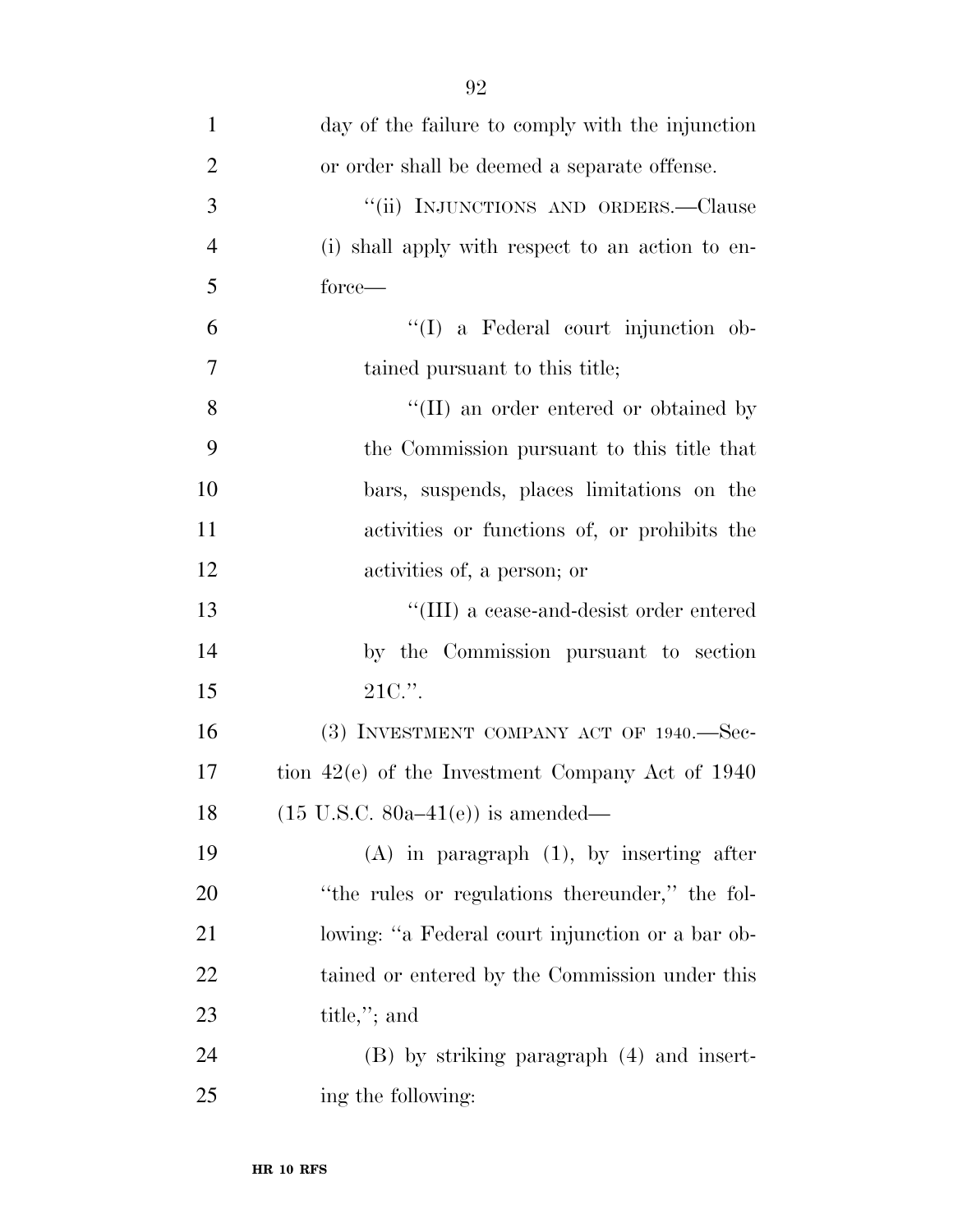| $\mathbf{1}$   | "(4) SPECIAL PROVISIONS RELATING TO A VIO-       |
|----------------|--------------------------------------------------|
| $\overline{2}$ | LATION OF AN INJUNCTION OR CERTAIN ORDERS.-      |
| 3              | "(A) IN GENERAL.—Each separate viola-            |
| $\overline{4}$ | tion of an injunction or order described in sub- |
| 5              | paragraph (B) shall be a separate offense, ex-   |
| 6              | cept that in the case of a violation through a   |
| 7              | continuing failure to comply with such injunc-   |
| 8              | tion or order, each day of the failure to comply |
| 9              | with the injunction or order shall be deemed a   |
| 10             | separate offense.                                |
| 11             | "(B) INJUNCTIONS AND ORDERS.—Sub-                |
| 12             | paragraph $(A)$ shall apply with respect to any  |
| 13             | action to enforce—                               |
| 14             | "(i) a Federal court injunction ob-              |
| 15             | tained pursuant to this title;                   |
| 16             | "(ii) an order entered or obtained by            |
| 17             | the Commission pursuant to this title that       |
| 18             | bars, suspends, places limitations on the        |
| 19             | activities or functions of, or prohibits the     |
| 20             | activities of, a person; or                      |
| 21             | "(iii) a cease-and-desist order entered          |
| 22             | by the Commission pursuant to section            |
| 23             | $9(f)$ .".                                       |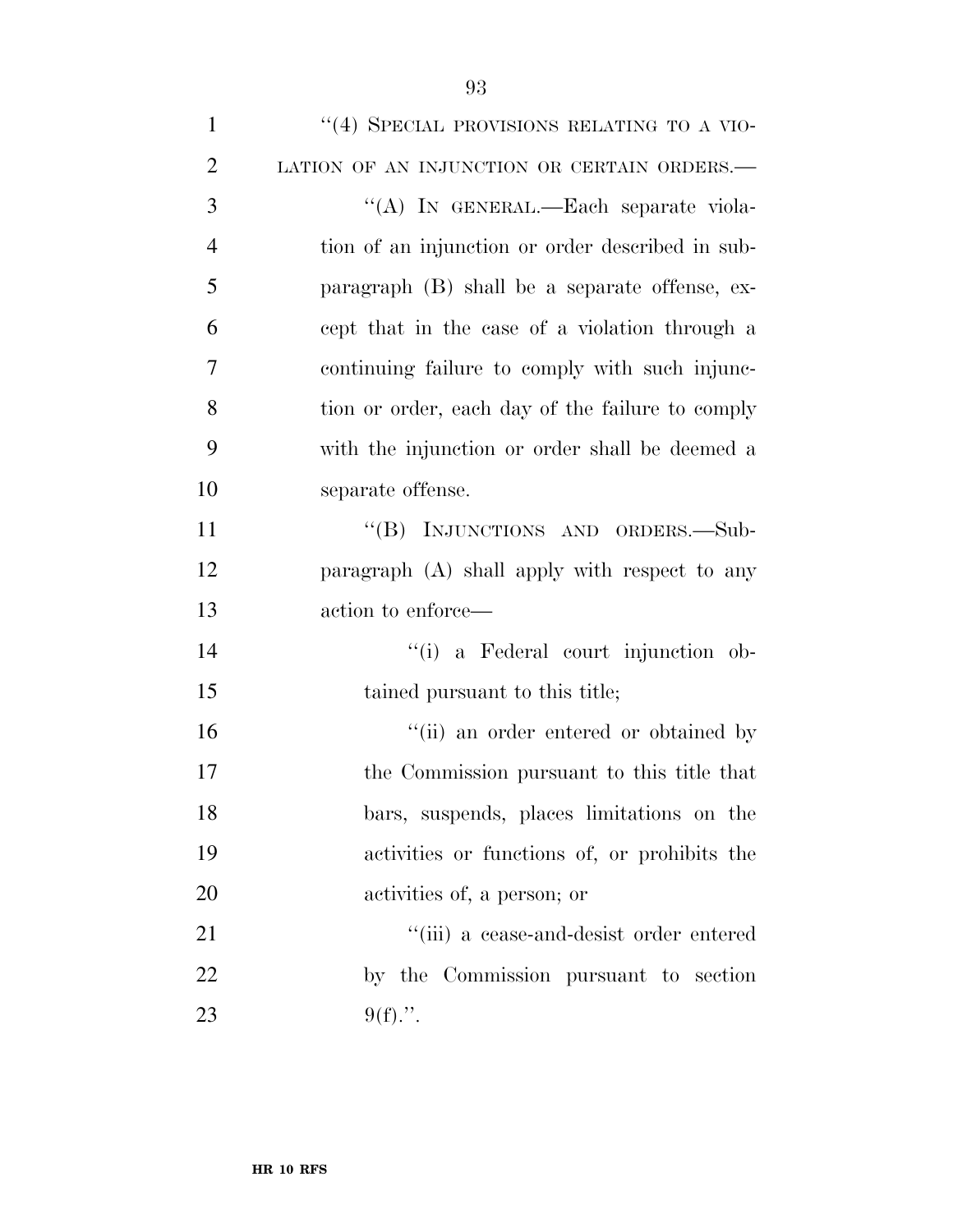(A) in paragraph (1), by inserting after ''the rules or regulations thereunder,'' the fol- lowing: ''a Federal court injunction or a bar ob- tained or entered by the Commission under this title,''; and

 (B) by striking paragraph (4) and insert-ing the following:

11 "(4) SPECIAL PROVISIONS RELATING TO A VIO-12 LATION OF AN INJUNCTION OR CERTAIN ORDERS. ''(A) IN GENERAL.—Each separate viola- tion of an injunction or order described in sub- paragraph (B) shall be a separate offense, ex- cept that in the case of a violation through a continuing failure to comply with such injunc- tion or order, each day of the failure to comply with the injunction or order shall be deemed a separate offense.

21 "(B) INJUNCTIONS AND ORDERS.—Sub- paragraph (A) shall apply with respect to any action to enforce—

24  $(1)$  a Federal court injunction ob-tained pursuant to this title;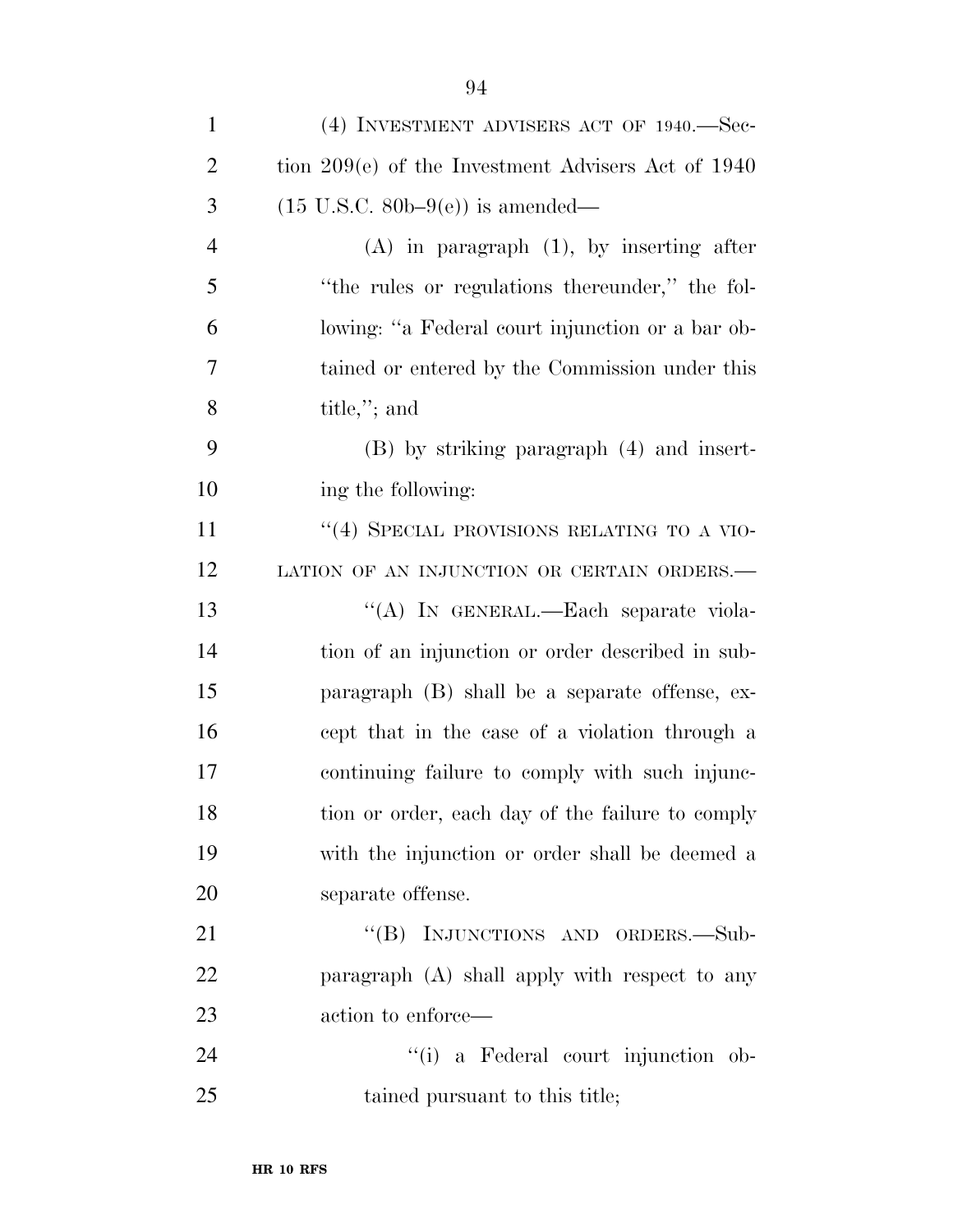| $\mathbf{1}$   | "(ii) an order entered or obtained by                        |
|----------------|--------------------------------------------------------------|
| $\overline{2}$ | the Commission pursuant to this title that                   |
| 3              | bars, suspends, places limitations on the                    |
| $\overline{4}$ | activities or functions of, or prohibits the                 |
| 5              | activities of, a person; or                                  |
| 6              | "(iii) a cease-and-desist order entered                      |
| 7              | by the Commission pursuant to section                        |
| 8              | $203(k)$ .".                                                 |
| 9              | (d) EFFECTIVE DATE.—The amendments made by                   |
| 10             | this section shall apply with respect to conduct that occurs |
| 11             | after the date of the enactment of this Act.                 |
| 12             | SEC. 212. UPDATED CIVIL MONEY PENALTIES OF PUBLIC            |
|                |                                                              |
| 13             | COMPANY ACCOUNTING OVERSIGHT BOARD.                          |
| 14             | (a) IN GENERAL.—Section $105(c)(4)(D)$ of the Sar-           |
| 15             | banes-Oxley Act of 2002 (15 U.S.C. 7215(c)(4)(D)) is         |
| 16             | amended—                                                     |
| 17             | $(1)$ in clause $(i)$ —                                      |
| 18             | (A) by striking " $\$100,000"$ and inserting                 |
| 19             | " $$200,000"$ ; and                                          |
| 20             | (B) by striking " $\text{$2,000,000"}$ and insert-           |
| 21             | ing " $$4,000,000$ "; and                                    |
| 22             | $(2)$ in clause $(ii)$ —                                     |
| 23             | (A) by striking " $$750,000$ " and inserting                 |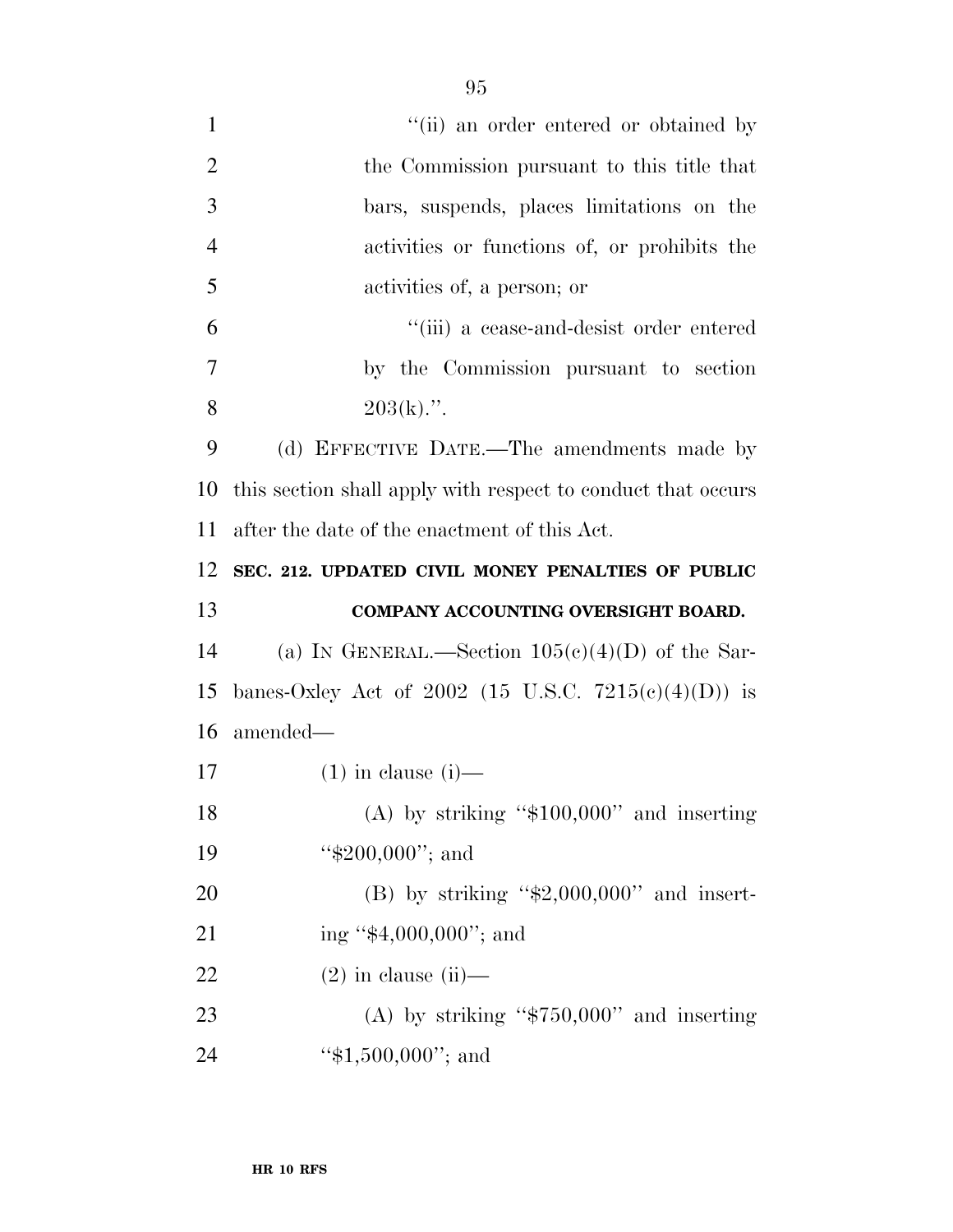| (B) by striking " $$15,000,000$ " and insert- |
|-----------------------------------------------|
| ing " $$22,000,000$ ".                        |

 (b) EFFECTIVE DATE.—The amendments made by this section shall apply with respect to conduct that occurs after the date of the enactment of this Act.

 **SEC. 213. UPDATED CIVIL MONEY PENALTY FOR CONTROL- LING PERSONS IN CONNECTION WITH IN-SIDER TRADING.** 

9 (a) IN GENERAL.—Section  $21A(a)(3)$  of the Securi- ties Exchange Act of 1934 (15 U.S.C. 78u–1(a)(3)) is amended by striking ''\$1,000,000'' and inserting "\$2,500,000".

 (b) EFFECTIVE DATE.—The amendment made by this section shall apply with respect to conduct that occurs after the date of the enactment of this Act.

## **SEC. 214. UPDATE OF CERTAIN OTHER PENALTIES.**

 (a) IN GENERAL.—Section 32 of the Securities Ex-change Act of 1934 (15 U.S.C. 78ff) is amended—

 (1) in subsection (a), by striking ''\$5,000,000'' and inserting ''\$7,000,000''; and

- 21 (2) in subsection (c)—
- 22 (A) in paragraph  $(1)$ —
- (i) in subparagraph (A), by striking 24 "\$2,000,000" and inserting "\$4,000,000"; and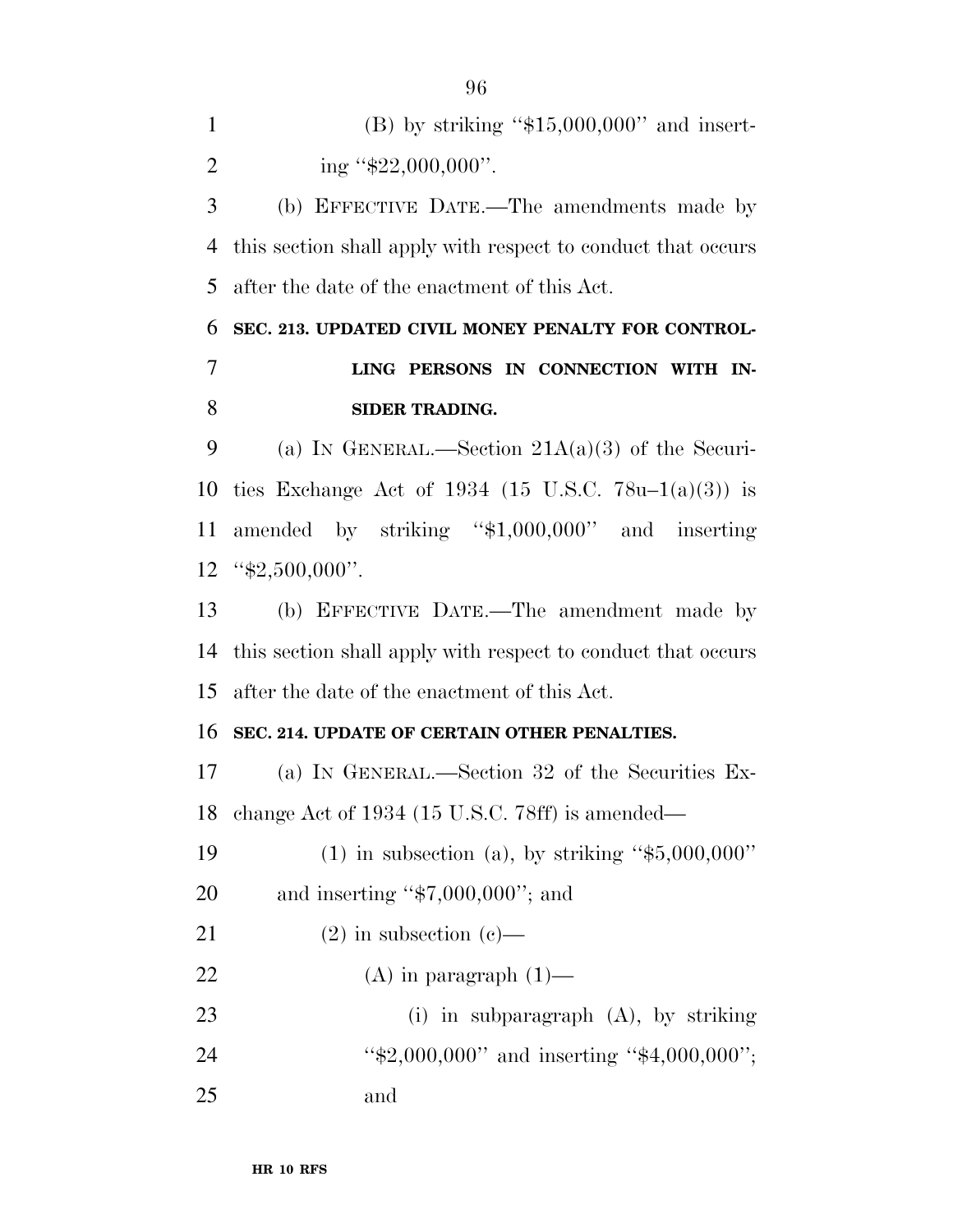(ii) in subparagraph (B), by striking 2 "\$10,000" and inserting "\$50,000"; and 3 (B) in paragraph  $(2)$ — (i) in subparagraph (A), by striking ''\$100,000'' and inserting ''\$250,000''; and (ii) in subparagraph (B), by striking 8 "\$10,000" and inserting "\$50,000". (b) EFFECTIVE DATE.—The amendments made by this section shall apply with respect to conduct that occurs after the date of the enactment of this Act. **SEC. 215. MONETARY SANCTIONS TO BE USED FOR THE RE- LIEF OF VICTIMS.**  (a) IN GENERAL.—Section 308(a) of the Sarbanes- Oxley Act of 2002 (15 U.S.C. 7246(a)) is amended to read as follows: 17 "(a) MONETARY SANCTIONS TO BE USED FOR THE RELIEF OF VICTIMS.— 19 "(1) In GENERAL.—If, in any judicial or ad- ministrative action brought by the Commission under the securities laws, the Commission obtains a monetary sanction (as defined in section 21F(a) of the Securities Exchange Act of 1934) against any person for a violation of such laws, or such person

agrees, in settlement of any such action, to such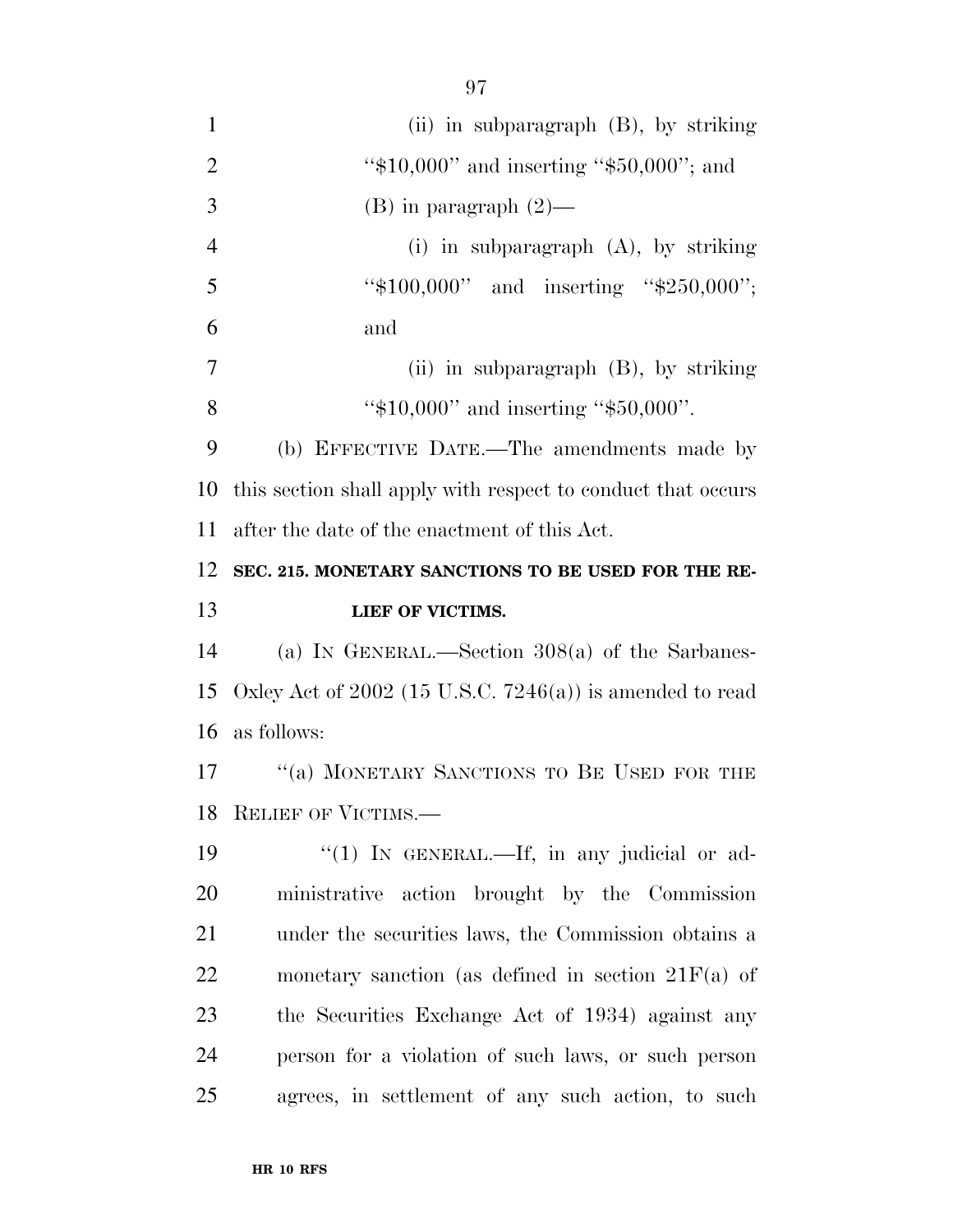monetary sanction, the amount of such monetary sanction shall, on the motion or at the direction of the Commission, be added to and become part of a disgorgement fund or other fund established for the benefit of the victims of such violation.

6 "(2) DEFINITION OF VICTIM.—In this sub- section, the term 'victim' has the meaning given the term 'crime victim' in section 3771(e) of title 18, United States Code.''.

 (b) MONETARY SANCTION DEFINED.—Section  $21F(a)(4)(A)$  of the Securities Exchange Act of 1934 (15 U.S.C. 78u–6(a)(4)(A)) is amended by striking ''ordered'' and inserting ''required''.

 (c) EFFECTIVE DATE.—The amendments made by this section apply with respect to any monetary sanction ordered or required to be paid before or after the date of enactment of this Act.

## **SEC. 216. GAO REPORT ON USE OF CIVIL MONEY PENALTY AUTHORITY BY COMMISSION.**

 (a) IN GENERAL.—Not later than 2 years after the date of the enactment of this Act, the Comptroller General of the United States shall submit to the Committee on Financial Services of the House of Representatives and the Committee on Banking, Housing, and Urban Affairs of the Senate a report on the use by the Commission of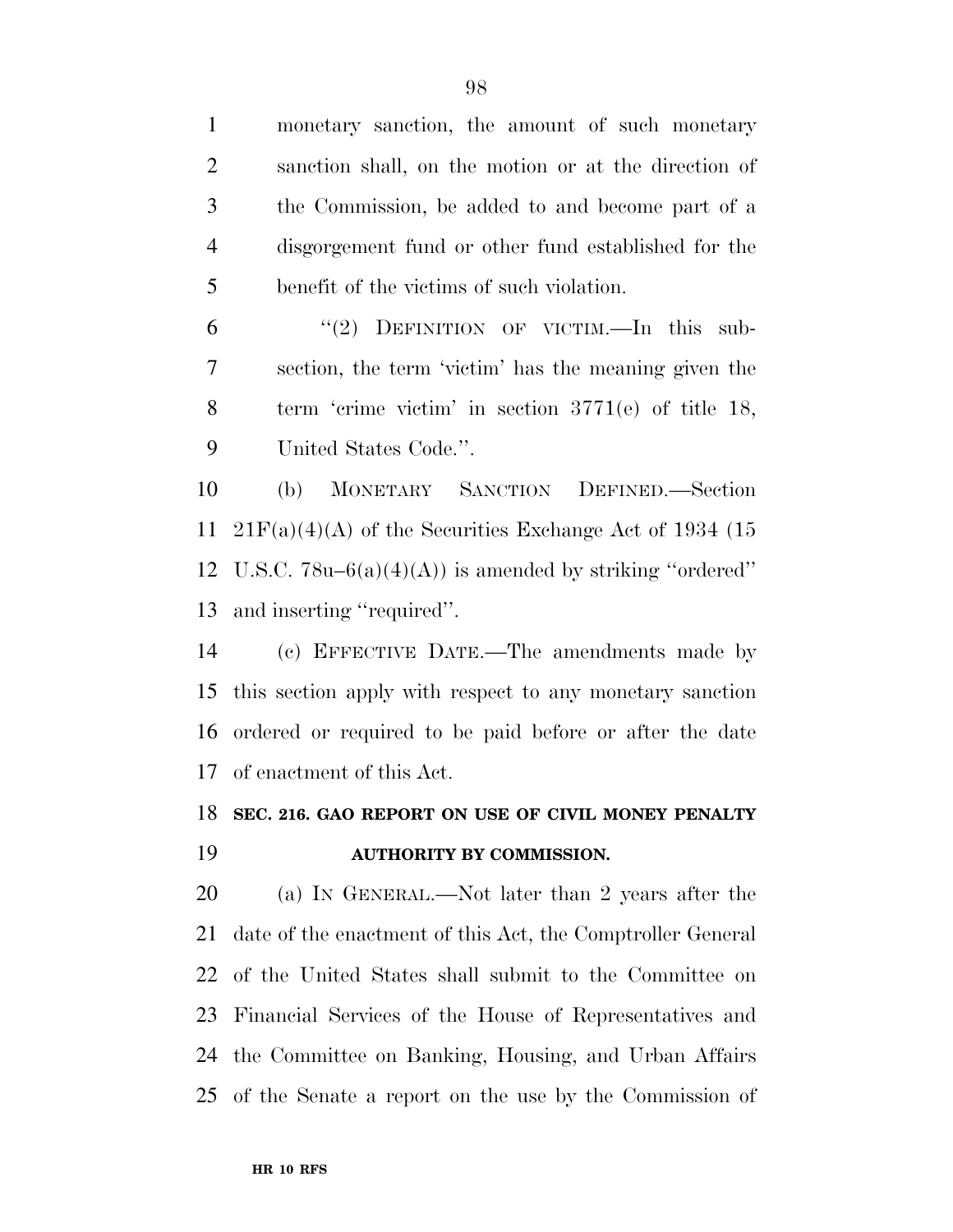the authority to impose or obtain civil money penalties for violations of the securities laws during the period begin- ning on June 1, 2010, and ending on the date of the en-actment of this Act.

 (b) MATTERS REQUIRED TO BE INCLUDED.—The matters covered by the report required by subsection (a) shall include the following:

 (1) The types of violations for which civil money penalties were imposed or obtained.

 (2) The types of persons on whom civil money penalties were imposed or from whom such penalties were obtained.

 (3) The number and dollar amount of civil money penalties imposed or obtained, disaggregated as follows:

 (A) Penalties imposed in administrative ac-tions and penalties obtained in judicial actions.

 (B) Penalties imposed on or obtained from issuers (individual and aggregate filers) and penalties imposed on or obtained from other persons.

 (C) Penalties permitted to be retained for use by the Commission and penalties deposited in the general fund of the Treasury of the United States.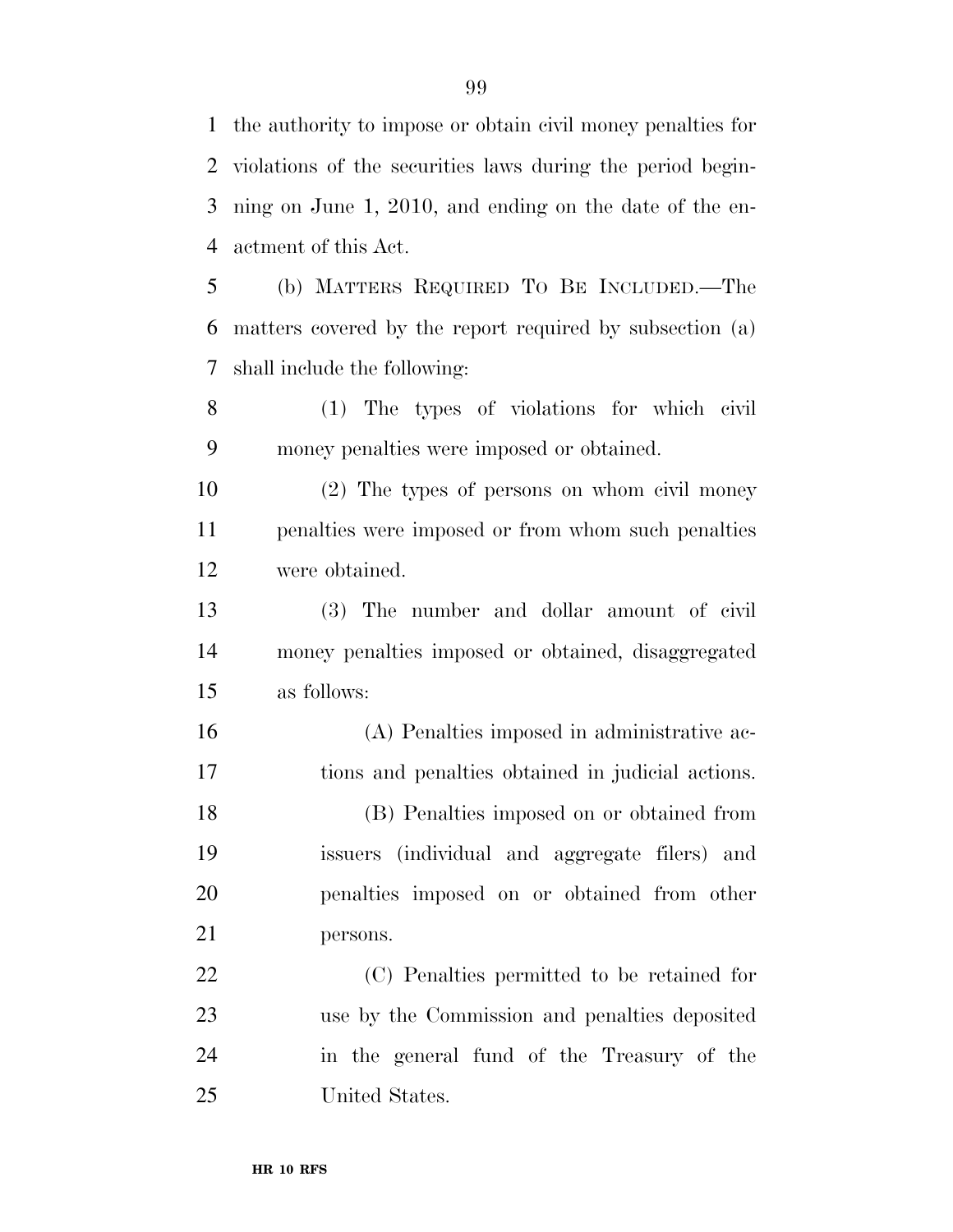(4) For penalties imposed on or obtained from

| $\overline{2}$ | issuers:                                                      |
|----------------|---------------------------------------------------------------|
| 3              | (A) Whether the violations involved re-                       |
| $\overline{4}$ | sulted in direct economic benefit to the issuers.             |
| 5              | (B) The impact of the penalties on the                        |
| 6              | shareholders of the issuers.                                  |
| 7              | (c) DEFINITIONS.—In this section, the terms "Com-             |
| 8              | mission", "issuer", and "securities laws" have the mean-      |
| 9              | ings given such terms in section $3(a)$ of the Securities Ex- |
| 10             | change Act of 1934 (15 U.S.C. 78 $e(a)$ ).                    |
| 11             | <b>Subtitle B-FIRREA Penalties</b>                            |
| 12             | <b>Modernization</b>                                          |
| 13             | SEC. 221. INCREASE OF CIVIL AND CRIMINAL PENALTIES            |
| 14             | ORIGINALLY ESTABLISHED IN THE FINAN-                          |
|                |                                                               |
| 15             | CIAL INSTITUTIONS REFORM, RECOVERY,                           |
| 16             | AND ENFORCEMENT ACT OF 1989.                                  |
| 17             | (a) AMENDMENTS TO FIRREA.—Section $951(b)$ of                 |
| 18             | the Financial Institutions Reform, Recovery, and Enforce-     |
| 19             | ment Act of 1989 (12 U.S.C. 1833a(b)) is amended—             |
| 20             | (1) in paragraph (1), by striking " $$1,000,000"$ "           |
| 21             | and inserting " $$1,500,000$ "; and                           |
| 22             | (2) in paragraph (2), by striking " $$1,000,000$              |
| 23             | per day or $$5,000,000"$ and inserting " $$1,500,000$         |
| 24             | per day or $$7,500,000"$ .                                    |
|                |                                                               |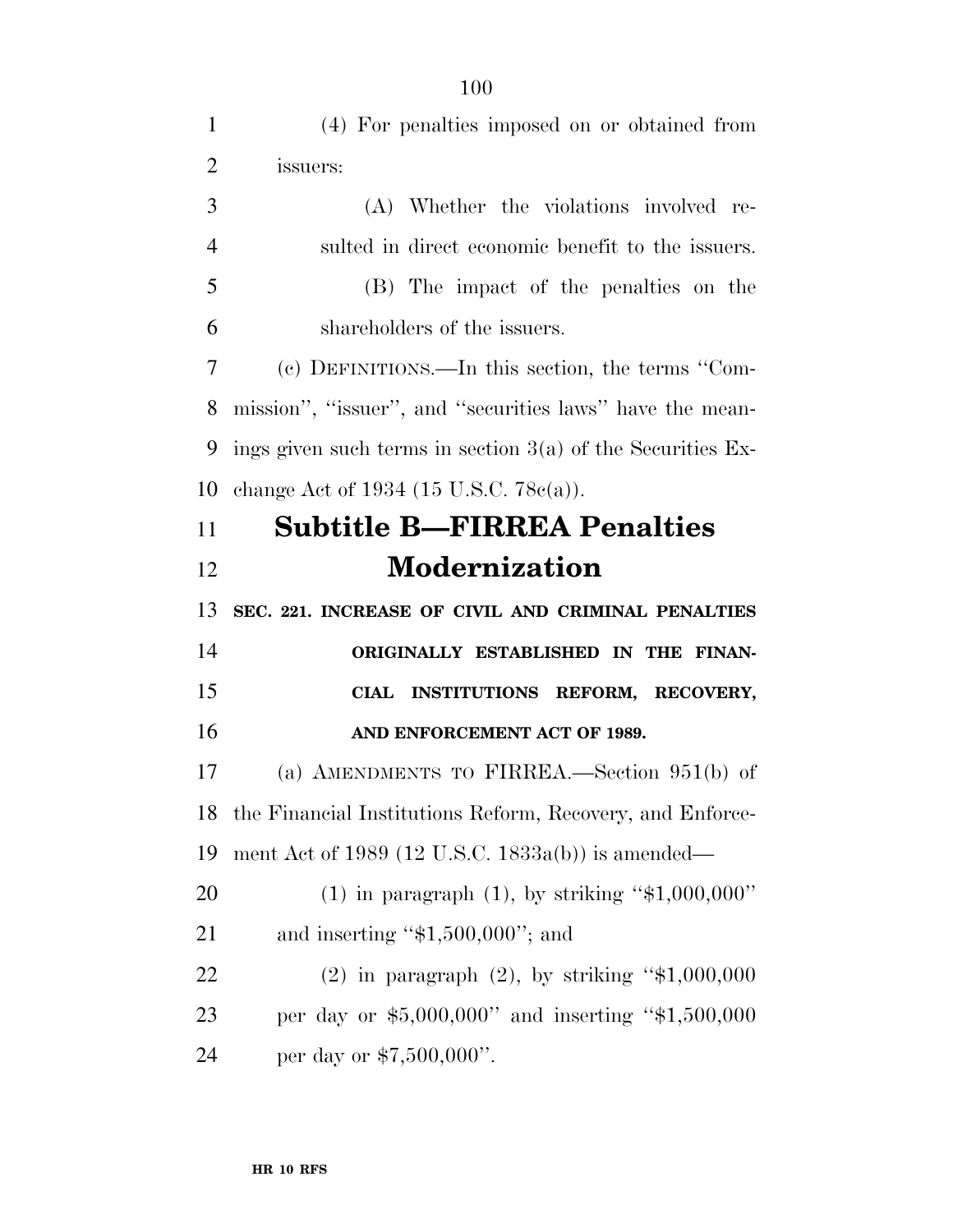| 1              | (b) AMENDMENTS TO THE HOME OWNERS' LOAN              |
|----------------|------------------------------------------------------|
| 2              | ACT.—The Home Owners' Loan Act (12 U.S.C. 1461 et    |
| 3              | seq.) is amended—                                    |
| $\overline{4}$ | (1) in section $5(y)(6)$ , by striking "\$1,000,000" |
| 5              | and inserting " $$1,500,000$ "; and                  |
| 6              | $(2)$ in section 10—                                 |
| $\tau$         | $(A)$ in subsection $(r)(3)$ , by striking           |
| 8              | "\$1,000,000" and inserting "\$1,500,000"; and       |
| 9              | (B) in subsection (i)(1)(B), by striking             |
| 10             | " $$1,000,000"$ and inserting " $$1,500,000"$ .      |
| 11             | (c) AMENDMENTS TO THE FEDERAL DEPOSIT IN-            |
| 12             | SURANCE ACT.—The Federal Deposit Insurance Act (12)  |
| 13             | U.S.C. 1811 et seq.) is amended—                     |
| 14             | $(1)$ in section $7-$                                |
| 15             | $(A)$ in subsection $(a)(1)$ , by striking           |
| 16             | " $$1,000,000"$ and inserting " $$1,500,000"$ ; and  |
| $17\,$         | (B) in subsection (j)(16)(D), by striking            |
| 18             | "\$1,000,000" each place such term appears           |
| 19             | and inserting " $$1,500,000$ ";                      |
| 20             | $(2)$ in section 8—                                  |
| 21             | (A) in subsection (i)(2)(D), by striking             |
| 22             | "\$1,000,000" each place such term appears           |
| 23             | and inserting " $$1,500,000$ "; and                  |
| 24             | in subsection (j), by striking<br>(B)                |
| 25             | "\$1,000,000" and inserting "\$1,500,000"; and       |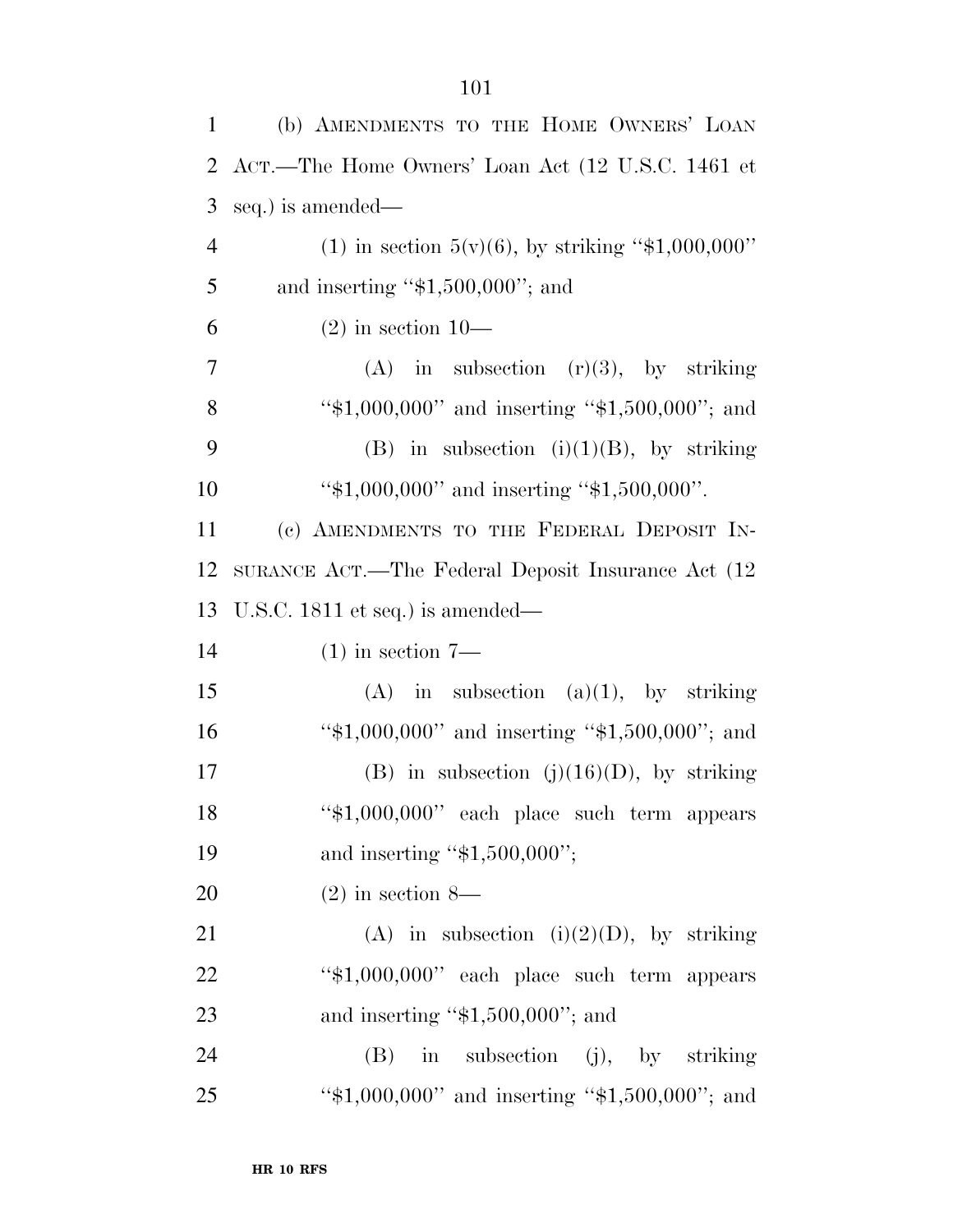| $\mathbf{1}$   | (3) in section 19(b), by striking " $$1,000,000"$ "  |
|----------------|------------------------------------------------------|
| $\overline{2}$ | and inserting " $$1,500,000$ ".                      |
| 3              | (d) AMENDMENTS TO THE FEDERAL CREDIT UNION           |
| $\overline{4}$ | ACT.—The Federal Credit Union Act (12 U.S.C. 1751 et |
| 5              | seq.) is amended—                                    |
| 6              | (1) in section $202(a)(3)$ , by striking             |
| $\tau$         | " $*1,000,000$ " and inserting " $*1,500,000$ ";     |
| 8              | (2) in section $205(d)(3)$ , by striking             |
| 9              | "\$1,000,000" and inserting "\$1,500,000"; and       |
| 10             | $(3)$ in section 206—                                |
| 11             | (A) in subsection (k)(2)(D), by striking             |
| 12             | "\$1,000,000" each place such term appears           |
| 13             | and inserting " $$1,500,000$ "; and                  |
| 14             | $(B)$ in subsection $(l)$ , by striking              |
| 15             | " $$1,000,000"$ and inserting " $$1,500,000"$ .      |
| 16             | (e) AMENDMENTS TO THE REVISED STATUTES OF            |
| 17             | THE UNITED STATES.—Title LXII of the Revised Stat-   |
| 18             | utes of the United States is amended—                |
| 19             | in section $5213(c)$ , by striking<br>(1)            |
| 20             | " $$1,000,000"$ and inserting " $$1,500,000"$ ; and  |
| 21             | in section $5239(b)(4)$ , by striking<br>(2)         |
| 22             | "\$1,000,000" each place such term appears and in-   |
| 23             | serting "\$1,500,000".                               |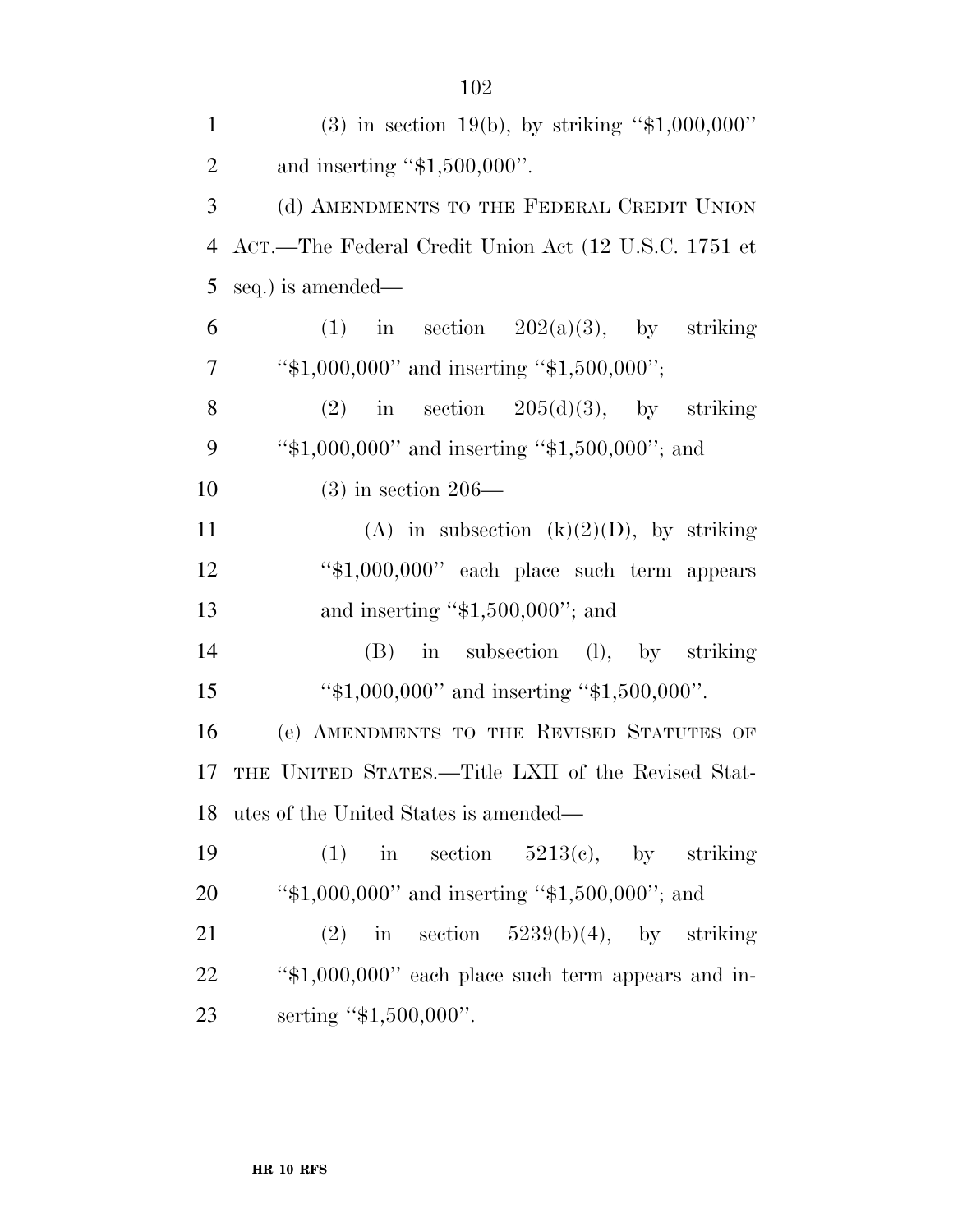ACT.—The Federal Reserve Act (12 U.S.C. 221 et seq.) is amended— (1) in the 6th undesignated paragraph of sec-5 tion 9, by striking " $$1,000,000"$  and inserting 6 " $\frac{4}{31,500,000}$ "; 7 (2) in section  $19(1)(4)$ , by striking ''\$1,000,000'' each place such term appears and in-9 serting "\$1,500,000"; and (3) in section 29(d), by striking ''\$1,000,000'' each place such term appears and inserting ''\$1,500,000''. (g) AMENDMENTS TO THE BANK HOLDING COMPANY 14 ACT AMENDMENTS OF 1970.—Section  $106(b)(2)(F)(iv)$  of the Bank Holding Company Act Amendments of 1970 (12 16 U.S.C.  $1978(b)(2)(F)(iv)$  is amended by striking ''\$1,000,000'' each place such term appears and inserting ''\$1,500,000''. (h) AMENDMENTS TO THE BANK HOLDING COMPANY ACT OF 1956.—Section 8 of the Bank Holding Company Act of 1956 (12 U.S.C. 1847) is amended— 22 (1) in subsection (a)(2), by striking ''\$1,000,000'' and inserting ''\$1,500,000''; and 24 (2) in subsection  $(d)(3)$ , by striking

''\$1,000,000'' and inserting ''\$1,500,000''.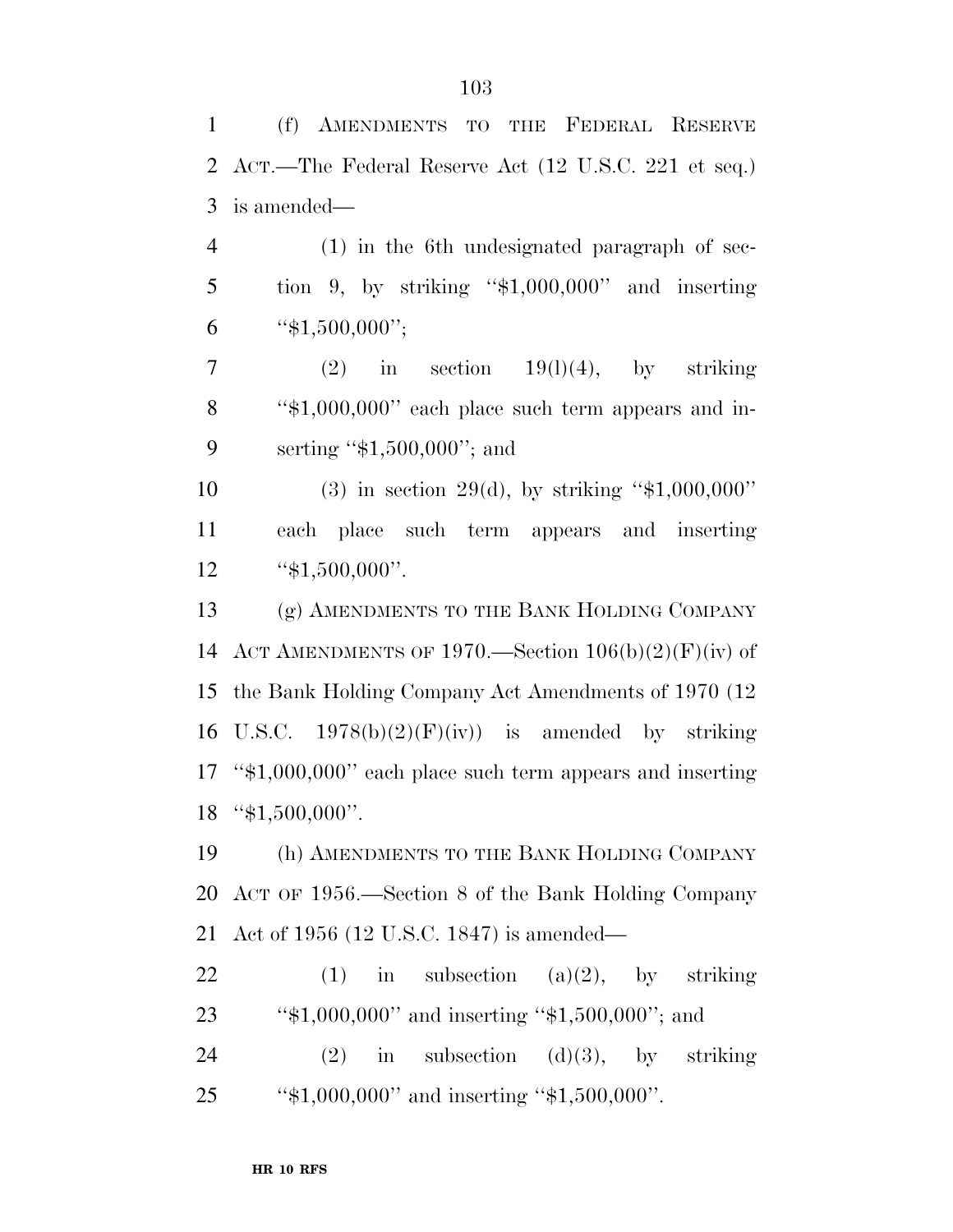| $\mathbf{1}$   | (i) AMENDMENTS TO TITLE 18, UNITED STATES          |
|----------------|----------------------------------------------------|
| $\overline{2}$ | CODE.—Title 18, United States Code, is amended—    |
| 3              | $(1)$ in section 215(a) of chapter 11, by striking |
| $\overline{4}$ | " $$1,000,000"$ and inserting " $$1,500,000"$ ;    |
| 5              | $(2)$ in chapter 31—                               |
| 6              | $(A)$ in section 656, by striking                  |
| $\tau$         | "\$1,000,000" and inserting "\$1,500,000"; and     |
| 8              | $(B)$ in section 657, by striking                  |
|                |                                                    |
| 9              | " $$1,000,000"$ and inserting " $$1,500,000"$ ;    |
| 10             | $(3)$ in chapter $47-$                             |
| 11             | $(A)$ in section 1005, by striking                 |
| 12             | " $$1,000,000"$ and inserting " $$1,500,000"$ ;    |
| 13             | $(B)$ in section 1006, by striking                 |
| 14             | " $$1,000,000"$ and inserting " $$1,500,000"$ ;    |
| 15             | $(C)$ in section 1007, by striking                 |

 (D) in section 1014, by striking 18 "\$1,000,000" and inserting "\$1,500,000"; and (4) in chapter 63—

 (A) in section 1341, by striking 21 "\$1,000,000" and inserting "\$1,500,000";

 (B) in section 1343, by striking ''\$1,000,000'' and inserting ''\$1,500,000''; and (C) in section 1344, by striking ''\$1,000,000'' and inserting ''\$1,500,000''.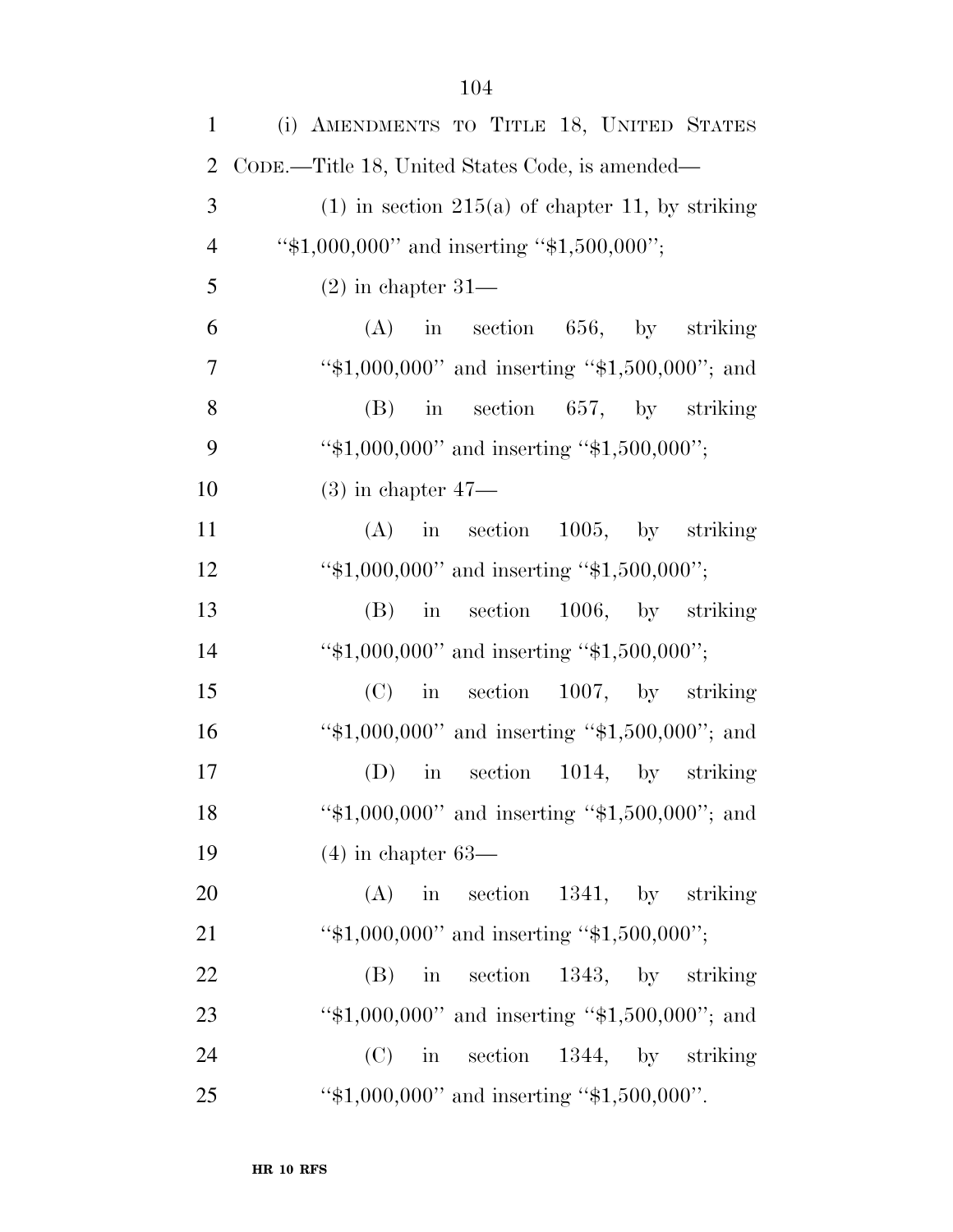## **TITLE III—DEMANDING AC- COUNTABILITY FROM FINAN- CIAL REGULATORS AND DE- VOLVING POWER AWAY FROM WASHINGTON Subtitle A—Cost-Benefit Analyses**

## **SEC. 311. DEFINITIONS.**

As used in this subtitle—

 (1) the term ''agency'' means the Board of Gov- ernors of the Federal Reserve System, the Consumer Law Enforcement Agency, the Commodity Futures Trading Commission, the Federal Deposit Insurance Corporation, the Federal Housing Finance Agency, the Office of the Comptroller of the Currency, the National Credit Union Administration, and the Se-curities and Exchange Commission;

(2) the term ''chief economist'' means—

 (A) with respect to the Board of Governors of the Federal Reserve System, the Director of the Division of Research and Statistics, or an employee of the agency with comparable author-ity;

 (B) with respect to the Consumer Law En-forcement Agency, the Head of the Office of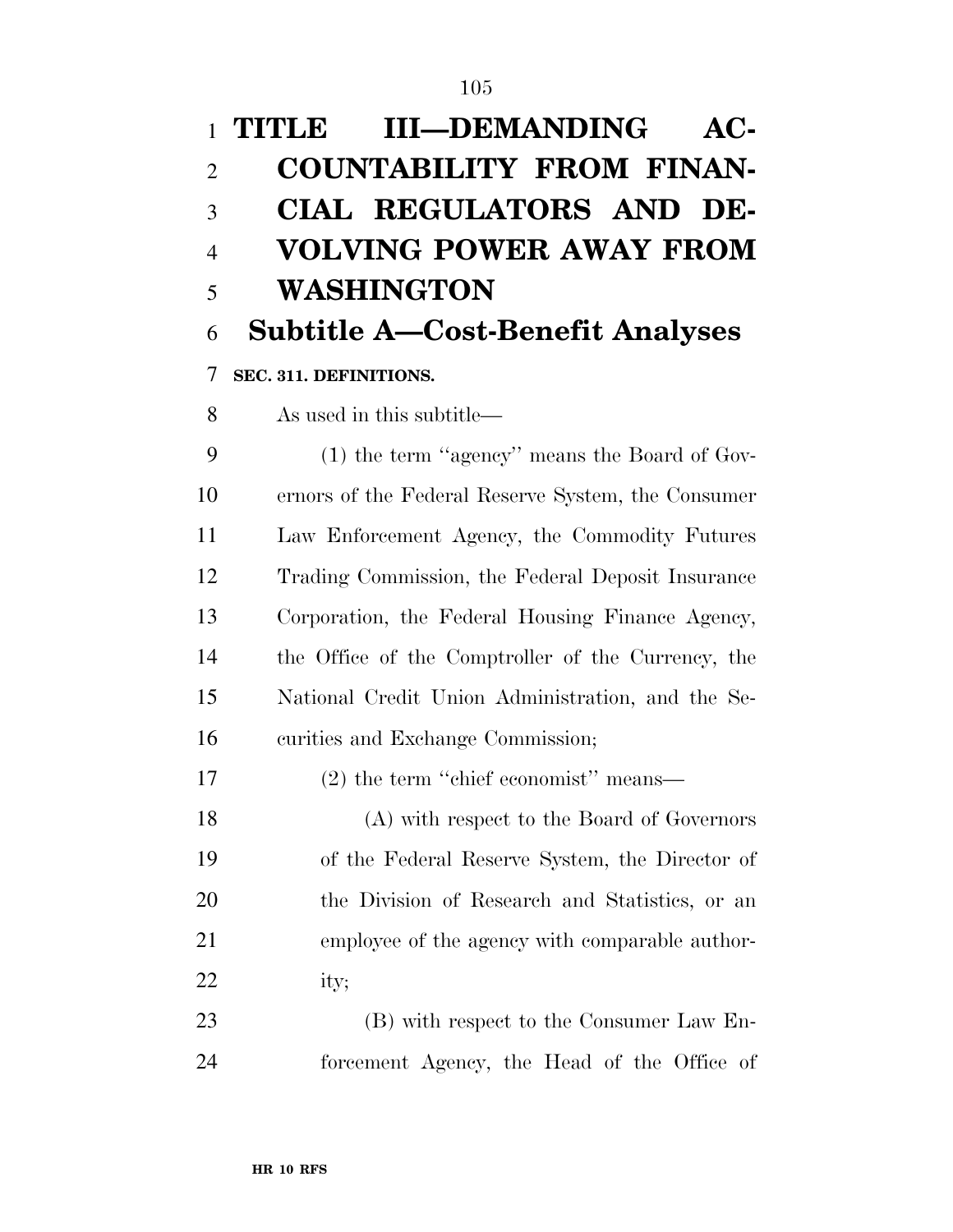| $\mathbf{1}$   | Economic Analysis, or an employee of the agen-   |
|----------------|--------------------------------------------------|
| $\overline{2}$ | cy with comparable authority;                    |
| 3              | (C) with respect to the Commodity Fu-            |
| $\overline{4}$ | tures Trading Commission, the Chief Econo-       |
| 5              | mist, or an employee of the agency with com-     |
| 6              | parable authority;                               |
| 7              | (D) with respect to the Federal Deposit          |
| 8              | Insurance Corporation, the Director of the Divi- |
| 9              | sion of Insurance and Research, or an employee   |
| 10             | of the agency with comparable authority;         |
| 11             | (E) with respect to the Federal Housing          |
| 12             | Finance Agency, the Chief Economist, or an       |
| 13             | employee of the agency with comparable author-   |
| 14             | ity;                                             |
| 15             | $(F)$ with respect to the Office of the Comp-    |
| 16             | troller of the Currency, the Director for Policy |
| 17             | Analysis, or an employee of the agency with      |
| 18             | comparable authority;                            |
| 19             | (G) with respect to the National Credit          |
| 20             | Union Administration, the Chief Economist, or    |
| 21             | an employee of the agency with comparable au-    |
| 22             | thority; and                                     |
| 23             | (H) with respect to the Securities and Ex-       |
| 24             | change Commission, the Director of the Divi-     |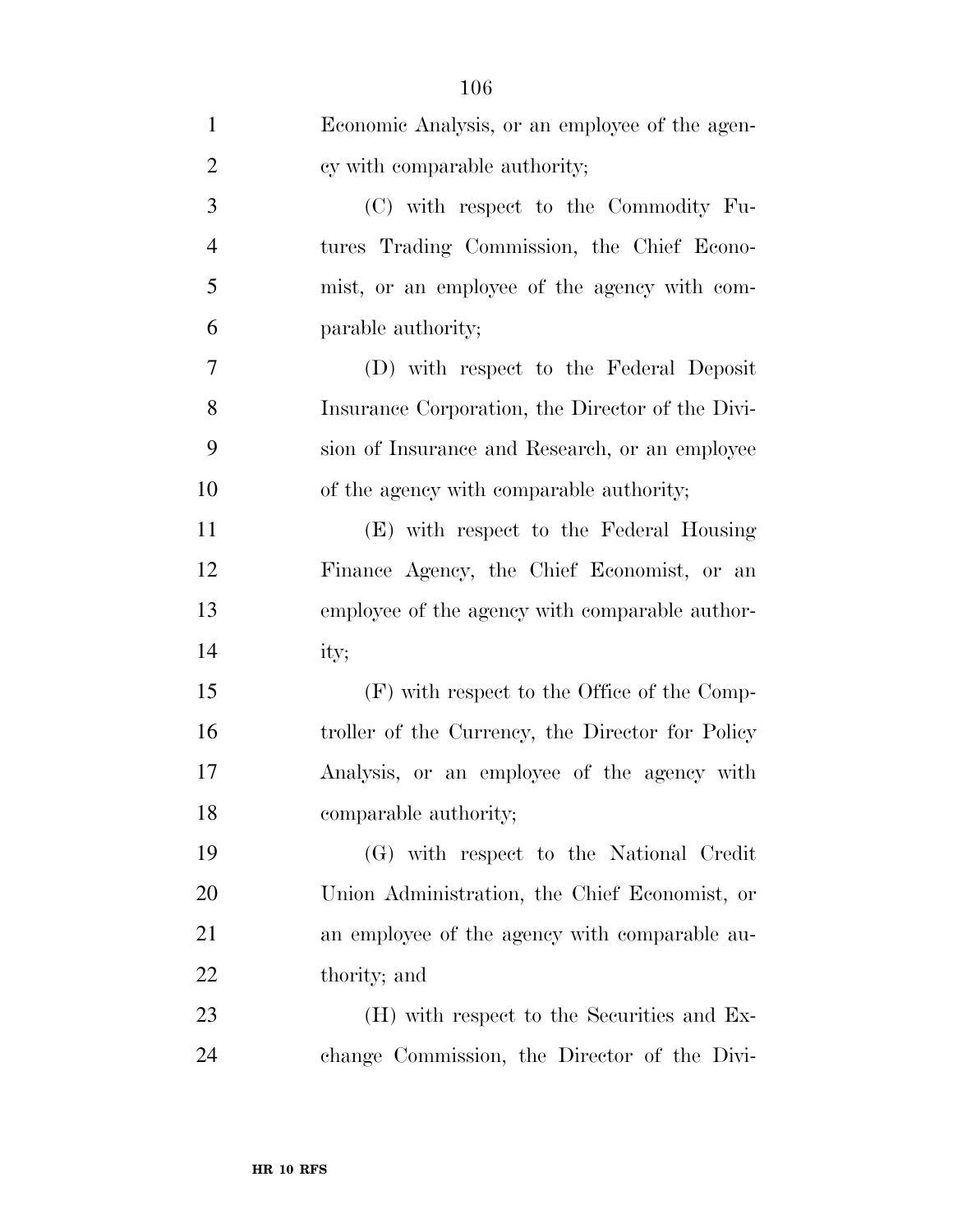| $\mathbf{1}$   | sion of Economic and Risk Analysis, or an em-     |
|----------------|---------------------------------------------------|
| $\overline{2}$ | ployee of the agency with comparable authority;   |
| 3              | (3) the term "Council" means the Chief Econo-     |
| $\overline{4}$ | mists Council established under section 318; and  |
| 5              | $(4)$ the term "regulation"—                      |
| 6              | (A) means an agency statement of general          |
| 7              | applicability and future effect that is designed  |
| 8              | to implement, interpret, or prescribe law or pol- |
| 9              | icy or to describe the procedure or practice re-  |
| 10             | quirements of an agency, including rules, orders  |
| 11             | of general applicability, interpretive releases,  |
| 12             | and other statements of general applicability     |
| 13             | that the agency intends to have the force and     |
| 14             | effect of law; and                                |
| 15             | (B) does not include—                             |
| 16             | (i) a regulation issued in accordance             |
| 17             | with the formal rulemaking provisions of          |
| 18             | section 556 or 557 of title 5, United States      |
| 19             | Code;                                             |
| 20             | (ii) a regulation that is limited to              |
| 21             | agency organization, management, or per-          |
| 22             | sonnel matters;                                   |
| 23             | (iii) a regulation promulgated pursu-             |
| 24             | ant to statutory authority that expressly         |
| 25             | prohibits compliance with this provision;         |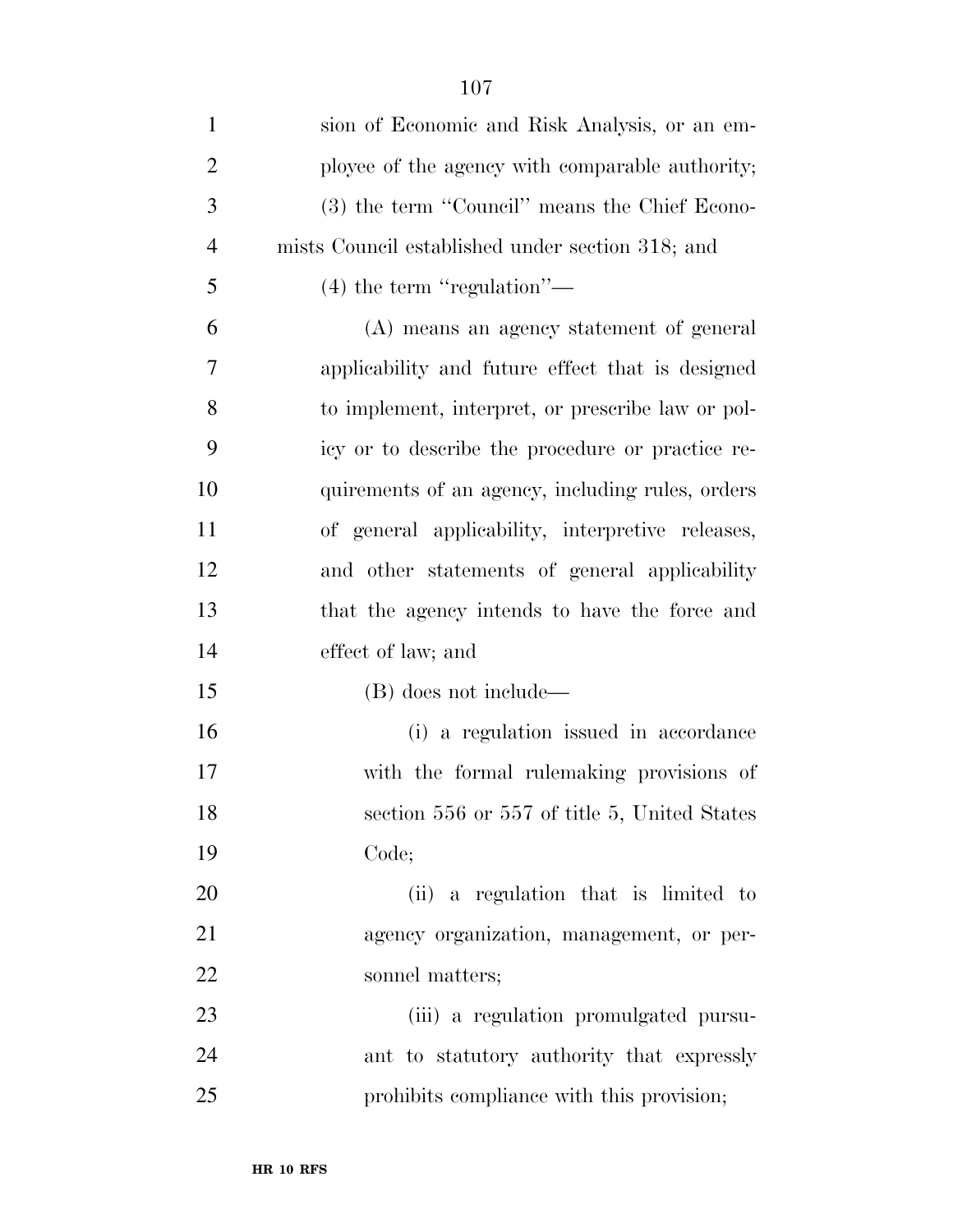| $\mathbf{1}$   | (iv) a regulation that is certified by      |
|----------------|---------------------------------------------|
| $\overline{2}$ | the agency to be an emergency action, if    |
| 3              | such certification is published in the Fed- |
| $\overline{4}$ | eral Register;                              |
| 5              | (v) a regulation that is promulgated        |
| 6              | by the Board of Governors of the Federal    |
| $\overline{7}$ | Reserve System or the Federal Open Mar-     |
| 8              | ket Committee under section 10A, 10B,       |
| 9              | 13, 13A, or 19 of the Federal Reserve Act,  |
| 10             | or any of subsections (a) through (f) of    |
| 11             | section 14 of that Act;                     |
| 12             | (vi) a regulation filed with the Securi-    |
| 13             | ties and Exchange Commission by the         |
| 14             | Company Accounting Oversight<br>Public      |
| 15             | Board, the Municipal Securities Rule-       |
| 16             | making Board, or any national securities    |
| 17             | association registered under section 15A of |
| 18             | the Securities Exchange Act of 1934 (15)    |
| 19             | U.S.C. $780-3(a)$ for which the board or    |
| 20             | association has itself conducted the cost-  |
| 21             | benefit analysis and otherwise complied     |
| 22             | with the requirements of section $312$ ; or |
| 23             | (vii) a regulation filed with the Securi-   |
| 24             | ties and Exchange Commission by a na-       |
| 25             | securities association registered<br>tional |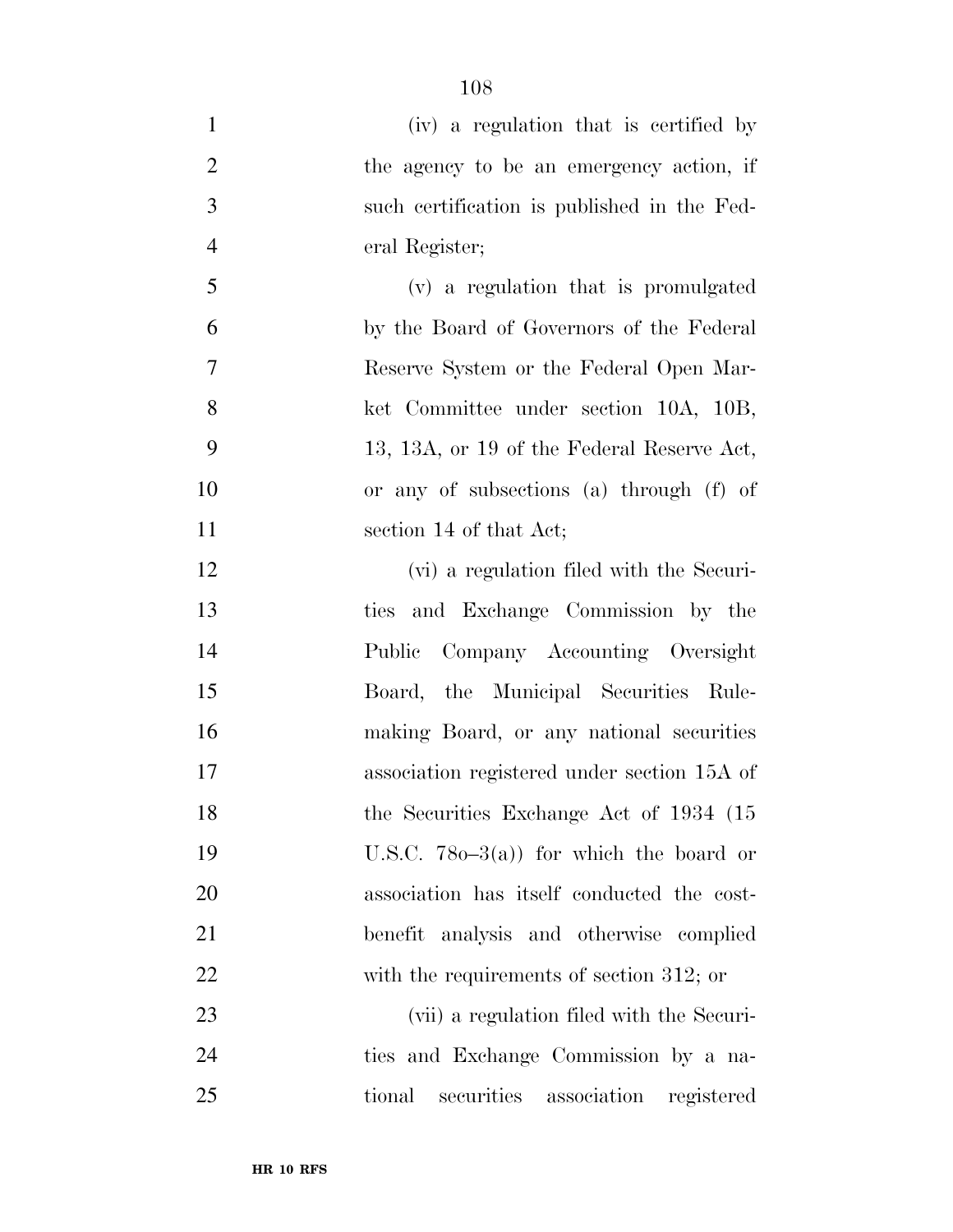| under section $15A(k)$ of the Securities Ex- |
|----------------------------------------------|
| change Act of 1934 (15 U.S.C. 780–3(k)).     |

### **SEC. 312. REQUIRED REGULATORY ANALYSIS.**

 (a) REQUIREMENTS FOR NOTICES OF PROPOSED RULEMAKING.—An agency may not issue a notice of pro- posed rulemaking unless the agency includes in the notice of proposed rulemaking an analysis that contains, at a minimum, with respect to each regulation that is being proposed—

 (1) an identification of the need for the regula- tion and the regulatory objective, including identi- fication of the nature and significance of the market failure, regulatory failure, or other problem that ne-cessitates the regulation;

 (2) an explanation of why the private market or State, local, or tribal authorities cannot adequately address the identified market failure or other prob-lem;

 (3) an analysis of the adverse impacts to regu- lated entities, other market participants, economic activity, or agency effectiveness that are engendered by the regulation and the magnitude of such adverse impacts;

 (4) a quantitative and qualitative assessment of all anticipated direct and indirect costs and benefits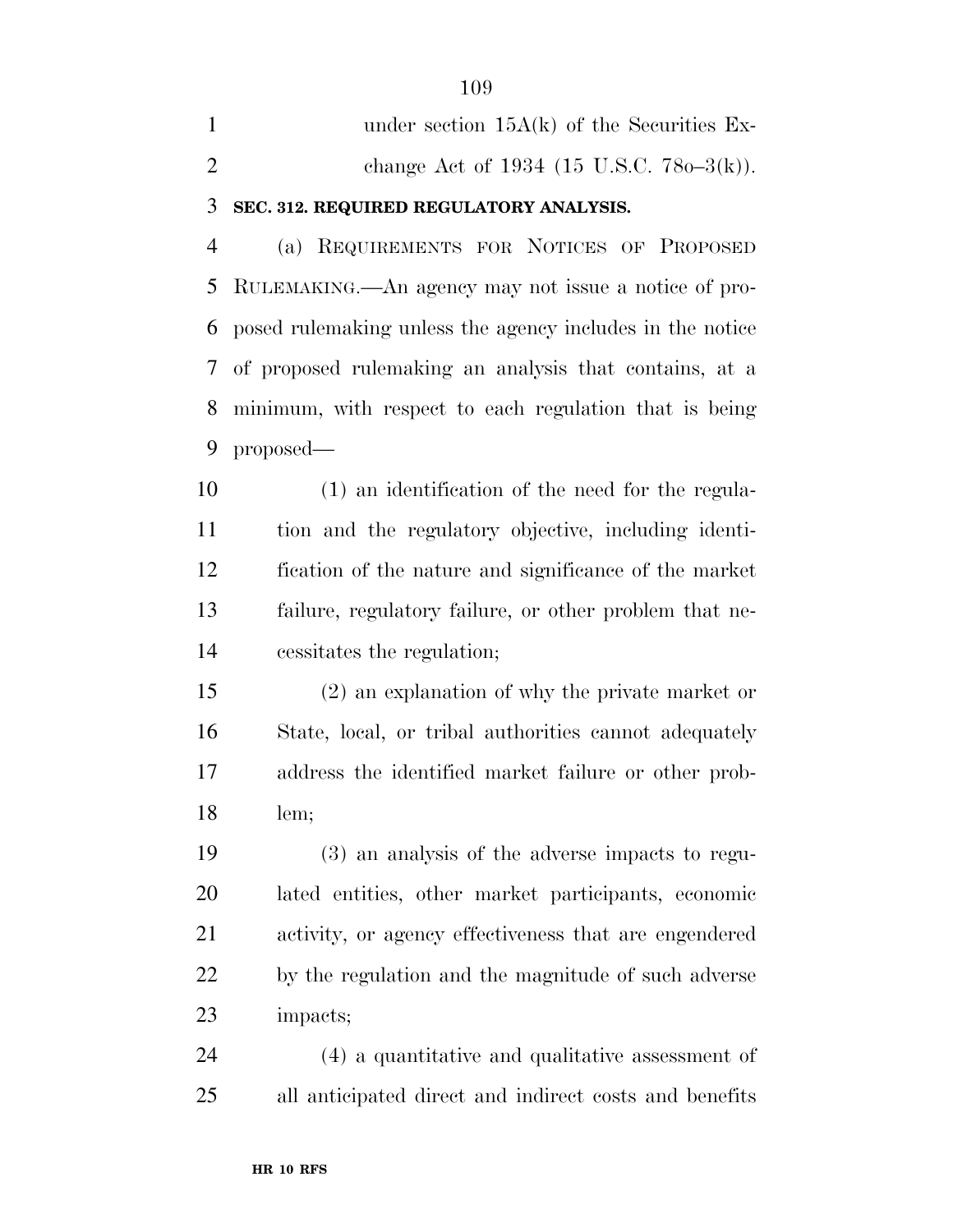| $\mathbf{1}$   | of the regulation (as compared to a benchmark that      |
|----------------|---------------------------------------------------------|
| $\overline{2}$ | assumes the absence of the regulation), including—      |
| 3              | (A) compliance costs;                                   |
| $\overline{4}$ | (B) effects on economic activity, net job               |
| 5              | creation (excluding jobs related to ensuring            |
| 6              | compliance with the regulation), efficiency, com-       |
| 7              | petition, and capital formation;                        |
| 8              | (C) regulatory administrative costs; and                |
| 9              | (D) costs imposed by the regulation on                  |
| 10             | State, local, or tribal governments or other reg-       |
| 11             | ulatory authorities;                                    |
| 12             | (5) if quantified benefits do not outweigh quan-        |
| 13             | titative costs, a justification for the regulation;     |
| 14             | $(6)$ an identification and assessment of all avail-    |
| 15             | able alternatives to the regulation, including modi-    |
| 16             | fication of an existing regulation or statute, together |
| 17             | with                                                    |
| 18             | $(A)$ an explanation of why the regulation              |
| 19             | meets the objectives of the regulation more ef-         |
| 20             | fectively than the alternatives, and if the agency      |
| 21             | is proposing multiple alternatives, an expla-           |
| 22             | nation of why a notice of proposed rulemaking,          |
| 23             | rather than an advanced notice of proposed              |
| 24             | rulemaking, is appropriate; and                         |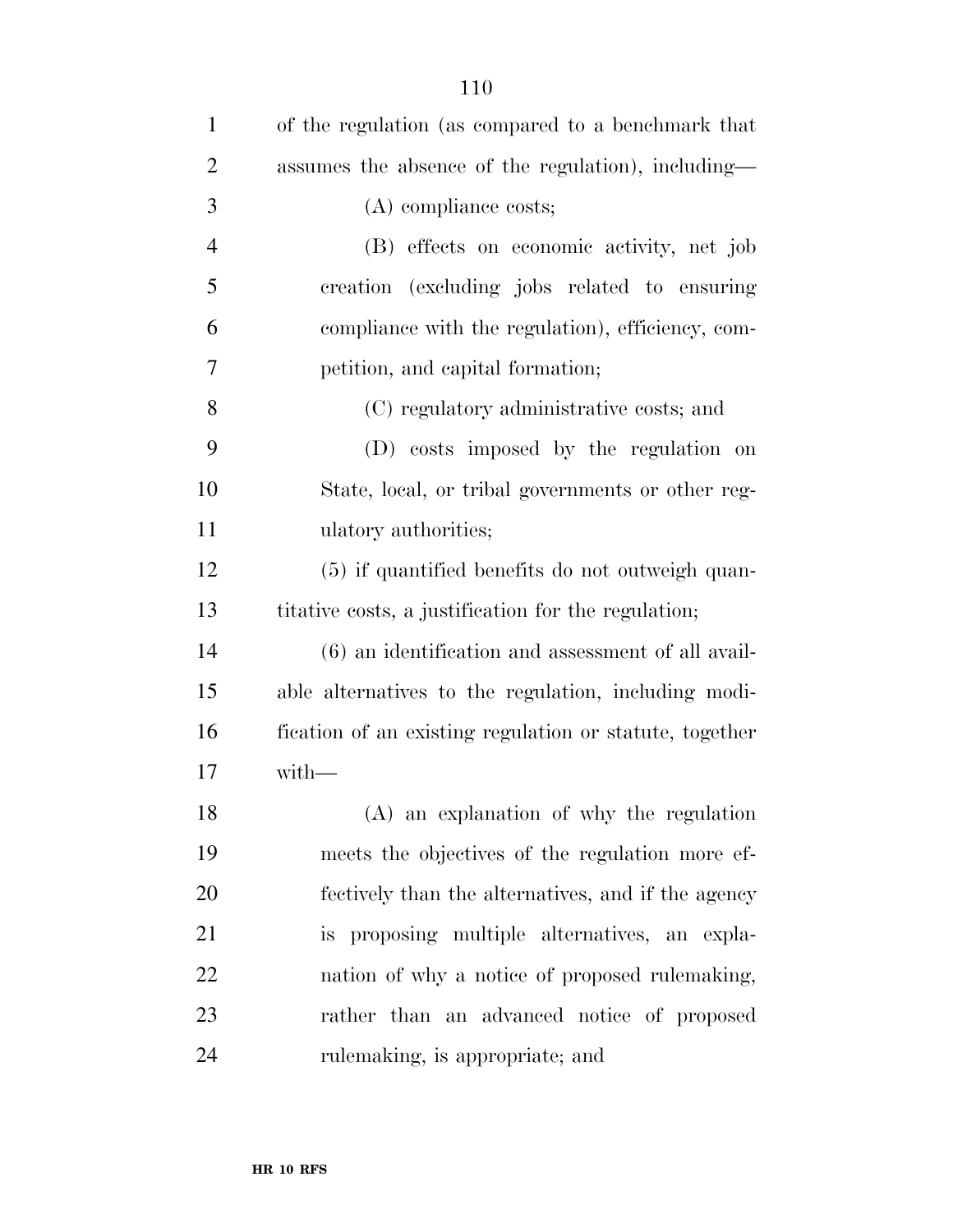| $\mathbf{1}$   | (B) if the regulation is not a pilot pro-             |
|----------------|-------------------------------------------------------|
| $\overline{2}$ | gram, an explanation of why a pilot program is        |
| 3              | not appropriate;                                      |
| $\overline{4}$ | (7) if the regulation specifies the behavior or       |
| 5              | manner of compliance, an explanation of why the       |
| 6              | agency did not instead specify performance objec-     |
| 7              | tives;                                                |
| 8              | (8) an assessment of how the burden imposed           |
| 9              | by the regulation will be distributed among market    |
| 10             | participants, including whether consumers, investors, |
| 11             | small businesses, or independent financial firms and  |
| 12             | advisors will be disproportionately burdened;         |
| 13             | $(9)$ an assessment of the extent to which the        |
| 14             | regulation is inconsistent, incompatible, or duplica- |
| 15             | tive with the existing regulations of the agency or   |
| 16             | those of other domestic and international regulatory  |
| 17             | authorities with overlapping jurisdiction;            |
| 18             | $(10)$ a description of any studies, surveys, or      |
| 19             | other data relied upon in preparing the analysis;     |
| 20             | $(11)$ an assessment of the degree to which the       |
| 21             | key assumptions underlying the analysis are subject   |
| 22             | to uncertainty; and                                   |
| 23             | (12) an explanation of predicted changes in           |
| 24             | market structure and infrastructure and in behavior   |
| 25             | by market participants, including consumers and in-   |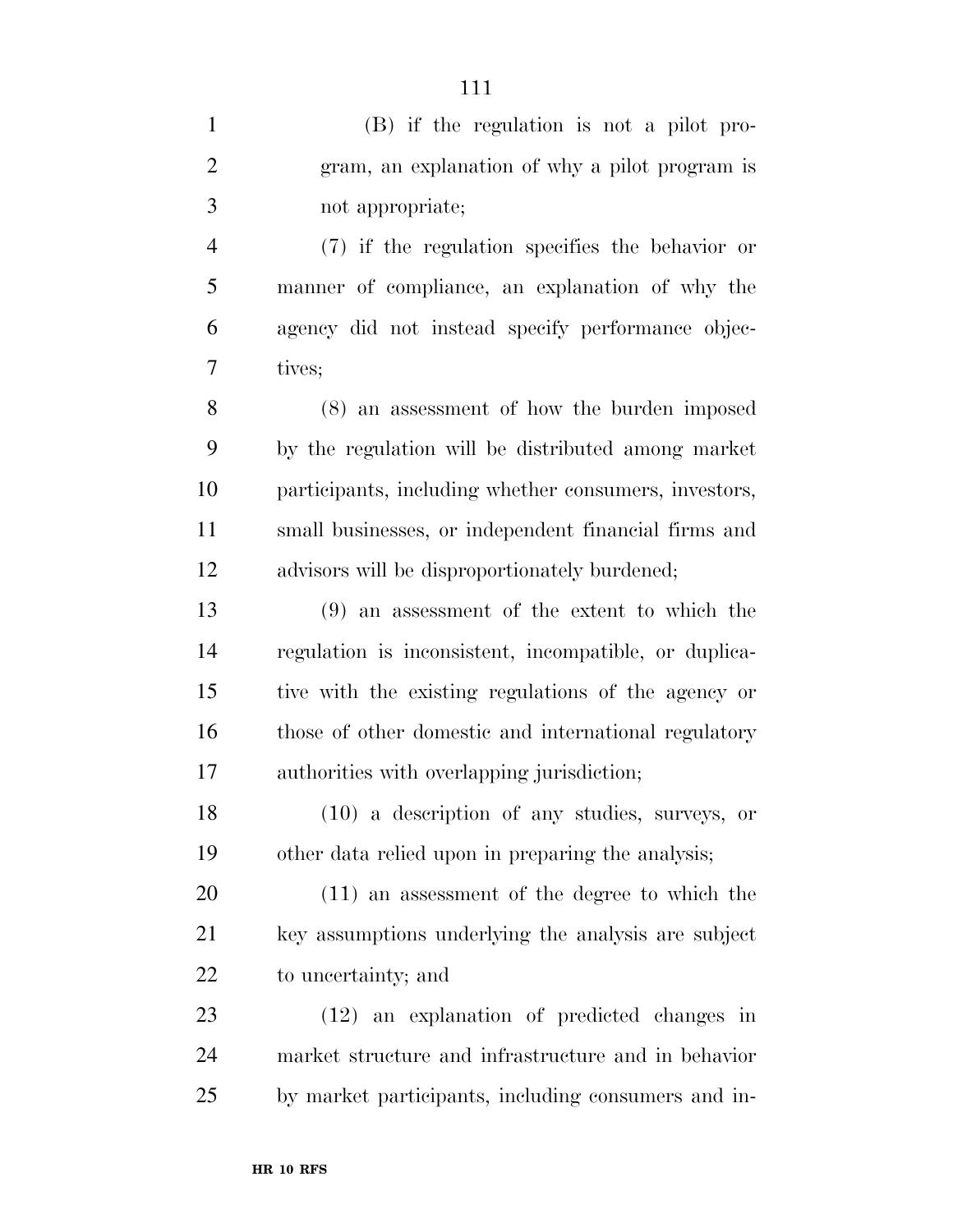| $\mathbf{1}$   | vestors, assuming that they will pursue their eco-    |
|----------------|-------------------------------------------------------|
| $\overline{2}$ | nomic interests.                                      |
| 3              | (b) REQUIREMENTS FOR NOTICES OF FINAL RULE-           |
| $\overline{4}$ | MAKING.                                               |
| 5              | (1) IN GENERAL.—Notwithstanding any other             |
| 6              | provision of law, an agency may not issue a notice    |
| $\tau$         | of final rulemaking with respect to a regulation un-  |
| 8              | less the agency—                                      |
| 9              | (A) has issued a notice of proposed rule-             |
| 10             | making for the relevant regulation;                   |
| 11             | (B) has conducted and includes in the no-             |
| 12             | tice of final rulemaking an analysis that con-        |
| 13             | tains, at a minimum, the elements required            |
| 14             | under subsection (a); and                             |
| 15             | (C) includes in the notice of final rule-             |
| 16             | making regulatory impact metrics selected by          |
| 17             | the chief economist to be used in preparing the       |
| 18             | report required pursuant to section 315.              |
| 19             | CONSIDERATION OF COMMENTS.—The<br>(2)                 |
| 20             | agency shall incorporate in the elements described in |
| 21             | paragraph $(1)(B)$ the data and analyses provided to  |
| 22             | the agency by commenters during the comment pe-       |
| 23             | riod, or explain why the data or analyses are not     |
| 24             | being incorporated.                                   |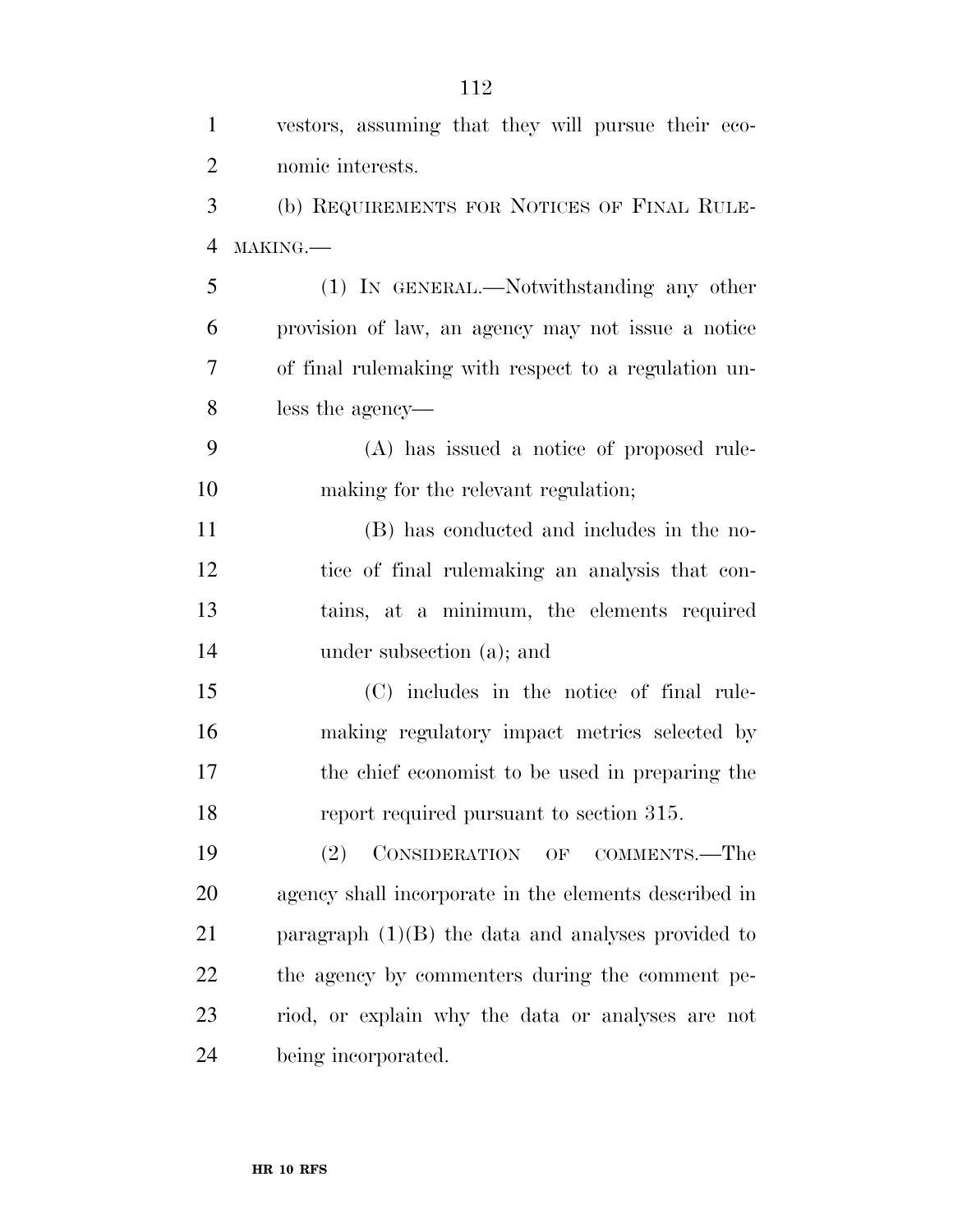| $\mathbf{1}$   | (3) COMMENT PERIOD.—An agency shall not               |
|----------------|-------------------------------------------------------|
| $\overline{2}$ | publish a notice of final rule making with respect to |
| 3              | a regulation, unless the agency—                      |
| $\overline{4}$ | $(A)$ has allowed at least 90 days from the           |
| 5              | date of publication in the Federal Register of        |
| 6              | the notice of proposed rulemaking for the sub-        |
| $\overline{7}$ | mission of public comments; or                        |
| 8              | (B) includes in the notice of final rule-             |
| 9              | making an explanation of why the agency was           |
| 10             | not able to provide a 90-day comment period.          |
| 11             | (4) PROHIBITED RULES.—                                |
| 12             | (A) IN GENERAL.—An agency may not                     |
| 13             | publish a notice of final rulemaking if the agen-     |
| 14             | cy, in its analysis under paragraph $(1)(B)$ , de-    |
| 15             | termines that the quantified costs are greater        |
| 16             | than the quantified benefits under subsection         |
| 17             | $(a)(5)$ .                                            |
| 18             | (B) PUBLICATION OF ANALYSIS.—If the                   |
| 19             | agency is precluded by subparagraph (A) from          |
| 20             | publishing a notice of final rulemaking, the          |
| 21             | agency shall publish in the Federal Register          |
| 22             | and on the public website of the agency its           |
| 23             | analysis under paragraph $(1)(B)$ , and provide       |
| 24             | the analysis to each House of Congress.               |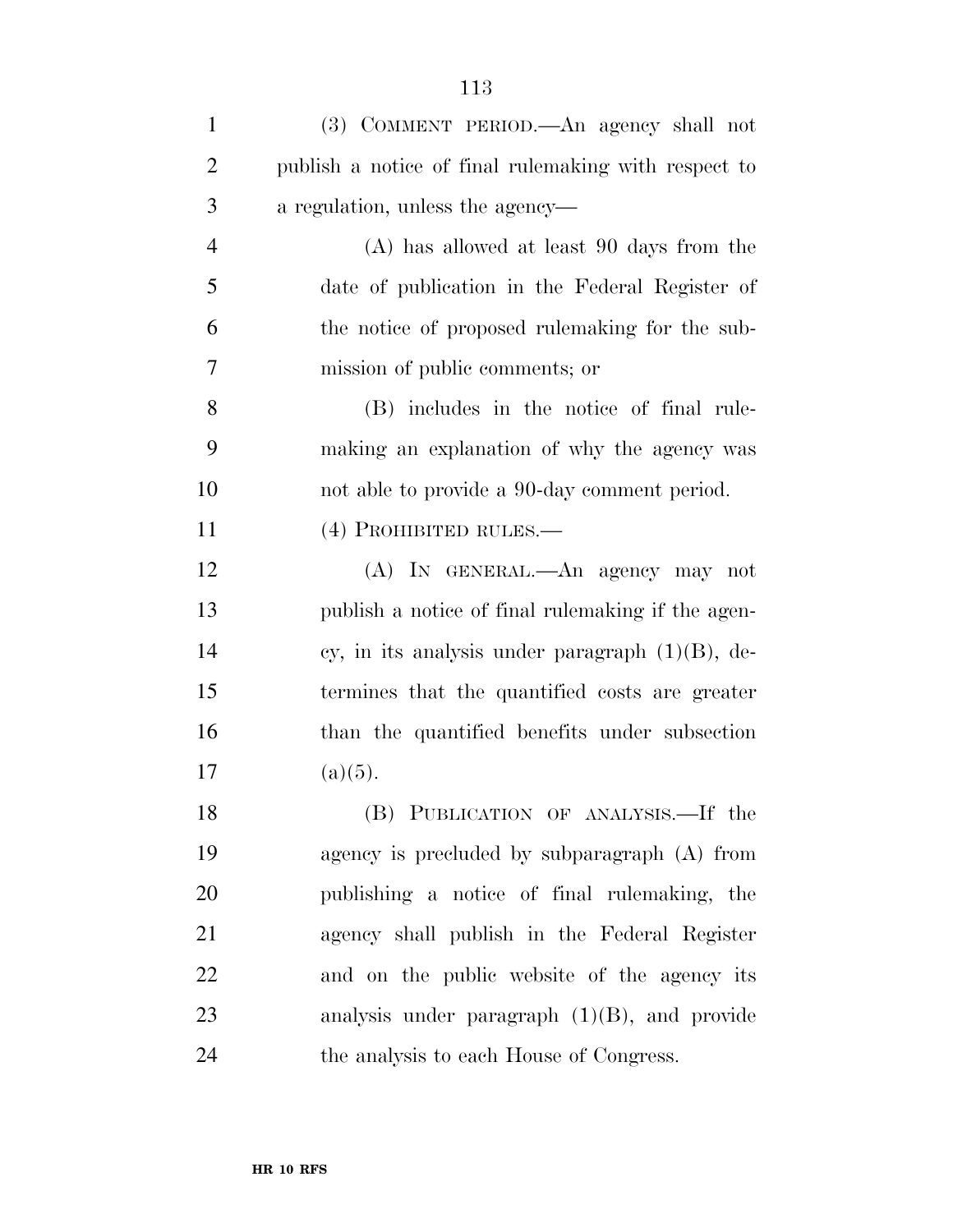| $\mathbf{1}$   | (C) CONGRESSIONAL WAIVER.—If the                   |
|----------------|----------------------------------------------------|
| 2              | agency is precluded by subparagraph (A) from       |
| 3              | publishing a notice of final rulemaking, Con-      |
| $\overline{4}$ | gress, by joint resolution pursuant to the proce-  |
| 5              | dures set forth for joint resolutions in section   |
| 6              | 802 of title 5, United States Code, may direct     |
| 7              | the agency to publish a notice of final rule-      |
| 8              | making notwithstanding the prohibition con-        |
| 9              | tained in subparagraph $(A)$ . In applying section |
| 10             | 802 of title 5, United States Code, for purposes   |
| 11             | of this paragraph, section $802(e)(2)$ shall not   |
| 12             | apply and the terms—                               |

13 (i) "joint resolution" or "joint resolu- tion described in subsection (a)'' means only a joint resolution introduced during the period beginning on the submission or publication date and ending 60 days there- after (excluding days either House of Con- gress is adjourned for more than 3 days during a session of Congress), the matter 21 after the resolving clause of which is as fol- lows: ''That Congress directs, notwith- standing the prohibition contained in sec-24 tion  $312(b)(4)(A)$  of the Financial 25 CHOICE Act of 2017, the <u>section</u> to publish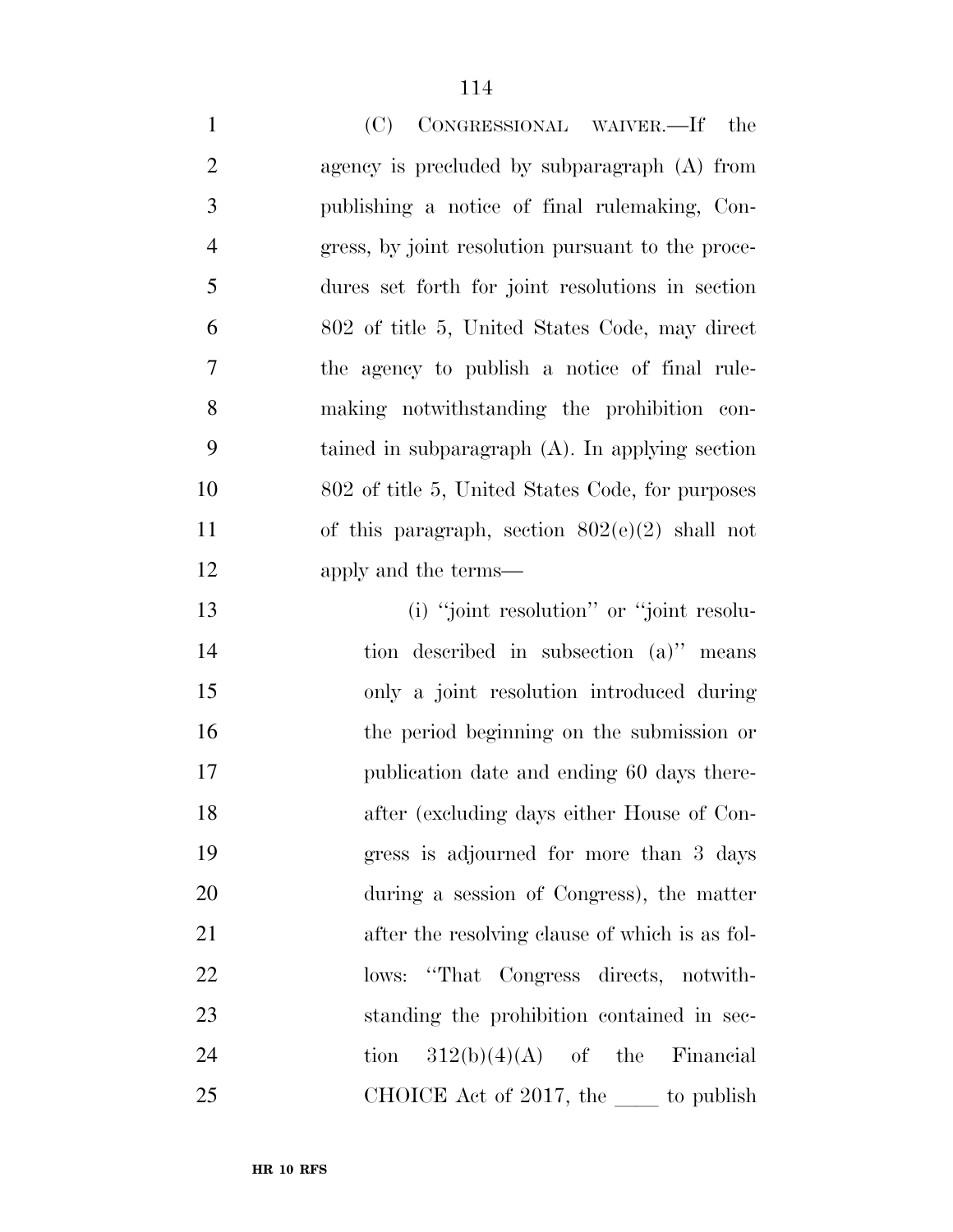| $\mathbf{1}$   | the notice of final rule making for the regu-        |
|----------------|------------------------------------------------------|
| $\overline{2}$ | lation or regulations that were the subject          |
| 3              | of the analysis submitted by the to                  |
| $\overline{4}$ | Congress on _____." (The blank spaces                |
| 5              | being appropriately filled in.); and                 |
| 6              | (ii) "submission or publication date"                |
| 7              | means-                                               |
| 8              | (I) the date on which the analysis                   |
| 9              | under paragraph $(1)(B)$ is submitted                |
| 10             | to Congress under paragraph $(4)(B)$ ;               |
| 11             | <b>or</b>                                            |
| 12             | (II) if the analysis is submitted                    |
| 13             | to Congress less than 60 session days                |
| 14             | or 60 legislative days before the date               |
| 15             | on which the Congress adjourns a ses-                |
| 16             | sion of Congress, the date on which                  |
| 17             | the same or succeeding Congress first                |
| 18             | convenes its next session.                           |
| 19             | SEC. 313. RULE OF CONSTRUCTION.                      |
| 20             | Provided that an agency has first issued an advanced |
|                |                                                      |

 notice of proposed rulemaking in connection with a regula- tion, the agency is not required to comply with section 3506(c)(2) of title 44, United States Code, with respect to any information collection request—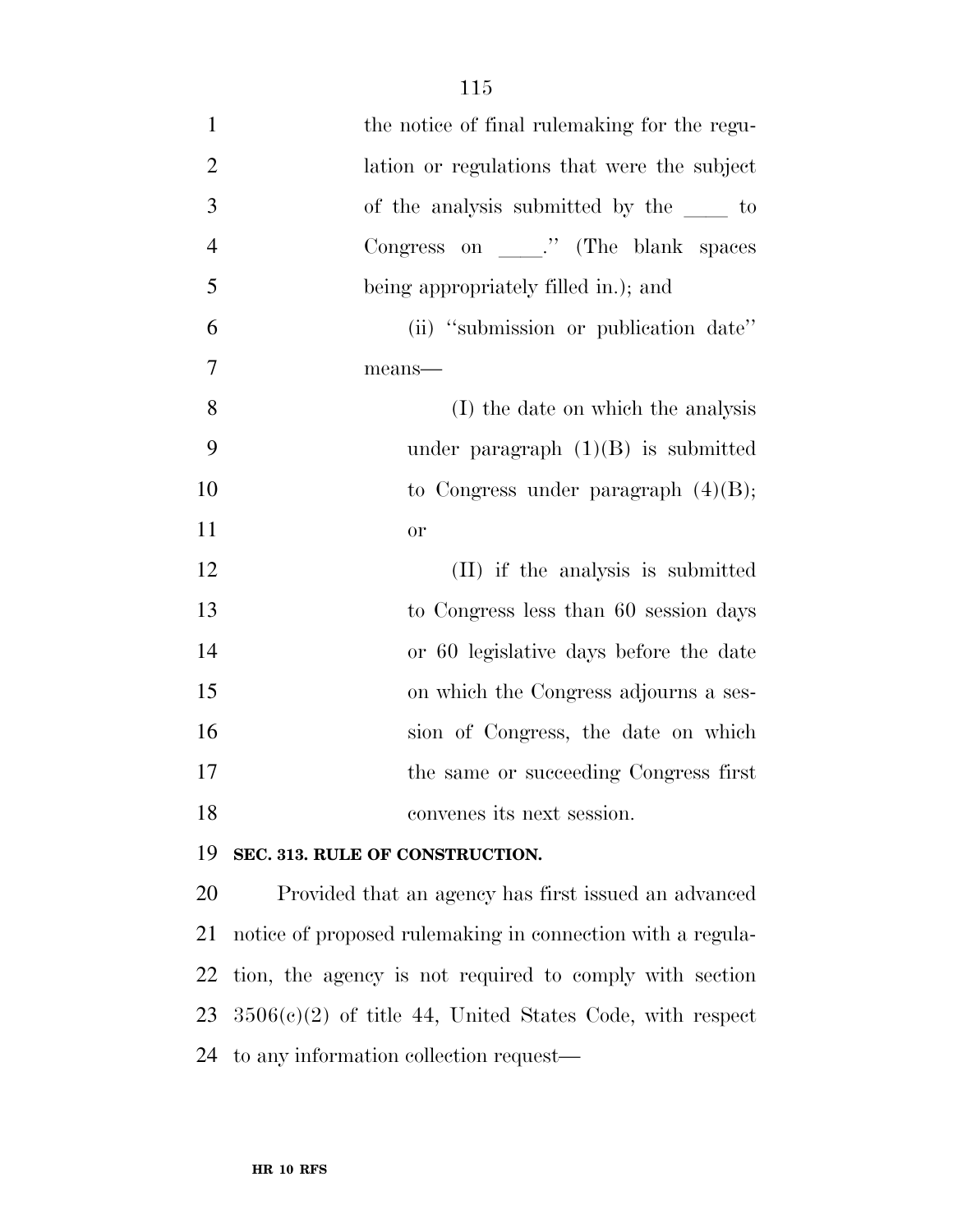| $\mathbf{1}$   | (1) that identifies the advanced notice of pro-              |
|----------------|--------------------------------------------------------------|
| $\overline{2}$ | posed rulemaking in such request;                            |
| 3              | $(2)$ that informs the person from whom the in-              |
| $\overline{4}$ | formation is obtained or solicited that the provision        |
| 5              | of such information is voluntary;                            |
| 6              | (3) that is necessary to comply with section                 |
| 7              | $312;$ and                                                   |
| 8              | $(4)$ with respect to which the information col-             |
| 9              | lected will not be used for purposes other than com-         |
| 10             | pliance with this title.                                     |
|                |                                                              |
| 11             | SEC. 314. PUBLIC AVAILABILITY OF DATA AND REGU-              |
| 12             | <b>LATORY ANALYSIS.</b>                                      |
| 13             | (a) IN GENERAL.—At or before the commencement                |
| 14             | of the public comment period with respect to a regulation,   |
| 15             | the agency shall make available on its public website suffi- |
| 16             | cient information about the data, methodologies, and as-     |
| 17             | sumptions underlying the analyses performed pursuant to      |
| 18             | section 312 so that the analytical results of the agency     |
| 19             | are capable of being substantially reproduced, subject to    |
| 20             | an acceptable degree of imprecision or error.                |

 with subsection (a) in a manner that preserves the non- public nature of confidential information, including con-fidential trade secrets, confidential commercial or financial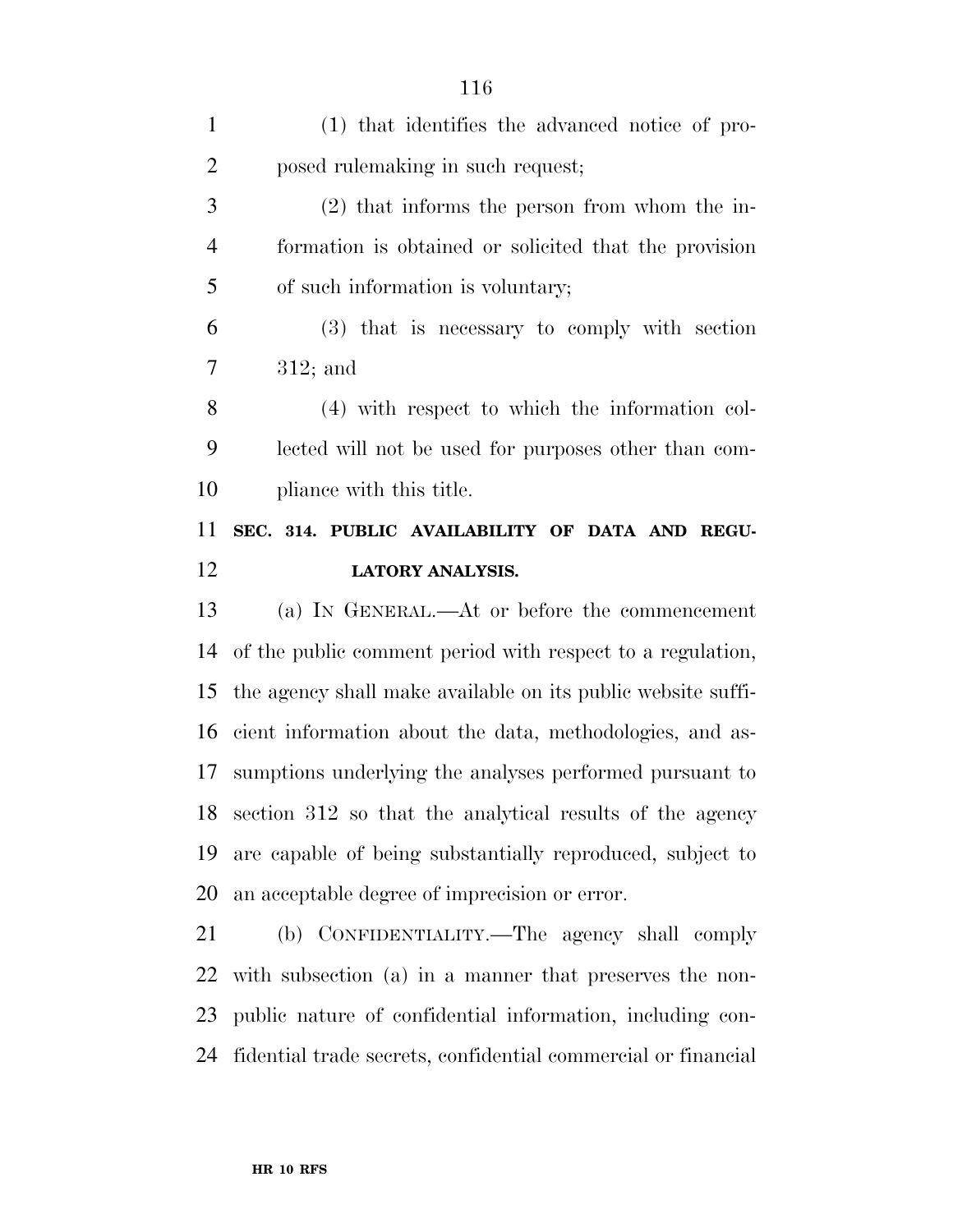information, and confidential information about positions,

transactions, or business practices.

### **SEC. 315. FIVE-YEAR REGULATORY IMPACT ANALYSIS.**

 (a) IN GENERAL.—Not later than 5 years after the date of publication in the Federal Register of a notice of final rulemaking, the chief economist of the agency shall issue a report that examines the economic impact of the subject regulation, including the direct and indirect costs and benefits of the regulation.

 (b) REGULATORY IMPACT METRICS.—In preparing the report required by subsection (a), the chief economist shall employ the regulatory impact metrics included in the notice of final rulemaking pursuant to section  $312(b)(1)(C)$ .

 (c) REPRODUCIBILITY.—The report shall include the data, methodologies, and assumptions underlying the eval- uation so that the agency's analytical results are capable of being substantially reproduced, subject to an acceptable degree of imprecision or error.

 (d) CONFIDENTIALITY.—The agency shall comply with subsection (c) in a manner that preserves the non- public nature of confidential information, including con- fidential trade secrets, confidential commercial or financial information, and confidential information about positions, transactions, or business practices.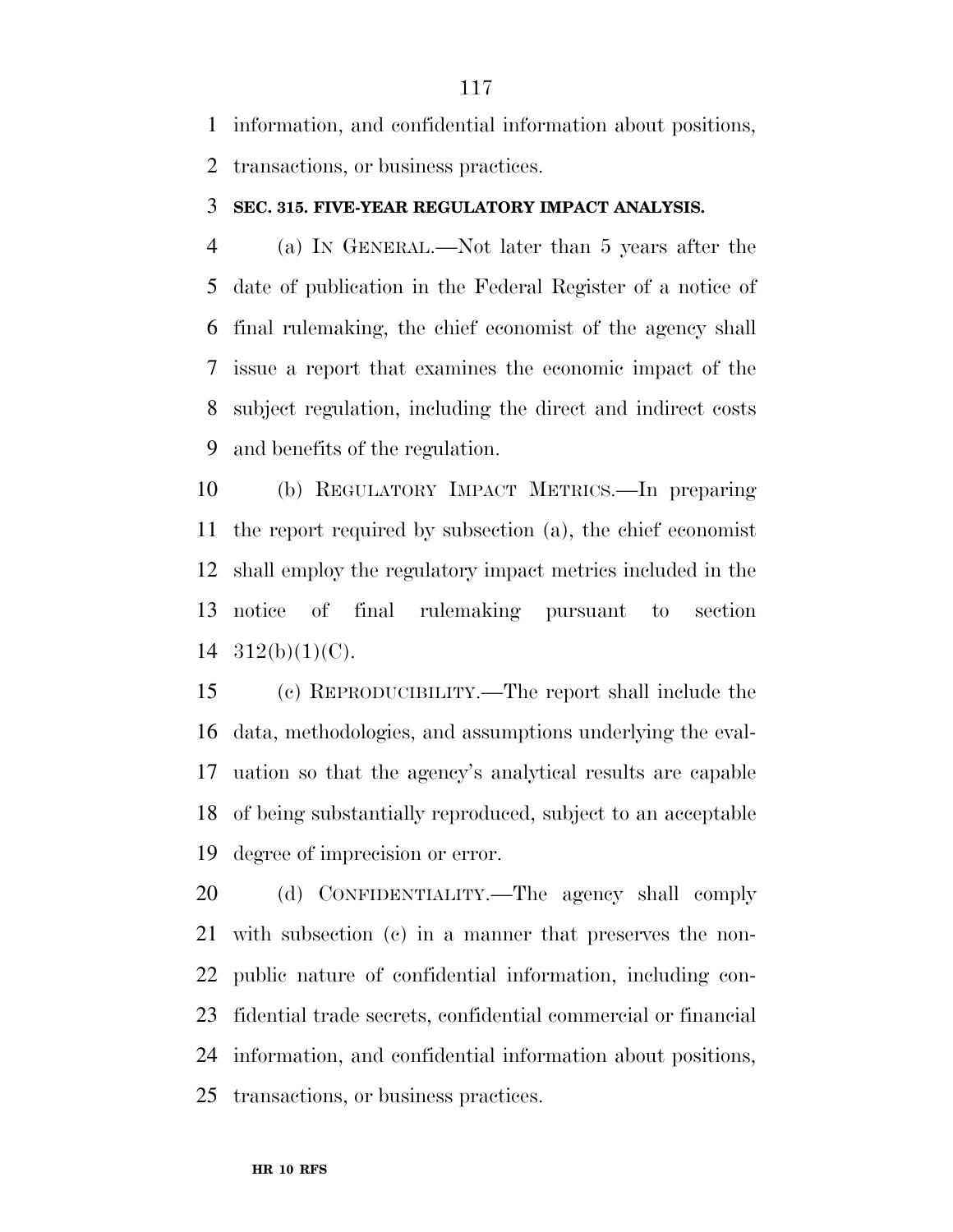(e) REPORT.—The agency shall submit the report re- quired by subsection (a) to the Committee on Banking, Housing, and Urban Affairs of the Senate and the Com- mittee on Financial Services of the House of Representa- tives and post it on the public website of the agency. Not- withstanding the previous sentence, the Commodity Fu- tures Trading Commission shall only submit its report to the Committee on Agriculture, Nutrition, and Forestry of the Senate and the Committee on Agriculture of the House of Representatives.

### **SEC. 316. RETROSPECTIVE REVIEW OF EXISTING RULES.**

 (a) REGULATORY IMPROVEMENT PLAN.—Not later than 1 year after the date of enactment of this Act and every 5 years thereafter, each agency shall develop, submit to the Committee on Banking, Housing, and Urban Af- fairs of the Senate and the Committee on Financial Serv- ices of the House of Representatives, and post on the pub- lic website of the agency a plan, consistent with law and its resources and regulatory priorities, under which the agency will modify, streamline, expand, or repeal existing regulations so as to make the regulatory program of the agency more effective or less burdensome in achieving the regulatory objectives. Notwithstanding the previous sen- tence, the Commodity Futures Trading Commission shall only submit its plan to the Committee on Agriculture, Nu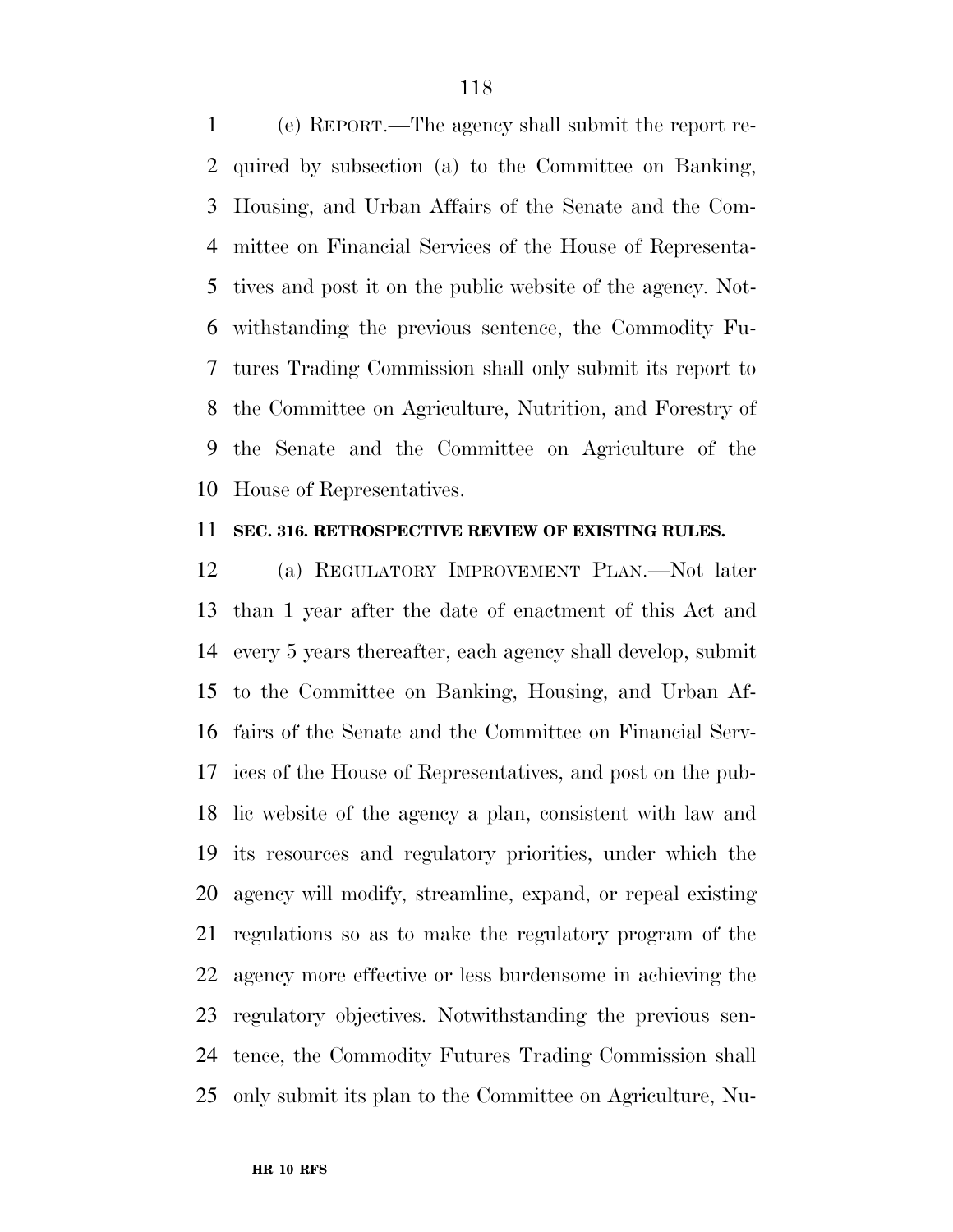trition, and Forestry of the Senate and the Committee on Agriculture of the House of Representatives.

 (b) IMPLEMENTATION PROGRESS REPORT.—Two years after the date of submission of each plan required under subsection (a), each agency shall develop, submit to the Committee on Banking, Housing, and Urban Af- fairs of the Senate and the Committee on Financial Serv- ices of the House of Representatives, and post on the pub- lic website of the agency a report of the steps that it has taken to implement the plan, steps that remain to be taken to implement the plan, and, if any parts of the plan will not be implemented, reasons for not implementing those parts of the plan. Notwithstanding the previous sentence, the Commodity Futures Trading Commission shall only submit its plan to the Committee on Agriculture, Nutri- tion, and Forestry of the Senate and the Committee on Agriculture of the House of Representatives.

# **SEC. 317. JUDICIAL REVIEW.**

 (a) IN GENERAL.—Notwithstanding any other provi- sion of law, during the period beginning on the date on which a notice of final rulemaking for a regulation is pub- lished in the Federal Register and ending 1 year later, a person that is adversely affected or aggrieved by the reg- ulation is entitled to bring an action in the United States Court of Appeals for the District of Columbia Circuit for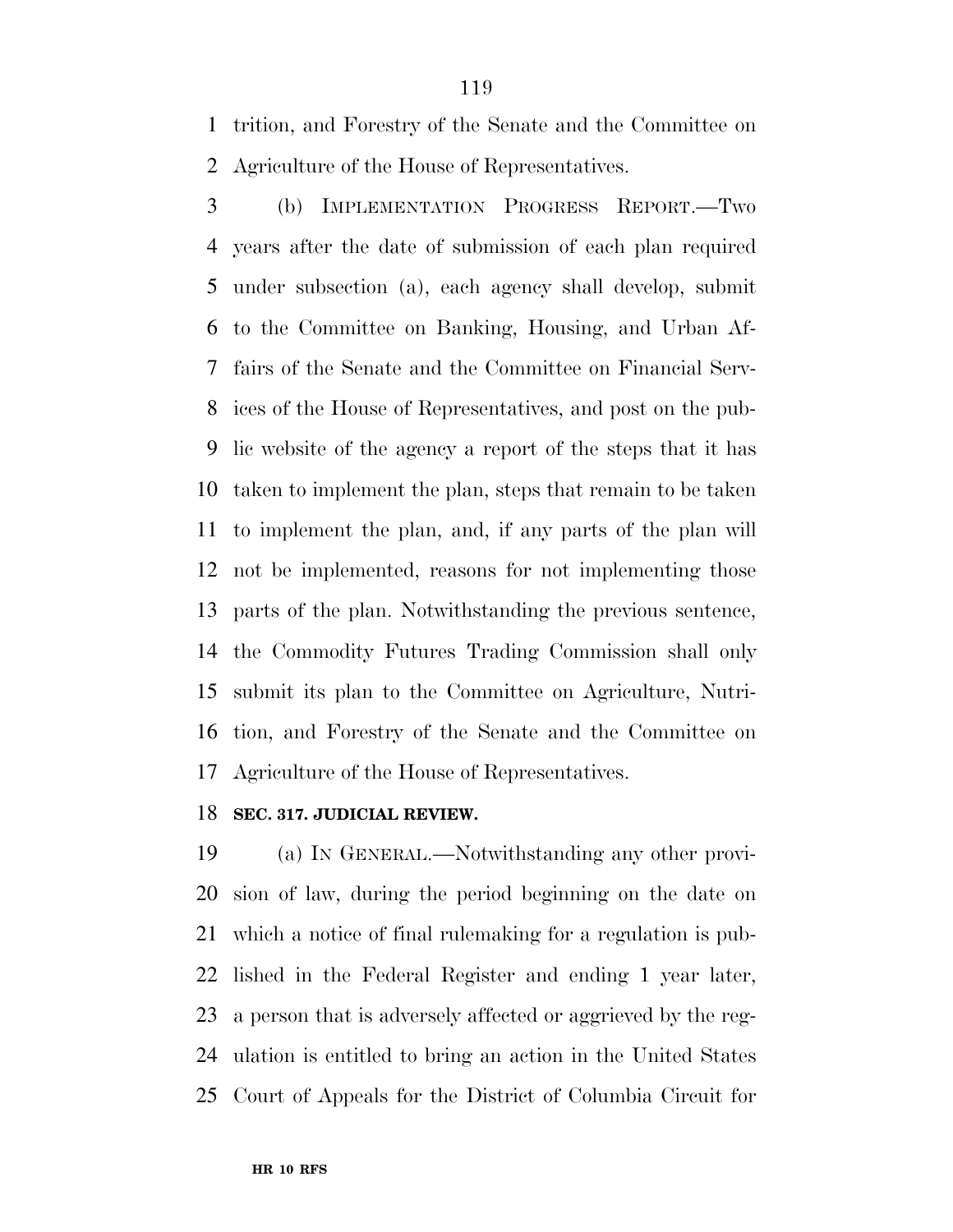judicial review of agency compliance with the requirements of section 312.

 (b) STAY.—The court may stay the effective date of the regulation or any provision thereof.

 (c) RELIEF.—If the court finds that an agency has not complied with the requirements of section 312, the court shall vacate the subject regulation, unless the agency shows by clear and convincing evidence that vacating the regulation would result in irreparable harm. Nothing in this section affects other limitations on judicial review or the power or duty of the court to dismiss any action or deny relief on any other appropriate legal or equitable ground.

## **SEC. 318. CHIEF ECONOMISTS COUNCIL.**

 (a) ESTABLISHMENT.—There is established the Chief Economists Council.

 (b) MEMBERSHIP.—The Council shall consist of the chief economist of each agency. The members of the Coun- cil shall select the first chairperson of the Council. There- after the position of Chairperson shall rotate annually among the members of the Council.

 (c) MEETINGS.—The Council shall meet at the call of the Chairperson, but not less frequently than quarterly.

 (d) REPORT.—One year after the effective date of this Act and annually thereafter, the Council shall prepare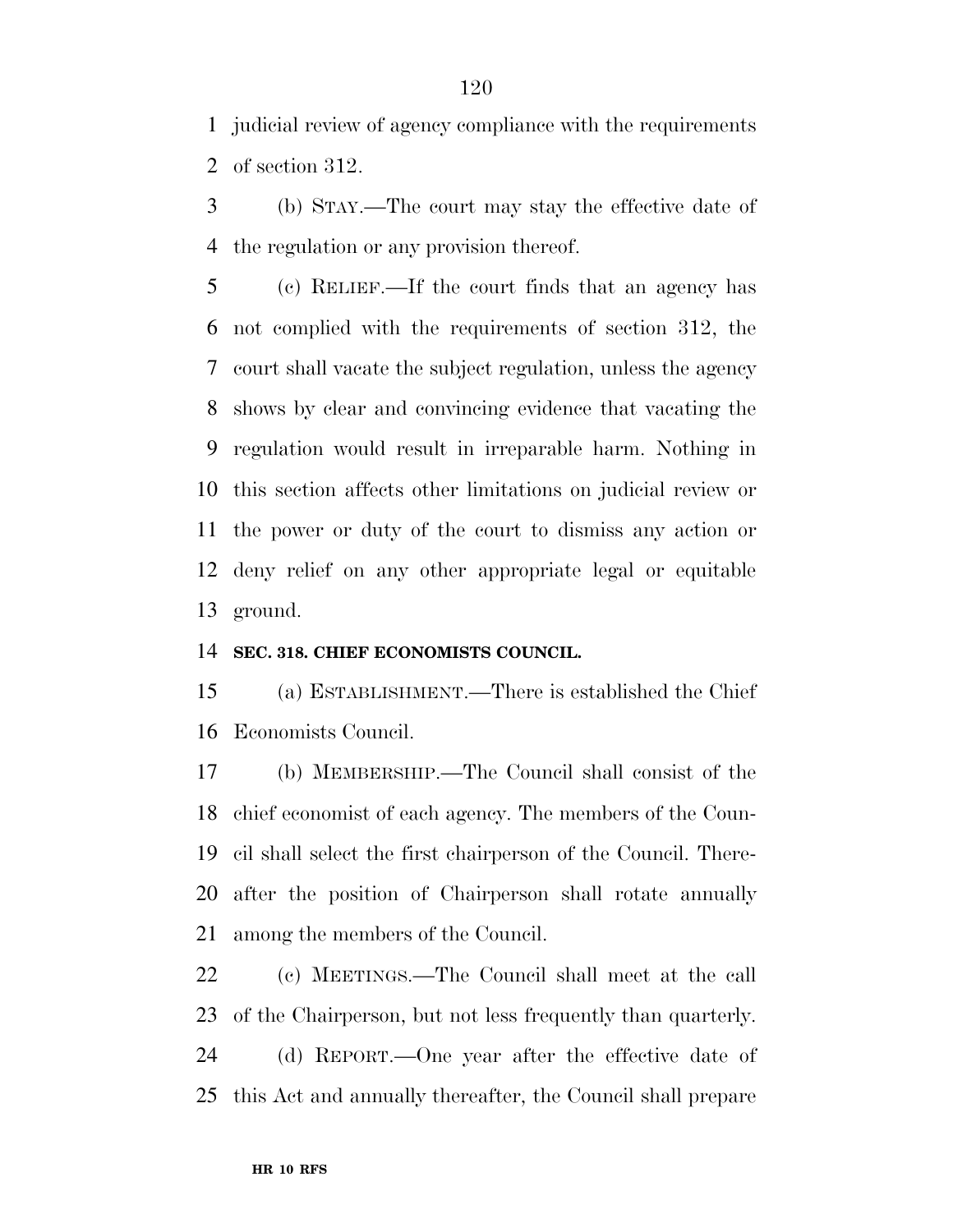and submit to the Committee on Banking, Housing, and Urban Affairs and the Committee on Agriculture, Nutri- tion, and Forestry of the Senate and the Committee on Financial Services and the Committee on Agriculture of the House of Representatives, and make publicly available on the Council's website, a report on— (1) the benefits and costs of regulations adopt- ed by the agencies during the past 12 months; (2) the regulatory actions planned by the agen- cies for the upcoming 12 months; (3) the cumulative effect of the existing regula- tions of the agencies on economic activity, innova- tion, international competitiveness of entities regu- lated by the agencies, and net job creation (exclud- ing jobs related to ensuring compliance with the reg- ulation); (4) the training and qualifications of the per- sons who prepared the cost-benefit analyses of each agency during the past 12 months; (5) the sufficiency of the resources available to the chief economists during the past 12 months for 22 the conduct of the activities required by this subtitle; and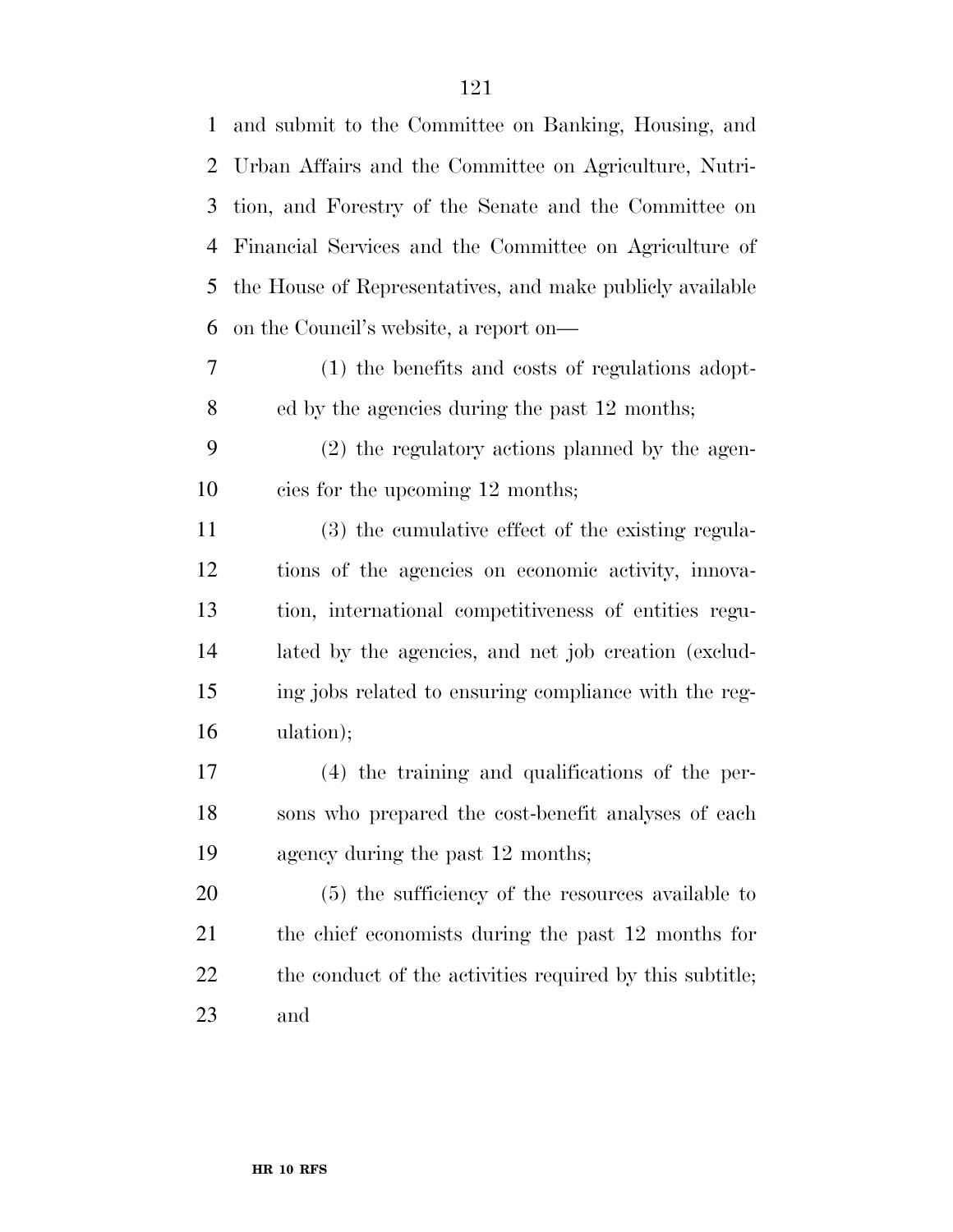| $\mathbf{1}$   | (6) recommendations for legislative or regu-           |
|----------------|--------------------------------------------------------|
| $\overline{2}$ | latory action to enhance the efficiency and effective- |
| 3              | ness of financial regulation in the United States.     |
| $\overline{4}$ | SEC. 319. CONFORMING AMENDMENTS.                       |
| 5              | Section $15(a)$ of the Commodity Exchange Act $(7)$    |
| 6              | U.S.C. $19(a)$ is amended—                             |
| $\overline{7}$ | $(1)$ by striking paragraph $(1)$ ;                    |
| 8              | (2) in paragraph (2), by striking " $(2)$ " and all    |
| 9              | that follows through "light of-" and inserting the     |
| 10             | following:                                             |
| 11             | "(1) CONSIDERATIONS.—Before promulgating a             |
| 12             | regulation under this chapter or issuing an order      |
| 13             | (except as provided in paragraph $(2)$ ), the Commis-  |
| 14             | sion shall take into consideration—";                  |
| 15             | $(3)$ in paragraph $(1)$ , as so redesignated—         |
| 16             | $(A)$ in subparagraph $(B)$ , by striking "fu-         |
| 17             | tures" and inserting "the relevant";                   |
| 18             | $(B)$ in subparagraph $(C)$ , by adding "and"          |
| 19             | at the end;                                            |
| 20             | $(C)$ in subparagraph $(D)$ , by striking ";           |
| 21             | and" and inserting a period; and                       |
| 22             | (D) by striking subparagraph $(E)$ ; and               |
| 23             | $(4)$ by redesignating paragraph $(3)$ as para-        |
| 24             | graph(2).                                              |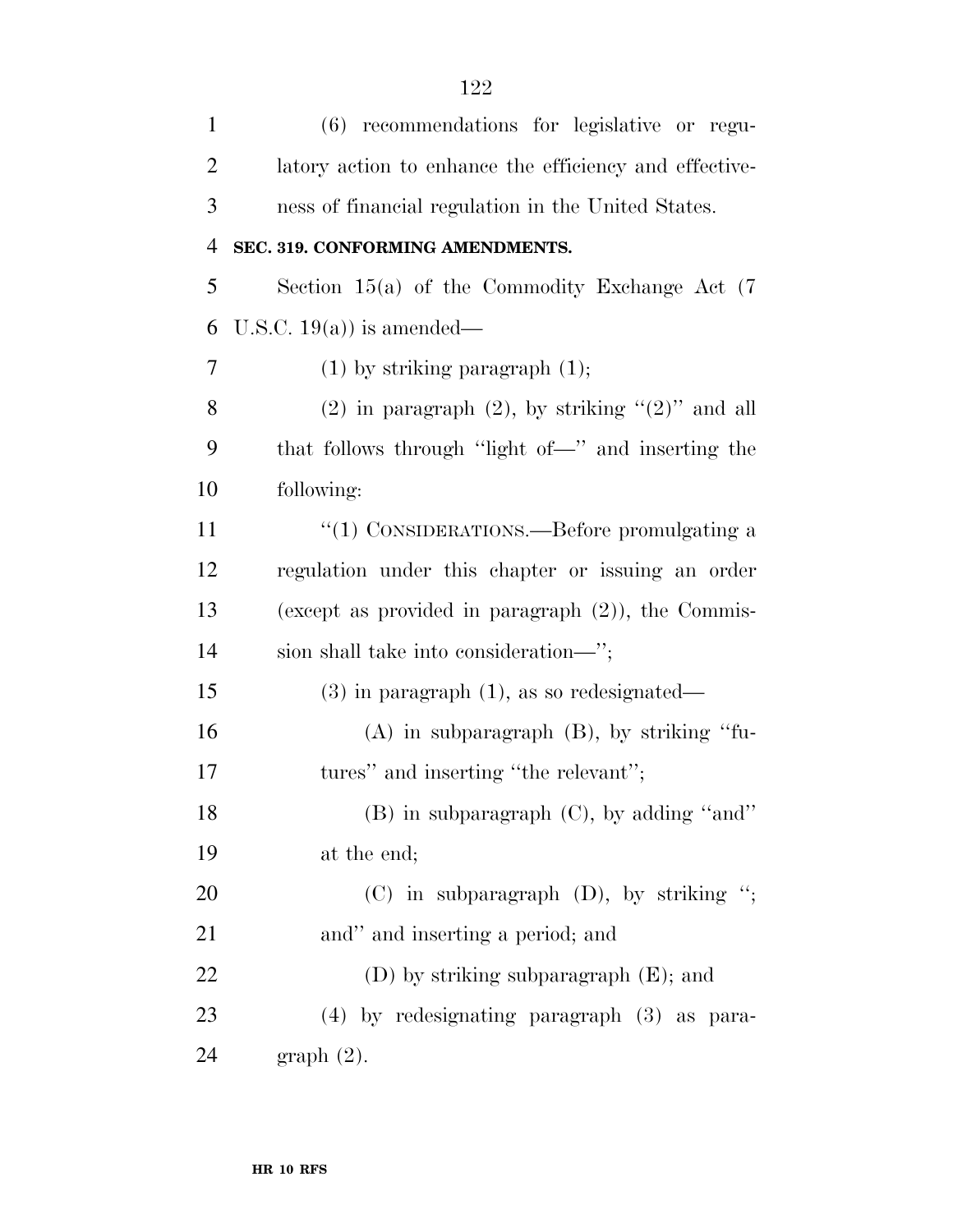### **SEC. 320. OTHER REGULATORY ENTITIES.**

 Not later than 1 year after the date of enactment of this Act, the Securities and Exchange Commission shall provide to the Committee on Banking, Housing, and Urban Affairs of the Senate and the Committee on Finan- cial Services of the House of Representatives, and make publicly available on the Commission's website a report setting forth a plan for subjecting the Public Company Accounting Oversight Board, the Municipal Securities Rulemaking Board, and any national securities association registered under section 15A of the Securities Exchange Act of 1934 (15 U.S.C. 78o–4(a)), other than subsection (k) of such section 15A, to the requirements of this sub-title, other than direct representation on the Council.

# **SEC. 321. AVOIDANCE OF DUPLICATIVE OR UNNECESSARY ANALYSES.**

 An agency may perform the analyses required by this subtitle in conjunction with, or as a part of, any other agenda or analysis required by any other provision of law, if such other analysis satisfies the provisions of this sub-title.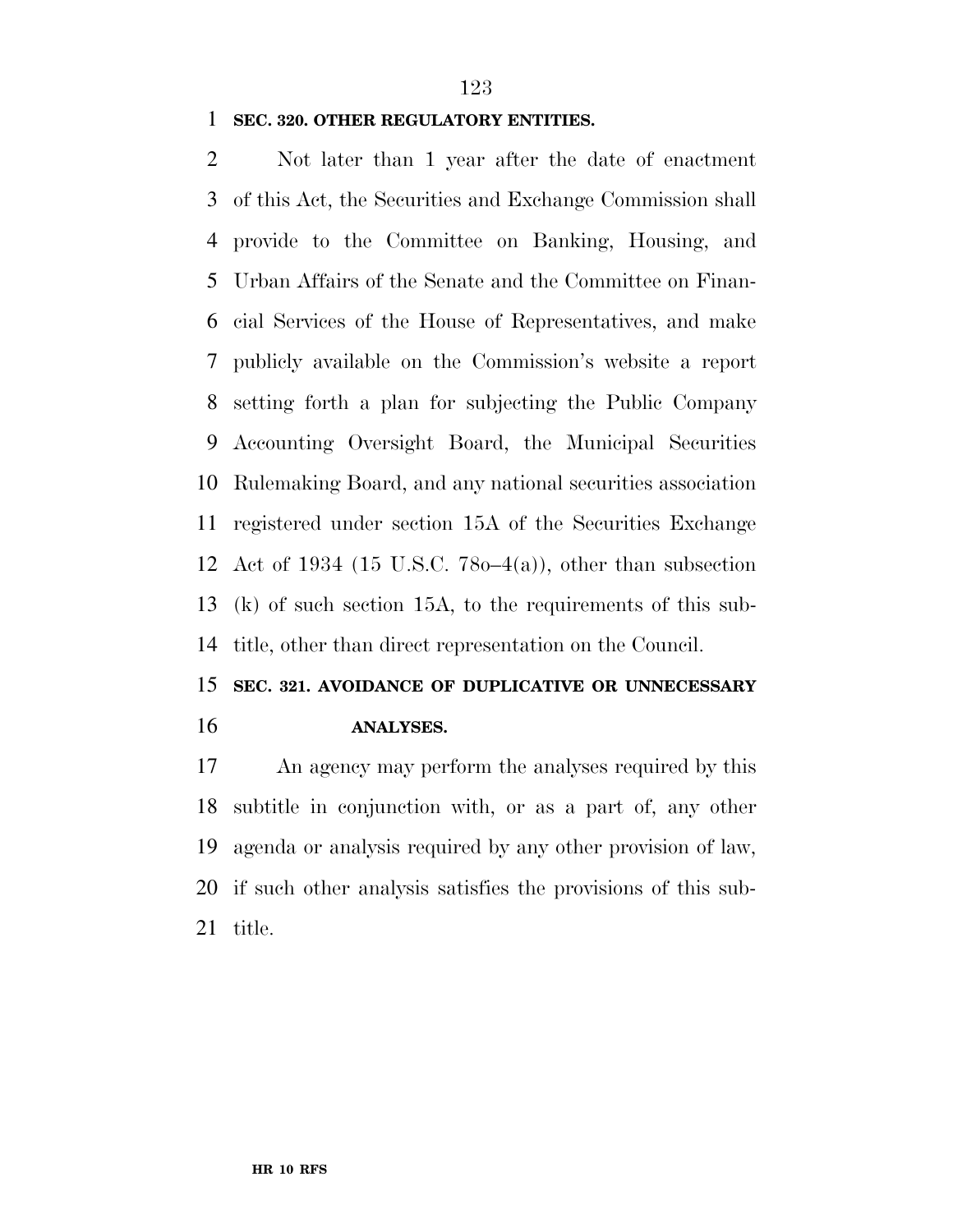# **Subtitle B—Congressional Review of Federal Financial Agency Rulemaking**

**SEC. 331. CONGRESSIONAL REVIEW.** 

5 (a)(1)(A) Before a rule may take effect, an agency shall publish in the Federal Register a list of information on which the rule is based, including data, scientific and economic studies, and cost-benefit analyses, and identify how the public can access such information online, and shall submit to each House of the Congress and to the Comptroller General a report containing—

12 (i) a copy of the rule;

 (ii) a concise general statement relating to the rule;

 (iii) a classification of the rule as a major or nonmajor rule, including an explanation of the clas- sification specifically addressing each criteria for a major rule contained within subparagraphs (A) 19 through  $(C)$  of section 334 $(2)$ ;

 (iv) a list of any other related regulatory ac- tions intended to implement the same statutory pro- vision or regulatory objective as well as the indi- vidual and aggregate economic effects of those ac-tions; and

(v) the proposed effective date of the rule.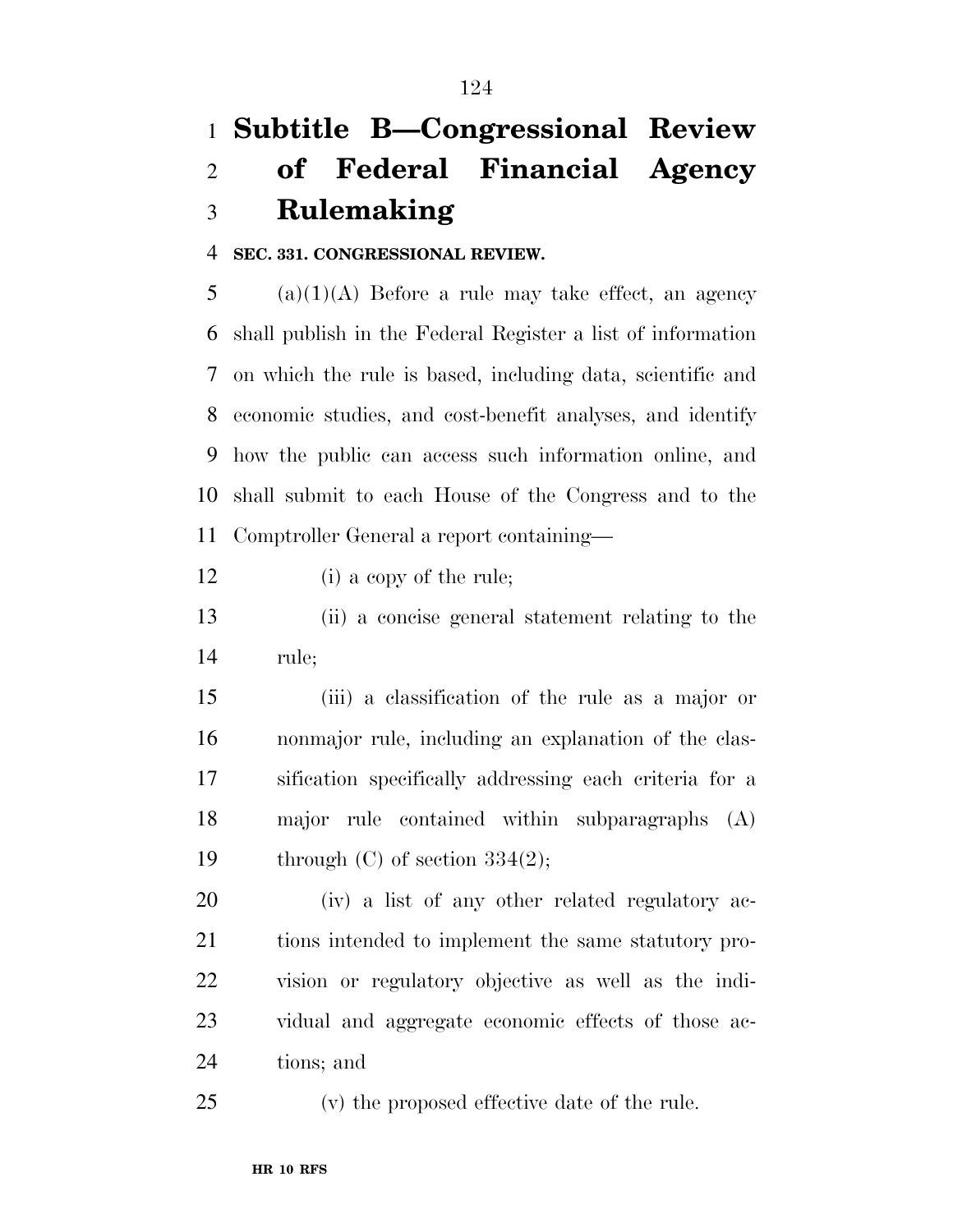(B) On the date of the submission of the report under subparagraph (A), the agency shall submit to the Comp- troller General and make available to each House of Con-gress—

 (i) a complete copy of the cost-benefit analysis of the rule, if any, including an analysis of any jobs added or lost, differentiating between public and pri-vate sector jobs;

 (ii) the agency's actions pursuant to sections 603, 604, 605, 607, and 609 of title 5, United States Code;

 (iii) the agency's actions pursuant to sections 202, 203, 204, and 205 of the Unfunded Mandates Reform Act of 1995 and subtitle G; and

 (iv) any other relevant information or require- ments under any other Act and any relevant Execu-17 tive orders.

 (C) Upon receipt of a report submitted under sub- paragraph (A), each House shall provide copies of the re- port to the chairman and ranking member of each stand- ing committee with jurisdiction under the rules of the House of Representatives or the Senate to report a bill to amend the provision of law under which the rule is issued.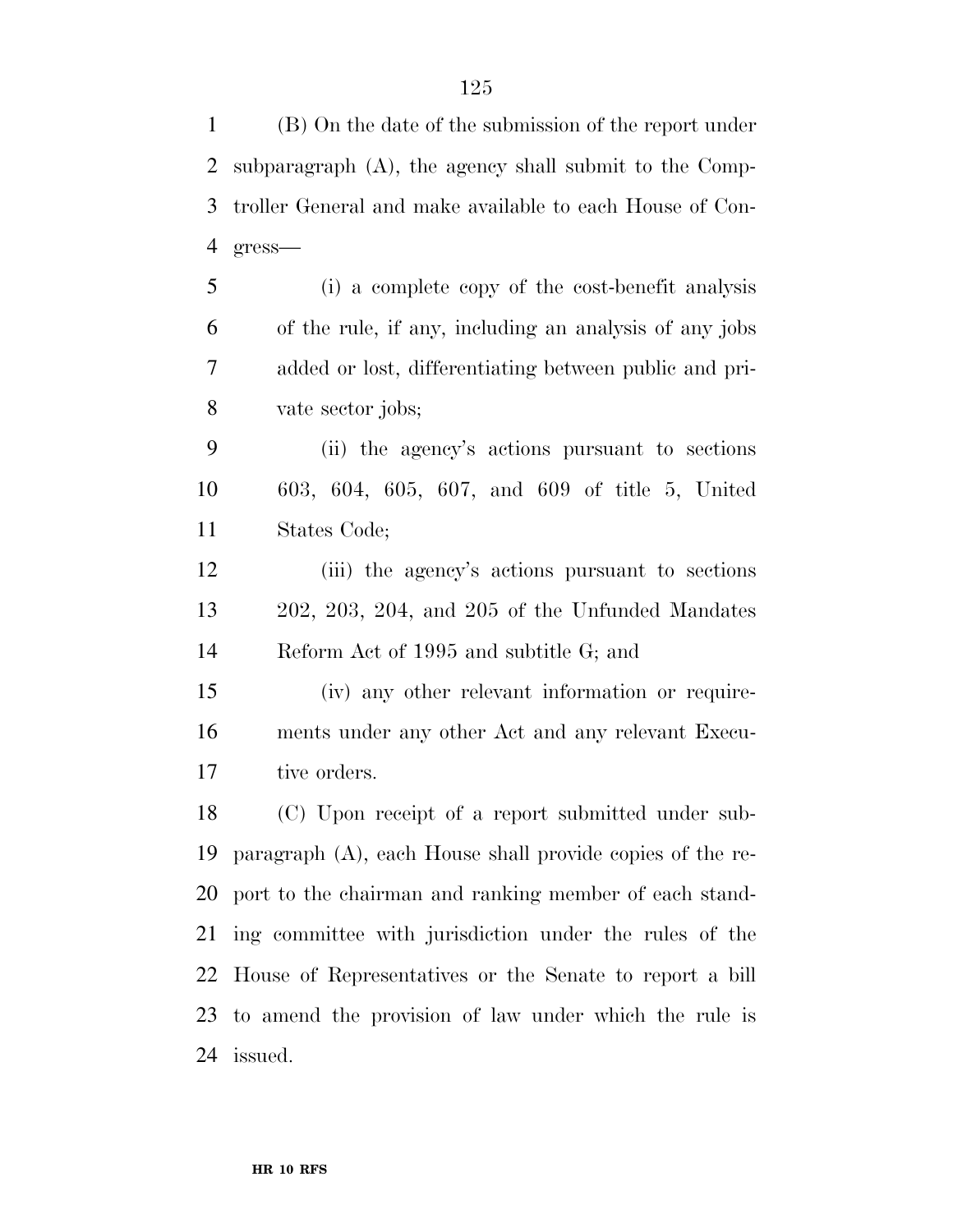(2)(A) The Comptroller General shall provide a re- port on each major rule to the committees of jurisdiction by the end of 15 calendar days after the submission or publication date. The report of the Comptroller General shall include an assessment of the agency's compliance 6 with procedural steps required by paragraph  $(1)(B)$  and an assessment of whether the major rule imposes any new limits or mandates on private-sector activity.

 (B) Agencies shall cooperate with the Comptroller General by providing information relevant to the Comp-troller General's report under subparagraph (A).

 (3) A major rule relating to a report submitted under paragraph (1) shall take effect upon enactment of a joint resolution of approval described in section 332 or as pro- vided for in the rule following enactment of a joint resolu- tion of approval described in section 332, whichever is later.

 (4) A nonmajor rule shall take effect as provided by section 333 after submission to Congress under paragraph (1).

 (5) If a joint resolution of approval relating to a major rule is not enacted within the period provided in subsection (b)(2), then a joint resolution of approval relat-ing to the same rule may not be considered under this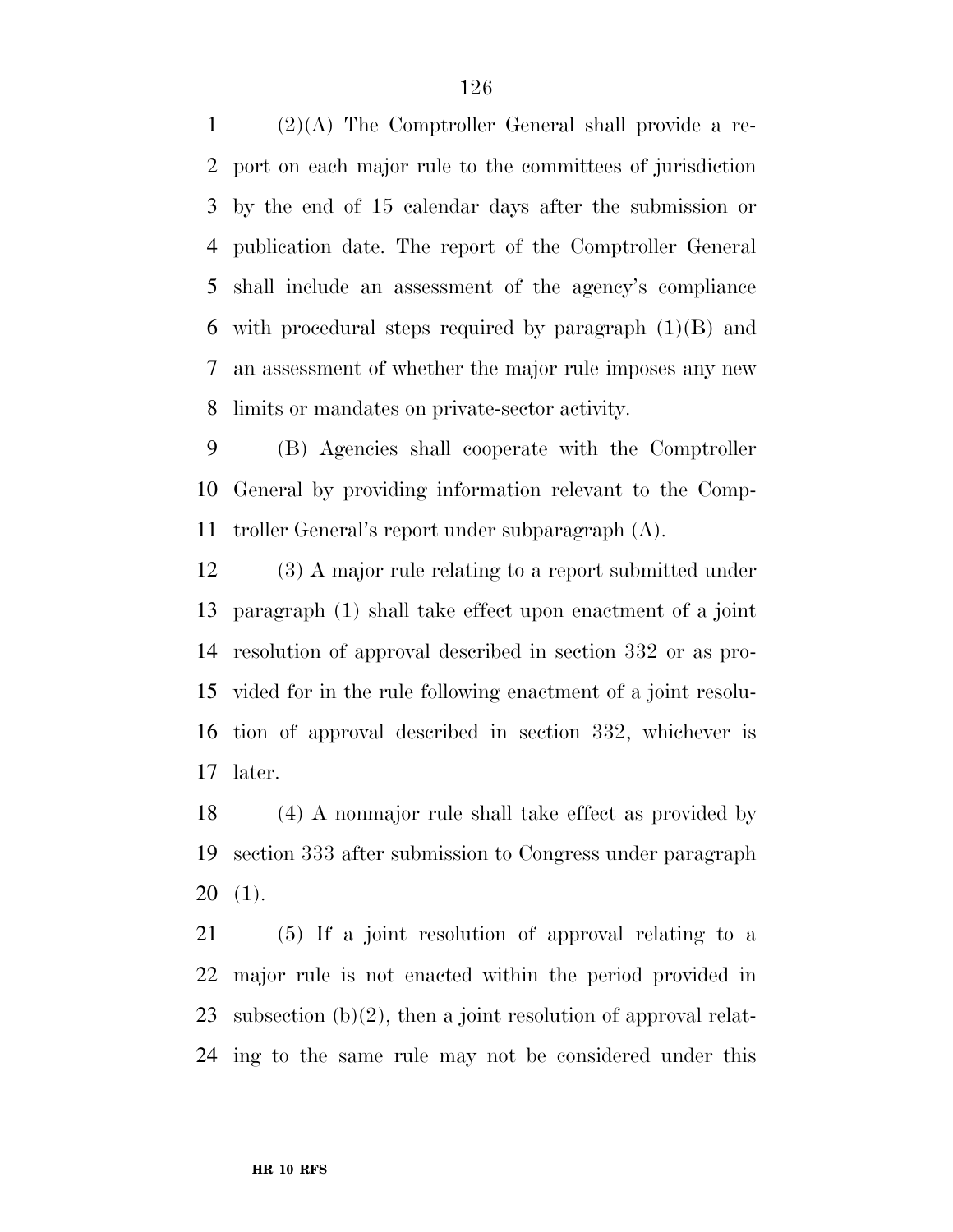subtitle in the same Congress by either the House of Rep-resentatives or the Senate.

 (b)(1) A major rule shall not take effect unless the Congress enacts a joint resolution of approval described under section 332.

 (2) If a joint resolution described in subsection (a) is not enacted into law by the end of 70 session days or legislative days, as applicable, beginning on the date on 9 which the report referred to in subsection  $(a)(1)(A)$  is re- ceived by Congress (excluding days either House of Con- gress is adjourned for more than 3 days during a session of Congress), then the rule described in that resolution shall be deemed not to be approved and such rule shall not take effect.

 (c)(1) Notwithstanding any other provision of this section (except subject to paragraph (3)), a major rule may take effect for one 90-calendar-day period if the President makes a determination under paragraph (2) and submits written notice of such determination to the Con-gress.

 (2) Paragraph (1) applies to a determination made by the President by Executive order that the major rule should take effect because such rule is—

 (A) necessary because of an imminent threat to health or safety or other emergency;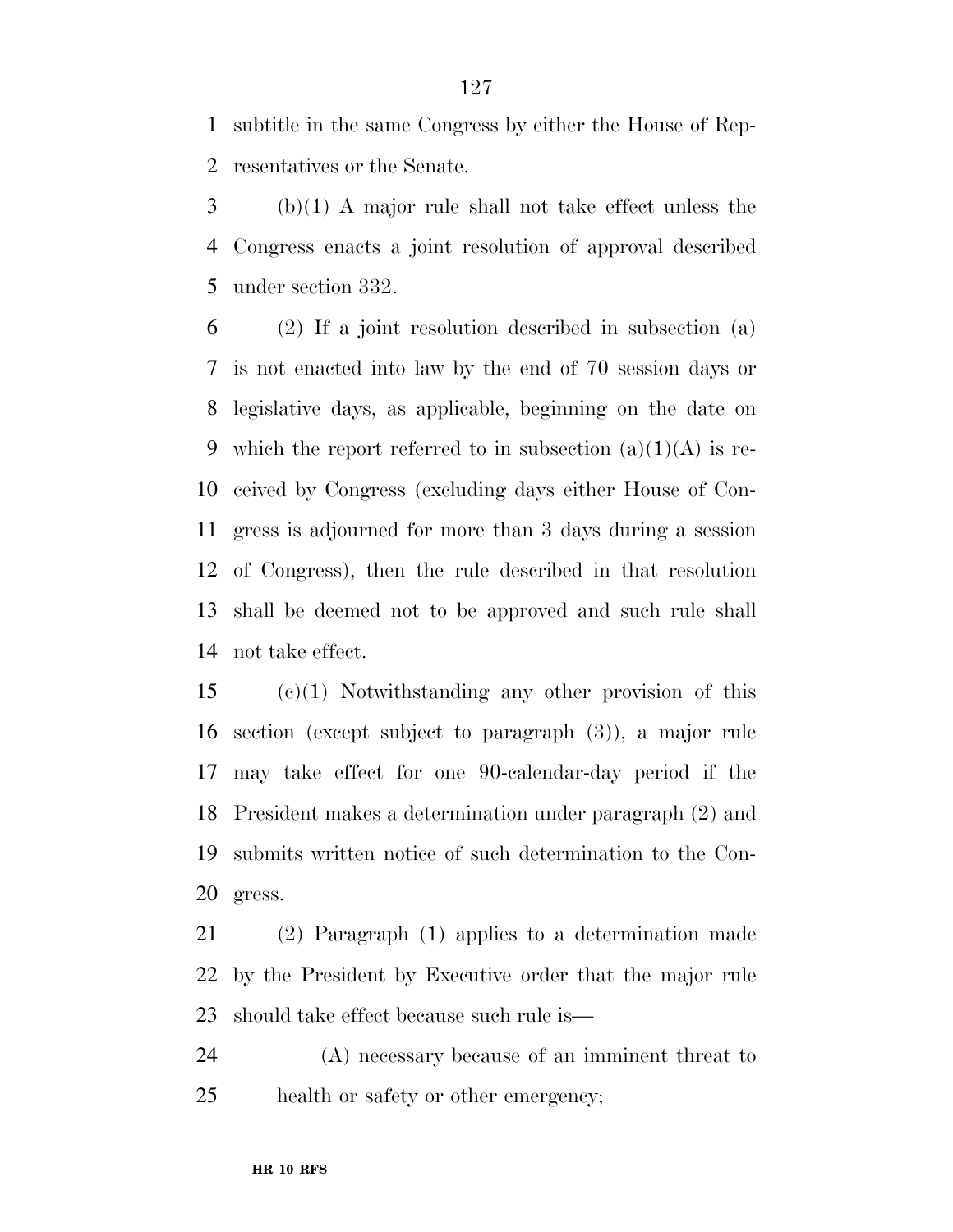(B) necessary for the enforcement of criminal laws;

- (C) necessary for national security; or
- (D) issued pursuant to any statute imple-menting an international trade agreement.

 (3) An exercise by the President of the authority under this subsection shall have no effect on the proce-dures under section 332.

 (d)(1) In addition to the opportunity for review other- wise provided under this subtitle, in the case of any rule for which a report was submitted in accordance with sub-12 section  $(a)(1)(A)$  during the period beginning on the date occurring—

 (A) in the case of the Senate, 60 session days; or

 (B) in the case of the House of Representatives, 60 legislative days,

 before the date the Congress is scheduled to adjourn a session of Congress through the date on which the same or succeeding Congress first convenes its next session, sec- tions 332 and 333 shall apply to such rule in the suc-ceeding session of Congress.

23  $(2)(A)$  In applying sections 332 and 333 for purposes of such additional review, a rule described under para-graph (1) shall be treated as though—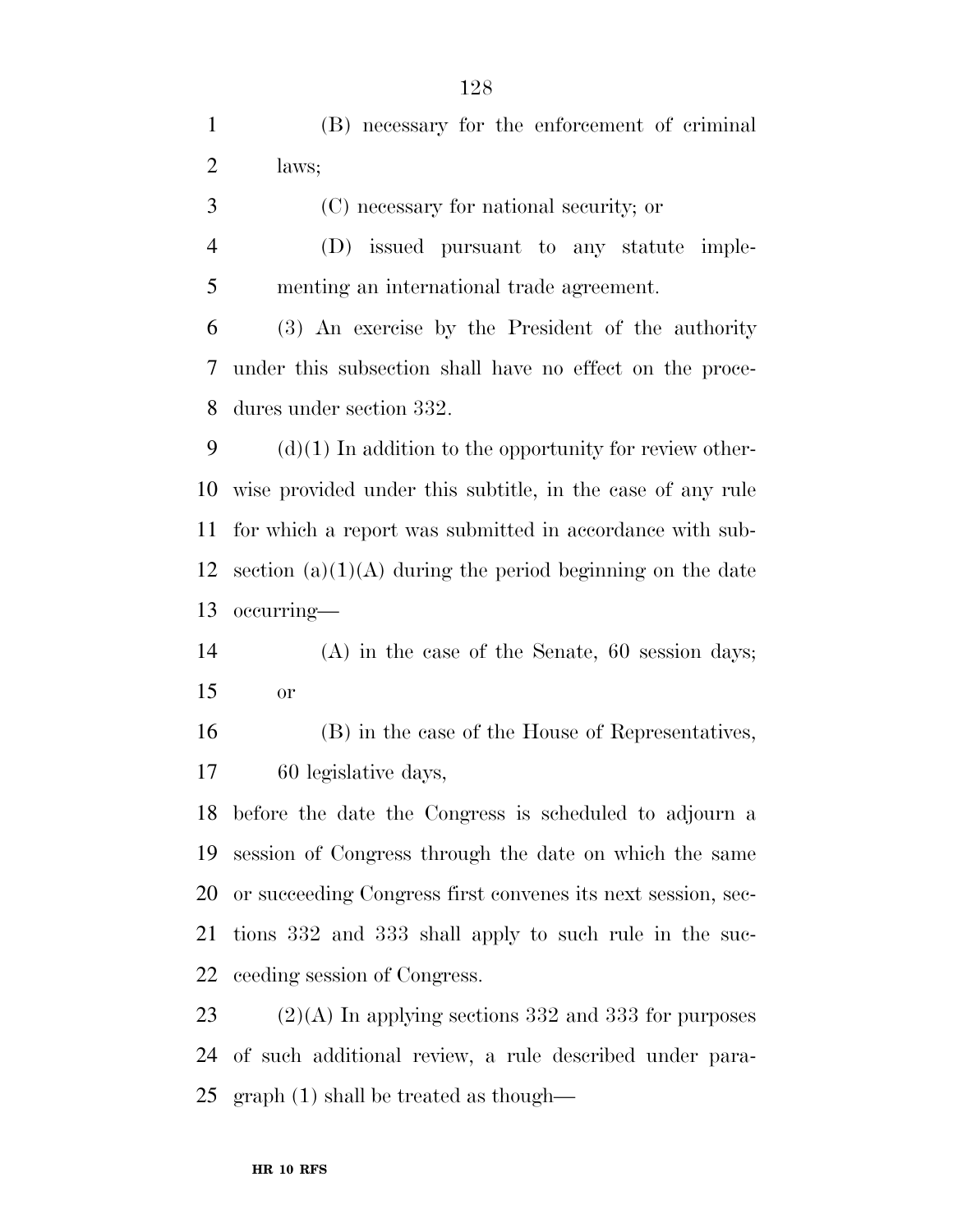| $\mathbf{1}$   | (i) such rule were published in the Federal Reg-            |
|----------------|-------------------------------------------------------------|
| $\overline{2}$ | ister on-                                                   |
| 3              | $(I)$ in the case of the Senate, the 15th ses-              |
| $\overline{4}$ | sion day; or                                                |
| 5              | (II) in the case of the House of Represent-                 |
| 6              | atives, the 15th legislative day,                           |
| 7              | after the succeeding session of Congress first con-         |
| 8              | venes; and                                                  |
| 9              | (ii) a report on such rule were submitted to                |
| 10             | Congress under subsection $(a)(1)$ on such date.            |
| 11             | (B) Nothing in this paragraph shall be construed to         |
| 12             | affect the requirement under subsection $(a)(1)$ that a re- |
| 13             | port shall be submitted to Congress before a rule can take  |
| 14             | effect.                                                     |
| 15             | $(3)$ A rule described under paragraph $(1)$ shall take     |
| 16             | effect as otherwise provided by law (including other sub-   |
| 17             | sections of this section).                                  |
| 18             | SEC. 332. CONGRESSIONAL APPROVAL PROCEDURE FOR              |
| 19             | <b>MAJOR RULES.</b>                                         |
| 20             | $(a)(1)$ For purposes of this section, the term "joint"     |
| 21             | resolution" means only a joint resolution addressing a re-  |
| 22             | port classifying a rule as major pursuant to section        |
| 23             | $331(a)(1)(A)(iii)$ that—                                   |
| 24             | (A) bears no preamble;                                      |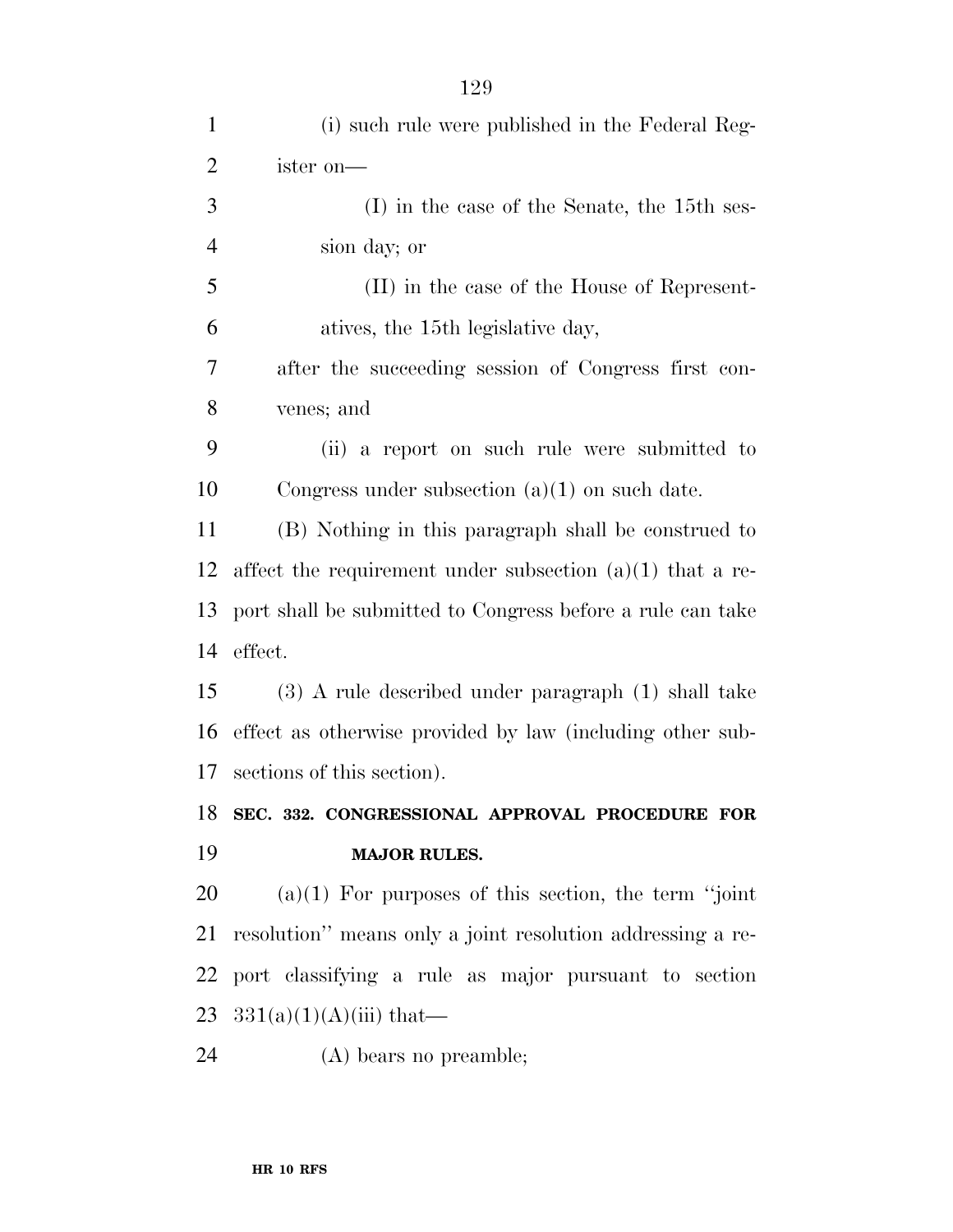| $\mathbf{1}$   | (B) bears the following title (with blanks filled            |
|----------------|--------------------------------------------------------------|
| $\overline{2}$ | as appropriate): "Approving the rule submitted by            |
| 3              | $\equiv$ relating to $\equiv$ $\cdots$ ;                     |
| $\overline{4}$ | (C) includes after its resolving clause only the             |
| 5              | following (with blanks filled as appropriate): "That         |
| 6              | Congress approves the rule submitted by $\frac{\ }{\ }$ re-  |
| 7              | lating to $\_\_\_$ "; and                                    |
| 8              | $(D)$ is introduced pursuant to paragraph $(2)$ .            |
| 9              | (2) After a House of Congress receives a report              |
| 10             | classifying a rule as major pursuant to section              |
| 11             | $331(a)(1)(A)(iii)$ , the majority leader of that House (or  |
| 12             | his or her respective designee) shall introduce (by request, |
| 13             | if appropriate) a joint resolution described in paragraph    |
| 14             | $(1)$ —                                                      |
| 15             | (A) in the case of the House of Representatives,             |
| 16             | within 3 legislative days; and                               |
| 17             | (B) in the case of the Senate, within 3 session              |
| 18             | days.                                                        |
| 19             | $(3)$ A joint resolution described in paragraph $(1)$ shall  |
| 20             | not be subject to amendment at any stage of proceeding.      |
| 21             | (b) A joint resolution described in subsection (a) shall     |
| 22             | be referred in each House of Congress to the committees      |
| 23             | having jurisdiction over the provision of law under which    |
| 24             | the rule is issued.                                          |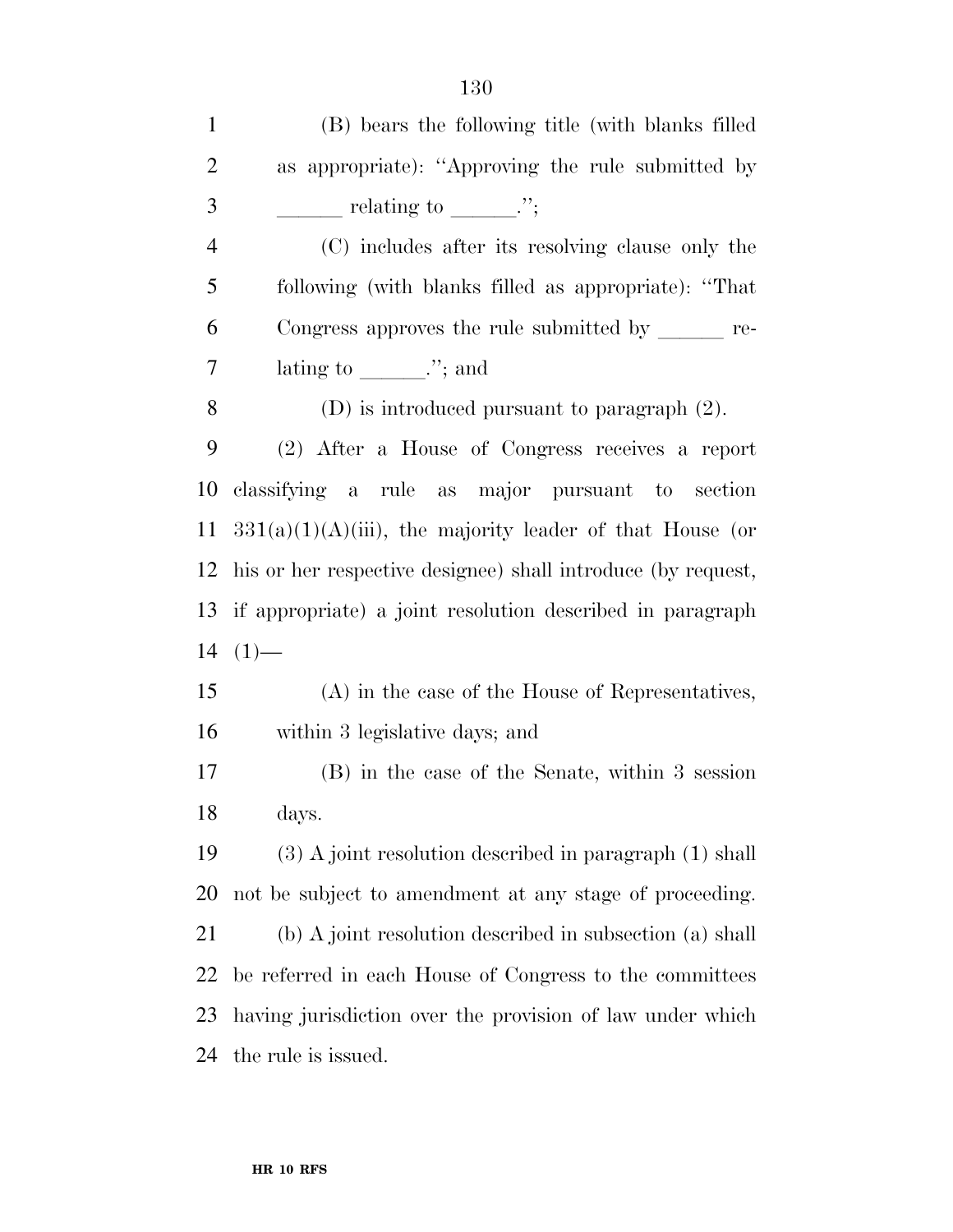(c) In the Senate, if the committee or committees to which a joint resolution described in subsection (a) has been referred have not reported it at the end of 15 session days after its introduction, such committee or committees shall be automatically discharged from further consider- ation of the resolution and it shall be placed on the cal- endar. A vote on final passage of the resolution shall be taken on or before the close of the 15th session day after the resolution is reported by the committee or committees to which it was referred, or after such committee or com- mittees have been discharged from further consideration of the resolution.

 (d)(1) In the Senate, when the committee or commit- tees to which a joint resolution is referred have reported, or when a committee or committees are discharged (under subsection (c)) from further consideration of a joint reso- lution described in subsection (a), it is at any time there- after in order (even though a previous motion to the same effect has been disagreed to) for a motion to proceed to the consideration of the joint resolution, and all points of order against the joint resolution (and against consider- ation of the joint resolution) are waived. The motion is not subject to amendment, or to a motion to postpone, or to a motion to proceed to the consideration of other business. A motion to reconsider the vote by which the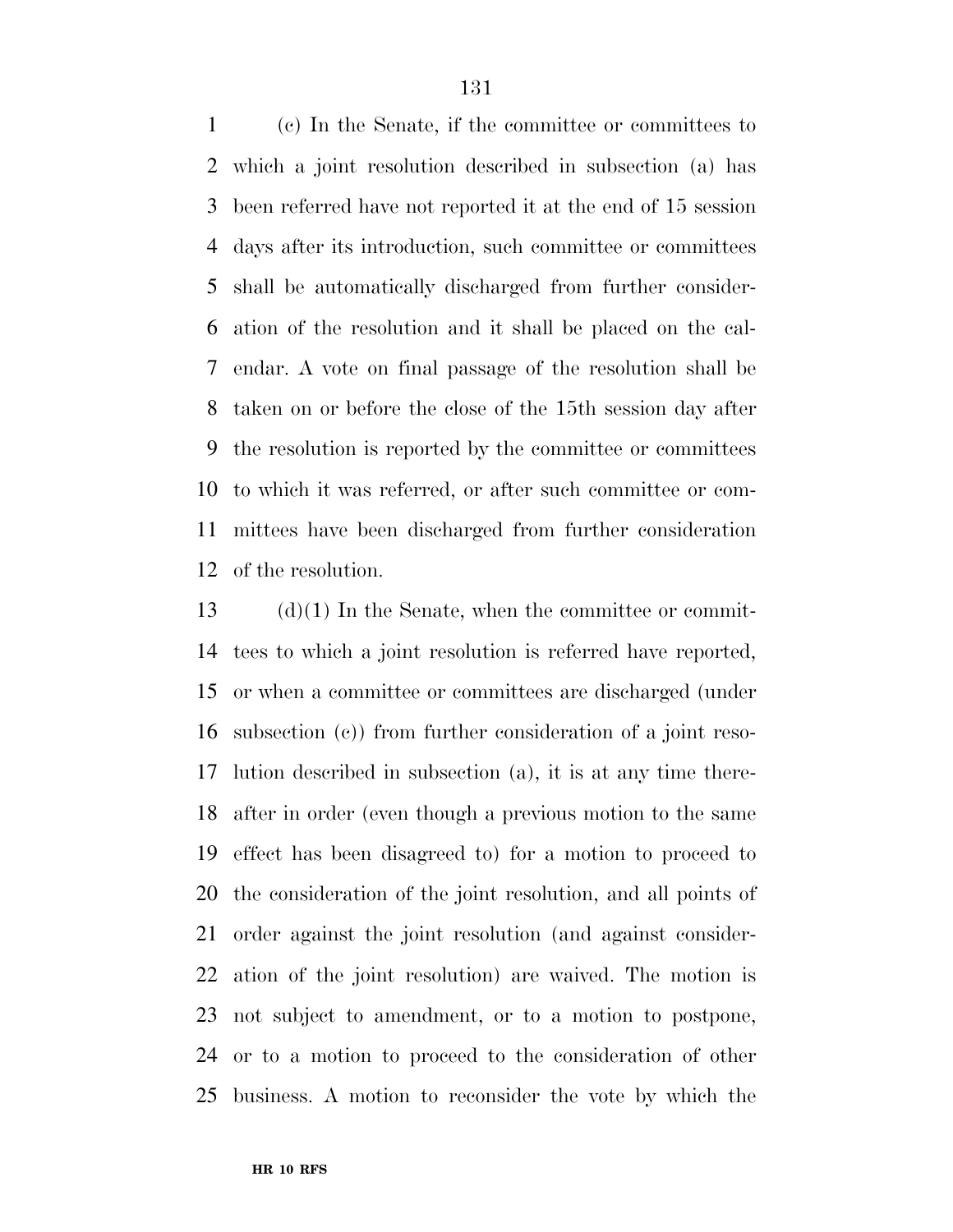motion is agreed to or disagreed to shall not be in order. If a motion to proceed to the consideration of the joint resolution is agreed to, the joint resolution shall remain the unfinished business of the Senate until disposed of. (2) In the Senate, debate on the joint resolution, and on all debatable motions and appeals in connection there- with, shall be limited to not more than 2 hours, which shall be divided equally between those favoring and those opposing the joint resolution. A motion to further limit debate is in order and not debatable. An amendment to, or a motion to postpone, or a motion to proceed to the consideration of other business, or a motion to recommit the joint resolution is not in order.

 (3) In the Senate, immediately following the conclu- sion of the debate on a joint resolution described in sub- section (a), and a single quorum call at the conclusion of the debate if requested in accordance with the rules of the Senate, the vote on final passage of the joint resolution shall occur.

 (4) Appeals from the decisions of the Chair relating to the application of the rules of the Senate to the proce- dure relating to a joint resolution described in subsection (a) shall be decided without debate.

 (e) In the House of Representatives, if any committee to which a joint resolution described in subsection (a) has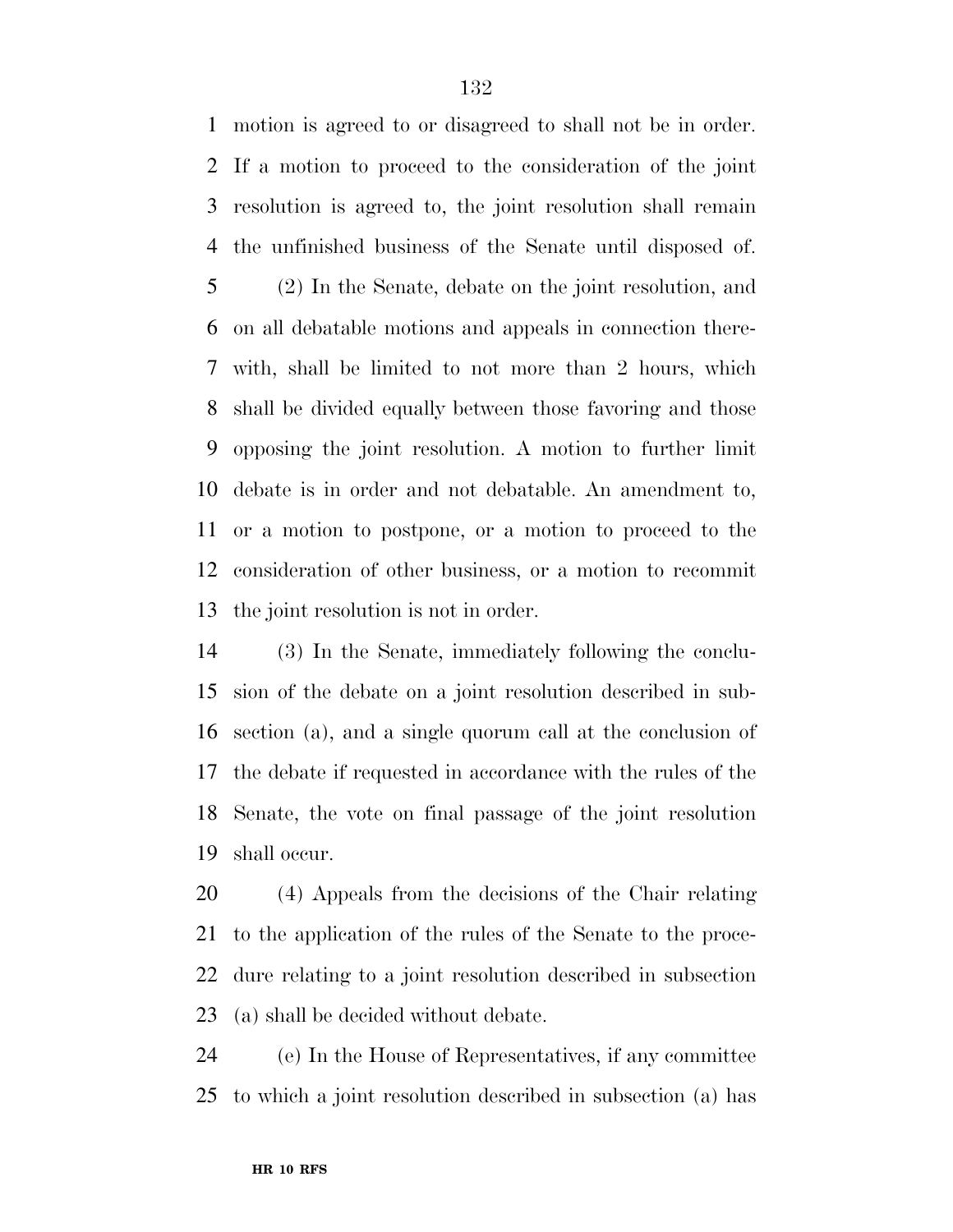been referred has not reported it to the House at the end of 15 legislative days after its introduction, such com- mittee shall be discharged from further consideration of the joint resolution, and it shall be placed on the appro- priate calendar. On the second and fourth Thursdays of each month it shall be in order at any time for the Speaker to recognize a Member who favors passage of a joint reso- lution that has appeared on the calendar for at least 5 legislative days to call up that joint resolution for imme- diate consideration in the House without intervention of any point of order. When so called up a joint resolution shall be considered as read and shall be debatable for 1 hour equally divided and controlled by the proponent and an opponent, and the previous question shall be considered as ordered to its passage without intervening motion. It shall not be in order to reconsider the vote on passage. If a vote on final passage of the joint resolution has not been taken by the third Thursday on which the Speaker may recognize a Member under this subsection, such vote shall be taken on that day.

 (f)(1) If, before passing a joint resolution described in subsection (a), one House receives from the other a joint resolution having the same text, then—

 (A) the joint resolution of the other House shall not be referred to a committee; and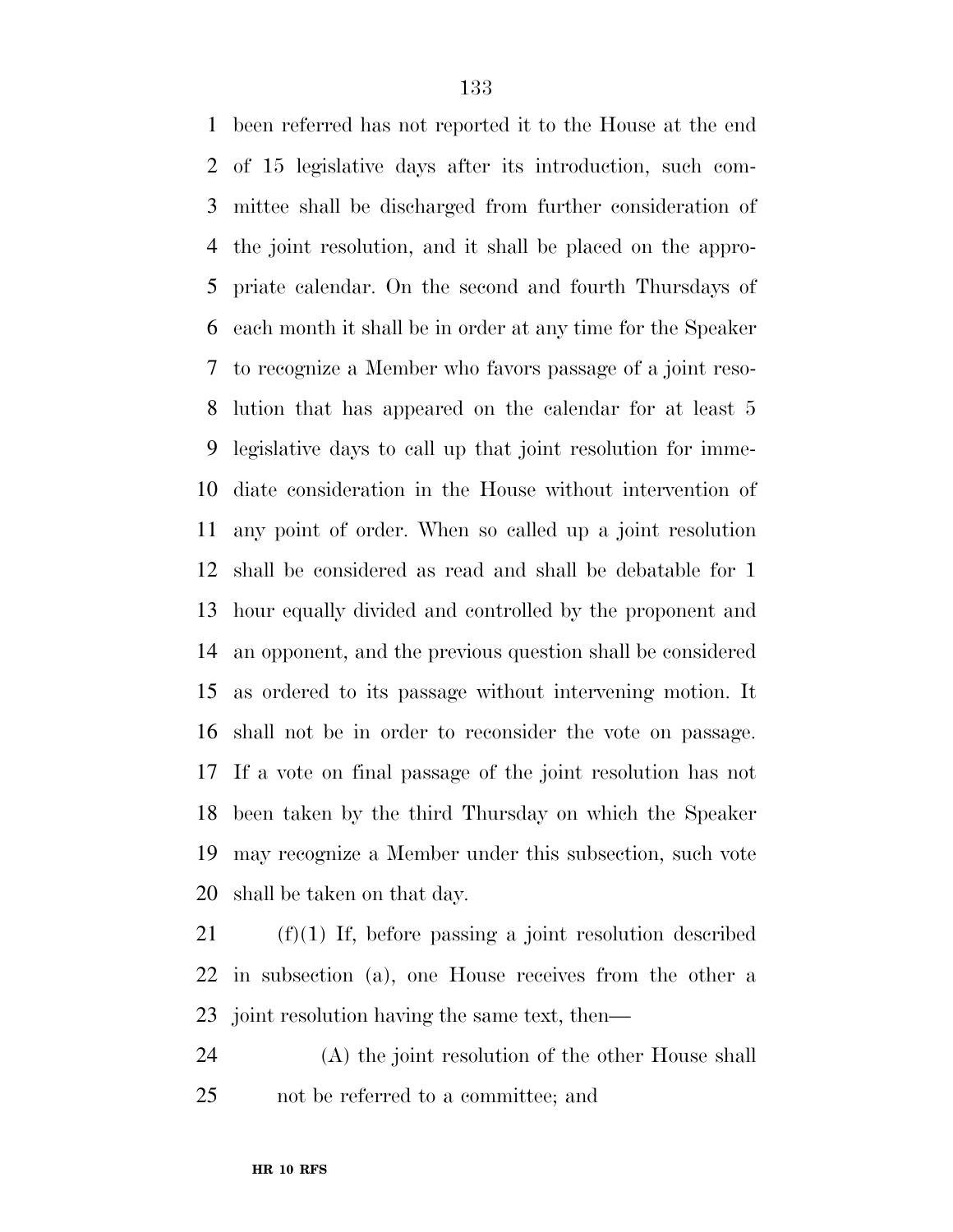(B) the procedure in the receiving House shall be the same as if no joint resolution had been re- ceived from the other House until the vote on pas- sage, when the joint resolution received from the other House shall supplant the joint resolution of the receiving House.

 (2) This subsection shall not apply to the House of Representatives if the joint resolution received from the Senate is a revenue measure.

 (g) If either House has not taken a vote on final pas- sage of the joint resolution by the last day of the period 12 described in section  $331(b)(2)$ , then such vote shall be taken on that day.

 (h) This section and section 333 are enacted by Con-gress—

 (1) as an exercise of the rulemaking power of the Senate and House of Representatives, respec- tively, and as such is deemed to be part of the rules of each House, respectively, but applicable only with respect to the procedure to be followed in that House in the case of a joint resolution described in subsection (a) and superseding other rules only where explicitly so; and

 (2) with full recognition of the Constitutional right of either House to change the rules (so far as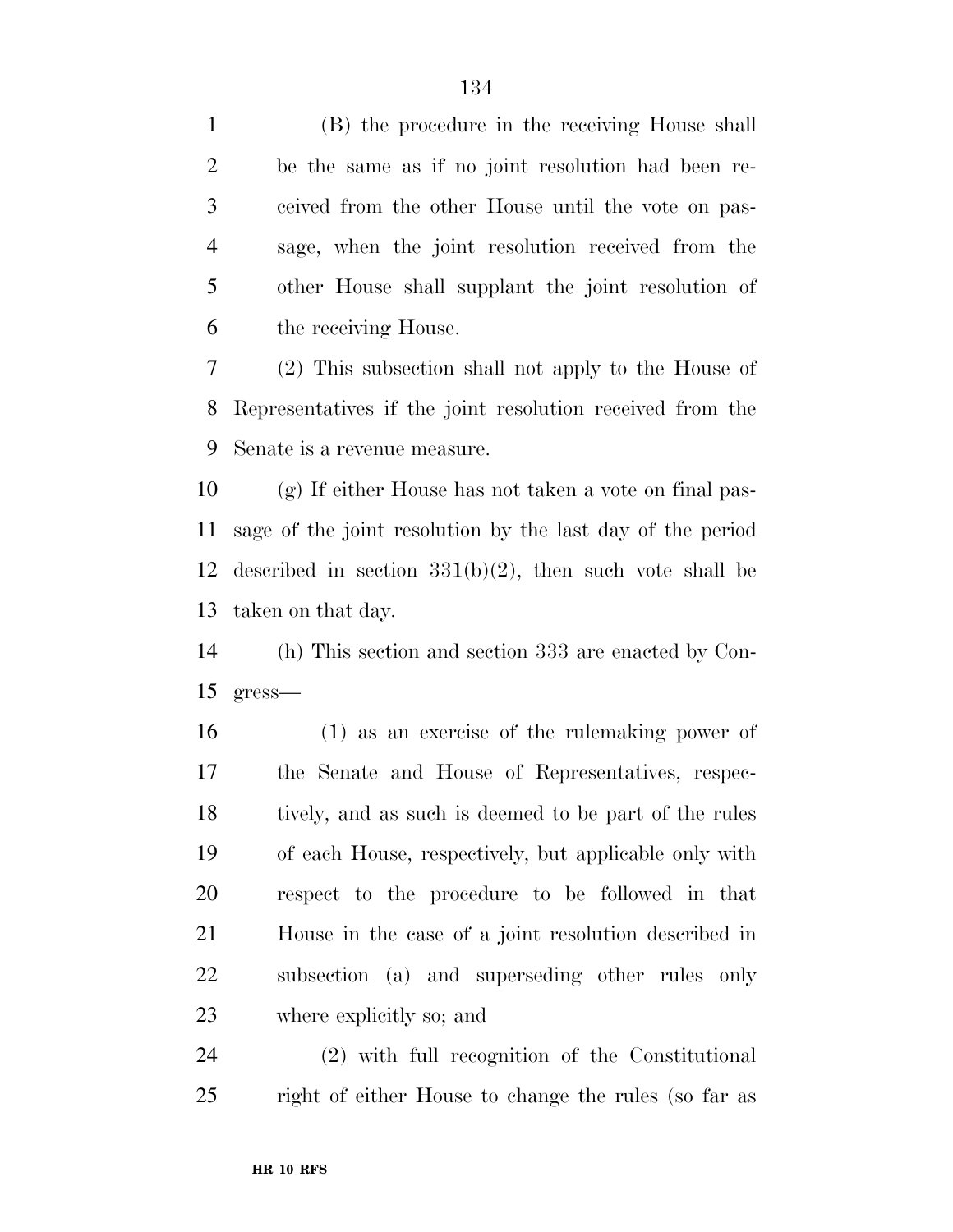they relate to the procedure of that House) at any 2 time, in the same manner and to the same extent as in the case of any other rule of that House.

# **SEC. 333. CONGRESSIONAL DISAPPROVAL PROCEDURE FOR**

# **NONMAJOR RULES.**

 (a) For purposes of this section, the term ''joint reso- lution'' means only a joint resolution introduced in the pe- riod beginning on the date on which the report referred 9 to in section  $331(a)(1)(A)$  is received by Congress and ending 60 days thereafter (excluding days either House of Congress is adjourned for more than 3 days during a session of Congress), the matter after the resolving clause of which is as follows: ''That Congress disapproves the 14 nonmajor rule submitted by the relating to 15 and such rule shall have no force or effect." (The blank spaces being appropriately filled in).

 (b) A joint resolution described in subsection (a) shall be referred to the committees in each House of Congress with jurisdiction.

 (c) In the Senate, if the committee to which is re- ferred a joint resolution described in subsection (a) has not reported such joint resolution (or an identical joint resolution) at the end of 15 session days after the date of introduction of the joint resolution, such committee may be discharged from further consideration of such joint res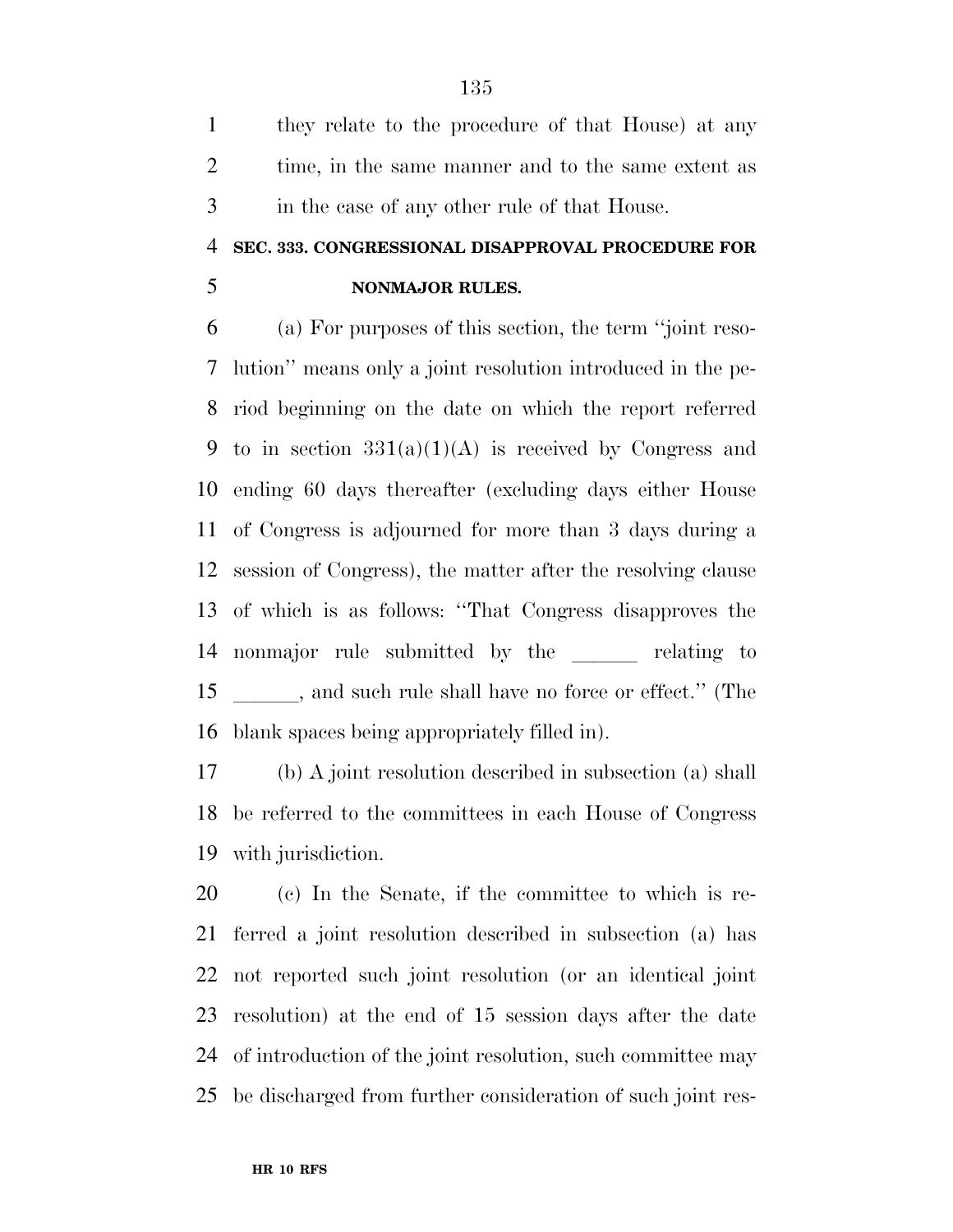olution upon a petition supported in writing by 30 Mem- bers of the Senate, and such joint resolution shall be placed on the calendar.

 (d)(1) In the Senate, when the committee to which a joint resolution is referred has reported, or when a com- mittee is discharged (under subsection (c)) from further consideration of a joint resolution described in subsection (a), it is at any time thereafter in order (even though a previous motion to the same effect has been disagreed to) for a motion to proceed to the consideration of the joint resolution, and all points of order against the joint resolu- tion (and against consideration of the joint resolution) are waived. The motion is not subject to amendment, or to a motion to postpone, or to a motion to proceed to the consideration of other business. A motion to reconsider the vote by which the motion is agreed to or disagreed to shall not be in order. If a motion to proceed to the consideration of the joint resolution is agreed to, the joint resolution shall remain the unfinished business of the Senate until disposed of.

 (2) In the Senate, debate on the joint resolution, and on all debatable motions and appeals in connection there- with, shall be limited to not more than 10 hours, which shall be divided equally between those favoring and those opposing the joint resolution. A motion to further limit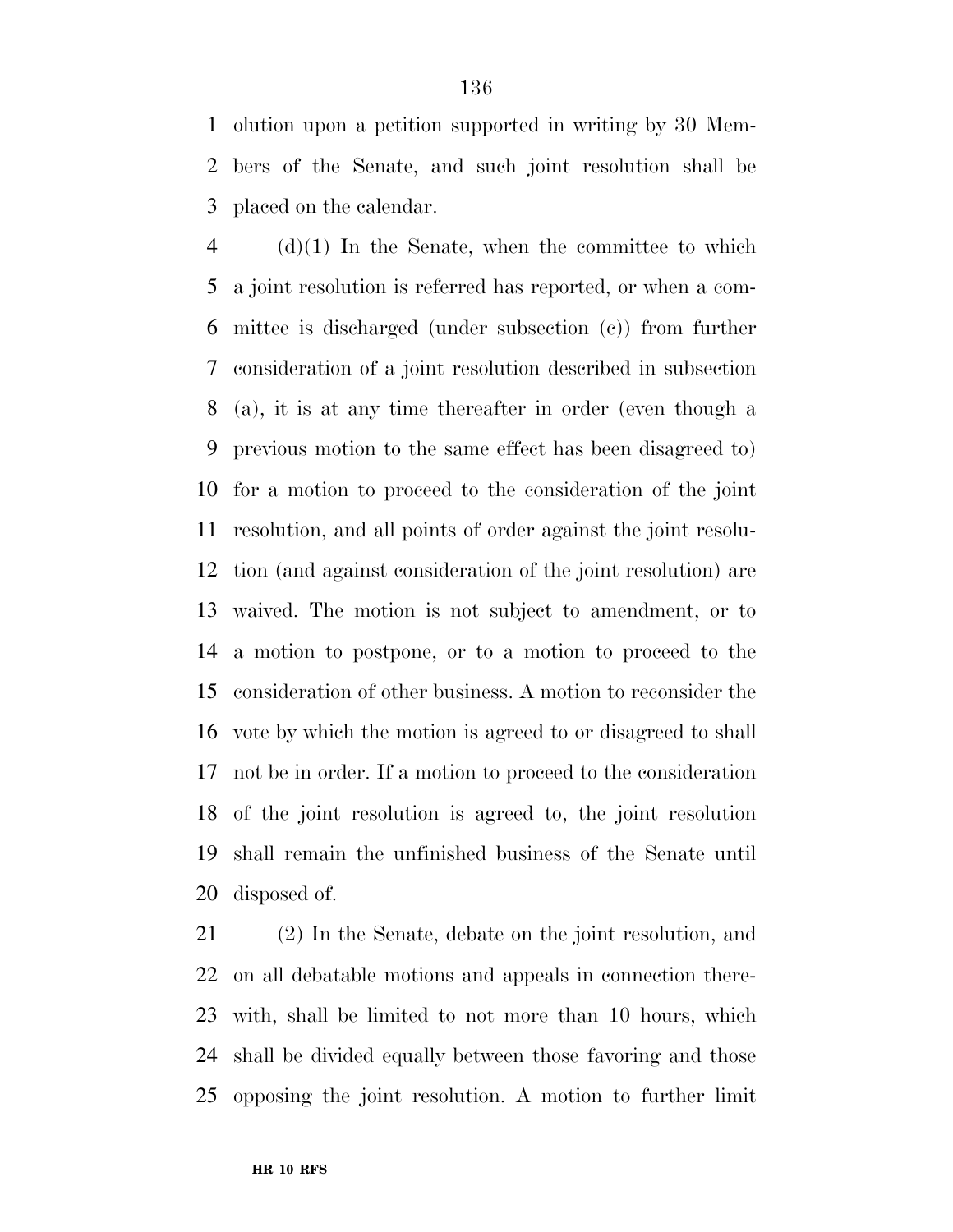debate is in order and not debatable. An amendment to, or a motion to postpone, or a motion to proceed to the consideration of other business, or a motion to recommit the joint resolution is not in order.

 (3) In the Senate, immediately following the conclu- sion of the debate on a joint resolution described in sub- section (a), and a single quorum call at the conclusion of the debate if requested in accordance with the rules of the Senate, the vote on final passage of the joint resolution shall occur.

 (4) Appeals from the decisions of the Chair relating to the application of the rules of the Senate to the proce- dure relating to a joint resolution described in subsection (a) shall be decided without debate.

 (e) In the Senate, the procedure specified in sub- section (c) or (d) shall not apply to the consideration of a joint resolution respecting a nonmajor rule—

 (1) after the expiration of the 60 session days beginning with the applicable submission or publica-tion date; or

21 (2) if the report under section  $331(a)(1)(A)$  was submitted during the period referred to in section  $331(d)(1)$ , after the expiration of the 60 session days beginning on the 15th session day after the succeeding session of Congress first convenes.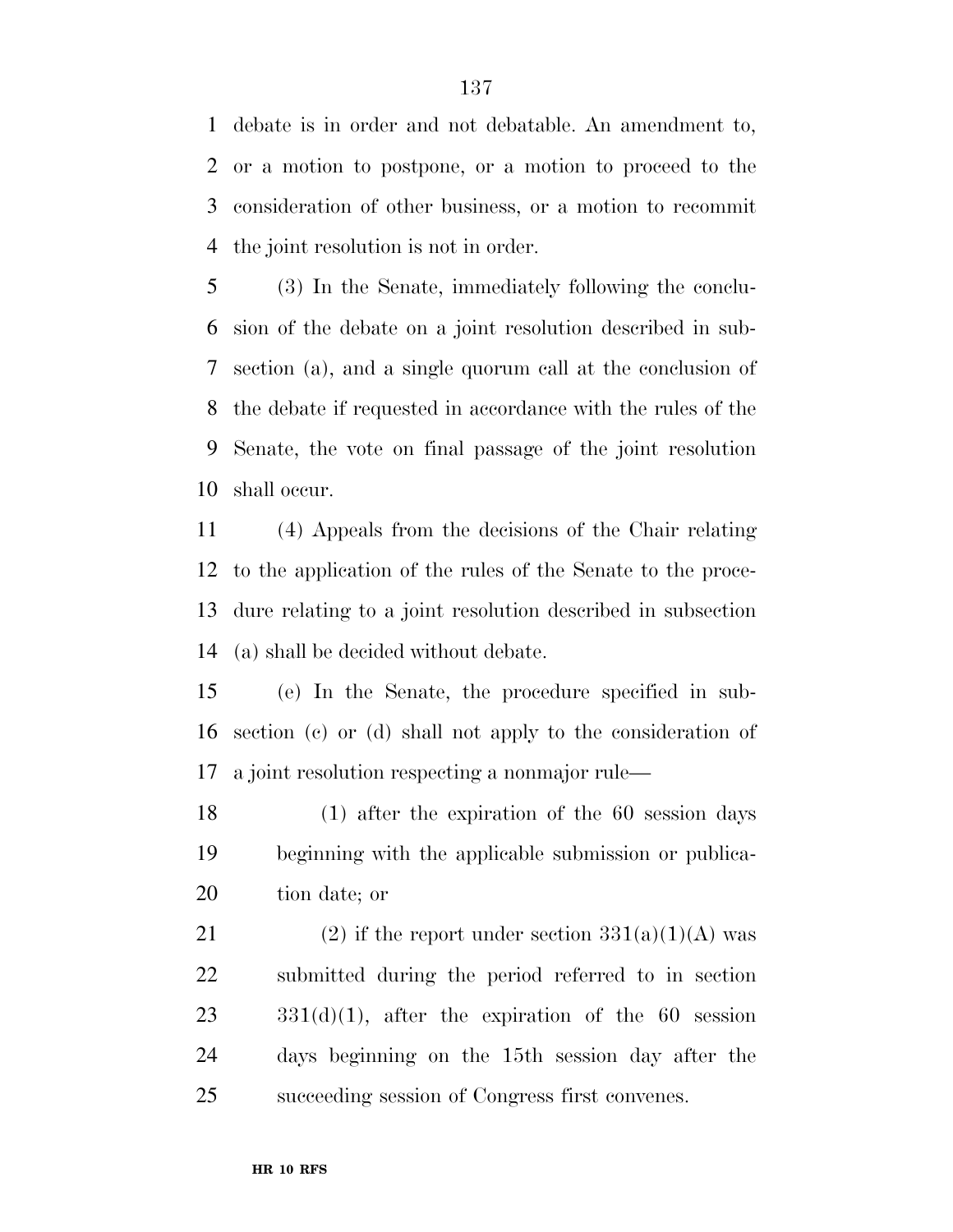| $\mathbf 1$ | (f) If, before the passage by one House of a joint res-    |
|-------------|------------------------------------------------------------|
| 2           | olution of that House described in subsection (a), that    |
| 3           | House receives from the other House a joint resolution     |
| 4           | described in subsection (a), then the following procedures |
| 5           | shall apply:                                               |
| 6           | (1) The joint resolution of the other House                |
| 7           | shall not be referred to a committee.                      |
| 8           | (2) With respect to a joint resolution described           |
| 9           | in subsection (a) of the House receiving the joint         |
| 10          | resolution-                                                |
| 11          | (A) the procedure in that House shall be                   |
| 12          | the same as if no joint resolution had been re-            |
| 13          | ceived from the other House; but                           |
| 14          | (B) the vote on final passage shall be on                  |
| 15          | the joint resolution of the other House.                   |
| 16          | SEC. 334. DEFINITIONS.                                     |
| 17          | For purposes of this subtitle:                             |
| 18          | $(1)$ The term "agency" has the meaning given              |
| 19          | such term under section 311.                               |
| 20          | (2) The term "major rule" means any rule, in-              |
| 21          | cluding an interim final rule, that the Administrator      |
| <u>22</u>   | of the Office of Information and Regulatory Affairs        |
| 23          | of the Office of Management and Budget finds has           |
| 24          | resulted in or is likely to result in-                     |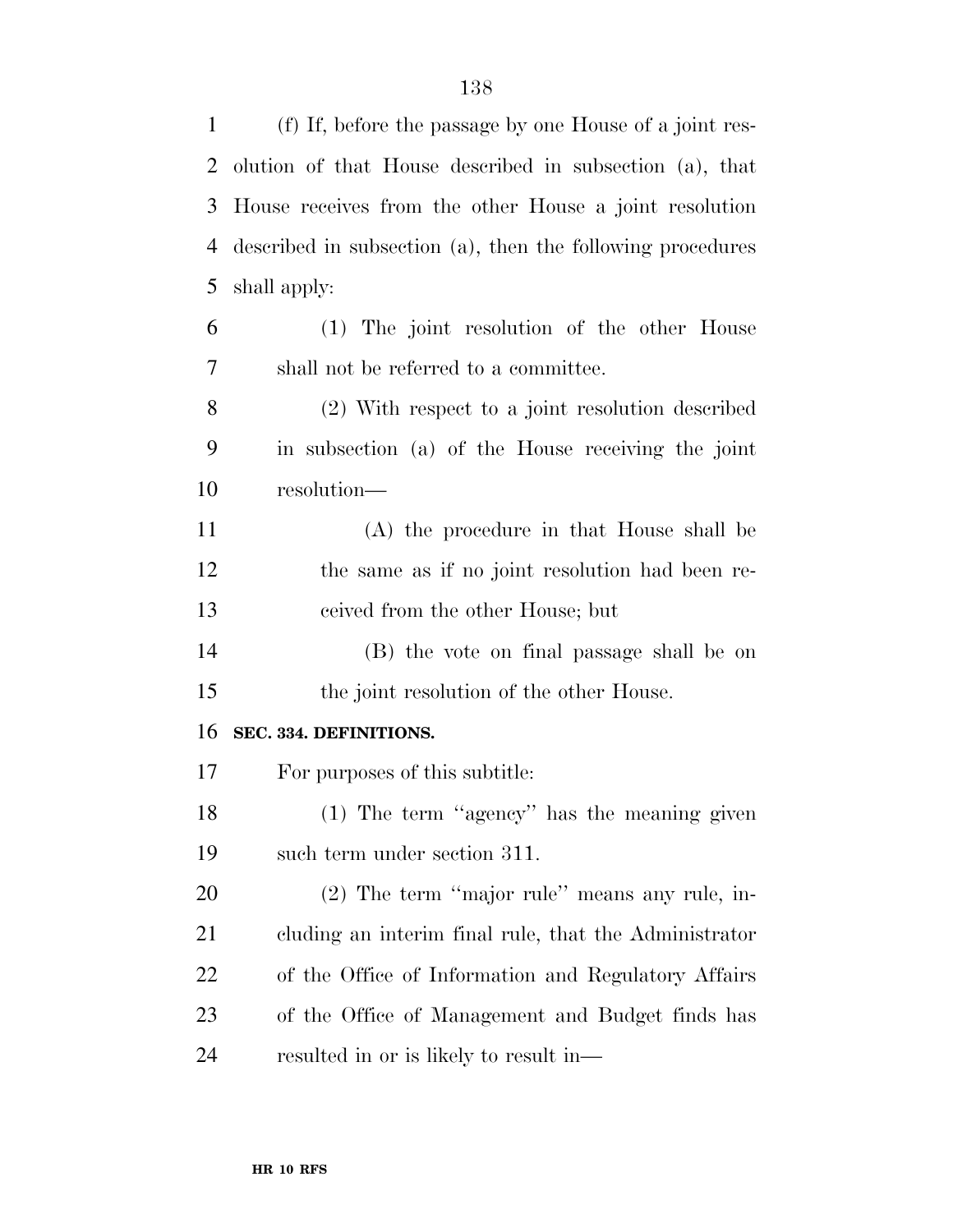| $\mathbf{1}$   | $(A)$ an annual cost on the economy of             |
|----------------|----------------------------------------------------|
| $\overline{2}$ | $$100,000,000$ or more, adjusted annually for      |
| 3              | inflation;                                         |
| $\overline{4}$ | (B) a major increase in costs or prices for        |
| 5              | consumers, individual industries, Federal,         |
| 6              | State, or local government agencies, or geo-       |
| $\overline{7}$ | graphic regions; or                                |
| 8              | (C) significant adverse effects on competi-        |
| 9              | tion, employment, investment, productivity, in-    |
| 10             | novation, or on the ability of United States-      |
| 11             | based enterprises to compete with foreign-based    |
| 12             | enterprises in domestic and export markets.        |
| 13             | (3) The term "nonmajor rule" means any rule        |
| 14             | that is not a major rule.                          |
| 15             | (4) The term "rule" has the meaning given          |
| 16             | such term in section 551 of title 5, United States |
| 17             | Code, except that such term does not include—      |
| 18             | (A) any rule of particular applicability, in-      |
| 19             | cluding a rule that approves or prescribes for     |
| 20             | the future rates, wages, prices, services, or al-  |
| 21             | lowances therefore, corporate or financial struc-  |
| 22             | tures, reorganizations, mergers, or acquisitions   |
| 23             | thereof, or accounting practices or disclosures    |
| 24             | bearing on any of the foregoing;                   |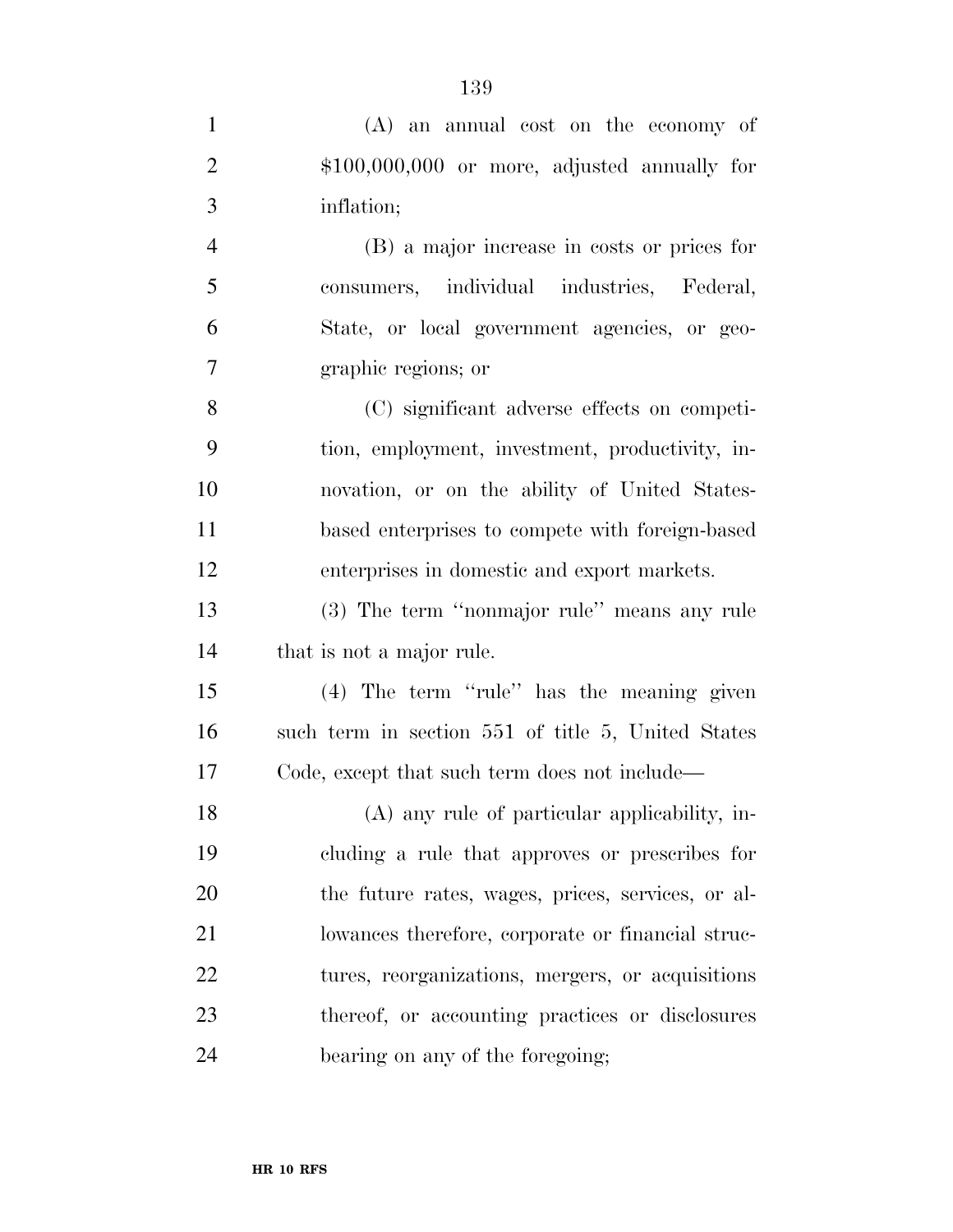| $\mathbf{1}$   | (B) any rule relating to agency manage-                  |
|----------------|----------------------------------------------------------|
| $\overline{2}$ | ment or personnel; or                                    |
| 3              | (C) any rule of agency organization, proce-              |
| $\overline{4}$ | dure, or practice that does not substantially af-        |
| 5              | fect the rights or obligations of non-agency par-        |
| 6              | ties.                                                    |
| $\overline{7}$ | (5) The term "submission date or publication"            |
| 8              | date", except as otherwise provided in this subtitle,    |
| 9              | means-                                                   |
| 10             | $(A)$ in the case of a major rule, the date              |
| 11             | on which the Congress receives the report sub-           |
| 12             | mitted under section $331(a)(1)(A)$ ; and                |
| 13             | (B) in the case of a nonmajor rule, the                  |
| 14             | later of-                                                |
| 15             | (i) the date on which the Congress re-                   |
| 16             | ceives the report submitted under section                |
| 17             | $331(a)(1)(A);$ and                                      |
| 18             | (ii) the date on which the nonmajor                      |
| 19             | rule is published in the Federal Register, if            |
| 20             | so published.                                            |
| 21             | SEC. 335. JUDICIAL REVIEW.                               |
| 22             | (a) No determination, finding, action, or omission       |
| 23             | under this subtitle shall be subject to judicial review. |
| 24             | (b) Notwithstanding subsection (a), a court may de-      |
| 25             | termine whether a Federal financial agency has completed |
|                |                                                          |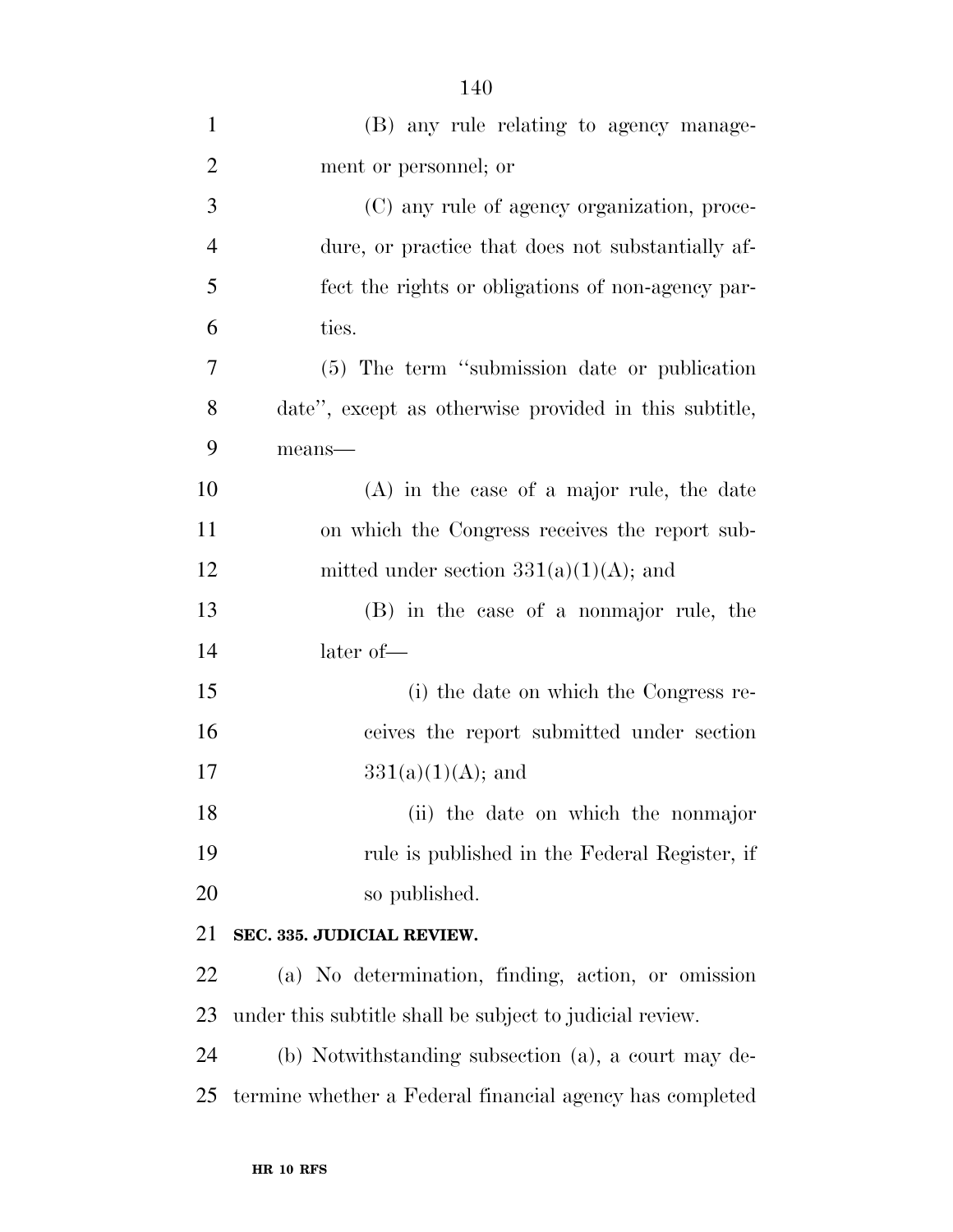the necessary requirements under this subtitle for a rule to take effect.

 (c) The enactment of a joint resolution of approval under section 332 shall not be interpreted to serve as a grant or modification of statutory authority by Congress for the promulgation of a rule, shall not extinguish or af- fect any claim, whether substantive or procedural, against any alleged defect in a rule, and shall not form part of the record before the court in any judicial proceeding con- cerning a rule except for purposes of determining whether or not the rule is in effect.

#### **SEC. 336. EFFECTIVE DATE OF CERTAIN RULES.**

Notwithstanding section 331—

 (1) any rule that establishes, modifies, opens, closes, or conducts a regulatory program for a com- mercial, recreational, or subsistence activity related to hunting, fishing, or camping, or

 (2) any rule other than a major rule which the Federal financial agency for good cause finds (and incorporates the finding and a brief statement of reasons therefore in the rule issued) that notice and 22 public procedure thereon are impracticable, unneces-sary, or contrary to the public interest,

 shall take effect at such time as the Federal financial agency promulgating the rule determines.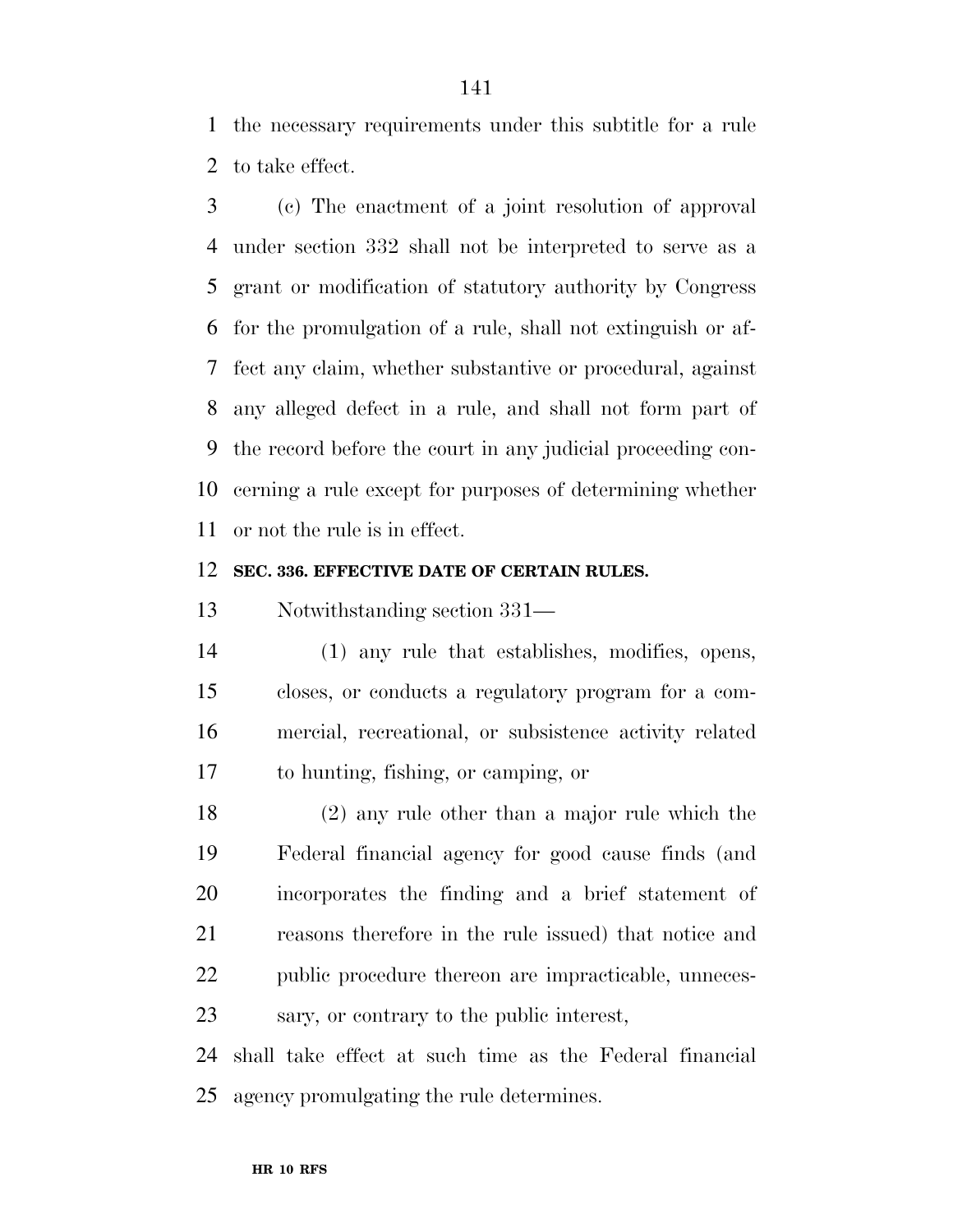Section 257(b)(2) of the Balanced Budget and Emer- gency Deficit Control Act of 1985 is amended by adding at the end the following new subparagraph:

7 "(E) BUDGETARY EFFECTS OF RULES SUBJECT TO SECTION 332 OF THE FINANCIAL CHOICE ACT OF 2017.—Any rules subject to the congressional ap- proval procedure set forth in section 332 of the Fi- nancial CHOICE Act of 2017 affecting budget au- thority, outlays, or receipts shall be assumed to be effective unless it is not approved in accordance with such section.''.

## **SEC. 338. NONAPPLICABILITY TO MONETARY POLICY.**

 Nothing in this subtitle shall apply to rules that con- cern monetary policy proposed or implemented by the Board of Governors of the Federal Reserve System or the Federal Open Market Committee.

 **Subtitle C—Judicial Review of Agency Actions** 

 **SEC. 341. SCOPE OF JUDICIAL REVIEW OF AGENCY AC-TIONS.** 

**HR 10 RFS** (a) IN GENERAL.—Notwithstanding any other provi- sion of law, in any judicial review of an agency action pur-suant to chapter 7 of title 5, United States Code, to the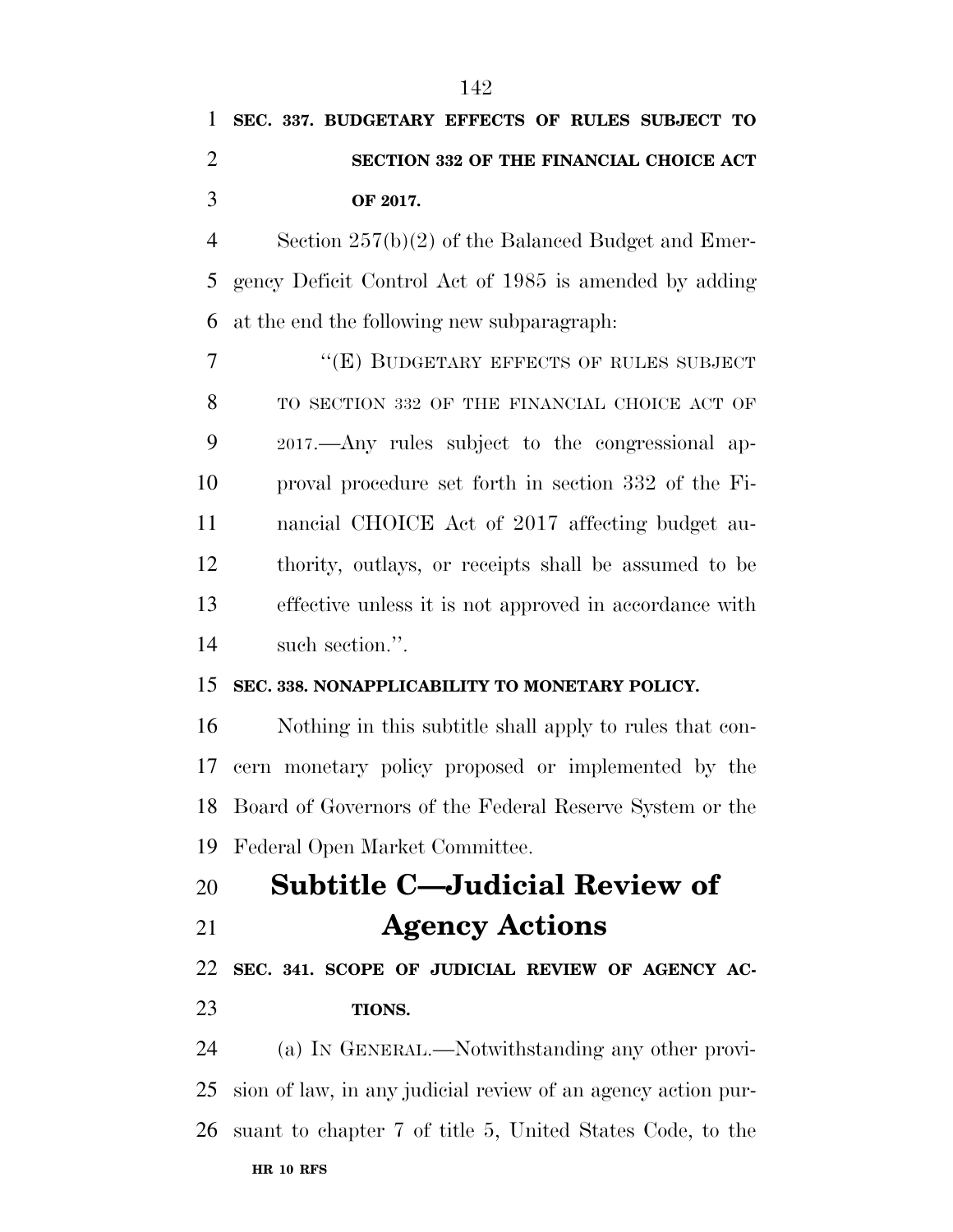extent necessary to decision and when presented, the re- viewing court shall determine the meaning or applicability of the terms of an agency action and decide de novo all relevant questions of law, including the interpretation of constitutional and statutory provisions, and rules made by an agency. If the reviewing court determines that a statu- tory or regulatory provision relevant to its decision con- tains a gap or ambiguity, the court shall not interpret that gap or ambiguity as an implicit delegation to the agency of legislative rule making authority and shall not rely on such gap or ambiguity as a justification either for inter- preting agency authority expansively or for deferring to the agency's interpretation on the question of law. Not- withstanding any other provision of law, this section shall apply in any action for judicial review of agency action authorized under any provision of law. No law may exempt any such civil action from the application of this section except by specific reference to this section.

 (b) AGENCY DEFINED.—For purposes of this section, the term ''agency'' has the meaning given such term under section 311.

 (c) EFFECTIVE DATE.—Subsection (a) shall take ef- fect after the end of the 2-year period beginning on the date of the enactment of this Act.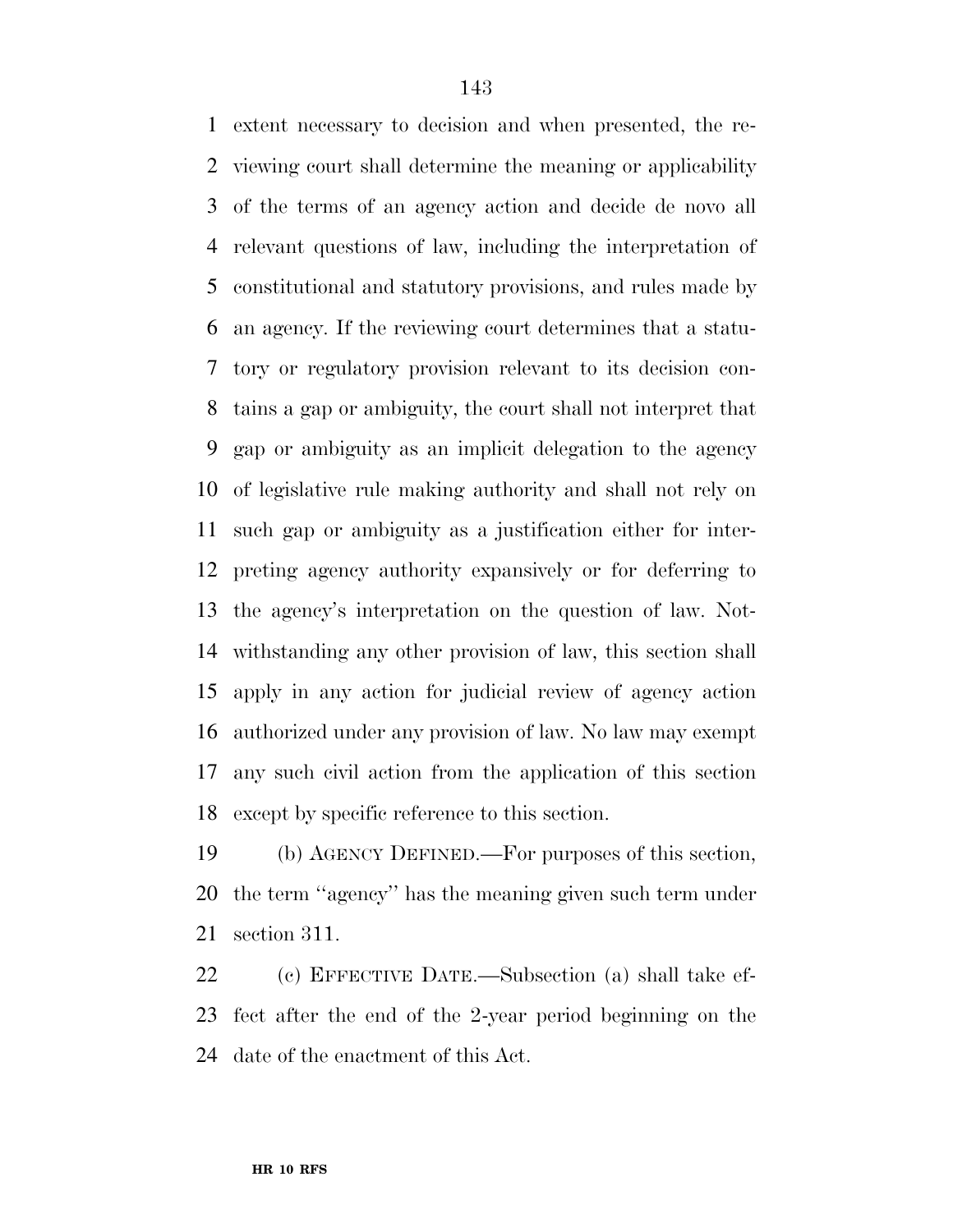| 1              | <b>Subtitle D-Leadership of</b>                          |
|----------------|----------------------------------------------------------|
| $\overline{2}$ | <b>Financial Regulators</b>                              |
| 3              | SEC. 351. FEDERAL DEPOSIT INSURANCE CORPORATION.         |
| $\overline{4}$ | Section 2 of the Federal Deposit Insurance Act (12)      |
| 5              | U.S.C. $1812$ ) is amended—                              |
| 6              | (1) in subsection (a)(1), by striking " $5$ mem-         |
| 7              | bers" and all that follows through "3 of whom" and       |
| 8              | inserting the following: "5 members, who";               |
| 9              | $(2)$ by amending subsection $(d)$ to read as fol-       |
| 10             | lows:                                                    |
| 11             | "(d) VACANCY.—Any vacancy on the Board of Direc-         |
| 12             | tors shall be filled in the manner in which the original |
| 13             | appointment was made."; and                              |
| 14             | $(3)$ in subsection $(f)$ —                              |
| 15             | $(A)$ by striking paragraph $(2)$ ; and                  |
| 16             | (B) by redesignating paragraph (3)<br><b>as</b>          |
| 17             | paragraph $(2)$ .                                        |
| 18             | SEC. 352. FEDERAL HOUSING FINANCE AGENCY.                |
| 19             | Section $1312(b)(2)$ of the Federal Housing Enter-       |
| 20             | prises Financial Safety and Soundness Act of 1992 (12)   |
| 21             | U.S.C. 4512) is amended by striking "for cause".         |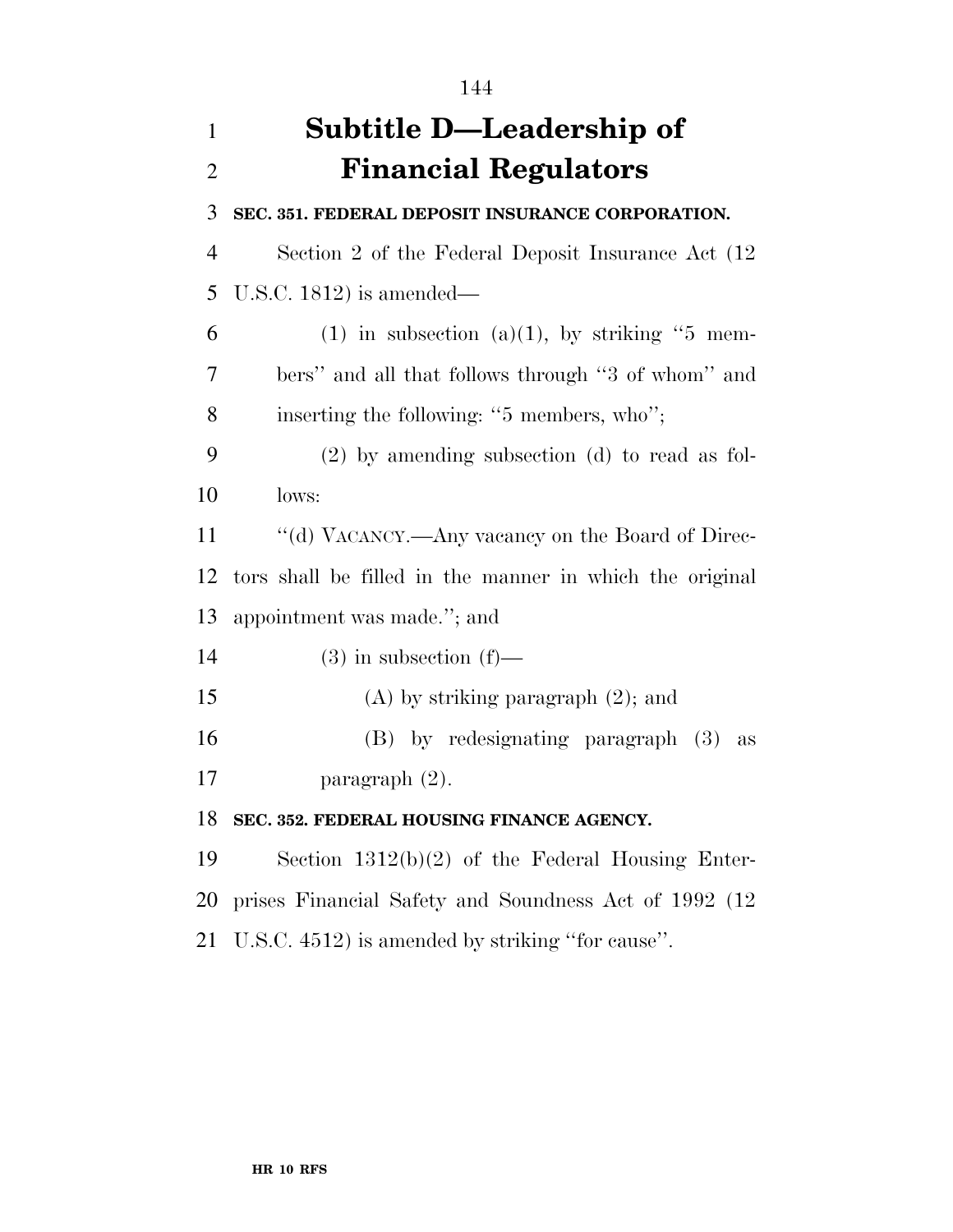| 1              | Subtitle E-Congressional                                       |
|----------------|----------------------------------------------------------------|
| $\overline{2}$ | <b>Oversight of Appropriations</b>                             |
| 3              | SEC. 361. BRINGING THE FEDERAL DEPOSIT INSURANCE               |
| $\overline{4}$ | <b>CORPORATION INTO THE APPROPRIATIONS</b>                     |
| 5              | PROCESS.                                                       |
| 6              | (a) IN GENERAL.—Section $10(a)$ of the Federal De-             |
| 7              | posit Insurance Act $(12 \text{ U.S.C. } 1820(a))$ is amended— |
| 8              | (1) by striking "(a) The" and inserting the fol-               |
| 9              | lowing:                                                        |
| 10             | $\lq($ a) POWERS.—                                             |
| 11             | "(1) IN GENERAL.—The";                                         |
| 12             | (2) by inserting ", subject to paragraph $(2)$ ,"              |
| 13             | after "The Board of Directors of the Corporation";             |
| 14             | and                                                            |
| 15             | $(3)$ by adding at the end the following new                   |
| 16             | paragraph:                                                     |
| 17             | "(2) APPROPRIATIONS REQUIREMENT. Except                        |
| 18             | as provided under paragraph (3), the Corporation               |
| 19             | may, only to the extent as provided in advance by              |
| 20             | appropriations Acts, cover the costs incurred in car-          |
| 21             | rying out the provisions of this Act, including with           |
| 22             | respect to the administrative costs of the Corpora-            |
| 23             | tion and the costs of the examination and super-               |
| 24             | vision of insured depository institutions.                     |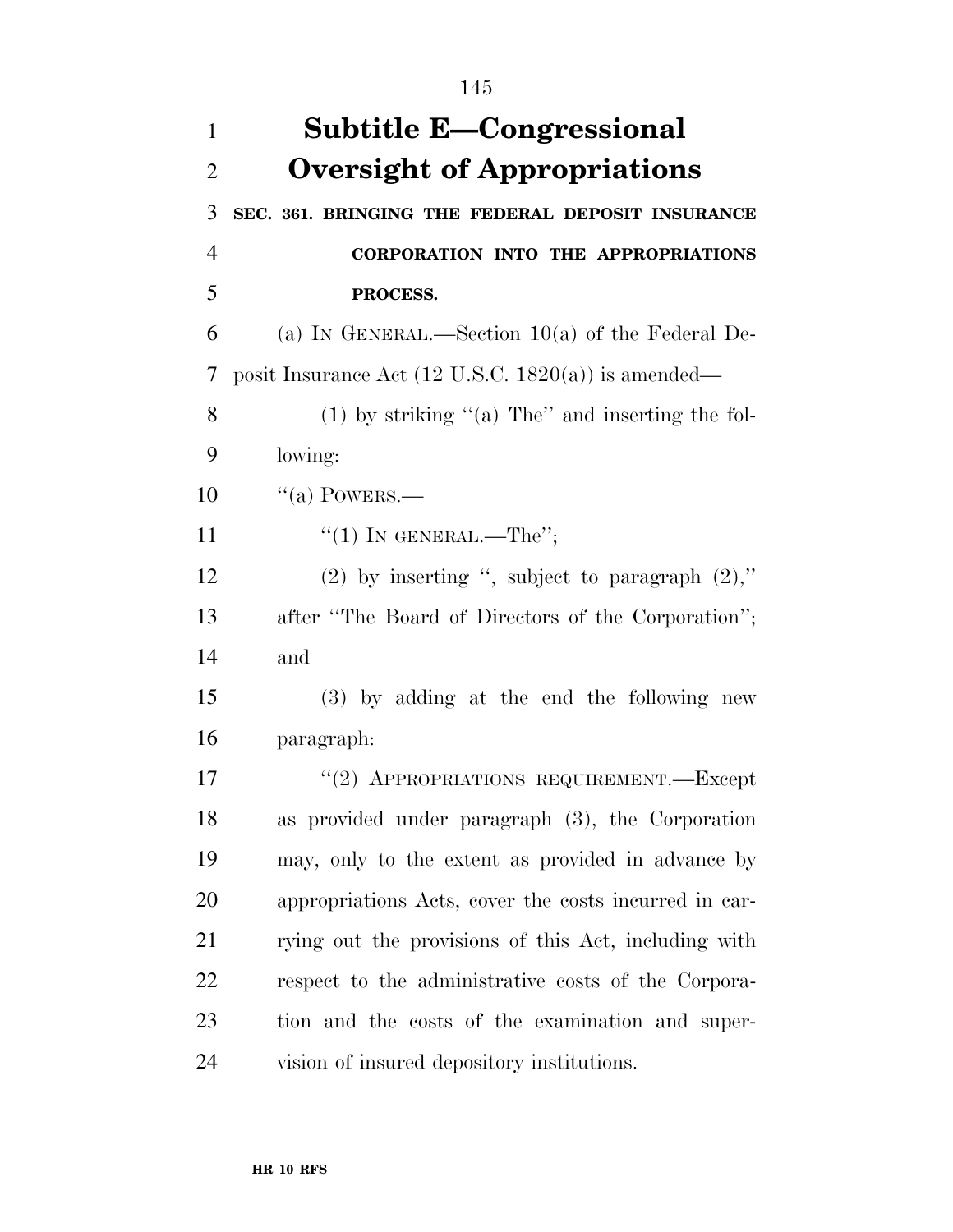1 "(3) EXCEPTION FOR CERTAIN PROGRAMS.— Paragraph (2) shall not apply to the Corporation's Insurance Business Line Programs and Receivership Management Business Line Programs, as in exist- ence on the date of enactment of this paragraph, and the proportion of the administrative costs of the Corporation related to such programs.''.

8 (b) EXAMINATION FEES.—Section  $10(e)(1)$  of the Federal Deposit Insurance Act (12 U.S.C. 1820(e)(1)) is amended by striking ''to meet the expenses of the Cor- poration in carrying out such examinations'' and inserting ''and may be expended by the Board only to the extent as provided in advance by appropriations Acts to cover the costs incurred in carrying out such examinations''.

 (c) OFFSET OF ADDITIONAL FEES.—The Federal Deposit Insurance Corporation shall reduce the amount of insurance premiums charged by the Corporation under the Federal Deposit Insurance Act in an amount equal to any additional fees charged by the Corporation by rea-son of the amendments made by this section.

 (d) EFFECTIVE DATE.—The amendments made by this section shall apply with respect to expenses paid and fees collected on or after October 1, 2017.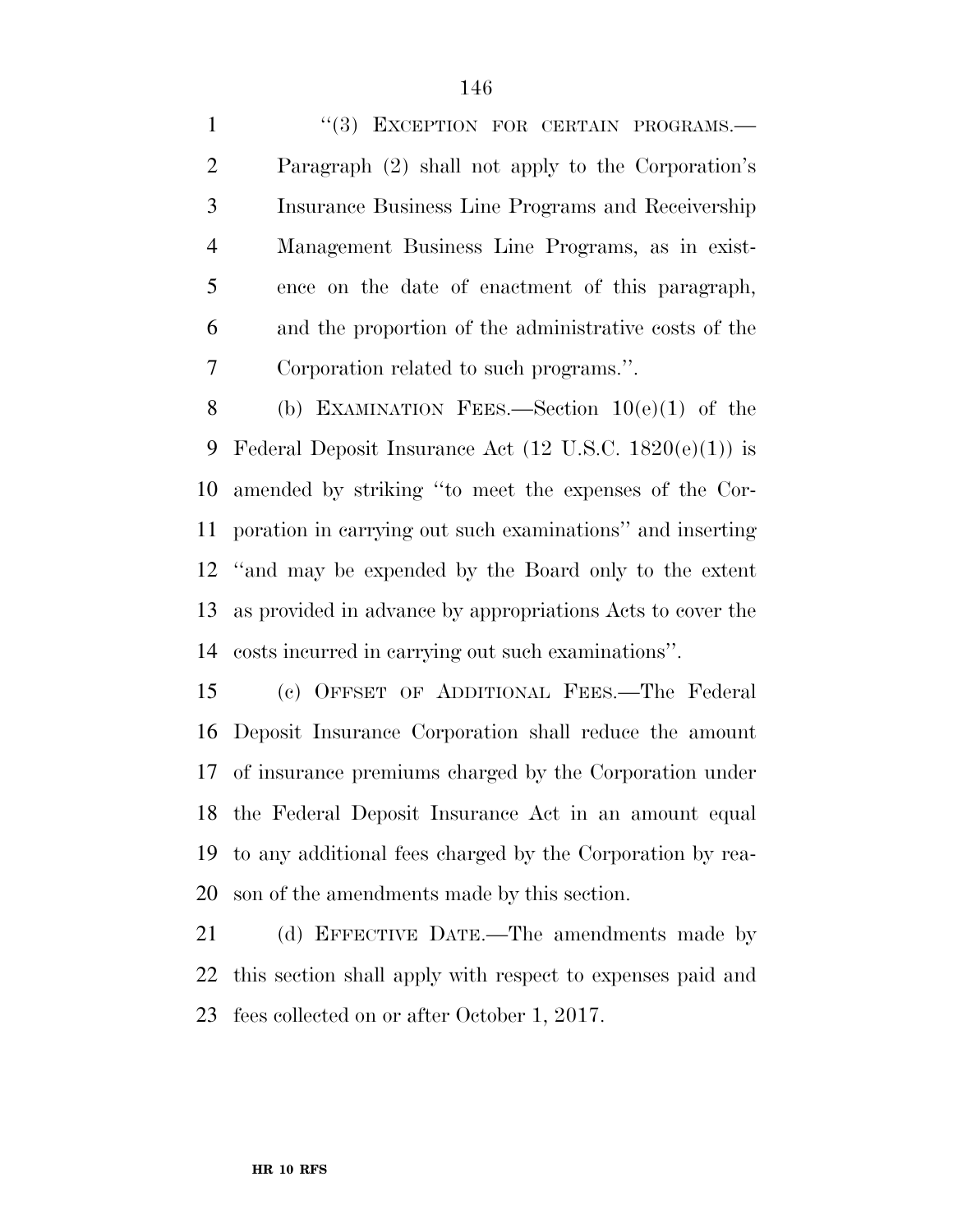| 1              | SEC. 362. BRINGING THE FEDERAL HOUSING FINANCE             |
|----------------|------------------------------------------------------------|
| $\overline{2}$ | AGENCY INTO THE APPROPRIATIONS PROC-                       |
| 3              | ESS.                                                       |
| $\overline{4}$ | (a) IN GENERAL.—Section 1316 of the Housing and            |
| 5              | Community Development Act of 1992 (12 U.S.C. 4516)         |
| 6              | is amended—                                                |
| 7              | $(1)$ by amending subsection $(a)$ to read as fol-         |
| 8              | lows:                                                      |
| 9              | "(a) APPROPRIATIONS REQUIREMENT.—                          |
| 10             | "(1) RECOVERY OF COSTS OF ANNUAL APPRO-                    |
| 11             | PRIATION.—The Agency shall collect assessments             |
| 12             | and other fees that are designed to recover the costs      |
| 13             | to the Government of the annual appropriation to           |
| 14             | the Agency by Congress.                                    |
| 15             | $``(2)$ OFFSETTING COLLECTIONS.—Assessments                |
| 16             | and other fees described under paragraph (1) for           |
| 17             | any fiscal year-                                           |
| 18             | $\mathcal{H}(A)$ shall be deposited and credited as off-   |
| 19             | setting collections to the account providing ap-           |
| 20             | propriations to the Agency; and                            |
| 21             | $\lq\lq$ (B) shall not be collected for any fiscal         |
| 22             | year except to the extent provided in advance in           |
| 23             | appropriation Acts."; and                                  |
| 24             | $(2)$ by striking subsection $(f)$ .                       |
| 25             | (b) EFFECTIVE DATE.—The amendments made by                 |
| 26             | this section shall apply with respect to expenses paid and |
|                |                                                            |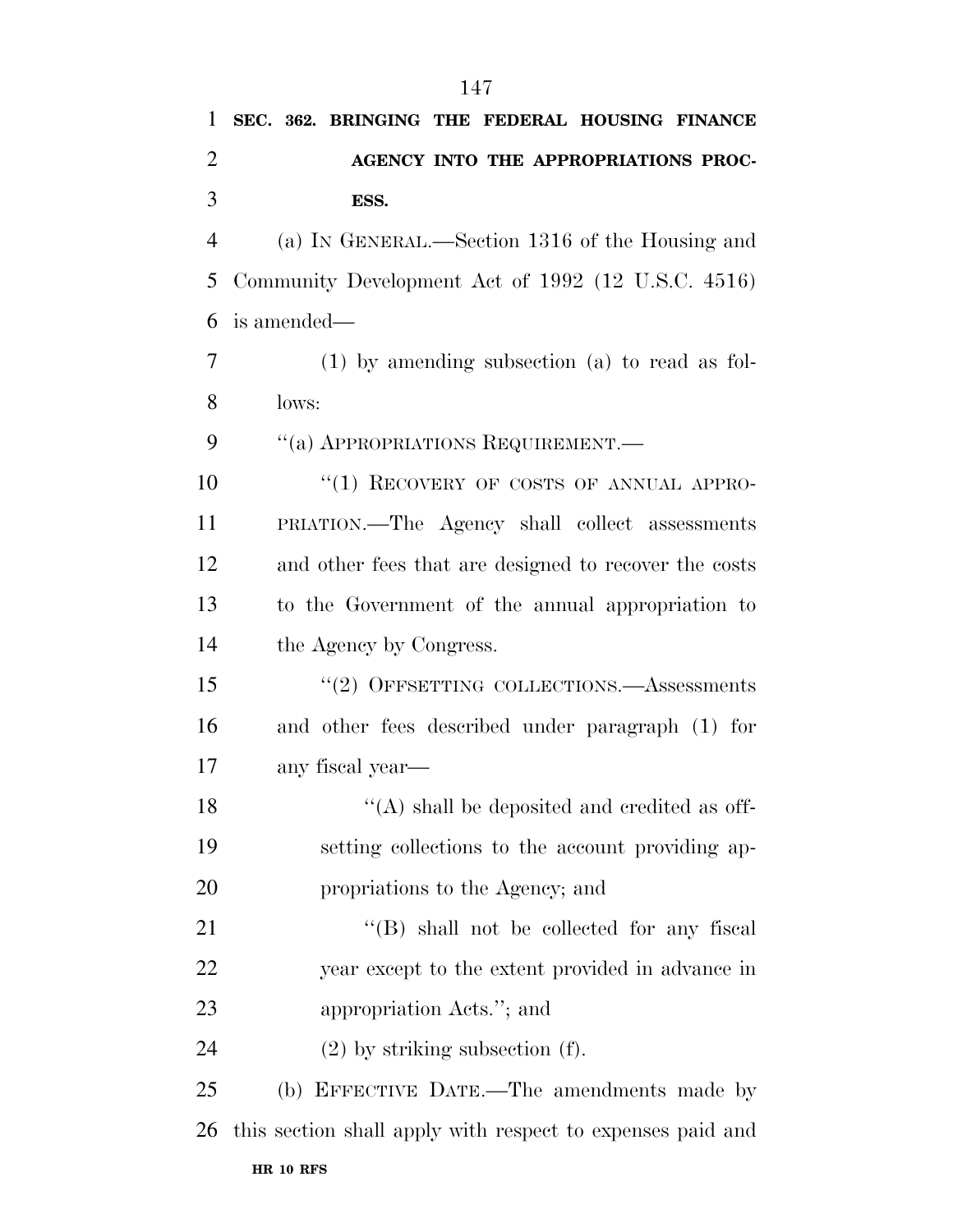assessments and other fees collected on or after October 1, 2017.

## **SEC. 363. BRINGING THE EXAMINATION AND SUPERVISION FUNCTIONS OF THE NATIONAL CREDIT UNION ADMINISTRATION INTO THE APPRO-PRIATIONS PROCESS.**

 (a) OPERATING FEES.—Section 105(d) of the Fed-eral Credit Union Act (12 U.S.C. 1755(d)) is amended—

9 (1) by striking "All" and inserting "(1) All";

 (2) by striking ''for the account of the Adminis- tration and may be expended by the Board to defray the expenses incurred in carrying out the provisions of this Act including the examination and super- vision of Federal credit unions'' and inserting ''and may be expended by the Board only to the extent as provided in advance by appropriations Acts, to cover the costs incurred in carrying out the provisions of 18 this Act with respect to the costs of the examination and supervision of Federal credit unions and the proportion of the administrative costs of the Board related to the examination and supervision of Fed-eral credit unions''; and

(3) by adding at the end the following:

 "(2)(A) The Board may only use amounts in the NCUA Operating Fund to the extent as provided in ad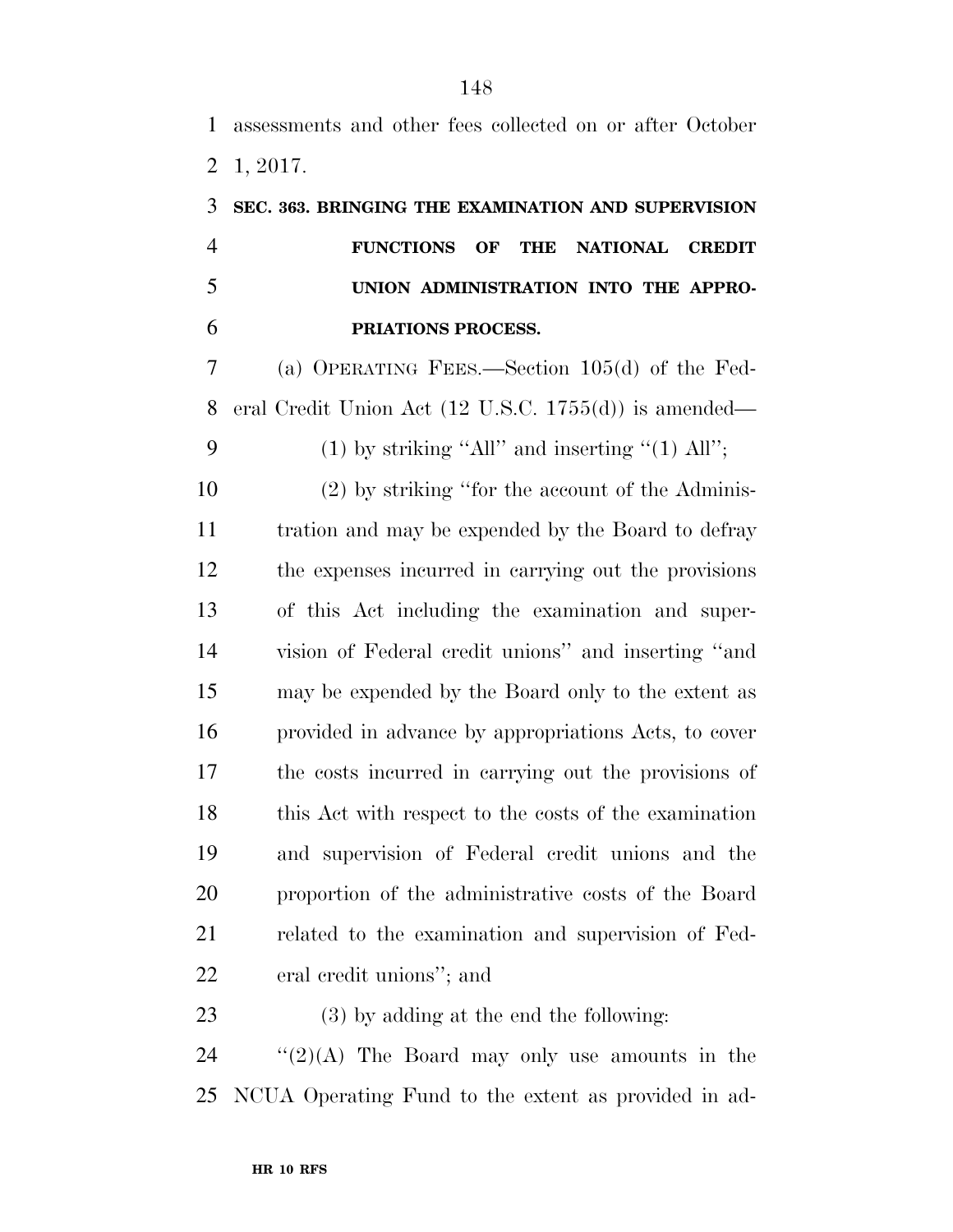vance by appropriations Acts, including to pay for the costs incurred by the Board in carrying out the examina- tion and supervision of Federal credit unions and the pro- portion of the administrative costs of the Board related to the examination and supervision of Federal credit unions.

 ''(B) Subparagraph (A) shall not apply to the Board's activities carried out pursuant to title II.''.

 (b) STAFF FUNDING.—Section 120(j)(3) of the Fed-10 eral Credit Union Act  $(12 \text{ U.S.C. } 1766(j)(3))$  is amend-ed—

 (1) by inserting ''related to the examination and supervision of Federal credit unions under this Act and the proportion of the administrative costs of the Board related to the examination and super- vision of Federal credit unions under this Act'' be-fore ''shall be paid''; and

 (2) by striking ''insured credit unions under this Act'' and inserting ''Federal credit unions under this title, only to the extent as provided in advance by appropriations Acts''.

 (c) USE OF DEPOSIT FUNDS.—Section 23 202 $(e)(1)(B)(iv)$  of the Federal Credit Union Act  $(12)$ 24 U.S.C.  $1782(e)(1)(B)(iv)$  is amended—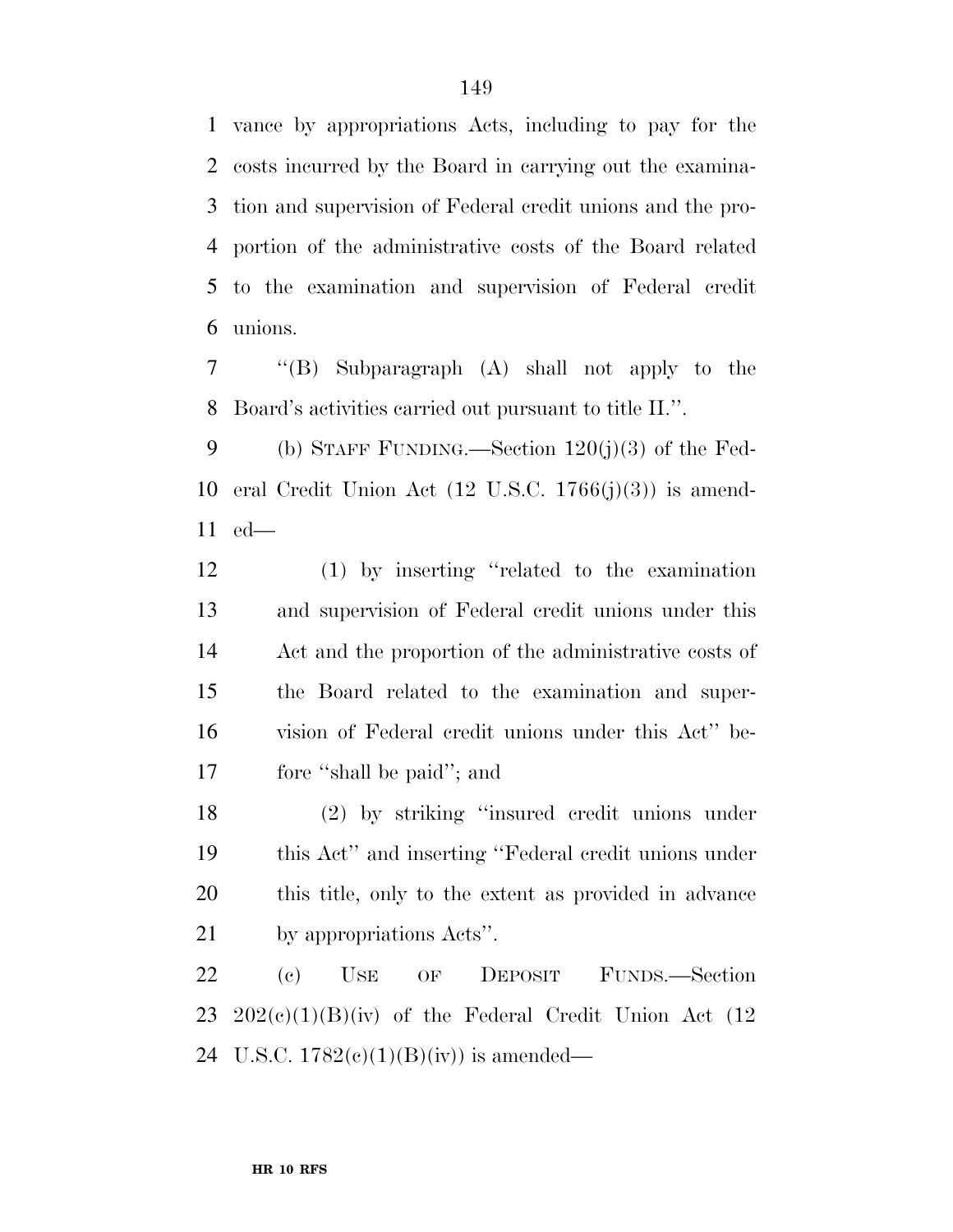(1) by striking ''The'' and inserting ''To the ex- tent provided for in advance by appropriations Acts, the''; and (2) by adding at the end the following new sen- tence: ''This clause shall not apply to the Board's activities carried out pursuant to this title.''. (d) EFFECTIVE DATE.—The amendments made by this section shall apply with respect to expenses paid and fees collected on or after October 1, 2017. **SEC. 364. BRINGING THE OFFICE OF THE COMPTROLLER OF THE CURRENCY INTO THE APPROPRIA- TIONS PROCESS.**  (a) IN GENERAL.—Section 5240A of the Revised Statutes of the United States (12 U.S.C. 16) is amend- ed— (1) by striking ''Sec. 5240A. The Comptroller of the Currency may collect an assessment, fee, or other charge from any entity described in section  $3(q)(1)$  of the Federal Deposit Insurance Act  $(12)$ 20 U.S.C.  $1813(q)(1)$ , as the Comptroller determines is necessary or appropriate to carry out the respon- sibilities of the Office of the Comptroller of the Cur- rency. In establishing the amount of an assessment, fee, or charge collected from an entity under this section,'' and inserting the following: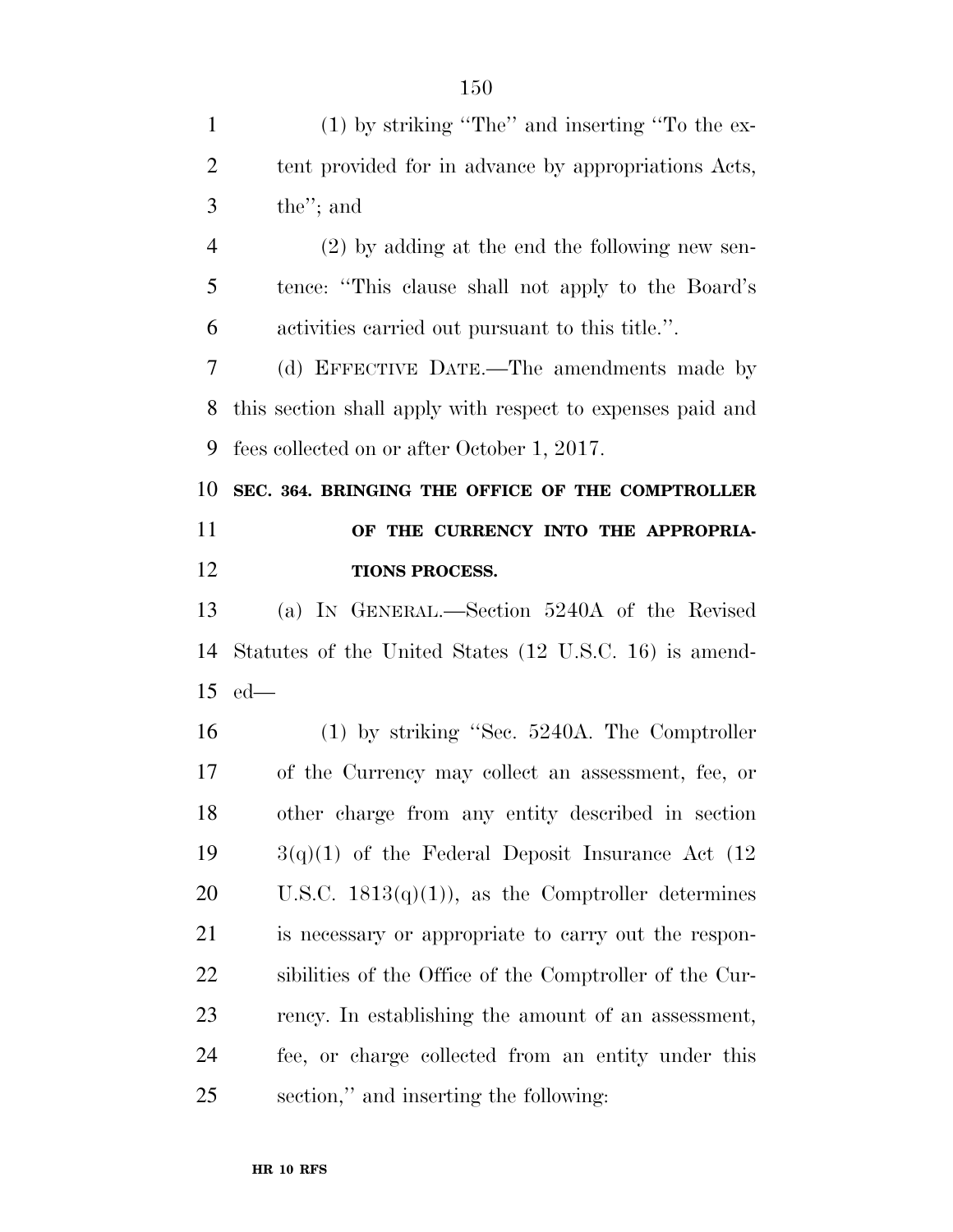| $\mathbf{1}$   | "SEC. 5240A. COLLECTION OF FEES; APPROPRIATIONS RE-       |
|----------------|-----------------------------------------------------------|
| $\overline{2}$ | <b>QUIREMENT.</b>                                         |
| 3              | "(a) IN GENERAL.—In establishing the amount of an         |
| $\overline{4}$ | assessment, fee, or charge collected from an entity under |
| 5              | subsection $(b)$ ,";                                      |
| 6              | (2) by striking "Funds derived" and all that              |
| 7              | follows through the end of the section; and               |
| 8              | (3) by adding at the end the following:                   |
| 9              | "(b) APPROPRIATIONS REQUIREMENT.—                         |
| 10             | "(1) RECOVERY OF COSTS OF ANNUAL APPRO-                   |
| 11             | PRIATION.—The Comptroller of the Currency shall           |
| 12             | impose and collect assessments, fees, or other            |
| 13             | charges that are designed to recover the costs to the     |
| 14             | Government of the annual appropriation to the Of-         |
| 15             | fice of the Comptroller of the Currency by Congress.      |
| 16             | "(2) OFFSETTING COLLECTIONS.—Assessments                  |
| 17             | and other fees described under paragraph (1) for          |
| 18             | any fiscal year-                                          |
| 19             | $\lq\lq$ shall be deposited and credited as off-          |
| 20             | setting collections to the account providing ap-          |
| 21             | propriations to the Office of the Comptroller of          |
| 22             | the Currency; and                                         |
| 23             | "(B) shall not be collected for any fiscal                |
| 24             | year except to the extent provided in advance in          |
| 25             | appropriation Acts.".                                     |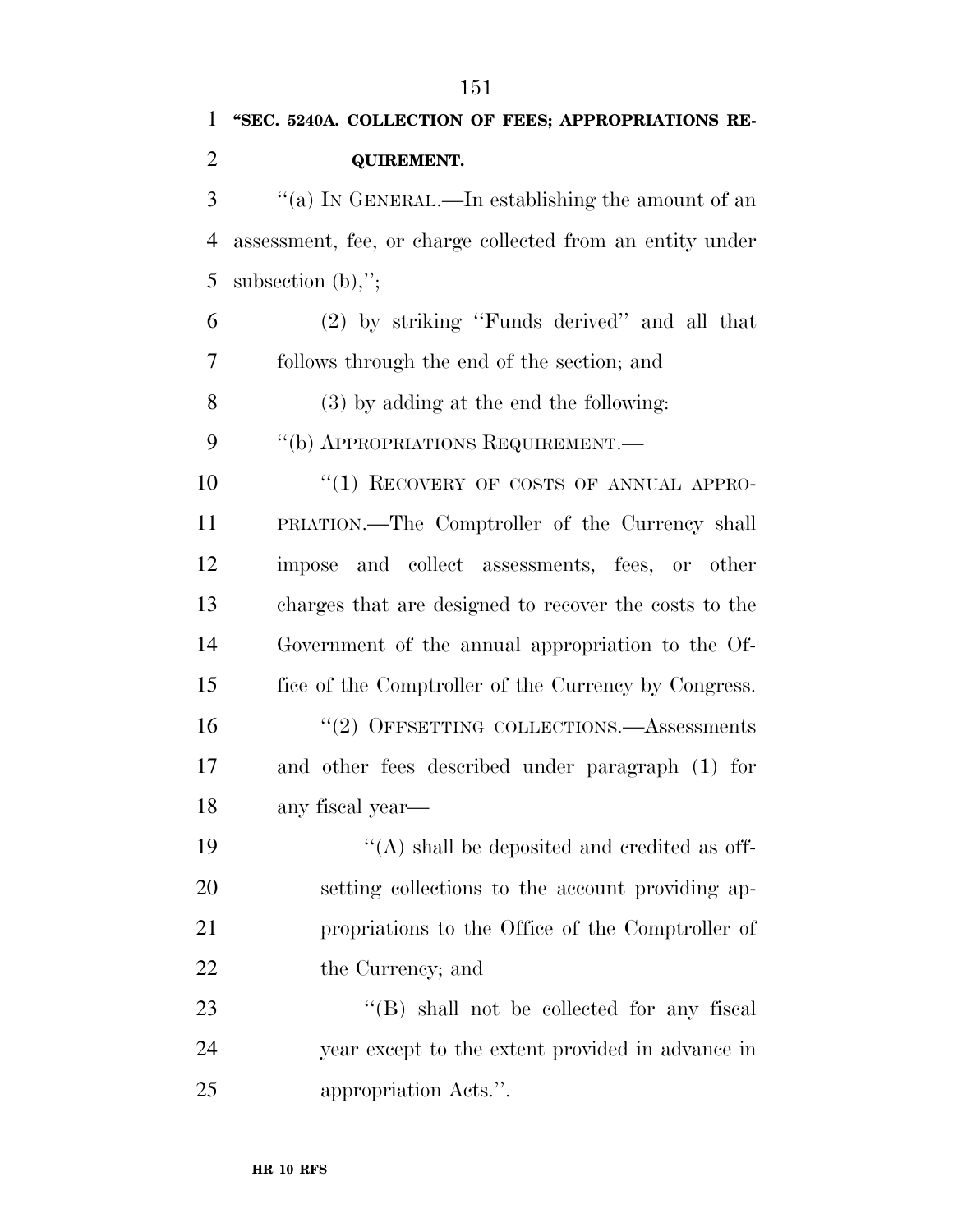(b) CONFORMING AMENDMENT.—Section 5240 (12 U.S.C. 481 et seq.) of the Revised Statutes of the United States is amended by striking the fourth undesignated paragraph.

 (c) EFFECTIVE DATE.—The amendments made by this section shall apply with respect to expenses paid and fees collected on or after October 1, 2017.

 **SEC. 365. BRINGING THE NON-MONETARY POLICY RELATED FUNCTIONS OF THE BOARD OF GOVERNORS OF THE FEDERAL RESERVE SYSTEM INTO THE APPROPRIATIONS PROCESS.** 

 (a) IN GENERAL.—The Federal Reserve Act is amended by inserting after section 11B the following:

14 "SEC. 11C. APPROPRIATIONS REQUIREMENT FOR NON- **MONETARY POLICY RELATED ADMINISTRA-TIVE COSTS.** 

17 "(a) APPROPRIATIONS REQUIREMENT.—

18 "(1) RECOVERY OF COSTS OF ANNUAL APPRO- PRIATION.—The Board of Governors of the Federal Reserve System and the Federal reserve banks shall 21 collect assessments and other fees, as provided under this Act, that are designed to recover the costs to the Government of the annual appropriation to the Board of Governors of the Federal Reserve System by Congress. The Board of Governors of the Federal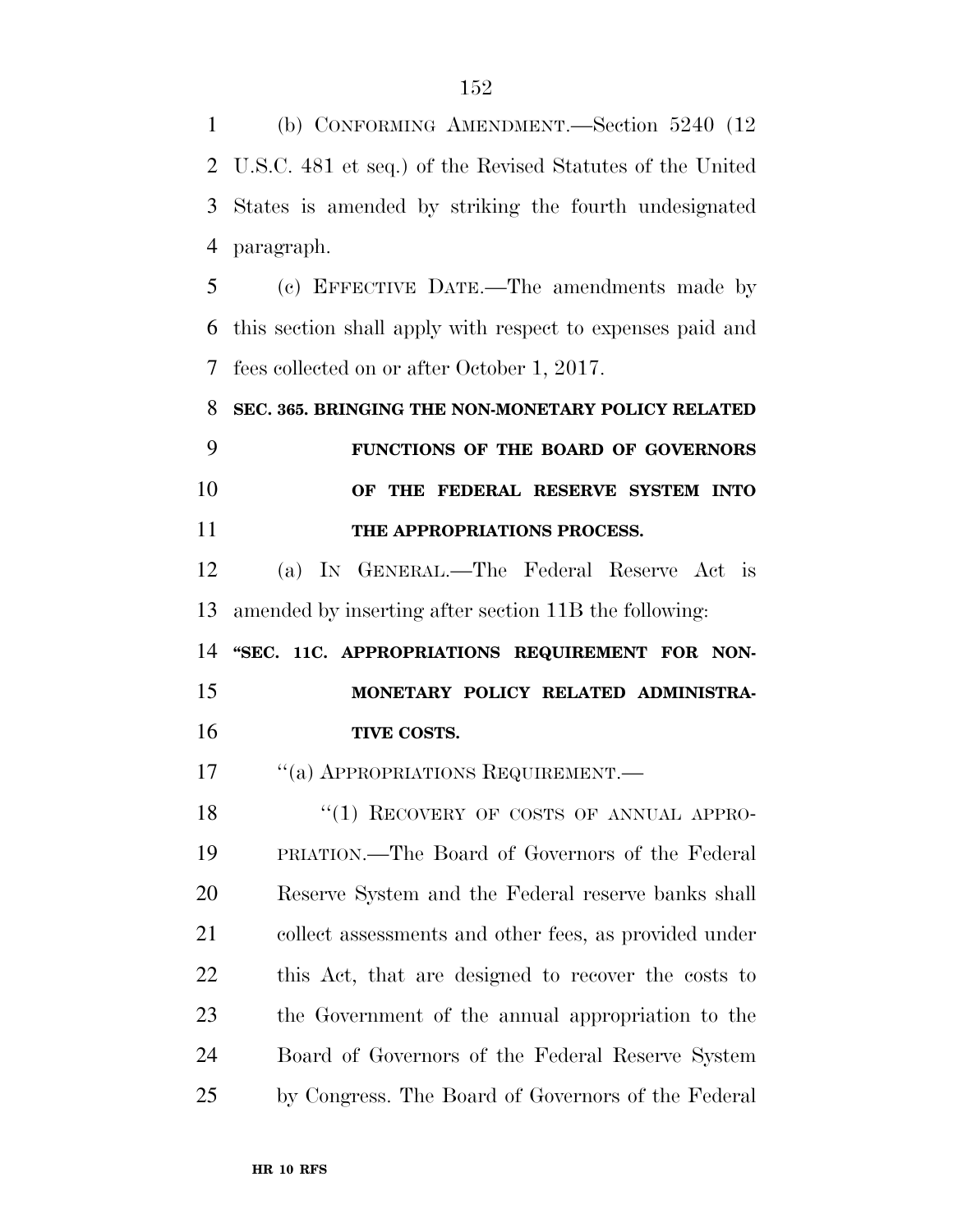| $\mathbf{1}$   | Reserve System and the Federal reserve banks may     |
|----------------|------------------------------------------------------|
| $\overline{2}$ | only incur obligations or allow and pay expenses     |
| 3              | with respect to non-monetary policy related adminis- |
| $\overline{4}$ | trative costs pursuant to an appropriations Act.     |
| 5              | $\cdot\cdot(2)$ OFFSETTING COLLECTIONS.—Assessments  |
| 6              | and other fees described under paragraph (1) for     |
| 7              | any fiscal year—                                     |
| 8              | $\lq\lq$ shall be deposited and credited as off-     |
| 9              | setting collections to the account providing ap-     |
| 10             | propriations to the Board of Governors of the        |
| 11             | Federal Reserve System; and                          |
| 12             | $\lq\lq$ shall not be collected for any fiscal       |
| 13             | year except to the extent provided in advance in     |
| 14             | appropriation Acts.                                  |
| 15             | "(3) LIMITATION.—This subsection shall only          |
| 16             | apply to the non-monetary policy related administra- |
| 17             | tive costs of the Board of Governors of the Federal  |
| 18             | Reserve System.                                      |
| 19             | "(b) DEFINITIONS.—For purposes of this section:      |
| 20             | "(1) MONETARY POLICY.—The term 'monetary             |
| 21             | policy' means a strategy for producing a generally   |
| 22             | acceptable exchange medium that supports the pro-    |
| 23             | ductive employment of economic resources by reli-    |
| 24             | ably serving as both a unit of account and store of  |
| 25             | value.                                               |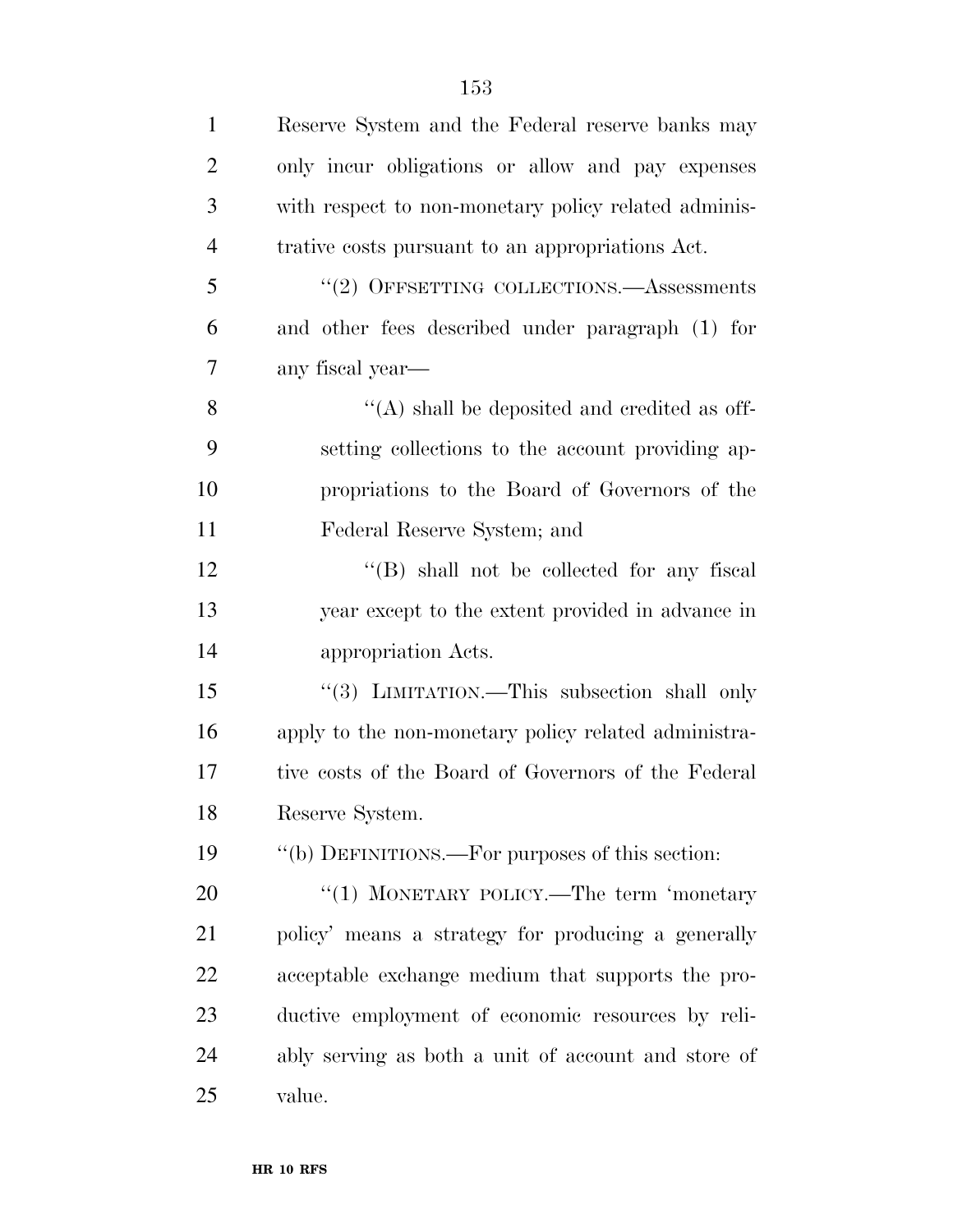| $\mathbf{1}$   | "(2) NON-MONETARY POLICY RELATED ADMIN-                    |
|----------------|------------------------------------------------------------|
| $\overline{2}$ | ISTRATIVE COSTS.—The term 'non-monetary policy             |
| 3              | related administrative costs' means administrative         |
| $\overline{4}$ | costs not related to the conduct of monetary policy,       |
| 5              | and includes—                                              |
| 6              | $\lq\lq$ direct operating expenses for super-              |
| 7              | vising and regulating entities supervised and              |
| 8              | regulated by the Board of Governors of the                 |
| 9              | Federal Reserve System, including conducting               |
| 10             | examinations, conducting stress tests, commu-              |
| 11             | nicating with the entities regarding supervisory           |
| 12             | matters and laws, and regulations;                         |
| 13             | $\lq\lq (B)$ operating expenses for activities inte-       |
| 14             | gral to carrying out supervisory and regulatory            |
| 15             | responsibilities, such as training staff in the su-        |
| 16             | pervisory function, research and analysis func-            |
| 17             | tions including library subscription services, and         |
| 18             | collecting and processing regulatory reports               |
| 19             | filed by supervised institutions; and                      |
| 20             | $\lq\lq$ support, overhead, and pension ex-                |
| 21             | penses related to the items described under sub-           |
| 22             | paragraphs $(A)$ and $(B)$ .".                             |
| 23             | (b) EFFECTIVE DATE.—The amendments made by                 |
| 24             | this section shall apply with respect to expenses paid and |
| 25             | fees collected on or after October 1, 2017.                |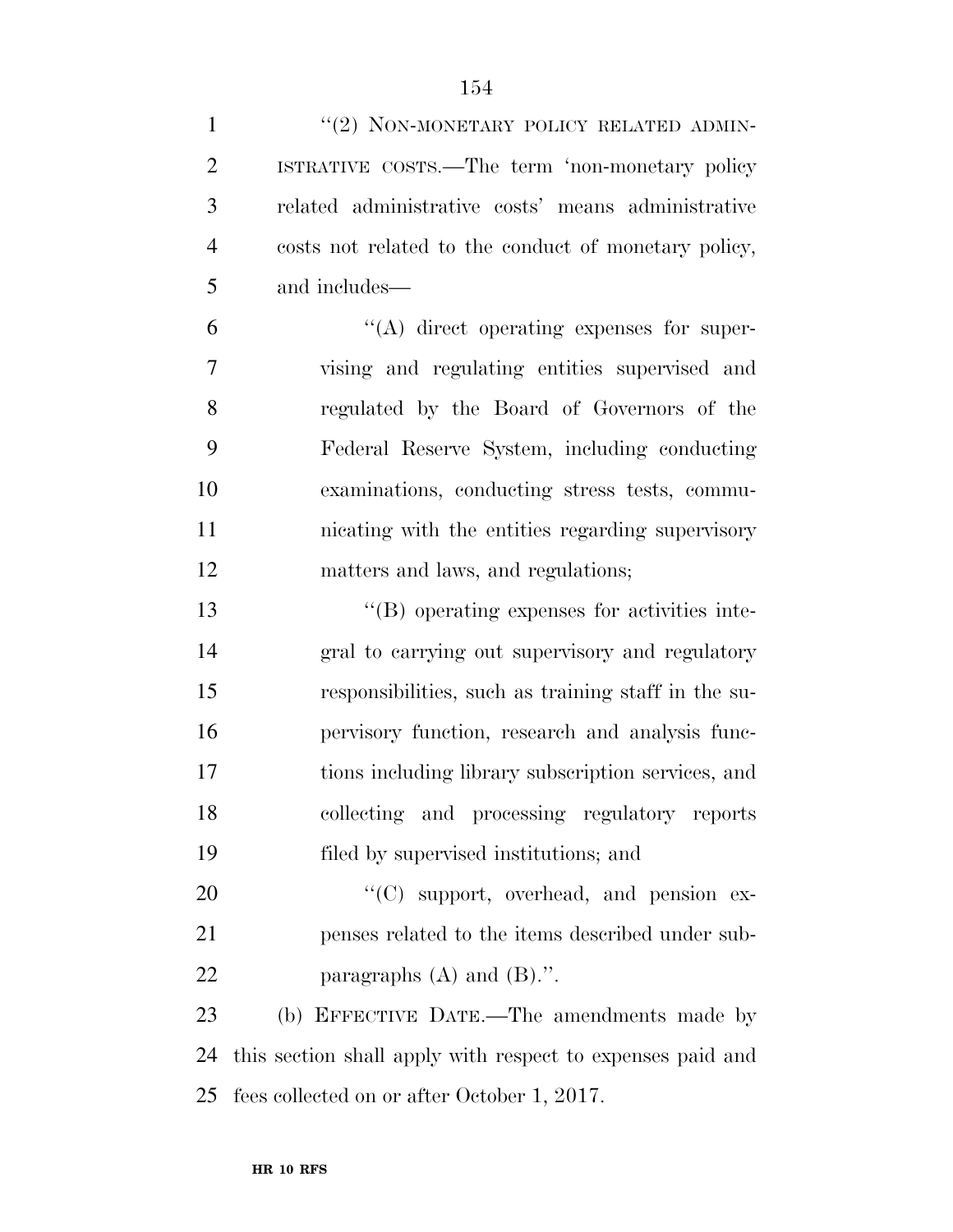## **Subtitle F—International Processes SEC. 371. REQUIREMENTS FOR INTERNATIONAL PROC-ESSES.**

 (a) BOARD OF GOVERNORS REQUIREMENTS.—Sec- tion 11 of the Federal Reserve Act (12 U.S.C. 248), as amended by section 1007(a), is further amended by add-ing at the end the following new subsection:

8 "(w) INTERNATIONAL PROCESSES.—

9 "(1) NOTICE OF PROCESS; CONSULTATION.—At least 30 calendar days before any member or em- ployee of the Board of Governors of the Federal Re- serve System participates in a process of setting fi- nancial standards as a part of any foreign or multi-national entity, the Board of Governors shall—

 $\langle (A) \rangle$  issue a notice of the process, includ- ing the subject matter, scope, and goals of the process, to the Committee on Financial Services of the House of Representatives and the Com- mittee on Banking, Housing, and Urban Affairs of the Senate;

21 ''(B) make such notice available to the public, including on the website of the Board of Governors; and

24  $\cdot$  (C) solicit public comment, and consult with the committees described under subpara-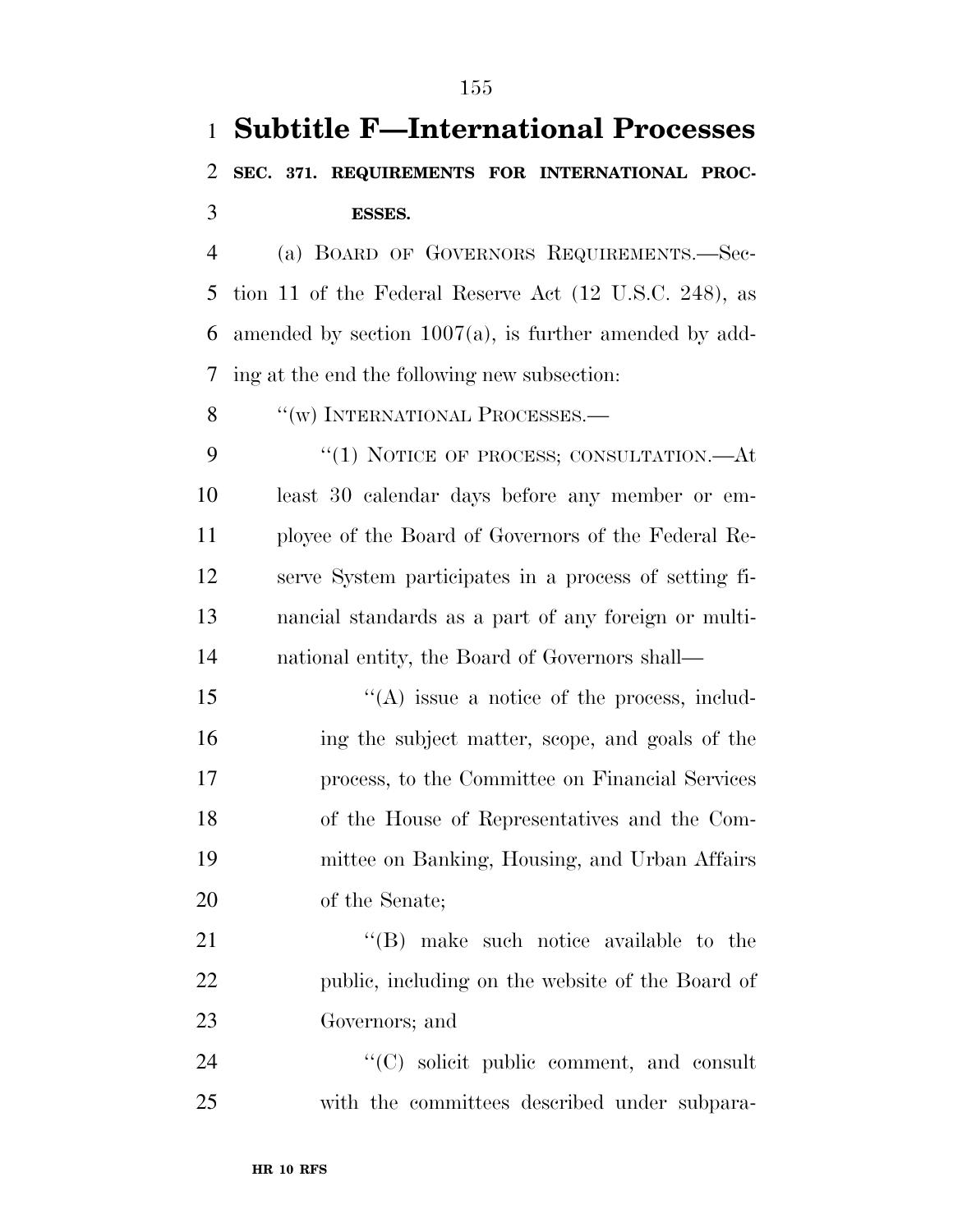| $graph(A)$ , with respect to the subject matter, |
|--------------------------------------------------|
| scope, and goals of the process.                 |

3 "(2) PUBLIC REPORTS ON PROCESS.—After the end of any process described under paragraph (1), the Board of Governors shall issue a public report on the topics that were discussed during the process and any new or revised rulemakings or policy changes that the Board of Governors believes should be implemented as a result of the process and make the report available on the website of the Board of Governors.

12 "(3) NOTICE OF AGREEMENTS; CONSULTA- TION.—At least 90 calendar days before any mem- ber or employee of the Board of Governors of the Federal Reserve System participates in a process of setting financial standards as a part of any foreign or multinational entity, the Board of Governors shall—

 $((A)$  issue a notice of agreement to the Committee on Financial Services of the House of Representatives and the Committee on Bank-22 ing, Housing, and Urban Affairs of the Senate; 23 ''(B) make such notice available to the public, including on the website of the Board of Governors; and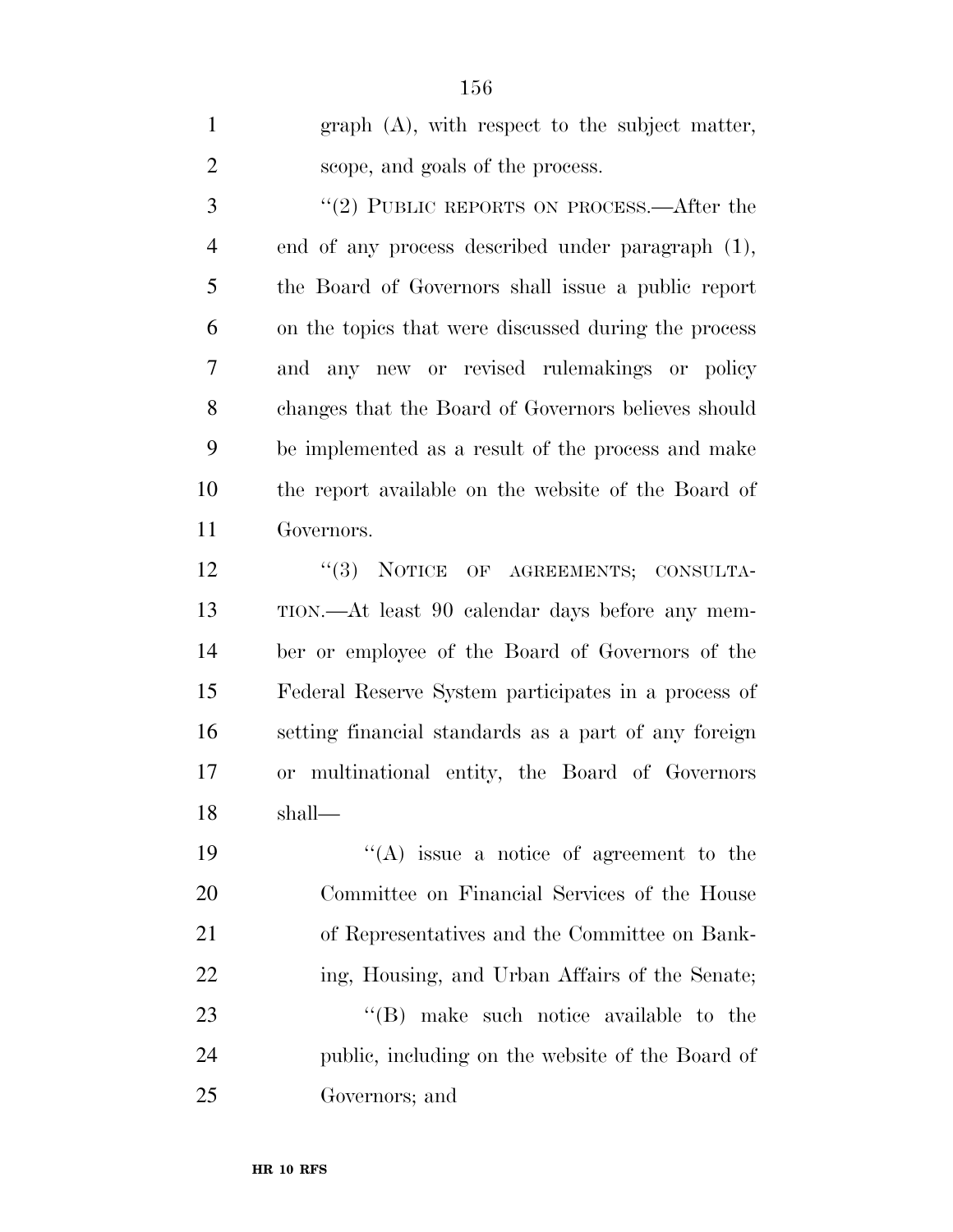$\cdot$  (C) consult with the committees described under subparagraph (A) with respect to the na- ture of the agreement and any anticipated ef- fects such agreement will have on the economy. 5 "(4) DEFINITION.—For purposes of this sub- section, the term 'process' shall include any official proceeding or meeting on financial regulation of a recognized international organization with authority to set financial standards on a global or regional level, including the Financial Stability Board, the Basel Committee on Banking Supervision (or a simi- lar organization), and the International Association of Insurance Supervisors (or a similar organiza-tion).''.

 (b) FDIC REQUIREMENTS.—The Federal Deposit Insurance Act (12 U.S.C. 1811 et seq.) is amended by adding at the end the following new section:

## **''SEC. 51. INTERNATIONAL PROCESSES.**

 ''(a) NOTICE OF PROCESS; CONSULTATION.—At least 30 calendar days before the Board of Directors partici- pates in a process of setting financial standards as a part of any foreign or multinational entity, the Board of Direc-tors shall—

 ''(1) issue a notice of the process, including the subject matter, scope, and goals of the process, to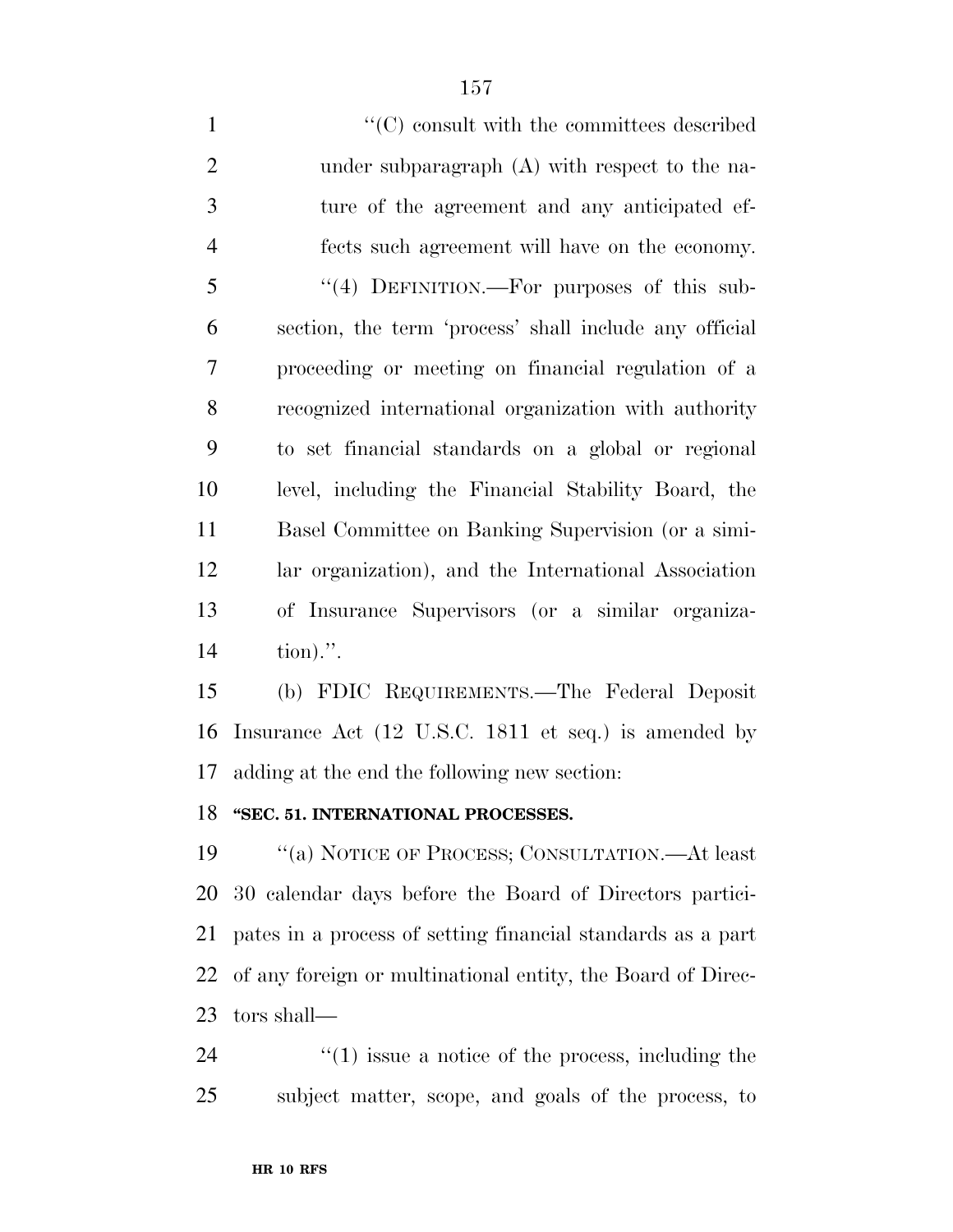the Committee on Financial Services of the House of Representatives and the Committee on Banking, Housing, and Urban Affairs of the Senate;  $\frac{4}{2}$  ''(2) make such notice available to the public, including on the website of the Corporation; and ''(3) solicit public comment, and consult with the committees described under paragraph (1), with respect to the subject matter, scope, and goals of the process. ''(b) PUBLIC REPORTS ON PROCESS.—After the end of any process described under subsection (a), the Board

 of Directors shall issue a public report on the topics that were discussed at the process and any new or revised rulemakings or policy changes that the Board of Directors believes should be implemented as a result of the process and make the report available on the website of the Cor-poration.

18 "(c) NOTICE OF AGREEMENTS; CONSULTATION.—At least 90 calendar days before the Board of Directors par- ticipates in a process of setting financial standards as a part of any foreign or multinational entity, the Board of Directors shall—

23  $\frac{1}{2}$  (1) issue a notice of agreement to the Com-mittee on Financial Services of the House of Rep-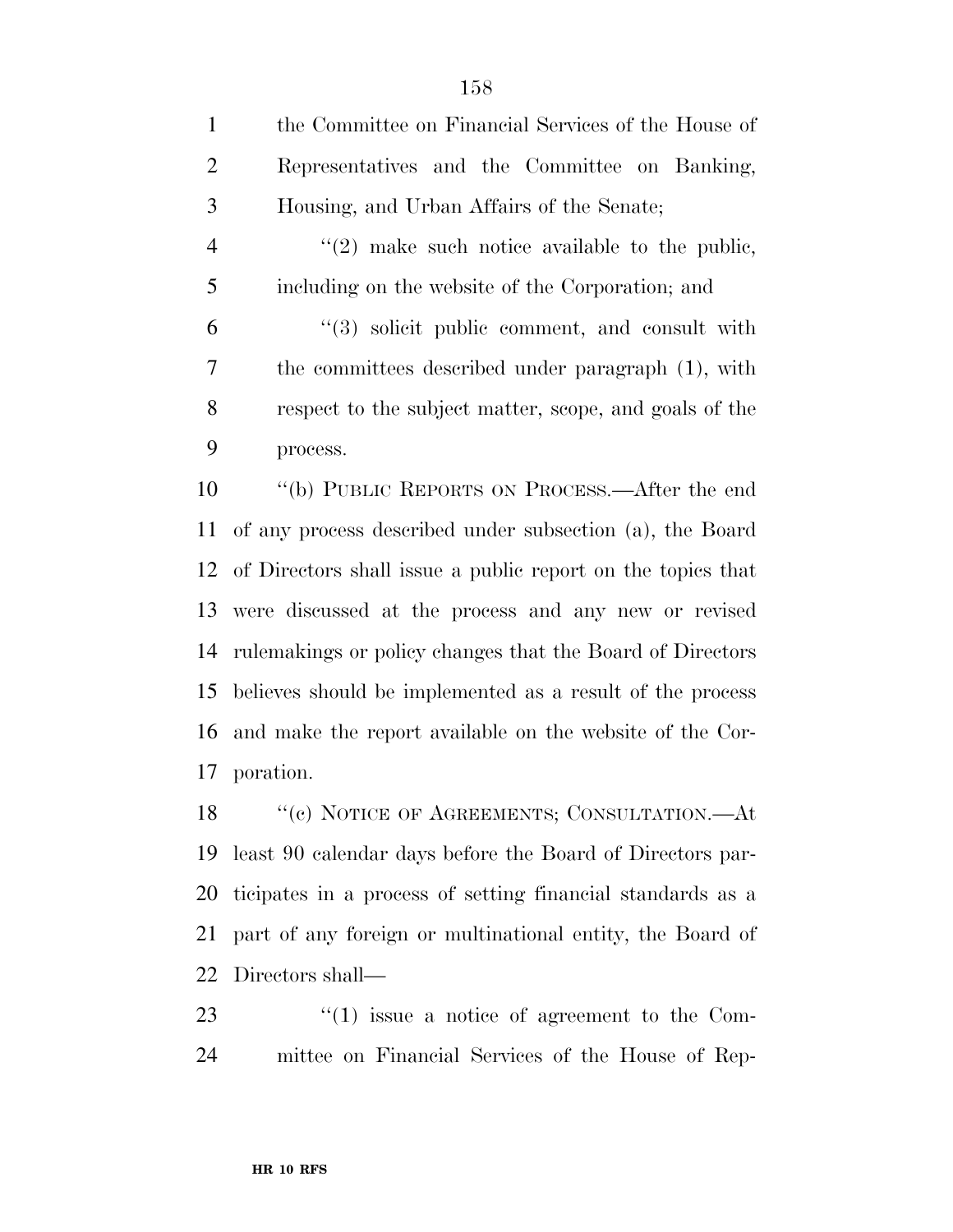| $\mathbf{1}$   | resentatives and the Committee on Banking, Hous-             |
|----------------|--------------------------------------------------------------|
| $\overline{2}$ | ing, and Urban Affairs of the Senate;                        |
| 3              | $\lq(2)$ make such notice available to the public,           |
| $\overline{4}$ | including on the website of the Corporation; and             |
| 5              | $(3)$ consult with the committees described                  |
| 6              | under paragraph (1) with respect to the nature of            |
| $\overline{7}$ | the agreement and any anticipated effects such               |
| 8              | agreement will have on the economy.                          |
| 9              | "(d) DEFINITION.—For purposes of this section, the           |
| 10             | term 'process' shall include any official proceeding or      |
| 11             | meeting on financial regulation of a recognized inter-       |
| 12             | national organization with authority to set financial stand- |
| 13             | ards on a global or regional level, including the Financial  |
| 14             | Stability Board, the Basel Committee on Banking Super-       |
| 15             | vision (or a similar organization), and the International    |
| 16             | Association of Insurance Supervisors (or a similar organi-   |
| 17             | zation).".                                                   |
| 18             | (c) TREASURY REQUIREMENTS.—Section 325 of title              |

 31, United States Code, is amended by adding at the end the following new subsection:

''(d) INTERNATIONAL PROCESSES.—

22 "(1) NOTICE OF PROCESS; CONSULTATION.—At least 30 calendar days before the Secretary partici-pates in a process of setting financial standards as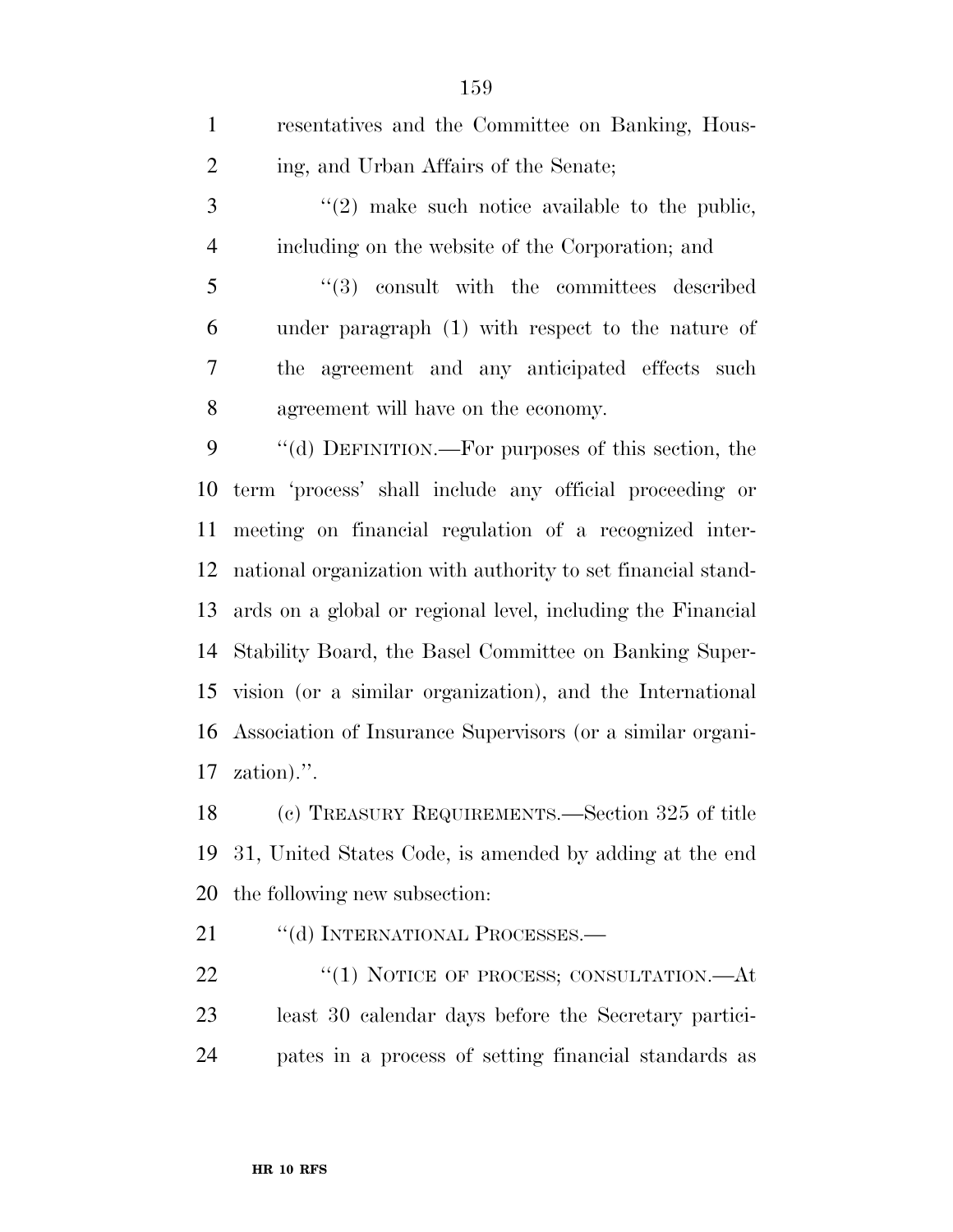| $\mathbf{1}$   | a part of any foreign or multinational entity, the    |
|----------------|-------------------------------------------------------|
| $\overline{2}$ | Secretary shall-                                      |
| 3              | $\lq\lq$ issue a notice of the process, includ-       |
| $\overline{4}$ | ing the subject matter, scope, and goals of the       |
| 5              | process, to the Committee on Financial Services       |
| 6              | of the House of Representatives and the Com-          |
| 7              | mittee on Banking, Housing, and Urban Affairs         |
| 8              | of the Senate;                                        |
| 9              | "(B) make such notice available to the                |
| 10             | public, including on the website of the Depart-       |
| 11             | ment of the Treasury; and                             |
| 12             | $\cdot$ (C) solicit public comment, and consult       |
| 13             | with the committees described under subpara-          |
| 14             | $graph(A)$ , with respect to the subject matter,      |
| 15             | scope, and goals of the process.                      |
| 16             | " $(2)$ PUBLIC REPORTS ON PROCESS.—After the          |
| 17             | end of any process described under paragraph (1),     |
| 18             | the Secretary shall issue a public report on the top- |
| 19             | ics that were discussed at the process and any new    |
| 20             | or revised rulemakings or policy changes that the     |
| 21             | Secretary believes should be implemented as a result  |
| 22             | of the process and make the report available on the   |
| 23             | website of the Department of the Treasury.            |
| 24             | (3)<br>NOTICE OF AGREEMENTS; CONSULTA-                |
| 25             | TION.—At least 90 calendar days before the Sec-       |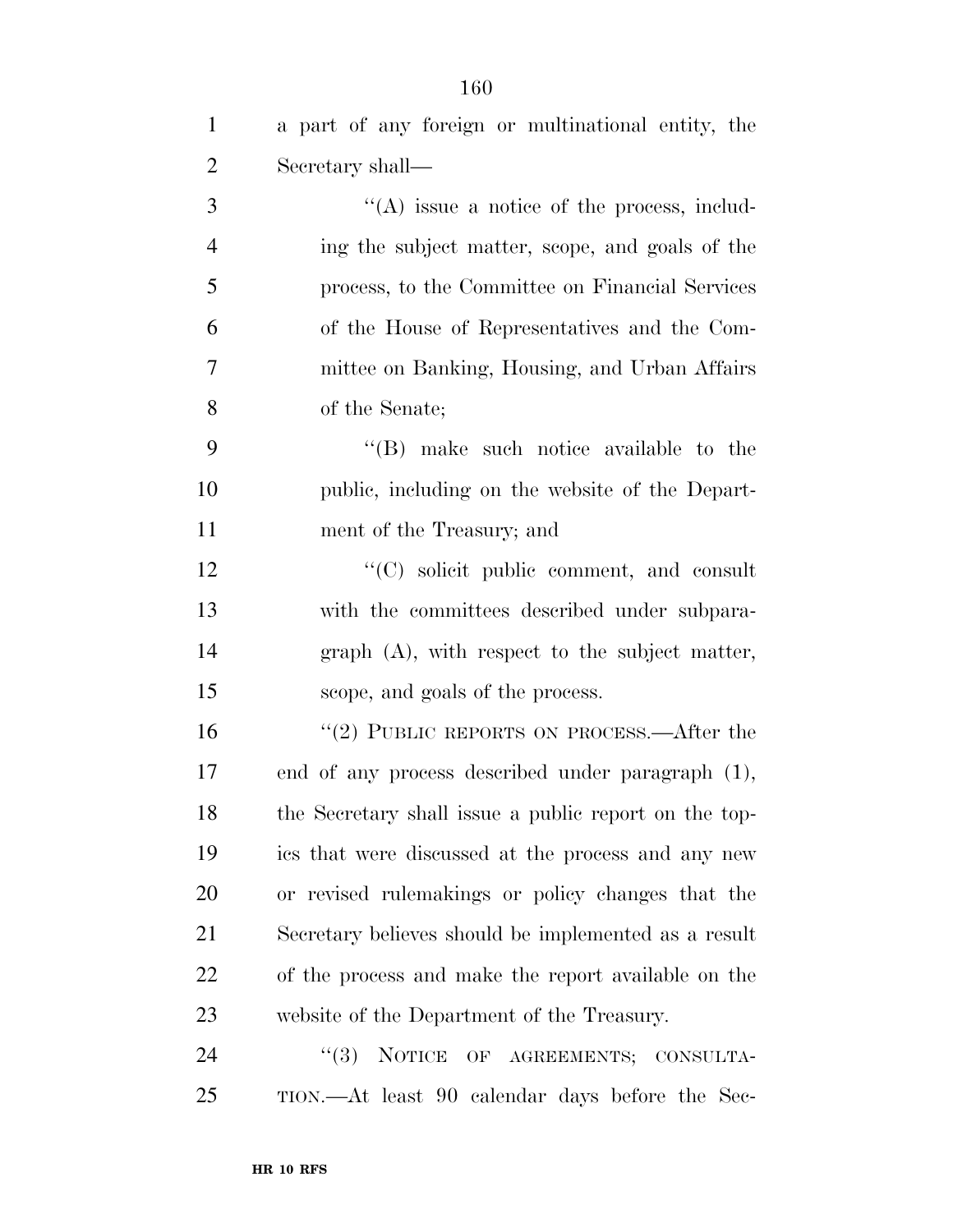| $\mathbf{1}$   | retary participates in a process of setting financial  |
|----------------|--------------------------------------------------------|
| $\overline{2}$ | standards as a part of any foreign or multinational    |
| 3              | entity, the Secretary shall—                           |
| $\overline{4}$ | $\lq\lq$ issue a notice of agreement to the            |
| 5              | Committee on Financial Services of the House           |
| 6              | of Representatives and the Committee on Bank-          |
| 7              | ing, Housing, and Urban Affairs of the Senate;         |
| 8              | $\lq\lq$ (B) make such notice available to the         |
| 9              | public, including on the website of the Depart-        |
| 10             | ment of the Treasury; and                              |
| 11             | $\cdot$ (C) consult with the committees described      |
| 12             | under subparagraph $(A)$ with respect to the na-       |
| 13             | ture of the agreement and any anticipated ef-          |
| 14             | fects such agreement will have on the economy.         |
| 15             | "(4) DEFINITION.—For purposes of this sub-             |
| 16             | section, the term 'process' shall include any official |
| 17             | proceeding or meeting on financial regulation of a     |
| 18             | recognized international organization with authority   |
| 19             | to set financial standards on a global or regional     |
| 20             | level, including the Financial Stability Board, the    |
| 21             | Basel Committee on Banking Supervision (or a simi-     |
| 22             | lar organization), and the International Association   |
| 23             | of Insurance Supervisors (or a similar organiza-       |
| 24             | $\{\text{tion}\}\$ .                                   |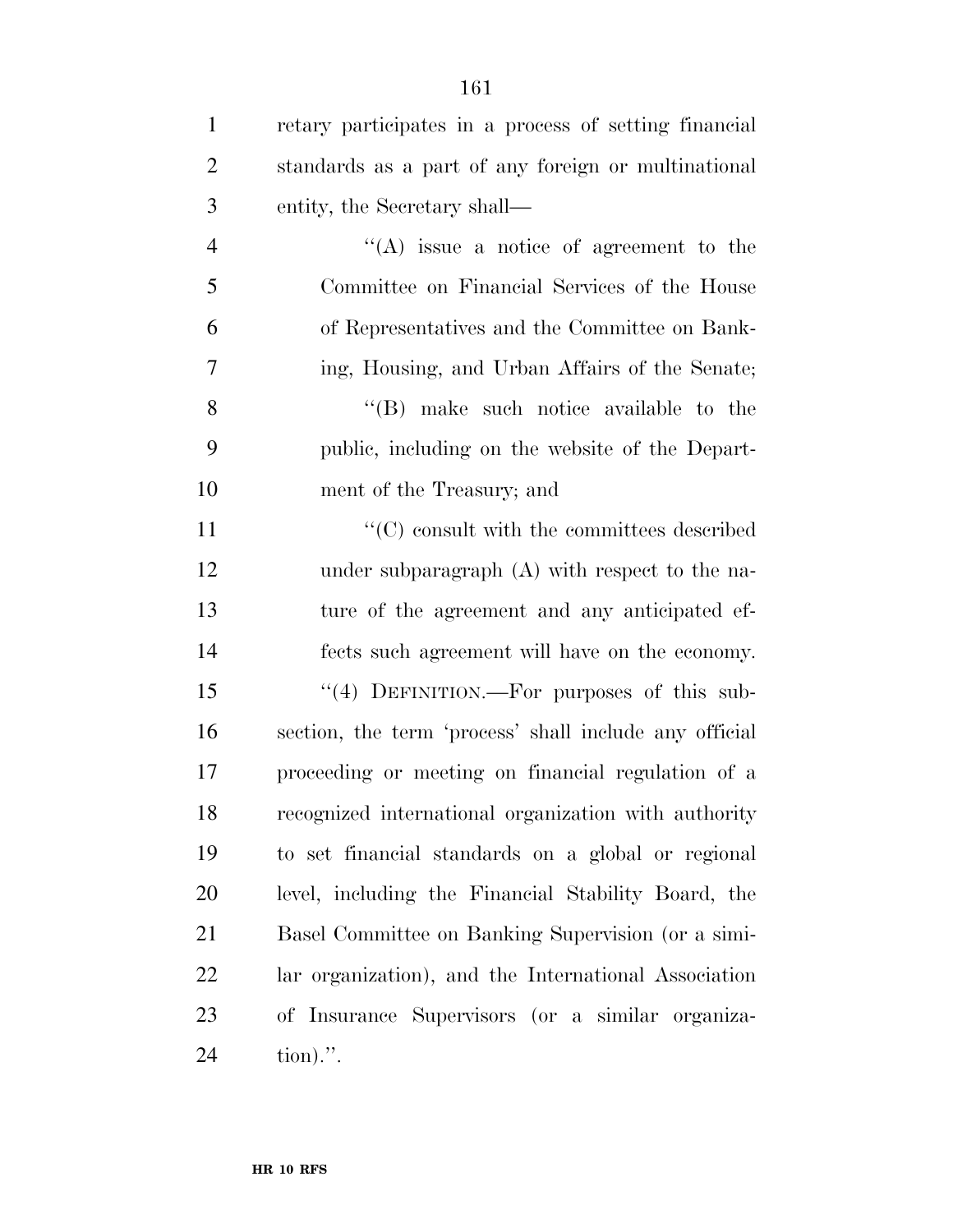(d) OCC REQUIREMENTS.—Chapter one of title LXII of the Revised Statutes of the United States (12 U.S.C. 21 et seq.) is amended—

 (1) by adding at the end the following new sec-tion:

## **''SEC. 5156B. INTERNATIONAL PROCESSES.**

 ''(a) NOTICE OF PROCESS; CONSULTATION.—At least 30 calendar days before the Comptroller of the Currency participates in a process of setting financial standards as a part of any foreign or multinational entity, the Comp-troller of the Currency shall—

 $\binom{12}{1}$  issue a notice of the process, including the subject matter, scope, and goals of the process, to the Committee on Financial Services of the House of Representatives and the Committee on Banking, Housing, and Urban Affairs of the Senate;

 $\frac{17}{2}$  ''(2) make such notice available to the public, including on the website of the Office of the Comp-troller of the Currency; and

 $(3)$  solicit public comment, and consult with 21 the committees described under paragraph (1), with respect to the subject matter, scope, and goals of the process.

 ''(b) PUBLIC REPORTS ON PROCESS.—After the end of any process described under subsection (a), the Comp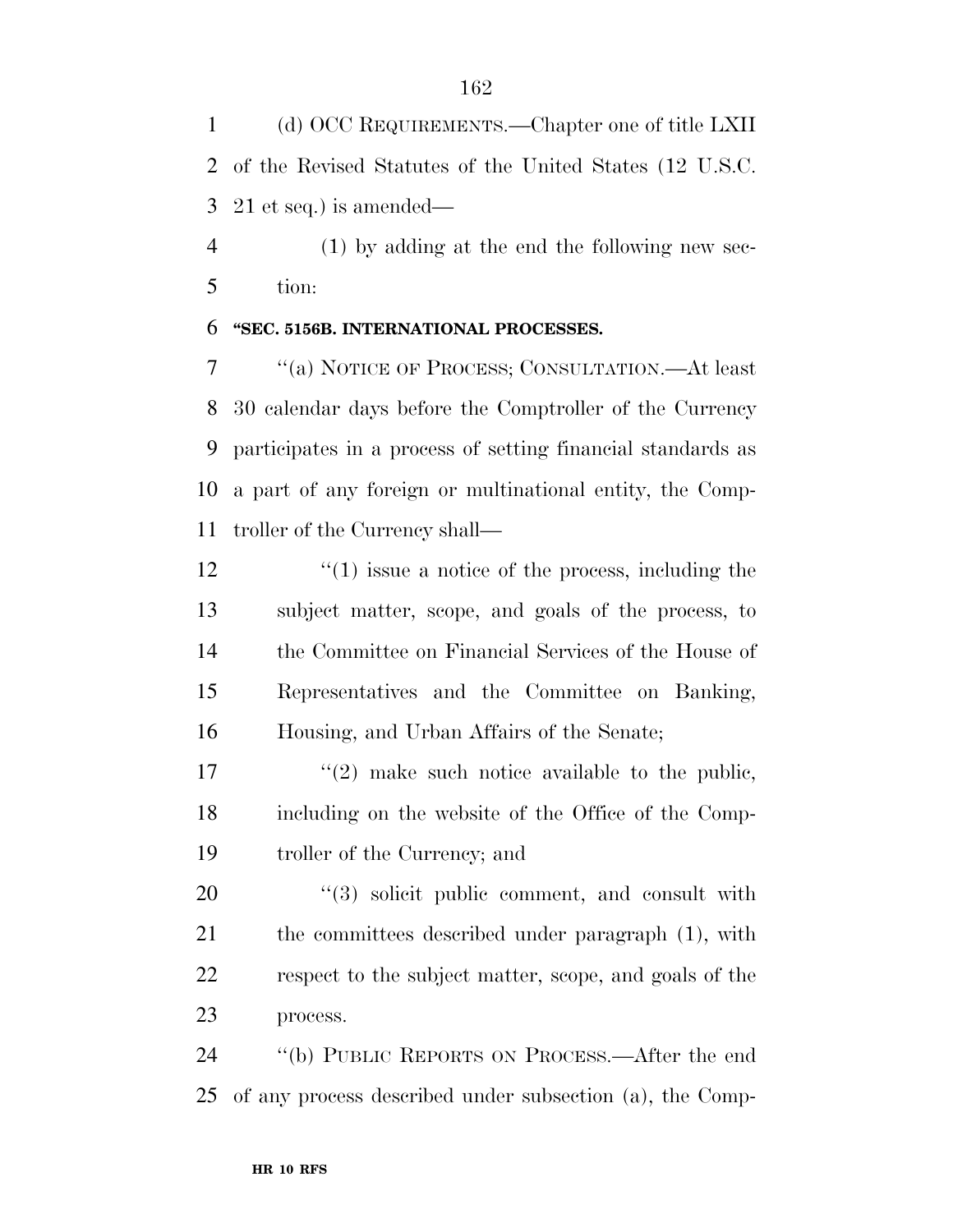troller of the Currency shall issue a public report on the topics that were discussed at the process and any new or revised rulemakings or policy changes that the Comp- troller of the Currency believes should be implemented as a result of the process.

 ''(c) NOTICE OF AGREEMENTS; CONSULTATION.—At least 90 calendar days before the Comptroller of the Cur- rency participates in a process of setting financial stand- ards as a part of any foreign or multinational entity, the Comptroller of the Currency shall—

 $\frac{1}{2}$   $\frac{1}{2}$  issue a notice of agreement to the Com- mittee on Financial Services of the House of Rep- resentatives and the Committee on Banking, Hous-ing, and Urban Affairs of the Senate;

15 ''(2) make such notice available to the public, including on the website of the Office of the Comp-troller of the Currency; and

18 ''(3) consult with the committees described under paragraph (1) with respect to the nature of the agreement and any anticipated effects such agreement will have on the economy.

22 "(d) DEFINITION.—For purposes of this section, the term 'process' shall include any official proceeding or meeting on financial regulation of a recognized inter-national organization with authority to set financial stand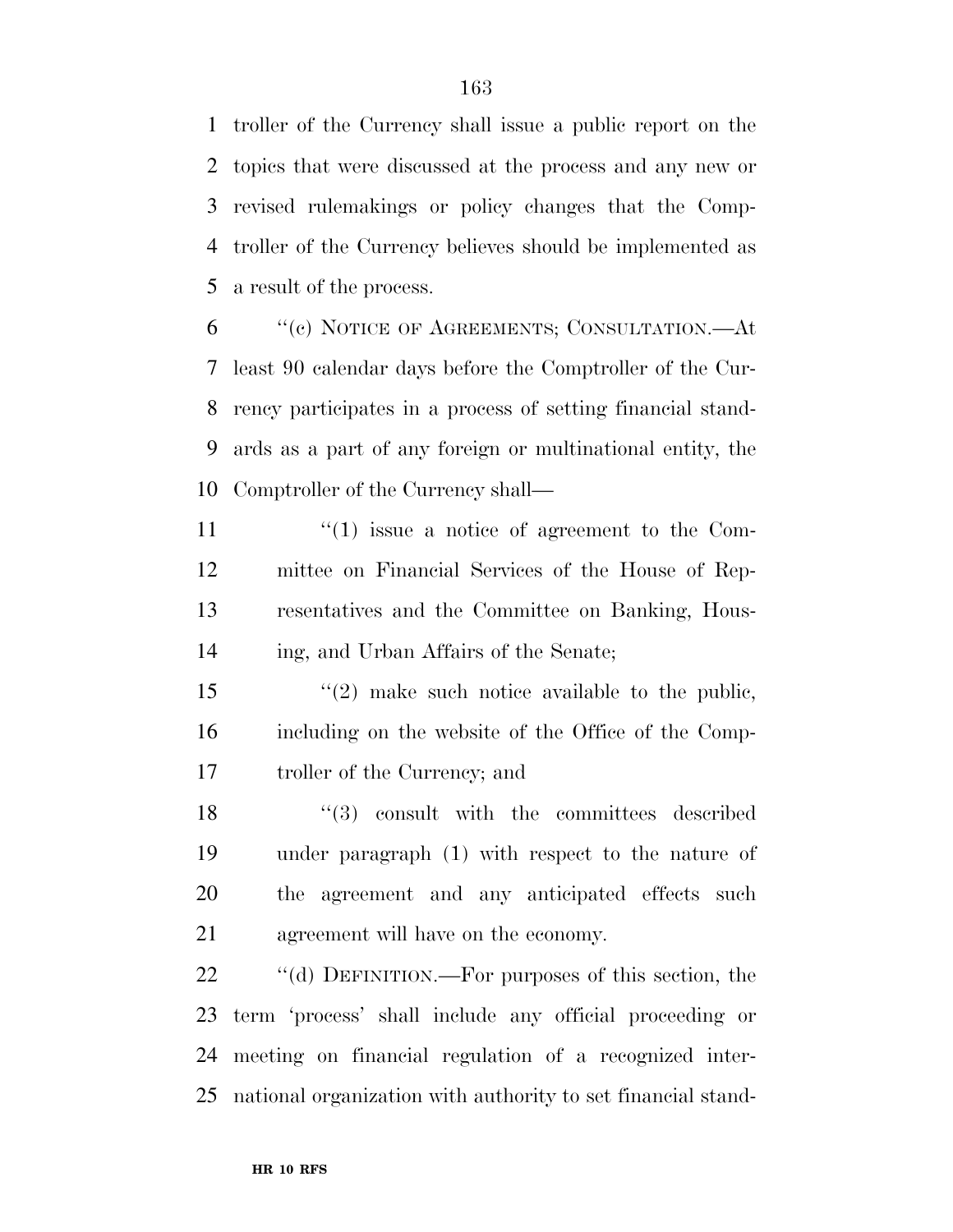ards on a global or regional level, including the Financial Stability Board, the Basel Committee on Banking Super- vision (or a similar organization), and the International Association of Insurance Supervisors (or a similar organi-zation).''; and

 (2) in the table of contents for such chapter, by adding at the end the following new item: ''5156B. International processes.''.

 (e) SECURITIES AND EXCHANGE COMMISSION RE- QUIREMENTS.—Section 4 of the Securities Exchange Act of 1934 (15 U.S.C. 78d), as amended by section 818(a), is further amended by adding at the end the following new subsection:

13 "(k) INTERNATIONAL PROCESSES.—

 $(1)$  NOTICE OF PROCESS; CONSULTATION.—At least 30 calendar days before the Commission par- ticipates in a process of setting financial standards as a part of any foreign or multinational entity, the Commission shall—

 $((A)$  issue a notice of the process, includ- ing the subject matter, scope, and goals of the process, to the Committee on Financial Services of the House of Representatives and the Com- mittee on Banking, Housing, and Urban Affairs of the Senate;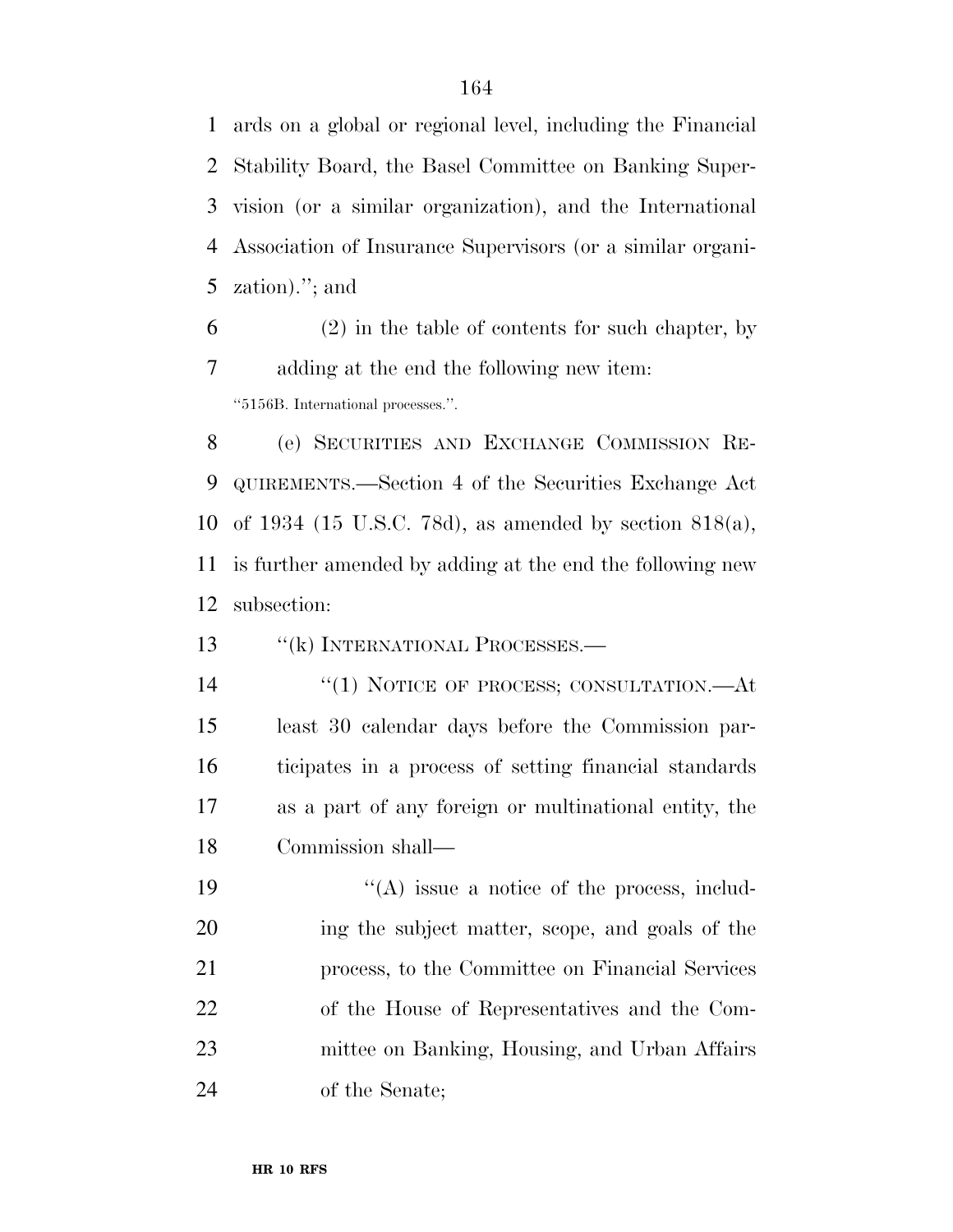| $\mathbf{1}$   | $\lq\lq$ (B) make such notice available to the         |
|----------------|--------------------------------------------------------|
| $\overline{2}$ | public, including on the website of the Commis-        |
| 3              | sion; and                                              |
| $\overline{4}$ | "(C) solicit public comment, and consult               |
| 5              | with the committees described under subpara-           |
| 6              | $graph(A)$ , with respect to the subject matter,       |
| 7              | scope, and goals of the process.                       |
| 8              | "(2) PUBLIC REPORTS ON PROCESS.—After the              |
| 9              | end of any process described under paragraph (1),      |
| 10             | the Commission shall issue a public report on the      |
| 11             | topics that were discussed at the process and any      |
| 12             | new or revised rulemakings or policy changes that      |
| 13             | the Commission believes should be implemented as a     |
| 14             | result of the process and make the report available    |
| 15             | on the website of the Commission.                      |
| 16             | "(3) NOTICE OF AGREEMENTS; CONSULTA-                   |
| 17             | TION.—At least 90 calendar days before the Com-        |
| 18             | mission participates in a process of setting financial |
| 19             | standards as a part of any foreign or multinational    |
| 20             | entity, the Commission shall—                          |
| 21             | $\lq\lq$ issue a notice of agreement to the            |
| 22             | Committee on Financial Services of the House           |
| 23             | of Representatives and the Committee on Bank-          |
| 24             | ing, Housing, and Urban Affairs of the Senate;         |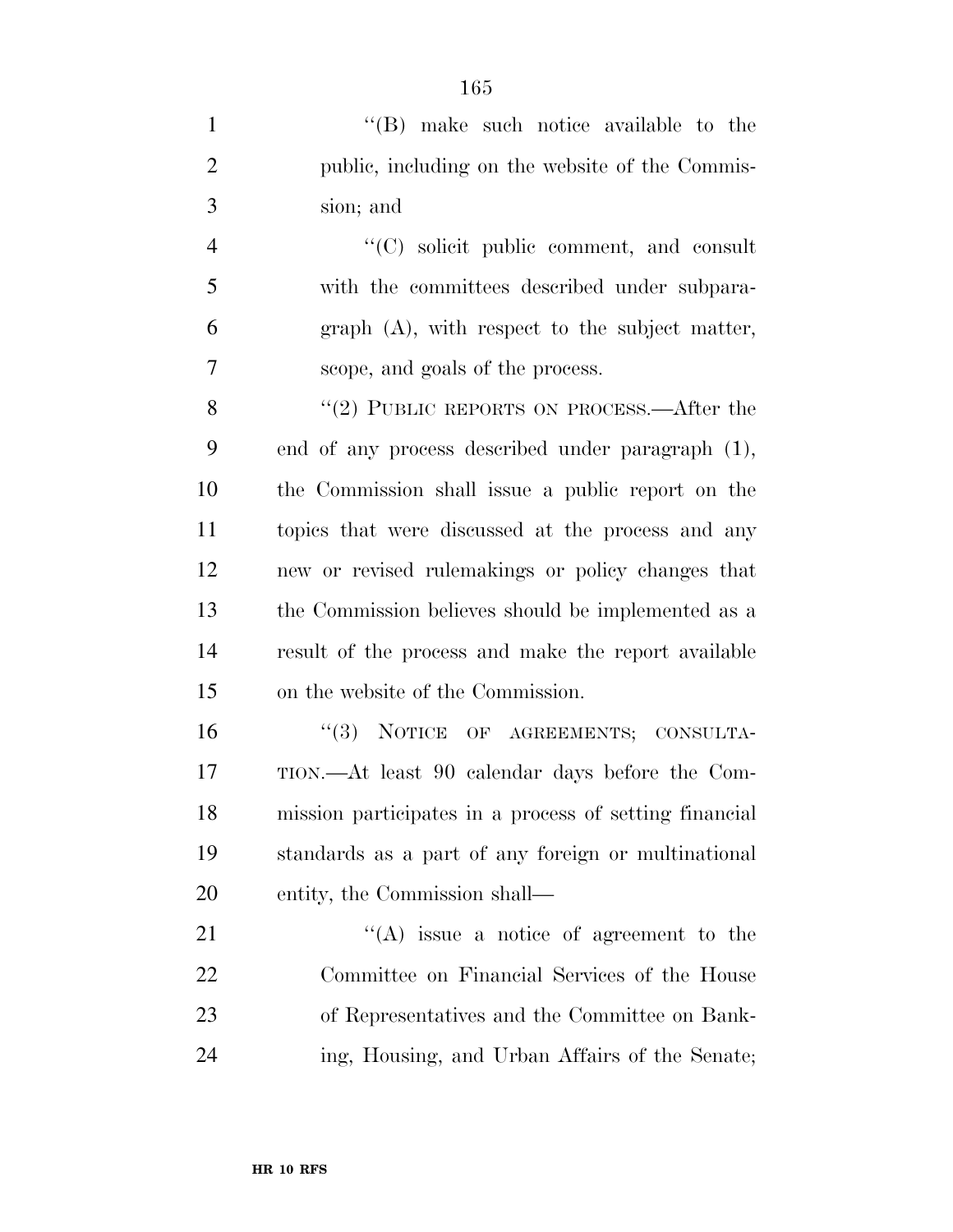1 ''(B) make such notice available to the public, including on the website of the Commis-sion; and

 $\langle ^{\prime}(C) \rangle$  consult with the committees described under subparagraph (A) with respect to the na- ture of the agreement and any anticipated ef- fects such agreement will have on the economy. 8 "(4) DEFINITION.—For purposes of this sub- section, the term 'process' shall include any official proceeding or meeting on financial regulation of a recognized international organization with authority to set financial standards on a global or regional level, including the Financial Stability Board, the Basel Committee on Banking Supervision (or a simi- lar organization), and the International Association of Insurance Supervisors (or a similar organiza-tion).''.

 (f) COMMODITY FUTURES TRADING COMMISSION RE- QUIREMENTS.—Section 2 of the Commodity Exchange Act (7 U.S.C. 2) is amended by adding at the end the fol-lowing:

22 <sup>"</sup>(k) INTERNATIONAL PROCESSES.—

23 "(1) NOTICE OF PROCESS; CONSULTATION.—At least 30 calendar days before the Commission par-ticipates in a process of setting financial standards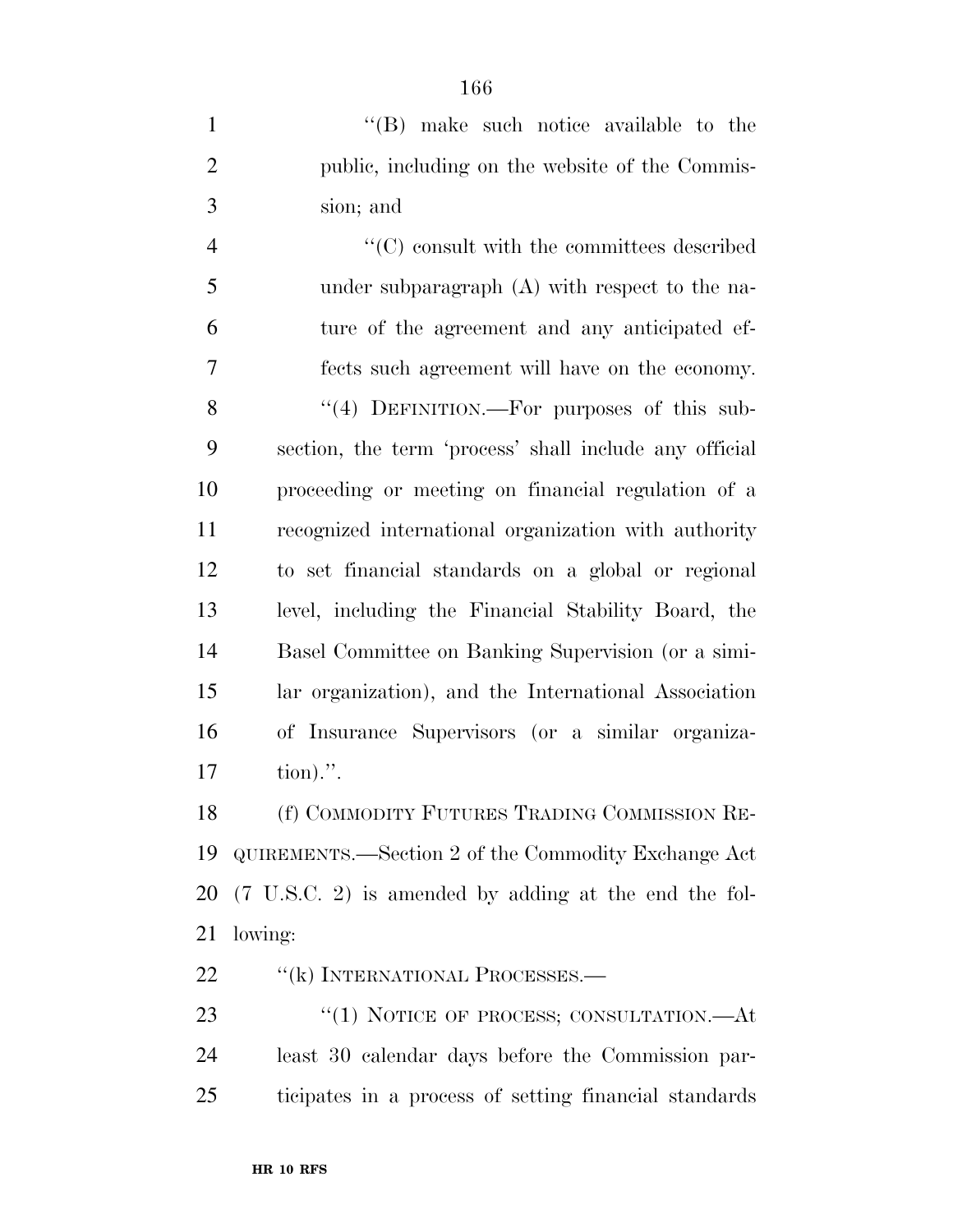| $\mathbf{1}$   | as a part of any foreign or multinational entity, the |
|----------------|-------------------------------------------------------|
| $\overline{2}$ | Commission shall—                                     |
| 3              | $\lq\lq$ issue a notice of the process, includ-       |
| $\overline{4}$ | ing the subject matter, scope, and goals of the       |
| 5              | process, $to$                                         |
| 6              | "(i) the Committee on Agriculture of                  |
| $\overline{7}$ | the House of Representatives; and                     |
| 8              | "(ii) the Committee on Agriculture,                   |
| 9              | Nutrition, and Forestry of the Senate;                |
| 10             | "(B) make such notice available to the                |
| 11             | public, including on the website of the Commis-       |
| 12             | sion; and                                             |
| 13             | "(C) solicit public comment, and consult              |
| 14             | with the committees described under subpara-          |
| 15             | $graph(A)$ , with respect to the subject matter,      |
| 16             | scope, and goals of the process.                      |
| 17             | " $(2)$ PUBLIC REPORTS ON PROCESS.—After the          |
| 18             | end of any process described under paragraph (1),     |
| 19             | the Commission shall issue a public report on the     |
| 20             | topics that were discussed during the process and     |
| 21             | any new or revised rulemakings or policy changes      |
| 22             | that the Commission believes should be implemented    |
| 23             | as a result of the process and make the report avail- |
| 24             | able on the website of the Commission.                |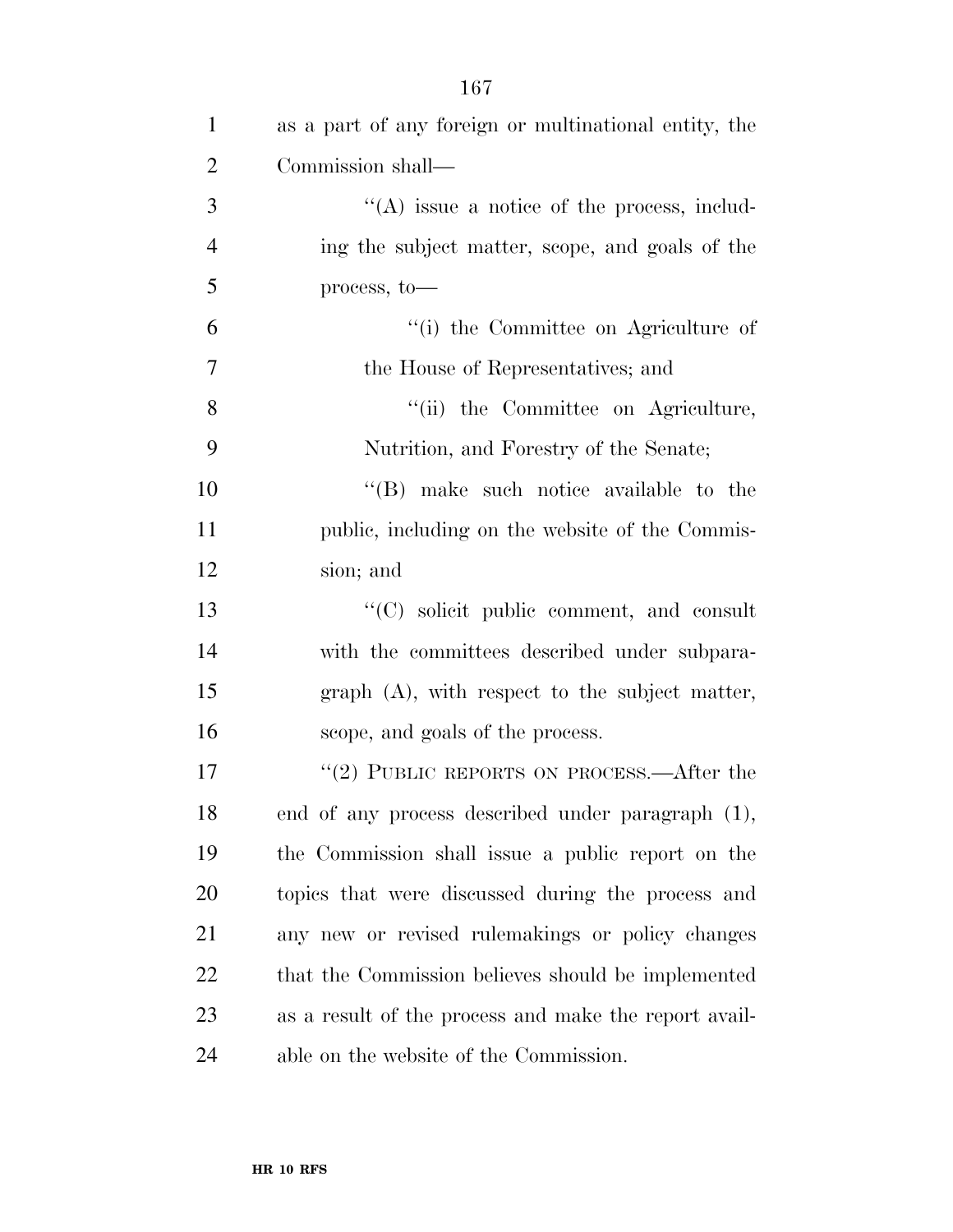| $\mathbf{1}$   | "(3) NOTICE OF AGREEMENTS; CONSULTA-                   |
|----------------|--------------------------------------------------------|
| $\overline{2}$ | TION.—At least 90 calendar days before the Com-        |
| 3              | mission participates in a process of setting financial |
| $\overline{4}$ | standards as a part of any foreign or multinational    |
| 5              | entity, the Commission shall—                          |
| 6              | $\lq\lq$ issue a notice of agreement to-               |
| 7              | "(i) the Committee on Agriculture of                   |
| 8              | the House of Representatives; and                      |
| 9              | "(ii) the Committee on Agriculture,                    |
| 10             | Nutrition, and Forestry of the Senate;                 |
| 11             | "(B) make such notice available to the                 |
| 12             | public, including on the website of the Commis-        |
| 13             | sion; and                                              |
| 14             | $\cdot$ (C) consult with the committees described      |
| 15             | under subparagraph $(A)$ with respect to the na-       |
| 16             | ture of the agreement and any anticipated ef-          |
| 17             | fects such agreement will have on the economy.         |
| 18             | "(4) DEFINITION.—For purposes of this sub-             |
| 19             | section, the term 'process' shall include any official |
| 20             | proceeding or meeting on financial regulation of a     |
| 21             | recognized international organization with authority   |
| 22             | to set financial standards on a global or regional     |
| 23             | level, including the Financial Stability Board, the    |
| 24             | Basel Committee on Banking Supervision (or a simi-     |
| 25             | lar organization), and the International Association   |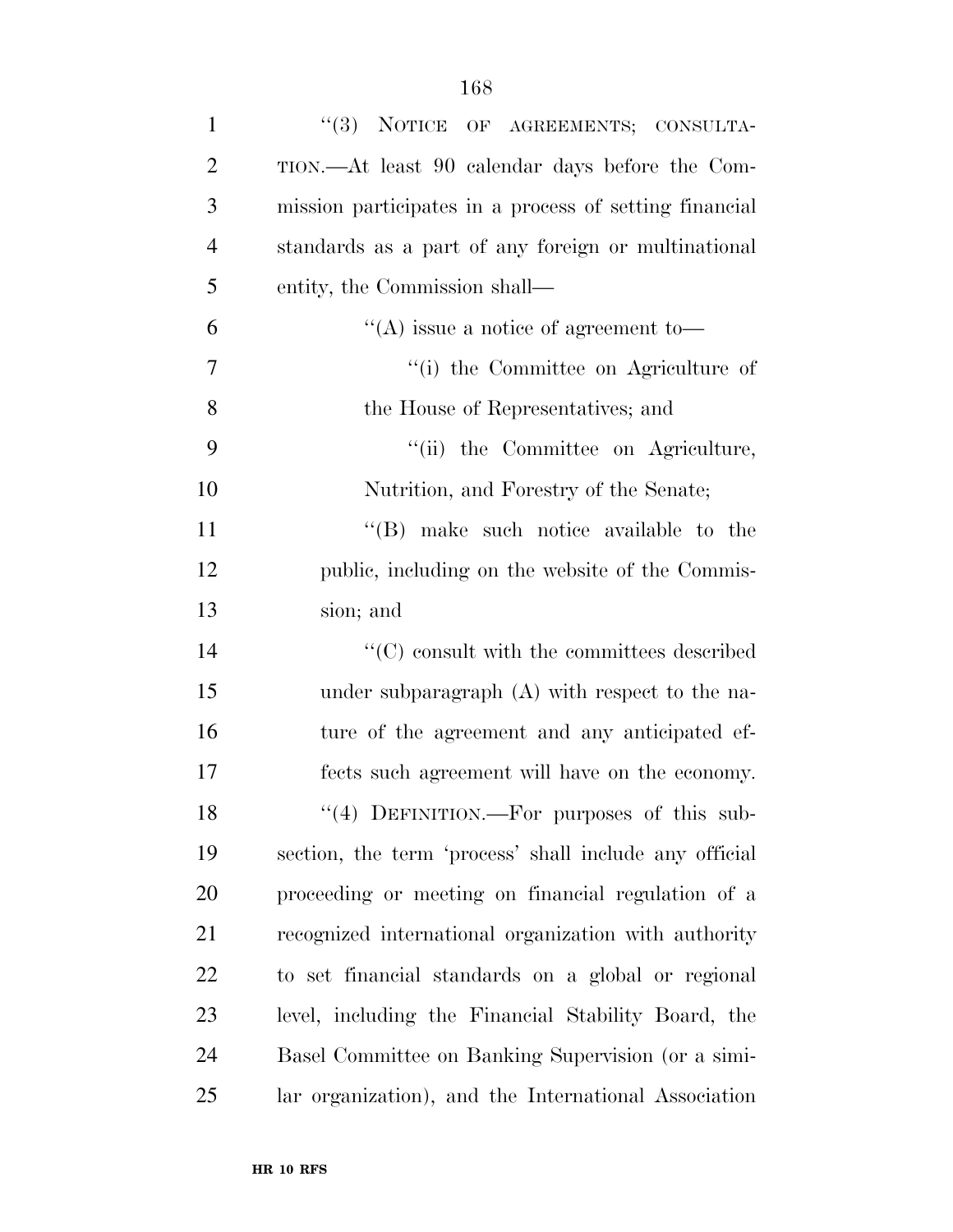of Insurance Supervisors (or a similar organiza- tion).''. **Subtitle G—Unfunded Mandates Reform SEC. 381. DEFINITIONS.**  For purposes of this subtitle: (1) AGENCY.—The term ''agency'' has the meaning given such term under section 311. (2) DIRECT COSTS.—The term ''direct costs'' has the meaning given such term under section 421(3) of the Congressional Budget and Impound- ment Control Act of 1974 (2 U.S.C. 658(3)), except that— (A) in the case of a Federal intergovern- mental mandate, the term means the aggregate estimated amounts that all State, local, and Tribal governments would incur or be required to spend or would be prohibited from raising in revenues in order to comply with the Federal intergovernmental mandate; and (B) in the case of a Federal private sector mandate, the term means the aggregate esti- mated amounts that the private sector will be required to spend or could forgo in profits, in-cluding costs passed on to consumers or other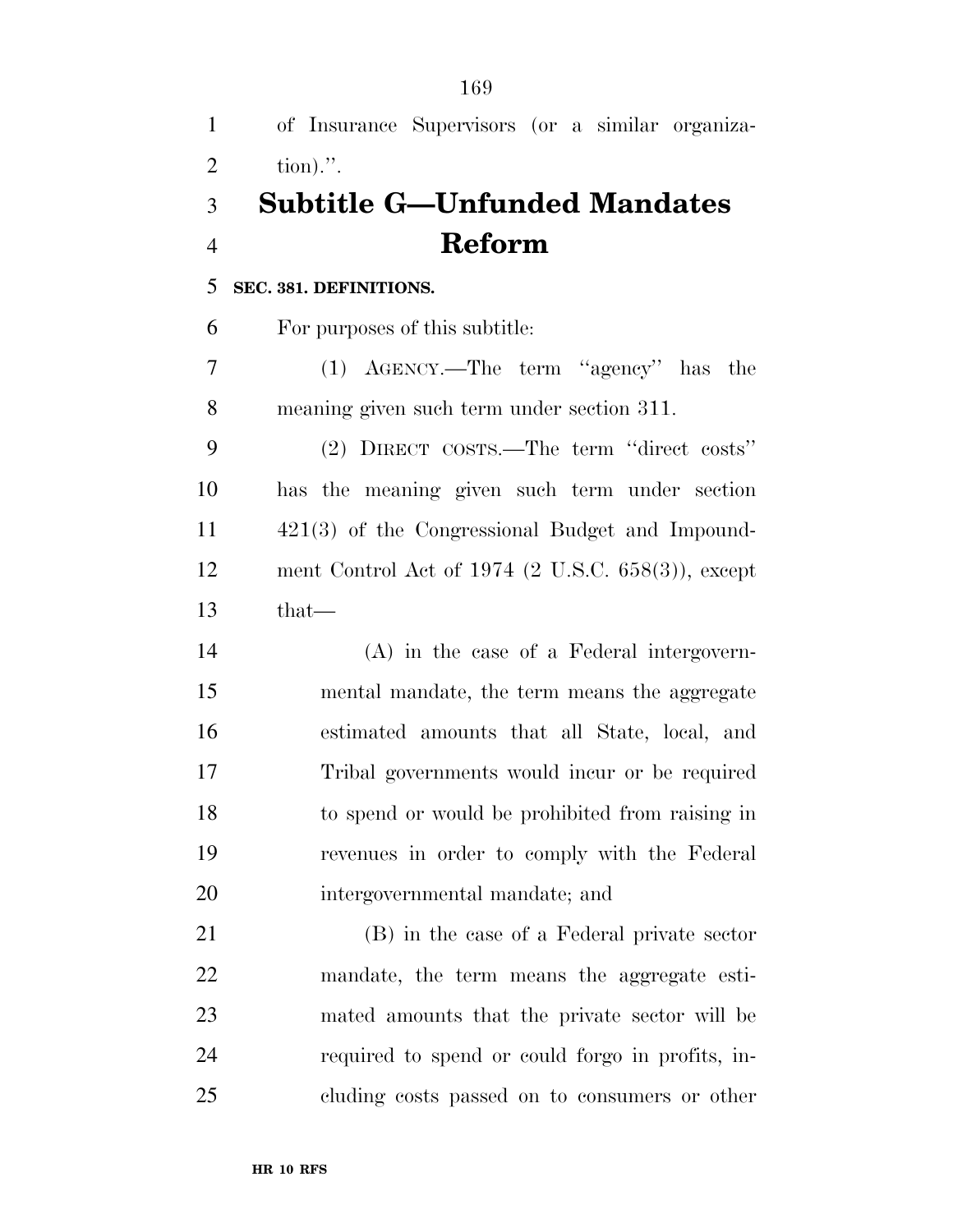| $\mathbf{1}$   | entities taking into account, to the extent prac-          |
|----------------|------------------------------------------------------------|
| $\overline{2}$ | ticable, behavioral changes, in order to comply            |
| 3              | with the Federal private sector mandate.                   |
| $\overline{4}$ | (3) OTHER DEFINITIONS.—Except as provided                  |
| 5              | under paragraphs $(1)$ and $(2)$ , the definitions under   |
| 6              | section 421 of the Congressional Budget and Im-            |
| 7              | poundment Control Act of 1974 shall apply to this          |
| 8              | subtitle.                                                  |
| 9              | SEC. 382. APPLICATION OF THE UNFUNDED MANDATES RE-         |
| 10             | FORM ACT.                                                  |
| 11             | (a) IN GENERAL.—The Unfunded Mandates Reform               |
| 12             | Act of 1995 (2 U.S.C. 1501 et seq.) shall apply to the     |
| 13             | Board of Governors of the Federal Reserve System, the      |
| 14             | Consumer Law Enforcement Agency, the Commodity Fu-         |
| 15             | tures Trading Commission, the Federal Deposit Insurance    |
| 16             | Corporation, the Federal Housing Finance Agency, the       |
| 17             | Office of the Comptroller of the Currency, the National    |
|                | 18 Credit Union Administration, and the Securities and Ex- |
| 19             | change Commission.                                         |
| 20             | (b) STATEMENTS TO ACCOMPANY SIGNIFICANT REG-               |
| 21             | ULATORY ACTIONS.—                                          |
| 22             | (1) IN GENERAL.—Unless otherwise expressly                 |
| 23             | prohibited by law, before promulgating any general         |

 notice of proposed rulemaking or any final rule, or within six months after promulgating any final rule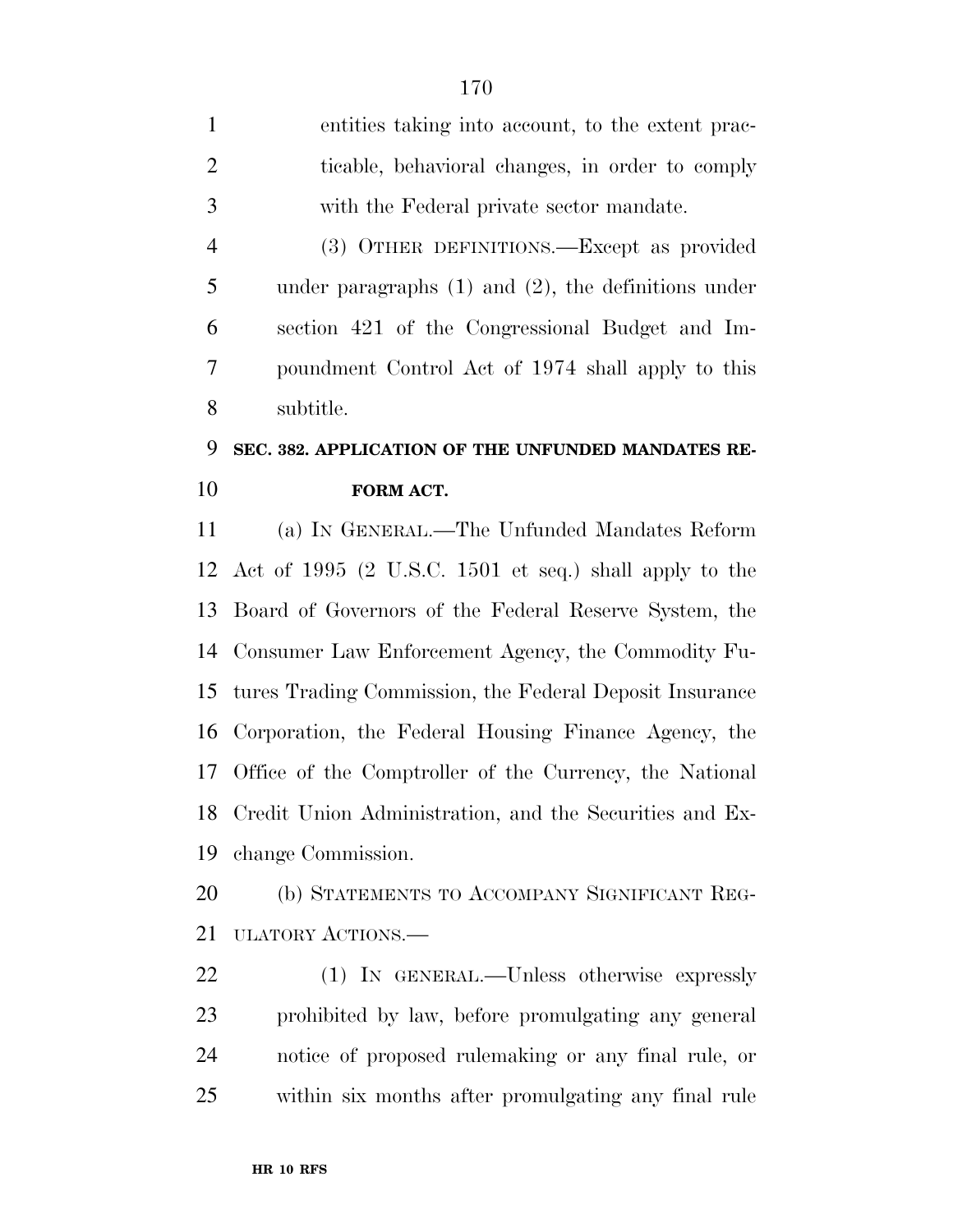| $\mathbf{1}$   | that was not preceded by a general notice of pro-    |
|----------------|------------------------------------------------------|
| $\overline{2}$ | posed rulemaking, if the proposed rulemaking or      |
| 3              | final rule includes a Federal mandate that may re-   |
| $\overline{4}$ | sult in an annual effect on State, local, or Tribal  |
| 5              | governments, or to the private sector, in the aggre- |
| 6              | gate of $$100,000,000$ or more in any 1 year, the    |
| $\overline{7}$ | agency shall prepare a written statement containing  |
| 8              | the following:                                       |
| 9              | (A) The text of the draft proposed rule-             |
| 10             | making or final rule, together with the informa-     |
| 11             | tion required under subsections (a) and $(b)(1)$     |
| 12             | of section 312, as applicable, including an ex-      |
| 13             | planation of the manner in which the proposed        |
| 14             | rule making or final rule is consistent with the     |
| 15             | statutory requirement and avoids undue inter-        |
| 16             | ference with State, local, and Tribal govern-        |
| 17             | ments in the exercise of their governmental          |
| 18             | functions.                                           |
| 19             | (B) Estimates by the agency, if and to the           |
| 20             | extent that the agency determines that accurate      |
| 21             | estimates are reasonably feasible, of—               |

 (i) the future compliance costs of the Federal mandate; and

 (ii) any disproportionate budgetary ef-fects of the Federal mandate upon any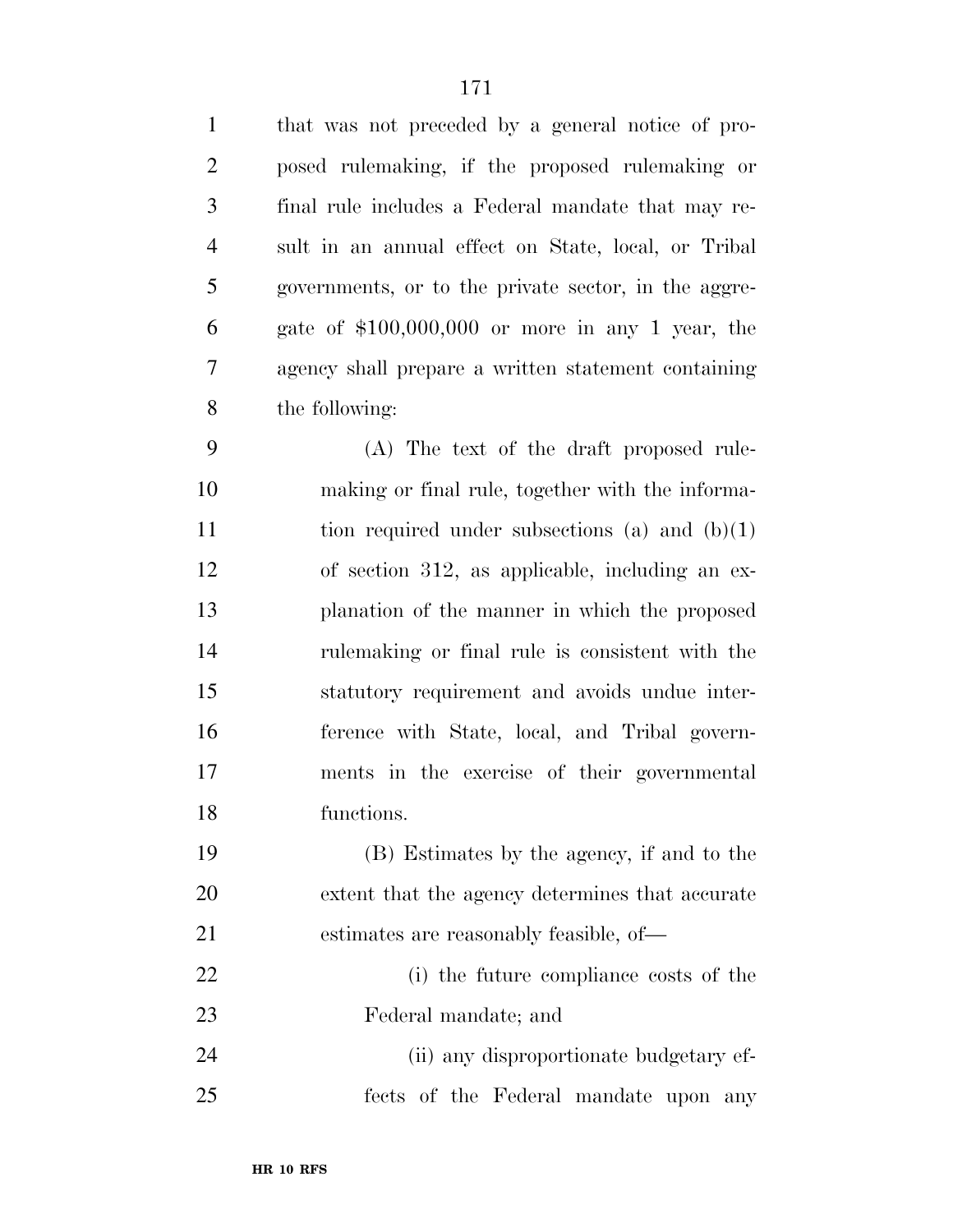| $\mathbf{1}$   | particular regions of the nation or par-           |
|----------------|----------------------------------------------------|
| $\overline{2}$ | ticular State, local, or Tribal governments,       |
| 3              | urban or rural or other types of commu-            |
| $\overline{4}$ | nities, or particular segments of the private      |
| 5              | sector.                                            |
| 6              | $(C)(i)$ A detailed description of the extent      |
| $\overline{7}$ | of the agency's prior consultation with the pri-   |
| 8              | vate sector and elected representatives (under     |
| 9              | subsection (c) and section 204 of the Unfunded     |
| 10             | Mandates Reform Act of 1995 (2 U.S.C. 1534)        |
| 11             | of the affected State, local, and tribal govern-   |
| 12             | ments.                                             |
| 13             | (ii) A detailed summary of the comments            |
| 14             | and concerns that were presented by the private    |
| 15             | sector and State, local, or Tribal governments     |
| 16             | either orally or in writing to the agency.         |
| 17             | (iii) A detailed summary of the agency's           |
| 18             | evaluation of those comments and concerns.         |
| 19             | (D) A detailed summary of how the agency           |
| 20             | complied with section 312, as applicable.          |
| 21             | (2) PREVENTION OF DUPLICATIVE REQUIRE-             |
| 22             | MENTS.—If an agency is required to prepare a writ- |
| 23             | ten statement under both paragraph (1) and section |
| 24             | $202(a)$ of the Unfunded Mandates Reform Act of    |
| 25             | 1995 (2 U.S.C. 1532(a)), the agency shall prepare  |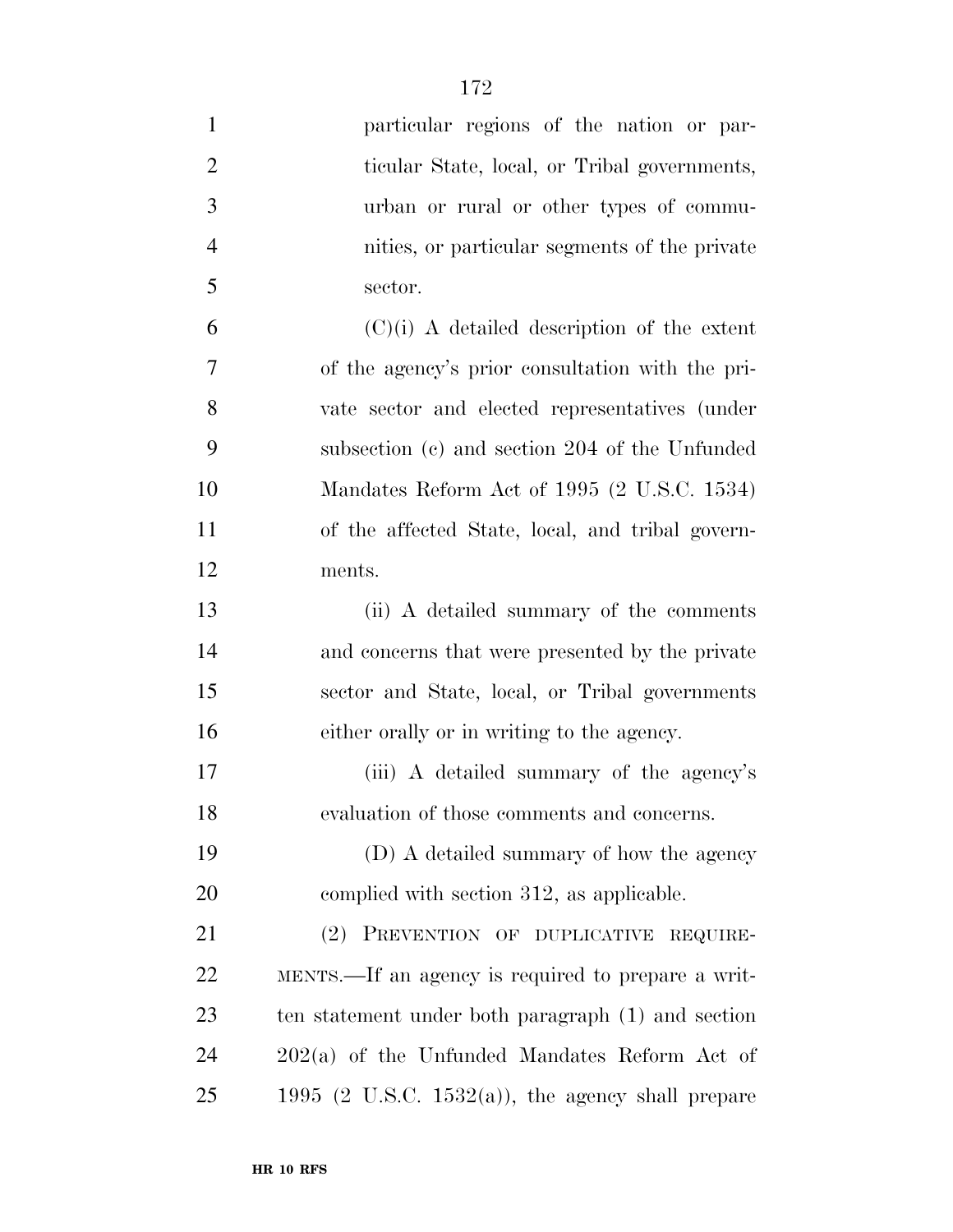only one written statement that consolidates and meets the requirements of such paragraph and such section.

 (c) STATE, LOCAL, AND TRIBAL GOVERNMENT AND PRIVATE SECTOR INPUT.—

 (1) IN GENERAL.—Each agency shall, to the ex- tent permitted in law, develop an effective process to permit impacted parties within the private sector (including small businesses) to provide meaningful and timely input in the development of regulatory proposals containing significant Federal mandates.

 (2) PREVENTION OF DUPLICATIVE PROC- ESSES.—If an agency is required to develop a proc- ess under both paragraph (1) and section 204(a) of the Unfunded Mandates Reform Act of 1995 (2 U.S.C. 1534(a)), the agency shall develop only one process that consolidates and meets the require-ments of such paragraph and such section.

 (3) GUIDELINES.—For appropriate implemen- tation of this subsection and of section 204 of the Unfunded Mandates Reform Act, consistent with ap- plicable laws and regulations, the following guide-23 lines shall be followed: —

 (A) Consultations shall take place as early as possible, before issuance of a notice of pro-

**HR 10 RFS**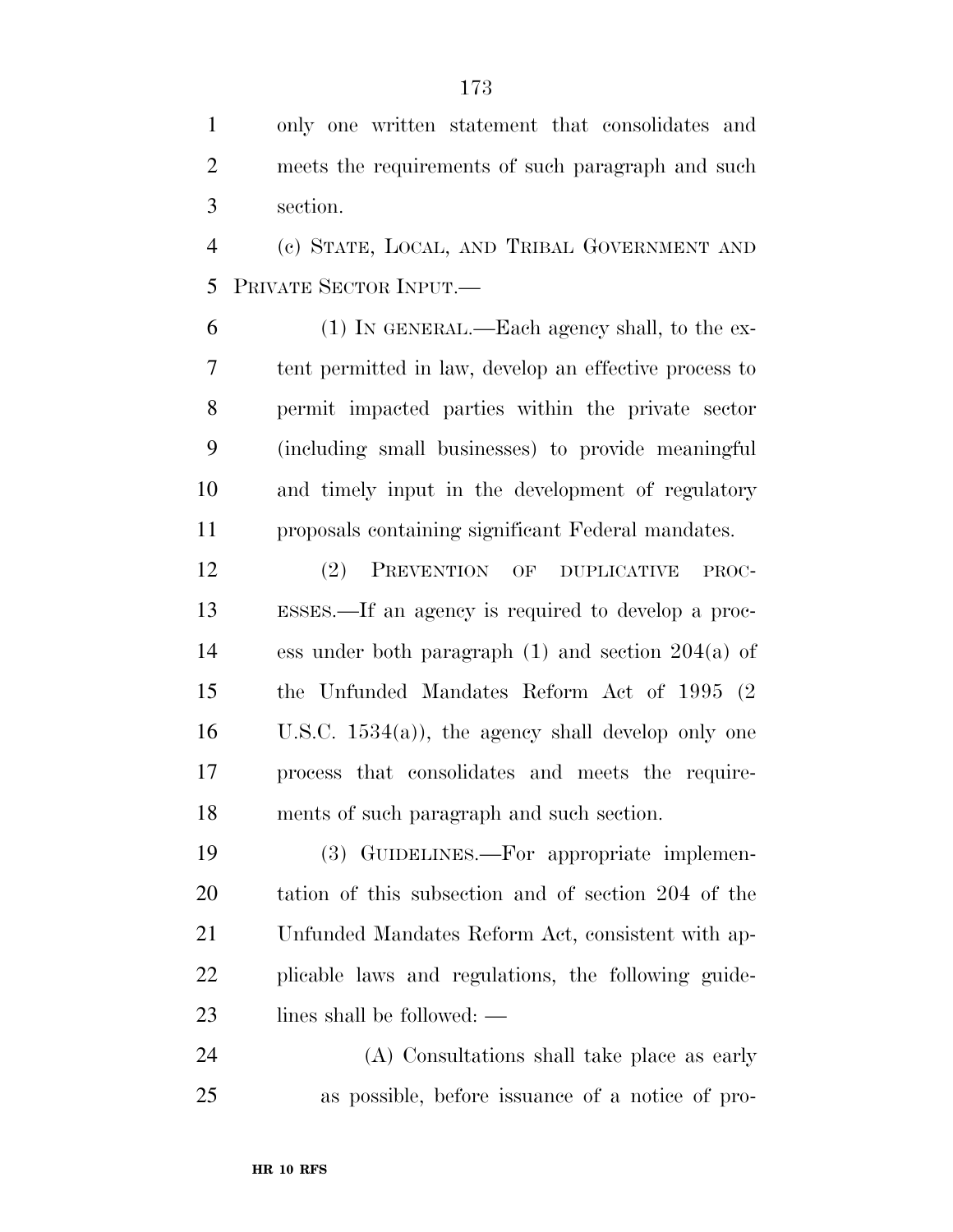| $\mathbf{1}$   | posed rulemaking, continue through the final        |
|----------------|-----------------------------------------------------|
| $\overline{2}$ | rule stage, and be integrated explicitly into the   |
| 3              | rulemaking process.                                 |
| $\overline{4}$ | (B) Agencies shall consult with a wide va-          |
| 5              | riety of State, local, and Tribal officials and im- |
| 6              | pacted parties within the private sector (includ-   |
| 7              | ing small businesses). Geographic, political, and   |
| 8              | other factors that may differentiate varying        |
| 9              | points of view should be considered.                |
| 10             | (C) Agencies should estimate benefits and           |
| 11             | costs to assist with these consultations. The       |
| 12             | scope of the consultation should reflect the cost   |
| 13             | and significance of the Federal mandate being       |
| 14             | considered.                                         |
| 15             | (D) Agencies shall, to the extent prac-             |
| 16             | ticable—                                            |
| 17             | (i) seek out the views of State, local,             |
| 18             | and Tribal governments, and impacted                |
| 19             | parties within the private sector (including        |
| 20             | small businesses), on costs, benefits, and          |
| 21             | risks; and                                          |
| 22             | solicit ideas about alternative<br>(ii)             |
| 23             | methods of compliance and potential flexi-          |
| 24             | bilities, and input on whether the Federal          |
| 25             | regulation will harmonize with and not du-          |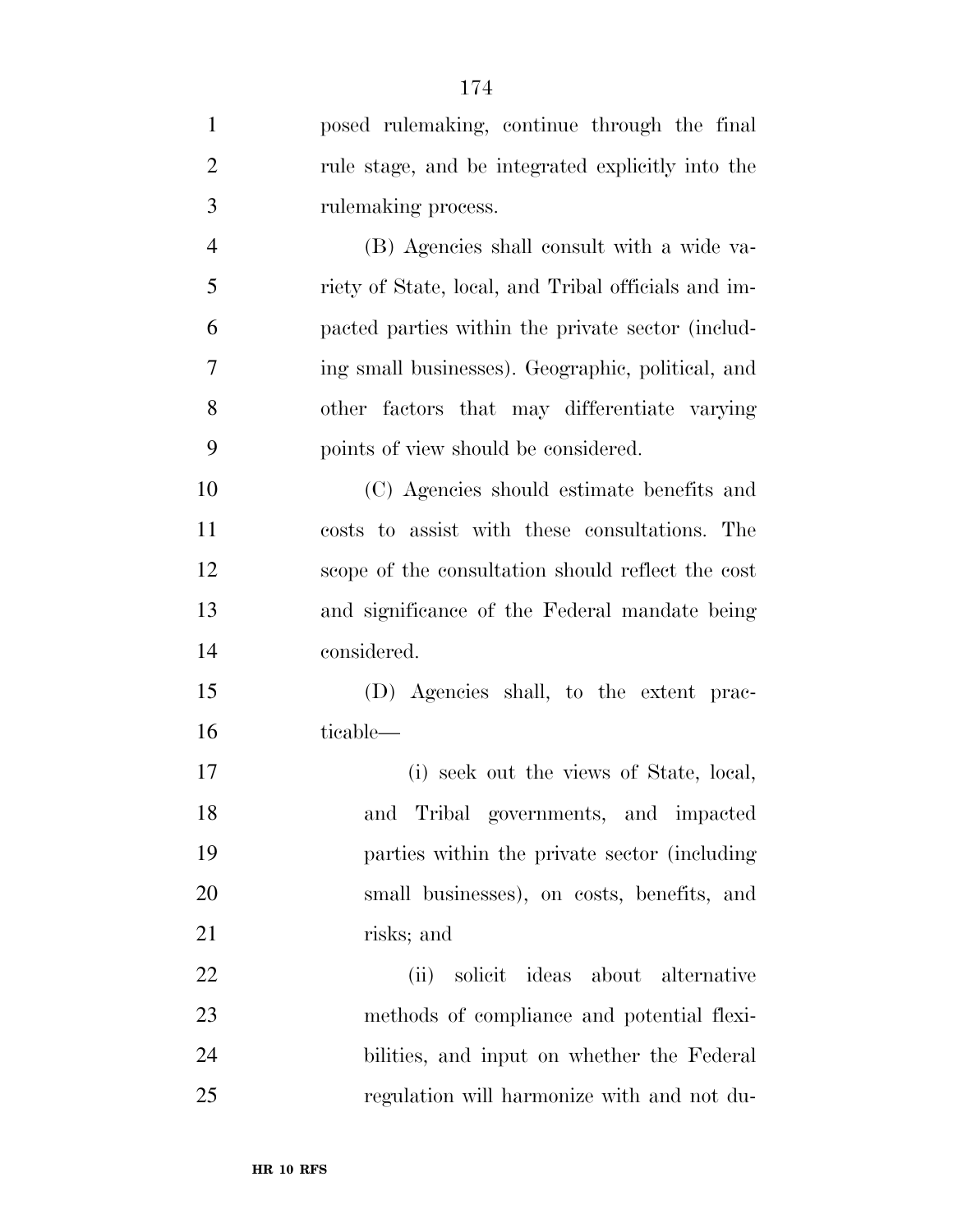| $\mathbf{1}$   | plicate similar laws in other levels of gov-                  |
|----------------|---------------------------------------------------------------|
| $\overline{2}$ | ernment.                                                      |
| 3              | (E) Consultations shall address the cumu-                     |
| $\overline{4}$ | lative impact of regulations on the affected enti-            |
| 5              | ties.                                                         |
| 6              | (F) Agencies may accept electronic submis-                    |
| 7              | sions of comments by relevant parties but may                 |
| 8              | not use those comments as the sole method of                  |
| 9              | satisfying the guidelines in this subsection.                 |
| 10             | (d) OFFICE OF INFORMATION AND REGULATORY AF-                  |
| 11             | FAIRS RESPONSIBILITIES.                                       |
| 12             | (1) IN GENERAL.—The Administrator of the                      |
| 13             | Office of Information and Regulatory Affairs shall            |
| 14             | provide meaningful guidance and oversight so that             |
| 15             | each agency's regulations for which a written state-          |
| 16             | ment is required under subsection (b) and section             |
| 17             | 202 of the Unfunded Mandates Reform Act of 1995               |
| 18             | $(2 \text{ U.S.C. } 1532)$ are consistent with the principles |
| 19             | and requirements of this title, as well as other appli-       |
| <b>20</b>      | cable laws, and do not conflict with the policies or          |
| 21             | actions of another Federal agency (as the term                |
| 22             | "agency" is defined under section 551 of title 5,             |
| 23             | United States Code). If the Administrator deter-              |
| 24             | mines that an agency's regulations for which a writ-          |
| 25             | ten statement is required under subsection (b) and            |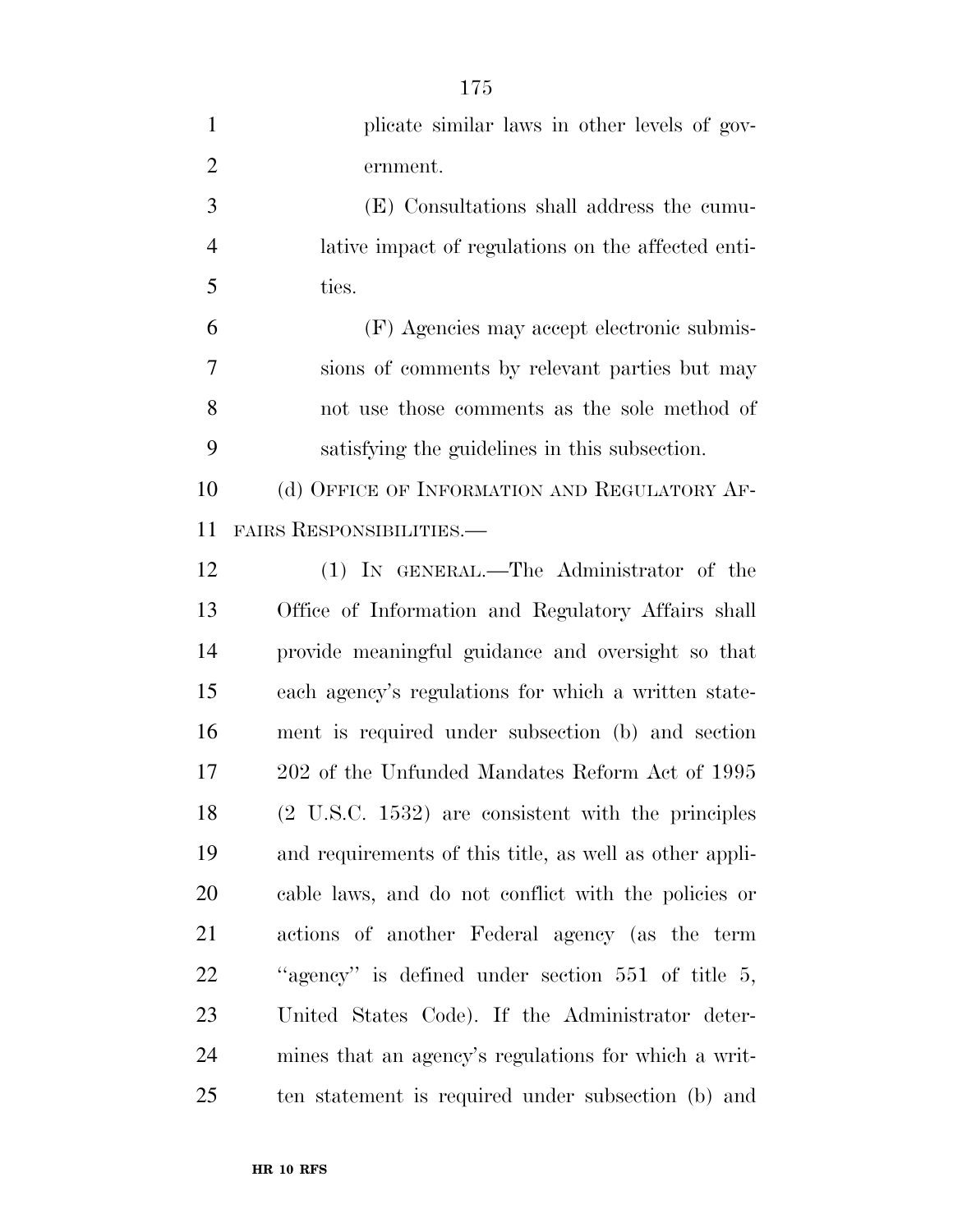section 202 of the Unfunded Mandates Reform Act of 1995 do not comply with such principles and re- quirements, are not consistent with other applicable laws, or conflict with the policies or actions of an- other Federal agency (as the term ''agency'' is de- fined under section 551 of title 5, United States Code), the Administrator shall identify areas of non- compliance, notify the agency, and request that the agency comply before the agency finalizes the regula-tion concerned.

 (2) ANNUAL STATEMENTS TO CONGRESS ON AGENCY COMPLIANCE.—The Administrator of the Office of Information and Regulatory Affairs shall submit to the Director of the Office of Management and Budget for inclusion in the annual report re- quired by section 208 of the Unfunded Mandates Reform Act of 1995 (2 U.S.C. 1538) a written re- port detailing compliance by each agency with the requirements of this title that relate to regulations for which a written statement is required by sub- section (b) and section 202 of the Unfunded Man- dates Reform Act of 1995 (2 U.S.C. 1532), includ- ing activities undertaken at the request of the Ad- ministrator to improve compliance, during the pre-ceding reporting period. The report shall also con-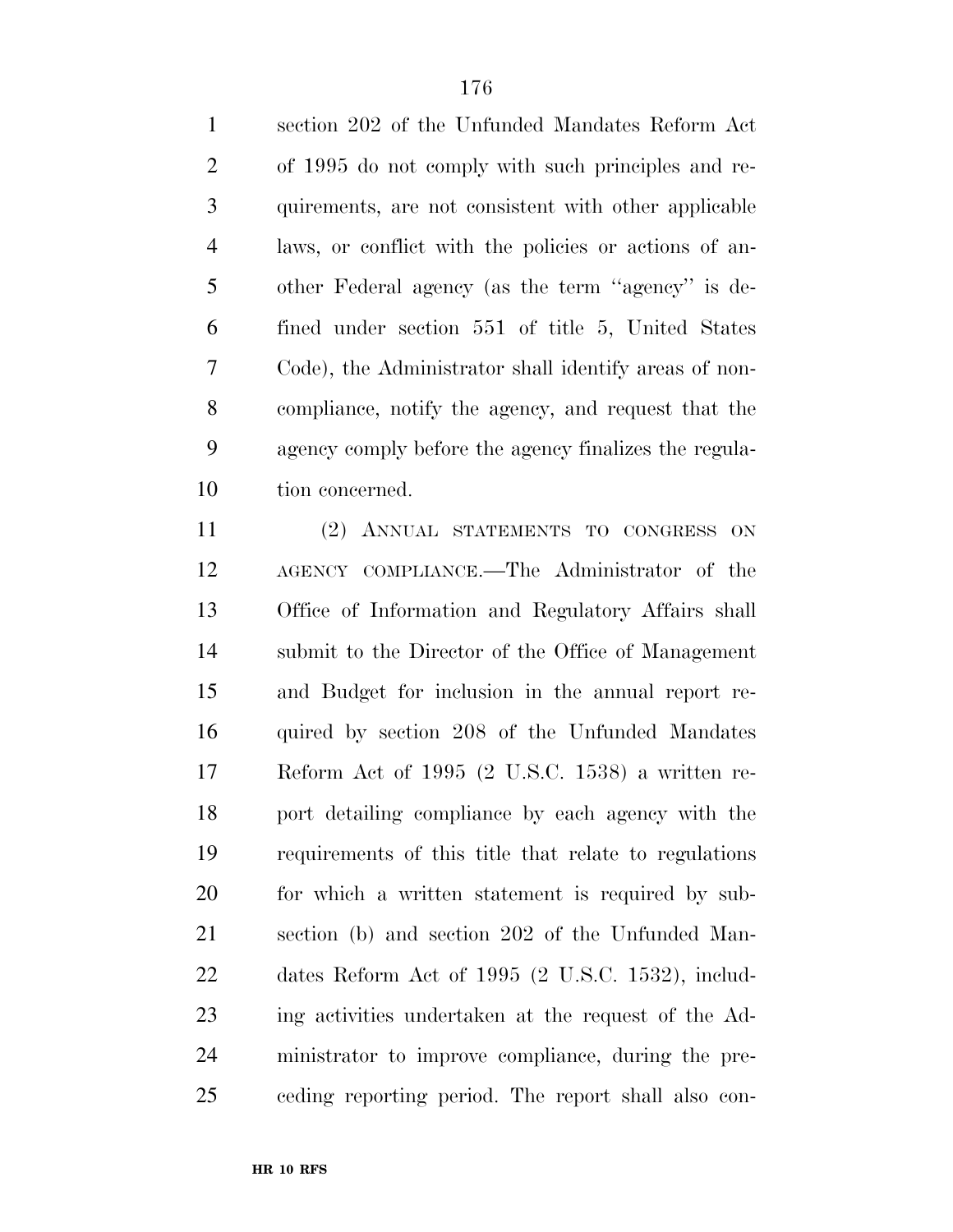| $\mathbf{1}$   | tain an appendix detailing compliance by each agen- |
|----------------|-----------------------------------------------------|
| $\overline{2}$ | cy with subsection (c) and section 204 of the Un-   |
| 3              | funded Mandates Reform Act.                         |
| $\overline{4}$ | (e) EXPANDED JUDICIAL REVIEW.—                      |
| 5              | (1) AGENCY STATEMENTS ON SIGNIFICANT                |
| 6              | REGULATORY ACTIONS.                                 |
| 7              | (A) IN GENERAL.—Compliance or non-                  |
| 8              | compliance by any agency with the provisions of     |
| 9              | subsection (b) and sections $202$ , $203(a)(1)$ and |
| 10             | $(2)$ , and $205$ of the Unfunded Mandates Re-      |
| 11             | form Act of 1995 shall be subject to judicial re-   |
| 12             | view in accordance with this subsection.            |
| 13             | (B) LIMITED REVIEW OF AGENCY COMPLI-                |
| 14             | ANCE OR NONCOMPLIANCE.-                             |
| 15             | (i) SCOPE OF REVIEW UNDER TITLE                     |
| 16             | 5.—Agency compliance or noncompliance               |
| 17             | with the provisions of subsection (b) and           |
| 18             | sections 202, 203(a)(1) and (2), and 205            |
| 19             | of the Unfunded Mandates Reform Act of              |
| 20             | 1995 shall be subject to judicial review            |
| 21             | under section $706(1)$ of title 5, United           |
| 22             | States Code, and as provided under clause           |
| 23             | (ii).                                               |
| 24             | (ii) COURT MAY COMPEL PREPARA-                      |
| 25             | TION OF WRITTEN STATEMENT.-If<br>an                 |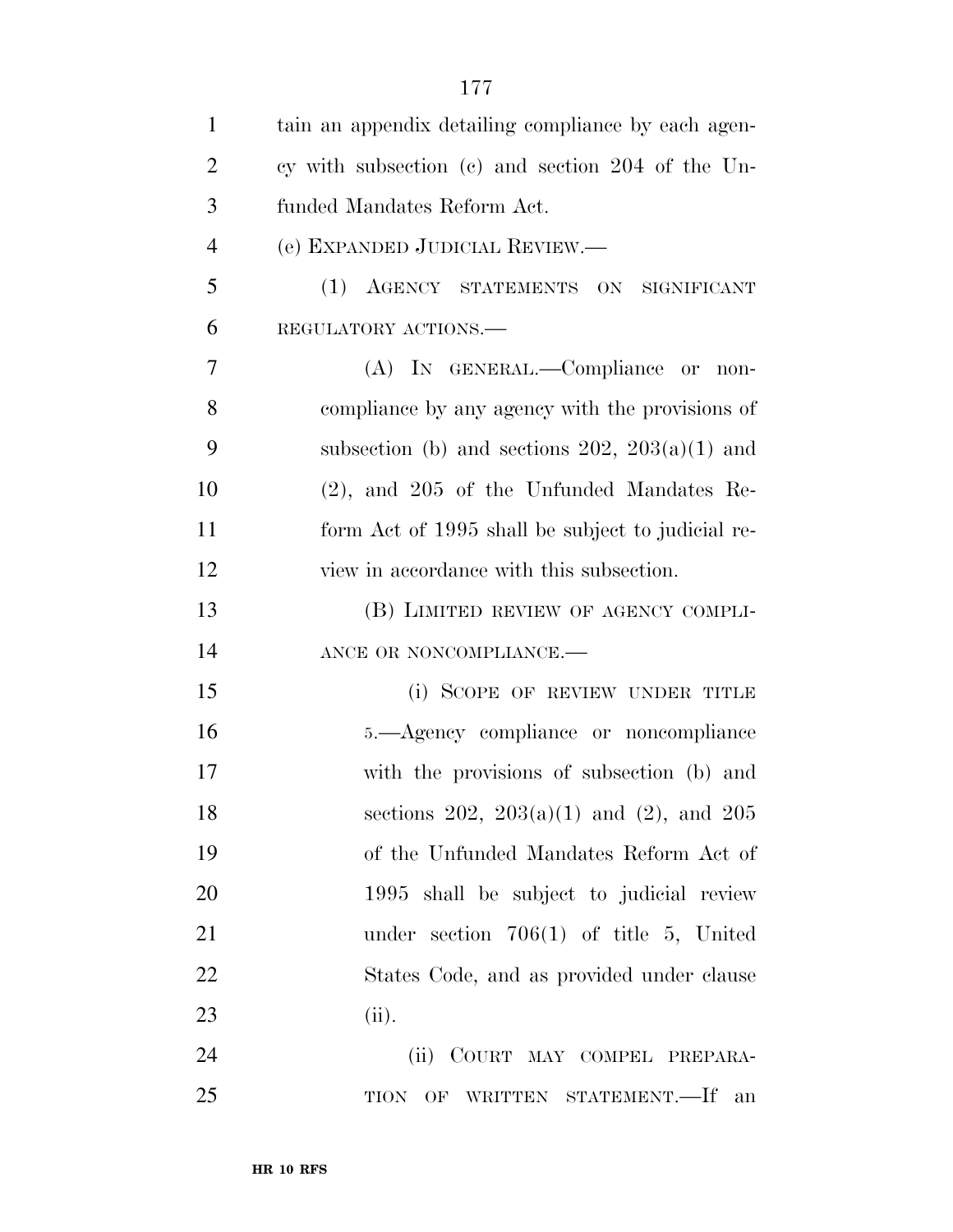| $\mathbf{1}$   | agency fails to prepare the written state-         |
|----------------|----------------------------------------------------|
| $\overline{2}$ | ment (including the preparation of the esti-       |
| 3              | mates, analyses, statements, or descrip-           |
| $\overline{4}$ | tions) under subsection (b) and section            |
| 5              | 202 of the Unfunded Mandates Reform                |
| 6              | Act, prepare a written plan under para-            |
| 7              | graphs $(1)$ and $(2)$ of section 203 of the       |
| 8              | Unfunded Mandates Reform Act, or com-              |
| 9              | ply with section 205 of the Unfunded Man-          |
| 10             | dates Reform Act, a court may compel the           |
| 11             | agency to prepare such written statement,          |
| 12             | prepare such written plan, or comply with          |
| 13             | such section.                                      |
| 14             | (C) REVIEW OF AGENCY RULES.—In any                 |
| 15             | judicial review under any other Federal law of     |
| 16             | an agency rule for which compliance with this      |
|                |                                                    |
| 17             | subtitle is required, the inadequacy or failure to |
| 18             | prepare required material, or to comply with       |
| 19             | provisions of subsection (b) and sections 202,     |
| 20             | $203(a)(1)$ and $(2)$ , and $205$ of the Unfunded  |
| 21             | Mandates Reform Act of 1995 may be used as         |
| 22             | a basis for staying, enjoining, invalidating or    |
| 23             | otherwise affecting such agency rule.              |

RECORD.—Any information generated under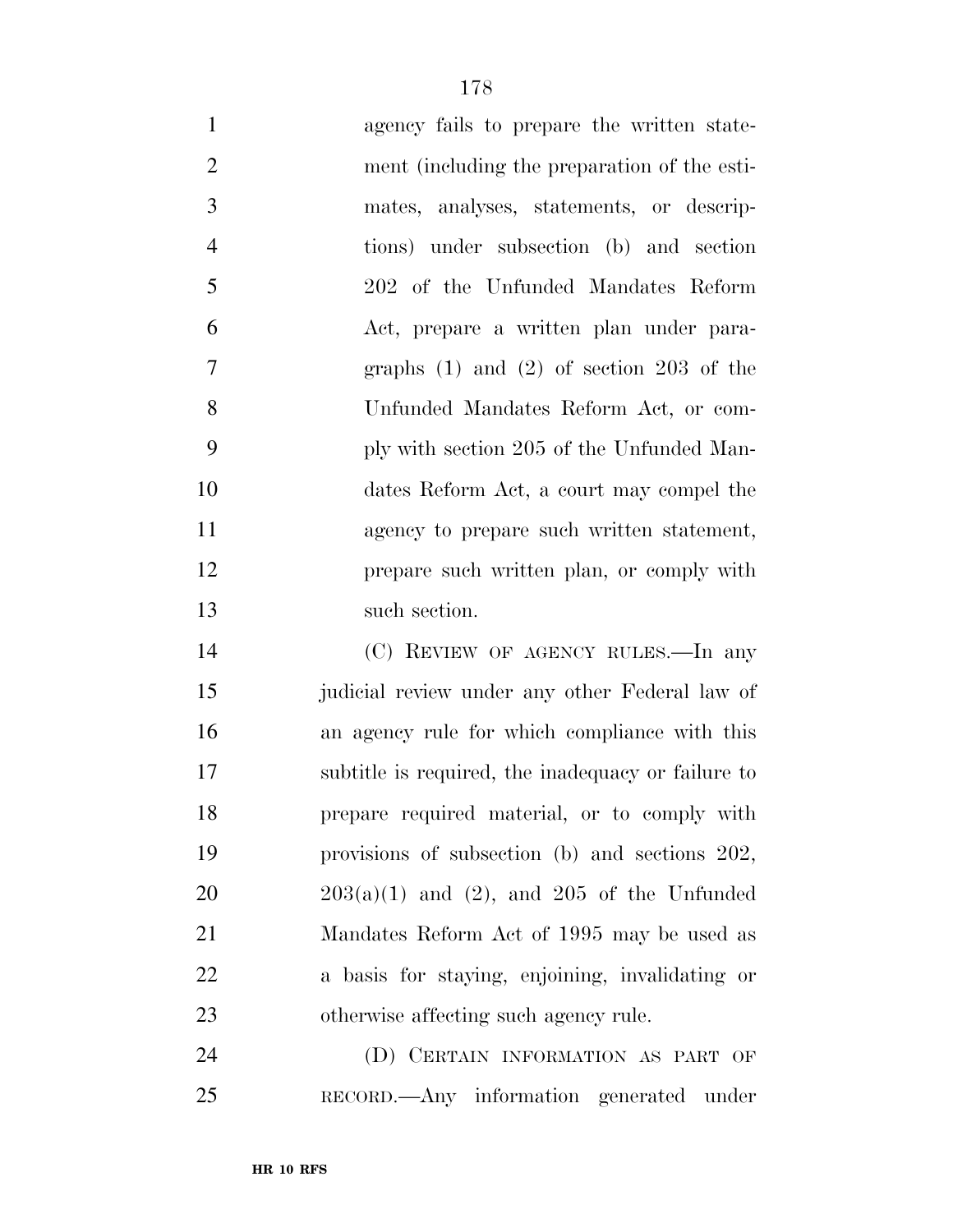1 subsection (b) and sections ,  $203(a)(1)$  and (2), and 205 of the Unfunded Mandates Re- form Act of 1995 that is part of the rulemaking record for judicial review under the provisions of any other Federal law may be considered as part of the record for judicial review conducted under such other provisions of Federal law. 8 (E) APPLICATION OF OTHER FEDERAL

 LAW.—For any petition under subparagraph (B) the provisions of such other Federal law shall control all other matters, such as exhaus- tion of administrative remedies, the time for and manner of seeking review and venue, except that if such other Federal law does not provide a limitation on the time for filing a petition for 16 judicial review that is less than 180 days, such limitation shall be 180 days after a final rule is promulgated by the appropriate agency.

 (F) EFFECTIVE DATE.—This paragraph shall apply to any agency rule for which a gen- eral notice of proposed rulemaking is promul- gated on or after the date of the enactment of this Act.

 (2) JUDICIAL REVIEW AND RULE OF CON-STRUCTION.—Except as provided in paragraph (1)—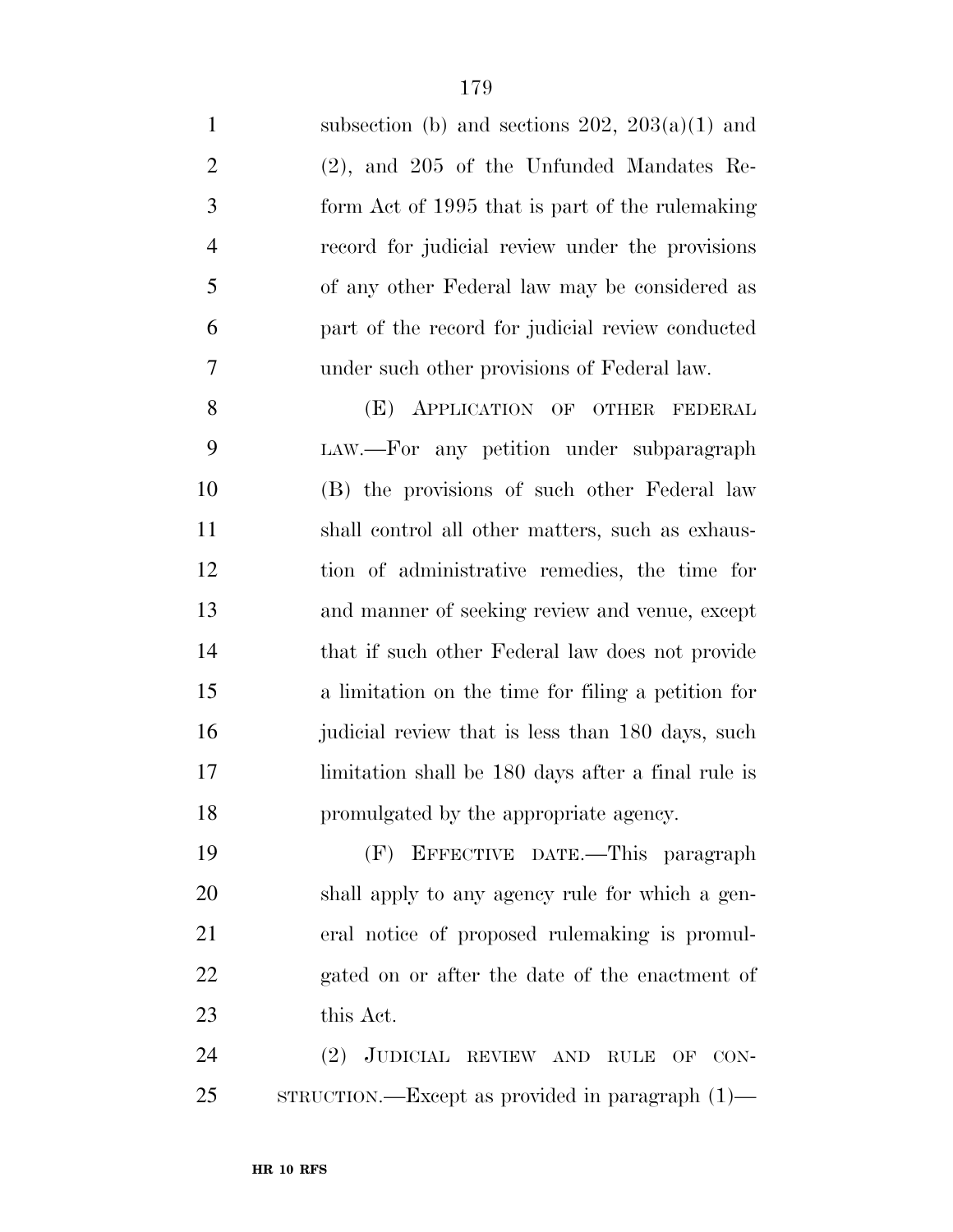| $\mathbf{1}$   | (A) any estimate, analysis, statement, de-                 |
|----------------|------------------------------------------------------------|
| $\overline{2}$ | scription, or report prepared under this subtitle,         |
| 3              | any compliance or noncompliance with the pro-              |
| $\overline{4}$ | visions of this subtitle, and any determination            |
| 5              | concerning the applicability of the provisions of          |
| 6              | this subtitle shall not be subject to judicial re-         |
| $\overline{7}$ | view; and                                                  |
| 8              | (B) no provision of this subtitle shall be                 |
| 9              | construed to create any right or benefit, sub-             |
| 10             | stantive or procedural, enforceable by any per-            |
| 11             | son in any administrative or judicial action.              |
| 12             | <b>Subtitle H—Enforcement</b>                              |
|                |                                                            |
|                | Coordination                                               |
|                | SEC. 391. POLICIES TO MINIMIZE DUPLICATION OF EN-          |
| 13<br>14<br>15 | FORCEMENT EFFORTS.                                         |
| 16             | (a) IN GENERAL.—Each agency (as defined under              |
|                | section 311) shall, not later than the end of the 90-day   |
| 17<br>18       | period beginning on the date of the enactment of this Act, |
|                | implement policies and procedures—                         |
| 19<br>20       | $(1)$ to minimize duplication of efforts with other        |
| 21             | Federal or State authorities when bringing an ad-          |
| 22             | ministrative or judicial action against an individual      |
| 23             | or entity;                                                 |

ministrative actions, or judicial actions or the coordi-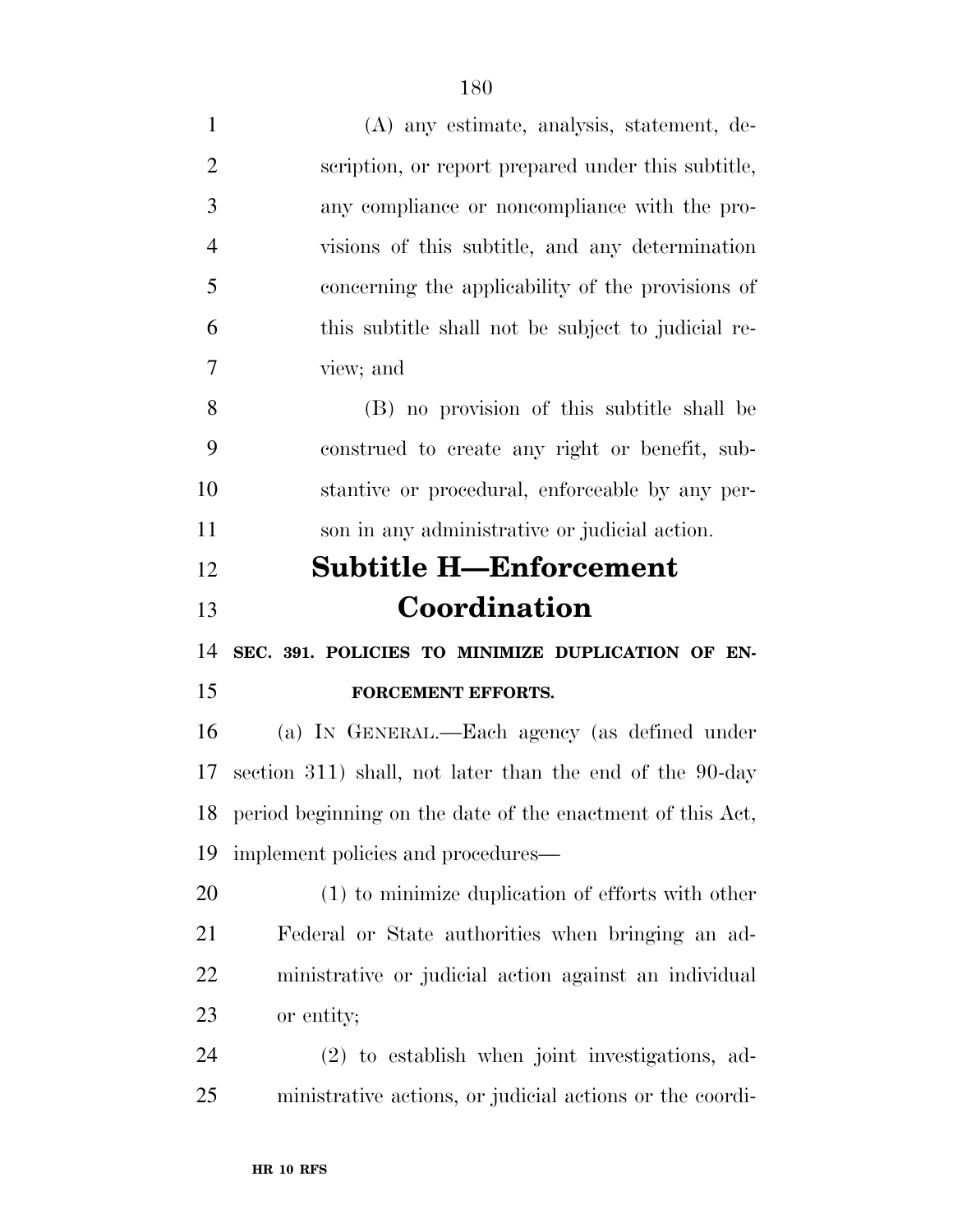| $\mathbf{1}$   | nation of law enforcement activities are necessary                   |
|----------------|----------------------------------------------------------------------|
| $\overline{2}$ | and appropriate and in the public interest; and                      |
| 3              | $(3)$ to, in the course of a joint investigation, ad-                |
| $\overline{4}$ | ministrative action, or judicial action, establish a                 |
| 5              | lead agency to avoid duplication of efforts and un-                  |
| 6              | necessary burdens and to ensure consistent enforce-                  |
| 7              | ment, as necessary and appropriate and in the pub-                   |
| 8              | lic interest.                                                        |
| 9              | (b) RULE OF CONSTRUCTION.—Nothing in this sec-                       |
| 10             | tion may be construed to preempt State law or mandate                |
| 11             | coordination by a State authority.                                   |
|                |                                                                      |
| 12             | <b>Subtitle I-Penalties for</b>                                      |
| 13             | <b>Unauthorized Disclosures</b>                                      |
| 14             | SEC. 392. CRIMINAL PENALTY FOR UNAUTHORIZED DIS-                     |
| 15             | <b>CLOSURES.</b>                                                     |
| 16             | Section 165 of the Financial Stability Act of 2010                   |
| 17             | $(12 \text{ U.S.C. } 5365)$ , as amended by section $151(b)(6)(M)$ , |
|                | 18 is further amended by adding at the end the following:            |
| 19             | "(m) CRIMINAL PENALTY FOR UNAUTHORIZED DIS-                          |
| 20             | CLOSURES.-                                                           |
| 21             | " $(1)$ IN GENERAL.—Any officer or employee of                       |
| 22             | a Federal department or agency, who by virtue of                     |

 sition, has possession of, or access to, agency records which contain individually identifiable information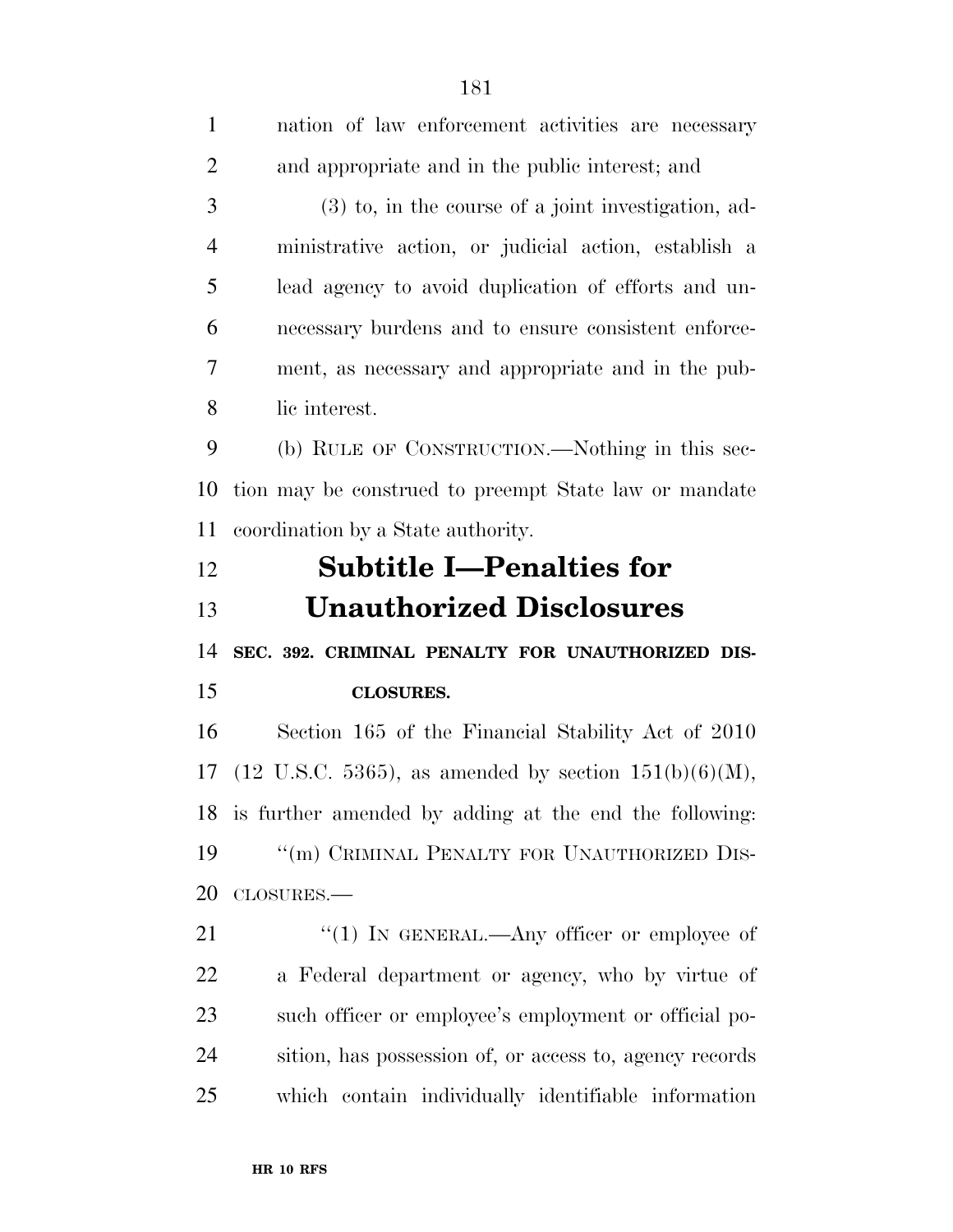submitted pursuant to the requirements of this sec-2 tion, the disclosure of which is prohibited by Federal statute, rule, or regulation, and who knowing that disclosure of the specific material is so prohibited, willfully discloses the material in any manner to any person or agency not entitled to receive it, shall be guilty of a misdemeanor and fined not more than \$5,000.

9 "(2) OBTAINING RECORDS UNDER FALSE PRE- TENSES.—Any person who knowingly and willfully requests or obtains information described under paragraph (1) from a Federal department or agency under false pretenses shall be guilty of a mis-demeanor and fined not more than \$5,000.

15 "(3) TREATMENT OF DETERMINATIONS.—For purposes of this subsection, a determination made under subsection (d) or (i) based on individually identifiable information submitted pursuant to the requirements of this section shall be deemed individ- ually identifiable information, the disclosure of which is prohibited by Federal statute.''.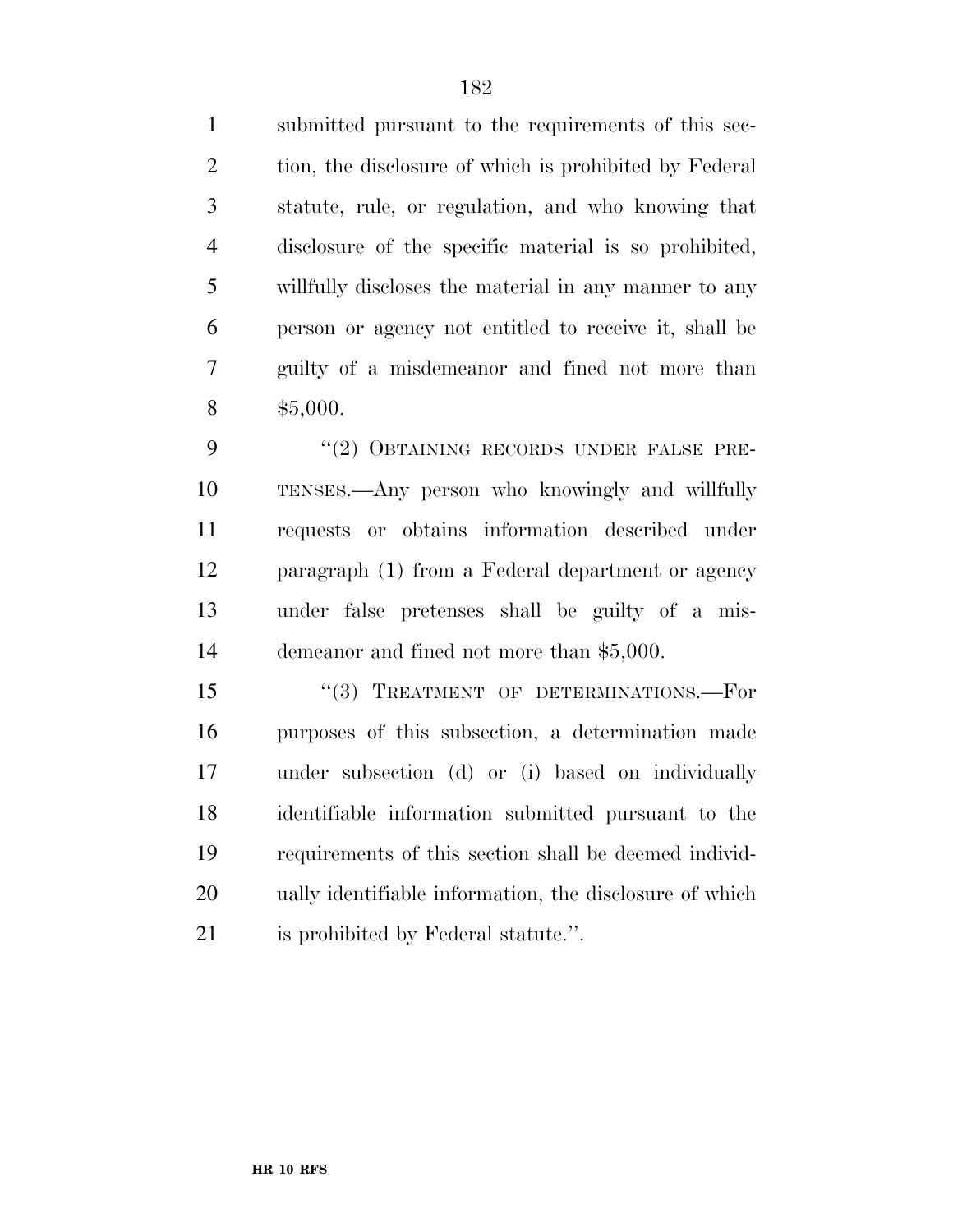## **Subtitle J—Stop Settlement Slush Funds**

 **SEC. 393. LIMITATION ON DONATIONS MADE PURSUANT TO SETTLEMENT AGREEMENTS TO WHICH CER- TAIN DEPARTMENTS OR AGENCIES ARE A PARTY.** 

 (a) LIMITATION ON REQUIRED DONATIONS.—No set- tlement to which a department or agency is a party may direct or provide for a payment to any person who is not a victim of the alleged wrongdoing.

 (b) PENALTY.—Any Executive branch official or agent thereof who enters into or enforces a settlement in violation of subsection (a), shall be subject to the same penalties that would apply in the case of a violation of section 3302 of title 31, United States Code.

 (c) EFFECTIVE DATE.—Subsections (a) and (b) apply only in the case of a settlement agreement concluded on or after the date of enactment of this Act.

- (d) DEFINITIONS.—
- (1) The term ''department or agency''— (A) has the meaning given the term ''agen-22 cy'' under section 311; and

 (B) means the Department of Housing and Urban Development, the Department of Jus-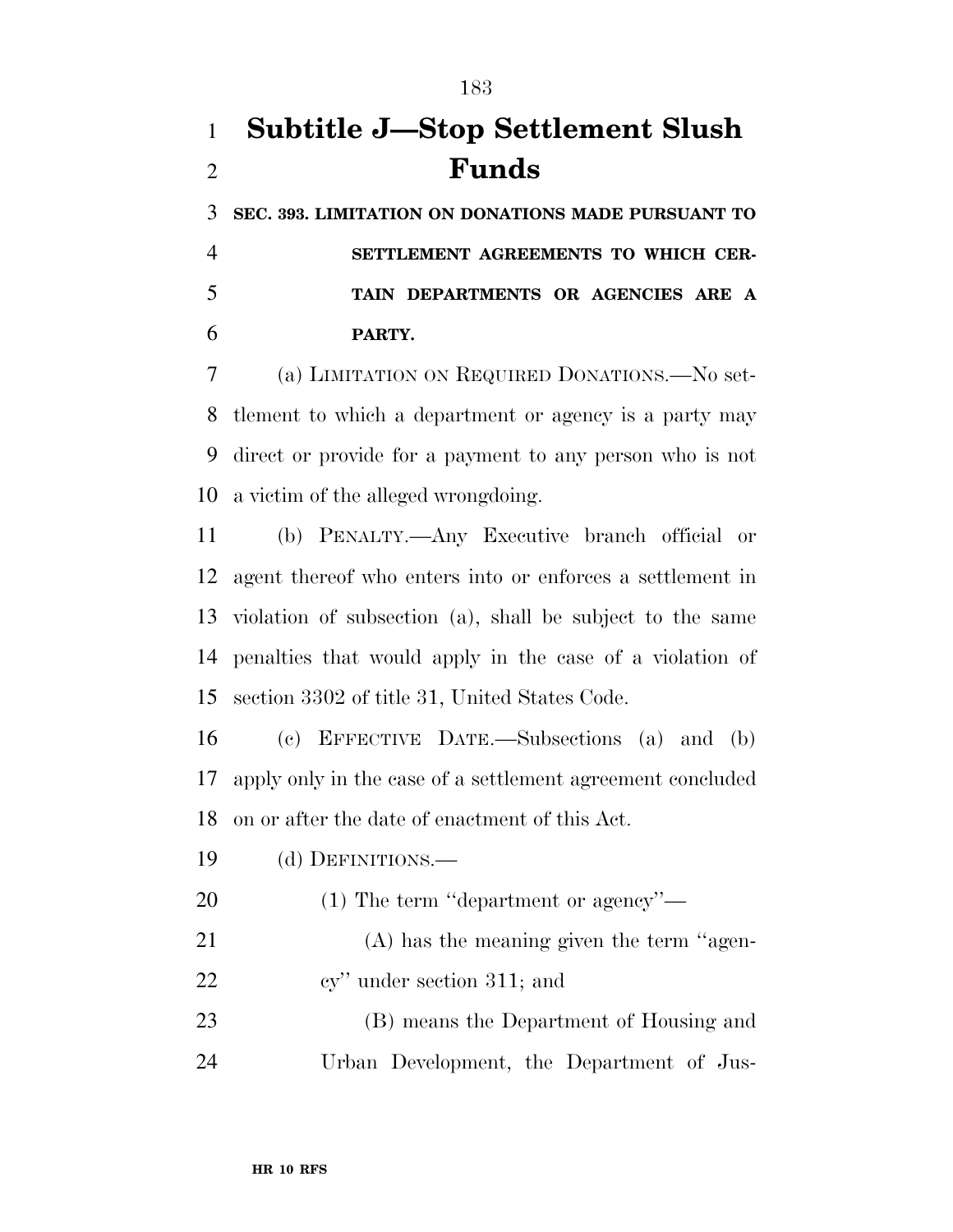| $\mathbf{1}$   | tice, and the Rural Housing Service of the De-       |
|----------------|------------------------------------------------------|
| $\overline{2}$ | partment of Agriculture.                             |
| 3              | (2) The term "settlement agreement" means a          |
| $\overline{4}$ | settlement agreement resolving a civil action or po- |
| 5              | tential civil action, a plea agreement, a deferred   |
| 6              | prosecution agreement, or a non-prosecution agree-   |
| 7              | ment.                                                |
| 8              | (3) The term "payment" means a payment or            |
| 9              | loan.                                                |
| 10             | $(4)$ The term "payment to any person who is         |
| 11             | not a victim" means any payment other than a pay-    |
| 12             | ment-                                                |
| 13             | $(A)$ to a person who is party to the lawsuit        |
| 14             | or settlement;                                       |
| 15             | (B) that provides restitution for or other-          |
| 16             | wise directly remedies actual harm (including to     |
| 17             | environment) directly and proximately<br>the         |
| 18             | caused by the party making the payment as a          |
| 19             | result of that party's alleged wrongdoing;           |
| 20             | (C) that constitutes payment for services            |
| 21             | rendered in connection with the case; or             |
| 22             | (D) made pursuant to section 3663 of title           |
| 23             | 18, United States Code.                              |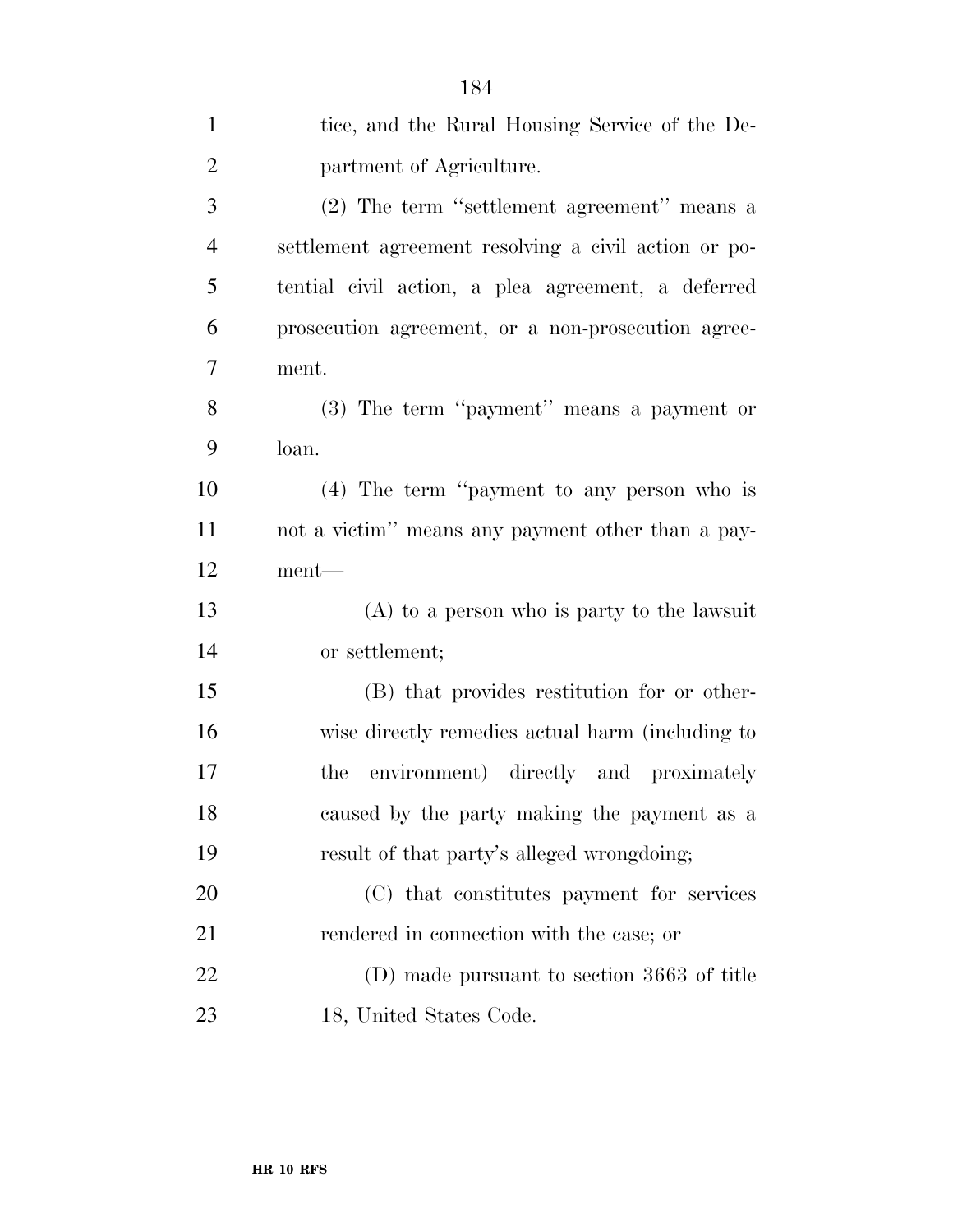|                | TITLE IV-UNLEASHING OPPOR-                                        |
|----------------|-------------------------------------------------------------------|
| $\overline{2}$ | TUNITIES FOR SMALL BUSI-                                          |
| 3              | NESSES, INNOVATORS, AND                                           |
| $\overline{4}$ | <b>JOB CREATORS BY FACILI-</b>                                    |
| 5              | <b>TATING CAPITAL FORMATION</b>                                   |
| 6              | Subtitle A-Small Business Merg-                                   |
| 7              | ers, Acquisitions, Sales, and                                     |
| 8              | <b>Brokerage Simplification</b>                                   |
| 9              | SEC. 401. REGISTRATION EXEMPTION FOR MERGER AND                   |
| 10             | <b>ACQUISITION BROKERS.</b>                                       |
| 11             | Section 15(b) of the Securities Exchange Act of 1934              |
| 12             | $(15 \text{ U.S.C. } 780(b))$ is amended by adding at the end the |
| 13             | following:                                                        |
| 14             | "(13) REGISTRATION EXEMPTION FOR MERGER                           |
| 15             | AND ACQUISITION BROKERS.-                                         |
| 16             | "(A) IN GENERAL.—Except as provided in                            |
| 17             | subparagraph (B), an M&A broker shall be ex-                      |
| 18             | empt from registration under this section.                        |
| 19             | "(B) EXCLUDED ACTIVITIES.—An M&A                                  |
| 20             | broker is not exempt from registration under                      |
| 21             | this paragraph if such broker does any of the                     |
| 22             | following:                                                        |
| 23             | "(i) Directly or indirectly, in connec-                           |
| 24             | tion with the transfer of ownership of an                         |
| 25             | eligible privately held company, receives,                        |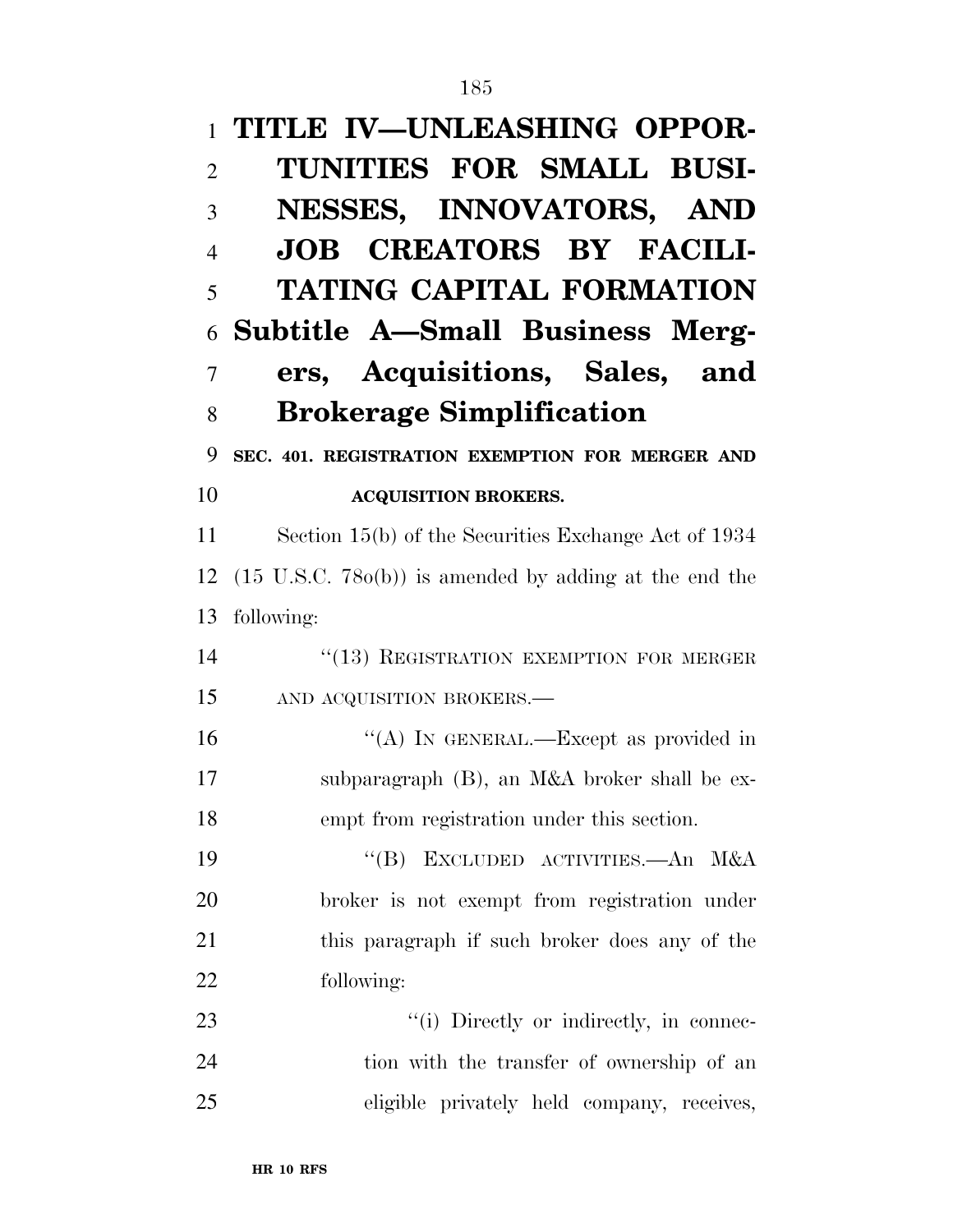| $\mathbf{1}$   | holds, transmits, or has custody of the       |
|----------------|-----------------------------------------------|
| $\overline{2}$ | funds or securities to be exchanged by the    |
| 3              | parties to the transaction.                   |
| $\overline{4}$ | "(ii) Engages on behalf of an issuer in       |
| 5              | a public offering of any class of securities  |
| 6              | that is registered, or is required to be reg- |
| $\overline{7}$ | istered, with the Commission under section    |
| 8              | 12 or with respect to which the issuer files, |
| 9              | or is required to file, periodic information, |
| 10             | documents, and reports under subsection       |
| 11             | (d).                                          |
| 12             | "(iii) Engages on behalf of any party         |
| 13             | in a transaction involving a public shell     |
| 14             | company.                                      |
| 15             | ``(C)<br>DISQUALIFICATIONS.—An<br>M&A         |
| 16             | broker is not exempt from registration under  |
| 17             | this paragraph if such broker is subject to-  |
| 18             | "(i) suspension or revocation of reg-         |
| 19             | istration under paragraph $(4)$ ;             |
| 20             | "(ii) a statutory disqualification de-        |
| 21             | scribed in section $3(a)(39)$ ;               |
| 22             | "(iii) a disqualification under<br>the        |
| 23             | rules adopted by the Commission under         |
| 24             | section 926 of the Investor Protection and    |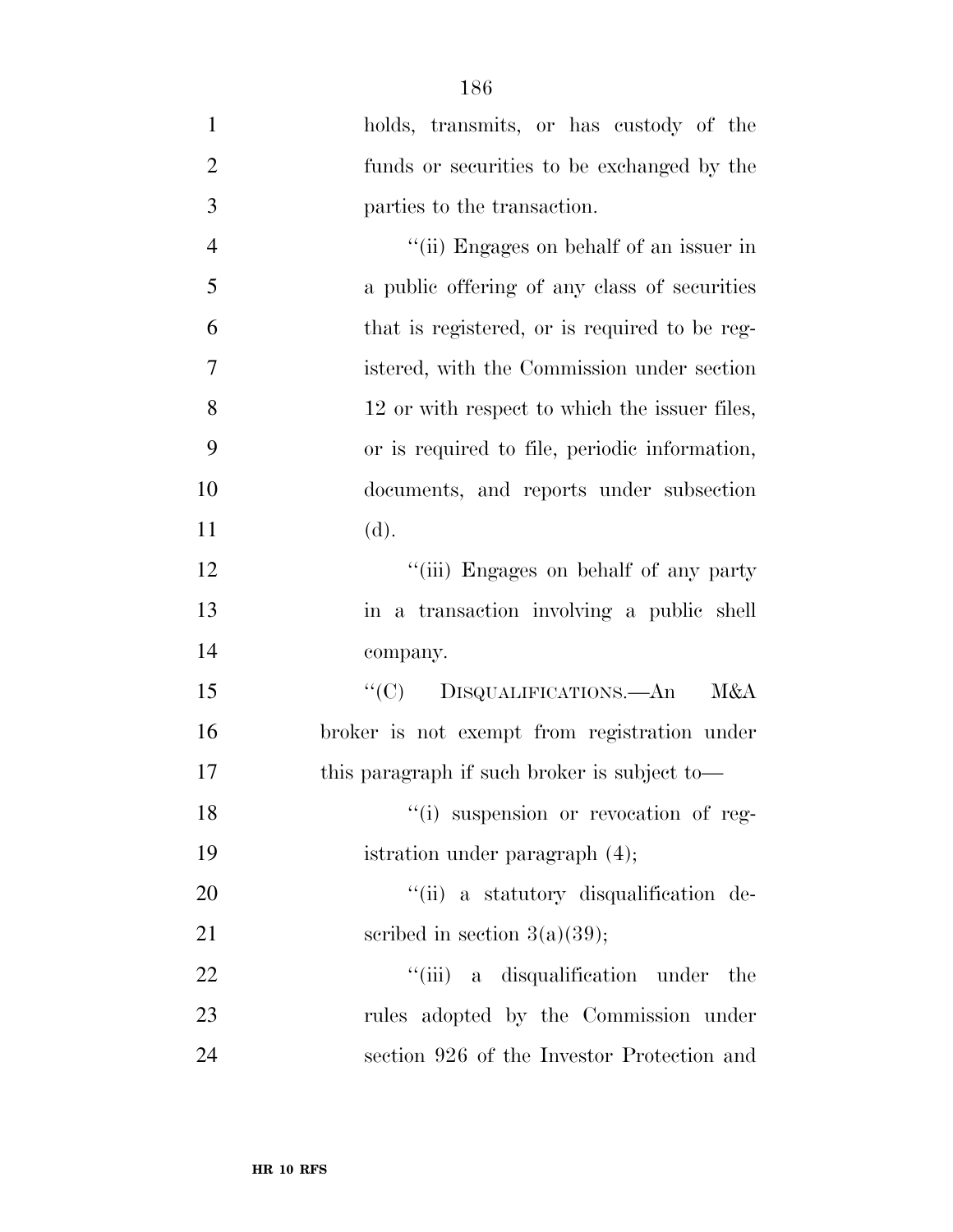| $\mathbf{1}$   | Securities Reform Act of 2010 (15 U.S.C.           |
|----------------|----------------------------------------------------|
| $\overline{2}$ | 77d note); or                                      |
| 3              | "(iv) a final order described in para-             |
| 4              | graph $(4)(H)$ .                                   |
| 5              | "(D) RULE OF CONSTRUCTION.—Nothing                 |
| 6              | in this paragraph shall be construed to limit      |
| 7              | any other authority of the Commission to ex-       |
| 8              | empt any person, or any class of persons, from     |
| 9              | any provision of this title, or from any provision |
| 10             | of any rule or regulation thereunder.              |
| 11             | "(E) DEFINITIONS.—In this paragraph:               |
| 12             | "(i) CONTROL.—The term 'control'                   |
| 13             | means the power, directly or indirectly, to        |
| 14             | direct the management or policies of a             |
| 15             | company, whether through ownership of              |
| 16             | securities, by contract, or otherwise. There       |
| 17             | is a presumption of control for any person         |
| 18             | $who$ —                                            |
| 19             | $\lq\lq$ is a director, general part-              |
| 20             | ner, member or manager of a limited                |
| 21             | liability company, or officer exercising           |
| 22             | executive responsibility (or has similar           |
| 23             | status or functions);                              |
| 24             | "(II) has the right to vote $20$                   |
| 25             | percent or more of a class of voting               |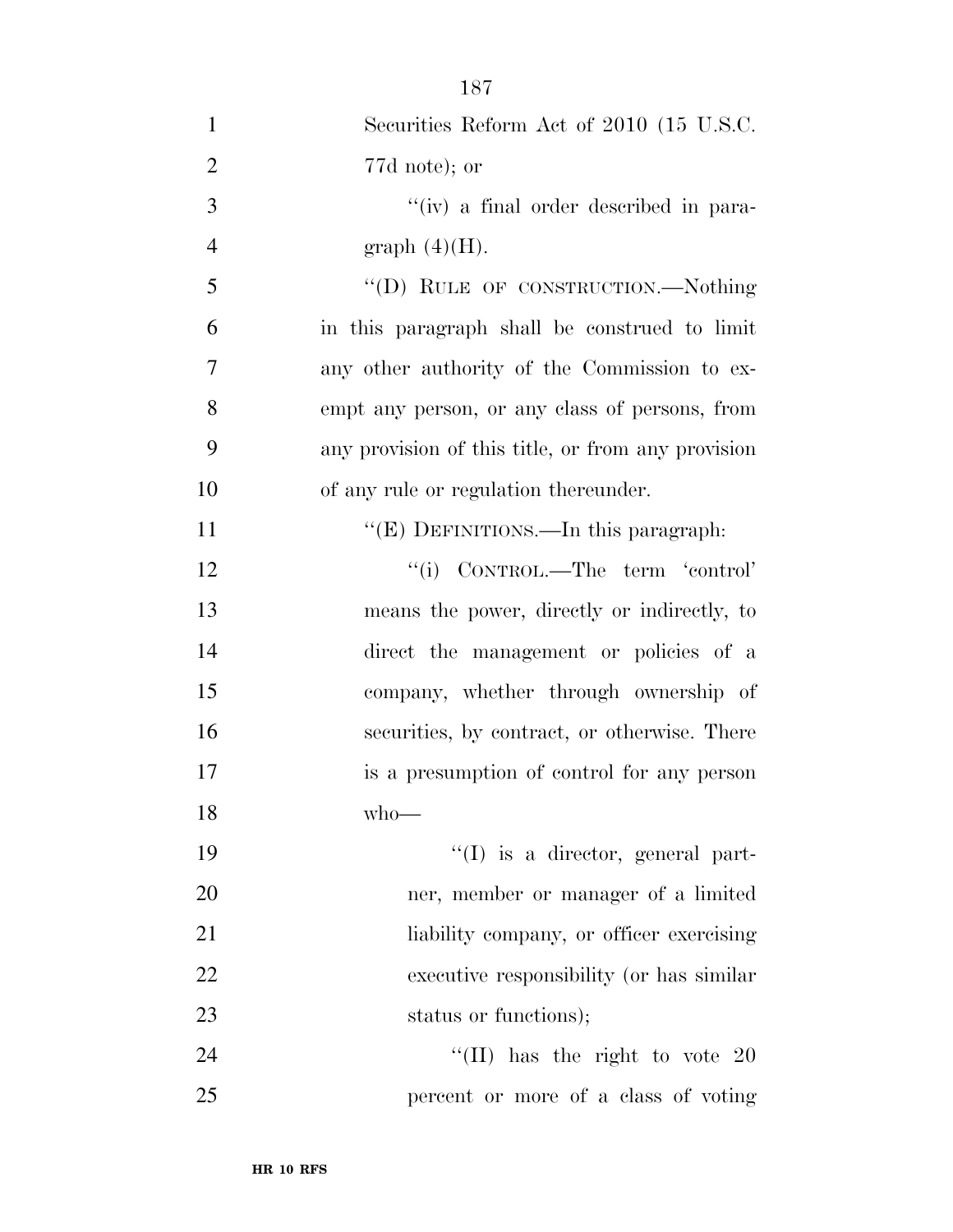| $\mathbf{1}$   | securities or the power to sell or direct  |
|----------------|--------------------------------------------|
| $\overline{2}$ | the sale of 20 percent or more of a        |
| 3              | class of voting securities; or             |
| $\overline{4}$ | $\lq\lq$ (III) in the case of a partner-   |
| 5              | ship or limited liability company, has     |
| 6              | the right to receive upon dissolution,     |
| $\overline{7}$ | or has contributed, 20 percent or          |
| 8              | more of the capital.                       |
| 9              | "(ii) ELIGIBLE PRIVATELY<br><b>HELD</b>    |
| 10             | COMPANY.—The term 'eligible privately      |
| 11             | held company' means a privately held com-  |
| 12             | pany that meets both of the following con- |
| 13             | ditions:                                   |
| 14             | "(I) The company does not have             |
| 15             | any class of securities registered, or     |
| 16             | required to be registered, with the        |
| 17             | Commission under section 12 or with        |
| 18             | respect to which the company files, or     |
| 19             | is required to file, periodic informa-     |
| 20             | tion, documents, and reports under         |
| 21             | subsection (d).                            |
| 22             | "(II) In the fiscal year ending            |
| 23             | immediately before the fiscal year in      |
| 24             | which the services of the M&A broker       |
| 25             | are initially engaged with respect to      |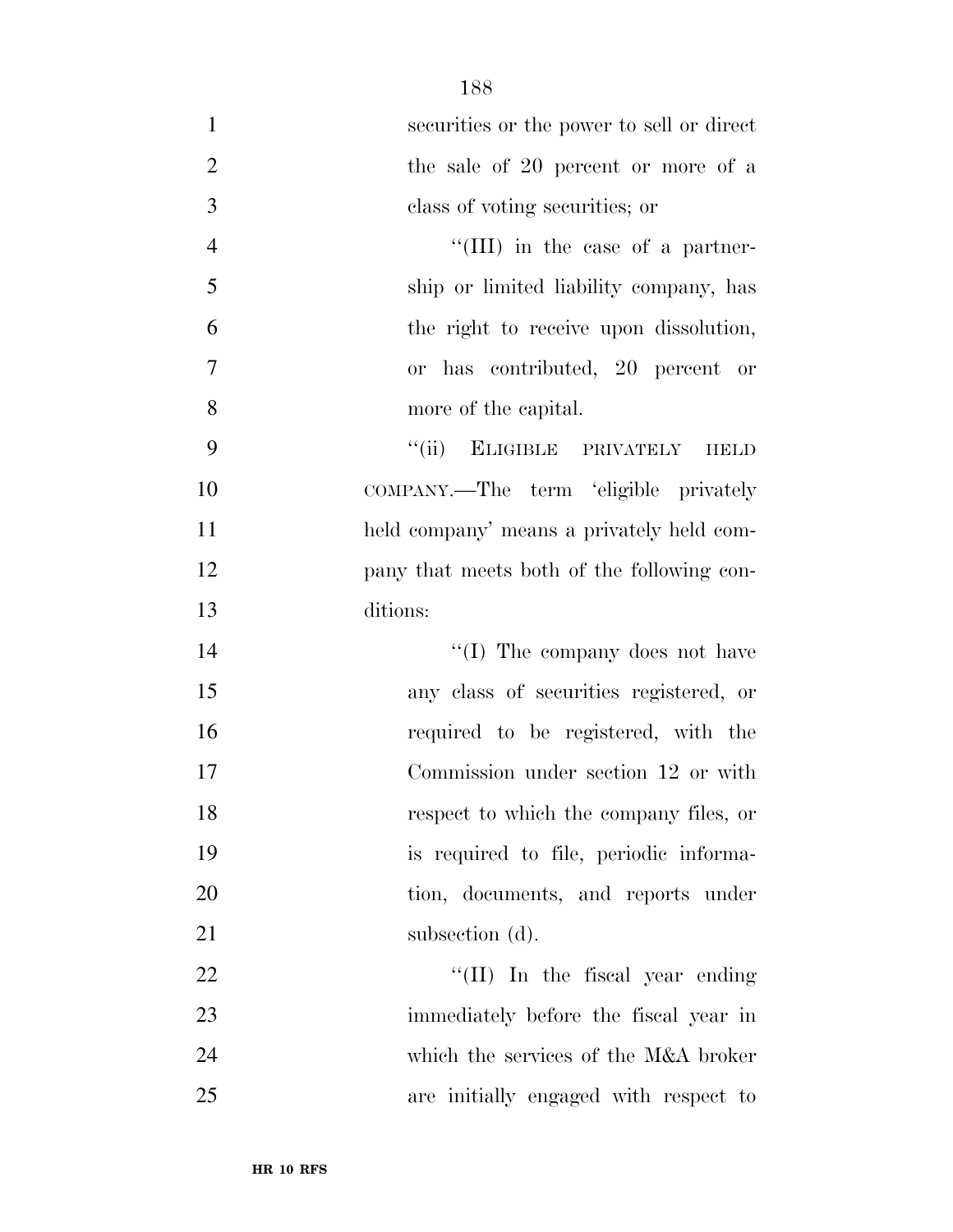| $\mathbf{1}$<br>the securities transaction, the com-     |
|----------------------------------------------------------|
| $\overline{2}$<br>pany meets either or both of the fol-  |
| 3<br>lowing conditions (determined in ac-                |
| $\overline{4}$<br>cordance with the historical financial |
| 5<br>accounting records of the company):                 |
| "(aa) The earnings of the<br>6                           |
| 7<br>company before interest, taxes,                     |
| 8<br>depreciation, and amortization                      |
| 9<br>are less than $$25,000,000$ .                       |
| 10<br>"(bb) The gross revenues of                        |
| 11<br>company are less than<br>the                       |
| 12<br>\$250,000,000.                                     |
| "(iii) M&A BROKER.—The term 'M&A<br>13                   |
| 14<br>broker' means a broker, and any person             |
| 15<br>associated with a broker, engaged in the           |
| 16<br>business of effecting securities transactions      |
| 17<br>solely in connection with the transfer of          |
| 18<br>ownership of an eligible privately held com-       |
| 19<br>pany, regardless of whether the broker acts        |
| 20<br>on behalf of a seller or buyer, through the        |
| 21<br>purchase, sale, exchange, issuance, repur-         |
| 22<br>chase, or redemption of, or a business com-        |
| 23<br>bination involving, securities or assets of        |
| 24<br>the eligible privately held company, if the        |
| 25<br>broker reasonably believes that—                   |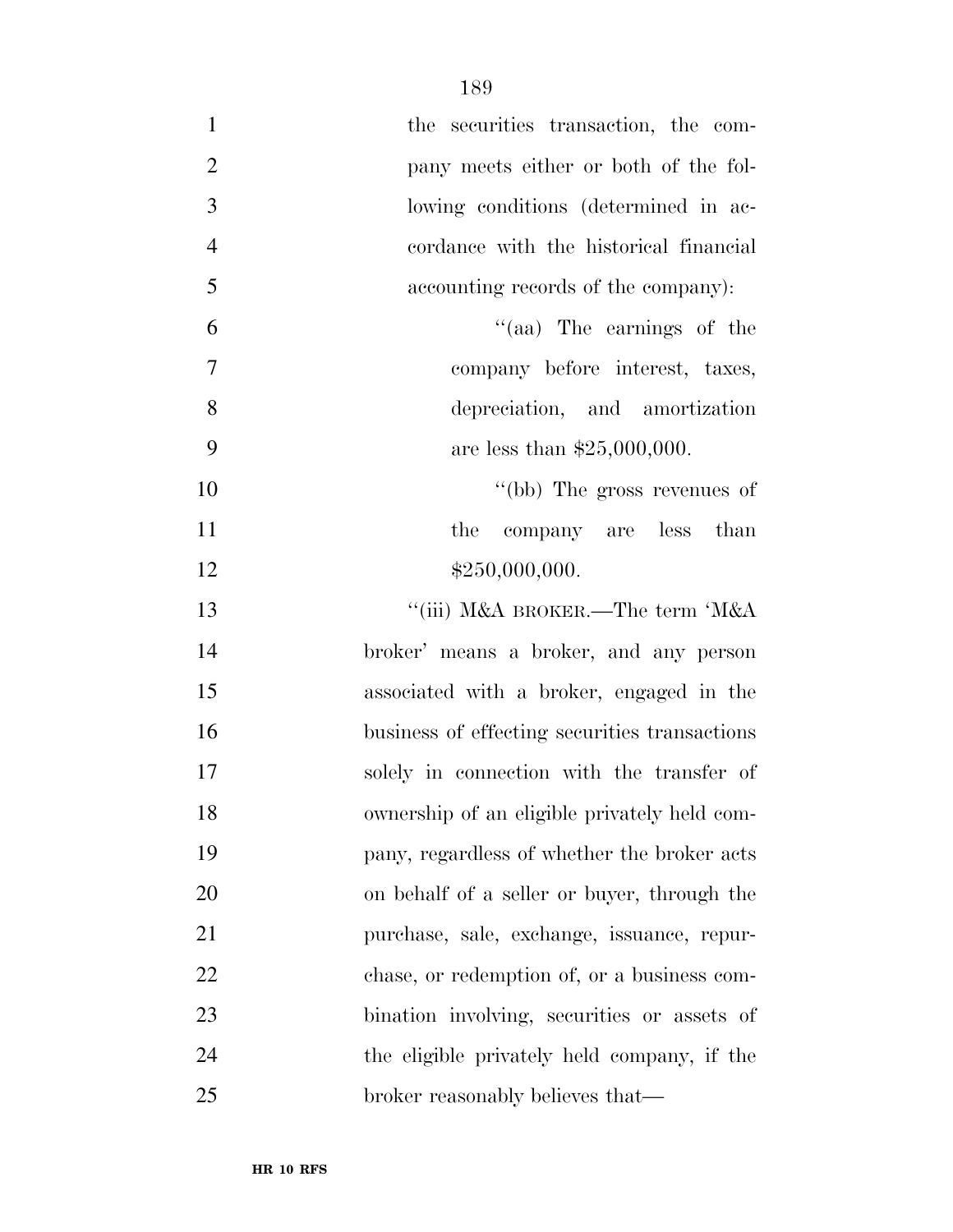| $\mathbf{1}$   | $\lq\lq$ (I) upon consummation of the      |
|----------------|--------------------------------------------|
| $\overline{2}$ | transaction, any person acquiring se-      |
| 3              | curities or assets of the eligible pri-    |
| $\overline{4}$ | vately held company, acting alone or       |
| 5              | in concert, will control and, directly or  |
| 6              | indirectly, will be active in the man-     |
| $\tau$         | agement of the eligible privately held     |
| 8              | company or the business conducted          |
| 9              | with the assets of the eligible privately  |
| 10             | held company; and                          |
| 11             | $\lq\lq$ (II) if any person is offered se- |
| 12             | curities in exchange for securities or     |
| 13             | assets of the eligible privately held      |
| 14             | company, such person will, prior to        |
| 15             | becoming legally bound to consum-          |
| 16             | mate the transaction, receive or have      |
| 17             | reasonable access to the most recent       |
| 18             | fiscal year-end financial statements of    |
| 19             | the issuer of the securities as custom-    |
| 20             | arily prepared by the management of        |
| 21             | the issuer in the normal course of op-     |
| 22             | erations and, if the financial state-      |
| 23             | ments of the issuer are audited, re-       |
| 24             | viewed, or compiled, any related state-    |
| 25             | ment by the independent accountant,        |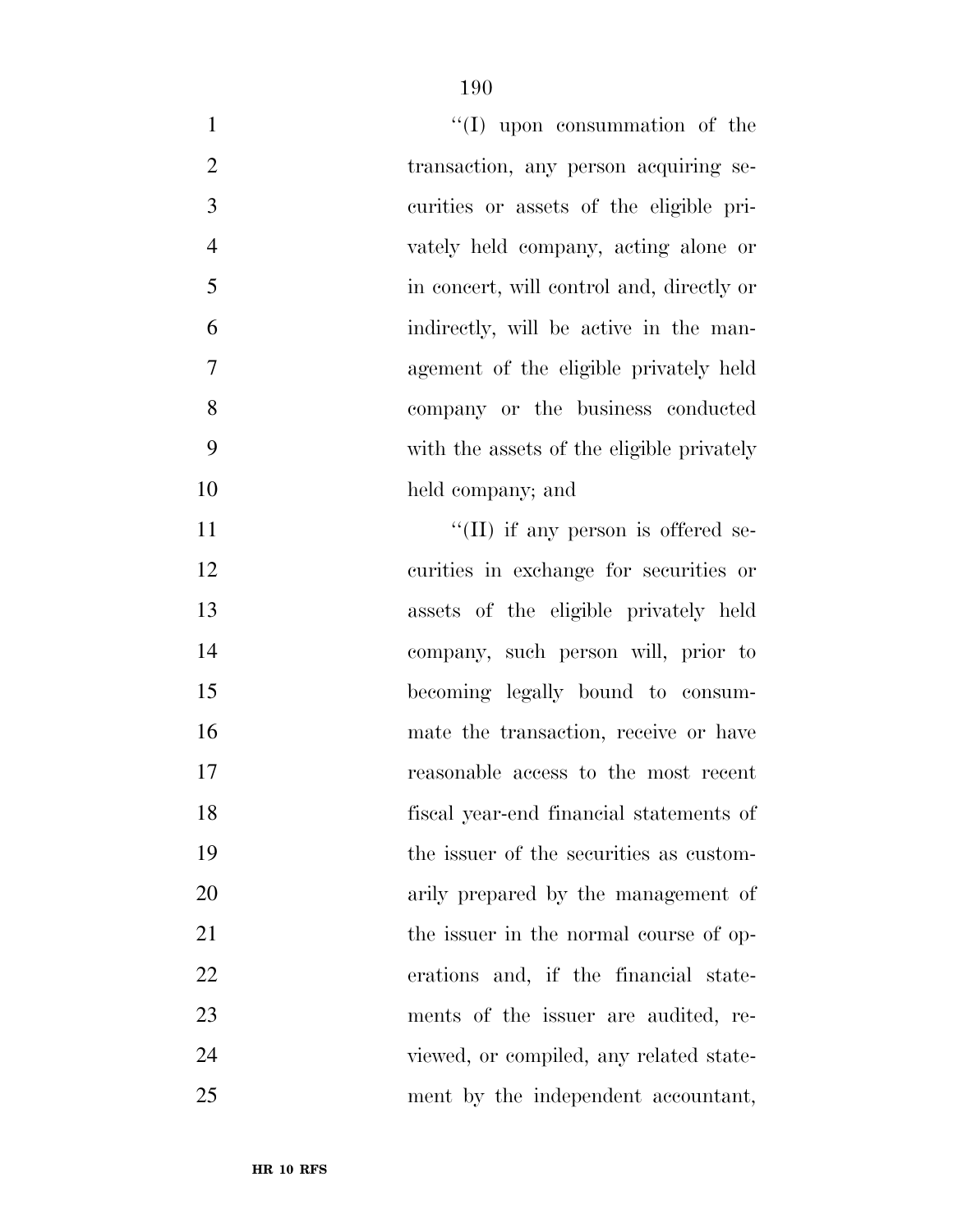| $\mathbf{1}$   | a balance sheet dated not more than       |
|----------------|-------------------------------------------|
| $\overline{2}$ | 120 days before the date of the offer,    |
| 3              | and information pertaining to the         |
| $\overline{4}$ | management, business, results of op-      |
| 5              | erations for the period covered by the    |
| 6              | foregoing financial statements, and       |
| $\tau$         | material loss contingencies of the        |
| 8              | issuer.                                   |
| 9              | "(iv) PUBLIC SHELL COMPANY.—The           |
| 10             | term 'public shell company' is a company  |
| 11             | that at the time of a transaction with an |
| 12             | eligible privately held company—          |
| 13             | $\lq\lq$ (I) has any class of securities  |
| 14             | registered, or required to be reg-        |
| 15             | istered, with the Commission under        |
| 16             | section 12 or that is required to file    |
| 17             | reports pursuant to subsection (d);       |
| 18             | "(II) has no or nominal oper-             |
| 19             | ations; and                               |
| 20             | "(III) has—                               |
| 21             | "(aa) no or nominal assets;               |
| 22             | "(bb) assets consisting solely            |
| 23             | of cash and cash equivalents; or          |
| 24             | "(cc) assets consisting of                |
| 25             | any amount of cash and cash               |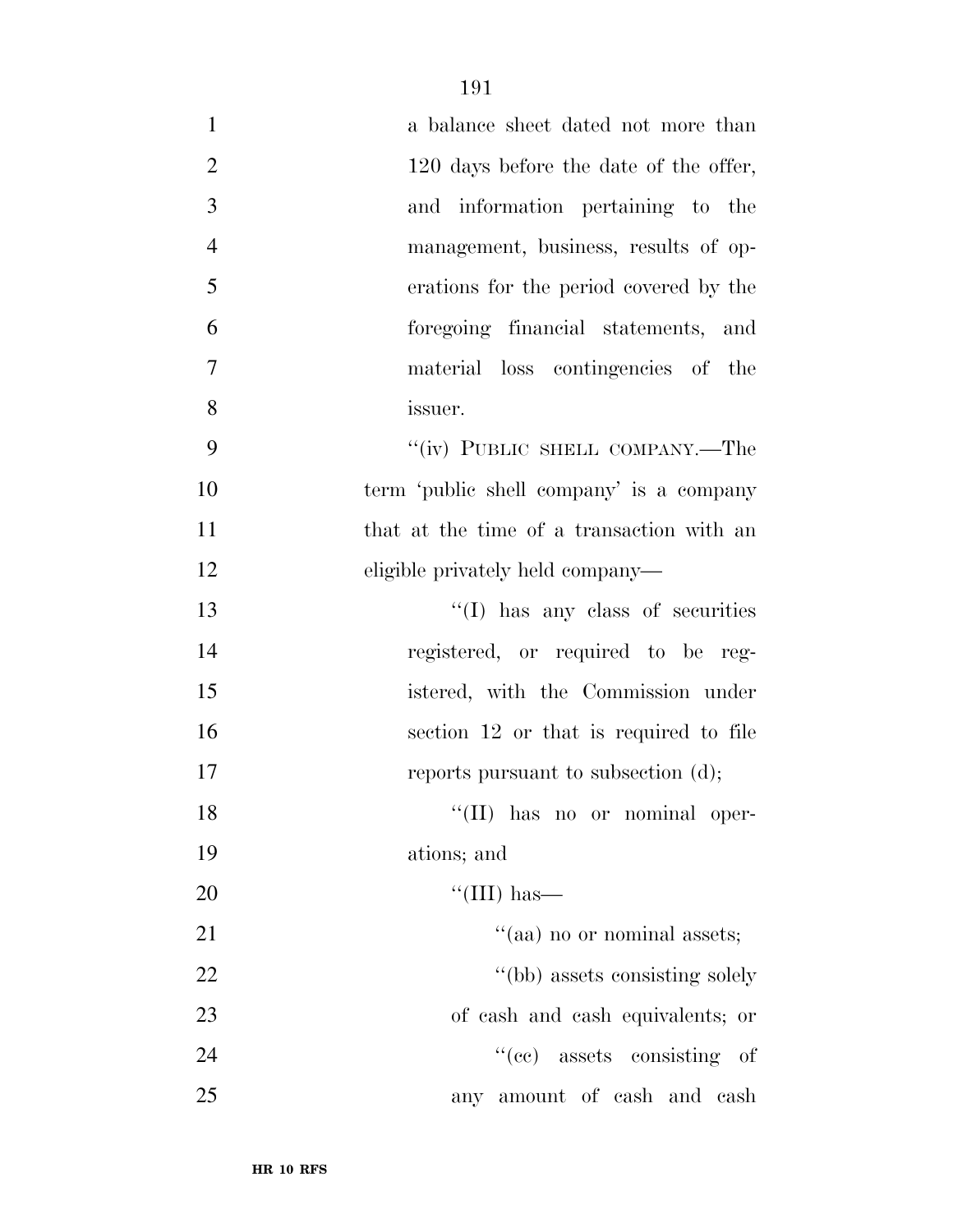| $\mathbf{1}$   | equivalents and nominal other as-           |
|----------------|---------------------------------------------|
| $\overline{2}$ | sets.                                       |
| $\overline{3}$ | $``$ (F) INFLATION ADJUSTMENT.—             |
| $\overline{4}$ | "(i) IN GENERAL.—On the date that           |
| 5              | is 5 years after the date of the enactment  |
| 6              | of this paragraph, and every 5 years there- |
| $\overline{7}$ | after, each dollar amount in subparagraph   |
| 8              | $(E)(ii)(II)$ shall be adjusted by—         |
| 9              | "(I) dividing the annual value of           |
| 10             | Employment Cost Index For<br>the            |
| 11             | Wages and Salaries, Private Industry        |
| 12             | Workers (or any successor index), as        |
| 13             | published by the Bureau of Labor            |
| 14             | Statistics, for the calendar year pre-      |
| 15             | ceding the calendar year in which the       |
| 16             | adjustment is being made by the an-         |
| 17             | nual value of such index (or suc-           |
| 18             | cessor) for the calendar year ending        |
| 19             | December 31, 2012; and                      |
| 20             | "(II) multiplying such dollar               |
| 21             | amount by the quotient obtained             |
| 22             | under subclause $(I)$ .                     |
| 23             | "(ii) ROUNDING.—Each dollar                 |
| 24             | amount determined under clause (i) shall    |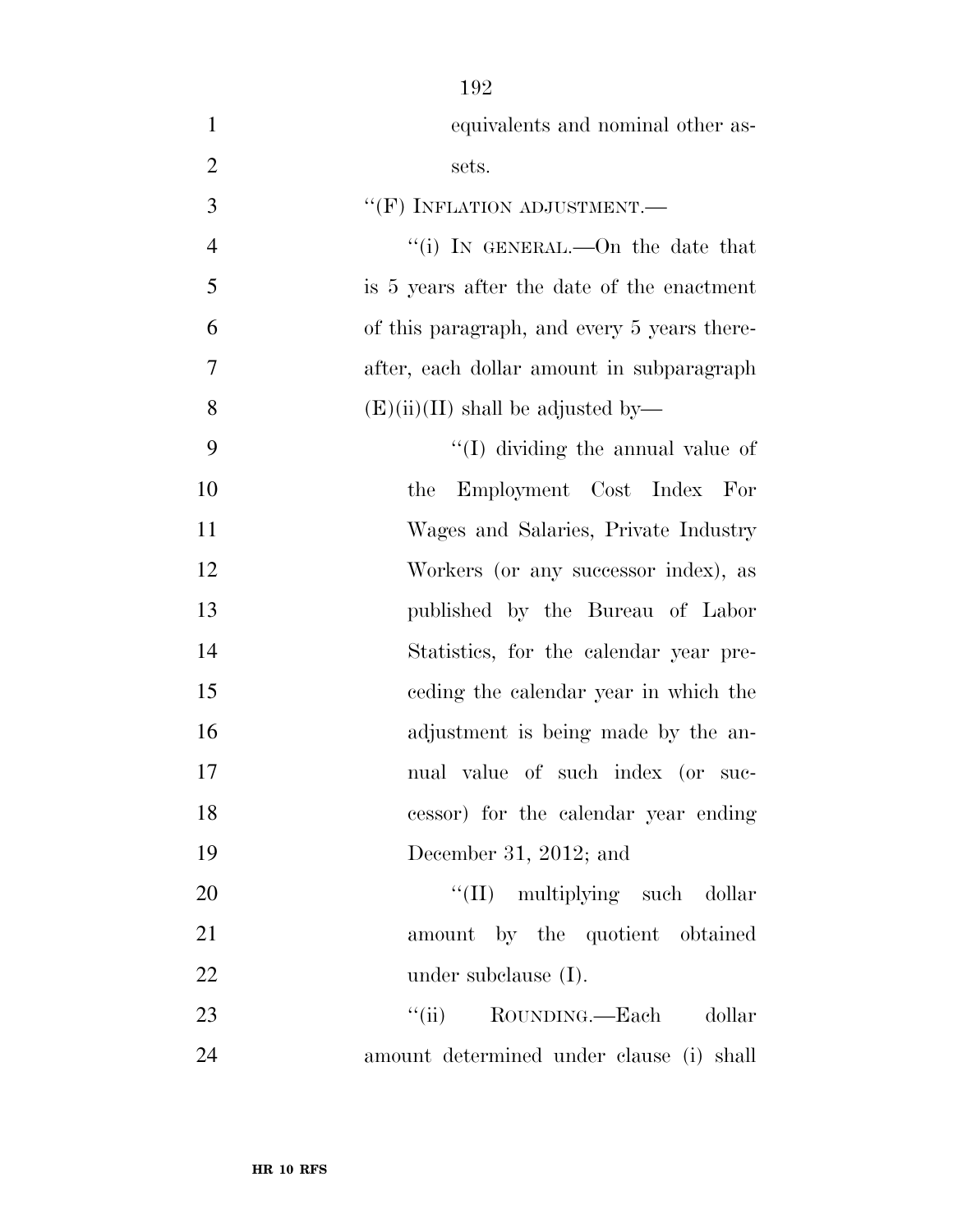|  |                |  | be rounded to the nearest multiple of |  |
|--|----------------|--|---------------------------------------|--|
|  | $$100,000."$ . |  |                                       |  |

#### **SEC. 402. EFFECTIVE DATE.**

 This subtitle and any amendment made by this sub- title shall take effect on the date that is 90 days after the date of the enactment of this Act.

### **Subtitle B—Encouraging Employee Ownership**

**SEC. 406. INCREASED THRESHOLD FOR DISCLOSURES RE-**

**LATING TO COMPENSATORY BENEFIT PLANS.** 

 Not later than 60 days after the date of the enact- ment of this Act, the Securities and Exchange Commission shall revise section 230.701(e) of title 17, Code of Federal Regulations, so as to increase from \$5,000,000 to \$20,000,000 the aggregate sales price or amount of secu- rities sold during any consecutive 12-month period in ex- cess of which the issuer is required under such section to deliver an additional disclosure to investors. The Commis- sion shall index for inflation such aggregate sales price or amount every 5 years to reflect the change in the Con- sumer Price Index for All Urban Consumers published by the Bureau of Labor Statistics, rounding to the nearest \$1,000,000.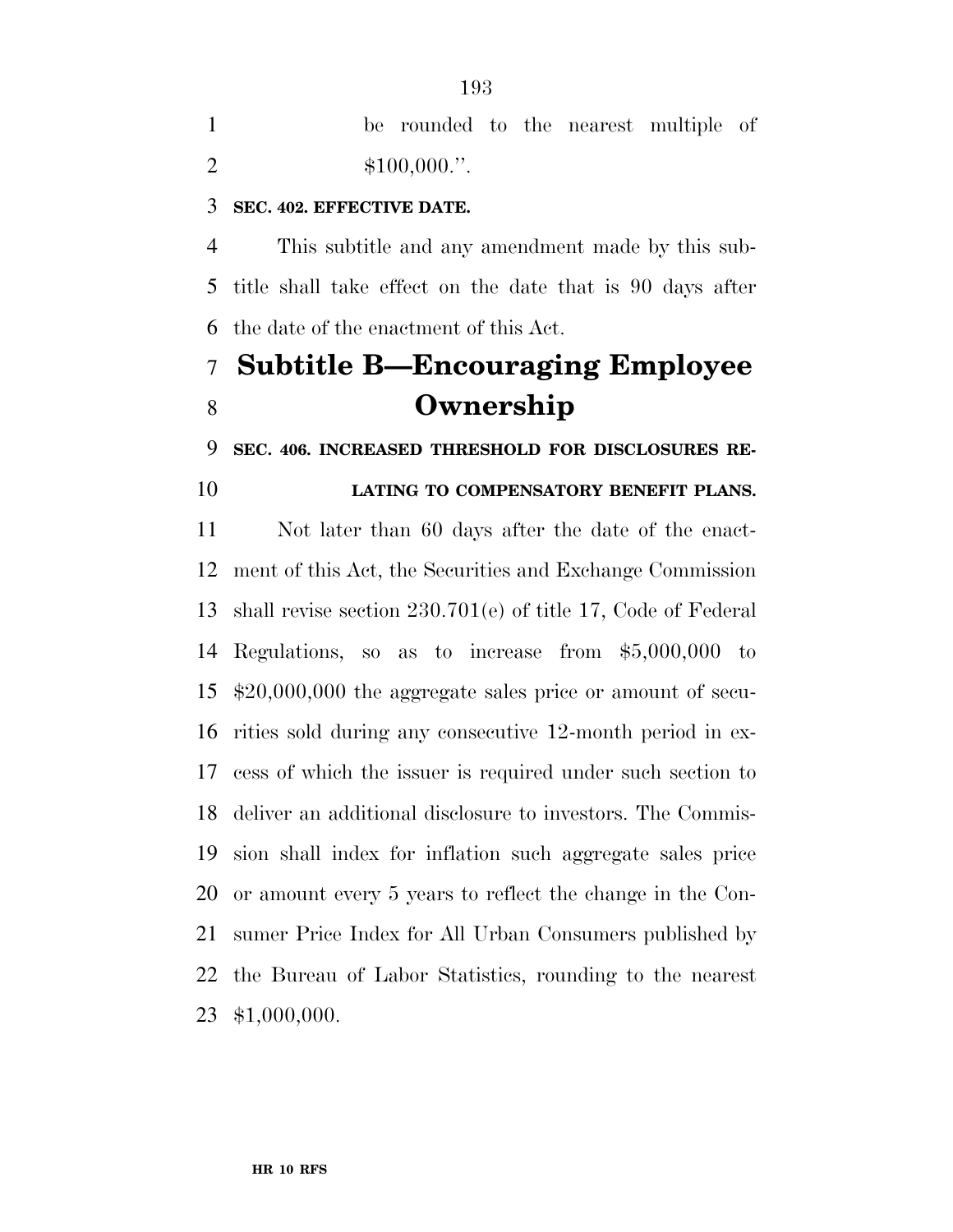### **Subtitle C—Small Company Disclosure Simplification**

 **SEC. 411. EXEMPTION FROM XBRL REQUIREMENTS FOR EMERGING GROWTH COMPANIES AND OTHER SMALLER COMPANIES.** 

 (a) EXEMPTION FOR EMERGING GROWTH COMPA- NIES.—Emerging growth companies are exempted from the requirements to use Extensible Business Reporting Language (XBRL) for financial statements and other periodic reporting required to be filed with the Commis- sion under the securities laws. Such companies may elect to use XBRL for such reporting.

 (b) EXEMPTION FOR OTHER SMALLER COMPA- NIES.—Issuers with total annual gross revenues of less than \$250,000,000 are exempt from the requirements to use XBRL for financial statements and other periodic re- porting required to be filed with the Commission under the securities laws. Such issuers may elect to use XBRL for such reporting. An exemption under this subsection shall continue in effect until—

- (1) the date that is five years after the date of enactment of this Act; or
- (2) the date that is two years after a deter- mination by the Commission, by order after con-ducting the analysis required by section 3, that the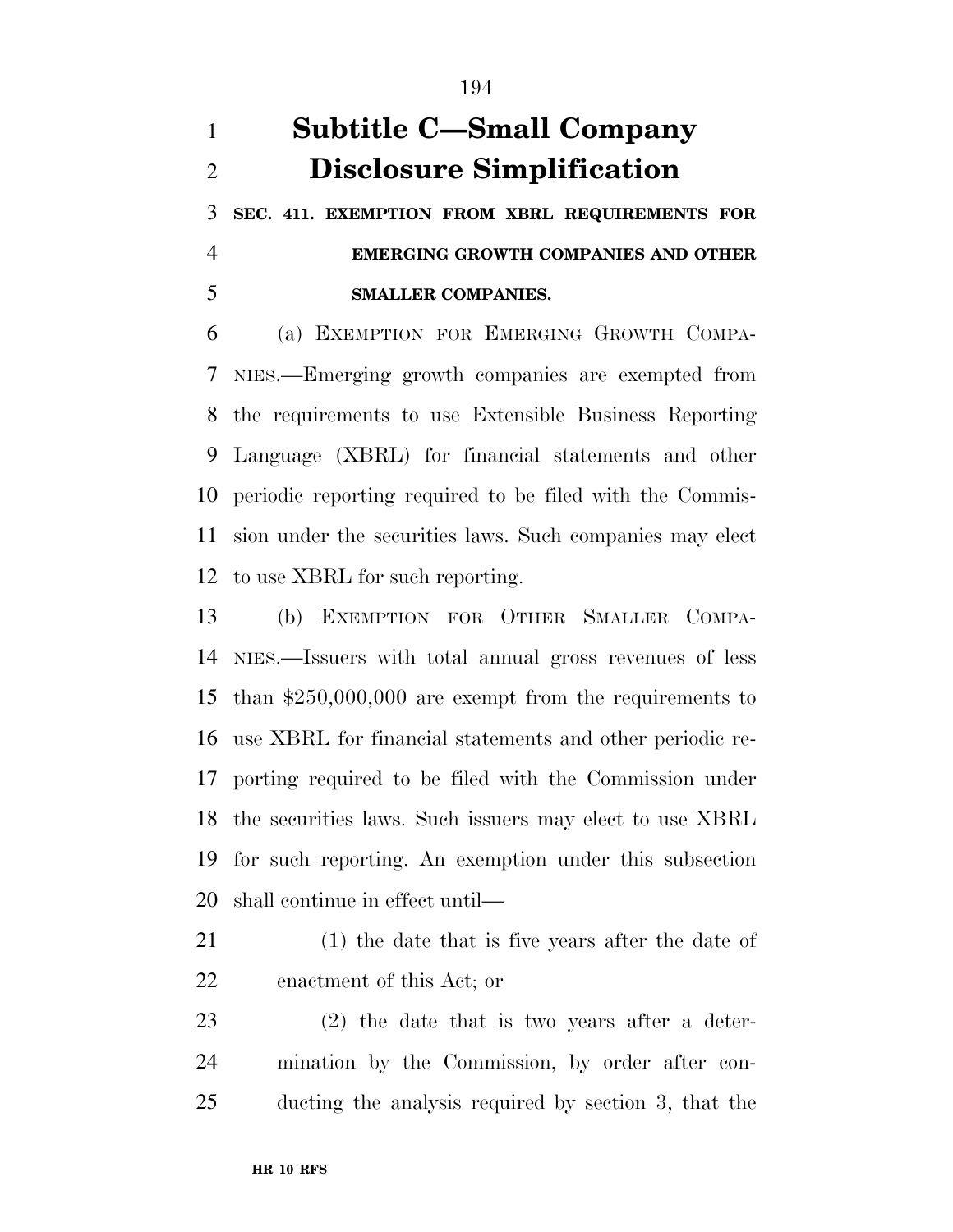benefits of such requirements to such issuers out- weigh the costs, but no earlier than three years after enactment of this Act.

 (c) MODIFICATIONS TO REGULATIONS.—Not later than 60 days after the date of enactment of this Act, the Commission shall revise its regulations under parts 229, 230, 232, 239, 240, and 249 of title 17, Code of Federal Regulations, to reflect the exemptions set forth in sub-sections (a) and (b).

#### **SEC. 412. ANALYSIS BY THE SEC.**

 The Commission shall conduct an analysis of the costs and benefits to issuers described in section 411(b) of the requirements to use XBRL for financial statements and other periodic reporting required to be filed with the Commission under the securities laws. Such analysis shall include an assessment of—

 (1) how such costs and benefits may differ from the costs and benefits identified by the Commission in the order relating to interactive data to improve financial reporting (dated January 30, 2009; 74 Fed. Reg. 6776) because of the size of such issuers; (2) the effects on efficiency, competition, capital formation, and financing and on analyst coverage of such issuers (including any such effects resulting

from use of XBRL by investors);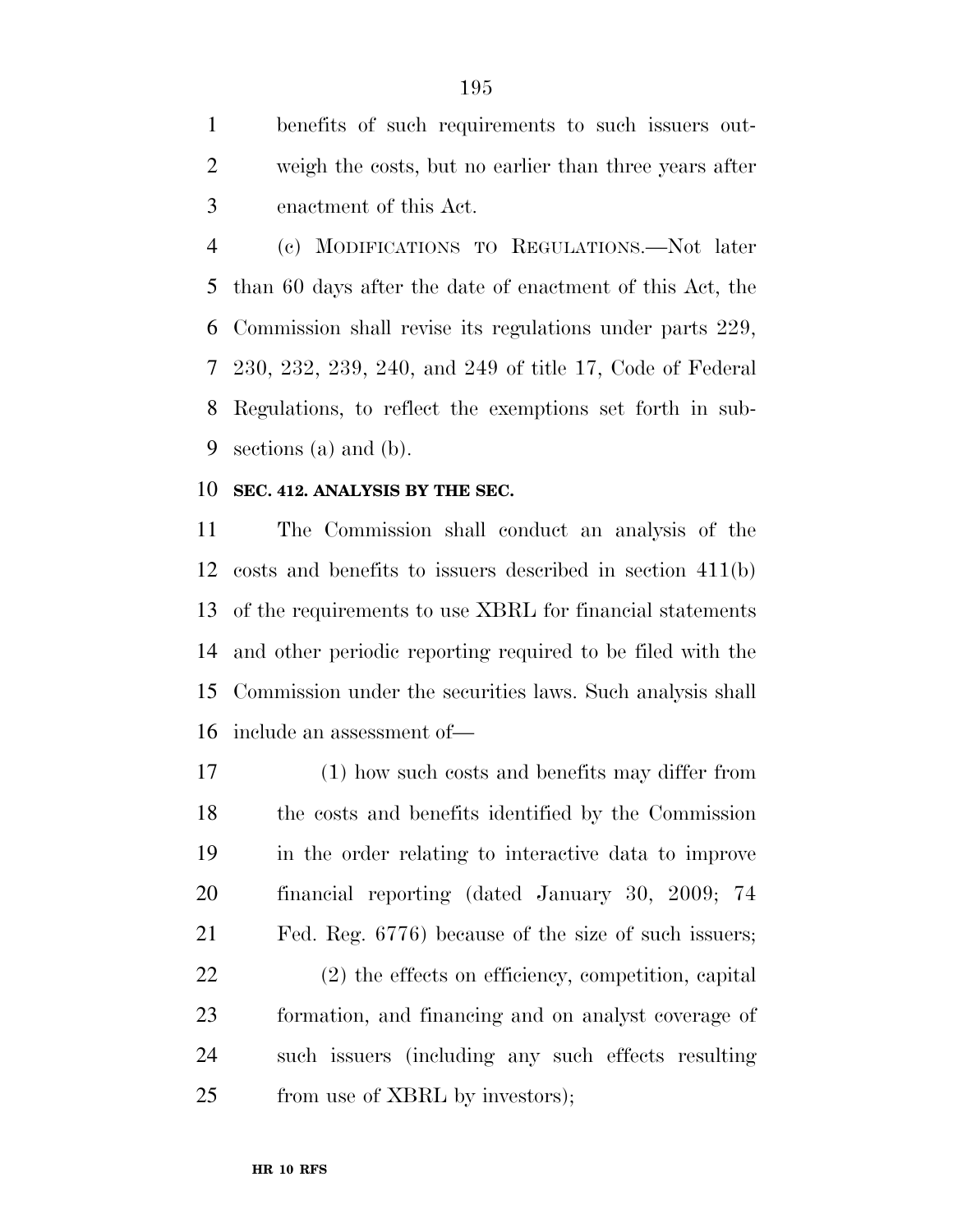| $\mathbf{1}$   | $(3)$ the costs to such issuers of —                      |
|----------------|-----------------------------------------------------------|
| $\overline{2}$ | (A) submitting data to the Commission in                  |
| 3              | XBRL;                                                     |
| $\overline{4}$ | (B) posting data on the website of the                    |
| 5              | issuer in XBRL;                                           |
| 6              | (C) software necessary to prepare, submit,                |
| 7              | or post data in XBRL; and                                 |
| 8              | (D) any additional consulting services or                 |
| 9              | filing agent services;                                    |
| 10             | $(4)$ the benefits to the Commission in terms of          |
| 11             | improved ability to monitor securities markets, as-       |
| 12             | sess the potential outcomes of regulatory alter-          |
| 13             | natives, and enhance investor participation in cor-       |
| 14             | porate governance and promote capital formation;          |
| 15             | and                                                       |
| 16             | (5) the effectiveness of standards in the United          |
| 17             | States for interactive filing data relative to the        |
| 18             | standards of international counterparts.                  |
| 19             | SEC. 413. REPORT TO CONGRESS.                             |
| 20             | Not later than one year after the date of enactment       |
| 21             | of this Act, the Commission shall provide the Committee   |
| 22             | on Financial Services of the House of Representatives and |
| 23             | the Committee on Banking, Housing, and Urban Affairs      |
| 24             | of the Senate a report regarding—                         |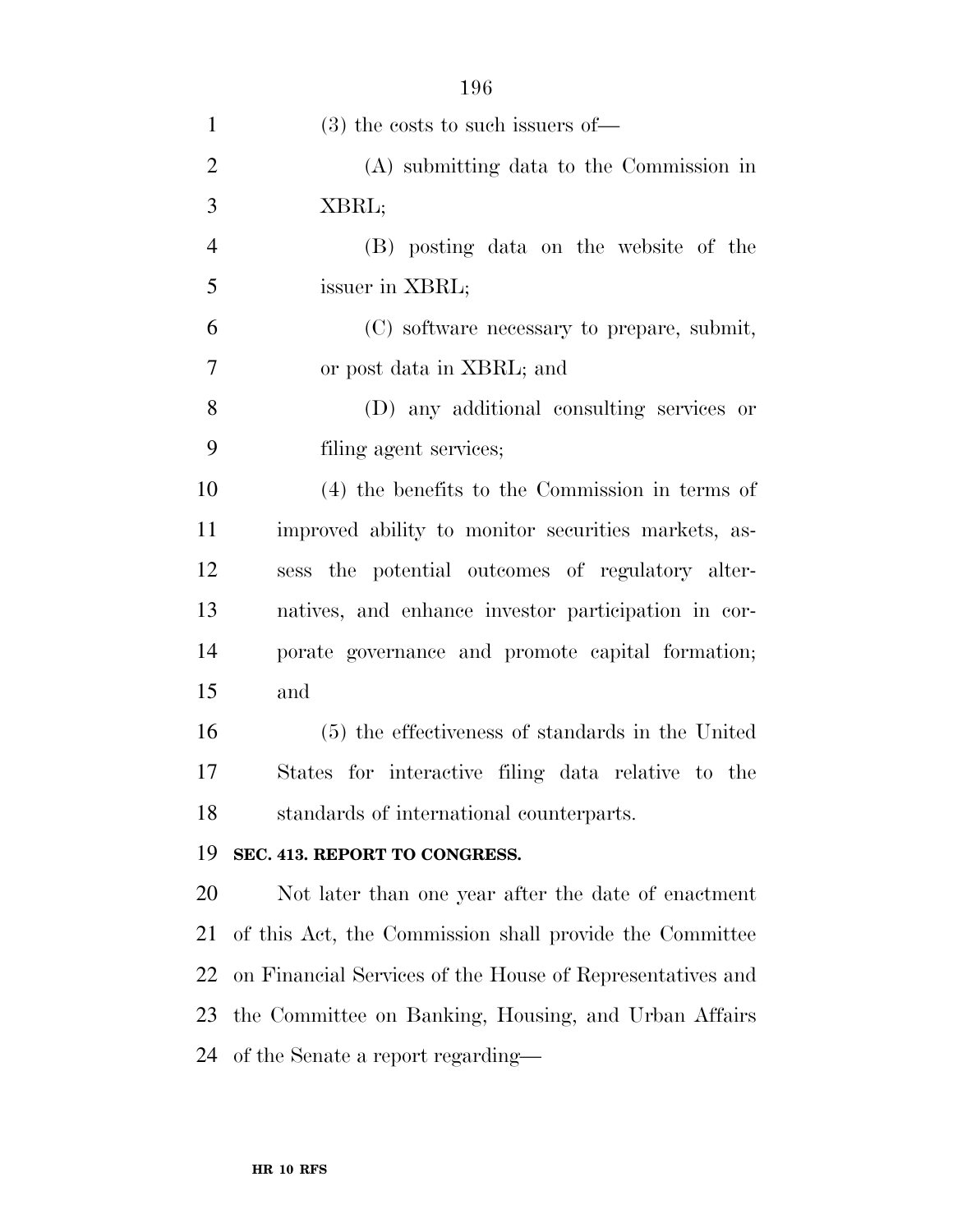| $\mathbf{1}$   | (1) the progress in implementing XBRL report-           |
|----------------|---------------------------------------------------------|
| $\overline{2}$ | ing within the Commission;                              |
| 3              | (2) the use of XBRL data by Commission offi-            |
| $\overline{4}$ | cials;                                                  |
| 5              | $(3)$ the use of XBRL data by investors;                |
| 6              | (4) the results of the analysis required by sec-        |
| $\tau$         | tion $412$ ; and                                        |
| 8              | (5) any additional information the Commission           |
| 9              | considers relevant for increasing transparency, de-     |
| 10             | creasing costs, and increasing efficiency of regu-      |
| 11             | latory filings with the Commission.                     |
| 12             | SEC. 414. DEFINITIONS.                                  |
| 13             | As used in this subtitle, the terms "Commission",       |
| 14             | "emerging growth company", "issuer", and "securities"   |
| 15             | laws" have the meanings given such terms in section 3   |
| 16             | of the Securities Exchange Act of 1934 (15 U.S.C. 78c). |
|                | 17 Subtitle D—Securities and<br>Ex-                     |
| 18             | change Commission Overpay-                              |
| 19             | ment Credit                                             |
| 20             | SEC. 416. REFUNDING OR CREDITING OVERPAYMENT OF         |
| 21             | <b>SECTION 31 FEES.</b>                                 |
| 22             | (a) IN GENERAL.—Section 31 of the Securities Ex-        |
| 23             |                                                         |
|                | change Act of 1934 (15 U.S.C. 78ee) is amended by add-  |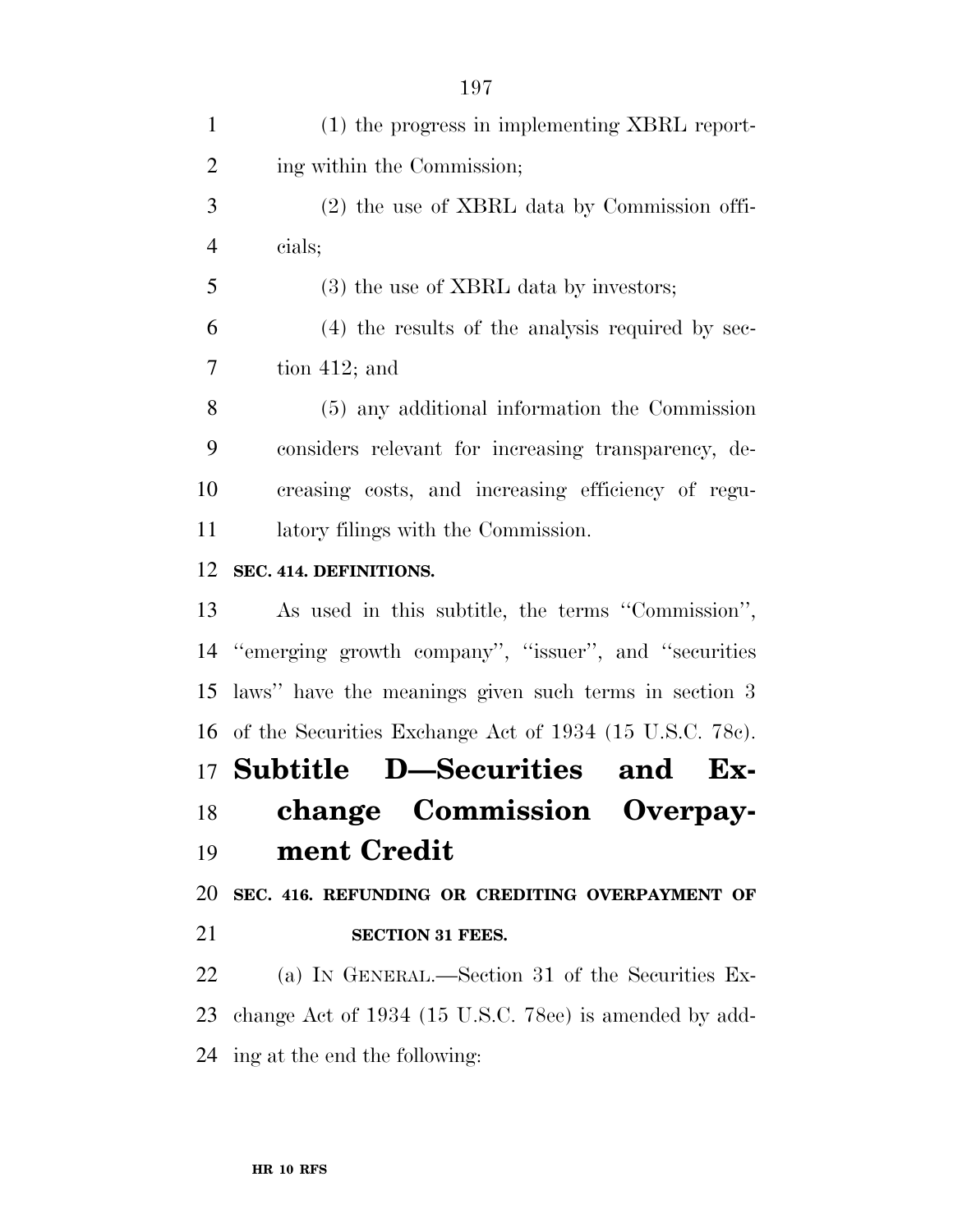1 "(n) OVERPAYMENT.—If a national securities ex- change or national securities association pays to the Com- mission an amount in excess of fees and assessments due under this section and informs the Commission of such amount paid in excess within 10 years of the date of the payment, the Commission shall offset future fees and as- sessments due by such exchange or association in an amount equal to such excess amount.''.

 (b) APPLICABILITY.—The amendment made by this section shall apply to any fees and assessments paid be-fore, on, or after the date of enactment of this section.

### **Subtitle E—Fair Access to Investment Research**

 **SEC. 421. SAFE HARBOR FOR INVESTMENT FUND RE-SEARCH.** 

 (a) EXPANSION OF THE SAFE HARBOR.—Not later than the end of the 45-day period beginning on the date of enactment of this Act, the Securities and Exchange Commission shall propose, and not later than the end of the 120-day period beginning on such date, the Commis- sion shall adopt, upon such terms, conditions, or require- ments as the Commission may determine necessary or ap- propriate in the public interest, for the protection of inves- tors, and for the promotion of capital formation, revisions to section 230.139 of title 17, Code of Federal Regula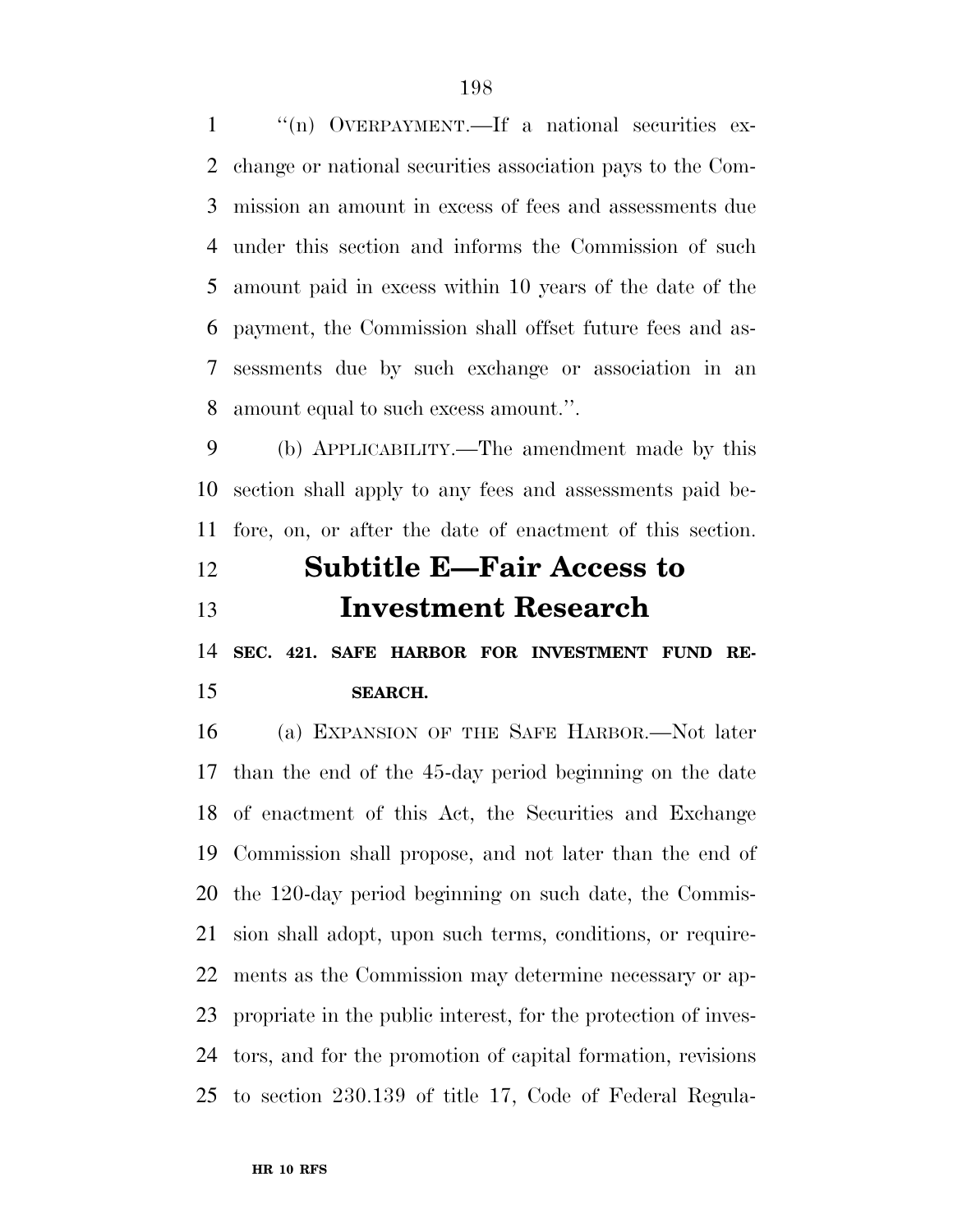tions, to provide that a covered investment fund research report that is published or distributed by a broker or deal-er—

 (1) shall be deemed, for purposes of sections 5 2(a)(10) and 5(c) of the Securities Act of 1933 (15 6 U.S.C.  $77b(a)(10)$ ,  $77e(e)$ , not to constitute an offer for sale or an offer to sell a security that is the subject of an offering pursuant to a registration statement that is effective, even if the broker or dealer is participating or will participate in the reg- istered offering of the covered investment fund's se-curities; and

 (2) shall be deemed to satisfy the conditions of 14 subsection (a)(1) or (a)(2) of section 230.139 of title 17, Code of Federal Regulations, or any successor provisions, for purposes of the Commission's rules and regulations under the Federal securities laws and the rules of any self-regulatory organization.

 (b) IMPLEMENTATION OF SAFE HARBOR.—In imple- menting the safe harbor pursuant to subsection (a), the Commission shall—

 (1) not, in the case of a covered investment fund with a class of securities in substantially con- tinuous distribution, condition the safe harbor on whether the broker's or dealer's publication or dis-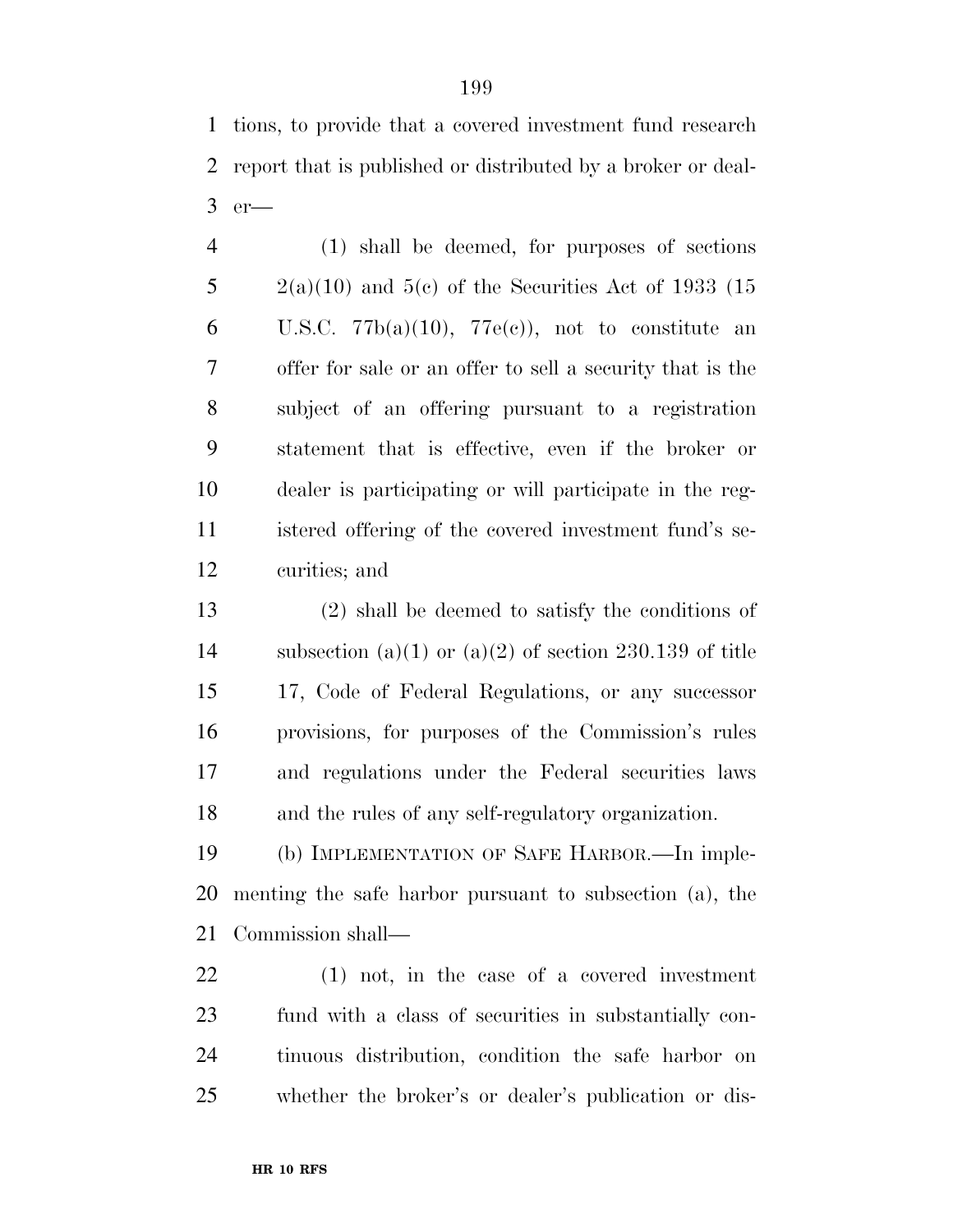| $\mathbf{1}$   | tribution of a covered investment fund research re-                |
|----------------|--------------------------------------------------------------------|
| $\overline{2}$ | port constitutes such broker's or dealer's initiation              |
| 3              | or reinitiation of research coverage on such covered               |
| $\overline{4}$ | investment fund or its securities;                                 |
| 5              | $(2)$ not—                                                         |
| 6              | (A) require the covered investment fund to                         |
| 7              | have been registered as an investment company                      |
| 8              | under the Investment Company Act of 1940                           |
| 9              | $(15 \text{ U.S.C. } 80a-1 \text{ et seq.})$ or subject to the re- |
| 10             | porting requirements of section 13 or $15(d)$ of                   |
| 11             | the Securities Exchange Act of 1934 (15                            |
| 12             | U.S.C. $78m$ , $78o(d)$ for any period exceeding                   |
| 13             | the period of time referenced under paragraph                      |
| 14             | $(a)(1)(i)(A)(1)$ of section 230.139 of title 17,                  |
| 15             | Code of Federal Regulations; or                                    |
| 16             | (B) impose a minimum float provision ex-                           |
| 17             | ceeding that referenced in paragraph                               |
| 18             | $(a)(1)(i)(A)(1)(i)$ of section 230.139 of title 17,               |
| 19             | Code of Federal Regulations;                                       |
| 20             | (3) provide that a self-regulatory organization                    |
| 21             | may not maintain or enforce any rule that would—                   |
| 22             | $(A)$ prohibit the ability of a member to                          |
| 23             | publish or distribute a covered investment fund                    |
| 24             | research report solely because the member is                       |
| 25             | also participating in a registered offering or                     |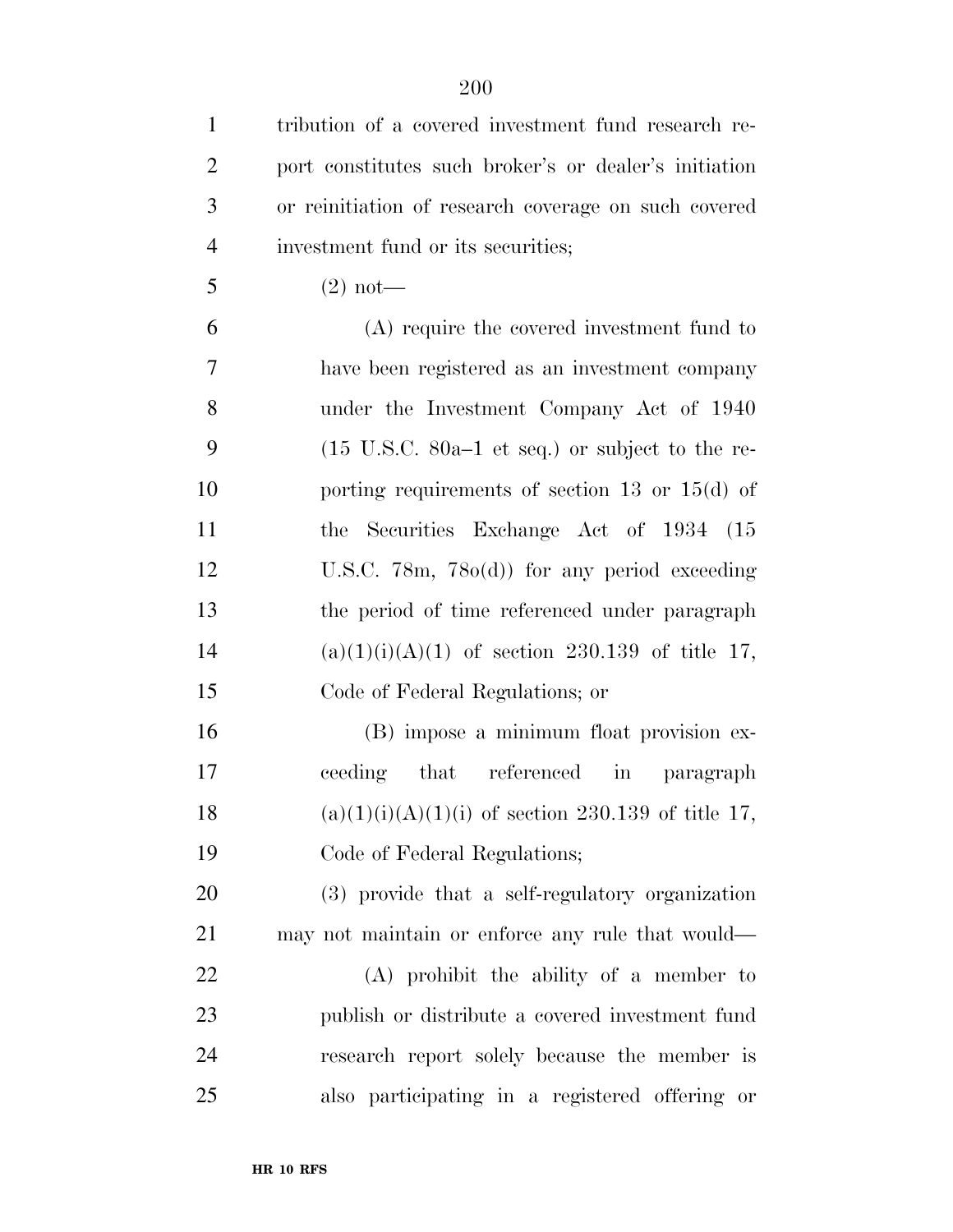| $\mathbf{1}$   | other distribution of any securities of such cov-        |
|----------------|----------------------------------------------------------|
| $\overline{2}$ | ered investment fund; or                                 |
| 3              | (B) prohibit the ability of a member to                  |
| $\overline{4}$ | participate in a registered offering or other dis-       |
| 5              | tribution of securities of a covered investment          |
| 6              | fund solely because the member has published             |
| 7              | or distributed a covered investment fund re-             |
| 8              | search report about such covered investment              |
| 9              | fund or its securities; and                              |
| 10             | (4) provide that a covered investment fund re-           |
| 11             | search report shall not be subject to section $24(b)$ of |
| 12             | the Investment Company Act of 1940 (15 U.S.C.            |
| 13             | $80a-24(b)$ or the rules and regulations thereunder,     |
| 14             | except that such report may still be subject to such     |
| 15             | section and the rules and regulations thereunder to      |
| 16             | the extent that it is otherwise not subject to the con-  |
| 17             | tent standards in the rules of any self-regulatory or-   |
| 18             | ganization related to research reports, including        |
| 19             | those contained in the rules governing communica-        |
| 20             | tions with the public regarding investment compa-        |
| 21             | nies or substantially similar standards.                 |
| 22             | (c) RULES OF CONSTRUCTION.—Nothing in this Act           |
| 23             | shall be construed as in any way limiting—               |
| 24             | the applicability of the antifraud<br>(1)<br>or          |
| 25             | antimanipulation provisions of the Federal securities    |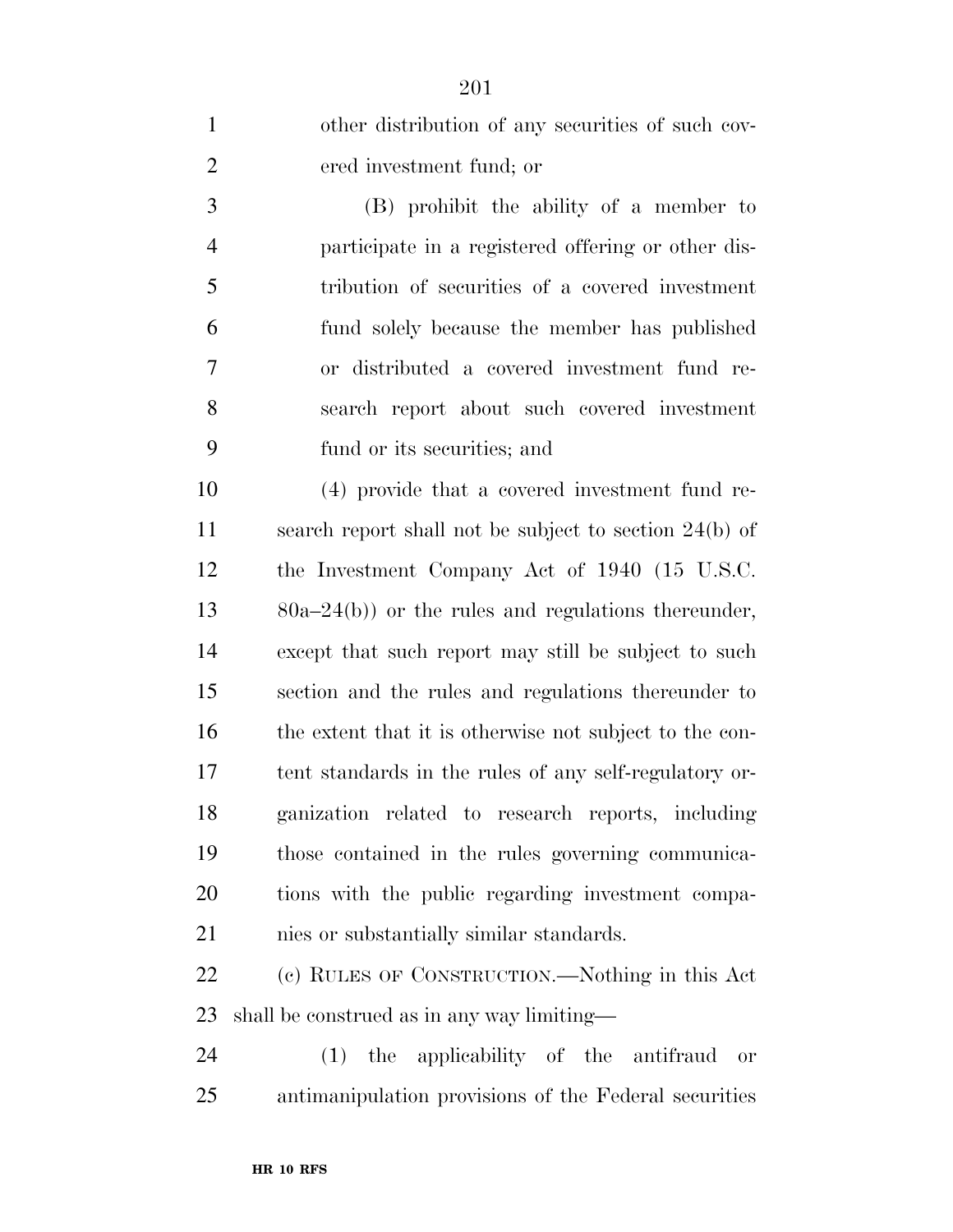laws and rules adopted thereunder to a covered in- vestment fund research report, including section 17 of the Securities Act of 1933 (15 U.S.C. 77q), sec- tion 34(b) of the Investment Company Act of 1940 (15 U.S.C. 80a–33), and sections 9 and 10 of the Securities Exchange Act of 1934 (15 U.S.C. 78i, 78j); or

 (2) the authority of any self-regulatory organi- zation to examine or supervise a member's practices in connection with such member's publication or dis- tribution of a covered investment fund research re- port for compliance with applicable provisions of the Federal securities laws or self-regulatory organiza- tion rules related to research reports, including those contained in rules governing communications with the public.

(d) INTERIM EFFECTIVENESS OF SAFE HARBOR.—

18 (1) IN GENERAL.—From and after the 120-day period beginning on the date of enactment of this Act, if the Commission has not adopted revisions to section 230.139 of title 17, Code of Federal Regula- tions, as required by subsection (a), and until such time as the Commission has done so, a broker or dealer distributing or publishing a covered invest-ment fund research report after such date shall be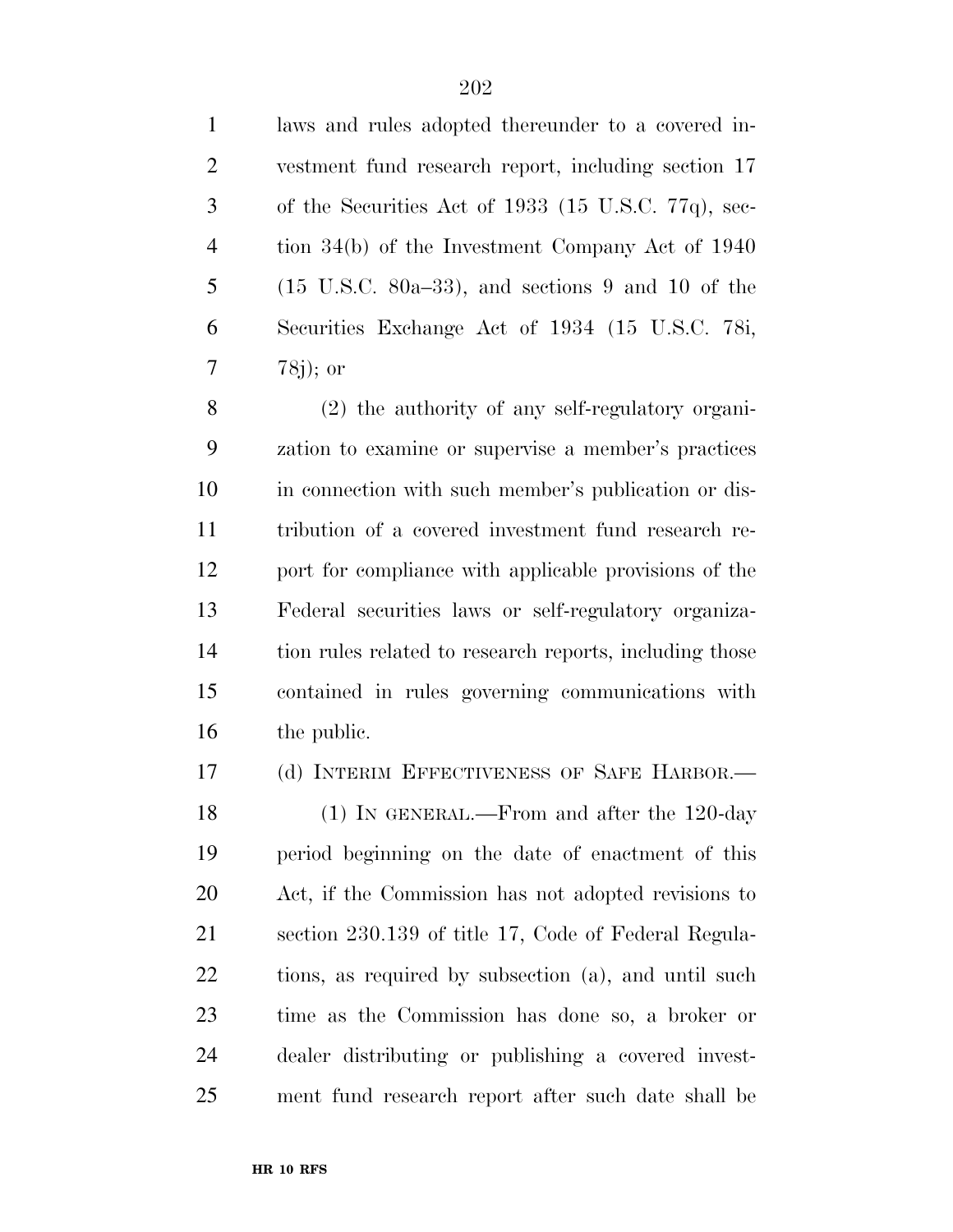| $\mathbf{1}$   | able to rely on the provisions of section 230.139 of     |
|----------------|----------------------------------------------------------|
| $\overline{2}$ | title 17, Code of Federal Regulations, and the           |
| 3              | broker or dealer's publication of such report shall be   |
| $\overline{4}$ | deemed to satisfy the conditions of subsection $(a)(1)$  |
| 5              | or $(a)(2)$ of section 230.139 of title 17, Code of Fed- |
| 6              | eral Regulations, if the covered investment fund that    |
| 7              | is the subject of such report satisfies the reporting    |
| 8              | history requirements (without regard to Form S-3)        |
| 9              | or Form F-3 eligibility) and minimum float provi-        |
| 10             | sions of such subsections for purposes of the Com-       |
| 11             | mission's rules and regulations under the Federal        |
| 12             | securities laws and the rules of any self-regulatory     |
| 13             | organization, as if revised and implemented in ac-       |
| 14             | cordance with subsections (a) and (b).                   |
| 15             | (2) STATUS OF COVERED INVESTMENT FUND.—                  |

 After such period and until the Commission has adopted revisions to section 230.139 and FINRA has revised rule 2210, for purposes of subsection (c)(7)(O) of such rule, a covered investment fund shall be deemed to be a security that is listed on a national securities exchange and that is not subject to section 24(b) of the Investment Company Act of 1940 (15 U.S.C. 80a–24(b)). Communications con-cerning only covered investment funds that fall with-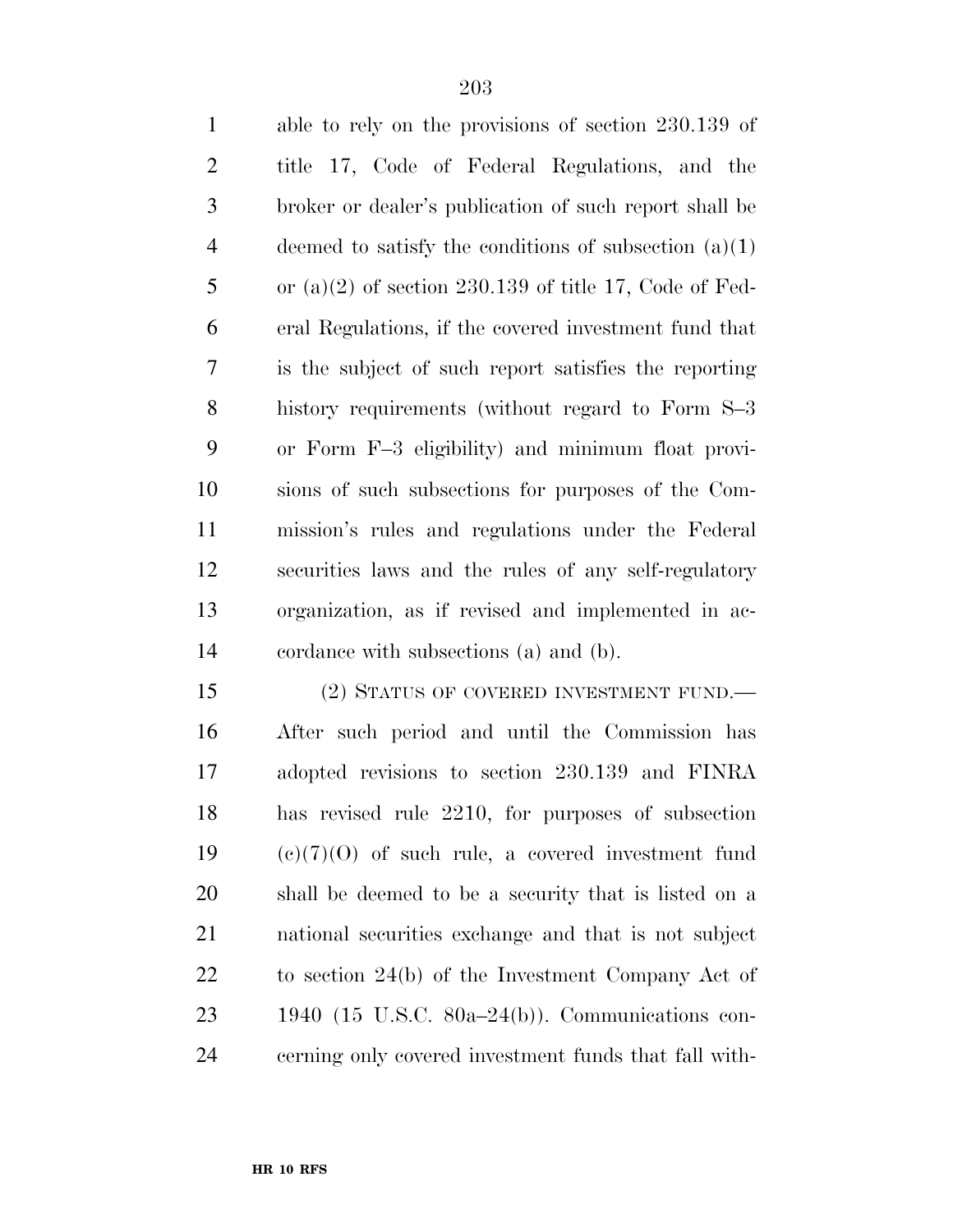| $\mathbf{1}$   | in the scope of such section shall not be required to |
|----------------|-------------------------------------------------------|
| $\overline{2}$ | be filed with FINRA.                                  |
| 3              | (e) DEFINITIONS.—For purposes of this section:        |
| $\overline{4}$ | (1) The term "covered investment fund re-             |
| 5              | search report" means a research report published or   |
| 6              | distributed by a broker or dealer about a covered in- |
| 7              | vestment fund or any securities issued by the cov-    |
| 8              | ered investment fund, but not including a research    |
| 9              | report to the extent that it is published or distrib- |
| 10             | uted by the covered investment fund or any affiliate  |
| 11             | of the covered investment fund.                       |
| 12             | The term "covered investment"<br>fund"<br>(2)         |
| 13             | $means$ —                                             |
| 14             | an investment company registered<br>(A)               |
| 15             | under, or that has filed an election to be treated    |
| 16             | as a business development company under, the          |
| 17             | Investment Company Act of 1940 and that has           |
| 18             | filed a registration statement under the Securi-      |
| 19             | ties Act of 1933 for the public offering of a         |
| 20             | class of its securities, which registration state-    |
| 21             | ment has been declared effective by the Com-          |
| 22             | mission; and                                          |
| 23             | $(B)$ a trust or other person—                        |
| 24             | (i) igguing geometries in an offering                 |

 (i) issuing securities in an offering registered under the Securities Act of 1933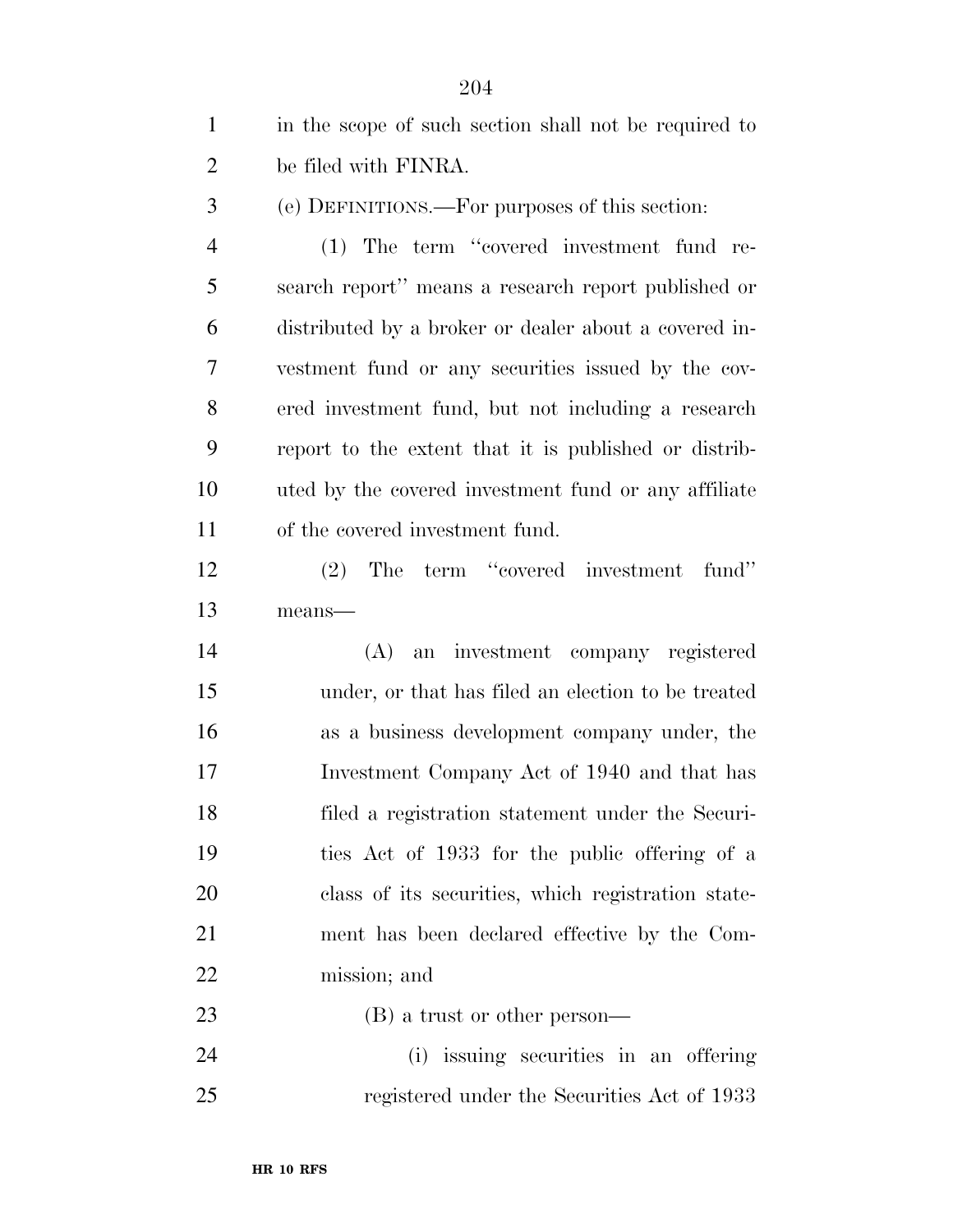| $\mathbf{1}$   | and which class of securities is listed for            |
|----------------|--------------------------------------------------------|
| $\overline{2}$ | trading on a national securities exchange;             |
| 3              | (ii) the assets of which consist pri-                  |
| $\overline{4}$ | marily of commodities, currencies, or deriv-           |
| 5              | ative instruments that reference commod-               |
| 6              | ities or currencies, or interests in the fore-         |
| 7              | going; and                                             |
| 8              | (iii) that provides in its registration                |
| 9              | statement under the Securities Act of 1933             |
| 10             | that a class of its securities are purchased           |
| 11             | or redeemed, subject to conditions or limi-            |
| 12             | tations, for a ratable share of its assets.            |
| 13             | (3) The term "FINRA" means the Financial               |
| 14             | Industry Regulatory Authority.                         |
| 15             | $(4)$ The term "research report" has the mean-         |
| 16             | ing given that term under section $2(a)(3)$ of the Se- |
| 17             | curities Act of 1933 (15 U.S.C. $77b(a)(3)$ ), except  |
| 18             | that such term shall not include an oral communica-    |
| 19             | tion.                                                  |
| 20             | (5) The term "self-regulatory organization" has        |
| 21             | meaning given to that term under section<br>the        |
| <u>22</u>      | $3(a)(26)$ of the Securities Exchange Act of 1934 (15  |
| 23             | U.S.C. $78e(a)(26)$ ).                                 |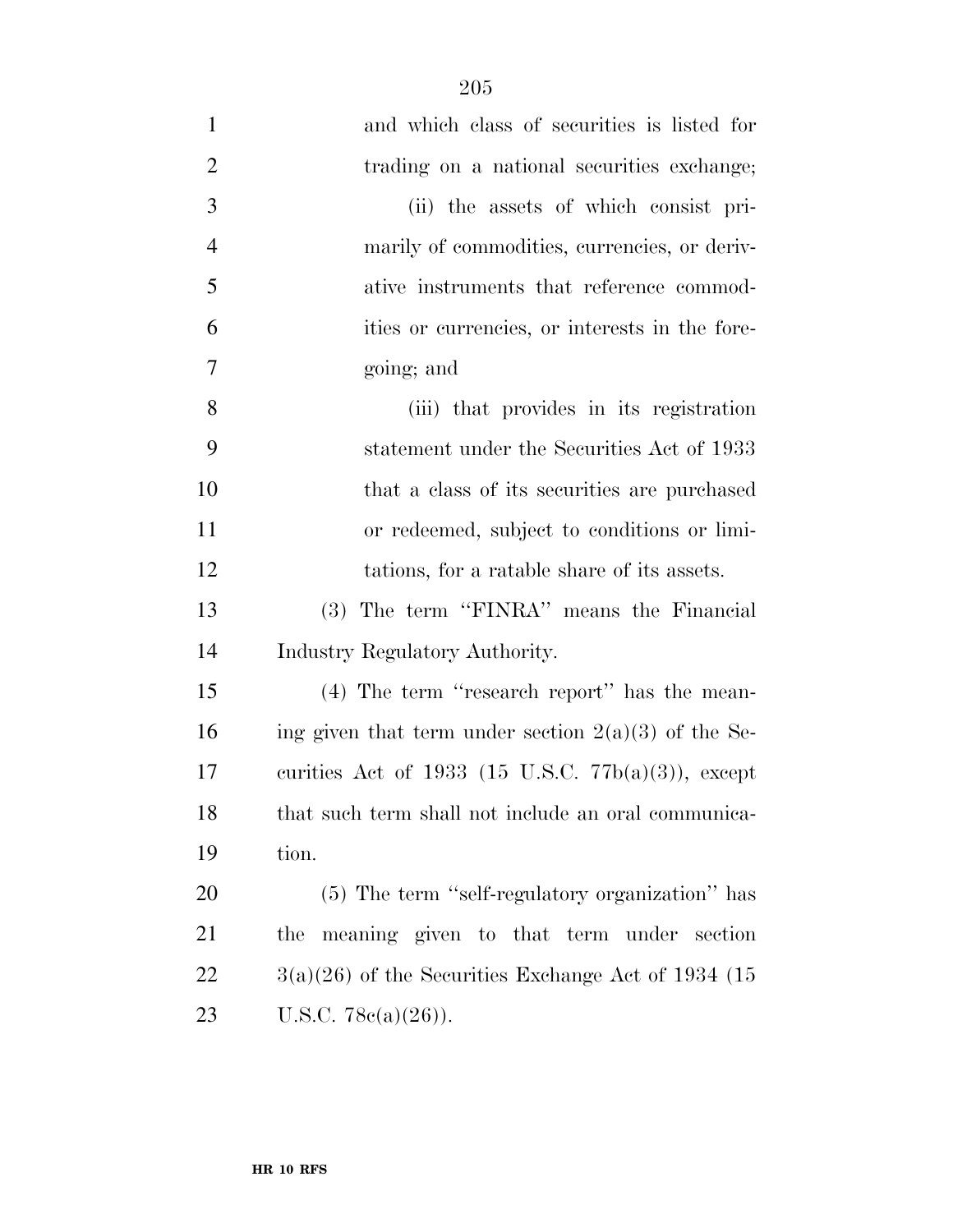# **Subtitle F—Accelerating Access to Capital**

#### **SEC. 426. EXPANDED ELIGIBILITY FOR USE OF FORM S–3.**

 Not later than 45 days after the date of the enact- ment of this Act, the Securities and Exchange Commission shall revise Form S–3—

 (1) so as to permit securities to be registered pursuant to General Instruction I.B.1. of such form provided that either—

 (A) the aggregate market value of the vot- ing and non-voting common equity held by non- affiliates of the registrant is \$75,000,000 or more; or

 (B) the registrant has at least one class of common equity securities listed and registered on a national securities exchange; and

 (2) so as to remove the requirement of para- graph (c) from General Instruction I.B.6. of such form.

 **Subtitle G—Enhancing the RAISE Act** 

 **SEC. 431. CERTAIN ACCREDITED INVESTOR TRANS-ACTIONS.** 

 Section 4 of the Securities Act of 1933 (15 U.S.C. 77d) is amended—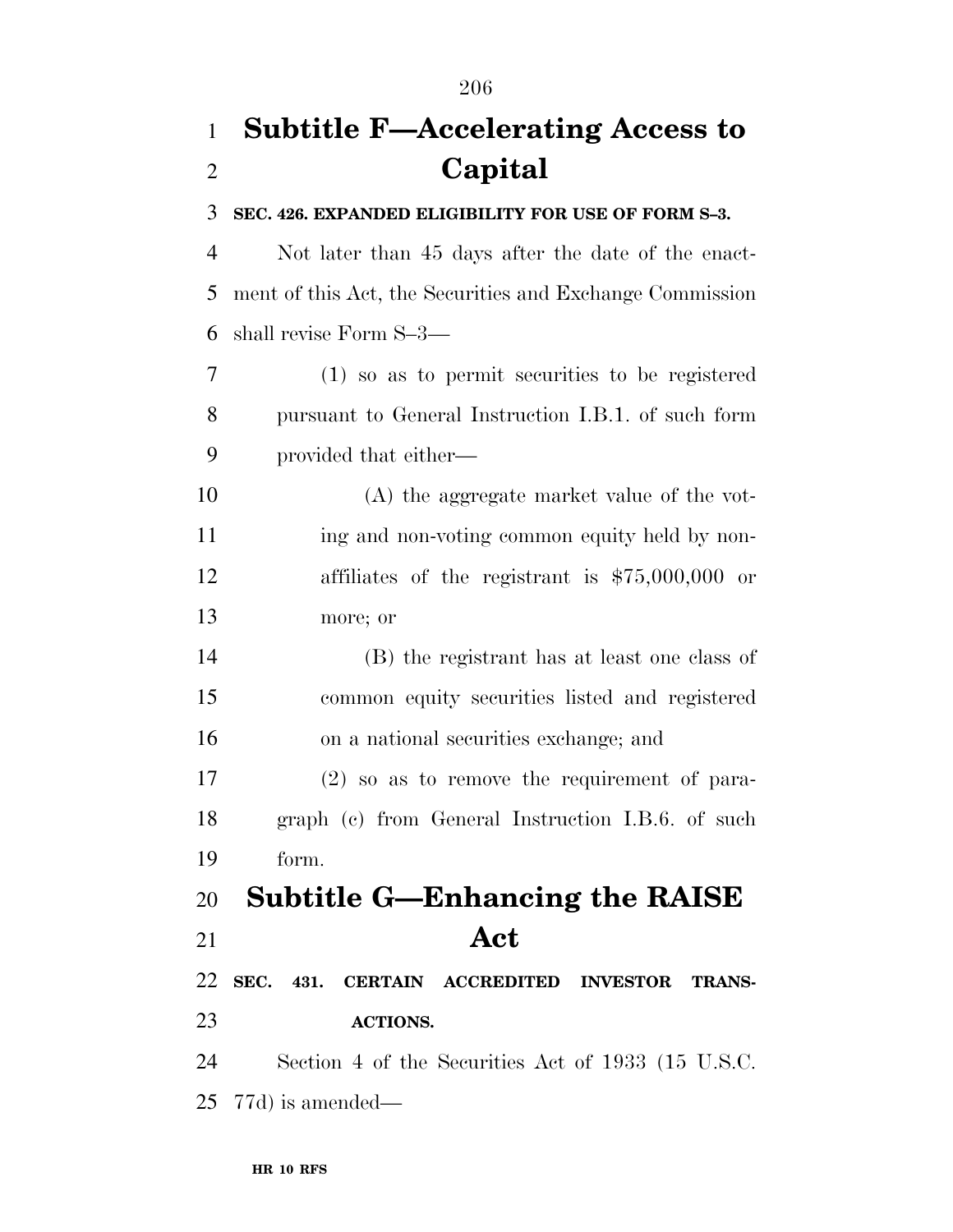| $\mathbf{1}$   | $(1)$ by amending subsection $(d)$ to read as fol-          |
|----------------|-------------------------------------------------------------|
| $\overline{2}$ | lows:                                                       |
| 3              | $\lq\lq$ (d)(1) The transactions referred to in subsection  |
| $\overline{4}$ | $(a)(7)$ are transactions where—                            |
| 5              | $\lq\lq$ each purchaser is an accredited investor,          |
| 6              | as that term is defined in section $230.501(a)$ of title    |
| 7              | 17, Code of Federal Regulations (or any successor           |
| 8              | thereto); and                                               |
| 9              | $\lq\lq$ (B) if any securities sold in reliance on sub-     |
| 10             | section $(a)(7)$ are offered by means of any general        |
| 11             | solicitation or general advertising, all such sales are     |
| 12             | made through a platform available only to accredited        |
| 13             | investors.                                                  |
| 14             | "(2) Securities sold in reliance on subsection $(a)(7)$     |
| 15             | shall be deemed to have been acquired in a transaction      |
| 16             | not involving any public offering.                          |
| 17             | $\cdot$ (3) The exemption provided by this subsection shall |
| 18             | not be available for a transaction where the seller is—     |
| 19             | $\lq\lq$ an issuer, its subsidiaries or parent;             |
| 20             | $\lq\lq (B)$ an underwriter acting on behalf of the         |
| 21             | issuer, its subsidiaries or parent, which receives com-     |
| <u>22</u>      | pensation from the issuer with respect to such sale;        |
| 23             | <b>or</b>                                                   |
| 24             | "(C) a dealer.                                              |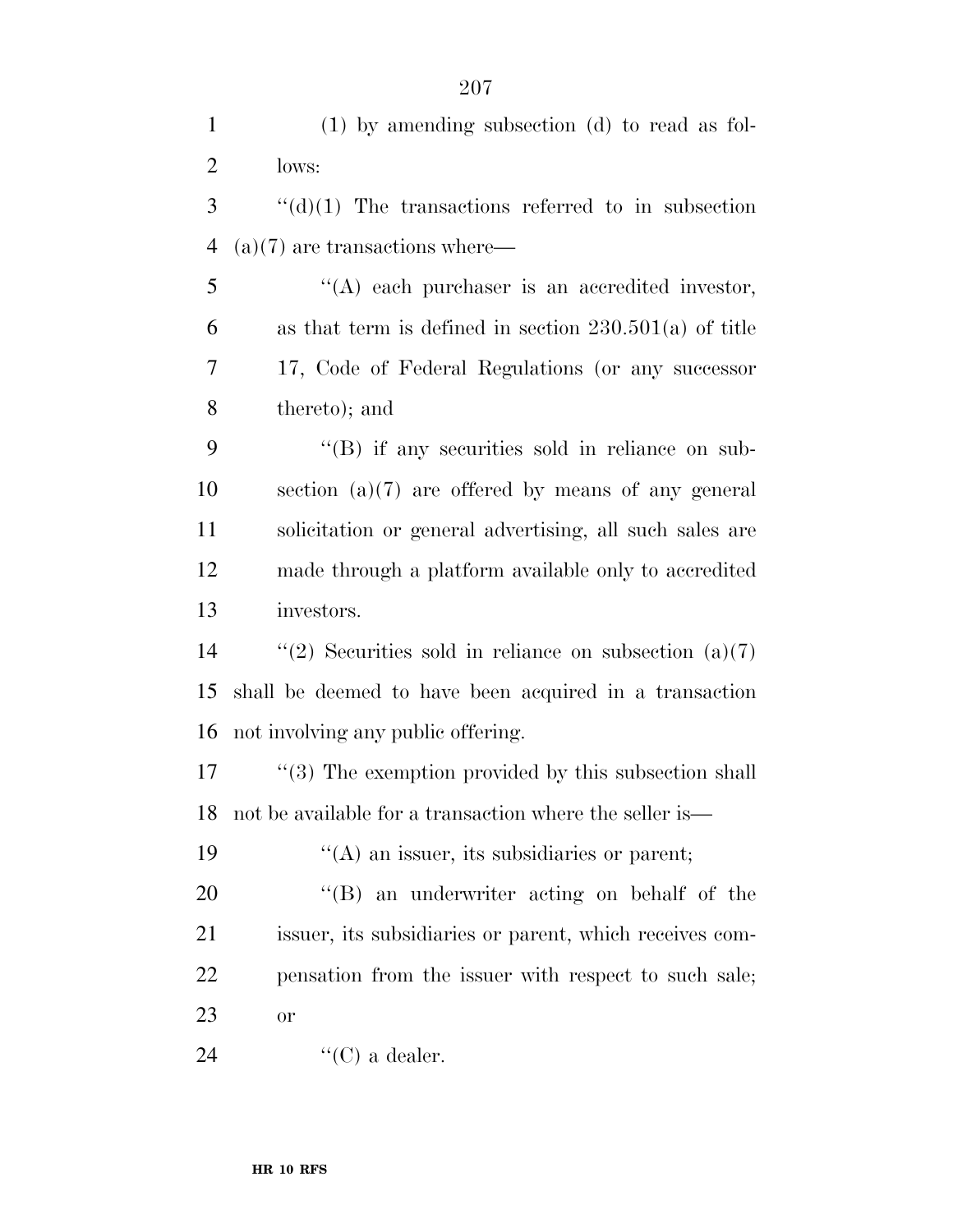| $\mathbf{1}$   | $\cdot$ (4) A transaction meeting the requirements of this |
|----------------|------------------------------------------------------------|
| $\overline{2}$ | subsection shall be deemed not to be a distribution for    |
| 3              | purposes of section $2(a)(11)$ ."; and                     |
| $\overline{4}$ | $(2)$ by striking subsection (e).                          |
| 5              | <b>Subtitle H-Small Business Credit</b>                    |
| 6              | <b>Availability</b>                                        |
| 7              | SEC. 436. BUSINESS DEVELOPMENT COMPANY OWNERSHIP           |
| 8              | OF SECURITIES OF INVESTMENT ADVISERS                       |
| 9              | AND CERTAIN FINANCIAL COMPANIES.                           |
| 10             | (a) IN GENERAL.—Section 60 of the Investment               |
| 11             | Company Act of 1940 (15 U.S.C. 80a–59) is amended—         |
| 12             | (1) by striking "Notwithstanding" and insert-              |
| 13             | ing "(a) Notwithstanding";                                 |
| 14             | $(2)$ by striking "except that the Commission"             |
| 15             | shall not" and inserting the following: "except            |
| 16             | $that-$                                                    |
| 17             | "(1) section 12 shall not apply to the pur-                |
| 18             | chasing, otherwise acquiring, or holding by a busi-        |
| 19             | ness development company of any security issued by,        |
| 20             | or any other interest in the business of, any person       |
| 21             | who is an investment adviser registered under title        |
| 22             | If of this Act, who is an investment adviser to an         |
| 23             | investment company, or who is an eligible portfolio        |
| 24             | company; and                                               |
| 25             | "(2) the Commission shall not";                            |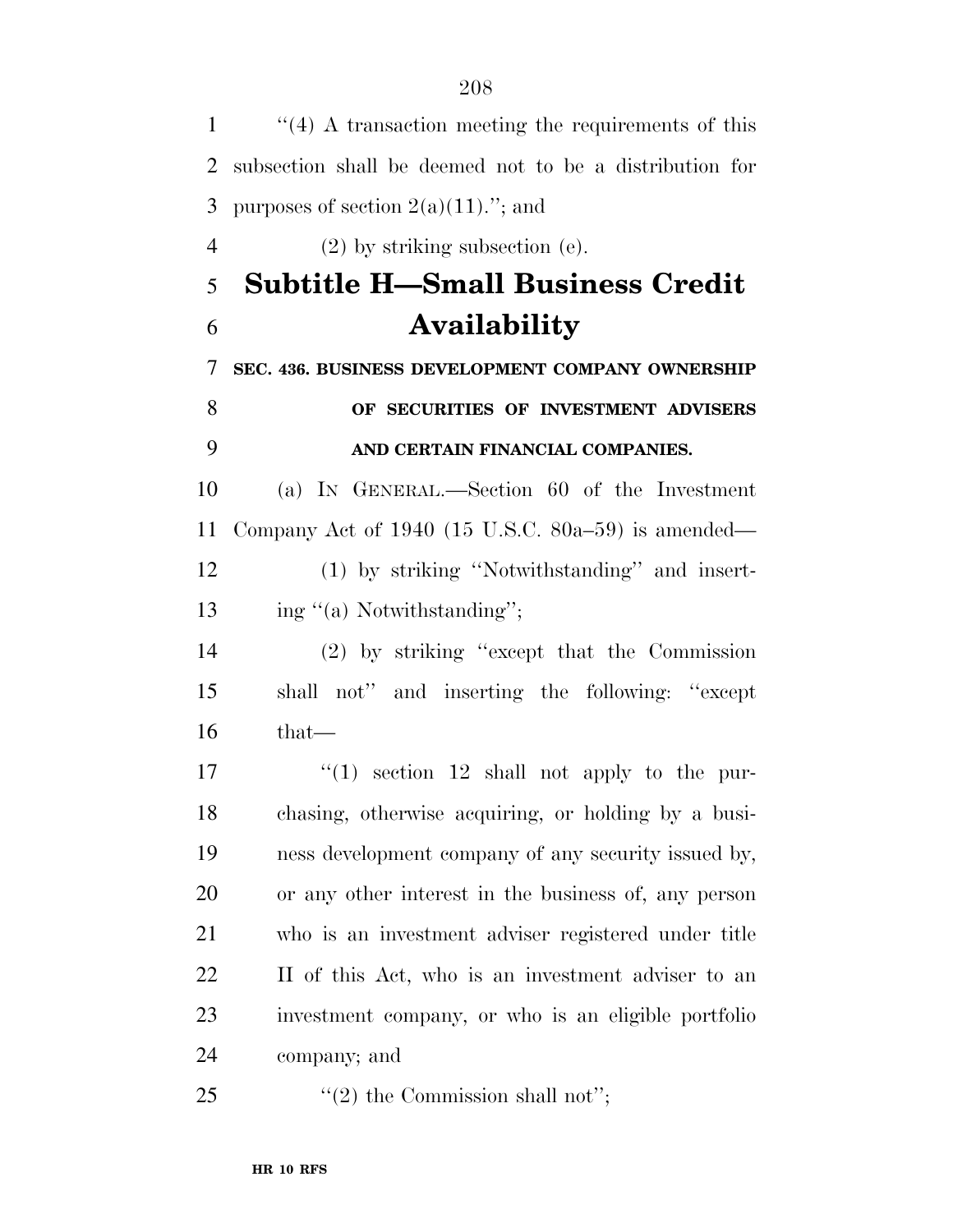(3) by adding at the end the following: ''(b) Nothing in this section shall prevent the Com- mission from issuing rules to address potential conflicts of interest between business development companies and investment advisers.''.

 (b) DEFINITION OF ELIGIBLE PORTFOLIO COM- PANY.—Section 2(a)(46)(B) of the Investment Company 8 Act of 1940 (15 U.S.C.  $80a-2(a)(46)(B)$ ) is amended by inserting before the semicolon the following: ''(unless it 10 is described in paragraph  $(2)$ ,  $(3)$ ,  $(4)$ ,  $(5)$ ,  $(6)$ , or  $(9)$  of such section)''.

 (c) INVESTMENT THRESHOLD.—Section 55(a) of the Investment Company Act of 1940 is amended by inserting before the colon the following: '', provided that no more than 50 percent of its total assets are assets described 16 in section  $3(e)$ ".

#### **SEC. 437. EXPANDING ACCESS TO CAPITAL FOR BUSINESS DEVELOPMENT COMPANIES.**

 (a) IN GENERAL.—Section 61(a) of the Investment Company Act of 1940 (15 U.S.C. 80a–60(a)) is amend-ed—

 (1) by redesignating paragraphs (2) through (4) as paragraphs (3) through (5), respectively;

 (2) by striking paragraph (1) and inserting the following: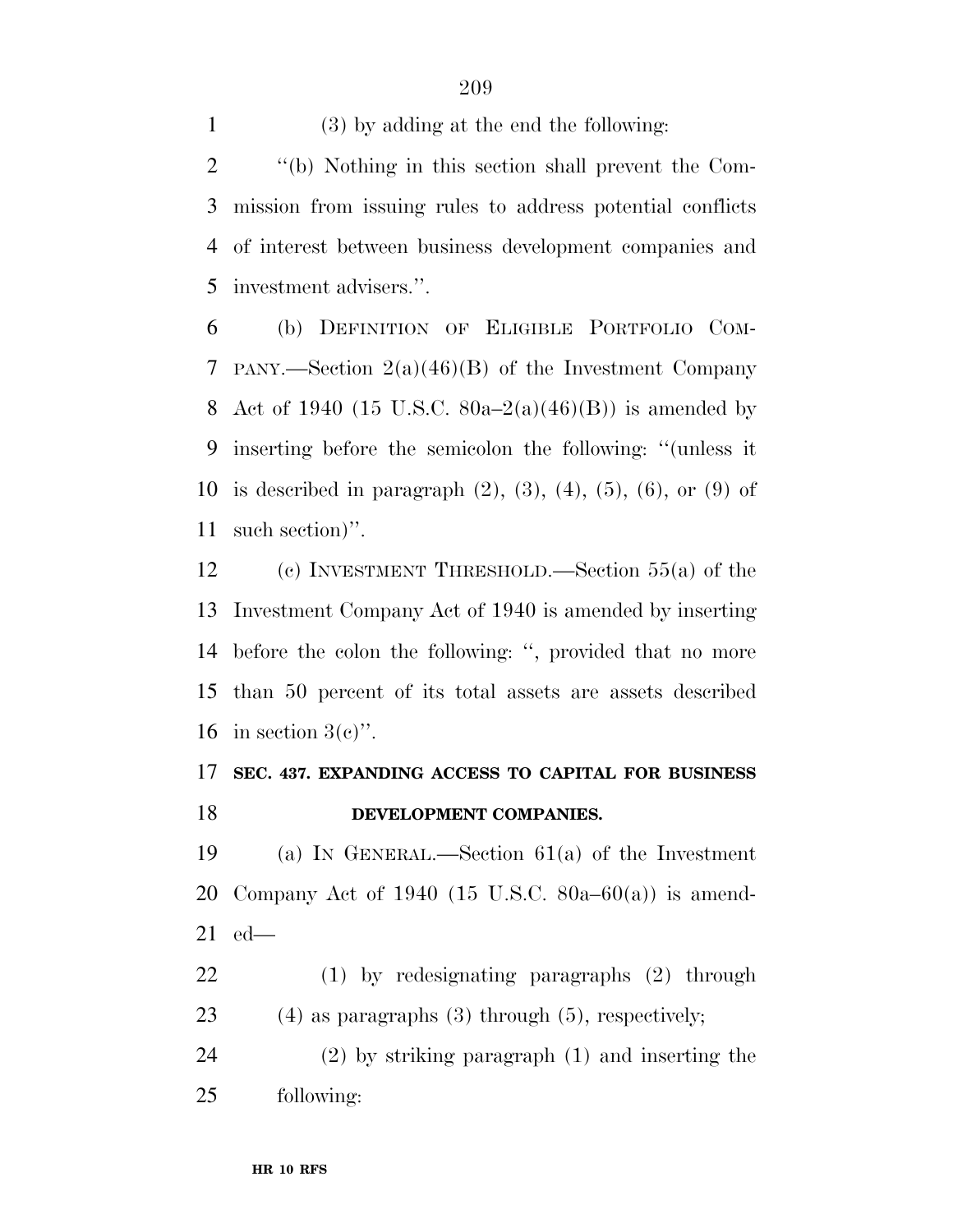| $\mathbf{1}$   | "(1) Except as provided in paragraph $(2)$ , the      |
|----------------|-------------------------------------------------------|
| $\overline{2}$ | asset coverage requirements of subparagraphs (A)      |
| 3              | and $(B)$ of section $18(a)(1)$ (and any related rule |
| 4              | promulgated under this Act) applicable to business    |
| 5              | development companies shall be 200 percent.           |
| 6              | $\lq(2)$ The asset coverage requirements of sub-      |
| 7              | paragraphs (A) and (B) of section $18(a)(1)$ and of   |
| 8              | subparagraphs (A) and (B) of section $18(a)(2)$ (and  |
| 9              | any related rule promulgated under this Act) appli-   |
| 10             | cable to a business development company shall be      |
| 11             | $150$ percent if—                                     |
| 12             | "(A) within five business days of the ap-             |
| 13             | proval of the adoption of the asset coverage re-      |
| 14             | quirements described in clause (ii), the business     |
| 15             | development company discloses such approval           |
| 16             | and the date of its effectiveness in a Form 8–        |
| 17             | K filed with the Commission and in a notice on        |
| 18             | its website and discloses in its periodic filings     |
| 19             | made under section 13 of the Securities and           |
| 20             | Exchange Act of 1934 (15 U.S.C. $78m$ )—              |
| 21             | "(i) the aggregate value of the senior                |
| 22             | securities issued by such company and the             |
| 23             | asset coverage percentage as of the date of           |
| 24             | financial<br>company's most recent<br>such            |
| 25             | statements; and                                       |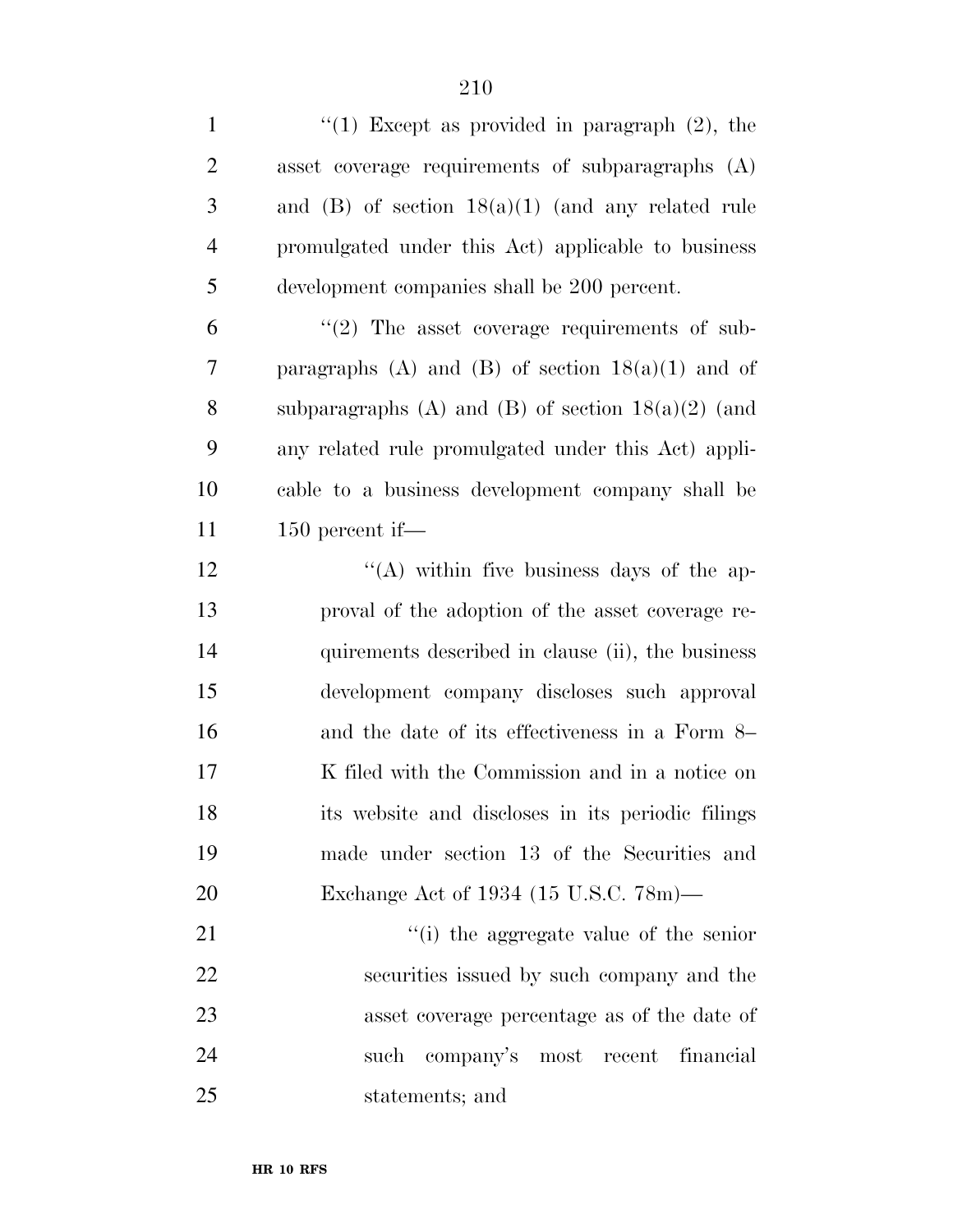| $\mathbf{1}$   | "(ii) that such company has adopted                   |
|----------------|-------------------------------------------------------|
| $\mathbf{2}$   | asset coverage requirements of this<br>the            |
| 3              | subparagraph and the effective date of                |
| $\overline{4}$ | such requirements;                                    |
| 5              | $\lq\lq(B)$ with respect to a business develop-       |
| 6              | ment company that issues equity securities that       |
| $\tau$         | are registered on a national securities exchange,     |
| 8              | the periodic filings of the company under sec-        |
| 9              | tion $13(a)$ of the Securities Exchange Act of        |
| 10             | 1934 (15 U.S.C. 78m) include disclosures rea-         |
| 11             | sonably designed to ensure that shareholders          |
| 12             | are informed of—                                      |
| 13             | "(i) the amount of indebtedness and                   |
| 14             | asset coverage ratio of the company, deter-           |
| 15             | mined as of the date of the financial state-          |
| 16             | ments of the company dated on or most re-             |
| 17             | cently before the date of such filing; and            |
| 18             | "(ii) the principal risk factors associ-              |
| 19             | ated with such indebtedness, to the extent            |
| 20             | such risk is incurred by the company; and             |
| 21             | $\lq\lq$ (C)(i) the application of this paragraph to  |
| 22             | the company is approved by the required major-        |
| 23             | ity (as defined in section $57(o)$ ) of the directors |
| 24             | of or general partners of such company who are        |
| 25             | not interested persons of the business develop-       |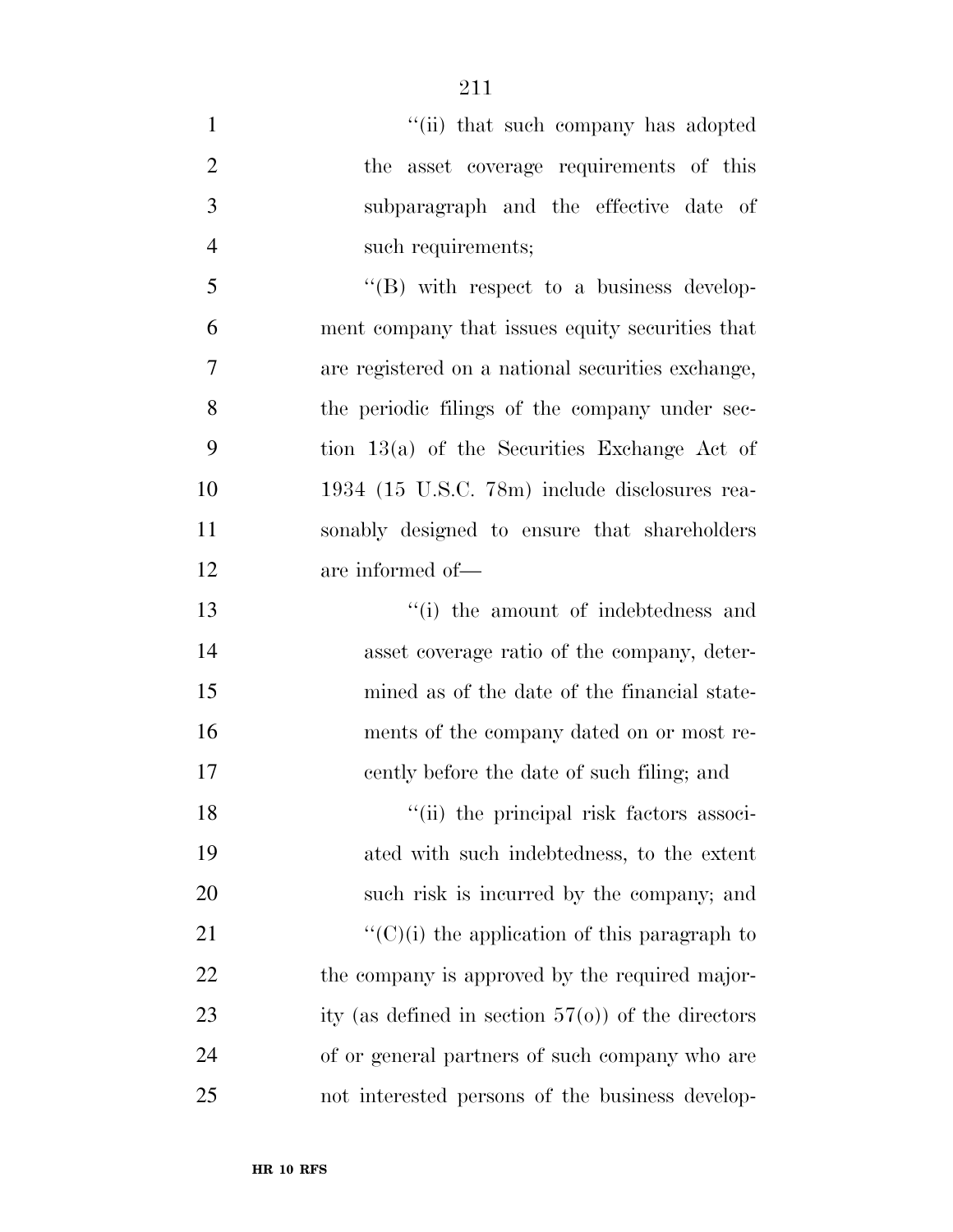ment company, which application shall become effective on the date that is 1 year after the date of the approval, and, with respect to a business development company that issues eq- uity securities that are not registered on a na- tional securities exchange, the company extends, to each person who is a shareholder as of the date of the approval, an offer to repurchase the equity securities held by such person as of such approval date, with 25 percent of such securi-11 ties to be repurchased in each of the four quar-ters following such approval date; or

 ''(ii) the company obtains, at a special or annual meeting of shareholders or partners at which a quorum is present, the approval of more than 50 percent of the votes cast of the application of this paragraph to the company, which application shall become effective on the date immediately after the date of the ap-proval.'';

 (3) in paragraph (3) (as redesignated), by in- serting ''or which is a stock'' after ''indebtedness''; (4) in subparagraph (A) of paragraph (4) (as redesignated)—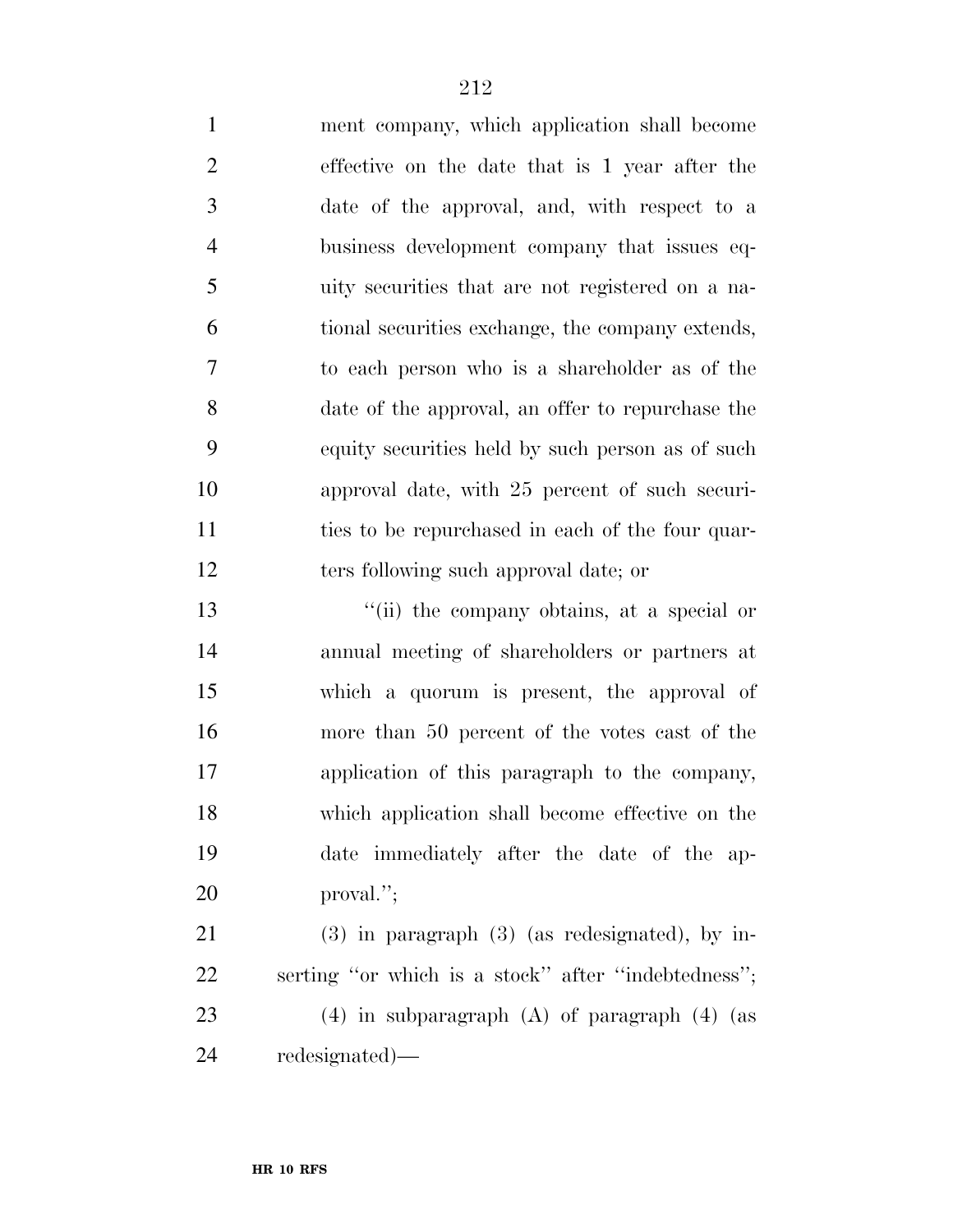| $\mathbf{1}$   | $(A)$ in the matter preceding clause (i), by         |
|----------------|------------------------------------------------------|
| $\overline{2}$ | striking "voting"; and                               |
| 3              | (B) by amending clause (iii) to read as fol-         |
| $\overline{4}$ | lows:                                                |
| 5              | "(iii) the exercise or conversion price              |
| 6              | at the date of issuance of such warrants,            |
| 7              | options, or rights is not less than—                 |
| 8              | $\lq\lq$ the market value of the se-                 |
| 9              | curities is suable upon the exercise of              |
| 10             | such warrants, options, or rights at                 |
| 11             | the date of issuance of such warrants,               |
| 12             | options, or rights; or                               |
| 13             | $\lq\lq$ (II) if no such market value ex-            |
| 14             | ists, the net asset value of the securi-             |
| 15             | ties is suable upon the exercise of such             |
| 16             | warrants, options, or rights at the                  |
| 17             | date of issuance of such warrants, op-               |
| 18             | tions, or rights; and"; and                          |
| 19             | $(5)$ by adding at the end the following:            |
| 20             | $``(6)(A)$ Except as provided in subparagraph        |
| 21             | (B), the following shall not apply to a business de- |
| 22             | velopment company:                                   |
| 23             | "(i) Subparagraphs $(C)$ and $(D)$ of section        |
| 24             | $18(a)(2)$ .                                         |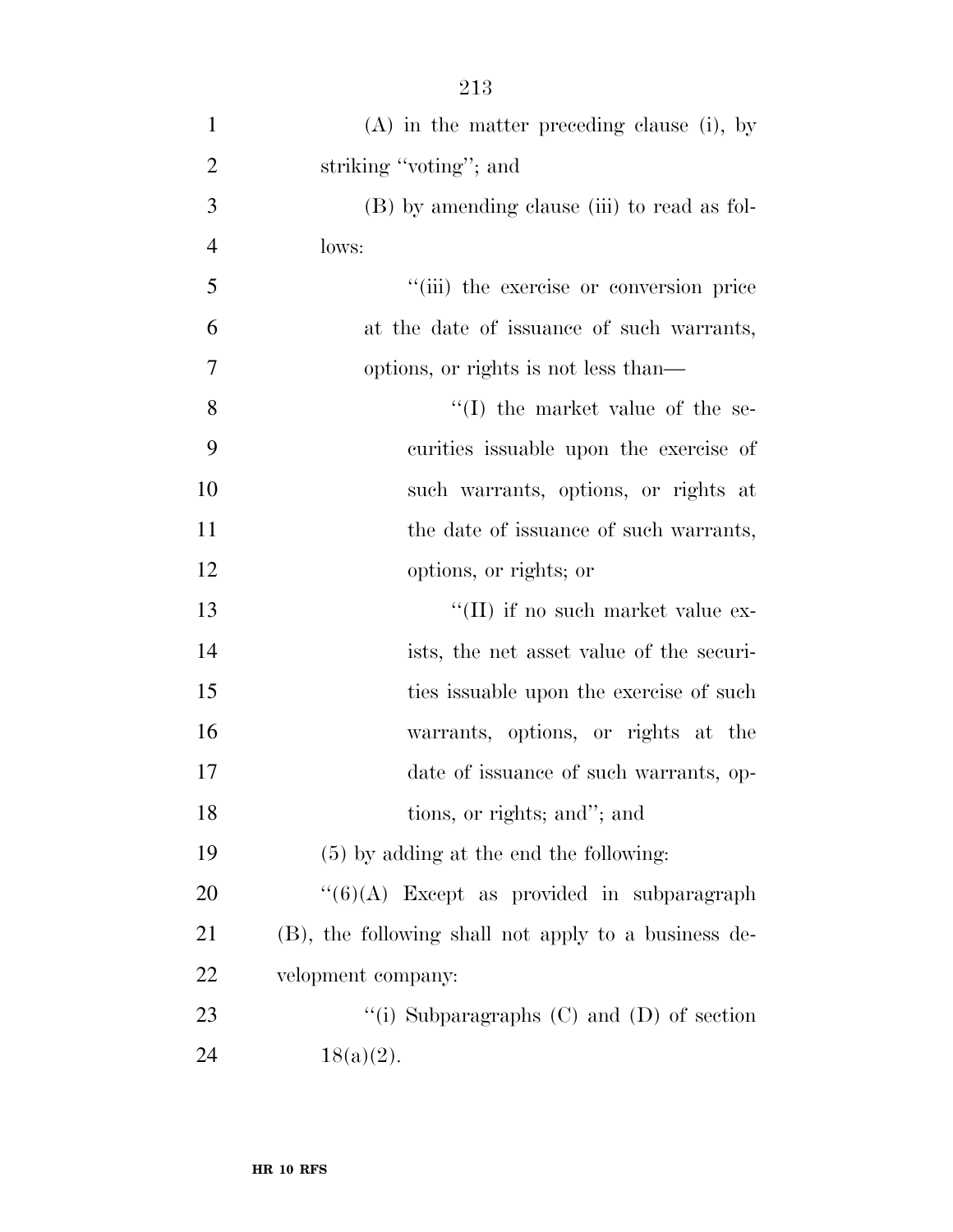| $\mathbf{1}$   | "(ii) Subparagraph $(E)$ of section $18(a)(2)$ ,            |
|----------------|-------------------------------------------------------------|
| $\overline{2}$ | to the extent such subparagraph requires any                |
| 3              | priority over any other class of stock as to dis-           |
| $\overline{4}$ | tribution of assets upon liquidation.                       |
| 5              | "(iii) With respect to a senior security                    |
| 6              | which is a stock, subsections $(e)$ and $(i)$ of sec-       |
| $\overline{7}$ | tion 18.                                                    |
| 8              | "(B) Subparagraph $(A)$ shall not apply with re-            |
| 9              | spect to preferred stock issued to a person who is          |
| 10             | not known by the company to be a qualified institu-         |
| 11             | tional buyer (as defined in section $3(a)$ of the Secu-     |
| 12             | rities Exchange Act of 1934).".                             |
| 13             | (b) CONFORMING AMENDMENTS.—The Investment                   |
| 14             | Company Act of $1940$ (15 U.S.C. $80a-1$ et seq.) is amend- |
| 15             | $ed$ —                                                      |
| 16             | $(1)$ in section $57-$                                      |
| 17             | (A) in subsection (j)(1), by striking "sec-                 |
| 18             | tion $61(a)(3)(B)$ " and inserting "section                 |
| 19             | $61(a)(4)(B)$ "; and                                        |
| 20             | (B) in subsection $(n)(2)$ , by striking "sec-              |
| 21             | tion $61(a)(3)(B)$ " and inserting "section"                |
| 22             | $61(a)(4)(B)$ "; and                                        |
| 23             | $(2)$ in section 63(3), by striking "section                |
| 24             | $61(a)(3)$ " and inserting "section $61(a)(4)$ ".           |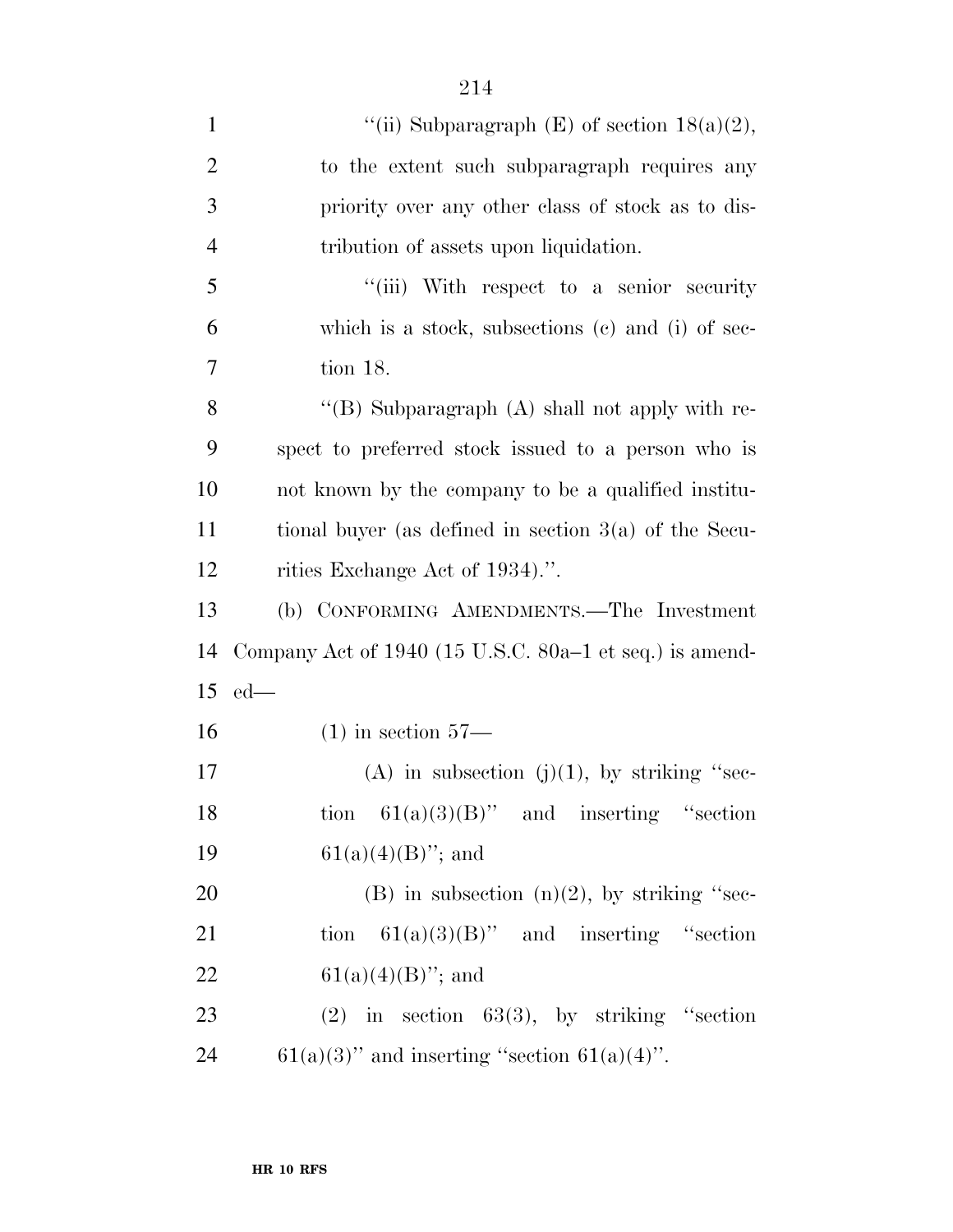### **SEC. 438. PARITY FOR BUSINESS DEVELOPMENT COMPA- NIES REGARDING OFFERING AND PROXY RULES.**

 (a) REVISION TO RULES.—Not later than 1 year after the date of enactment of this Act, the Securities and Exchange Commission shall revise any rules to the extent necessary to allow a business development company that has filed an election pursuant to section 54 of the Invest- ment Company Act of 1940 (15 U.S.C. 80a–53) to use the securities offering and proxy rules that are available to other issuers that are required to file reports under sec- tion 13 or section 15(d) of the Securities Exchange Act of 1934 (15 U.S.C. 78m; 78o(d)). Any action that the Commission takes pursuant to this subsection shall in-clude the following:

- (1) The Commission shall revise rule 405 under the Securities Act of 1933 (17 CFR 230.405)—
- (A) to remove the exclusion of a business development company from the definition of a well-known seasoned issuer provided by that rule; and
- (B) to add registration statements filed on Form N–2 to the definition of automatic shelf registration statement provided by that rule.
- **HR 10 RFS** (2) The Commission shall revise rules 168 and 169 under the Securities Act of 1933 (17 CFR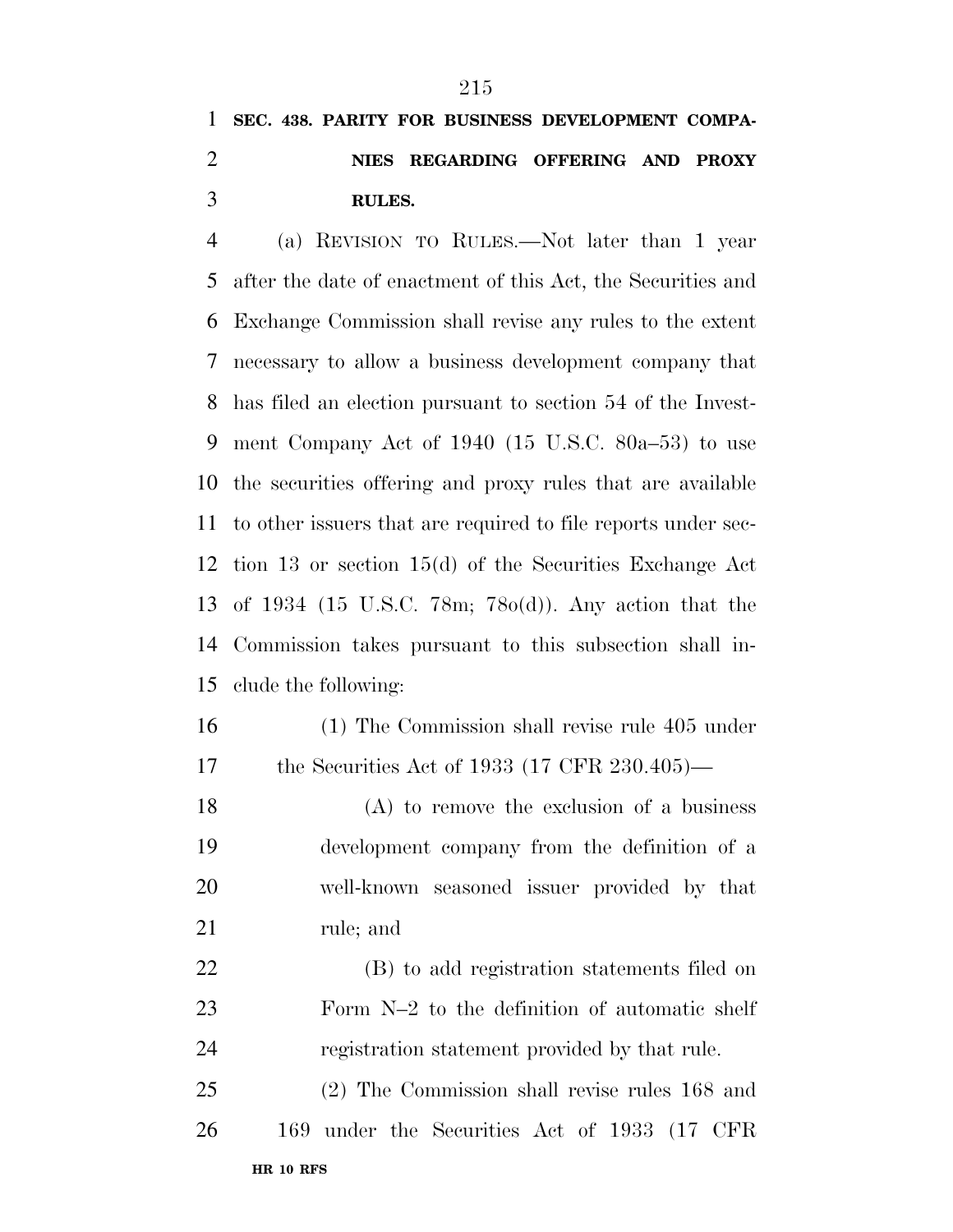| $\mathbf{1}$   | $230.168$ and $230.169$ ) to remove the exclusion of a        |
|----------------|---------------------------------------------------------------|
| $\overline{2}$ | business development company from an issuer that              |
| 3              | can use the exemptions provided by those rules.               |
| $\overline{4}$ | (3) The Commission shall revise rules 163 and                 |
| 5              | 163A under the Securities Act of 1933 (17 CFR)                |
| 6              | $230.163$ and $230.163A$ ) to remove a business devel-        |
| 7              | opment company from the list of issuers that are in-          |
| 8              | eligible to use the exemptions provided by those              |
| 9              | rules.                                                        |
| 10             | (4) The Commission shall revise rule 134 under                |
| 11             | the Securities Act of 1933 $(17 \text{ CFR } 230.134)$ to re- |
| 12             | move the exclusion of a business development com-             |
| 13             | pany from that rule.                                          |
| 14             | (5) The Commission shall revise rules 138 and                 |
| 15             | 139 under the Securities Act of 1933 (17 CFR                  |
| 16             | $230.138$ and $230.139$ ) to specifically include a busi-     |
| 17             | ness development company as an issuer to which                |
| 18             | those rules apply.                                            |
| 19             | $(6)$ The Commission shall revise rule 164 under              |
| 20             | the Securities Act of 1933 $(17 \text{ CFR } 230.164)$ to re- |
| 21             | move a business development company from the list             |
| 22             | of issuers that are excluded from that rule.                  |
| 23             | (7) The Commission shall revise rule 433 under                |
| 24             | the Securities Act of $1933$ (17 CFR 230.433) to              |
| 25             | specifically include a business development company           |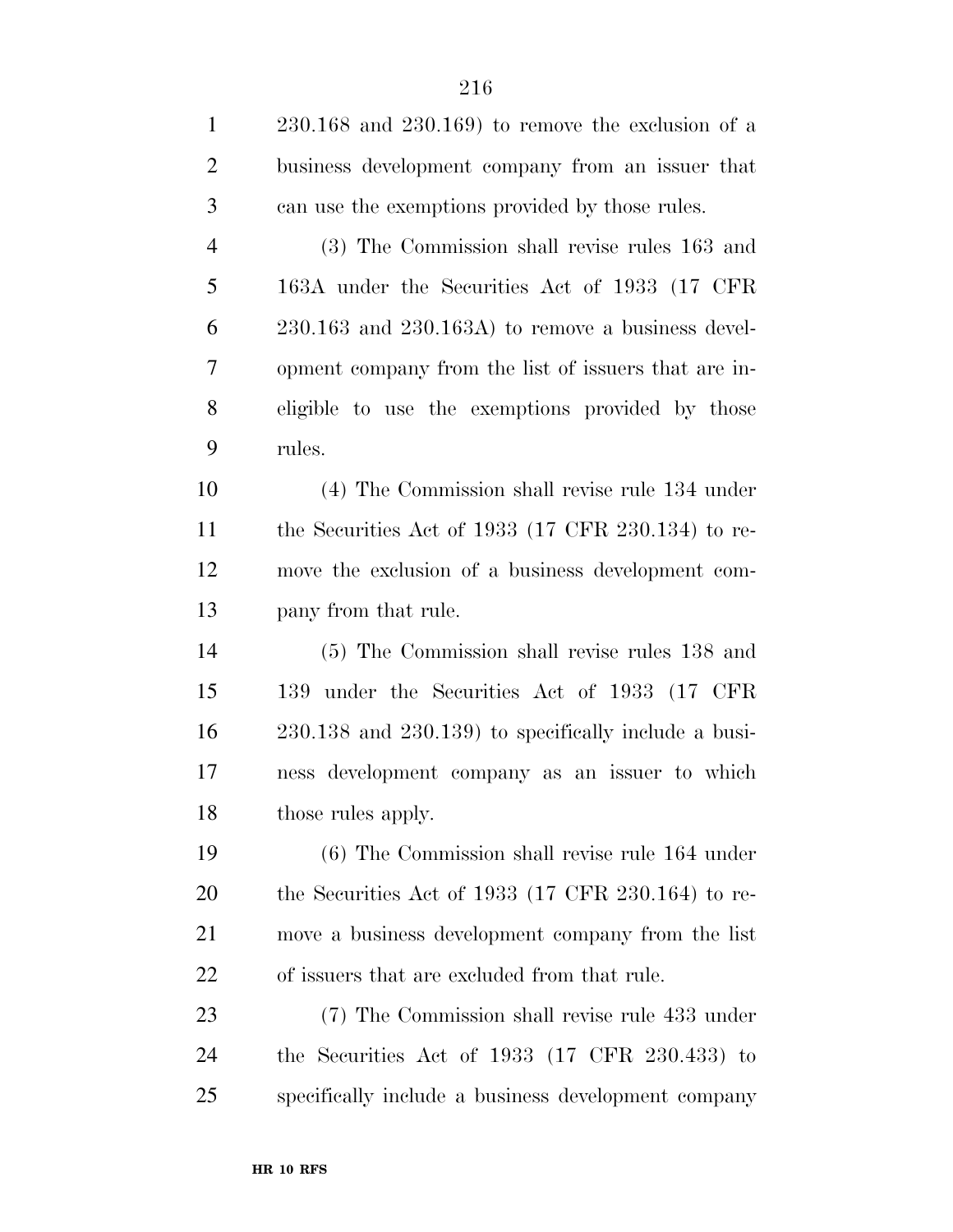| $\mathbf{1}$   | that is a well-known seasoned issuer as an issuer to          |
|----------------|---------------------------------------------------------------|
| $\overline{2}$ | which that rule applies.                                      |
| 3              | (8) The Commission shall revise rule 415 under                |
| $\overline{4}$ | the Securities Act of 1933 (17 CFR 230.415)—                  |
| 5              | $(A)$ to state that the registration for secu-                |
| 6              | rities provided by that rule includes securities              |
| $\overline{7}$ | registered by a business development company                  |
| 8              | on Form N-2; and                                              |
| 9              | (B) to provide an exception for a business                    |
| 10             | development company from the requirement                      |
| 11             | that a Form N-2 registrant must furnish the                   |
| 12             | undertakings required by item 34.4 of Form N-                 |
| 13             | 2.                                                            |
| 14             | (9) The Commission shall revise rule 497 under                |
| 15             | the Securities Act of 1933 $(17 \text{ CFR } 230.497)$ to in- |
| 16             | clude a process for a business development company            |
| 17             | to file a form of prospectus that is parallel to the          |
| 18             | process for filing a form of prospectus under rule            |
| 19             | 424(b).                                                       |
| 20             | $(10)$ The Commission shall revise rules 172 and              |
| 21             | 173 under the Securities Act of 1933 (17 CFR                  |
| 22             | $230.172$ and $230.173$ ) to remove the exclusion of an       |
| 23             | offering of a business development company from               |
| 24             | those rules.                                                  |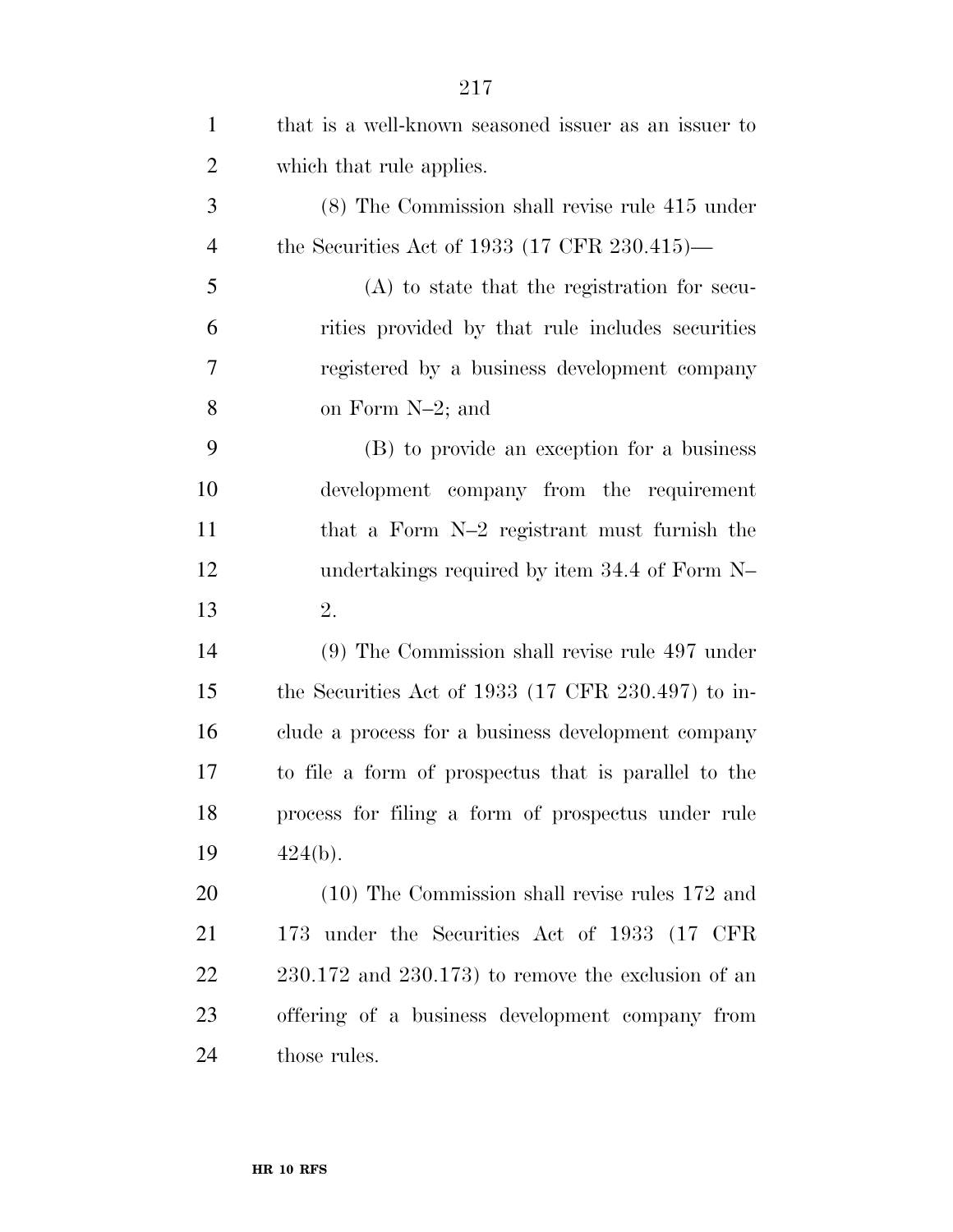| $\mathbf{1}$   | (11) The Commission shall revise rule 418               |  |
|----------------|---------------------------------------------------------|--|
| $\overline{2}$ | under the Securities Act of 1933 (17 CFR 230.418)       |  |
| 3              | to provide that a business development company          |  |
| $\overline{4}$ | that would otherwise meet the eligibility require-      |  |
| 5              | ments of General Instruction I.A of Form S-3 shall      |  |
| 6              | be exempt from paragraph $(a)(3)$ of that rule.         |  |
| 7              | $(12)$ The Commission shall revise rule $14a-101$       |  |
| 8              | under the Securities Exchange Act of 1934 (17 CFR)      |  |
| 9              | $240.14a-101$ to provide that a business develop-       |  |
| 10             | ment company that would otherwise meet the re-          |  |
| 11             | quirements of General Instruction I.A of Form S-3       |  |
| 12             | shall be deemed to meet the requirements of Form        |  |
| 13             | S-3 for purposes of Schedule 14A.                       |  |
| 14             | (13) The Commission shall revise rule 103               |  |
| 15             | under Regulation FD (17 CFR 243.103) to provide         |  |
| 16             | that paragraph (a) of that rule applies for purposes    |  |
| 17             | of Form N-2.                                            |  |
| 18             | (b) REVISION TO FORM $N-2$ . Not later than 1 year      |  |
| 19             | after the date of enactment of this Act, the Commission |  |
| 20             | shall revise Form N-2—                                  |  |
| 21             | $(1)$ to include an item or instruction that is         |  |
| 22             | similar to item 12 on Form S-3 to provide that a        |  |
| 23             | business development company that would otherwise       |  |
| 24             | meet the requirements of Form S-3 shall incor-          |  |
| 25             | porate by reference its reports and documents filed     |  |
|                |                                                         |  |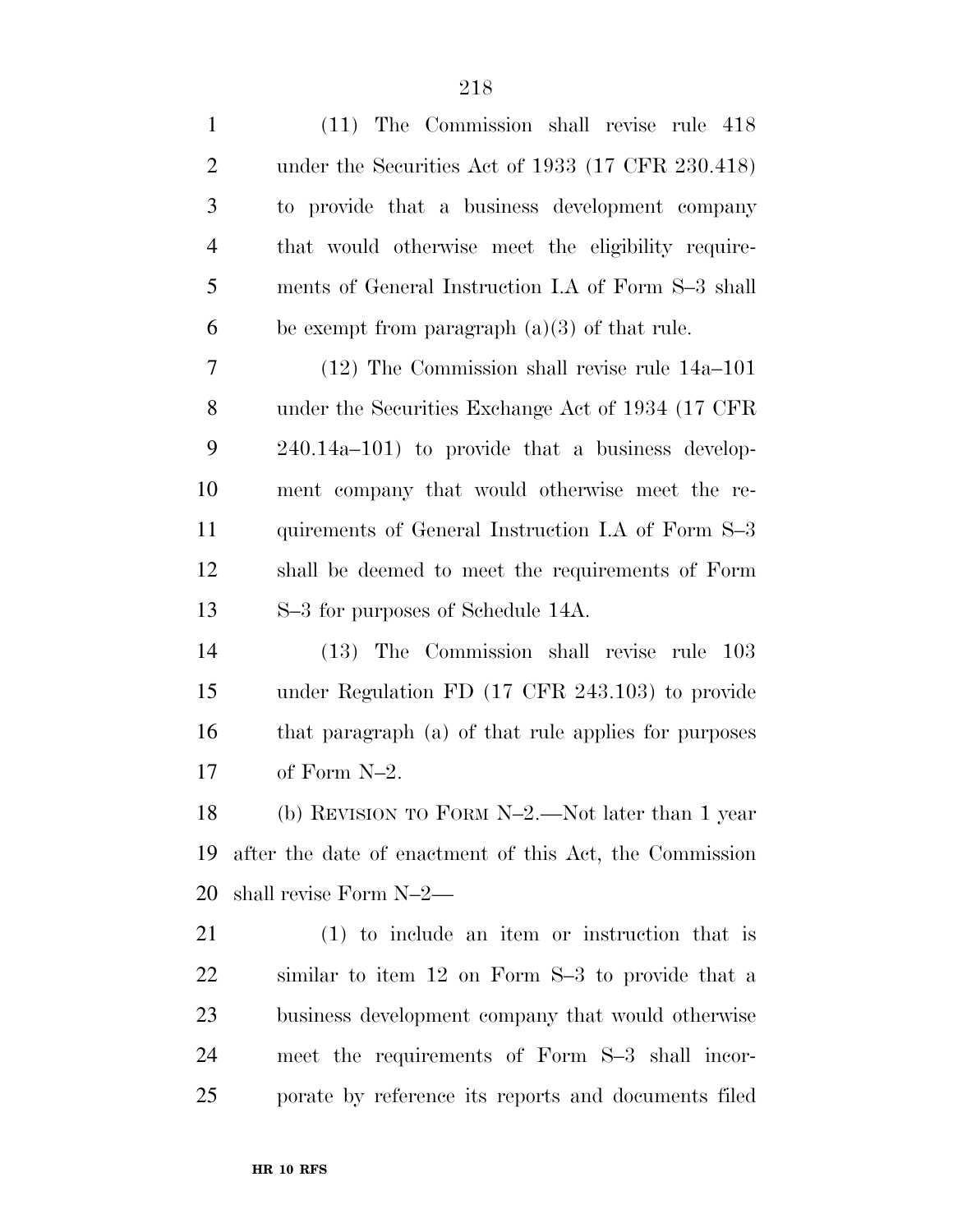| $\mathbf{1}$   | under the Securities Exchange Act of 1934 into its          |
|----------------|-------------------------------------------------------------|
| $\overline{2}$ | registration statement filed on Form N-2; and               |
| 3              | $(2)$ to include an item or instruction that is             |
| $\overline{4}$ | similar to the instruction regarding automatic shelf        |
| 5              | offerings by well-known seasoned issuers on Form            |
| 6              | S-3 to provide that a business development company          |
| 7              | that is a well-known seasoned issuer may file auto-         |
| 8              | matic shelf offerings on Form N-2.                          |
| 9              | (c) TREATMENT IF REVISIONS NOT COMPLETED IN                 |
| 10             | TIMELY MANNER.—If the Commission fails to complete          |
| 11             | the revisions required by subsections (a) and (b) by the    |
| 12             | time required by such subsections, a business development   |
| 13             | company shall be entitled to treat such revisions as having |
| 14             | been completed in accordance with the actions required to   |
| 15             | be taken by the Commission by such subsections until such   |
| 16             | time as such revisions are completed by the Commission.     |
| 17             | (d) RULE OF CONSTRUCTION.—Any reference in this             |
| 18             | section to a rule or form means such rule or form or any    |
| 19             | successor rule or form.                                     |
| 20             | <b>Subtitle I—Fostering Innovation</b>                      |

 **SEC. 441. TEMPORARY EXEMPTION FOR LOW-REVENUE ISSUERS.** 

 Section 404 of the Sarbanes-Oxley Act of 2002 (15 U.S.C. 7262) is amended by adding at the end the fol-lowing: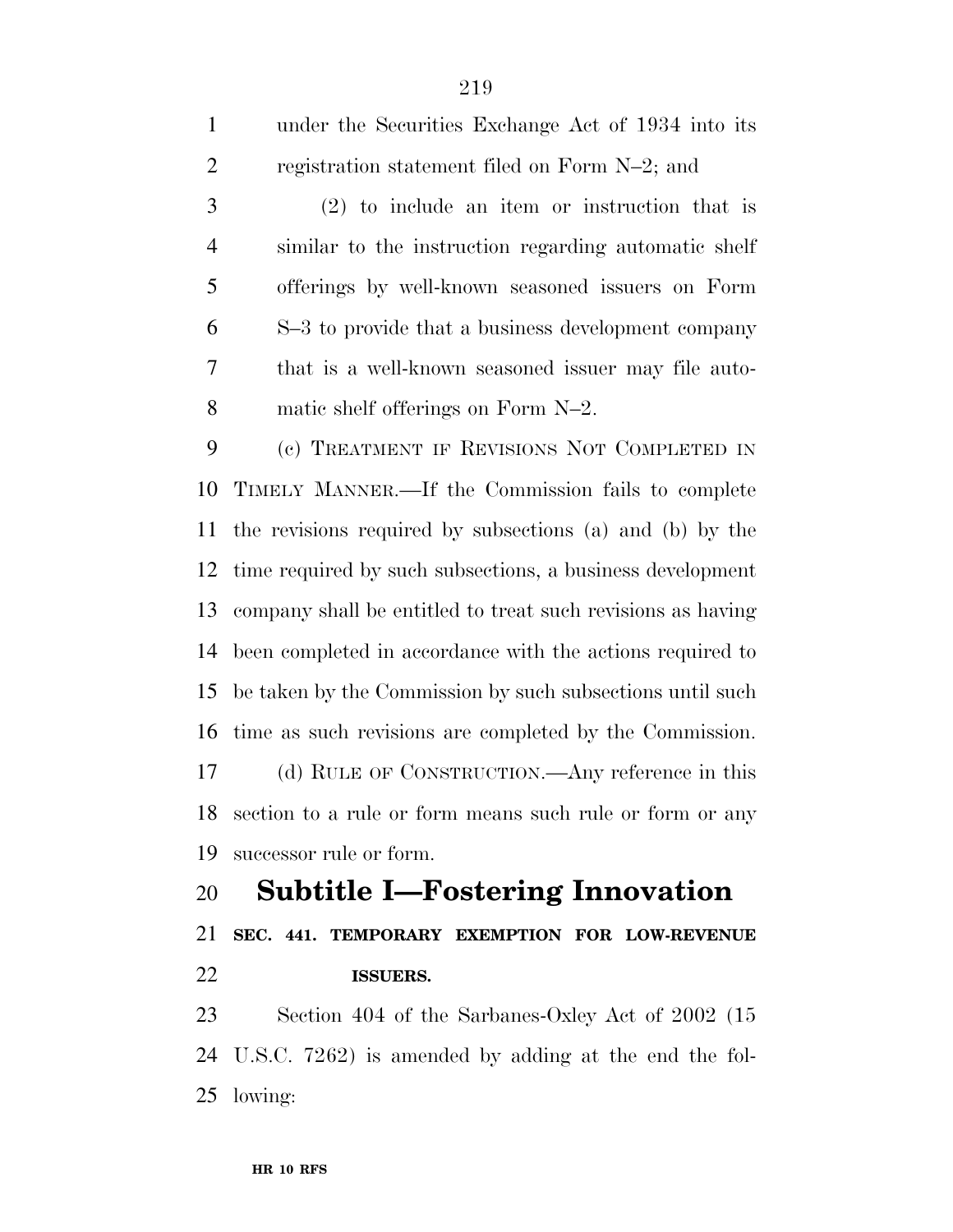1 "(d) TEMPORARY EXEMPTION FOR LOW-REVENUE ISSUERS.—

| 3              | $\lq(1)$ LOW-REVENUE EXEMPTION. Subsection          |
|----------------|-----------------------------------------------------|
| $\overline{4}$ | (b) shall not apply with respect to an audit report |
| 5 <sup>5</sup> | prepared for an issuer that—                        |
| -6             | $\lq\lq$ ceased to be an emerging growth            |

 company on the last day of the fiscal year of the issuer following the fifth anniversary of the date of the first sale of common equity securi- ties of the issuer pursuant to an effective reg- istration statement under the Securities Act of 1933;

 ''(B) had average annual gross revenues of less than \$50,000,000 as of its most recently completed fiscal year; and

16  $C$  is not a large accelerated filer. 17 "(2) EXPIRATION OF TEMPORARY EXEMP- TION.—An issuer ceases to be eligible for the exemp- tion described under paragraph (1) at the earliest of—

 $\langle (A)$  the last day of the fiscal year of the issuer following the tenth anniversary of the date of the first sale of common equity securi-ties of the issuer pursuant to an effective reg-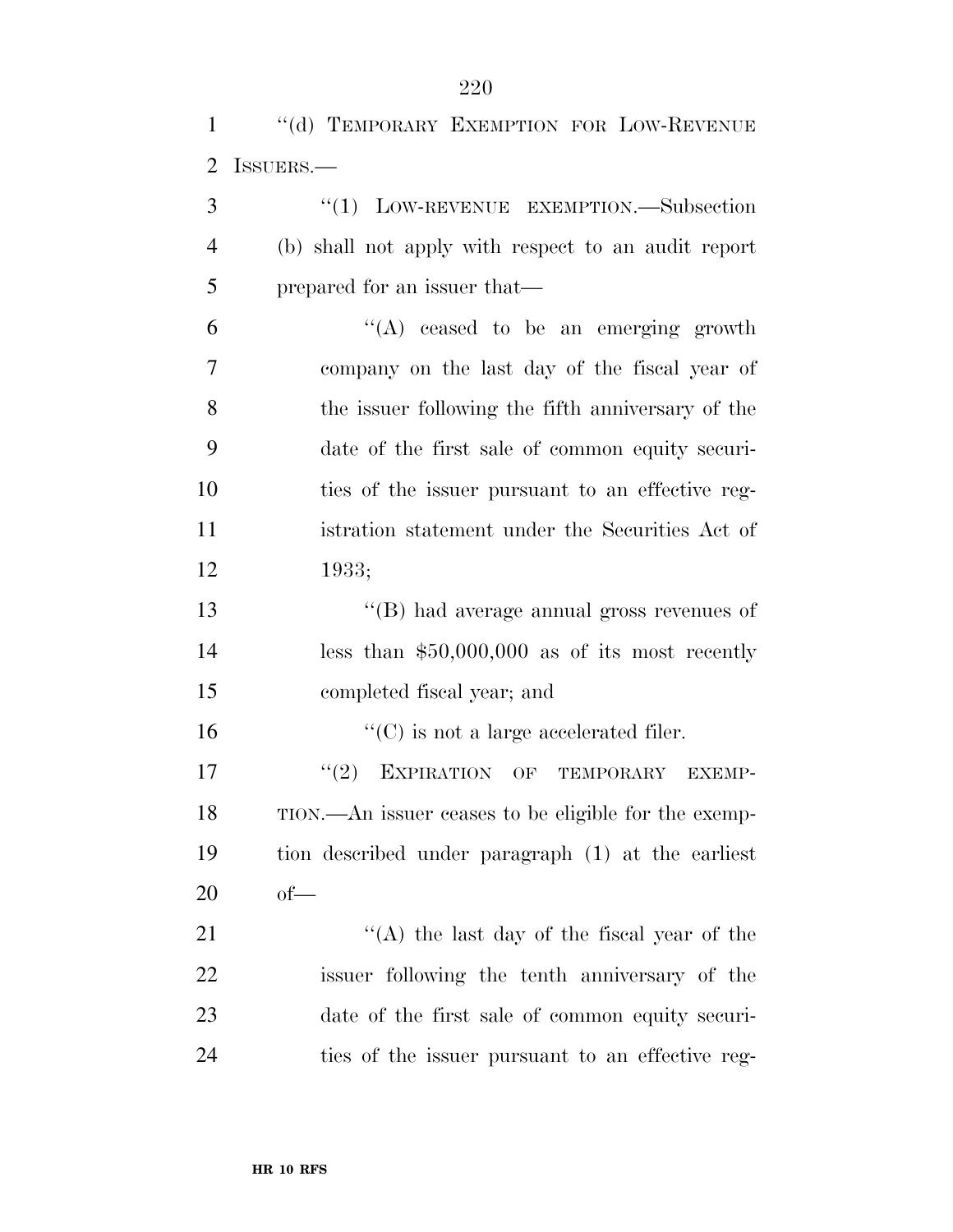| $\mathbf{1}$   | istration statement under the Securities Act of  |
|----------------|--------------------------------------------------|
| $\overline{2}$ | 1933;                                            |
| 3              | "(B) the last day of the fiscal year of the      |
| $\overline{4}$ | issuer during which the average annual gross     |
| 5              | revenues of the issuer exceed $$50,000,000$ ; or |
| 6              | $\cdot$ (C) the date on which the issuer becomes |
| $\overline{7}$ | a large accelerated filer.                       |
| 8              | "(3) DEFINITIONS.—For purposes of this sub-      |
| 9              | section:                                         |
| 10             | "(A) AVERAGE ANNUAL GROSS<br>REVE-               |
| 11             | NUES.—The term 'average annual gross reve-       |
| 12             | nues' means the total gross revenues of an       |
| 13             | issuer over its most recently completed three    |
| 14             | fiscal years divided by three.                   |
| 15             | "(B) EMERGING GROWTH COMPANY.—The                |
| 16             | term 'emerging growth company' has the mean-     |
| 17             | ing given such term under section 3 of the Se-   |
| 18             | curities Exchange Act of 1934 (15 U.S.C. 78c).   |
| 19             | "(C) LARGE ACCELERATED FILER.—The                |
| 20             | term 'large accelerated filer' has the meaning   |
| 21             | given that term under section 240.12b-2 of title |
| 22             | 17, Code of Federal Regulations, or any suc-     |
| 23             | cessor thereto.".                                |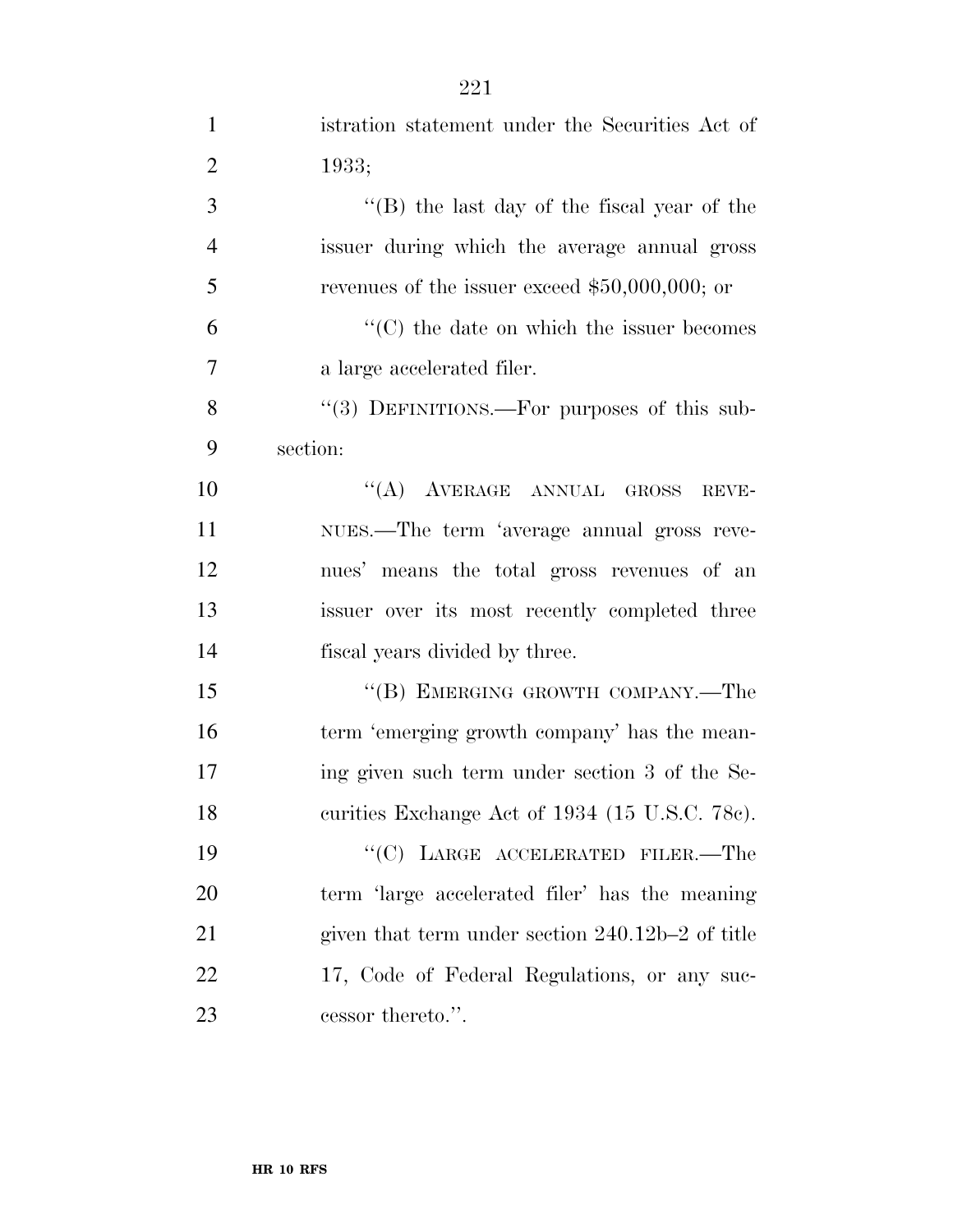| $\mathbf{1}$   | <b>Subtitle J—Small Business Capital</b>                     |
|----------------|--------------------------------------------------------------|
| $\overline{2}$ | <b>Formation Enhancement</b>                                 |
| 3              | SEC. 446. ANNUAL REVIEW OF GOVERNMENT-BUSINESS               |
| $\overline{4}$ | FORUM ON CAPITAL FORMATION.                                  |
| 5              | Section 503 of the Small Business Investment Incen-          |
| 6              | tive Act of $1980$ (15 U.S.C. $80c-1$ ) is amended by adding |
| 7              | at the end the following:                                    |
| 8              | $\lq\lq$ (e) The Commission shall—                           |
| 9              | $\cdot\cdot(1)$ review the findings and recommendations      |
| 10             | of the forum; and                                            |
| 11             | $\lq(2)$ each time the forum submits a finding or            |
| 12             | recommendation to the Commission, promptly issue             |
| 13             | a public statement—                                          |
| 14             | $\lq\lq$ assessing the finding or recommenda-                |
| 15             | tion of the forum; and                                       |
| 16             | $\lq\lq$ disclosing the action, if any, the Com-             |
| 17             | mission intends to take with respect to the find-            |
| 18             | ing or recommendation.".                                     |
| 19             | <b>Subtitle K-Helping Angels Lead</b>                        |
| 20             | <b>Our Startups</b>                                          |
| 21             | SEC. 451. DEFINITION OF ANGEL INVESTOR GROUP.                |
| 22             | As used in this subtitle, the term "angel investor"          |
|                | 23 group" means any group that—                              |
|                |                                                              |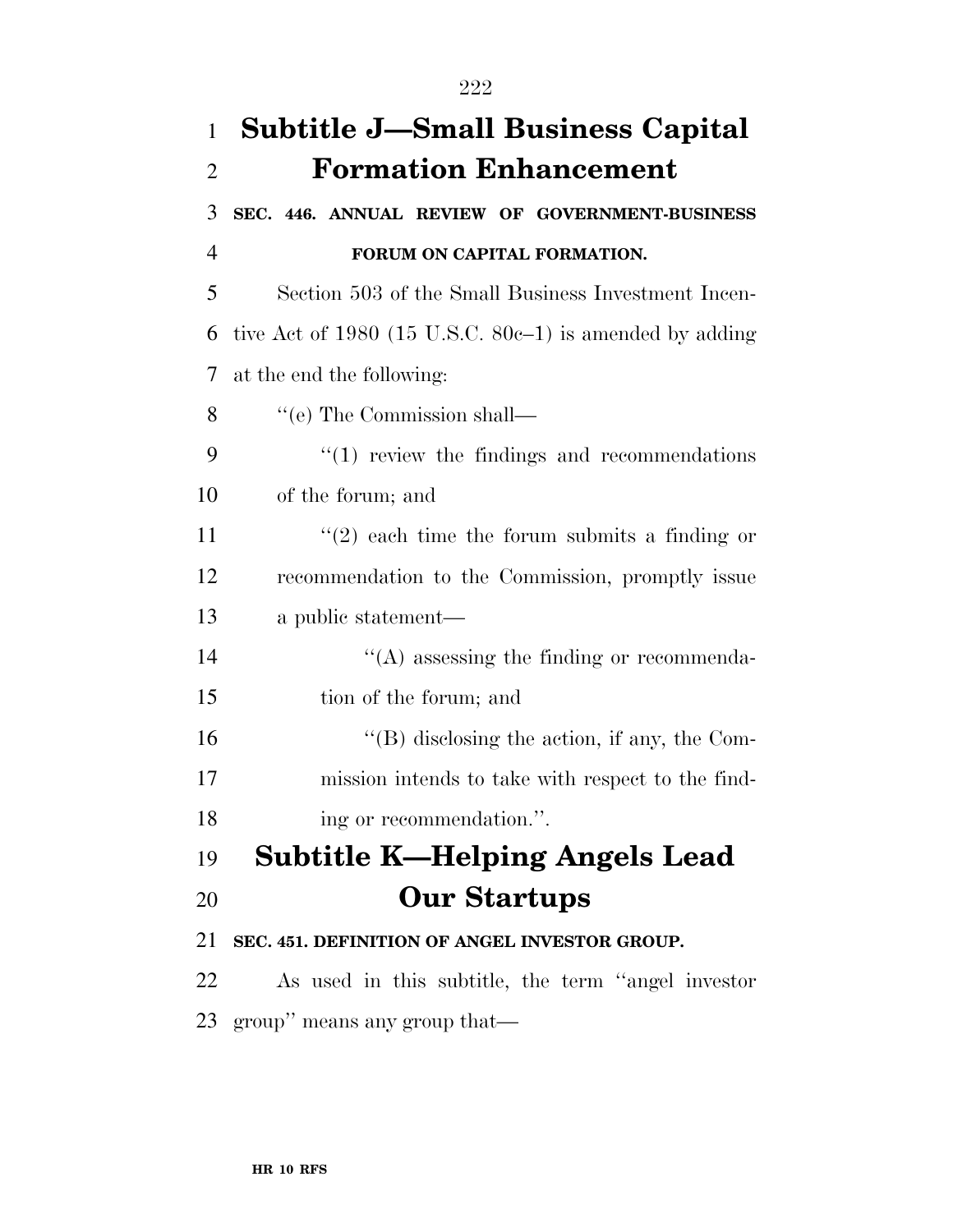(1) is composed of accredited investors inter- ested in investing personal capital in early-stage companies;

 (2) holds regular meetings and has defined processes and procedures for making investment de- cisions, either individually or among the membership of the group as a whole; and

 (3) is neither associated nor affiliated with bro-kers, dealers, or investment advisers.

#### **SEC. 452. CLARIFICATION OF GENERAL SOLICITATION.**

 (a) IN GENERAL.—Not later than 6 months after the date of enactment of this Act, the Securities and Ex- change Commission shall revise Regulation D of its rules (17 CFR 230.500 et seq.) to require that in carrying out the prohibition against general solicitation or general ad- vertising contained in section 230.502(c) of title 17, Code of Federal Regulations, the prohibition shall not apply to a presentation or other communication made by or on be-half of an issuer which is made at an event—

(1) sponsored by—

 (A) the United States or any territory 22 thereof, by the District of Columbia, by any State, by a political subdivision of any State or territory, or by any agency or public instrumen-25 tality of any of the foregoing;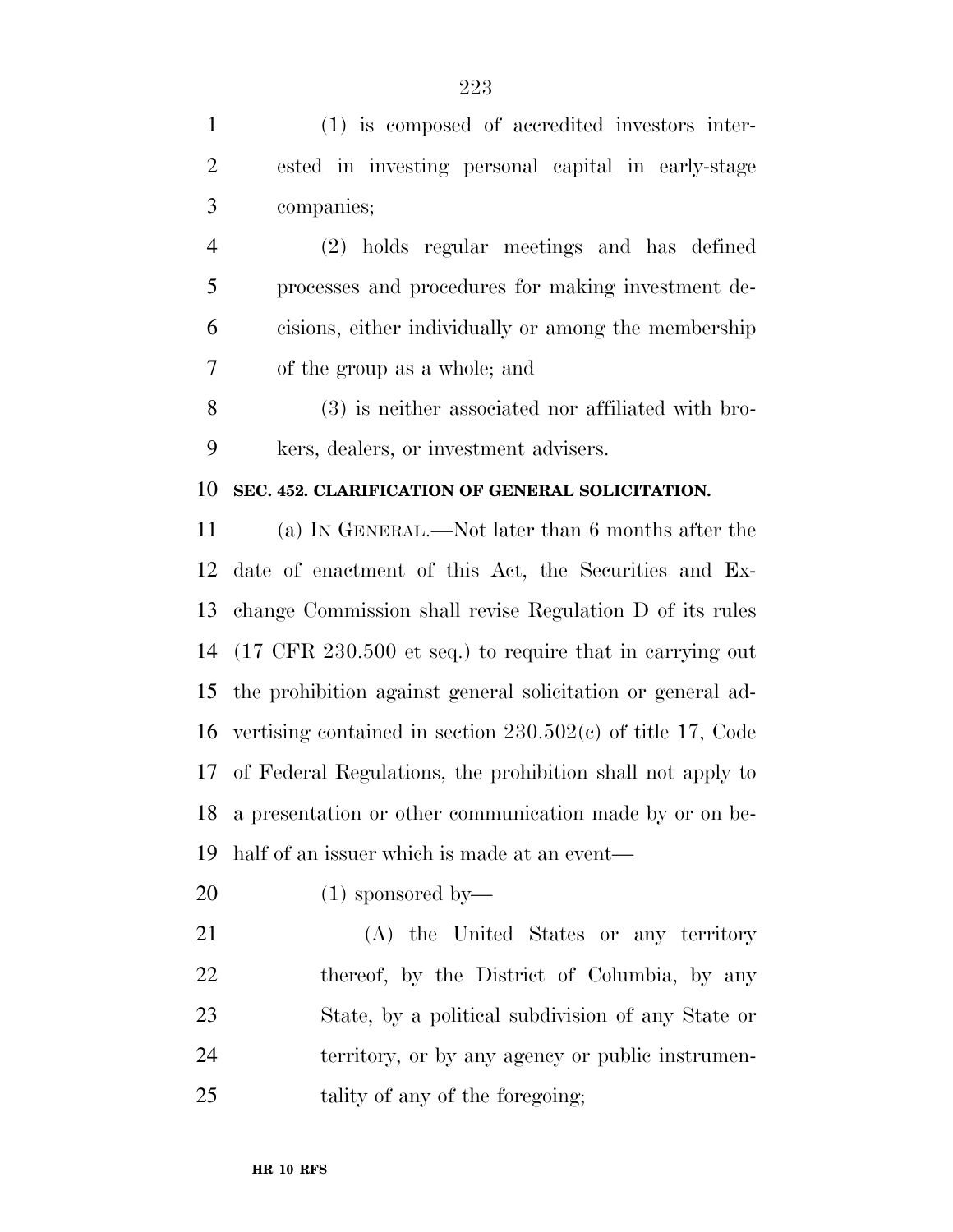| $\mathbf{1}$   | (B) a college, university, or other institu-         |
|----------------|------------------------------------------------------|
| $\overline{2}$ | tion of higher education;                            |
| 3              | (C) a nonprofit organization;                        |
| $\overline{4}$ | (D) an angel investor group;                         |
| 5              | (E) a venture forum, venture capital asso-           |
| 6              | ciation, or trade association; or                    |
| 7              | (F) any other group, person or entity as             |
| 8              | the Securities and Exchange Commission may           |
| 9              | determine by rule;                                   |
| 10             | $(2)$ where any advertising for the event does not   |
| 11             | reference any specific offering of securities by the |
| 12             | issuer;                                              |
| 13             | $(3)$ the sponsor of which—                          |
| 14             | (A) does not make investment<br>rec-                 |
| 15             | ommendations or provide investment advice to         |
| 16             | event attendees;                                     |
| 17             | (B) does not engage in an active role in             |
| 18             | any investment negotiations between the issuer       |
| 19             | and investors attending the event;                   |
| 20             | (C) does not charge event attendees any              |
| 21             | fees other than administrative fees; and             |
| 22             | (D) does not receive any compensation                |
| 23             | with respect to such event that would require        |
| 24             | registration of the sponsor as a broker or a         |
| 25             | dealer under the Securities Exchange Act of          |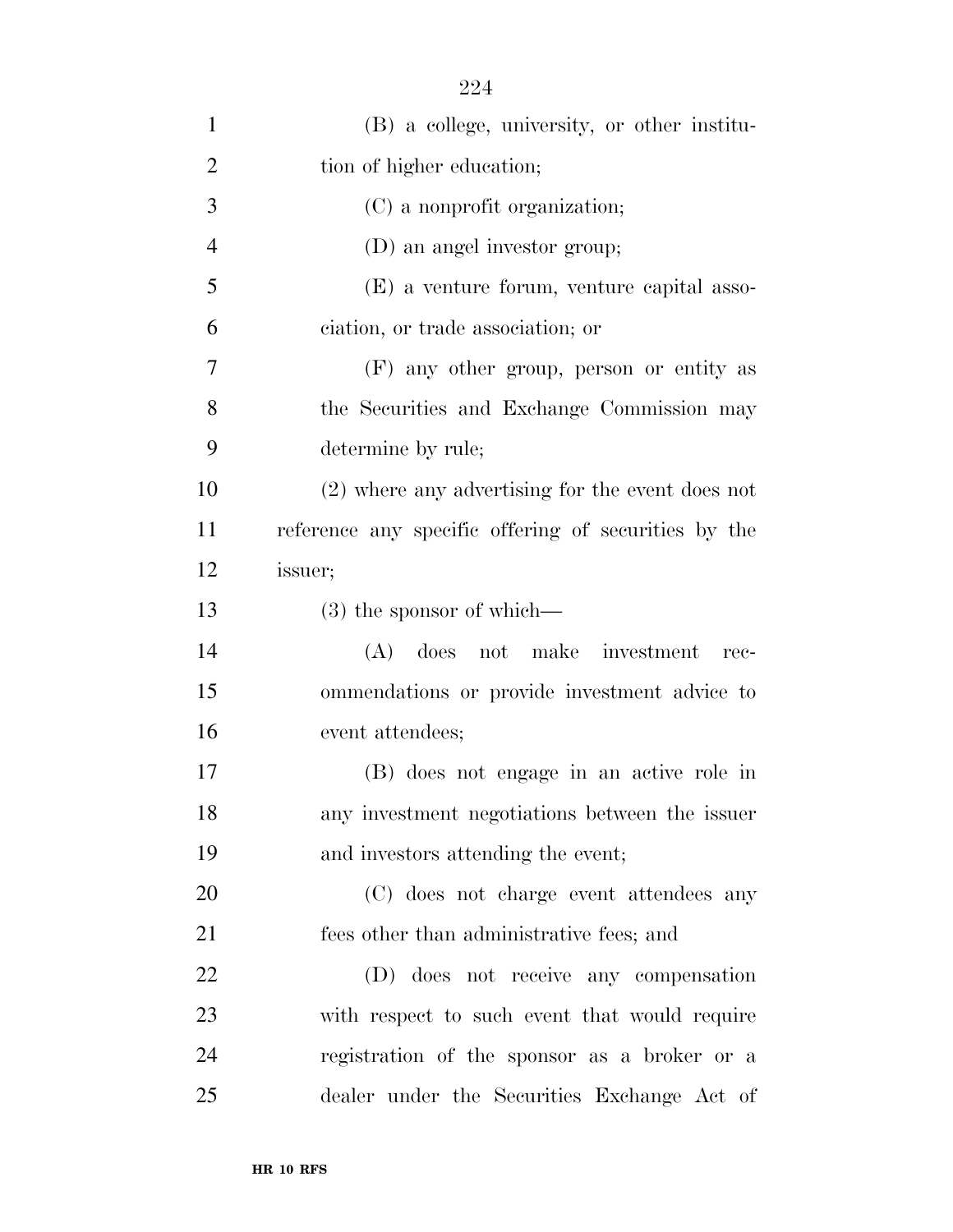| $\mathbf{1}$   | 1934, or as an investment advisor under the In-             |
|----------------|-------------------------------------------------------------|
| $\overline{2}$ | vestment Advisers Act of 1940; and                          |
| 3              | (4) where no specific information regarding an              |
| $\overline{4}$ | offering of securities by the issuer is communicated        |
| 5              | or distributed by or on behalf of the issuer, other         |
| 6              | $than-$                                                     |
| $\overline{7}$ | $(A)$ that the issuer is in the process of of-              |
| 8              | fering securities or planning to offer securities;          |
| 9              | (B) the type and amount of securities                       |
| 10             | being offered;                                              |
| 11             | (C) the amount of securities being offered                  |
| 12             | that have already been subscribed for; and                  |
| 13             | (D) the intended use of proceeds of the of-                 |
| 14             | fering.                                                     |
| 15             | (b) RULE OF CONSTRUCTION.—Subsection (a) may                |
| 16             | only be construed as requiring the Securities and Ex-       |
| 17             | change Commission to amend the requirements of Regula-      |
|                | 18 tion D with respect to presentations and communications, |
| 19             | and not with respect to purchases or sales.                 |
| 20             | <b>Subtitle L—Main Street Growth</b>                        |
| 21             | SEC. 456. VENTURE EXCHANGES.                                |
| 22             | (a) SECURITIES EXCHANGE ACT OF 1934. Section                |
| 23             | 6 of the Securities Exchange Act of 1934 (15 U.S.C. 78f)    |
| 24             | is amended by adding at the end the following:              |
| 25             | $\lq\lq$ (m) VENTURE EXCHANGE.—                             |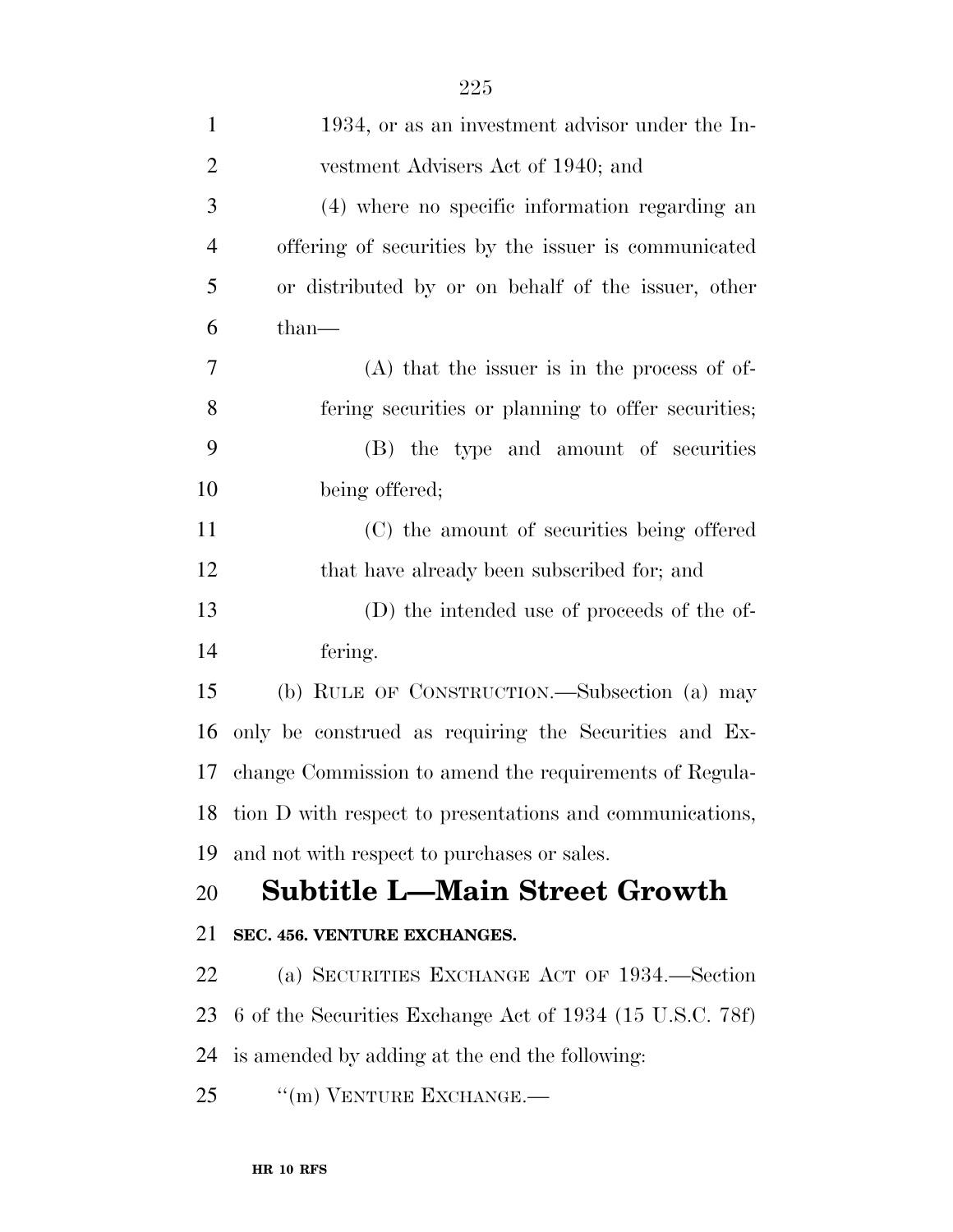1  $"(1)$  REGISTRATION.—

| $\overline{2}$ | "(A) IN GENERAL.—A national securities             |
|----------------|----------------------------------------------------|
| 3              | exchange may elect to be treated (or for a list-   |
| $\overline{4}$ | ing tier of such exchange to be treated) as a      |
| 5              | venture exchange by notifying the Commission       |
| 6              | of such election, either at the time the exchange  |
| 7              | applies to be registered as a national securities  |
| 8              | exchange or after registering as a national secu-  |
| 9              | rities exchange.                                   |
| 10             | $\lq\lq (B)$<br>DETERMINATION TIME<br>PERIOD.      |
| 11             | With respect to a securities exchange electing to  |
| 12             | be treated (or for a listing tier of such exchange |
| 13             | to be treated) as a venture exchange—              |
| 14             | "(i) at the time the exchange applies              |
| 15             | to be registered as a national securities ex-      |
| 16             | change, such application and election shall        |
| 17             | be deemed to have been approved by the             |
| 18             | Commission unless the Commission denies            |
| 19             | such application before the end of the 6-          |
| 20             | month period beginning on the date the             |
| 21             | Commission received such application; and          |
| 22             | "(ii) after registering as a national se-          |
| 23             | curities exchange, such election shall be          |
| 24             | deemed to have been approved by the Com-           |
| 25             | mission unless the Commission denies such          |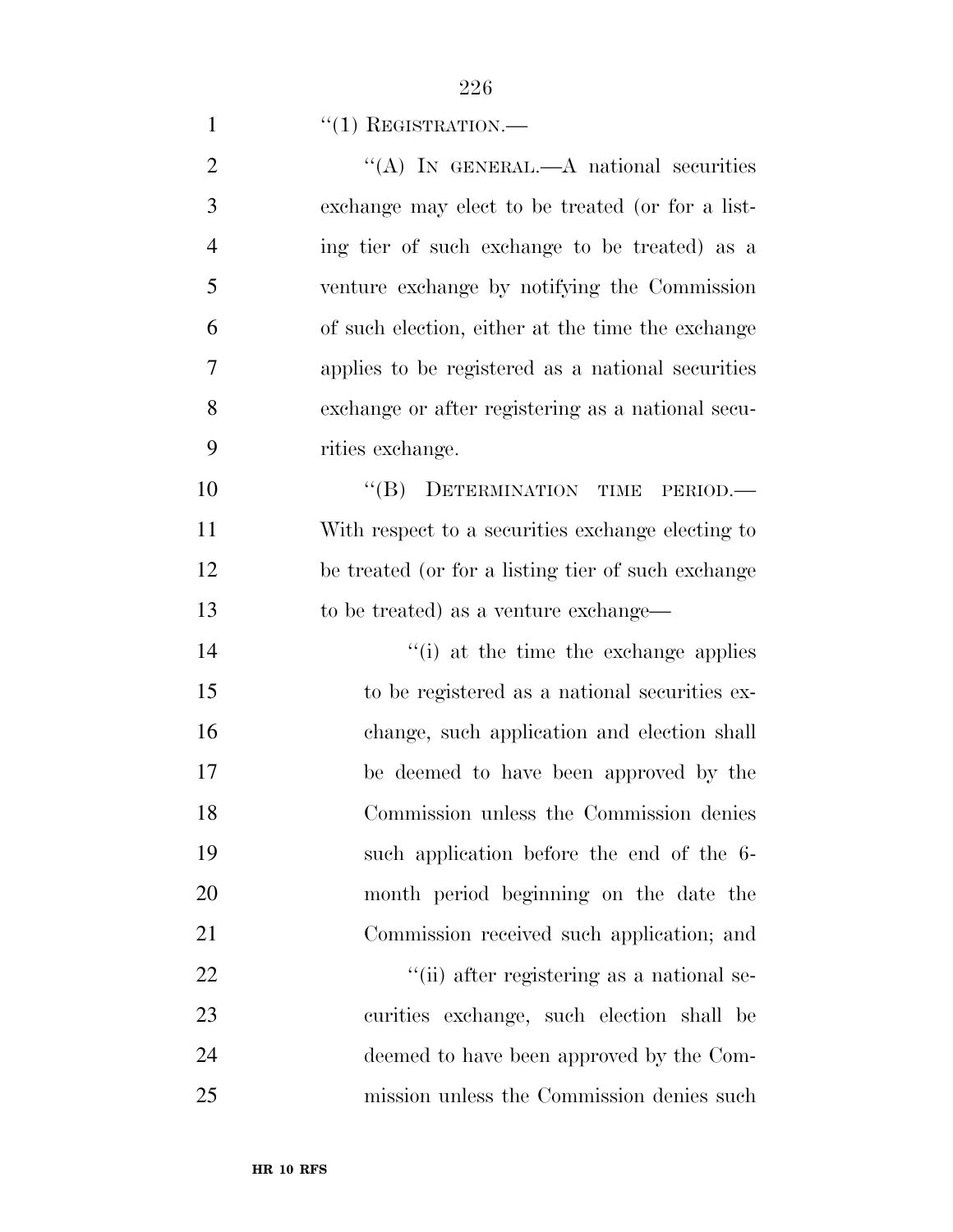| 1              | approval before the end of the 6-month pe-         |
|----------------|----------------------------------------------------|
| $\overline{2}$ | riod beginning on the date the Commission          |
| 3              | received notification of such election.            |
| $\overline{4}$ | "(2) POWERS AND RESTRICTIONS.—A venture            |
| 5              | exchange—                                          |
| 6              | $\lq\lq$ may only constitute, maintain, or pro-    |
| 7              | vide a market place or facilities for bringing to- |
| 8              | gether purchasers and sellers of venture securi-   |
| 9              | ties;                                              |
| 10             | $\lq\lq (B)$ may determine the increment to be     |
| 11             | used for quoting and trading venture securities    |
| 12             | on the exchange;                                   |
| 13             | "(C) shall disseminate last sale<br>and            |
| 14             | quotation information on terms that are fair       |
| 15             | and reasonable and not unreasonably discrimi-      |
| 16             | natory;                                            |
| 17             | "(D) may choose to carry out periodic auc-         |
| 18             | tions for the sale of a venture security instead   |
| 19             | of providing continuous trading of the venture     |
| 20             | security; and                                      |
| 21             | " $(E)$ may not extend unlisted trading            |
| 22             | privileges to any venture security.                |
| 23             | (3)<br>EXEMPTIONS FROM CERTAIN NATIONAL            |
| 24             | SECURITY EXCHANGE REGULATIONS. A venture ex-       |
| 25             | change shall not be required to—                   |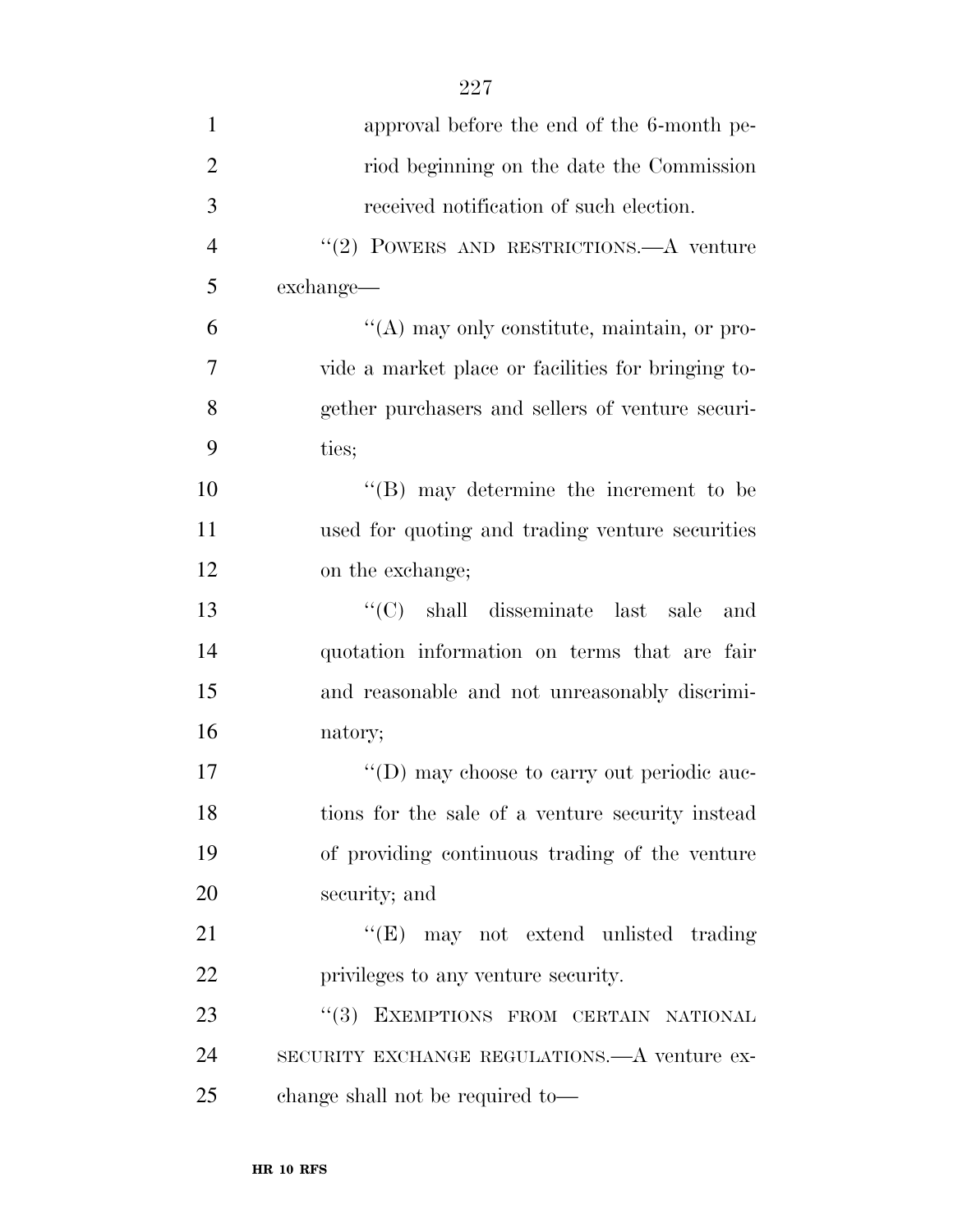| $\mathbf{1}$   | "(A) comply with any of sections $242.600$              |  |
|----------------|---------------------------------------------------------|--|
| $\overline{2}$ | through $242.612$ of title 17, Code of Federal          |  |
| 3              | Regulations;                                            |  |
| 4              | "(B) comply with any of sections $242.300$              |  |
| 5              | through 242.303 of title 17, Code of Federal            |  |
| 6              | Regulations;                                            |  |
| 7              | $\cdot\cdot$ (C) submit any data to a securities infor- |  |
| 8              | mation processor; or                                    |  |
| 9              | $\lq\lq$ (D) use decimal pricing.                       |  |
| 10             | "(4) TREATMENT OF CERTAIN EXEMPTED SE-                  |  |
| 11             | CURITIES.—A security that is exempt from registra-      |  |
| 12             | tion pursuant to section 3(b) of the Securities Act     |  |
| 13             | of 1933 shall be exempt from section $12(a)$ of this    |  |
| 14             | title with respect to the trading of such security on   |  |
| 15             | a venture exchange, if the issuer of such security is   |  |
| 16             | in compliance with all disclosure obligations of such   |  |
| 17             | section 3(b) and the regulations issued under such      |  |
| 18             | section.                                                |  |
| 19             | " $(5)$ DEFINITIONS.—For purposes of this sub-          |  |
| 20             | section:                                                |  |
| 21             | "(A) EARLY-STAGE, GROWTH COMPANY.-                      |  |
| 22             | "(i) IN GENERAL.—The term 'early-                       |  |
| 23             | stage, growth company' means an issuer-                 |  |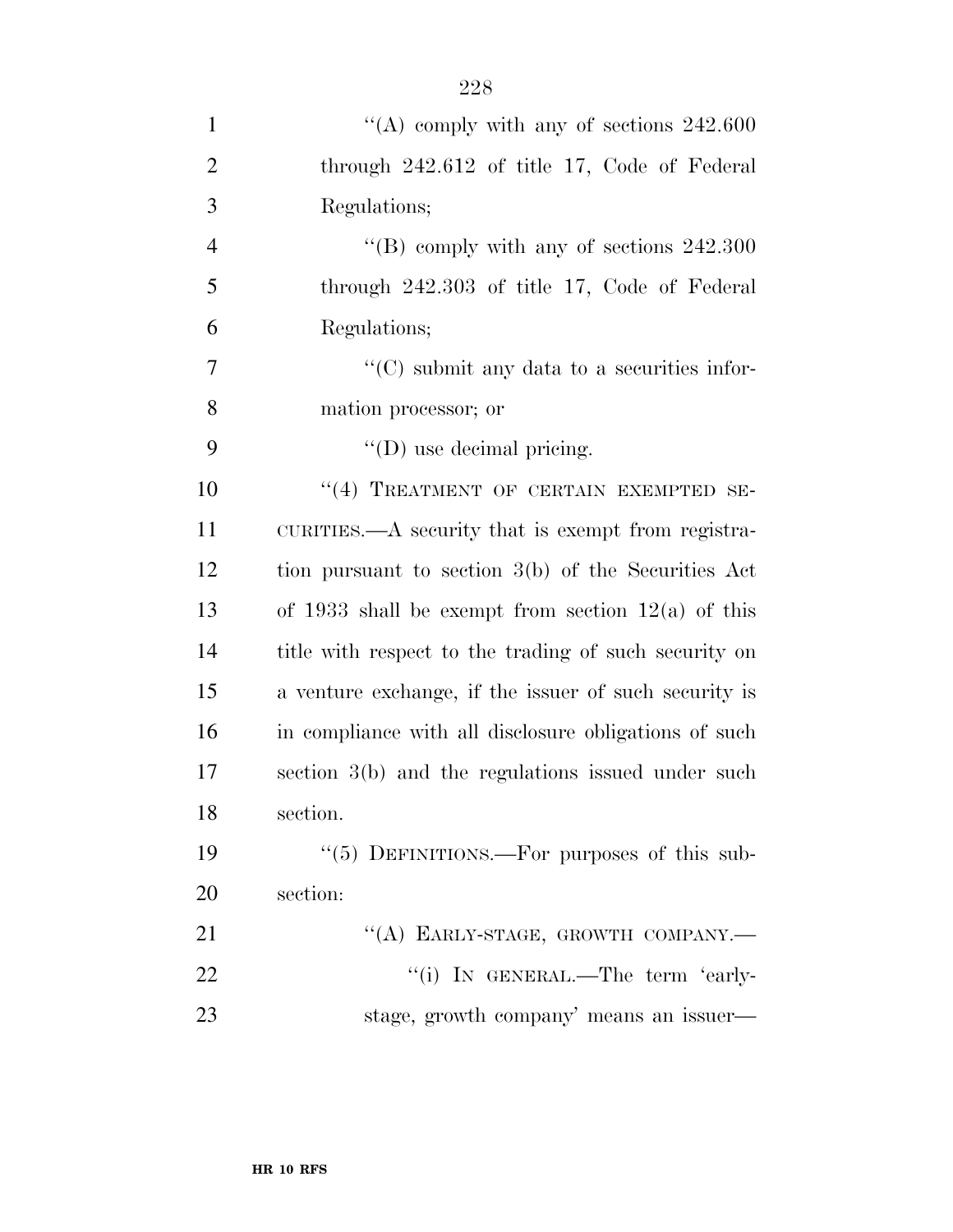| $\mathbf{1}$   | $\lq (I)$ that has not made an initial      |
|----------------|---------------------------------------------|
| $\overline{2}$ | public offering of any securities of the    |
| 3              | issuer; and                                 |
| $\overline{4}$ | $\lq$ (II) with a market capitalization     |
| 5              | of $$1,000,000,000$ (as such amount is      |
| 6              | indexed for inflation every 5 years by      |
| $\tau$         | the Commission to reflect the change        |
| 8              | in the Consumer Price Index for All         |
| 9              | Urban Consumers published by the            |
| 10             | Bureau of Labor Statistics, setting         |
| 11             | the<br>threshold to the<br>nearest          |
| 12             | $$1,000,000$ or less.                       |
| 13             | "(ii) TREATMENT WHEN MARKET                 |
| 14             | CAPITALIZATION EXCEEDS THRESHOLD.—          |
| 15             | "(I) IN GENERAL.—In the case                |
| 16             | of an issuer that is an early-stage,        |
| 17             | growth company the securities of            |
| 18             | which are traded on a venture ex-           |
| 19             | change, such issuer shall not cease to      |
| 20             | be an early-stage, growth company by        |
| 21             | reason of the market capitalization of      |
| 22             | such issuer exceeding the threshold         |
| 23             | specified in clause $(i)(II)$ until the end |
| 24             | of the period of 24 consecutive             |
| 25             | months during which the market cap-         |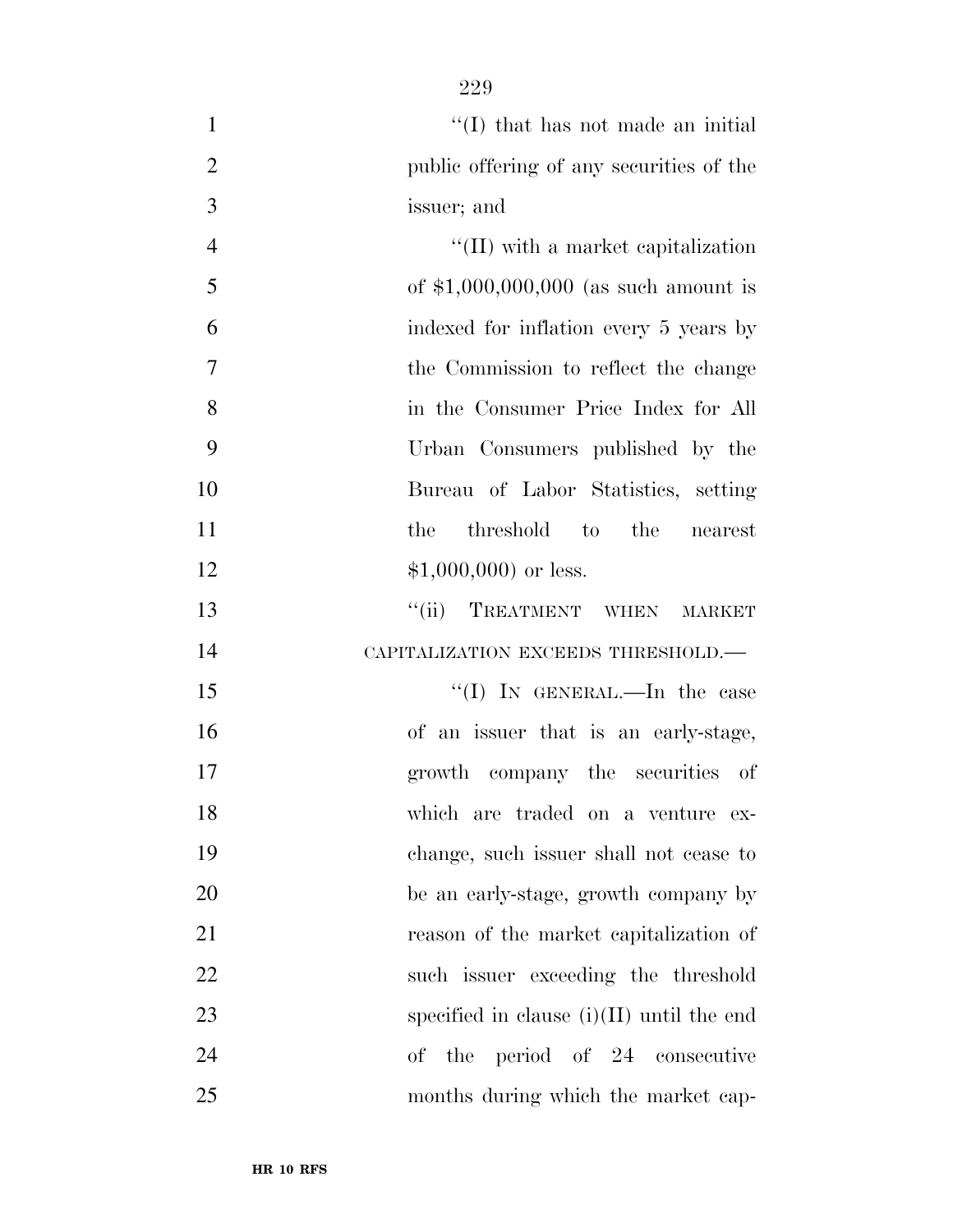| $\mathbf{1}$   | italization of such issuer exceeds            |
|----------------|-----------------------------------------------|
| $\overline{2}$ | $$2,000,000,000$ (as such amount is           |
| 3              | indexed for inflation every 5 years by        |
| $\overline{4}$ | the Commission to reflect the change          |
| 5              | in the Consumer Price Index for All           |
| 6              | Urban Consumers published by the              |
| 7              | Bureau of Labor Statistics, setting           |
| 8              | threshold to<br>the<br>the<br>nearest         |
| 9              | $$1,000,000$ .                                |
| 10             | "(II) EXEMPTIONS.—If an issuer                |
| 11             | would cease to be an early-stage,             |
| 12             | growth company under subclause (I),           |
| 13             | the venture exchange may, at the re-          |
| 14             | quest of the issuer, exempt the issuer        |
| 15             | from the market capitalization re-            |
| 16             | quirements of this subparagraph for           |
| 17             | the 1-year period that begins on the          |
| 18             | day after the end of the 24-month pe-         |
| 19             | riod described in such subclause. The         |
| 20             | venture exchange may, at the request          |
| 21             | of the issuer, extend the exemption for       |
| 22             | 1 additional year.                            |
| 23             | VENTURE SECURITY.—The<br>$\lq\lq (B)$<br>term |
| 24             | 'venture security' means—                     |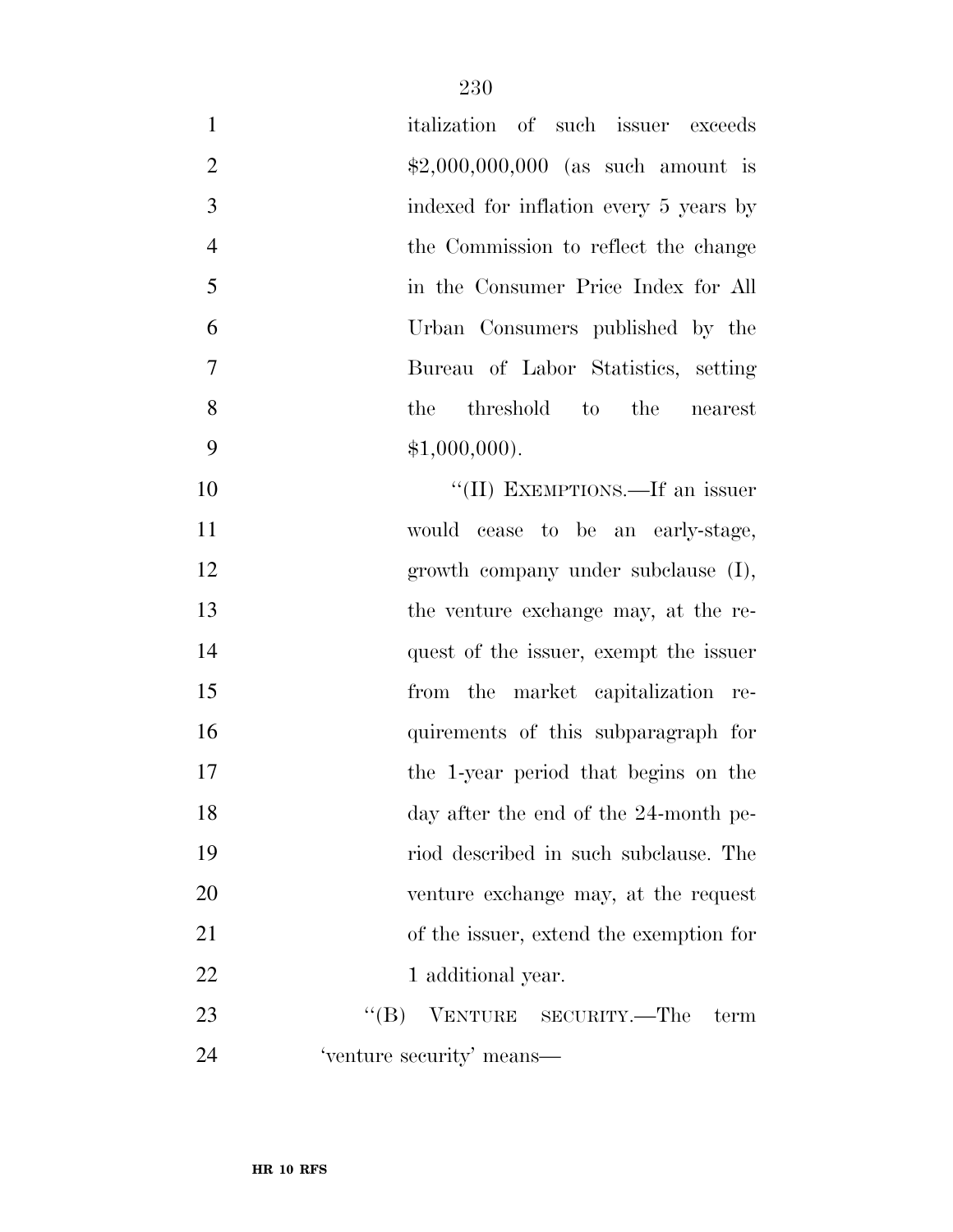| $\mathbf{1}$   | "(i) securities of an early-stage,                     |
|----------------|--------------------------------------------------------|
| $\overline{2}$ | growth company that are exempt from reg-               |
| 3              | istration pursuant to section $3(b)$ of the            |
| $\overline{4}$ | Securities Act of 1933; and                            |
| 5              | "(ii) securities of an emerging growth                 |
| 6              | company.".                                             |
| 7              | (b) SECURITIES ACT OF 1933.—Section $18(b)(1)$ of      |
| 8              | the Securities Act of 1933 (15 U.S.C. $77r(b)(1)$ ) is |
| 9              | amended—                                               |
| 10             | (1) in subparagraph $(B)$ , by striking "or" at        |
| 11             | the end;                                               |
| 12             | $(2)$ in subparagraph $(C)$ , by striking the period   |
| 13             | and inserting "; or"; and                              |
| 14             | (3) by adding at the end the following:                |
| 15             | $\lq\lq$ a venture security, as defined under          |
| 16             | section $6(m)(5)$ of the Securities Exchange Act       |
| 17             | of 1934.".                                             |
| 18             | (c) SENSE OF CONGRESS.—It is the sense of the Con-     |
| 19             | gress that the Securities and Exchange Commission      |
| 20             | should—                                                |
| 21             | (1) when necessary or appropriate in the public        |
| 22             | interest and consistent with the protection of inves-  |
| 23             | tors, make use of the Commission's general exemp-      |
| 24             | tive authority under section 36 of the Securities Ex-  |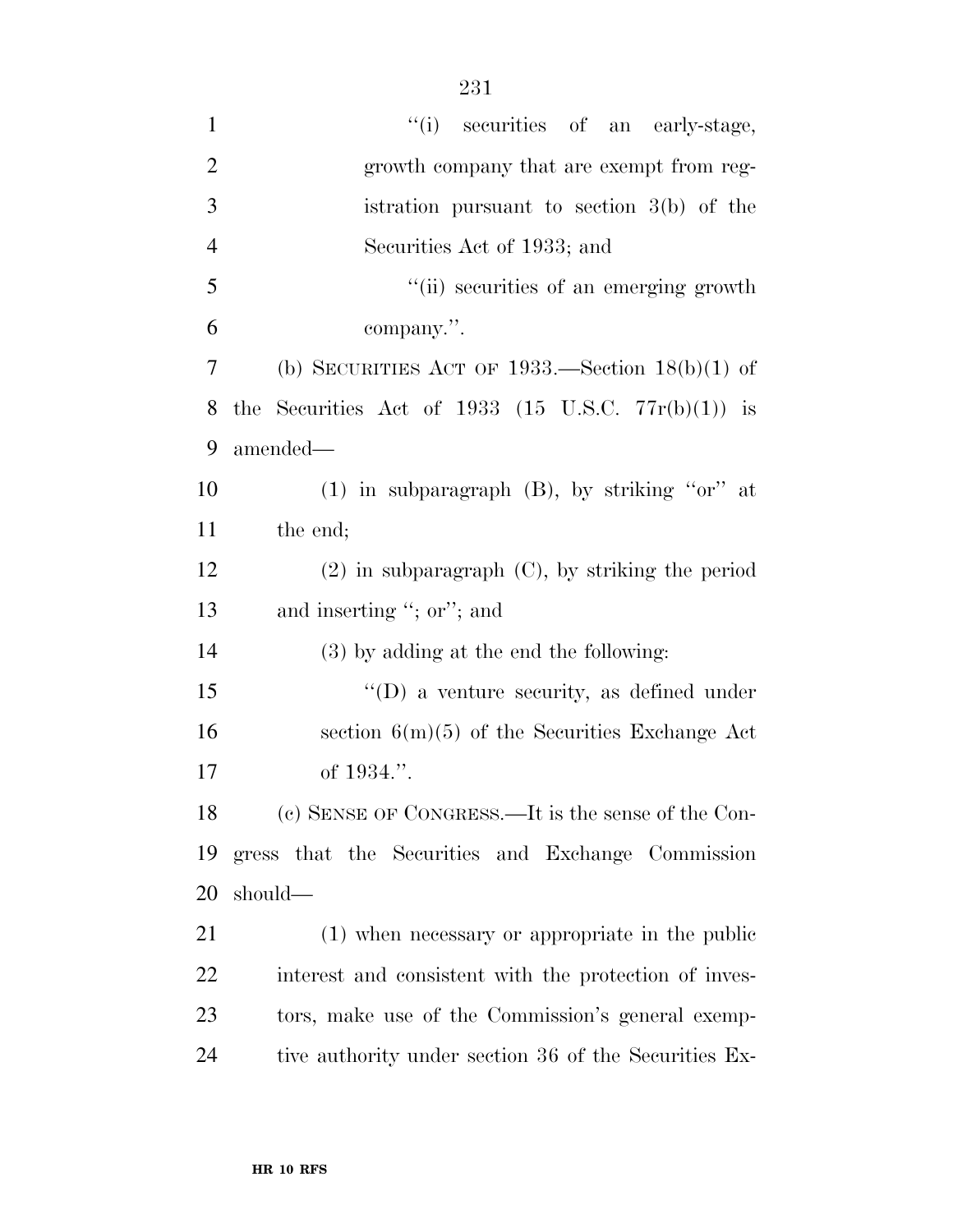| $\mathbf{1}$   | change Act of 1934 (15 U.S.C. 78mm) with respect                  |
|----------------|-------------------------------------------------------------------|
| $\overline{2}$ | to the provisions added by this section; and                      |
| $\mathfrak{Z}$ | (2) if the Commission determines appropriate,                     |
| $\overline{4}$ | create an Office of Venture Exchanges within the                  |
| 5              | Commission's Division of Trading and Markets.                     |
| 6              | (d) RULE OF CONSTRUCTION.—Nothing in this sec-                    |
| 7              | tion or the amendments made by this section shall be con-         |
| 8              | strued to impair or limit the construction of the antifraud       |
| 9              | provisions of the securities laws (as defined in section $3(a)$ ) |
| 10             | of the Securities Exchange Act of 1934 (15 U.S.C.                 |
| 11             | $78c(a))$ or the authority of the Securities and Exchange         |
| 12             | Commission under those provisions.                                |
| 13             | (e) EFFECTIVE DATE FOR TIERS OF EXISTING NA-                      |
| 14             | TIONAL SECURITIES EXCHANGES.—In the case of a secu-               |
| 15             | rities exchange that is registered as a national securities       |
| 16             | exchange under section 6 of the Securities Exchange Act           |
| 17             | of 1934 (15 U.S.C. 78f) on the date of the enactment of           |
| 18             | this Act, any election for a listing tier of such exchange        |
| 19             | to be treated as a venture exchange under subsection (m)          |
| 20             | of such section shall not take effect before the date that        |
| 21             | is 180 days after such date of enactment.                         |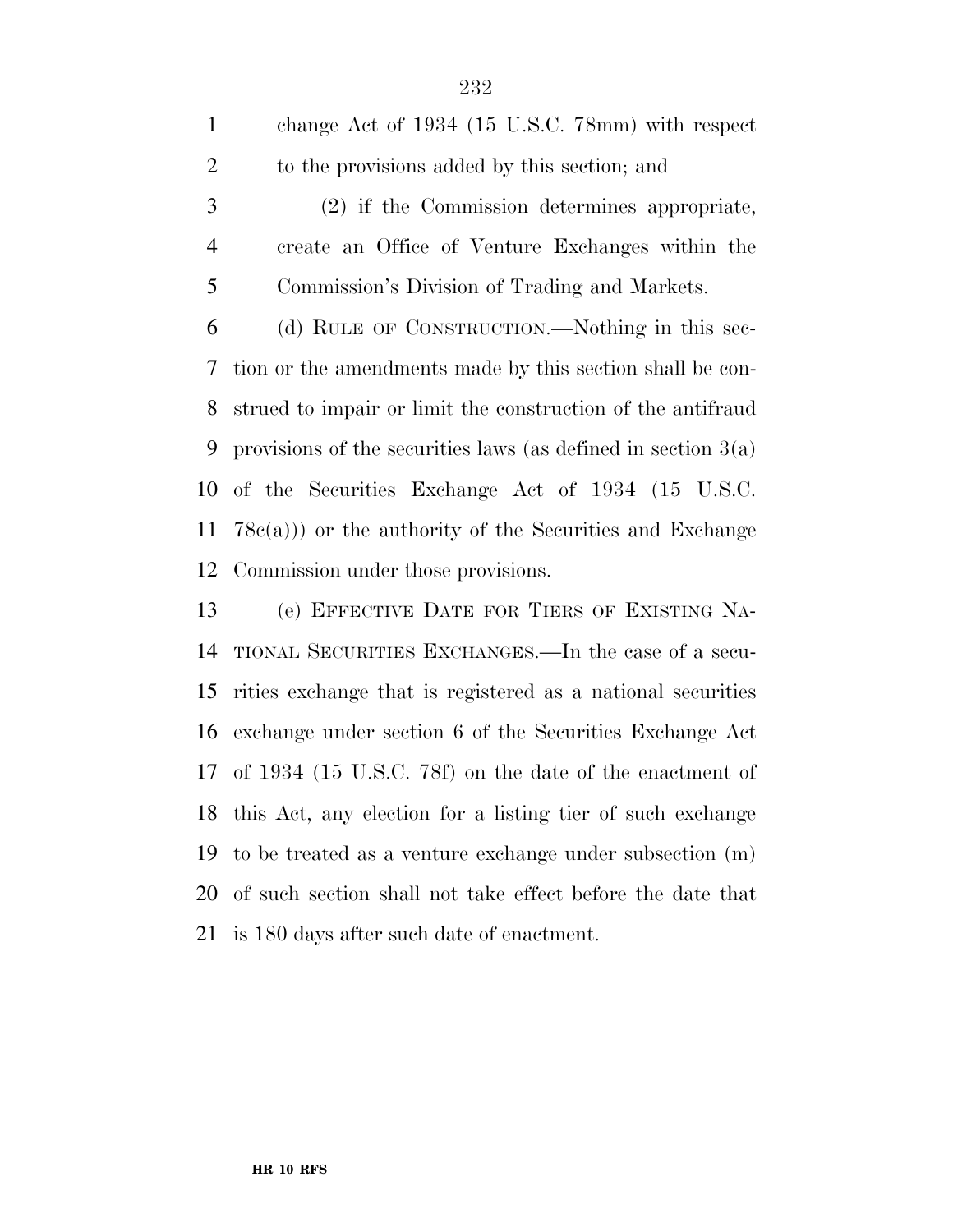# **Subtitle M—Micro Offering Safe Harbor**

**SEC. 461. EXEMPTIONS FOR MICRO-OFFERINGS.** 

 (a) IN GENERAL.—Section 4 of the Securities Act of 1933 (15 U.S.C. 77d) is amended—

 (1) in subsection (a), by adding at the end the following:

8 ''(8) transactions meeting the requirements of subsection (e).''; and

10 (2) as amended by section  $431(2)$ , by inserting after subsection (d) the following:

 ''(e) CERTAIN MICRO-OFFERINGS.—The transactions referred to in subsection (a)(8) are transactions involving the sale of securities by an issuer (including all entities controlled by or under common control with the issuer) that meet all of the following requirements:

17 <sup>''</sup>(1) PRE-EXISTING RELATIONSHIP.—Each pur- chaser has a substantive pre-existing relationship with an officer of the issuer, a director of the issuer, or a shareholder holding 10 percent or more of the shares of the issuer.

22 "(2) 35 OR FEWER PURCHASERS.—There are no more than, or the issuer reasonably believes that there are no more than, 35 purchasers of securities from the issuer that are sold in reliance on the ex-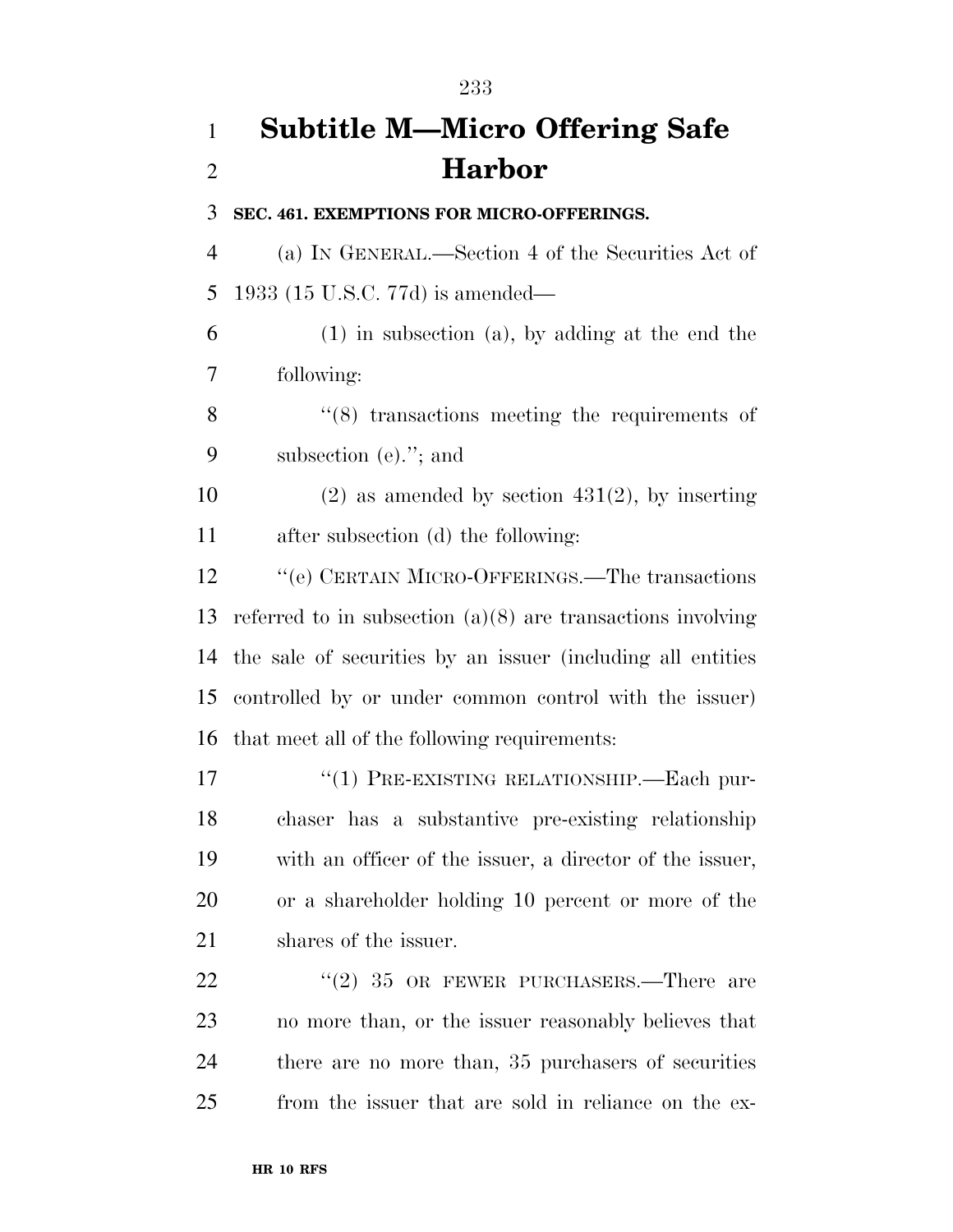| $\mathbf{1}$   | emption provided under subsection $(a)(8)$ during the    |
|----------------|----------------------------------------------------------|
| $\overline{2}$ | 12-month period preceding such transaction.              |
| 3              | "(3) SMALL OFFERING AMOUNT. The aggre-                   |
| $\overline{4}$ | gate amount of all securities sold by the issuer, in-    |
| 5              | cluding any amount sold in reliance on the exemp-        |
| 6              | tion provided under subsection $(a)(8)$ , during the 12- |
| 7              | month period preceding such transaction, does not        |
| 8              | exceed $$500,000."$ .                                    |
| 9              | (b) EXEMPTION UNDER STATE REGULATIONS.—Sec-              |
| 10             | tion $18(b)(4)$ of the Securities Act of 1933 (15 U.S.C. |
| 11             | $77r(b)(4)$ is amended—                                  |
| 12             | (1) in subparagraph $(F)$ , by striking "or" at          |
| 13             | the end;                                                 |
| 14             | $(2)$ in subparagraph $(G)$ , by striking the period     |
| 15             | and inserting "; or"; and                                |
| 16             | $(3)$ by adding at the end the following:                |
| 17             | "(H) section $4(a)(8)$ .".                               |
| 18             | <b>Subtitle N-Private Placement</b>                      |
| 19             | Improvement                                              |
| 20             | SEC. 466. REVISIONS TO SEC REGULATION D.                 |
| 21             | Not later than 45 days following the date of the en-     |
| 22             | actment of this Act, the Securities and Exchange Commis- |
| 23             | sion shall revise Regulation D (17 CFR 501 et seq.) in   |
| 24             | accordance with the following:                           |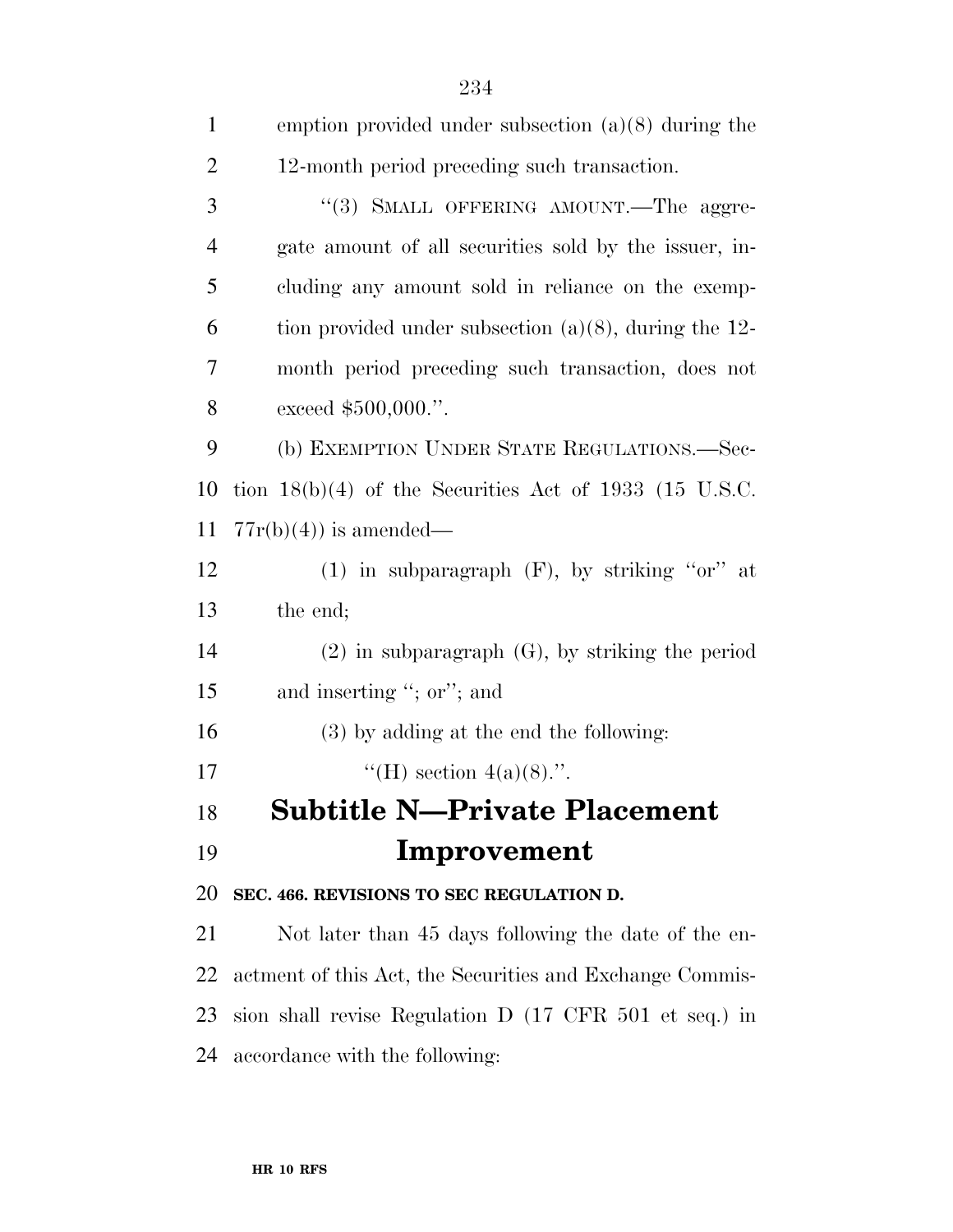(1) The Commission shall revise Form D filing requirements to require an issuer offering or selling securities in reliance on an exemption provided under Rule 506 of Regulation D to file with the Commission a single notice of sales containing the information required by Form D for each new offer- ing of securities no earlier than 15 days after the date of the first sale of securities in the offering. The Commission shall not require such an issuer to file any notice of sales containing the information re- quired by Form D except for the single notice de-scribed in the previous sentence.

 (2) The Commission shall make the information contained in each Form D filing available to the se- curities commission (or any agency or office per- forming like functions) of each State and territory of the United States and the District of Columbia.

 (3) The Commission shall not condition the availability of any exemption for an issuer under Rule 506 of Regulation D (17 CFR 230.506) on the issuer's or any other person's filing with the Com-mission of a Form D or any similar report.

 (4) The Commission shall not require issuers to submit written general solicitation materials to the Commission in connection with a Rule 506(c) offer-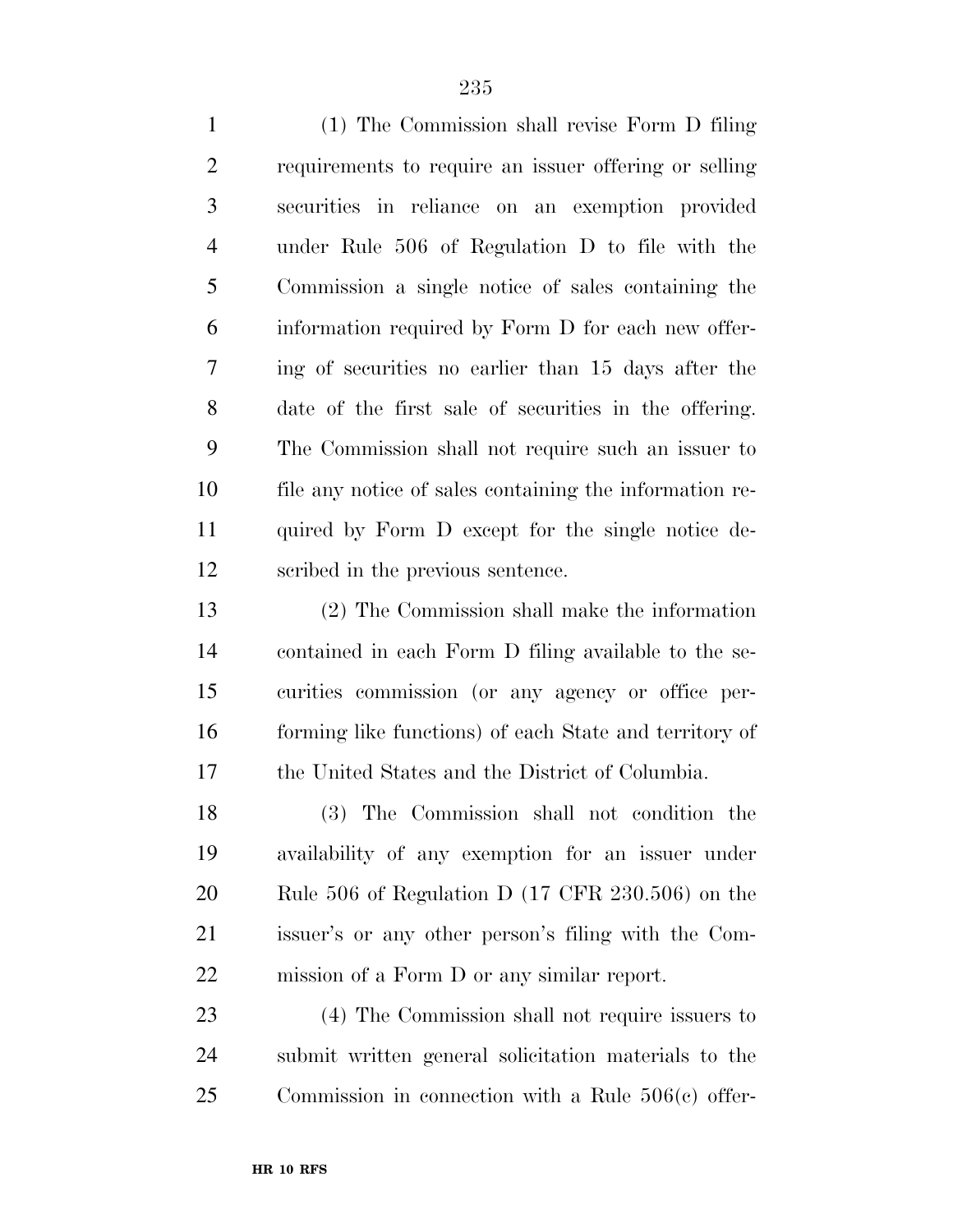| $\mathbf{1}$   | ing, except when the Commission requests such ma-             |
|----------------|---------------------------------------------------------------|
| $\overline{c}$ | terials pursuant to the Commission's authority                |
| 3              | under section 8A or section 20 of the Securities Act          |
| $\overline{4}$ | of 1933 (15 U.S.C. 77h-1 or 77t) or section 9,                |
| 5              | $10(b)$ , $21A$ , $21B$ , or $21C$ of the Securities Exchange |
| 6              | Act of 1934 (15 U.S.C. 78i, 78j(b), 78u-1, 78u-2,             |
| $\tau$         | or $78u-3$ ).                                                 |
| 8              | (5) The Commission shall not extend the re-                   |
| 9              | quirements contained in Rule 156 to private funds.            |
| 10             | $(6)$ The Commission shall revise Rule 501(a) of              |
| 11             | Regulation D to provide that a person who is a                |
| 12             | "knowledgeable employee" of a private fund or the             |
| 13             | fund's investment adviser, as defined in Rule 3c-             |
| 14             | $5(a)(4)$ (17 CFR 270.3c- $5(a)(4)$ ), shall be an ac-        |
| 15             | credited investor for purposes of a Rule 506 offering         |
| 16             | of a private fund with respect to which the person            |
| 17             | is a knowledgeable employee.                                  |
| 18             | <b>Subtitle O-Supporting America's</b>                        |
| 19             | <b>Innovators</b>                                             |
| 20             | SEC. 471. INVESTOR LIMITATION FOR QUALIFYING VEN-             |
| 21             | TURE CAPITAL FUNDS.                                           |
| 22             | Section $3(c)(1)$ of the Investment Company Act of            |
|                | 23 1940 (15 U.S.C. 80a–3 $(e)(1)$ ) is amended—               |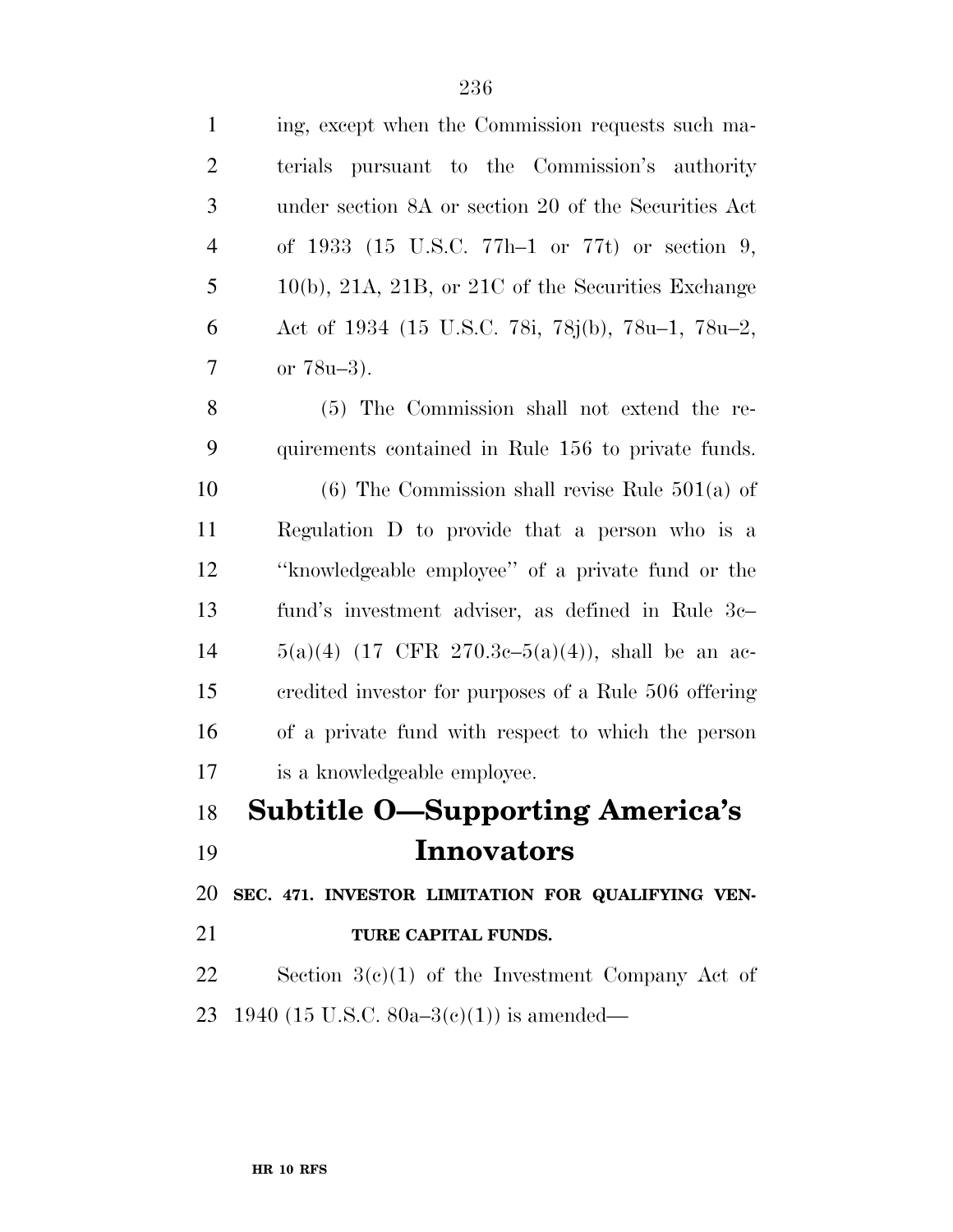| $\mathbf{1}$   | (1) by inserting after "one hundred persons"                 |
|----------------|--------------------------------------------------------------|
| $\overline{2}$ | the following: "(or, with respect to a qualifying ven-       |
| 3              | ture capital fund, 500 persons)"; and                        |
| $\overline{4}$ | $(2)$ by adding at the end the following:                    |
| 5              | "(C) The term 'qualifying venture capital                    |
| 6              | fund' means any venture capital fund (as de-                 |
| 7              | fined pursuant to section $203(1)(1)$ of the In-             |
| 8              | vestment Advisers Act of 1940 (15 U.S.C. 80b-                |
| 9              | $3(l)(1)$ ) with no more than \$50,000,000 in ag-            |
| 10             | gregate capital contributions and uncalled com-              |
| <sup>11</sup>  | mitted capital, as such dollar amount is annu-               |
| 12             | ally adjusted by the Commission to reflect the               |
| 13             | change in the Consumer Price Index for All                   |
| 14             | Urban Consumers published by the Bureau of                   |
| 15             | Labor Statistics of the Department of Labor.".               |
| 16             | <b>Subtitle P—Fix Crowdfunding</b>                           |
| 17             | SEC. 476. CROWDFUNDING EXEMPTION.                            |
| 18             | (a) SECURITIES ACT OF $1933$ . Section 4(a) of the           |
| 19             | Securities Act of 1933 (15 U.S.C. 77d) is amended by         |
| 20             | striking paragraph (6) and inserting the following:          |
| 21             | $\cdot\cdot$ (6) transactions involving the offer or sale of |
| 22             | securities by an issuer, provided that—                      |
| 23             | $\lq\lq$ in the case of a transaction involving              |
| 24             | an intermediary between the issuer and the in-               |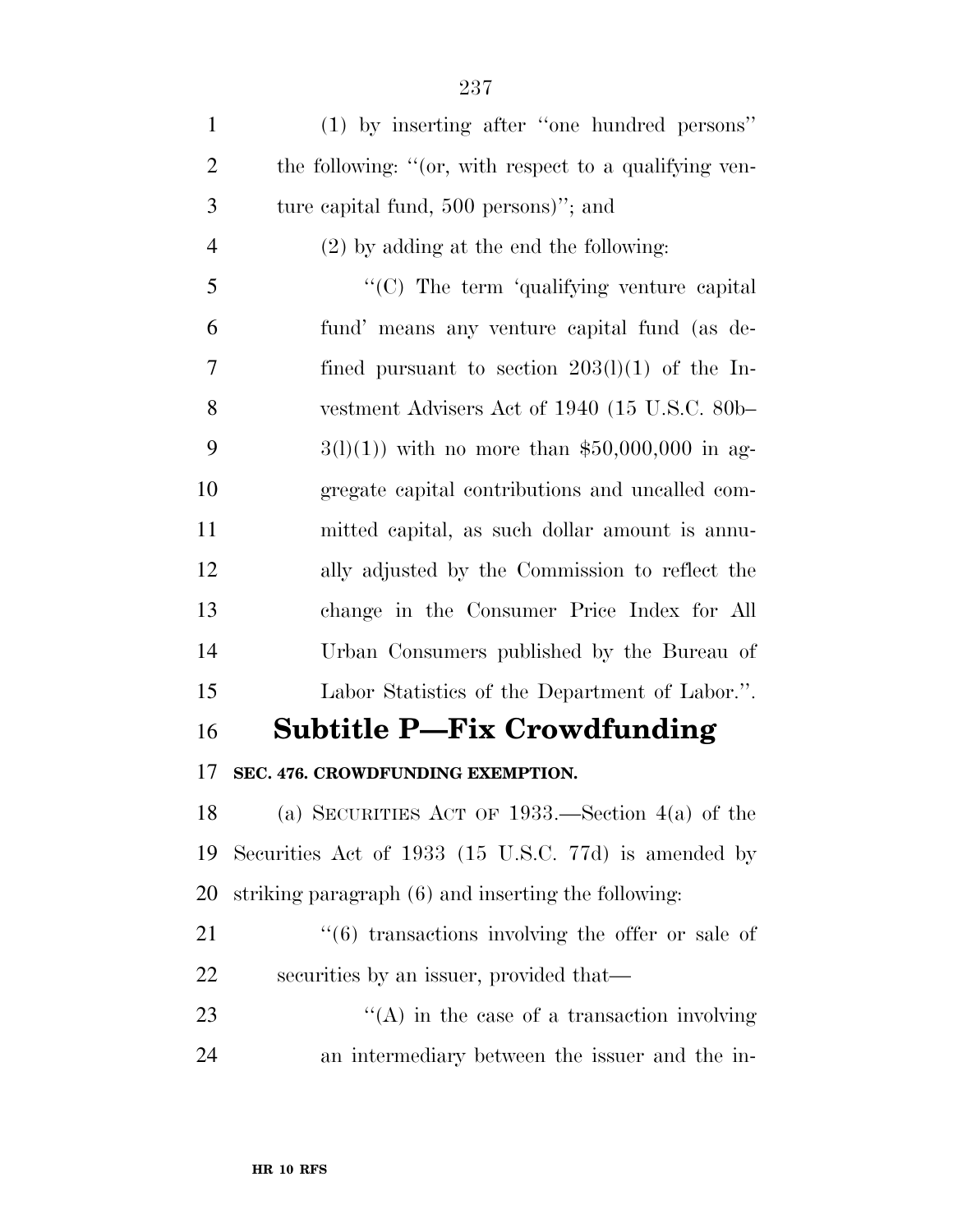| 1              | vestor, such intermediary complies with the re-          |
|----------------|----------------------------------------------------------|
| 2              | quirements under section $4A(a)$ ; and                   |
| 3              | $\lq\lq$ (B) in the case of a transaction not in-        |
| $\overline{4}$ | volving an intermediary between the issuer and           |
| 5              | the investor, the issuer complies with the re-           |
| 6              | quirements under section $4A(b)$ .".                     |
| 7              | REQUIREMENTS TO QUALIFY<br>(b)<br>FOR                    |
| 8              | CROWDFUNDING EXEMPTION.—Section 4A of the Securi-        |
| 9              | ties Act of 1933 (15 U.S.C. $77d-1$ ) is amended to read |
| 10             | as follows:                                              |
|                | 11 "SEC. 4A. REQUIREMENTS WITH RESPECT TO CERTAIN        |

#### **SMALL TRANSACTIONS.**

 ''(a) REQUIREMENTS ON INTERMEDIARIES.—For 14 purposes of section  $4(a)(6)$ , a person acting as an inter- mediary in a transaction involving the offer or sale of secu- rities shall comply with the requirements of this subsection if the intermediary—

18 ''(1) warns investors, including on the intermediary's website used for the offer and sale of such securities, of the speculative nature generally applicable to investments in startups, emerging busi- nesses, and small issuers, including risks in the sec-ondary market related to illiquidity;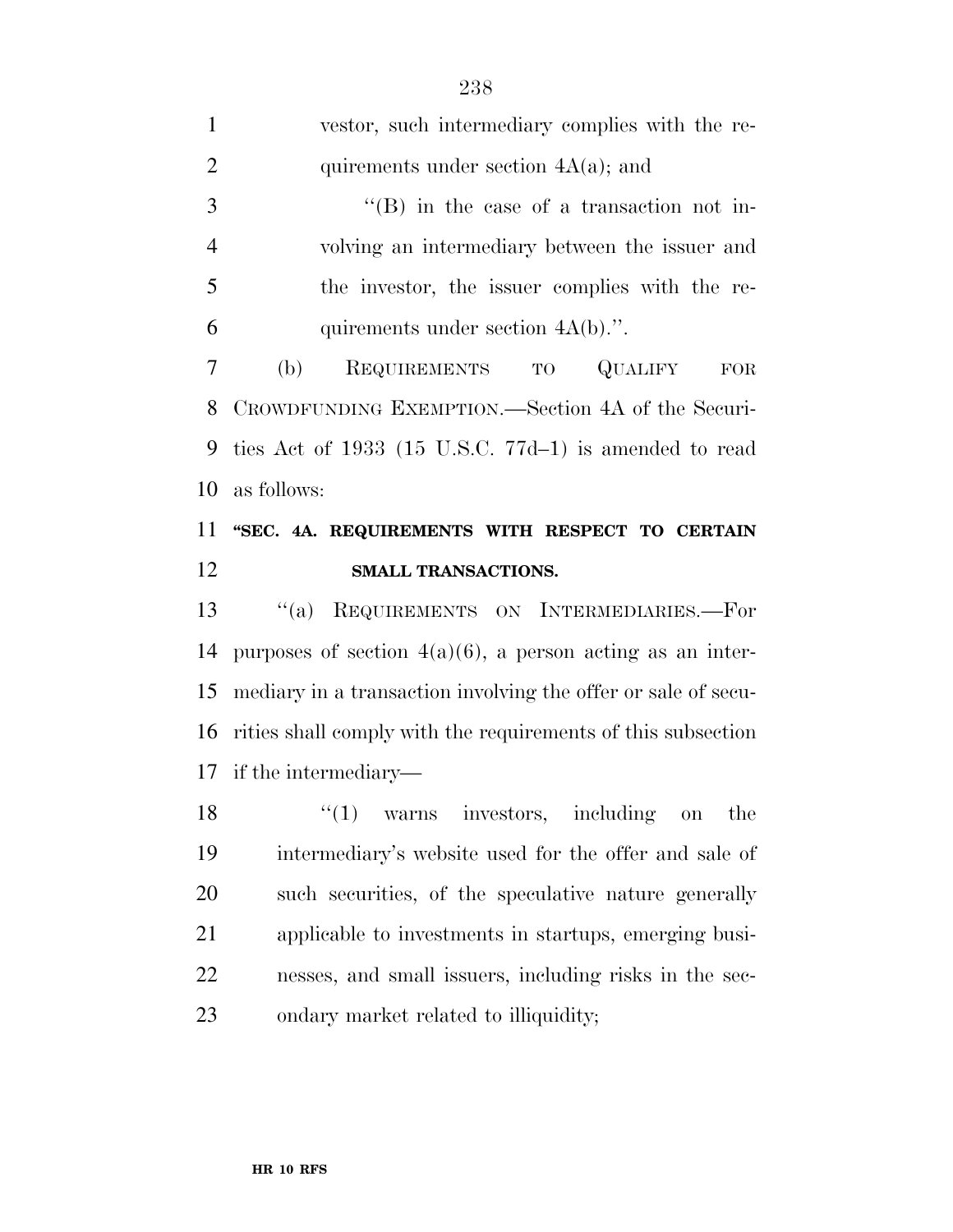| $\mathbf{1}$   | $(2)$ warns investors that they are subject to                  |
|----------------|-----------------------------------------------------------------|
| $\overline{2}$ | the restriction on sales requirement described under            |
| 3              | subsection (e);                                                 |
| $\overline{4}$ | $\cdot\cdot\cdot(3)$ takes reasonable measures to reduce the    |
| 5              | risk of fraud with respect to such transaction;                 |
| 6              | $\cdot$ (4) registers with the Commission and the Fi-           |
| 7              | nancial Industry Regulatory Authority, including by             |
| 8              | providing the Commission with the intermediary's                |
| 9              | physical address, website address, and the names of             |
| 10             | the intermediary and employees of the intermediary,             |
| 11             | and keep such information up-to-date;                           |
| 12             | $\cdot\cdot\cdot(5)$ provides the Commission with continuous    |
| 13             | investor-level access to the intermediary's website;            |
| 14             | $\cdot\cdot\cdot(6)$ requires each potential investor to answer |
| 15             | questions demonstrating—                                        |
| 16             | "(A) an understanding of the level of risk                      |
| 17             | generally applicable to investments in startups,                |
| 18             | emerging businesses, and small issuers;                         |
| 19             | "(B) an understanding of the risk of                            |
| 20             | illiquidity; and                                                |
| 21             | $\lq\lq$ (C) such other areas as the Commission                 |
| 22             | may determine appropriate by rule or regula-                    |
| 23             | tion, including information relating to the own-                |
| 24             | ers' and management's experience, and any re-                   |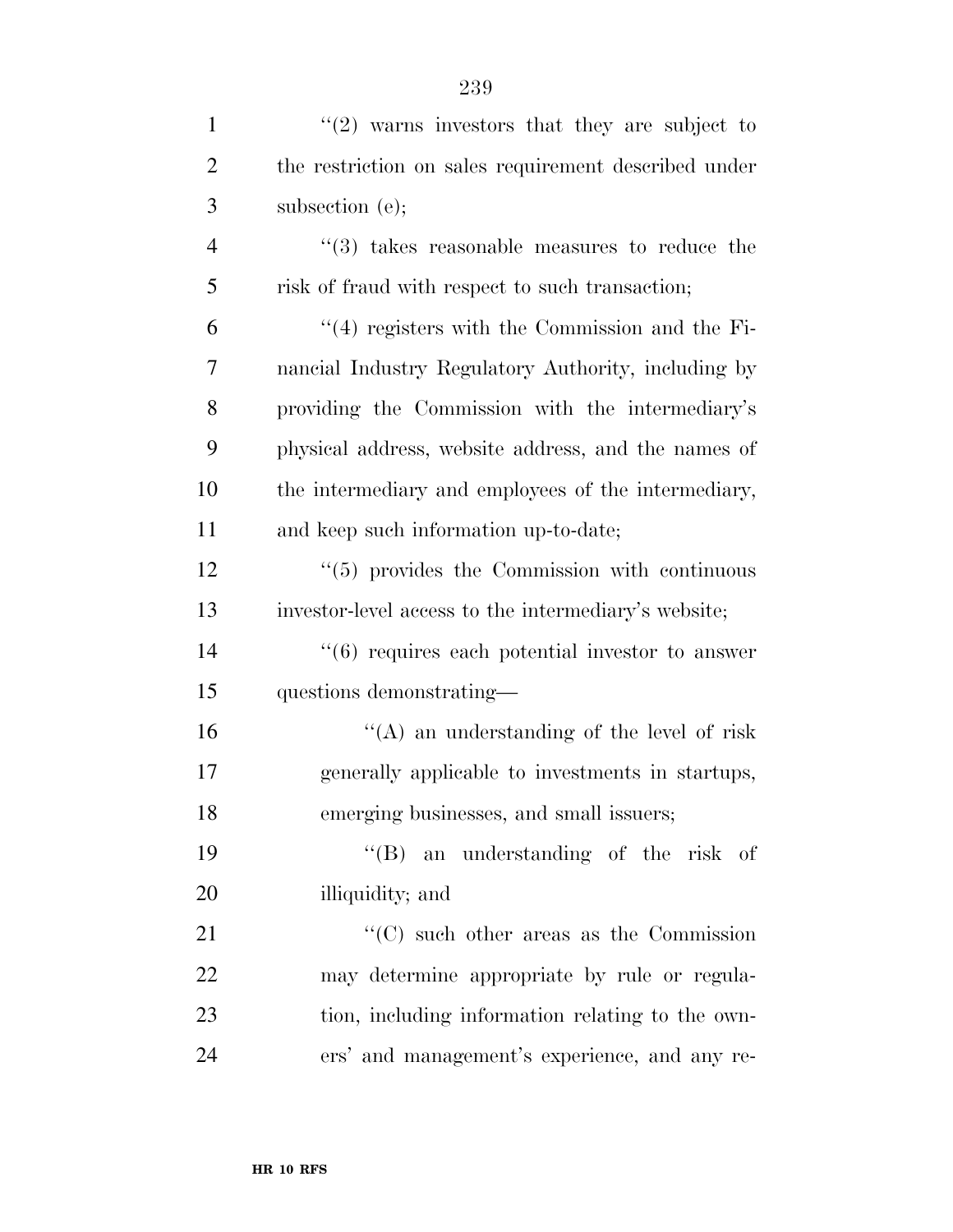| $\mathbf{1}$   | lated party transactions and conflicts of inter-             |
|----------------|--------------------------------------------------------------|
| $\overline{2}$ | est;                                                         |
| 3              | $(7)$ carries out a background check on the                  |
| $\overline{4}$ | issuer's principals;                                         |
| 5              | $\lq(8)$ provides the Commission and potential in-           |
| 6              | vestors with notice of the offering not less than 10         |
| 7              | days prior to such offering, not later than the first        |
| 8              | day securities are offered to potential investors, in-       |
| 9              | $cluding$ —                                                  |
| 10             | "(A) the issuer's name, legal status, phys-                  |
| 11             | ical address, and website address;                           |
| 12             | $\lq\lq$ the names of the issuer's principals;               |
| 13             | "(C) the stated purpose and intended use                     |
| 14             | of the proceeds of the offering sought by the                |
| 15             | issuer; and                                                  |
| 16             | $\lq\lq$ the target offering amount and the                  |
| 17             | deadline to reach the target offering amount;                |
| 18             | $\cdot\cdot\cdot(9)$ outsources cash-management functions to |
| 19             | a qualified third party custodian, such as a broker          |
| 20             | or dealer registered under section $15(b)(1)$ of the         |
| 21             | Securities Exchange Act of 1934, a trust company,            |
| 22             | or an insured depository institution;                        |
| 23             | $\cdot$ (10) makes available on the intermediary's           |
| 24             | website a method of communication that permits the           |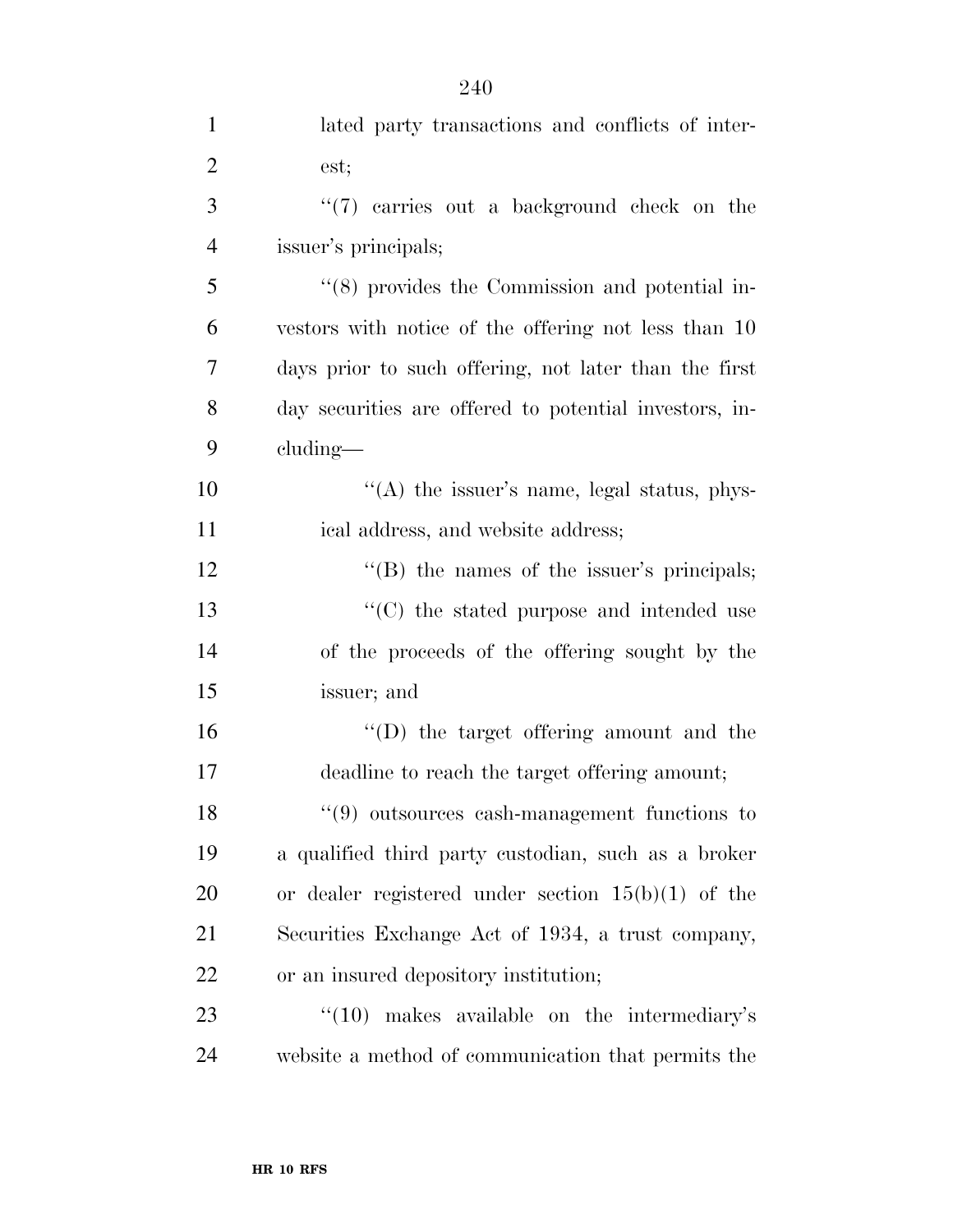issuer and investors to communicate with one an-other; and

3 "(11) provides the Commission with a notice upon completion of the offering, which shall include the aggregate offering amount and the number of purchasers.

 ''(b) REQUIREMENTS ON ISSUERS IF NO INTER-8 MEDIARY.—For purposes of section  $4(a)(6)$ , an issuer who offers or sells securities without an intermediary shall comply with the requirements of this subsection if the issuer—

 $\frac{12}{2}$  ''(1) warns investors, including on the issuer's website, of the speculative nature generally applica- ble to investments in startups, emerging businesses, and small issuers, including risks in the secondary market related to illiquidity;

 $(2)$  warns investors that they are subject to the restriction on sales requirement described under subsection (e);

20  $\frac{1}{2}$  (3) takes reasonable measures to reduce the 21 risk of fraud with respect to such transaction;

22 ''(4) provides the Commission with the issuer's physical address, website address, and the names of the principals and employees of the issuers, and keeps such information up-to-date;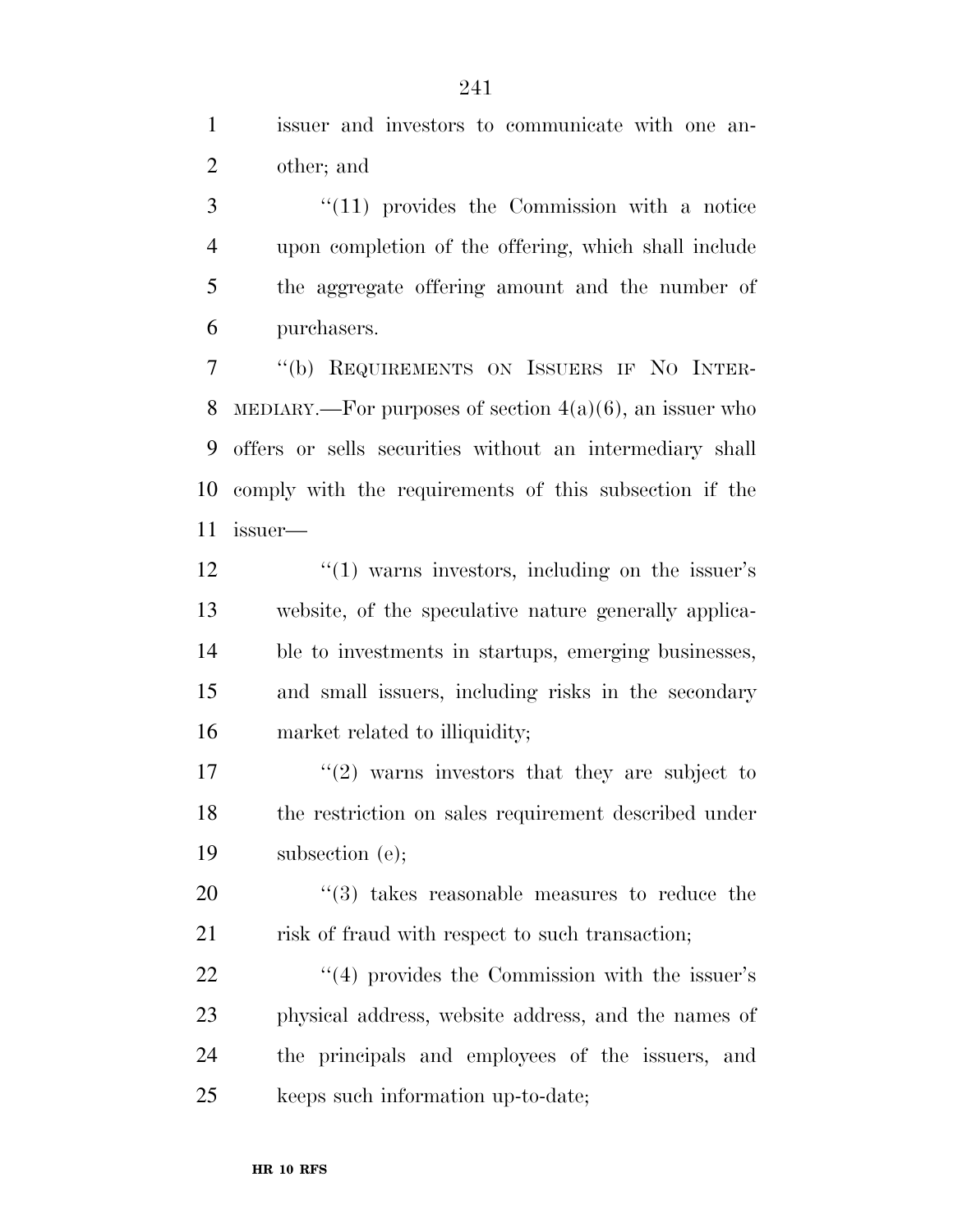| $\mathbf{1}$   | $\cdot\cdot\cdot(5)$ provides the Commission with continuous    |
|----------------|-----------------------------------------------------------------|
| $\overline{2}$ | investor-level access to the issuer's website;                  |
| 3              | $\cdot\cdot\cdot(6)$ requires each potential investor to answer |
| $\overline{4}$ | questions demonstrating—                                        |
| 5              | "(A) an understanding of the level of risk                      |
| 6              | generally applicable to investments in startups,                |
| 7              | emerging businesses, and small issuers;                         |
| 8              | $\lq\lq (B)$<br>an understanding of the risk of                 |
| 9              | illiquidity; and                                                |
| 10             | $\cdot$ (C) such other areas as the Commission                  |
| 11             | may determine appropriate by rule or regula-                    |
| 12             | tion;                                                           |
| 13             | $\lq(7)$ provides the Commission with notice of the             |
| 14             | offering not less than 10 days prior to such offering,          |
| 15             | not later than the first day securities are offered to          |
| 16             | potential investors, including—                                 |
| 17             | $\cdot$ (A) the stated purpose and intended use                 |
| 18             | of the proceeds of the offering sought by the                   |
| 19             | issuer; and                                                     |
| 20             | "(B) the target offering amount and the                         |
| 21             | deadline to reach the target offering amount;                   |
| 22             | $\cdot\cdot$ (8) outsources cash-management functions to        |
| 23             | a qualified third party custodian, such as a broker             |
| 24             | or dealer registered under section $15(b)(1)$ of the            |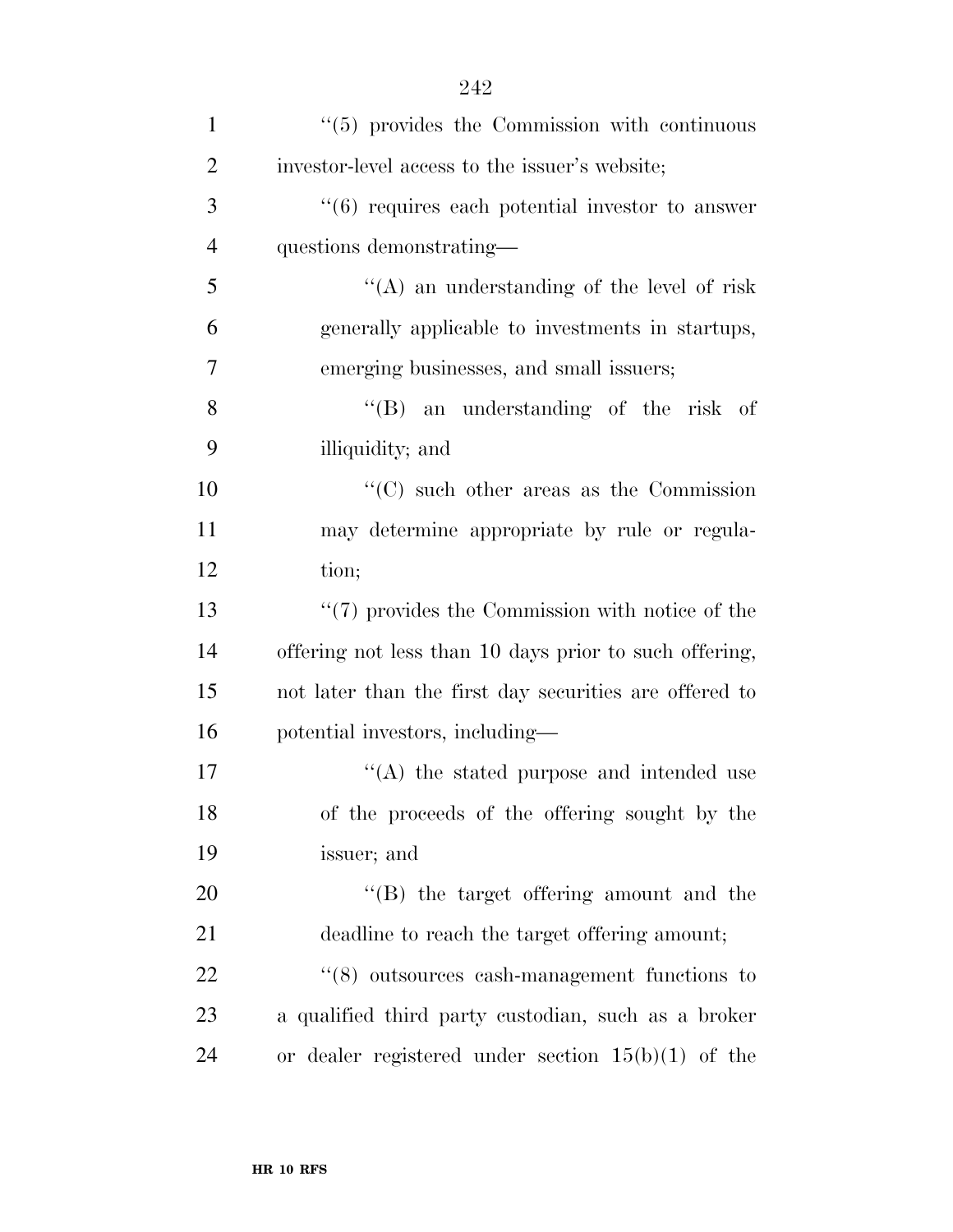| $\mathbf{1}$   | Securities Exchange Act of 1934, a trust company,              |
|----------------|----------------------------------------------------------------|
| $\overline{2}$ | or an insured depository institution;                          |
| 3              | $(9)$ makes available on the issuer's website a                |
| $\overline{4}$ | method of communication that permits the issuer                |
| 5              | and investors to communicate with one another;                 |
| 6              | $"(10)$ does not offer personalized investment                 |
| $\tau$         | advice;                                                        |
| 8              | $"(11)$ provides the Commission with a notice                  |
| 9              | upon completion of the offering, which shall include           |
| 10             | the aggregate offering amount and the number of                |
| 11             | purchasers; and                                                |
| 12             | "(c) VERIFICATION OF INCOME.—For purposes of                   |
| 13             | section $4(a)(6)$ , an issuer or intermediary may rely on cer- |
| 14             | tifications as to annual income provided by the person to      |
| 15             | whom the securities are sold to verify the investor's in-      |
| 16             | come.                                                          |
| 17             | "(d) INFORMATION AVAILABLE TO STATES.—The                      |
|                | 18 Commission shall make the notices described under sub-      |
| 19             | sections (a)(9), (a)(13), (b)(8), and (b)(13) and the infor-   |
| 20             | mation described under subsections $(a)(4)$ and $(b)(4)$       |
| 21             | available to the States.                                       |
| 22             | "(e) RESTRICTION ON SALES.—With respect to a                   |

 transaction involving the issuance of securities described under section 4(a)(6), a purchaser may not transfer such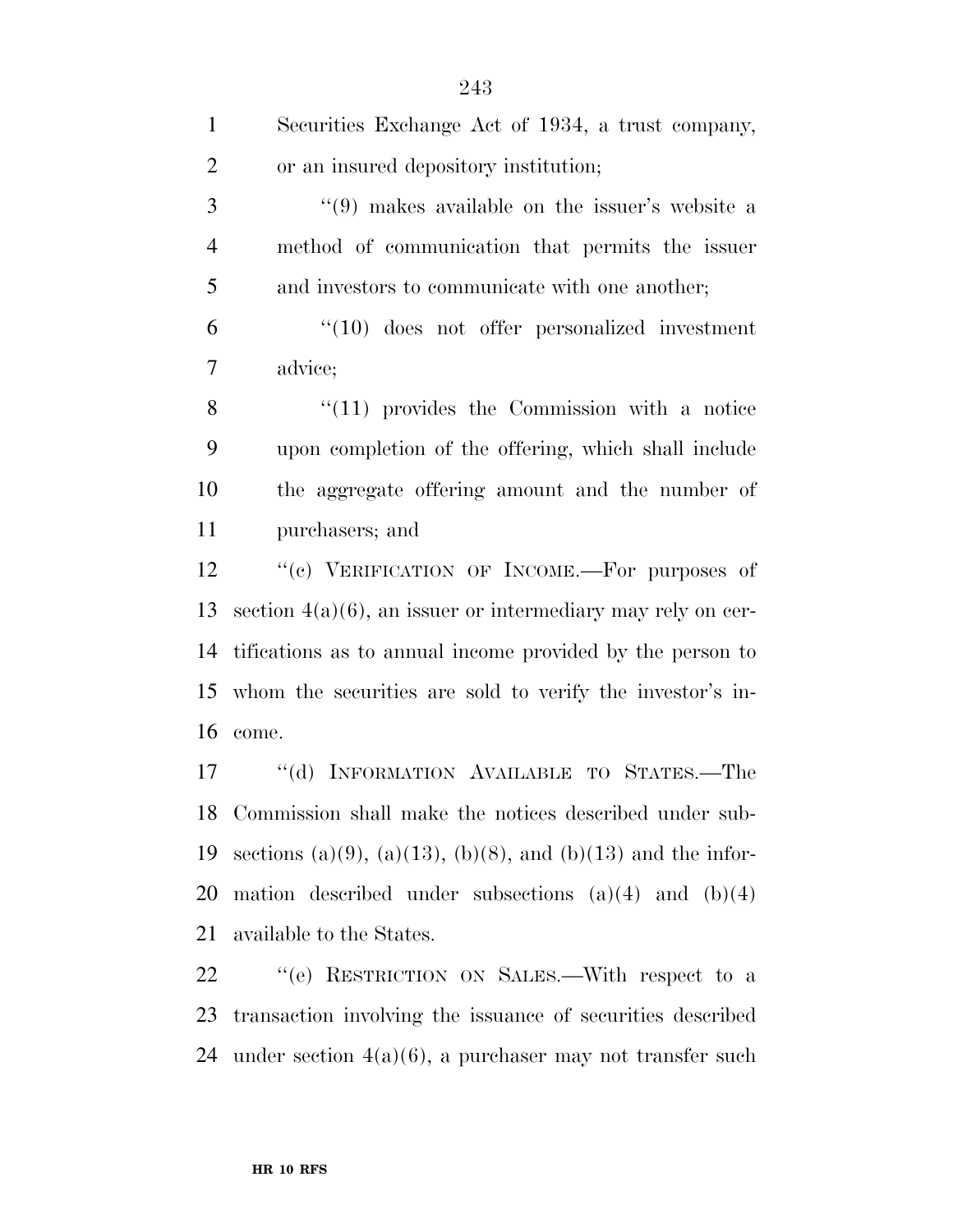| $\mathbf{1}$   | securities during the 1-year period beginning on the date  |
|----------------|------------------------------------------------------------|
| $\overline{2}$ | of purchase, unless such securities are sold to—           |
| 3              | $\cdot$ (1) the issuer of such securities; or              |
| $\overline{4}$ | $\lq(2)$ an accredited investor.                           |
| 5              | "(f) CONSTRUCTION.—                                        |
| 6              | " $(1)$ NO REGISTRATION AS BROKER.—With re-                |
| $\overline{7}$ | spect to a transaction described under<br>section          |
| 8              | $4(a)(6)$ involving an intermediary, such intermediary     |
| 9              | shall not be required to register as a broker under        |
| 10             | section $15(a)(1)$ of the Securities Exchange Act of       |
| 11             | 1934 solely by reason of participation in such trans-      |
| 12             | action.                                                    |
| 13             | "(2) NO PRECLUSION OF OTHER CAPITAL RAIS-                  |
| 14             | $ING.$ Nothing in this section or section $4(a)(6)$        |
| 15             | shall be construed as preventing an issuer from rais-      |
| 16             | ing capital through methods not described under            |
| 17             | section $4(a)(6)$ .".                                      |
| 18             | (c) RULEMAKING.—Not later than 180 days after the          |
| 19             | date of enactment of this Act, the Securities and Ex-      |
| 20             | change Commission shall issue or revise such rules as may  |
| 21             | be necessary to carry out section 4A of the Securities Act |
| 22             | of 1933, ans amended by this Act. In issuing or revising   |
| 23             | such rules, the Commission shall consider the costs and    |
| 24             | benefits of the action.                                    |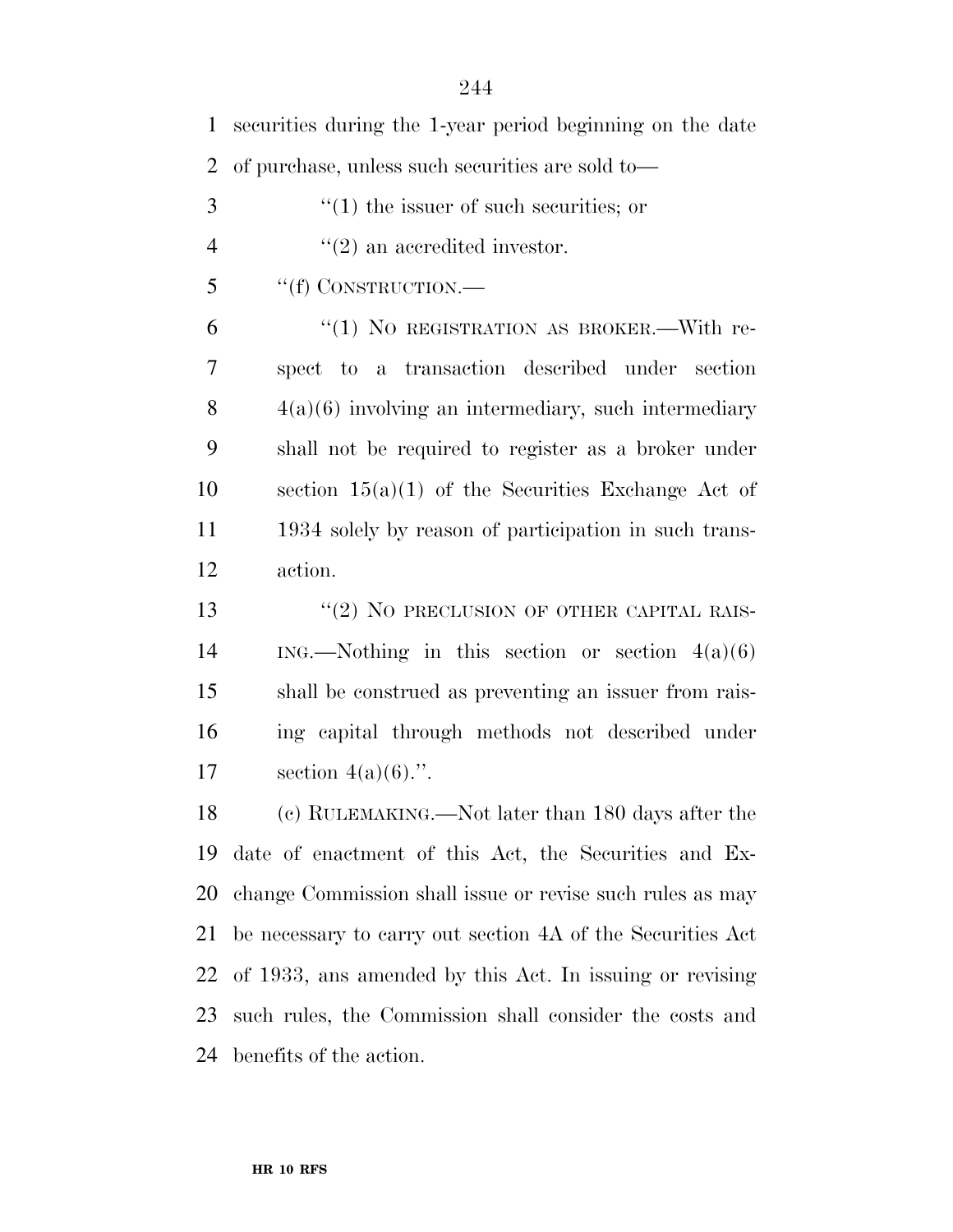(d) DISQUALIFICATION.—Not later than 180 days after the date of enactment of this Act, the Securities and Exchange Commission shall by rule or regulation establish disqualification provisions under which an issuer shall not 5 be eligible to utilize the exemption under section  $4(a)(6)$  of the Securities Act of 1933 (as amended by this Act) based on the disciplinary history of the issuer or its prede- cessors, affiliates, officers, directors, or persons fulfilling similar roles. The Commission shall also establish disquali- fication provisions under which an intermediary shall not be eligible to act as an intermediary in connection with 12 an offering utilizing the exemption under section  $4(a)(6)$  of the Securities Act of 1933 based on the disciplinary history of the intermediary or its predecessors, affiliates, officers, directors, or persons fulfilling similar roles. Such provisions shall be substantially similar to the disqualifica- tion provisions contained in the regulations adopted in ac- cordance with section 926 of the Dodd-Frank Wall Street Reform and Consumer Protection Act (15 U.S.C. 77d note).

### **SEC. 477. EXCLUSION OF CROWDFUNDING INVESTORS FROM SHAREHOLDER CAP.**

23 Section  $12(g)(5)$  of the Securities Exchange Act of 1934 (15 U.S.C. 78l(g)(5)) is amended—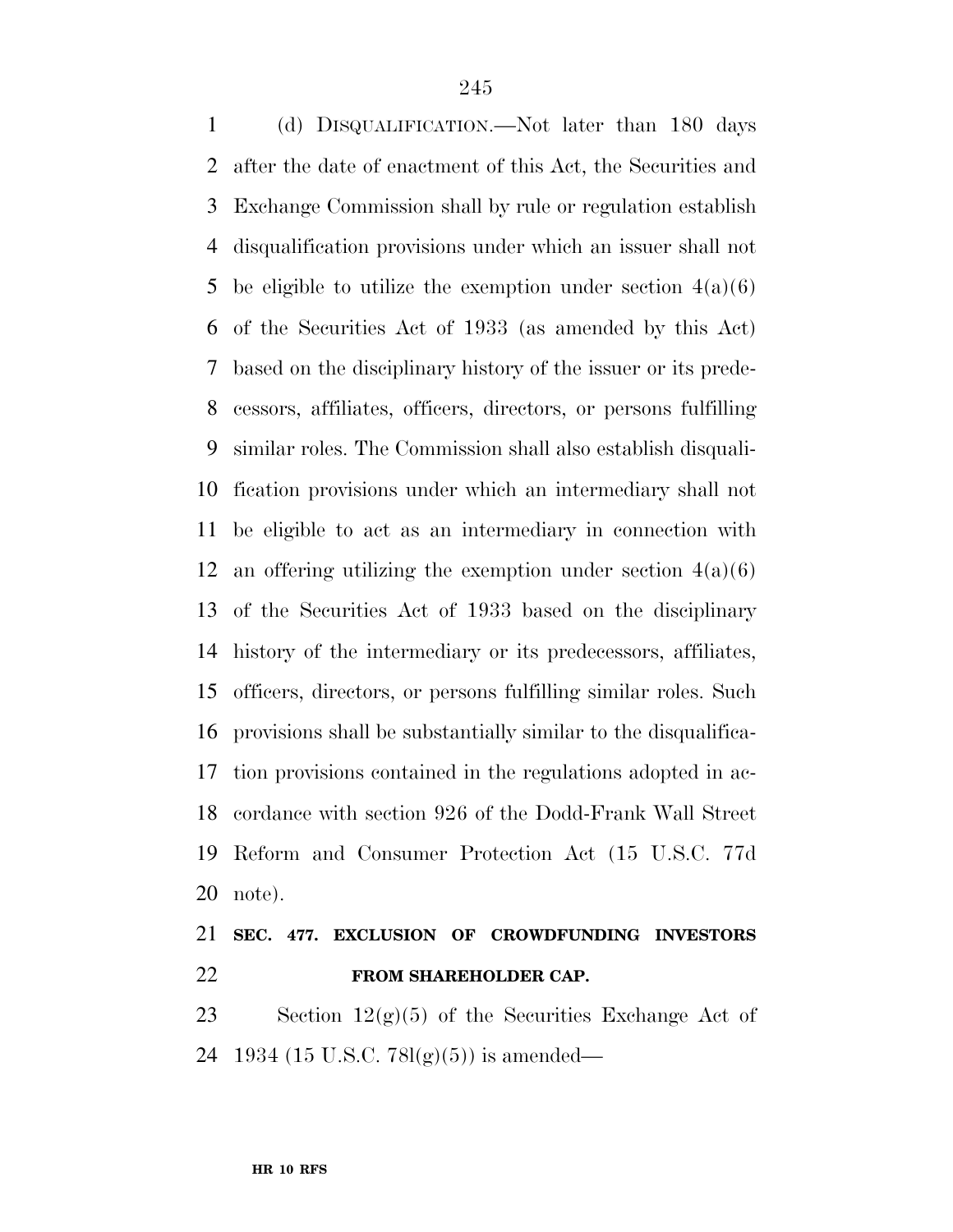| $\mathbf{1}$   | $(1)$ by striking " $(5)$ For the purposes" and in-            |
|----------------|----------------------------------------------------------------|
| $\overline{2}$ | serting:                                                       |
| 3              | $``(5)$ DEFINITIONS.—                                          |
| $\overline{4}$ | "(A) IN GENERAL.—For the purposes";                            |
| 5              | and                                                            |
| 6              | $(2)$ by adding at the end the following:                      |
| 7              | "(B) EXCLUSION FOR PERSONS HOLDING                             |
| 8              | CERTAIN SECURITIES.—For purposes of this                       |
| 9              | subsection, securities held by persons who pur-                |
| 10             | chase such securities in transactions described                |
| 11             | under section $4(a)(6)$ of the Securities Act of               |
| 12             | 1933 shall not be deemed to be 'held of                        |
|                |                                                                |
| 13             | record'.".                                                     |
| 14             | SEC. 478. PREEMPTION OF STATE LAW.                             |
| 15             | (a) IN GENERAL.—Section $18(b)(4)(C)$ of the Securi-           |
| 16             | ties Act of 1933 (15 U.S.C. $77r(b)(4)(C)$ ) is amended by     |
| 17             | striking "section $4(6)$ " and inserting "section $4(a)(6)$ ". |
| 18             | (b) CLARIFICATION OF THE PRESERVATION OF                       |
| 19             | STATE ENFORCEMENT AUTHORITY.-                                  |
| 20             | (1) IN GENERAL.—The amendments made by                         |
| 21             | section 305(a) of the Jumpstart Our Business                   |
| 22             | Startups Act, as amended by subsection (a), relate             |
| 23             | solely to State registration, documentation, and of-           |
| 24             | fering requirements, as described under section                |

**HR 10 RFS**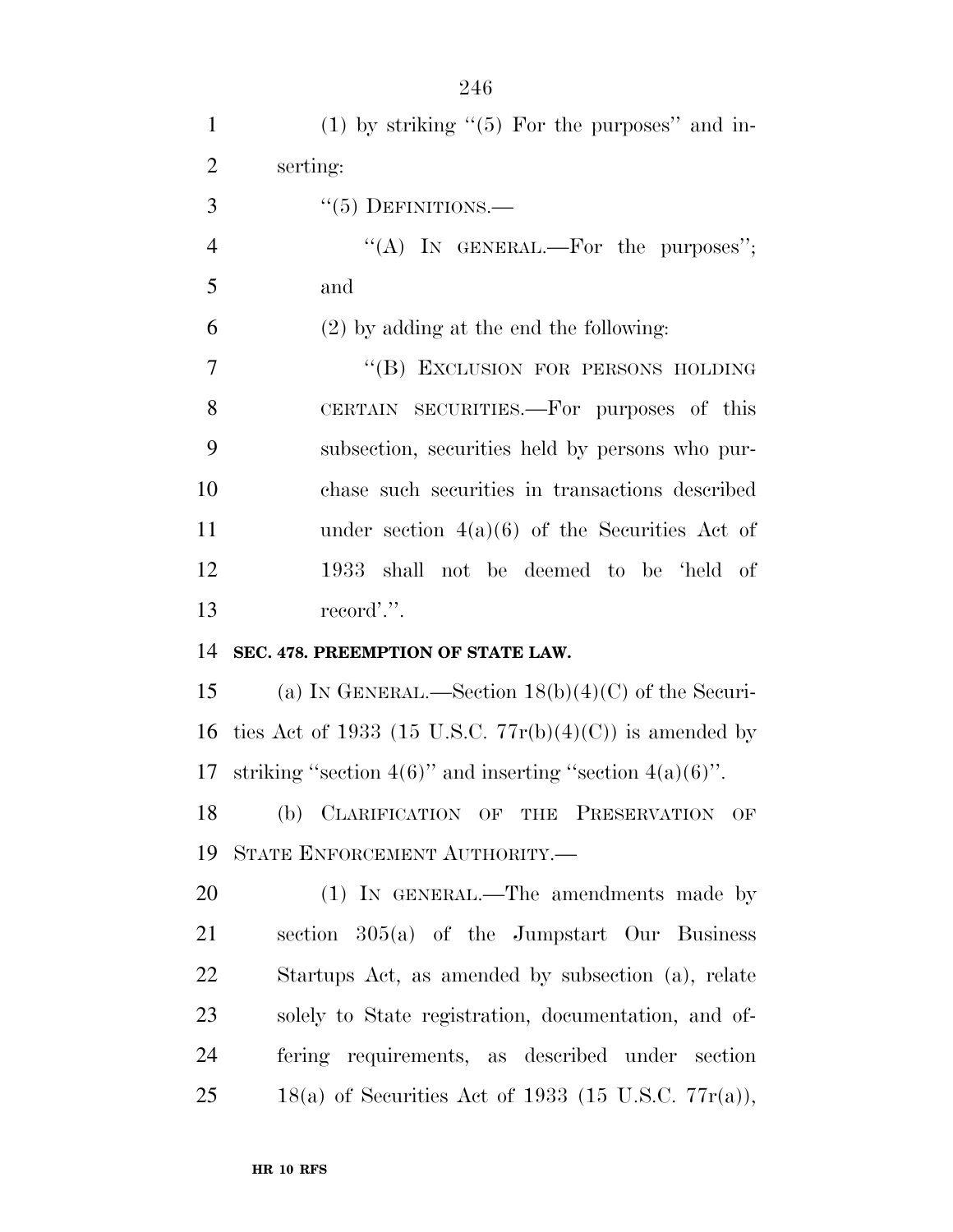and shall have no impact or limitation on other State authority to take enforcement action with re- gard to an issuer, intermediary, or any other person or entity using the exemption from registration pro- vided by section 4(a)(6) of such Act. Notwith- standing monetary penalties or sanctions, a State may not impose any filing or fee under such author-ity.

 (2) CLARIFICATION OF STATE JURISDICTION OVER UNLAWFUL CONDUCT OF INTERMEDIARIES, 11 ISSUERS, AND CUSTODIANS.—Section 18(c)(1) of the Securities Act of 1933 is amended by striking ''in connection with securities or securities transactions'' and all that follows and inserting the following: ''in connection with securities or securities transactions, with respect to—

17  $\frac{17}{2}$  ''(A) fraud or deceit;

18 ''(B) unlawful conduct by a broker or deal-er; and

20  $\text{``(C)}$  with respect to a transaction de- scribed under section 4(a)(6), unlawful conduct by an intermediary, issuer, or custodian.''.

#### **SEC. 479. TREATMENT OF FUNDING PORTALS.**

 Section 5312(c) of title 31, United States Code, is amended by adding at the end the following: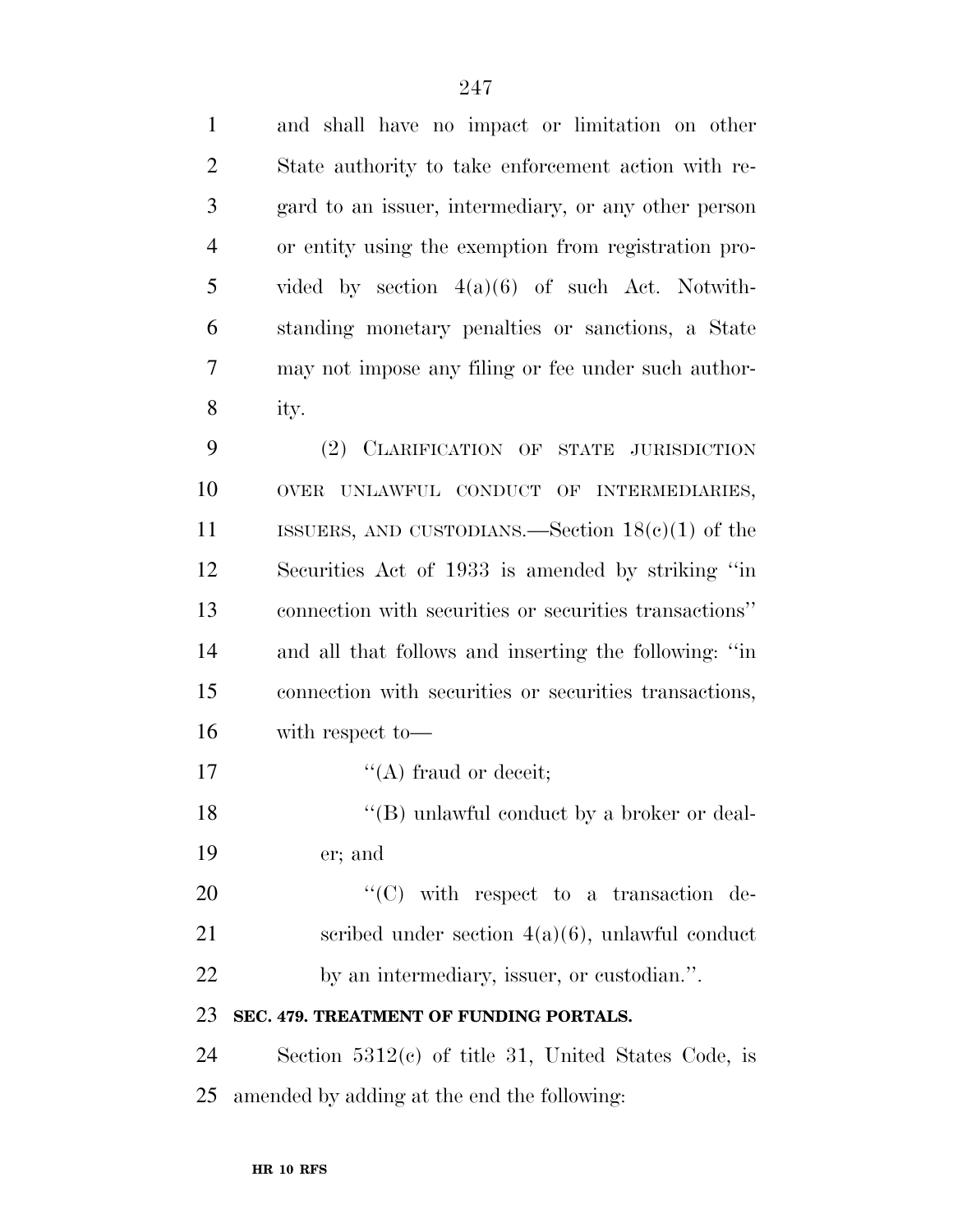1 "(2) FUNDING PORTALS NOT INCLUDED IN DEFINITION.—The term 'financial institution' (as defined in subsection (a)) does not include a funding portal (as defined under section 3(a) of the Securi-5 ties Exchange Act of 1934  $(15 \text{ U.S.C. } 78c(a)))$ .".

## **Subtitle Q—Corporate Governance Reform and Transparency**

#### **SEC. 481. DEFINITIONS.**

 (a) SECURITIES EXCHANGE ACT OF 1934.—Section 3(a) of the Securities Exchange Act of 1934 (15 U.S.C. 78c(a)) is amended by adding at the end the following new paragraphs:

 ''(83) PROXY ADVISORY FIRM.—The term 'proxy advisory firm' means any person who is pri- marily engaged in the business of providing proxy voting research, analysis, or recommendations to cli- ents, which conduct constitutes a solicitation within the meaning of section 14 and the Commission's rules and regulations thereunder, except to the ex- tent that the person is exempted by such rules and regulations from requirements otherwise applicable to persons engaged in a solicitation.

23 "(84) PERSON ASSOCIATED WITH A PROXY AD- VISORY FIRM.—The term 'person associated with' a proxy advisory firm means any partner, officer, or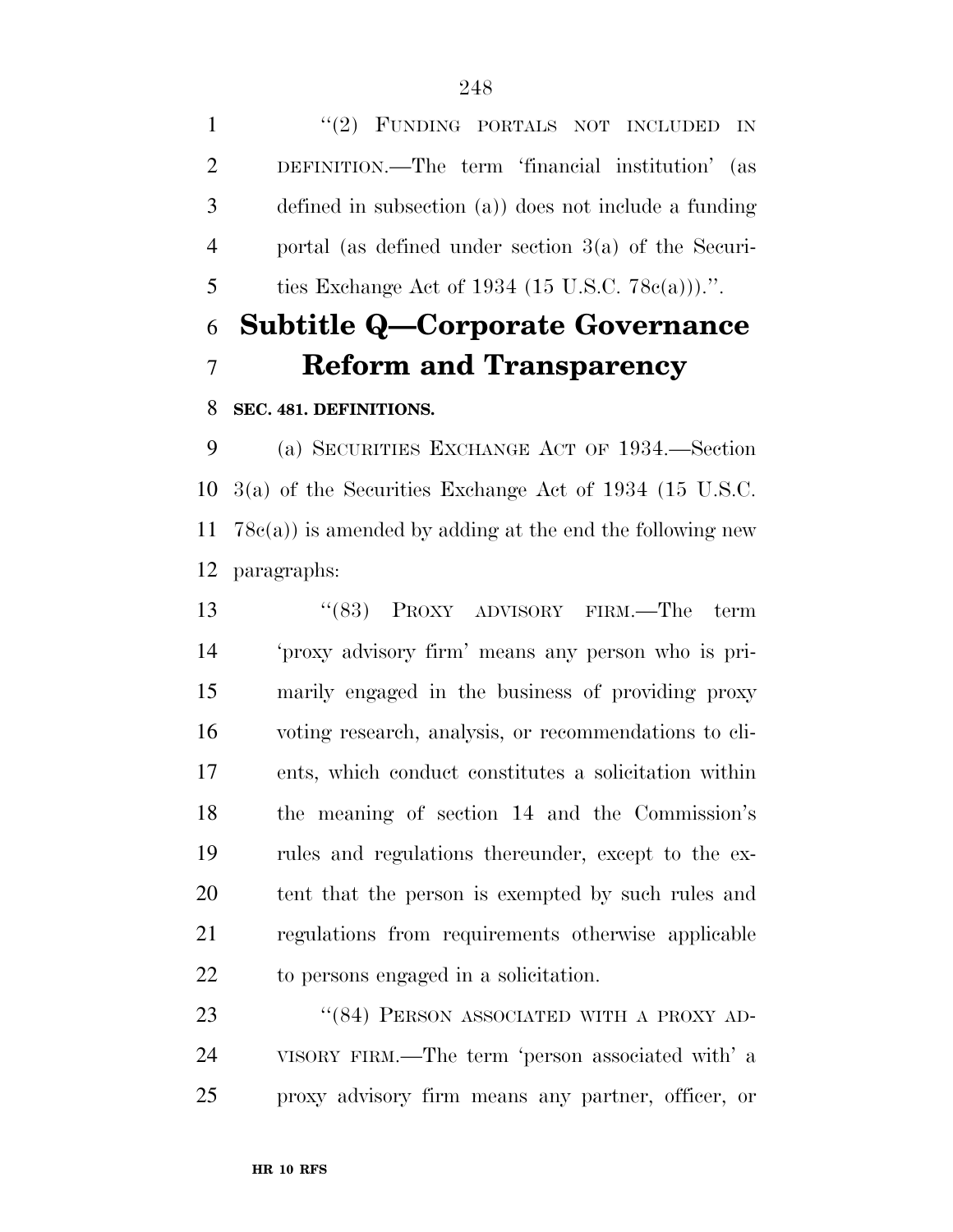| $\mathbf{1}$   | director of a proxy advisory firm (or any person oc-    |
|----------------|---------------------------------------------------------|
| $\overline{2}$ | cupying a similar status or performing similar func-    |
| 3              | tions), any person directly or indirectly controlling,  |
| $\overline{4}$ | controlled by, or under common control with a proxy     |
| 5              | advisory firm, or any employee of a proxy advisory      |
| 6              | firm, except that persons associated with a proxy ad-   |
| $\tau$         | visory firm whose functions are clerical or ministe-    |
| 8              | rial shall not be included in the meaning of such       |
| 9              | term. The Commission may by rules and regulations       |
| 10             | classify, for purposes or any portion or portions of    |
| 11             | this Act, persons, including employees controlled by    |
| 12             | a proxy advisory firm.".                                |
| 13             | (b) APPLICABLE DEFINITIONS.—As used in this sub-        |
| 14             | title—                                                  |
| 15             | (1) the term "Commission" means the Securi-             |
| 16             | ties and Exchange Commission; and                       |
| 17             | $(2)$ the term "proxy advisory firm" has the            |
| 18             | same meaning as in section $3(a)(83)$ of the Securi-    |
| 19             | ties Exchange Act of 1934, as added by this subtitle.   |
| 20             | SEC. 482. REGISTRATION OF PROXY ADVISORY FIRMS.         |
| 21             | (a) AMENDMENT.—The Securities Exchange Act of           |
| 22             | 1934 is amended by inserting after section 15G the fol- |
| 23             | lowing new section:                                     |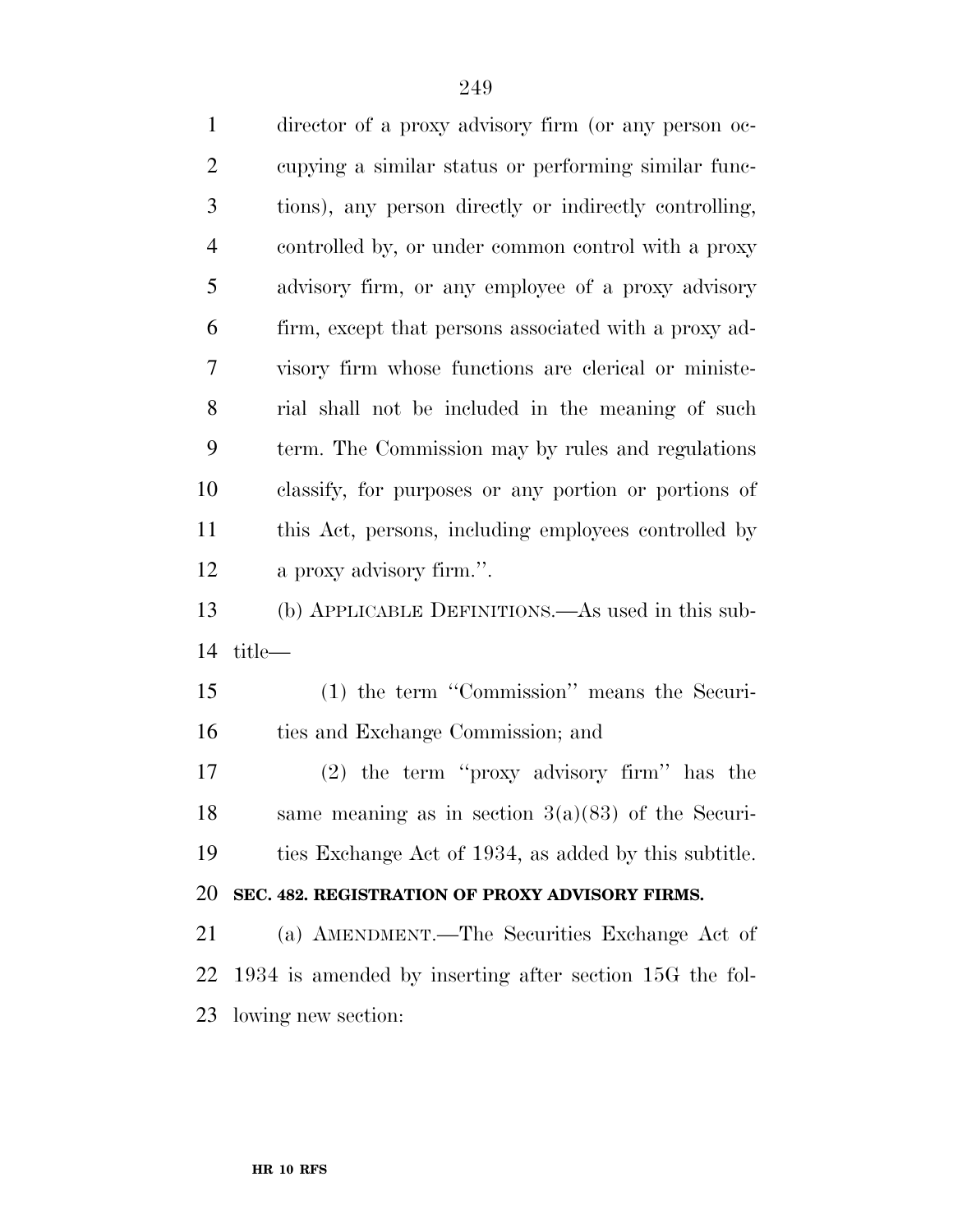#### **''SEC. 15H. REGISTRATION OF PROXY ADVISORY FIRMS.**

 ''(a) CONDUCT PROHIBITED.—It shall be unlawful for a proxy advisory firm to make use of the mails or any means or instrumentality of interstate commerce to pro- vide proxy voting research, analysis, or recommendations to any client, unless such proxy advisory firm is registered under this section.

8 "(b) REGISTRATION PROCEDURES.—

9 "(1) APPLICATION FOR REGISTRATION.—

10 "(A) IN GENERAL.—A proxy advisory firm must file with the Commission an application for registration, in such form as the Commis- sion shall require, by rule or regulation, and containing the information described in sub-paragraph (B).

16 "(B) REQUIRED INFORMATION.—An appli- cation for registration under this section shall contain information regarding—

 ''(i) a certification that the applicant has adequate financial and managerial re- sources to consistently provide proxy advice based on accurate information;

 $\frac{1}{1}$  the procedures and methodolo- gies that the applicant uses in developing proxy voting recommendations, including whether and how the applicant considers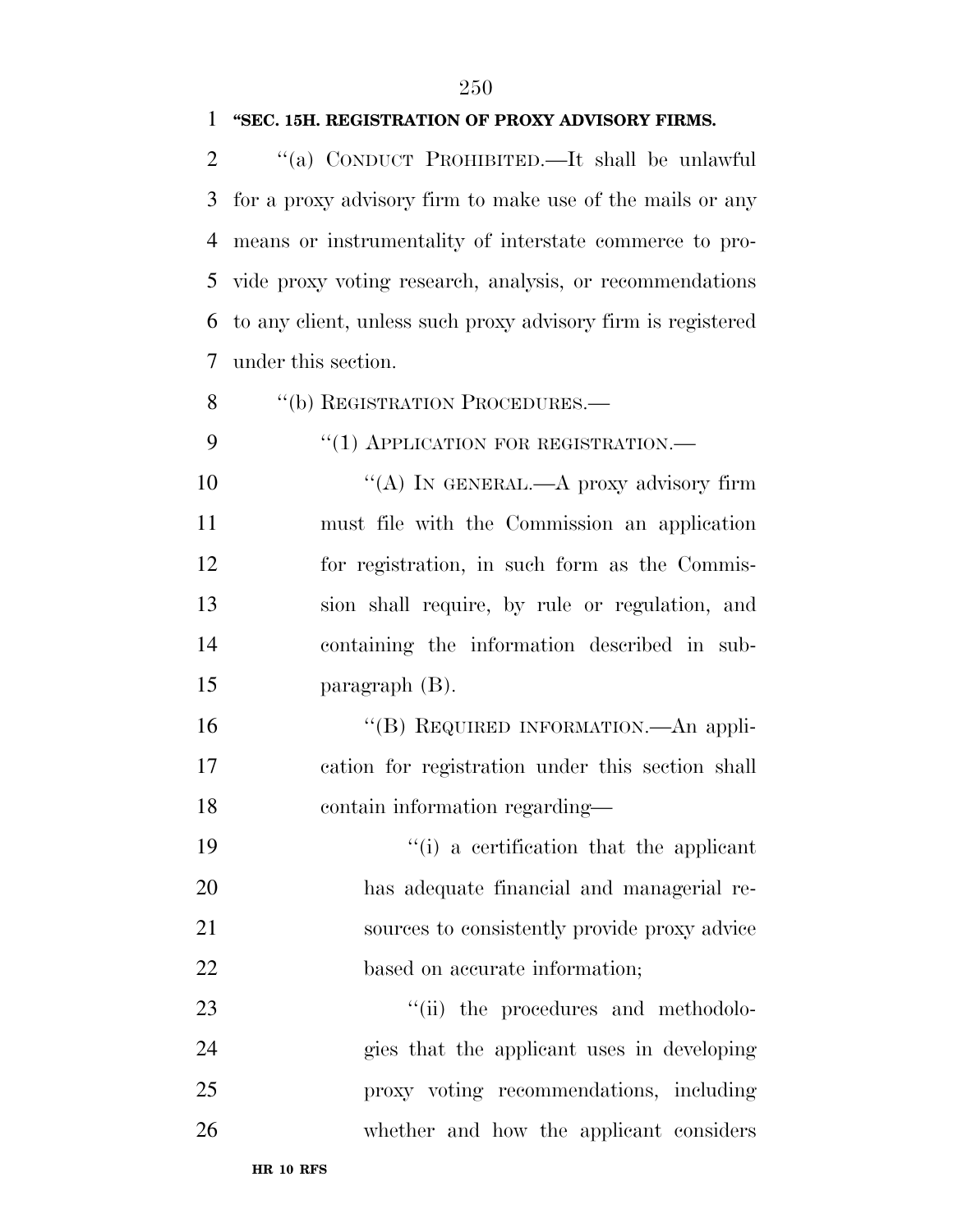| $\mathbf{1}$   | the size of a company when making proxy              |
|----------------|------------------------------------------------------|
| $\mathbf{2}$   | voting recommendations;                              |
| 3              | "(iii) the organizational structure of               |
| $\overline{4}$ | the applicant;                                       |
| 5              | "(iv) whether or not the applicant has               |
| 6              | in effect a code of ethics, and if not, the          |
| $\overline{7}$ | reasons therefor;                                    |
| 8              | $\mathcal{C}(v)$ any potential or actual conflict of |
| 9              | interest relating to the ownership structure         |
| 10             | of the applicant or the provision of proxy           |
| 11             | advisory services by the applicant, includ-          |
| 12             | ing whether the proxy advisory firm en-              |
| 13             | gages in services ancillary to the provision         |
| 14             | of proxy advisory services such as con-              |
| 15             | sulting services for corporate issuers, and          |
| 16             | if so the revenues derived therefrom;                |
| 17             | "(vi) the policies and procedures in                 |
| 18             | place to manage conflicts of interest under          |
| 19             | subsection (f); and                                  |
| 20             | "(vii) any other information and docu-               |
| 21             | ments concerning the applicant and any               |
| 22             | person associated with such applicant as             |
| 23             | the Commission, by rule, may prescribe as            |
| 24             | necessary or appropriate in the public in-           |
| 25             | terest or for the protection of investors.           |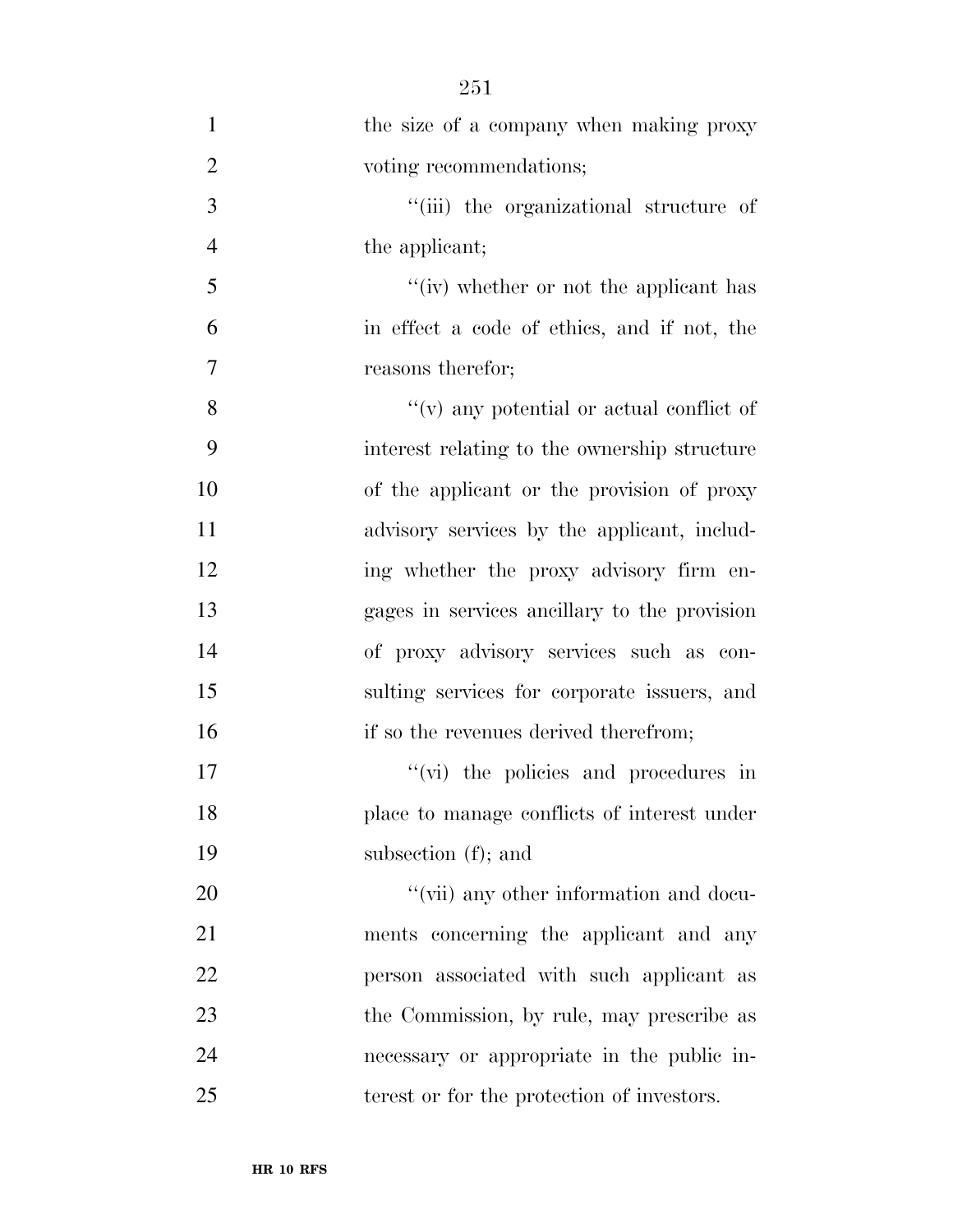| $\mathbf{1}$   | $``(2)$ REVIEW OF APPLICATION.—                   |
|----------------|---------------------------------------------------|
| $\overline{2}$ | "(A) INITIAL DETERMINATION.—Not later             |
| 3              | than 90 days after the date on which the appli-   |
| $\overline{4}$ | cation for registration is filed with the Commis- |
| 5              | sion under paragraph (1) (or within such longer   |
| 6              | period as to which the applicant consents) the    |
| 7              | Commission shall—                                 |
| 8              | "(i) by order, grant registration; or             |
| 9              | "(ii) institute proceedings to deter-             |
| 10             | mine whether registration should be de-           |
| 11             | nied.                                             |
| 12             | "(B) CONDUCT OF PROCEEDINGS.-                     |
| 13             | "(i) CONTENT.—Proceedings referred                |
| 14             | to in subparagraph $(A)(ii)$ shall—               |
| 15             | $\lq\lq$ (I) include notice of the grounds        |
| 16             | for denial under consideration and an             |
| 17             | opportunity for hearing; and                      |
| 18             | $\lq\lq$ (II) be concluded not later than         |
| 19             | 120 days after the date on which the              |
| 20             | application for registration is filed             |
| 21             | with the Commission under paragraph               |
| 22             | (1).                                              |
| 23             | "(ii) DETERMINATION.—At the con-                  |
| 24             | clusion of such proceedings, the Commis-          |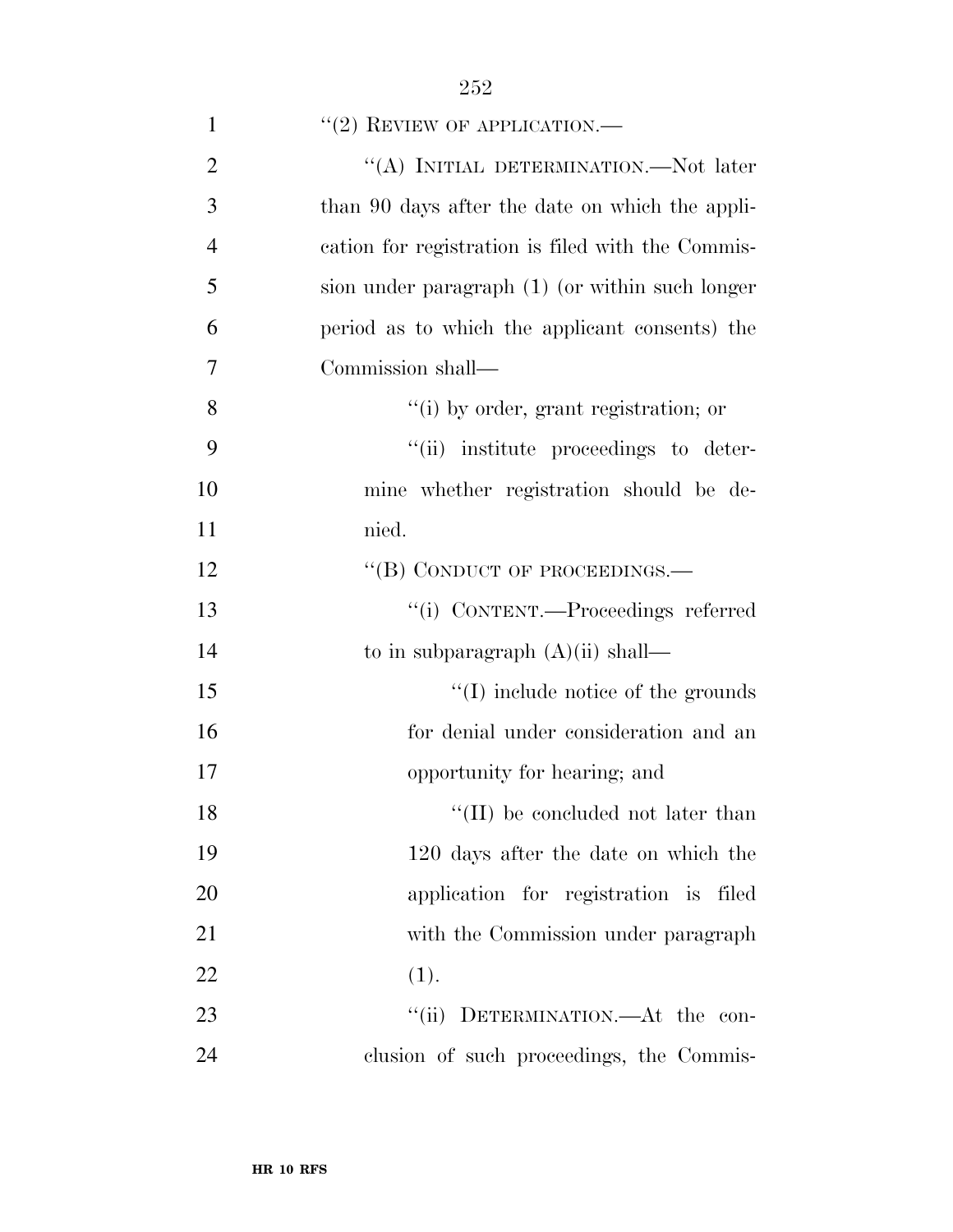| $\mathbf{1}$   | sion, by order, shall grant or deny such ap-     |
|----------------|--------------------------------------------------|
| $\overline{2}$ | plication for registration.                      |
| 3              | "(iii) EXTENSION AUTHORIZED.—The                 |
| $\overline{4}$ | Commission may extend the time for con-          |
| 5              | clusion of such proceedings for not longer       |
| 6              | than 90 days, if it finds good cause for         |
| 7              | such extension and publishes its reasons         |
| 8              | for so finding, or for such longer period as     |
| 9              | to which the applicant consents.                 |
| 10             | "(C) GROUNDS FOR DECISION.—The Com-              |
| 11             | mission shall grant registration under this sub- |
| 12             | section-                                         |
| 13             | "(i) if the Commission finds that the            |
| 14             | requirements of this section are satisfied;      |
| 15             | and                                              |
| 16             | "(ii) unless the Commission finds (in            |
| 17             | which case the Commission shall deny such        |
| 18             | registration) that—                              |
| 19             | $\lq\lq$ the applicant has failed to             |
| 20             | certify to the Commission's satisfac-            |
| 21             | tion that it has adequate financial and          |
| 22             | managerial resources to consistently             |
| 23             | provide proxy advice based on accu-              |
| 24             | information and to materially<br>rate            |
| 25             | comply with the procedures and meth-             |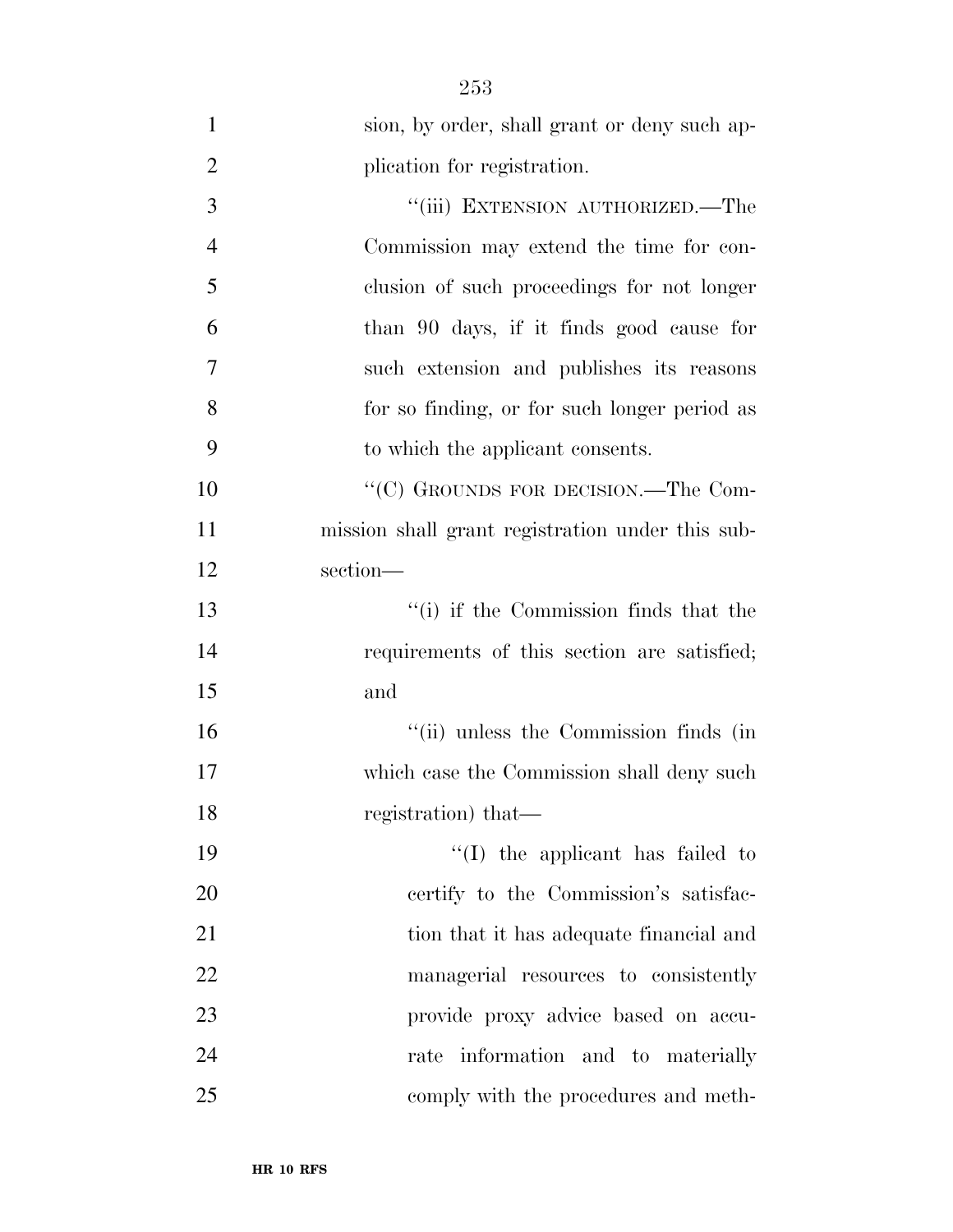| $\mathbf{1}$   | odologies disclosed under paragraph                   |
|----------------|-------------------------------------------------------|
| $\overline{2}$ | $(1)(B)$ and with subsections (f) and                 |
| 3              | $(g);$ or                                             |
| $\overline{4}$ | $\lq\lq$ (II) if the applicant were so reg-           |
| 5              | istered, its registration would be sub-               |
| 6              | ject to suspension or revocation under                |
| $\overline{7}$ | subsection (e).                                       |
| 8              | $``(3)$ PUBLIC AVAILABILITY OF INFORMATION.—          |
| 9              | Subject to section 24, the Commission shall make      |
| 10             | the information and documents submitted to the        |
| 11             | Commission by a proxy advisory firm in its com-       |
| 12             | pleted application for registration, or in any amend- |
| 13             | ment submitted under paragraph $(1)$ or $(2)$ of sub- |
| 14             | section (c), publicly available on the Commission's   |
| 15             | website, or through another comparable, readily ac-   |
| 16             | cessible means.                                       |
| 17             | "(c) UPDATE OF REGISTRATION.-                         |
| 18             | $\frac{4}{1}$ UPDATE Rack registered provy advisory   |

 ''(1) UPDATE.—Each registered proxy advisory firm shall promptly amend and update its applica- tion for registration under this section if any infor- mation or document provided therein becomes mate- rially inaccurate, except that a registered proxy advi- sory firm is not required to amend the information 24 required to be filed under subsection  $(b)(1)(B)(i)$  by filing information under this paragraph, but shall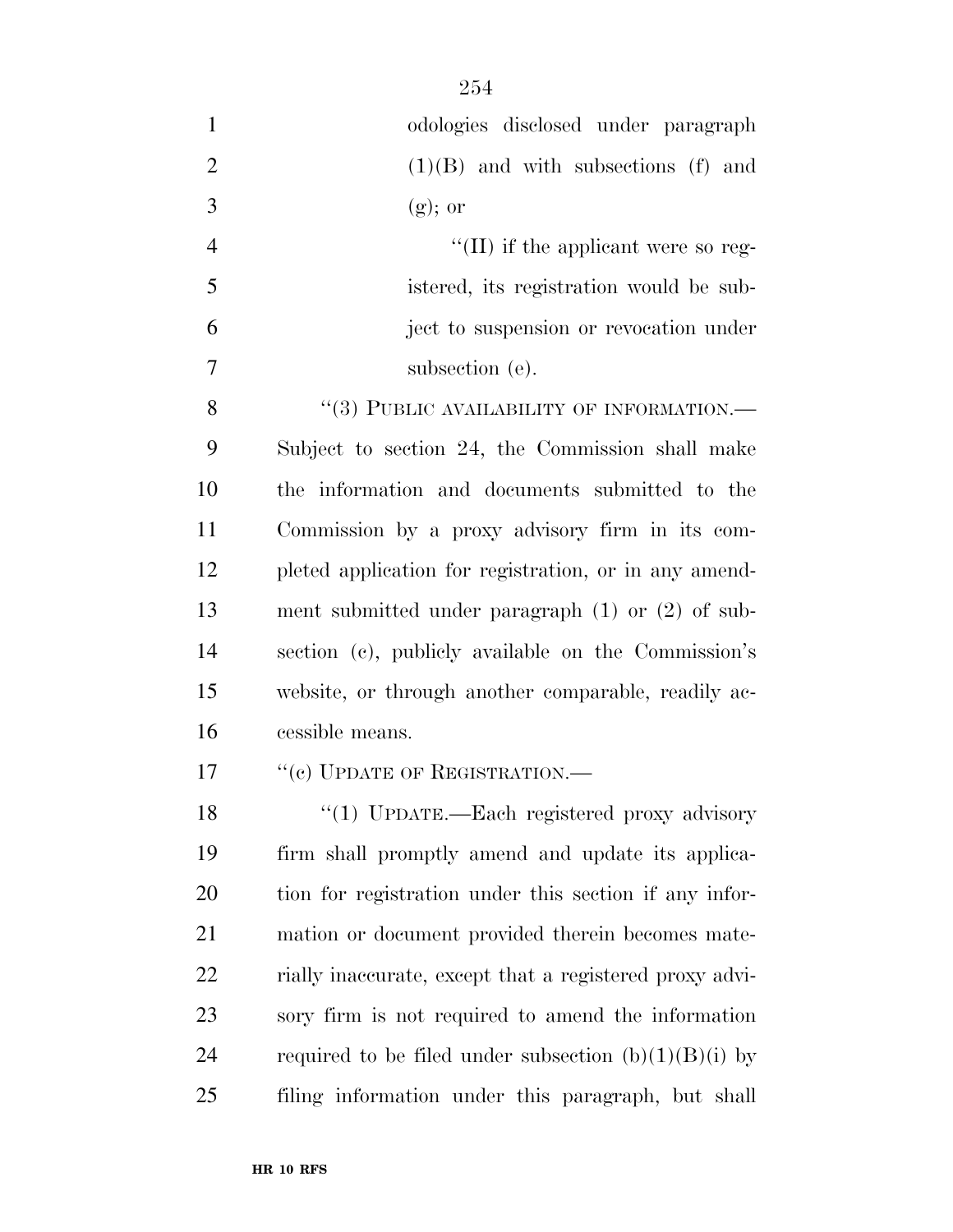amend such information in the annual submission of the organization under paragraph (2) of this sub-section.

4 "(2) CERTIFICATION.—Not later than 90 cal- endar days after the end of each calendar year, each registered proxy advisory firm shall file with the Commission an amendment to its registration, in such form as the Commission, by rule, may prescribe as necessary or appropriate in the public interest or 10 for the protection of investors—

11 ''(A) certifying that the information and documents in the application for registration of such registered proxy advisory firm continue to be accurate in all material respects; and

15 "(B) listing any material change that oc- curred to such information or documents during 17 the previous calendar year.

18 "(d) CENSURE, DENIAL, OR SUSPENSION OF REG- ISTRATION; NOTICE AND HEARING.—The Commission, by order, shall censure, place limitations on the activities, functions, or operations of, suspend for a period not ex- ceeding 12 months, or revoke the registration of any reg- istered proxy advisory firm if the Commission finds, on the record after notice and opportunity for hearing, that such censure, placing of limitations, suspension, or revoca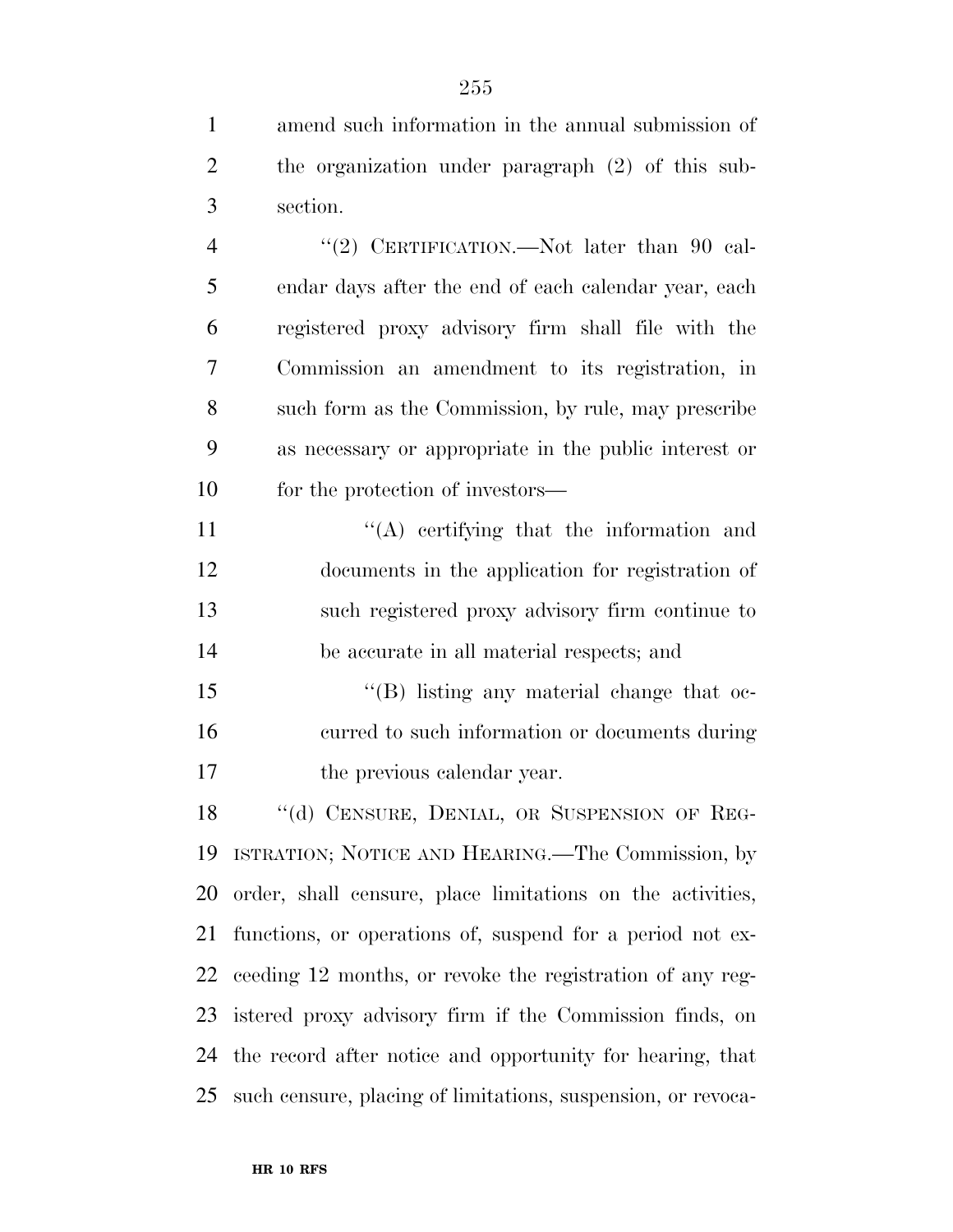tion is necessary for the protection of investors and in the public interest and that such registered proxy advisory firm, or any person associated with such an organization, whether prior to or subsequent to becoming so associ-ated—

 "(1) has committed or omitted any act, or is subject to an order or finding, enumerated in sub-8 paragraph  $(A)$ ,  $(D)$ ,  $(E)$ ,  $(H)$ , or  $(G)$  of section 15(b)(4), has been convicted of any offense specified 10 in section  $15(b)(4)(B)$ , or is enjoined from any ac- tion, conduct, or practice specified in subparagraph (C) of section 15(b)(4), during the 10-year period preceding the date of commencement of the pro- ceedings under this subsection, or at any time there-after;

 $(2)$  has been convicted during the 10-year pe- riod preceding the date on which an application for registration is filed with the Commission under this section, or at any time thereafter, of—

20  $\langle (A)$  any crime that is punishable by im- prisonment for one or more years, and that is 22 not described in section  $15(b)(4)(B)$ ; or

23 "'(B) a substantially equivalent crime by a foreign court of competent jurisdiction;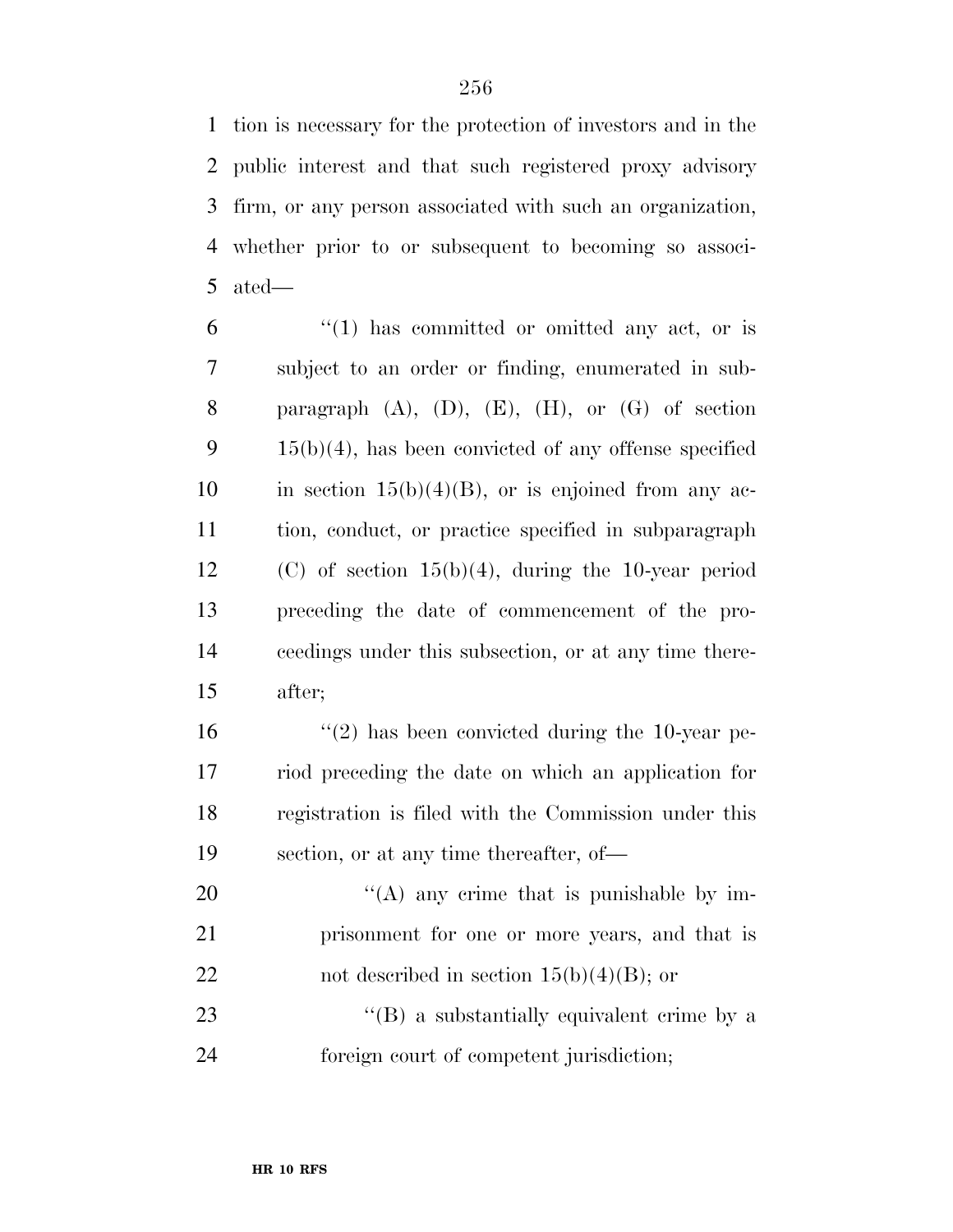1 ''(3) is subject to any order of the Commission barring or suspending the right of the person to be associated with a registered proxy advisory firm; ''(4) fails to furnish the certifications required 5 under subsections  $(b)(2)(C)(ii)(I)$  and  $(c)(2)$ ; ''(5) has engaged in one or more prohibited acts enumerated in paragraph (1); or 8 "(6) fails to maintain adequate financial and managerial resources to consistently offer advisory services with integrity, including by failing to comply with subsections (f) or (g). 12 " (e) TERMINATION OF REGISTRATION.— ''(1) VOLUNTARY WITHDRAWAL.—A registered proxy advisory firm may, upon such terms and con- ditions as the Commission may establish as nec- essary in the public interest or for the protection of investors, which terms and conditions shall include at a minimum that the registered proxy advisory firm will no longer conduct such activities as to bring it within the definition of proxy advisory firm 21 in section  $3(a)(83)$  of the Securities Exchange Act of 1934, withdraw from registration by filing a writ- ten notice of withdrawal to the Commission. 24 "(2) COMMISSION AUTHORITY.—In addition to any other authority of the Commission under this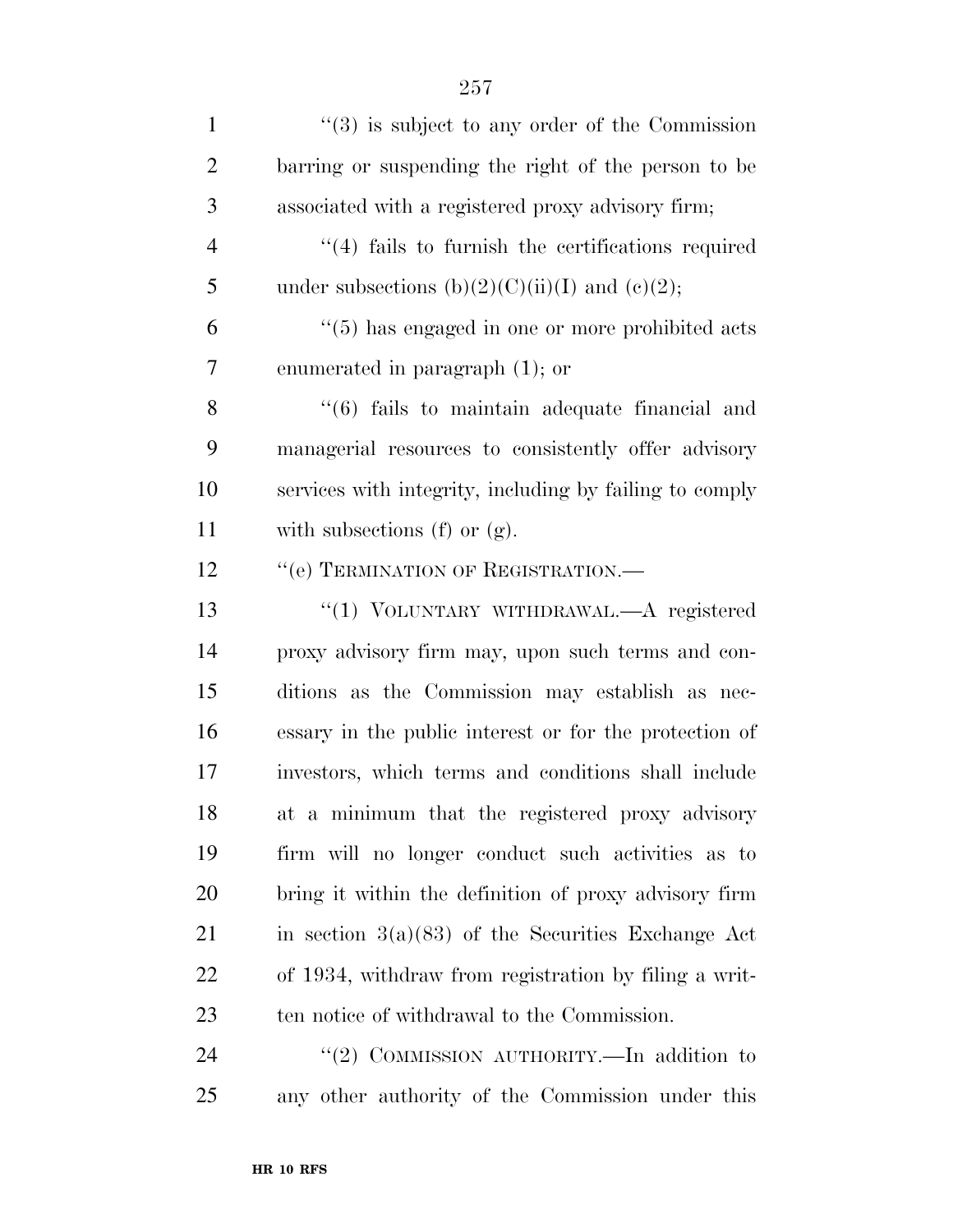| $\mathbf{1}$   | title, if the Commission finds that a registered proxy   |
|----------------|----------------------------------------------------------|
| $\overline{2}$ | advisory firm is no longer in existence or has ceased    |
| 3              | to do business as a proxy advisory firm, the Com-        |
| $\overline{4}$ | mission, by order, shall cancel the registration under   |
| 5              | this section of such registered proxy advisory firm.     |
| 6              | "(f) MANAGEMENT OF CONFLICTS OF INTEREST.-               |
| 7              | "(1) ORGANIZATION POLICIES AND<br>PROCE-                 |
| 8              | DURES.—Each registered proxy advisory firm shall         |
| 9              | establish, maintain, and enforce written policies and    |
| 10             | procedures reasonably designed, taking into consid-      |
| 11             | eration the nature of the business of such registered    |
| 12             | proxy advisory firm and associated persons, to ad-       |
| 13             | dress and manage any conflicts of interest that can      |
| 14             | arise from such business.                                |
| 15             | "(2) COMMISSION AUTHORITY.—The Commis-                   |
| 16             | sion shall issue final rules to prohibit, or require the |
| 17             | management and disclosure of, any conflicts of inter-    |
| 18             | est relating to the offering of proxy advisory services  |
| 19             | by a registered proxy advisory firm, including, with-    |
| 20             | out limitation, conflicts of interest relating to—       |
| 21             | $\lq\lq$ the manner in which a registered                |
| 22             | proxy advisory firm is compensated by the cli-           |
| 23             | ent, or any affiliate of the client, for providing       |
| 24             | proxy advisory services;                                 |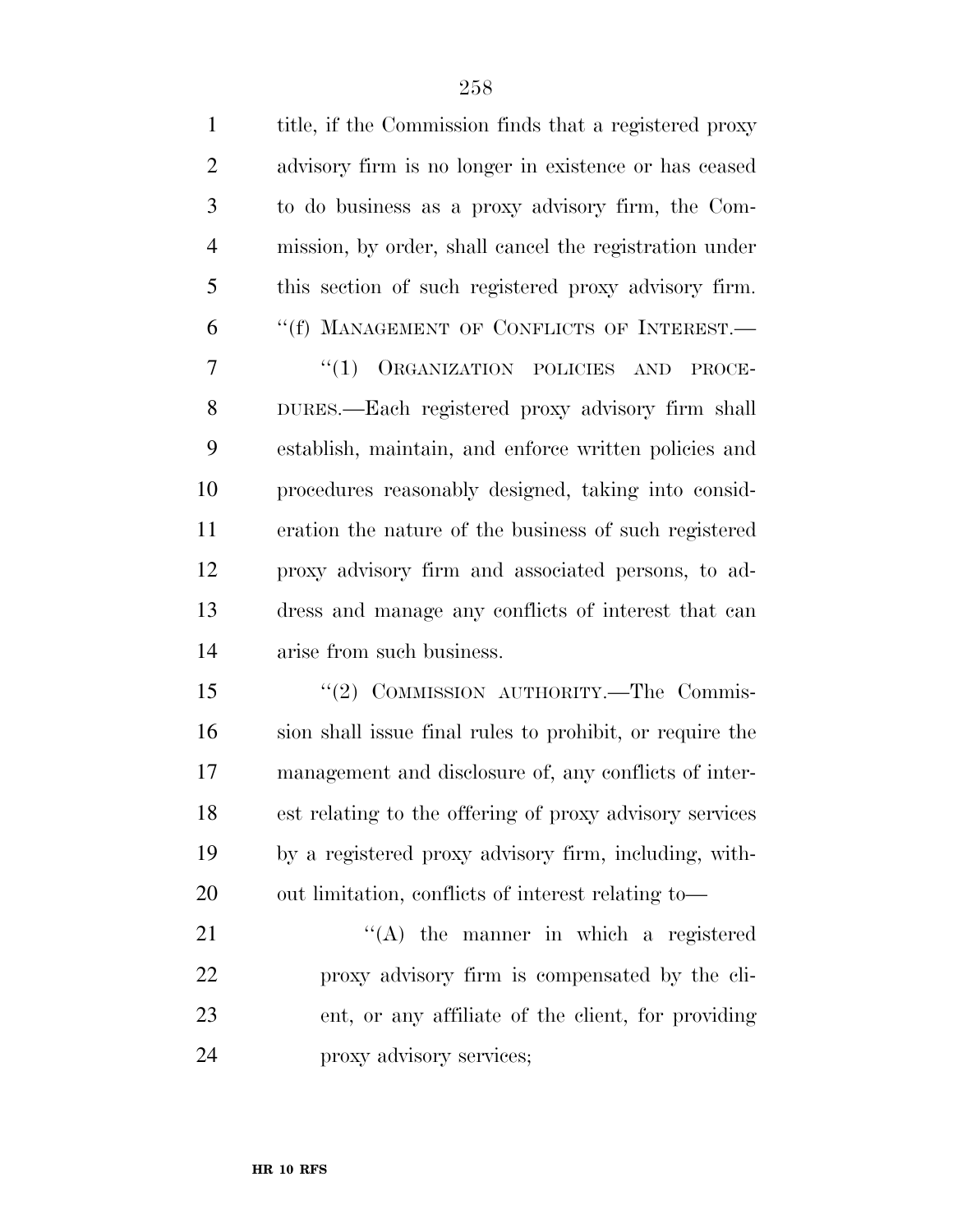| $\mathbf{1}$   | "(B) the provision of consulting, advisory,        |
|----------------|----------------------------------------------------|
| $\overline{2}$ | or other services by a registered proxy advisory   |
| 3              | firm, or any person associated with such reg-      |
| $\overline{4}$ | istered proxy advisory firm, to the client;        |
| 5              | "(C) business relationships, ownership in-         |
| 6              | terests, or any other financial or personal inter- |
| 7              | ests between a registered proxy advisory firm,     |
| 8              | or any person associated with such registered      |
| 9              | proxy advisory firm, and any client, or any af-    |
| 10             | filiate of such client;                            |
| 11             | $\lq\lq$ transparency around the formulation       |
| 12             | of proxy voting policies;                          |
| 13             | "(E) the execution of proxy votes if such          |
| 14             | votes are based upon recommendations made by       |
| 15             | the proxy advisory firm in which someone other     |
| 16             | than the issuer is a proponent;                    |
| 17             | $\lq\lq(F)$ issuing recommendations where proxy    |
| 18             | advisory firms provide advisory services to a      |
| 19             | company; and                                       |
| 20             | $\lq\lq(G)$ any other potential conflict of inter- |
| 21             | est, as the Commission deems necessary or ap-      |
| 22             | propriate in the public interest or for the pro-   |
| 23             | tection of investors.                              |
| 24             | "(g) RELIABILITY OF PROXY ADVISORY FIRM SERV-      |
| 25             | ICES.                                              |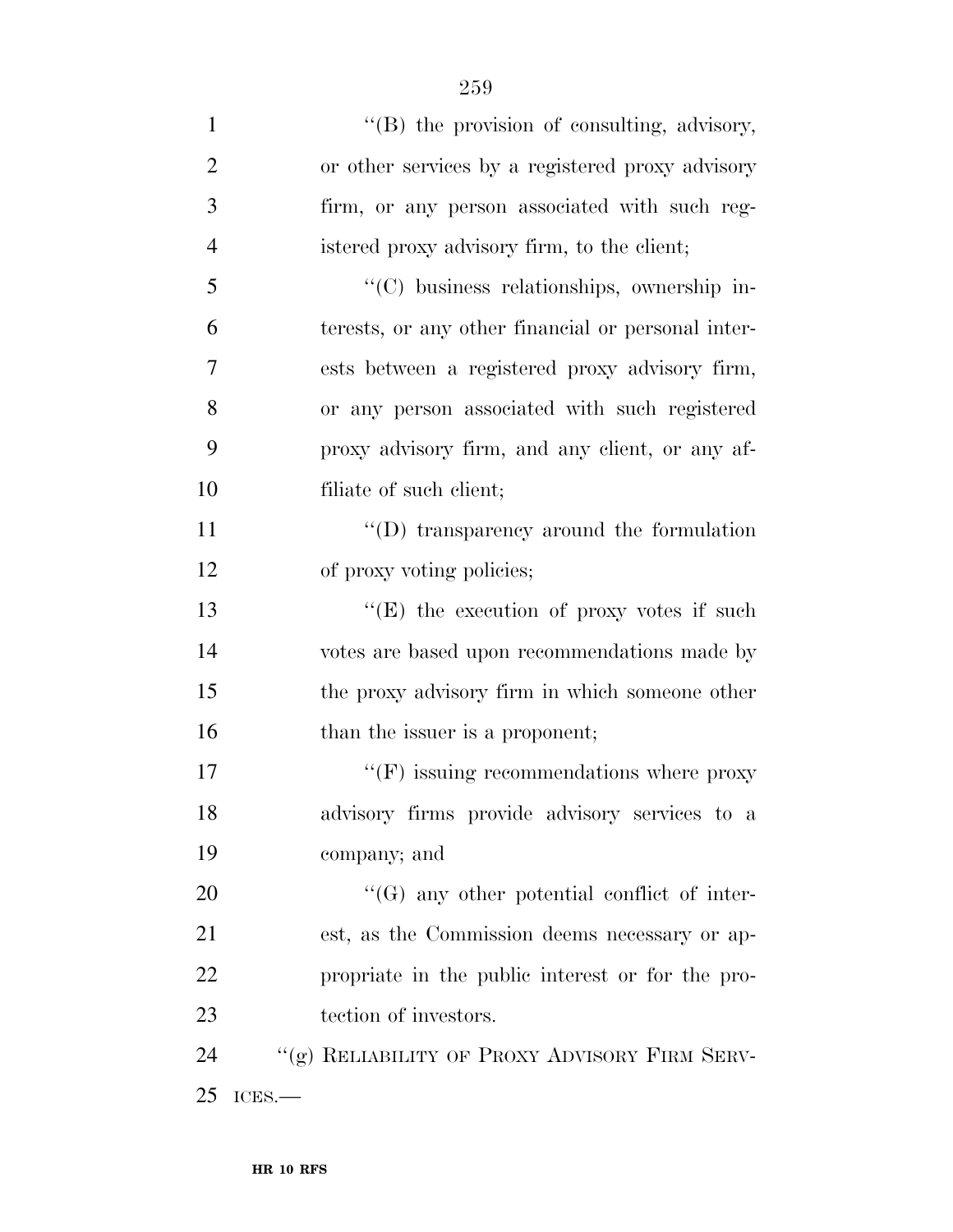1 "(1) IN GENERAL.—Each registered proxy advi- sory firm shall have staff sufficient to produce proxy voting recommendations that are based on accurate and current information. Each registered proxy advi- sory firm shall detail procedures sufficient to permit companies receiving proxy advisory firm rec- ommendations access in a reasonable time to the draft recommendations, with an opportunity to pro- vide meaningful comment thereon, including the op- portunity to present details to the person responsible for developing the recommendation in person or tele- phonically. Each registered proxy advisory firm shall employ an ombudsman to receive complaints about the accuracy of voting information used in making recommendations from the subjects of the proxy ad- visory firm's voting recommendations, and shall re- solve those complaints in a timely fashion and in any event prior to voting on the matter to which the rec-ommendation relates.

20 "(2) DRAFT RECOMMENDATIONS DEFINED. For purposes of this subsection, the term 'draft rec-ommendations'—

23  $\langle (A)$  means the overall conclusions of proxy voting recommendations prepared for the clients of a proxy advisory firm, including any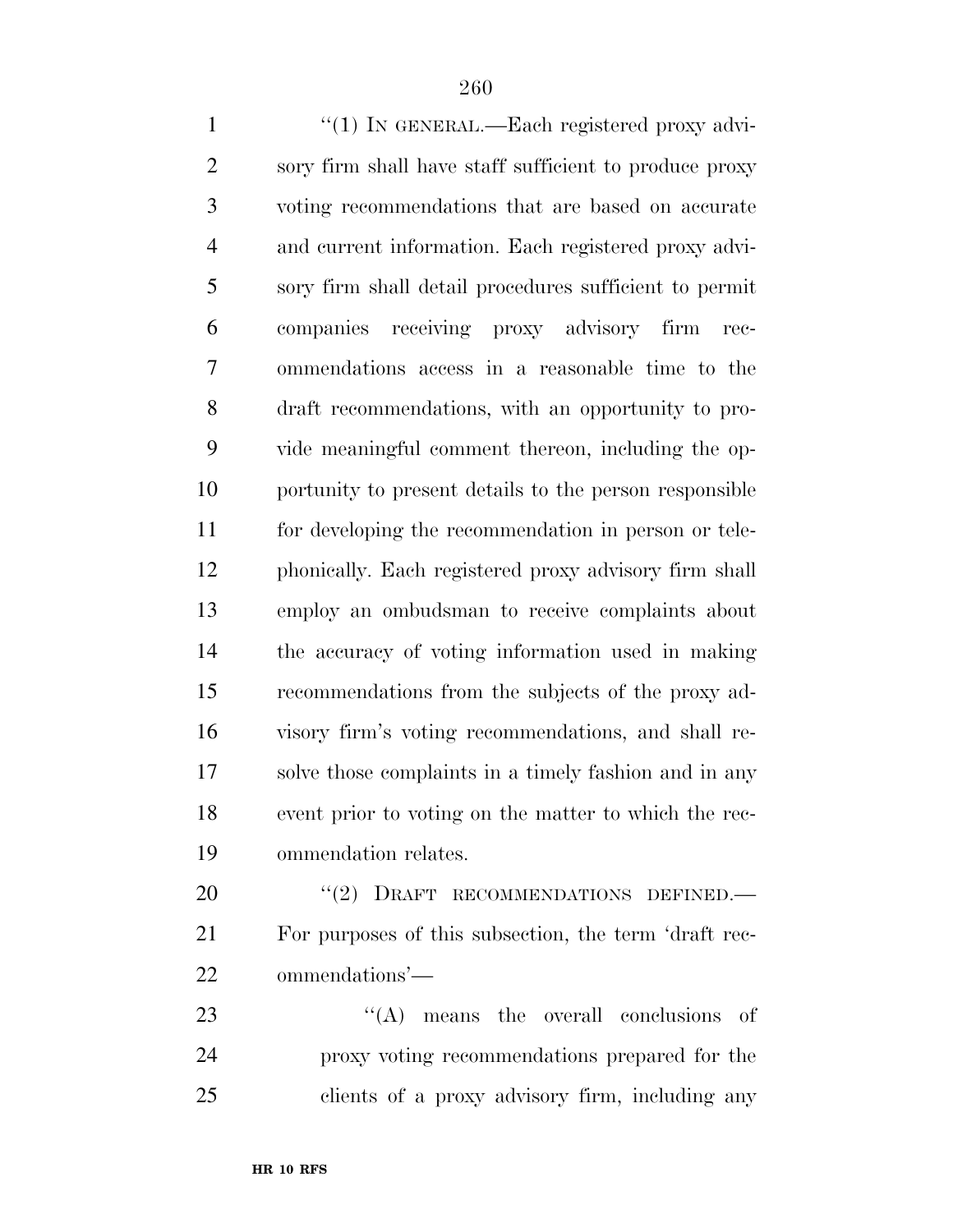| $\mathbf{1}$   | public data cited therein, any company informa-              |
|----------------|--------------------------------------------------------------|
| $\overline{2}$ | tion or substantive analysis impacting the rec-              |
| 3              | ommendation, and the specific voting<br>rec-                 |
| $\overline{4}$ | ommendations on individual proxy ballot issues;              |
| 5              | and                                                          |
| 6              | "(B) does not include the entirety of the                    |
| 7              | proxy advisory firm's final report to its clients.           |
| 8              | "(h) DESIGNATION OF COMPLIANCE OFFICER.-                     |
| 9              | Each registered proxy advisory firm shall designate an in-   |
| 10             | dividual responsible for administering the policies and pro- |
| 11             | cedures that are required to be established pursuant to      |
| 12             | subsections (f) and (g), and for ensuring compliance with    |
| 13             | the securities laws and the rules and regulations there-     |
| 14             | under, including those promulgated by the Commission         |
| 15             | pursuant to this section.                                    |
| 16             | "(i) PROHIBITED CONDUCT.—                                    |
| 17             | "(1) PROHIBITED ACTS AND PRACTICES.—The                      |
| 18             | Commission shall issue final rules to prohibit any           |
| 19             | act or practice relating to the offering of proxy advi-      |

sory services by a registered proxy advisory firm

that the Commission determines to be unfair or co-

23 ''(A) conditioning a voting recommendation

or other proxy advisory firm recommendation

on the purchase by an issuer or an affiliate

ercive, including any act or practice relating to—

**HR 10 RFS**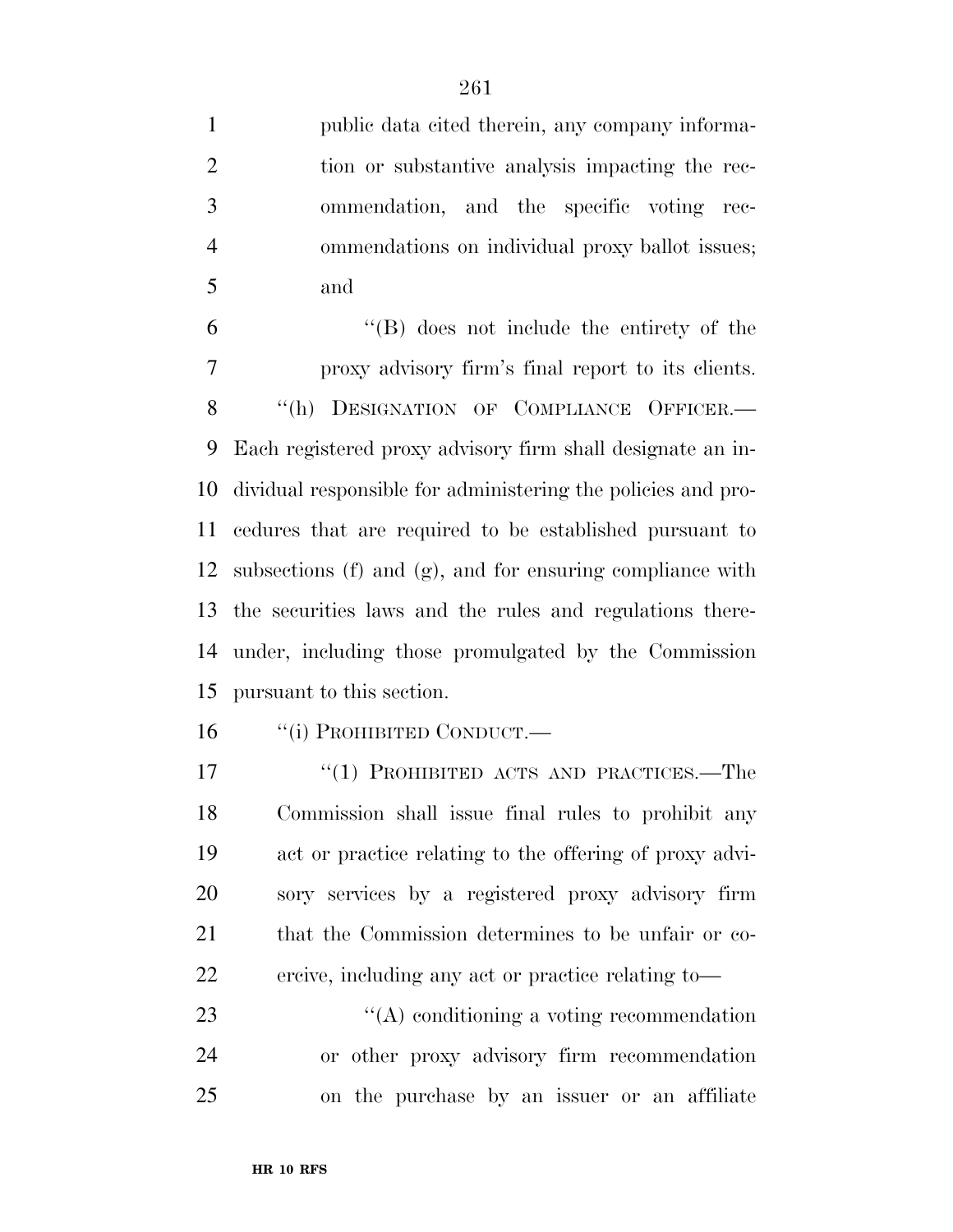thereof of other services or products, of the reg- istered proxy advisory firm or any person asso- ciated with such registered proxy advisory firm; and

 ''(B) modifying a voting recommendation or otherwise departing from its adopted system- atic procedures and methodologies in the provi- sion of proxy advisory services, based on wheth- er an issuer, or affiliate thereof, subscribes or will subscribe to other services or product of the registered proxy advisory firm or any person as-sociated with such organization.

13 "(2) RULE OF CONSTRUCTION.—Nothing in paragraph (1), or in any rules or regulations adopt- ed thereunder, may be construed to modify, impair, or supersede the operation of any of the antitrust laws (as defined in the first section of the Clayton Act, except that such term includes section 5 of the Federal Trade Commission Act, to the extent that such section 5 applies to unfair methods of competi-tion).

22 "(j) STATEMENTS OF FINANCIAL CONDITION.—Each registered proxy advisory firm shall, on a confidential basis, file with the Commission, at intervals determined by the Commission, such financial statements, certified (if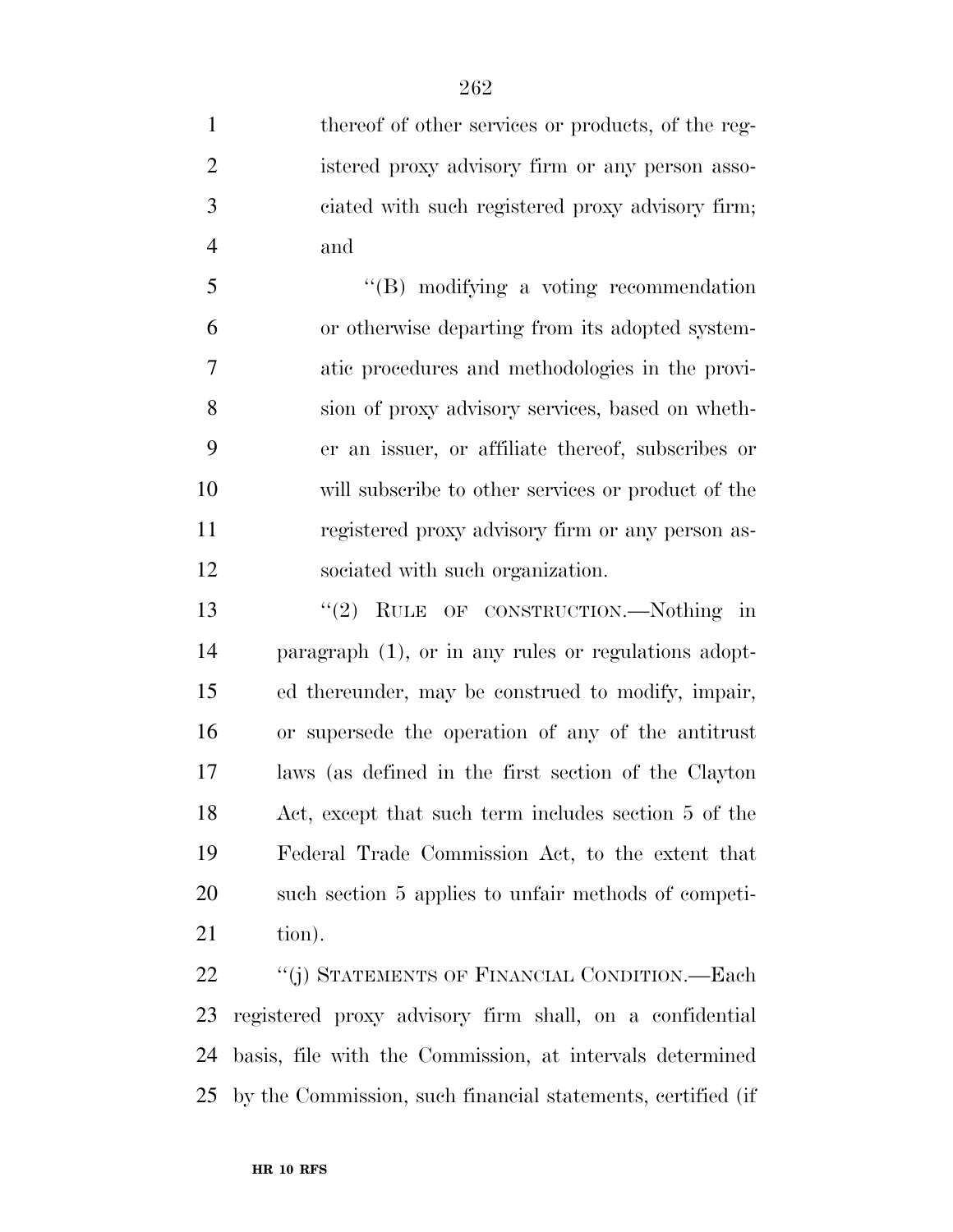required by the rules or regulations of the Commission) by an independent public auditor, and information con- cerning its financial condition, as the Commission, by rule, may prescribe as necessary or appropriate in the public interest or for the protection of investors.

 ''(k) ANNUAL REPORT.—Each registered proxy advi- sory firm shall, at the beginning of each fiscal year of such firm, report to the Commission on the number of share- holder proposals its staff reviewed in the prior fiscal year, the number of recommendations made in the prior fiscal year, the number of staff who reviewed and made rec- ommendations on such proposals in the prior fiscal year, and the number of recommendations made in the prior fiscal year where the proponent of such recommendation was a client of or received services from the proxy advisory firm.

 ''(l) TRANSPARENT POLICIES.—Each registered proxy advisory firm shall file with the Commission and make publicly available its methodology for the formula-tion of proxy voting policies and voting recommendations.

21 "(m) RULES OF CONSTRUCTION.—

22 "(1) NO WAIVER OF RIGHTS, PRIVILEGES, OR DEFENSES.—Registration under and compliance with this section does not constitute a waiver of, or otherwise diminish, any right, privilege, or defense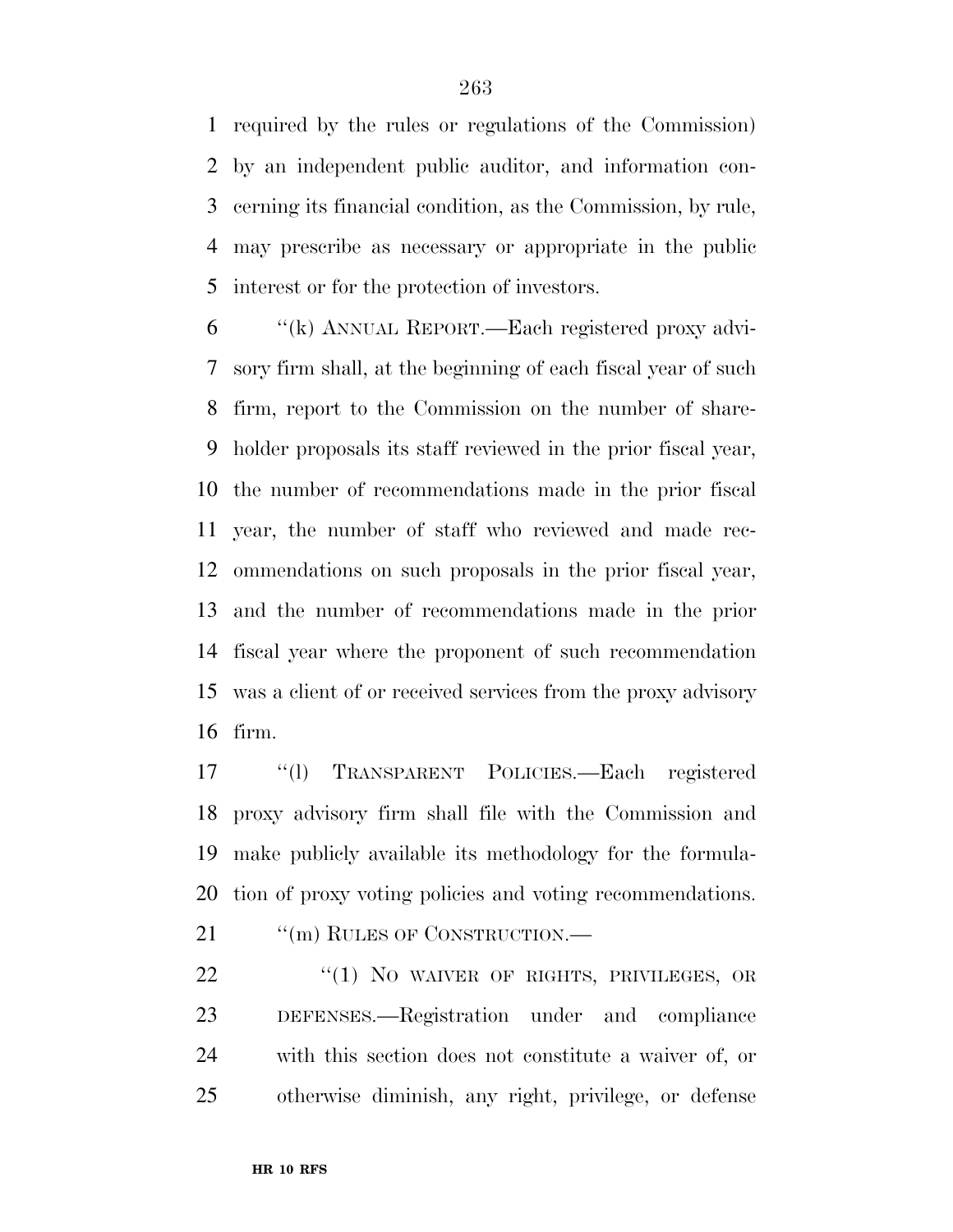| $\mathbf{1}$   | that a registered proxy advisory firm may otherwise    |
|----------------|--------------------------------------------------------|
| $\overline{2}$ | have under any provision of State or Federal law,      |
| 3              | including any rule, regulation, or order thereunder.   |
| $\overline{4}$ | "(2) NO PRIVATE RIGHT OF ACTION.—Nothing               |
| 5              | in this section may be construed as creating any pri-  |
| 6              | vate right of action, and no report filed by a reg-    |
| 7              | istered proxy advisory firm in accordance with this    |
| 8              | section or section 17 shall create a private right of  |
| 9              | action under section 18 or any other provision of      |
| 10             | law.                                                   |
| 11             | "(n) REGULATIONS.-                                     |
| 12             | "(1) NEW PROVISIONS.—Such rules and regula-            |
| 13             | tions as are required by this section or are otherwise |
| 14             | necessary to carry out this section, including the ap- |
| 15             | plication form required under subsection $(a)$ —       |
| 16             | "(A) shall be issued by the Commission,                |
| 17             | not later than 180 days after the date of enact-       |
| 18             | ment of this section; and                              |
| 19             | $\lq\lq (B)$ shall become effective not later than     |
| 20             | 1 year after the date of enactment of this sec-        |
| 21             | tion.                                                  |
| 22             | $``(2)$ REVIEW OF EXISTING REGULATIONS.—Not            |
| 23             | later than 270 days after the date of enactment of     |
| 24             | this section, the Commission shall—                    |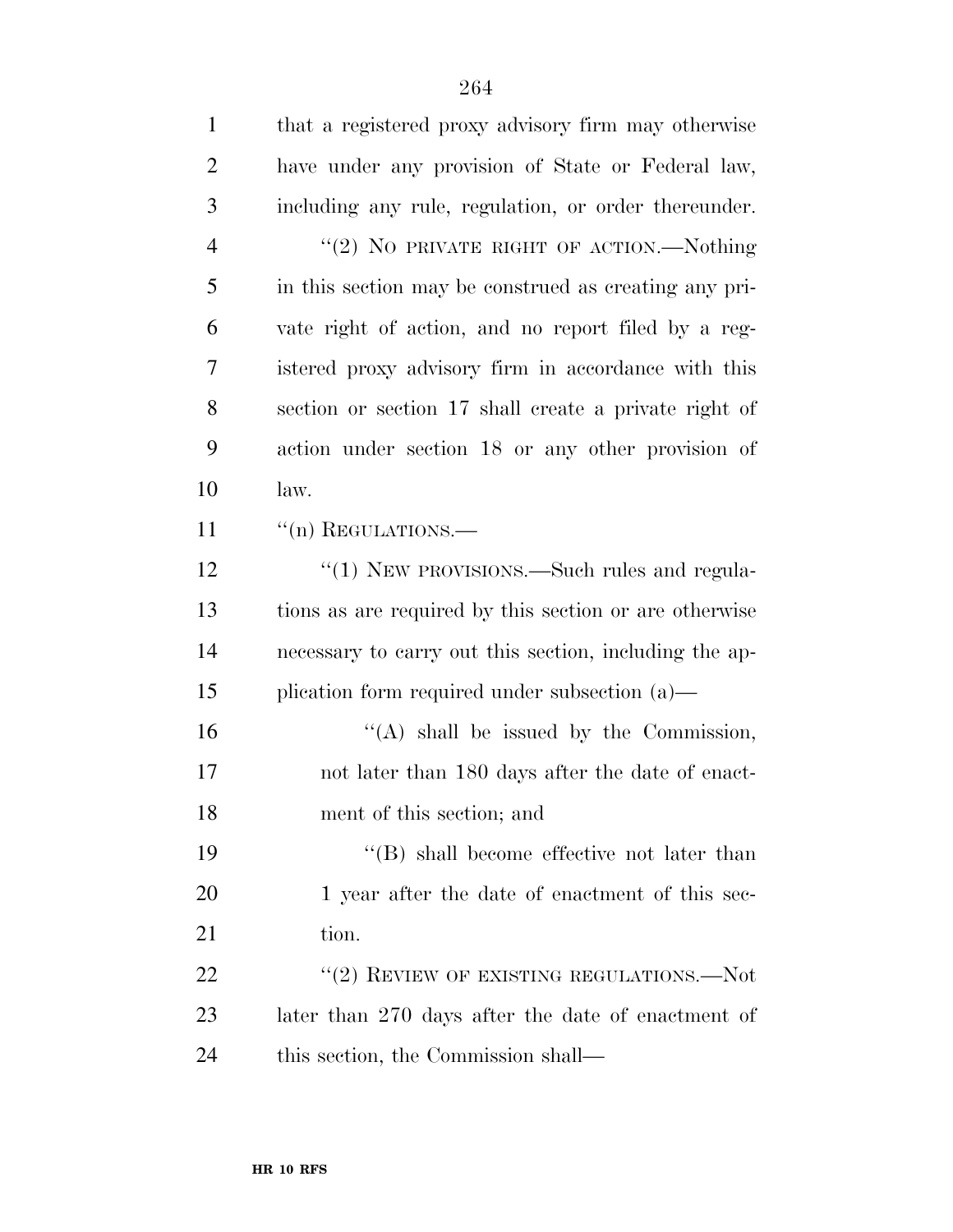| $\mathbf{1}$   | $\lq\lq$ review its existing rules and regula-             |
|----------------|------------------------------------------------------------|
| $\overline{2}$ | tions which affect the operations of proxy advi-           |
| 3              | sory firms;                                                |
| $\overline{4}$ | $\lq\lq (B)$ amend or revise such rules and regu-          |
| 5              | lations in accordance with the purposes of this            |
| 6              | section, and issue such guidance, as the Com-              |
| 7              | mission may prescribe as necessary or appro-               |
| 8              | priate in the public interest or for the protec-           |
| 9              | tion of investors; and                                     |
| 10             | "(C) direct Commission staff to withdraw                   |
| 11             | the Egan Jones Proxy Services (May 27, 2004)               |
| 12             | and Institutional Shareholder Services, Inc.               |
| 13             | (September 15, 2004) no-action letters.                    |
| 14             | "(o) APPLICABILITY.—This section, other than sub-          |
| 15             | section (n), which shall apply on the date of enactment    |
| 16             | of this section, shall apply on the earlier of—            |
| 17             | $\cdot$ (1) the date on which regulations are issued in    |
| 18             | final form under subsection $(n)(1)$ ; or                  |
| 19             | "(2) $270$ days after the date of enactment of             |
| 20             | this section.".                                            |
| 21             | (b) CONFORMING AMENDMENT.—Section $17(a)(1)$ of            |
| 22             | the Securities Exchange Act of 1934 (15 U.S.C.             |
| 23             | $78q(a)(1)$ is amended by inserting "proxy advisory firm," |
| 24             | after "nationally recognized statistical rating organiza-  |
| 25             | tion,".                                                    |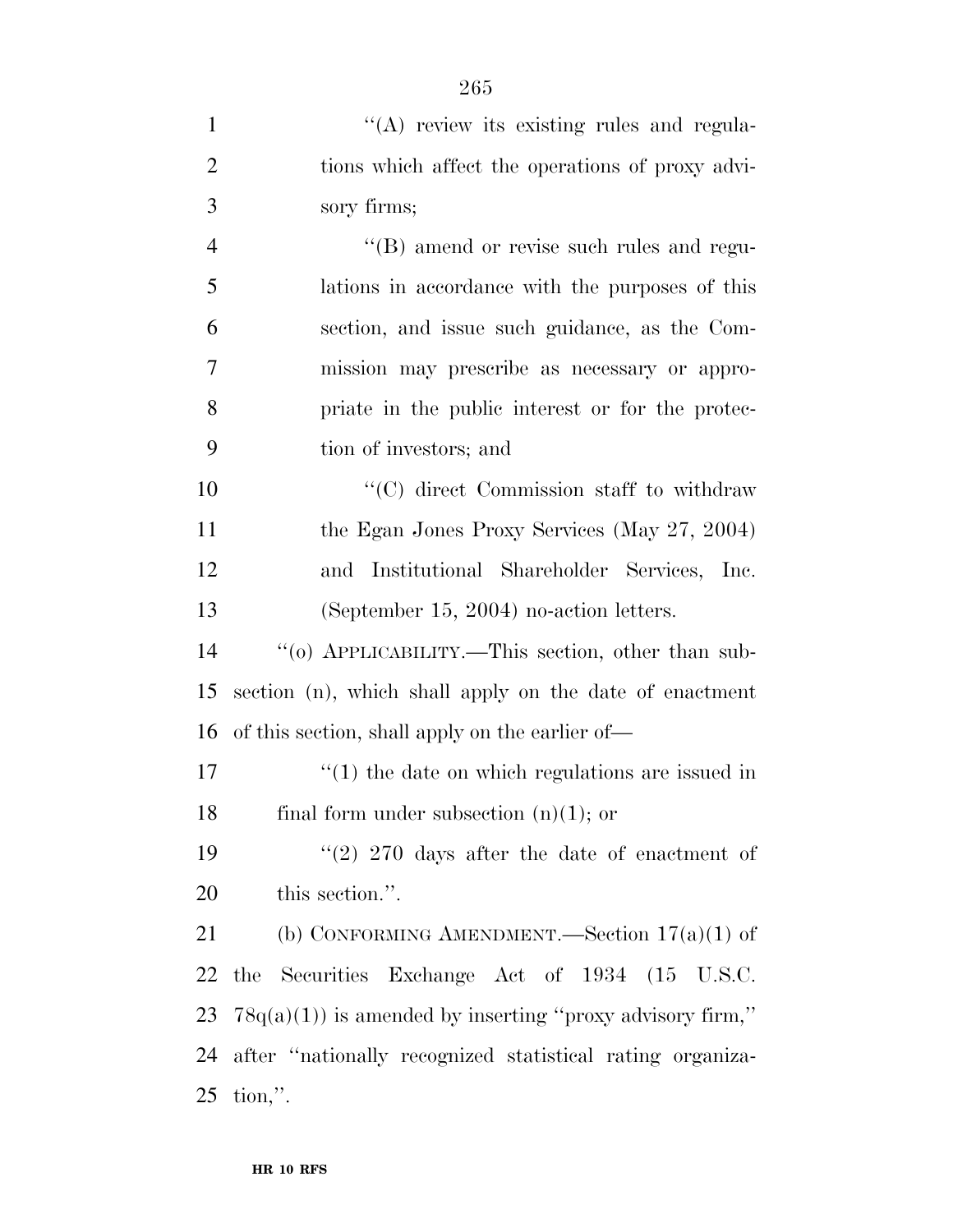## **SEC. 483. COMMISSION ANNUAL REPORT.**

| $\overline{2}$ | The Commission shall make an annual report publicly      |
|----------------|----------------------------------------------------------|
| 3              | available on the Commission's Internet website. Such re- |
| 4              | port shall, with respect to the year to which the report |
| 5              | relates—                                                 |
| 6              | (1) identify applicants for registration under           |
| 7              | section 15H of the Securities Exchange Act of 1934,      |
| 8              | as added by this subtitle;                               |
| 9              | (2) specify the number of and actions taken on           |
| 10             | such applications;                                       |
| 11             | (3) specify the views of the Commission on the           |
| 12             | state of competition, transparency, policies and         |
| 13             | methodologies, and conflicts of interest among proxy     |
| 14             | advisory firms;                                          |
| 15             | (4) include the determination of the Commis-             |
| 16             | sion with regard to-                                     |
| 17             | (A) the quality of proxy advisory services               |
| 18             | issued by proxy advisory firms;                          |
| 19             | (B) the financial markets;                               |
| 20             | (C) competition among proxy advisory                     |
| 21             | firms;                                                   |
| 22             | (D) the incidence of undisclosed conflicts               |
| 23             | of interest by proxy advisory firms;                     |
| 24             | (E) the process for registering as a proxy               |
| 25             | advisory firm; and                                       |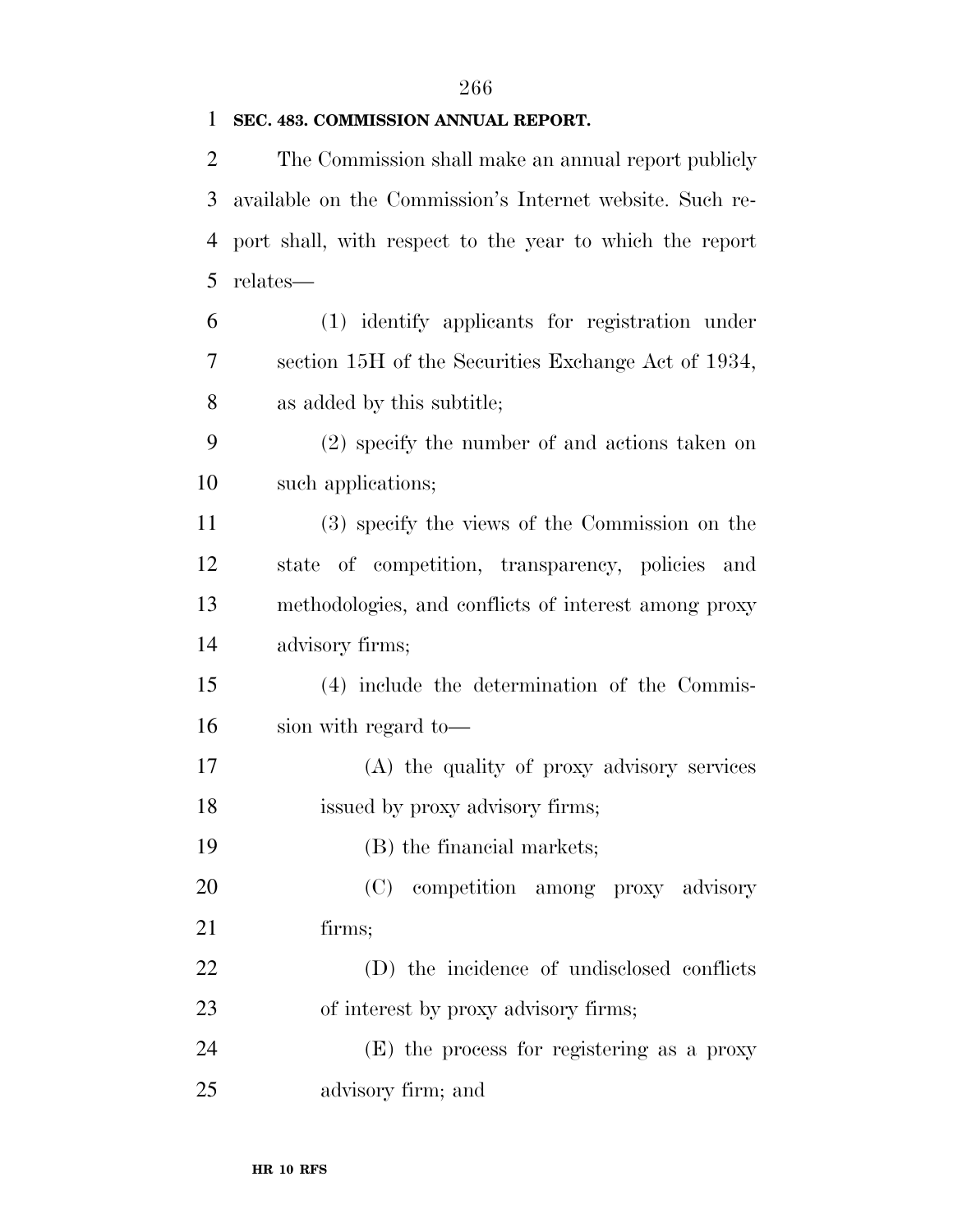| $\mathbf{1}$   | $(F)$ such other matters relevant to the im-          |
|----------------|-------------------------------------------------------|
| $\overline{2}$ | plementation of this subtitle and the amend-          |
| 3              | ments made by this subtitle, as the Commission        |
| $\overline{4}$ | determines necessary to bring to the attention        |
| 5              | of the Congress;                                      |
| 6              | (5) identify problems, if any, that have resulted     |
| 7              | from the implementation of this subtitle and the      |
| 8              | amendments made by this subtitle; and                 |
| 9              | (6) recommend solutions, including any legisla-       |
| 10             | tive or regulatory solutions, to any problems identi- |
| 11             | fied under paragraphs $(4)$ and $(5)$ .               |
|                |                                                       |
| 12             | <b>Subtitle R–Senior Safe</b>                         |
| 13             | SEC. 491. IMMUNITY.                                   |
| 14             | (a) DEFINITIONS.—In this subtitle—                    |
| 15             | (1) the term "Bank Secrecy Act Officer" means         |
| 16             | an individual responsible for ensuring compliance     |
| 17             | with the requirements mandated by subchapter II of    |
| 18             | chapter 53 of title 31, United States Code;           |
| 19             | $(2)$ the term "broker-dealer" means a broker or      |
| 20             | dealer, as those terms are defined, respectively, in  |
| 21             | section $3(a)$ of the Securities Exchange Act of 1934 |
| 22             | $(15 \text{ U.S.C. } 78e(a));$                        |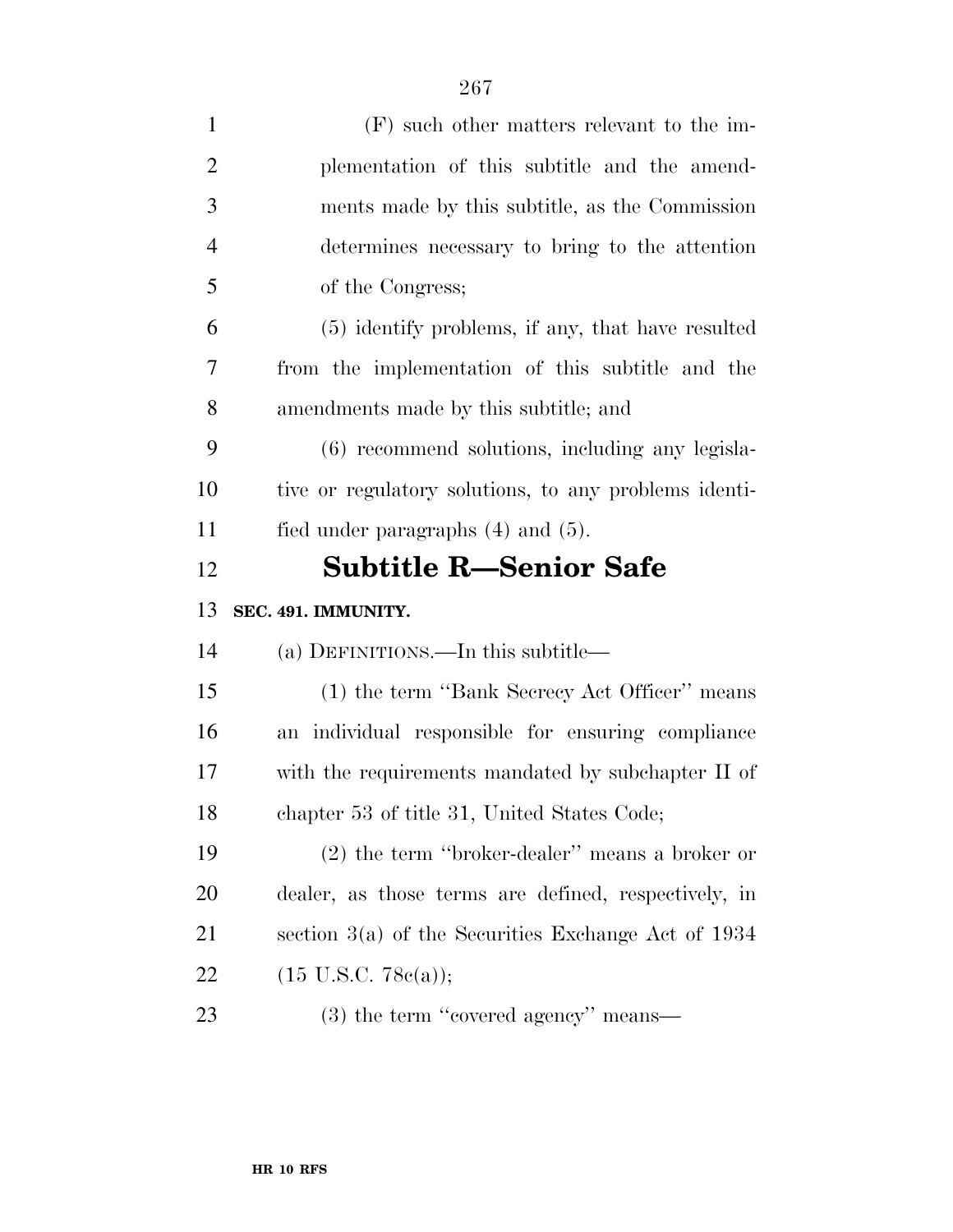| $\mathbf{1}$   | (A) a State financial regulatory agency, in-         |
|----------------|------------------------------------------------------|
| $\overline{2}$ | cluding a State securities or law enforcement        |
| 3              | authority and a State insurance regulator;           |
| $\overline{4}$ | (B) each of the Federal financial institu-           |
| 5              | tions regulatory agencies;                           |
| 6              | (C) the Securities and Exchange Commis-              |
| 7              | sion;                                                |
| 8              | (D) a law enforcement agency;                        |
| 9              | (E) and State or local agency responsible            |
| 10             | for administering adult protective service laws;     |
| 11             | and                                                  |
| 12             | (F) a State attorney general.                        |
| 13             | (4) the term "covered financial institution"         |
| 14             | means-                                               |
| 15             | $(A)$ a credit union;                                |
| 16             | (B) a depository institution;                        |
| 17             | (C) an investment advisor;                           |
| 18             | (D) a broker-dealer;                                 |
| 19             | (E) an insurance company;                            |
| 20             | (F) a State attorney general; and                    |
| 21             | $(G)$ a transfer agent.                              |
| 22             | (5) the term "credit union" means a Federal          |
| 23             | credit union, State credit union, or State-chartered |
| 24             | credit union, as those terms are defined in section  |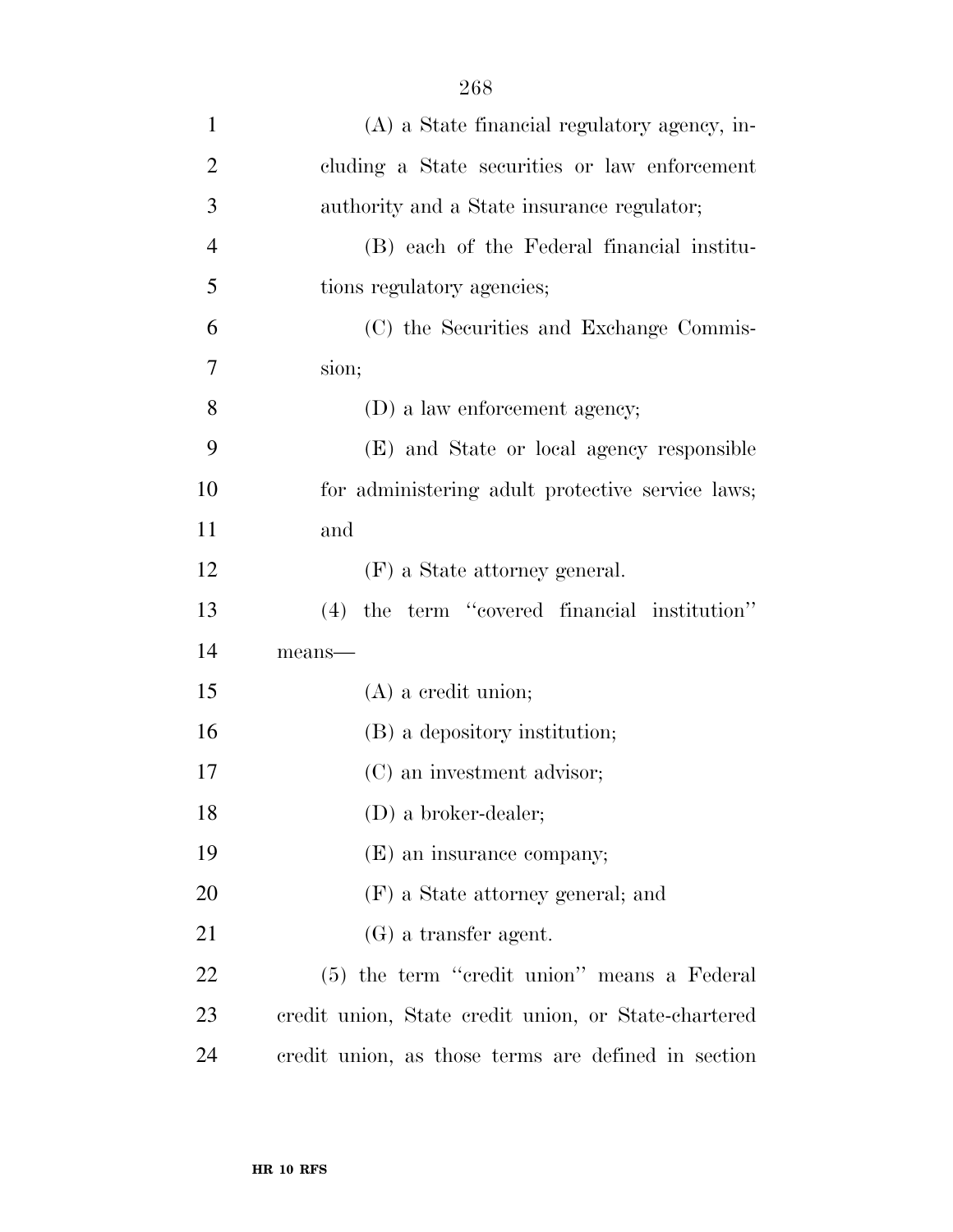| $\mathbf{1}$   | 101 of the Federal Credit Union Act (12 U.S.C.             |
|----------------|------------------------------------------------------------|
| $\overline{2}$ | 1752);                                                     |
| 3              | $(6)$ the term "depository institution" has the            |
| $\overline{4}$ | meaning given the term in section $3(c)$ of the Fed-       |
| 5              | eral Deposit Insurance Act $(12 \text{ U.S.C. } 1813(c));$ |
| 6              | (7) the term "exploitation" means the fraudu-              |
| 7              | lent or otherwise illegal, unauthorized, or improper       |
| 8              | act or process of an individual, including a caregiver     |
| 9              | or fiduciary, that—                                        |
| 10             | (A) uses the resources of a senior citizen                 |
| 11             | for monetary personal benefit, profit, or gain;            |
| 12             | <b>or</b>                                                  |
| 13             | (B) results in depriving a senior citizen of               |
| 14             | rightful access to or use of benefits, resources,          |
| 15             | belongings or assets;                                      |
| 16             | (8) the term "Federal financial institutions reg-          |
| 17             | ulatory agencies" has the meaning given the term in        |
| 18             | section 1003 of the Federal Financial Institutions         |
| 19             | Examination Council Act of 1978 (12 U.S.C. 3302);          |
| 20             | $(9)$ the term "investment adviser" has the                |
| 21             | meaning given the term in section 202 of the Invest-       |
| 22             | ment Advisers Act of 1940 (15 U.S.C. 80b–2);               |
| 23             | $(10)$ the term "insurance company" has the                |
| 24             | meaning given the term in section $2(a)$ of the Invest-    |
| 25             | ment Company Act of 1940 (15 U.S.C. 80a-2(a));             |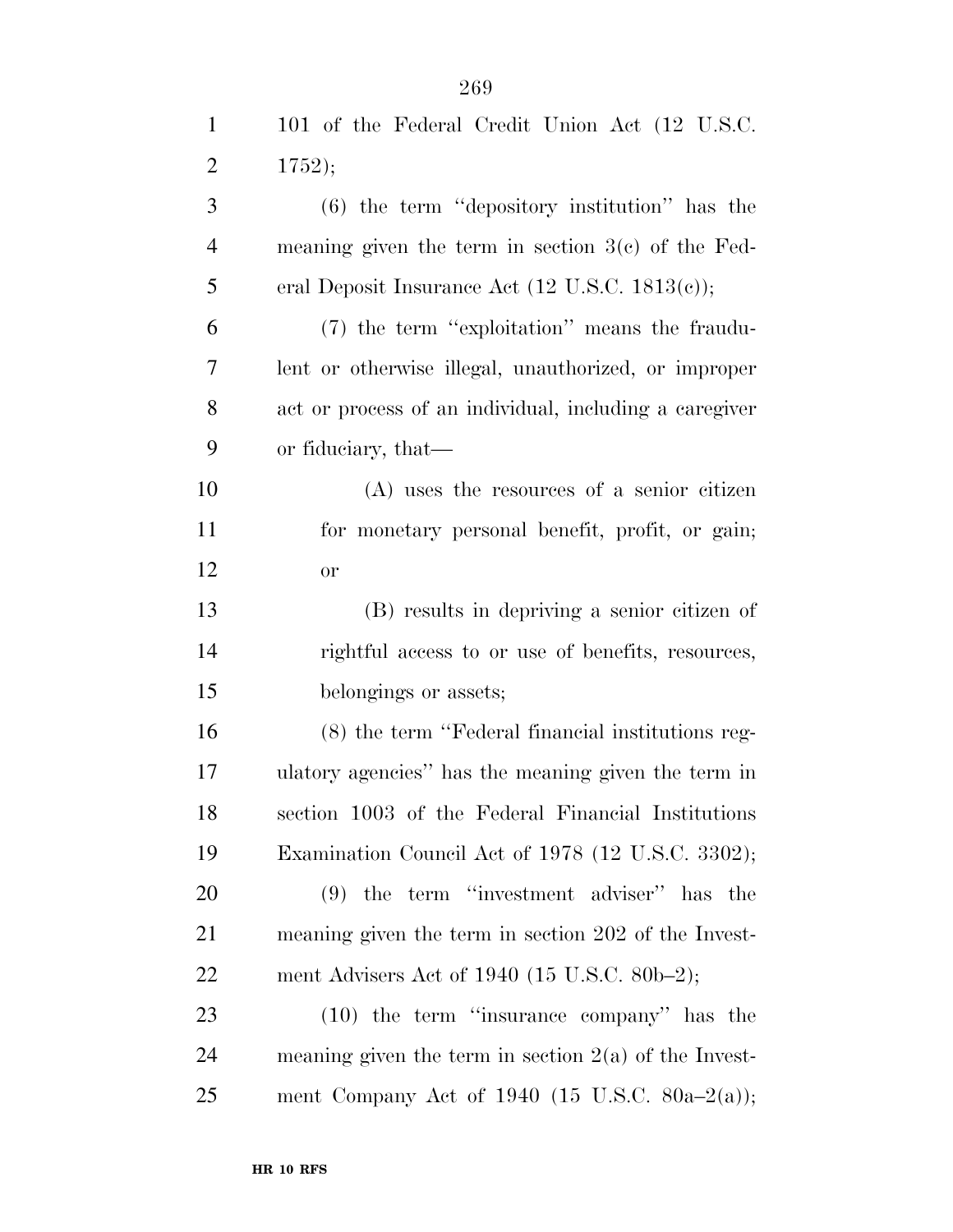| $\mathbf{1}$   | $(11)$ the term "registered representative"             |
|----------------|---------------------------------------------------------|
| $\overline{2}$ | means an individual who represents a broker-dealer      |
| 3              | in effecting or attempting to affect a purchase or      |
| $\overline{4}$ | sale of securities;                                     |
| 5              | $(12)$ the term "senior citizen" means an indi-         |
| 6              | vidual who is not less than 65 years of age;            |
| 7              | (13) the term "State insurance regulator" has           |
| 8              | the meaning given such term in section 315 of the       |
| 9              | Gramm-Leach-Bliley Act (15 U.S.C. 6735);                |
| 10             | (14) the term "State securities or law enforce-         |
| 11             | ment authority" has the meaning given the term in       |
| 12             | section $24(f)(4)$ of the Securities Exchange Act of    |
| 13             | 1934 (15 U.S.C. $78x(f)(4)$ ); and                      |
| 14             | $(15)$ the term "transfer agent" has the meaning        |
| 15             | given the term in section $3(a)$ of the Securities Ex-  |
| 16             | change Act of 1934 (15 U.S.C. 78 $e(a)$ ).              |
| 17             | (b) IMMUNITY FROM SUIT.—                                |
| 18             | (1) IMMUNITY FOR INDIVIDUALS.—An indi-                  |
| 19             | vidual who has received the training described in       |
| <b>20</b>      | section 492 shall not be liable, including in any civil |
| 21             | or administrative proceeding, for disclosing the pos-   |
| 22             | sible exploitation of a senior citizen to a covered     |
| 23             | agency if the individual, at the time of the disclo-    |
| 24             | $sure-$                                                 |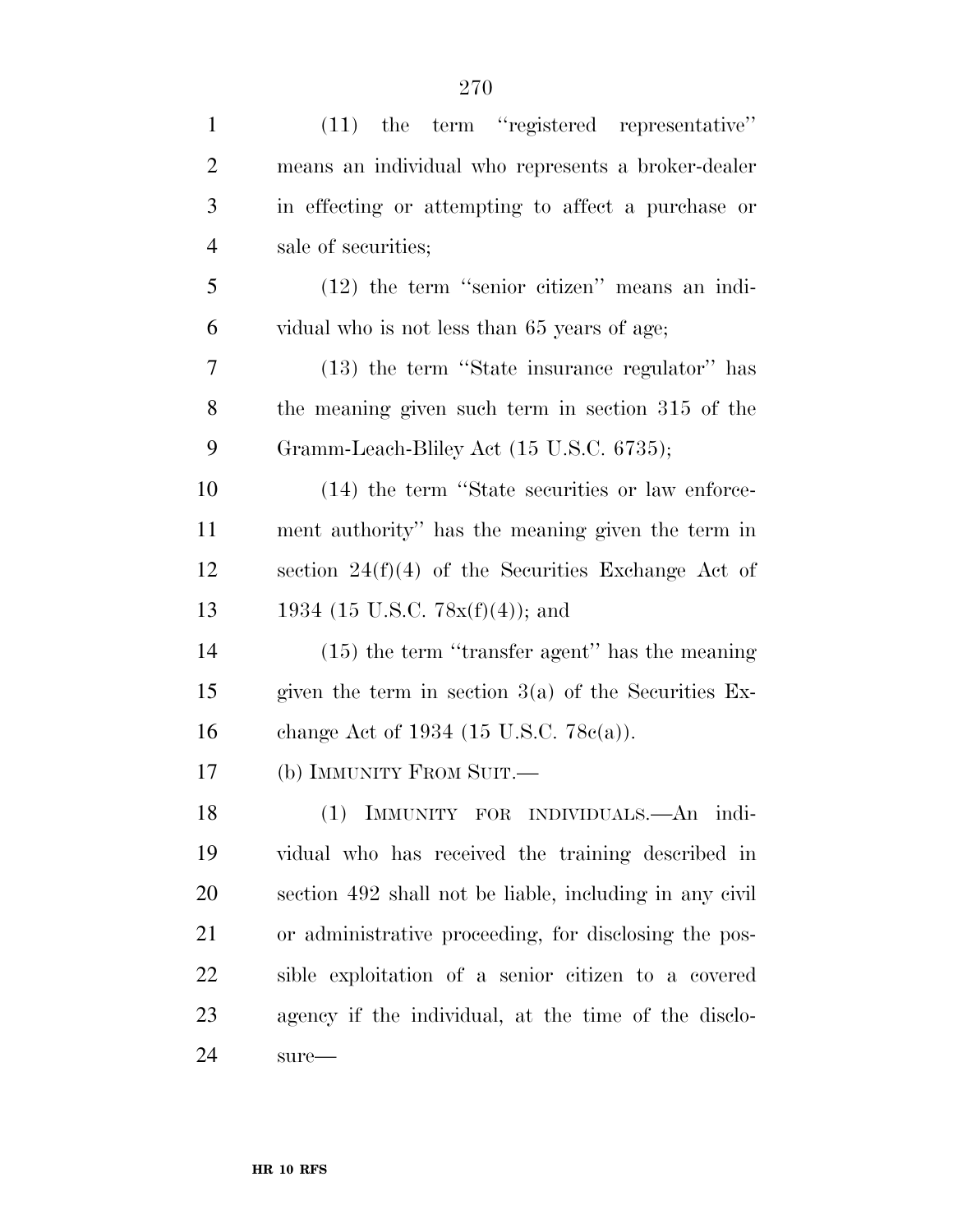| $\mathbf{1}$   | $(A)$ served as a supervisor, compliance offi-           |
|----------------|----------------------------------------------------------|
| $\overline{2}$ | cer (including a Bank Secrecy Act Officer), or           |
| 3              | registered representative for a covered financial        |
| $\overline{4}$ | institution; and                                         |
| 5              | (B) made the disclosure with reasonable                  |
| 6              | care including reasonable efforts to avoid disclo-       |
| 7              | sure other than to a covered agency.                     |
| 8              | (2) IMMUNITY FOR COVERED FINANCIAL INSTI-                |
| 9              | TUTIONS.—A covered financial institution shall not       |
| 10             | be liable, including in any civil or administrative pro- |
| 11             | ceeding, for a disclosure made by an individual de-      |
| 12             | scribed in paragraph $(1)$ if—                           |
| 13             | (A) the individual was employed by, or, in               |
| 14             | the case of a registered representative, affiliated      |
| 15             | or associated with, the covered financial institu-       |
| 16             | tion at the time of the disclosure; and                  |
| 17             | (B) before the time of the disclosure, the               |
| 18             | covered financial institution provided the train-        |
| 19             | ing described in section 492 to each individual          |
| 20             | described in section $492(a)$ .                          |
| 21             | SEC. 492. TRAINING REQUIRED.                             |
| 22             | (a) IN GENERAL.—A covered financial institution          |
| 23             | may provide training described in subsection $(b)(1)$ to |

**HR 10 RFS**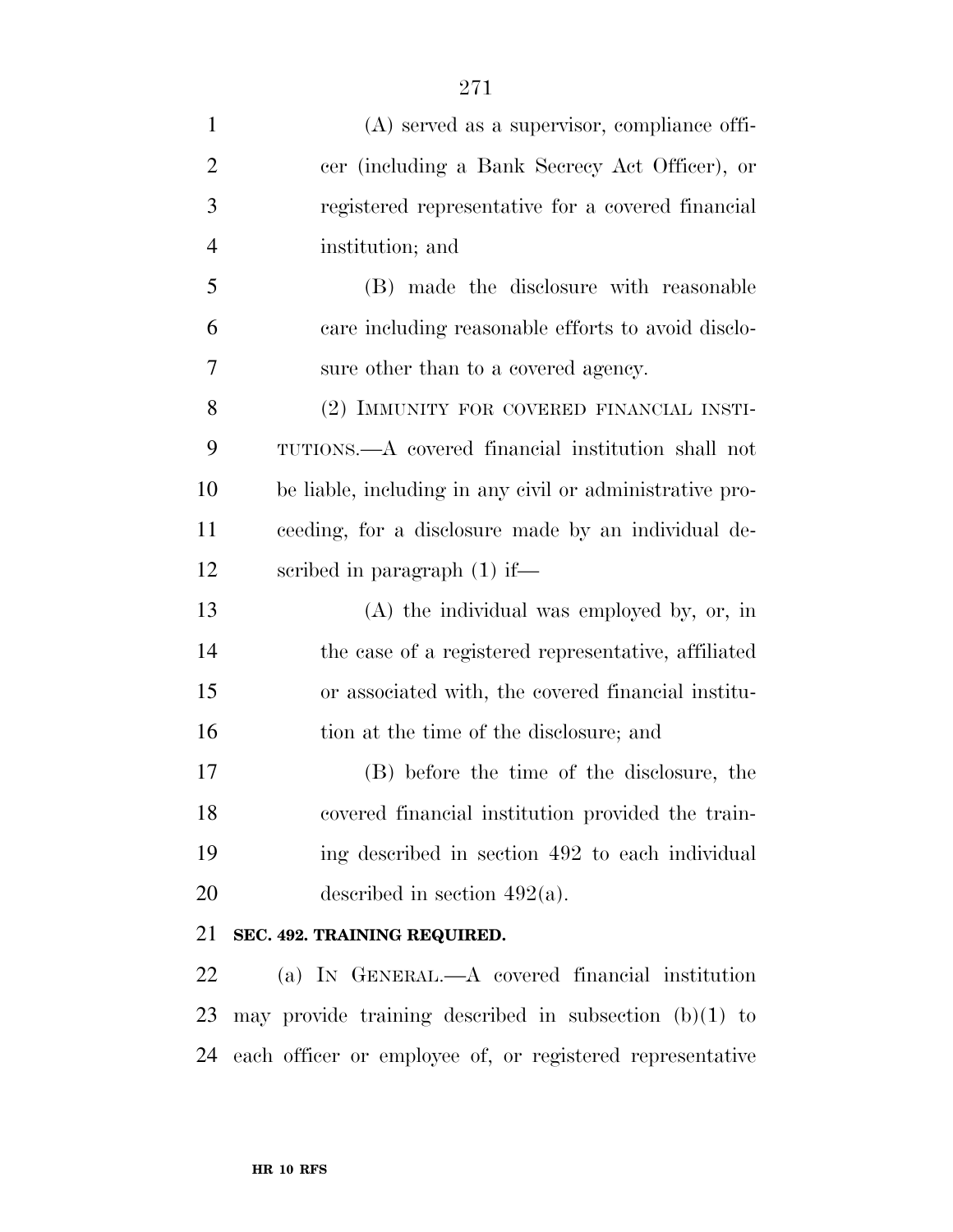affiliated or associated with, the covered financial institu-

| 2              | tion who-                                              |
|----------------|--------------------------------------------------------|
| 3              | (1) is described in section $491(b)(1)(A);$            |
| $\overline{4}$ | $(2)$ may come into contact with a senior citizen      |
| 5              | as a regular part of the duties of the officer, em-    |
| 6              | ployee, or registered representative; or               |
| 7              | (3) may review or approve the financial docu-          |
| 8              | ments, records, or transactions of a senior citizen in |
| 9              | connection with providing financial services to a sen- |
| 10             | ior citizen.                                           |
| 11             | (b) TRAINING.—                                         |
| 12             | (1) IN GENERAL.—The training described in              |
| 13             | this paragraph shall—                                  |
| 14             | (A) instruct any individual attending the              |
| 15             | training on how to identify and report the sus-        |
| 16             | pected exploitation of a senior citizen;               |
| 17             | (B) discuss the need to protect the privacy            |
| 18             | and respect the integrity of each individual cus-      |
| 19             | tomer of a covered financial institution; and          |
| 20             | (C) be appropriate to the job responsibil-             |
| 21             | ities of the individual attending the training.        |
| 22             | (2) TIMING.—The training required under sub-           |

 section (a) shall be provided as soon as reasonably practicable but not later than 1 year after the date on which an officer, employee, or registered rep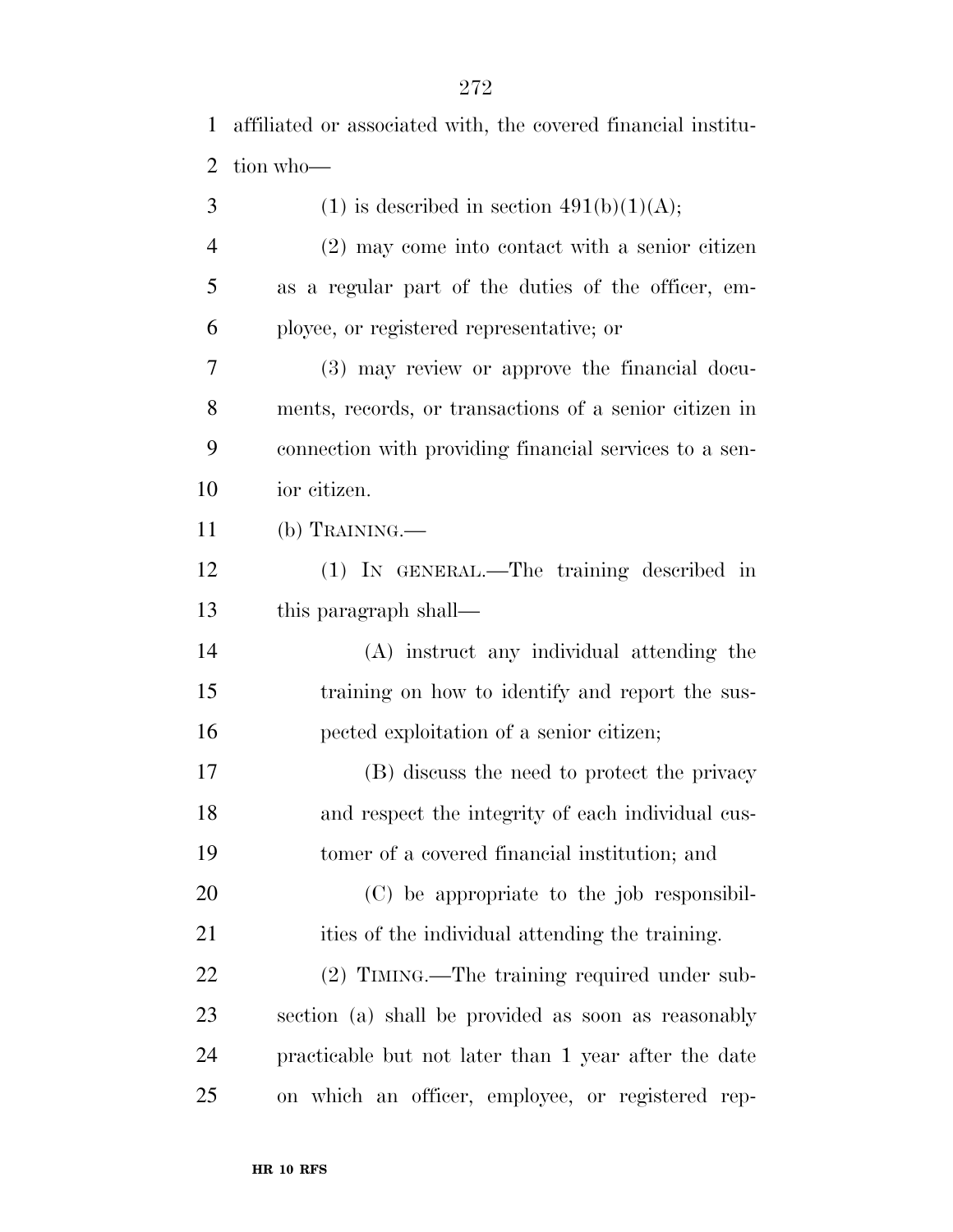resentative begins employment with or becomes af- filiated or associated with the covered financial insti-tution.

 (3) BANK SECRECY ACT OFFICER.—An indi- vidual who is designated as a compliance officer under an anti-money laundering program established pursuant to section 5318(h) of title 31, United States Code, shall be deemed to have received the training described under this subsection.

## **SEC. 493. RELATIONSHIP TO STATE LAW.**

 Nothing in this Act shall be construed to preempt or limit any provision of State law, except only to the extent that section 491 provides a greater level of protection against liability to an individual described in section 491(b)(1) or to a covered financial institution described in section 491(b)(2) than is provided under State law.

# **Subtitle S—National Securities**

## **Exchange Regulatory Parity**

**SEC. 496. APPLICATION OF EXEMPTION.** 

 Section 18(b)(1) of the Securities Act of 1933 (15 21 U.S.C.  $77r(b)(1)$ , as amended by section 456(b), is fur-ther amended—

23 (1) by striking subparagraph (A);

 (2) in subparagraph (B), by striking ''that the Commission determines by rule (on its own initiative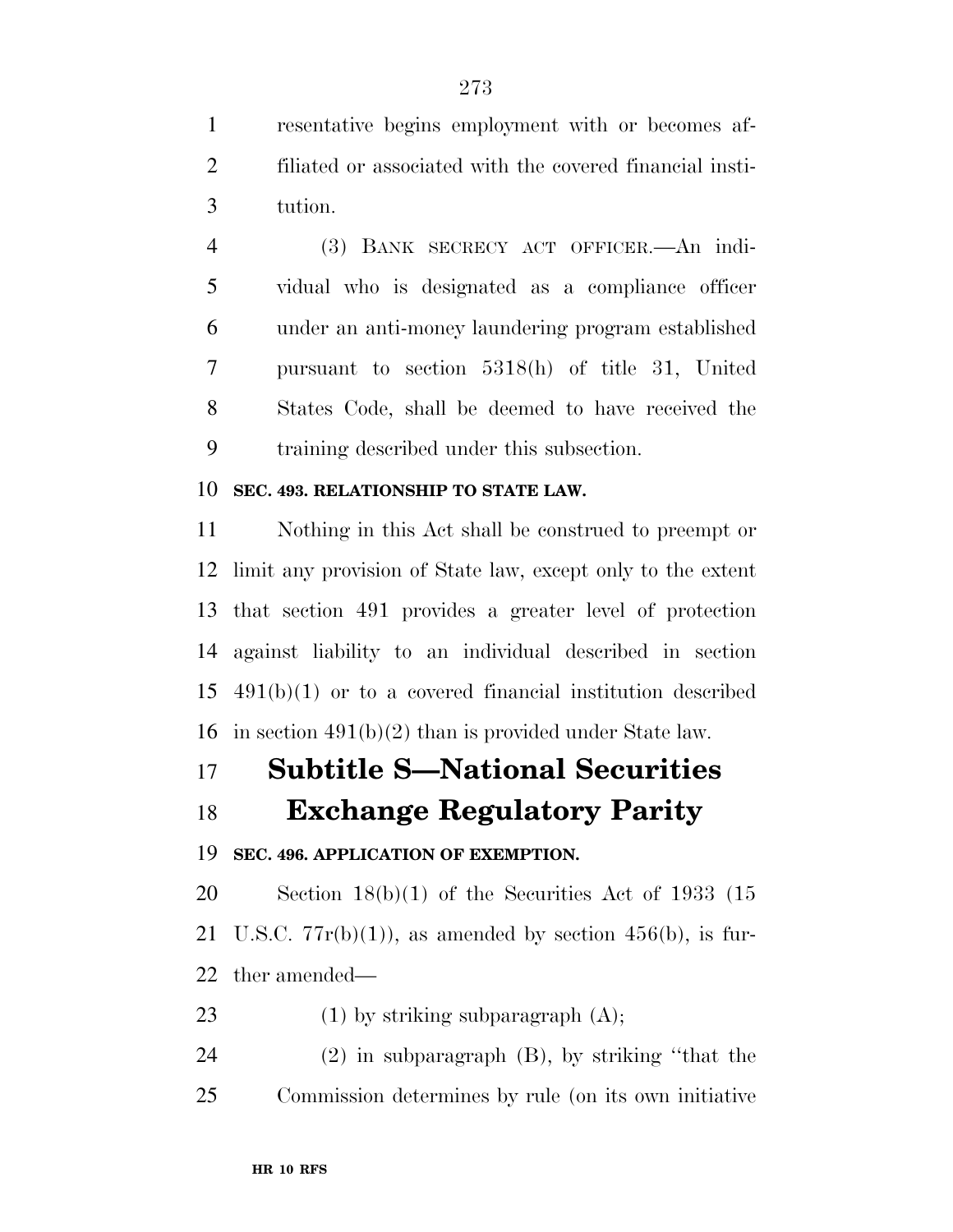| $\mathbf{1}$   | or on the basis of a petition) are substantially simi-         |
|----------------|----------------------------------------------------------------|
| $\overline{2}$ | lar to the listing standards applicable to securities          |
| 3              | described in subparagraph $(A)$ " and inserting "that          |
| $\overline{4}$ | have been approved by the Commission";                         |
| 5              | (3) in subparagraph $(C)$ , by striking "or $(B)$ ";           |
| 6              | and                                                            |
| 7              | $(4)$ by redesignating subparagraphs $(B)$ , $(C)$ ,           |
| 8              | and $(D)$ as subparagraphs $(A)$ , $(B)$ , and $(C)$ , respec- |
| 9              | tively.                                                        |
| 10             | <b>Subtitle T-Private Company</b>                              |
| 11             | <b>Flexibility and Growth</b>                                  |
| 12             | SEC. 497. SHAREHOLDER THRESHOLD FOR REGISTRATION.              |
| 13             | The Securities Exchange Act of 1934 (15 U.S.C. 78a             |
| 14             | et seq.) is amended—                                           |
| 15             | $(1)$ in section $12(g)$ —                                     |
| 16             | $(A)$ in paragraph $(1)$ —                                     |
| 17             | (i) by striking "shall—" and all that                          |
| 18             | follows through "register such security"                       |
| 19             | and inserting "shall, not later than 120                       |
| 20             | days after the last day of its first fiscal                    |
| 21             | year ended after the effective date of this                    |
| 22             | subsection on which the issuer has total as-                   |
| 23             | sets exceeding $$10,000,000$ (or such great-                   |
| 24             | er amount of assets as the Commission                          |
| 25             | may establish by rule) and a class of eq-                      |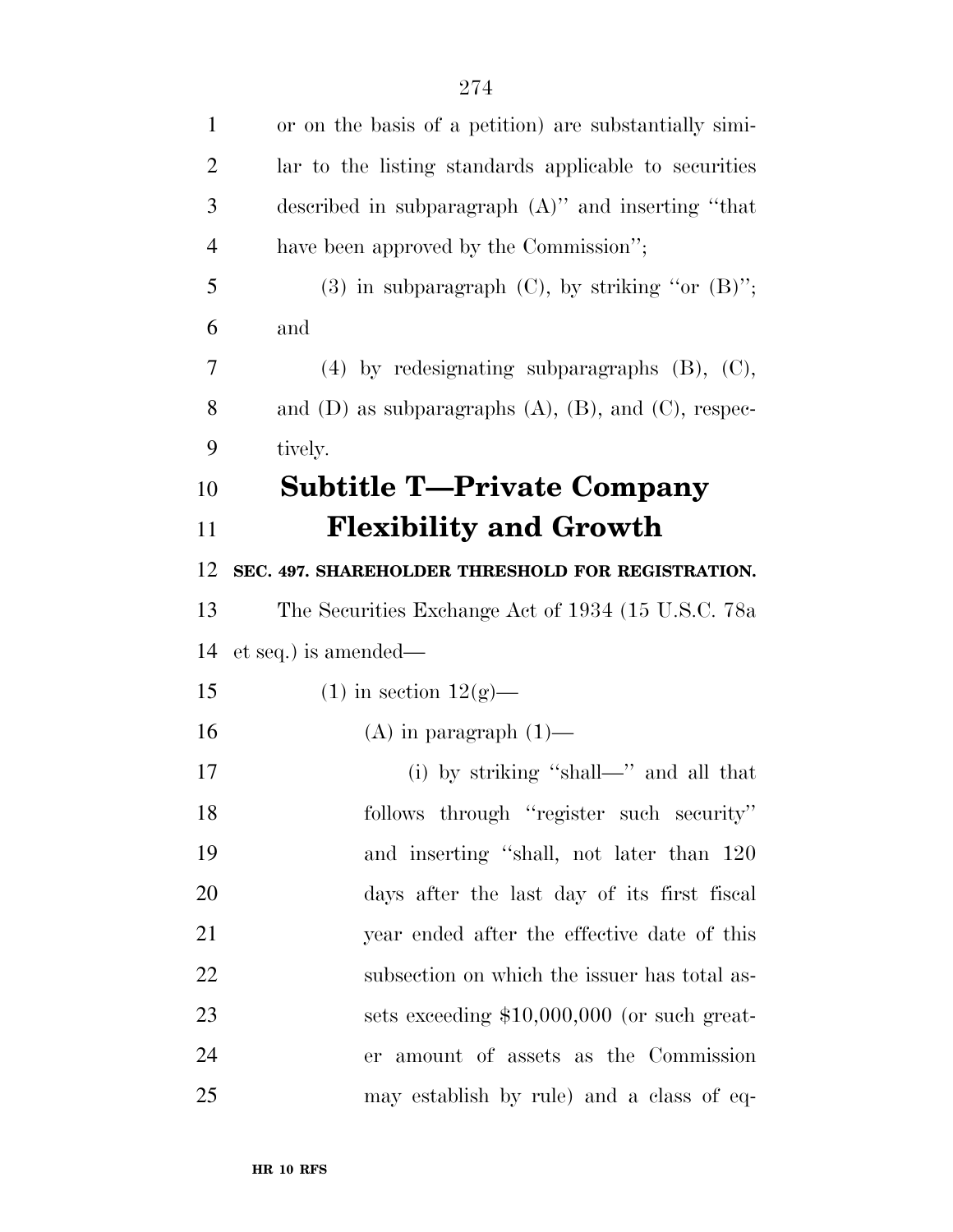| $\mathbf{1}$   | uity security (other than an exempted se-             |
|----------------|-------------------------------------------------------|
| $\overline{2}$ | curity) held of record by 2,000 or more               |
| 3              | persons (or such greater number of per-               |
| $\overline{4}$ | sons as the Commission may establish by               |
| 5              | rule), register such security"; and                   |
| 6              | (ii) by adding at the end the fol-                    |
| 7              | lowing: "The dollar figure in this para-              |
| 8              | graph shall be indexed for inflation every 5          |
| 9              | years by the Commission to reflect the                |
| 10             | change in the Consumer Price Index for                |
| 11             | All Urban Consumers published by the Bu-              |
| 12             | reau of Labor Statistics, rounded to the              |
| 13             | nearest $$100,000."$ ; and                            |
| 14             | $(B)$ in paragraph $(4)$ , by striking "300           |
| 15             | persons" and all that follows through "1,200"         |
| 16             | persons persons" and inserting "1,200 per-            |
| 17             | sons"; and                                            |
| 18             | $(2)$ in section 15(d)(1), by striking "300 per-      |
| 19             | sons" and all that follows through "1,200 persons"    |
| 20             | persons" and inserting "1,200 persons".               |
| 21             | <b>Subtitle U-Small Company Capital</b>               |
| 22             | <b>Formation Enhancements</b>                         |
| 23             | SEC. 498. JOBS ACT-RELATED EXEMPTION.                 |
| 24             | Section 3(b) of the Securities Act of 1933 (15 U.S.C. |
| 25             | $77c(b)$ ) is amended—                                |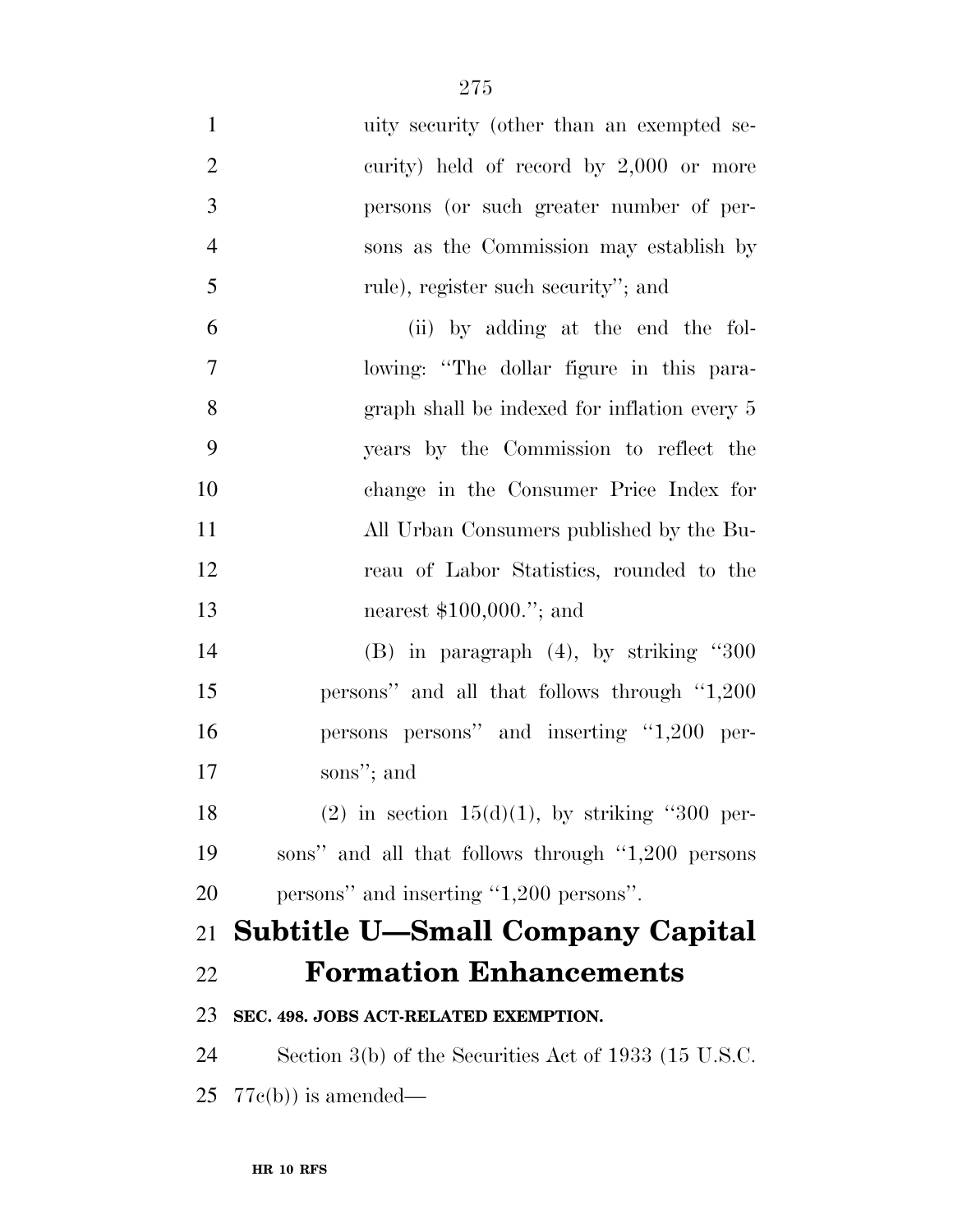| $\mathbf{1}$   | $(1)$ in paragraph $(2)(A)$ , by striking             |
|----------------|-------------------------------------------------------|
| $\overline{2}$ | "\$50,000,000" and inserting "\$75,000,000, ad-       |
| 3              | justed for inflation by the Commission every 2 years  |
| $\overline{4}$ | to the nearest $$10,000$ to reflect the change in the |
| 5              | Consumer Price Index for All Urban Consumers          |
| 6              | published by the Bureau of Labor Statistics"; and     |
| 7              | $(2)$ in paragraph $(5)$ —                            |
| 8              | $(A)$ by striking "such amount as" and in-            |
| 9              | serting: "such amount, in addition to the ad-         |
| 10             | justment for inflation provided for under such        |
| 11             | paragraph $(2)(A)$ , as"; and                         |
| 12             | (B) by striking "such amount, it" and in-             |
| 13             | serting "such amount, in addition to the adjust-      |
| 14             | ment for inflation provided for under such            |
| 15             | paragraph $(2)(A)$ , it".                             |
| 16             | <b>Subtitle V—Encouraging Public</b>                  |
| 17             | <b>Offerings</b>                                      |
| 18             | SEC. 499. EXPANDING TESTING THE WATERS AND CON-       |
| 19             | FIDENTIAL SUBMISSIONS.                                |
| 20             | The Securities Act of 1933 (15 U.S.C. 77a et seq.)    |
| 21             | is amended—                                           |
| <u>22</u>      | $(1)$ in section 5(d), by striking "an emerging       |
| 23             | growth company or any person authorized to act on     |
| 24             | behalf of an emerging growth company" and insert-     |
|                |                                                       |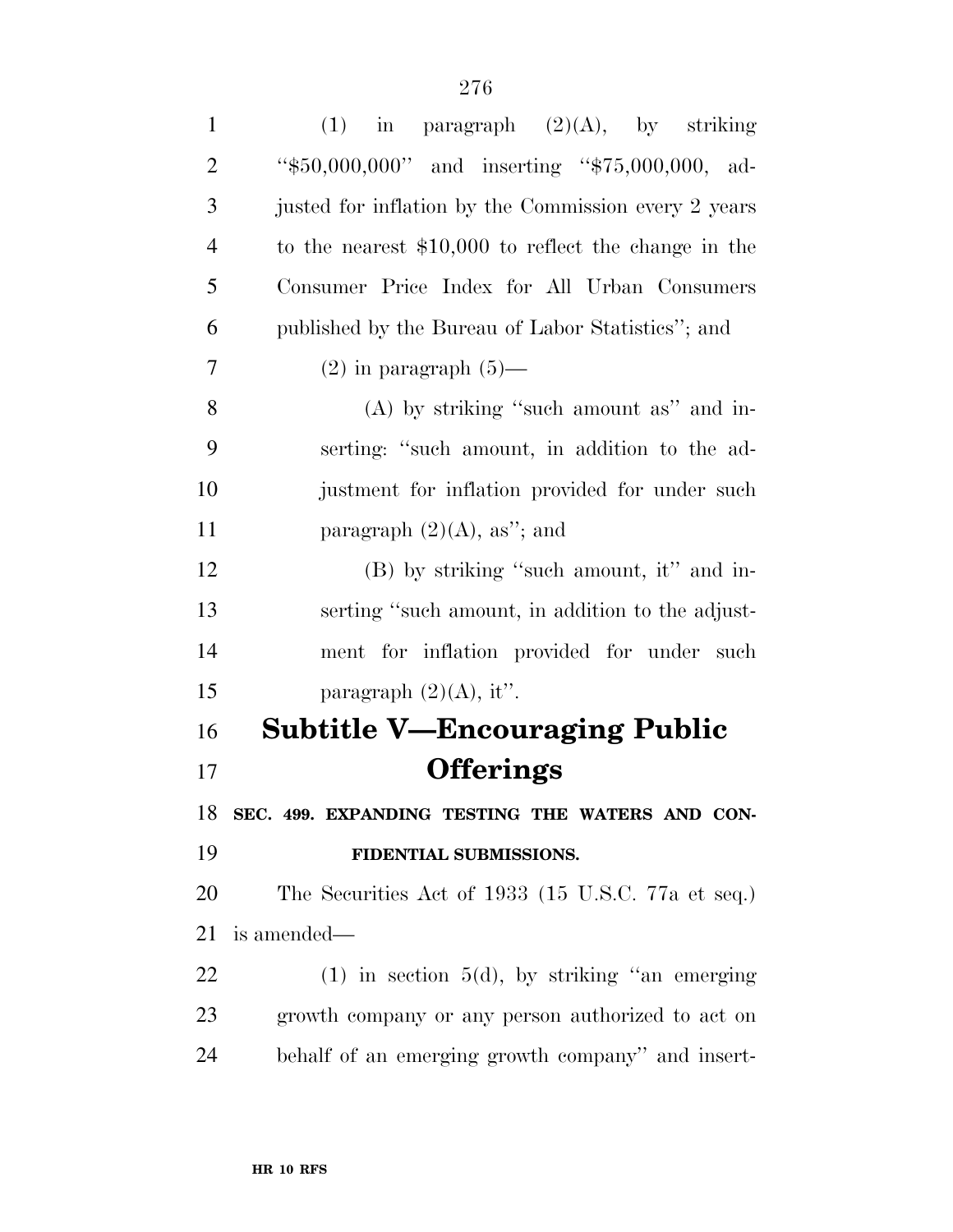| $\mathbf{1}$   | ing "an issuer or any person authorized to act on       |
|----------------|---------------------------------------------------------|
| $\overline{2}$ | behalf of an issuer"; and                               |
| 3              | $(2)$ in section 6(e)—                                  |
| $\overline{4}$ | $(A)$ in the heading, by striking "EMERG-               |
| 5              | COMPANIES" and inserting<br>GROWTH<br>$\rm{ING}$        |
| 6              | "DRAFT REGISTRATION STATEMENTS"; and                    |
| 7              | $(B)$ by amending paragraph $(1)$ to read as            |
| 8              | follows:                                                |
| 9              | " $(1)$ IN GENERAL.—Any issuer, prior to its ini-       |
| 10             | tial public offering date, may confidentially submit    |
| 11             | to the Commission a draft registration statement,       |
| 12             | for confidential nonpublic review by the staff of the   |
| 13             | Commission prior to public filing, provided that the    |
| 14             | initial confidential submission and all amendments      |
| 15             | thereto shall be publicly filed with the Commission     |
| 16             | not later than 15 days before the date on which the     |
| 17             | issuer conducts a road show, as such term is defined    |
| 18             | in section $230.433(h)(4)$ of title 17, Code of Federal |
| 19             | Regulations, or any successor thereto.".                |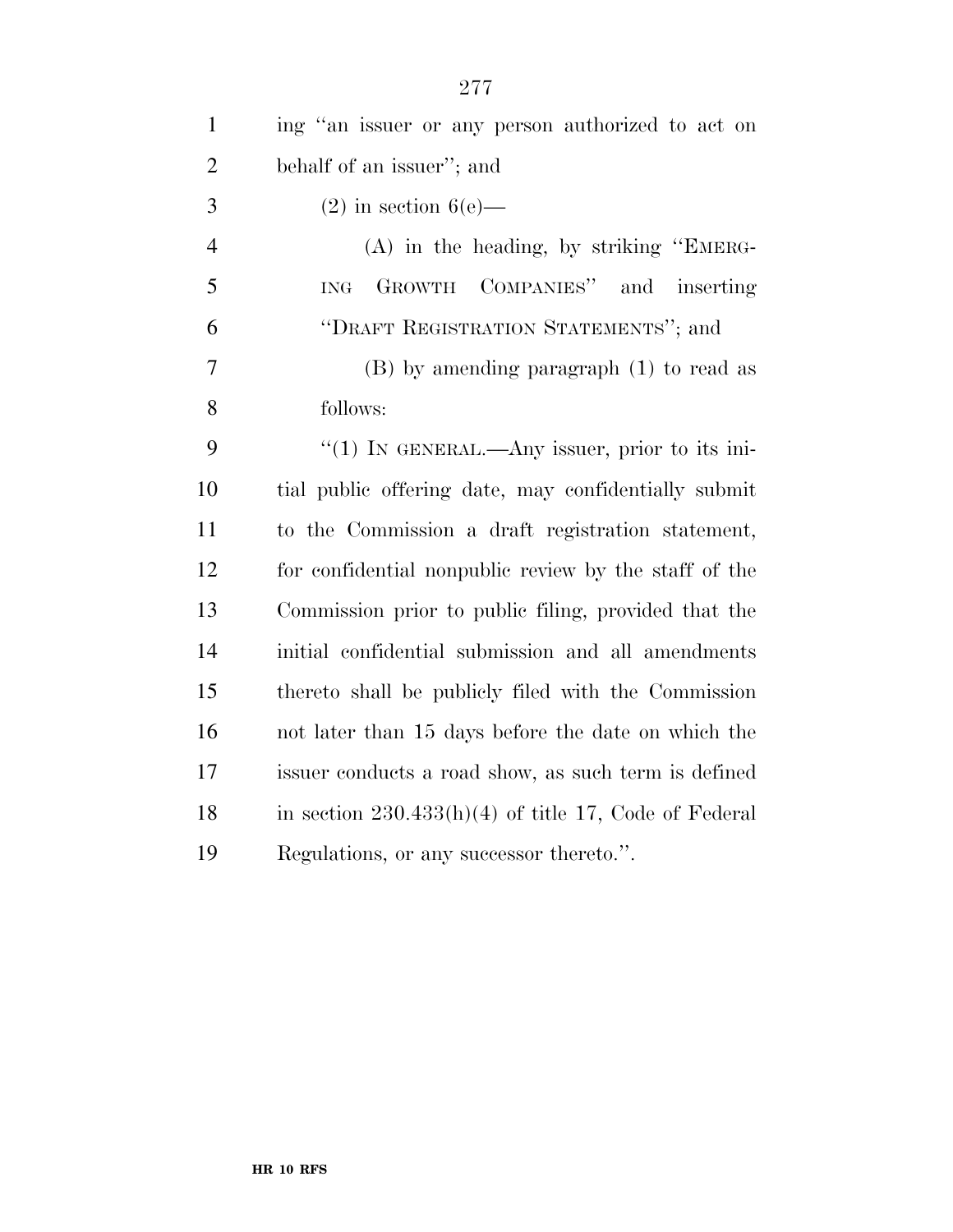# **Subtitle X—Modernized Offering and Proxy Rules for Closed-End Funds**

## **SEC. 499A. PARITY FOR CLOSED-END COMPANIES REGARD-**

## **ING OFFERING AND PROXY RULES.**

 (a) REVISION TO RULES.—Not later than 1 year after the date of enactment of this Act, the Securities and Exchange Commission shall revise any rules to the extent necessary to allow any closed-end company, as defined in section 5(a)(2) of the Investment Company Act of 1940 (15 U.S.C. 80a-5), that is registered as an investment company under such Act to use the securities offering and proxy rules that are available to other issuers that are re- quired to file reports under section 13 or section 15(d) of the Securities Exchange Act of 1934 (15 U.S.C. 78m; 78o(d)). Any action that the Commission takes pursuant to this subsection shall include the following:

 (1) The Commission shall revise section 230.405 of title 17, Code of Federal Regulations, to—

 (A) remove the exclusion of a registered closed-end company from the definition of a well-known seasoned issuer provided by that section; and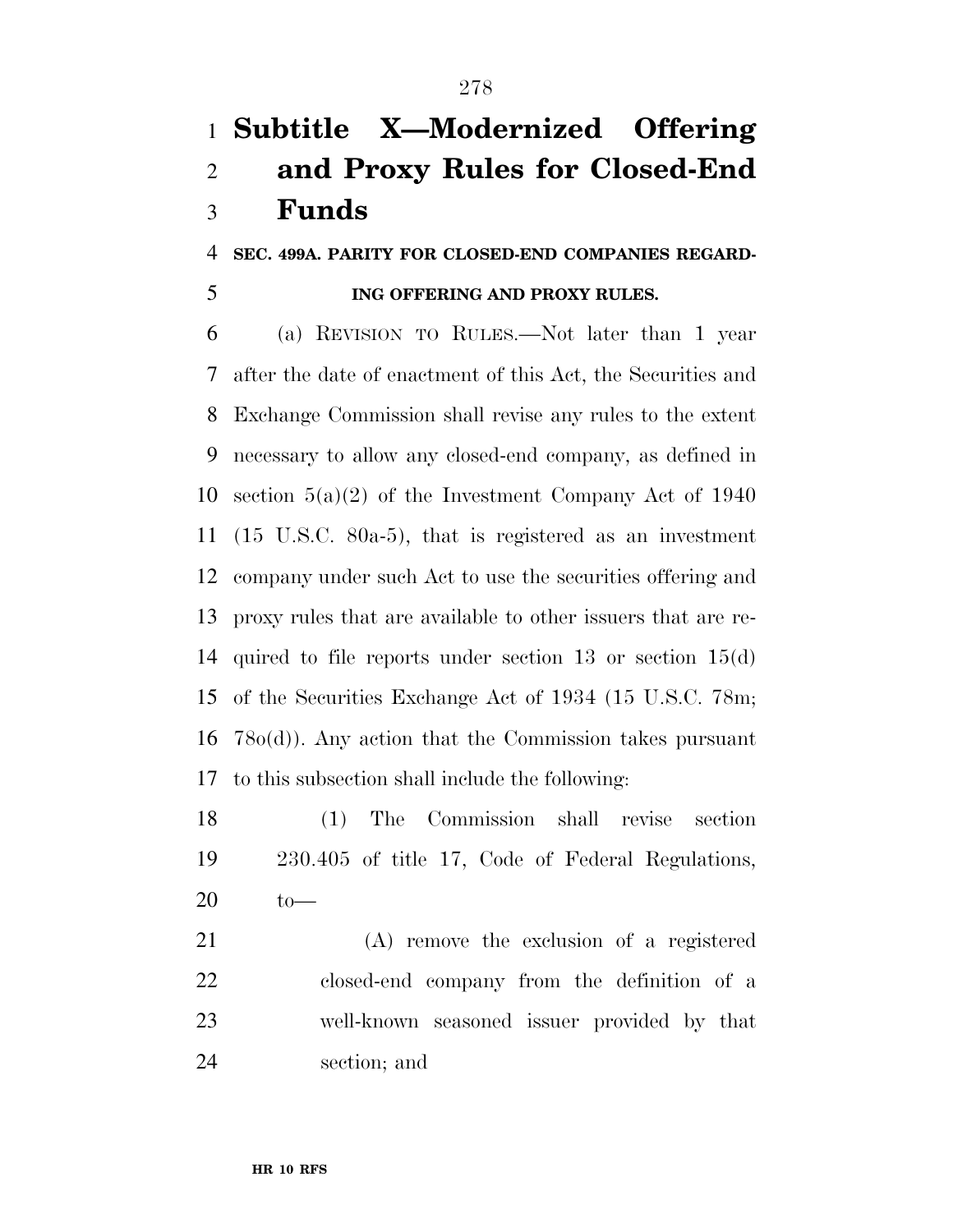| $\mathbf{1}$   | (B) add registration statements filed on              |
|----------------|-------------------------------------------------------|
| $\overline{2}$ | Form N-2 to the definition of automatic shelf         |
| $\mathfrak{Z}$ | registration statement provided by that section.      |
| $\overline{4}$ | The Commission shall revise<br>(2)<br>sections        |
| 5              | $230.168$ and $230.169$ of title 17, Code of Federal  |
| 6              | Regulations, to remove the exclusion of a registered  |
| $\overline{7}$ | closed-end company from the list of issuers that can  |
| 8              | use the exemptions provided by those sections.        |
| 9              | The Commission shall revise<br><b>(3)</b><br>sections |
| 10             | $230.163$ and $230.163A$ of title 17, Code of Federal |
| 11             | Regulations, to remove a registered closed-end com-   |
| 12             | pany from the list of issuers that are ineligible to  |
| 13             | use the exemptions provided by those sections.        |
| 14             | Commission shall revise section<br>The<br>(4)         |
| 15             | 230.134 of title 17, Code of Federal Regulations, to  |
| 16             | remove the exclusion of a registered closed-end com-  |
| 17             | pany from that section.                               |
| 18             | (5) The Commission shall<br>revise<br>sections        |
| 19             | $230.138$ and $230.139$ of title 17, Code of Federal  |
| 20             | Regulations, to specifically include any registered   |
| 21             | closed-end company as an issuer to which those sec-   |
|                |                                                       |
| 22             | tions apply.                                          |
| 23             | The Commission shall revise<br>(6)<br>section         |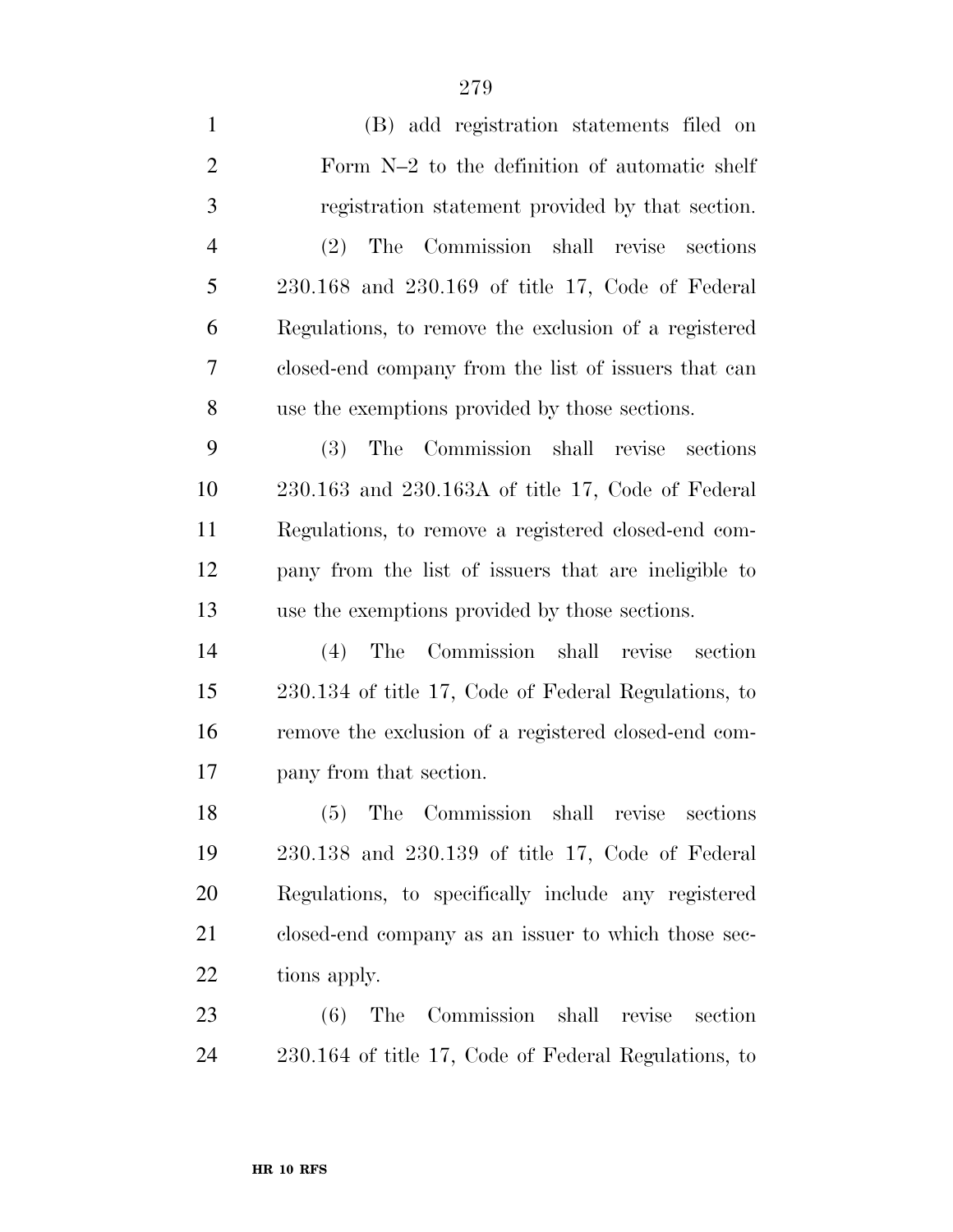| $\mathbf{1}$   | remove a registered closed-end company from the        |
|----------------|--------------------------------------------------------|
| $\overline{2}$ | list of issuers that are excluded from that section.   |
| 3              | Commission shall revise section<br>(7)<br>The          |
| $\overline{4}$ | 230.433, of title 17, Code of Federal Regulations, to  |
| 5              | specifically include any registered closed-end com-    |
| 6              | pany that is a well-known seasoned issuer as an        |
| 7              | issuer to which that section applies.                  |
| 8              | The Commission shall revise<br>(8)<br>section          |
| 9              | 230.415 of title 17, Code of Federal Regulations,      |
| 10             | $to$ —                                                 |
| 11             | (A) state that the registration for securi-            |
| 12             | ties provided by that section includes securities      |
| 13             | registered by any registered closed-end company        |
| 14             | on Form N-2; and                                       |
| 15             | (B) eliminate the requirement that a Form              |
| 16             | N-2 registrant must furnish the undertakings           |
| 17             | required by item $34.4$ of Form N-2.                   |
| 18             | (9) The Commission shall revise<br>section             |
| 19             | 230.497 of title 17, Code of Federal Regulations, to   |
| 20             | include a process for any registered closed-end com-   |
| 21             | pany to file a form of prospectus that is parallel to  |
| 22             | the process for filing a form of prospectus under sec- |
| 23             | tion $230.424(b)$ of such title.                       |
| 24             | The Commission shall revise<br>(10)<br>sections        |
| 25             | $230.172$ and $230.173$ of title 17, Code of Federal   |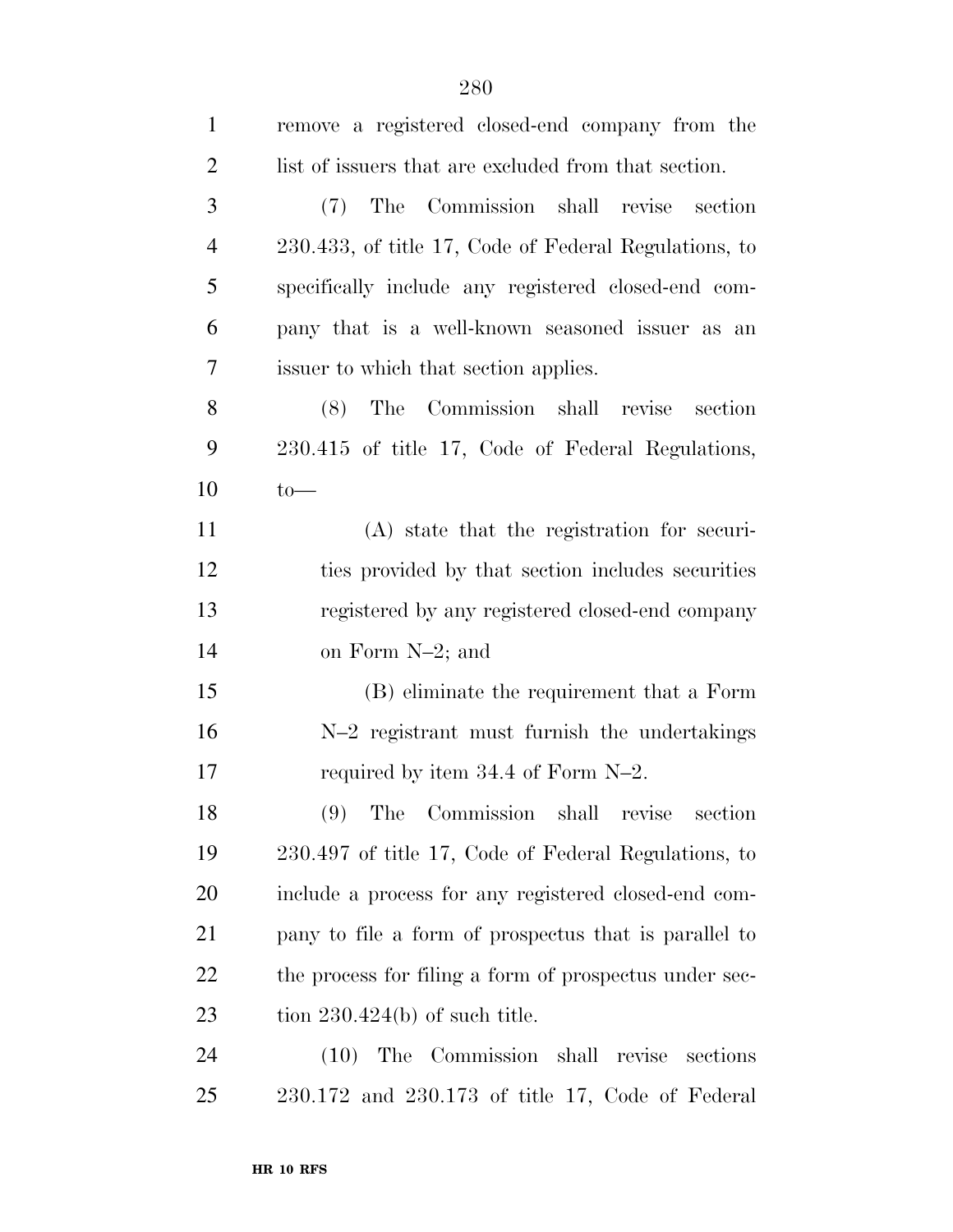Regulations, to remove the exclusion of an offering of any registered closed-end company from those sections.

 (11) The Commission shall revise section 230.418 of title 17, Code of Federal Regulations, to provide that any registered closed-end company that would otherwise meet the eligibility requirements of General Instruction I.A of Form S–3 shall be ex-empt from paragraph (a)(3) of that section.

 (12) The Commission shall revise section 240.14a–101 of title 17, Code of Federal Regula- tions, to provide that any registered closed-end com- pany that would otherwise meet the requirements of General Instruction I.A of Form S–3 shall be deemed to meet the requirements of Form S–3 for purposes of Schedule 14A.

 (13) The Commission shall revise section 243.103 of title 17, Code of Federal Regulations, to provide that paragraph (a) of that section applies 20 for purposes of Form N–2.

 (b) REVISIONS TO FORM N–2.—Not later than 1 year after the date of enactment of this Act, the Commission shall revise Form N–2 to—

 (1) include an item or instruction that is simi-lar to item 12 on Form S–3 to provide that any reg-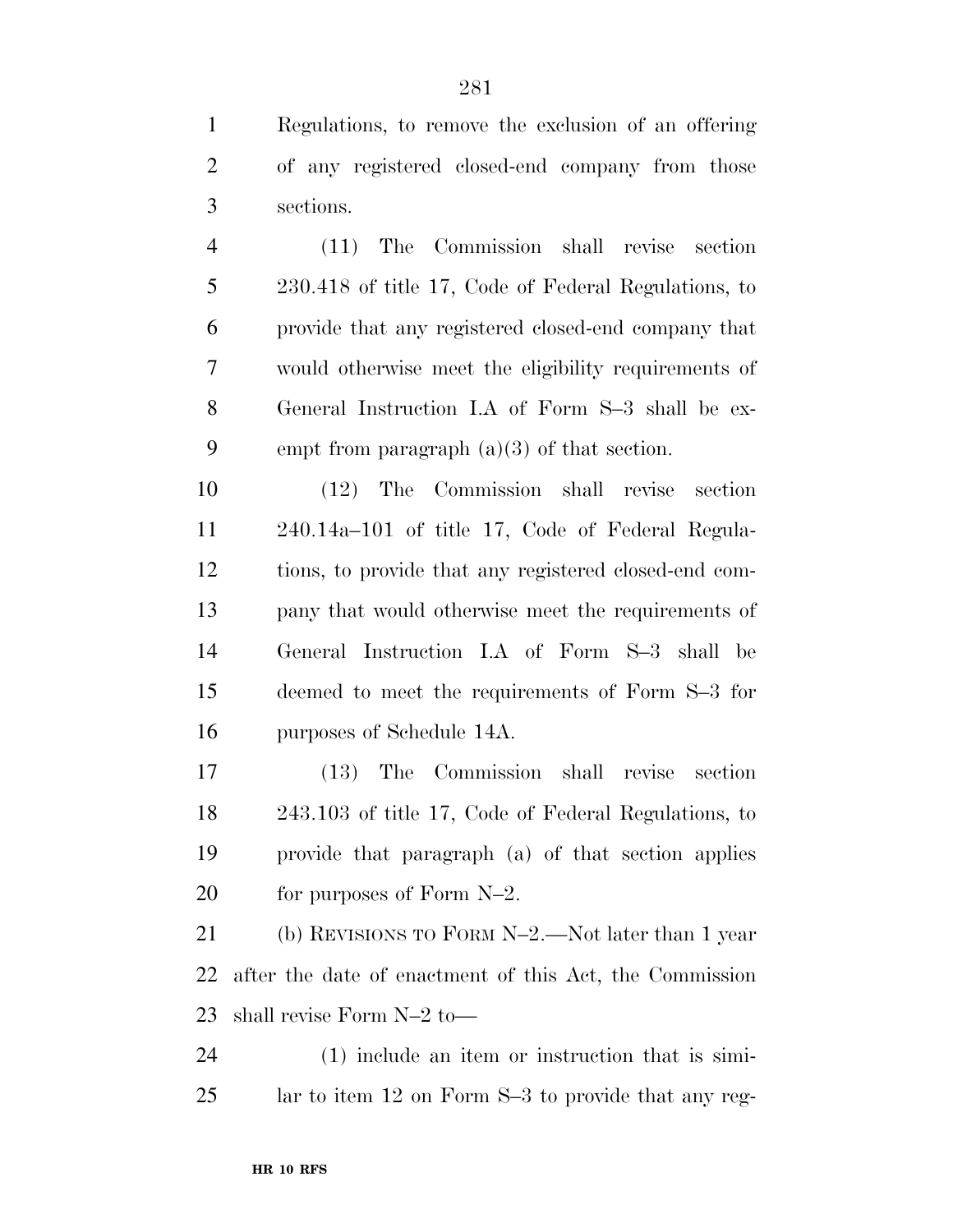| istered closed-end company that would otherwise           |
|-----------------------------------------------------------|
| meet the requirements of Form S-3 shall incor-            |
| porate by reference its reports and documents filed       |
| under the Securities Exchange Act of 1934 into its        |
| registration statement filed on Form N-2; and             |
| $(2)$ include an item or instruction that is simi-        |
| lar to the instruction regarding automatic shelf of-      |
| ferings by well-known seasoned issuers on Form S-         |
| 3 to provide that any registered closed-end company       |
| that is a well-known seasoned issuer may file auto-       |
| matic shelf offerings on Form $N-2$ .                     |
| (c) TREATMENT IF REVISIONS NOT COMPLETED IN               |
|                                                           |
| A TIMELY MANNER.—If the Commission fails to complete      |
| the revisions required by subsections (a) and (b) by the  |
| time required by such subsections, any registered closed- |
| end company shall be entitled to treat such revisions as  |
| having been completed in accordance with the actions re-  |
| quired to be taken by the Commission by such subsections  |
| until such time as such revisions are completed by the    |
|                                                           |

21 (d) RULES OF CONSTRUCTION.—

22 (1) No EFFECT ON RULE . (1) Nothing in this section or the amendments made by this section shall be construed to impair or limit in any way a registered closed-end company from using section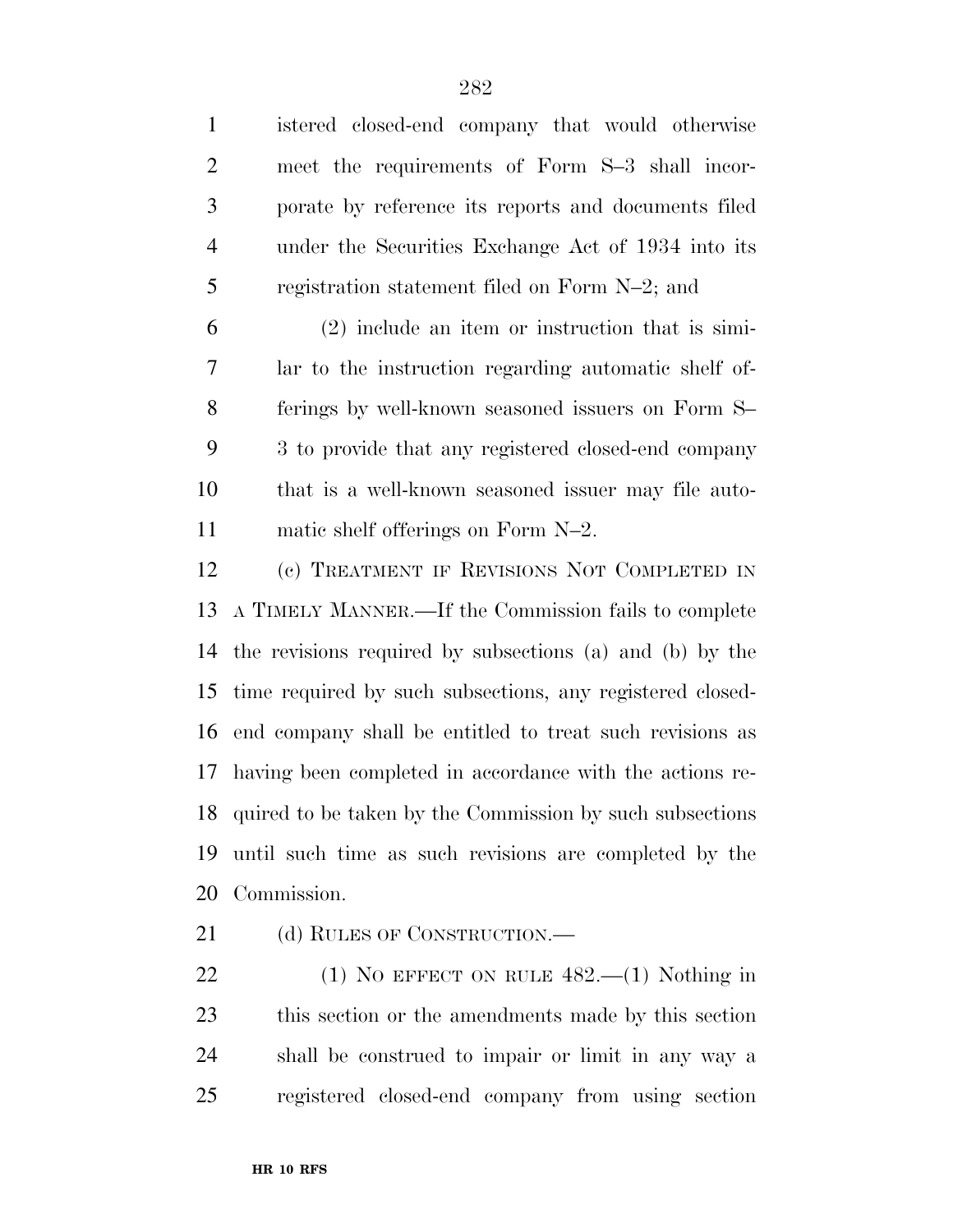| $\mathbf{1}$   | 230.482 of title 17, Code of Federal Regulations, to   |
|----------------|--------------------------------------------------------|
| 2              | distribute sales material.                             |
| 3              | (2) REFERENCES.—Any reference in this sec-             |
| $\overline{4}$ | tion to a section of title 17, Code of Federal Regula- |
| 5              | tions, or to any form or schedule means such rule,     |
| 6              | section, form, or schedule, or any successor to any    |
| 7              | such rule, section, form, or schedule.                 |
| 8              | TITLE V-REGULATORY RELIEF                              |
| 9              | <b>FOR MAIN STREET AND COM-</b>                        |
| 10             | MUNITY FINANCIAL INSTITU-                              |
| 11             | <b>TIONS</b>                                           |
| 12             | <b>Subtitle A—Preserving Access to</b>                 |
| 13             | <b>Manufactured Housing</b>                            |
| 14             | SEC. 501. MORTGAGE ORIGINATOR DEFINITION.              |
| 15             | Section 103 of the Truth in Lending Act (15 U.S.C.     |
| 16             | $1602$ ) is amended—                                   |
| 17             | $(1)$ by redesignating the second subsection $(ec)$    |
| 18             | and subsection (dd) as subsections (dd) and (ee), re-  |
| 19             | spectively; and                                        |
| 20             | (2) in paragraph $(2)(C)$ of subsection (dd), as       |
| 21             | so redesignated, by striking "an employee of a re-     |
| 22             | tailer of manufactured homes who is not described      |
| 23             | in clause (i) or (iii) of subparagraph (A) and who     |
| 24             | does not advise a consumer on loan terms (including    |
| 25             | rates, fees, and other costs)" and inserting "a re-    |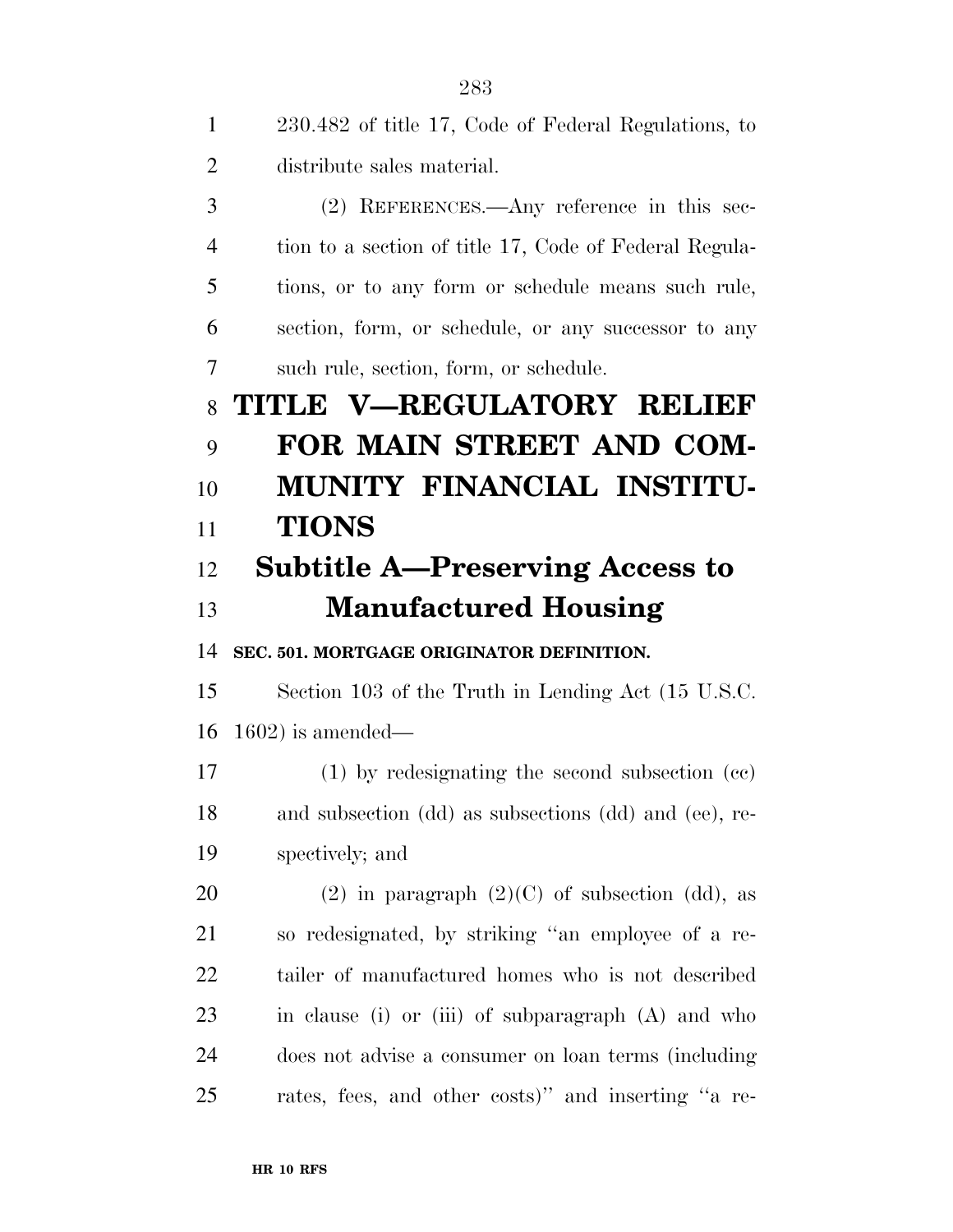tailer of manufactured or modular homes or its em- ployees unless such retailer or its employees receive compensation or gain for engaging in activities de- scribed in subparagraph (A) that is in excess of any compensation or gain received in a comparable cash transaction''.

#### **SEC. 502. HIGH-COST MORTGAGE DEFINITION.**

 Section 103 of the Truth in Lending Act (15 U.S.C. 1602), as amended by section 501, is further amended— (1) by redesignating subsection (aa) (relating to disclosure of greater amount or percentage), as so designated by section 1100A of the Consumer Fi- nancial Protection Act of 2010, as subsection (bb); (2) by redesignating subsection (bb) (relating to high cost mortgages), as so designated by section 1100A of the Consumer Financial Protection Act of 2010, as subsection (aa), and moving such sub-section to immediately follow subsection (z); and

19 (3) in subsection  $(aa)(1)(A)$ , as so redesig-nated—

21 (A) in clause (i)(I), by striking  $(8.5 \text{ per-})$  centage points, if the dwelling is personal prop- erty and the transaction is for less than  $$50,000$ " and inserting "(10 percentage points if the dwelling is personal property or is a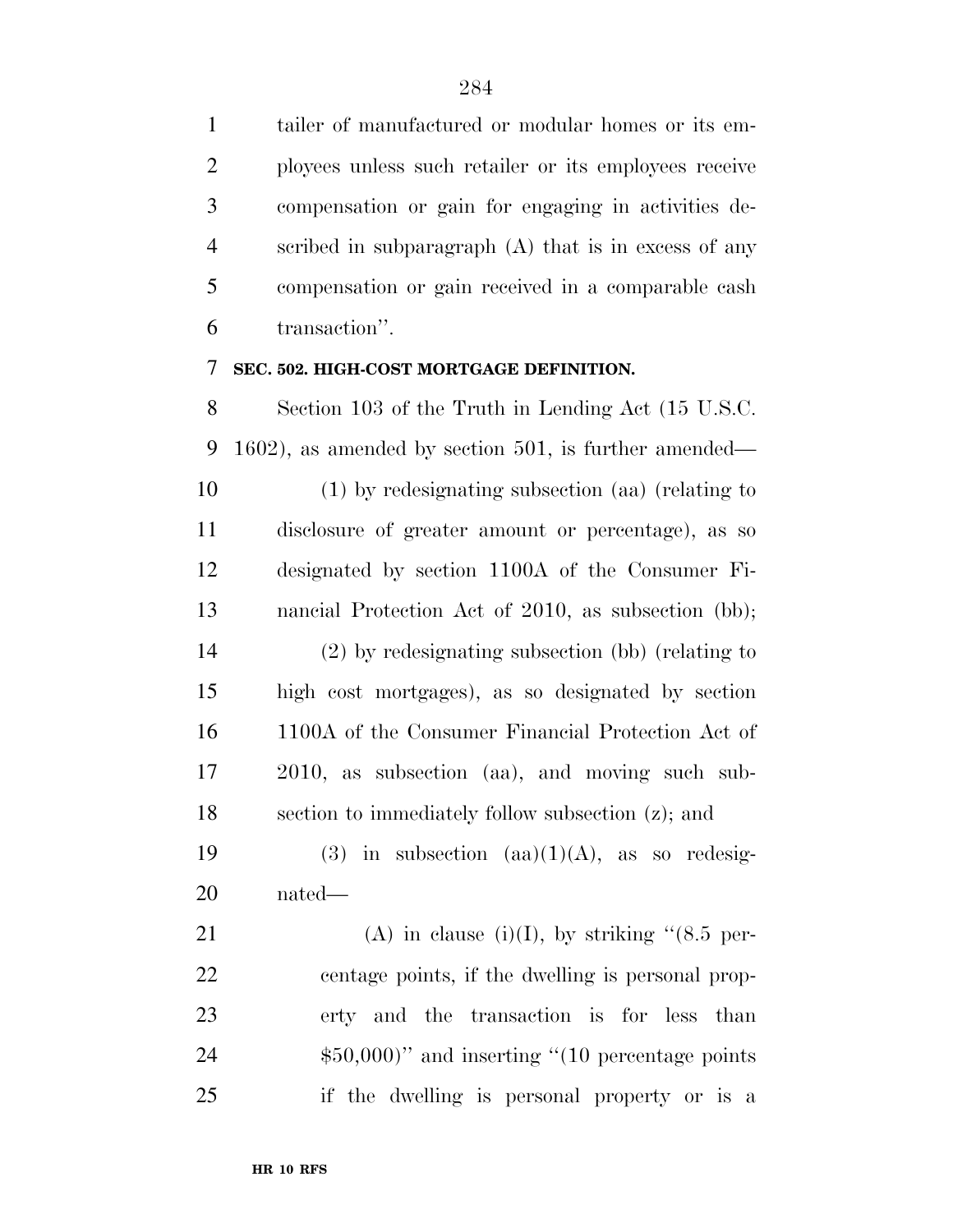| $\mathbf{1}$   | transaction that does not include the purchase |
|----------------|------------------------------------------------|
| $\overline{2}$ | of real property on which a dwelling is to be  |
| 3              | placed, and the transaction is for less than   |
| $\overline{4}$ | $$75,000$ (as such amount is adjusted by the   |
| 5              | Consumer Law Enforcement Agency to reflect     |
| 6              | the change in the Consumer Price Index))";     |
| $\overline{7}$ | and                                            |
| 8              | $(B)$ in clause $(ii)$ —                       |
| 9              | (i) in subclause (I), by striking " $or$ "     |
| 10             | at the end; and                                |
| 11             | (ii) by adding at the end the fol-             |
| 12             | lowing:                                        |
| 13             | "(III) in the case of a trans-                 |
| 14             | action for less than $$75,000$ (as such        |
| 15             | amount is adjusted by the Consumer             |
| 16             | Law Enforcement Agency to reflect              |
| 17             | the change in the Consumer Price               |
| 18             | Index) in which the dwelling is per-           |
| 19             | sonal property (or is a consumer cred-         |
| 20             | it transaction that does not include           |
| 21             | the purchase of real property on               |
| 22             | which a dwelling is to be placed) the          |
| 23             | greater of 5 percent of the total trans-       |
| 24             | action amount or $$3,000$ (as such             |
| 25             | amount is adjusted by the Consumer             |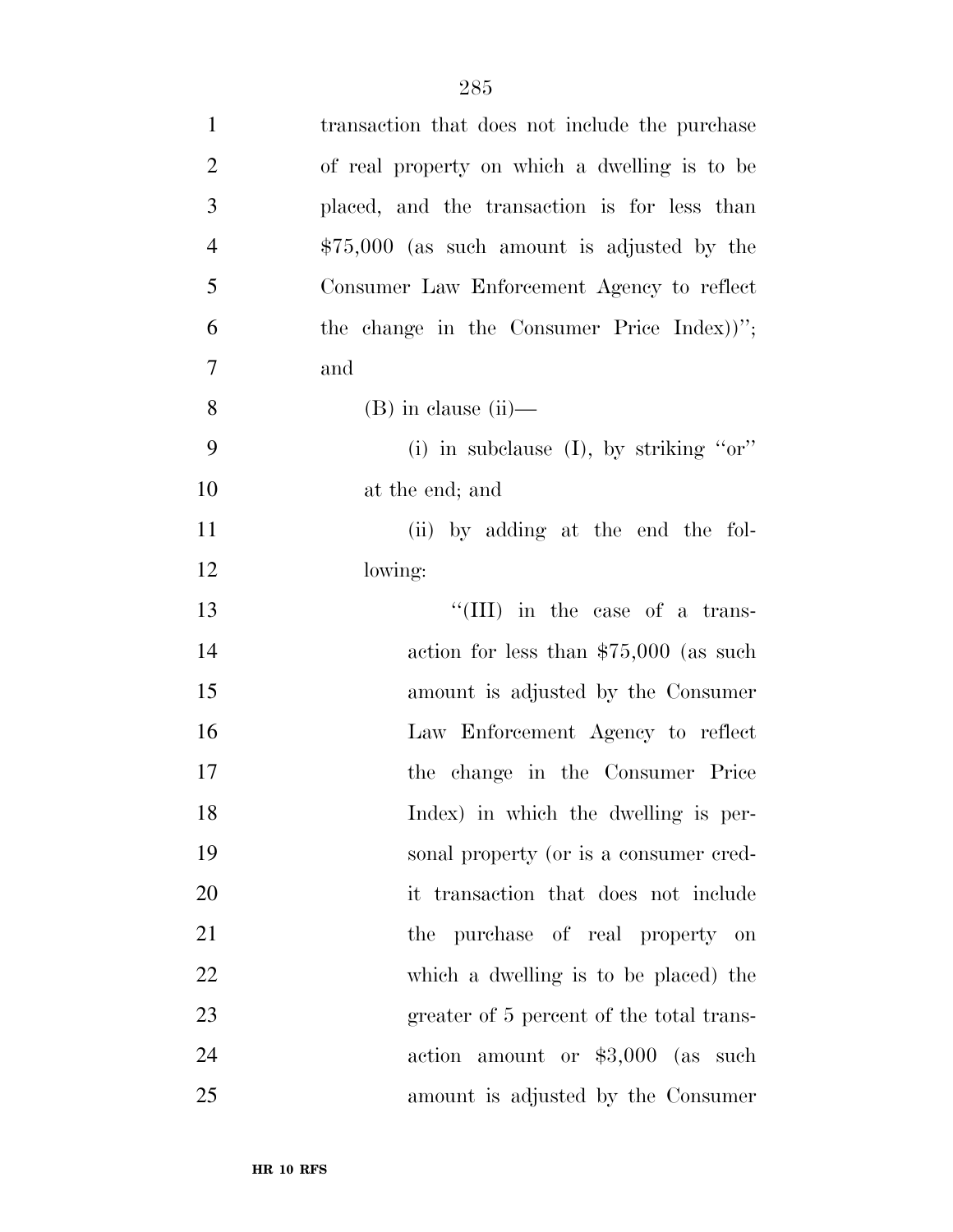| $\mathbf{1}$   | Law Enforcement Agency to reflect                           |
|----------------|-------------------------------------------------------------|
| $\overline{2}$ | the change in the Consumer Price                            |
| 3              | Index); $or$ ".                                             |
| $\overline{4}$ | <b>Subtitle B—Mortgage Choice</b>                           |
| 5              | SEC. 506. DEFINITION OF POINTS AND FEES.                    |
| 6              | (a) AMENDMENT TO SECTION 103 OF TILA.—Para-                 |
| 7              | graph $(4)$ of section 103(aa) of the Truth in Lending Act, |
| 8              | as redesignated by section 502, is amended—                 |
| 9              | (1) by striking "paragraph $(1)(B)$ " and insert-           |
| 10             | ing "paragraph $(1)(A)$ and section 129C";                  |
| 11             | $(2)$ in subparagraph $(C)$ —                               |
| 12             | $(A)$ by inserting "and insurance" after                    |
| 13             | "taxes";                                                    |
| 14             | $(B)$ in clause (ii), by inserting ", except as             |
| 15             | retained by a creditor or its affiliate as a result         |
| 16             | of their participation in an affiliated business            |
| 17             | arrangement (as defined in section $3(7)$ of the            |
| 18             | Real Estate Settlement Procedures Act of 1974               |
| 19             | $(12 \text{ U.S.C. } 2602(7))$ ," after "compensation";     |
| 20             | and                                                         |
| 21             | (C) by striking clause (iii) and inserting                  |
| 22             | the following:                                              |
| 23             | $\lq\lq$ (iii) the charge is—                               |
| 24             | $\lq(1)$ a bona fide third-party charge                     |
| 25             | not retained by the mortgage originator,                    |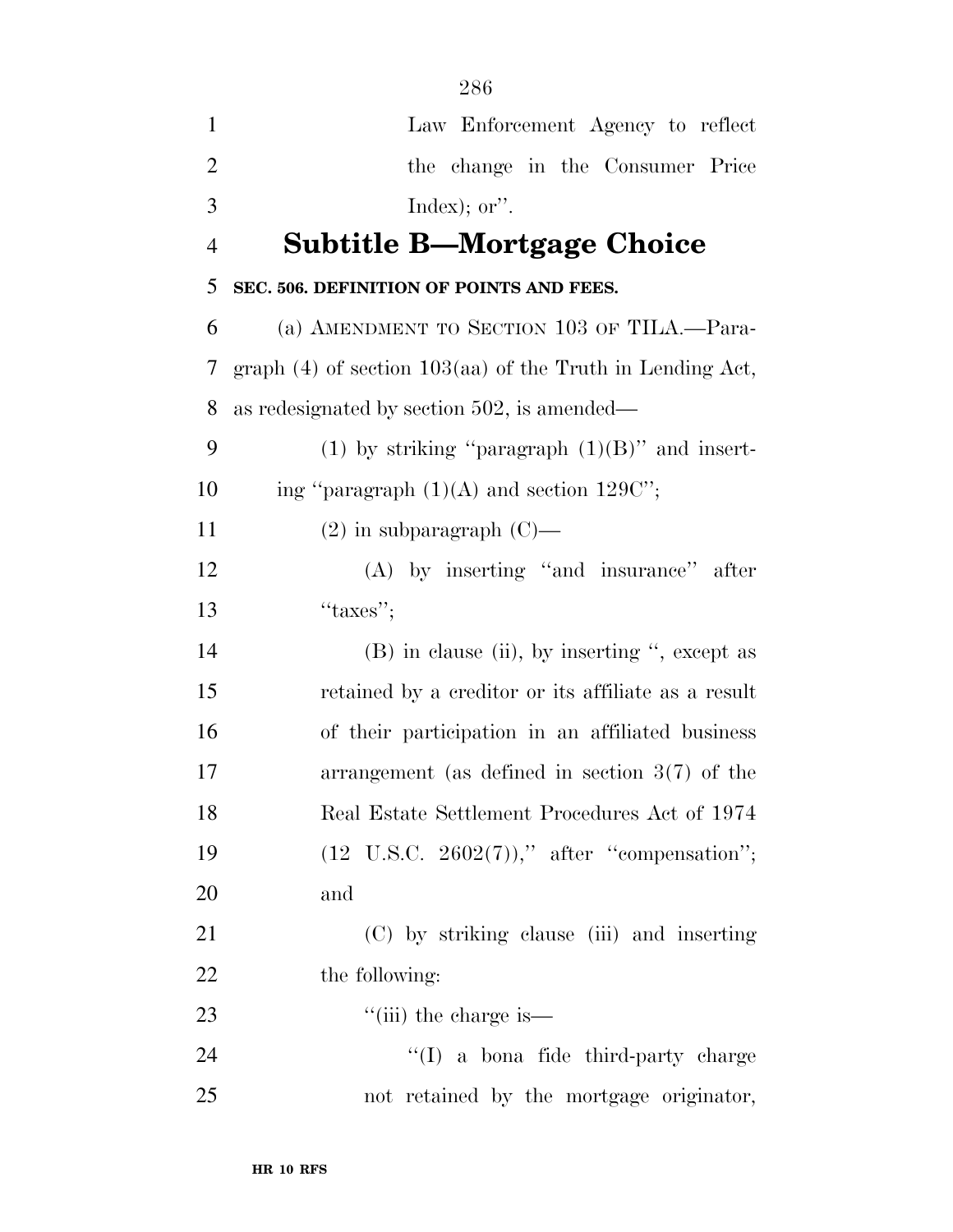| $\mathbf{1}$   | ereditor, or an affiliate of the creditor or                       |
|----------------|--------------------------------------------------------------------|
| $\overline{2}$ | mortgage originator; or                                            |
| 3              | $\lq\lq$ (II) a charge set forth in section                        |
| $\overline{4}$ | $106(e)(1);$ "; and                                                |
| 5              | $(3)$ in subparagraph $(D)$ —                                      |
| 6              | $(A)$ by striking "accident,"; and                                 |
| $\overline{7}$ | (B) by striking "or any payments" and in-                          |
| 8              | serting "and any payments".                                        |
| 9              | (b) AMENDMENT TO SECTION 129C OF TILA.—Sec-                        |
| 10             | tion 129C of the Truth in Lending Act $(15 \text{ U.S.C. } 1639c)$ |
| 11             | is amended—                                                        |
| 12             | (1) in subsection (a) $(5)(C)$ , by striking "103"                 |
| 13             | and all that follows through "or mortgage origi-                   |
| 14             | nator" and inserting " $103(aa)(4)$ "; and                         |
| 15             | (2) in subsection (b)(2)(C)(i), by striking "103"                  |
| 16             | and all that follows through "or mortgage origi-                   |
| 17             | nator)" and inserting "103(aa)(4)".                                |
| 18             | <b>Subtitle C-Financial Institution</b>                            |
| 19             | <b>Customer Protection</b>                                         |
| 20             | SEC. 511. REQUIREMENTS FOR DEPOSIT ACCOUNT TERMI-                  |
| 21             | NATION REQUESTS AND ORDERS.                                        |
| 22             | (a) TERMINATION REQUESTS OR ORDERS MUST BE                         |
|                | 23 MATERIAL.-                                                      |
| 24             | (1) IN GENERAL.—An appropriate Federal                             |

banking agency may not formally or informally re-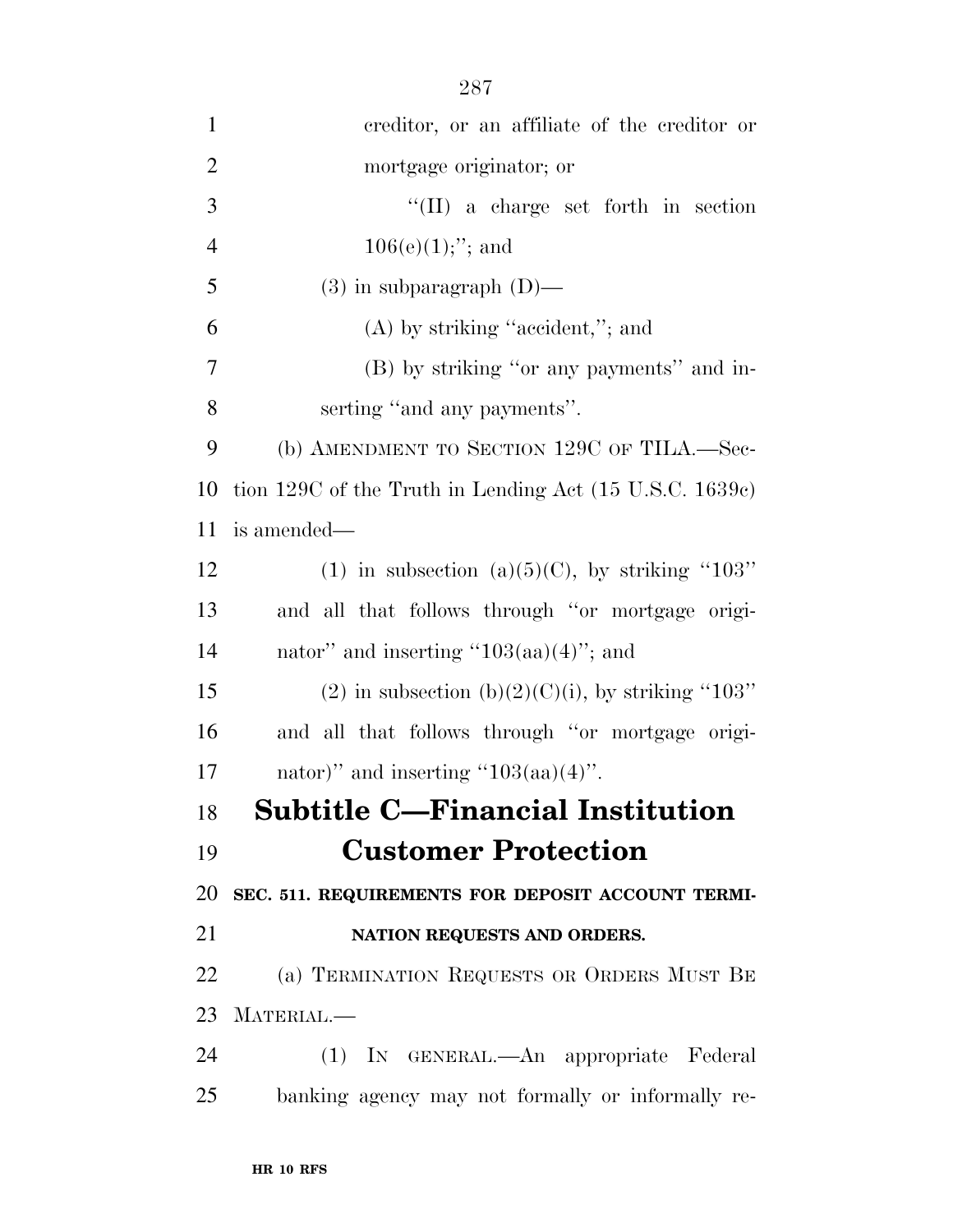| $\mathbf{1}$   | quest or order a depository institution to terminate  |
|----------------|-------------------------------------------------------|
| $\overline{2}$ | a specific customer account or group of customer ac-  |
| 3              | counts or to otherwise restrict or discourage a de-   |
| $\overline{4}$ | pository institution from entering into or maintain-  |
| 5              | ing a banking relationship with a specific customer   |
| 6              | or group of customers unless—                         |
| 7              | $(A)$ the agency has a material reason for            |
| 8              | such request or order; and                            |
| 9              | (B) such reason is not based solely on rep-           |
| 10             | utation risk.                                         |
| 11             | TREATMENT OF NATIONAL<br>(2)<br><b>SECURITY</b>       |
| 12             | THREATS.—If an appropriate Federal banking agen-      |
| 13             | cy believes a specific customer or group of customers |
| 14             | is, or is acting as a conduit for, an entity which—   |
| 15             | $(A)$ poses a threat to national security;            |
| 16             | (B) is involved in terrorist financing;               |
| 17             | (C) is an agency of the government of                 |
| 18             | Iran, North Korea, Syria, or any country listed       |
| 19             | from time to time on the State Sponsors of            |
| 20             | Terrorism list;                                       |
| 21             | (D) is located in, or is subject to the juris-        |
| 22             | diction of, any country specified in subpara-         |
| 23             | $graph (C);$ or                                       |
| 24             | (E) does business with any entity described           |
| 25             | in subparagraph $(C)$ or $(D)$ , unless the appro-    |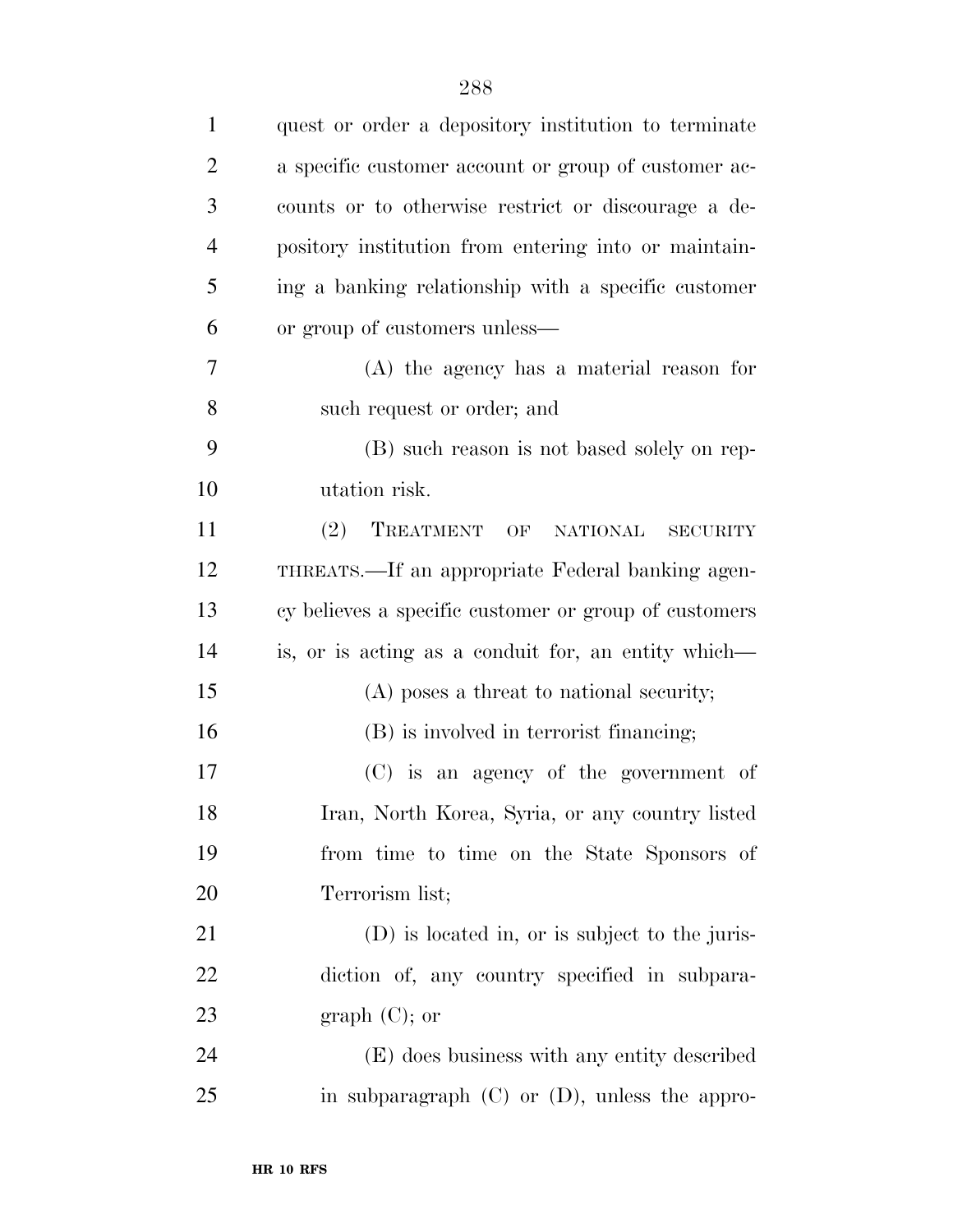| $\mathbf{1}$   | priate Federal banking agency determines that         |
|----------------|-------------------------------------------------------|
| $\overline{2}$ | the customer or group of customers has used           |
| 3              | due diligence to avoid doing business with any        |
| $\overline{4}$ | entity described in subparagraph $(C)$ or $(D)$ ,     |
| 5              | such belief shall satisfy the requirement under para- |
| 6              | $graph(1)$ .                                          |
| 7              | (b) NOTICE REQUIREMENT.—                              |
| 8              | (1) IN GENERAL.—If an appropriate Federal             |
| 9              | banking agency formally or informally requests or     |
| 10             | orders a depository institution to terminate a spe-   |
| 11             | cific customer account or a group of customer ac-     |
| 12             | counts, the agency shall—                             |
| 13             | (A) provide such request or order to the              |
| 14             | institution in writing; and                           |
| 15             | (B) accompany such request or order with              |
| 16             | a written justification for why such termination      |
| 17             | is needed, including any specific laws or regula-     |
| 18             | tions the agency believes are being violated by       |
| 19             | the customer or group of customers, if any.           |
| 20             | JUSTIFICATION REQUIREMENT.—A jus-<br>(2)              |
| 21             | tification described under paragraph $(1)(B)$ may not |
| 22             | be based solely on the reputation risk to the deposi- |
| 23             | tory institution.                                     |
| 24             | (c) CUSTOMER NOTICE.—                                 |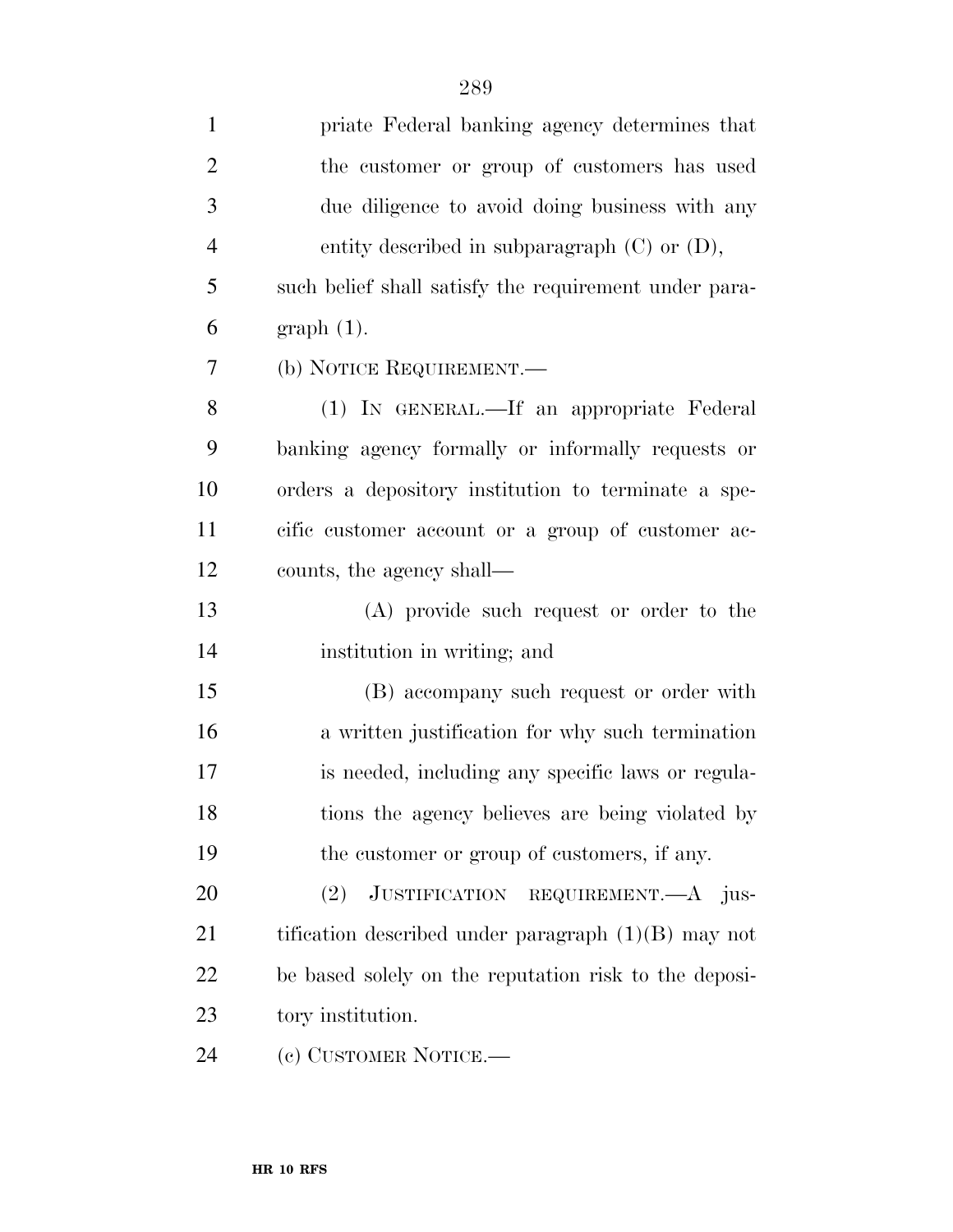(1) NOTICE REQUIRED.—Except as provided under paragraph (2), if an appropriate Federal banking agency orders a depository institution to terminate a specific customer account or a group of customer accounts, the depository institution shall

 inform the customer or customers of the justification for the customer's account termination described under subsection (b).

 (2) NOTICE PROHIBITED IN CASES OF NA- TIONAL SECURITY.—If an appropriate Federal bank- ing agency requests or orders a depository institu- tion to terminate a specific customer account or a group of customer accounts based on a belief that the customer or customers pose a threat to national security, or are otherwise described under subsection (a)(2), neither the depository institution nor the ap- propriate Federal banking agency may inform the customer or customers of the justification for the customer's account termination.

 (d) REPORTING REQUIREMENT.—Each appropriate Federal banking agency shall issue an annual report to the Congress stating—

 (1) the aggregate number of specific customer accounts that the agency requested or ordered a de-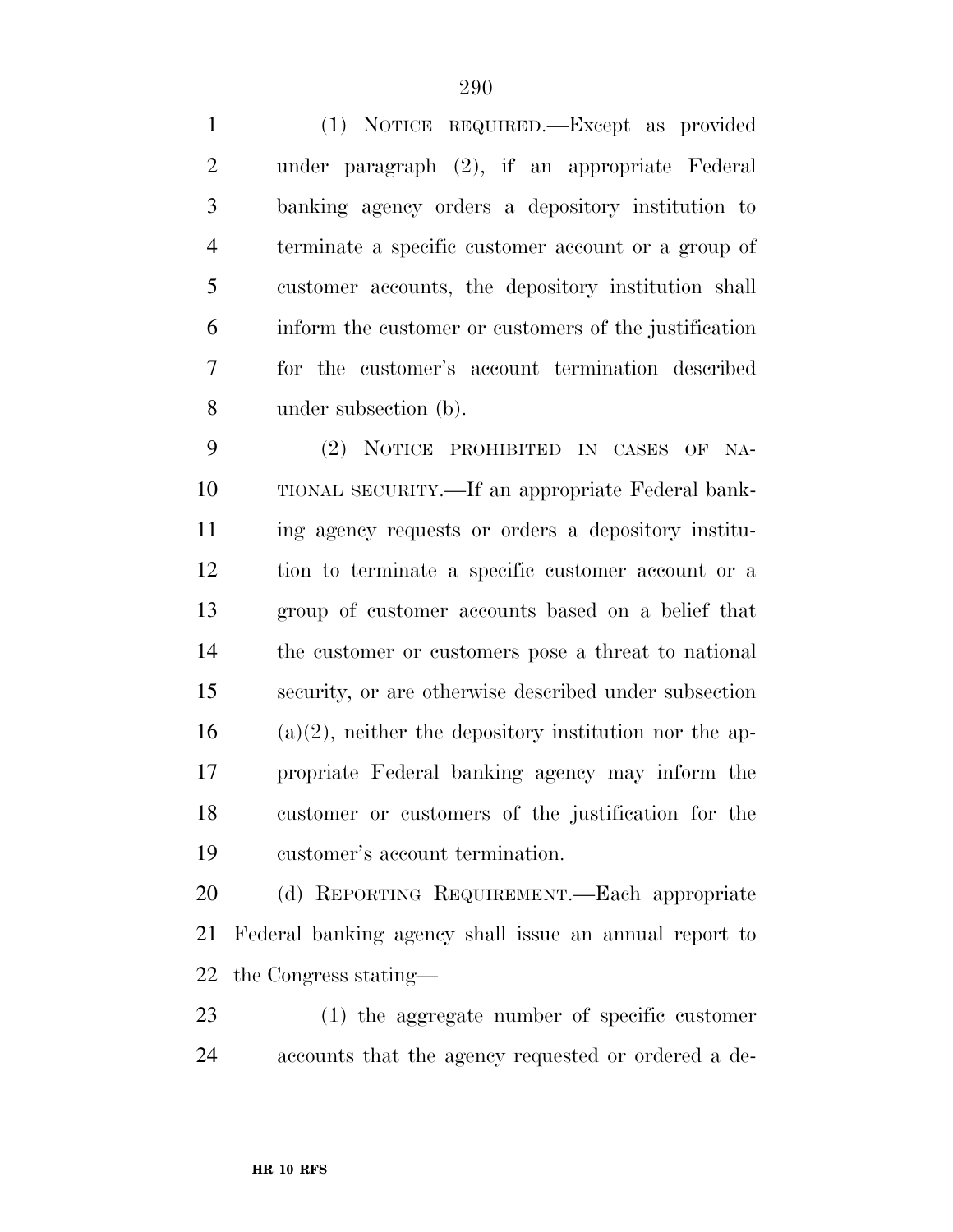| $\mathbf{1}$   | pository institution to terminate during the previous |
|----------------|-------------------------------------------------------|
| $\overline{2}$ | year; and                                             |
| 3              | (2) the legal authority on which the agency re-       |
| $\overline{4}$ | lied in making such requests and orders and the fre-  |
| 5              | quency on which the agency relied on each such au-    |
| 6              | thority.                                              |
| 7              | (e) DEFINITIONS.—For purposes of this section:        |
| 8              | (1) APPROPRIATE FEDERAL BANKING AGEN-                 |
| 9              | CY.—The term "appropriate Federal banking agen-       |
| 10             | $cy$ " means—                                         |
| 11             | (A) the appropriate Federal banking agen-             |
| 12             | cy, as defined under section 3 of the Federal         |
| 13             | Deposit Insurance Act (12 U.S.C. 1813); and           |
| 14             | (B) the National Credit Union Administra-             |
| 15             | tion, in the case of an insured credit union.         |
| 16             | (2) DEPOSITORY INSTITUTION.—The term "de-             |
| 17             | pository institution" means—                          |
| 18             | (A) a depository institution, as defined              |
|                |                                                       |

- under section 3 of the Federal Deposit Insur-ance Act (12 U.S.C. 1813); and
- (B) an insured credit union.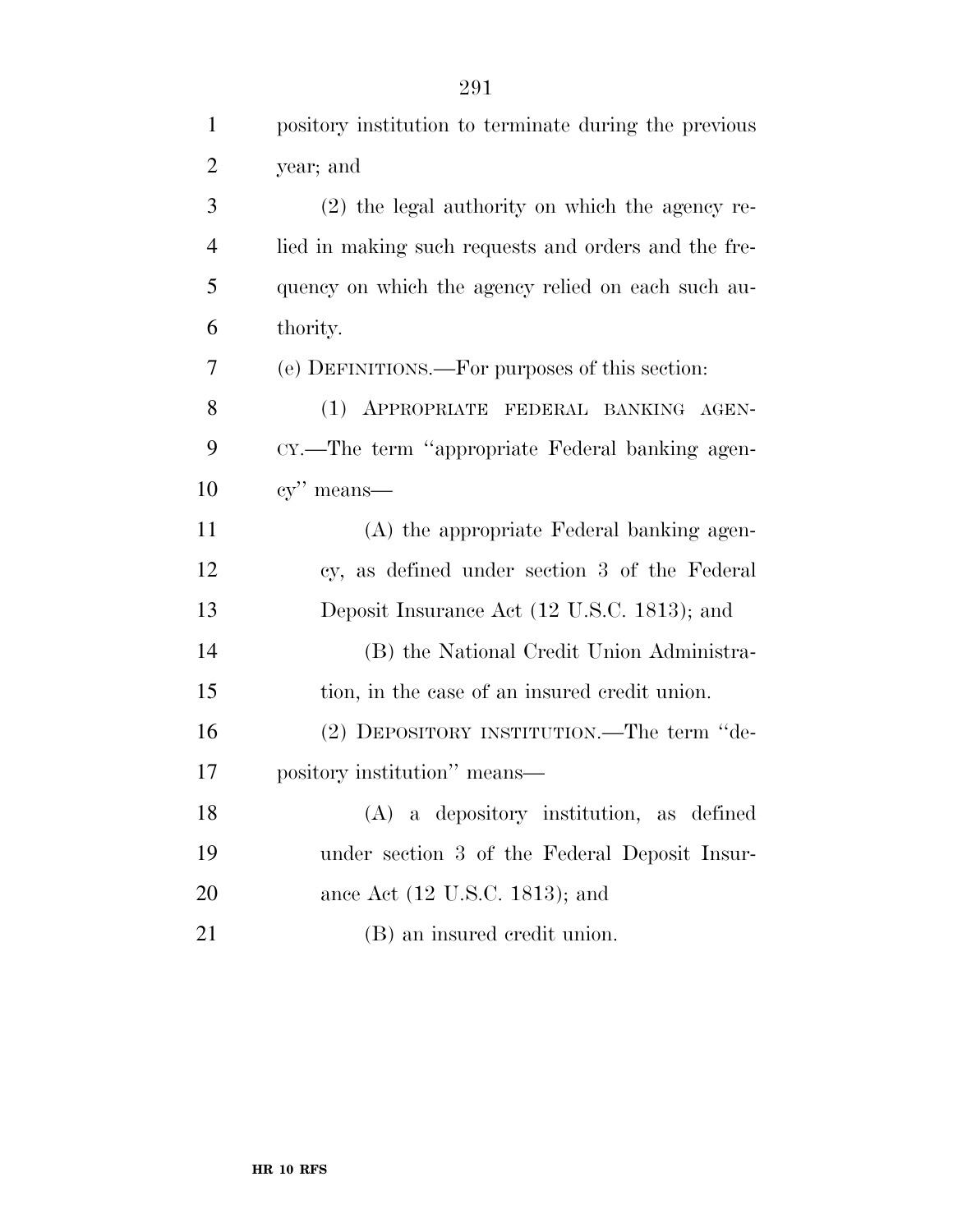| 1              | SEC. 512. AMENDMENTS TO THE FINANCIAL INSTITUTIONS      |
|----------------|---------------------------------------------------------|
| 2              | REFORM, RECOVERY, AND ENFORCEMENT                       |
| 3              | <b>ACT OF 1989.</b>                                     |
| $\overline{4}$ | Section 951 of the Financial Institutions Reform, Re-   |
| 5              | covery, and Enforcement Act of 1989 (12 U.S.C. 1833a)   |
| 6              | is amended—                                             |
| 7              | (1) in subsection (c)(2), by striking "affecting        |
| 8              | a federally insured financial institution" and insert-  |
| 9              | ing "against a federally insured financial institution  |
| 10             | or by a federally insured financial institution against |
| 11             | an unaffiliated third person"; and                      |
| 12             | $(2)$ in subsection $(g)$ —                             |
| 13             | $(A)$ in the heading, by striking "SUB-                 |
| 14             | POENAS" and inserting "INVESTIGATIONS"; and             |
| 15             | $(B)$ by amending paragraph $(1)(C)$ to read            |
| 16             | as follows:                                             |
| 17             | $\lq\lq$ (C) summon witnesses and require the           |
| 18             | production of any books, papers, correspond-            |
| 19             | ence, memoranda, or other records which the             |
| 20             | Attorney General deems relevant or material to          |
| 21             | the inquiry, if the Attorney General—                   |
| 22             | "(i) requests a court order from a                      |
| 23             | court of competent jurisdiction for such ac-            |
| 24             | tions and offers specific and articulable               |
| 25             | facts showing that there are reasonable                 |
| 26             | grounds to believe that the information or              |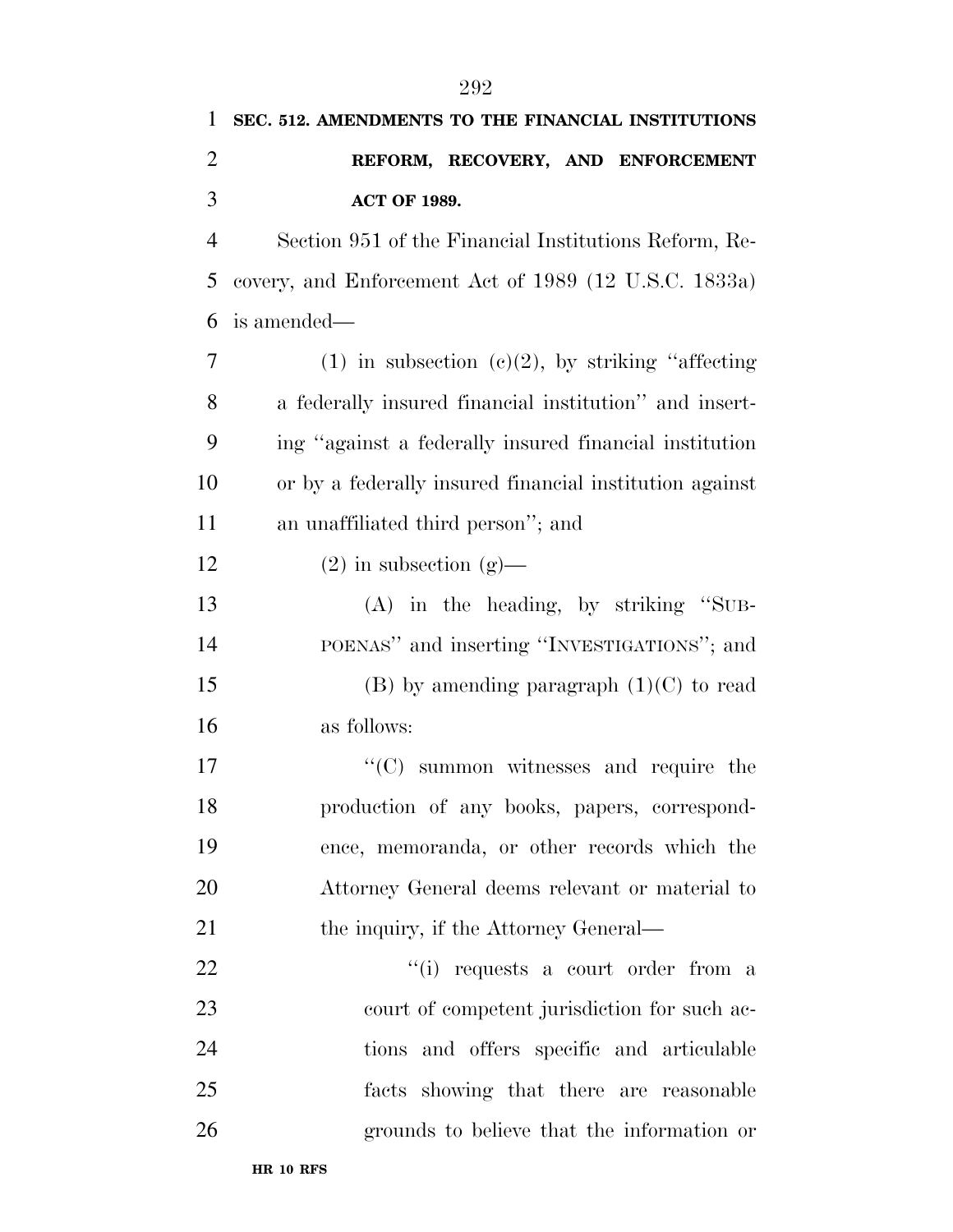| $\mathbf{1}$   | testimony sought is relevant and material                |
|----------------|----------------------------------------------------------|
| $\overline{2}$ | for conducting an investigation under this               |
| 3              | section; or                                              |
| $\overline{4}$ | "(ii) either personally or through dele-                 |
| 5              | gation no lower than the Deputy Attorney                 |
| 6              | General, issues and signs a subpoena for                 |
| $\overline{7}$ | such actions and such subpoena is sup-                   |
| 8              | ported by specific and articulable facts                 |
| 9              | showing that there are reasonable grounds                |
| 10             | to believe that the information or testi-                |
| 11             | mony sought is relevant for conducting an                |
| 12             | investigation under this section.".                      |
| 13             | <b>Subtitle D-Portfolio Lending and</b>                  |
| 14             | <b>Mortgage Access</b>                                   |
| 15             | SEC. 516. SAFE HARBOR FOR CERTAIN LOANS HELD ON          |
| 16             | PORTFOLIO.                                               |
| 17             | (a) IN GENERAL.—Section 129C of the Truth in             |
|                | 18 Lending Act (15 U.S.C. 1639c) is amended by adding at |
| 19             | the end the following:                                   |
| 20             | "(j) SAFE HARBOR FOR CERTAIN LOANS HELD ON               |
| 21             | PORTFOLIO.                                               |
| 22             | "(1) SAFE HARBOR FOR CREDITORS THAT ARE                  |
| 23             | DEPOSITORY INSTITUTIONS.                                 |
| 24             | "(A) IN GENERAL.—A creditor that is a                    |
| 25             | depository institution shall not be subject to           |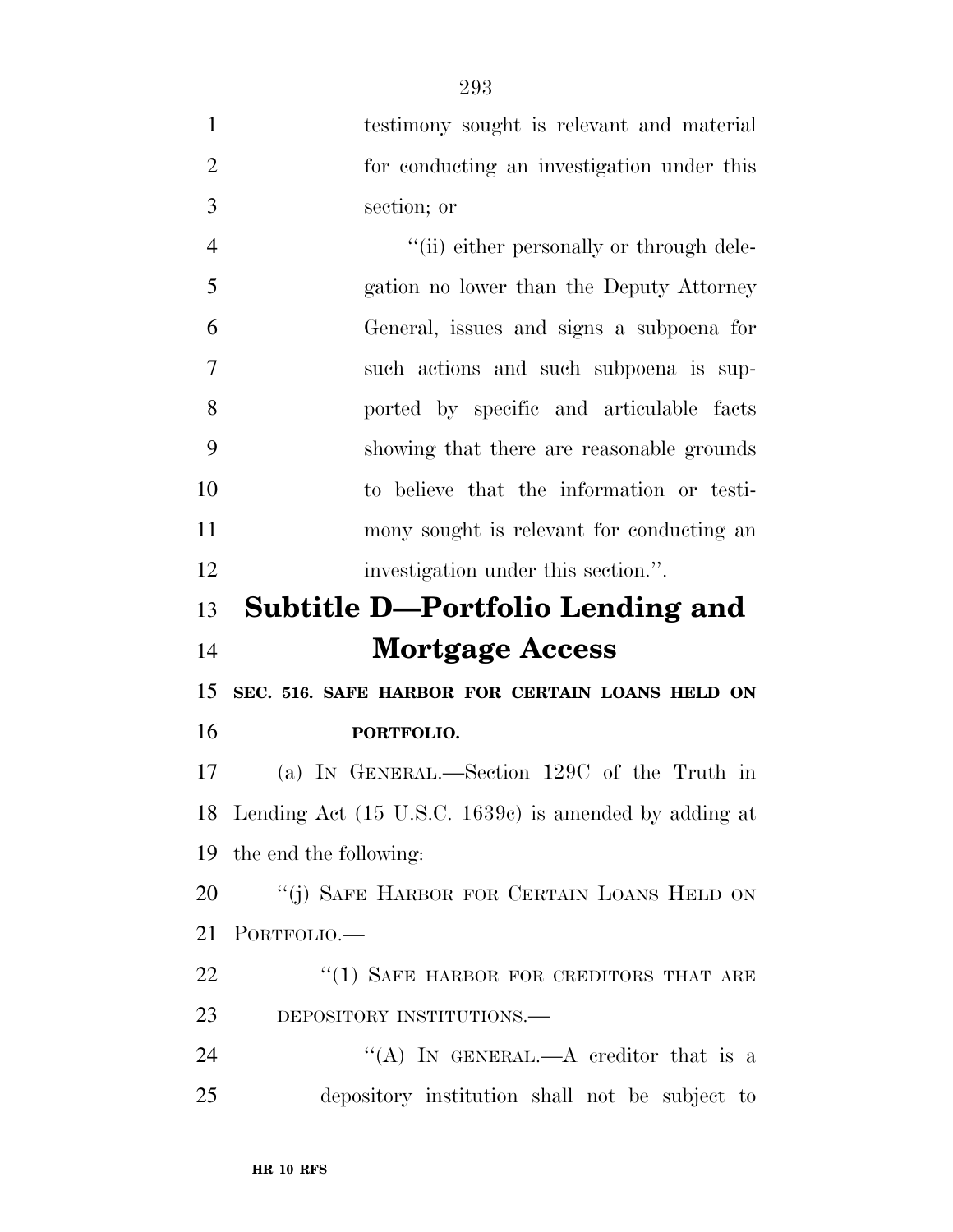| $\mathbf{1}$   | suit for failure to comply with subsection (a),        |
|----------------|--------------------------------------------------------|
| $\overline{2}$ | $(e)(1)$ , or $(f)(2)$ of this section or section 129H |
| 3              | with respect to a residential mortgage loan, and       |
| $\overline{4}$ | the banking regulators shall treat such loan as        |
| 5              | a qualified mortgage, if-                              |
| 6              | "(i) the creditor has, since the origi-                |
| 7              | nation of the loan, held the loan on the               |
| 8              | balance sheet of the creditor; and                     |
| 9              | "(ii) all prepayment penalties with re-                |
| 10             | spect to the loan comply with the limita-              |
| 11             | tions described under subsection $(c)(3)$ .            |
| 12             | "(B) EXCEPTION FOR CERTAIN TRANS-                      |
| 13             | FERS.—In the case of a depository institution          |
| 14             | that transfers a loan originated by that institu-      |
| 15             | tion to another depository institution by reason       |
| 16             | of the bankruptcy or failure of the originating        |
| 17             | depository institution or the purchase of the          |
| 18             | originating depository institution, the depository     |
| 19             | institution transferring such loan shall<br>be         |
| 20             | deemed to have complied with the requirement           |
| 21             | under subparagraph $(A)(i)$ .                          |
| 22             | "(2) SAFE HARBOR FOR MORTGAGE ORIGINA-                 |
| 23             | TORS.—A mortgage originator shall not be subject       |
| 24             | to suit for a violation of section $129B(c)(3)(B)$ for |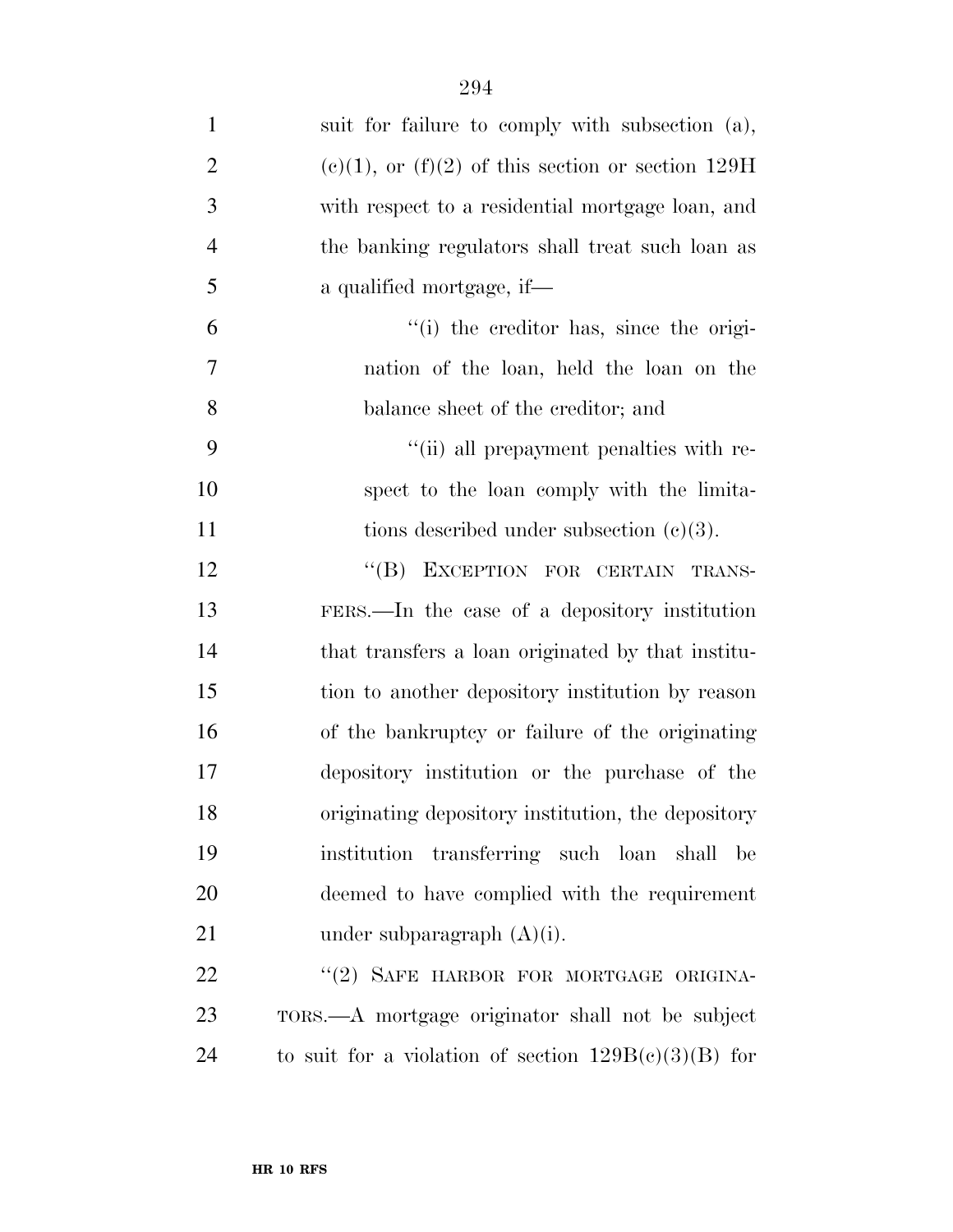| $\mathbf{1}$   | steering a consumer to a residential mortgage loan    |
|----------------|-------------------------------------------------------|
| $\overline{2}$ | $if$ —                                                |
| 3              | "(A) the creditor of such loan is a deposi-           |
| $\overline{4}$ | tory institution and has informed the mortgage        |
| 5              | originator that the creditor intends to hold the      |
| 6              | loan on the balance sheet of the creditor for the     |
| 7              | life of the loan; and                                 |
| 8              | $\lq\lq$ the mortgage originator informs the          |
| 9              | consumer that the creditor intends to hold the        |
| 10             | loan on the balance sheet of the creditor for the     |
| 11             | life of the loan.                                     |
| 12             | "(3) DEFINITIONS.—For purposes of this sub-           |
| 13             | section:                                              |
|                |                                                       |
| 14             | "(A) BANKING REGULATORS.—The term                     |
| 15             | 'banking regulators' means the Federal banking        |
| 16             | agencies, the Consumer Law Enforcement                |
| 17             | Agency, and the National Credit Union Admin-          |
| 18             | istration.                                            |
| 19             | DEPOSITORY INSTITUTION.—The<br>$\lq\lq (B)$           |
| 20             | term 'depository institution' has the meaning         |
| 21             | given that term under section $19(b)(1)$ of the       |
| 22             | Federal Reserve Act $(12 \text{ U.S.C. } 505(b)(1)).$ |
| 23             | "(C) FEDERAL BANKING AGENCIES.—The                    |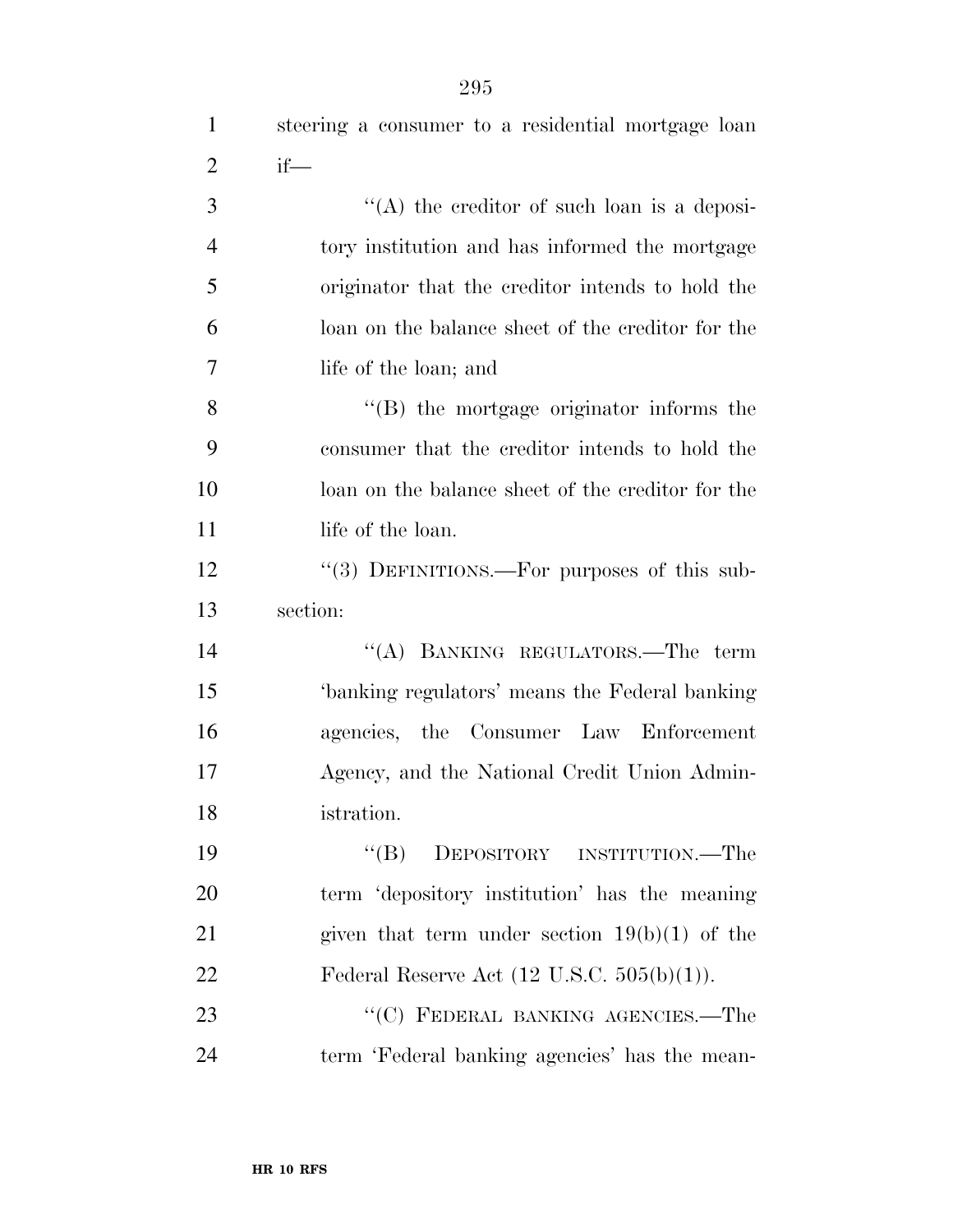(b) RULE OF CONSTRUCTION.—Nothing in the amendment made by this section may be construed as pre- venting a balloon loan from qualifying for the safe harbor provided under section 129C(j) of the Truth in Lending Act if the balloon loan otherwise meets all of the require- ments under such subsection (j), regardless of whether the balloon loan meets the requirements described under 10 clauses (i) through (iv) of section  $129C(b)(2)(E)$  of such Act.

## **Subtitle E—Application of the Expedited Funds Availability Act**

**SEC. 521. APPLICATION OF THE EXPEDITED FUNDS AVAIL-**

#### **ABILITY ACT.**

 (a) IN GENERAL.—The Expedited Funds Availability Act (12 U.S.C. 4001 et seq.) is amended—

18 (1) in section  $602(20)$  (12 U.S.C.  $4001(20)$ ) by inserting '', located in the United States,'' after 20 "ATM";

21 (2) in section  $602(21)$  (12 U.S.C.  $4001(21)$ ) by inserting ''American Samoa, the Commonwealth of the Northern Mariana Islands,'' after ''Puerto Rico,'';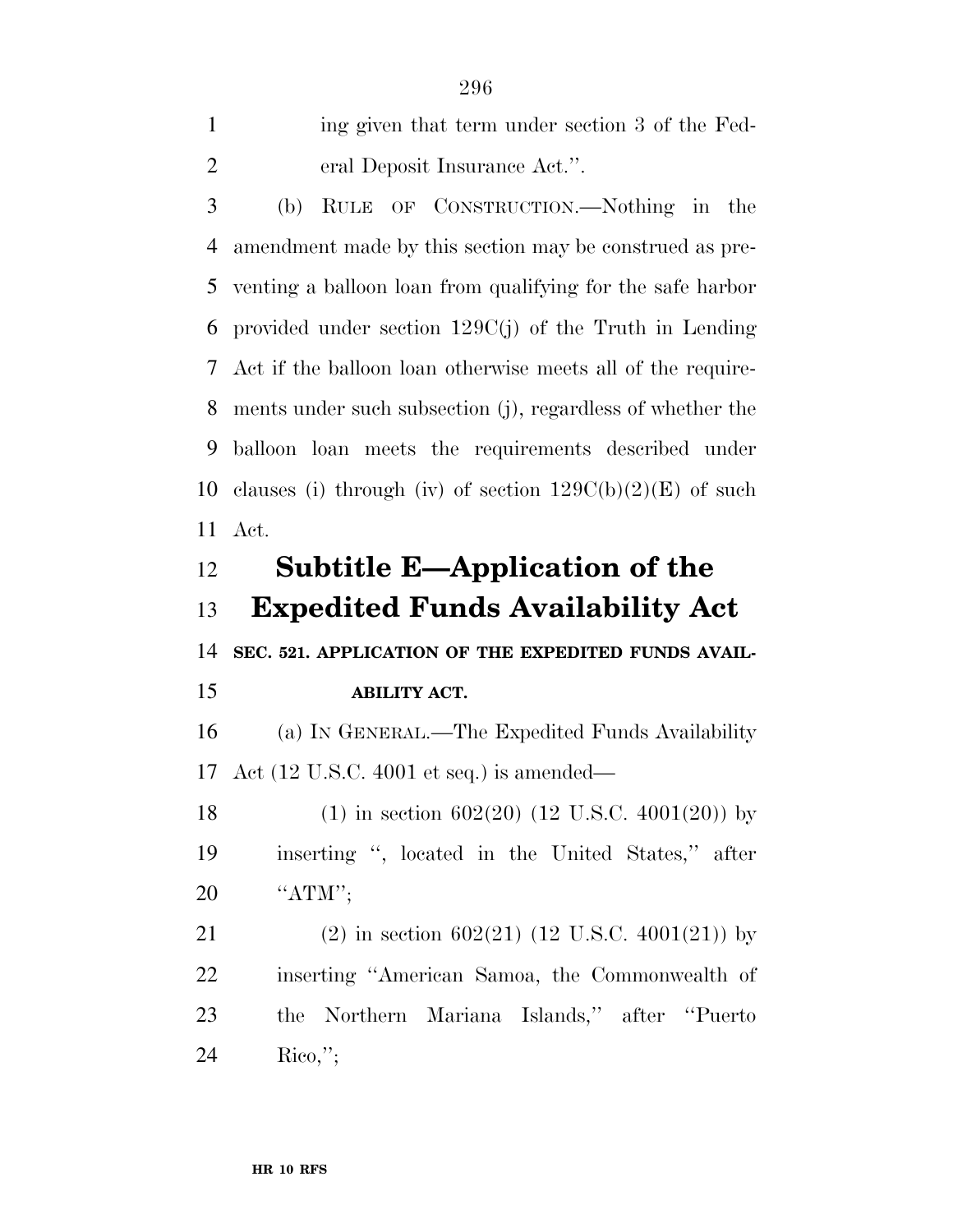1 (3) in section  $602(23)$  (12 U.S.C.  $4001(23)$ ) by inserting ''American Samoa, the Commonwealth of the Northern Mariana Islands,'' after ''Puerto Rico,''; and 5 (4) in section  $603(d)(2)(A)$  (12 U.S.C.  $6 \qquad \qquad 4002(d)(2)(A)$ , by inserting "American Samoa, the Commonwealth of the Northern Mariana Islands,'' after ''Puerto Rico,''. (b) EFFECTIVE DATE.—This section shall take effect on January 1, 2017. **Subtitle F—Small Bank Holding Company Policy Statement SEC. 526. CHANGES REQUIRED TO SMALL BANK HOLDING COMPANY POLICY STATEMENT ON ASSESS- MENT OF FINANCIAL AND MANAGERIAL FAC- TORS.**  (a) IN GENERAL.—Before the end of the 6-month pe-riod beginning on the date of the enactment of this Act,

 the Board of Governors of the Federal Reserve System shall revise the Small Bank Holding Company Policy Statement on Assessment of Financial and Managerial Factors (12 CFR part 225—appendix C) to raise the con- solidated asset threshold under such policy statement from \$1,000,000,000 (as adjusted by Public Law 113–250) to \$10,000,000,000.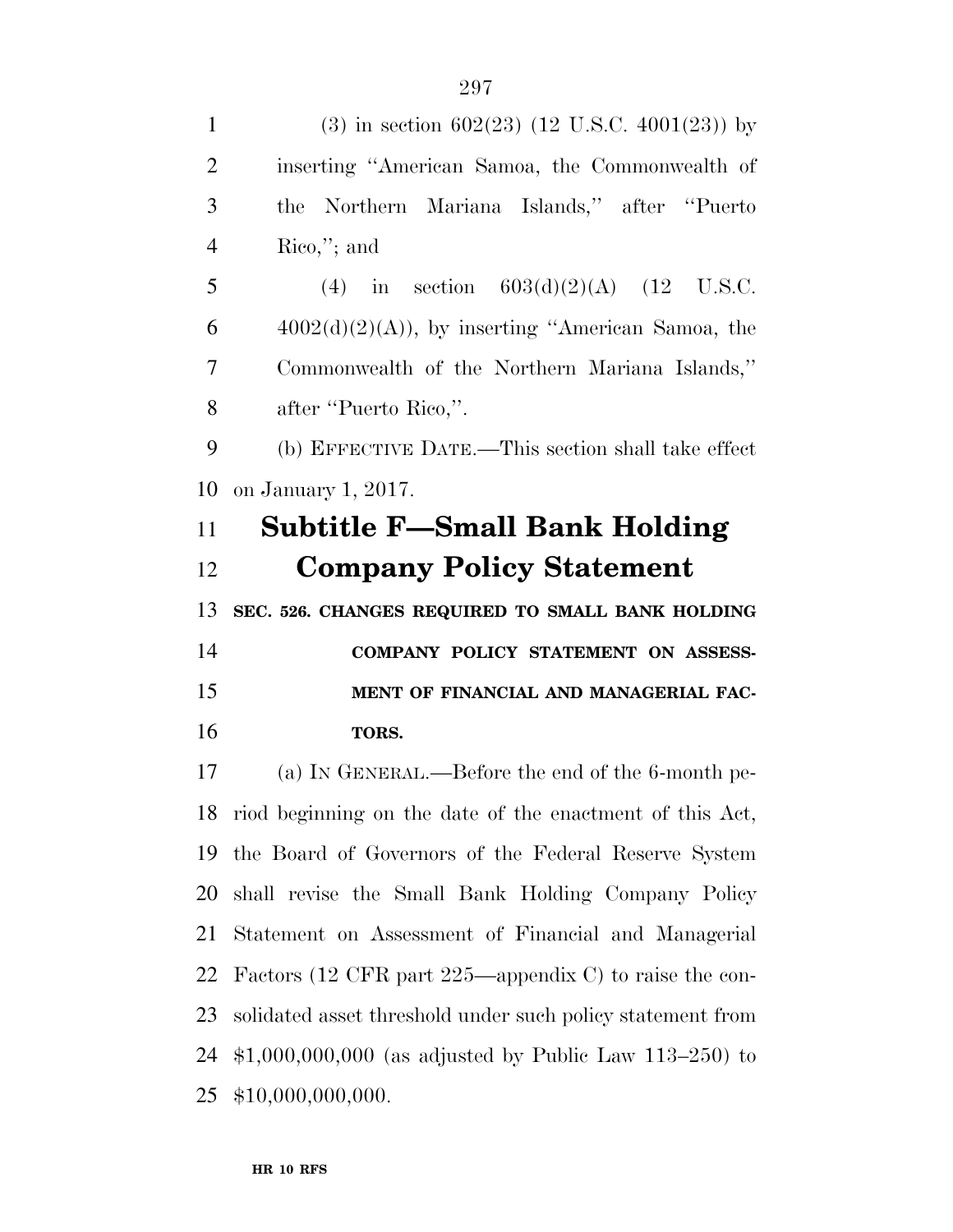| $\mathbf{1}$   | (b) CONFORMING AMENDMENT.—Subparagraph (C)               |
|----------------|----------------------------------------------------------|
| 2              | of section $171(b)(5)$ of the Dodd-Frank Wall Street Re- |
| 3              | Consumer Protection Act (12 U.S.C.<br>and<br>form        |
| $\overline{4}$ | $5371(b)(5)$ ) is amended to read as follows:            |
| 5              | "(C) any bank holding company or savings                 |
| 6              | and loan holding company that is subject to the          |
| 7              | application of the Small Bank Holding Com-               |
| 8              | pany Policy Statement on Assessment of Finan-            |
| 9              | cial and Managerial Factors of the Board of              |
| 10             | Governors $(12 \text{ CFR part } 225$ —appendix C        |
| 11             | <b>Subtitle G—Community Institution</b>                  |
| 12             | Mortgage Relief                                          |
|                |                                                          |
| 13             | SEC. 531. COMMUNITY FINANCIAL INSTITUTION MORTGAGE       |
| 14             | RELIEF.                                                  |
| 15             | (a) EXEMPTION FROM ESCROW REQUIREMENTS FOR               |
| 16             | LOANS HELD BY SMALLER CREDITORS.-Section 129D            |
| 17             | of the Truth in Lending Act (15 U.S.C. 1639d) is amend-  |
|                | 18 ed-                                                   |
| 19             | $(1)$ by adding at the end the following:                |
| 20             | "(k) SAFE HARBOR FOR LOANS HELD BY SMALLER               |
| 21             | CREDITORS.—                                              |
| 22             | "(1) IN GENERAL.—A creditor shall not be in              |
| 23             | violation of subsection (a) with respect to a loan if—   |
| 24             | $\lq\lq$ the creditor has consolidated assets of         |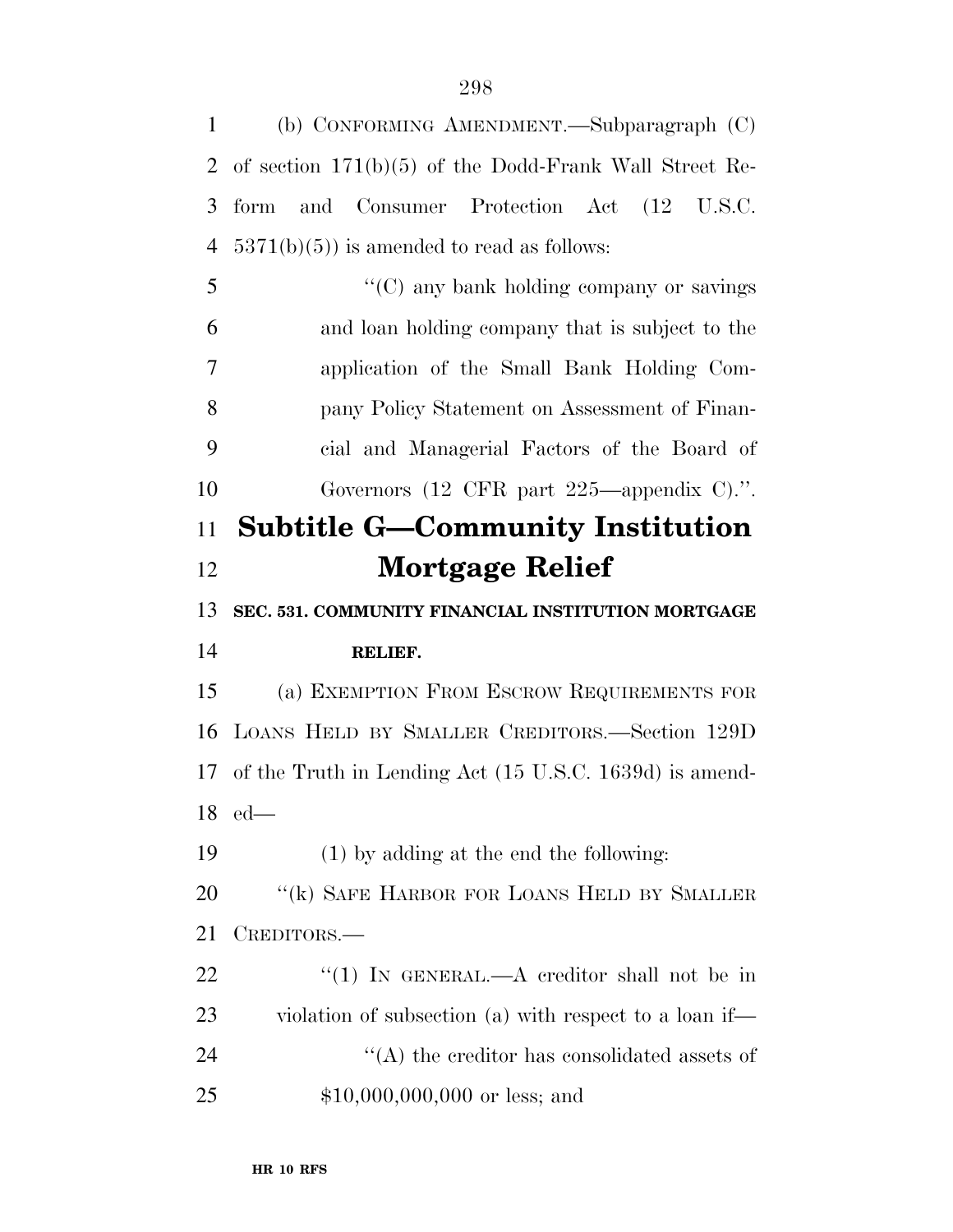1 ''(B) the creditor holds the loan on the bal- ance sheet of the creditor for the 3-year period beginning on the date of the origination of the loan.

5 "(2) EXCEPTION FOR CERTAIN TRANSFERS.— In the case of a creditor that transfers a loan to an- other person by reason of the bankruptcy or failure of the creditor, the purchase of the creditor, or a su- pervisory act or recommendation from a State or Federal regulator, the creditor shall be deemed to have complied with the requirement under para-12 graph  $(1)(B)$ ."; and

 (2) by striking the term ''Board'' each place such term appears and inserting ''Consumer Law Enforcement Agency''.

 (b) MODIFICATION TO EXEMPTION FOR SMALL SERVICERS OF MORTGAGE LOANS.—Section 6 of the Real Estate Settlement Procedures Act of 1974 (12 U.S.C. 2605) is amended by adding at the end the following:

20 <sup>''</sup>(n) SMALL SERVICER EXEMPTION.—The Consumer Law Enforcement Agency shall, by regulation, provide ex- emptions to, or adjustments for, the provisions of this sec- tion for a servicer that annually services 20,000 or fewer mortgage loans, in order to reduce regulatory burdens while appropriately balancing consumer protections.''.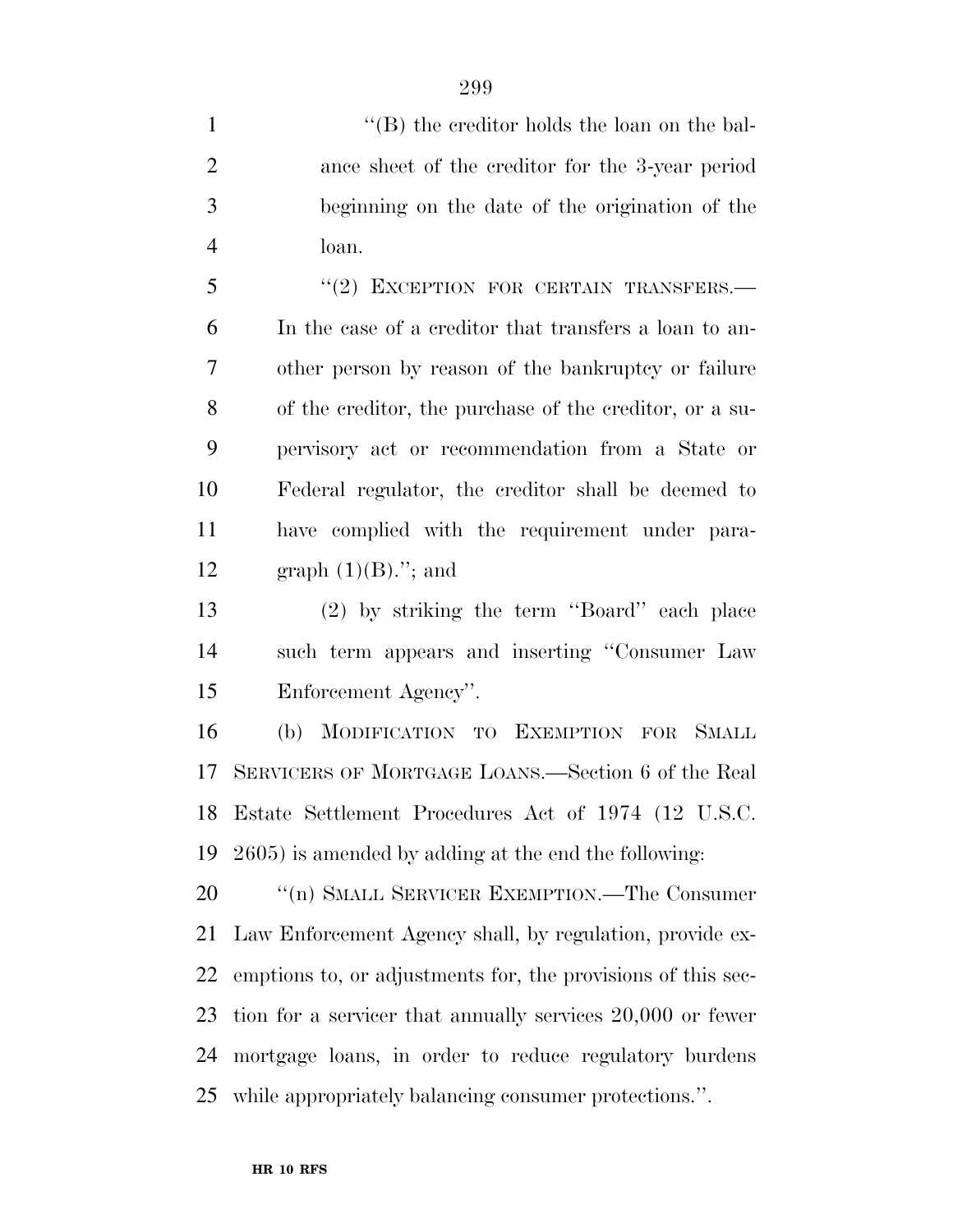# **Subtitle H—Financial Institutions Examination Fairness and Reform SEC. 536. TIMELINESS OF EXAMINATION REPORTS.**  (a) IN GENERAL.—The Federal Financial Institu- tions Examination Council Act of 1978 (12 U.S.C. 3301 et seq.) is amended by adding at the end the following: **''SEC. 1012. TIMELINESS OF EXAMINATION REPORTS.**   $\frac{8}{100}$   $\frac{10}{100}$  In GENERAL. 9 "(1) FINAL EXAMINATION REPORT.—A Federal financial institutions regulatory agency shall provide a final examination report to a financial institution not later than 60 days after the later of— 13 ''(A) the exit interview for an examination of the institution; or ''(B) the provision of additional informa-16 tion by the institution relating to the examina- tion. 18 "(2) EXIT INTERVIEW.—If a financial institu-

 tion is not subject to a resident examiner program, the exit interview shall occur not later than the end of the 9-month period beginning on the commence- ment of the examination, except that such period may be extended by the Federal financial institu- tions regulatory agency by providing written notice to the institution and the Independent Examination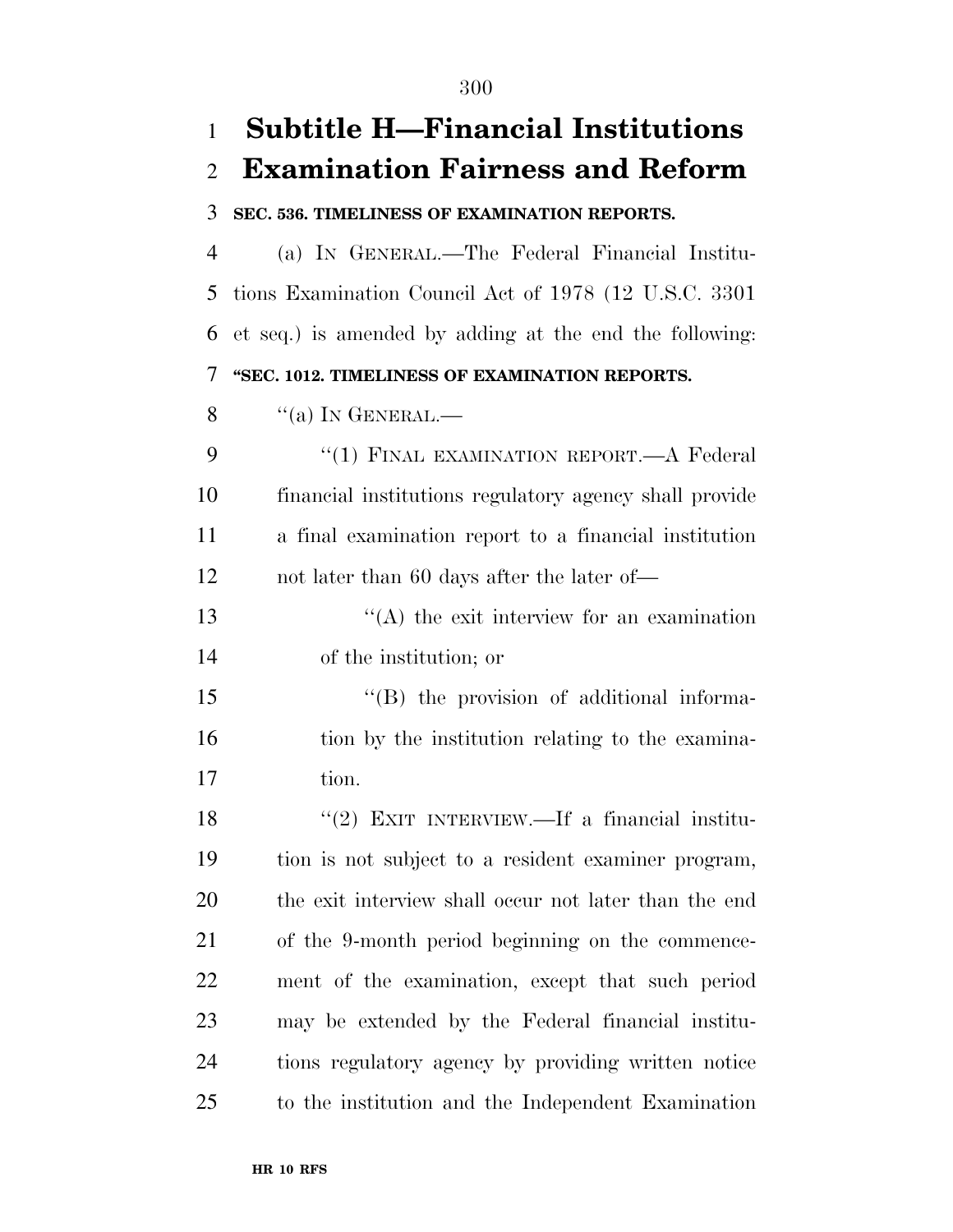Review Director describing with particularity the reasons that a longer period is needed to complete the examination.

 ''(b) EXAMINATION MATERIALS.—Upon the request of a financial institution, the Federal financial institutions regulatory agency shall include with the final report an appendix listing all examination or other factual informa- tion relied upon by the agency in support of a material supervisory determination.

#### **''SEC. 1013. EXAMINATION STANDARDS.**

11 "(a) IN GENERAL.—In the examination of a financial institution—

13 ''(1) a commercial loan shall not be placed in non-accrual status solely because the collateral for such loan has deteriorated in value;

16 ''(2) a modified or restructured commercial loan shall be removed from non-accrual status if the bor- rower demonstrates the ability to perform on such loan over a maximum period of 6 months, except that with respect to loans on a quarterly, semi- annual, or longer repayment schedule such period shall be a maximum of 3 consecutive repayment pe-riods;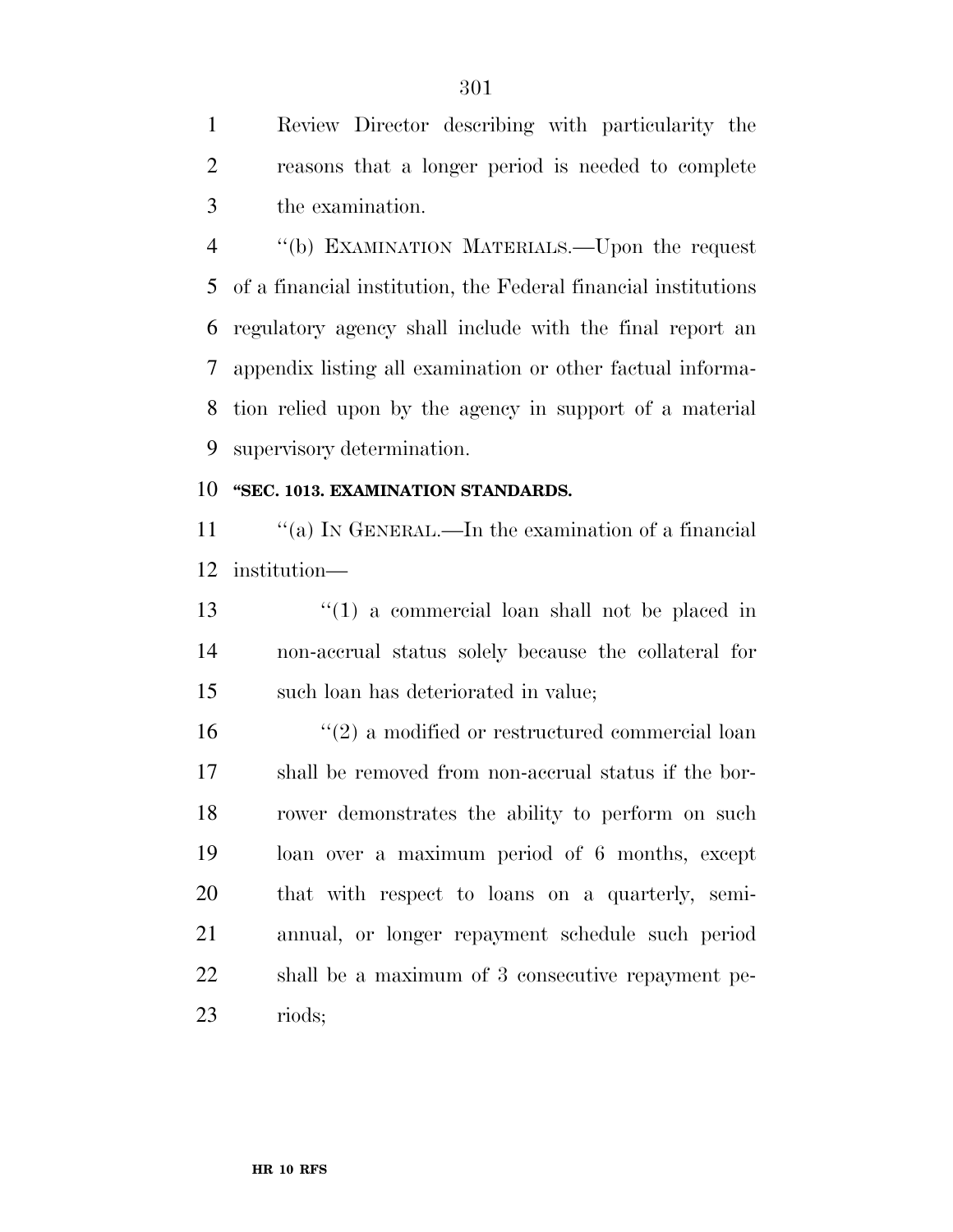$\frac{1}{2}$  ''(3) a new appraisal on a performing commer- cial loan shall not be required unless an advance of new funds is involved; and ''(4) in classifying a commercial loan in which there has been deterioration in collateral value, the amount to be classified shall be the portion of the deficiency relating to the decline in collateral value and repayment capacity of the borrower. ''(b) WELL CAPITALIZED INSTITUTIONS.—The Fed- eral financial institutions regulatory agencies may not re- quire a financial institution that is well capitalized to raise additional capital in lieu of an action prohibited under subsection (a). ''(c) CONSISTENT LOAN CLASSIFICATIONS.—The Federal financial institutions regulatory agencies shall de- velop and apply identical definitions and reporting require- ments for non-accrual loans. 18 "SEC. 1014. OFFICE OF INDEPENDENT EXAMINATION RE- **VIEW.**   $\text{``(a)}$  ESTABLISHMENT.—There is established in the Council an Office of Independent Examination Review (the 'Office').

23 "(b) HEAD OF OFFICE.—There is established the po- sition of the Independent Examination Review Director (the 'Director'), as the head of the Office. The Director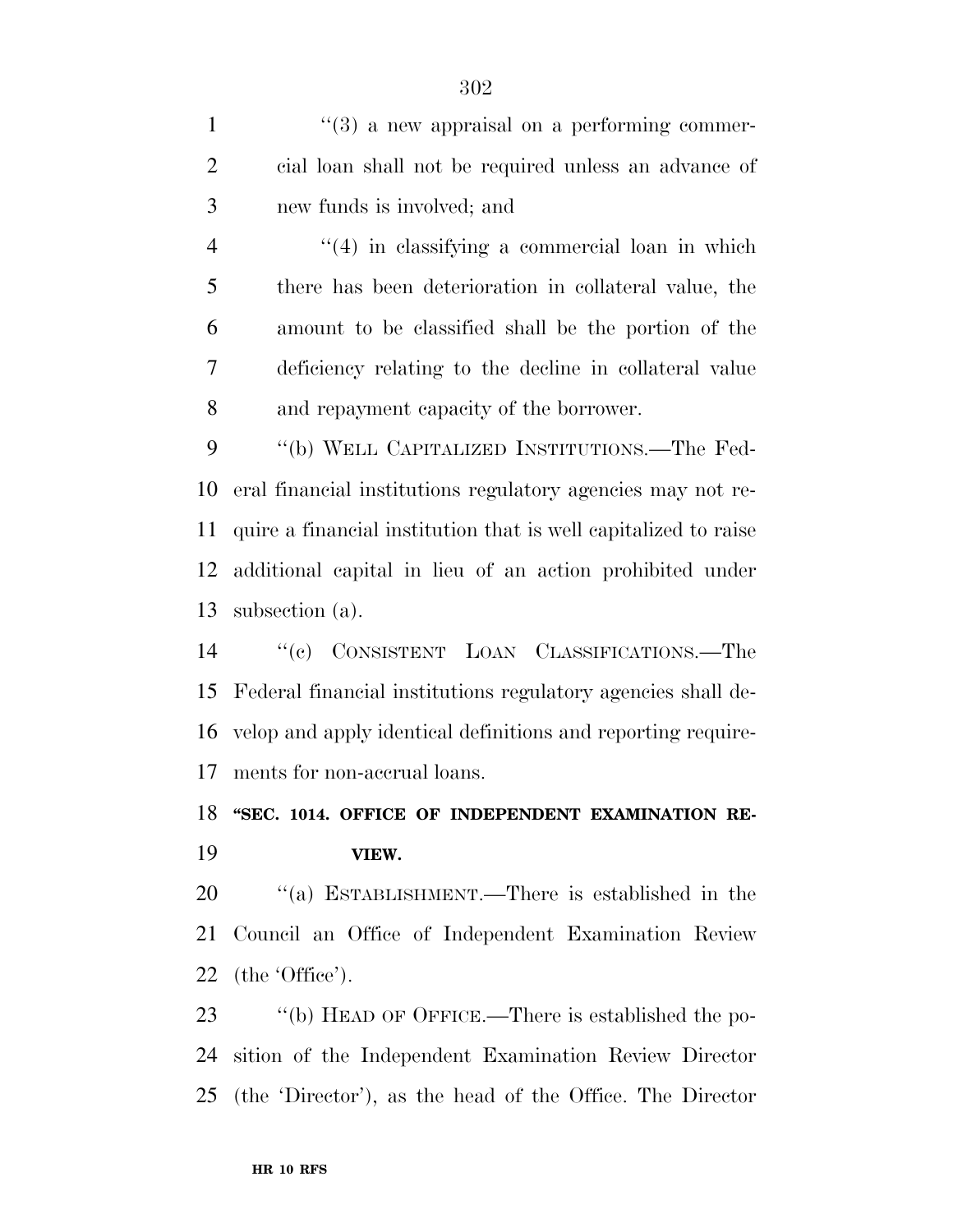shall be appointed by the Secretary of the Treasury and shall be independent from any member agency of the Council.

 ''(c) STAFFING.—The Director is authorized to hire staff to support the activities of the Office.

''(d) DUTIES.—The Director shall—

 $\frac{1}{1}$  receive and, at the Director's discretion, investigate complaints from financial institutions, their representatives, or another entity acting on be- half of such institutions, concerning examinations, examination practices, or examination reports;

12 ''(2) hold meetings, at least once every three months and in locations designed to encourage par- ticipation from all sections of the United States, with financial institutions, their representatives, or another entity acting on behalf of such institutions, to discuss examination procedures, examination practices, or examination policies;

 $(3)$  review examination procedures of the Fed- eral financial institutions regulatory agencies to en-21 sure that the written examination policies of those agencies are being followed in practice and adhere to the standards for consistency established by the Council;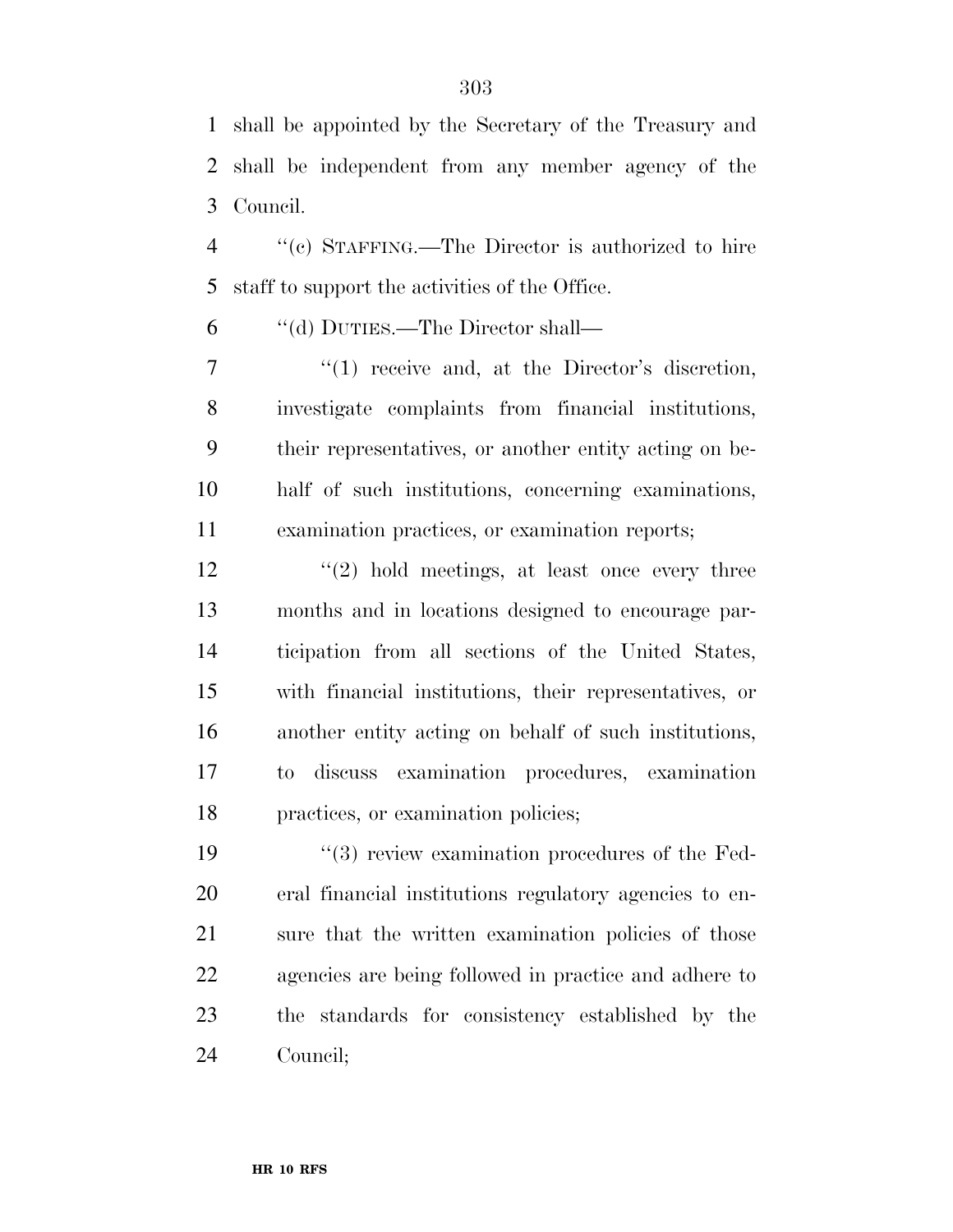| $\mathbf{1}$   | $\lq(4)$ conduct a continuing and regular review of          |
|----------------|--------------------------------------------------------------|
| $\overline{2}$ | examination quality assurance for all examination            |
| 3              | types conducted by the Federal financial institutions        |
| $\overline{4}$ | regulatory agencies;                                         |
| 5              | "(5) adjudicate any supervisory appeal initiated             |
| 6              | under section 1015; and                                      |
| $\tau$         | $\cdot\cdot\cdot(6)$ report annually to the Committee on Fi- |
| 8              | nancial Services of the House of Representatives, the        |
| 9              | Committee on Banking, Housing, and Urban Affairs             |
| 10             | of the Senate, and the Council, on the reviews car-          |
| 11             | ried out pursuant to paragraphs $(3)$ and $(4)$ , includ-    |
| 12             | ing compliance with the requirements set forth in            |
| 13             | section 1012 regarding timeliness of examination re-         |
| 14             | ports, and the Council's recommendations for im-             |
| 15             | provements in examination procedures, practices,             |
| 16             | and policies.                                                |
| 17             | "(e) CONFIDENTIALITY.—The Director shall keep                |

 confidential all meetings with, discussions with, and infor-mation provided by financial institutions.

**''SEC. 1015. RIGHT TO INDEPENDENT REVIEW OF MATERIAL** 

#### **SUPERVISORY DETERMINATIONS.**

 $\qquad$  "(a) IN GENERAL.—A financial institution shall have the right to obtain an independent review of a material supervisory determination contained in a final report of examination.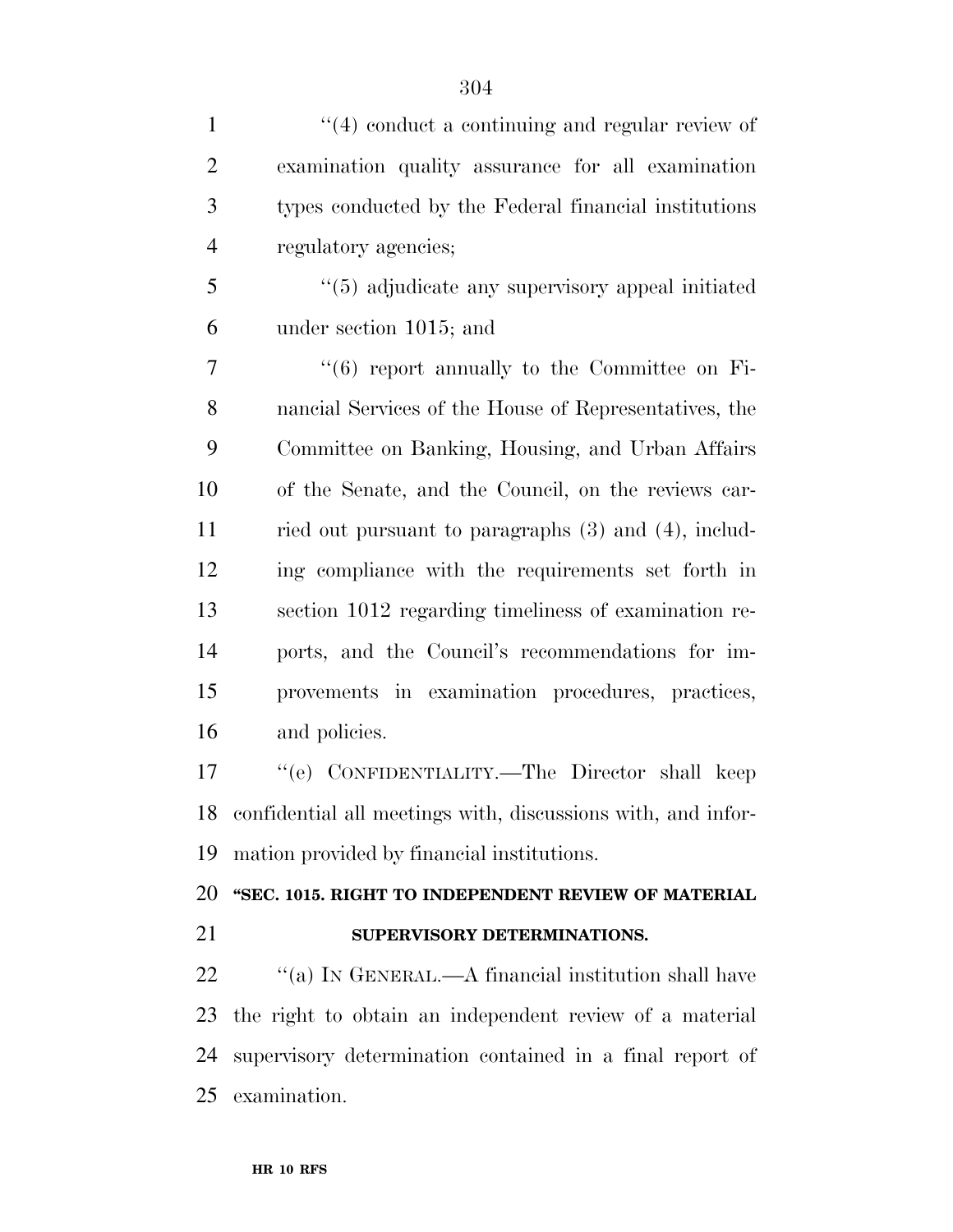1  $"$ (b) NOTICE.—

| $\overline{2}$ | "(1) TIMING.—A financial institution seeking            |
|----------------|---------------------------------------------------------|
| 3              | review of a material supervisory determination under    |
| $\overline{4}$ | this section shall file a written notice with the Inde- |
| 5              | pendent Examination Review Director (the 'Direc-        |
| 6              | tor') within 60 days after receiving the final report   |
| 7              | of examination that is the subject of such review.      |
| 8              | (2)<br>IDENTIFICATION OF DETERMINATION.-                |
| 9              | The written notice shall identify the material super-   |
| 10             | visory determination that is the subject of the inde-   |
| 11             | pendent examination review, and a statement of the      |
| 12             | reasons why the institution believes that the deter-    |
| 13             | mination is incorrect or should otherwise be modi-      |
| 14             | fied.                                                   |
| 15             | "(3) INFORMATION TO BE PROVIDED TO INSTI-               |
| 16             | TUTION.—Any information relied upon by the agen-        |
| 17             | cy in the final report that is not in the possession    |
| 18             | of the financial institution may be requested by the    |
| 19             | financial institution and shall be delivered promptly   |
| 20             | by the agency to the financial institution.             |
| 21             | "(c) RIGHT TO HEARING.—                                 |
| 22             | "(1) IN GENERAL.—The Director shall deter-              |
|                |                                                         |

 mine the merits of the appeal on the record or, at the financial institution's election, shall refer the ap-peal to an Administrative Law Judge to conduct a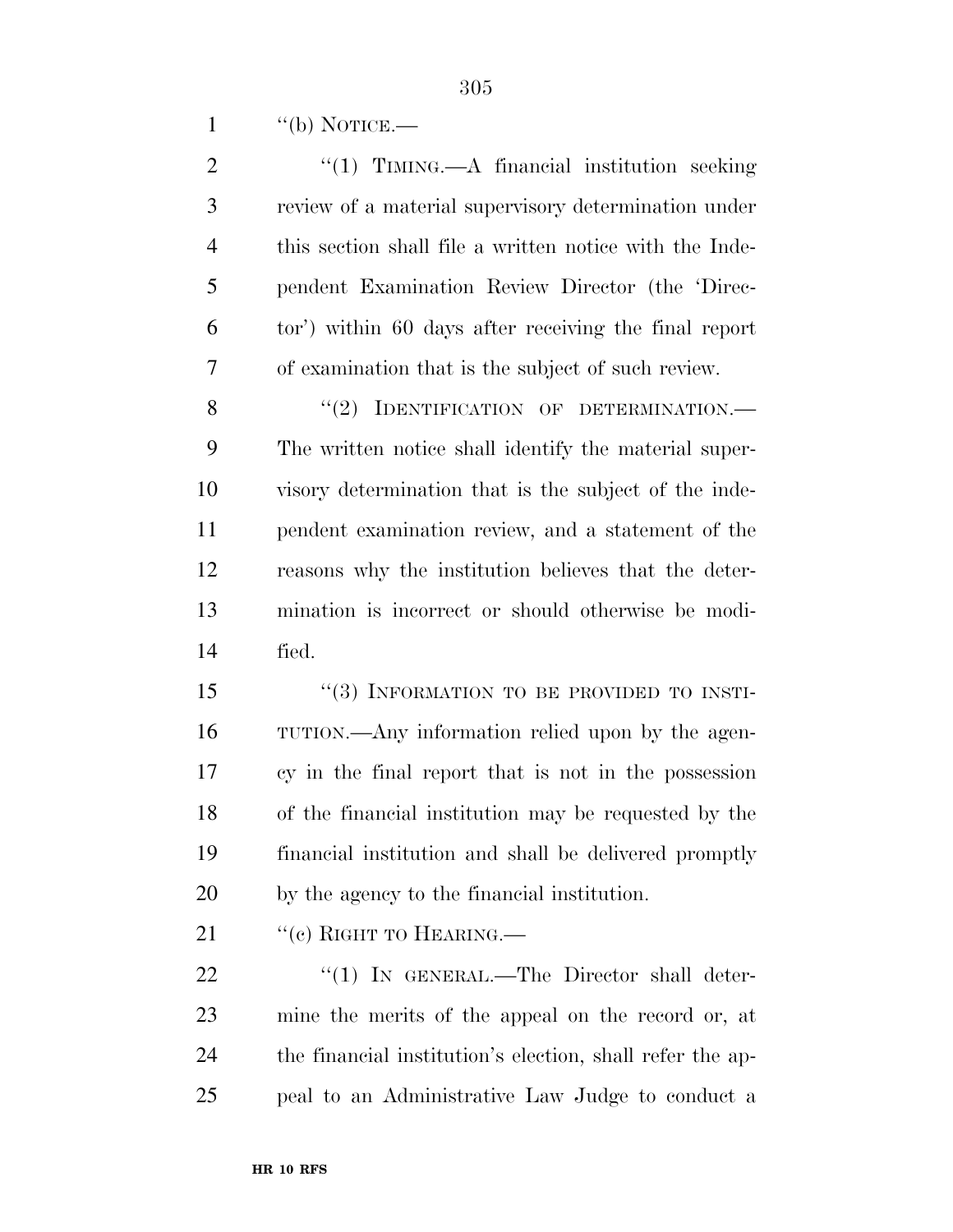confidential hearing pursuant to the procedures set forth under sections 556 and 557 of title 5, United States Code, which hearing shall take place not later than 60 days after the petition for review was re- ceived by the Director, and to issue a proposed deci- sion to the Director based upon the record estab-lished at such hearing.

8 "(2) STANDARD OF REVIEW.—In rendering a determination or recommendation under this sub- section, neither the Administrative Law Judge nor the Director shall defer to the opinions of the exam- iner or agency, but shall conduct a de novo review to independently determine the appropriateness of the agency's decision based upon the relevant stat- utes, regulations, and other appropriate guidance, as well as evidence adduced at any hearing.

 ''(d) FINAL DECISION.—A decision by the Director on an independent review under this section shall—

19  $\frac{1}{2}$  (1) be made not later than 60 days after the record has been closed; and

 ''(2) be deemed final agency action and shall bind the agency whose supervisory determination was the subject of the review and the financial insti-tution requesting the review.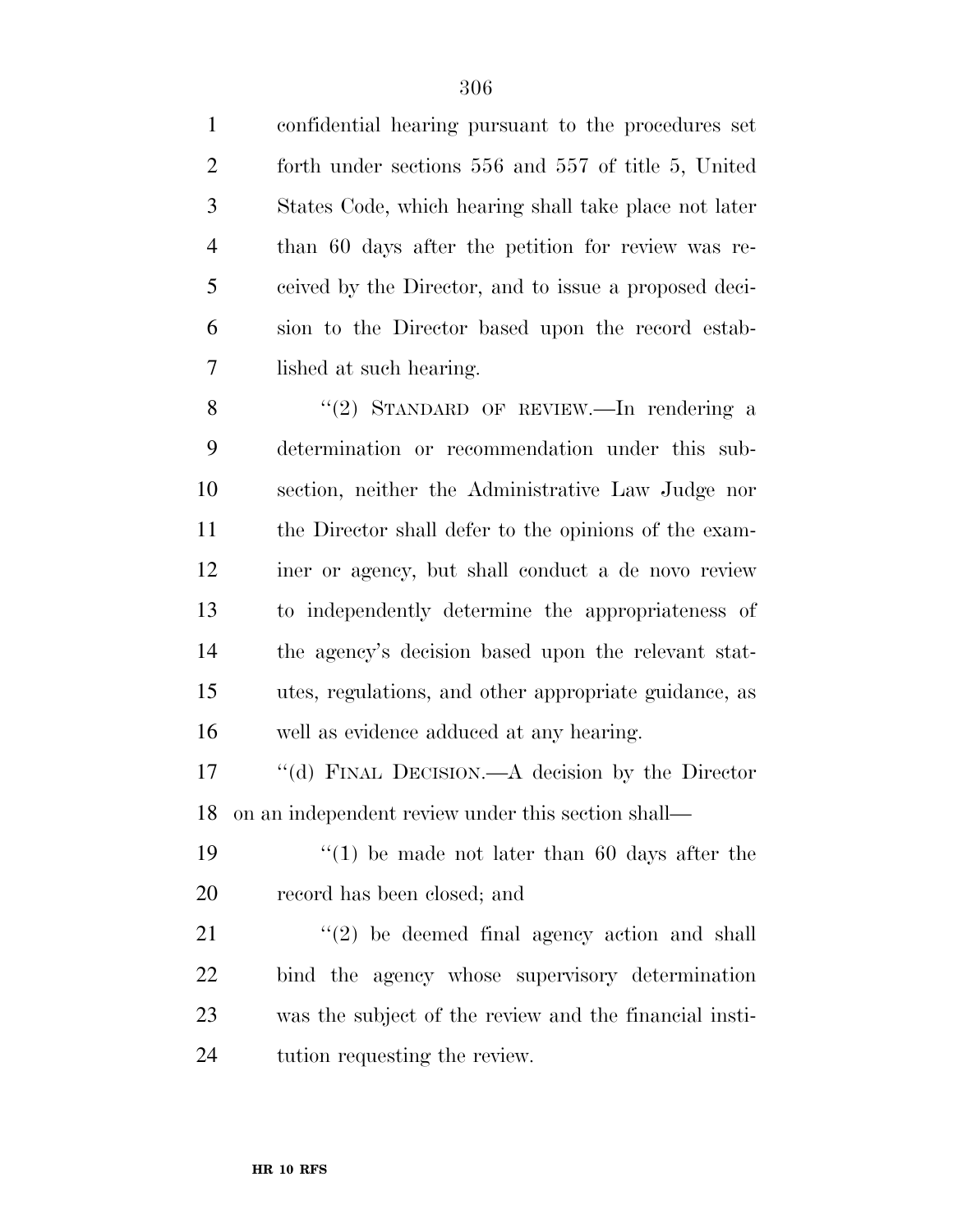''(e) RIGHT TO JUDICIAL REVIEW.—A financial insti- tution shall have the right to petition for review of final agency action under this section by filing a Petition for Review within 60 days of the Director's decision in the United States Court of Appeals for the District of Colum- bia Circuit or the Circuit in which the financial institution is located.

 ''(f) REPORT.—The Director shall report annually to the Committee on Financial Services of the House of Rep- resentatives and the Committee on Banking, Housing, and Urban Affairs of the Senate on actions taken under this section, including the types of issues that the Director has reviewed and the results of those reviews. In no case shall such a report contain information about individual finan- cial institutions or any confidential or privileged informa-tion shared by financial institutions.

 ''(g) RETALIATION PROHIBITED.—A Federal finan-cial institutions regulatory agency may not—

 ''(1) retaliate against a financial institution, in- cluding service providers, or any institution-affiliated party (as defined under section 3 of the Federal De- posit Insurance Act), for exercising appellate rights under this section; or

 ''(2) delay or deny any agency action that would benefit a financial institution or any institu-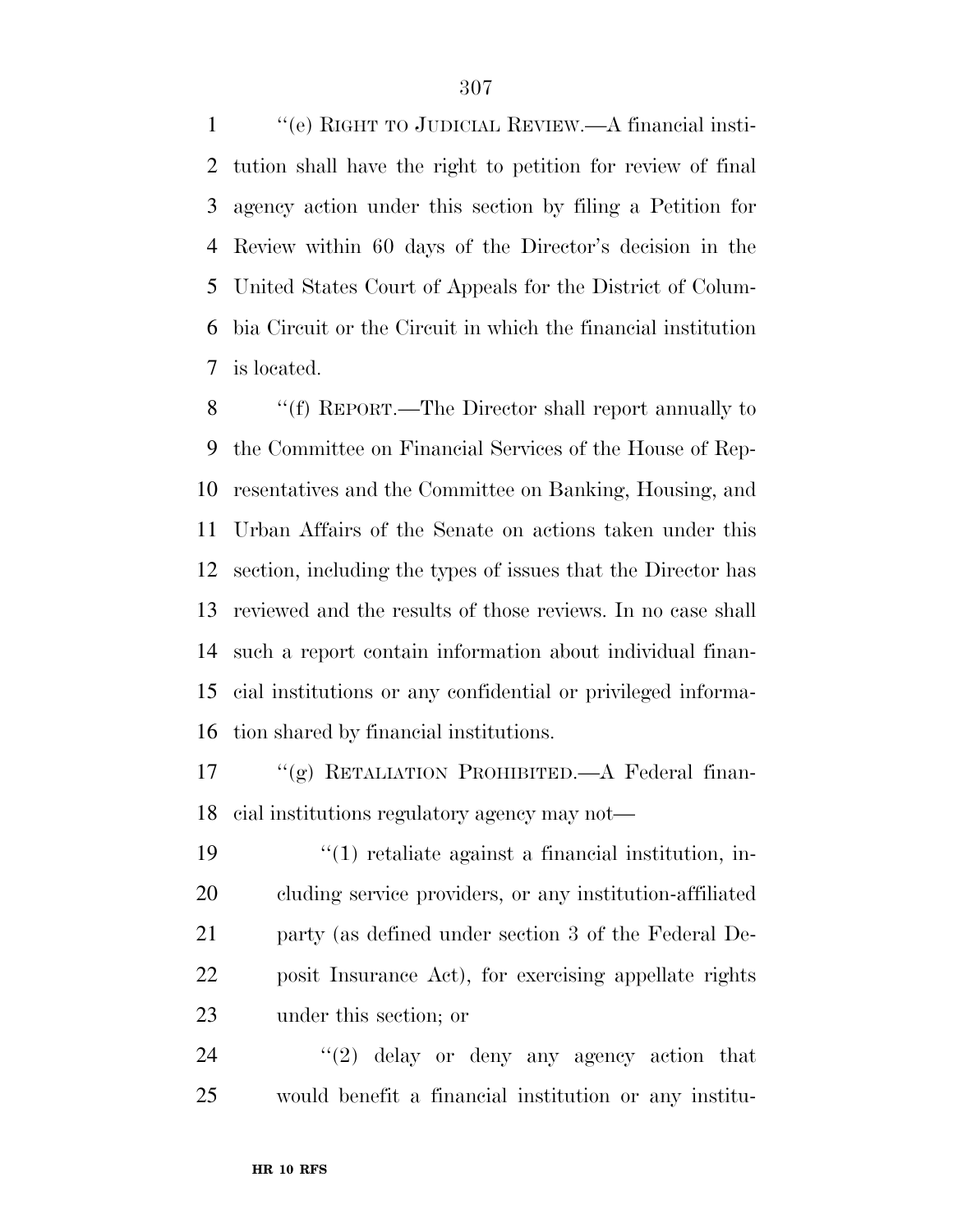| tion-affiliated party on the basis that an appeal      |
|--------------------------------------------------------|
| under this section is pending under this section.      |
| "(h) RULE OF CONSTRUCTION.—Nothing in this sec-        |
| tion may be construed—                                 |
| $\lq(1)$ to affect the right of a Federal financial    |
| institutions regulatory agency to take enforcement     |
| or other supervisory actions related to a material su- |
| pervisory determination under review under this sec-   |
| tion; or                                               |
| $\lq(2)$ to prohibit the review under this section of  |
| a material supervisory determination with respect to   |
| which there is an ongoing enforcement or other su-     |
| pervisory action.".                                    |
| (b) ADDITIONAL AMENDMENTS.—                            |
| (1) RIEGLE COMMUNITY DEVELOPMENT AND                   |
| REGULATORY IMPROVEMENT ACT OF 1994. Section            |
| 309 of the Riegle Community Development and Reg-       |
| ulatory Improvement Act of 1994 (12 U.S.C. 4806)       |
| is amended—                                            |
| $(A)$ in subsection $(a)$ , by inserting after         |
| "appropriate Federal banking agency" the fol-          |
| lowing: ", the Consumer Law Enforcement                |
| $Agency,$ ";                                           |
| $(B)$ in subsection $(b)$ —                            |
|                                                        |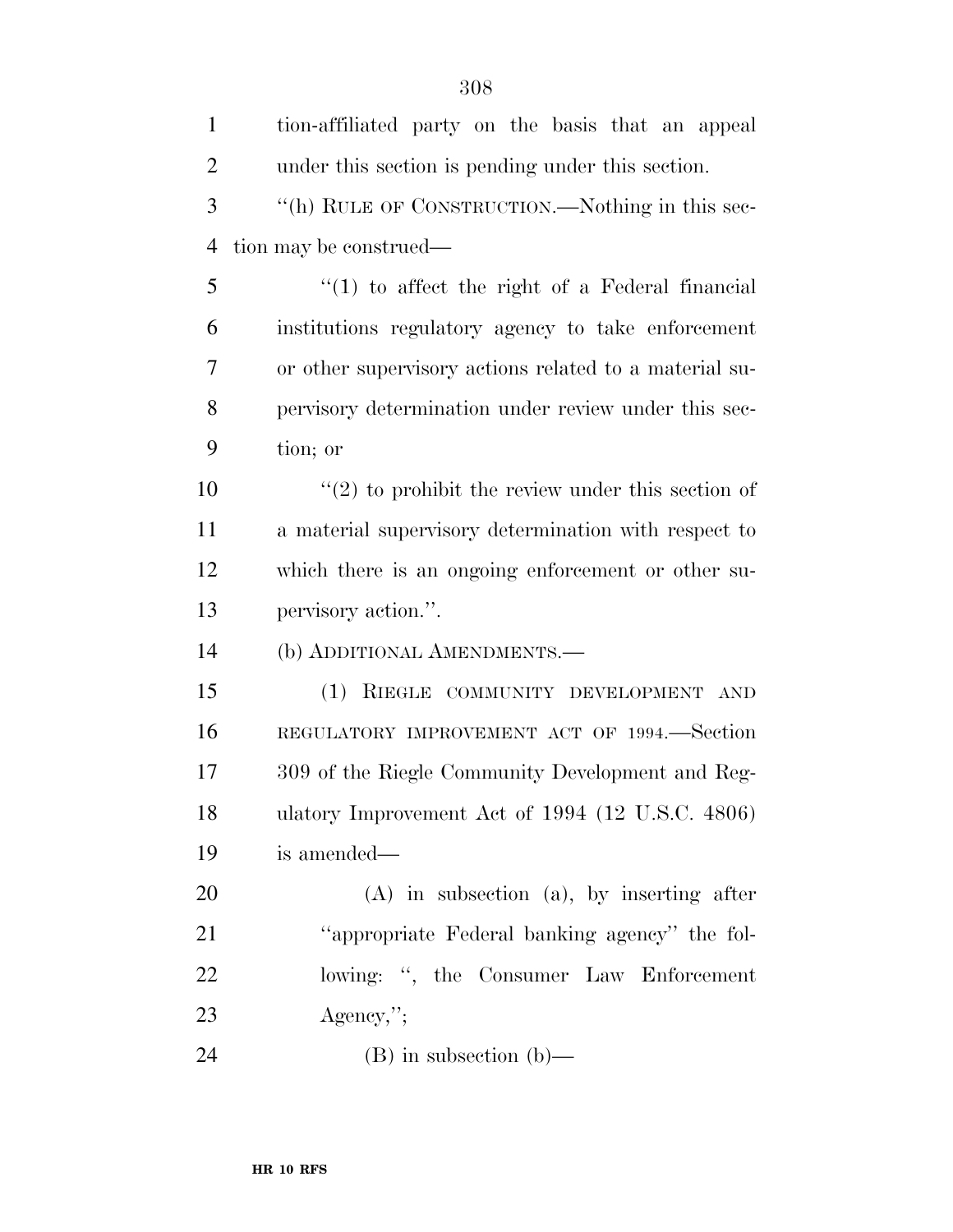| $\mathbf{1}$   | (i) in paragraph $(2)$ , by striking "the                    |
|----------------|--------------------------------------------------------------|
| $\overline{2}$ | appellant from retaliation by agency exam-                   |
| 3              | iners" and inserting "the insured deposi-                    |
| $\overline{4}$ | tory institution or insured credit union                     |
| 5              | from retaliation by the agencies referred to                 |
| 6              | in subsection $(a)$ "; and                                   |
| 7              | (ii) by adding at the end the following                      |
| 8              | flush-left text:                                             |
| 9              | "For purposes of this subsection and subsection (e), retal-  |
| 10             | iation includes delaying consideration of, or withholding    |
| 11             | approval of, any request, notice, or application that other- |
| 12             | wise would have been approved, but for the exercise of the   |
| 13             | institution's or credit union's rights under this section."; |
| 14             | (C) in subsection (e) $(2)$ —                                |
| 15             | (i) in subparagraph $(B)$ , by striking                      |
| 16             | "and" at the end;                                            |
| 17             | (ii) in subparagraph $(C)$ , by striking                     |
| 18             | the period and inserting "; and"; and                        |
| 19             | (iii) by adding at the end the fol-                          |
| 20             | lowing:                                                      |
| 21             | "(D) ensure that appropriate safeguards                      |
| <u>22</u>      | exist for protecting the insured depository insti-           |
| 23             | tution or insured credit union from retaliation              |
| 24             | by any agency referred to in subsection (a) for              |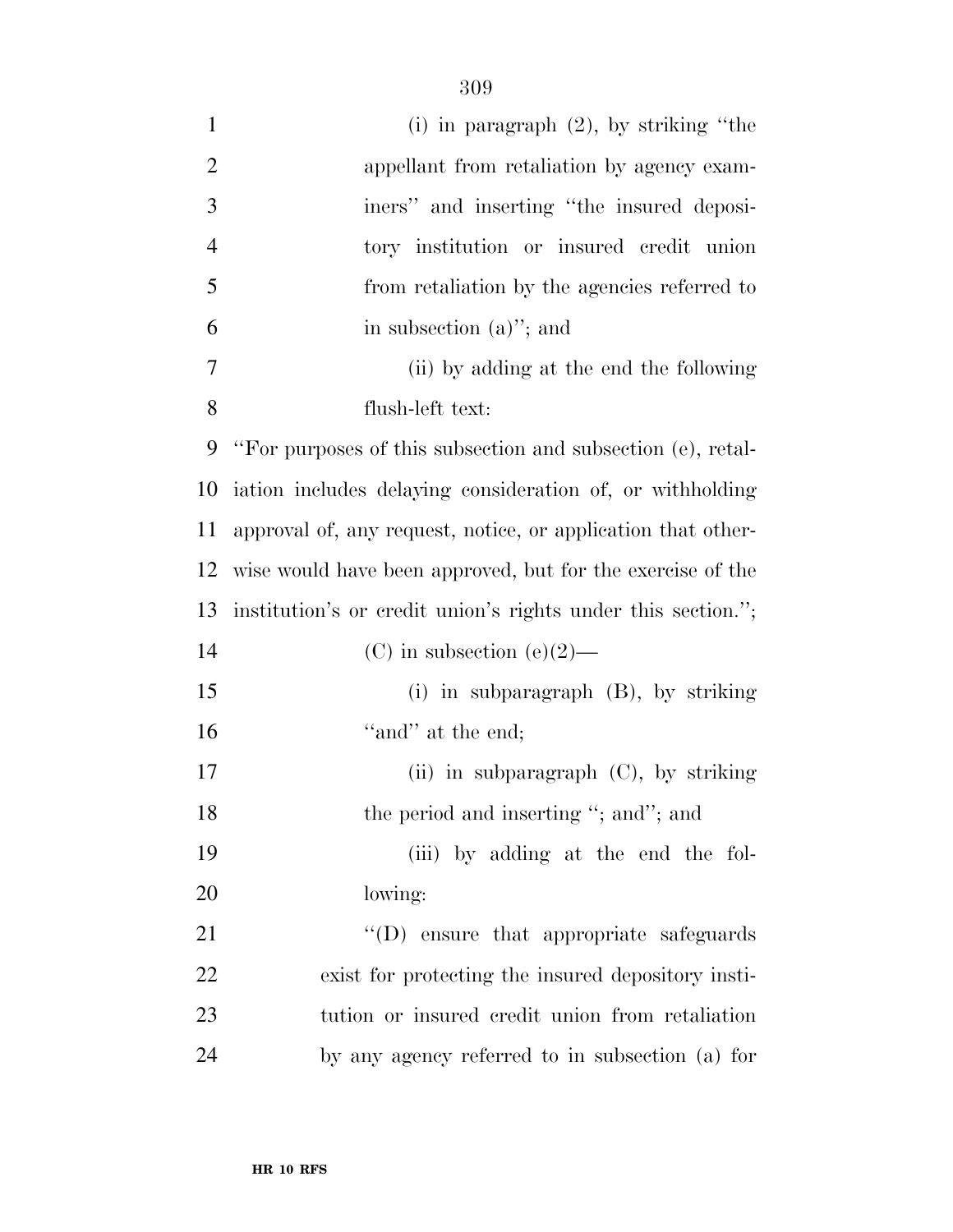| $\mathbf{1}$   | exercising its rights under this subsection."; |
|----------------|------------------------------------------------|
| $\overline{2}$ | and                                            |
| 3              | (D) in subsection $(f)(1)(A)$ —                |
| $\overline{4}$ | $(i)$ in clause $(ii)$ , by striking "and" at  |
| 5              | the end;                                       |
| 6              | (ii) in clause (iii), by striking "and"        |
| $\overline{7}$ | at the end; and                                |
| 8              | (iii) by adding at the end the fol-            |
| 9              | lowing:                                        |
| 10             | "(iv) any issue specifically listed in an      |
| 11             | exam report as a matter requiring atten-       |
| 12             | tion by the institution's management or        |
| 13             | board of directors; and                        |
| 14             | "(v) any suspension or removal of an           |
| 15             | institution's status as eligible for expedited |
| 16             | processing of applications, requests, no-      |
| 17             | tices, or filings on the grounds of a super-   |
| 18             | visory or compliance concern, regardless of    |
| 19             | whether that concern has been cited as a       |
| 20             | basis for another material supervisory de-     |
| 21             | termination or matter requiring attention      |
| 22             | in an examination report, provided that the    |
| 23             | conduct at issue did not involve violation of  |
| 24             | any criminal law; and".                        |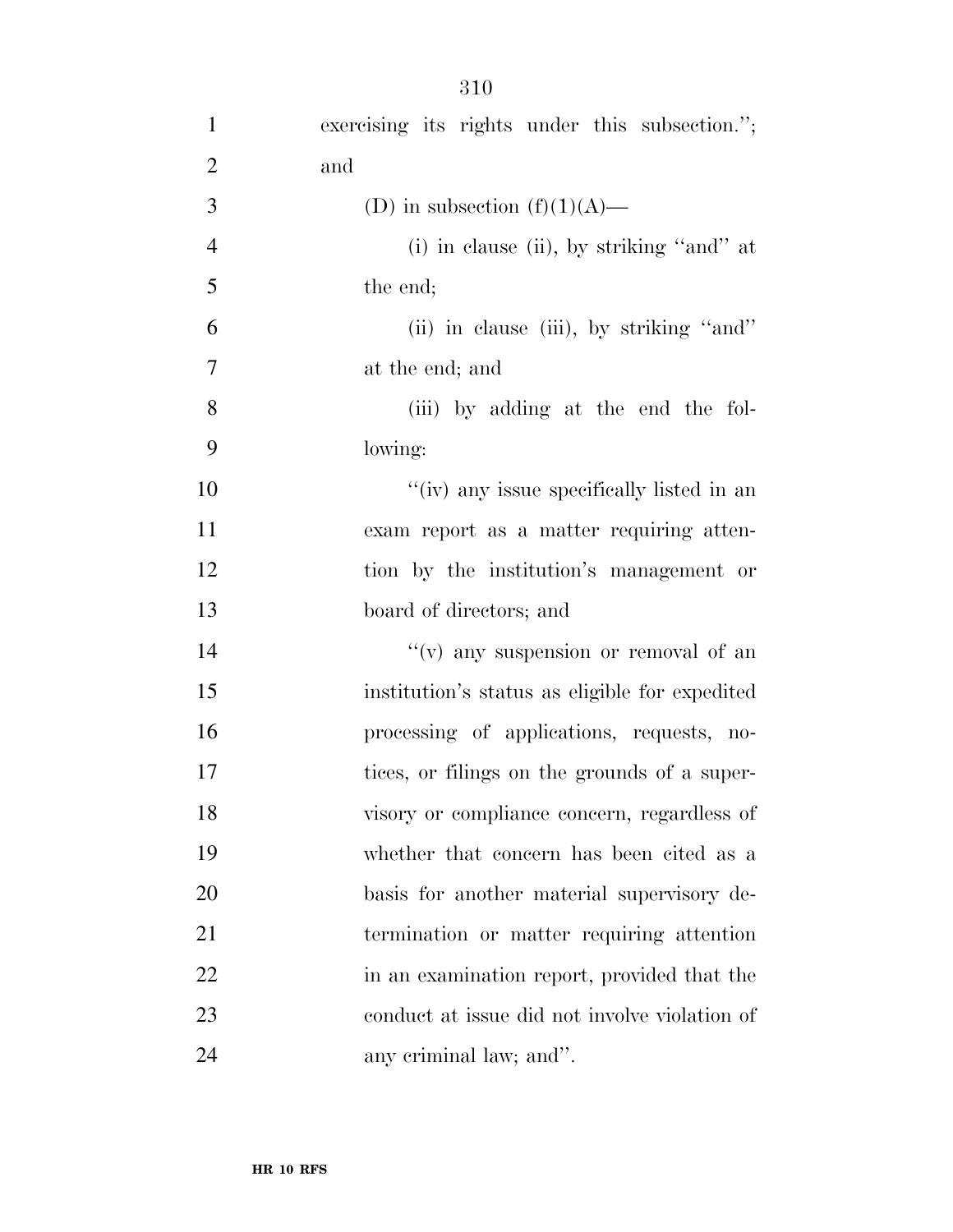| $\mathbf{1}$   | (2) FEDERAL CREDIT UNION ACT.—Section               |
|----------------|-----------------------------------------------------|
| $\overline{2}$ | $205(j)$ of the Federal Credit Union Act (12 U.S.C. |
| 3              | $1785(j)$ ) is amended by inserting "the Consumer"  |
| $\overline{4}$ | Law Enforcement Agency," before "the Administra-    |
| 5              | tion" each place such term appears.                 |
| 6              | (3) FEDERAL FINANCIAL INSTITUTIONS EXAM-            |
| 7              | INATION COUNCIL ACT OF 1978. The Federal Fi-        |
| 8              | nancial Institutions Examination Council Act of     |
| 9              | 1978 (12 U.S.C. 3301 et seq.) is amended—           |
| 10             | $(A)$ in section 1003, by amending para-            |
| 11             | $graph(1)$ to read as follows:                      |
| 12             | $\lq(1)$ the term 'Federal financial institutions'  |
| 13             | regulatory agencies'—                               |
| 14             | $\lq\lq$ means the Office of the Comptroller        |
| 15             | of the Currency, the Board of Governors of the      |
| 16             | Federal Reserve System, the Federal Deposit         |
| 17             | Insurance Corporation, and the National Credit      |
| 18             | Union Administration; and                           |
| 19             | "(B) for purposes of sections $1012$ , $1013$ ,     |
| 20             | 1014, and 1015, includes the Consumer Law           |
| 21             | Enforcement Agency;"; and                           |
| 22             | $(B)$ in section 1005, by striking "One-            |
| 23             | fifth" and inserting "One-fourth".                  |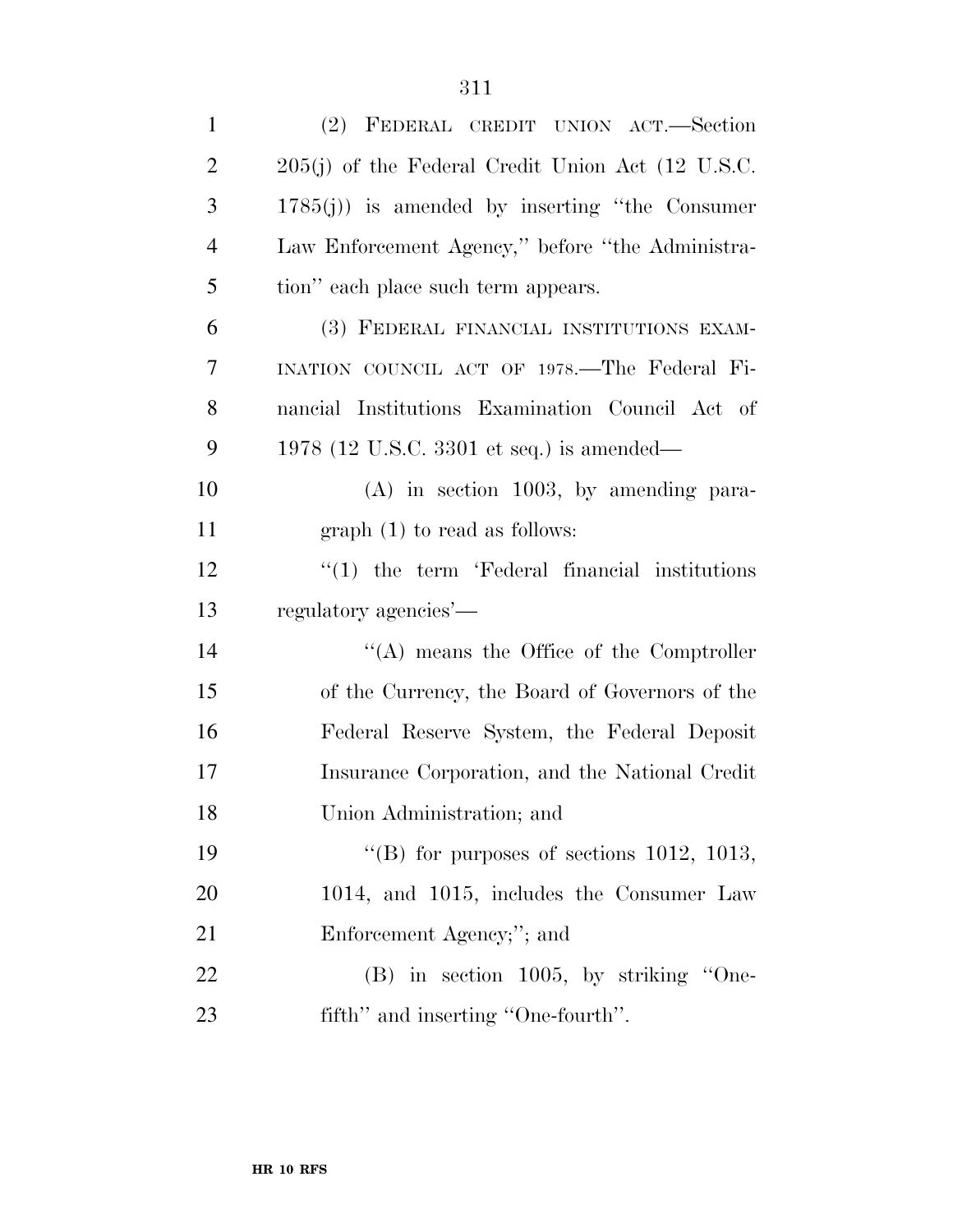|                | 1 Subtitle I—National Credit Union                    |
|----------------|-------------------------------------------------------|
| $\overline{2}$ | <b>Administration Budget Trans-</b>                   |
| 3              | parency                                               |
| $\overline{4}$ | SEC. 541. BUDGET TRANSPARENCY FOR THE NCUA.           |
| 5              | Section 209(b) of the Federal Credit Union Act (12)   |
| 6              | U.S.C. 1789) is amended—                              |
| 7              | $(1)$ by redesignating paragraphs $(1)$ and $(2)$ as  |
| 8              | paragraphs $(2)$ and $(3)$ , respectively;            |
| 9              | $(2)$ by inserting before paragraph $(2)$ , as so re- |
| 10             | designated, the following:                            |
| 11             | $\lq(1)$ on an annual basis and prior to the sub-     |
| 12             | mission of the detailed business-type budget required |
| 13             | under paragraph $(2)$ —                               |
| 14             | $\lq\lq$ make publicly available and cause to         |
| 15             | be printed in the Federal Register a draft of         |
| 16             | such detailed business-type budget; and               |
| 17             | $\lq\lq (B)$ hold a public hearing, with public no-   |
| 18             | tice provided of such hearing, wherein the pub-       |
| 19             | lic can submit comments on the draft of such          |
| 20             | detailed business-type budget;"; and                  |
| 21             | $(3)$ in paragraph $(2)$ , as so redesignated—        |
| 22             | (A) by inserting "detailed" after "submit"            |
| 23             | $a$ "; and                                            |
| 24             | (B) by inserting ", and where such budget             |
| 25             | shall address any comments submitted by the           |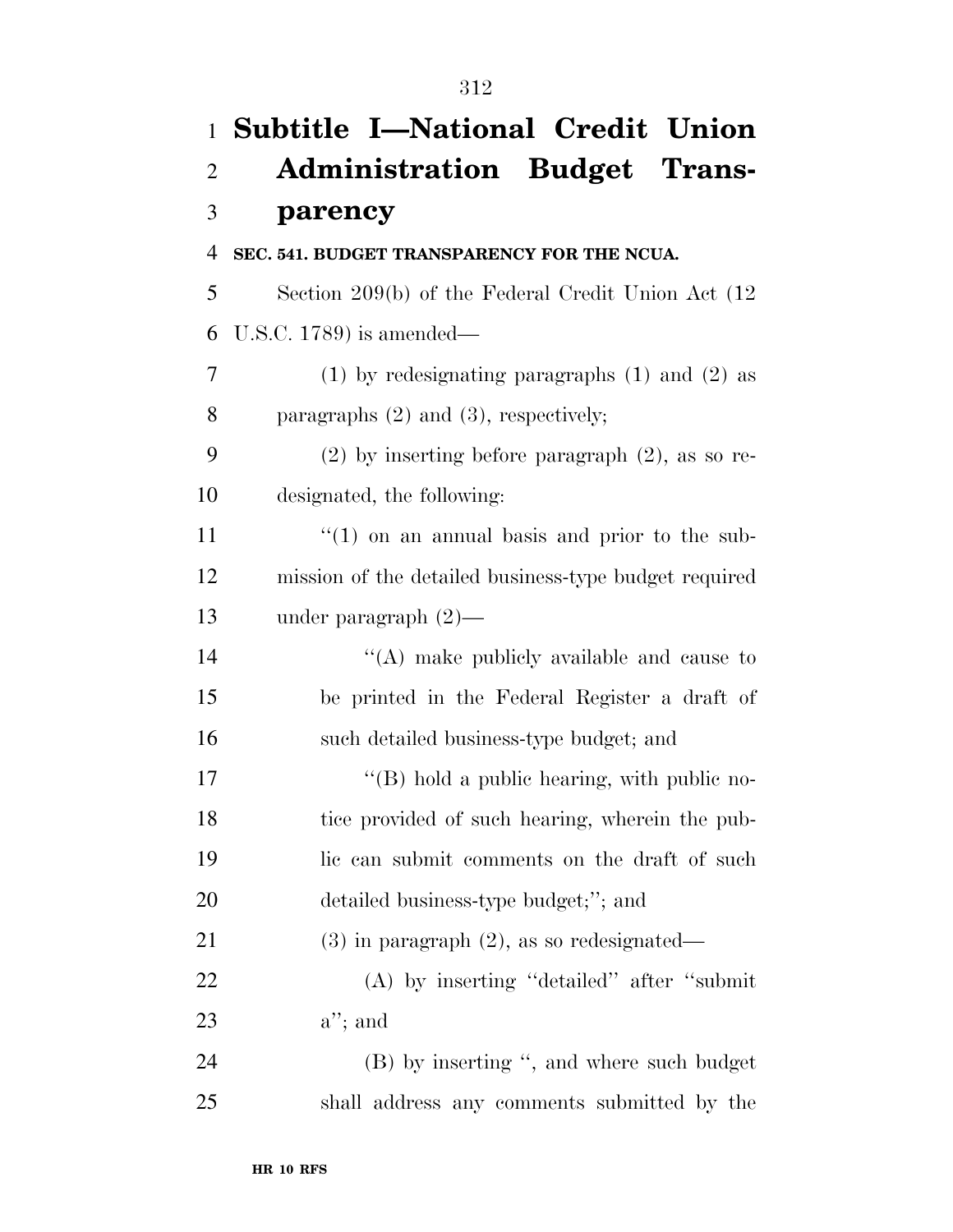## **Subtitle J—Taking Account of In- stitutions With Low Operation Risk**

 **SEC. 546. REGULATIONS APPROPRIATE TO BUSINESS MOD-ELS.** 

 (a) IN GENERAL.—For any regulatory action occur- ring after the date of the enactment of this Act, each Fed-eral financial institutions regulatory agency shall—

 (1) take into consideration the risk profile and business models of each type of institution or class of institutions subject to the regulatory action;

 (2) determine the necessity, appropriateness, and impact of applying such regulatory action to such institutions or classes of institutions; and

 (3) tailor such regulatory action in a manner that limits the regulatory compliance impact, cost, li- ability risk, and other burdens, as appropriate, for the risk profile and business model of the institution or class of institutions involved.

 (b) OTHER CONSIDERATIONS.—In carrying out the requirements of subsection (a), each Federal financial in-stitutions regulatory agency shall consider—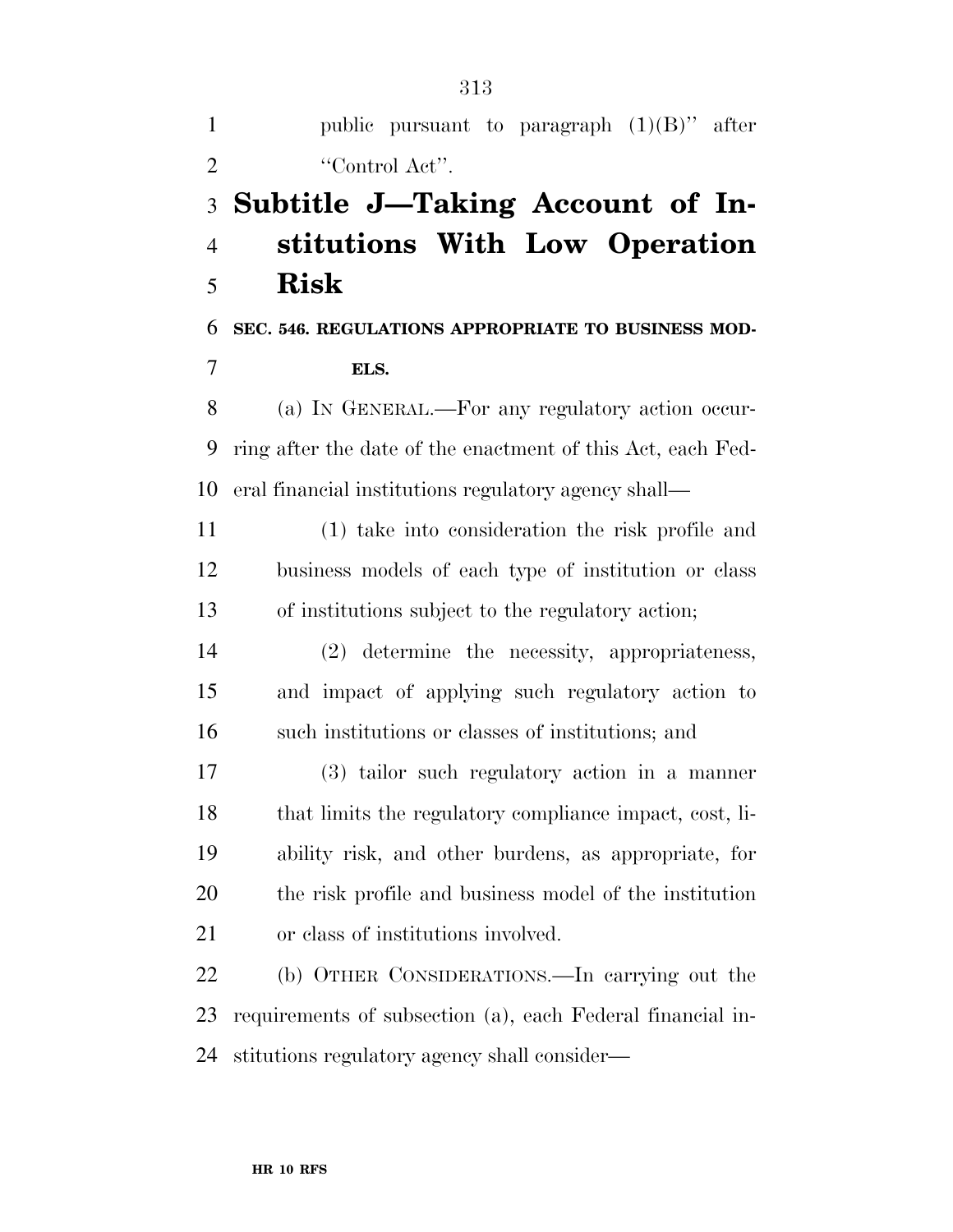(1) the impact that such regulatory action, both by itself and in conjunction with the aggregate effect of other regulations, has on the ability of the appli- cable institution or class of institutions to serve evolving and diverse customer needs; (2) the potential impact of examination manu- als, regulatory actions taken with respect to third- party service providers, or other regulatory directives that may be in conflict or inconsistent with the tai- loring of such regulatory action described in sub-11 section (a)(3); and (3) the underlying policy objectives of the regu- latory action and statutory scheme involved. (c) NOTICE OF PROPOSED AND FINAL RULE- MAKING.—Each Federal financial institutions regulatory agency shall disclose in every notice of proposed rule- making and in any final rulemaking for a regulatory ac- tion how the agency has applied subsections (a) and (b). (d) REPORTS TO CONGRESS.— 20 (1) INDIVIDUAL AGENCY REPORTS.— 21 (A) IN GENERAL.—Not later than 1 year after the date of the enactment of this Act and annually thereafter, each Federal financial in- stitutions regulatory agency shall report to the Committee on Financial Services of the House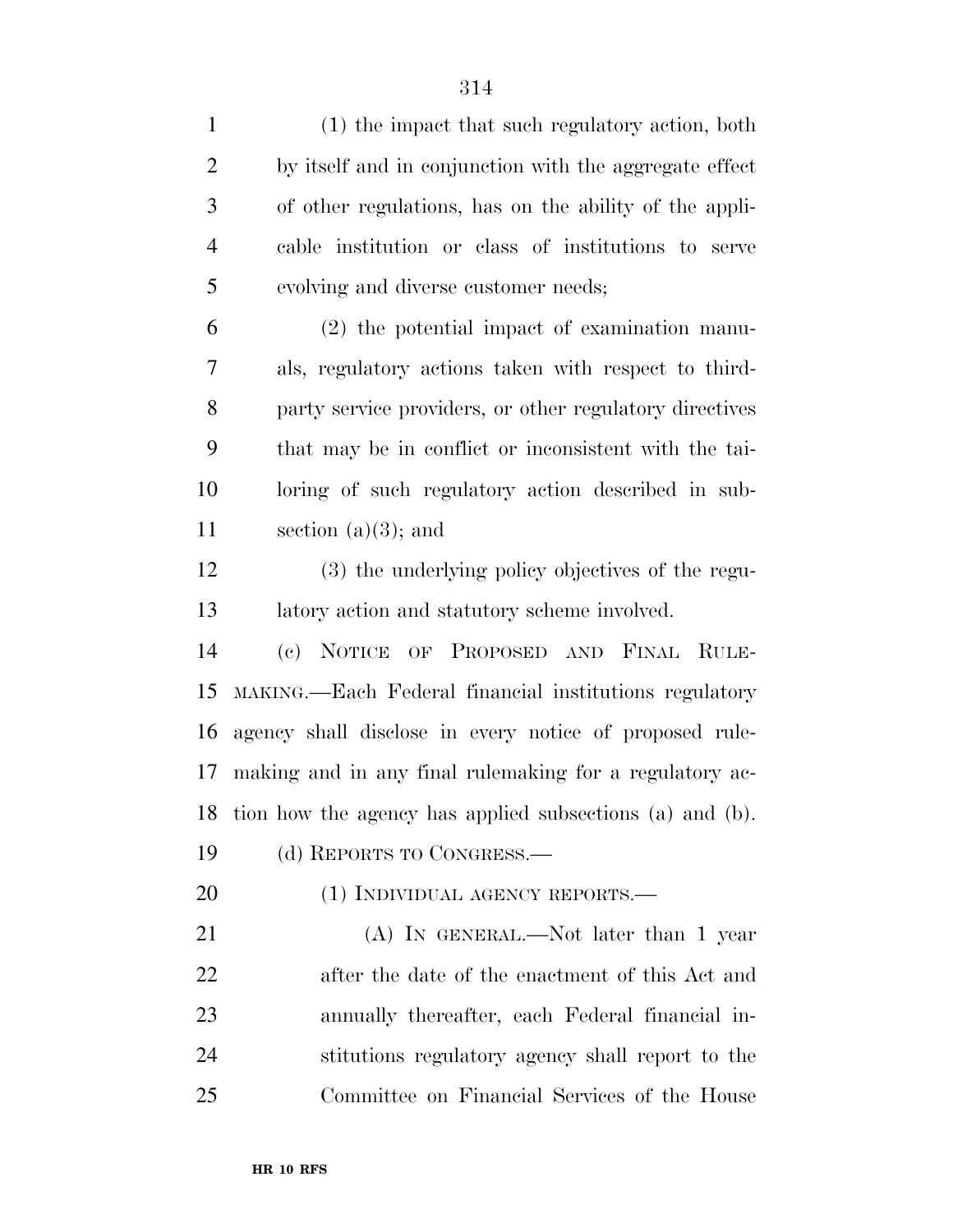| $\mathbf{1}$   | of Representatives and the Committee on Bank-     |
|----------------|---------------------------------------------------|
| $\overline{2}$ | ing, Housing, and Urban Affairs of the Senate     |
| 3              | on the specific actions taken to tailor the regu- |
| $\overline{4}$ | latory actions of the agency pursuant to the re-  |
| 5              | quirements of this Act.                           |
| 6              | (B) APPEARANCE BEFORE THE COMMIT-                 |
| 7              | TEES.—The head of each Federal financial in-      |
| 8              | stitution regulatory agency shall appear before   |
| 9              | the Committee on Financial Services of the        |
| 10             | House of Representatives and the Committee        |
| 11             | on Banking, Housing, and Urban Affairs of the     |
| 12             | Senate after each report is made pursuant to      |
| 13             | subparagraph $(A)$ to testify on the contents of  |
| 14             | such report.                                      |
| 15             | $(2)$ FIEC REPORTS.—                              |
| 16             | (A) IN GENERAL.—Not later than 3                  |
| 17             | months after each report is submitted under       |
| 18             | paragraph (1), the Financial Institutions Ex-     |
| 19             | amination Council shall report to the Com-        |
| 20             | mittee on Financial Services of the House of      |
| 21             | Representatives and the Committee on Bank-        |
| 22             | ing, Housing, and Urban Affairs of the Senate     |
| 23             | $on$ —                                            |
| 24             | (i) the extent to which regulatory ac-            |
| 25             | tions tailored pursuant to this Act result in     |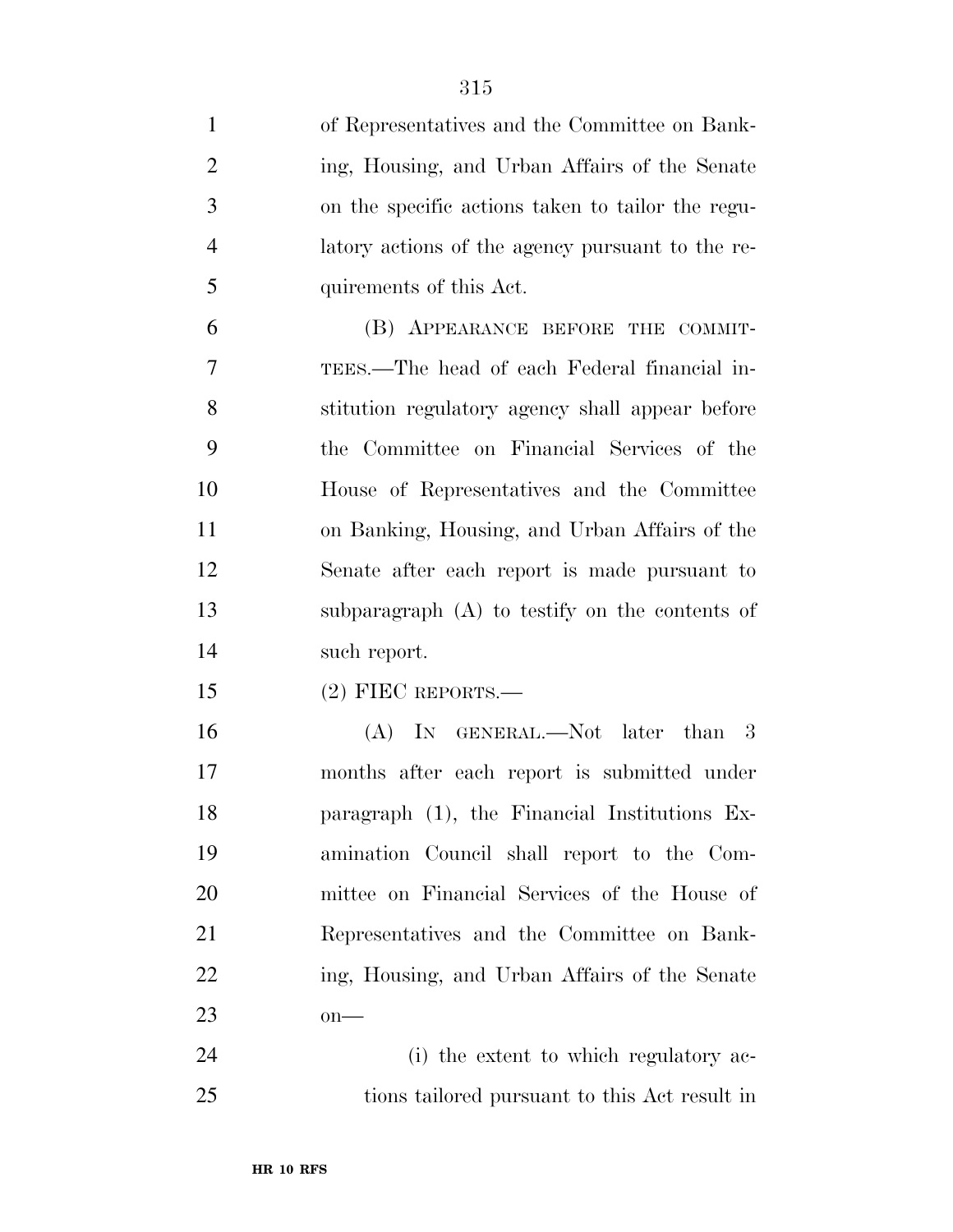| $\mathbf{1}$   | different treatment of similarly situated in-          |
|----------------|--------------------------------------------------------|
| $\overline{2}$ | stitutions of diverse charter types; and               |
| 3              | (ii) the reasons for such differential                 |
| $\overline{4}$ | treatment.                                             |
| 5              | (B) APPEARANCE BEFORE THE COMMIT-                      |
| 6              | TEES.—The Chairman of the Financial Institu-           |
| 7              | tions Examination Council shall appear before          |
| 8              | the Committee on Financial Services of the             |
| 9              | House of Representatives and the Committee             |
| 10             | on Banking, Housing, and Urban Affairs of the          |
| 11             | Senate after each report is made pursuant to           |
| 12             | subparagraph $(A)$ to testify on the contents of       |
|                |                                                        |
| 13             | such report.                                           |
| 14             | (е) LIMITED LOOK-BACK APPLICATION.-                    |
| 15             | (1) IN GENERAL.—Each Federal financial insti-          |
| 16             | tutions regulatory agency shall conduct a review of    |
| 17             | all regulations adopted during the period beginning    |
| 18             | on the date that is seven years before the date of the |
| 19             | introduction of this Act in the House of Representa-   |
| <b>20</b>      | tives and ending on the date of the enactment of       |
| 21             | this Act, and apply the requirements of this Act to    |
| <u>22</u>      | such regulations.                                      |
| 23             | $(2)$ REVISION.—If the application of the re-          |

quires such regulation to be revised, the applicable

**HR 10 RFS**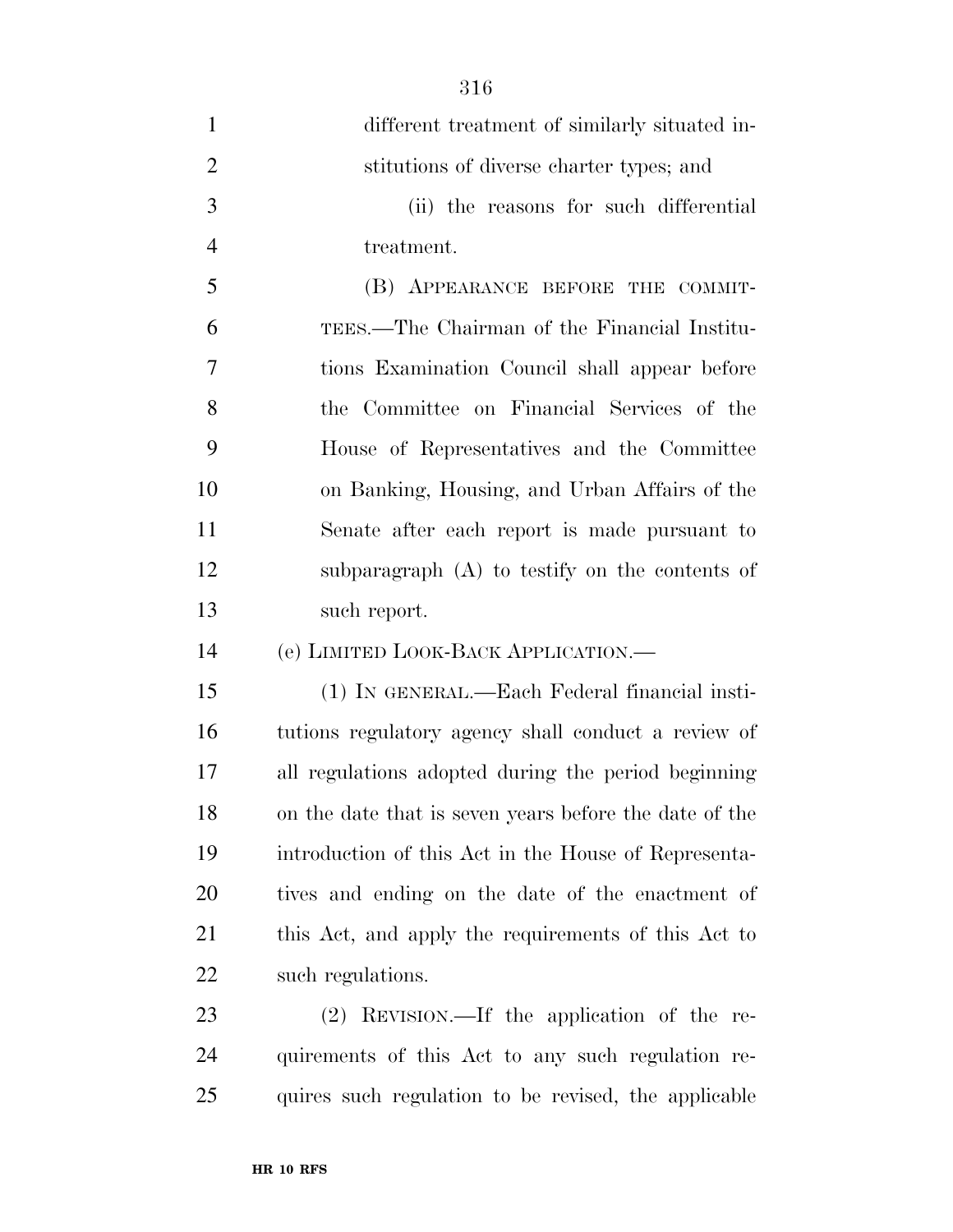Federal financial institutions regulatory agency shall revise such regulation within 3 years of the enact-ment of this Act.

 (f) DEFINITIONS.—In this Act, the following defini-tions shall apply:

 (1) FEDERAL FINANCIAL INSTITUTIONS REGU- LATORY AGENCIES.—The term ''Federal financial in- stitutions regulatory agencies'' means the Office of the Comptroller of the Currency, the Board of Gov- ernors of the Federal Reserve System, the Federal Deposit Insurance Corporation, the National Credit Union Administration, and the Consumer Law En-forcement Agency.

 (2) REGULATORY ACTION.—The term ''regu- latory action'' means any proposed, interim, or final rule or regulation, guidance, or published interpreta-tion.

## **Subtitle K—Federal Savings Association Charter Flexibility**

**SEC. 551. OPTION FOR FEDERAL SAVINGS ASSOCIATIONS** 

### **TO OPERATE AS A COVERED SAVINGS ASSO-CIATION.**

 The Home Owners' Loan Act is amended by inserting after section 5 (12 U.S.C. 1464) the following: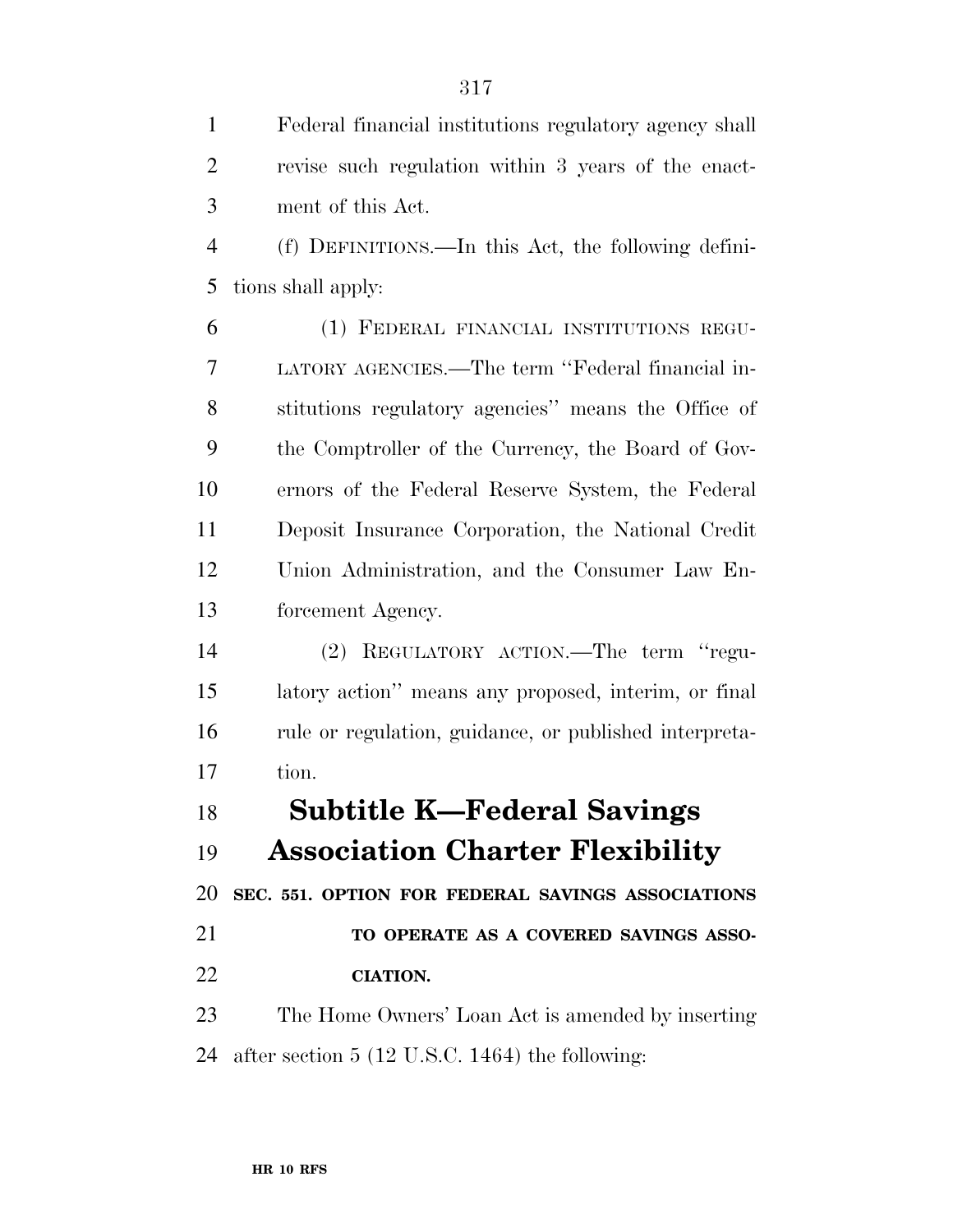''(a) DEFINITION.—In this section, the term 'covered savings association' means a Federal savings association that makes an election approved under subsection (b).

"(b) ELECTION.—

7 "(1) IN GENERAL.—Upon issuance of the rules described in subsection (f), a Federal savings asso- ciation may elect to operate as a covered savings as- sociation by submitting a notice to the Comptroller of such election.

12 "(2) APPROVAL.—A Federal savings association shall be deemed to be approved to operate as a cov- ered savings association on the date that is 60 days after the date on which the Comptroller receives the notice under paragraph (1), unless the Comptroller notifies the Federal savings association otherwise.

 ''(c) RIGHTS AND DUTIES.—Notwithstanding any other provision of law and except as otherwise provided in this section, a covered savings association shall—

 ''(1) have the same rights and privileges as a national bank that has its main office situated in the same location as the home office of the covered sav-ings association; and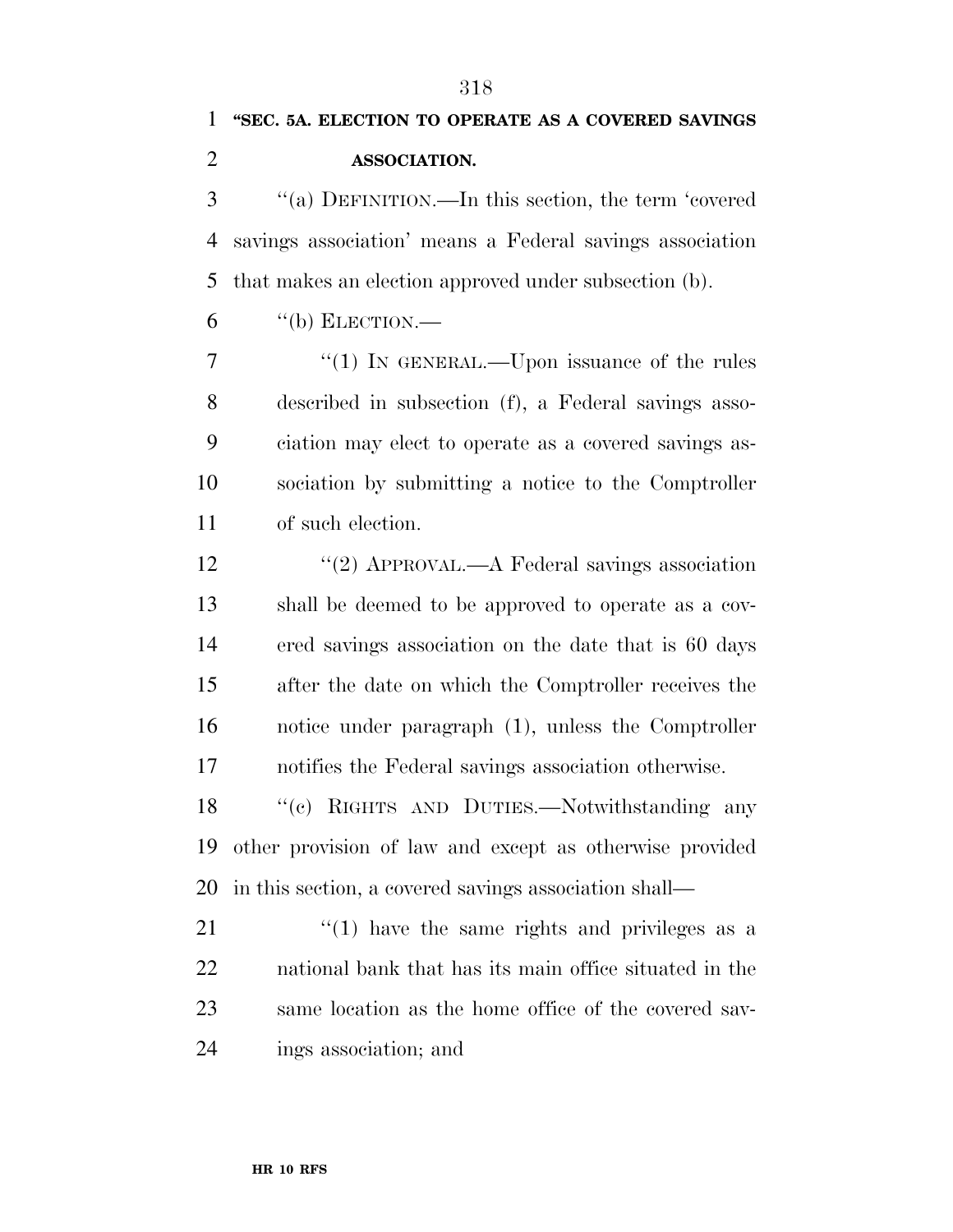$\mathcal{L}(2)$  be subject to the same duties, restrictions, penalties, liabilities, conditions, and limitations that would apply to such a national bank. 4 "(d) TREATMENT OF COVERED SAVINGS ASSOCIA- TIONS.—A covered savings association shall be treated as a Federal savings association for the purposes—  $\frac{1}{1}$  of governance of the covered savings asso- ciation, including incorporation, bylaws, boards of directors, shareholders, and distribution of divi- dends;  $\frac{u(2)}{2}$  of consolidation, merger, dissolution, con- version (including conversion to a stock bank or to another charter), conservatorship, and receivership; and ''(3) determined by regulation of the Comp- troller. ''(e) EXISTING BRANCHES.—A covered savings asso- ciation may continue to operate any branch or agency the covered savings association operated on the date on which an election under subsection (b) is approved. 21 ""(f) RULEMAKING.—The Comptroller shall issue rules to carry out this section— 23 ''(1) that establish streamlined standards and procedures that clearly identify required documenta-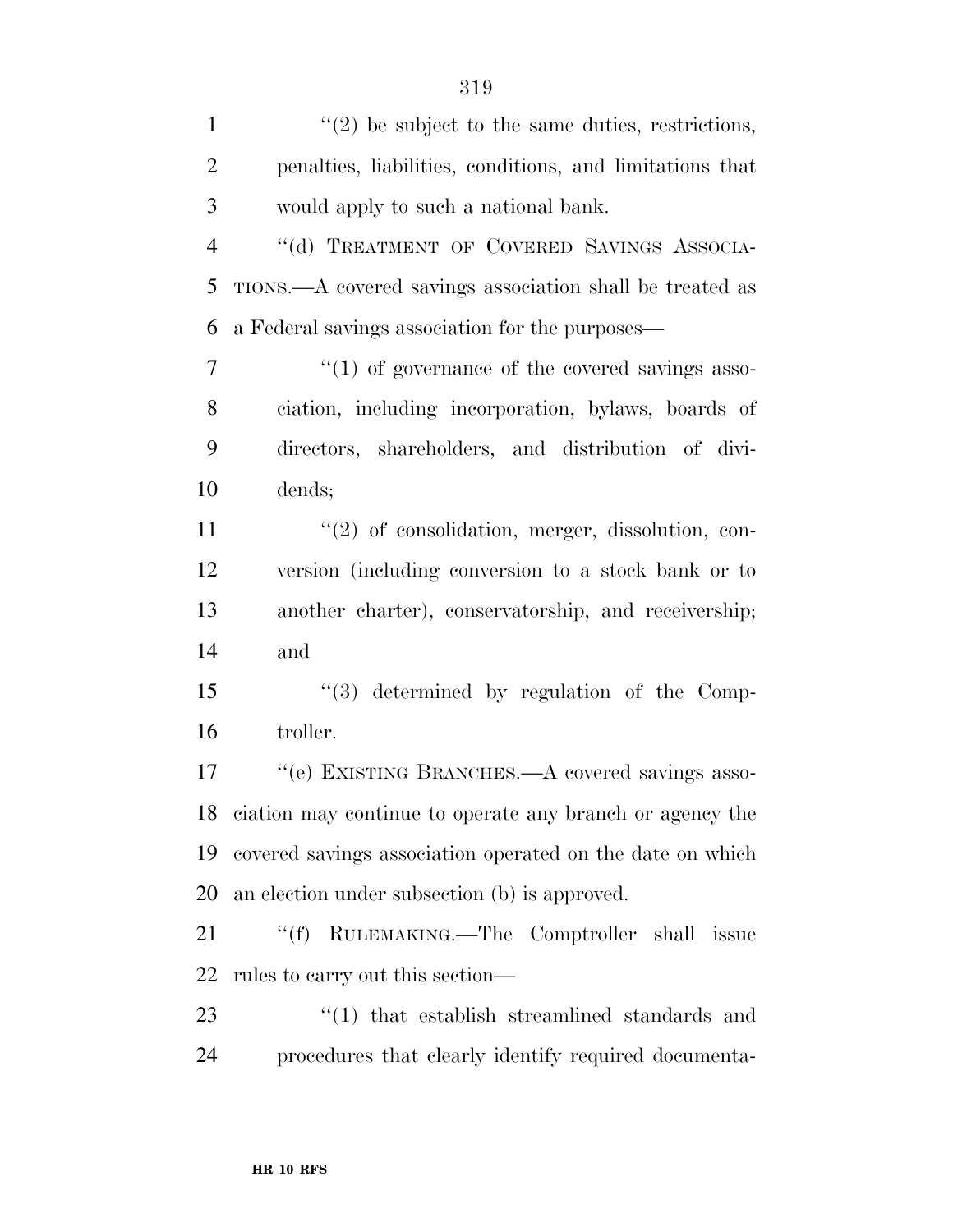| 1              | tion or timelines for an election under subsection     |
|----------------|--------------------------------------------------------|
| $\overline{2}$ | (b);                                                   |
| 3              | $\lq(2)$ that require a Federal savings association    |
| $\overline{4}$ | that makes an election under subsection (b) to iden-   |
| 5              | tify specific assets and subsidiaries—                 |
| 6              | $\lq\lq$ that do not conform to the require-           |
| 7              | ments for assets and subsidiaries of a national        |
| 8              | bank; and                                              |
| 9              | $\lq\lq (B)$ that are held by the Federal savings      |
| 10             | association on the date on which the Federal           |
| 11             | savings association submits a notice of such           |
| 12             | election;                                              |
| 13             | $\cdot\cdot$ (3) that establish—                       |
| 14             | "(A) a transition process for bringing such            |
| 15             | assets and subsidiaries into conformance with          |
| 16             | the requirements for a national bank; and              |
| 17             | "(B) procedures for allowing the Federal               |
| 18             | savings association to provide a justification for     |
| 19             | grandfathering such assets and subsidiaries            |
| 20             | after electing to operate as a covered savings         |
| 21             | association;                                           |
| 22             | $\cdot$ (4) that establish standards and procedures to |
| 23             | allow a covered savings association to terminate an    |
| 24             | election under subsection (b) after an appropriate     |
| 25             | period of time or to make a subsequent election;       |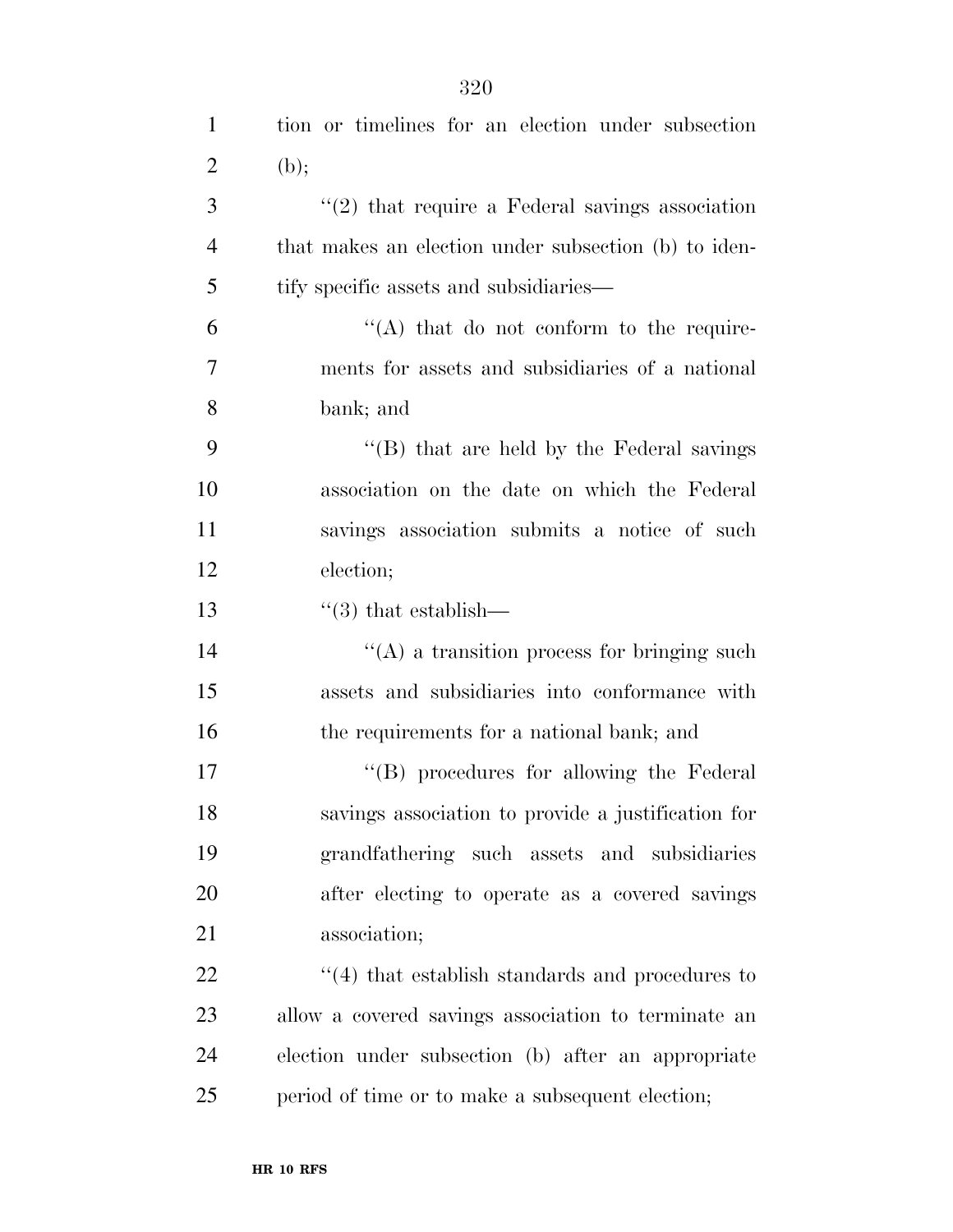1 ''(5) that clarify requirements for the treatment of covered savings associations, including the provi- sions of law that apply to covered savings associa- tions; and ''(6) as the Comptroller deems necessary and in the interests of safety and soundness.''. **Subtitle L—SAFE Transitional Licensing SEC. 556. ELIMINATING BARRIERS TO JOBS FOR LOAN ORIGINATORS.**  (a) IN GENERAL.—The S.A.F.E. Mortgage Licensing Act of 2008 (12 U.S.C. 5101 et seq.) is amended by add- ing at the end the following: 14 "SEC. 1518. EMPLOYMENT TRANSITION OF LOAN ORIGINA- **TORS.**  16 "(a) TEMPORARY AUTHORITY TO ORIGINATE LOANS FOR LOAN ORIGINATORS MOVING FROM A DEPOSITORY INSTITUTION TO A NON-DEPOSITORY INSTITUTION.—  $\frac{1}{2}$  IN GENERAL.—Upon employment by a State-licensed mortgage company, an individual who is a registered loan originator shall be deemed to have temporary authority to act as a loan originator in an application State for the period described in paragraph (2) if the individual—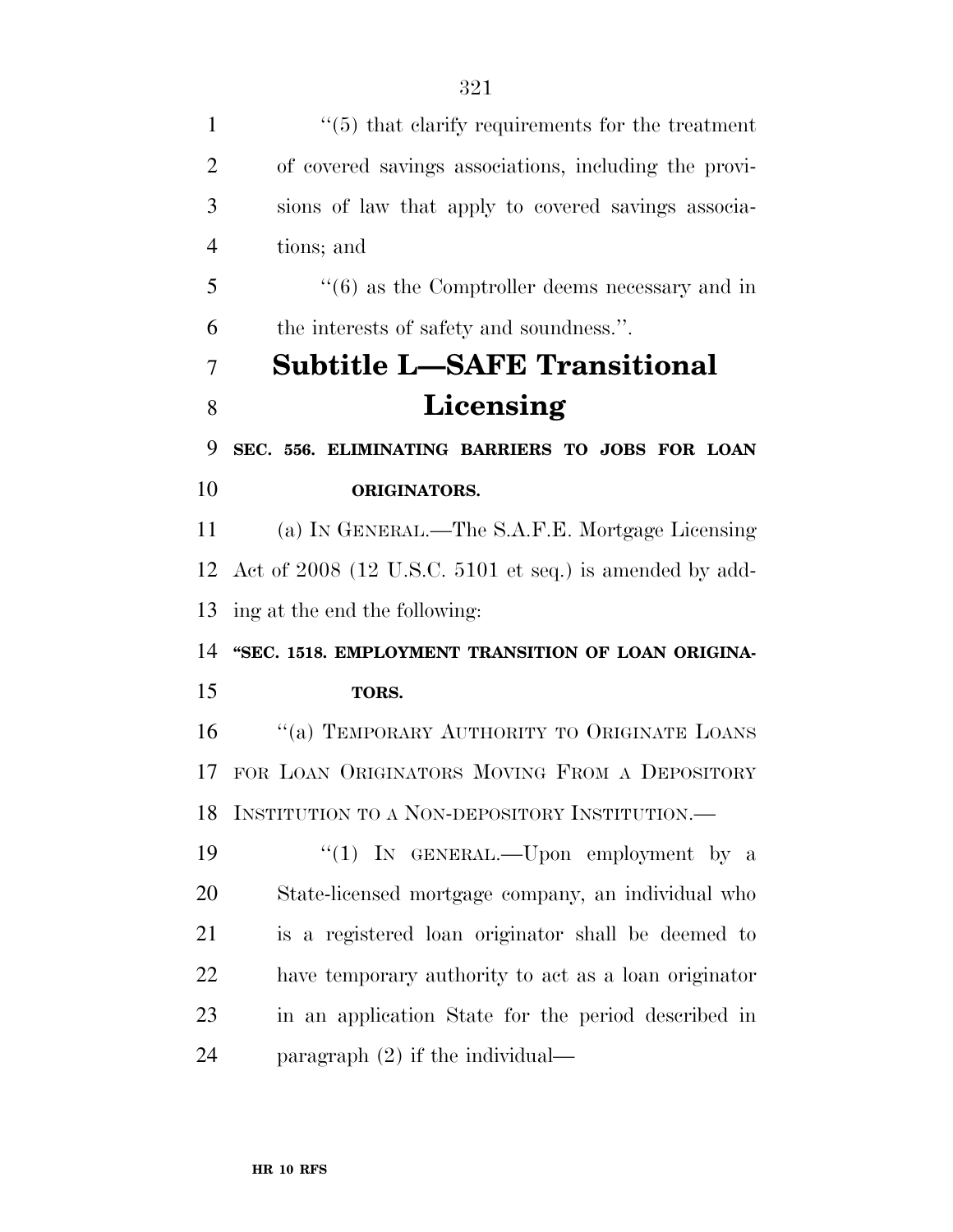| $\mathbf{1}$   | "(A) has not had an application for a loan            |
|----------------|-------------------------------------------------------|
| $\overline{2}$ | originator license denied, or had such a license      |
| 3              | revoked or suspended in any governmental ju-          |
| $\overline{4}$ | risdiction;                                           |
| 5              | "(B) has not been subject to or served                |
| 6              | with a cease and desist order in any govern-          |
| $\tau$         | mental jurisdiction or as described in section        |
| 8              | 1514(c);                                              |
| 9              | " $(C)$ has not been convicted of a felony            |
| 10             | that would preclude licensure under the law of        |
| 11             | the application State;                                |
| 12             | "(D) has submitted an application to be a             |
| 13             | State-licensed loan originator in the application     |
| 14             | State; and                                            |
| 15             | "(E) was registered in the Nationwide                 |
| 16             | Mortgage Licensing System and Registry as a           |
| 17             | loan originator during the 12-month period pre-       |
| 18             | eeding the date of submission of the informa-         |
| 19             | tion required under section $1505(a)$ .               |
| 20             | "(2) PERIOD.—The period described in para-            |
| 21             | graph (1) shall begin on the date that the individual |
|                |                                                       |

submits the information required under section

1505(a) and shall end on the earliest of—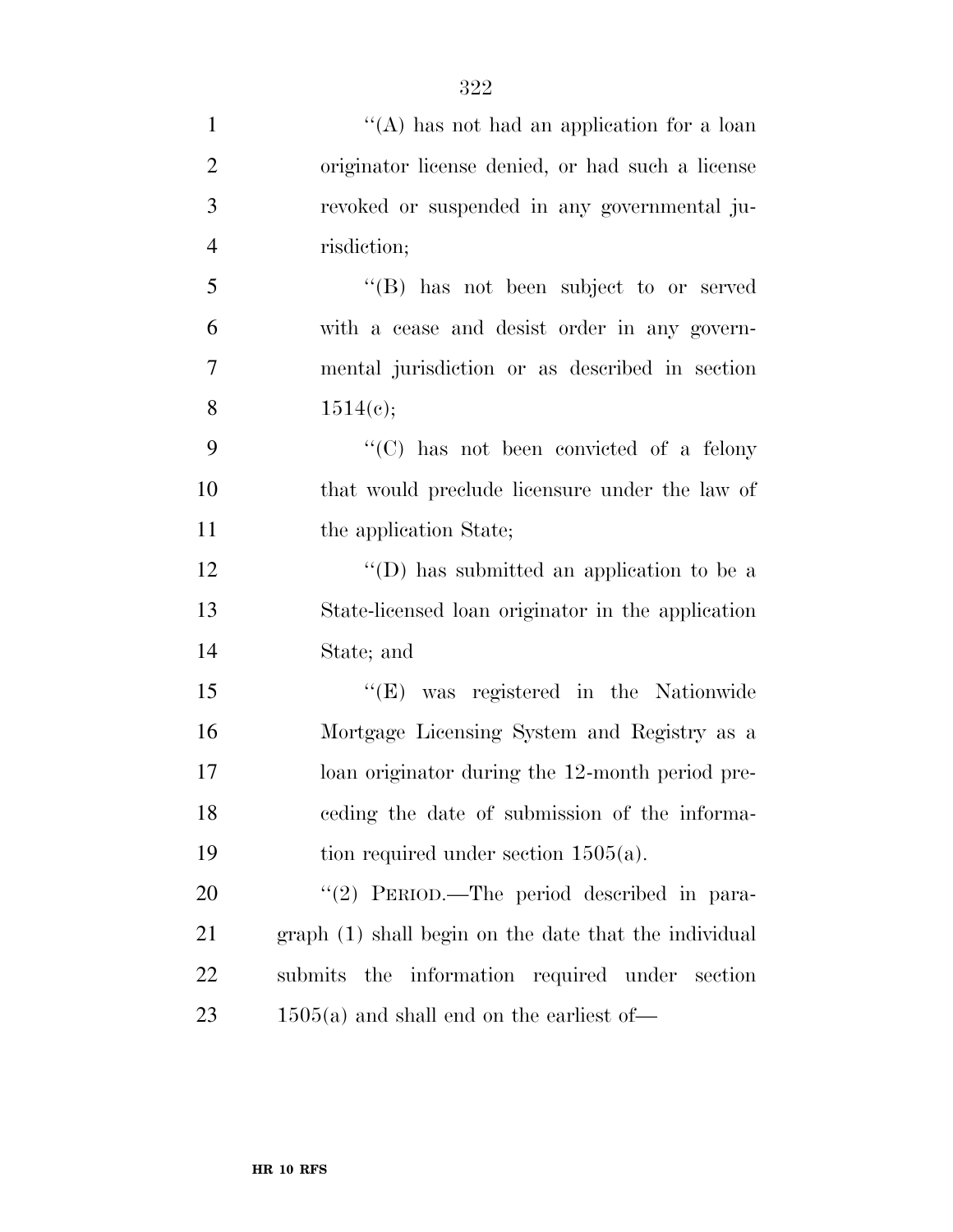| $\mathbf{1}$   | $\lq\lq$ the date that the individual with-            |
|----------------|--------------------------------------------------------|
| $\overline{2}$ | draws the application to be a State-licensed           |
| 3              | loan originator in the application State;              |
| $\overline{4}$ | "(B) the date that the application State               |
| 5              | denies, or issues a notice of intent to deny, the      |
| 6              | application;                                           |
| 7              | "(C) the date that the application State               |
| 8              | grants a State license; or                             |
| 9              | "(D) the date that is $120$ days after the             |
| 10             | date on which the individual submits the appli-        |
| 11             | cation, if the application is listed on the Nation-    |
| 12             | wide Mortgage Licensing System and Registry            |
| 13             | as incomplete.                                         |
| 14             | "(b) TEMPORARY AUTHORITY TO ORIGINATE LOANS            |
| 15             | STATE-LICENSED LOAN ORIGINATORS MOVING<br><b>FOR</b>   |
| 16             | INTERSTATE.                                            |
| 17             | "(1) IN GENERAL.—A State-licensed loan origi-          |
| 18             | nator shall be deemed to have temporary authority      |
| 19             | to act as a loan originator in an application State    |
| 20             | for the period described in paragraph $(2)$ if the     |
| 21             | State-licensed loan originator—                        |
| 22             | $\lq\lq$ meets the requirements of subpara-            |
| 23             | graphs $(A)$ , $(B)$ , $(C)$ , and $(D)$ of subsection |
|                |                                                        |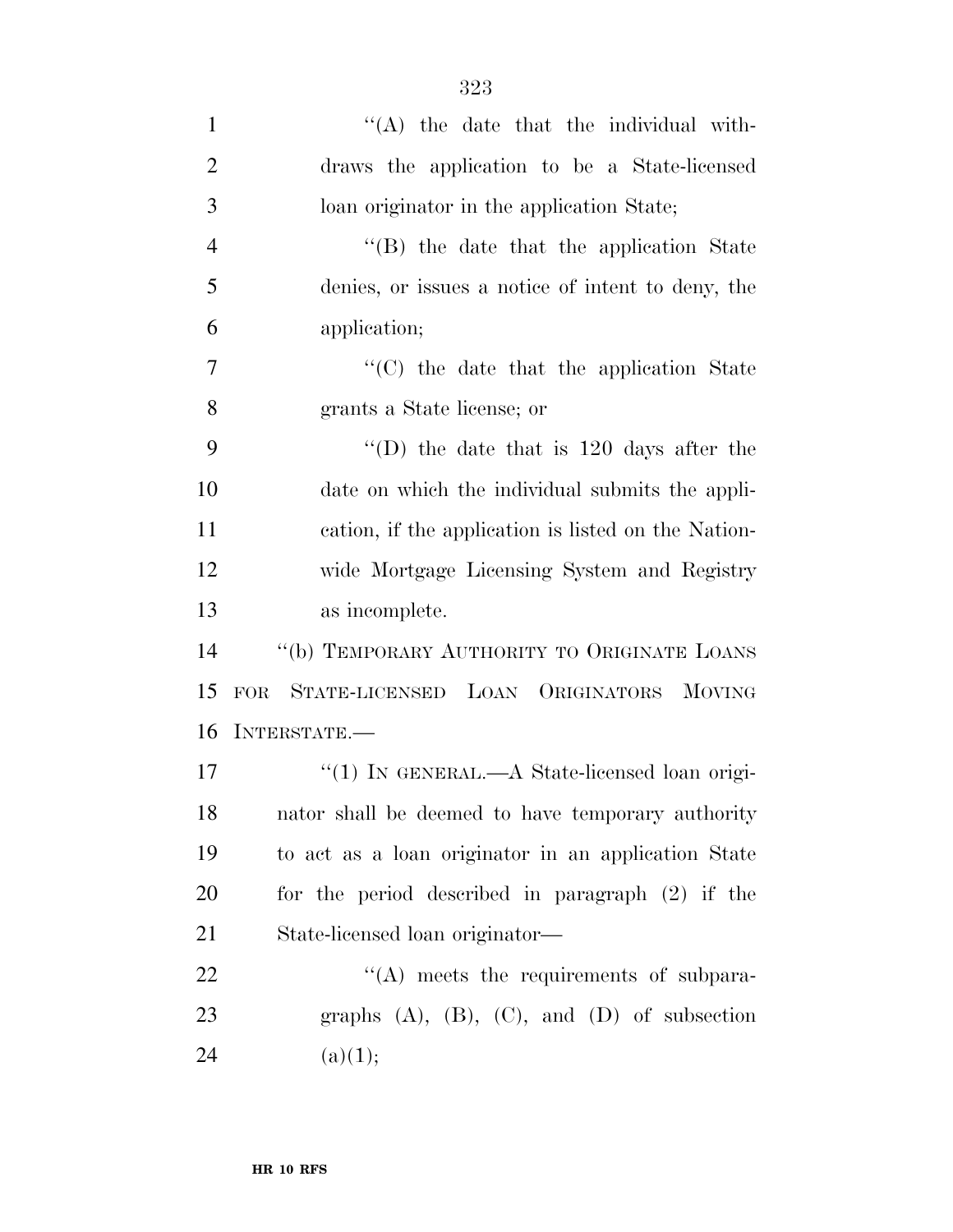| $\mathbf{1}$   | $\lq\lq (B)$ is employed by a State-licensed mort-    |
|----------------|-------------------------------------------------------|
| $\overline{2}$ | gage company in the application State; and            |
| 3              | $\lq\lq$ (C) was licensed in a State that is not the  |
| $\overline{4}$ | application State during the 30-day period pre-       |
| 5              | eeding the date of submission of the informa-         |
| 6              | tion required under section $1505(a)$ in connec-      |
| 7              | tion with the application submitted to the appli-     |
| 8              | cation State.                                         |
| 9              | "(2) PERIOD.—The period described in para-            |
| 10             | graph (1) shall begin on the date that the State-li-  |
| 11             | censed loan originator submits the information re-    |
| 12             | quired under section $1505(a)$ in connection with the |
| 13             | application submitted to the application State and    |
| 14             | end on the earliest of—                               |
| 15             | $\lq\lq$ the date that the State-licensed loan        |
| 16             | originator withdraws the application to be a          |
| 17             | State-licensed loan originator in the application     |
| 18             | State;                                                |
| 19             | "(B) the date that the application State              |
| 20             | denies, or issues a notice of intent to deny, the     |
| 21             | application;                                          |
| 22             | "(C) the date that the application State              |
| 23             | grants a State license; or                            |
| 24             | "(D) the date that is $120$ days after the            |
| 25             | date on which the State-licensed loan originator      |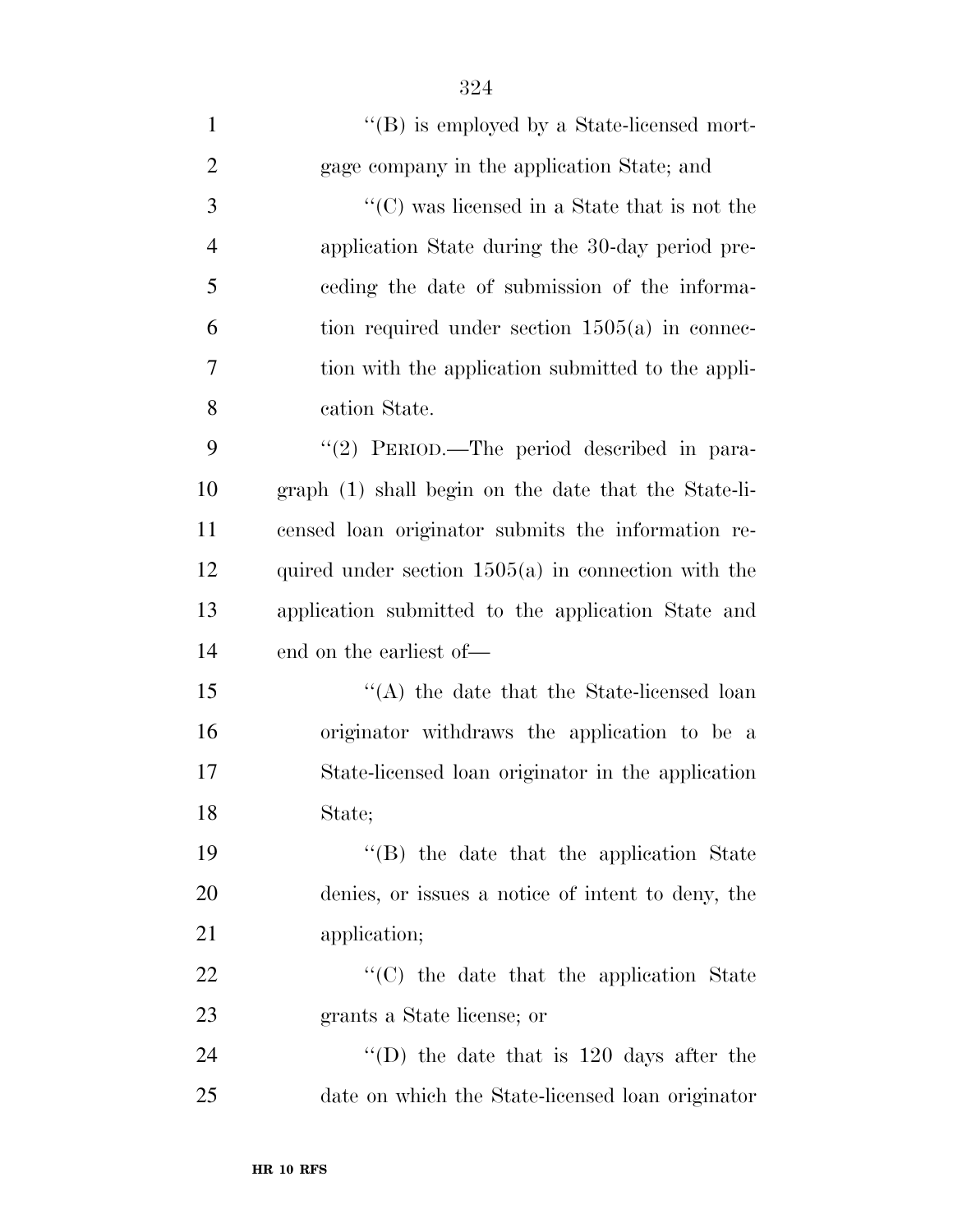| $\mathbf{1}$   | submits the application, if the application is          |
|----------------|---------------------------------------------------------|
| $\overline{2}$ | listed on the Nationwide Mortgage Licensing             |
| $\mathfrak{Z}$ | System and Registry as incomplete.                      |
| $\overline{4}$ | $``$ (c) APPLICABILITY.—                                |
| 5              | " $(1)$ Any person employing an individual who is       |
| 6              | deemed to have temporary authority to act as a loan     |
| 7              | originator in an application State pursuant to this     |
| 8              | section shall be subject to the requirements of this    |
| 9              | title and to applicable State law to the same extent    |
| 10             | as if such individual was a State-licensed loan origi-  |
| 11             | nator licensed by the application State.                |
| 12             | " $(2)$ Any individual who is deemed to have tem-       |
| 13             | porary authority to act as a loan originator in an ap-  |
| 14             | plication State pursuant to this section and who en-    |
| 15             | gages in residential mortgage loan origination activi-  |
| 16             | ties shall be subject to the requirements of this title |
| 17             | and to applicable State law to the same extent as if    |
| 18             | such individual was a State-licensed loan originator    |
| 19             | licensed by the application State.                      |
| 20             | "(d) DEFINITIONS.—In this section, the following        |
| 21             | definitions shall apply:                                |
| 22             | "(1) STATE-LICENSED MORTGAGE COMPANY.-                  |
| 23             | The term 'State-licensed mortgage company' means        |
| 24             | an entity licensed or registered under the law of any   |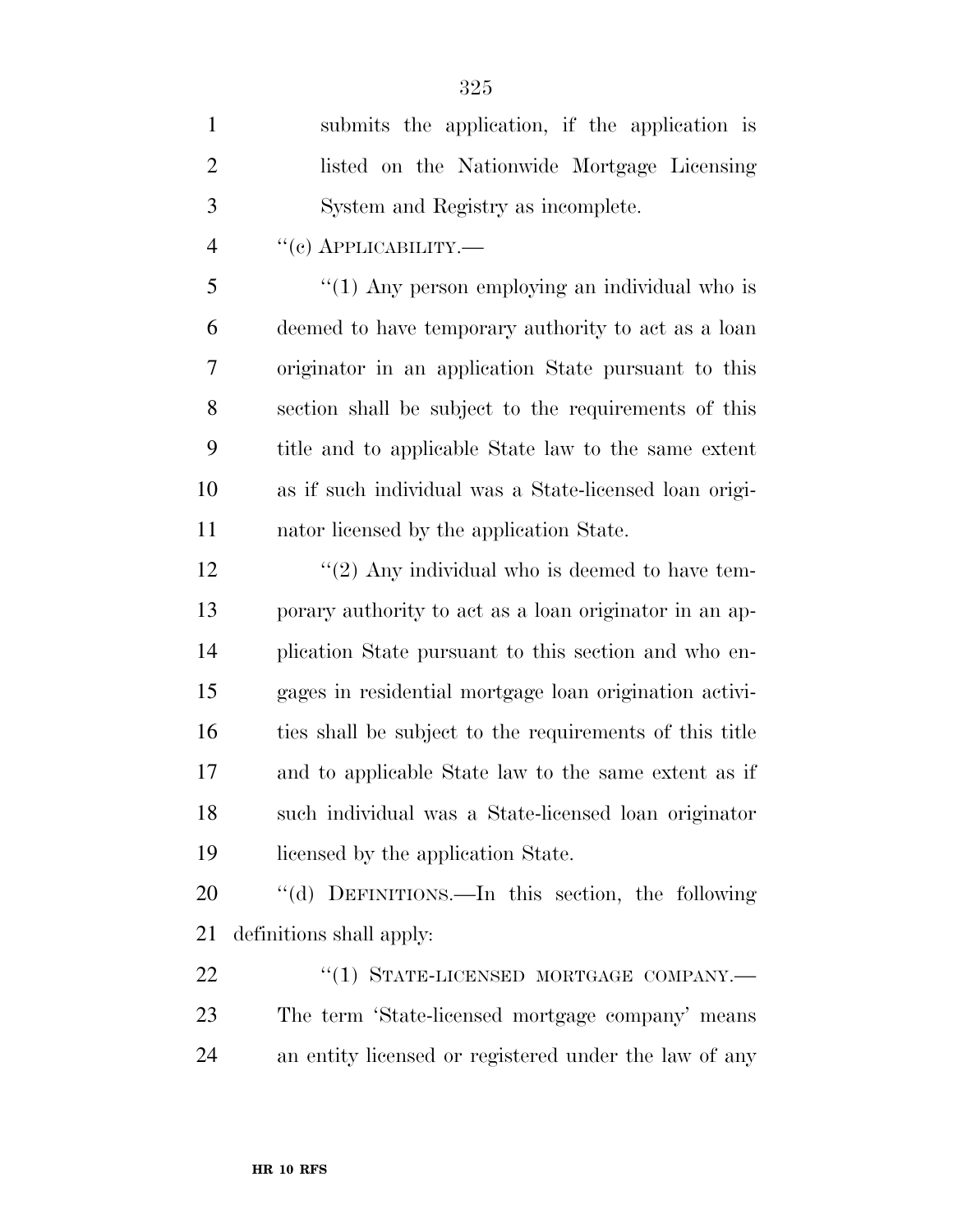State to engage in residential mortgage loan origina-2 tion and processing activities.

3 "(2) APPLICATION STATE.—The term 'applica- tion State' means a State in which a registered loan originator or a State-licensed loan originator seeks to be licensed.''.

 (b) TABLE OF CONTENTS AMENDMENT.—The table of contents in section 1(b) of the Housing and Economic Recovery Act of 2008 (42 U.S.C. 4501 note) is amended by inserting after the item relating to section 1517 the following:

''Sec. 1518. Employment transition of loan originators.''.

 (c) AMENDMENT TO CIVIL LIABILITY OF THE CON- SUMER LAW ENFORCEMENT AGENCY AND OTHER OFFI- CIALS.—Section 1513 of the S.A.F.E. Mortgage Licensing Act of 2008 (12 U.S.C. 5112) is amended by striking ''are loan originators or are applying for licensing or registra- tion as loan originators'' and inserting ''are applying for licensing or registration using the Nationwide Mortgage Licensing System and Registry''.

#### **Subtitle M—Right to Lend**

**SEC. 561. SMALL BUSINESS LOAN DATA COLLECTION RE-**

**QUIREMENT.** 

 (a) REPEAL.—Section 704B of the Equal Credit Op-portunity Act (15 U.S.C. 1691c–2) is repealed.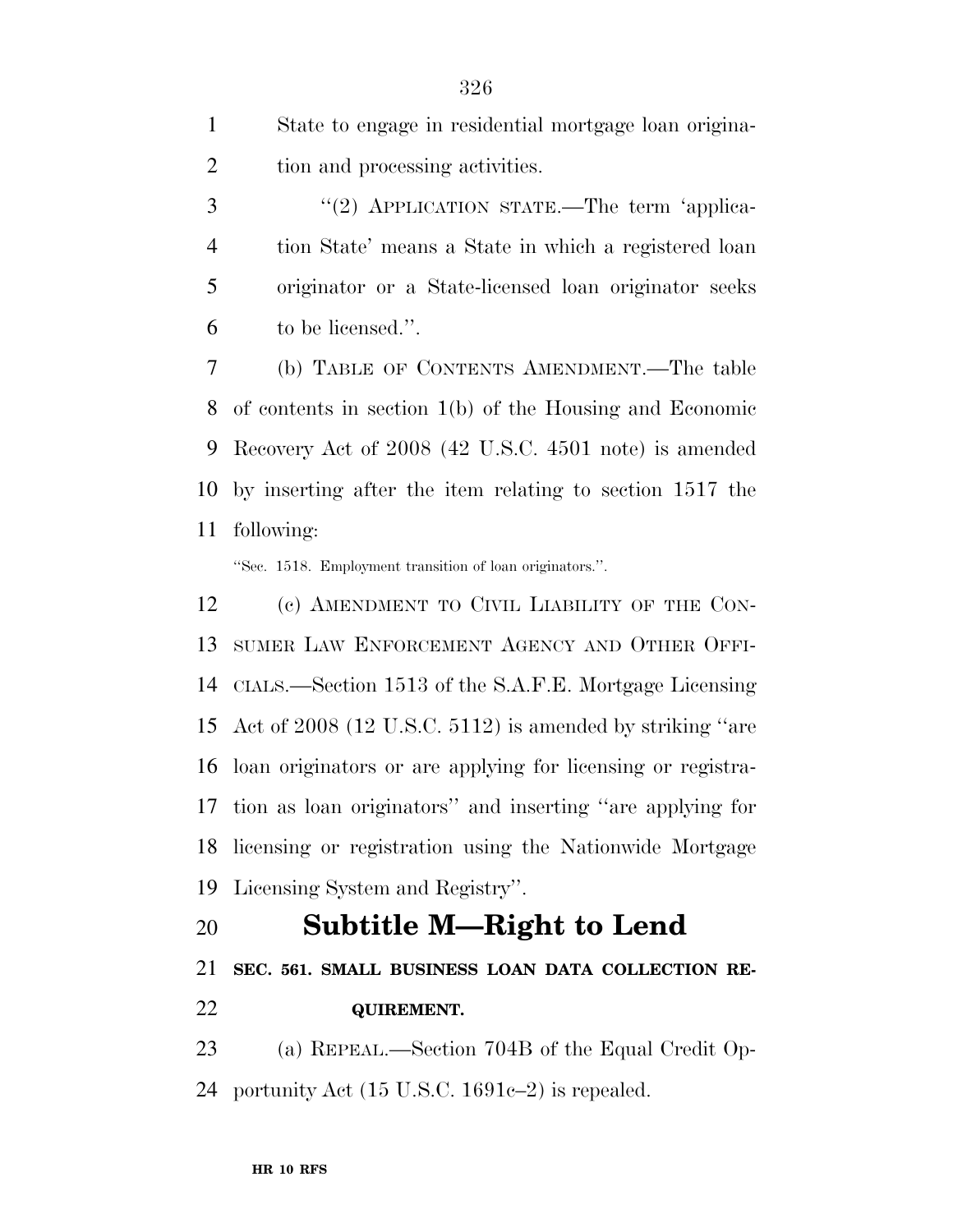(b) CONFORMING AMENDMENTS.—Section 701(b) of the Equal Credit Opportunity Act (15 U.S.C. 1691(b)) is amended— (1) in paragraph (3), by inserting ''or'' at the end; (2) in paragraph (4), by striking "; or" and in- serting a period; and (3) by striking paragraph (5). (c) CLERICAL AMENDMENT.—The table of sections for title VII of the Consumer Credit Protection Act is amended by striking the item relating to section 704B. **Subtitle N—Community Bank Reporting Relief SEC. 566. SHORT FORM CALL REPORT.**  (a) IN GENERAL.—Section 7(a) of the Federal De-16 posit Insurance Act  $(12 \text{ U.S.C. } 1817(a))$  is amended by adding at the end the following: 18 "(12) SHORT FORM REPORTING. ''(A) IN GENERAL.—The appropriate Fed- eral banking agencies shall issue regulations al- lowing for a reduced reporting requirement for covered depository institutions when making the first and third report of condition for a year, as 24 required pursuant to paragraph (3).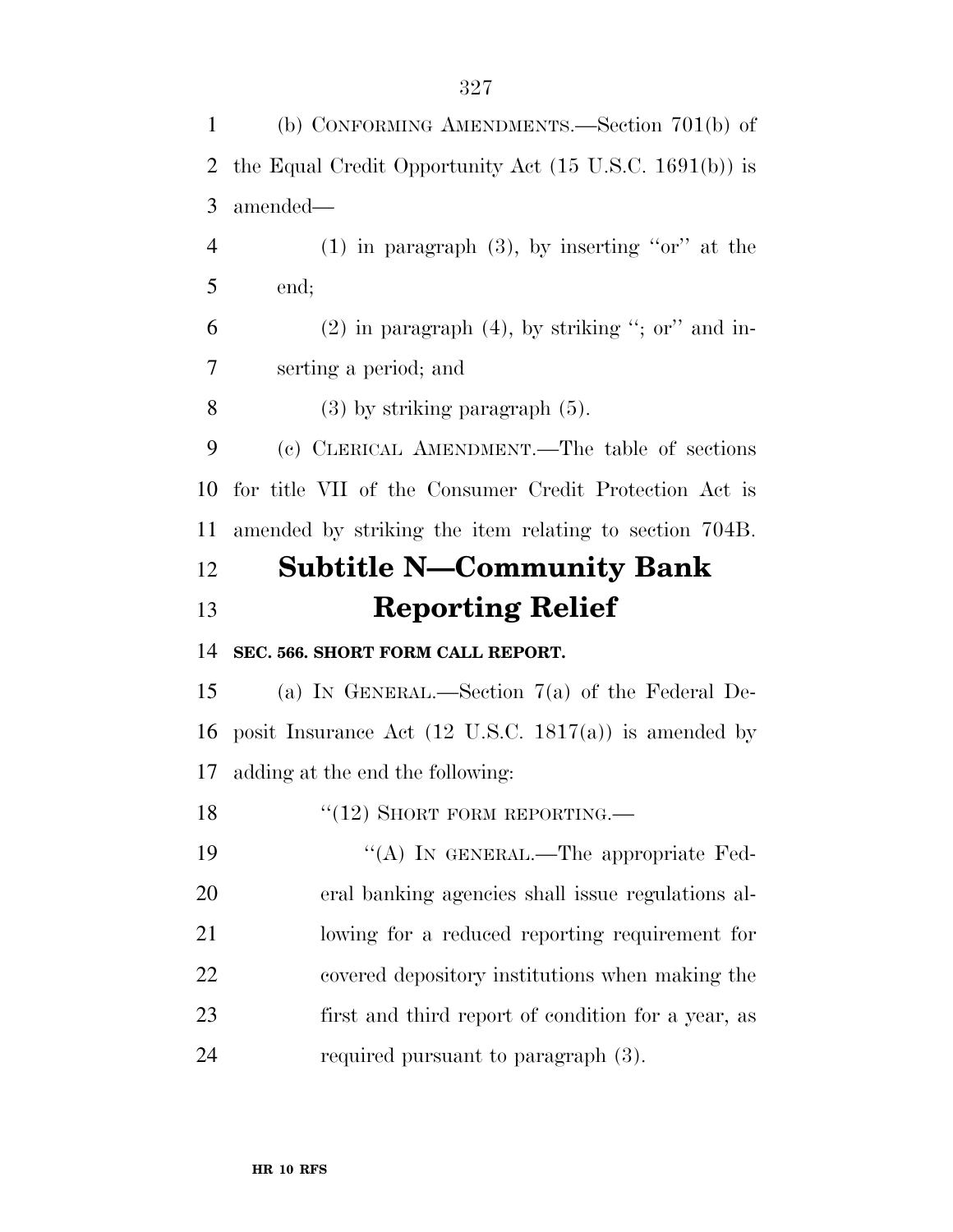| $\mathbf{1}$   | "(B) COVERED DEPOSITORY INSTITUTION                        |
|----------------|------------------------------------------------------------|
| $\overline{2}$ | DEFINED.—For purposes of this paragraph, the               |
| 3              | term 'covered depository institution' means an             |
| $\overline{4}$ | insured depository institution that—                       |
| 5              | "(i) is well capitalized (as defined                       |
| 6              | under section $38(b)$ ; and                                |
| 7              | "(ii) satisfies such other criteria as                     |
| 8              | the appropriate Federal banking agencies                   |
| 9              | determine appropriate.".                                   |
| 10             | (b) REPORT TO CONGRESS.—Not later than 180 days            |
| 11             | after the date of the enactment of this Act, and every 365 |
| 12             | days thereafter until the appropriate Federal banking      |
| 13             | agencies (as defined under section 3 of the Federal De-    |
| 14             | posit Insurance Act) have issued the regulations required  |
| 15             | under section $7(a)(12)(A)$ of the Federal Deposit Insur-  |
| 16             | ance Act, such agencies shall submit to the Committee on   |
| 17             | Financial Services of the House of Representatives and     |
| 18             | the Committee on Banking, Housing, and Urban Affairs       |
| 19             | of the Senate a report describing the progress made in     |
|                | 20 issuing such regulations.                               |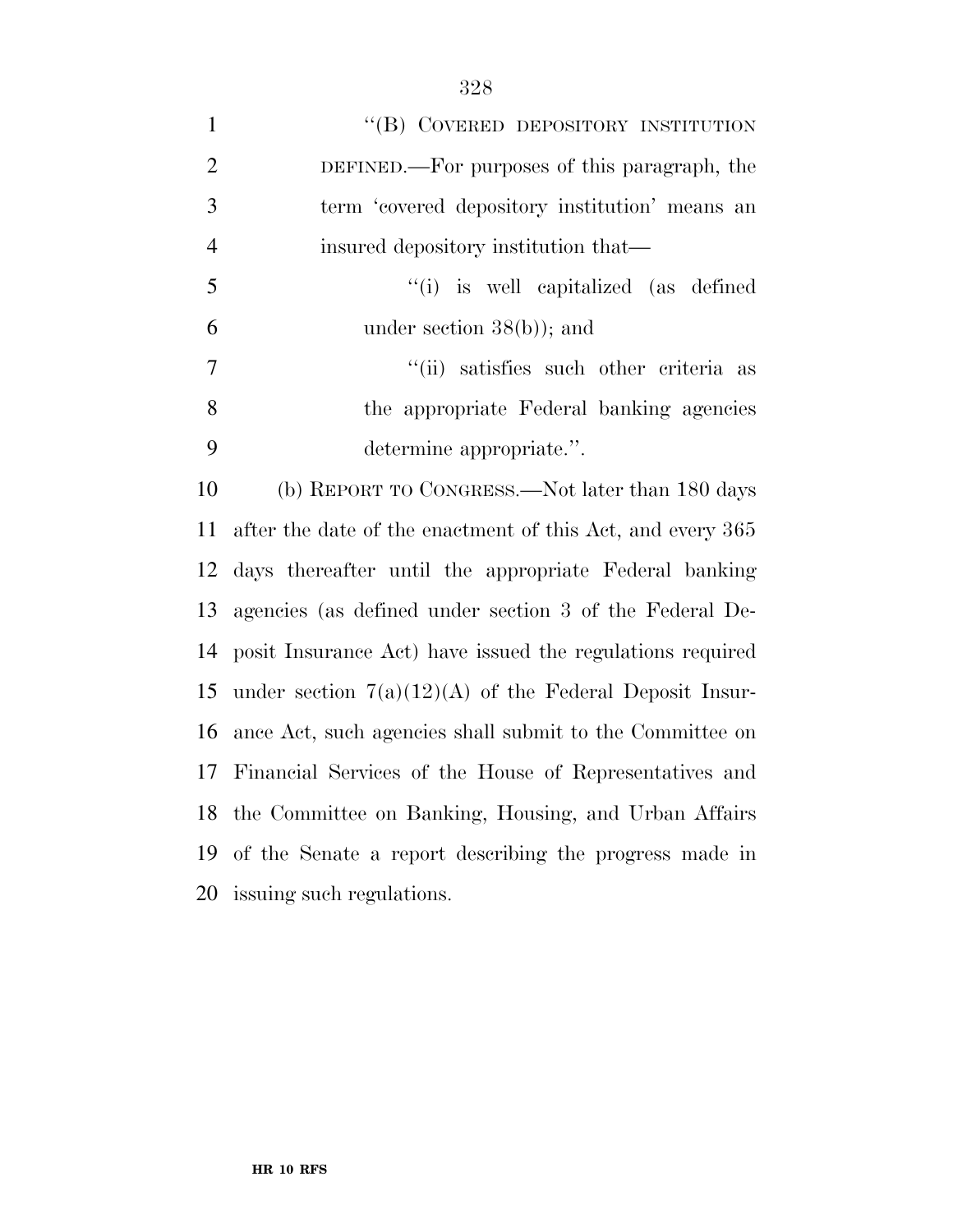# **Subtitle O—Homeowner Information Privacy Protection**

 **SEC. 571. STUDY REGARDING PRIVACY OF INFORMATION COLLECTED UNDER THE HOME MORTGAGE DISCLOSURE ACT OF 1975.** 

 (a) STUDY.—The Comptroller General of the United States shall conduct a study to determine whether the data required to be published, made available, or disclosed under the final rule, in connection with other publicly available data sources, including data made publicly avail- able under Regulation C (12 CFR 1003) before the effec- tive date of the final rule, could allow for or increase the probability of—

- (1) exposure of the identity of mortgage appli-cants or mortgagors through reverse engineering;
- (2) exposure of mortgage applicants or mortga- gors to identity theft or the loss of sensitive personal financial information;

 (3) the marketing or sale of unfair or deceptive financial products to mortgage applicants or mortga-gors based on such data;

 (4) personal financial loss or emotional distress resulting from the exposure of mortgage applicants or mortgagors to identify theft or the loss of sen-sitive personal financial information; and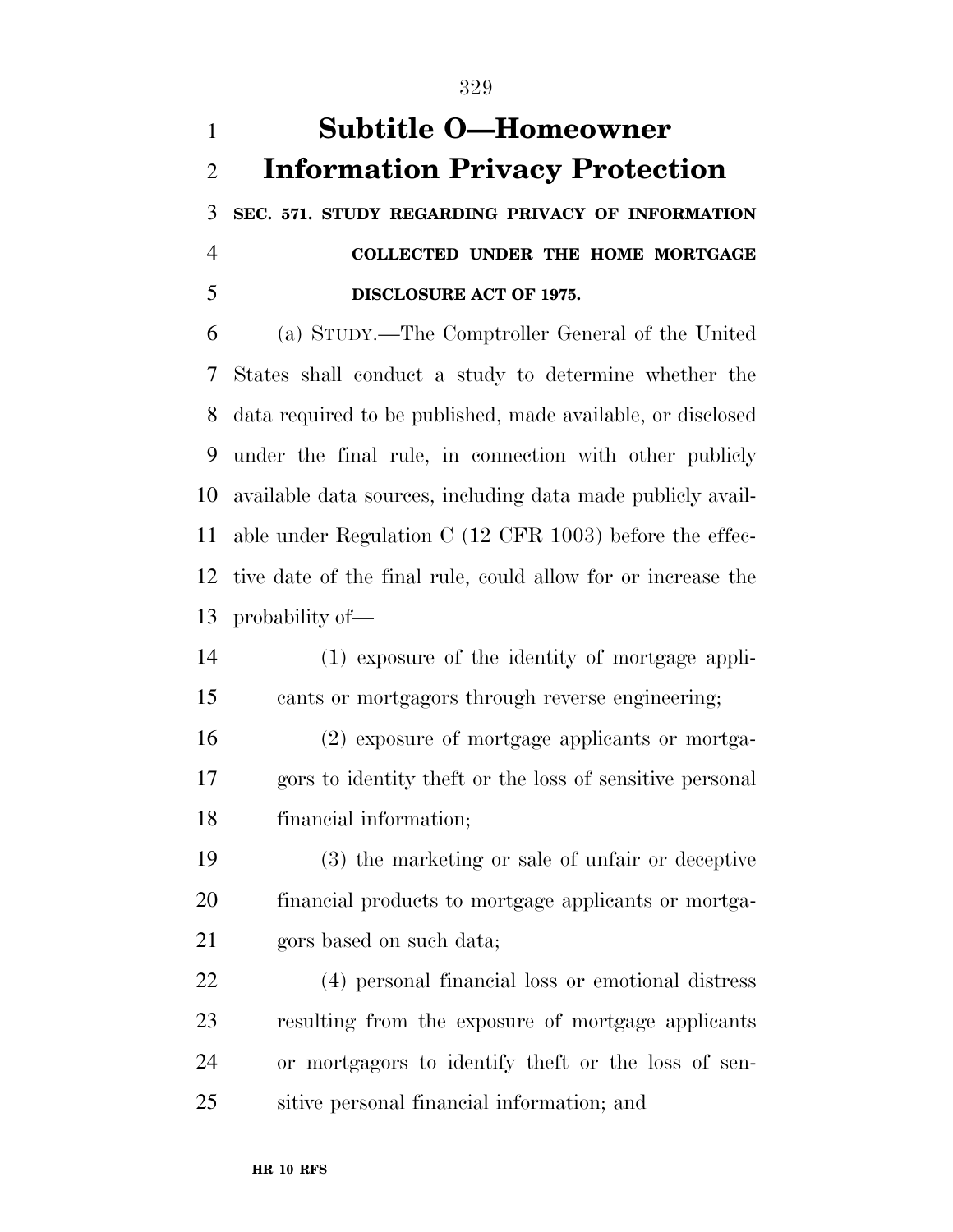(5) the potential legal liability facing the Con- sumer Law Enforcement Agency and market partici- pants in the event the data required to be published, made available, or disclosed under the final rule leads or contributes to identity theft or the capture of sensitive personal financial information. (b) REPORT.—The Comptroller General of the United States shall submit to the Committee on Financial Services of the House of Representatives and the Com- mittee on Banking, Housing, and Urban Affairs of the Senate a report that includes— (1) the findings and conclusions of the Comp- troller General with respect to the study required under subsection (a); and (2) any recommendations for legislative or regu- latory actions that— (A) would enhance the privacy of a con- sumer when accessing mortgage credit; and (B) are consistent with consumer protec- tions and safe and sound banking operations. (c) SUSPENSION OF DATA SHARING REQUIRE- MENTS.—Notwithstanding any other provision of law, in- cluding the final rule— (1) depository institutions shall not be required to publish, disclose, or otherwise make available to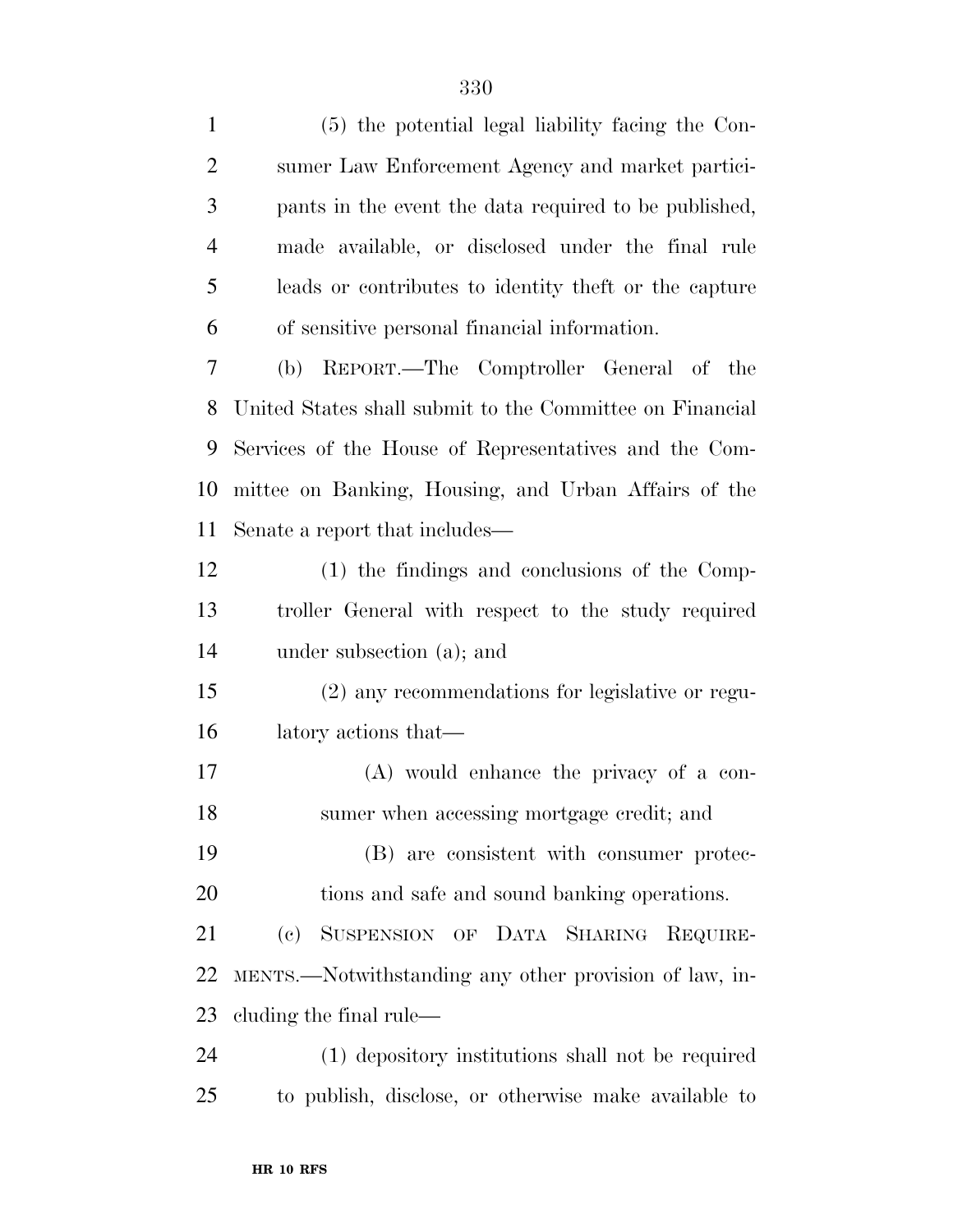| $\mathbf{1}$   | the public, pursuant to the Home Mortgage Disclo-         |
|----------------|-----------------------------------------------------------|
| $\overline{2}$ | sure Act of 1975 (or regulations issued under such        |
| 3              | Act) any data that was not required to be published,      |
| $\overline{4}$ | disclosed, or otherwise made available pursuant to        |
| 5              | such Act (or regulations issued under such Act) on        |
| 6              | the day before the date of the enactment of the           |
| 7              | Dodd-Frank Wall Street Reform and Consumer Pro-           |
| 8              | tection Act; and                                          |
| 9              | (2) the Consumer Law Enforcement Agency                   |
| 10             | and the Financial Institutions Examination Council        |
| 11             | shall not publish, disclose, or otherwise make avail-     |
| 12             | able to the public any such information received          |
| 13             | from a depository institution pursuant to the final       |
| 14             | rule, except as required by law.                          |
| 15             | (d) TEMPORARY SUSPENSION OF DATA REPORTING                |
| 16             | REQUIREMENTS—Notwithstanding any other provision          |
| 17             | of law, the effective date for new reporting requirements |
|                | 18 contained in the final rule shall be January 1, 2019.  |
| 19             | (e) DEFINITIONS.—For purposes of this section:            |
| 20             | (1) DEPOSITORY INSTITUTION.—The term "de-                 |
| 21             | pository institution" has the meaning given that          |
| <u>22</u>      | term under section 303 of the Home Mortgage Dis-          |
| 23             | closure Act of 1975 (12 U.S.C. 2802).                     |
| 24             | (2) FINAL RULE.—The term "final rule" means               |
| 25             | the final rule issued by the Bureau of Consumer Fi-       |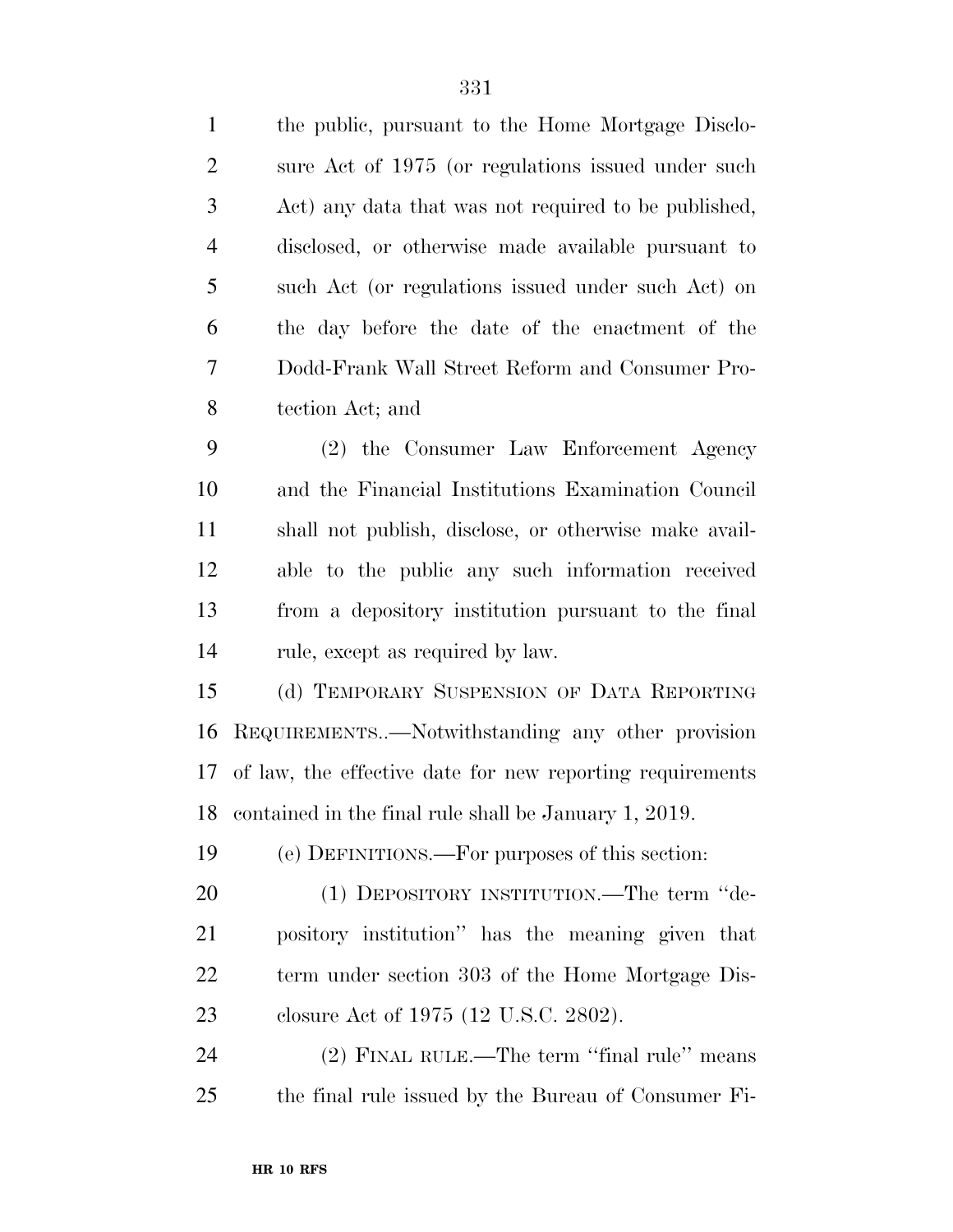| $\mathbf{1}$   | nancial Protection titled "Home Mortgage Disclo-       |
|----------------|--------------------------------------------------------|
| $\overline{2}$ | sure (Regulation C)" (October 28, 2015; 80 Fed.        |
| 3              | Reg. 66128).                                           |
| $\overline{4}$ | <b>Subtitle P-Home Mortgage</b>                        |
| 5              | Disclosure Adjustment                                  |
| 6              | SEC. 576. DEPOSITORY INSTITUTIONS SUBJECT TO MAINTE-   |
| 7              | NANCE OF RECORDS AND DISCLOSURE RE-                    |
| 8              | <b>QUIREMENTS.</b>                                     |
| 9              | (a) IN GENERAL.—Section 304 of the Home Mort-          |
| 10             | gage Disclosure Act of 1975 (12 U.S.C. 2803) is amend- |
| 11             | $ed$ —                                                 |
| 12             | (1) by redesignating subsection (i) as paragraph       |
| 13             | (2) and adjusting the margin appropriately; and        |
| 14             | $(2)$ by inserting before such paragraph $(2)$ the     |
| 15             | following:                                             |
| 16             | "(i) EXEMPTIONS.—                                      |
| 17             | "(1) IN GENERAL.—With respect to a deposi-             |
| 18             | tory institution, the requirements of subsections (a)  |
| 19             | and (b) shall not apply—                               |
| 20             | $\lq\lq$ with respect to closed-end mortgage           |
| 21             | loans, if such depository institution originated       |
| 22             | less than 100 closed-end mortgage loans in each        |
| 23             | of the two preceding calendar years; and               |
| 24             | $\lq\lq$ with respect to open-end lines of             |
| 25             | credit, if such depository institution originated      |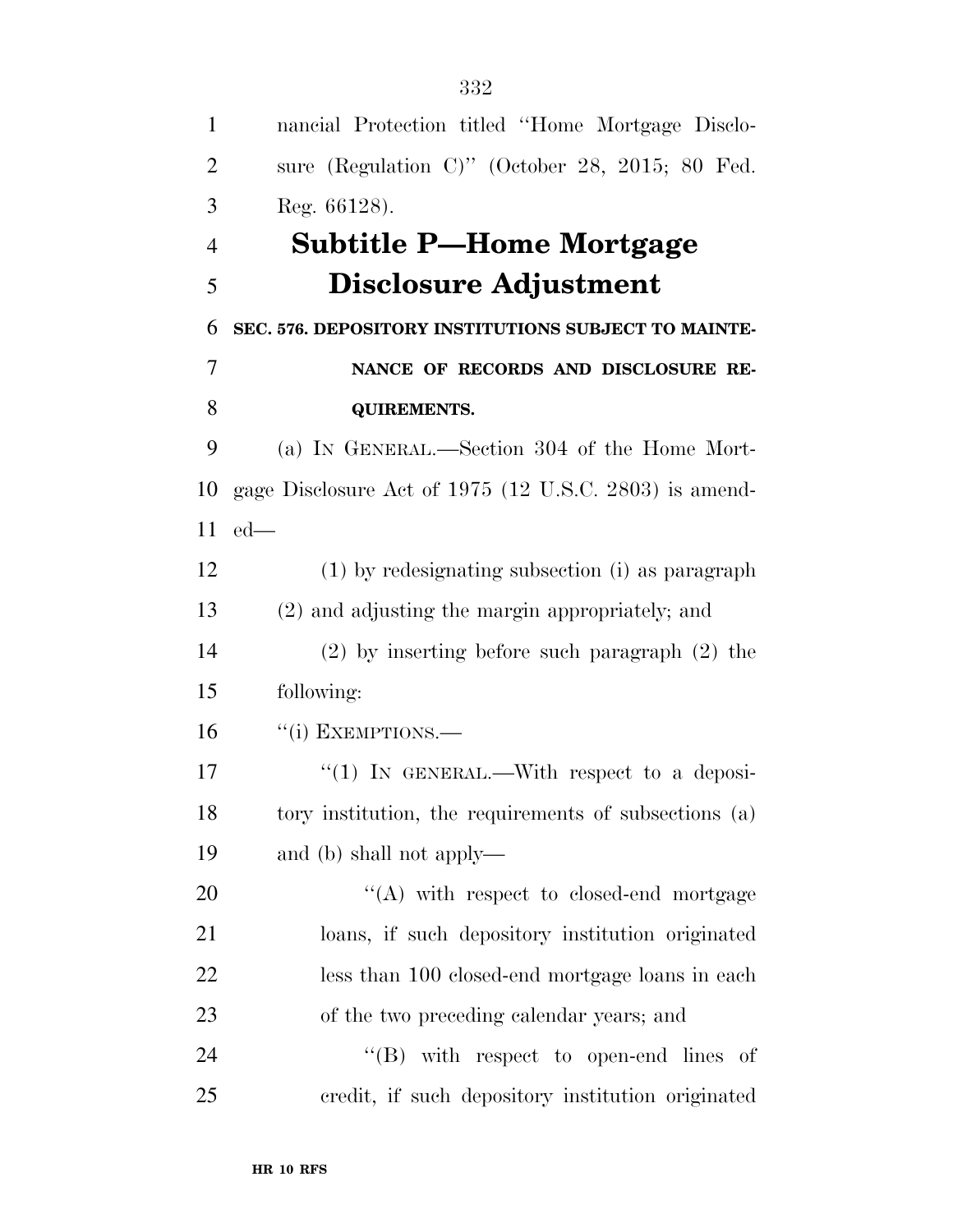(b) TECHNICAL CORRECTION.—Section 304(i)(2) of such Act, as redesignated by subsection (a), is amended 5 by striking "section  $303(2)(\mathrm{A})$ " and inserting "section  $303(3)(A)$ ".

#### **Subtitle Q—Protecting Consumers' Access to Credit**

**SEC. 581. RATE OF INTEREST AFTER TRANSFER OF LOAN.** 

 (a) AMENDMENT TO THE REVISED STATUTES.—Sec- tion 5197 of the Revised Statutes of the United States (12 U.S.C. 85) is amended by adding at the end the fol- lowing new sentence: ''A loan that is valid when made as to its maximum rate of interest in accordance with this section shall remain valid with respect to such rate regard- less of whether the loan is subsequently sold, assigned, or otherwise transferred to a third party, and may be en- forced by such third party notwithstanding any State law to the contrary.''.

 (b) AMENDMENT TO THE HOME OWNERS' LOAN 21 ACT.—Section  $4(g)(1)$  of the Home Owners' Loan Act (12 22 U.S.C.  $1463(g(1))$  is amended by adding at the end the following new sentence: ''A loan that is valid when made as to its maximum rate of interest in accordance with this subsection shall remain valid with respect to such rate re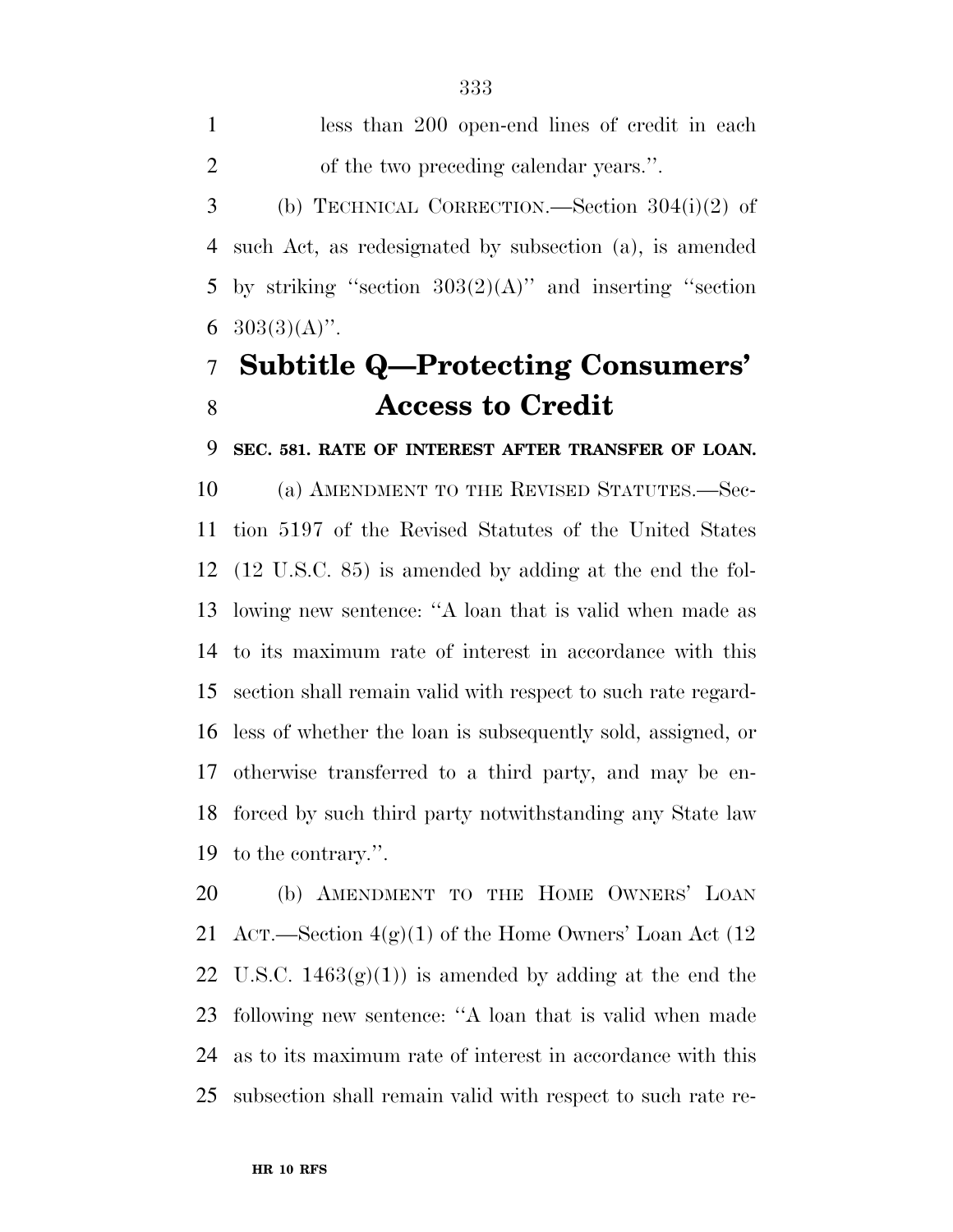gardless of whether the loan is subsequently sold, as- signed, or otherwise transferred to a third party, and may be enforced by such third party notwithstanding any State law to the contrary.''.

 (c) AMENDMENT TO THE FEDERAL CREDIT UNION 6 ACT.—Section  $205(g)(1)$  of the Federal Credit Union Act 7 (12 U.S.C.  $1785(g(1))$ ) is amended by adding at the end the following new sentence: ''A loan that is valid when made as to its maximum rate of interest in accordance with this subsection shall remain valid with respect to such rate regardless of whether the loan is subsequently sold, assigned, or otherwise transferred to a third party, and may be enforced by such third party notwithstanding any State law to the contrary.''.

 (d) AMENDMENT TO THE FEDERAL DEPOSIT INSUR- ANCE ACT.—Section 27(a) of the Federal Deposit Insur- ance Act (12 U.S.C. 1831d(a)) is amended by adding at the end the following new sentence: ''A loan that is valid when made as to its maximum rate of interest in accord- ance with this section shall remain valid with respect to such rate regardless of whether the loan is subsequently sold, assigned, or otherwise transferred to a third party, and may be enforced by such third party notwithstanding any State law to the contrary.''.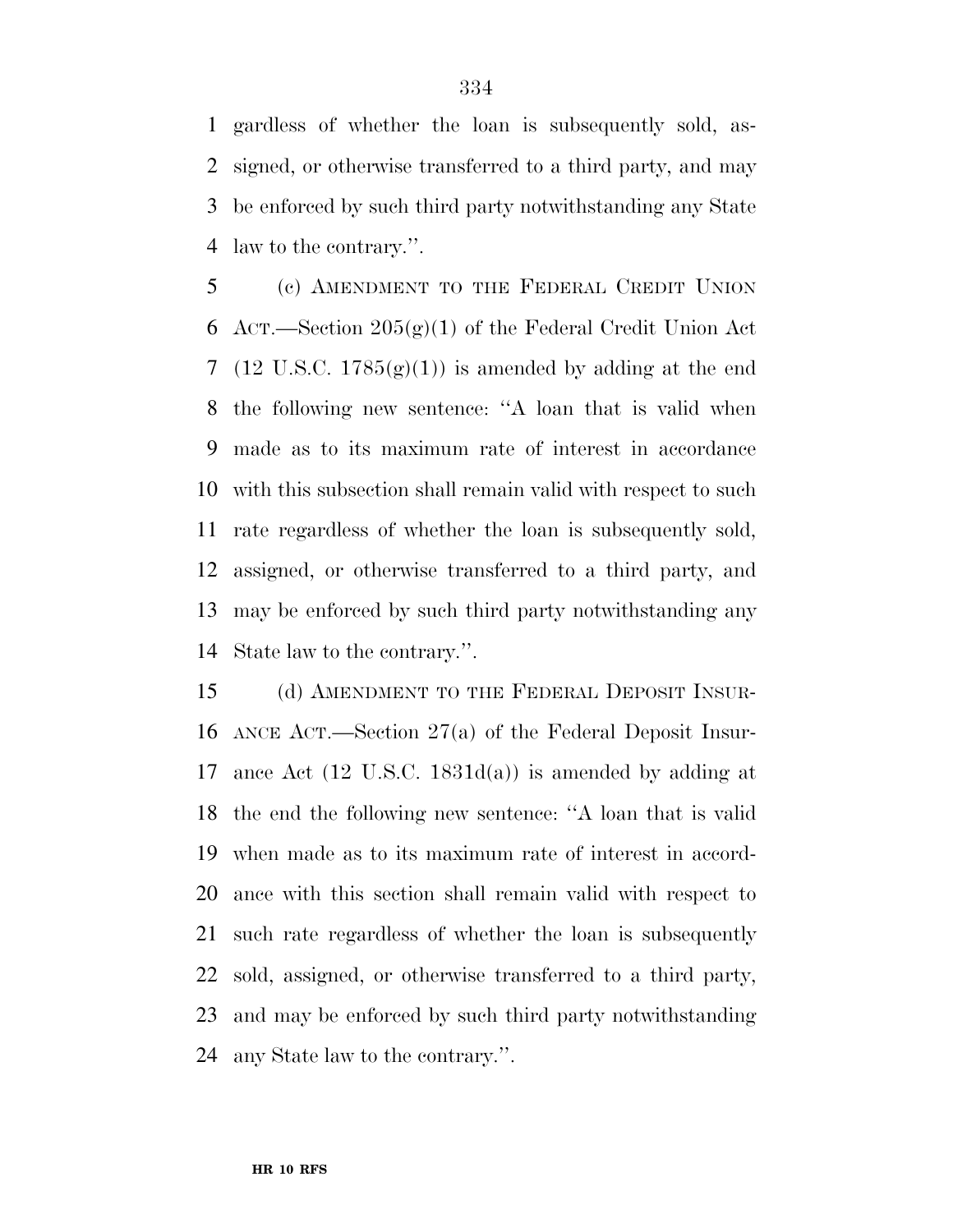## **Subtitle R—NCUA Overhead Transparency**

**SEC. 586. FUND TRANSPARENCY.** 

 Section 203 of the Federal Credit Union Act (12 U.S.C. 1783) is amended by adding at the end the fol-lowing:

 $7 \qquad "(g)$  FUND TRANSPARENCY.—

8 "(1) IN GENERAL.—The Board shall accom- pany each annual budget submitted pursuant to sec-tion 209(b) with a report containing—

 $((A)$  a detailed analysis of how the ex- penses of the Administration are assigned be- tween prudential activities and insurance-re- lated activities and the extent to which those expenses are paid from the fees collected pursu-16 ant to section 105 or from the Fund; and

 $\langle G \rangle$  the Board's supporting rationale for any proposed use of amounts in the Fund con- tained in such budget, including detailed break- downs and supporting rationales for any such proposed use related to titles of this Act other 22 than this title.

23 "(2) PUBLIC DISCLOSURE.—The Board shall make each report described under paragraph (1)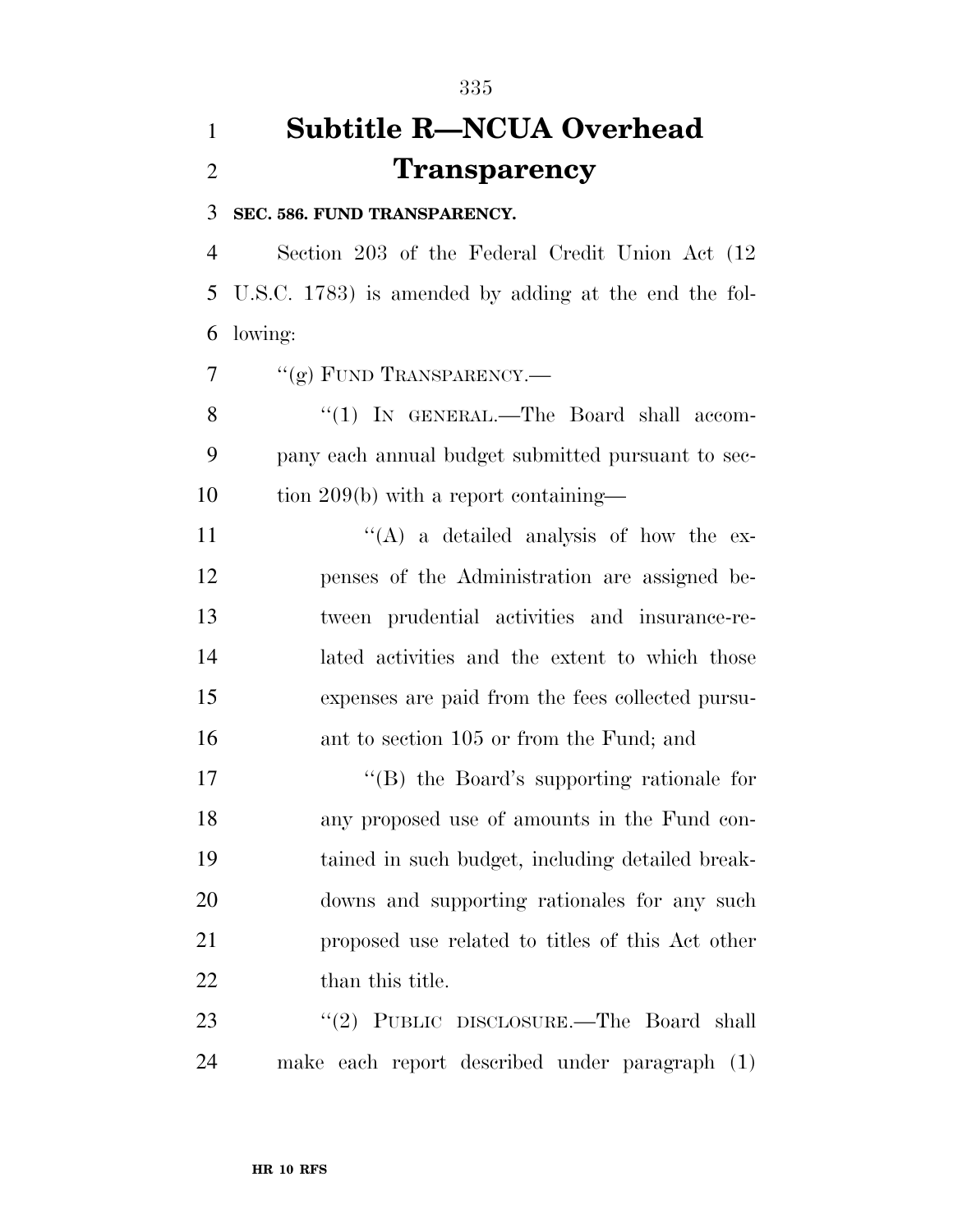website.''. **Subtitle S—Housing Opportunities Made Easier SEC. 591. CLARIFICATION OF DONATED SERVICES TO NON- PROFITS.**  Section 129E(i) of the Truth in Lending Act (15 U.S.C. 1639e(i)) is amended by adding at the end the fol- lowing: 10 "(4) RULE OF CONSTRUCTION RELATED TO AP- PRAISAL DONATIONS.—For purposes of paragraph (1), if a fee appraiser voluntarily donates appraisal services to an organization described in section  $14 \qquad 170(e)(2)$  of the Internal Revenue Code of 1986, such voluntary donation shall be deemed customary and reasonable.''. **Subtitle T—Protection of Con- sumer Information by Con- sumer Reporting Agencies SEC. 596. SENSE OF CONGRESS RELATED TO PROTECTION OF CONSUMER INFORMATION BY CONSUMER REPORTING AGENCIES.**  (a) IN GENERAL.—It is the sense of the Congress that consumer reporting agencies and subsidiaries of con-sumer reporting agencies should, when providing access

available to the public and available on the Board's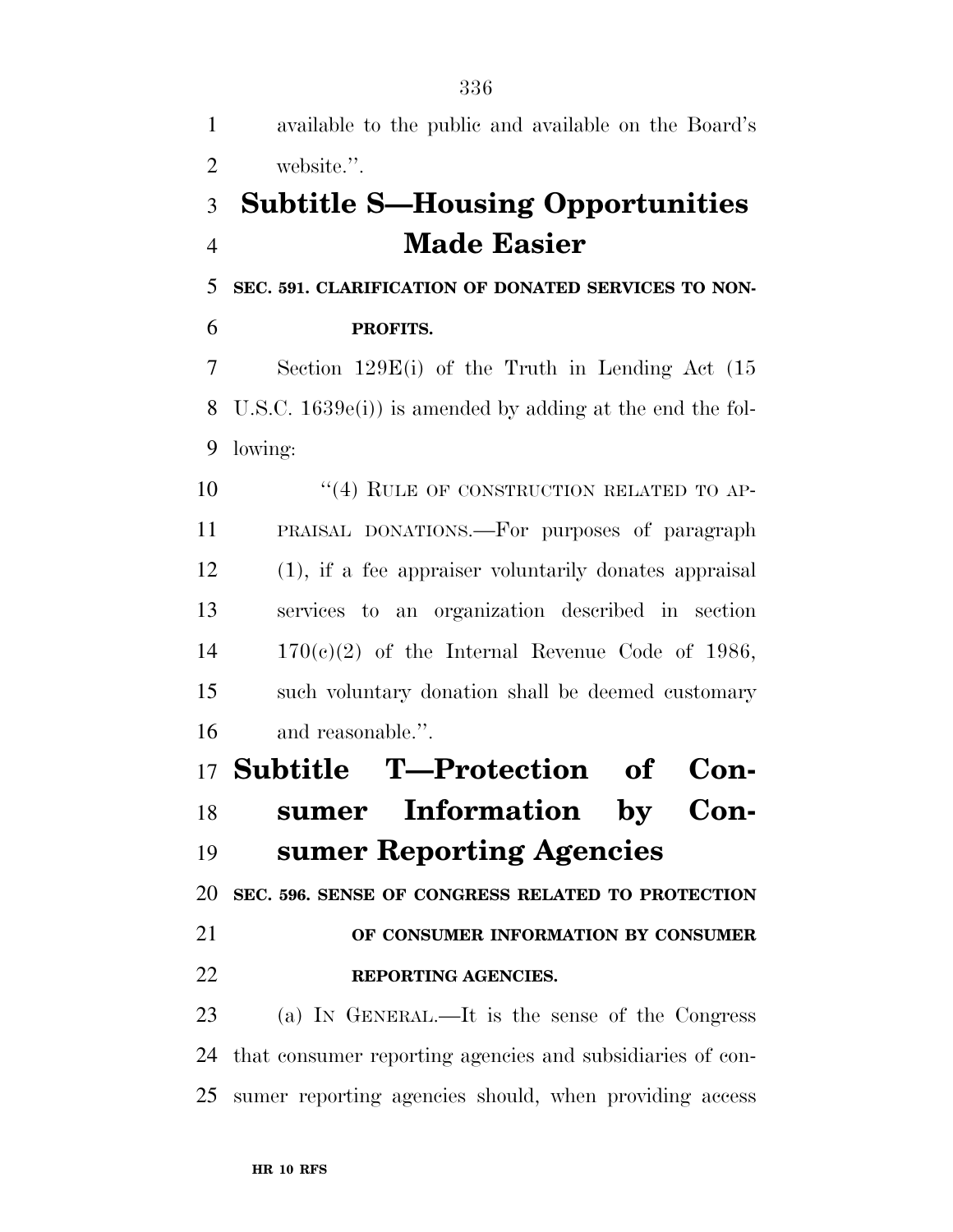to consumers to the information contained in the file of the consumer maintained by the consumer reporting agen- cy, use strong multi-factor authentication procedures to verify the identity of consumers.

 (b) DEFINITIONS.—For purposes of this section, the terms ''consumer'', ''consumer reporting agency'', and ''file'' have the meanings given those terms in section 603 of the Fair Credit Reporting Act (15 U.S.C. 1681a).

### **Subtitle U—Legitimate Financial Transactions Report**

 **SEC. 597. TREASURY REPORT ON LEGITIMATE FINANCIAL TRANSACTIONS.** 

 Not later than the end of the 90-day period beginning on the date of the enactment of this Act, the Secretary of the Treasury shall issue a report to the Congress on— (1) the Secretary's efforts to ensure that legiti- mate financial transactions move freely and globally; and

 (2) how the Secretary coordinates on such ef- forts with Federal bank regulators, financial institu-tions, and money service businesses.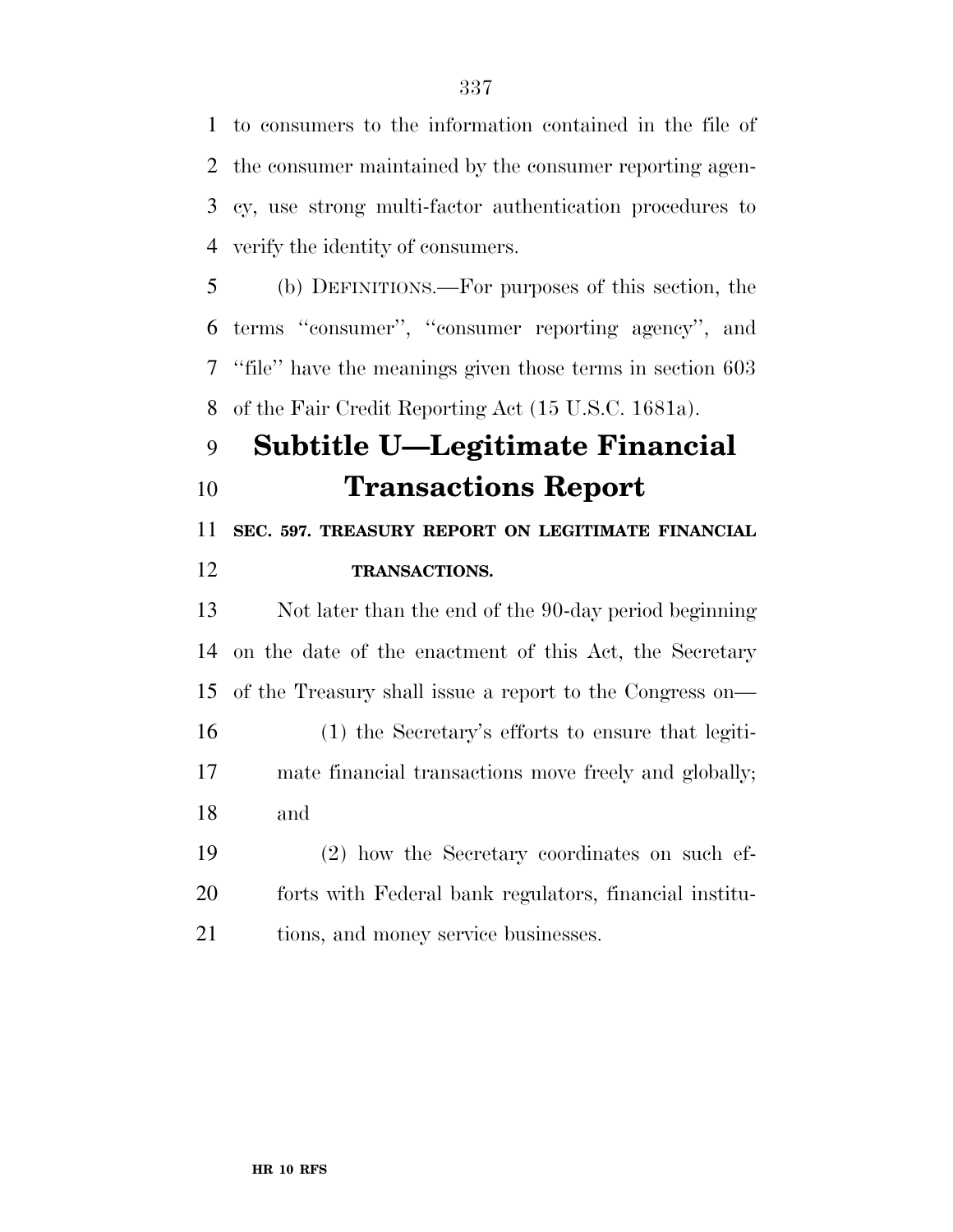|                | 1 Subtitle V—Dividend Waiver Au-                      |
|----------------|-------------------------------------------------------|
| $\overline{2}$ | thority for Mutual Holding Com-                       |
| 3              | panies                                                |
| 4              | SEC. 598. DIVIDEND WAIVER AUTHORITY FOR MUTUAL        |
| 5              | <b>HOLDING COMPANIES.</b>                             |
| 6              | Section $10(0)(11)$ of the Home Owners' Loan Act (12) |
| 7              | U.S.C. $1467a(0)(11)$ is amended—                     |
| 8              | $(1)$ in subparagraph $(D)$ —                         |
| 9              | $(A)$ in clause (i), by adding "and" at the           |
| 10             | end;                                                  |
| 11             | (B) in clause (ii), by striking "; and" and           |
| 12             | inserting a period; and                               |
| 13             | $(C)$ by striking clause (iii);                       |
| 14             | $(2)$ by amending subparagraph $(E)$ to read as       |
| 15             | follows:                                              |
| 16             | "(E) VALUATION.—The appropriate Fed-                  |
| 17             | eral banking agency may not consider waived           |
| 18             | dividends in determining an appropriate ex-           |
| 19             | change ratio in the event of a full conversion to     |
| 20             | stock form."; and                                     |
| 21             | (3) by adding at the end the following new sub-       |
| 22             | paragraph:                                            |
| 23             | "(F) RULE OF CONSTRUCTION.—Nothing                    |
| 24             | in this paragraph shall be construed to author-       |
| 25             | ize the appropriate Federal banking agency to         |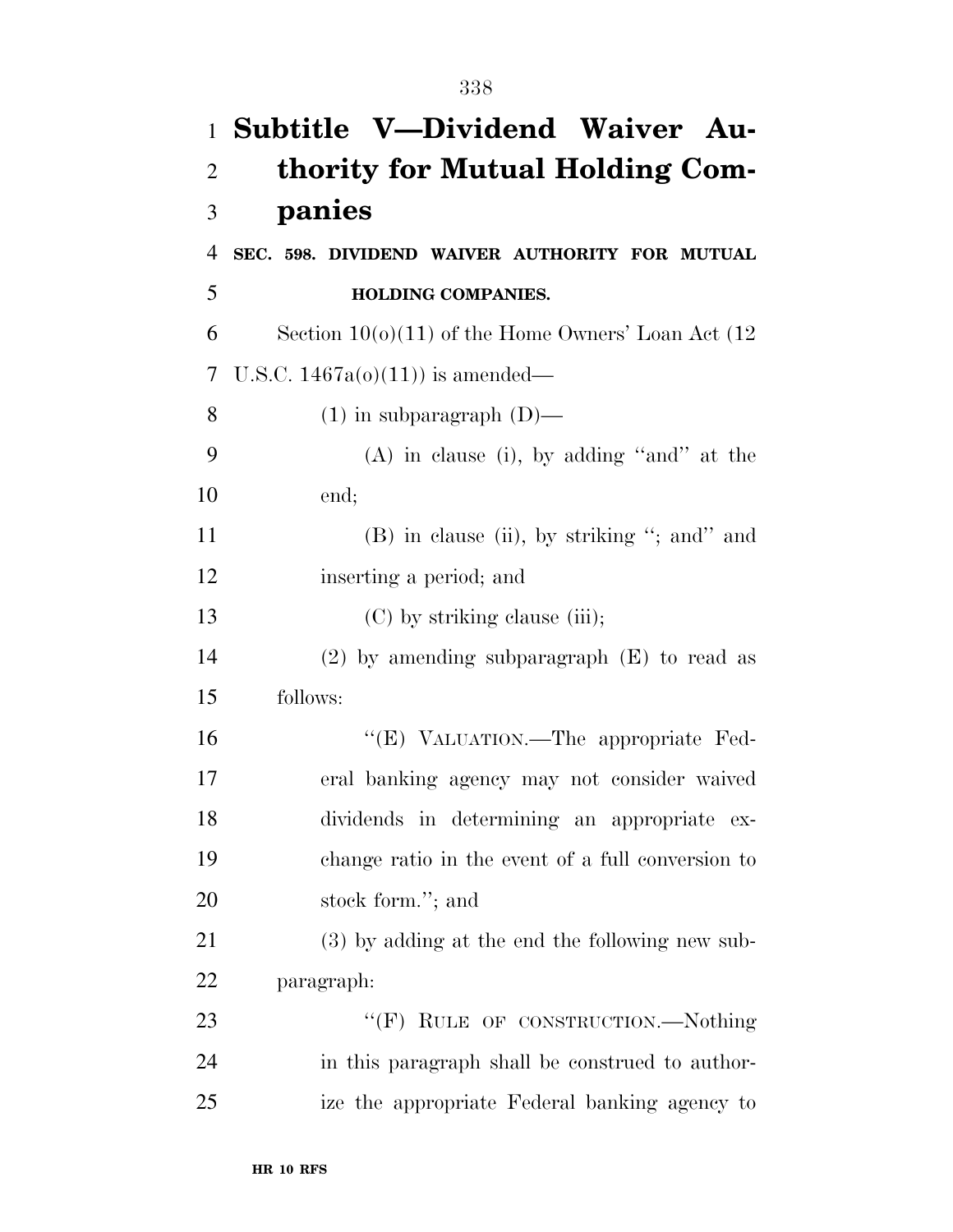require a vote of members of a mutual holding company to approve one or more dividend waiv- ers or to place any additional restrictions on dividend waivers by mutual holding companies 5 that are inconsistent with or exceed the require-ments set forth in this paragraph.''.

# **TITLE VI—REGULATORY RELIEF FOR STRONGLY CAPITALIZED, WELL MANAGED BANKING ORGANIZATIONS**

**SEC. 601. CAPITAL ELECTION.** 

 (a) IN GENERAL.—A banking organization may make an election under this section to be treated as a qualifying banking organization for purposes of the regulatory relief described under section 602.

 (b) REQUIREMENTS.—A banking organization may qualify to be treated as a qualifying banking organization if—

 (1) the banking organization has an average le-verage ratio of at least 10 percent;

 (2) with respect to a depository institution hold- ing company, each insured depository institution subsidiary of the holding company simultaneously makes the election described under subsection (a); and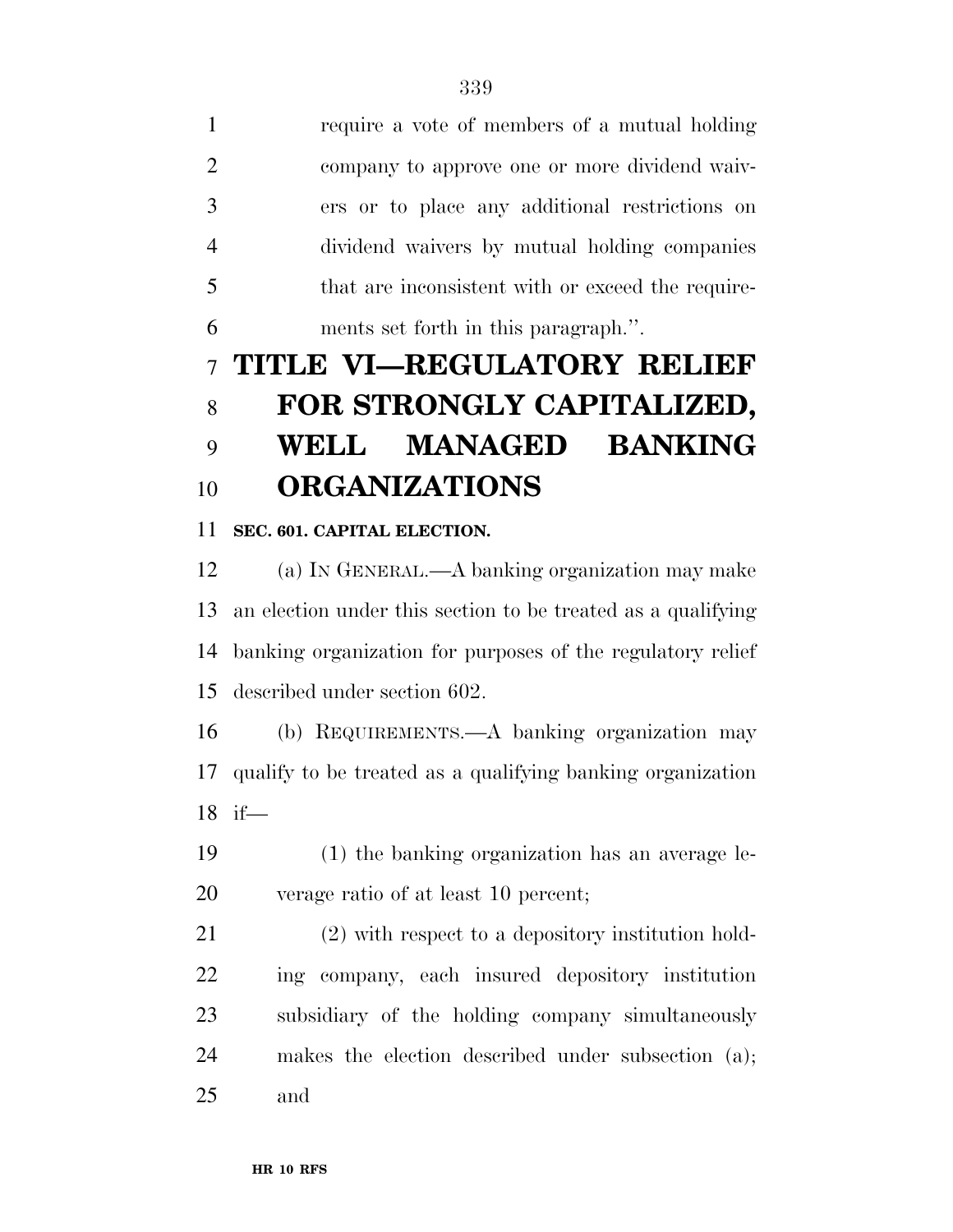| $\mathbf{1}$   | (3) with respect to an insured depository insti-           |
|----------------|------------------------------------------------------------|
| $\overline{2}$ | tution, any parent depository institution holding          |
| 3              | company of the institution simultaneously makes the        |
| $\overline{4}$ | election described under subsection (a).                   |
| 5              | (c) ELECTION PROCESS.—To make an election under            |
| 6              | this section, a banking organization shall submit an elec- |
| 7              | tion to the appropriate Federal banking agency (and any    |
| 8              | applicable State bank supervisor that regulates the bank-  |
| 9              | ing organization) containing—                              |
| 10             | $(1)$ a notice of such election;                           |
| 11             | (2) the banking organization's average leverage            |
| 12             | ratio, as well as the organization's quarterly leverage    |
| 13             | ratio for each of the most recently completed four         |
| 14             | calendar quarters;                                         |
| 15             | (3) if the banking organization is a depository            |
| 16             | institution holding company, the information de-           |
| 17             | scribed under paragraph (2) for each of the organi-        |
| 18             | zation's insured depository institution subsidiaries;      |
| 19             | and                                                        |
| 20             | (4) if the banking organization is an insured              |
| 21             | depository institution, the information described          |
| 22             | under paragraph $(2)$ for any parent depository insti-     |
| 23             | tution holding company of the institution.                 |
| 24             | (d) EFFECTIVE DATE OF ELECTION.—                           |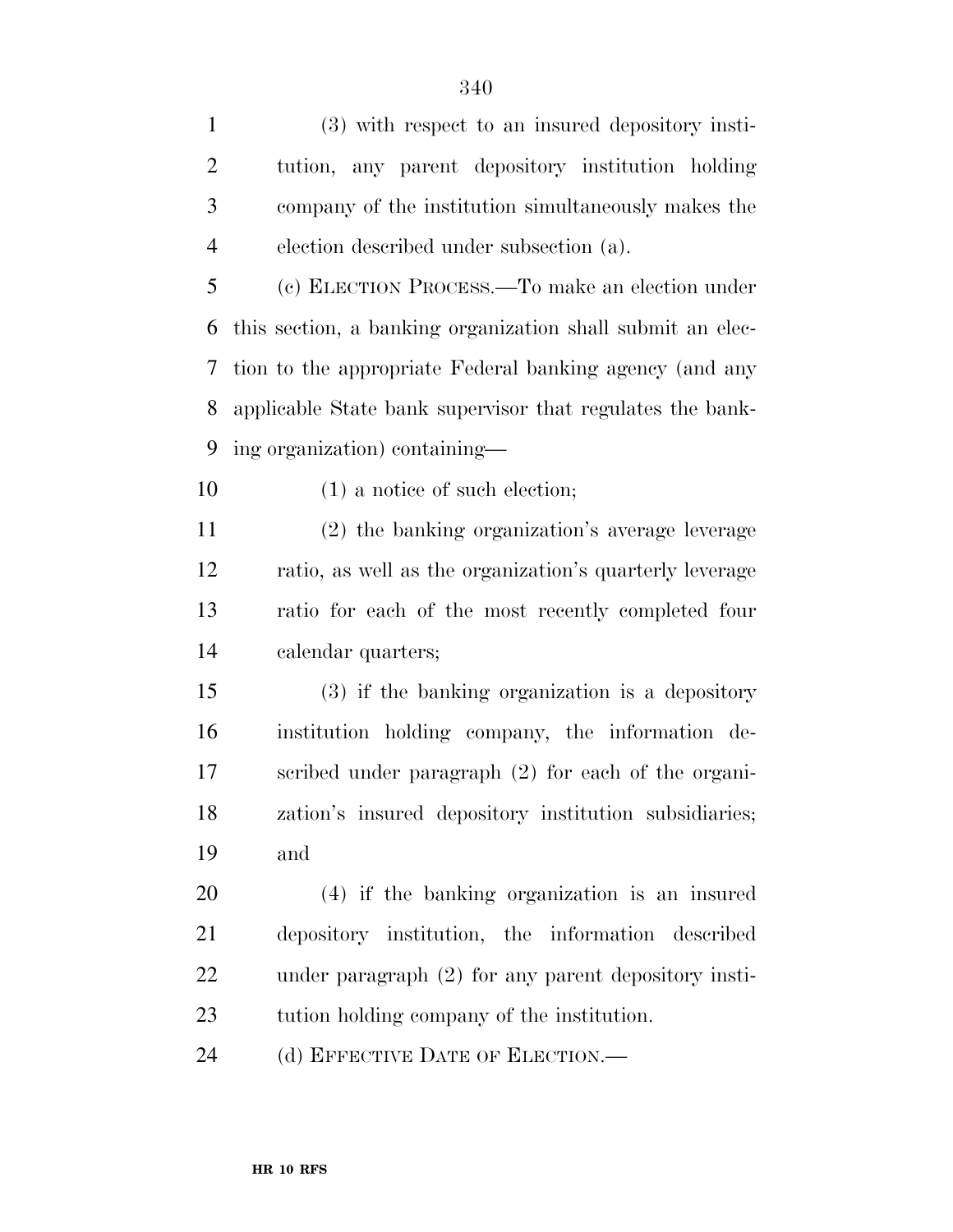(1) IN GENERAL.—An election made under this section shall take effect at the end of the 30-day pe- riod beginning on the date that the appropriate Fed- eral banking agency receives the application de- scribed under subsection (c), unless the appropriate Federal banking agency determines that the banking organization has not met the requirements described under subsection (b).

 (2) NOTICE OF FAILURE TO MEET REQUIRE- MENTS.—If the appropriate Federal banking agency determines that a banking organization submitting an election notice under subsection (c) does not meet the requirements described under subsection (b), the agency shall—

 (A) notify the banking organization (and any applicable State bank supervisor that regu- lates the banking organization), in writing, of such determination as soon as possible after such determination is made, but in no case later than the end of the 30-day period begin- ning on the date that the appropriate Federal banking agency receives the election; and

 (B) include in such notification the specific reasons for such determination and steps that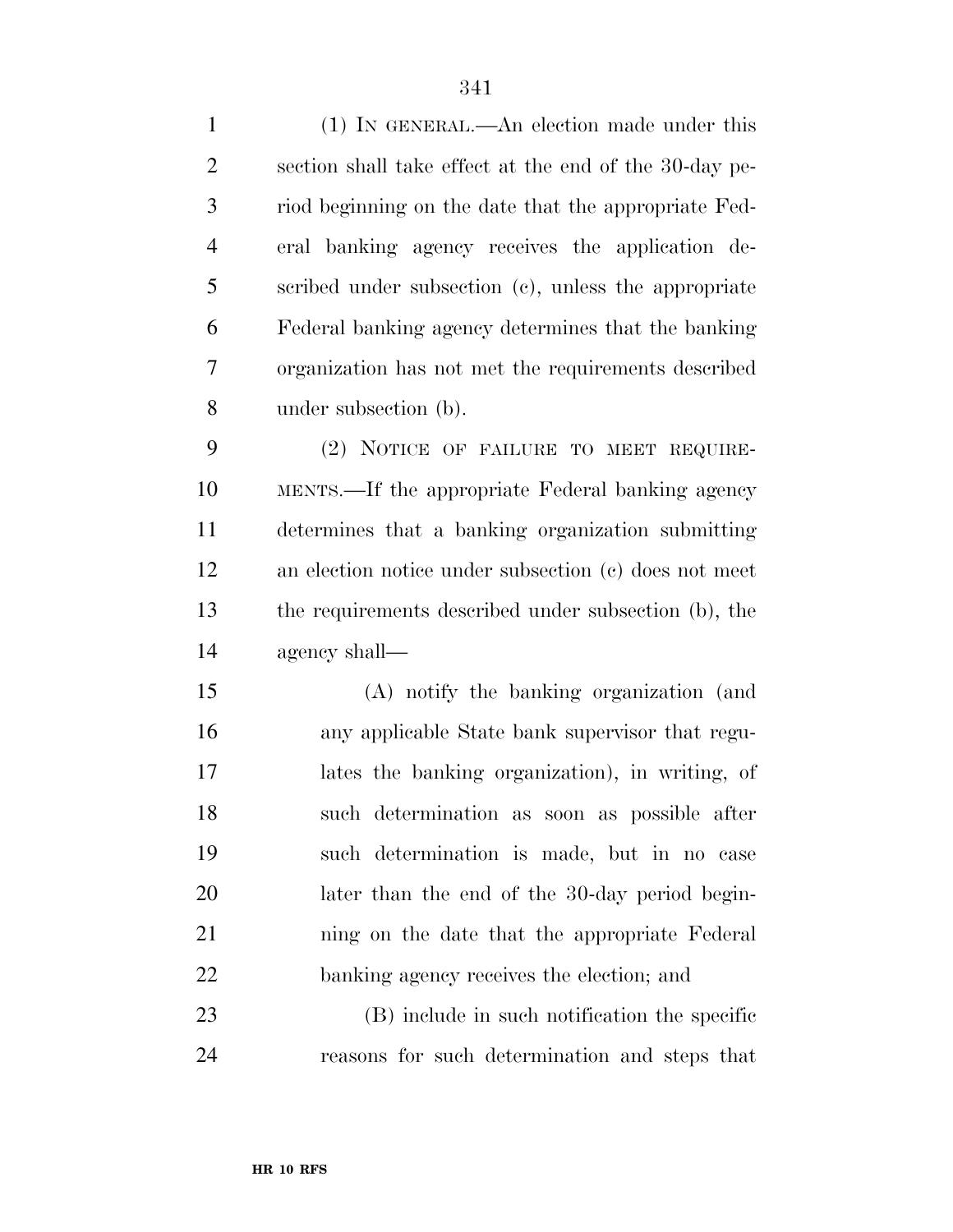1 the banking organization can take to meet such requirements.

 (e) TREATMENT OF CERTAIN NEW BANKING ORGA- NIZATIONS.—In the case of a banking organization that is a newly-chartered insured depository institution or a banking organization that becomes a banking organization because it controls a newly-chartered insured depository institution, such banking organization may be treated as a qualifying banking organization immediately upon be-coming a banking organization, if—

 (1) an election to be treated as a qualifying banking organization was included in the application filed with the appropriate Federal banking agency in connection with becoming a banking organization; and

 (2) as of the date the banking organization be- comes a banking organization, the banking organiza- tion's tangible equity divided by the banking organi- zation's leverage exposure, expressed as a percent-age, is at least 10 percent.

 (f) FAILURE TO MAINTAIN QUARTERLY LEVERAGE RATIO AND LOSS OF ELECTION.—

23 (1) EFFECT OF FAILURE TO MAINTAIN QUAR-24 TERLY LEVERAGE RATIO.—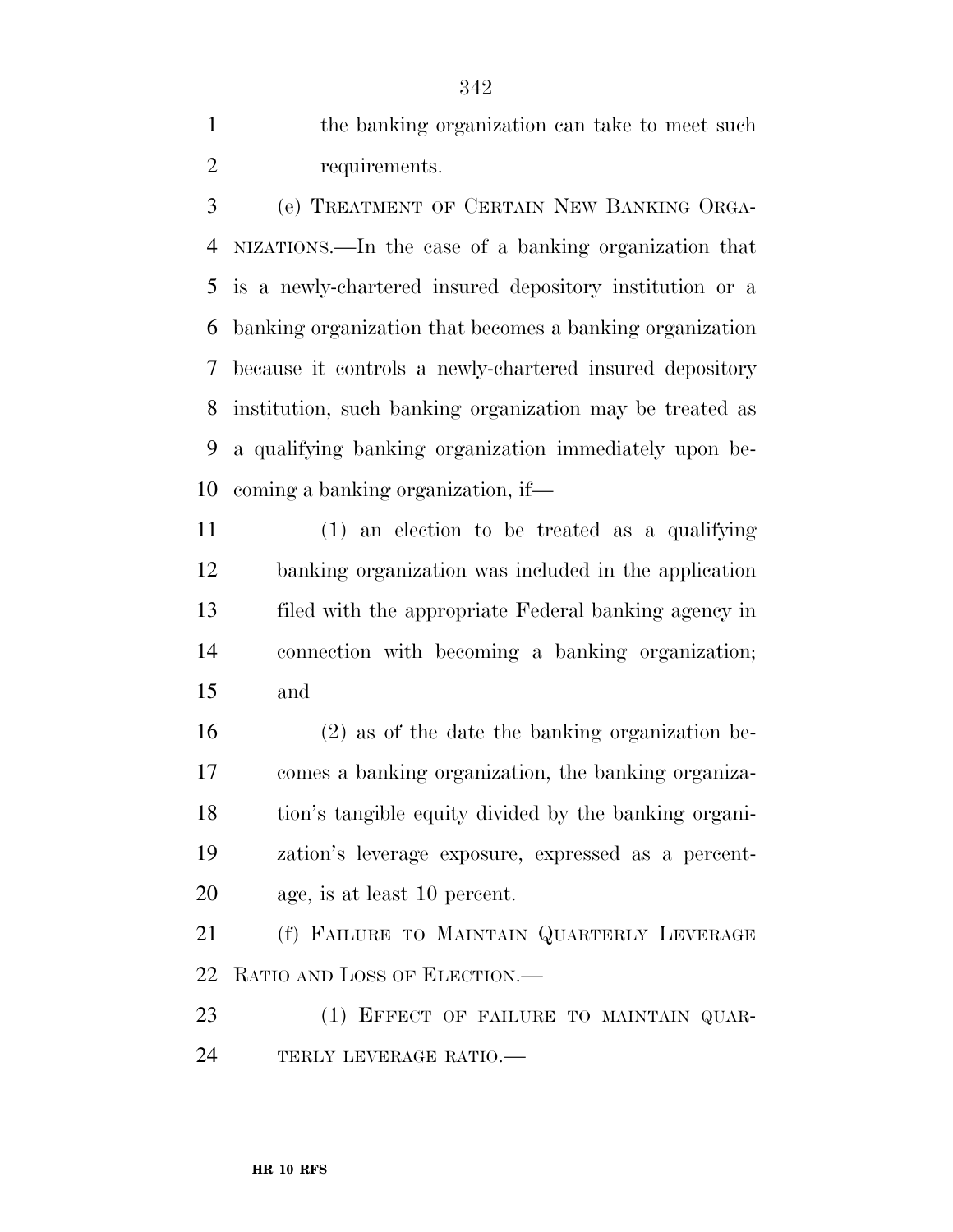| $\mathbf{1}$   | $(A)$ In GENERAL.—If, with respect to the        |
|----------------|--------------------------------------------------|
| $\overline{2}$ | most recently completed calendar quarter, the    |
| 3              | appropriate Federal banking agency determines    |
| $\overline{4}$ | that a qualifying banking organization's quar-   |
| 5              | terly leverage ratio is below 10 percent—        |
| 6              | (i) the appropriate Federal banking              |
| 7              | agency shall notify the qualifying banking       |
| 8              | organization and any applicable State bank       |
| 9              | supervisor that regulates the banking orga-      |
| 10             | nization of such determination;                  |
| 11             | (ii) the appropriate Federal banking             |
| 12             | agency may prohibit the banking organiza-        |
| 13             | tion from making a capital distribution;         |
| 14             | and                                              |
| 15             | (iii) the banking organization shall,            |
| 16             | within 3 months of the first such deter-         |
| 17             | mination, submit a capital restoration plan      |
| 18             | to the appropriate Federal banking agency.       |
| 19             | (B) LOSS OF ELECTION AFTER ONE-YEAR              |
| 20             | REMEDIATION PERIOD.—If a banking organiza-       |
| 21             | tion described under subparagraph (A) does       |
| 22             | not, within the 1-year period beginning on the   |
| 23             | date of such determination, raise the organiza-  |
| 24             | tion's quarterly leverage ratio for a calendar   |
| 25             | quarter ending in such 1-year period to at least |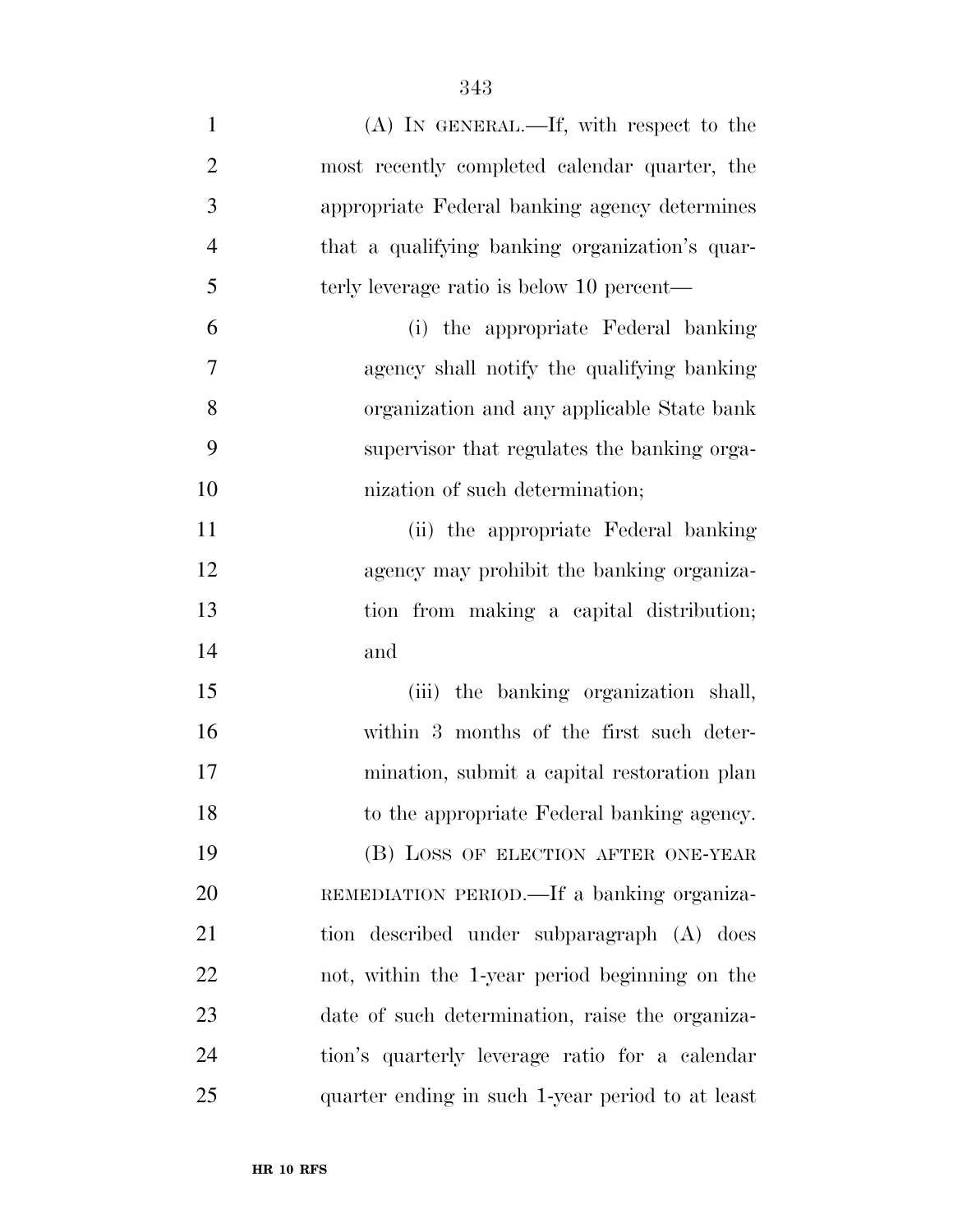| $\mathbf{1}$   | 10 percent, the banking organization's election   |
|----------------|---------------------------------------------------|
| $\overline{2}$ | under this section shall be terminated, and the   |
| 3              | appropriate Federal banking agency shall notify   |
| $\overline{4}$ | any applicable State bank supervisor that regu-   |
| 5              | lates the banking organization of such termi-     |
| 6              | nation.                                           |
| 7              | (C) EFFECT OF SUBSIDIARY ON PARENT                |
| 8              | ORGANIZATION.—With respect to a qualifying        |
| 9              | banking organization described under subpara-     |
| 10             | $graph(A)$ that is an insured depository institu- |
| 11             | tion, any parent depository institution holding   |
| 12             | company of the qualifying banking organization    |
| 13             | shall—                                            |
| 14             | (i) if the appropriate Federal banking            |
| 15             | agency determines it appropriate, be pro-         |
| 16             | hibited from making a capital distribution        |
| 17             | (other than a capital contribution to such        |
| 18             | qualifying banking organization described         |
| 19             | under subparagraph $(A)$ ; and                    |
| 20             | (ii) if the qualifying banking organiza-          |
| 21             | tion has an election terminated under sub-        |
| 22             | paragraph (B), any such parent depository         |
| 23             | institution holding company shall also have       |
| 24             | its election under this section terminated.       |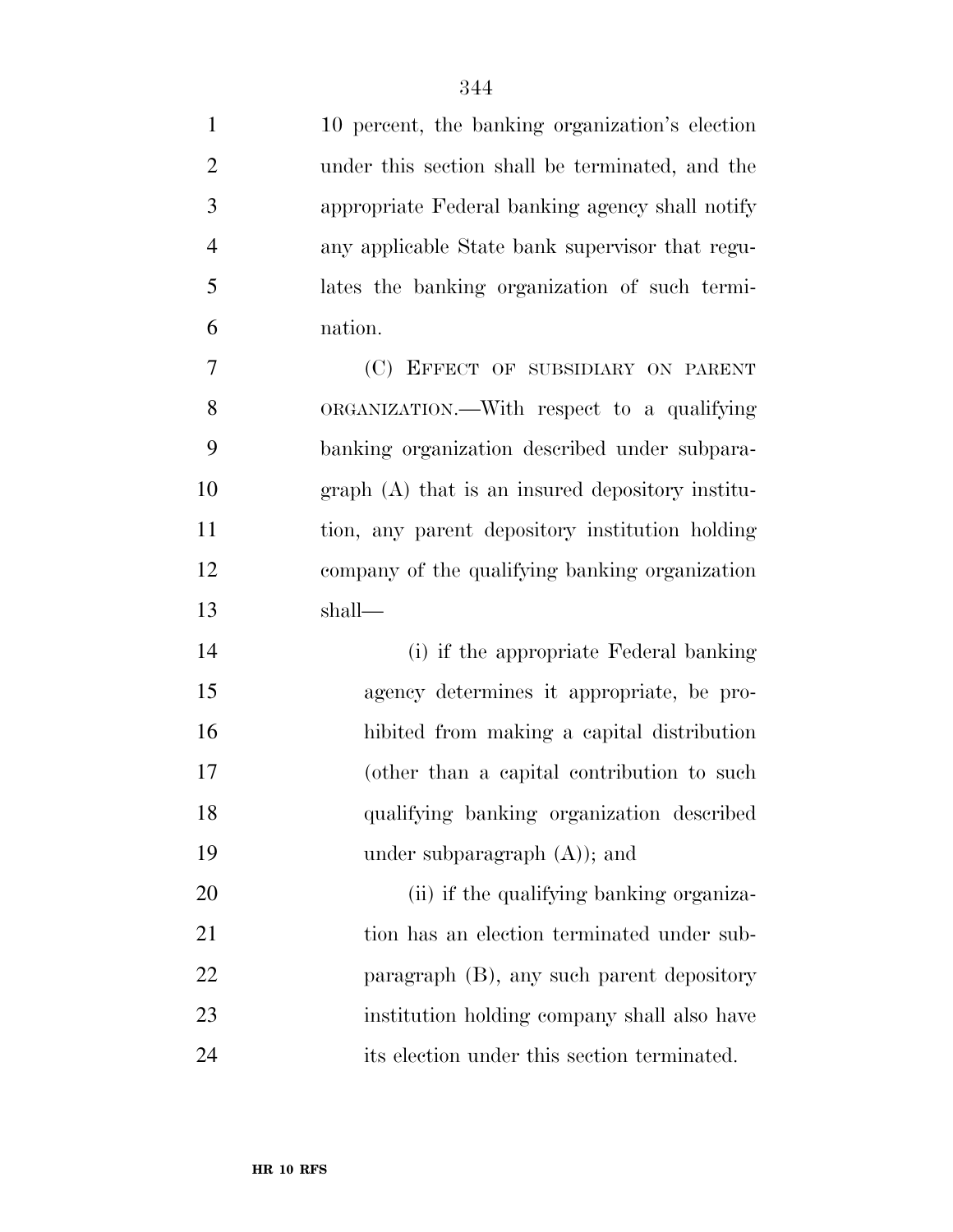(2) IMMEDIATE LOSS OF ELECTION IF THE QUARTERLY LEVERAGE RATIO FALLS BELOW 6 PER-CENT.—

 (A) IN GENERAL.—If, with respect to the most recently completed calendar quarter, the appropriate Federal banking agency determines that a qualifying banking organization's quar- terly leverage ratio is below 6 percent, the banking organization's election under this sec- tion shall be terminated, and the appropriate Federal banking agency shall notify any appli- cable State bank supervisor that regulates the banking organization of such termination.

 (B) EFFECT OF SUBSIDIARY ON PARENT ORGANIZATION.—With respect to a qualifying banking organization described under subpara- graph (A) that is an insured depository institu- tion, any parent depository institution holding company of the qualifying banking organization shall also have its election under this section 21 terminated.

22 (3) ABILITY TO MAKE FUTURE ELECTIONS.—If a banking organization has an election under this section terminated, the banking organization may not apply for another election under this section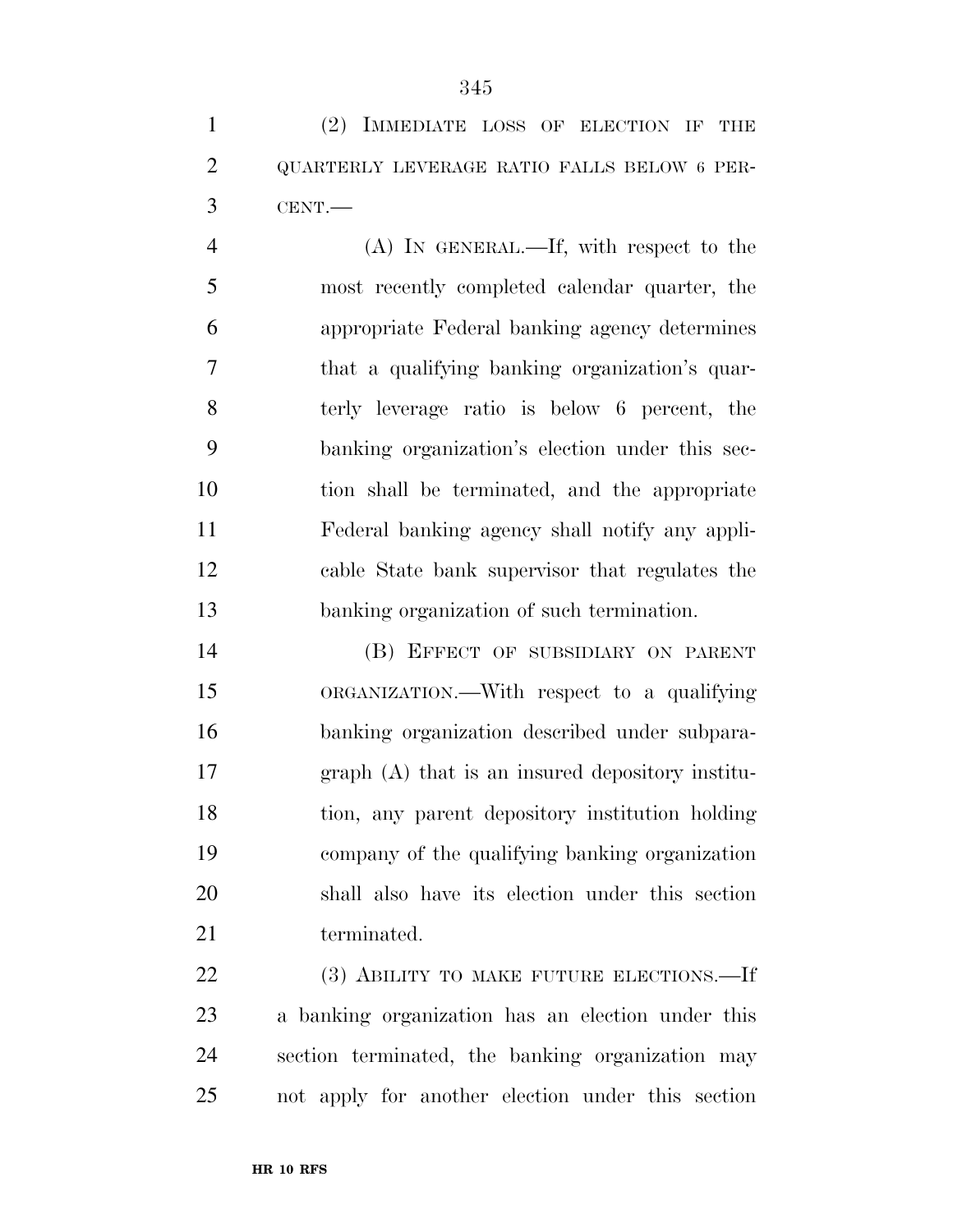| $\mathbf{1}$   | until the banking organization has maintained a       |
|----------------|-------------------------------------------------------|
| $\overline{2}$ | quarterly leverage ratio of at least 10 percent for 8 |
| 3              | consecutive calendar quarters.                        |
| $\overline{4}$ | SEC. 602. REGULATORY RELIEF.                          |
| 5              | (a) IN GENERAL.—A qualifying banking organization     |
| 6              | shall be exempt from the following:                   |
| 7              | (1) Any Federal law, rule, or regulation ad-          |
| 8              | dressing capital or liquidity requirements or stand-  |
| 9              | ards.                                                 |
| 10             | (2) Any Federal law, rule, or regulation that         |
| 11             | permits an appropriate Federal banking agency to      |
| 12             | object to a capital distribution.                     |
| 13             | (3) Any consideration by an appropriate Fed-          |
| 14             | eral banking agency of the following:                 |
| 15             | (A) Any risk the qualifying banking orga-             |
| 16             | nization may pose to "the stability of the finan-     |
| 17             | cial system of the United States", under section      |
| 18             | $5(e)(2)$ of the Bank Holding Company Act of          |
| 19             | 1956.                                                 |
| 20             | (B) The "extent to which a proposed ac-               |
| 21             | quisition, merger, or consolidation would result      |
| 22             | in greater or more concentrated risks to the          |
| 23             | stability of the United States banking or finan-      |
| 24             | cial system", under section $3(c)(7)$ of the Bank     |
| 25             | Holding Company Act of 1956, so long as the           |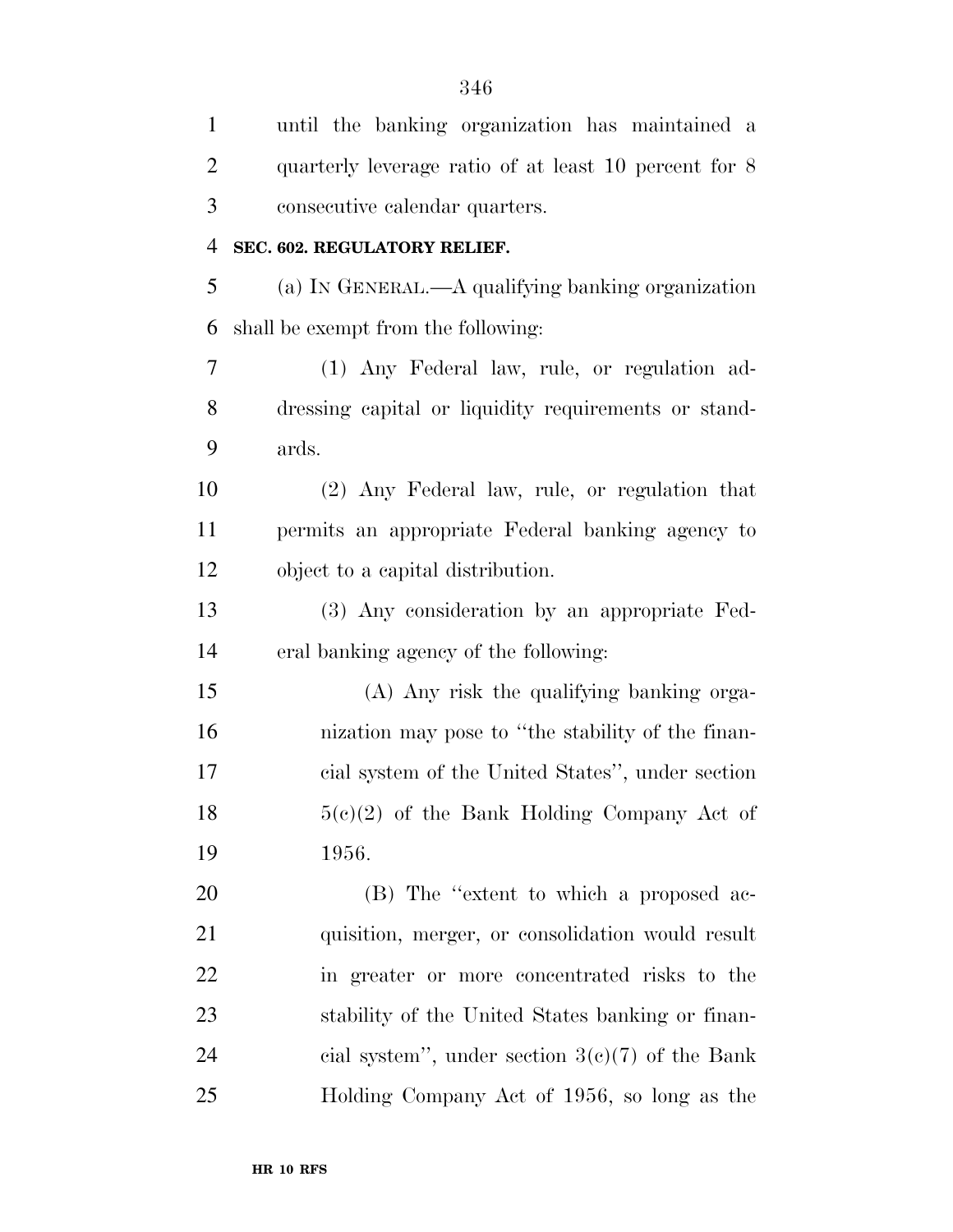banking organization, after such proposed ac- quisition, merger, or consolidation, would main- tain a quarterly leverage ratio of at least 10 percent.

 (C) Whether the performance of an activity by the banking organization could possibly pose a ''risk to the stability of the United States banking or financial system'', under section  $4(j)(2)(A)$  of the Bank Holding Company Act of 1956.

 (D) Whether the acquisition of control of shares of a company engaged in an activity de-13 scribed in section  $4(j)(1)(A)$  of the Bank Hold- ing Company Act of 1956 could possibly pose a ''risk to the stability of the United States bank- ing or financial system'', under section  $4(j)(2)(A)$  of the Bank Holding Company Act of 1956, so long as the banking organization, after acquiring control of such company, would maintain a quarterly leverage ratio of at least 10 percent.

22 (E) Whether a merger would pose a "risk" to the stability of the United States banking or 24 financial system'', under section  $18(c)(5)$  of the Federal Deposit Insurance Act, so long as the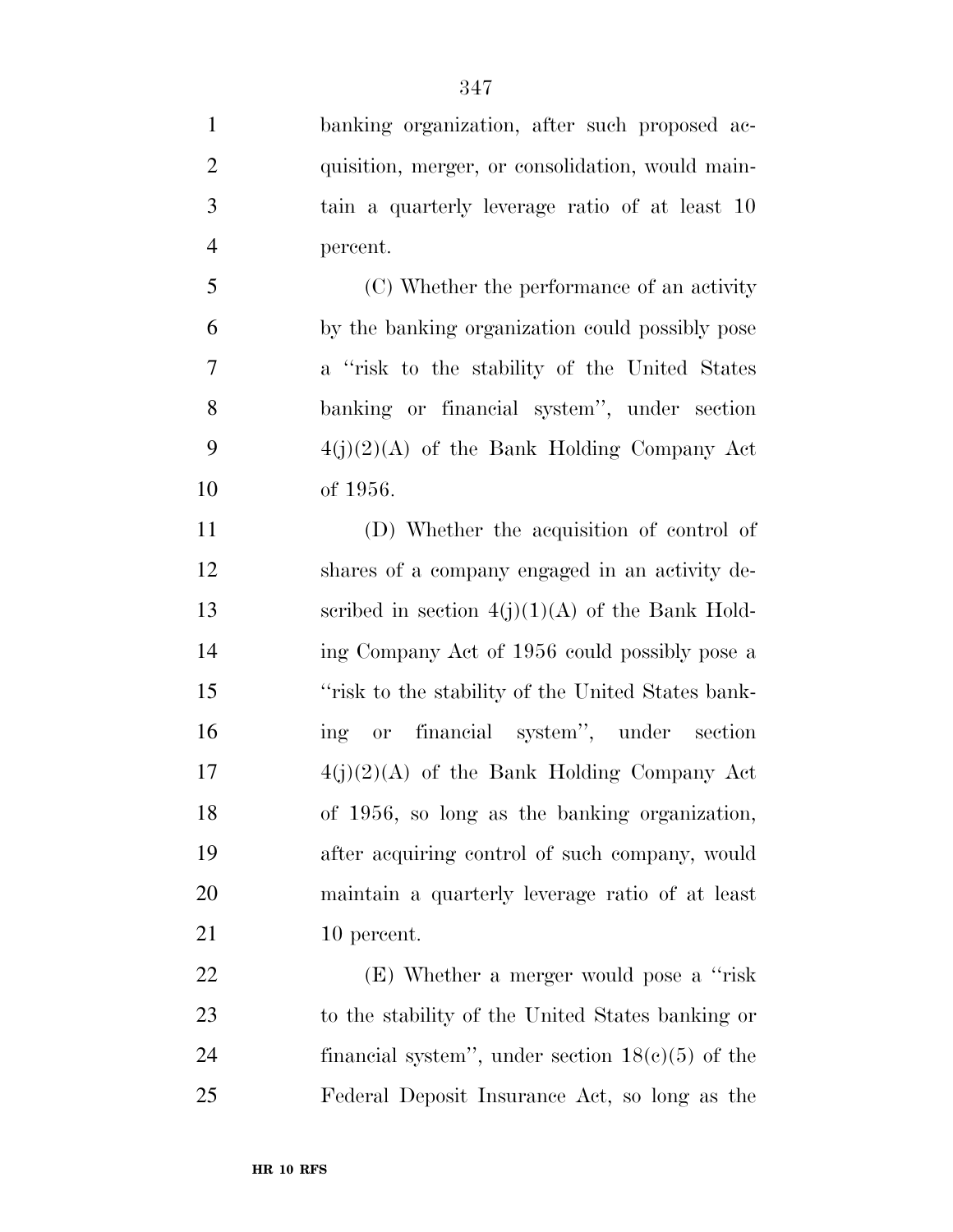| $\mathbf{1}$   | banking organization, after such proposed                   |
|----------------|-------------------------------------------------------------|
| $\overline{2}$ | merger, would maintain a quarterly leverage                 |
| 3              | ratio of at least 10 percent.                               |
| $\overline{4}$ | (F) Any risk the qualifying banking orga-                   |
| 5              | nization may pose to "the stability of the finan-           |
| 6              | cial system of the United States", under section            |
| 7              | $10(b)(4)$ of the Home Owners' Loan Act.                    |
| 8              | (4) Subsections (i)(8) and (k)(6)(B)(ii) of sec-            |
| 9              | tion 4 and section 14 of the Bank Holding Company           |
| 10             | Act of 1956.                                                |
| 11             | $(5)$ Section 18 $(e)(13)$ of the Federal Deposit           |
| 12             | Insurance Act.                                              |
| 13             | $(6)$ Section 163 of the Financial Stability Act            |
| 14             | of 2010.                                                    |
| 15             | (7) Section $10(e)(2)(E)$ of the Home Owners'               |
| 16             | Loan Act.                                                   |
| 17             | (8) Any Federal law, rule, or regulation imple-             |
| 18             | menting standards of the type provided for in sub-          |
| 19             | sections (b), (c), (d), (e), (g), (h), (i), and (j) of sec- |
| 20             | tion 165 of the Financial Stability Act of 2010.            |
| 21             | (9) Any Federal law, rule, or regulation pro-               |
| 22             | viding limitations on mergers, consolidations, or ac-       |
| 23             | quisitions of assets or control, to the extent such         |
| 24             | limitations relate to capital or liquidity standards or     |
| 25             | concentrations of deposits or assets, so long as the        |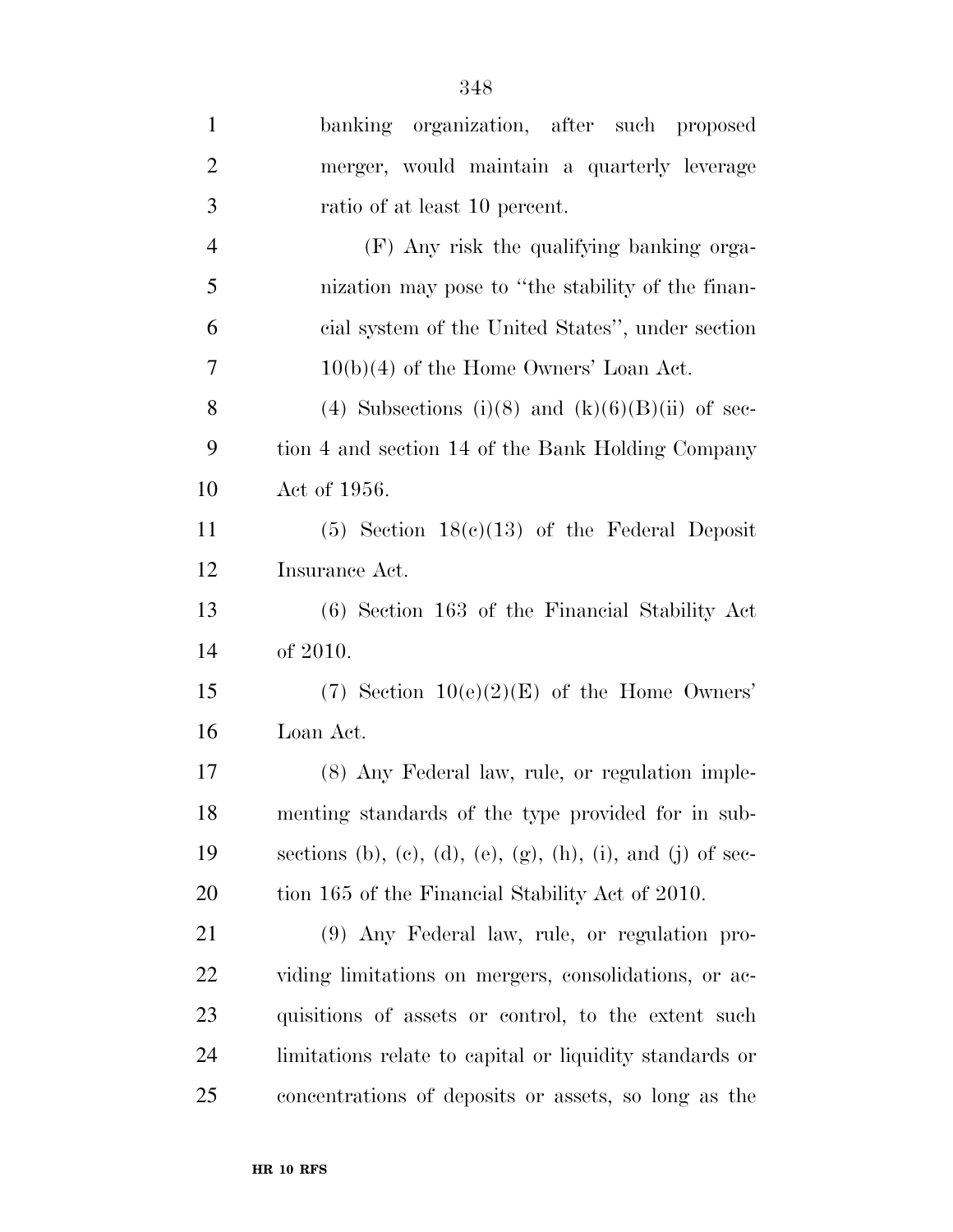| $\mathbf{1}$   | banking organization, after such proposed merger,            |
|----------------|--------------------------------------------------------------|
| $\overline{2}$ | consolidation, or acquisition, would maintain a quar-        |
| 3              | terly leverage ratio of at least 10 percent.                 |
| $\overline{4}$ | (b) QUALIFYING BANKING ORGANIZATIONS TREAT-                  |
| 5              | ED AS WELL CAPITALIZED.—A qualifying banking organi-         |
| 6              | zation shall be deemed to be "well capitalized" for pur-     |
| 7              | poses of-                                                    |
| 8              | $(1)$ section 216 of the Federal Credit Union                |
| 9              | Act; and                                                     |
| 10             | $(2)$ sections 29, 38, 44, and 46 of the Federal             |
| 11             | Deposit Insurance Act.                                       |
| 12             | (c) TREATMENT OF CERTAIN RISK-WEIGHTED ASSET                 |
|                |                                                              |
| 13             | REQUIREMENTS FOR QUALIFYING BANKING ORGANIZA-                |
| 14             | TIONS.                                                       |
| 15             | (1) ACQUISITION SIZE CRITERIA TREATMENT.                     |
| 16             | A qualifying banking organization shall be deemed            |
| 17             | criteria described under<br>meet the<br>section<br>$\rm{to}$ |
| 18             | $4(j)(4)(D)$ of the Bank Holding Company Act of              |
| 19             | 1956, so long as after the proposed transaction the          |
| 20             | acquiring qualifying banking organization would              |
| 21             | maintain a quarterly leverage ratio of at least 10           |
| 22             | percent.                                                     |
| 23             | (2) USE OF LEVERAGE EXPOSURE.—With re-                       |

mining whether a proposal qualifies with the criteria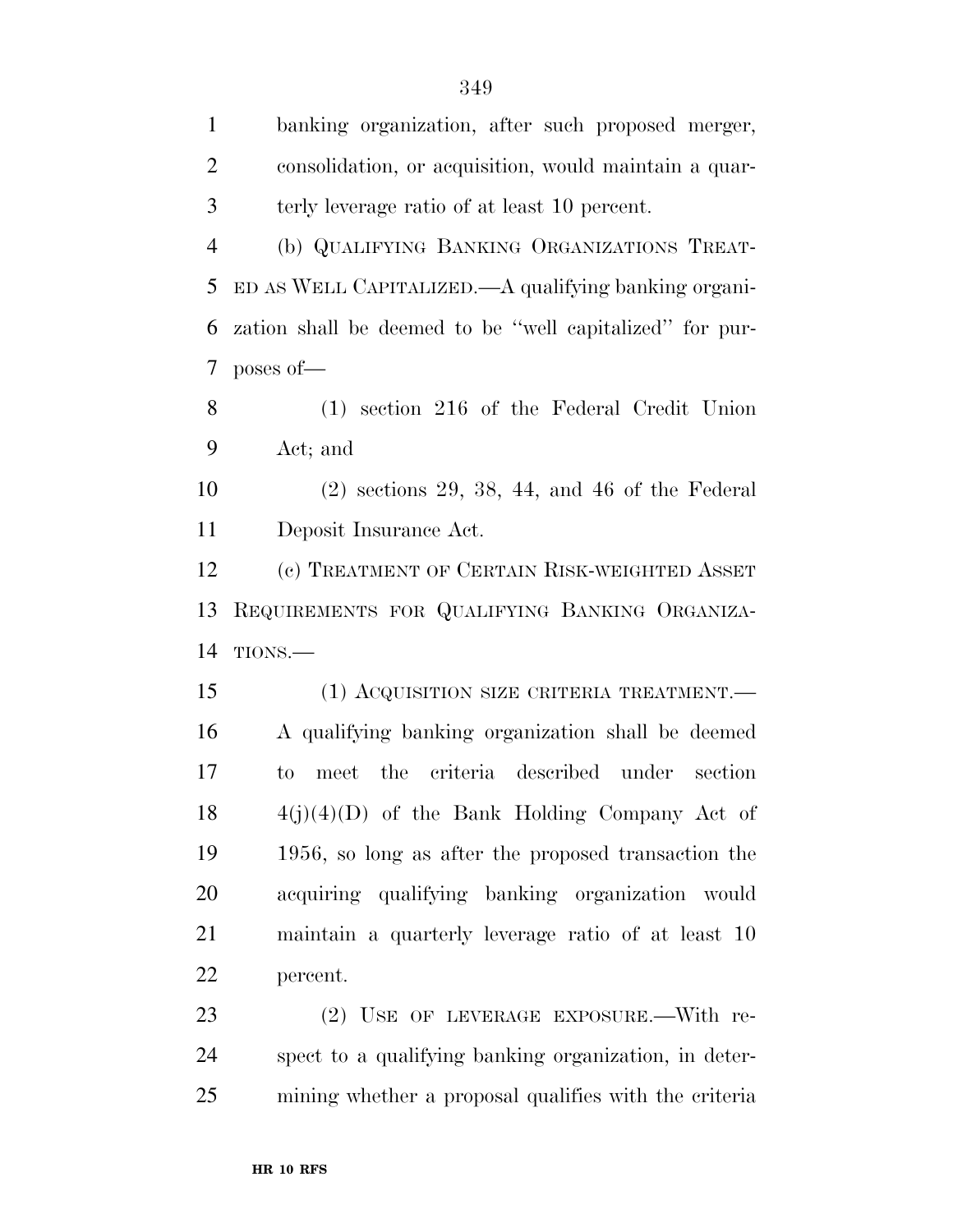1 described under subparagraphs  $(A)(iii)$  and  $(B)(i)$  of section 4(j)(4) of the Bank Holding Company Act of 1956, the Board of Governors of the Federal Re- serve System shall consider the leverage exposure of an insured depository institution instead of the total risk-weighted assets of such institution.

#### **SEC. 603. CONTINGENT CAPITAL STUDY.**

 (a) STUDY.—The Board of Governors of the Federal Reserve System, the Federal Deposit Insurance Corpora- tion, and the Office of the Comptroller of the Currency shall each carry out a study, which shall include holding public hearings, on how to design a requirement that banking organizations issue contingent capital with a mar-ket-based conversion trigger.

 (b) REPORT.—Not later than the end of the 1-year period beginning on the date of the enactment of this Act, each agency described under subsection (a) shall submit a report to the Congress containing—

 (1) all findings and determinations made by the agency in carrying out the study required under sub-section (a); and

 (2) the agency's recommendations on how the Congress should design a requirement that banking organizations issue contingent capital with a market-based conversion trigger.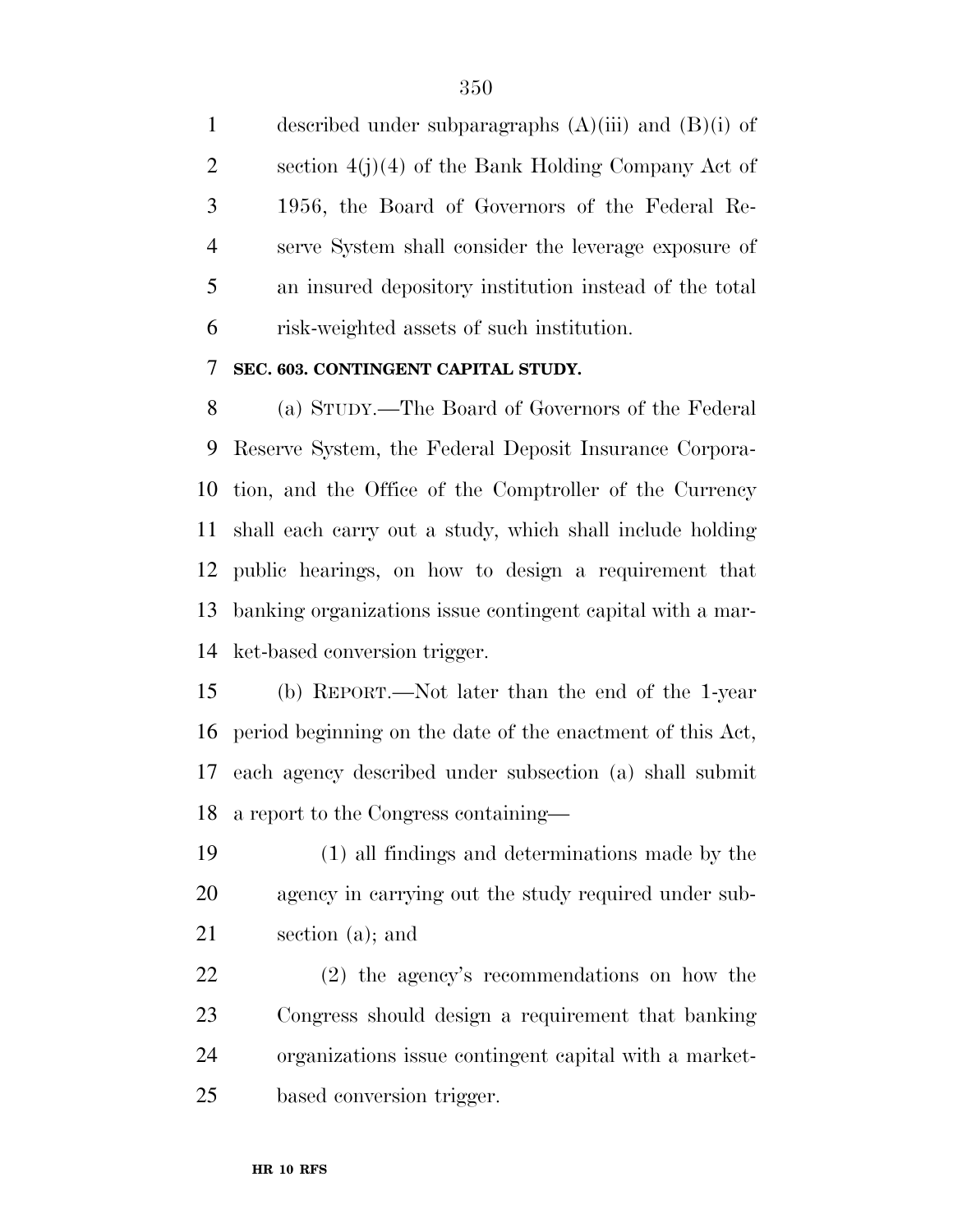#### **SEC. 604. STUDY ON ALTERING THE CURRENT PROMPT CORRECTIVE ACTION RULES.**

 (a) STUDY.—The Comptroller General of the United States shall conduct a study to assess the benefits and feasibility of altering the current prompt corrective action rules and replacing the Basel-based capital ratios with the nonperforming asset coverage ratio or NACR as the trig- ger for specific required supervisory interventions. The Comptroller General shall ensure that such study includes the following:

 (1) An assessment of the performance of an NACR forward-looking measure of a banking orga- nization's solvency condition relative to the regu- latory capital ratios currently used by prompt cor-rective action rules.

 (2) An analysis of the performance of alter-native definitions of nonperforming assets.

 (3) An assessment of the impact of two alter-native intervention thresholds:

 (A) An initial (high) intervention thresh- old, below which appropriate Federal banking agency examiners are required to intervene and assess a banking organization's condition and prescribe remedial measures.

 (B) A lower threshold, below which bank-ing organizations must increase their capital,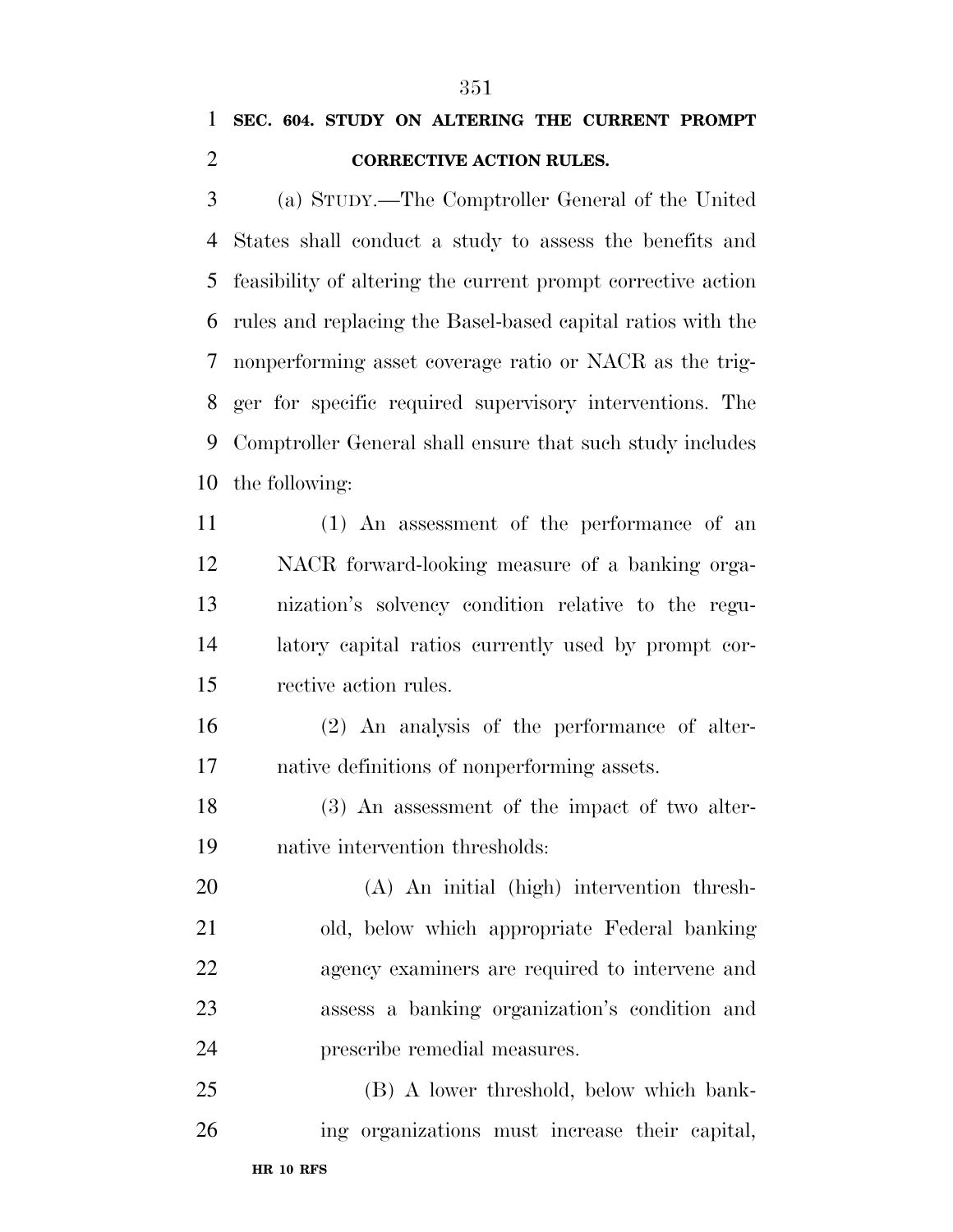| $\mathbf{1}$   | seek an acquirer, or face mandatory resolution             |
|----------------|------------------------------------------------------------|
| $\overline{2}$ | within 90 days.                                            |
| 3              | (b) REPORT.—Not later than the end of the 1-year           |
| $\overline{4}$ | period beginning on the date of the enactment of this Act, |
| 5              | the Comptroller General shall submit a report to the Con-  |
| 6              | gress containing—                                          |
| 7              | (1) all findings and determinations made in car-           |
| 8              | rying out the study required under subsection (a);         |
| 9              | and                                                        |
| 10             | (2) recommendations on the most suitable defi-             |
| 11             | nition of nonperforming assets, as well as the two         |
| 12             | numerical thresholds that trigger specific required        |
| 13             | supervisory interventions.                                 |
| 14             | SEC. 605. DEFINITIONS.                                     |
| 15             | For purposes of this title:                                |
| 16             | (1) APPROPRIATE FEDERAL BANKING AGEN-                      |
| 17             | CY.—The term "appropriate Federal banking agen-            |
| 18             | cy'                                                        |
| 19             | (A) has the meaning given such term                        |
| 20             | under section 3 of the Federal Deposit Insur-              |
| 21             | ance Act; and                                              |
| <u>22</u>      | (B) means the National Credit Union Ad-                    |
| 23             | ministration, in the case of an insured credit             |
| 24             | union.                                                     |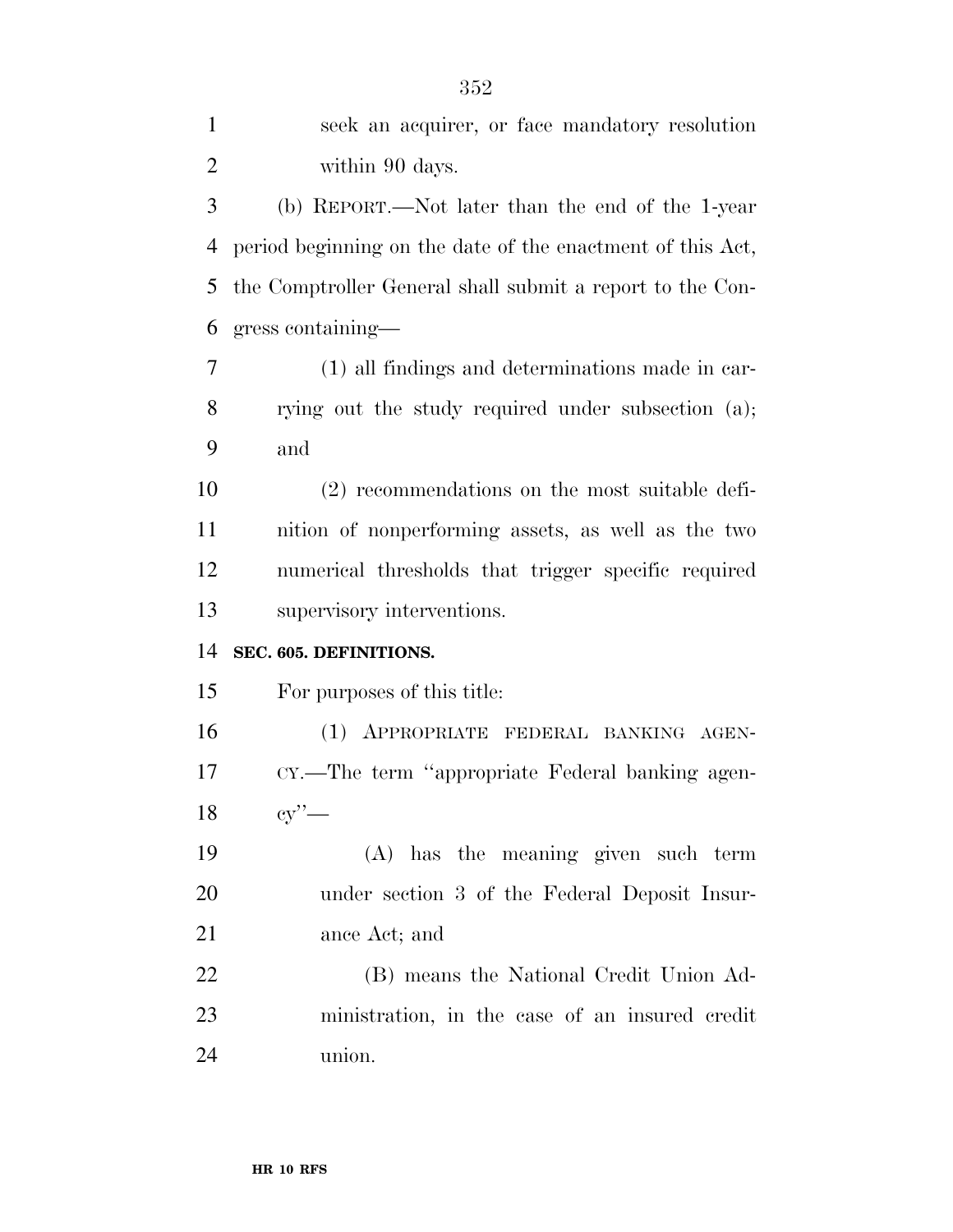| $\mathbf{1}$   | (2)<br>BANKING ORGANIZATION.—The<br>term            |
|----------------|-----------------------------------------------------|
| $\overline{2}$ | "banking organization" means-                       |
| 3              | (A) an insured depository institution;              |
| $\overline{4}$ | (B) an insured credit union;                        |
| 5              | (C) a depository institution holding com-           |
| 6              | pany;                                               |
| 7              | (D) a company that is treated as a bank             |
| 8              | holding company for purposes of section 8 of        |
| 9              | the International Banking Act; and                  |
| 10             | (E) a U.S. intermediate holding company             |
| 11             | established by a foreign banking organization       |
| 12             | pursuant to section $252.153$ of title 12, Code of  |
| 13             | Federal Regulations.                                |
| 14             | (3) FOREIGN EXCHANGE SWAP .—The term                |
| 15             | "foreign exchange swap" has the meaning given that  |
| 16             | term under section 1a of the Commodity Exchange     |
| 17             | Act.                                                |
| 18             | (4) INSURED CREDIT UNION.—The term "in-             |
| 19             | sured credit union" has the meaning given that term |
| 20             | under section 101 of the Federal Credit Union Act.  |
| 21             | (5) LEVERAGE EXPOSURE.—The term "lever-             |
| 22             | age exposure"-                                      |
| 23             | (A) with respect to a banking organization          |
| 24             | other than an insured credit union or a tradi-      |
| 25             | tional banking organization, has the meaning        |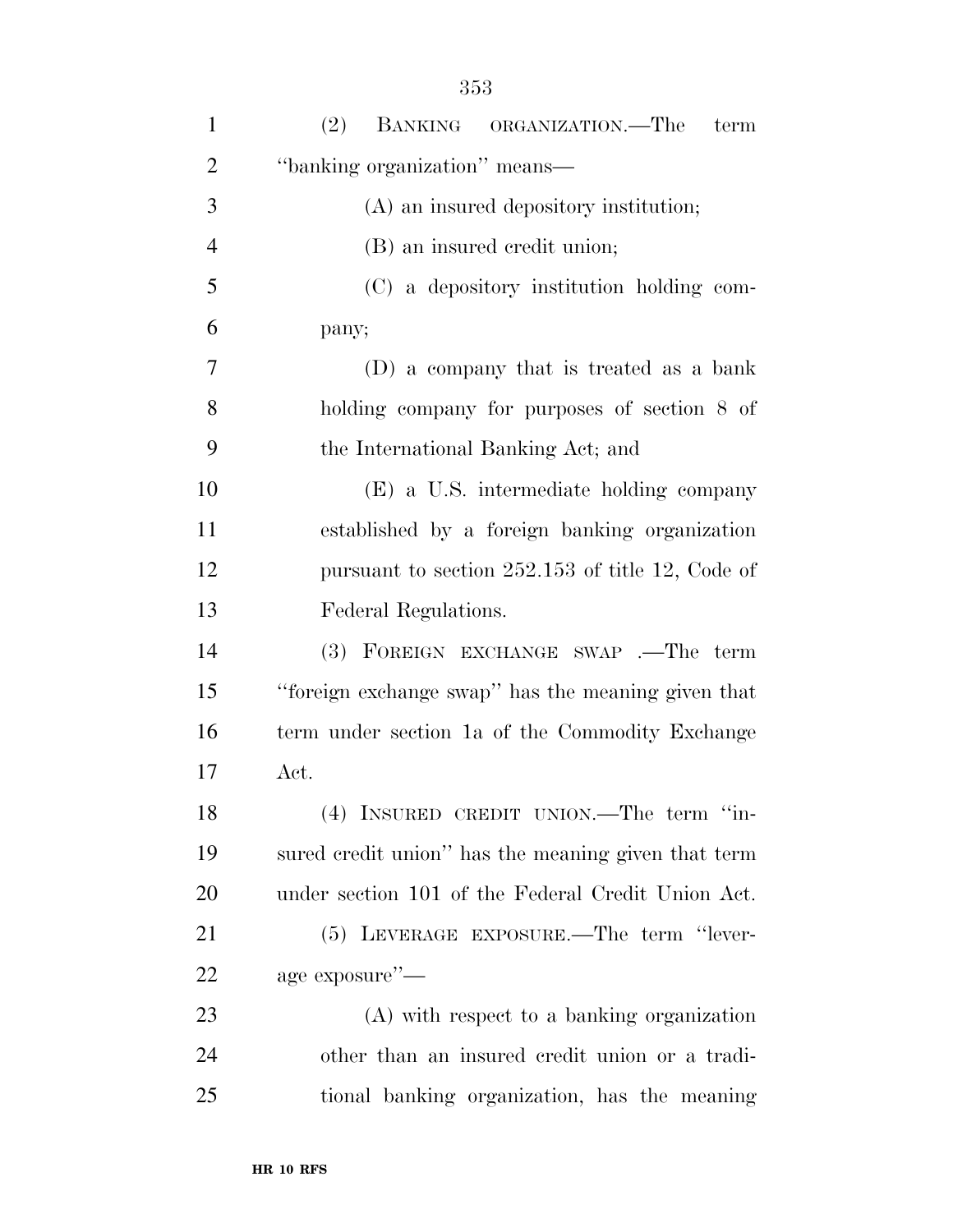| $\mathbf{1}$   | given the term "total leverage exposure" under        |
|----------------|-------------------------------------------------------|
| $\overline{2}$ | 3.10(e)(4)(ii), 217.10(e)(4),<br>section<br><b>or</b> |
| 3              | $324.10(c)(4)$ of title 12, Code of Federal Regu-     |
| $\overline{4}$ | lations, as applicable, as in effect on the date      |
| 5              | of the enactment of this Act;                         |
| 6              | (B) with respect to a traditional banking             |
| $\overline{7}$ | organization other than an insured credit union,      |
| 8              | means total assets (minus any items deducted          |
| 9              | from common equity tier 1 capital) as cal-            |
| 10             | culated in accordance with generally accepted         |
| 11             | accounting principles and as reported on the          |
| 12             | traditional banking organization's applicable         |
| 13             | regulatory filing with the banking organiza-          |
| 14             | tion's appropriate Federal banking agency; and        |
| 15             | (C) with respect to a banking organization            |
| 16             | that is an insured credit union, has the mean-        |
| 17             | ing given the term "total assets" under section       |
| 18             | 702.2 of title 12, Code of Federal Regulations,       |
| 19             | as in effect on the date of the enactment of this     |
| 20             | Act.                                                  |

21 (6) LEVERAGE RATIO DEFINITIONS.—

 (A) AVERAGE LEVERAGE RATIO.—With re- spect to a banking organization, the term ''av- erage leverage ratio'' means the average of the banking organization's quarterly leverage ratios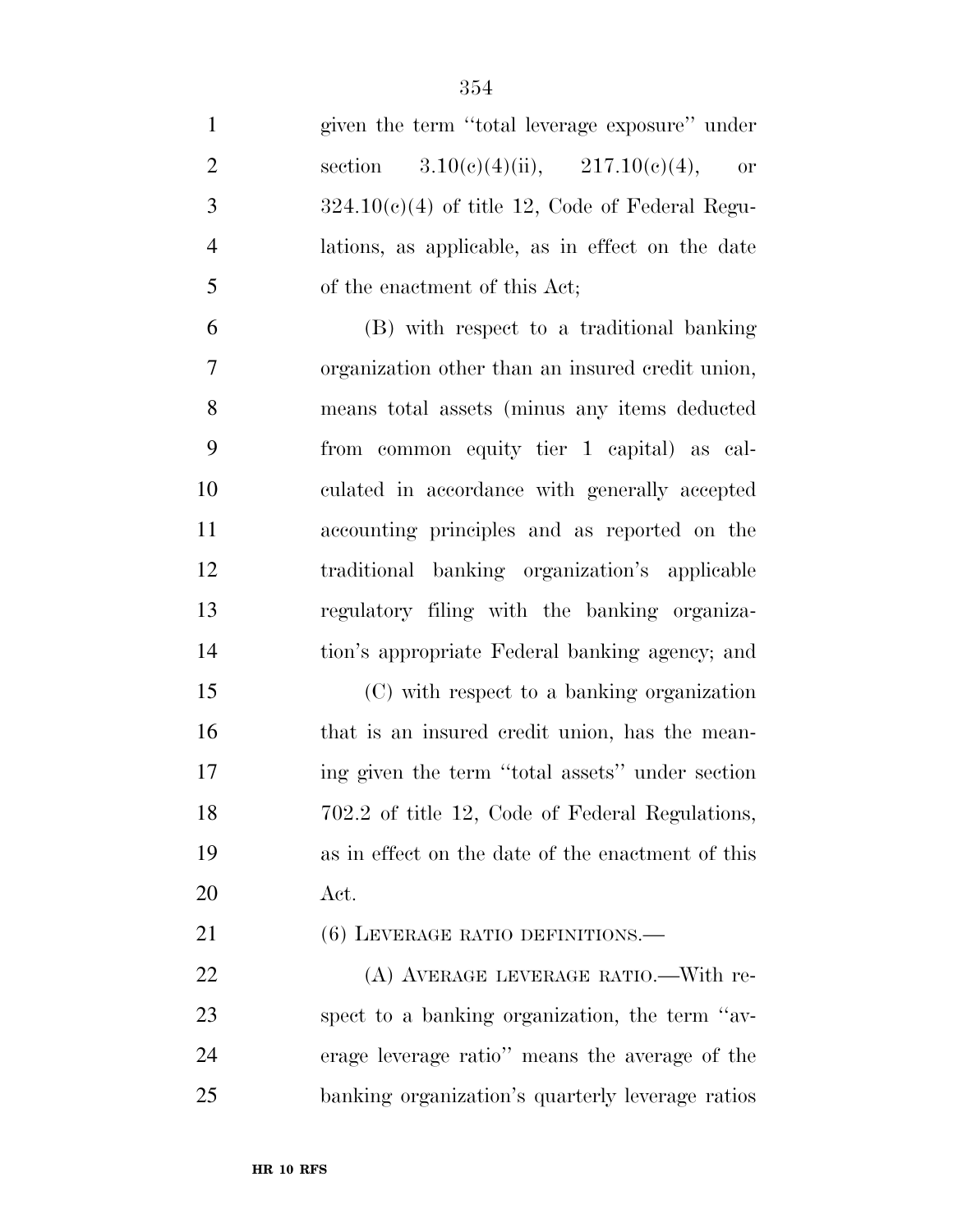| $\mathbf{1}$   | for each of the most recently completed four     |
|----------------|--------------------------------------------------|
| $\overline{2}$ | calendar quarters.                               |
| 3              | (B) QUARTERLY LEVERAGE RATIO.—With               |
| $\overline{4}$ | respect to a banking organization and a cal-     |
| 5              | endar quarter, the term "quarterly leverage      |
| 6              | ratio" means the organization's tangible equity  |
| 7              | divided by the organization's leverage exposure, |
| 8              | expressed as a percentage, on the last day of    |
| 9              | such quarter.                                    |
| 10             | (7) NACR.—The term "NACR" means—                 |
| 11             | (A) book equity less nonperforming assets        |
| 12             | plus loan loss reserves, divided by              |
| 13             | (B) total banking organization assets.           |
| 14             | (8) NONPERFORMING ASSETS.—The term "non-         |
| 15             | performing assets" means—                        |
| 16             | $(A)$ 20 percent of assets that are past due     |
| 17             | $30$ to $89$ days, plus                          |
| 18             | (B) 50 percent of assets that are past due       |
| 19             | 90 days or more, plus                            |
| 20             | (C) 100 percent of nonaccrual assets and         |
| 21             | other real estate owned.                         |
| 22             | (9) QUALIFYING BANKING ORGANIZATION.—            |
| 23             | The term "qualifying banking organization" means |
| 24             | a banking organization that has made an election |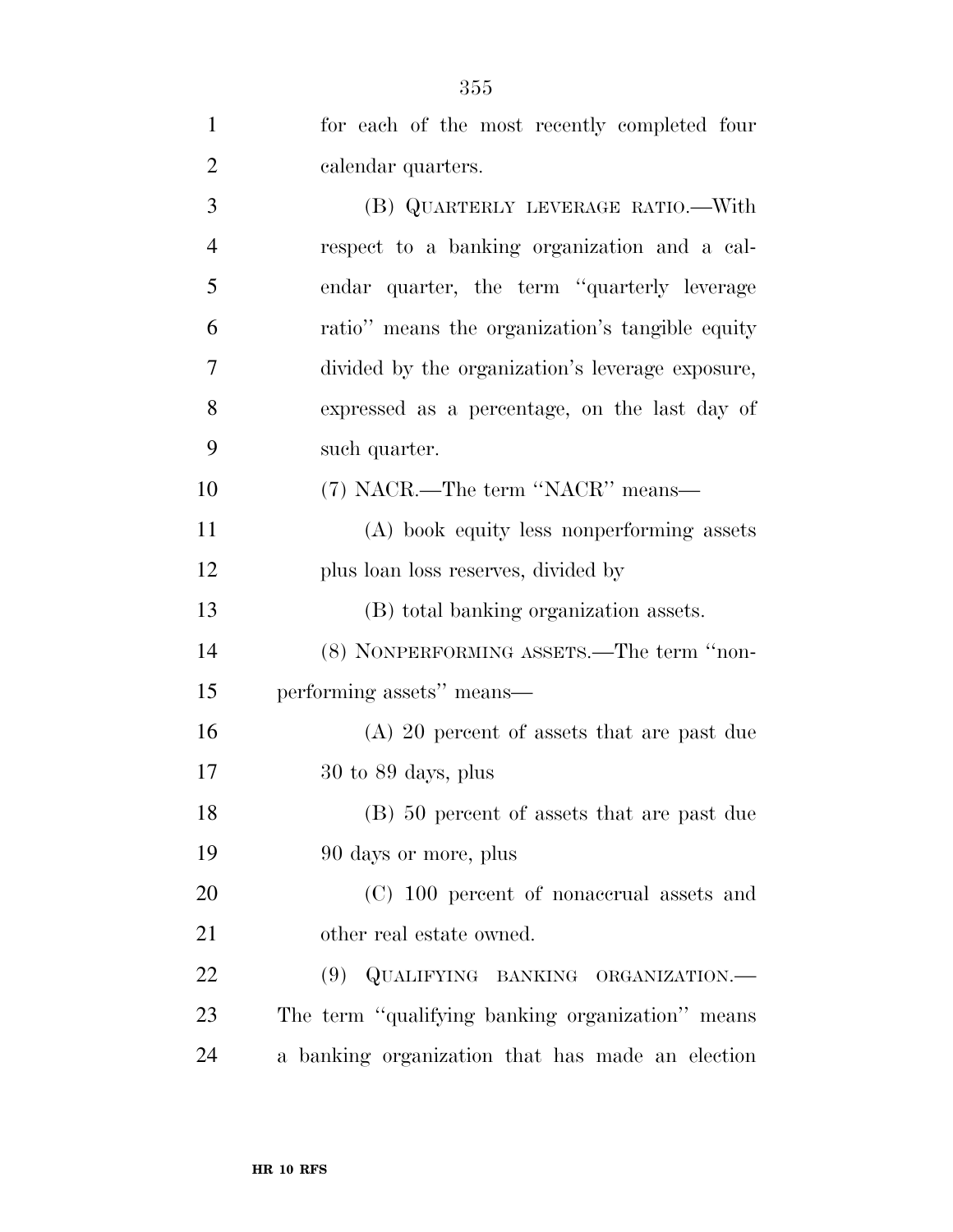| $\mathbf{1}$   | under section 601 and with respect to which such   |
|----------------|----------------------------------------------------|
| $\overline{2}$ | election is in effect.                             |
| 3              | $(10)$ SECURITY-BASED SWAP.—The term "se-          |
| $\overline{4}$ | curity-based swap" has the meaning given that term |
| 5              | under section 3 of the Securities Exchange Act of  |
| 6              | 1934.                                              |
| 7              | $(11)$ SWAP.—The term "swap" has the mean-         |
| 8              | ing given that term under section 1a of the Com-   |
| 9              | modity Exchange Act.                               |
| 10             | (12) TANGIBLE EQUITY.—The term "tangible           |
| 11             | equity"—                                           |
| 12             | (A) with respect to a banking organization         |
| 13             | other than a credit union, means the sum of-       |
| 14             | (i) common equity tier 1 capital;                  |
| 15             | (ii) additional tier 1 capital consisting          |
| 16             | of instruments issued on or before the date        |
| 17             | of enactment of this Act; and                      |
| 18             | (iii) with respect to a depository insti-          |
| 19             | tution holding company that had less than          |
| 20             | $$15,000,000,000$ in total consolidated as-        |
| 21             | sets as of December 31, 2009, or March             |
| 22             | 31, 2010, or a banking organization that           |
| 23             | was a mutual holding company as of May             |
| 24             | 19, 2010, trust preferred securities issued        |
| 25             | prior to May 19, 2010, to the extent such          |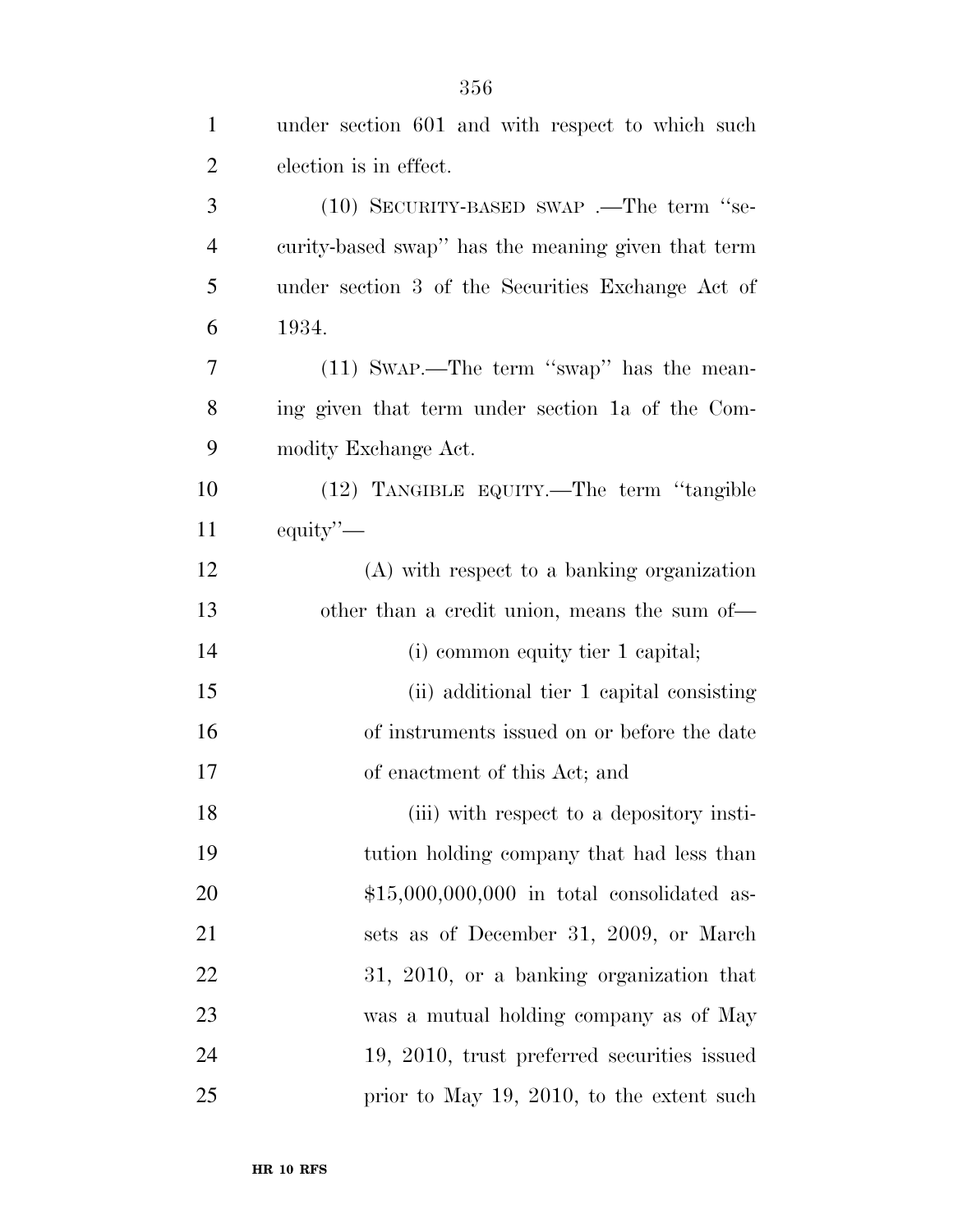| $\mathbf{1}$   | organization was permitted, as of the date           |
|----------------|------------------------------------------------------|
| $\overline{2}$ | of the enactment of this Act, to consider            |
| 3              | such securities as tier 1 capital under ex-          |
| $\overline{4}$ | isting regulations of the appropriate Fed-           |
| 5              | eral banking agency; and                             |
| 6              | (B) with respect to a banking organization           |
| 7              | that is a credit union, has the meaning given        |
| 8              | the term "net worth" under section 702.2 of          |
| 9              | title 12, Code of Federal Regulations, as in ef-     |
| 10             | fect on the date of the enactment of this Act.       |
| 11             | (13) TRADITIONAL BANKING ORGANIZATION.-              |
| 12             | The term "traditional banking organization" means    |
| 13             | a banking organization that—                         |
| 14             | (A) has zero trading assets and zero trad-           |
| 15             | ing liabilities;                                     |
| 16             | (B) does not engage in swaps or security-            |
| 17             | based swaps, other than swaps or security-           |
| 18             | based swaps referencing interest rates or for-       |
| 19             | eign exchange swaps; and                             |
| 20             | (C) has a total notional exposure of swaps           |
| 21             | and security-based swaps of not more than            |
| 22             | \$8,000,000,000.                                     |
| 23             | (14) OTHER BANKING TERMS.—The terms "in-             |
| 24             | sured depository institution" and "depository insti- |
| 25             | tution holding company" have the meaning given       |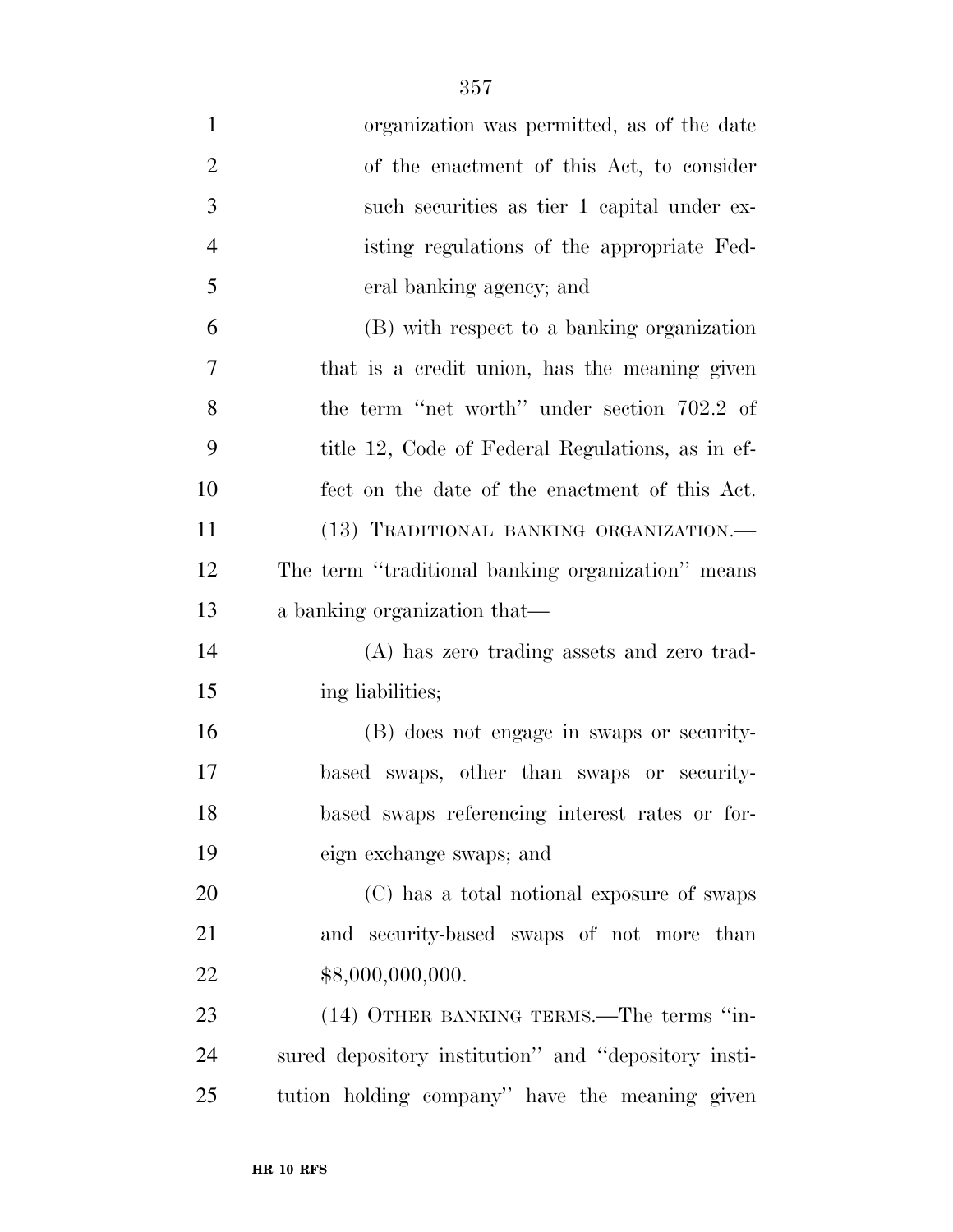those terms, respectively, under section 3 of the Federal Deposit Insurance Act. (15) OTHER CAPITAL TERMS.—With respect to a banking organization, the terms ''additional tier 1 capital'' and ''common equity tier 1 capital'' have the meaning given such terms, respectively, under section 3.20, 217.20, or 324.20 of title 12, Code of Federal Regulations, as applicable, as in effect on the date of the enactment of this Act. **TITLE VII—EMPOWERING AMER- ICANS TO ACHIEVE FINAN- CIAL INDEPENDENCE Subtitle A—Separation of Powers and Liberty Enhancements SEC. 711. CONSUMER LAW ENFORCEMENT AGENCY.**  (a) MAKING THE BUREAU AN INDEPENDENT CON- SUMER LAW ENFORCEMENT AGENCY.—The Consumer Financial Protection Act of 2010 (12 U.S.C. 5481 et seq.) is amended— (1) in section 1011— (A) in the heading of such section, by striking ''**BUREAU OF CONSUMER FINAN- CIAL PROTECTION**'' and inserting ''**CON-SUMER LAW ENFORCEMENT AGENCY**'';

(B) in subsection (a)—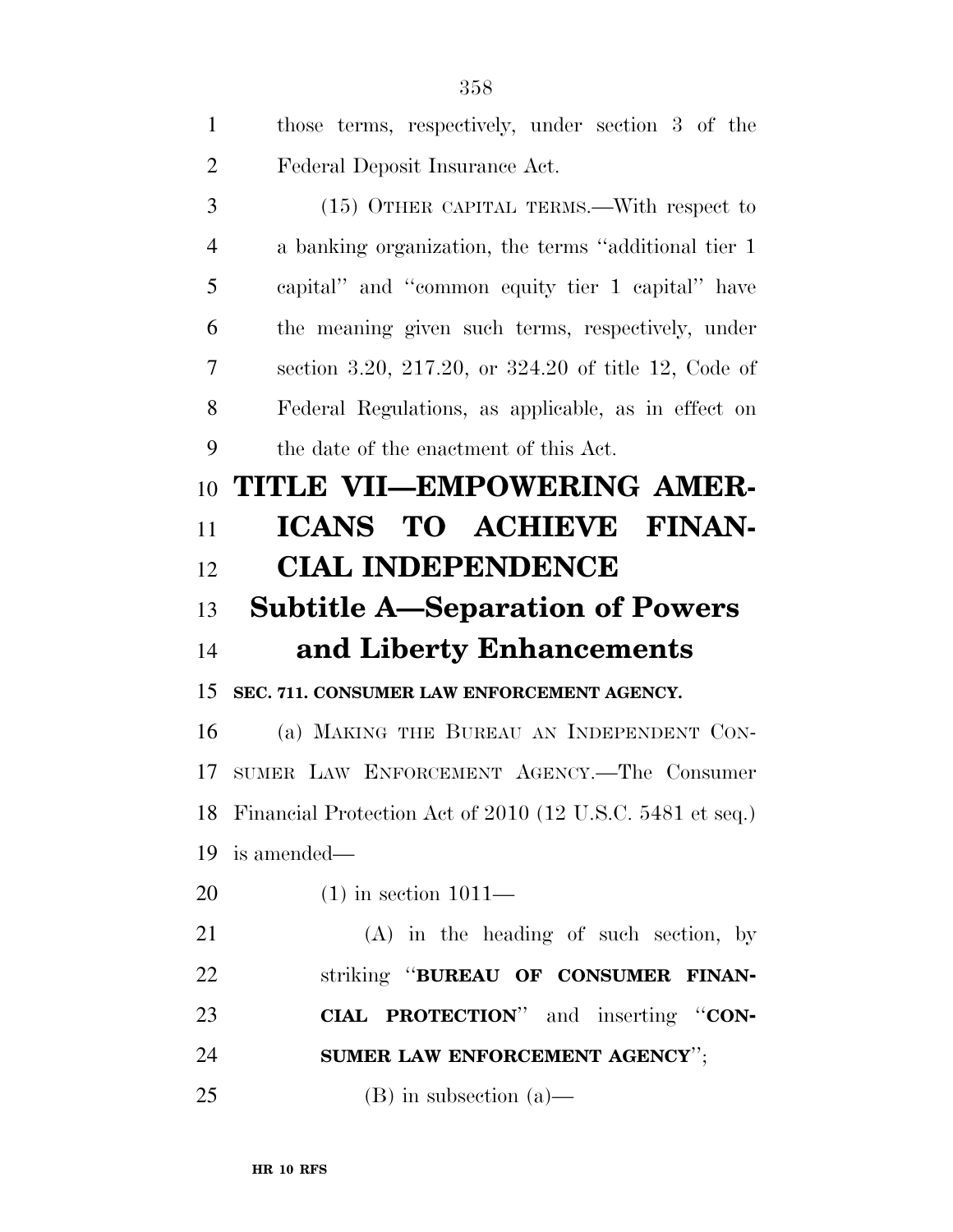- (i) in the heading of such subsection, by striking ''BUREAU'' and inserting ''AGENCY''; (ii) by striking ''in the Federal Re- serve System,''; (iii) by striking ''independent bureau'' and inserting ''independent agency''; and (iv) by striking '' 'Bureau of Con-9 sumer Financial Protection'" and insert-10 ing "Consumer Law Enforcement Agency" (hereinafter in this section referred to as 12 the 'Agency')''; 13 (C) in subsection (b)(5), by amending sub-**paragraph** (A) to read as follows: 15 "(A) shall be appointed by the President; and''; (D) in subsection (c), by striking para- graph (3); (E) in subsection (e), by striking '', includ- ing in cities in which the Federal reserve banks, or branches of such banks, are located,''; and (F) by striking ''Bureau'' each place such 23 term appears and inserting "Agency"; and
- (2) in section 1012—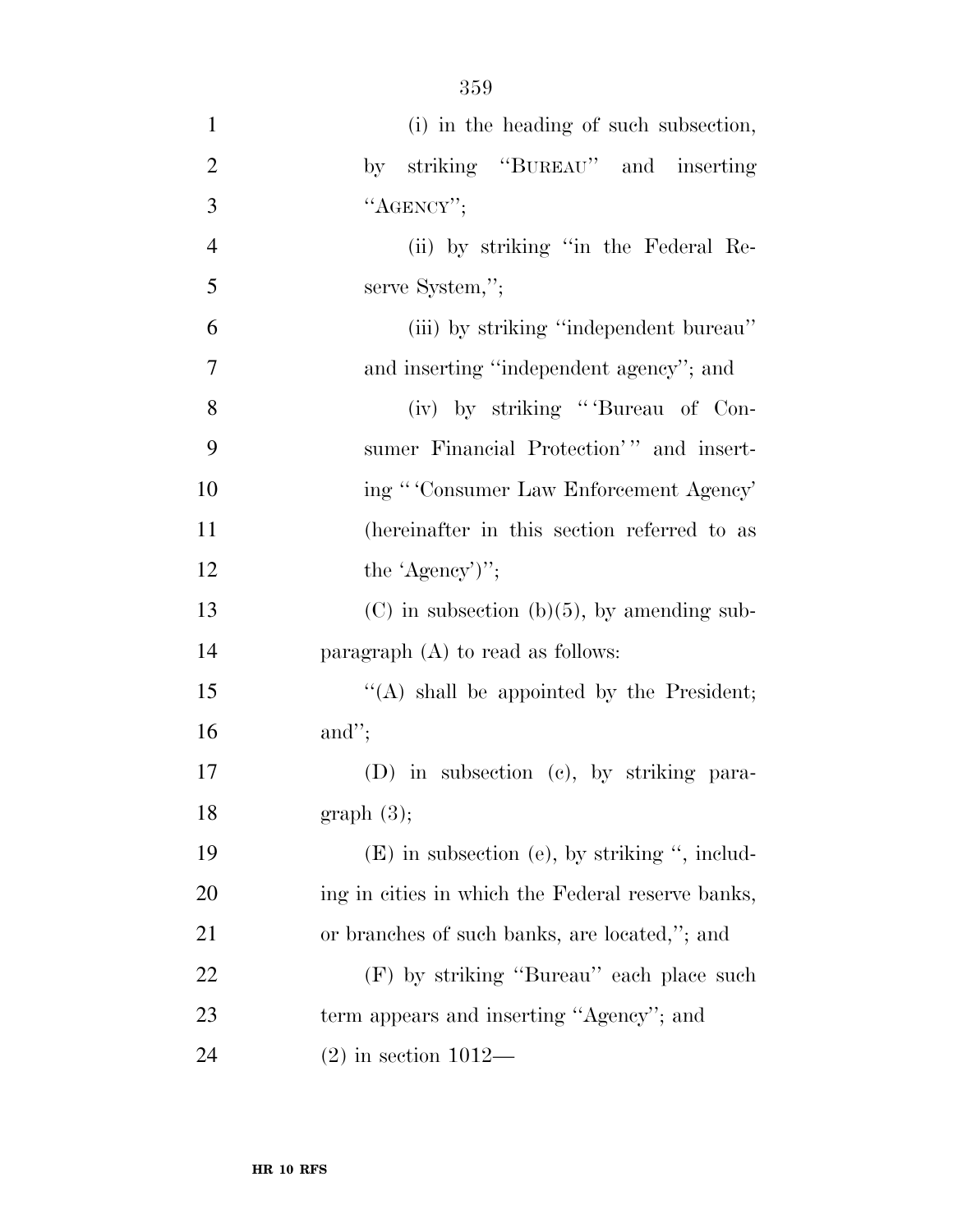| $\mathbf{1}$   | (A) in subsection (a)(10), by striking "ex-                |
|----------------|------------------------------------------------------------|
| $\overline{2}$ | aminations,"; and                                          |
| 3              | $(B)$ by striking subsection $(c)$ .                       |
| $\overline{4}$ | (b) DEEMING OF NAME.—Any reference in a law,               |
| 5              | regulation, document, paper, or other record of the United |
| 6              | States to the Bureau of Consumer Financial Protection      |
| 7              | shall be deemed a reference to the Consumer Law En-        |
| 8              | forcement Agency.                                          |
| 9              | (c) CONFORMING AMENDMENTS.—                                |
| 10             | (1) DODD-FRANK WALL STREET REFORM AND                      |
| 11             | PROTECTION ACT.—The Dodd-Frank<br><b>CONSUMER</b>          |
| 12             | Wall Street Reform and Consumer Protection Act             |
| 13             | $(12 \text{ U.S.C. } 5301 \text{ et seq.})$ is amended—    |
| 14             | $(A)$ in the table of contents in section                  |
| 15             | $1(b)$ —                                                   |
| 16             | (i) by striking "Bureau of Consumer"                       |
| 17             | Financial Protection" each place such term                 |
| 18             | appears and inserting "Consumer Law En-                    |
| 19             | forcement Agency"; and                                     |
| 20             | (ii) in the table of contents relating to                  |
| 21             | title $X$ , in the items relating to subtitle $B$ ,        |
| 22             | subtitle C, and section 1027, by striking                  |
| 23             | "Bureau" each place such term appears                      |
| 24             | and inserting "Agency";                                    |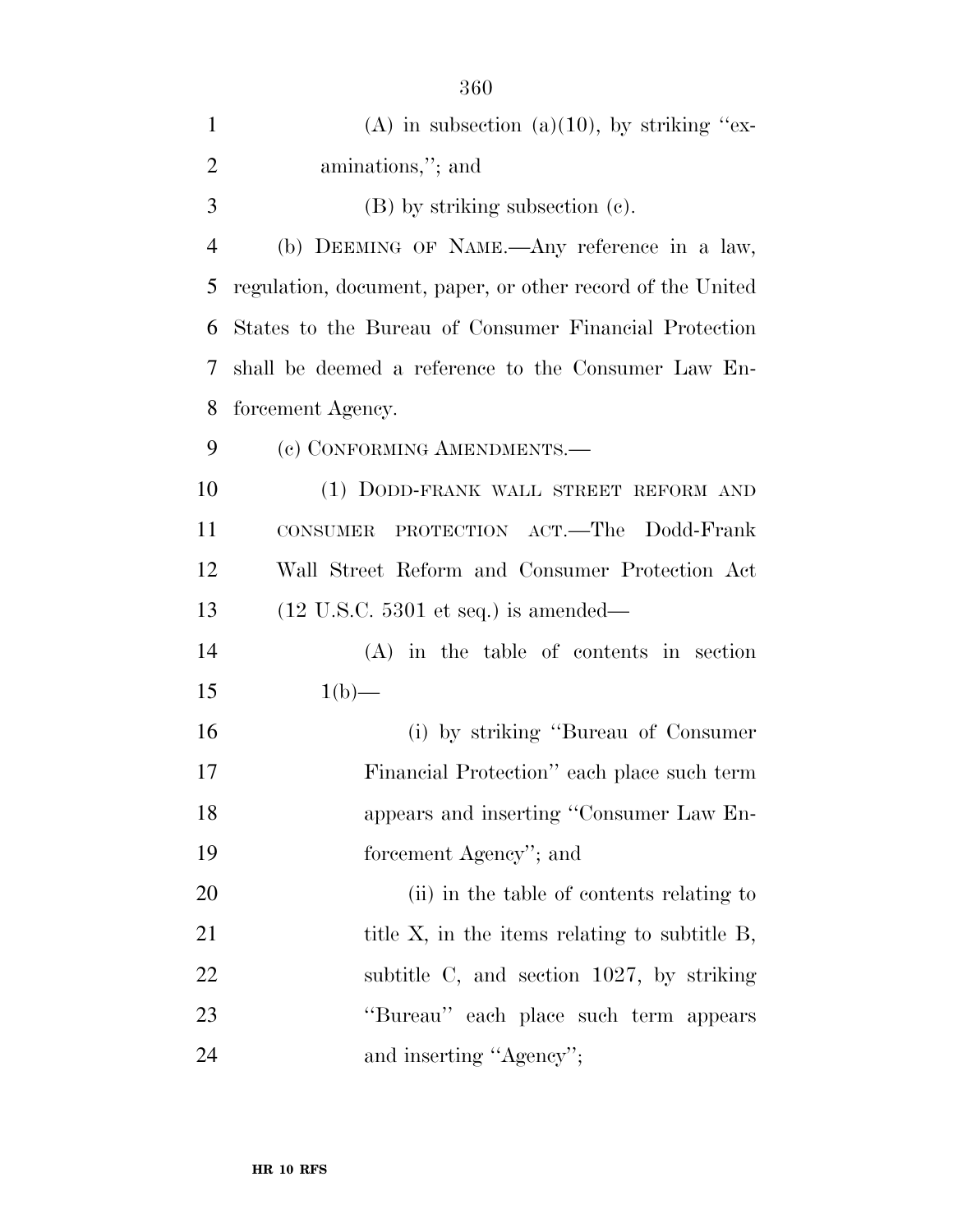| $\mathbf{1}$   | $(B)$ in section 2, by amending paragraph         |
|----------------|---------------------------------------------------|
| $\overline{2}$ | $(4)$ to read as follows:                         |
| 3              | "(4) $AGENCY$ .—The term 'Agency' means the       |
| $\overline{4}$ | Consumer Law Enforcement Agency established       |
| 5              | under title $X$ .";                               |
| 6              | (C) in section 342 by striking "Bureau"           |
| 7              | each place such term appears in headings and      |
| 8              | text and inserting "Agency";                      |
| 9              | (D) in section $1400(b)$ —                        |
| 10             | (i) by striking "Bureau of Consumer"              |
| 11             | Financial Protection" and inserting "Con-         |
| 12             | sumer Law Enforcement Agency"; and                |
| 13             | (ii) in the subsection heading, by                |
| 14             | striking "BUREAU OF CONSUMER FINAN-               |
| 15             | CIAL PROTECTION" and inserting "CON-              |
| 16             | SUMER LAW ENFORCEMENT AGENCY";                    |
| 17             | (E) in section $1411(a)(1)$ , by striking "Bu-    |
| 18             | reau" and inserting "Agency"; and                 |
| 19             | $(F)$ in section 1447, by striking "Director"     |
| 20             | of the Bureau" each place such term appears       |
| 21             | and inserting "Director of the Consumer Law       |
| 22             |                                                   |
|                | Enforcement Agency".                              |
| 23             | (2)<br>ALTERNATIVE MORTGAGE<br><b>TRANSACTION</b> |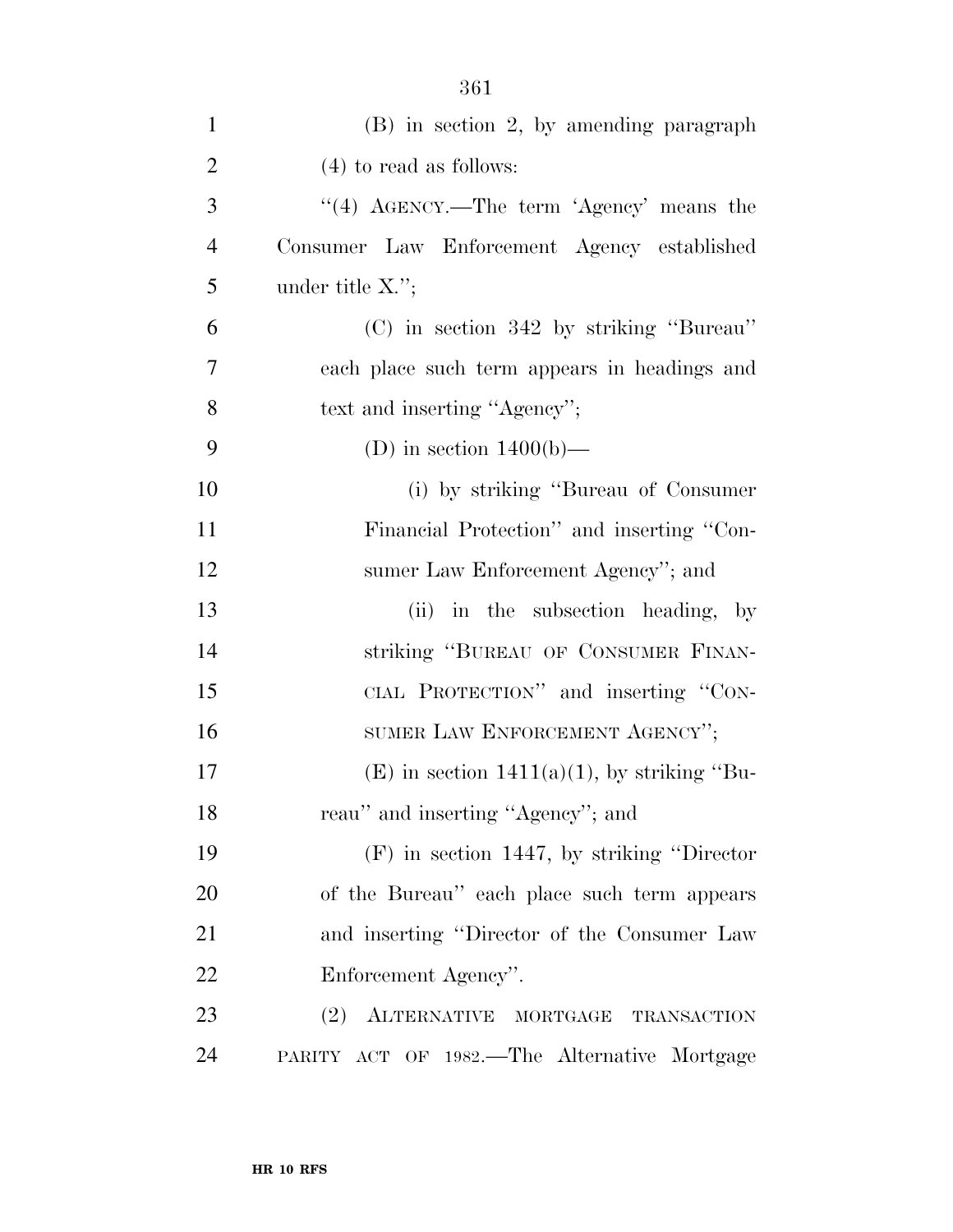| $\mathbf{1}$   | Transaction Parity Act of 1982 (12 U.S.C. 3801 et |
|----------------|---------------------------------------------------|
| $\overline{2}$ | seq.) is amended—                                 |
| 3              | (A) by striking "Bureau of Consumer Fi-           |
| $\overline{4}$ | nancial Protection" each place such term ap-      |
| 5              | pears and inserting "Consumer Law Enforce-        |
| 6              | ment Agency"; and                                 |
| $\tau$         | (B) in the subsection heading of subsection       |
| 8              | (d) of section $804$ (12 U.S.C. 3803(d)), by      |
| 9              | striking "BUREAU" and inserting "AGENCY".         |
| 10             | (3) ELECTRONIC FUND TRANSFER ACT.—The             |
| 11             | Electronic Fund Transfer Act (15 U.S.C. 1693 et   |
| 12             | seq.) is amended—                                 |
| 13             | $(A)$ by amending the second paragraph $(4)$      |
| 14             | (defining the term "Bureau") to read as fol-      |
| 15             | lows:                                             |
| 16             | $(4)$ the term 'Agency' means the Consumer        |
| 17             | Law Enforcement Agency;";                         |
| 18             | $(B)$ in section 916(d)(1), by striking "Bu-      |
| 19             | reau of Consumer Financial Protection" and in-    |
| 20             | serting "Consumer Law Enforcement Agency";        |
| 21             | and                                               |
| 22             | (C) by striking "Bureau" each place that          |
| 23             | term appears in heading or text and inserting     |
| 24             | "Agency".                                         |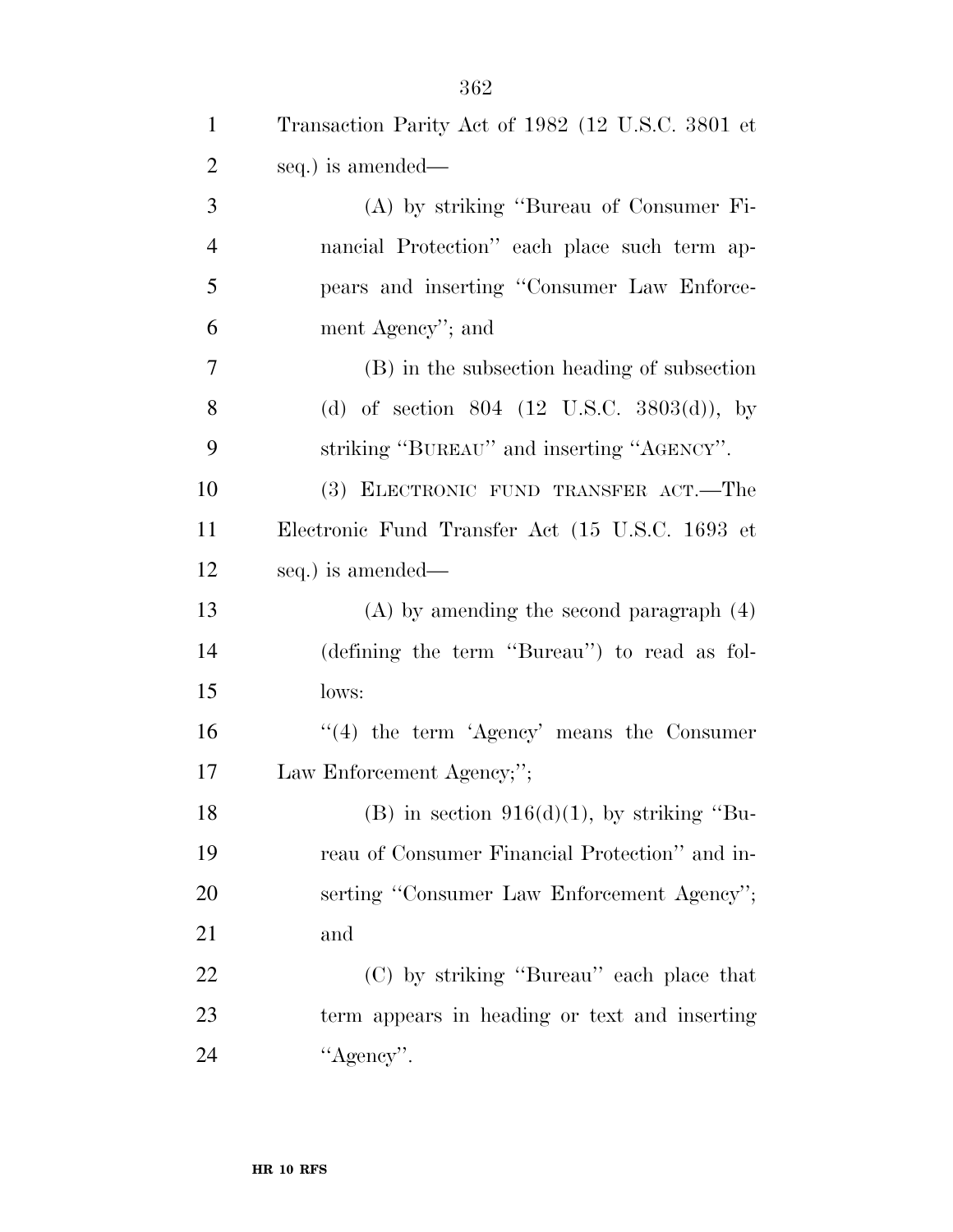| $\mathbf{1}$   | (4) EQUAL CREDIT OPPORTUNITY ACT.—The            |
|----------------|--------------------------------------------------|
| $\overline{2}$ | Equal Credit Opportunity Act (15 U.S.C. 1691 et  |
| 3              | seq.) is amended—                                |
| $\overline{4}$ | (A) in section $702$ (15 U.S.C. 1691a), by       |
| 5              | amending subsection (c) to read as follows:      |
| 6              | "(c) The term 'Agency' means the Consumer Law    |
| $\tau$         | Enforcement Agency."; and                        |
| 8              | (B) by striking "Bureau" each place that         |
| 9              | term appears in heading or text and inserting    |
| 10             | "Agency".                                        |
| 11             | (5) EXPEDITED FUNDS AVAILABILITY ACT.            |
| 12             | The Expedited Funds Availability Act (12 U.S.C.  |
| 13             | $4001$ et seq.) is amended—                      |
| 14             | (A) by striking "Bureau of Consumer Fi-          |
| 15             | nancial Protection" each place such term ap-     |
| 16             | pears and inserting "Consumer Law Enforce-       |
| 17             | ment Agency"; and                                |
| 18             | (B) in the heading of section $605(f)(1)$ , by   |
| 19             | striking "BOARD AND BUREAU" and inserting        |
| 20             | "BOARD AND AGENCY".                              |
| 21             | (6) FAIR AND ACCURATE CREDIT<br>TRANS-           |
| 22             | ACTIONS ACT OF 2003.—The Fair and Accurate       |
| 23             | Credit Transactions Act of 2003 (Public Law 108– |
| 24             | 159) is amended by striking "Bureau" each place  |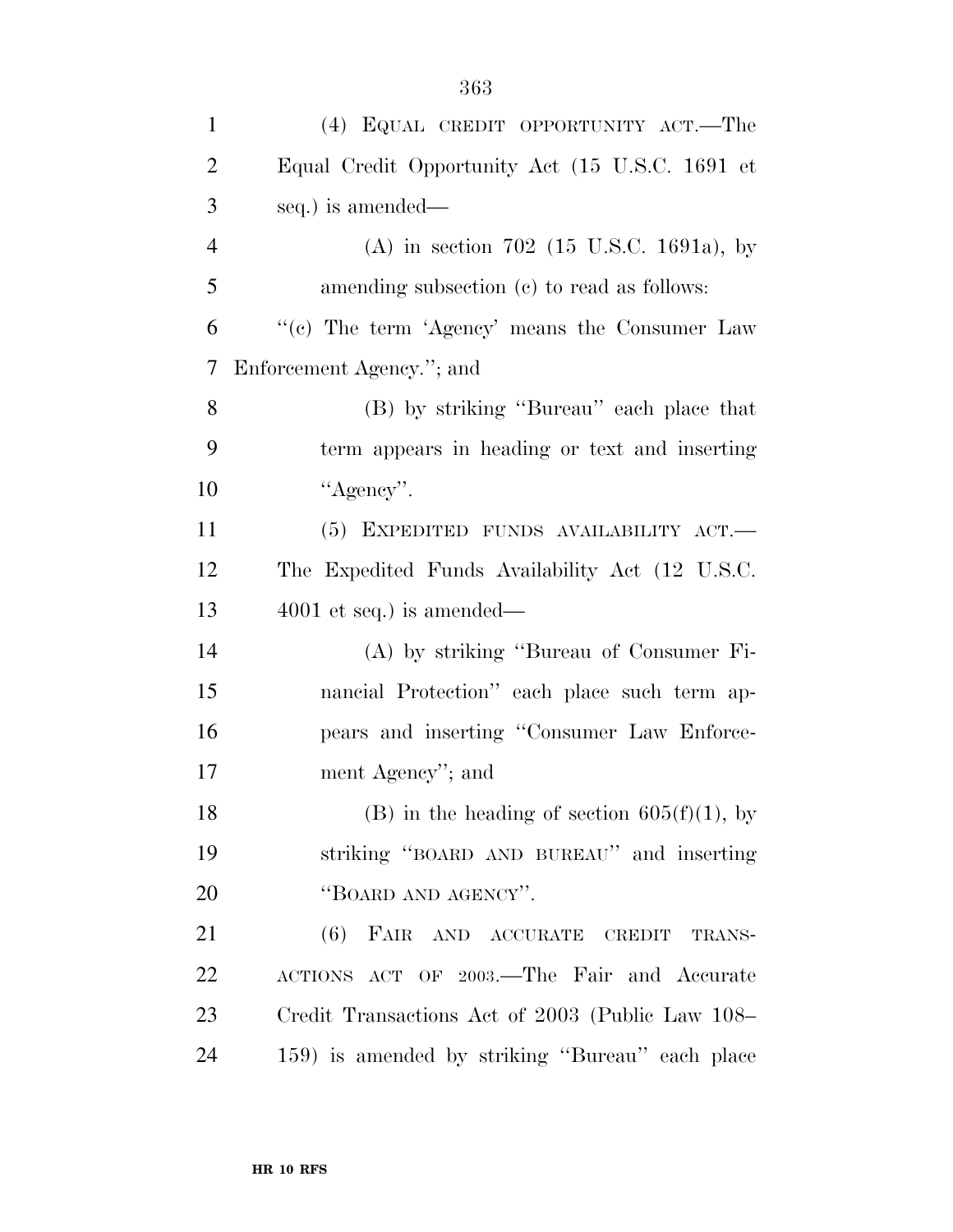| $\mathbf{1}$   | such term appears in heading and text and inserting |
|----------------|-----------------------------------------------------|
| $\overline{2}$ | "Agency".                                           |
| 3              | (7) FAIR CREDIT REPORTING ACT.—The Fair             |
| $\overline{4}$ | Credit Reporting Act (15 U.S.C. 1681 et seq.) is    |
| 5              | amended—                                            |
| 6              | (A) by amending section $603(w)$ to read as         |
| 7              | follows:                                            |
| 8              | "(w) AGENCY.—The term 'Agency' means the Con-       |
| 9              | sumer Law Enforcement Agency."; and                 |
| 10             | (B) by striking "Bureau" each place such            |
| 11             | term appears, other than in sections 626 and        |
| 12             | $603(v)$ , and inserting "Agency".                  |
| 13             | (8) FAIR DEBT COLLECTION PRACTICES ACT.—            |
| 14             | The Fair Debt Collection Practices Act (15 U.S.C.   |
| 15             | $1692$ et seq.) is amended—                         |
| 16             | (A) by amending section $803(1)$ to read as         |
| 17             | follows:                                            |
| 18             | $\lq(1)$ The term 'Agency' means the Consumer       |
| 19             | Law Enforcement Agency."; and                       |
| 20             | (B) by striking "Bureau" each place such            |
| 21             | term appears in heading or text and inserting       |
| 22             | "Agency".                                           |
| 23             | (9) FEDERAL DEPOSIT INSURANCE ACT.—The              |
| 24             | Federal Deposit Insurance Act (12 U.S.C. 1811 et    |
| 25             | seq.) is amended—                                   |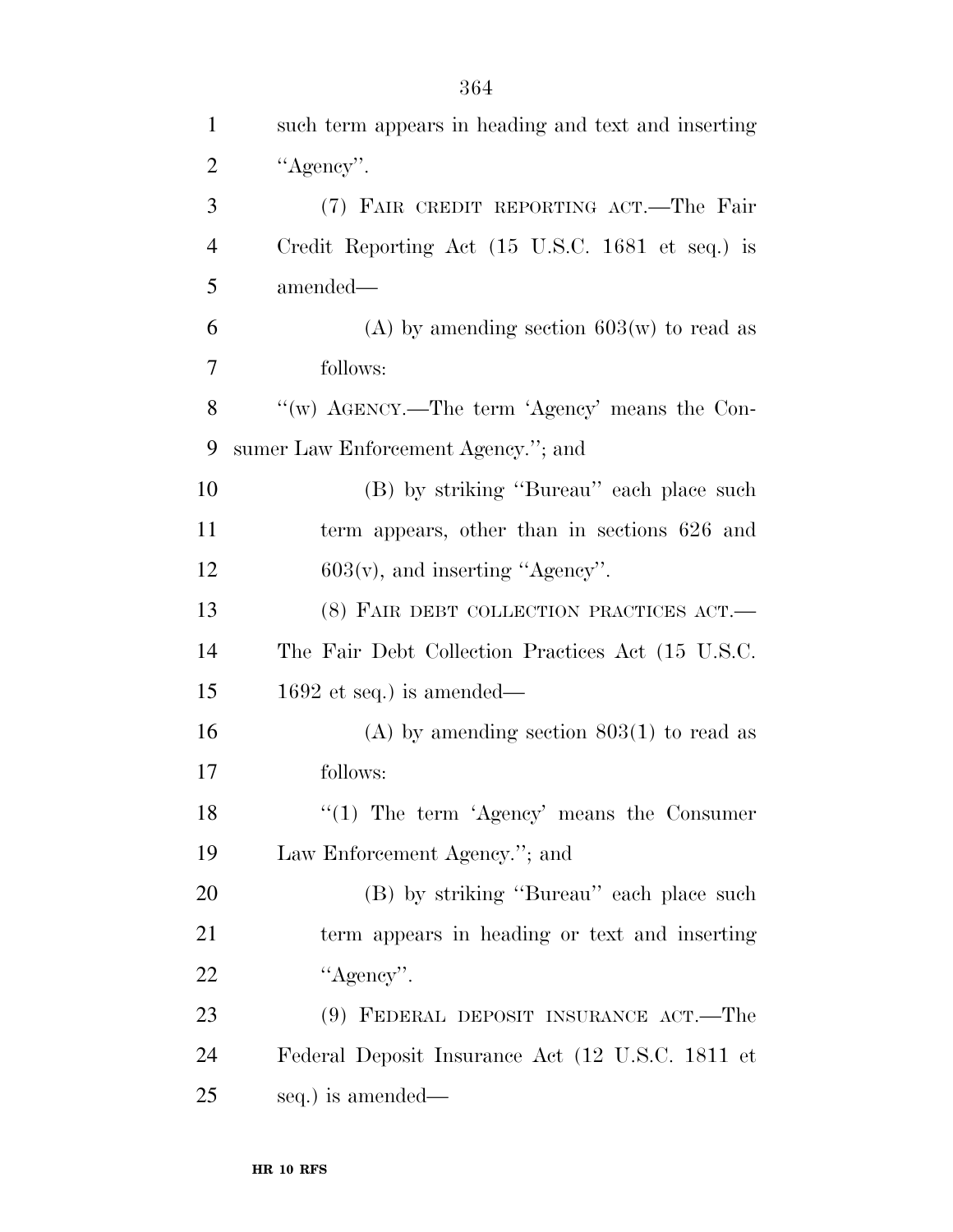| $\mathbf{1}$   | $(A)$ in the second paragraph $(6)$ (with the         |
|----------------|-------------------------------------------------------|
| $\overline{2}$ | heading "Referral to bureau of consumer finan-        |
| 3              | cial protection") of section $8(t)$ (12 U.S.C.        |
| $\overline{4}$ | 1818(t)                                               |
| 5              | (i) in the paragraph heading, by strik-               |
| 6              | ing "BUREAU OF CONSUMER FINANCIAL                     |
| $\overline{7}$ | PROTECTION"; and inserting "CONSUMER                  |
| 8              | LAW ENFORCEMENT AGENCY"; and                          |
| 9              | (ii) by striking "Bureau of Consumer"                 |
| 10             | Financial Protection" and inserting "Con-             |
| 11             | sumer Law Enforcement Agency";                        |
| 12             | (B) by amending clause (vi) of section                |
| 13             | $11(t)(2)(A)$ (12 U.S.C. 1821(t)(2)(A)(vi)) to        |
| 14             | read as follows:                                      |
| 15             | "(vi) The Consumer Law Enforce-                       |
| 16             | ment Agency.";                                        |
| 17             | (C) in section 18(x) $(12 \text{ U.S.C. } 1828(x)),$  |
| 18             | by striking "Bureau of Consumer Financial             |
| 19             | Protection" each place such term appears and          |
| <b>20</b>      | inserting "Consumer Law Enforcement Agen-             |
| 21             | $cy$ ";                                               |
| 22             | (D) by striking "Bureau" each place such              |
| 23             | term appears and inserting "Agency"; and              |
| 24             | (E) in section 43(e) $(12 \text{ U.S.C. } 1831t(e)),$ |
| 25             | by amending paragraph $(5)$ to read as follows:       |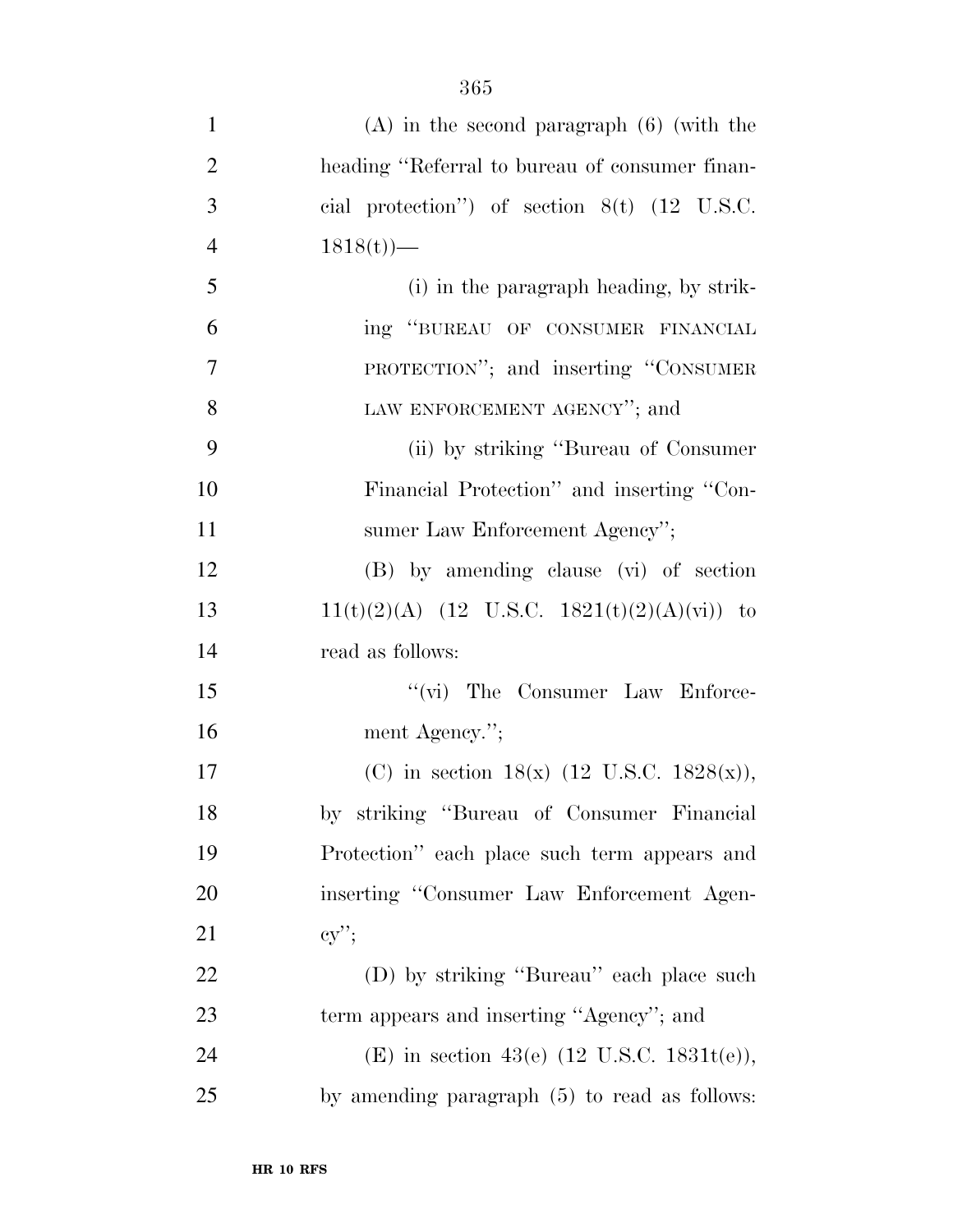| $\mathbf{1}$   | "(5) AGENCY.—The term 'Agency' means the            |
|----------------|-----------------------------------------------------|
|                |                                                     |
| $\overline{2}$ | Consumer Law Enforcement Agency.".                  |
| 3              | (10) FEDERAL FINANCIAL INSTITUTIONS EXAM-           |
| $\overline{4}$ | INATION COUNCIL ACT OF 1978.—The Federal Fi-        |
| 5              | nancial Institutions Examination Council Act of     |
| 6              | 1978 (12 U.S.C. 3301 et seq.) is amended—           |
| 7              | (A) in section $1004(a)(4)$ , by striking           |
| 8              | "Consumer Financial Protection Bureau" and          |
| 9              | inserting "Consumer Law Enforcement Agen-           |
| 10             | $cy$ "; and                                         |
| 11             | (B) in section 1011, by striking "Bureau"           |
| 12             | of Consumer Financial Protection" and insert-       |
| 13             | ing "Consumer Law Enforcement Agency".              |
| 14             | (11) FINANCIAL INSTITUTIONS REFORM,<br>$RE-$        |
| 15             | COVERY, AND ENFORCEMENT ACT OF 1989.—The Fi-        |
| 16             | nancial Institutions Reform, Recovery, and Enforce- |
| 17             | ment Act of 1989 (Public Law 101–73; 103 Stat.      |
| 18             | $183$ ) is amended—                                 |
| 19             | (A) in section 1112(b) (12 U.S.C. 3341),            |
| 20             | by striking "Bureau of Consumer Financial           |
| 21             | Protection" and inserting "Consumer Law En-         |
| 22             | forcement Agency";                                  |
| 23             | (B) in section 1124 (12 U.S.C. 3353), by            |
| 24             | striking "Bureau of Consumer Financial Pro-         |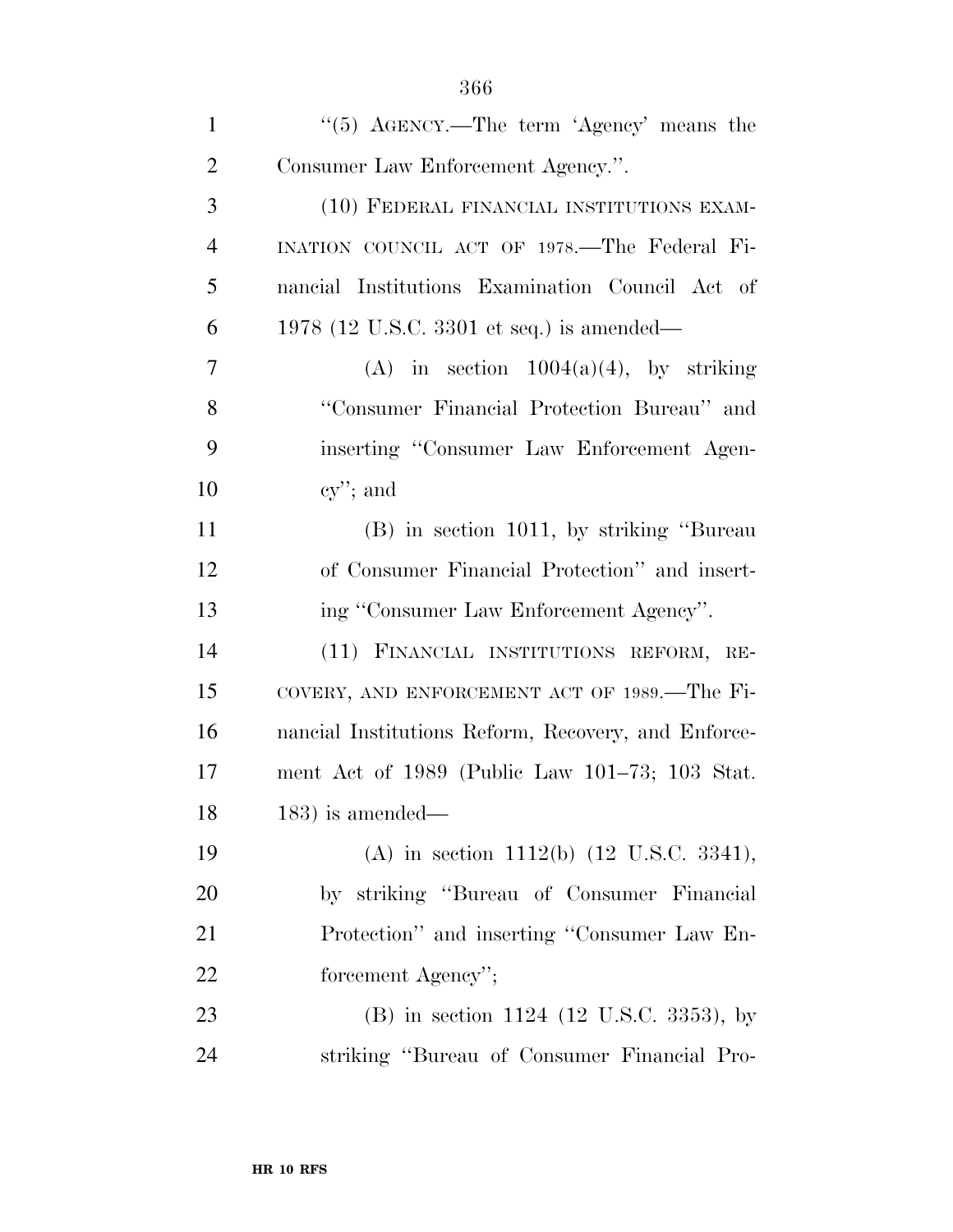| $\mathbf{1}$   | tection" each place such term appears and in-      |
|----------------|----------------------------------------------------|
| $\overline{2}$ | serting "Consumer Law Enforcement Agency";         |
| 3              | (C) in section $1125$ (12 U.S.C. 3354), by         |
| $\overline{4}$ | striking "Bureau of Consumer Financial Pro-        |
| 5              | tection" each place such term appears and in-      |
| 6              | serting "Consumer Law Enforcement Agency";         |
| 7              | and                                                |
| 8              | (D) in section $1206(a)$ (12 U.S.C.                |
| 9              | 1833b(a)), by striking "Federal Housing Fi-        |
| 10             | nance Board" and all that follows through          |
| 11             | "Farm Credit Administration" and inserting         |
| 12             | "Federal Housing Finance Agency, the Con-          |
| 13             | sumer Law Enforcement Agency, and the Farm         |
| 14             | Credit Administration".                            |
| 15             | (12) FINANCIAL LITERACY AND EDUCATION IM-          |
| 16             | PROVEMENT ACT.—Section 513 of the Financial Lit-   |
| 17             | eracy and Education Improvement Act (20 U.S.C.     |
| 18             | 9702) is amended by striking "Bureau of Consumer   |
| 19             | Financial Protection" each place such term appears |
| 20             | and inserting "Consumer Law Enforcement Agen-      |
| 21             | $cy$ .                                             |
| 22             | (13) GRAMM-LEACH-BLILEY ACT.—Title V of            |
| 23             | the Gramm-Leach-Bliley Act (15 U.S.C. 6801 et      |
| 24             | seq.) is amended—                                  |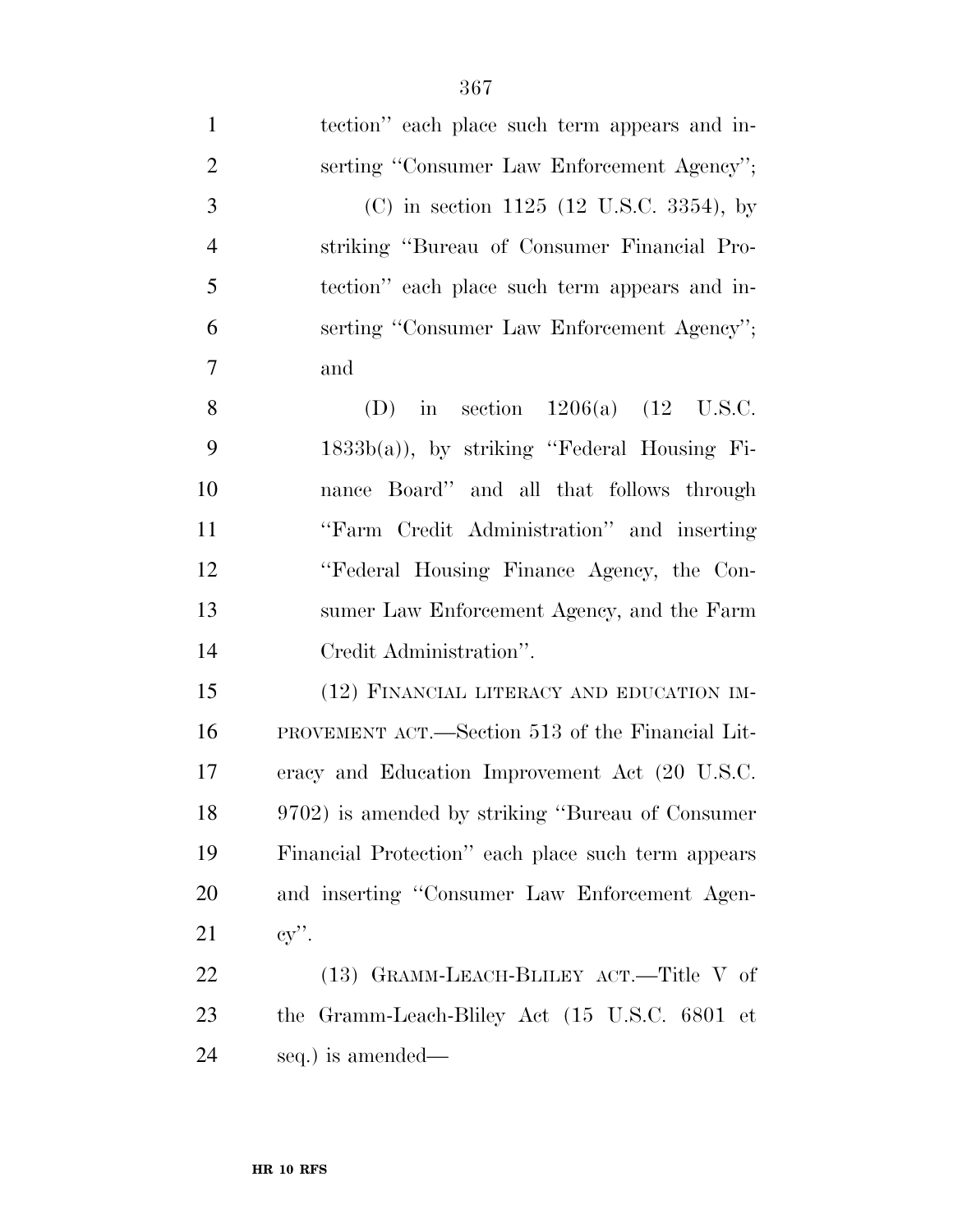| $\mathbf{1}$   | (A) by striking "Bureau of Consumer Fi-                 |
|----------------|---------------------------------------------------------|
| $\overline{2}$ | nancial Protection" each place such term ap-            |
| 3              | pears and inserting "Consumer Law Enforce-              |
| $\overline{4}$ | ment Agency"; and                                       |
| 5              | (B) in section $505(a)(8)$ (15 U.S.C.                   |
| 6              | $6805(a)(8)$ , by striking "Bureau" and insert-         |
| 7              | ing "Agency".                                           |
| 8              | (14) HOME MORTGAGE DISCLOSURE ACT OF                    |
| 9              | 1975.—The Home Mortgage Disclosure Act of 1975          |
| 10             | $(12 \text{ U.S.C. } 2801 \text{ et seq.})$ is amended— |
| 11             | (A) by striking "Bureau of Consumer Fi-                 |
| 12             | nancial Protection" each place such term ap-            |
| 13             | pears and inserting "Consumer Law Enforce-              |
| 14             | ment Agency";                                           |
| 15             | (B) by striking "Bureau" each place such                |
| 16             | term appears and inserting "Agency"; and                |
| 17             | (C) in section 303, by amending paragraph               |
| 18             | $(1)$ to read as follows:                               |
| 19             | $\lq(1)$ the term 'Agency' means the Consumer           |
| 20             | Law Enforcement Agency;".                               |
| 21             | HOMEOWNERS PROTECTION<br>(15)<br><b>ACT</b><br>OF       |
| 22             | 1998.—Section $10(a)(4)$ of the Homeowners Protec-      |
| 23             | tion Act of 1998 (12 U.S.C. 4909(a)(4)) is amended      |
| 24             | by striking "Bureau of Consumer Financial Protec-       |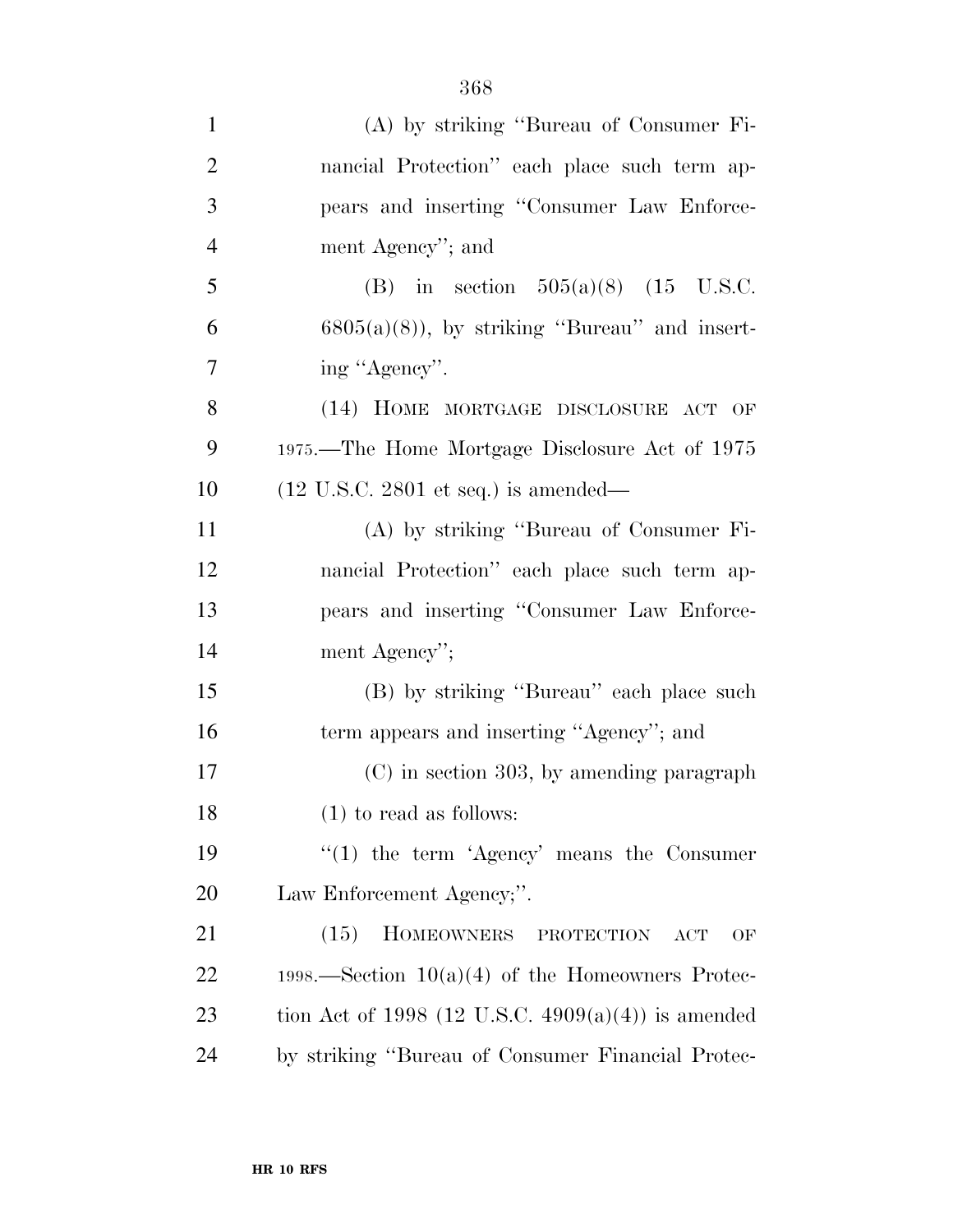| $\mathbf{1}$   | tion" and inserting "Consumer Law Enforcement                    |
|----------------|------------------------------------------------------------------|
| $\overline{2}$ | Agency".                                                         |
| 3              | (16) HOME OWNERSHIP AND EQUITY PROTEC-                           |
| $\overline{4}$ | TION ACT OF 1994.—Section $158(a)$ of the Home                   |
| 5              | Ownership and Equity Protection Act of 1994 (15                  |
| 6              | U.S.C. 1601 note) is amended by striking "Bureau"                |
| 7              | and inserting "Consumer Law Enforcement Agen-                    |
| 8              | $cy$ .                                                           |
| 9              | (17) INTERSTATE LAND SALES FULL DISCLO-                          |
| 10             | SURE ACT.—The Interstate Land Sales Full Disclo-                 |
| 11             | sure Act $(12 \text{ U.S.C. } 1701 \text{ et seq.})$ is amended— |
| 12             | (A) by striking "Bureau of Consumer Fi-                          |
| 13             | nancial Protection" each place such term ap-                     |
| 14             | pears and inserting "Agency";                                    |
| 15             | $(B)$ in section 1402, by amending para-                         |
| 16             | graph $(12)$ to read as follows:                                 |
| 17             | " $(12)$ 'Agency' means the Consumer Law En-                     |
| 18             | forcement Agency."; and                                          |
| 19             | $(C)$ in section 1416, by striking "Bureau"                      |
| 20             | each place such term appears and inserting                       |
| 21             | "Agency".                                                        |
| 22             | (18) REAL ESTATE SETTLEMENT PROCEDURES                           |
| 23             | ACT OF 1974.—The Real Estate Settlement Proce-                   |
| 24             | dures Act of $1974$ (12 U.S.C. 2601 et seq.) is                  |
| 25             | amended—                                                         |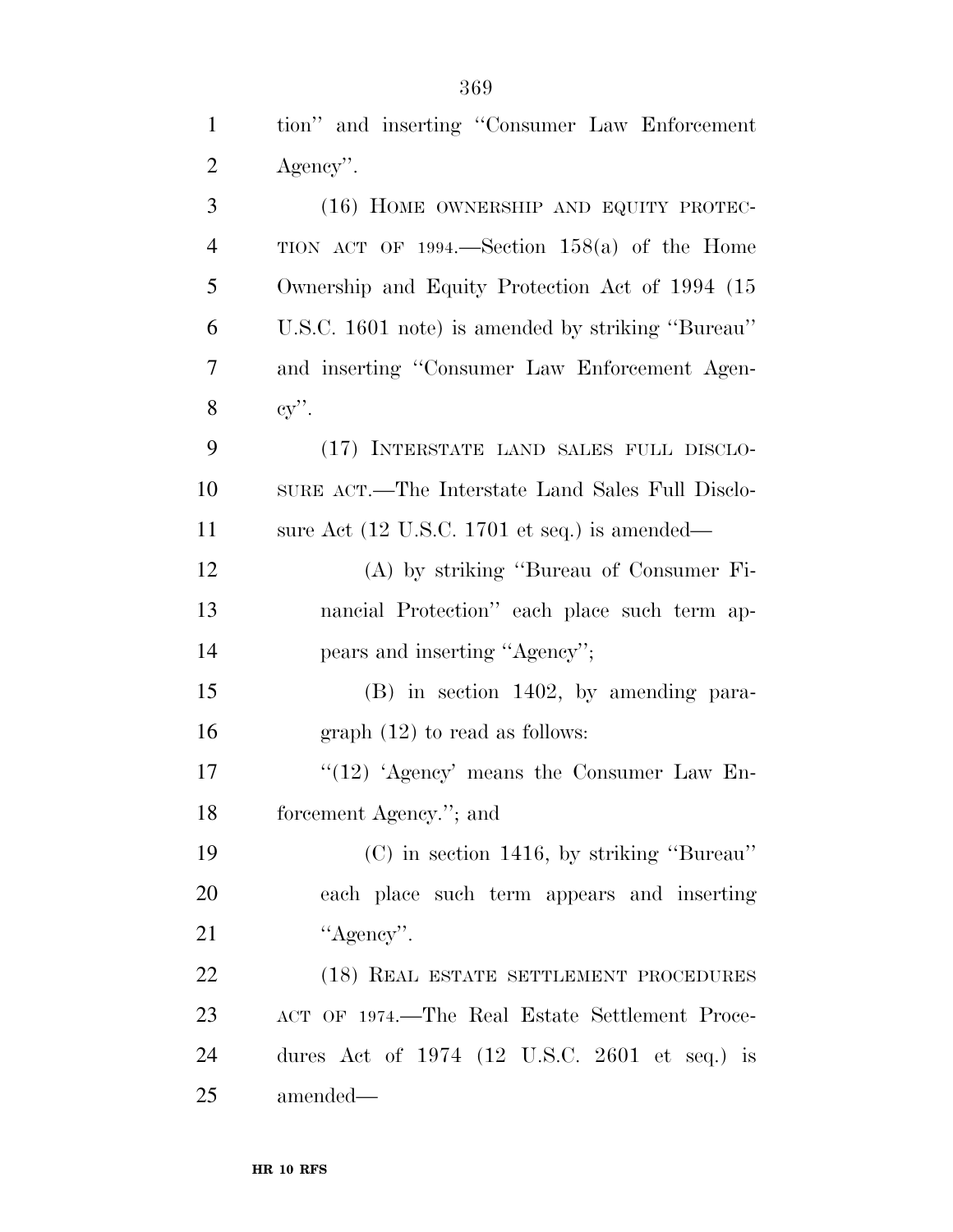| $\mathbf{1}$   | (A) by striking "Bureau of Consumer Fi-                 |
|----------------|---------------------------------------------------------|
| $\overline{2}$ | nancial Protection" each place such term ap-            |
| 3              | pears and inserting "Consumer Law Enforce-              |
| $\overline{4}$ | ment Agency";                                           |
| 5              | (B) by striking "Bureau" each place such                |
| 6              | term appears and inserting "Agency"; and                |
| 7              | (C) in section 3, by amending paragraph                 |
| 8              | $(9)$ to read as follows:                               |
| 9              | $(9)$ the term 'Agency' means the Consumer              |
| 10             | Law Enforcement Agency.".                               |
| 11             | (19) REVISED STATUES OF<br><b>THE</b><br><b>UNITED</b>  |
| 12             | STATES.—Section $5136C(b)(3)(B)$ of the Revised         |
| 13             | Statutes of the United States (12 U.S.C.                |
| 14             | $25b(b)(3)(B)$ is amended by striking "Bureau of        |
| 15             | Consumer Financial Protection" and inserting "Con-      |
| 16             | sumer Law Enforcement Agency".                          |
| 17             | (20) RIGHT TO FINANCIAL PRIVACY ACT OF                  |
| 18             | 1978.—The Right to Financial Privacy Act of 1978        |
| 19             | $(12 \text{ U.S.C. } 3401 \text{ et seq.})$ is amended— |
| 20             | $(A)$ by amending subparagraph $(B)$ of sec-            |
| 21             | tion 1101(7) (12 U.S.C. 3401(7)(B)) to read as          |
| 22             | follows:                                                |
| 23             | Consumer Law Enforcement<br>the<br>$\mathrm{``(B)}$     |
| 24             | Agency;"; and                                           |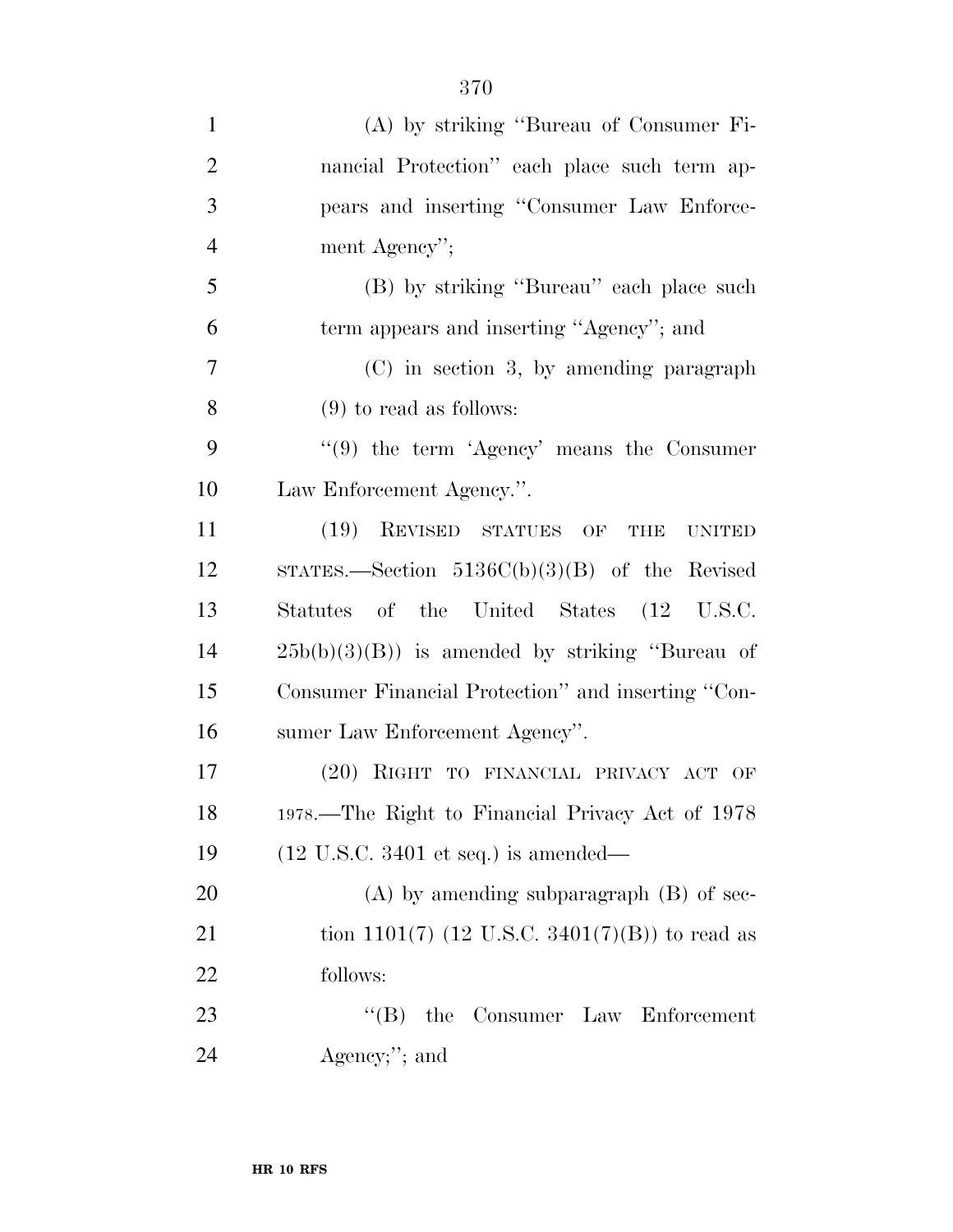| $\mathbf{1}$   | (B) by striking "Bureau of Consumer Fi-         |
|----------------|-------------------------------------------------|
| $\overline{2}$ | nancial Protection" each place such term ap-    |
| 3              | pears in heading or text and inserting "Con-    |
| $\overline{4}$ | sumer Law Enforcement Agency".                  |
| 5              | (21) S.A.F.E. MORTGAGE LICENSING ACT OF         |
| 6              | 2008.—The S.A.F.E. Mortgage Licensing Act of    |
| 7              | $2008$ (12 U.S.C. 5101 et seq.) is amended—     |
| 8              | $(A)$ in section 1507, by striking "Bureau,     |
| 9              | and the Bureau of Consumer Financial Protec-    |
| 10             | tion" each place such term appears and insert-  |
| 11             | ing "Consumer Law Enforcement Agency";          |
| 12             | (B) by striking "Bureau of Consumer Fi-         |
| 13             | nancial Protection" each place such term ap-    |
| 14             | pears and inserting "Consumer Law Enforce-      |
| 15             | ment Agency";                                   |
| 16             | (C) by striking "Bureau" each place such        |
| 17             | appears, other than in sections $1505(a)(1)$ ,  |
| 18             | $1507(a)(2)(A)$ , and $1511(b)$ , and inserting |
| 19             | "Agency";                                       |
| 20             | $(D)$ in section 1503, by amending para-        |
| 21             | $graph(1)$ to read as follows:                  |
| 22             | "(1) $AGENCY$ .—The term 'Agency' means the     |
| 23             | Consumer Law Enforcement Agency.";              |
| 24             | $(E)$ in the heading of section 1508, by        |
| 25             | striking "BUREAU OF CONSUMER FINAN-             |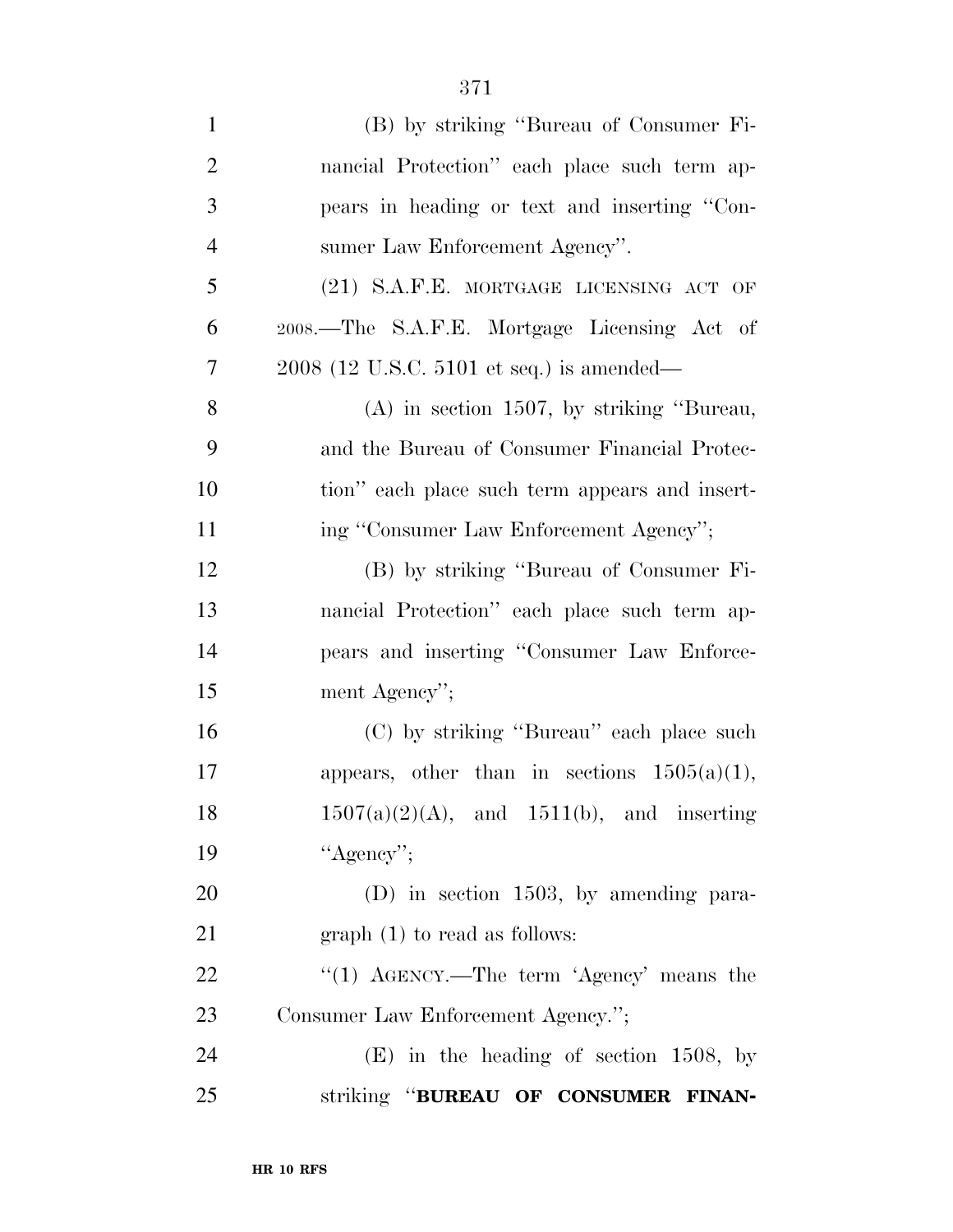| $\mathbf{1}$   | <b>CIAL PROTECTION</b> " and inserting "CON-       |
|----------------|----------------------------------------------------|
| $\overline{2}$ | SUMER LAW ENFORCEMENT AGENCY"; and                 |
| 3              | $(F)$ in the heading of section 1514, by           |
| $\overline{4}$ | striking "BUREAU" and inserting "AGENCY".          |
| 5              | (22) TELEMARKETING AND CONSUMER FRAUD              |
| 6              | AND ABUSE PREVENTION ACT.—The Telemarketing        |
| 7              | and Consumer Fraud and Abuse Prevention Act (15)   |
| 8              | U.S.C. 6101 et seq.) is amended by striking "Bu-   |
| 9              | reau of Consumer Financial Protection" each place  |
| 10             | such term appears in heading or text and inserting |
| 11             | "Consumer Law Enforcement Agency".                 |
| 12             | $(23)$ TITLE 5, UNITED STATES CODE.—Title 5,       |
| 13             | United States Code, is amended—                    |
| 14             | (A) in section $552a(w)$ —                         |
| 15             | (i) in the subsection heading, by strik-           |
| 16             | ing "BUREAU OF CONSUMER FINANCIAL                  |
| 17             | PROTECTION" and inserting "CONSUMER                |
| 18             | LAW ENFORCEMENT AGENCY";                           |
| 19             | (ii) by striking "Bureau of Consumer"              |
| 20             | Financial Protection" and inserting "Con-          |
| 21             | sumer Law Enforcement Agency";                     |
| 22             | (B) in section $609(d)(2)$ , by striking "Con-     |
| 23             | sumer Financial Protection Bureau of the Fed-      |
| 24             | eral Reserve System" and inserting "Consumer       |
| 25             | Law Enforcement Agency"; and                       |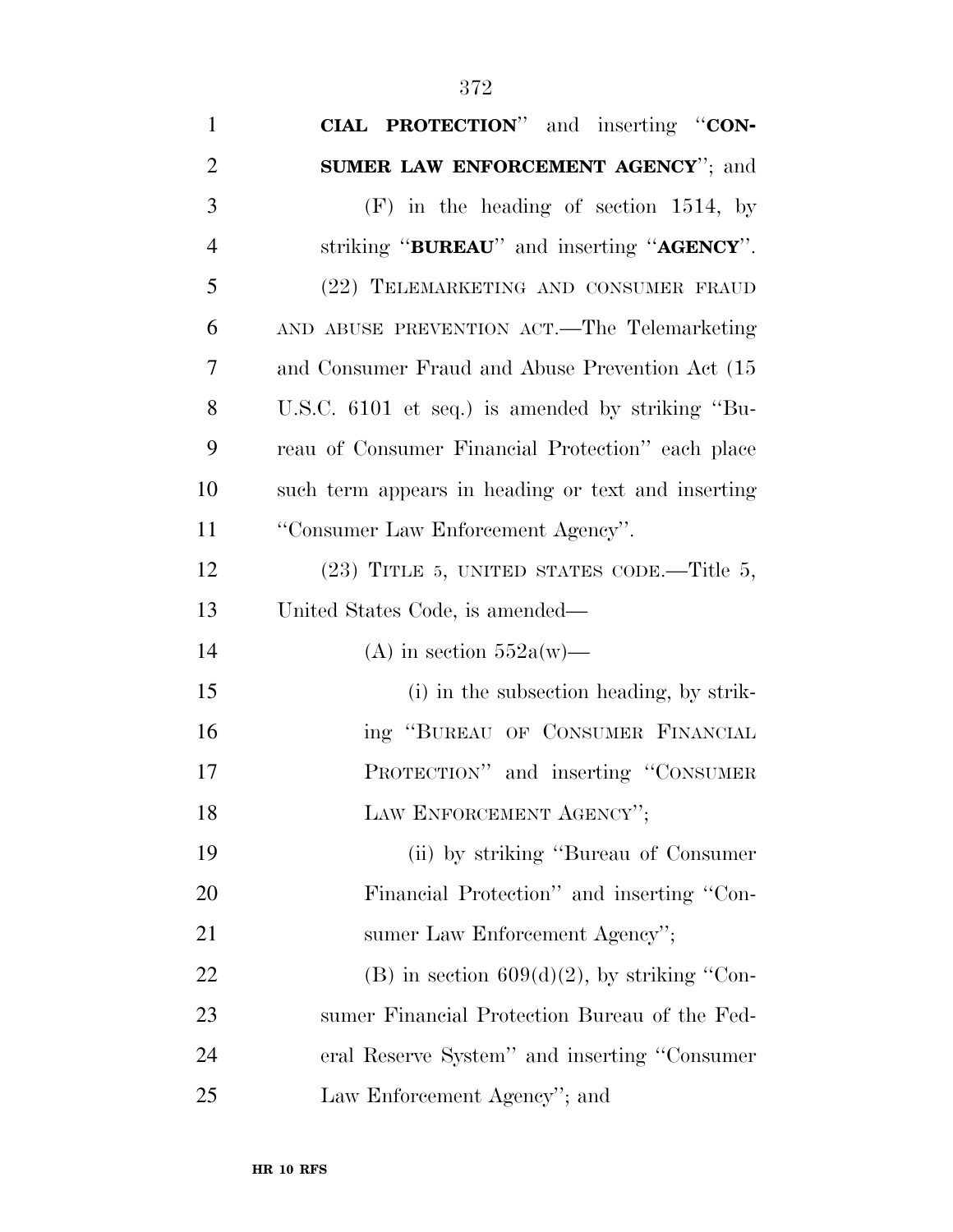| $\mathbf{1}$   | (C) in section $3132(a)(1)(D)$ , by inserting  |
|----------------|------------------------------------------------|
| $\overline{2}$ | "the Consumer Law Enforcement Agency," be-     |
| 3              | fore "and the National Credit Union Adminis-   |
| $\overline{4}$ | tration".                                      |
| 5              | $(24)$ TITLE 10, UNITED STATES CODE.—          |
| 6              | (A) SECTION 987.—Section $987(h)(3)(E)$        |
| $\overline{7}$ | of title 10, United States Code, is amended by |
| 8              | striking "Bureau of Consumer Financial Pro-    |
| 9              | tection" and inserting "Consumer Law En-       |
| 10             | forcement Agency".                             |
| 11             | (B) NDAA FY 2015.—Section $557(a)$ of          |
| 12             | the Carl Levin and Howard P. "Buck" McKeon     |
| 13             | National Defense Authorization Act for Fiscal  |
| 14             | Year 2015 (Public Law 113-29; 128 Stat.        |
| 15             | $3381; 10$ U.S.C. 1144 note), is amended by    |
| 16             | striking "Consumer Financial Protection Bu-    |
| 17             | reau" each place such term appears and insert- |
| 18             | ing "Consumer Law Enforcement Agency".         |
| 19             | (25) TITLE 44, UNITED STATES CODE.—Title       |
| 20             | 44, United States Code, is amended—            |
| 21             | (A) in section $3502(5)$ , by striking "the    |
| 22             | Bureau of Consumer Financial Protection,";     |
| 23             | and                                            |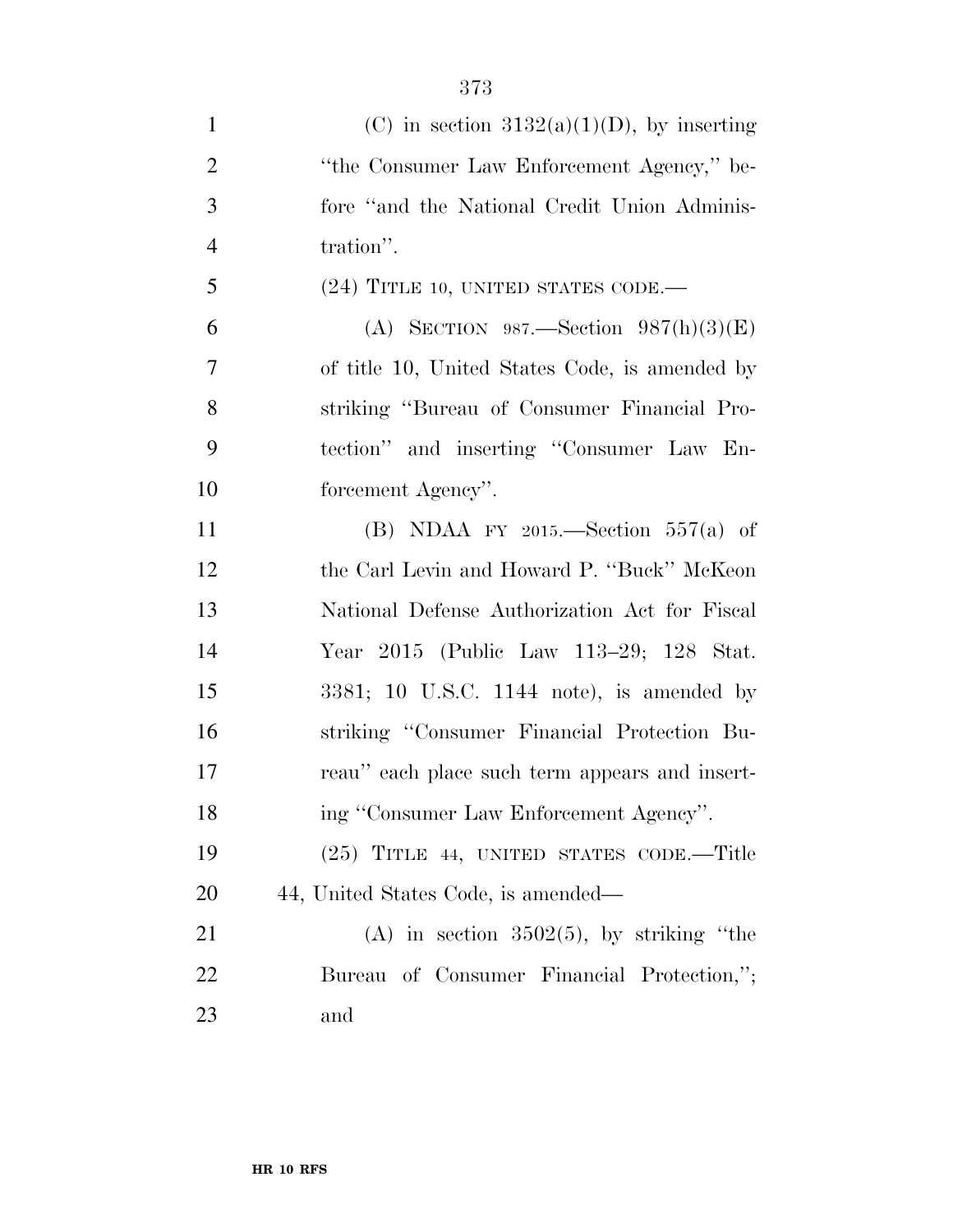| $\mathbf{1}$   | $(B)$ in section 3513(c), by striking "Bu-                          |
|----------------|---------------------------------------------------------------------|
| $\overline{2}$ | reau of Consumer Financial Protection" and in-                      |
| 3              | serting "Consumer Law Enforcement Agency".                          |
| $\overline{4}$ | $(26)$ TRUTH IN LENDING ACT.—The Truth in                           |
| 5              | Lending Act $(15 \text{ U.S.C. } 1601 \text{ et seq.})$ is amended— |
| 6              | $(A)$ by amending section 103(b) (15 U.S.C.                         |
| 7              | $1602(b)$ to read as follows:                                       |
| 8              | "(b) AGENCY.—The term 'Agency' means the Con-                       |
| 9              | sumer Law Enforcement Agency.";                                     |
| 10             | $(B)$ by amending section 103(c) (15 U.S.C.                         |
| 11             | $1602(c)$ to read as follows:                                       |
| 12             | "(c) BOARD.—The term 'Board' means the Board of                     |
| 13             | Governors of the Federal Reserve System."; and                      |
| 14             | (C) in section 128(f) $(15 \text{ U.S.C. } 1638(f)),$               |
| 15             | by striking "Board" each place such term ap-                        |
| 16             | pears and inserting "Agency";                                       |
| 17             | (D) in sections 129B (15 U.S.C. 1639b)                              |
| 18             | and 129C (15 U.S.C. 1639c), by striking                             |
| 19             | "Board" each place such term appears and in-                        |
| 20             | serting "Agency";                                                   |
| 21             | (E) in section 140A (15 U.S.C. 1651), by                            |
| 22             | striking "in consultation with the Bureau" and                      |
| 23             | inserting "in consultation with the Federal                         |
| 24             | Trade Commission";                                                  |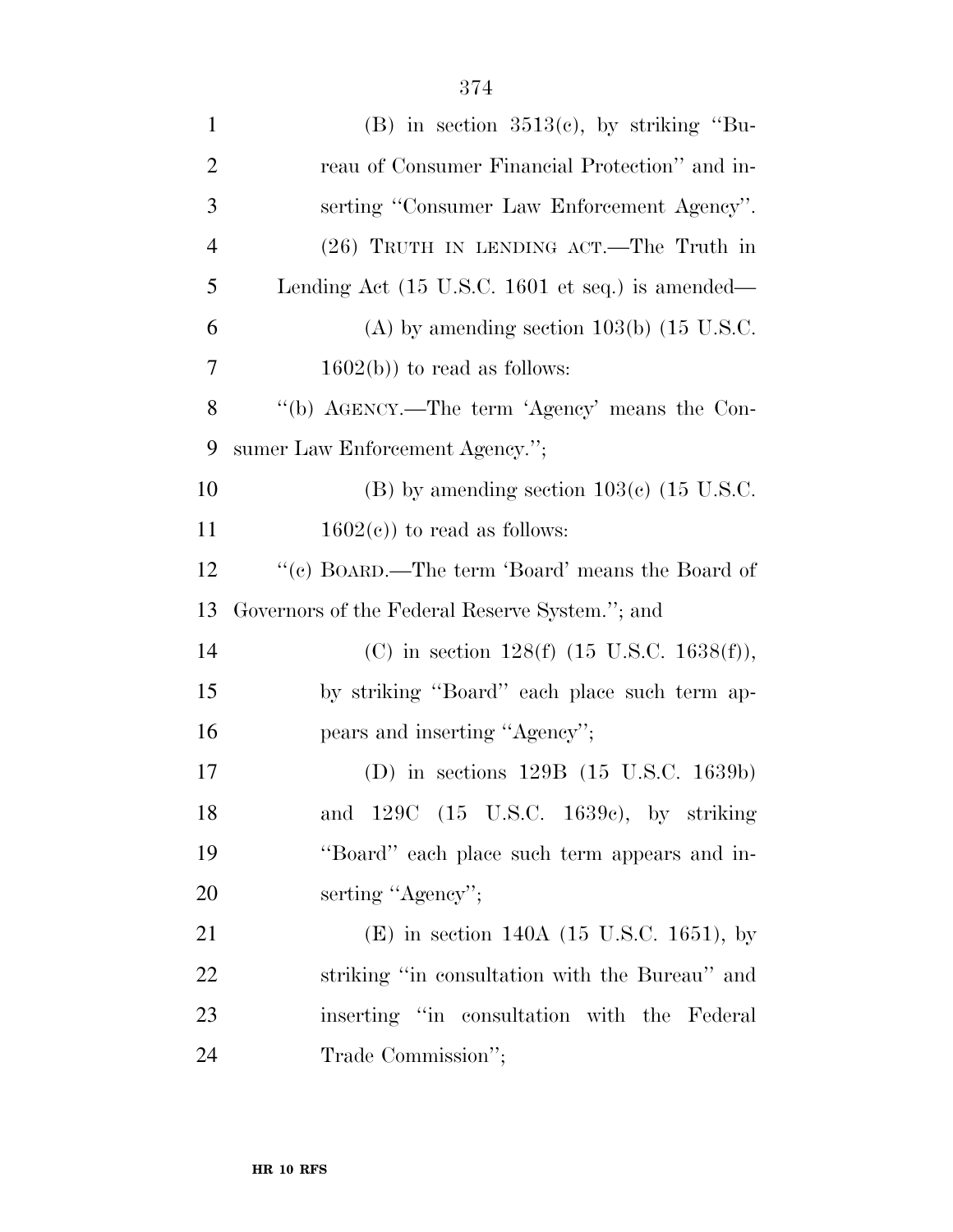| $\mathbf{1}$   | (F) by striking "Bureau" each place such           |
|----------------|----------------------------------------------------|
| $\overline{2}$ | term appears in heading or text and inserting      |
| 3              | "Agency"; and                                      |
| $\overline{4}$ | (G) by striking "BUREAU" and inserting             |
| 5              | "AGENCY" in the paragraph headings for-            |
| 6              | (i) section $122(d)(2)$ (15 U.S.C.                 |
| $\overline{7}$ | $1632(d)(2)$ ;                                     |
| 8              | (ii) section $127(c)(5)$ (15 U.S.C.                |
| 9              | $1637(e)(5)$ ;                                     |
| 10             | (iii) section $127(r)(3)$ (15 U.S.C.               |
| 11             | $1637(r)(3)$ ; and                                 |
| 12             | (iv) section $127A(a)(14)$ (15 U.S.C.              |
| 13             | $1637a(a)(14)$ .                                   |
| 14             | (27) TRUTH IN SAVINGS ACT.—The Truth in            |
| 15             | Savings Act (12 U.S.C. 4301 et seq.) is amended—   |
| 16             | $(A)$ by amending paragraph $(4)$ of section       |
| 17             | $274$ (12 U.S.C. 4313(4)) to read as follows:      |
| 18             | "(4) $\text{AGENCY.}$ —The term 'Agency' means the |
| 19             | Consumer Law Enforcement Agency.";                 |
| 20             | (B) by striking "National Credit Union             |
| 21             | Administration Bureau" each place such term        |
| 22             | appears and inserting "National Credit Union       |
| 23             | Administration Board"; and                         |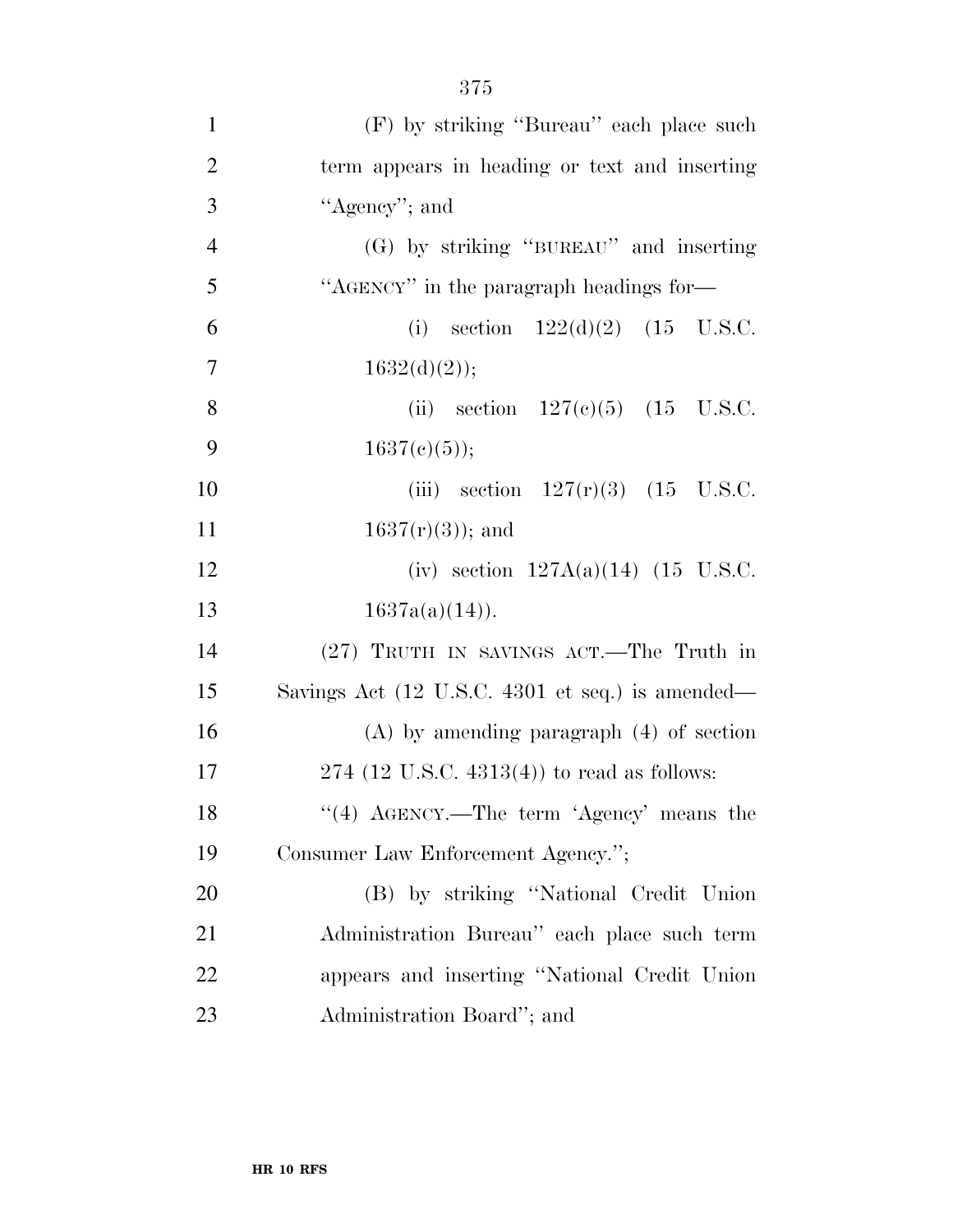| $\mathbf{1}$   | (C) by striking "Bureau" each place such                |
|----------------|---------------------------------------------------------|
| $\overline{2}$ | term appears and inserting "Agency", except in          |
| 3              | section $233(b)(4)(B)$ .                                |
| $\overline{4}$ | SEC. 712. BRINGING THE AGENCY INTO THE REGULAR AP-      |
| 5              | PROPRIATIONS PROCESS.                                   |
| 6              | Section 1017 of the Consumer Financial Protection       |
| 7              | Act of 2010 (12 U.S.C. 5497) is amended—                |
| 8              | $(1)$ in subsection $(a)$ —                             |
| 9              | $(A)$ by amending the heading of such sub-              |
| 10             | section to read as follows: "BUDGET, FINAN-             |
| 11             | CIAL MANAGEMENT, AND AUDIT.-";                          |
| 12             | $(B)$ by striking paragraphs $(1)$ , $(2)$ , and        |
| 13             | (3);                                                    |
| 14             | (C) by redesignating paragraphs (4) and                 |
| 15             | $(5)$ as paragraphs $(1)$ and $(2)$ , respectively; and |
| 16             | (D) by striking subparagraphs $(E)$ and $(F)$           |
| 17             | of paragraph $(1)$ , as so redesignated;                |
| 18             | $(2)$ by striking subsections (b) and (c);              |
| 19             | (3) by redesignating subsections (d) and (e) as         |
| 20             | subsections (b) and (c), respectively; and              |
| 21             | $(4)$ in subsection $(c)$ , as so redesignated—         |
| 22             | $(A)$ by striking paragraphs $(1)$ , $(2)$ , and        |
| 23             | (3) and inserting the following:                        |
| 24             | "(1) AUTHORIZATION OF APPROPRIATIONS.                   |
| 25             | There is authorized to be appropriated to the Agen-     |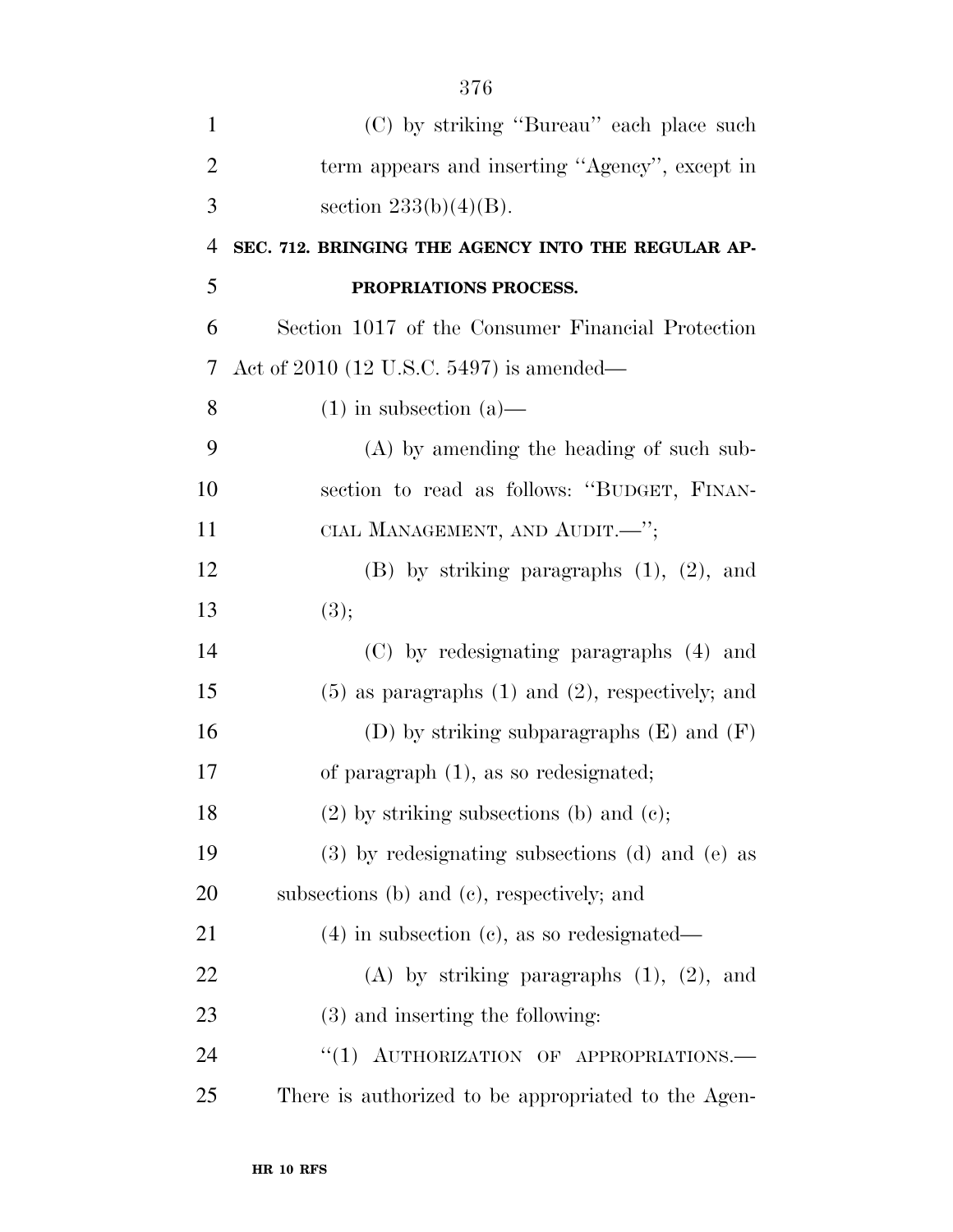| $\mathbf{1}$   | cy for each of fiscal years 2017 and 2018 an amount     |
|----------------|---------------------------------------------------------|
| $\overline{2}$ | equal to the aggregate amount of funds transferred      |
| 3              | by the Board of Governors to the Bureau of Con-         |
| $\overline{4}$ | sumer Financial Protection during fiscal<br>year        |
| 5              | $2015."$ ; and                                          |
| 6              | (B) by redesignating paragraph (4) as                   |
| $\overline{7}$ | paragraph $(2)$ .                                       |
| 8              | SEC. 713. CONSUMER LAW ENFORCEMENT AGENCY INSPEC-       |
| 9              | TOR GENERAL REFORM.                                     |
| 10             | (a) APPOINTMENT OF INSPECTOR GENERAL.—The               |
| 11             | Inspector General Act of 1978 (5 U.S.C. App.) is amend- |
| 12             | $ed$ —                                                  |
| 13             | $(1)$ in section 8G—                                    |
| 14             | (A) in subsection (a)(2), by striking "and              |
| 15             | the Bureau of Consumer Financial Protection";           |
| 16             | $(B)$ in subsection (c), by striking "For               |
| 17             | purposes of implementing this section" and all          |
| 18             | that follows through the end of the subsection;         |
| 19             | and                                                     |
| 20             | (C) in subsection (g)(3), by striking "and              |
| 21             | the Bureau of Consumer Financial Protection";           |
| <u>22</u>      | and                                                     |
| 23             | $(2)$ in section 12—                                    |
| 24             | $(A)$ in paragraph $(1)$ , by inserting "the            |
| 25             | Consumer Law Enforcement Agency;" after                 |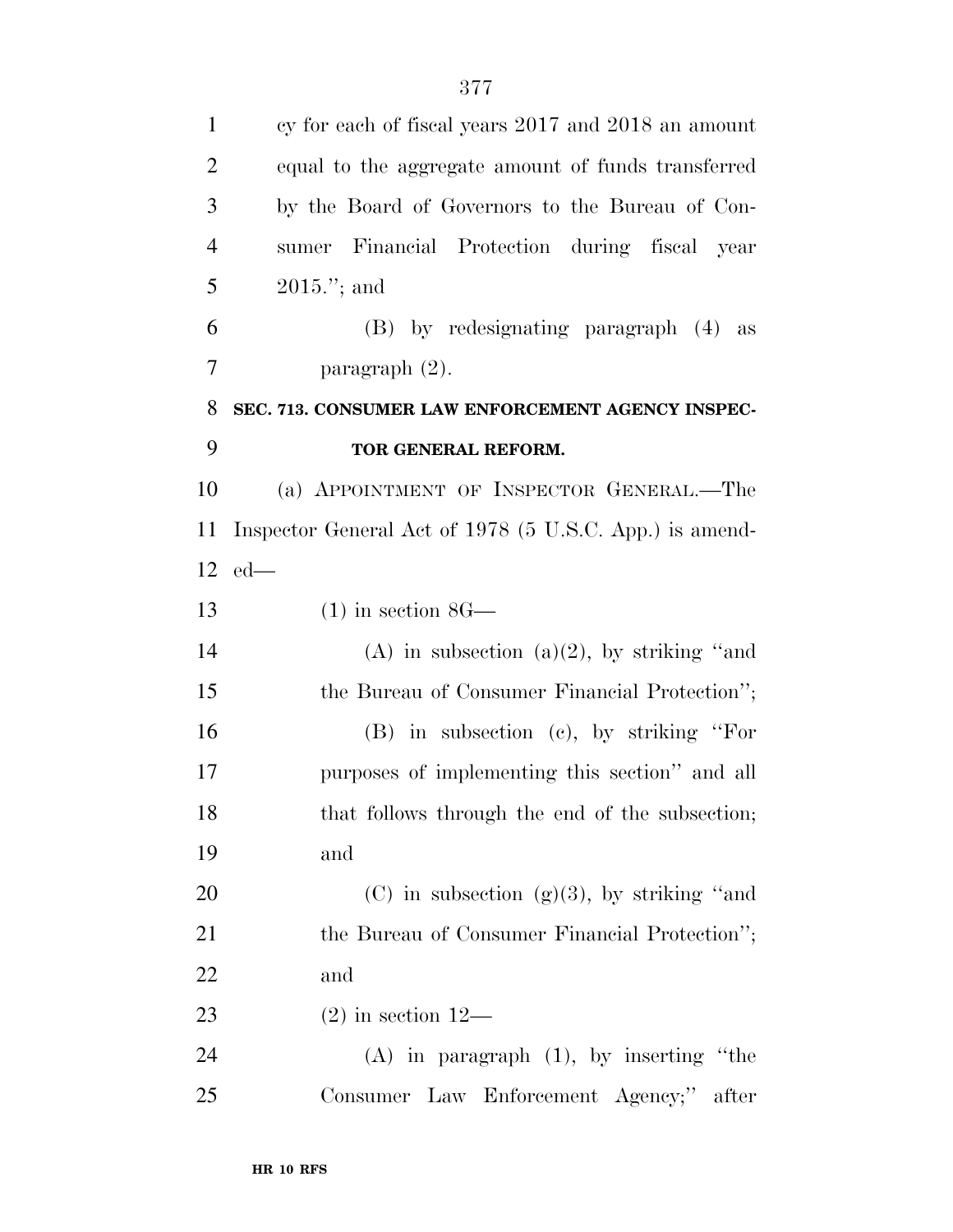| $\mathbf{1}$   | "the President of the Export-Import Bank;";                 |
|----------------|-------------------------------------------------------------|
| $\overline{2}$ | and                                                         |
| 3              | $(B)$ in paragraph $(2)$ , by inserting "the                |
| $\overline{4}$ | Consumer Law Enforcement Agency," after                     |
| 5              | "the Export-Import Bank,".                                  |
| 6              | (b) REQUIREMENTS FOR THE INSPECTOR GENERAL                  |
| 7              | FOR THE CONSUMER LAW ENFORCEMENT AGENCY.                    |
| 8              | (1) ESTABLISHMENT.—Section 1011 of the                      |
| 9              | Consumer Financial Protection Act of 2010 (12)              |
| 10             | U.S.C. $5491$ ), as amended by section 311, is further      |
| 11             | amended by adding at the end the following:                 |
| 12             | "(f) INSPECTOR GENERAL.—There is established the            |
| 13             | position of the Inspector General of the Agency."; and      |
| 14             | (2) HEARINGS.—Section 1016 of the Consumer                  |
| 15             | Financial Protection Act of 2010 (12 U.S.C. 5496)           |
| 16             | is amended by inserting after subsection (c) the fol-       |
| 17             | lowing:                                                     |
| 18             | "(d) ADDITIONAL REQUIREMENT FOR INSPECTOR                   |
| 19             | GENERAL.—On a separate occasion from that described         |
| 20             | in subsection (a), the Inspector General of the Agency      |
| 21             | shall appear before each of the Committee on Banking,       |
| 22             | Housing, and Urban Affairs of the Senate and the Com-       |
| 23             | mittee on Financial Services of the House of Representa-    |
| 24             | tives at semi-annual hearings no less frequently than twice |
| 25             | annually, at a date determined by the chairman of the re-   |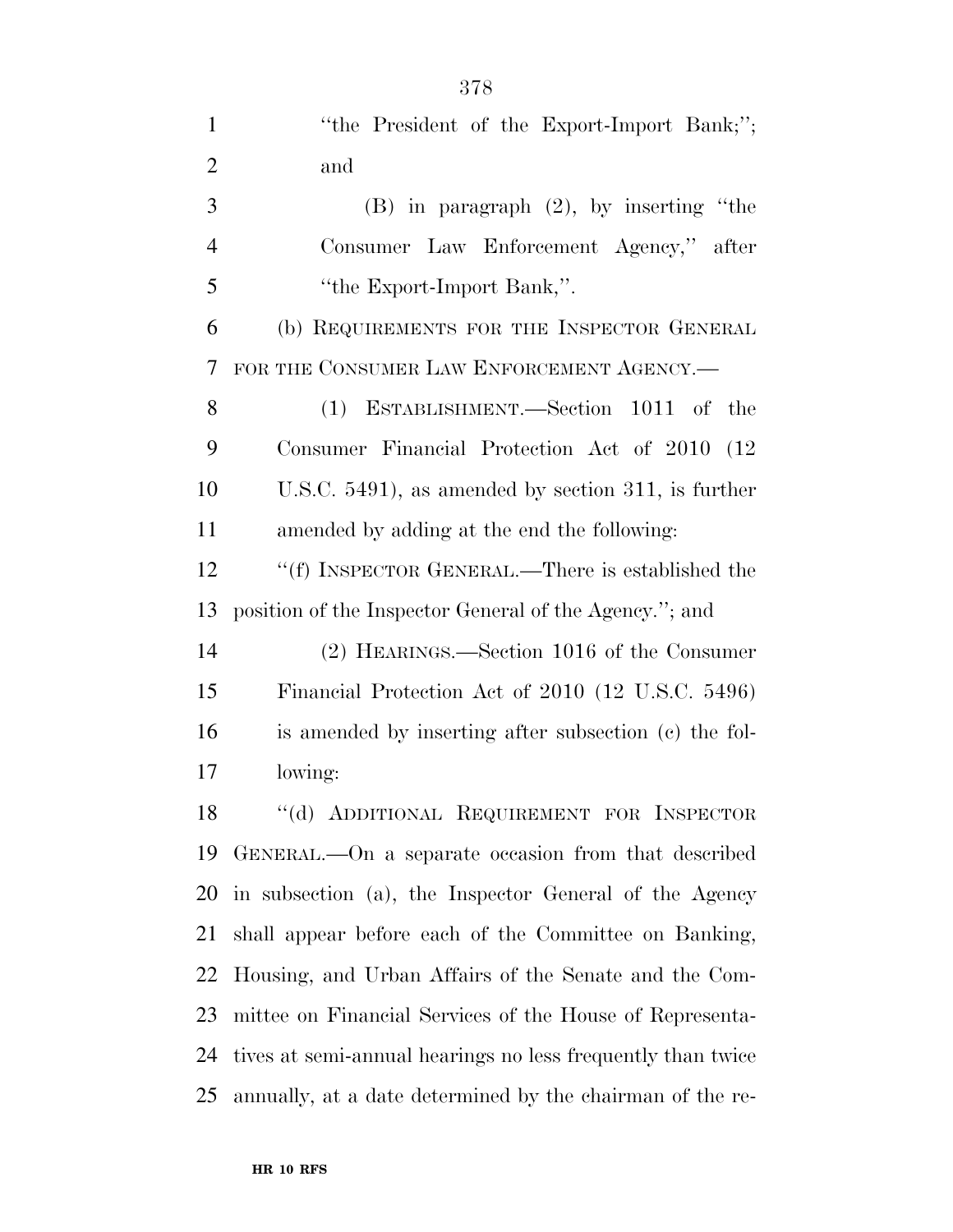spective committee, to testify regarding the reports re- quired under subsection (b) and the reports required under section 5 of the Inspector General Act of 1978 (5 U.S.C. App.).''.

 (3) PARTICIPATION IN THE COUNCIL OF IN- SPECTORS GENERAL ON FINANCIAL OVERSIGHT.— Section 989E(a)(1) of the Dodd-Frank Wall Street 8 Reform and Consumer Protection Act is amended by adding at the end the following:

10 "'(J) The Consumer Law Enforcement Agency.''.

 (4) APPOINTMENT.—The President shall ap- point an Inspector General for the Consumer Law Enforcement Agency in accordance with section 3 of the Inspector General Act of 1978 (5 U.S.C. App.). (c) TRANSITION PERIOD.—The Inspector General of the Board of Governors of the Federal Reserve System and the Bureau of Consumer Financial Protection shall serve in that position until the confirmation of an Inspec- tor General for the Consumer Law Enforcement Agency. At that time, the Inspector General of the Board of Gov- ernors of the Federal Reserve System and the Bureau of Consumer Financial Protection shall become the Inspector General of the Board of Governors of the Federal Reserve System.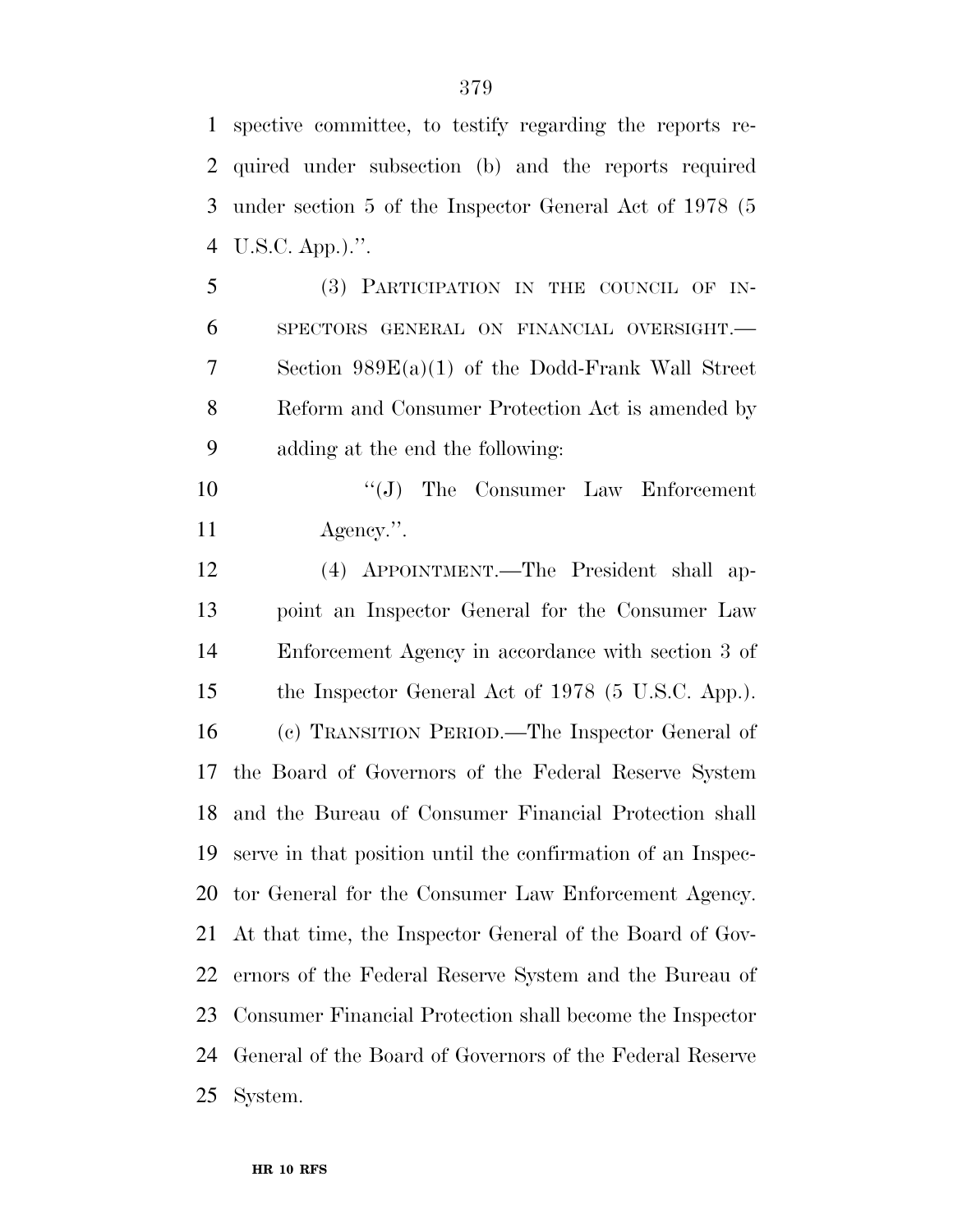## **SEC. 714. PRIVATE PARTIES AUTHORIZED TO COMPEL THE AGENCY TO SEEK SANCTIONS BY FILING CIVIL ACTIONS; ADJUDICATIONS DEEMED AC-TIONS.**

 Section 1053 of the Consumer Financial Protection Act of 2010 (12 U.S.C. 5563) is amended by adding at the end the following:

8 "(f) PRIVATE PARTIES AUTHORIZED TO COMPEL THE AGENCY TO SEEK SANCTIONS BY FILING CIVIL AC-TIONS.—

11 "(1) TERMINATION OF ADMINISTRATIVE PRO- CEEDING.—In the case of any person who is a party to a proceeding brought by the Agency under this section, to which chapter 5 of title 5, United States Code, applies, and against whom an order imposing a cease and desist order or a penalty may be issued at the conclusion of the proceeding, that person may, not later than 20 days after receiving notice of such proceeding, and at that person's discretion, re-quire the Agency to terminate the proceeding.

21 "(2) CIVIL ACTION AUTHORIZED. If a person requires the Agency to terminate a proceeding pur- suant to paragraph (1), the Agency may bring a civil action against that person for the same remedy that might be imposed.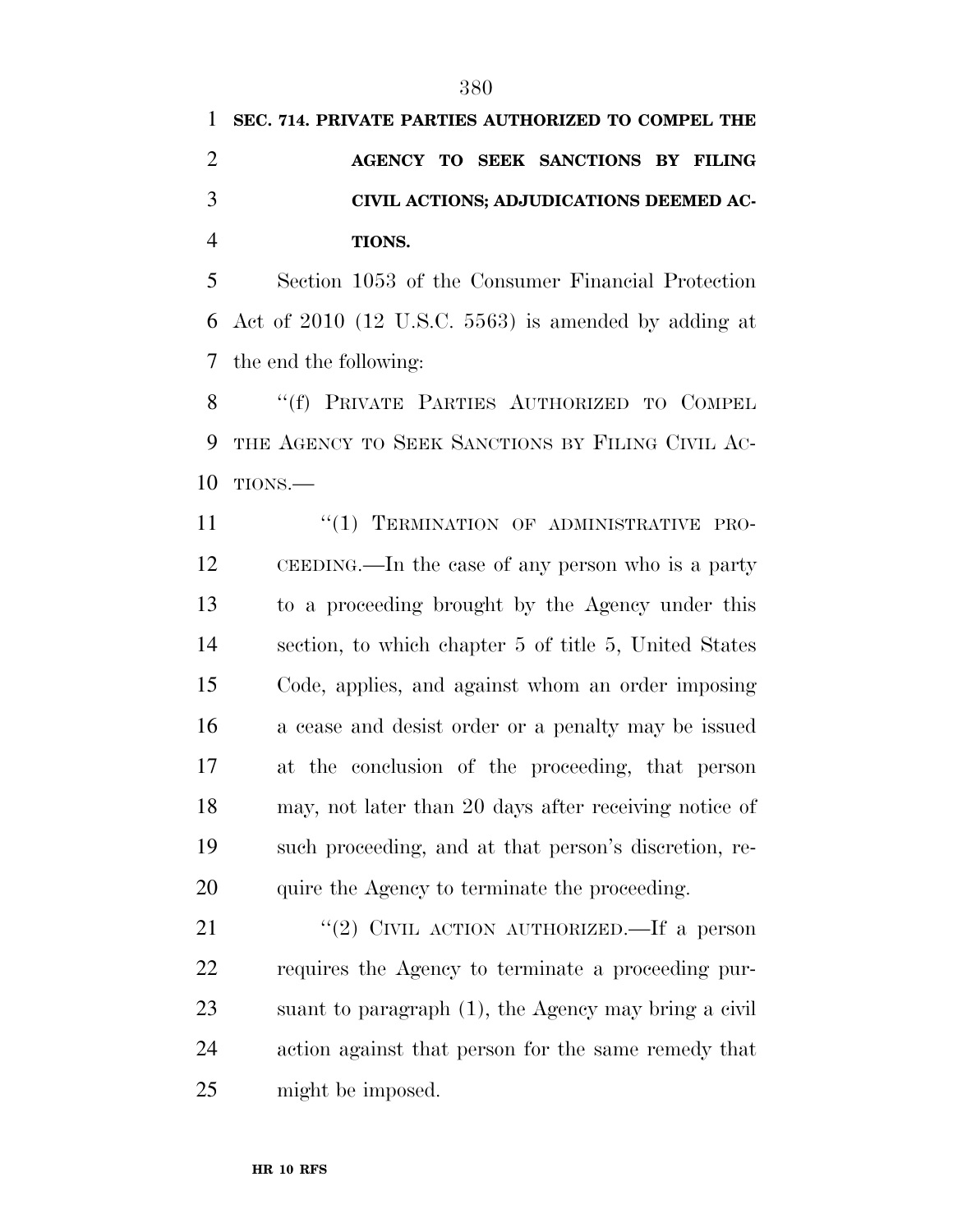| $\mathbf{1}$ | "(g) ADJUDICATIONS DEEMED ACTIONS.—Any ad-             |
|--------------|--------------------------------------------------------|
| 2            | ministrative adjudication commenced under this section |
| 3            | shall be deemed an 'action' for purposes of section    |
| 4            | $1054(g)$ .".                                          |
| 5            | SEC. 715. CIVIL INVESTIGATIVE DEMANDS TO BE AP-        |
| 6            | PEALED TO COURTS.                                      |
| 7            | Section 1052 of the Consumer Financial Protection      |
| 8            | Act of $2010$ (12 U.S.C. 5562) is amended—             |
| 9            | $(1)$ in subsection $(e)$ —                            |
| 10           | $(A)$ in paragraph $(2)$ , by inserting after          |
| 11           | "shall state" the following: "with specificity";       |
| 12           | and                                                    |
| 13           | (B) by adding at the end the following:                |
| 14           | "(14) MEETING REQUIREMENT.—The recipient               |
| 15           | of a civil investigative demand shall meet and confer  |
| 16           | with an Agency investigator within 30 calendar days    |
| 17           | after receipt of the demand to discuss and attempt     |
| 18           | to resolve all issues regarding compliance with the    |
| 19           | civil investigative demand, unless the Agency grants   |
| 20           | an extension requested by such recipient.";            |
| 21           | $(2)$ in subsection $(f)$ —                            |
| 22           | $(A)$ by amending paragraph $(1)$ to read as           |
| 23           | follows:                                               |
| 24           | "(1) IN GENERAL.—Not later than $45$ days              |
| 25           | after the service of any civil investigative demand    |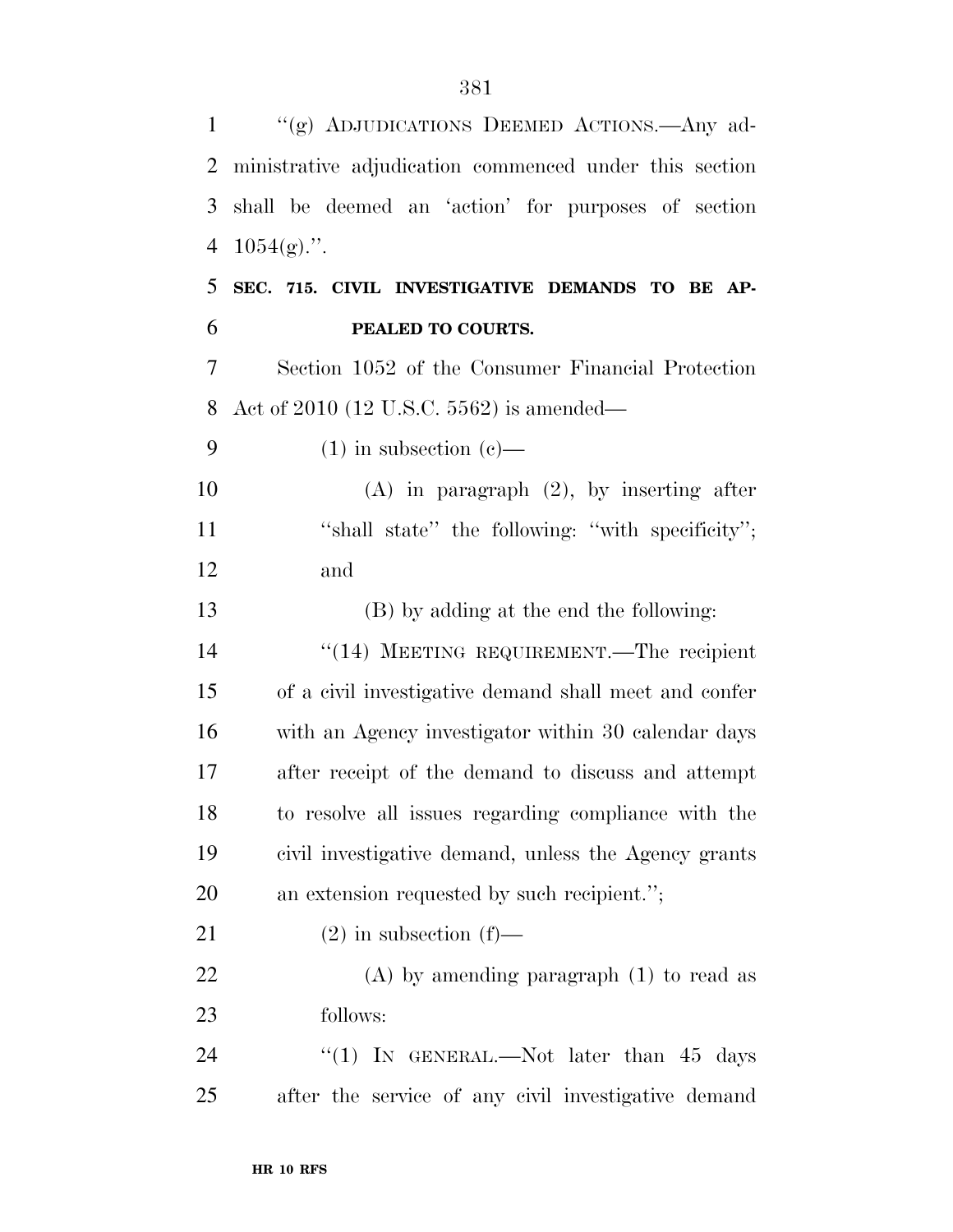| $\mathbf{1}$   | upon any person under subsection (c), or at any            |
|----------------|------------------------------------------------------------|
| $\overline{2}$ | time before the return date specified in the demand,       |
| 3              | whichever period is shorter, or within such period ex-     |
| $\overline{4}$ | ceeding 45 days after service or in excess of such re-     |
| 5              | turn date as may be prescribed in writing, subse-          |
| 6              | quent to service, by any Agency investigator named         |
| 7              | in the demand, such person may file, in the district       |
| 8              | court of the United States for any judicial district       |
| 9              | in which such person resides, is found, or transacts       |
| 10             | business, a petition for an order modifying or setting     |
| 11             | aside the demand."; and                                    |
| 12             | $(B)$ in paragraph $(2)$ , by striking "at the             |
| 13             | Bureau"; and                                               |
| 14             | $(3)$ in subsection $(h)$ —                                |
|                |                                                            |
| 15             | (A) by striking " $(1)$ In GENERAL.—"; and                 |
| 16             | $(B)$ by striking paragraph $(2)$ .                        |
| 17             | SEC. 716. AGENCY DUAL MANDATE AND ECONOMIC ANAL-           |
| 18             | YSIS.                                                      |
| 19             | (a) PURPOSE.—Section $1021(a)$ of the Consumer Fi-         |
| 20             | nancial Protection Act of $2010$ (12 U.S.C. $5511(a)$ ) is |
| 21             | amended by adding at the end the following: "In addition,  |
| 22             | the Director shall seek to implement and, where applica-   |
| 23             | ble, enforce Federal consumer financial law consistently   |
| 24             | for the purpose of strengthening participation in markets  |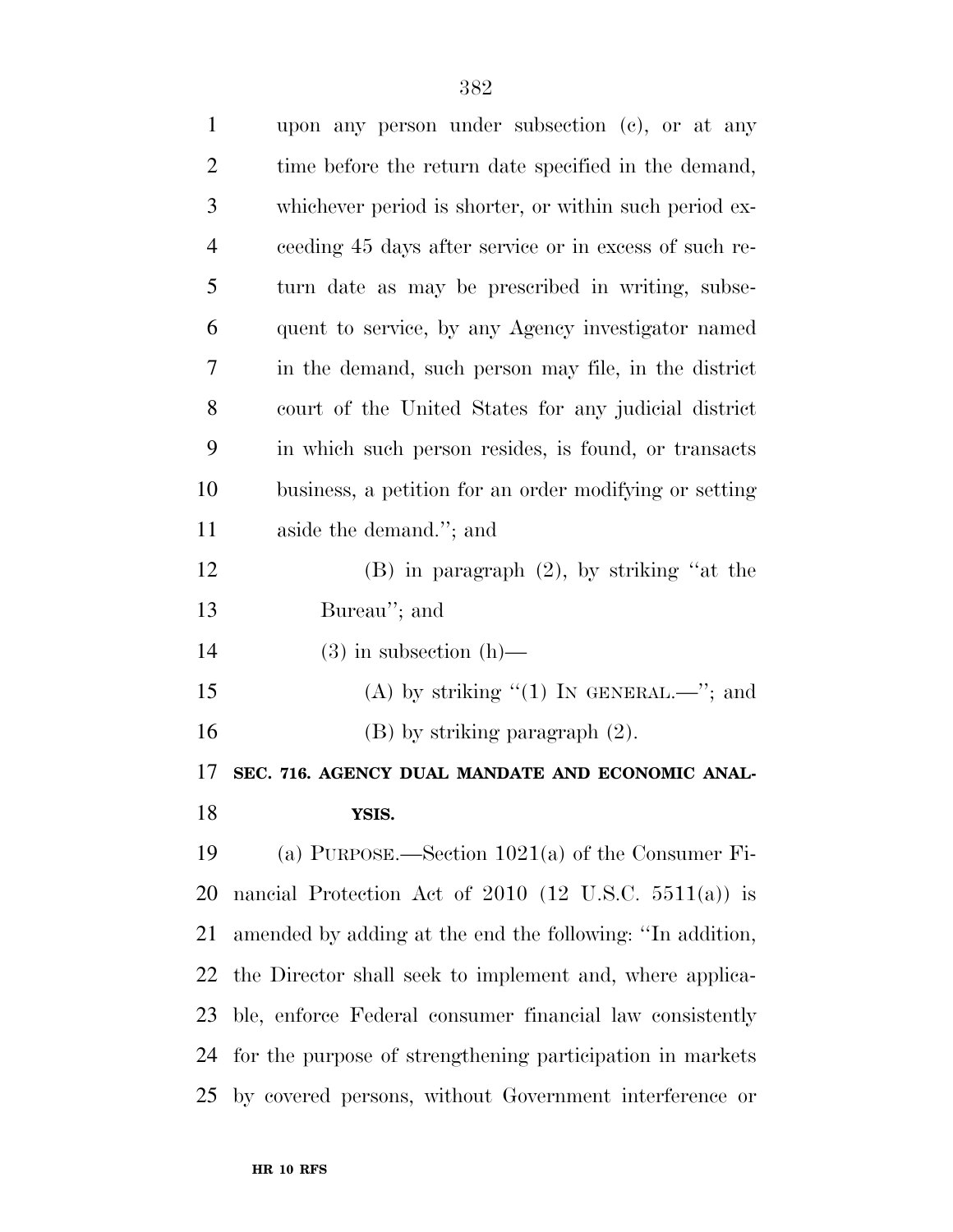subsidies, to increase competition and enhance consumer

choice.''.

| 3         | (b) OFFICE OF ECONOMIC ANALYSIS.—                      |
|-----------|--------------------------------------------------------|
| 4         | $(1)$ IN GENERAL.—Section 1013 of the Con-             |
| 5         | sumer Financial Protection Act of 2010 (12 U.S.C.      |
| 6         | 5493), as amended by section 725, is further           |
| 7         | amended by adding at the end the following:            |
| 8         | "(h) OFFICE OF ECONOMIC ANALYSIS.—                     |
| 9         | "(1) ESTABLISHMENT.—The Director shall, not            |
| 10        | later than the end of the 60-day period beginning on   |
| 11        | the date of the enactment of this subsection, estab-   |
| 12        | lish an Office of Economic Analysis.                   |
| 13        | "(2) DIRECT REPORTING.—The head of the Of-             |
| 14        | fice of Economic Analysis shall report directly to the |
| 15        | Director.                                              |
| 16        | "(3) REVIEW AND ASSESSMENT OF PROPOSED                 |
| 17        | RULES AND REGULATIONS.—The Office of Economic          |
| 18        | Analysis shall—                                        |
| 19        | "(A) review all proposed rules and regula-             |
| <b>20</b> | tions, including regulatory guidance, of the           |
| 21        | Agency;                                                |
| 22        | "(B) assess the impact of such rules and               |
| 23        | regulations, including regulatory guidance, on         |
| 24        | consumer choice, price, and access to credit           |
| 25        | products; and                                          |
|           |                                                        |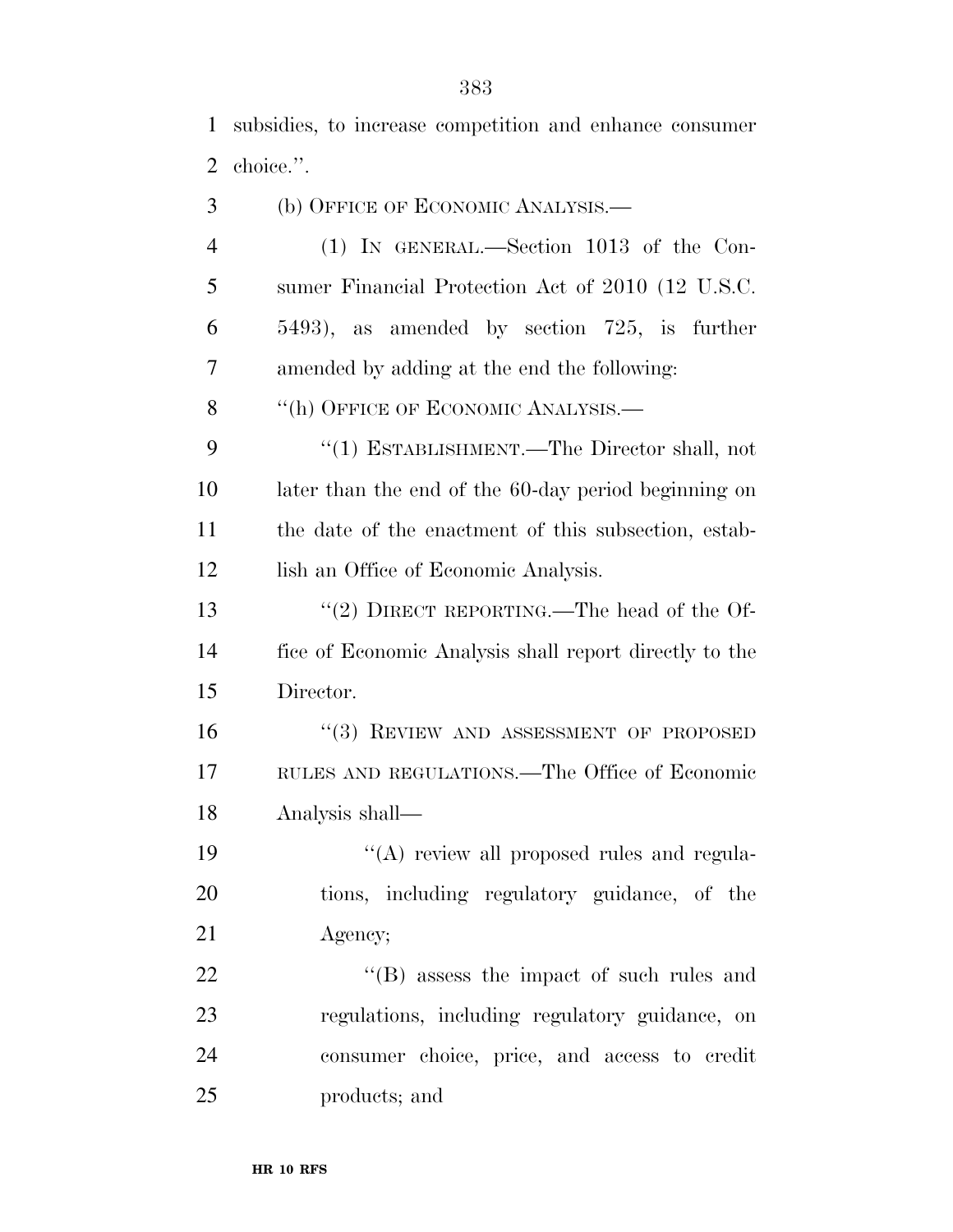| $\mathbf{1}$   | "(C) publish a report on such reviews and             |
|----------------|-------------------------------------------------------|
| $\overline{2}$ | assessments in the Federal Register.                  |
| 3              | "(4) MEASURING EXISTING RULES AND REGU-               |
| $\overline{4}$ | LATIONS.—The Office of Economic Analysis shall—       |
| 5              | "(A) review each rule and regulation                  |
| 6              | issued by the Agency after $1, 2, 6$ , and $11$ years |
| 7              | of the date such rule became effective;               |
| 8              | $\lq\lq$ (B) measure the rule or regulation's suc-    |
| 9              | cess in solving the problem that the rule or reg-     |
| 10             | ulation was intended to solve when issued; and        |
| 11             | $\lq\lq$ publish a report on such review and          |
| 12             | measurement in the Federal Register.                  |
| 13             | "(5) COST-BENEFIT ANALYSIS RELATED TO AD-             |
| 14             | MINISTRATIVE ENFORCEMENT AND<br><b>CIVIL</b><br>$AC-$ |
| 15             | TIONS.—The Office of Economic Analysis shall—         |
| 16             | "(A) carry out a cost-benefit analysis of             |
| 17             | any proposed administrative enforcement ac-           |
| 18             | tion, civil lawsuit, or consent order of the Agen-    |
| 19             | cy; and                                               |
| 20             | $\lq\lq$ (B) assess the impact of such complaint,     |
| 21             | lawsuit, or order on consumer choice, price, and      |
| 22             | access to credit products.".                          |
| 23             | (2) CONSIDERATION OF REVIEW AND ASSESS-               |
| 24             | RULEMAKING REQUIREMENTS.-Section<br>MENT;             |
| 25             | 1022(b) of the Consumer Financial Protection Act      |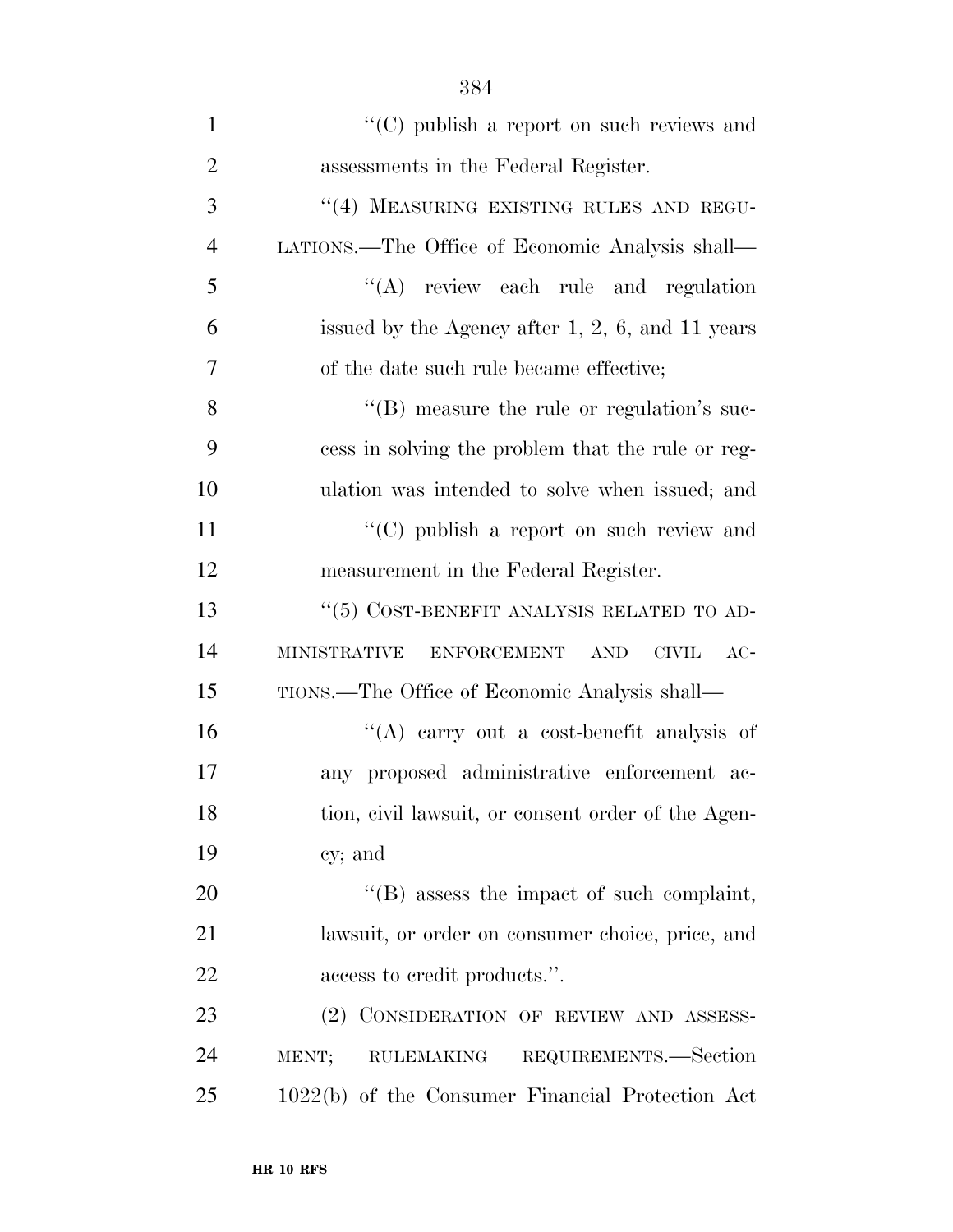| $\mathbf{1}$   | of $2010$ (12 U.S.C. $5512(b)$ ) is amended by adding |
|----------------|-------------------------------------------------------|
| $\overline{2}$ | at the end the following:                             |
| 3              | $``(5)$ CONSIDERATION OF REVIEW AND ASSESS-           |
| $\overline{4}$ | MENT BY THE OFFICE OF ECONOMIC ANALYSIS.-             |
| 5              | Before issuing any rule or regulation, the Director   |
| 6              | shall consider the review and assessment of such      |
| 7              | rule or regulation, including regulatory guidance,    |
| 8              | carried out by the Office of Economic Analysis.       |
| 9              | IDENTIFICATION OF PROBLEMS<br>(6)<br>AND              |
| 10             | METRICS FOR JUDGING SUCCESS.-                         |
| 11             | "(A) IN GENERAL.—The Director shall, in               |
| 12             | each proposed rulemaking of the Agency—               |
| 13             | "(i) identify the problem that the par-               |
| 14             | ticular rule or regulations is seeking to             |
| 15             | solve; and                                            |
| 16             | "(ii) specify the metrics by which the                |
| 17             | Agency will measure the success of the rule           |
| 18             | or regulation in solving such problem.                |
| 19             | "(B) REQUIRED METRICS.—The metrics                    |
| 20             | specified under subparagraph $(A)(ii)$ shall in-      |
| 21             | clude a measurement of changes to consumer            |
| 22             | access to, and cost of, consumer financial prod-      |
| 23             | ucts and services.".                                  |
| 24             | (3) CONSIDERATION OF COST-BENEFIT REVIEW              |
| 25             | ADMINISTRATIVE ACTIONS.—The<br><b>RELATED</b><br>TO   |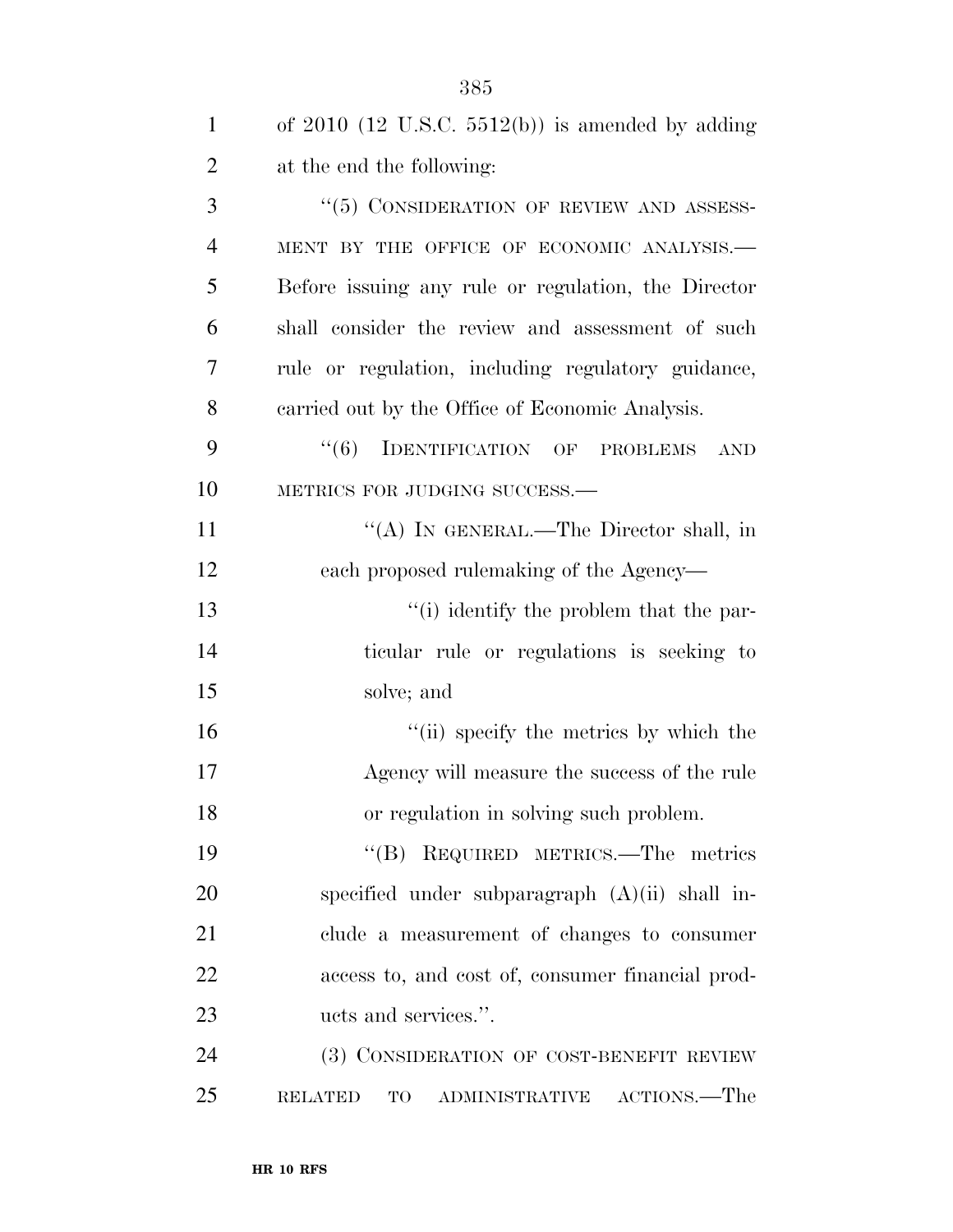| οσυ                                                                                                                |
|--------------------------------------------------------------------------------------------------------------------|
| Dodd-Frank Wall Street Reform and Consumer Pro-                                                                    |
| tection Act $(12 \text{ U.S.C. } 5301 \text{ et seq.})$ is amended—                                                |
| $(A)$ in subtitle E of title X, by adding at                                                                       |
| the end the following:                                                                                             |
| "SEC. 1059. CONSIDERATION OF COST-BENEFIT ANALYSIS                                                                 |
| <b>ADMINISTRATIVE</b><br><b>RELATED</b><br><b>TO</b><br><b>ENFORCE-</b>                                            |
| MENT AND CIVIL ACTIONS.                                                                                            |
| "Before initiating any administrative enforcement ac-                                                              |
| tion or civil lawsuit or entering into a consent order, the                                                        |
| Director shall consider the cost-benefit analysis of such                                                          |
| action, lawsuit, or order carried out by the Office of Eco-                                                        |
| nomic Analysis."; and                                                                                              |
| (B) in the table of contents under section                                                                         |
| $1(b)$ , by inserting after the item relating to sec-                                                              |
| tion 1058 the following:                                                                                           |
| "Sec. 1059. Consideration of cost-benefit analysis related to administrative en-<br>forcement and civil actions.". |
| (c) AVOIDANCE OF DUPLICATIVE OR UNNECESSARY                                                                        |
| 17 ANALYSES.—The Consumer Law Enforcement Agency                                                                   |
| 18 may perform any of the analyses required by the amend-                                                          |
| ments made by this section in conjunction with, or as part                                                         |
| 20 of, any other agenda or analysis required by any other                                                          |
| provision of law, if such other agenda or analysis satisfies                                                       |
| 22 the provisions of this section.                                                                                 |
|                                                                                                                    |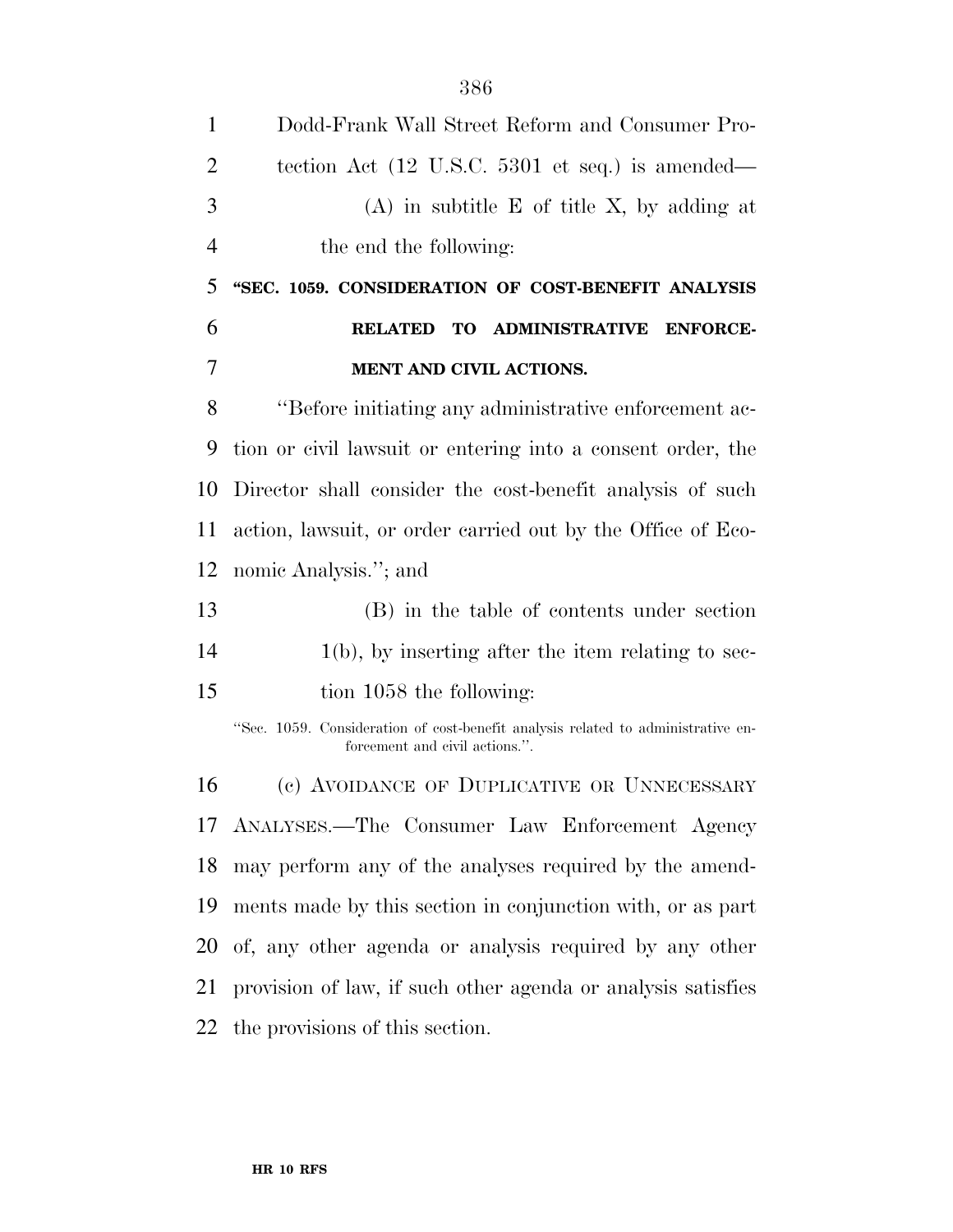| 1              | SEC. 717. NO DEFERENCE TO AGENCY INTERPRETATION.              |
|----------------|---------------------------------------------------------------|
| $\overline{2}$ | The Consumer Financial Protection Act of 2010 (12)            |
| 3              | U.S.C. $5481$ et seq.) is amended—                            |
| $\overline{4}$ | $(1)$ in section $1022(b)(4)$ —                               |
| 5              | (A) by striking "(A) IN GENERAL.—"; and                       |
| 6              | (B) by striking subparagraph (B); and                         |
| $\overline{7}$ | (2) in section $1061(b)(5)(E)$ —                              |
| 8              | $(A)$ by striking "affords to the "" and all                  |
| 9              | that follows through "(i) Federal Trade Com-                  |
| 10             | mission" and inserting "affords to the Federal                |
| 11             | Trade Commission";                                            |
| 12             | $(B)$ by striking "; or" and inserting a pe-                  |
| 13             | riod; and                                                     |
| 14             | (C) by striking clause (ii).                                  |
| 15             | <b>Subtitle B—Administrative</b>                              |
| 16             | <b>Enhancements</b>                                           |
| 17             | SEC. 721. ADVISORY OPINIONS.                                  |
| 18             | Section 1022(b) of the Consumer Financial Protec-             |
| 19             | tion Act of $2010$ (12 U.S.C. $5512(b)$ ), as amended by sec- |
| 20             | tion 716, is further amended by adding at the end the         |
| 21             | following:                                                    |
| 22             | $``(7)$ ADVISORY OPINIONS.—                                   |
| 23             | "(A) ESTABLISHING PROCEDURES.-                                |
| 24             | "(i) IN GENERAL.—The Director shall                           |
| 25             | establish a procedure and, as necessary,                      |
| 26             | promulgate rules to provide written opin-                     |
|                |                                                               |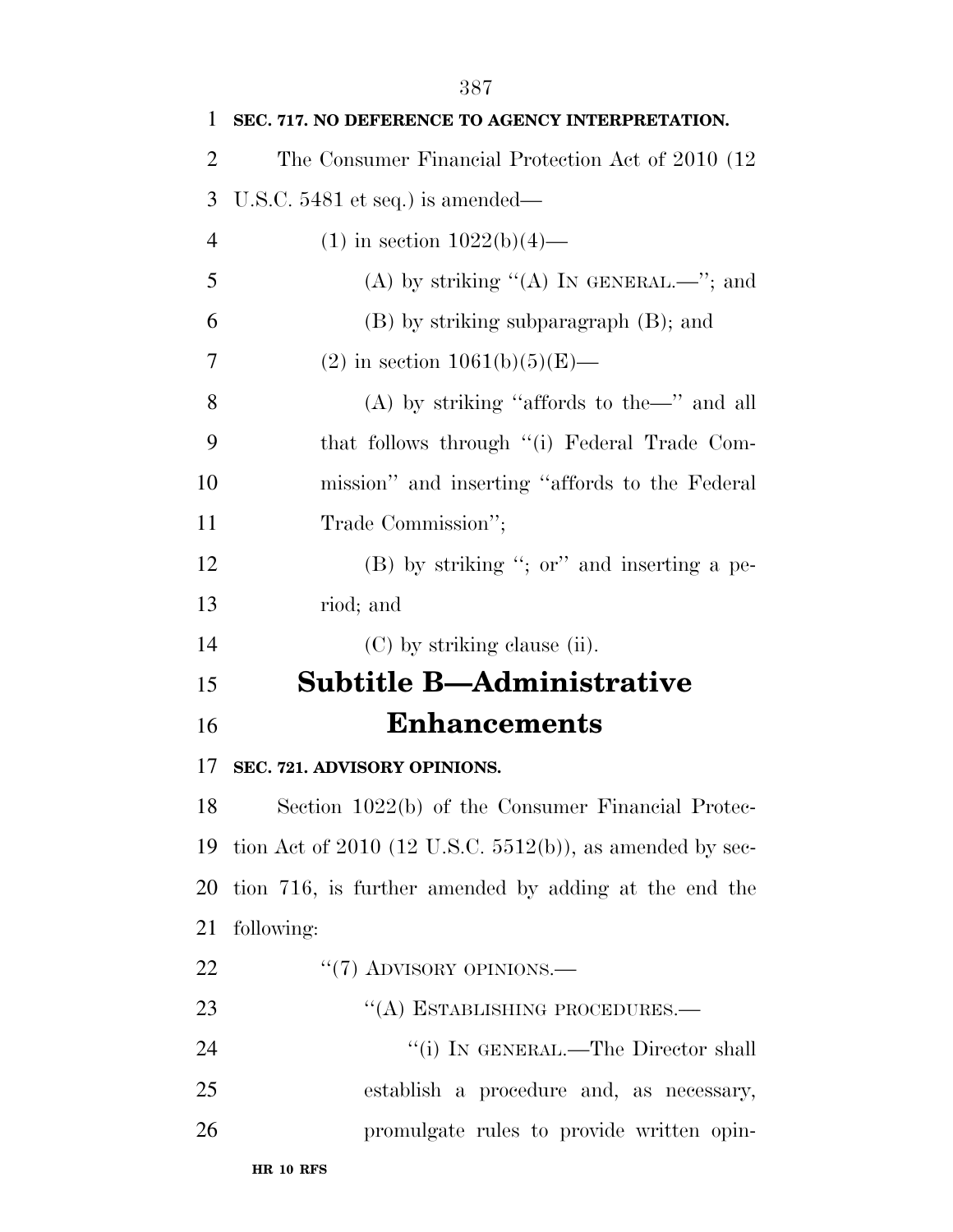| $\mathbf{1}$   | ions in response to inquiries concerning the             |
|----------------|----------------------------------------------------------|
| $\overline{2}$ | conformance of specific conduct with Fed-                |
| 3              | eral consumer financial law. In establishing             |
| $\overline{4}$ | the procedure, the Director shall consult                |
| 5              | with the prudential regulators and such                  |
| 6              | other Federal departments and agencies as                |
| 7              | the Director determines appropriate, and                 |
| 8              | obtain the views of all interested persons               |
| 9              | through a public notice and comment pe-                  |
| 10             | riod.                                                    |
| 11             | "(ii) SCOPE OF REQUEST.—A request                        |
| 12             | for an opinion under this paragraph must                 |
| 13             | relate to specific proposed or prospective               |
| 14             | conduct by a covered person contemplating                |
| 15             | the proposed or prospective conduct.                     |
| 16             | "(iii) SUBMISSION.—A request for an                      |
| 17             | opinion under this paragraph may be sub-                 |
| 18             | mitted to the Director either by or on be-               |
| 19             | half of a covered person.                                |
| 20             | ``(iv)<br>RIGHT<br><b>TO</b><br><b>WITHDRAW</b><br>$IN-$ |
| 21             | QUIRY.—Any inquiry under this paragraph                  |
| 22             | may be withdrawn at any time prior to the                |
| 23             | Director issuing an opinion in response to               |
| 24             | such inquiry, and any opinion based on an                |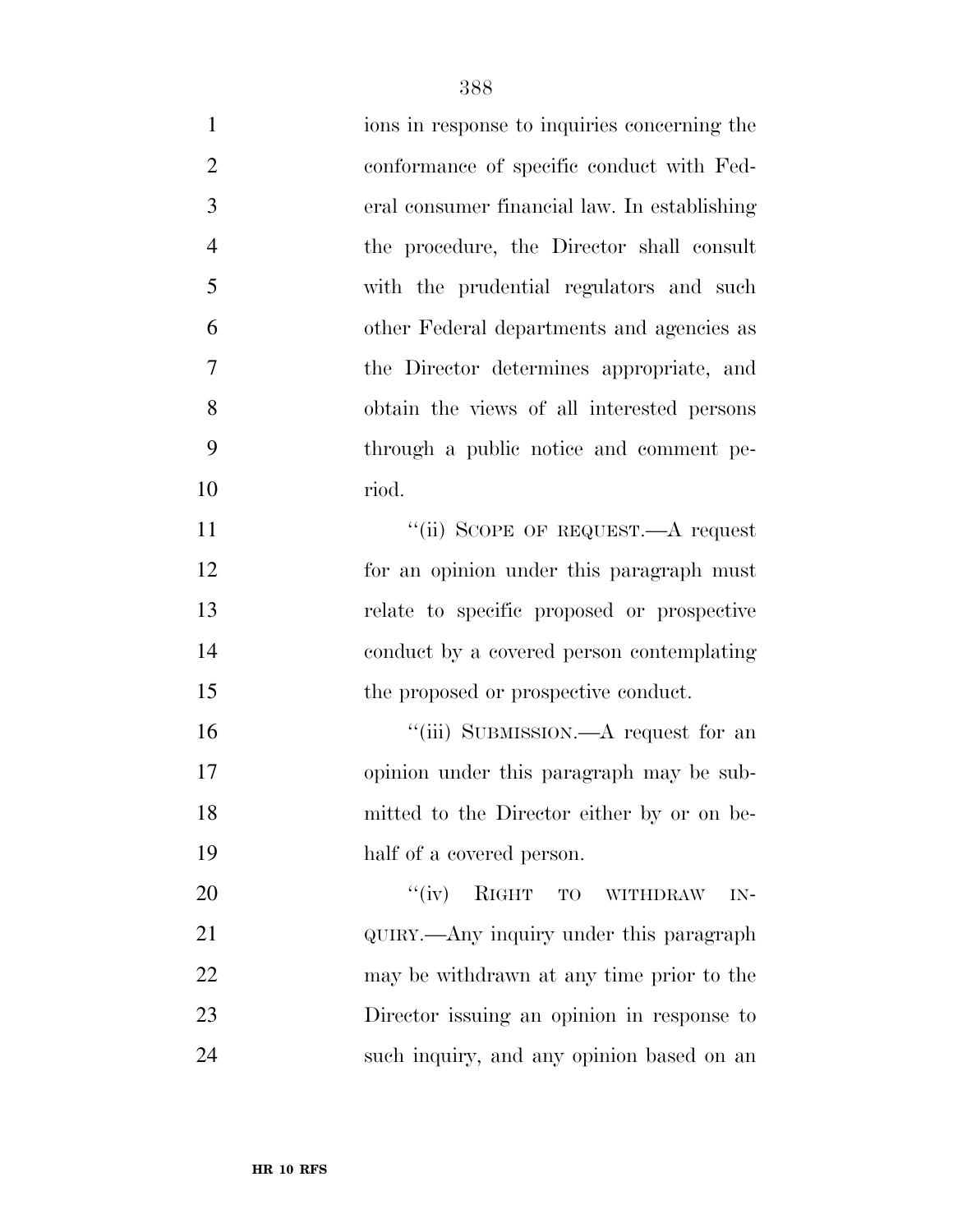| $\mathbf{1}$   | inquiry that has been withdrawn shall have  |
|----------------|---------------------------------------------|
| $\overline{2}$ | no force or effect.                         |
| 3              | "(B) ISSUANCE OF OPINIONS.—                 |
| $\overline{4}$ | "(i) IN GENERAL.—The Director               |
| 5              | shall, within 90 days of receiving the re-  |
| 6              | quest for an opinion under this paragraph,  |
| $\overline{7}$ | either—                                     |
| 8              | $\lq\lq$ issue an opinion stating           |
| 9              | whether the described conduct would         |
| 10             | violate Federal consumer financial          |
| 11             | law;                                        |
| 12             | $\lq\lq$ (II) if permissible under clause   |
| 13             | (iii), deny the request; or                 |
| 14             | "(III) explain why it is not fea-           |
| 15             | sible to issue an opinion.                  |
| 16             | "(ii) EXTENSION.—Notwithstanding            |
| 17             | clause (i), if the Director determines that |
| 18             | the Agency requires additional time to      |
| 19             | issue an opinion, the Director may make a   |
| 20             | single extension of the deadline of 90 days |
| 21             | or less.                                    |
| 22             | "(iii) DENIAL OF REQUESTS.—The              |
| 23             | Director shall not issue an opinion, and    |
| 24             | shall so inform the requestor, if the re-   |
| 25             | quest for an opinion—                       |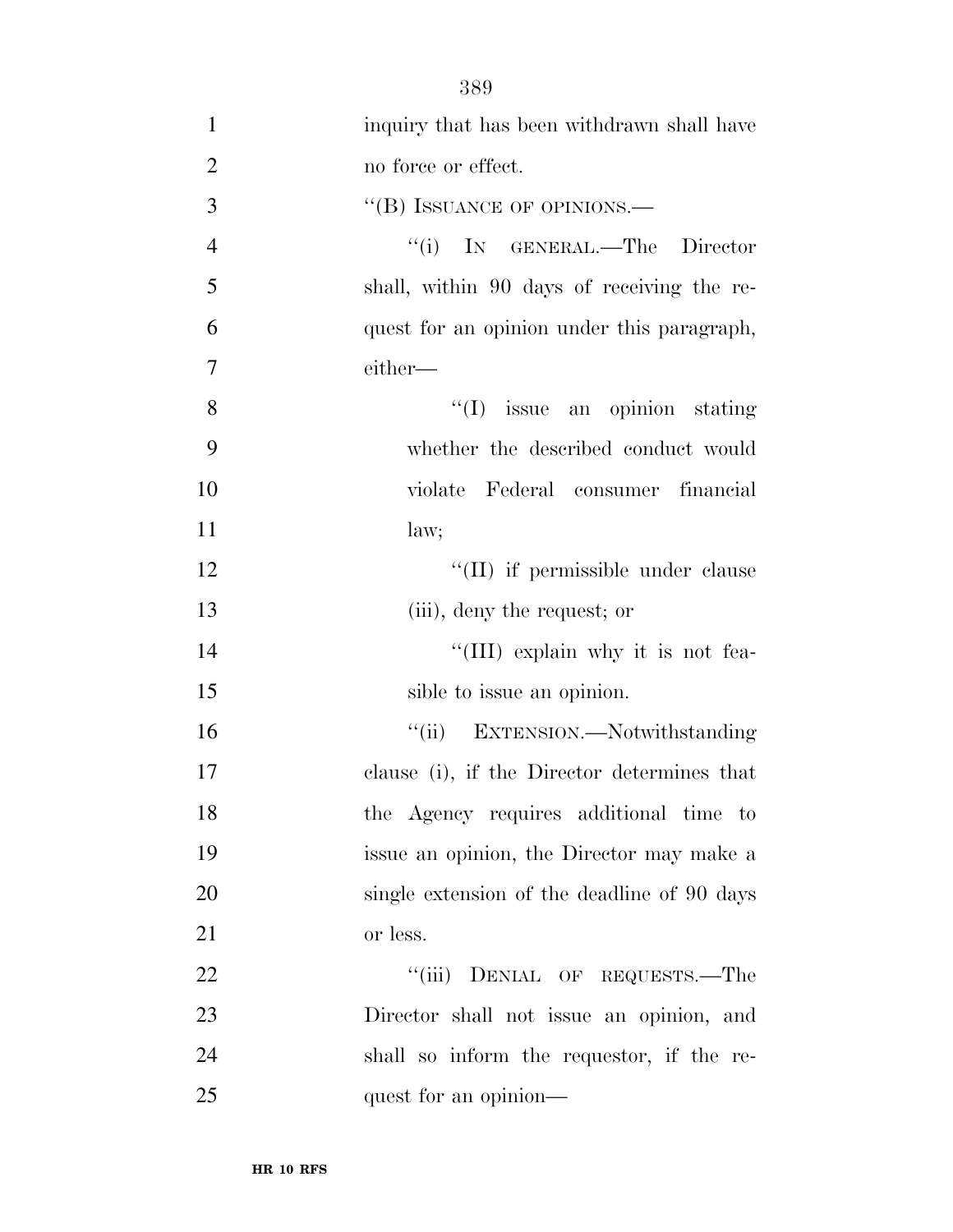- 390 1  $\text{``(I)}$  asks a general question of 2 interpretation; 3 ''(II) asks about a hypothetical 4 situation; 5 ''(III) asks about the conduct of 6 someone other than the covered per-7 son on whose behalf the request is 8 made; 9  $\frac{1}{2}$  (IV) asks about past conduct 10 that the covered person on whose be-11 half the request is made does not plan 12 to continue in the future; or 13  $\qquad \qquad \text{``(V)}$  fails to provide necessary 14 supporting information requested by 15 the Agency within a reasonable time 16 established by the Agency. 17 ''(iv) AMENDMENT AND REVOCA-18 TION.—An advisory opinion issued under 19 this paragraph may be amended or revoked 20 at any time. 21 ""(v) PUBLIC DISCLOSURE.—An opin-
- 22 ion rendered pursuant to this paragraph 23 shall be placed in the Agency's public 24 record 90 days after the requesting party 25 has received the advice, subject to any lim-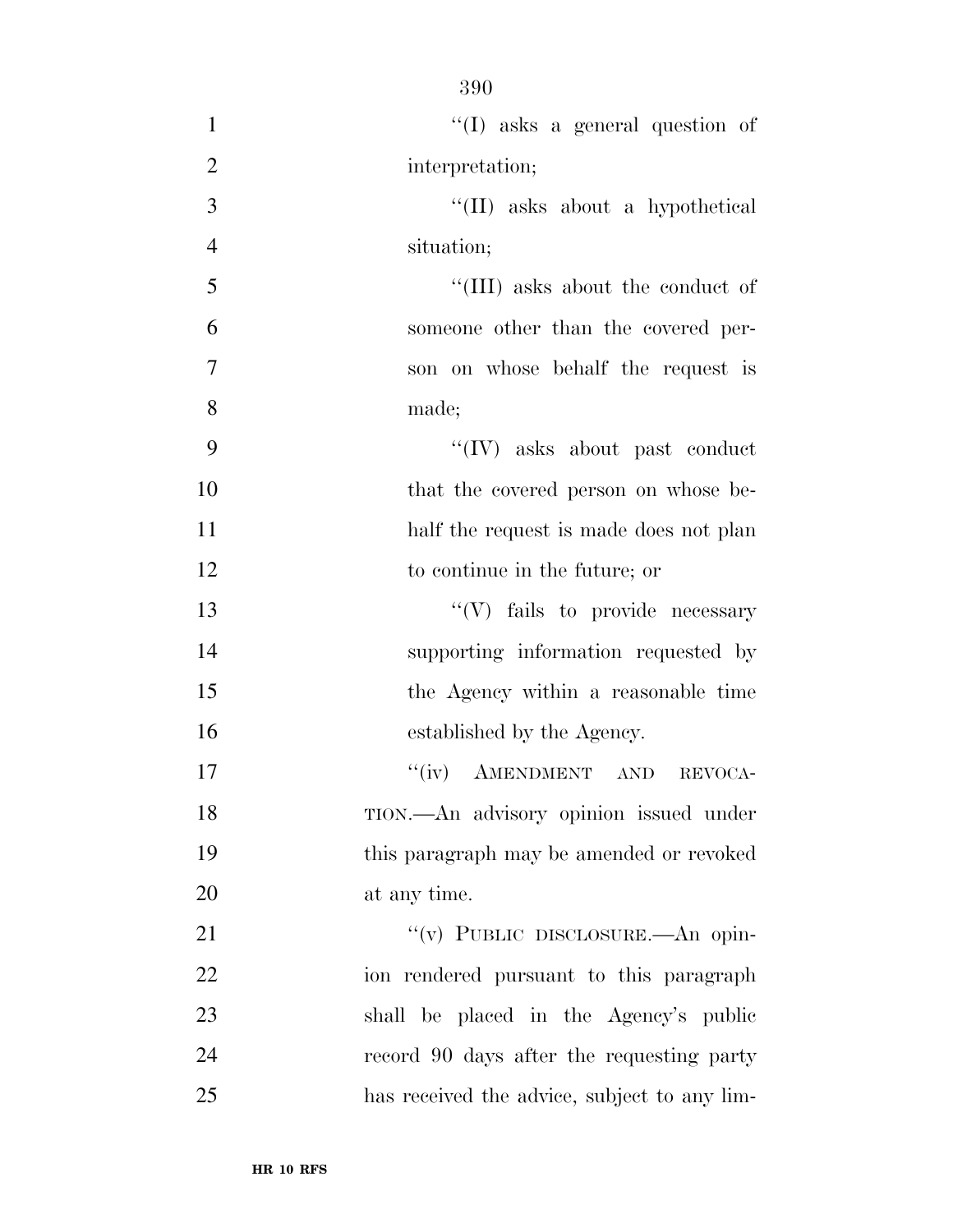| $\mathbf{1}$   | itations on public disclosure arising from       |
|----------------|--------------------------------------------------|
| $\overline{2}$ | statutory restrictions, Agency regulations,      |
| 3              | or the public interest. The Agency shall re-     |
| $\overline{4}$ | dact any personal, confidential, or identi-      |
| 5              | fying information about the covered person       |
| 6              | or any other persons mentioned in the ad-        |
| 7              | visory opinion, unless the covered person        |
| 8              | consents to such disclosure.                     |
| 9              | "(vi) REPORT TO CONGRESS.—The                    |
| 10             | Agency shall, concurrent with the semi-an-       |
| 11             | report required under section<br>nual            |
| 12             | $1016(b)$ , submit information regarding the     |
| 13             | number of requests for an advisory opinion       |
| 14             | received, the subject of each request, the       |
| 15             | number of requests denied pursuant to            |
| 16             | clause (iii), and the time needed to respond     |
| 17             | to each request.                                 |
| 18             | "(C) RELIANCE ON OPINION.—Any person             |
| 19             | may rely on an opinion issued by the Director    |
| 20             | pursuant to this paragraph that has not been     |
| 21             | amended or withdrawn. No liability under Fed-    |
| 22             | eral consumer financial law shall attach to con- |
| 23             | duct consistent with an advisory opinion that    |
| 24             | had not been amended or withdrawn at the time    |

the conduct was undertaken.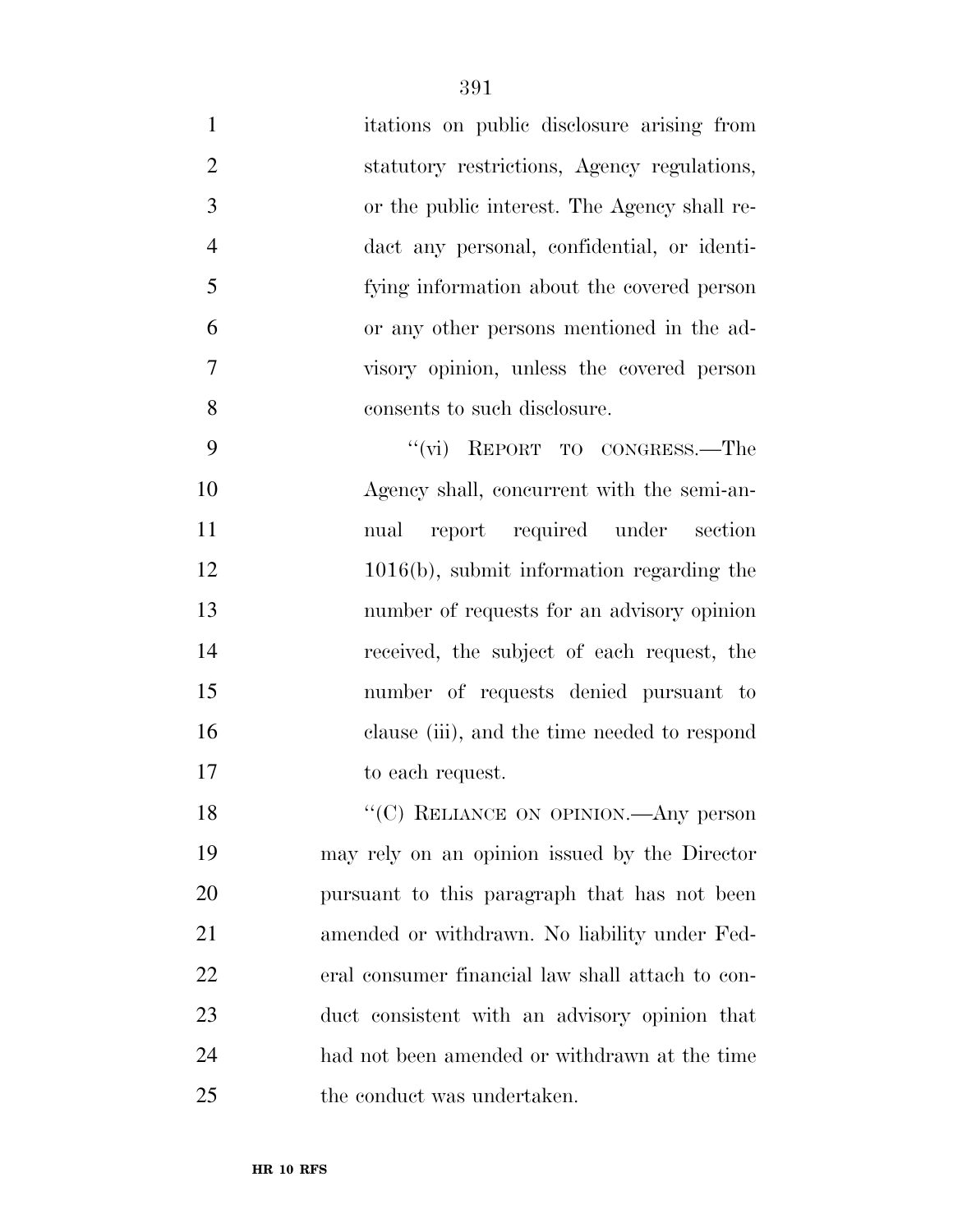| $\mathbf{1}$   | "(D) ASSISTANCE FOR SMALL BUSI-              |
|----------------|----------------------------------------------|
| $\overline{2}$ | NESSES.                                      |
| 3              | "(i) IN GENERAL.—The Agency shall            |
| $\overline{4}$ | assist, to the maximum extent practicable,   |
| 5              | small businesses in preparing inquiries      |
| 6              | under this paragraph.                        |
| $\tau$         | "(ii) SMALL BUSINESS DEFINED.-               |
| 8              | For purposes of this subparagraph, the       |
| 9              | term 'small business' has the meaning        |
| 10             | given the term 'small business concern'      |
| 11             | under section 3 of the Small Business Act    |
| 12             | $(15 \text{ U.S.C. } 632).$                  |
| 13             | " $(E)$ INQUIRY FEE.—                        |
| 14             | "(i) IN GENERAL.—The Director shall          |
| 15             | develop a system to charge a fee for each    |
| 16             | inquiry made under this paragraph in an      |
| 17             | amount sufficient, in the aggregate, to pay  |
| 18             | for the cost of carrying out this paragraph. |
| 19             | "(ii) NOTICE AND COMMENT.—Not                |
| 20             | later than 45 days after the date of the en- |
| 21             | actment of this paragraph, the Director      |
| 22             | shall publish a description of the fee sys-  |
| 23             | tem described in clause (i) in the Federal   |
| 24             | Register and shall solicit comments from     |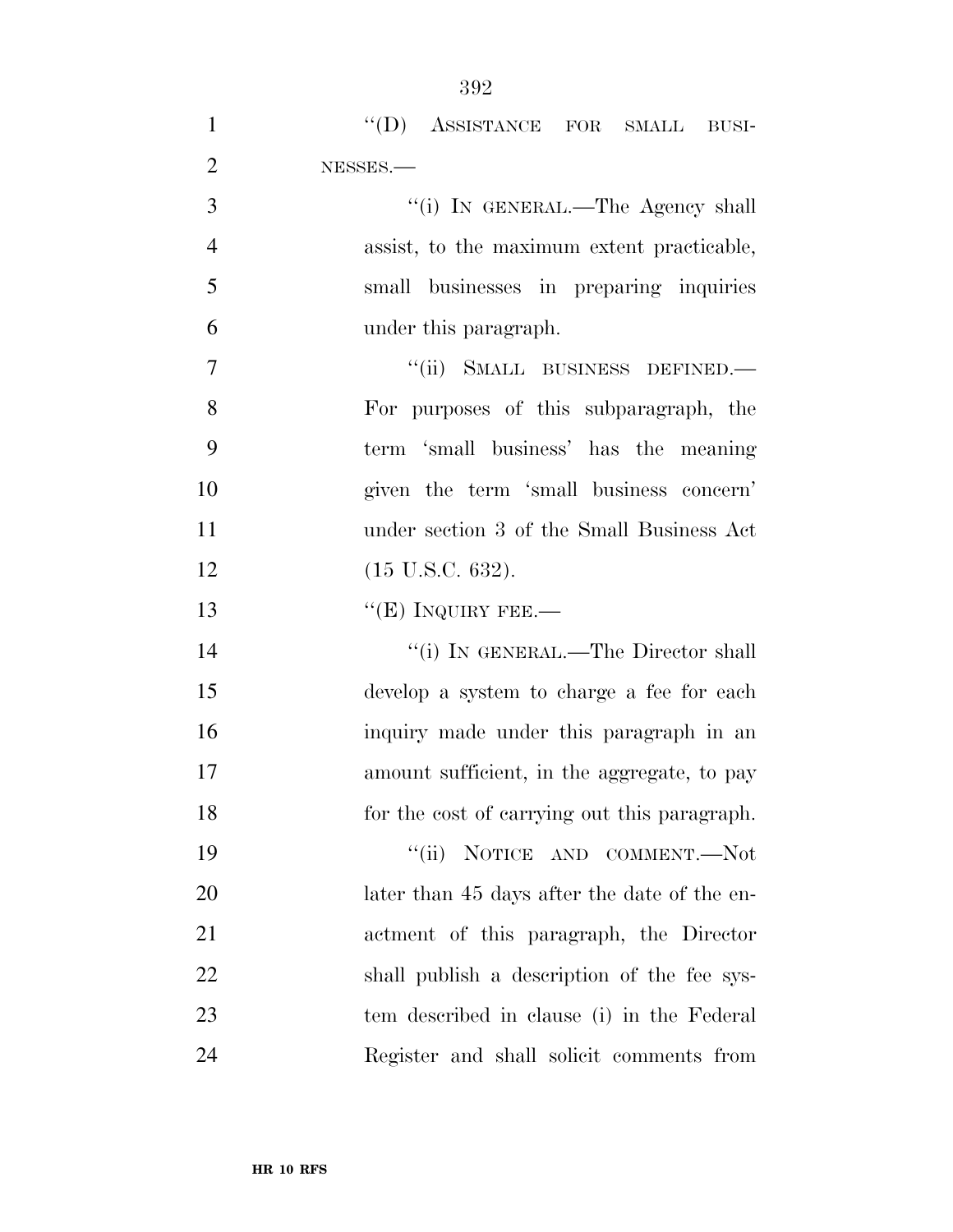| $\mathbf{1}$   | the public for a period of 60 days after                      |
|----------------|---------------------------------------------------------------|
| $\overline{2}$ | publication.                                                  |
| 3              | "(iii) FINALIZATION.—The Director                             |
| $\overline{4}$ | shall publish a final description of the fee                  |
| 5              | system and implement such fee system not                      |
| 6              | later than 30 days after the end of the                       |
| 7              | public comment period described in clause                     |
| 8              | $(ii).$ ".                                                    |
| 9              | SEC. 722. REFORM OF CONSUMER FINANCIAL CIVIL PEN-             |
| 10             | <b>ALTY FUND.</b>                                             |
| 11             | (a) SEGREGATED ACCOUNTS.—Section $1017(b)$ of                 |
| 12             | the Consumer Financial Protection Act of 2010, as redes-      |
| 13             | ignated by section 712, is amended by redesignating para-     |
| 14             | graph $(2)$ as paragraph $(3)$ , and by inserting after para- |
| 15             | graph (1) the following new paragraph.                        |
| 16             | "(2) SEGREGATED ACCOUNTS IN CIVIL PEN-                        |
| 17             | ALTY FUND.                                                    |
| 18             | "(A) IN GENERAL.—The Agency shall es-                         |
| 19             | tablish and maintain a segregated account in                  |
| 20             | the Civil Penalty Fund each time the Agency                   |
| 21             | obtains a civil penalty against any person in                 |
| 22             | any judicial or administrative action under Fed-              |
| 23             | eral consumer financial laws.                                 |
| 24             | "(B) DEPOSITS IN SEGREGATED<br>$AC-$                          |
| 25             | COUNTS.-The Agency shall deposit each civil                   |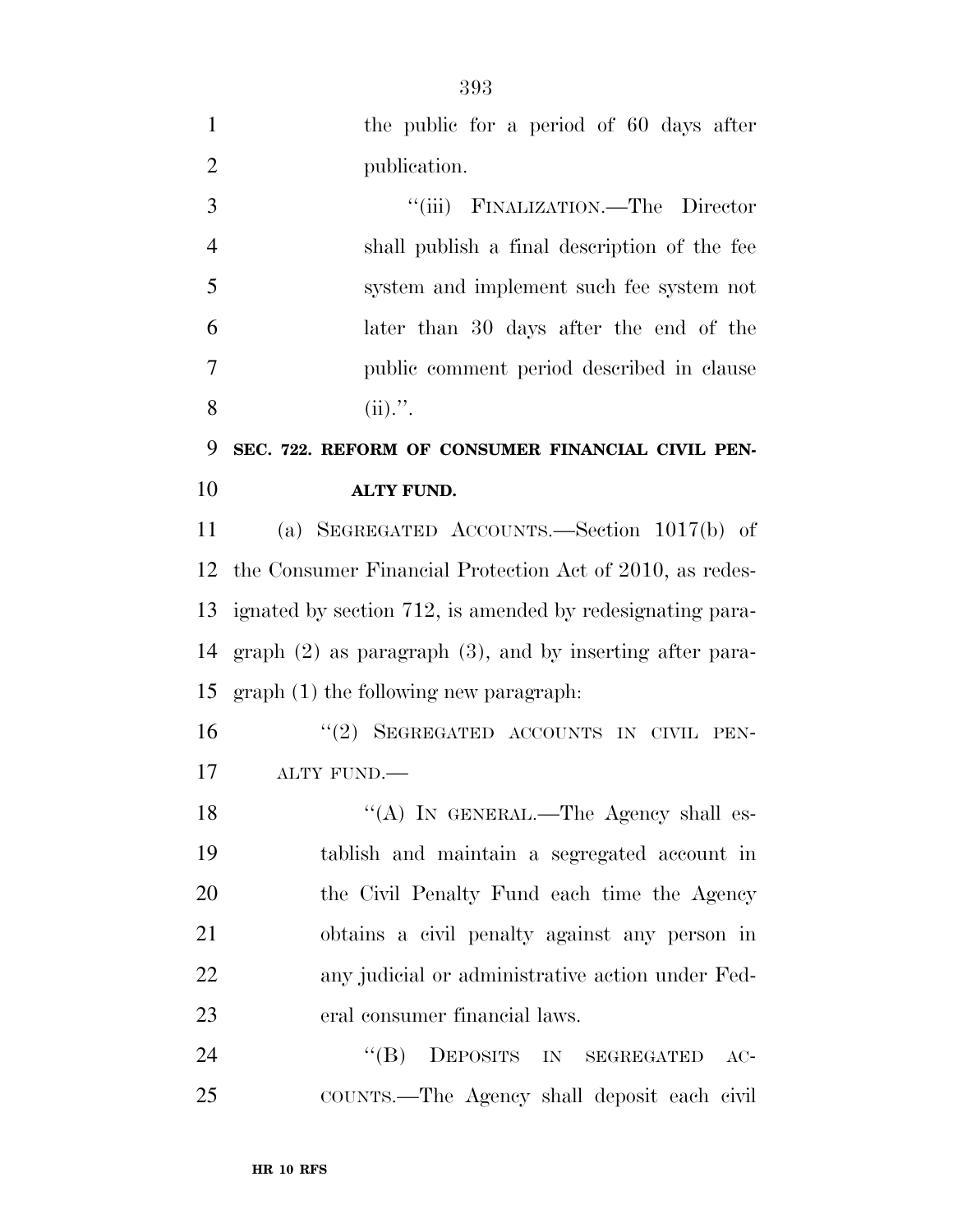| 1              | penalty collected into the segregated account es-         |
|----------------|-----------------------------------------------------------|
| $\overline{2}$ | tablished for such penalty under subparagraph             |
| 3              | $(A).$ ".                                                 |
| $\overline{4}$ | (b) PAYMENT TO VICTIMS.—Paragraph (3) of section          |
| 5              | $1017(b)$ of such Act, as redesignated by subsection (a), |
| 6              | is amended to read as follows:                            |
| 7              | $\cdot\cdot(3)$ PAYMENT TO VICTIMS.—                      |
| 8              | $\lq\lq (A)$ In GENERAL.—                                 |
| 9              | "(i) IDENTIFICATION OF CLASS.—Not                         |
| 10             | later than 60 days after the date of deposit              |
| 11             | of amounts in a segregated account in the                 |
| 12             | Civil Penalty Fund, the Agency shall iden-                |
| 13             | tify the class of victims of the violation of             |
| 14             | Federal consumer financial laws for which                 |
| 15             | such amounts were collected and deposited                 |
| 16             | under paragraph $(2)$ .                                   |
| 17             | "(ii) PAYMENTS.—The Agency, within                        |
| 18             | 2 years after the date on which such class                |
| 19             | of victims is identified, shall locate and                |
| 20             | make payments from such amounts to each                   |
| 21             | victim.                                                   |
| 22             | "(B) FUNDS DEPOSITED IN TREASURY.—                        |
| 23             | "(i) IN GENERAL.—The Agency shall                         |
| 24             | deposit into the general fund of the Treas-               |
| 25             | any amounts remaining in a<br><i>ury</i><br>$seg-$        |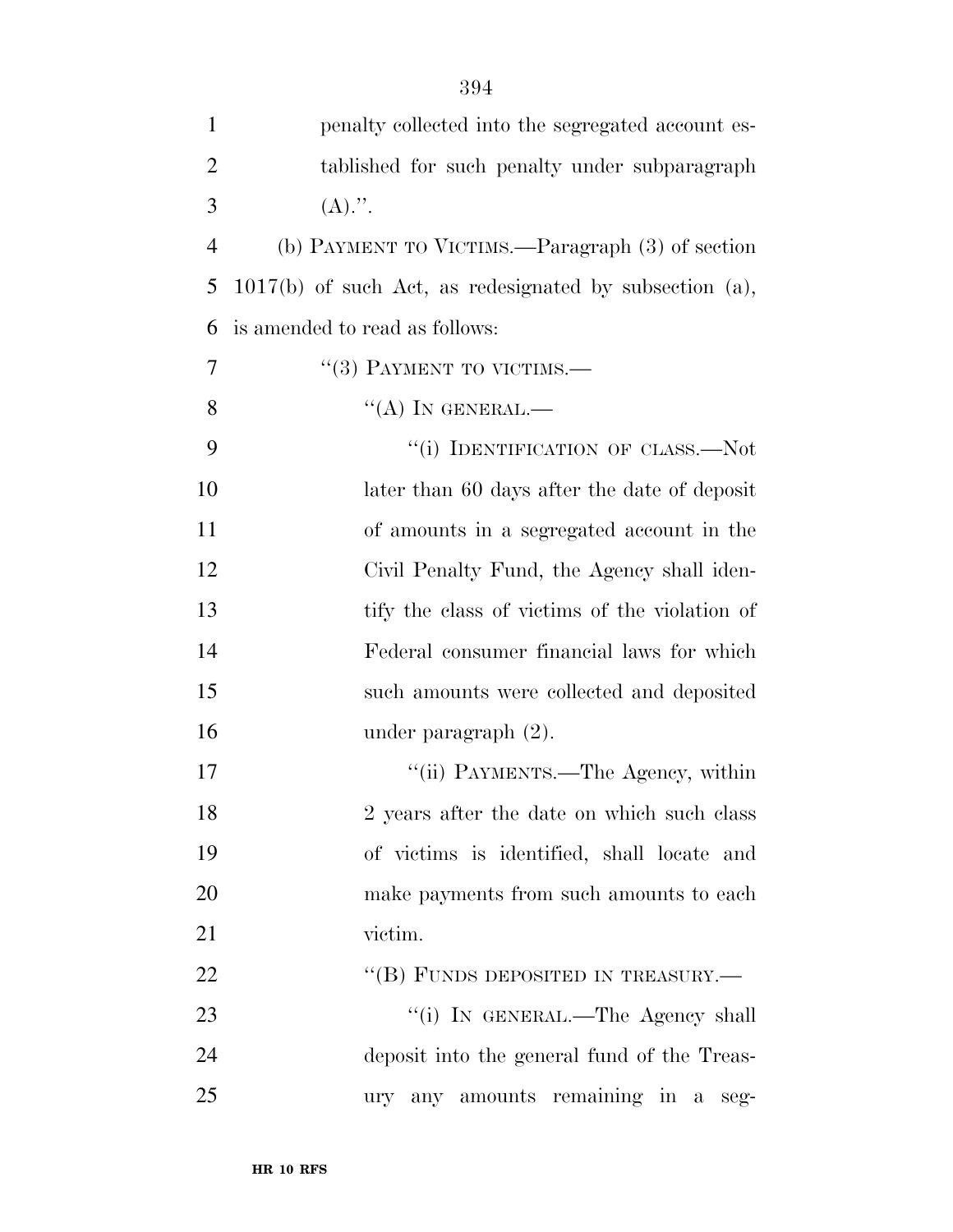| $\mathbf{1}$   | regated account in the Civil Penalty Fund                |
|----------------|----------------------------------------------------------|
| $\overline{2}$ | at the end of the 2-year period for pay-                 |
| 3              | ments to victims under subparagraph (A).                 |
| $\overline{4}$ | IMPOSSIBLE OR IMPRACTICAL<br>``(ii)                      |
| 5              | PAYMENTS.—If the Agency determines be-                   |
| 6              | fore the end of the 2-year period for pay-               |
| $\overline{7}$ | ments to victims under subparagraph (A)                  |
| 8              | that such victims cannot be located or pay-              |
| 9              | ments to such victims are otherwise not                  |
| 10             | practicable, the Agency shall deposit into               |
| 11             | the general fund of the Treasury the                     |
| 12             | amounts in the segregated account in the                 |
| 13             | Civil Penalty Fund.".                                    |
| 14             | (c) EFFECTIVE DATE.-                                     |
| 15             | (1) IN GENERAL.—The amendments made by                   |
| 16             | this section shall apply with respect to civil penalties |
| 17             | collected after the date of enactment of this Act.       |
| 18             | (2) AMOUNTS IN CONSUMER FINANCIAL CIVIL                  |
| 19             | PENALTY FUND ON DATE OF ENACTMENT.-With                  |
| 20             | respect to amounts in the Consumer Financial Civil       |
| 21             | Penalty Fund on the date of enactment of this Act        |
| 22             | that were not allocated for consumer education and       |
| 23             | financial literacy programs on or before September       |
| 24             | 30, 2015, the Consumer Law Enforcement Agency            |
| 25             | shall separate such amounts into segregated ac-          |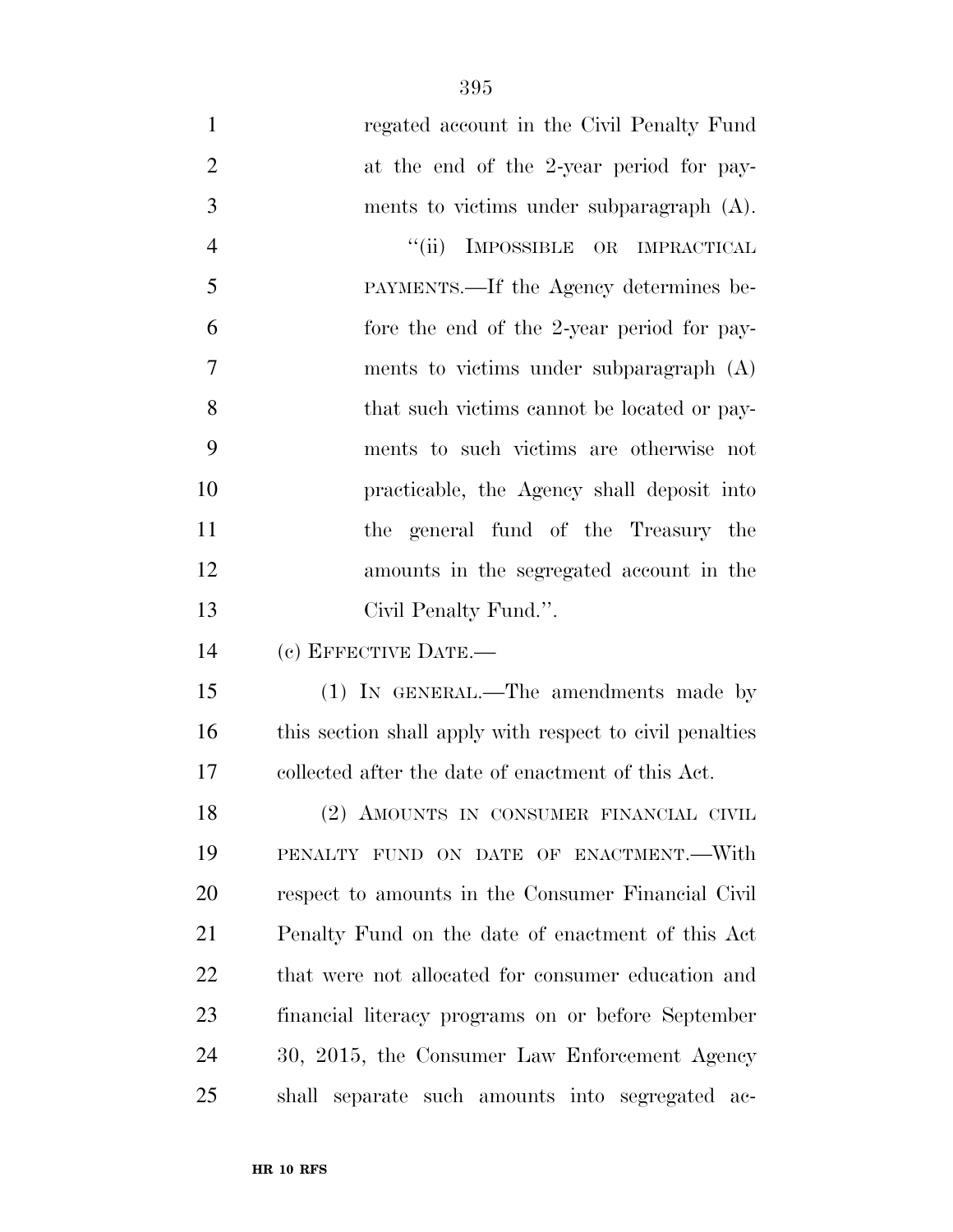counts in accordance with, and for purposes of, sec- tion 1017(d) of the Consumer Financial Protection Act of 2010, as amended by this section. The date of deposit of such amounts shall be deemed to be the date of enactment of this Act.

## **SEC. 723. AGENCY PAY FAIRNESS.**

 (a) IN GENERAL.—Section 1013(a)(2) of the Con- sumer Financial Protection Act of 2010 (12 U.S.C. 9  $5493(a)(2)$  is amended to read as follows:

10 "(2) COMPENSATION.—The rates of basic pay for all employees of the Agency shall be set and ad- justed by the Director in accordance with the Gen- eral Schedule set forth in section 5332 of title 5, United States Code.''.

 (b) EFFECTIVE DATE.—The amendment made by subsection (a) shall apply to service by an employee of the Consumer Law Enforcement Agency following the 90-day period beginning on the date of enactment of this Act.

## **SEC. 724. ELIMINATION OF MARKET MONITORING FUNC-TIONS.**

 The Consumer Financial Protection Act of 2010 (12 U.S.C. 5481 et seq.) is amended—

23 (1) in section  $1021(e)$ —

(A) by striking paragraph (3); and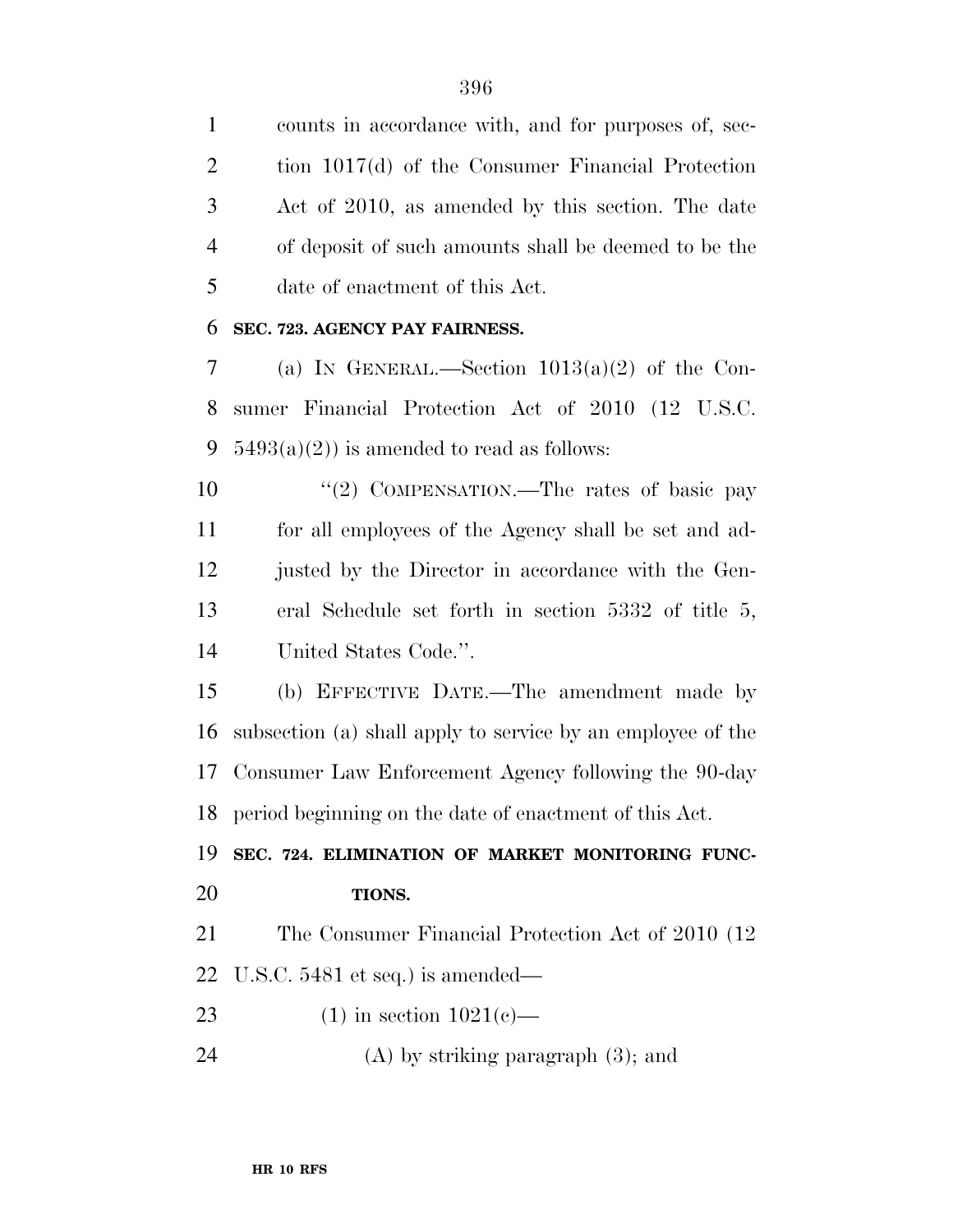| $\mathbf{1}$   | $(B)$ by redesignating paragraphs $(4)$ , $(5)$ ,           |
|----------------|-------------------------------------------------------------|
| $\overline{2}$ | and $(6)$ as paragraphs $(3)$ , $(4)$ , and $(5)$ , respec- |
| 3              | tively;                                                     |
| 4              | $(2)$ in section 1022, by striking subsection $(e)$ ;       |
| 5              | and                                                         |
| 6              | $(3)$ in section 1026(b), by striking ", and to as-         |
| 7              | sess and detect risks to consumers and consumer fi-         |
| 8              | nancial markets".                                           |
| 9              | SEC. 725. REFORMS TO MANDATORY FUNCTIONAL UNITS.            |
| 10             | The Consumer Financial Protection Act of 2010 (12           |
| 11             | U.S.C. $5481$ et seq.) is amended—                          |
| 12             | $(1)$ in section $1013$ —                                   |
| 13             | $(A)$ in subsection $(b)$ —                                 |
| 14             | $(i)$ in paragraph $(1)$ , by striking                      |
| 15             | "shall establish" and inserting "may estab-                 |
| 16             | $lish$ ";                                                   |
| 17             | in paragraph $(2)$ , by striking<br>(ii)                    |
| 18             | "shall establish" and inserting "may estab-                 |
| 19             | lish"; and                                                  |
| 20             | (iii) paragraph $(3)(D)$ —                                  |
| 21             | (I) by striking "To facilitate                              |
| 22             | preparation of the reports required                         |
| 23             | under subparagraph $(C)$ , supervision                      |
| 24             | and enforcement activities, and moni-                       |
| 25             | toring of the market for consumer fi-                       |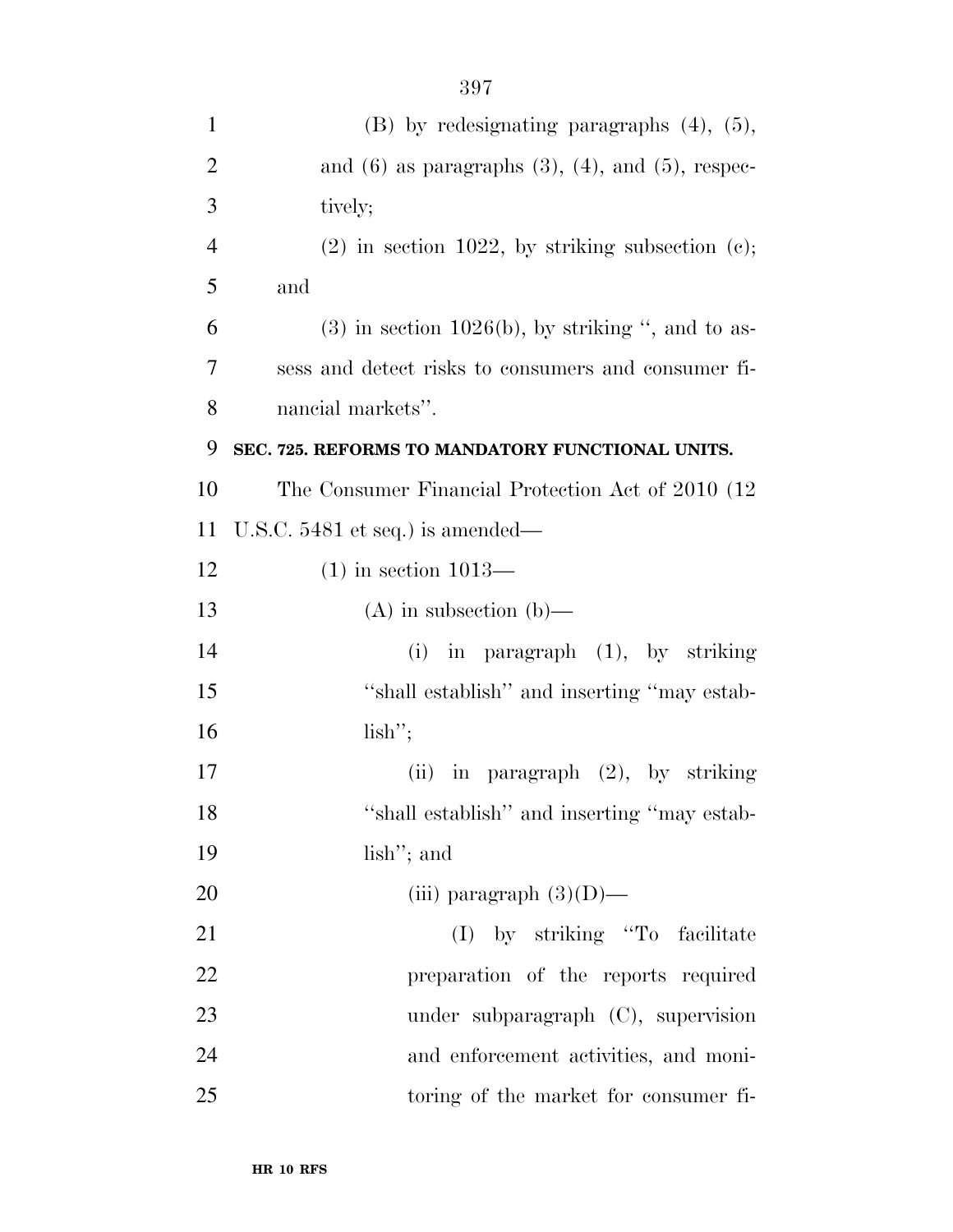| $\mathbf{1}$   | nancial products and services, the"         |
|----------------|---------------------------------------------|
| $\overline{2}$ | and inserting "The"; and                    |
| 3              | (II) by adding at the end the fol-          |
| $\overline{4}$ | lowing: "Information collected under        |
| 5              | this paragraph may not be made pub-         |
| 6              | licly available, except as required by      |
| $\overline{7}$ | $law.'$ ;                                   |
| 8              | $(B)$ in subsection $(e)$ —                 |
| 9              | (i) in paragraph $(1)$ , by striking        |
| 10             | "shall establish" and inserting "may estab- |
| 11             | lish"; and                                  |
| 12             | (ii) in paragraph $(3)$ , by striking       |
| 13             | "There is established the" and inserting    |
| 14             | "At any time when the Office of Fair        |
| 15             | Lending and Equal Opportunity exists        |
| 16             | within the Agency, there shall be $a$ ";    |
| 17             | $(C)$ in subsection $(d)$ —                 |
| 18             | in paragraph (1), by striking<br>(i)        |
| 19             | "shall establish" and inserting "may estab- |
| 20             | $lish$ ";                                   |
| 21             | (ii) in paragraph $(3)$ —                   |
| 22             | $(I)$ in subparagraph $(A)$ , by in-        |
| 23             | serting ", if such Office exists within     |
| 24             | the Agency," after "Community Af-           |
| 25             | fairs Office"; and                          |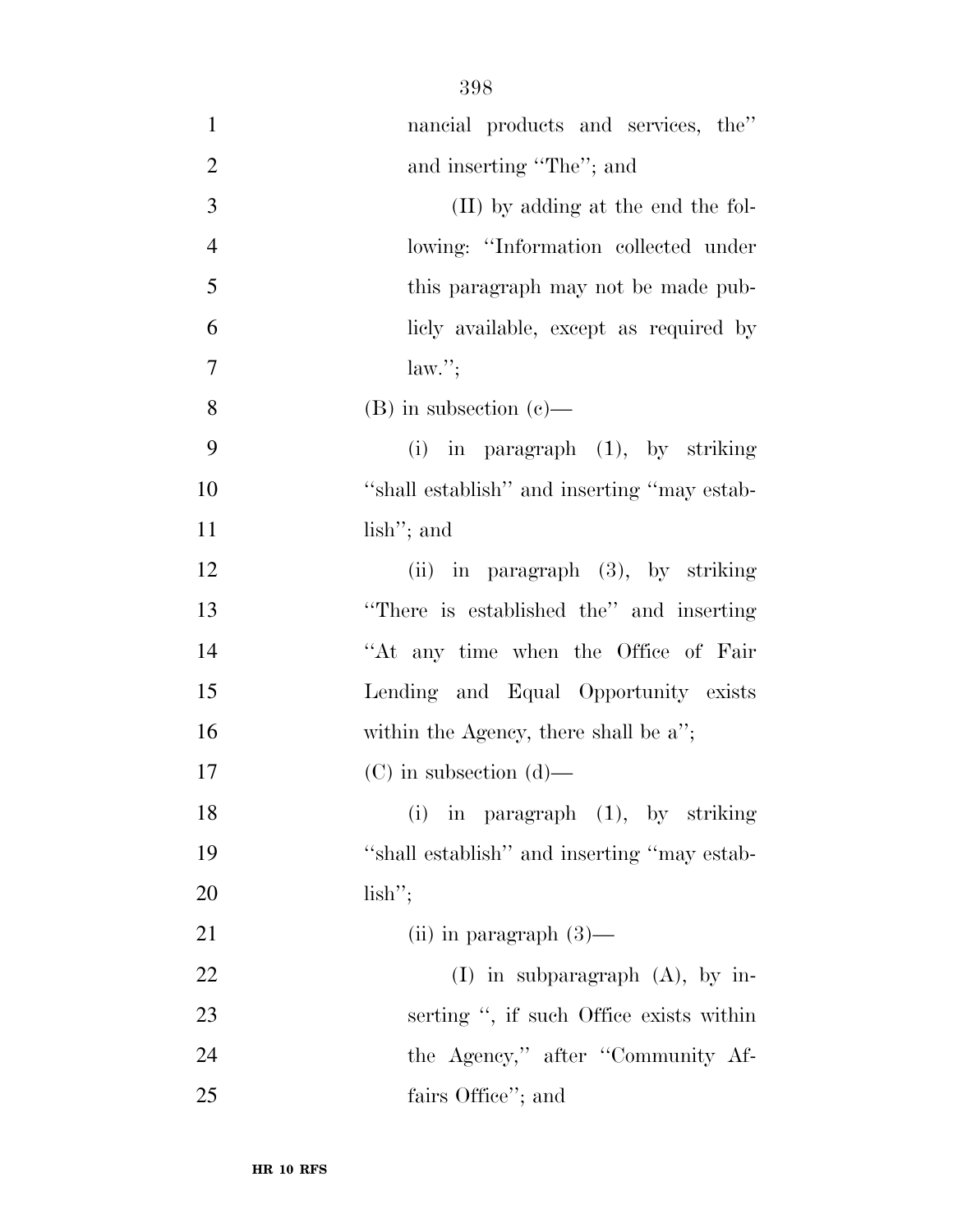| $\mathbf{1}$   | $(II)$ in subparagraph $(B)$ , by                        |
|----------------|----------------------------------------------------------|
| $\overline{2}$ | striking "established by the Director"                   |
| 3              | and inserting ", if established by the                   |
| $\overline{4}$ | Director,"; and                                          |
| 5              | (iii) in paragraph $(4)$ , by striking                   |
| 6              | "Not later than 24 months after the des-                 |
| 7              | ignated transfer date, and annually there-               |
| 8              | after," and inserting "Annually, at any                  |
| 9              | time when the Office of Financial Edu-                   |
| 10             | cation exists within the Agency,";                       |
| 11             | (D) in subsection (e)(1), by striking "shall             |
| 12             | establish" and inserting "may establish";                |
| 13             | $(E)$ by striking subsection $(f)$ ;                     |
| 14             | $(F)$ by redesignating subsections $(g)$ and             |
| 15             | $(h)$ as subsections $(f)$ and $(g)$ , respectively; and |
| 16             | $(G)$ in subsection $(f)$ , as so redesignated—          |
| 17             | $(i)$ in paragraph $(1)$ —                               |
| 18             | (I) by striking "Before the end of                       |
| 19             | the 180-day period beginning on the                      |
| 20             | designated transfer date, the Director                   |
| 21             | shall" and inserting "The Director"                      |
| 22             | may'; and                                                |
| 23             | (II) by striking "on protection                          |
| 24             | from unfair, deceptive, and abusive                      |
| 25             | practices and";                                          |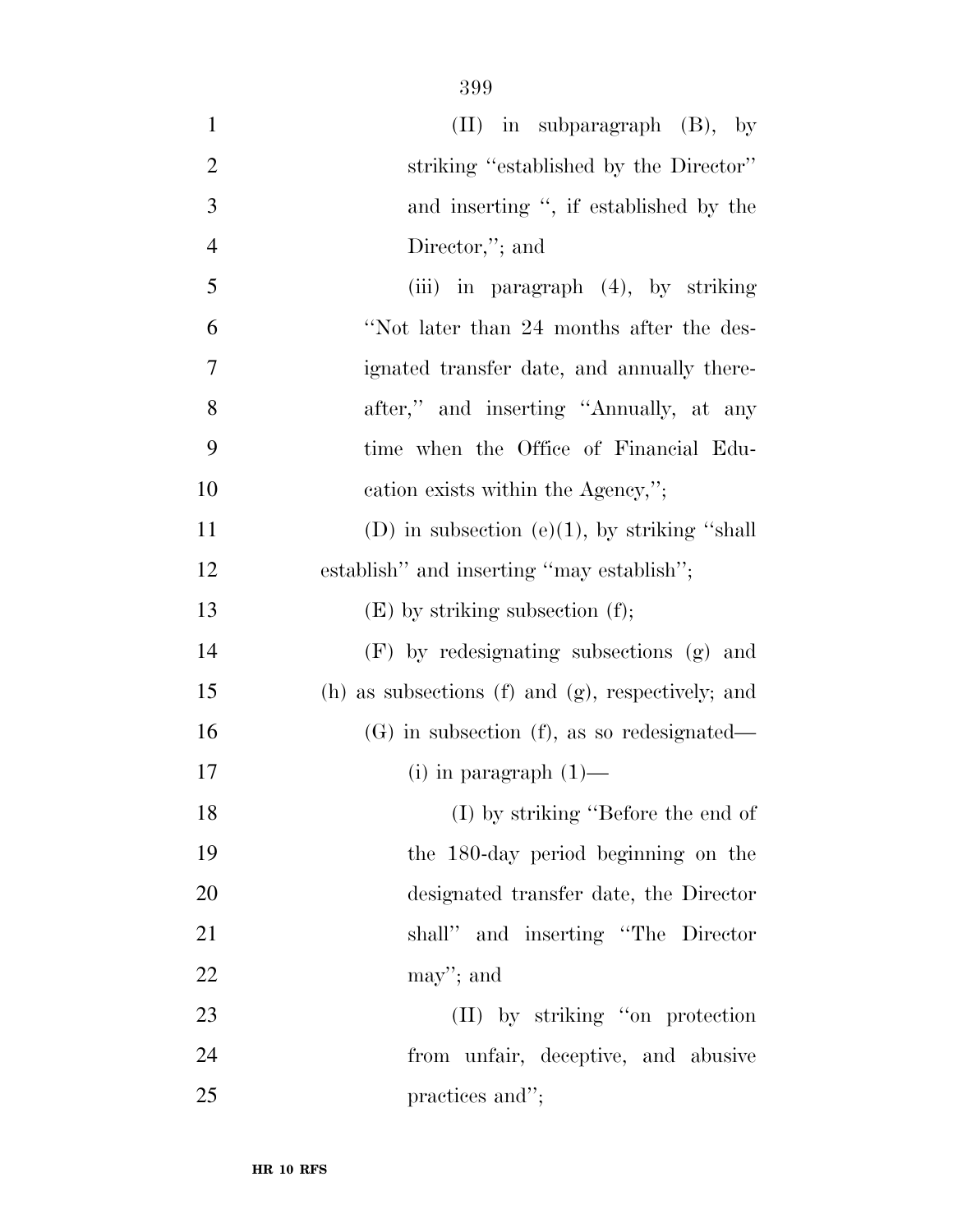| $\mathbf{1}$   | (ii) in paragraph $(2)$ , by striking "The |
|----------------|--------------------------------------------|
| $\overline{2}$ | Office" and inserting "At any time when    |
| 3              | Office of Financial Protection for<br>the  |
| $\overline{4}$ | Older Americans exists within the Agency,  |
| 5              | the Office"; and                           |
| 6              | (iii) in paragraph $(3)$ —                 |
| 7              | (I) in subparagraph $(A)$ —                |
| 8              | $(aa)$ by striking clause (i);             |
| 9              | (bb)<br>by redesignating                   |
| 10             | clauses (ii) and (iii) as clauses (i)      |
| 11             | and (ii), respectively; and                |
| 12             | $(ce)$ in clause (ii), as so re-           |
| 13             | designated, by striking "to re-            |
| 14             | spond to consumer problems                 |
| 15             | caused by unfair, deceptive, or            |
| 16             | abusive practices";                        |
| 17             | $(II)$ in subparagraph $(B)$ , by          |
| 18             | striking "and alert the Commission         |
| 19             | and State regulators of certifications     |
| 20             | or designations that are identified as     |
| 21             | unfair, deceptive, or abusive"; and        |
| 22             | (III) in subparagraph $(D)$ —              |
| 23             | (aa) by striking clause<br>(i);            |
| 24             | and                                        |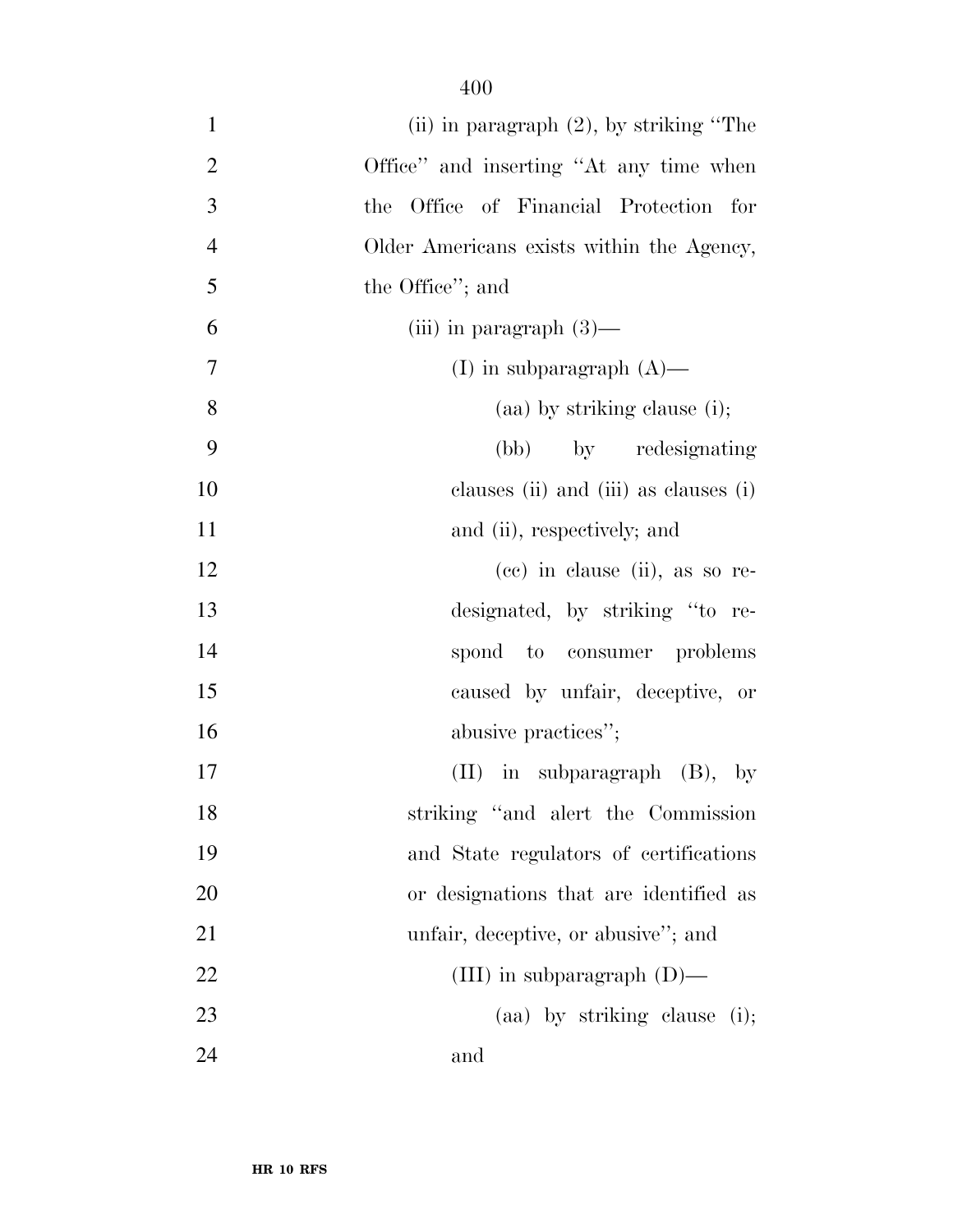| $\mathbf{1}$   | (bb) by redesignating                                  |
|----------------|--------------------------------------------------------|
| $\overline{2}$ | clauses (ii) and (iii) as clauses (i)                  |
| 3              | and (ii), respectively;                                |
| $\overline{4}$ | $(2)$ in section 1029(e), by inserting after "Af-      |
| 5              | fairs," the following: "if established under this      |
| 6              | title,"; and                                           |
| 7              | $(3)$ in section $1035-$                               |
| 8              | $(A)$ in subsection $(a)$ , by striking "shall"        |
| 9              | designate" and inserting "may designate"; and          |
| 10             | (B) in subsection (b), by striking "The                |
| 11             | Secretary" and inserting "If the Secretary des-        |
| 12             | ignates the Ombudsman under subsection (a),            |
| 13             | the Secretary".                                        |
| 14             | SEC. 726. REPEAL OF MANDATORY ADVISORY BOARD.          |
| 15             | (a) IN GENERAL.—Section 1014 of the Consumer Fi-       |
| 16             | nancial Protection Act of 2010 (12 U.S.C. 5494) is re- |

 pealed. (b) CLERICAL AMENDMENT.—The table of contents in section 1(b) of the Dodd-Frank Wall Street Reform and

 Consumer Protection Act is amended by striking the item relation to section 1014.

 (c) RULE OF CONSTRUCTION.—Nothing in this sec- tion may be construed as limiting the authority of the Di-rector of the Consumer Law Enforcement Agency to es-

**HR 10 RFS**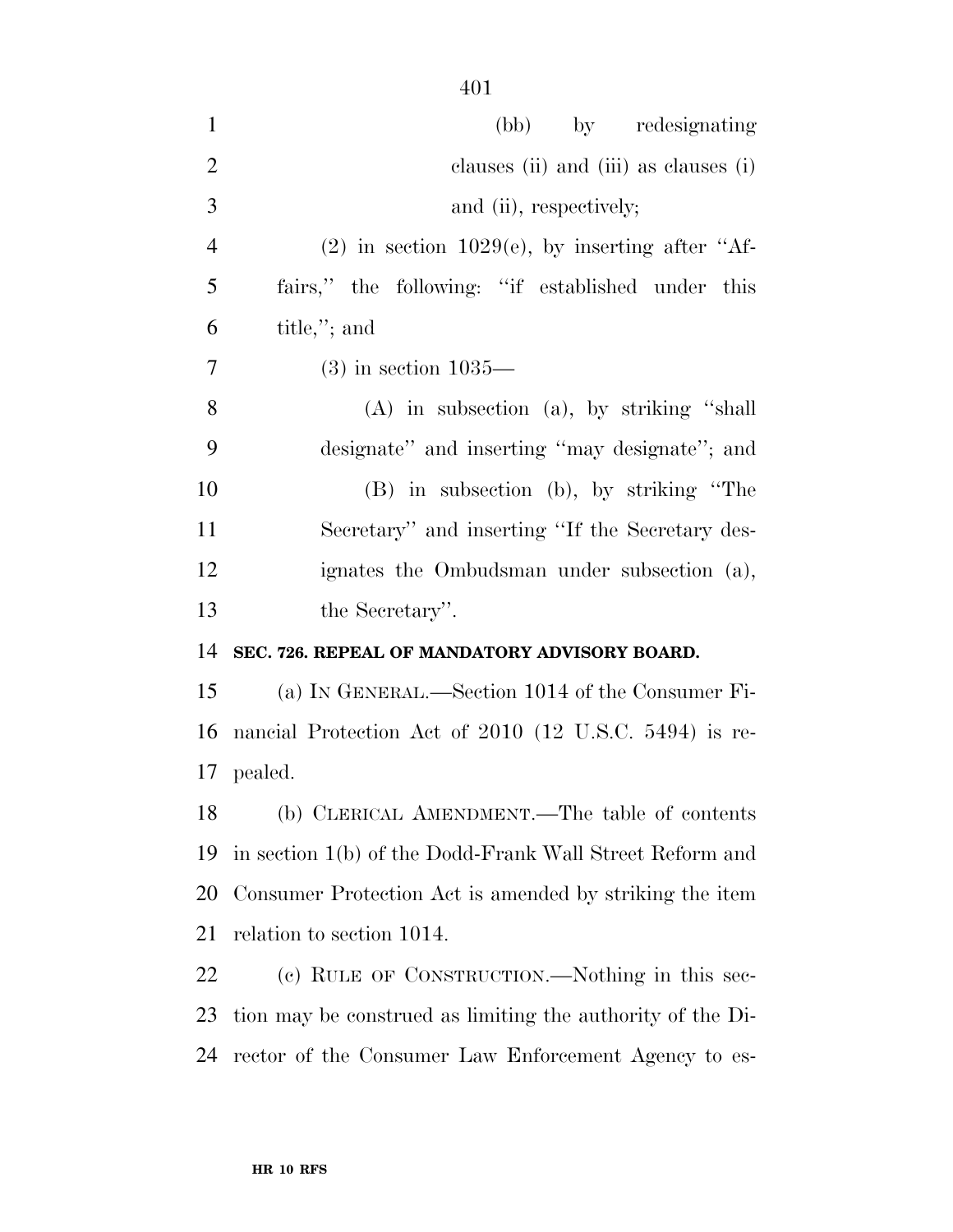| 1              | tablish advisory committees pursuant to the Federal Advi- |
|----------------|-----------------------------------------------------------|
| $\overline{2}$ | sory Committee Act.                                       |
| 3              | SEC. 727. ELIMINATION OF SUPERVISION AUTHORITY.           |
| $\overline{4}$ | (a) IN GENERAL.—The Consumer Financial Protec-            |
| 5              | tion Act of $2010$ (12 U.S.C. 5481 et seq.) is amended—   |
| 6              | (1) in section $1002(15)(B)(ii)(I)$ , by striking         |
| $\tau$         | "examination or";                                         |
| 8              | $(2)$ in section $1013(a)(1)(B)$ , by striking "com-      |
| 9              | pliance examiners, compliance supervision analysts,";     |
| 10             | $(3)$ in section $1016(e)$ —                              |
| 11             | $(A)$ in paragraph $(5)$ , by striking "super-            |
| 12             | visory and"; and                                          |
| 13             | $(B)$ in paragraph $(6)$ , by striking "orders,           |
| 14             | and supervisory actions" and inserting "and or-           |
| 15             | $ders$ ";                                                 |
| 16             | $(4)$ in section $1024-$                                  |
| 17             | $(A)$ in the heading, by striking "SUPER-                 |
| 18             | VISION OF" and inserting "AUTHORITY                       |
| 19             | WITH RESPECT TO CERTAIN";                                 |
| 20             | $(B)$ in subsection $(a)$ —                               |
| 21             | (i) in paragraph $(1)(B)$ , by striking                   |
| 22             | "as defined by rule in accordance with                    |
| 23             | paragraph $(2)$ " and inserting "as of the                |
| 24             | date of the enactment of the Financial                    |
| 25             | CHOICE Act of $2017$ ";                                   |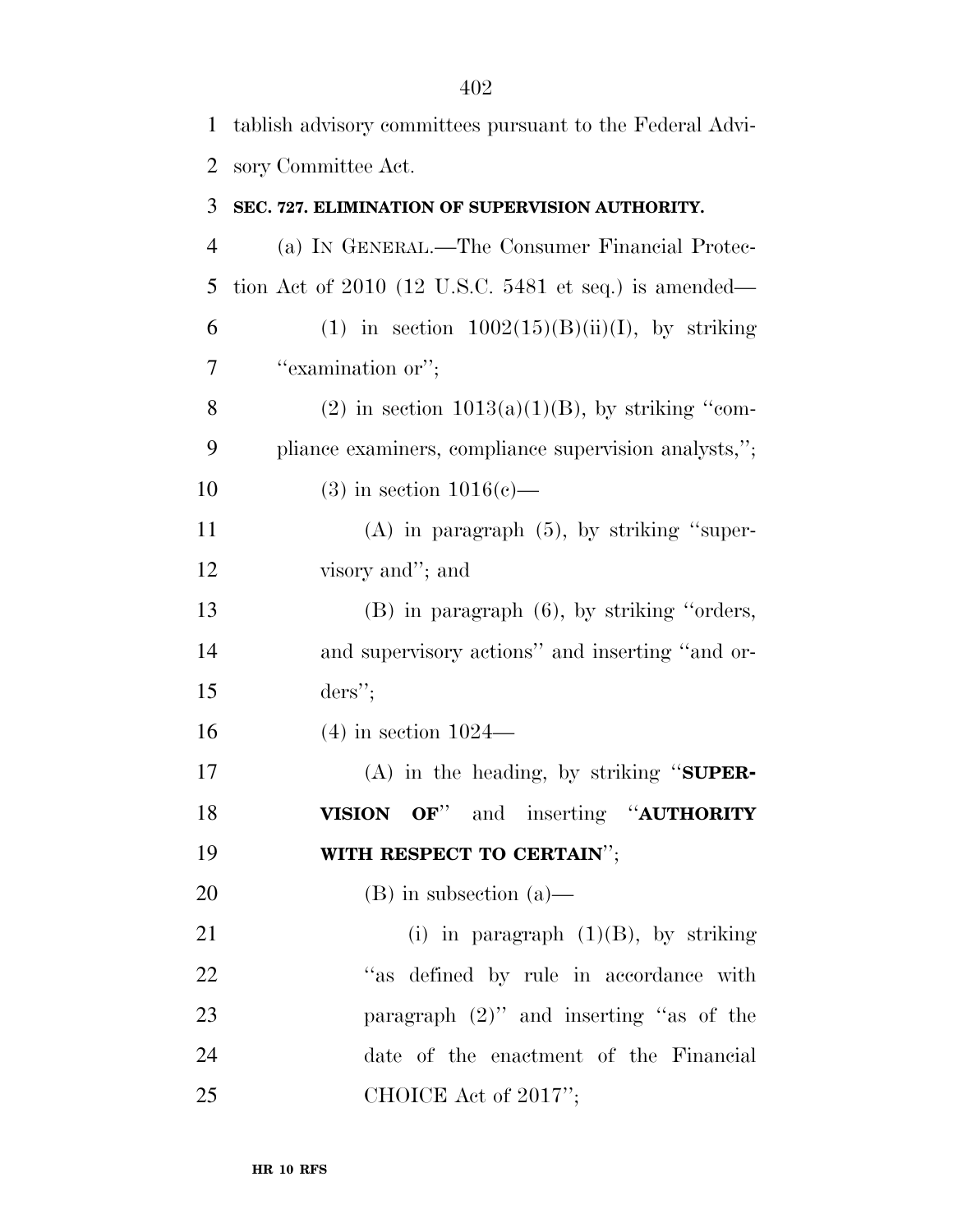| $\mathbf{1}$   | (ii) by striking paragraph $(2)$ ;                  |
|----------------|-----------------------------------------------------|
| $\overline{2}$ | (iii) by redesignating paragraph (3) as             |
| 3              | paragraph $(2)$ ; and                               |
| $\overline{4}$ | $(iv)$ in subparagraph $(A)$ of paragraph           |
| 5              | $(2)$ , as so redesignated, by striking             |
| 6              | " $1025(a)$ or";                                    |
| 7              | $(C)$ by striking subsection (b);                   |
| 8              | (D) by redesignating subsections $(e)$ , $(d)$ ,    |
| 9              | (e), and (f) as subsections (b), (c), (d), and (e), |
| 10             | respectively;                                       |
| 11             | $(E)$ in subsection (c), as so redesignated—        |
| 12             | (i) in the heading, by striking "AND                |
| 13             | EXAMINATION AUTHORITY"; and                         |
| 14             | (ii) by striking ", conduct examina-                |
| 15             | tions," each place such term appears;               |
| 16             | $(F)$ in subsection (d), as so redesignated—        |
| 17             | (i) by inserting "rulemaking and en-                |
| 18             | forcement, but not supervisory," before             |
| 19             | "authority of the Bureau"; and                      |
| 20             | (ii) by striking "conducting any exam-              |
| 21             | ination or requiring any report from a              |
| 22             | service provider subject to this subsection"        |
| 23             | and inserting "carrying out any authority           |
| 24             | pursuant to this subsection with respect to         |
| 25             | a service provider";                                |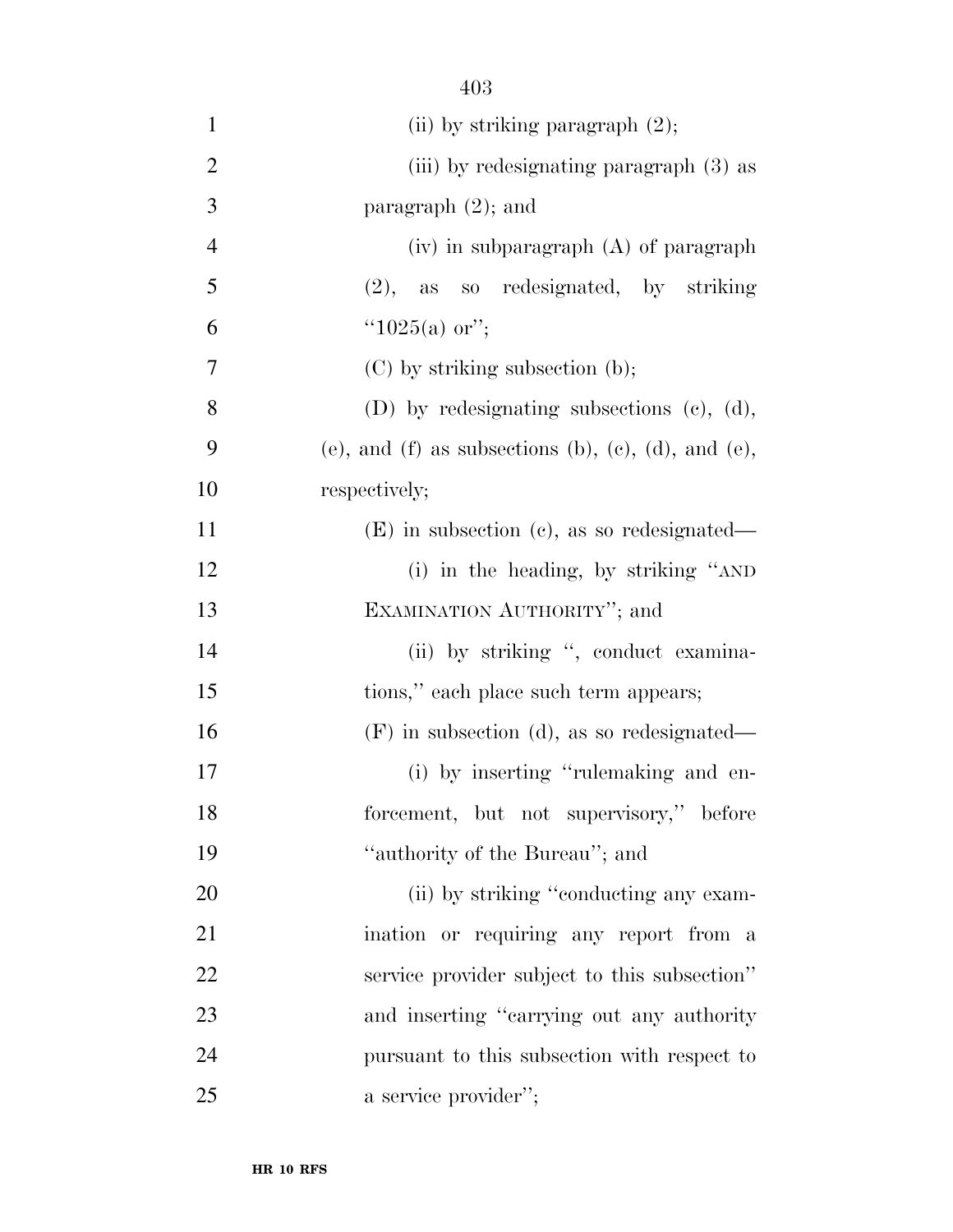| $\mathbf{1}$   | $(5)$ by striking section 1025;                            |
|----------------|------------------------------------------------------------|
| $\overline{2}$ | $(6)$ in section 1026—                                     |
| 3              | $(A)$ by amending subsection $(a)$ to read as              |
| 4              | follows:                                                   |
| 5              | "(a) SCOPE OF COVERAGE.—This section shall apply           |
| 6              | to any covered person that is an insured depository insti- |
| 7              | tution or an insured credit union.";                       |
| 8              | (B) in subsection (b)(3), by striking "re-                 |
| 9              | port of examination or related";                           |
| 10             | $(C)$ by striking subsection $(e)$ ;                       |
| 11             | (D) by redesignating subsections (d) and                   |
| 12             | (e) as subsections (c) and (d), respectively;              |
| 13             | $(E)$ in subsection (c), as so redesignated,               |
| 14             | by adding at the end the following:                        |
| 15             | $``(3)$ VERY LARGE INSTITUTIONS.—                          |
| 16             | "(A) PRIMARY ENFORCEMENT AUTHOR-                           |
| 17             | ITY.—Notwithstanding paragraph (1), to the                 |
| 18             | extent that the Agency and another Federal                 |
| 19             | agency are authorized to enforce a Federal con-            |
| 20             | sumer financial law, the Agency shall have pri-            |
| 21             | mary authority to enforce that Federal con-                |
| 22             | sumer financial law with respect to an insured             |
| 23             | depository institution or insured credit union, if         |
| 24             | such depository institution or credit union has            |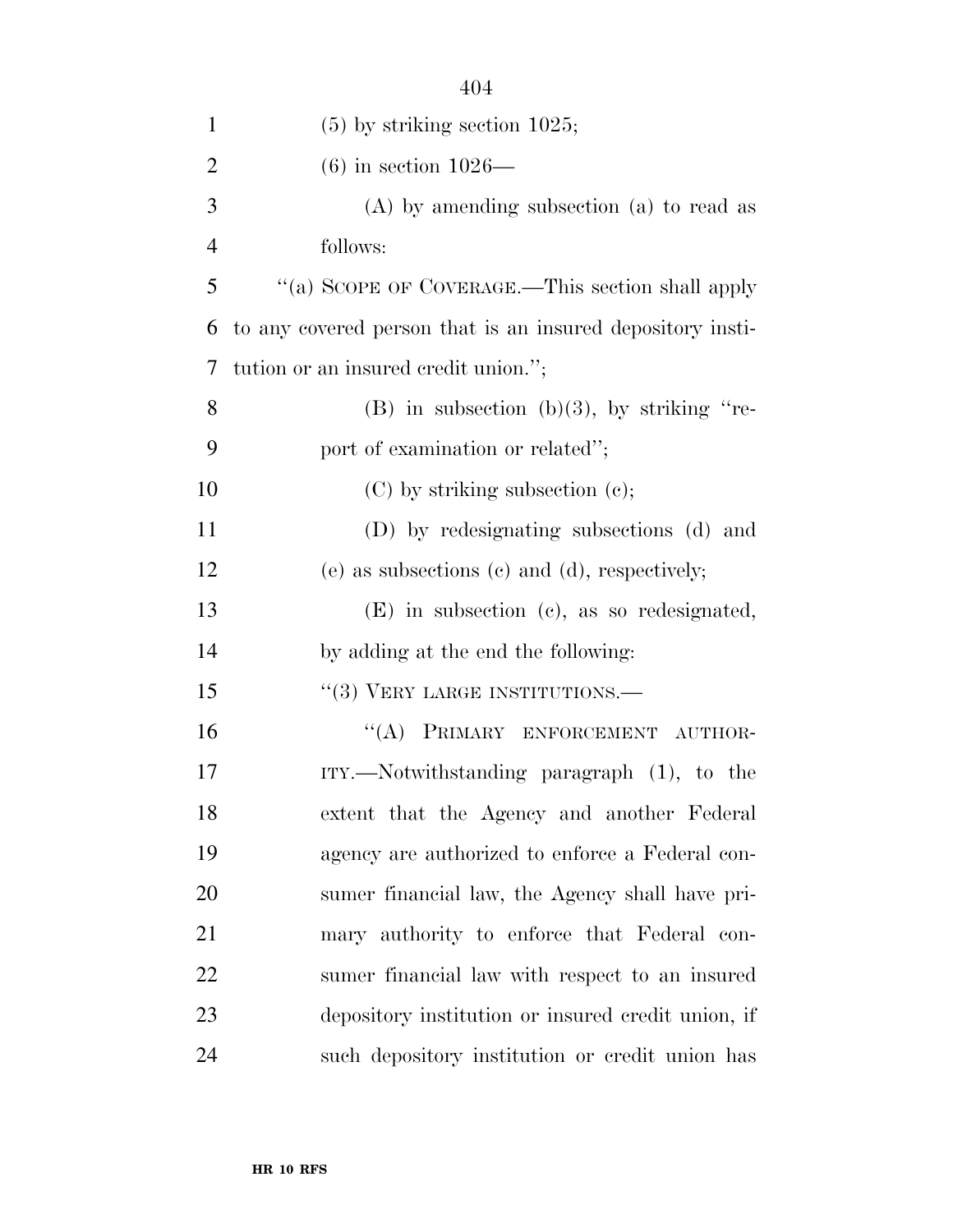| $\mathbf{1}$   | total assets of more than $$10,000,000,000,$ and |
|----------------|--------------------------------------------------|
| $\overline{2}$ | any affiliate thereof.                           |
| 3              | "(B) REFERRAL.—Any Federal agency,               |
| $\overline{4}$ | other than the Federal Trade Commission, that    |
| 5              | is authorized to enforce a Federal consumer fi-  |
| 6              | nancial law may recommend, in writing, to the    |
| 7              | Agency that the Agency initiate an enforcement   |
| 8              | proceeding with respect to a person described in |
| 9              | subparagraph $(A)$ , as the Agency is authorized |
| 10             | to do by that Federal consumer financial law.    |
| 11             | "(C) BACKUP ENFORCEMENT AUTHOR-                  |
| 12             | ITY.—If the Agency does not, before the end of   |
| 13             | the 120-day period beginning on the date on      |
| 14             | which the Agency receives a recommendation       |
| 15             | under subparagraph (B), initiate an enforce-     |
| 16             | ment proceeding, the other agency referred to    |
| 17             | in subparagraph (B) may initiate an enforce-     |
| 18             | ment proceeding."; and                           |
| 19             | $(F)$ in subsection (d), as so redesignated—     |
| 20             | (i) by inserting after "subsection $(a)$ "       |
| 21             | the following: ", or to any person described     |
| 22             | under subsection $(c)(3)(A),$ ";                 |
| 23             | (ii) by striking "section $1025$ " and in-       |
| 24             | serting "this section"; and                      |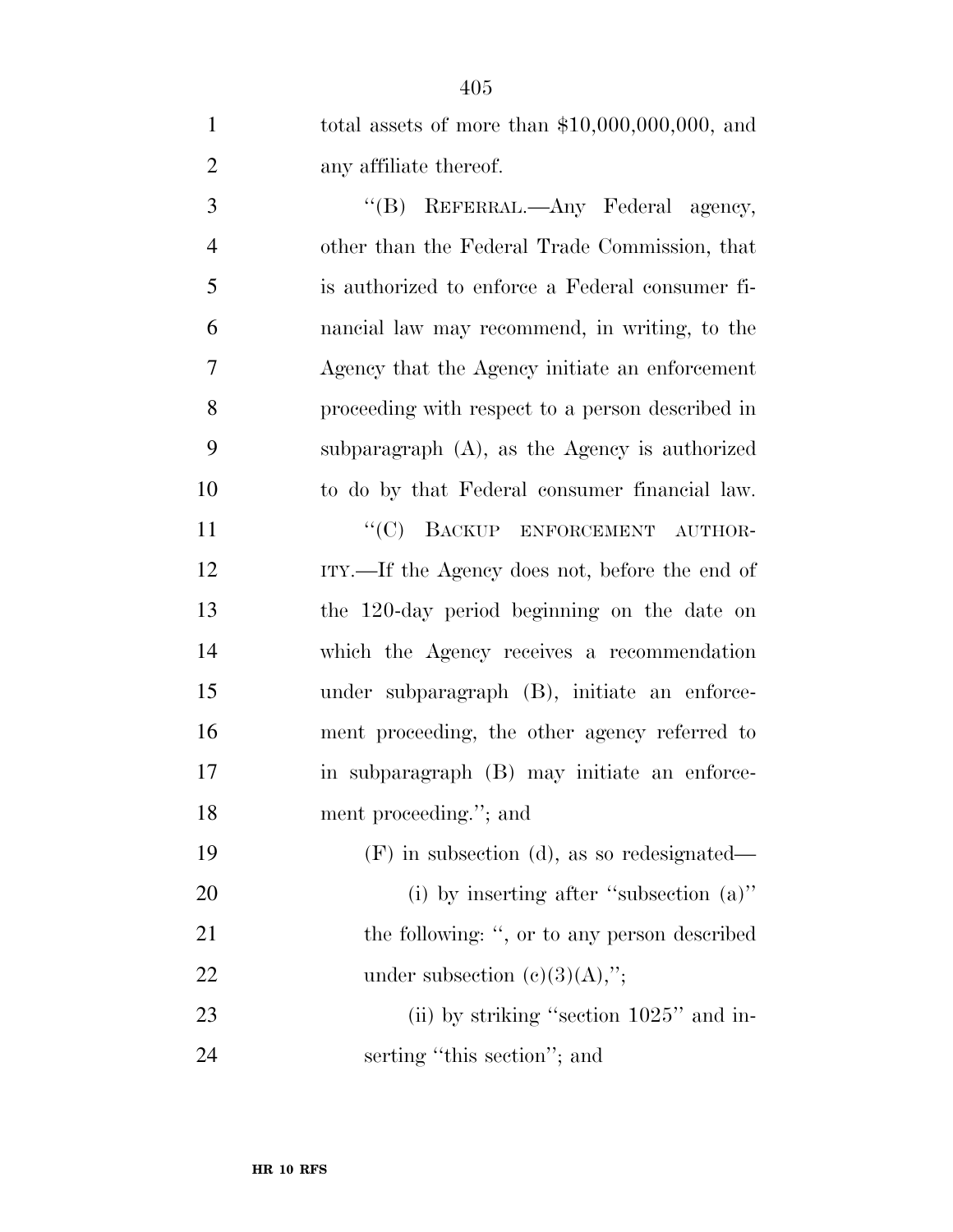| $\mathbf{1}$   | (iii) by striking "When conducting"                    |
|----------------|--------------------------------------------------------|
| $\overline{2}$ | any examination or requiring any report                |
| 3              | from a service provider subject to this sub-           |
| $\overline{4}$ | section" and inserting "In carrying out                |
| 5              | any authority pursuant to this subsection              |
| 6              | with respect to a service provider";                   |
| 7              | $(7)$ in section $1027$ —                              |
| 8              | (A) by striking "supervisory," each place              |
| 9              | such term appears;                                     |
| 10             | $(B)$ in subsection $(e)(1)$ , by striking "su-        |
| 11             | pervisory or"; and                                     |
| 12             | $(C)$ in subsection $(p)$ , by striking "section"      |
| 13             | $1024(e)(1)$ " and inserting "section                  |
| 14             | $1024(b)(1)$ ";                                        |
| 15             | $(8)$ in section $1034-$                               |
| 16             | $(A)$ by striking subsections $(b)$ and $(c)$ ;        |
| 17             | and                                                    |
| 18             | (B) by redesignating subsection (d) as sub-            |
| 19             | section $(b)$ ;                                        |
| 20             | $(9)$ in section $1053-$                               |
| 21             | (A) in subsection (b)(1)(A), by striking               |
| 22             | "sections $1024$ , $1025$ , and $1026$ " and inserting |
| 23             | "sections $1024$ and $1026$ "; and                     |
| 24             | in subsection $(c)(3)(B)(ii)(II)$ , by<br>(B)          |
| 25             | striking ", by examination or otherwise,";             |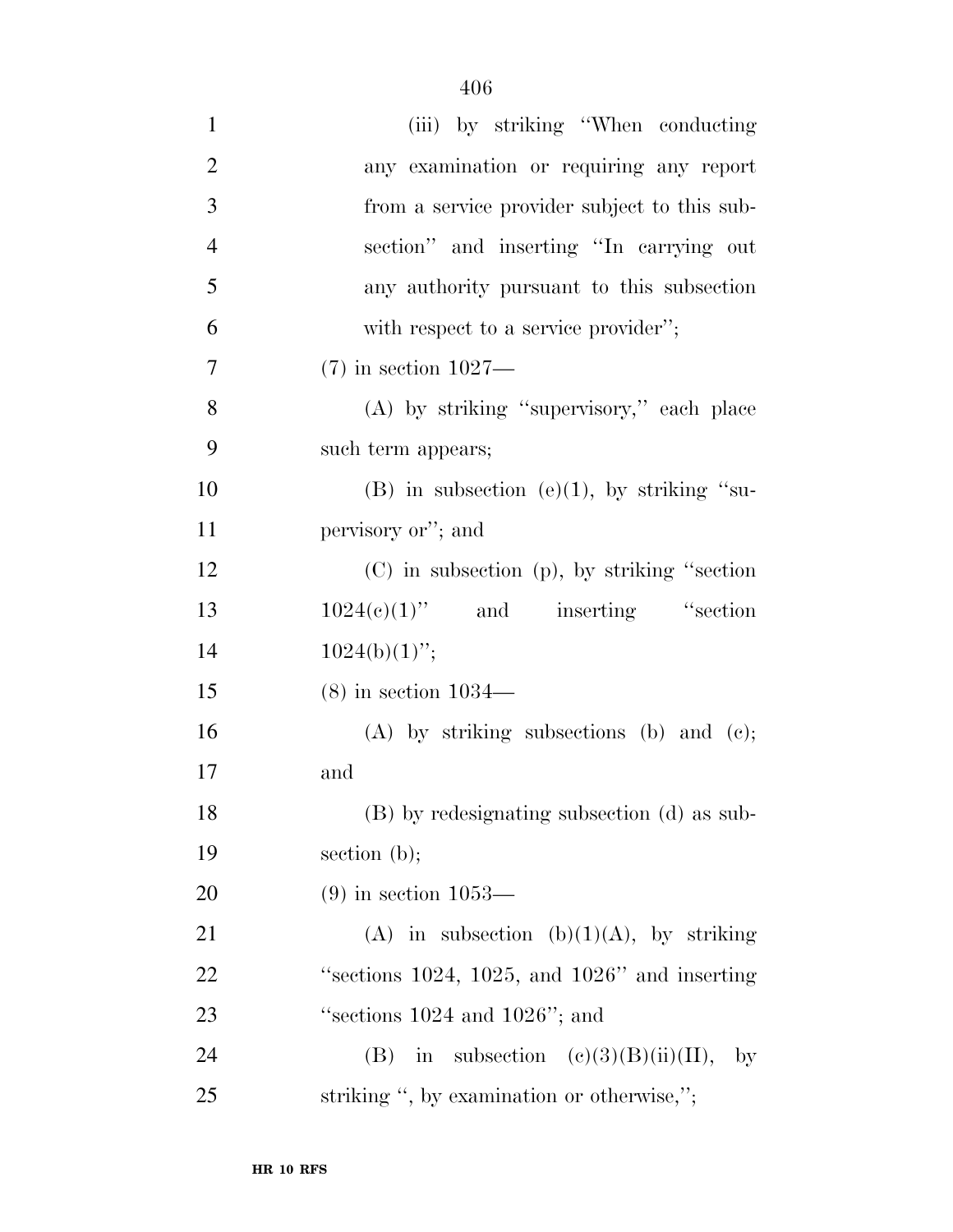| $\mathbf{1}$   | $(10)$ in section $1054(a)$ , by striking "sections"    |
|----------------|---------------------------------------------------------|
| 2              | $1024$ , $1025$ , and $1026$ " and inserting "sections" |
| 3              | 1024 and $1026$ ";                                      |
| $\overline{4}$ | $(11)$ in section $1061-$                               |
| 5              | (A) in subsection $(a)(1)$ —                            |
| 6              | (i) in subparagraph $(A)$ , by striking ";              |
| 7              | and" at the end and inserting a period;                 |
| 8              | (ii) by striking "means—" and all                       |
| 9              | that follows through " $(A)$ all" and insert-           |
| 10             | ing "means all"; and                                    |
| 11             | (iii) by striking subparagraph $(B)$ ;                  |
| 12             | and                                                     |

(B) in subsection (c)—

 (i) by amending paragraph (1) to read as follows:

16 "(1) EXAMINATION.—A transferor agency that is a prudential regulator shall have exclusive author- ity (relative to the Bureau) to require reports from and conduct examinations for compliance with Fed- eral consumer financial laws with respect to a person described in section 1026(a).''; and 22 (ii) in paragraph  $(2)$ — 23 (I) by striking subparagraph (A);

and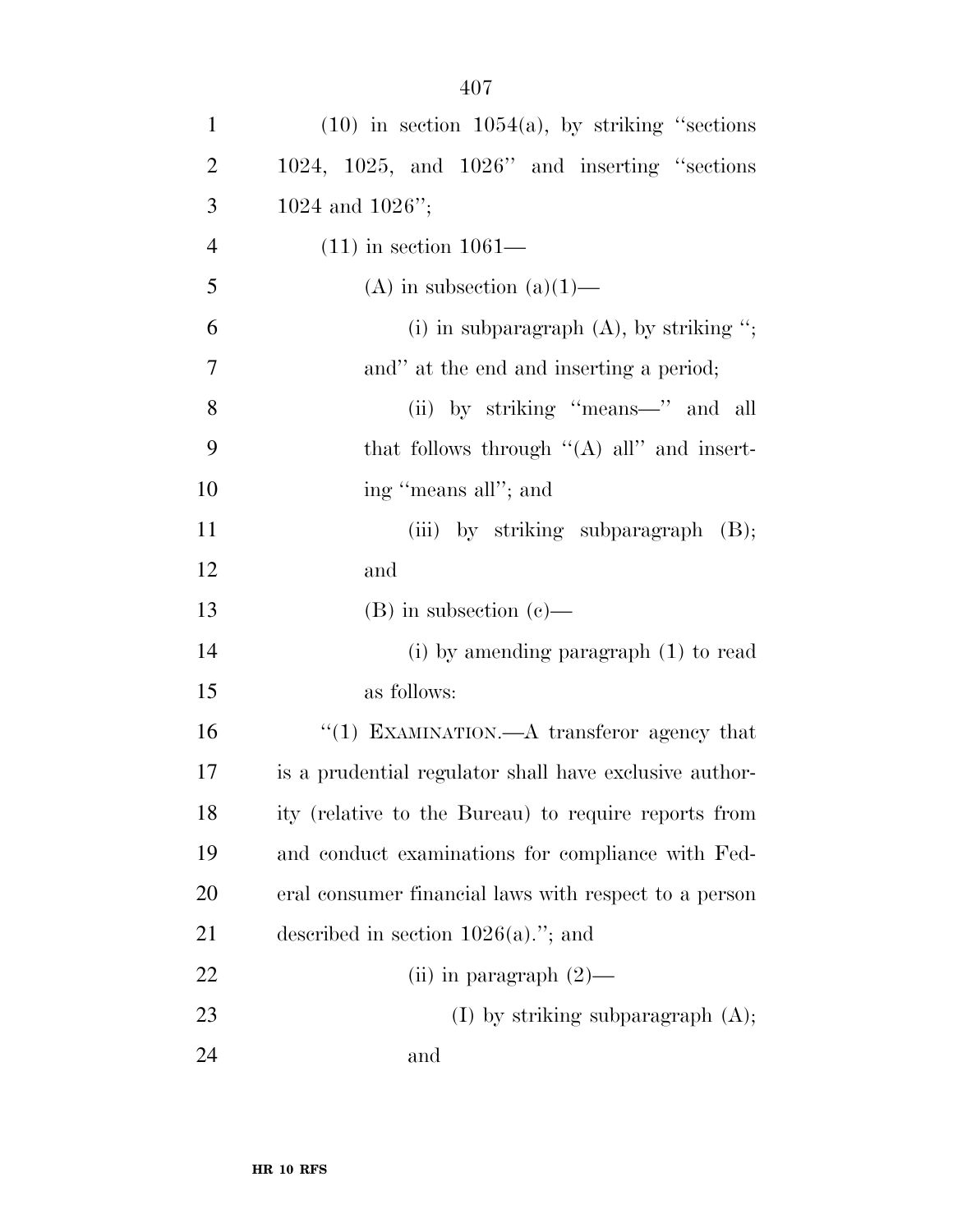| $\mathbf{1}$   | (II) by redesignating subpara-                           |
|----------------|----------------------------------------------------------|
| $\overline{2}$ | graphs $(B)$ and $(C)$ as subparagraphs                  |
| 3              | $(A)$ and $(B)$ , respectively;                          |
| $\overline{4}$ | $(12)$ in section 1063, by striking "sections"           |
| 5              | $1024$ , $1025$ , and $1026$ " each place such term ap-  |
| 6              | pears and inserting "sections 1024 and 1026"; and        |
| 7              | $(13)$ in section 1067, by striking subsection (e).      |
| 8              | (b) HOME MORTGAGE DISCLOSURE ACT OF 1975.—               |
| 9              | Section 305(d) of the Home Mortgage Disclosure Act of    |
| 10             | 1975 (12 U.S.C. 2804(d)) is amended by striking "exam-   |
| 11             | ine and".                                                |
| 12             | (c) OMNIBUS APPROPRIATIONS ACT, 2009.—Section            |
| 13             | 626 of the Omnibus Appropriations Act, 2009 (15 U.S.C.   |
| 14             | 1638 note) is repealed.                                  |
| 15             | (d) CLERICAL AMENDMENT.—The table of contents            |
| 16             | in section 1(b) of the Dodd-Frank Wall Street Reform and |
| 17             | Consumer Protection Act is amended—                      |
| 18             | $(1)$ in the item relating to section 1024, by           |
| 19             | striking "SUPERVISION OF" and inserting "AU-             |
| 20             | THORITY WITH RESPECT TO CERTAIN"; and                    |
| 21             | $(2)$ by striking the item relating to section           |
| 22             | 1025.                                                    |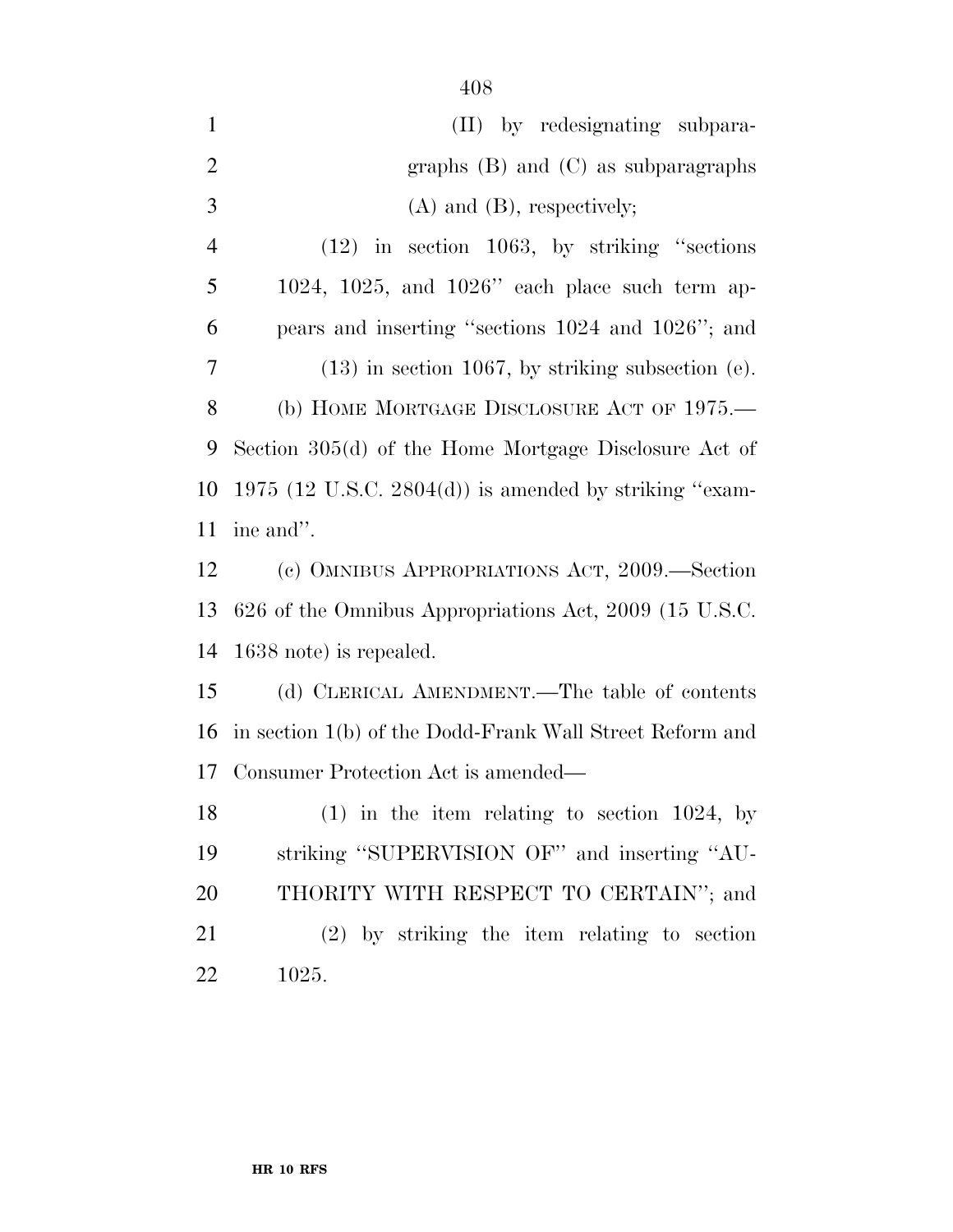# **SEC. 728. TRANSFER OF OLD OTS BUILDING FROM OCC TO GSA.**  (a) IN GENERAL.—Within 180 days of the date of the enactment of this Act, the Comptroller of the Currency

 shall transfer, at no cost, the parcel of real property in the District of Columbia located at 1700 G Street, North- west, to the administrative jurisdiction, custody, and con-trol of the Administrator of General Services.

(b) GSA STUDY.—

 (1) STUDY.—The Administrator of General Services shall carry out a study to determine—

 (A) the Consumer Law Enforcement Agen- cy's office real estate leasing needs, in light of 14 the changes to the Agency's structure made by this Act;

 (B) whether the office space referenced in subsection (a) is the most cost-effective use of taxpayer money in meeting those needs, relative to alternative leasing options in the Wash-ington, D.C. Metropolitan Area; and

 (C) if there is a Government department or agency that has building needs that could be met by moving all or a portion of the employees of such department or agency to the property described under subsection (a).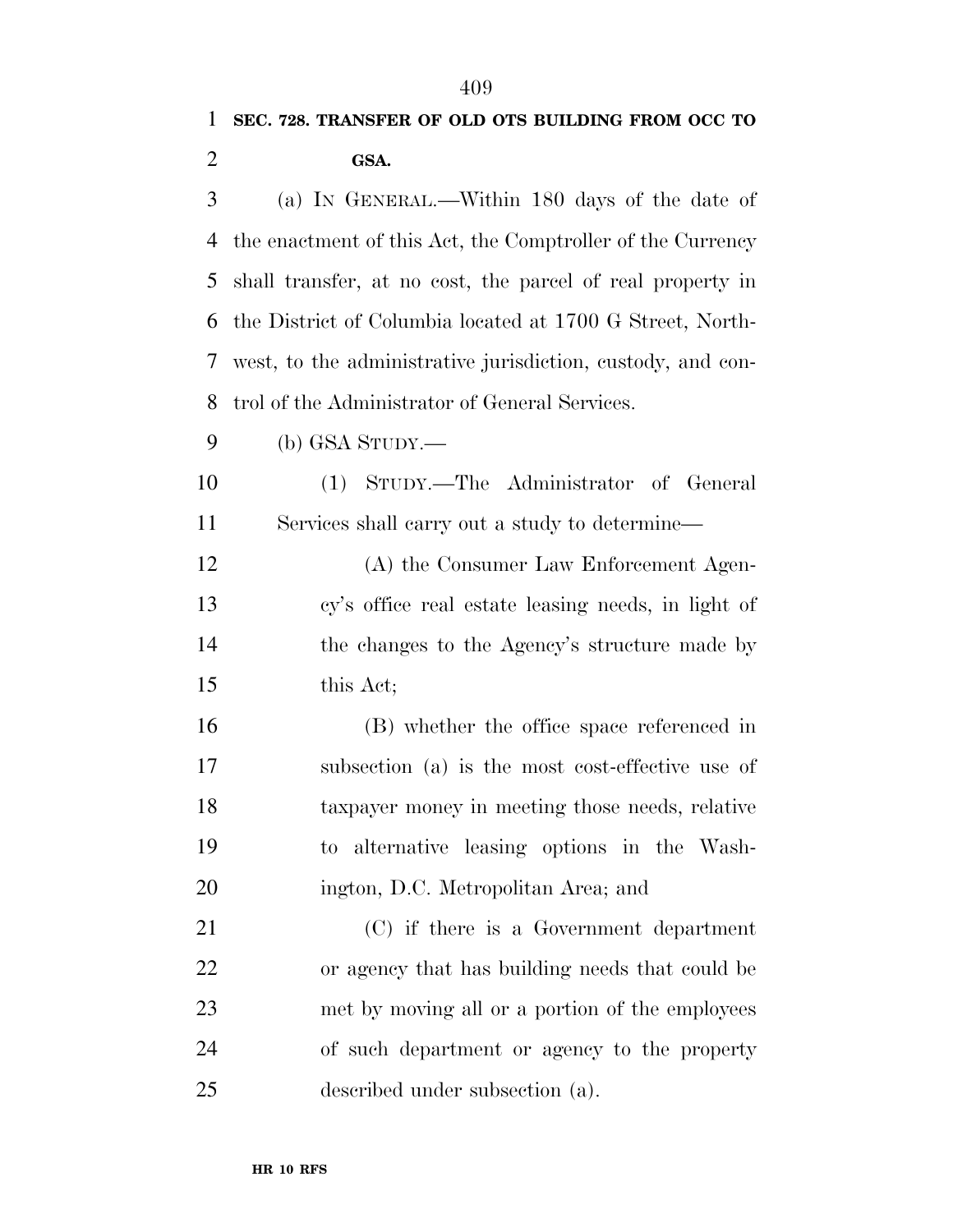| $\mathbf{1}$   | $(2)$ REPORT.—Not later than the end of the 6-       |
|----------------|------------------------------------------------------|
| $\overline{2}$ | month period beginning on the date of the enact-     |
| 3              | ment of this Act, the Administrator of General Serv- |
| $\overline{4}$ | ices shall issue a report to the Congress containing |
| 5              | all findings and determinations made in carrying out |
| 6              | the study required under paragraph (1).              |
| 7              | (3) AUTHORITY TO SELL PROPERTY.—If, after            |
| 8              | carrying out the study required under paragraph      |
| 9              | (1), the Administrator of General Services deter-    |
| 10             | mines that—                                          |
| 11             | (A) the Consumer Law Enforcement Agen-               |
| 12             | cy's office real estate leasing needs have           |
| 13             | changed in light of the changes to the Agency's      |
| 14             | structure made by this Act, and                      |
| 15             | (B) that there is no Government depart-              |
| 16             | ment or agency that has building needs that          |
| 17             | could be met by moving all or a portion of the       |
| 18             | employees of such department or agency to the        |
| 19             | property described under subsection (a),             |
| 20             | the Administrator may sell such property to the      |
| 21             | highest bidder, so long as the revenue from the sale |
| 22             | exceeds the combined cost of building such property  |
| 23             | and the cost of the most recently completed renova-  |
| 24             | tion of such property.                               |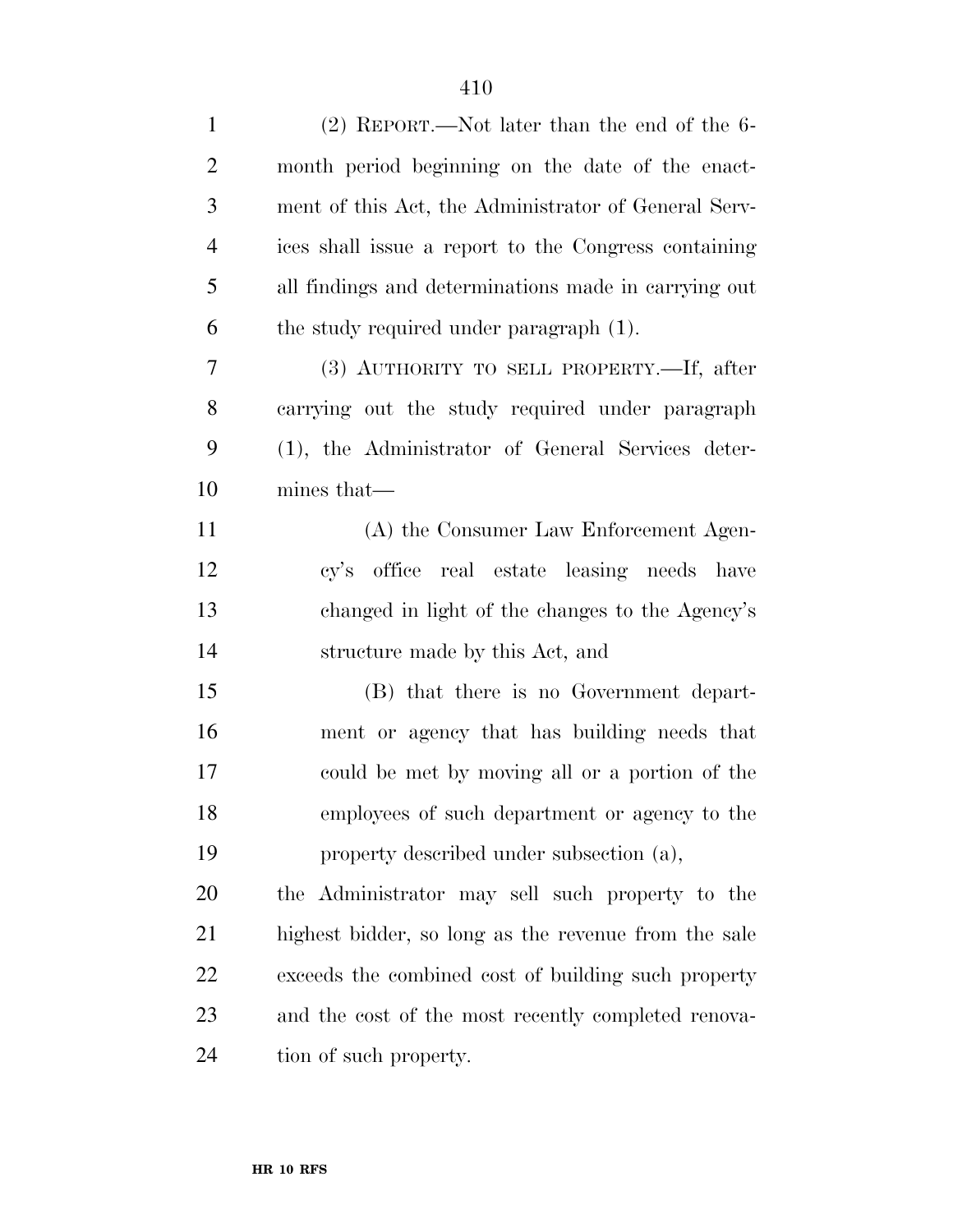#### **SEC. 729. LIMITATION ON AGENCY AUTHORITY.**

 Section 1027 of the Consumer Financial Protection Act of 2010 (12 U.S.C. 5517) is amended—

4 (1) in subsection  $(g)(3)(A)$ , by striking "may" not exercise any rulemaking or enforcement author- ity'' and inserting ''may not exercise any rule-making, enforcement, or other authority'';

8 (2) in subsection (i)(1), by striking "shall have no authority to exercise any power to enforce this title'' and inserting ''may not exercise any rule-making, enforcement, or other authority''; and

12 (3) in subsection (j)(1), by striking "shall have no authority to exercise any power to enforce this title'' and inserting ''may not exercise any rule-making, enforcement, or other authority''.

### **Subtitle C—Policy Enhancements**

#### **SEC. 731. CONSUMER RIGHT TO FINANCIAL PRIVACY.**

18 (a) REQUIREMENT OF THE AGENCY TO OBTAIN PER- MISSION BEFORE COLLECTING NONPUBLIC PERSONAL INFORMATION.—Section 1022 of the Consumer Financial Protection Act of 2010 (12 U.S.C. 5512), as amended by section 724(2), is further amended by inserting after sub-section (b) the following:

24 "(c) CONSUMER PRIVACY.—

**HR 10 RFS** 25 "(1) In GENERAL.—The Agency may not re-quest, obtain, access, collect, use, retain, or disclose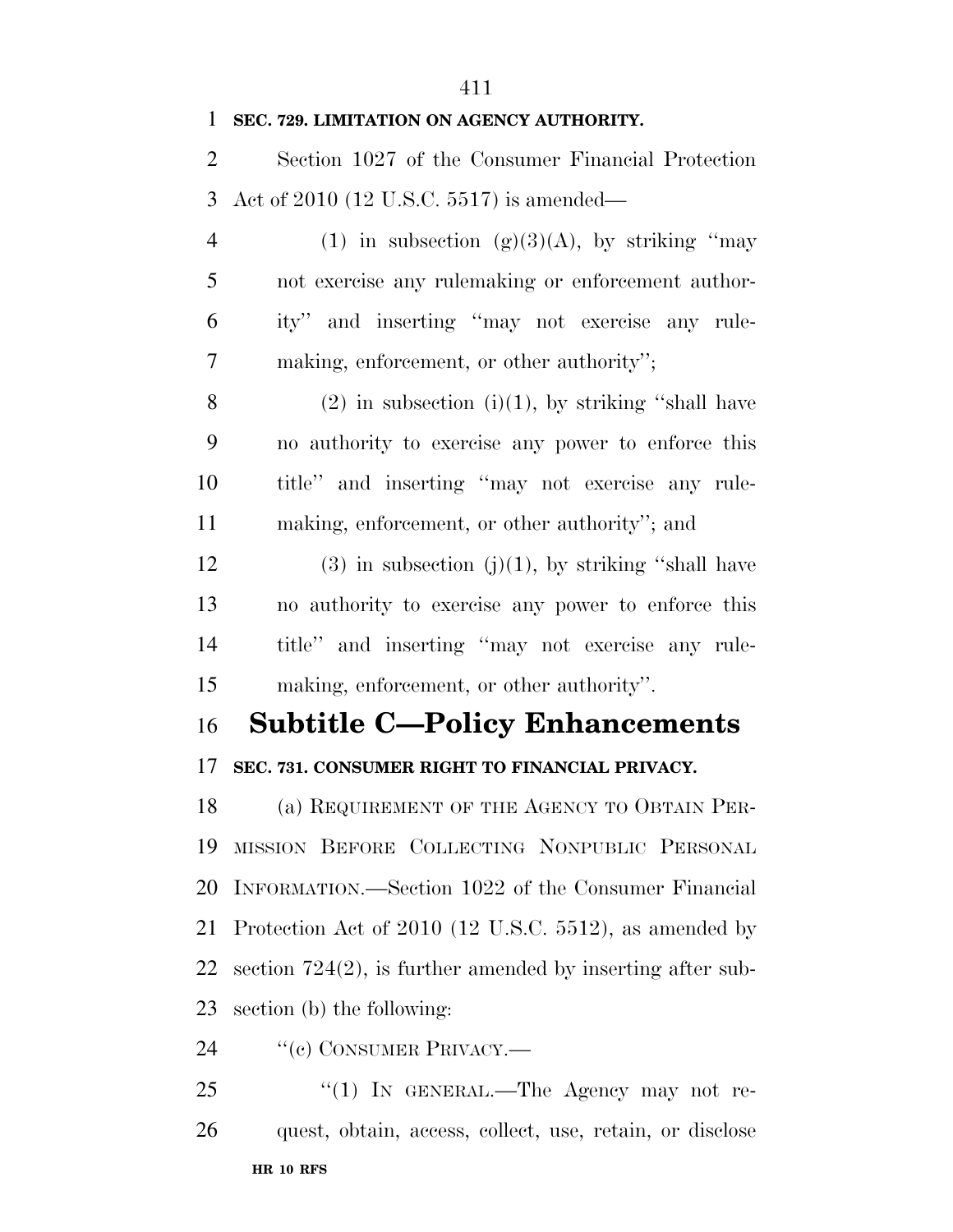any nonpublic personal information about a con-sumer unless—

 ''(A) the Agency clearly and conspicuously discloses to the consumer, in writing or in an electronic form, what information will be re- quested, obtained, accessed, collected, used, re-tained, or disclosed; and

 ''(B) before such information is requested, obtained, accessed, collected, used, retained, or disclosed, the consumer informs the Agency that such information may be requested, ob- tained, accessed, collected, used, retained, or disclosed.

14 "(2) APPLICATION OF REQUIREMENT TO CON- TRACTORS OF THE AGENCY.—Paragraph (1) shall apply to any person directed or engaged by the Agency to collect information to the extent such in- formation is being collected on behalf of the Agency. 19 "(3) DEFINITION OF NONPUBLIC PERSONAL IN- FORMATION.—In this subsection, the term 'non- public personal information' has the meaning given 22 the term in section 509 of the Gramm-Leach-Bliley Act (15 U.S.C. 6809).''.

 (b) REMOVAL OF EXEMPTION FOR THE AGENCY FROM THE RIGHT TO FINANCIAL PRIVACY ACT.—Section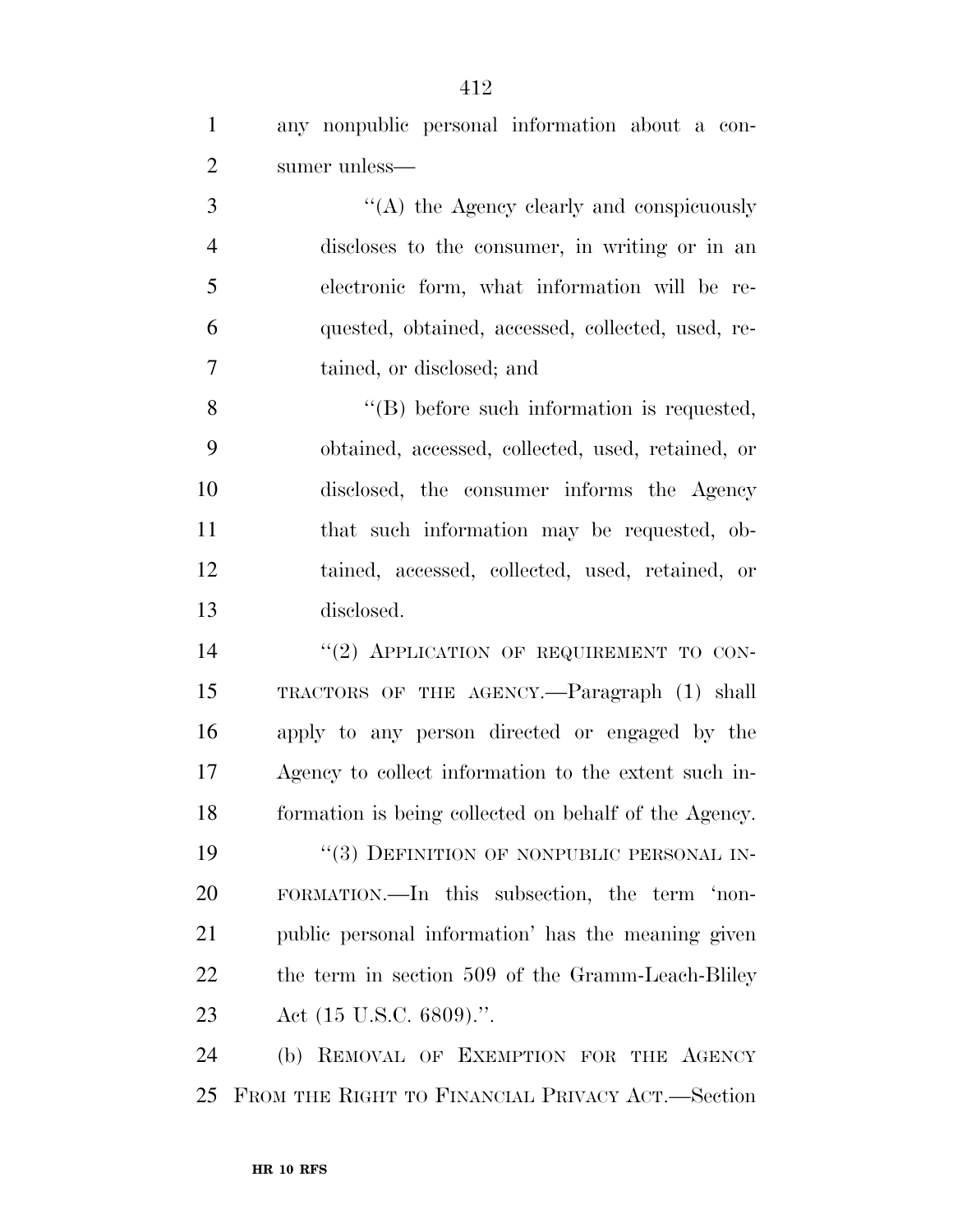| $\mathbf{1}$   | 1113 of the Right to Financial Privacy Act of 1978 (12)  |
|----------------|----------------------------------------------------------|
| $\overline{2}$ | U.S.C. 3413) is amended by striking subsection $(r)$ .   |
| 3              | SEC. 732. REPEAL OF COUNCIL AUTHORITY TO SET ASIDE       |
| $\overline{4}$ | AGENCY RULES AND REQUIREMENT OF SAFE-                    |
| 5              | TY AND SOUNDNESS CONSIDERATIONS WHEN                     |
| 6              | <b>ISSUING RULES.</b>                                    |
| 7              | (a) REPEAL OF AUTHORITY.                                 |
| 8              | $(1)$ IN GENERAL.—Section 1023 of the Con-               |
| 9              | sumer Financial Protection Act of 2010 (12 U.S.C.        |
| 10             | 5513) is hereby repealed.                                |
| 11             | CONFORMING AMENDMENT.-Section<br>(2)                     |
| 12             | $1022(b)(2)(C)$ of the Consumer Financial Protection     |
| 13             | Act of 2010 (12 U.S.C. 5512(b)(2)(C)) is amended         |
| 14             | by striking ", except that nothing in this clause shall  |
| 15             | be construed as altering or limiting the procedures      |
| 16             | under section 1023 that may apply to any rule pre-       |
| 17             | scribed by the Bureau".                                  |
| 18             | $(3)$ CLERICAL AMENDMENT.—The table of con-              |
| 19             | tents under section 1(b) of the Dodd-Frank Wall          |
| 20             | Street Reform and Consumer Protection Act is             |
| 21             | amended by striking the item relating to section         |
| 22             | 1023.                                                    |
| 23             | (b) SAFETY AND SOUNDNESS CHECK.—Section                  |
| 24             | $1022(b)(2)(A)$ of the Consumer Financial Protection Act |
| 25             | of 2010 (12 U.S.C. 5512(b)(2)(A)) is amended—            |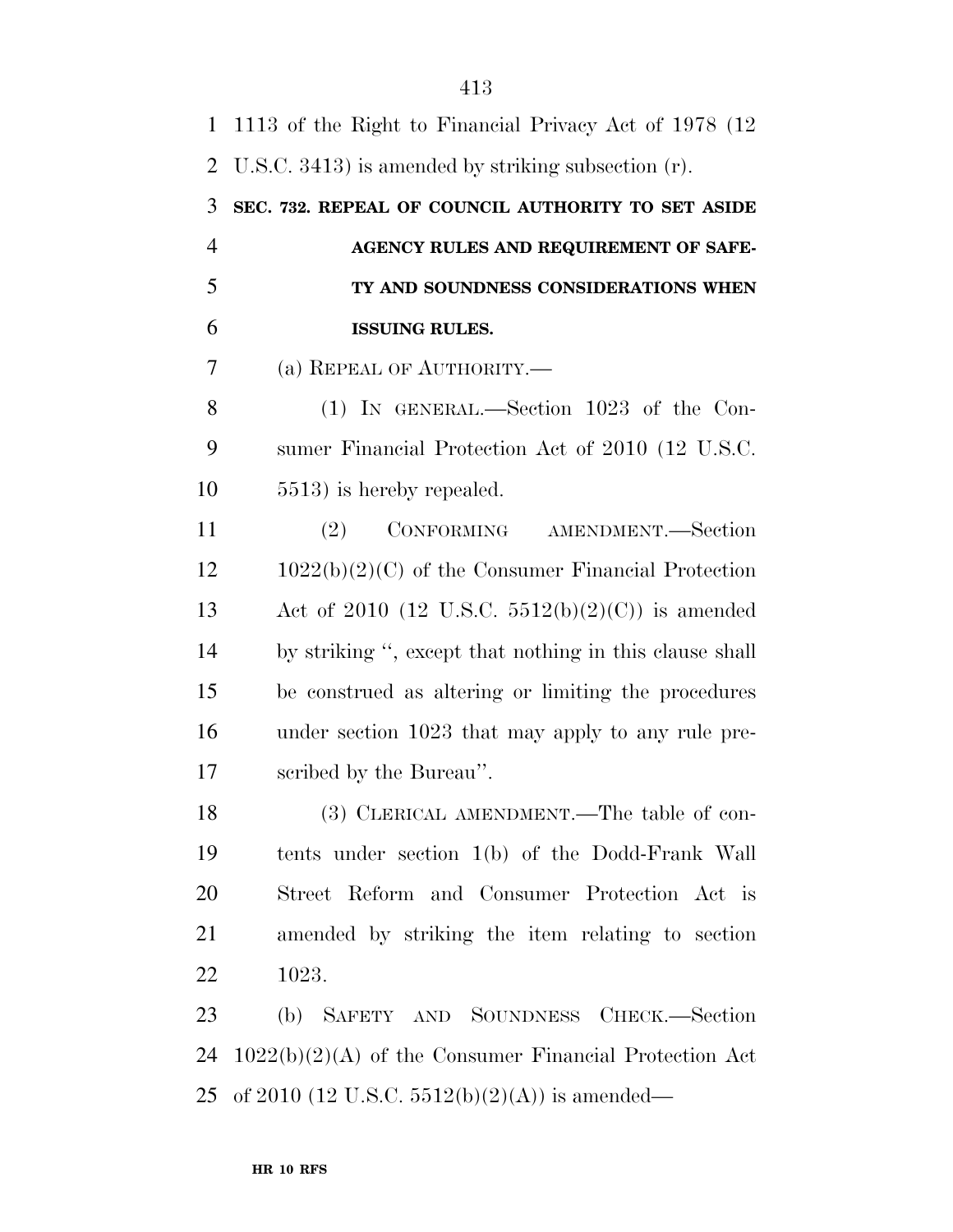| $\mathbf{1}$   | $(1)$ in clause (i), by striking "and" at the end;     |
|----------------|--------------------------------------------------------|
| $\overline{2}$ | $(2)$ in clause (ii), by adding "and" at the end;      |
| 3              | and                                                    |
| $\overline{4}$ | $(3)$ by adding at the end the following:              |
|                |                                                        |
| 5              | "(iii) the impact of such rule on the                  |
| 6              | financial safety or soundness of an insured            |
| 7              | depository institution;".                              |
| 8              | SEC. 733. REMOVAL OF AUTHORITY TO REGULATE SMALL-      |
| 9              | <b>DOLLAR CREDIT.</b>                                  |
| 10             | The Consumer Financial Protection Act of 2010 (12)     |
| 11             | U.S.C. $5481$ et seq.) is amended—                     |
| 12             | $(1)$ in section $1024(a)(1)$ —                        |
| 13             | $(A)$ in subparagraph $(C)$ , by adding "or"           |
| 14             | at the end;                                            |
| 15             | $(B)$ in subparagraph $(D)$ , by striking ";           |
| 16             | or" and inserting a period; and                        |
| 17             | $(C)$ by striking subparagraph $(E)$ ; and             |
| 18             | $(2)$ in section 1027, by adding at the end the        |
| 19             | following:                                             |
| 20             | "(t) NO AUTHORITY TO REGULATE SMALL-DOLLAR             |
| 21             | CREDIT.—The Agency may not exercise any rulemaking,    |
| 22             | enforcement, or other authority with respect to payday |
| 23             | loans, vehicle title loans, or other similar loans.".  |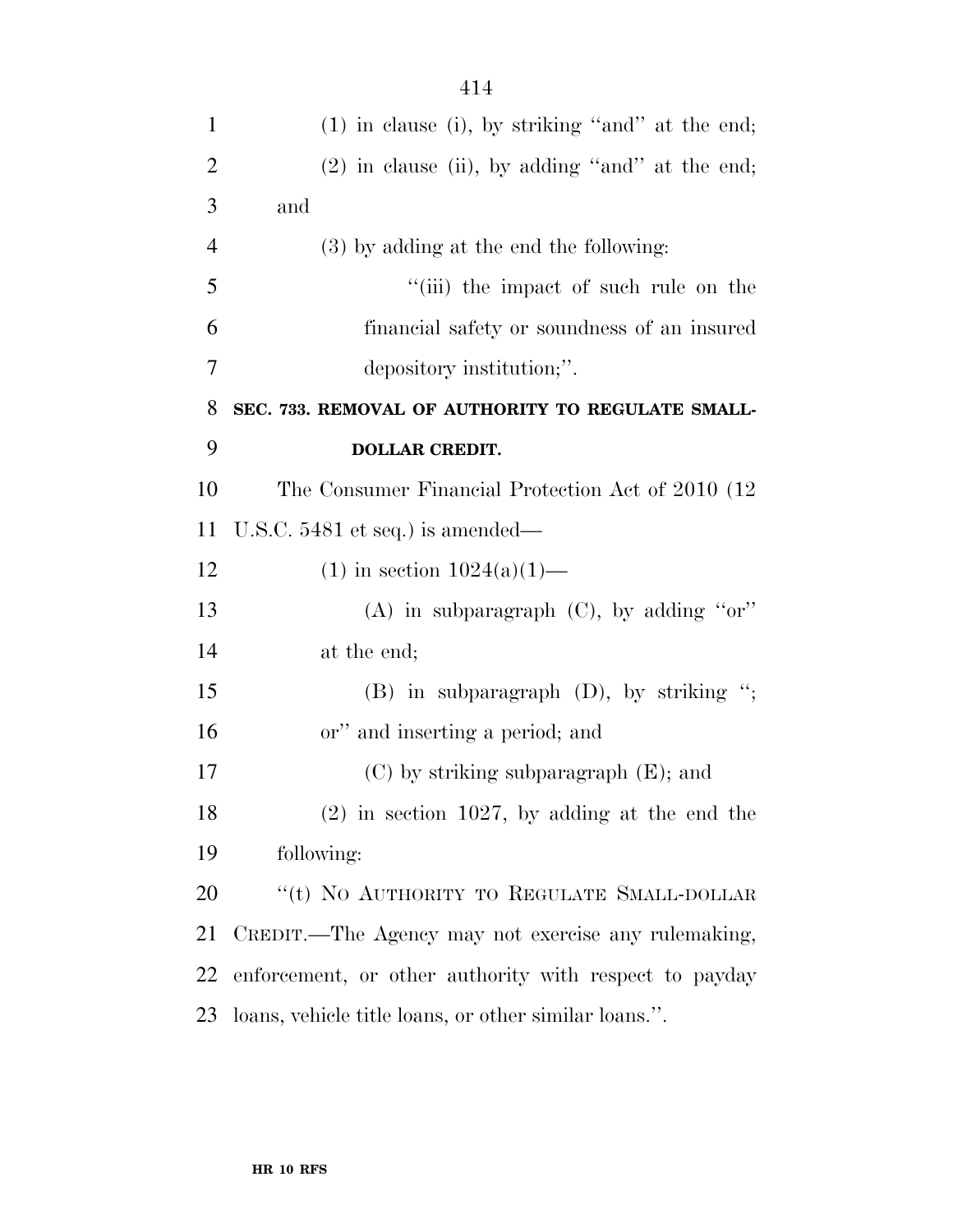## **SEC. 734. REFORMING INDIRECT AUTO FINANCING GUID-ANCE.**

 (a) NULLIFICATION OF AUTO LENDING GUID- ANCE.—Bulletin 2013–02 of the Bureau of Consumer Fi- nancial Protection (published March 21, 2013) shall have no force or effect.

 (b) GUIDANCE REQUIREMENTS.—Section 1022(b) of the Consumer Financial Protection Act of 2010 (12 U.S.C. 5512(b)), as amended by section 721, is further amended by adding at the end the following:

11 "(8) GUIDANCE ON INDIRECT AUTO FINANC- ING.—In proposing and issuing guidance primarily related to indirect auto financing, the Agency shall—

 ''(A) provide for a public notice and com- ment period before issuing the guidance in final form;

18 ''(B) make available to the public, includ- ing on the website of the Agency, all studies, data, methodologies, analyses, and other infor- mation relied on by the Agency in preparing 22 such guidance;

23 "'(C) redact such information as necessary to maintain the nonpublic nature of confidential information, such as trade secrets and other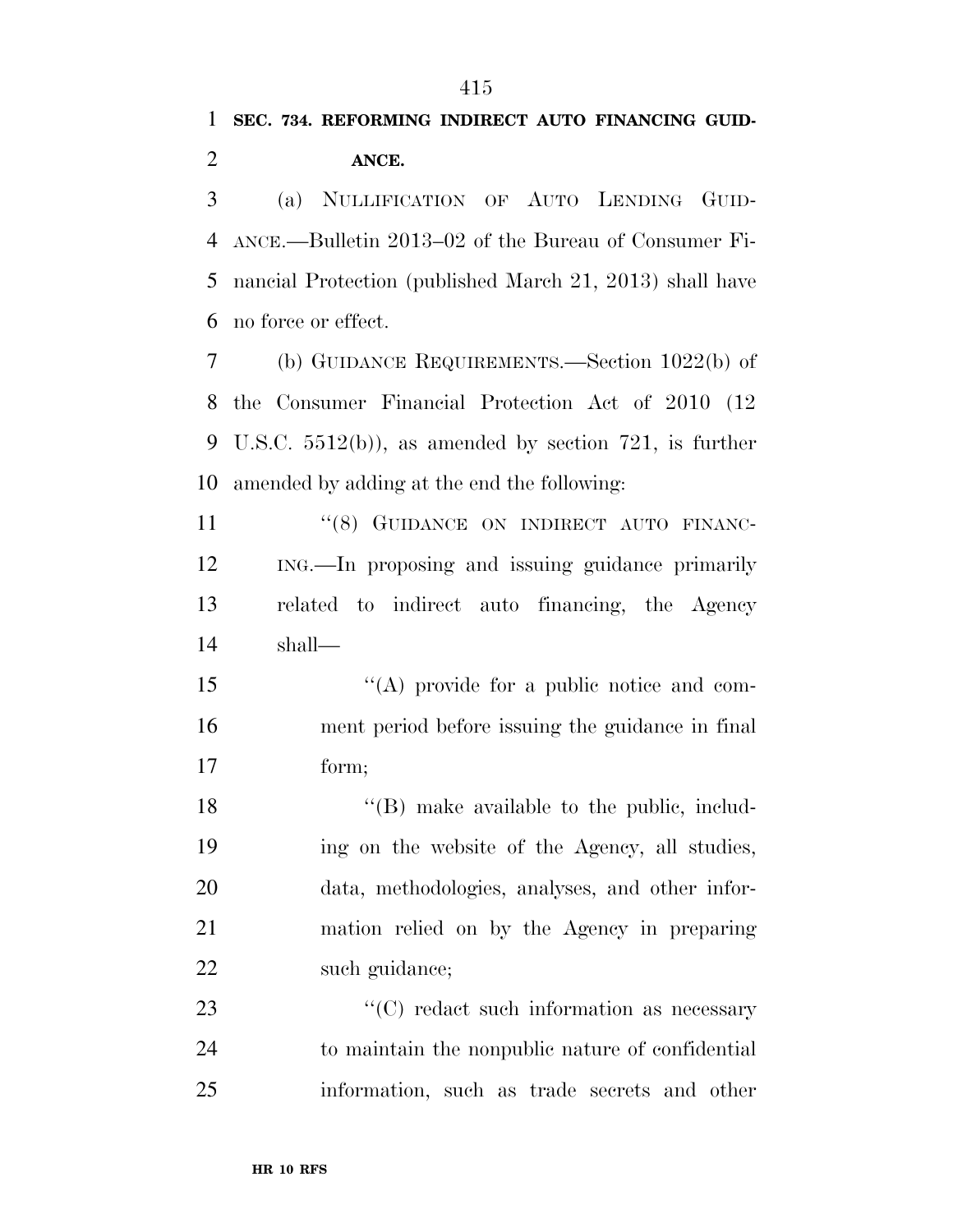| $\mathbf{1}$   | confidential commercial or financial informa-              |
|----------------|------------------------------------------------------------|
| $\overline{2}$ | tion, and personally identifiable information;             |
| 3              | $\lq\lq$ (D) consult with the Board of Governors           |
| $\overline{4}$ | of the Federal Reserve System, the Federal                 |
| 5              | Trade Commission, and the Department of Jus-               |
| 6              | tice; and                                                  |
| 7              | "(E) conduct a study on the costs and im-                  |
| 8              | pacts of such guidance to consumers<br>and                 |
| 9              | women-owned, minority-owned, veteran-owned,                |
| 10             | and small businesses, including consumers and              |
| 11             | small businesses in rural areas.".                         |
| 12             | (c) RULE OF CONSTRUCTION.—Nothing in this sec-             |
| 13             | tion shall be construed to apply to guidance issued by the |
| 14             | Consumer Law Enforcement Agency that is not primarily      |
| 15             | related to indirect auto financing.                        |
| 16             | SEC. 735. REMOVAL OF AGENCY UDAAP AUTHORITY.               |
| 17             | (a) IN GENERAL.—The Consumer Financial Protec-             |
| 18             | tion Act of $2010$ (12 U.S.C. 5481 et seq.) is amended—    |
| 19             | $(1)$ in section $1021(b)(2)$ , by striking "from un-      |
| 20             | fair, deceptive, or abusive acts and practices and";       |
| 21             | $(2)$ by striking section 1031;                            |
| 22             | $(3)$ in section $1036(a)$ —                               |
| 23             | $(A)$ in paragraph $(1)$ —                                 |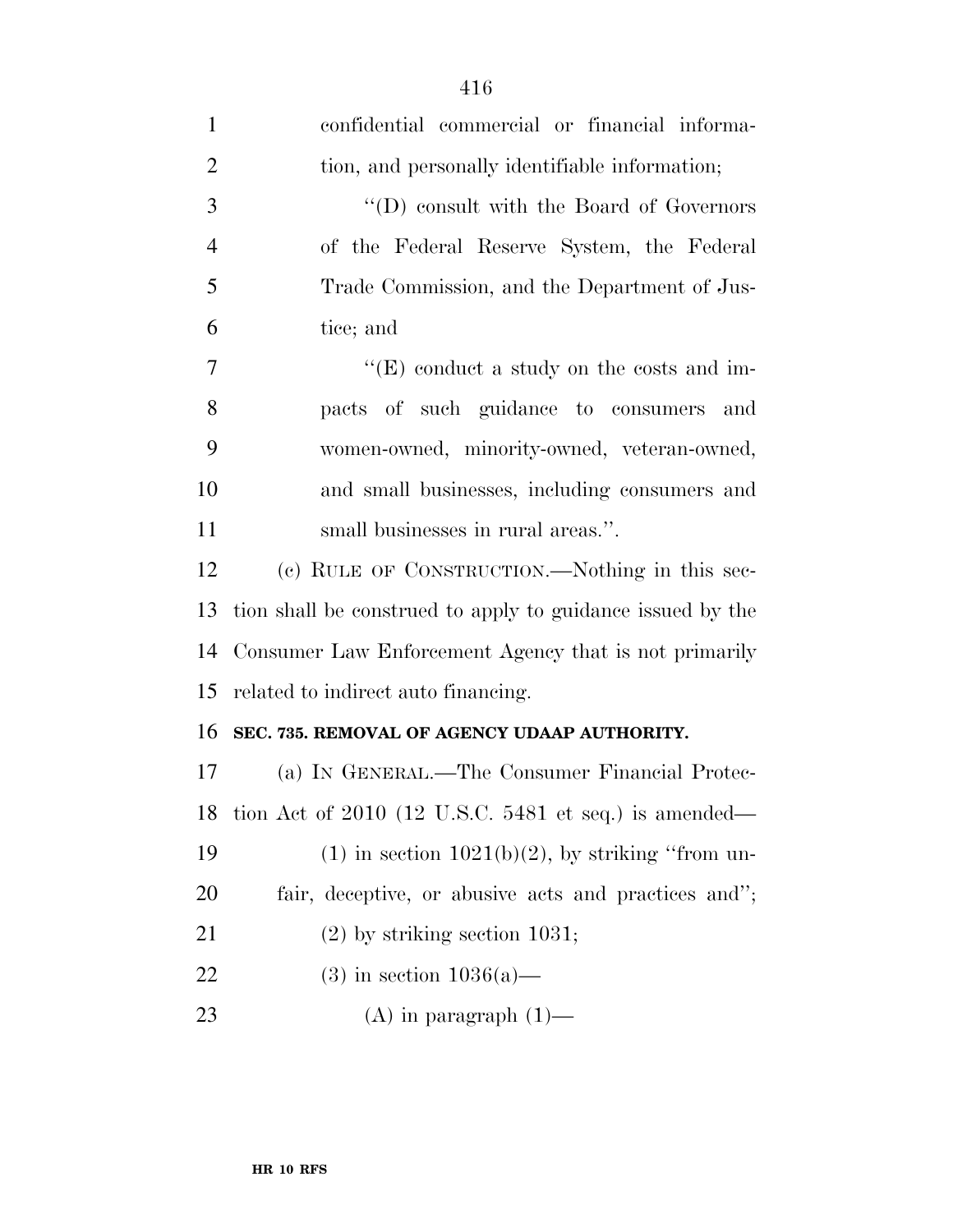| $\mathbf{1}$   | (i) by striking "provider" and all that               |
|----------------|-------------------------------------------------------|
| $\overline{2}$ | follows through "to offer" and inserting              |
| 3              | "provider to offer";                                  |
| $\overline{4}$ | (ii) by striking subparagraph (B); and                |
| 5              | (B) in paragraph $(2)(C)$ , by striking "; or"        |
| 6              | at the end and inserting a period; and                |
| 7              | $(C)$ by striking paragraph $(3)$ ; and               |
| 8              | $(4)$ in section 1061(b)(5)—                          |
| 9              | $(A)$ in subparagraph $(B)$ —                         |
| 10             | (i) by striking "(i) In general.—";                   |
| 11             | and                                                   |
| 12             | (ii) by striking clause (ii);                         |
| 13             | $(B)$ by striking subparagraph $(D)$ ; and            |
| 14             | $(C)$ by redesignating subparagraph $(E)$ (as         |
| 15             | amended by section $717(2)$ as subparagraph           |
| 16             | $(D)$ ; and                                           |
| 17             | $(5)$ in section $1076(b)(2)$ , by striking "deter-   |
| 18             | mine—" and all that follows through "(B) provide      |
| 19             | for" and inserting "determine, provide for".          |
| 20             | (b) TELEMARKETING AND CONSUMER FRAUD AND              |
| 21             | ABUSE PREVENTION ACT.—Section $3(e)$ of the Tele-     |
| 22             | marketing and Consumer Fraud and Abuse Prevention     |
| 23             | Act $(15 \text{ U.S.C. } 6102)$ is amended—           |
| 24             | $(1)$ in paragraph $(1)$ , by striking "; and" at the |
| 25             | end and inserting a period;                           |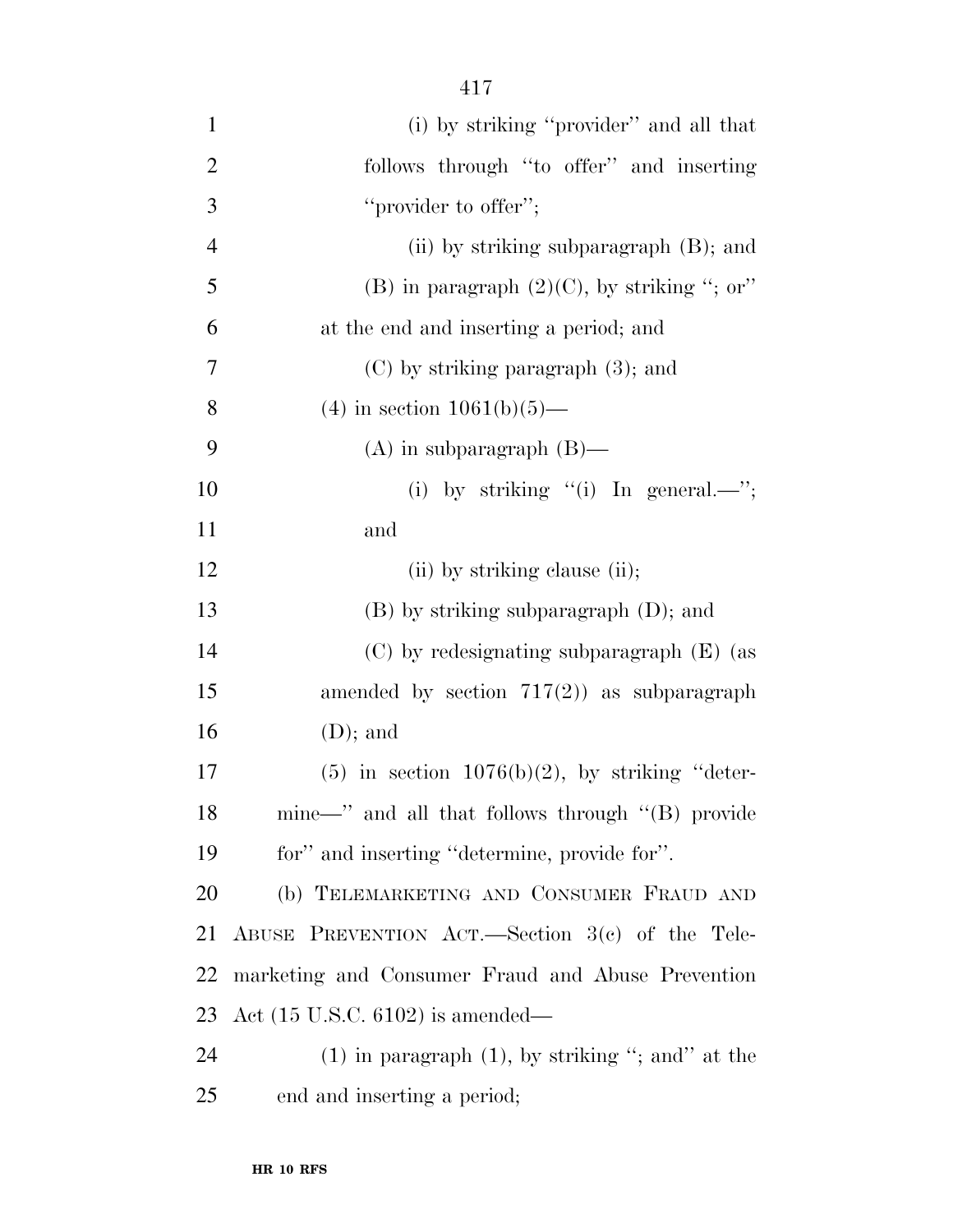(2) by striking paragraph (2); and

2 (3) by striking "subsection  $(a)$ —" and all that follows through ''(1) shall'' and inserting ''sub-section (a) shall''.

 (c) CLERICAL AMENDMENT.—The table of contents in section 1(b) of the Dodd-Frank Wall Street Reform and Consumer Protection Act is amended by striking the item relating to section 1031.

### **SEC. 736. PRESERVATION OF UDAP AUTHORITY FOR FED-ERAL BANKING REGULATORS.**

 (a) IN GENERAL.—Section 18(f) of the Federal Trade Commission Act (15 U.S.C. 57a(f)) is amended to read as follows:

 ''(f) UNFAIR OR DECEPTIVE ACTS OR PRACTICES BY DEPOSITORY INSTITUTIONS.—

16 "(1) IN GENERAL.—In order to prevent unfair or deceptive acts or practices in or affecting com- merce (including acts or practices which are unfair or deceptive to consumers) by depository institu- tions, each Federal banking regulator shall prescribe regulations to carry out the purposes of this section, including regulations defining with specificity such unfair or deceptive acts or practices, and containing requirements prescribed for the purpose of pre-venting such acts or practices.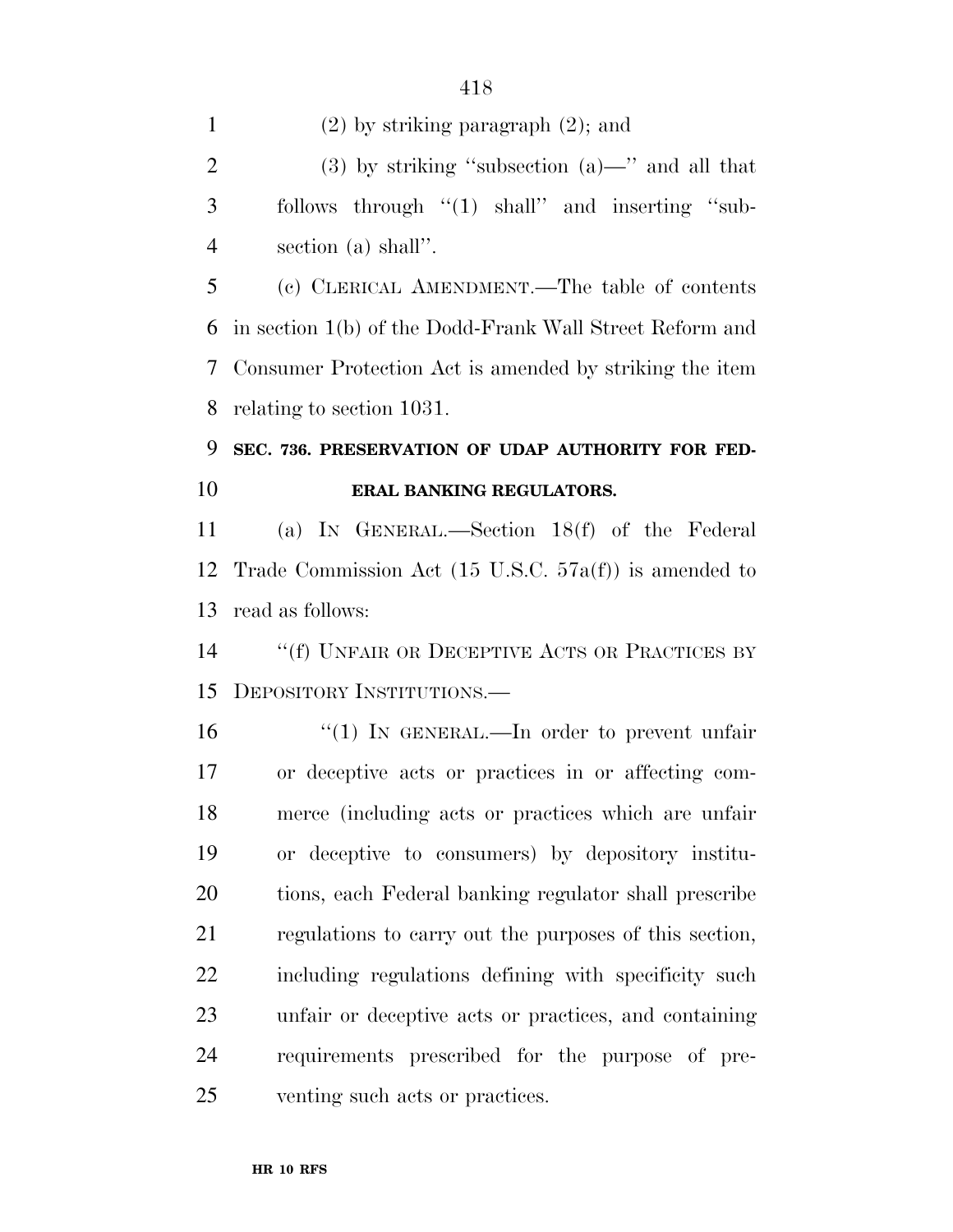| $\mathbf{1}$   | $``(2)$ PROMULGATING SUBSTANTIALLY SIMILAR               |
|----------------|----------------------------------------------------------|
| $\overline{2}$ | REGULATIONS.—Whenever the Commission<br>pre-             |
| 3              | scribes a rule under subsection $(a)(1)(B)$ , then with- |
| $\overline{4}$ | in 60 days after such rule takes effect each Federal     |
| 5              | banking regulator shall promulgate substantially         |
| 6              | similar regulations prohibiting acts or practices of     |
| 7              | depository institutions which are substantially simi-    |
| 8              | lar to those prohibited by rules of the Commission       |
| 9              | and which impose substantially similar requirements,     |
| 10             | unless—                                                  |
| 11             | "(A) the Federal banking regulator finds                 |
| 12             | that such acts or practices of depository institu-       |
| 13             | tions are not unfair or deceptive; or                    |
| 14             | "(B) the Board of Governors of the Fed-                  |
| 15             | eral Reserve System finds that implementation            |
| 16             | of similar regulations with respect to depository        |
| 17             | institutions would seriously conflict with essen-        |
| 18             | tial monetary and payments systems policies of           |
| 19             | such Board, and publishes any such finding,              |
| 20             | and the reasons therefor, in the Federal Reg-            |
| 21             | ister.                                                   |
| 22             | $``(3)$ ENFORCEMENT.—                                    |
| 23             | "(A) IN GENERAL.—Compliance with regu-                   |
| 24             | lations prescribed under this subsection shall be        |
| 25             | enforced—                                                |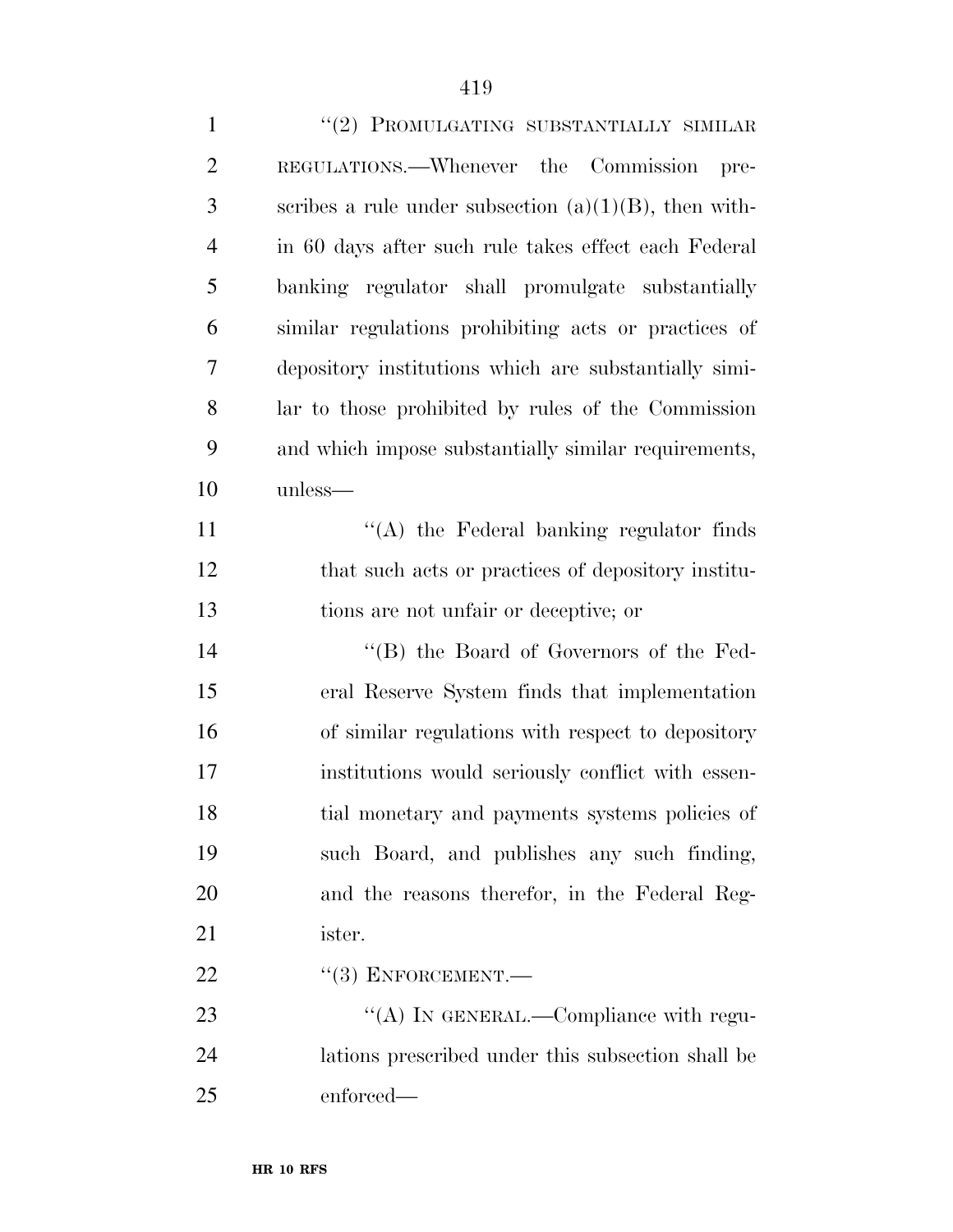| $\mathbf{1}$   | "(i) under section 8 of the Federal"                |
|----------------|-----------------------------------------------------|
| $\overline{2}$ | Deposit Insurance Act, with respect to a            |
| 3              | depository institution other than a Federal         |
| $\overline{4}$ | credit union; and                                   |
| 5              | "(ii) under sections $120$ and $206$ of             |
| 6              | the Federal Credit Union Act, with respect          |
| 7              | to a Federal credit union.                          |
| 8              | "(B) DEEMING OF VIOLATION.—For the                  |
| 9              | purpose of the exercise by a Federal banking        |
| 10             | regulator of the regulator's powers under any       |
| 11             | Act referred to in subparagraph $(A)$ , a violation |
| 12             | of any regulation prescribed under this sub-        |
| 13             | section shall be deemed to be a violation of a      |
| 14             | requirement imposed under that Act.                 |
| 15             | "(C) ENFORCEMENT THROUGH ANY EXIST-                 |
| 16             | ING AUTHORITY.—In addition to its powers            |
| 17             | under any provision of law specifically referred    |
| 18             | to in subparagraph (A), each Federal banking        |
| 19             | regulator may exercise, for the purpose of en-      |
| 20             | forcing compliance with any regulation pre-         |
| 21             | scribed under this subsection, any other author-    |
| 22             | ity conferred on the regulator by law.              |
| 23             | "(4) RULE OF CONSTRUCTION.—The authority            |
| 24             | of the Board of Governors of the Federal Reserve    |
| 25             | System to issue regulations under this subsection   |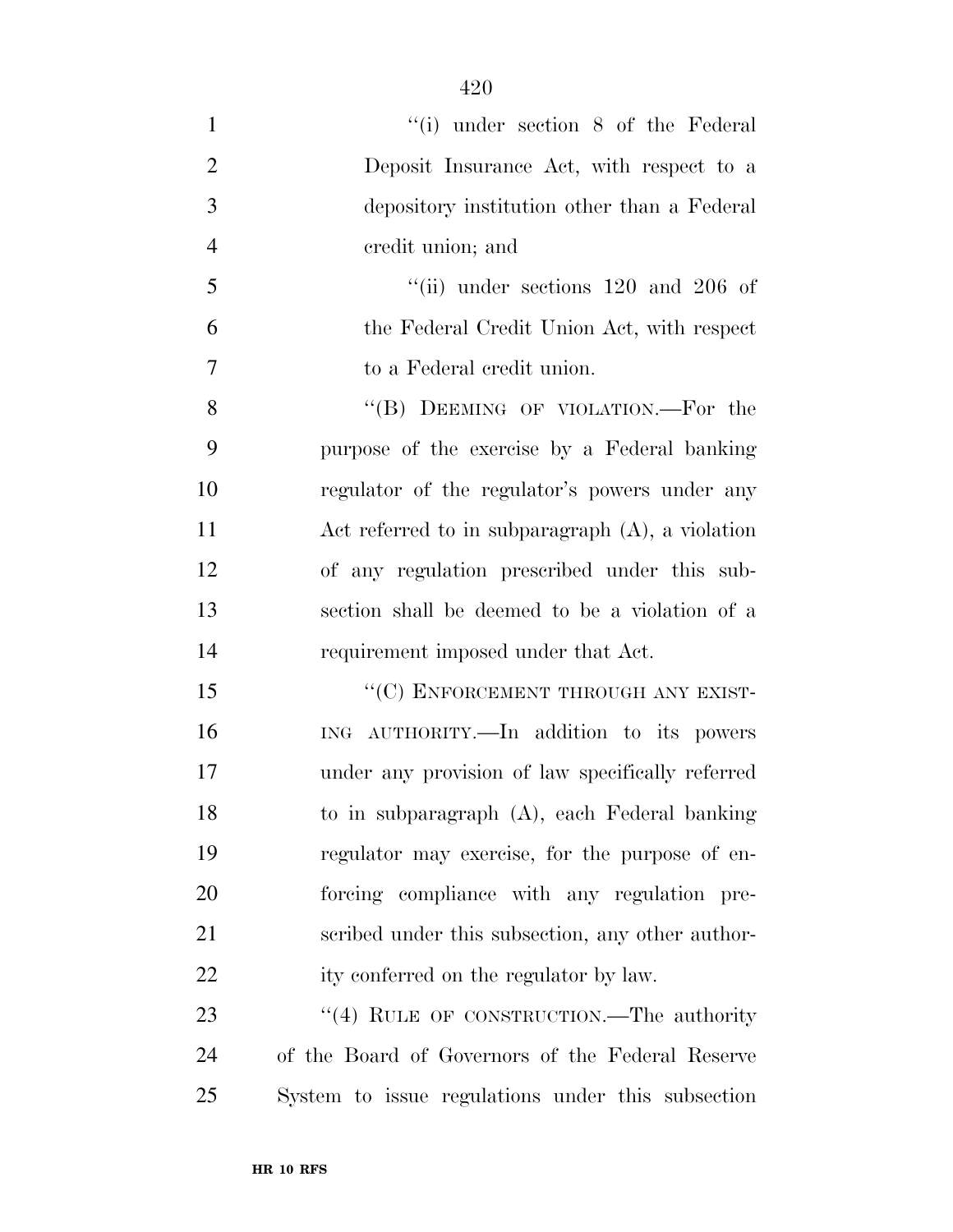| $\mathbf{1}$   | does not impair the authority of any other Federal   |
|----------------|------------------------------------------------------|
| $\overline{2}$ | banking regulator to make rules respecting the regu- |
| 3              | lator's own procedures in enforcing compliance with  |
| $\overline{4}$ | regulations prescribed under this subsection.        |
| 5              | "(5) REPORT TO CONGRESS.-Each Federal                |
| 6              | banking regulator exercising authority under this    |
| 7              | subsection shall transmit to the Congress each year  |
| 8              | a detailed report on its activities under this sub-  |
| 9              | section during the preceding calendar year.          |
| 10             | "(6) DEFINITIONS.—For purposes of this Act:          |
| 11             | "(A) BANK.—The term 'bank' means—                    |
| 12             | "(i) national banks and Federal                      |
| 13             | branches and Federal agencies of foreign             |
| 14             | banks;                                               |
| 15             | "(ii) member banks of the Federal                    |
| 16             | Reserve System (other than national                  |
| 17             | banks), branches and agencies of foreign             |
| 18             | banks (other than Federal branches, Fed-             |
| 19             | eral agencies, and insured State branches            |
| 20             | of foreign banks), commercial lending com-           |
| 21             | owned or controlled by foreign<br>panies             |
| 22             | banks, and organizations operating under             |
| 23             | section 25 or 25A of the Federal Reserve             |
| 24             | Act; and                                             |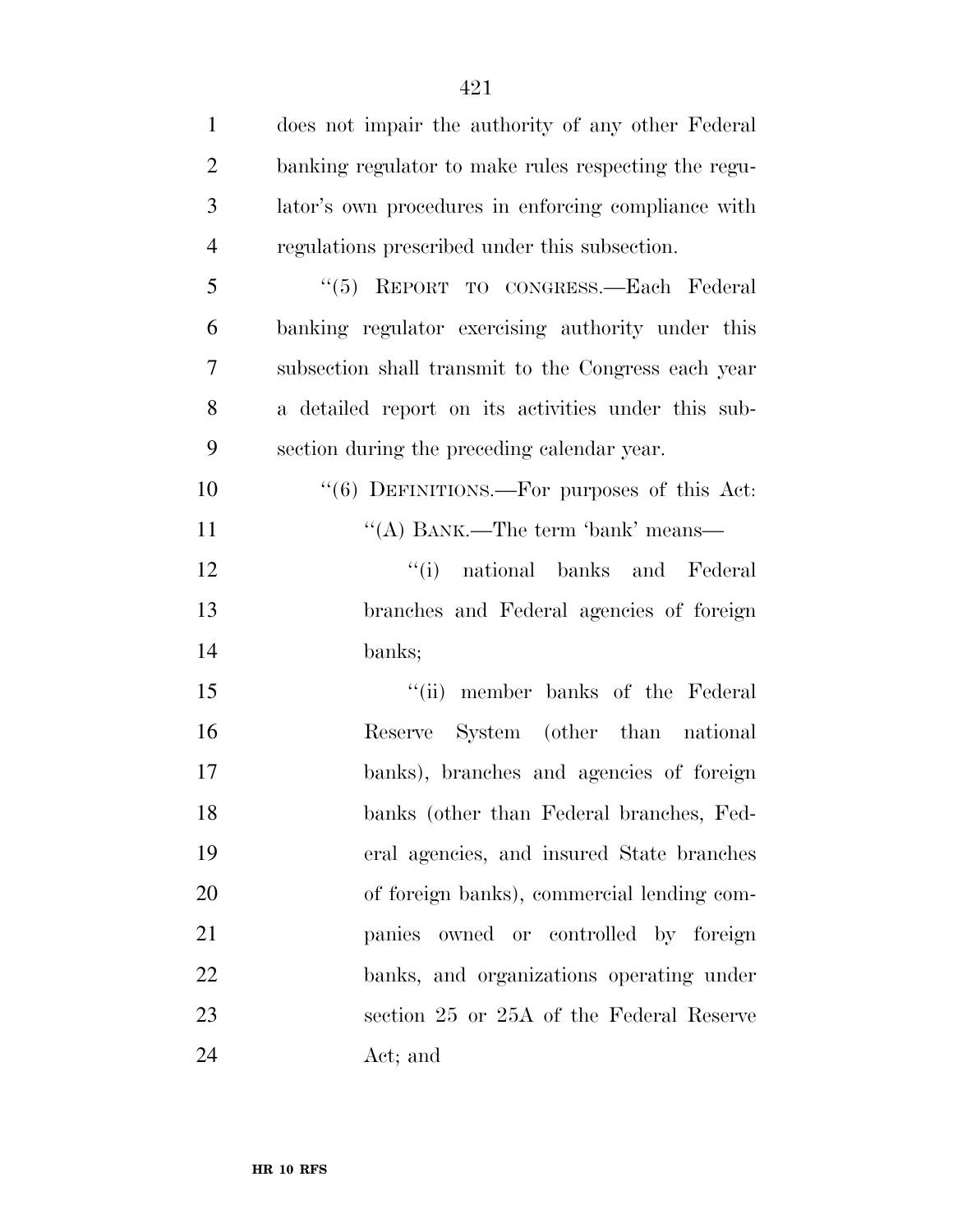| $\mathbf{1}$   | "(iii) banks insured by the Federal               |
|----------------|---------------------------------------------------|
| $\overline{2}$ | Deposit Insurance Corporation (other than         |
| 3              | banks referred to in clause (i) or (ii)) and      |
| $\overline{4}$ | insured State branches of foreign banks.          |
| 5              | "(B) DEPOSITORY INSTITUTION.—The                  |
| 6              | term 'depository institution' means a bank, a     |
| 7              | savings and loan institution, or a Federal credit |
| 8              | union.                                            |
| 9              | "(C) FEDERAL BANKING REGULATOR.-                  |
| 10             | The term 'Federal banking regulator'—             |
| 11             | "(i) has the meaning given the term               |
| 12             | 'appropriate Federal banking agency'              |
| 13             | under section 3 of the Federal Deposit In-        |
| 14             | surance Act; and                                  |
| 15             | "(ii) means the National Credit Union             |
| 16             | Administration, in the case of a Federal          |
| 17             | credit union.                                     |
| 18             | "(D) FEDERAL CREDIT UNION.—The term               |
| 19             | 'Federal credit union' has the same meaning as    |
| 20             | in section 101 of the Federal Credit Union Act.   |
| 21             | "(E) SAVINGS AND LOAN INSTITUTION.—               |
| 22             | The term 'savings and loan institution' has the   |
| 23             | same meaning as in section 3 of the Federal       |
| 24             | Deposit Insurance Act.                            |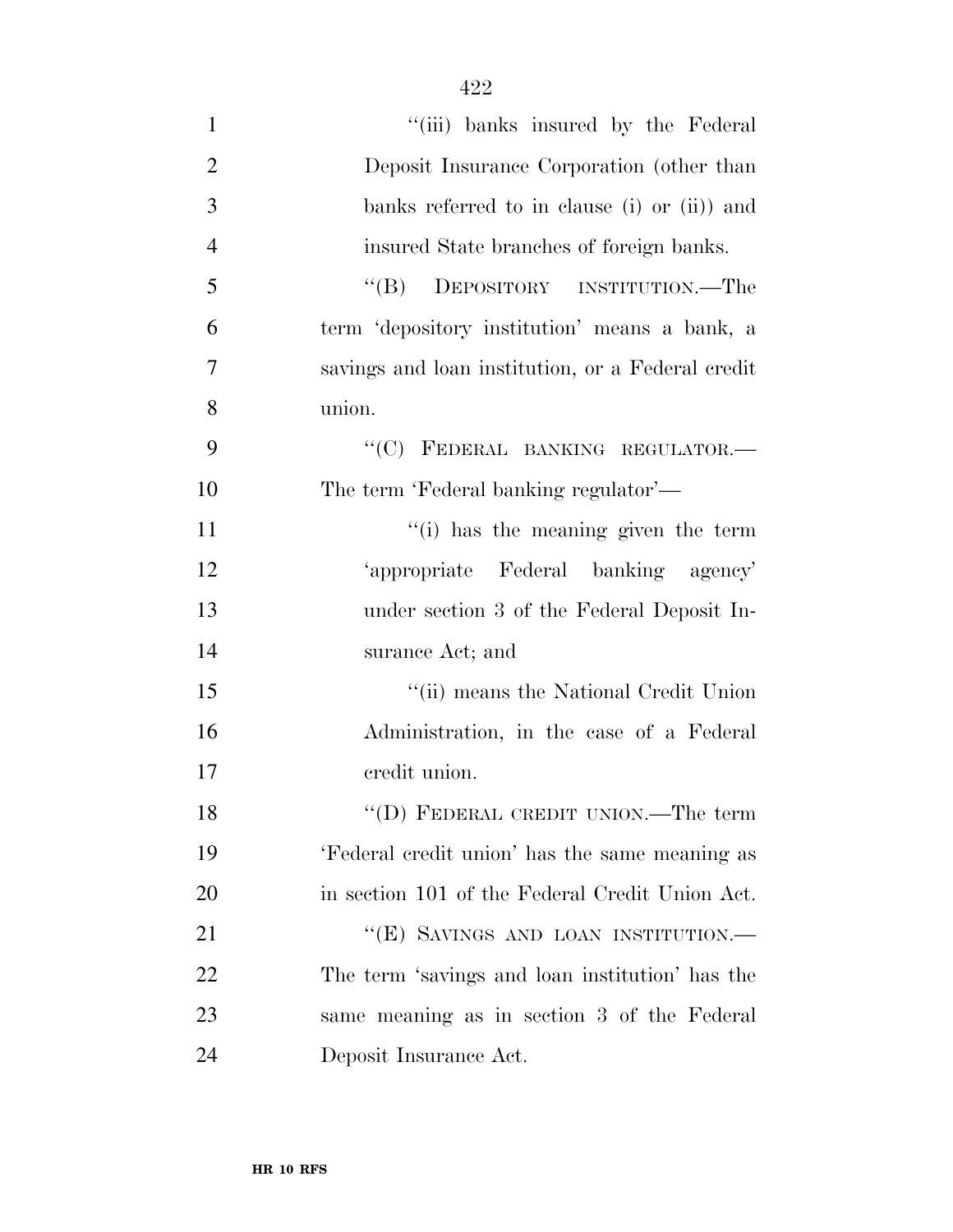1 "'(F) OTHER TERMS.—The terms used in this paragraph that are not defined in this Act or otherwise defined in section 3(s) of the Fed- eral Deposit Insurance Act shall have the mean- ing given to them in section 1(b) of the Inter- national Banking Act of 1978.''. (b) CONFORMING AMENDMENTS.—The Federal Trade Commission Act (15 U.S.C. 41 et seq.) is amend- ed— 10 (1) in section  $6(j)(6)$ , by striking "section 18(f)(3) (15 U.S.C. 57a(f)(3)), a Federal credit union described in section 18(f)(4) (15 U.S.C.  $57a(f)(4)$ " and inserting "section 18(f), a Federal credit union described in section 18(f)''; 15 (2) in section  $21(b)(6)(C)$ , by striking "section 18(f)(3) of the Federal Trade Commission Act (15

 U.S.C. 57a(f)(3)), or a Federal credit union de- scribed in section 18(f)(4) of the Federal Trade 19 Commission Act  $(15 \text{ U.S.C. } 57a(f)(4))$ " and insert- ing ''section 18(f), or a Federal credit union de-21 scribed in section  $18(f)$ ";

22 (3) by striking "section  $18(f)(2)$ " and inserting 23  $"section 18(f)";$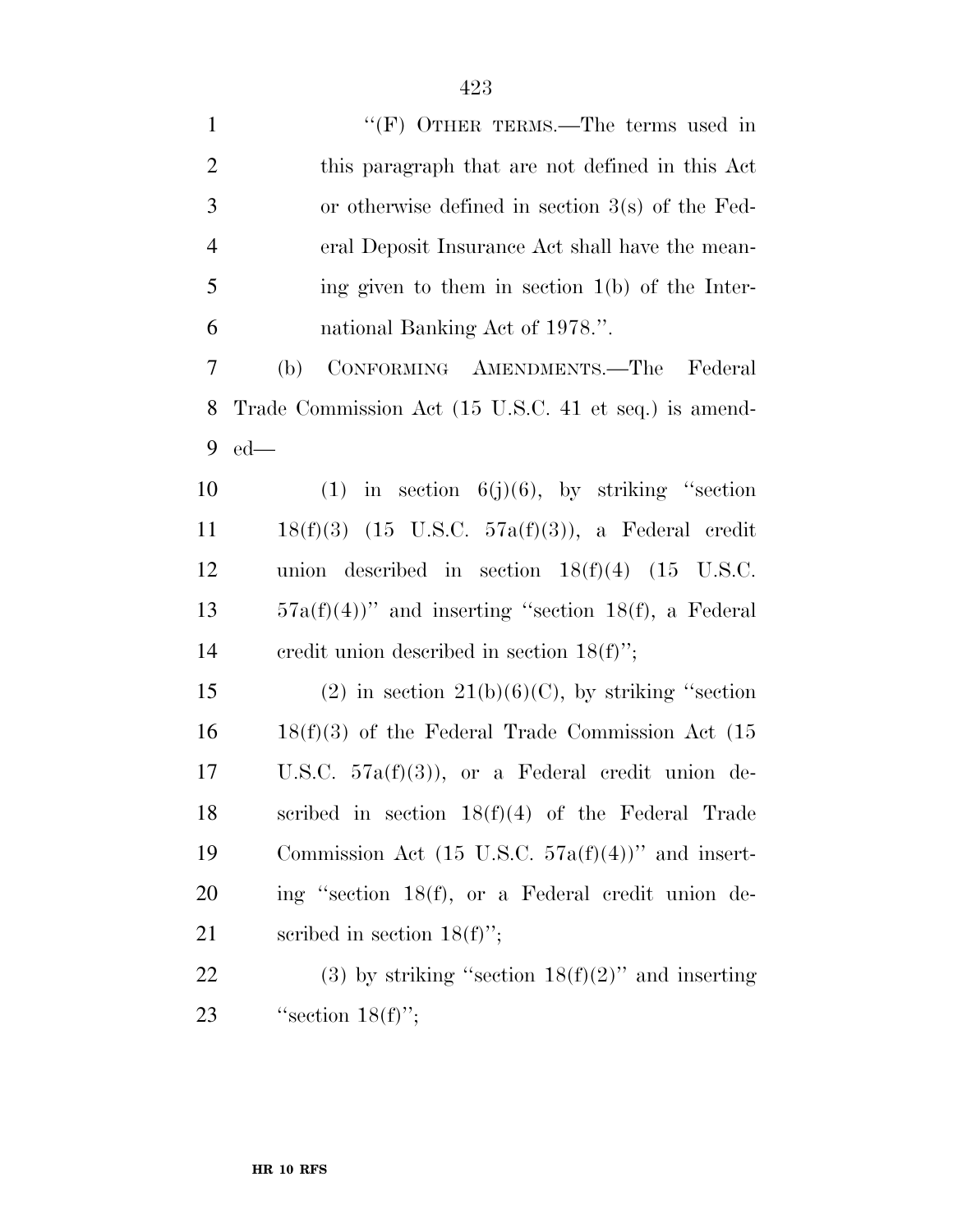1 (4) by striking "section  $18(f)(3)$ " each place 2 such term appears and inserting "section 18(f)"; and 4 (5) by striking "section  $18(f)(4)$ " each place such term appears and inserting ''section 18(f)''. **SEC. 737. REPEAL OF AUTHORITY TO RESTRICT ARBITRA- TION.**  (a) IN GENERAL.—Section 1028 of the Consumer Fi- nancial Protection Act of 2010 (12 U.S.C. 5518) is hereby repealed. (b) CLERICAL AMENDMENT.—The table of contents under section 1(b) of the Dodd-Frank Wall Street Reform and Consumer Protection Act is amended by striking the item relating to section 1028. **TITLE VIII—CAPITAL MARKETS IMPROVEMENTS Subtitle A—SEC Reform, Restructuring, and Accountability SEC. 801. AUTHORIZATION OF APPROPRIATIONS.**  Section 35 of the Securities Exchange Act of 1934 (15 U.S.C. 78kk) is amended by striking paragraphs (1) through (5) and inserting the following: ''(1) for fiscal year 2017, \$1,605,000,000; 24 ''(2) for fiscal year 2018, \$1,655,000,000; ''(3) for fiscal year 2019, \$1,705,000,000;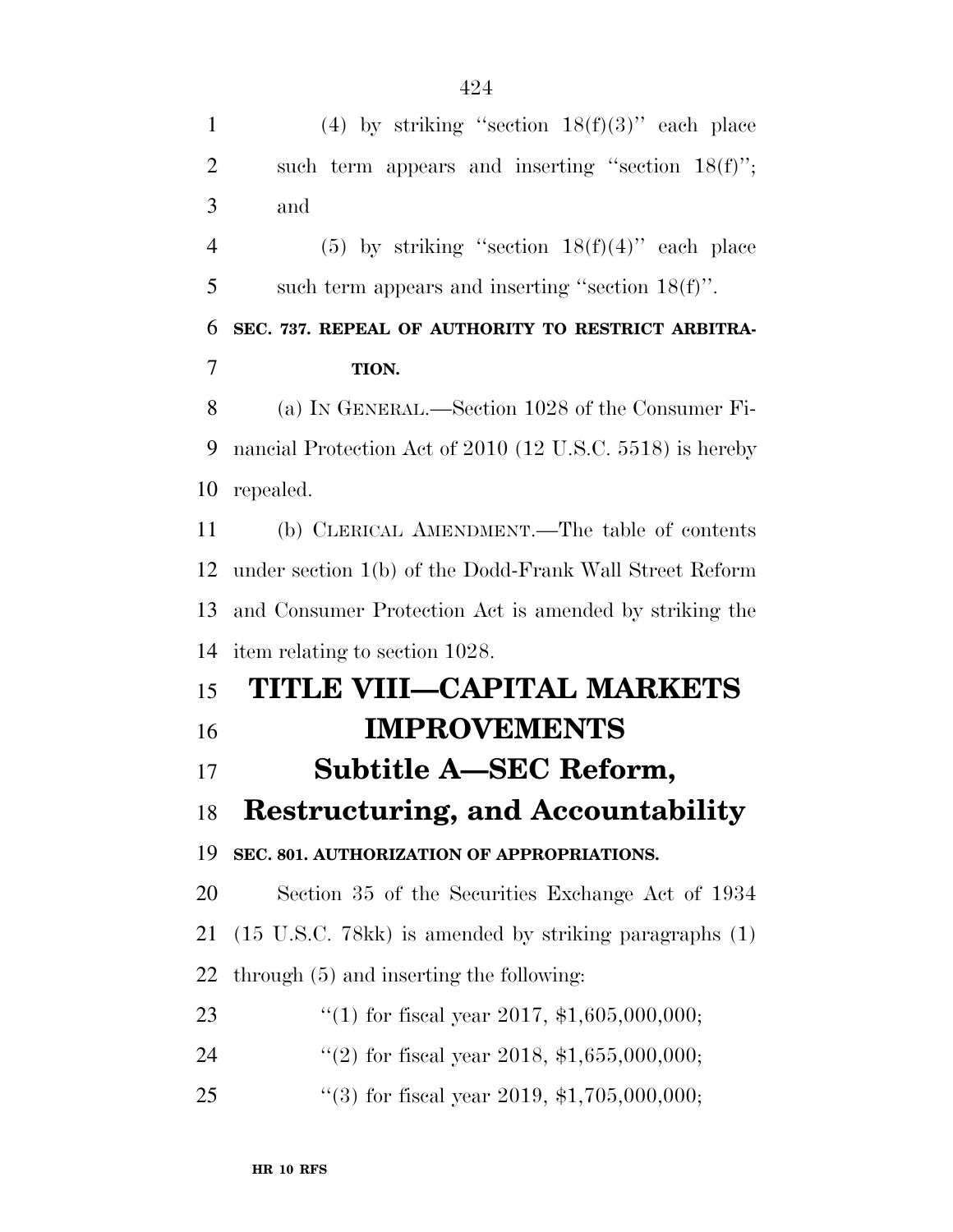|               | "(4) for fiscal year 2020, \$1,755,000,000;     |
|---------------|-------------------------------------------------|
| $\mathcal{D}$ | "(5) for fiscal year 2021, \$1,805,000,000; and |
| $\mathcal{R}$ | "(6) for fiscal year 2022, \$1,855,000,000.".   |

#### **SEC. 802. REPORT ON UNOBLIGATED APPROPRIATIONS.**

 Section 23 of the Securities Exchange Act of 1934 (15 U.S.C. 78w) is amended by adding at the end the fol-lowing:

8 "(e) REPORT ON UNOBLIGATED APPROPRIATIONS.— If, at the end of any fiscal year, there remain unobligated any funds that were appropriated to the Commission for such fiscal year, the Commission shall, not later than 30 days after the last day of such fiscal year, submit to the Committee on Financial Services and the Committee on Appropriations of the House of Representatives and the Committee on Banking, Housing, and Urban Affairs and the Committee on Appropriations of the Senate and make available on the Commission's website a report stating the amount of such unobligated funds. If there is any material change in the amount stated in the report, the Commis- sion shall, not later than 7 days after determining the amount of the change, submit to such committees and make available on the Commission's website a supple- mentary report stating the amount of and reason for the change.''.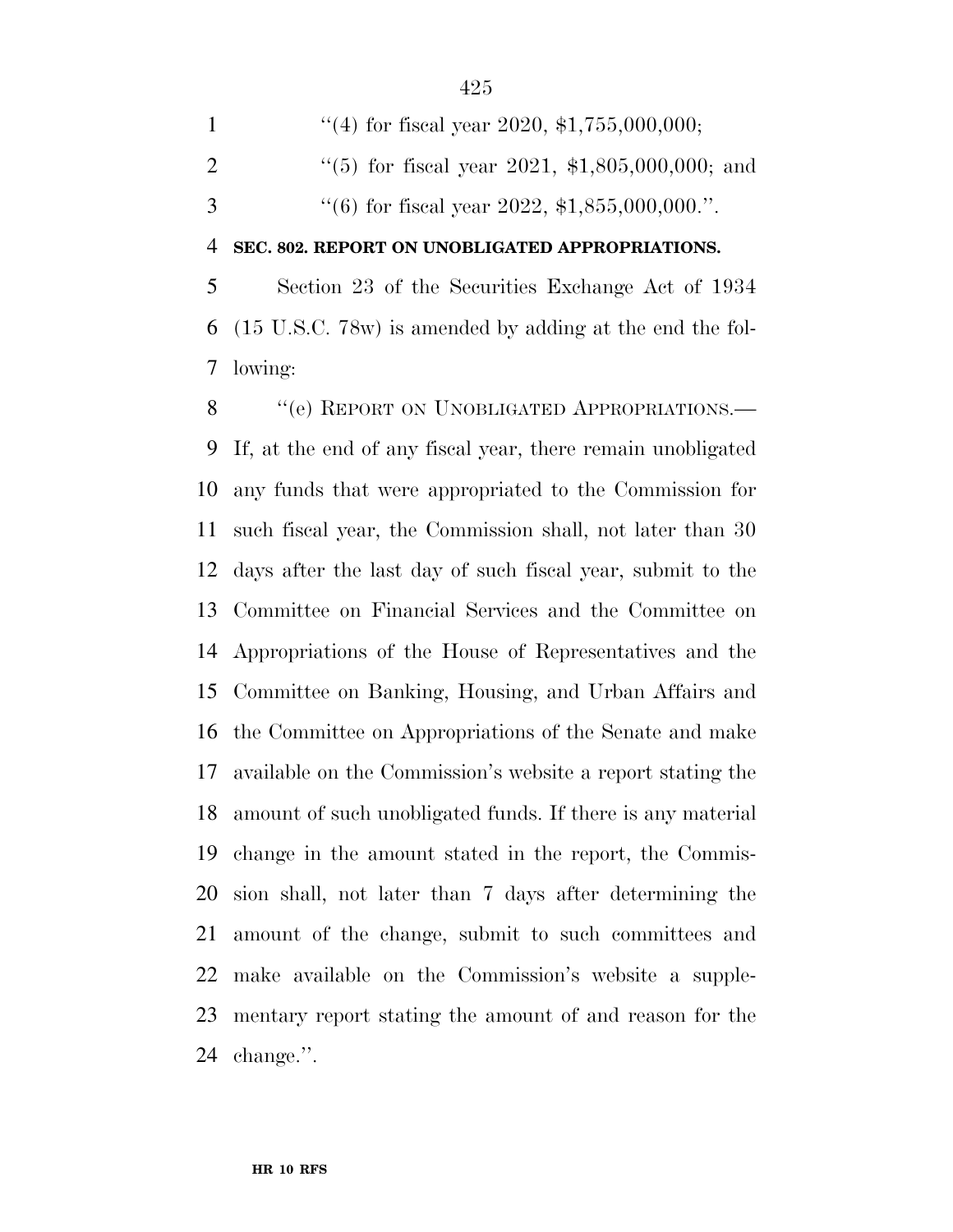| 1              | SEC. 803. SEC RESERVE FUND ABOLISHED.                        |
|----------------|--------------------------------------------------------------|
| $\overline{2}$ | Section 4 of the Securities Exchange Act of 1934 (15)        |
| 3              | U.S.C. 78d) is amended by striking subsection (i).           |
| 4              | SEC. 804. FEES TO OFFSET APPROPRIATIONS.                     |
| 5              | (a) SECTION 31 OF THE SECURITIES EXCHANGE ACT                |
| 6              | OF 1934.—Section 31 of the Securities Exchange Act of        |
| 7              | $1934$ (15 U.S.C. 78ee) is amended—                          |
| 8              | (1) by striking subsection (a) and inserting the             |
| 9              | following:                                                   |
| 10             | "(a) COLLECTION.—The Commission shall, in ac-                |
| 11             | cordance with this section, collect transaction fees and as- |
| 12             | sessments.";                                                 |
| 13             | $(2)$ in subsection $(i)$ —                                  |
| 14             | (A) in paragraph $(1)(A)$ , by inserting "ex-                |
| 15             | cept as provided in paragraph $(2)$ ," before                |
| 16             | "shall"; and                                                 |
| 17             | $(B)$ by striking paragraph $(2)$ and insert-                |
| 18             | ing the following:                                           |
| 19             | "(2) GENERAL REVENUE.—Any fees collected                     |
| 20             | for a fiscal year pursuant to this section, sections         |
| 21             | $13(e)$ and $14(g)$ of this title, and section 6(b) of the   |
| 22             | Securities Act of 1933 in excess of the amount pro-          |
| 23             | vided in appropriation Acts for collection for such          |
| 24             | fiscal year pursuant to such sections shall be depos-        |
| 25             | ited and credited as general revenue of the Treas-           |
| 26             | $\text{ury.}$ ";                                             |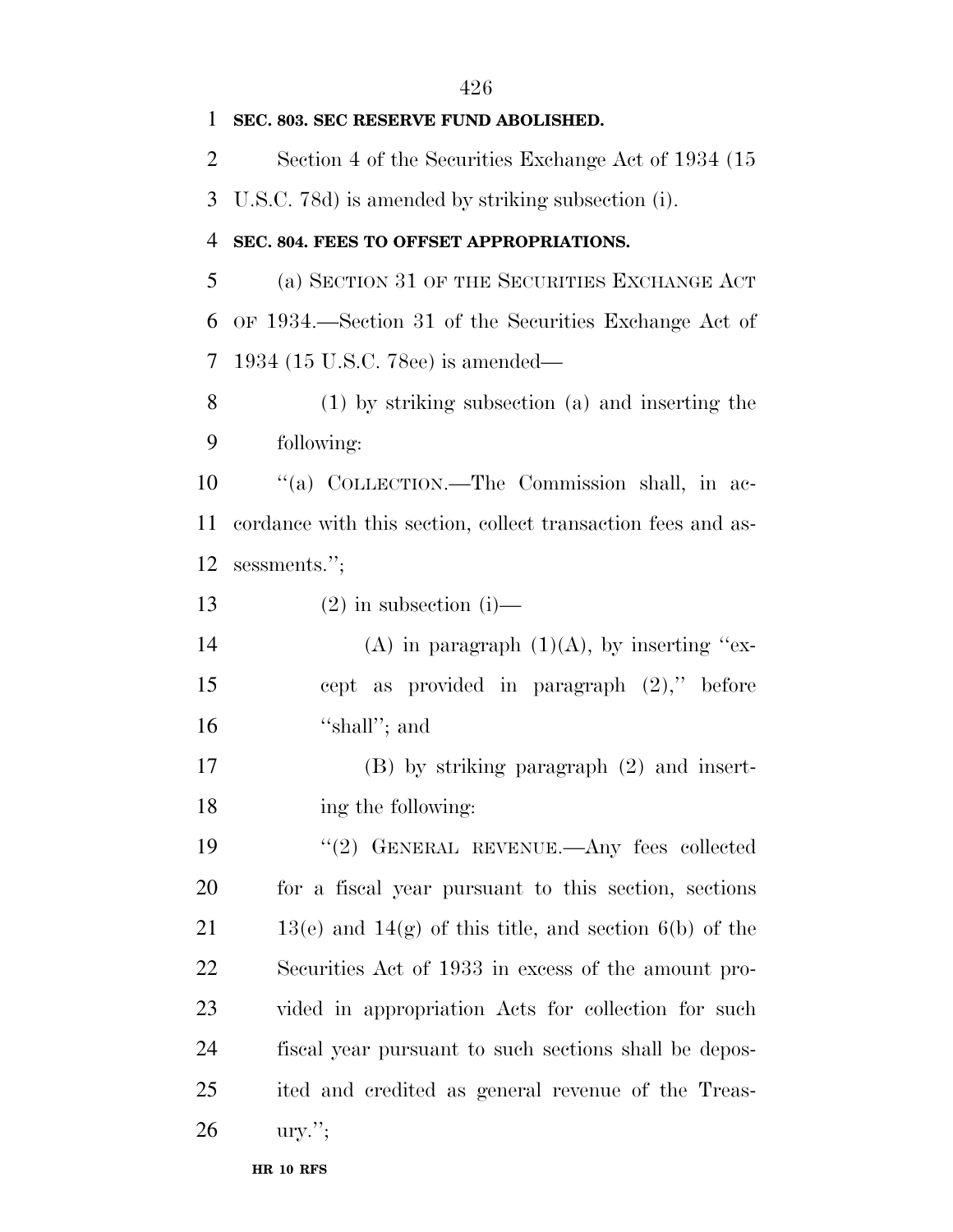| $\mathbf{1}$   | $(3)$ in subsection $(j)$ —                                       |
|----------------|-------------------------------------------------------------------|
| $\overline{2}$ | (A) by striking "the regular appropriation                        |
| 3              | to the Commission by Congress for such fiscal                     |
| $\overline{4}$ | year" each place it appears and inserting "the                    |
| 5              | target offsetting collection amount for such fis-                 |
| 6              | cal year"; and                                                    |
| $\overline{7}$ | $(B)$ in paragraph $(2)$ , by striking "sub-                      |
| 8              | section (1)" and inserting "subsection $(l)(2)$ ";                |
| 9              | and                                                               |
| 10             | (4) by striking subsection (1) and inserting the                  |
| 11             | following:                                                        |
| 12             | "(1) DEFINITIONS.—For purposes of this section:                   |
| 13             | <b>TARGET</b><br>``(1)<br>${\rm OFFSETTING}$<br><b>COLLECTION</b> |
| 14             | AMOUNT.—The target offsetting collection amount                   |
| 15             | for a fiscal year is—                                             |
| 16             | "(A) for fiscal year 2017, $$1,400,000,000;$                      |
| 17             | and                                                               |
| 18             | $\lq\lq$ for each succeeding fiscal year, the                     |
| 19             | target offsetting collection amount for the prior                 |
| <b>20</b>      | fiscal year, adjusted by the rate of inflation.                   |
| 21             | $\cdot\cdot(2)$ BASELINE ESTIMATE OF THE AGGREGATE                |
| 22             | DOLLAR AMOUNT OF SALES.—The baseline estimate                     |
| 23             | of the aggregate dollar amount of sales for any fiscal            |
| 24             | year is the baseline estimate of the aggregate dollar             |
| 25             | amount of sales of securities (other than bonds, de-              |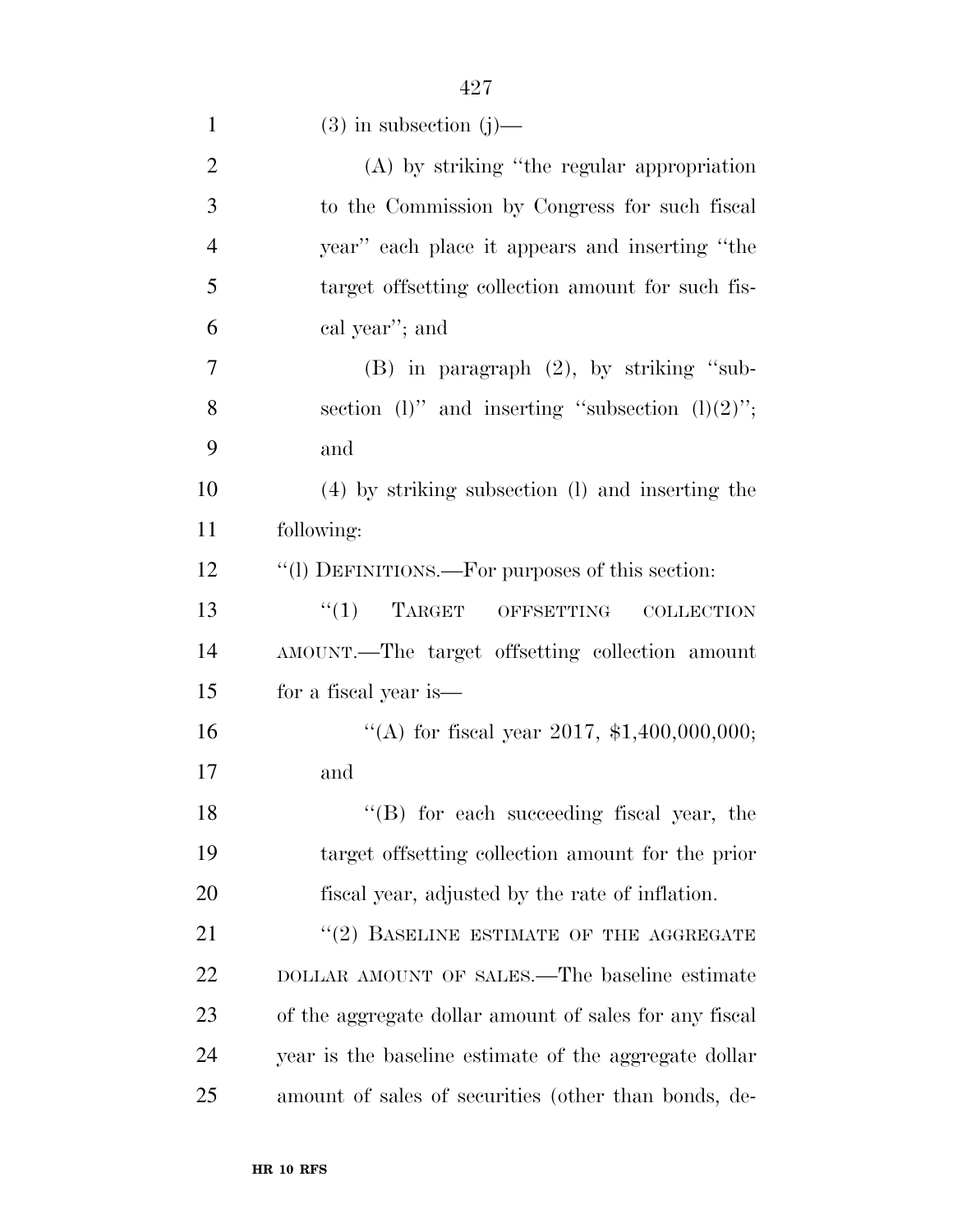| $\mathbf{1}$   | bentures, other evidences of indebtedness, security    |
|----------------|--------------------------------------------------------|
| $\overline{2}$ | futures products, and options on securities indexes    |
| 3              | (excluding a narrow-based security index) to be        |
| $\overline{4}$ | transacted on each national securities exchange and    |
| 5              | by or through any member of each national securi-      |
| 6              | ties association (otherwise than on a national securi- |
| $\tau$         | ties exchange) during such fiscal year as determined   |
| 8              | by the Commission, after consultation with the Con-    |
| 9              | gressional Budget Office and the Office of Manage-     |
| 10             | ment and Budget, using the methodology required        |
| 11             | for making projections pursuant to section 257 of      |
| 12             | the Balanced Budget and Emergency Deficit Control      |
| 13             | Act of $1985$ .".                                      |

 (b) SECTION 6(b) OF THE SECURITIES ACT OF 1933.—Section 6(b) of the Securities Act of 1933 (15 U.S.C. 77f(b)) is amended—

 (1) by striking ''target fee collection amount'' each place it appears and inserting ''target offsetting collection amount'';

 (2) in paragraph (4), by striking the last sen- tence and inserting the following: ''Subject to para- graphs (6)(B) and (7), an adjusted rate prescribed under paragraph (2) shall take effect on the later of—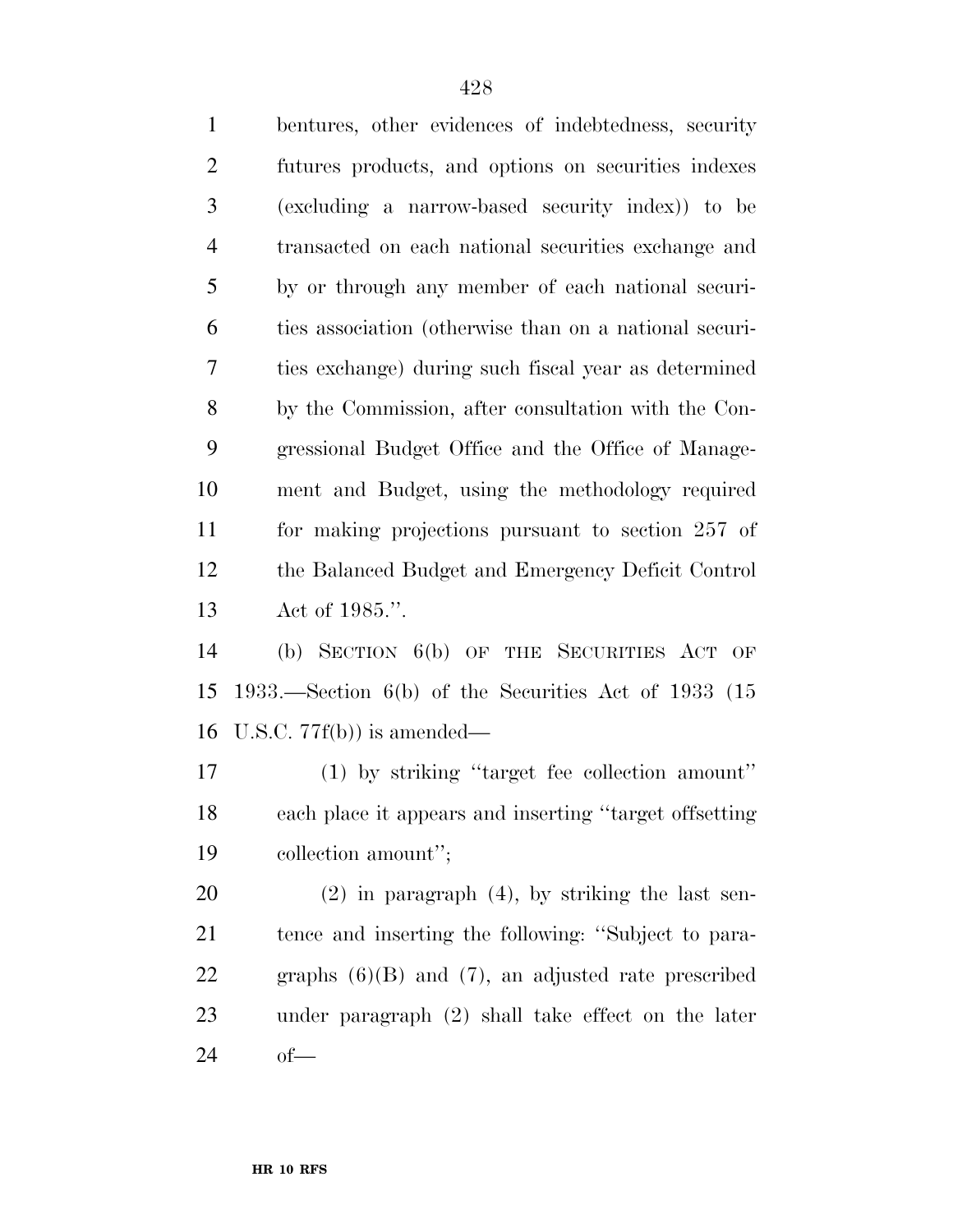| $\mathbf{1}$   | "(A) the first day of the fiscal year to                |
|----------------|---------------------------------------------------------|
| $\overline{2}$ | which such rate applies; or                             |
| 3              | "(B) five days after the date on which a                |
| $\overline{4}$ | regular appropriation to the Commission for             |
| 5              | such fiscal year is enacted.";                          |
| 6              | $(3)$ in paragraph $(5)$ , by inserting "of the Secu-   |
| 7              | rities Exchange Act of $1934$ " after "sections $13(e)$ |
| 8              | and $14(g)$ ";                                          |
| 9              | $(4)$ by redesignating paragraph $(6)$ as para-         |
| 10             | graph(8);                                               |
| 11             | $(5)$ by inserting after paragraph $(5)$ the fol-       |
| 12             | lowing:                                                 |
| 13             | OFFSETTING COLLECTIONS.-Fees col-<br>(6)                |
| 14             | lected pursuant to this subsection for any fiscal       |
| 15             | year-                                                   |
| 16             | "(A) except as provided in section $31(i)(2)$           |
| 17             | of the Securities Exchange Act of 1934, shall           |
| 18             | be deposited and credited as offsetting collec-         |
| 19             | tions to the account providing appropriations to        |
| 20             | the Commission; and                                     |
| 21             | "(B) except as provided in paragraph $(7)$ ,            |
| 22             | shall not be collected for any fiscal year except       |
| 23             | to the extent provided in advance in appropria-         |
| 24             | tion Acts.                                              |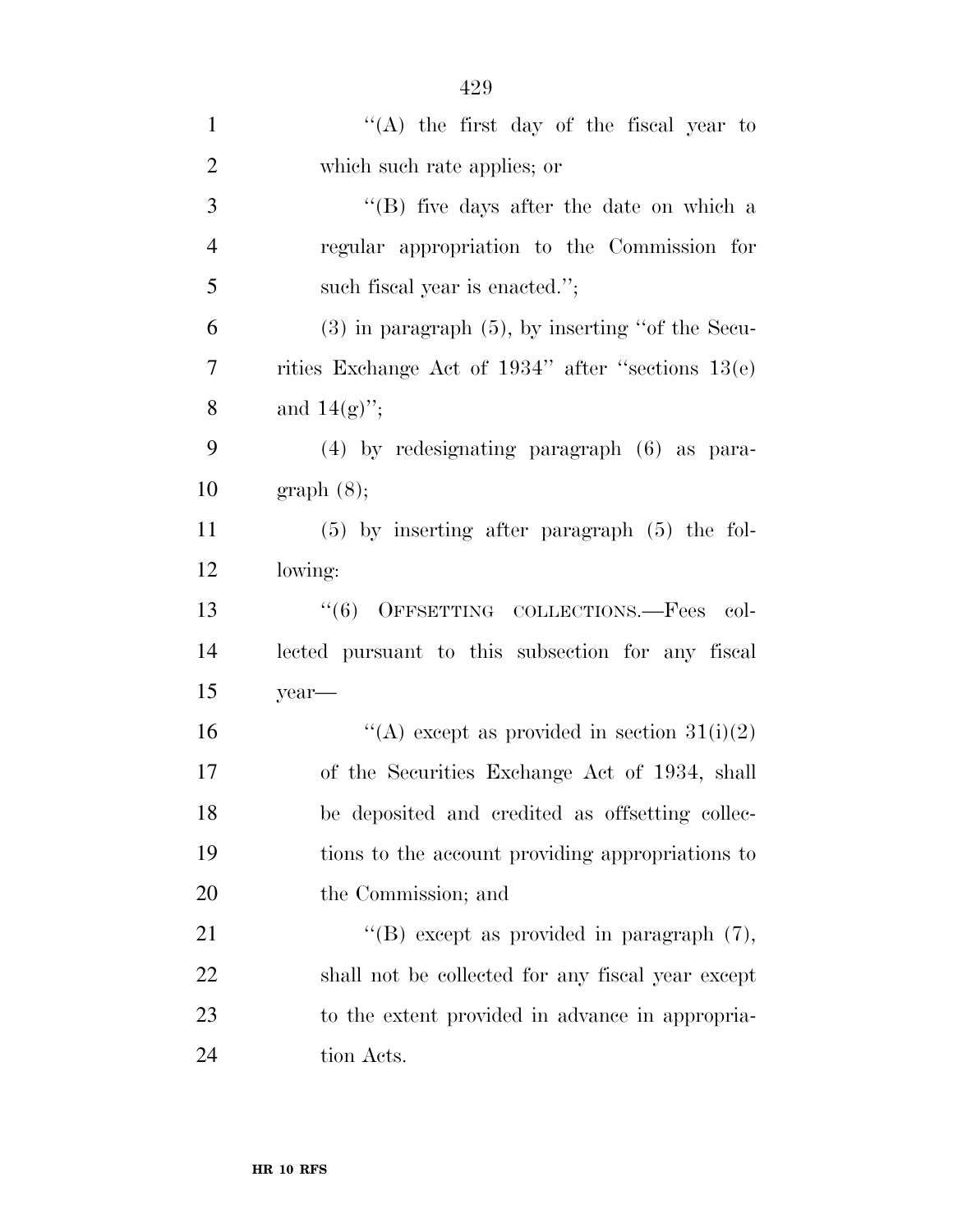| $\mathbf{1}$   | "(7) LAPSE OF APPROPRIATION.—If on the                        |
|----------------|---------------------------------------------------------------|
| $\overline{2}$ | first day of a fiscal year a regular appropriation to         |
| 3              | the Commission has not been enacted, the Commis-              |
| $\overline{4}$ | sion shall continue to collect fees (as offsetting col-       |
| 5              | lections) under this subsection at the rate in effect         |
| 6              | during the preceding fiscal year, until 5 days after          |
| 7              | the date such a regular appropriation is enacted.";           |
| 8              | and                                                           |
| 9              | $(6)$ in subparagraph $(A)$ of paragraph $(8)$ (as            |
| 10             | so redesignated)—                                             |
| 11             | (A) by striking the subparagraph heading                      |
| 12             | and inserting "TARGET OFFSETTING COLLEC-                      |
| 13             | TION AMOUNT.—"; and                                           |
| 14             | (B) in the heading of the right column of                     |
| 15             | the table, by striking " <b>fee</b> " and inserting " $off$ - |
| 16             | setting".                                                     |
| 17             | (c) SECTION $13(e)$ OF THE SECURITIES EXCHANGE                |
|                | 18 ACT OF 1934.—Section 13(e) of the Securities Exchange      |
| 19             | Act of 1934 (15 U.S.C. $78m(e)$ ) is amended—                 |
| 20             | $(1)$ by striking paragraph $(5)$ and inserting the           |
| 21             | following:                                                    |
| 22             | OFFSETTING COLLECTIONS.-Fees col-<br>(5)                      |
| 23             | lected pursuant to this subsection for any fiscal             |
| 24             | year-                                                         |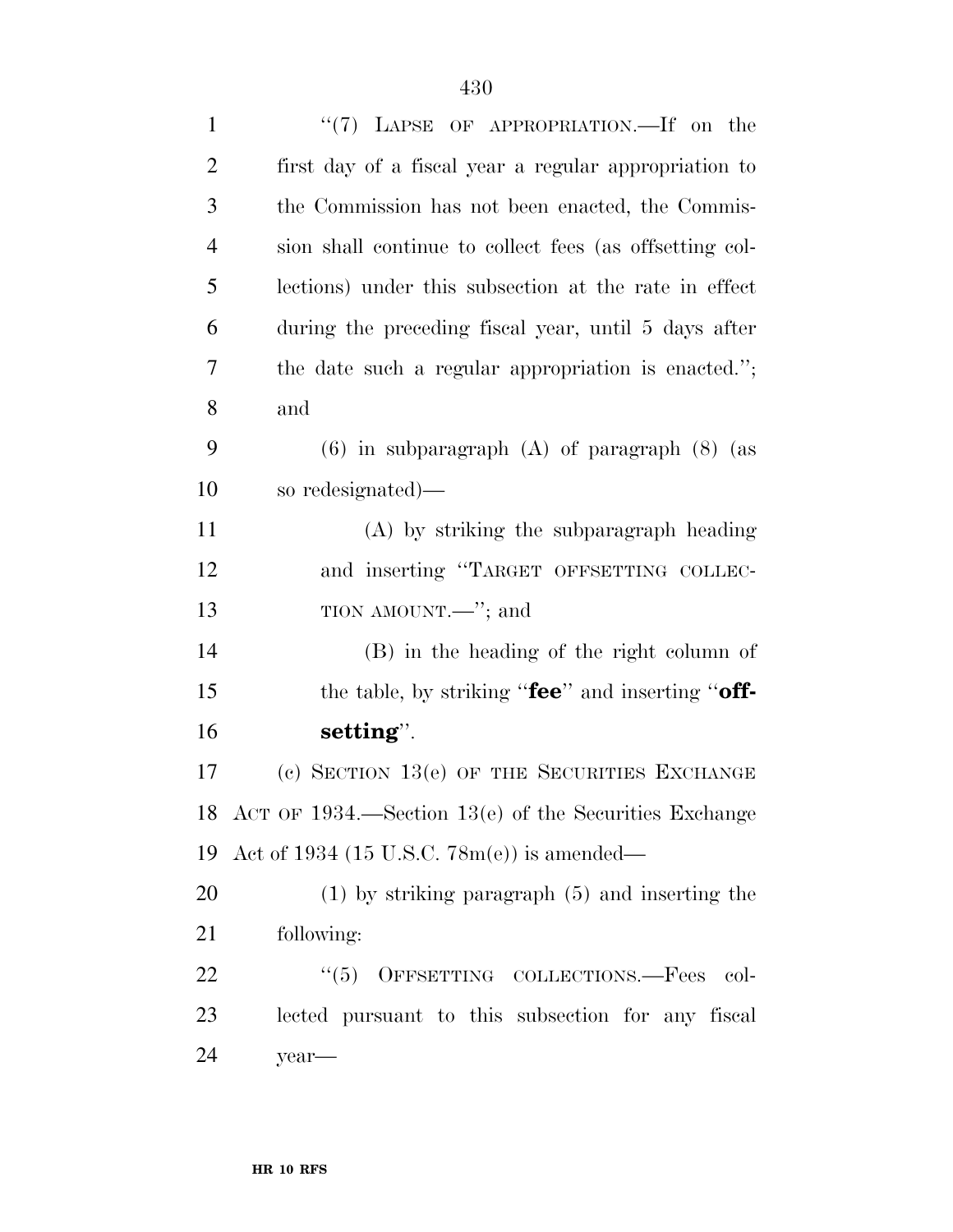| $\mathbf{1}$   | "(A) except as provided in section $31(i)(2)$ ,          |
|----------------|----------------------------------------------------------|
| $\overline{2}$ | shall be deposited and credited as offsetting col-       |
| 3              | lections to the account providing appropriations         |
| $\overline{4}$ | to the Commission; and                                   |
| 5              | "(B) except as provided in paragraph $(8)$ ,             |
| 6              | shall not be collected for any fiscal year except        |
| 7              | to the extent provided in advance in appropria-          |
| 8              | tions Acts."; and                                        |
| 9              | $(2)$ by adding at the end the following:                |
| 10             | "(8) LAPSE OF APPROPRIATION.—If on the                   |
| 11             | first day of a fiscal year a regular appropriation to    |
| 12             | the Commission has not been enacted, the Commis-         |
| 13             | sion shall continue to collect fees (as offsetting col-  |
| 14             | lections) under this subsection at the rate in effect    |
| 15             | during the preceding fiscal year, until 5 days after     |
| 16             | the date such a regular appropriation is enacted.".      |
| 17             | (d) SECTION $14(g)$ OF THE SECURITIES EXCHANGE           |
|                | 18 ACT OF 1934.—Section 14(g) of the Securities Exchange |
| 19             | Act of 1934 (15 U.S.C. $78n(g)$ ) is amended—            |
| 20             | $(1)$ by striking paragraph $(5)$ and inserting the      |
| 21             | following:                                               |
| 22             | OFFSETTING COLLECTIONS.-Fees<br>``(5)<br>- col-          |
| 23             | lected pursuant to this subsection for any fiscal        |
| 24             | year-                                                    |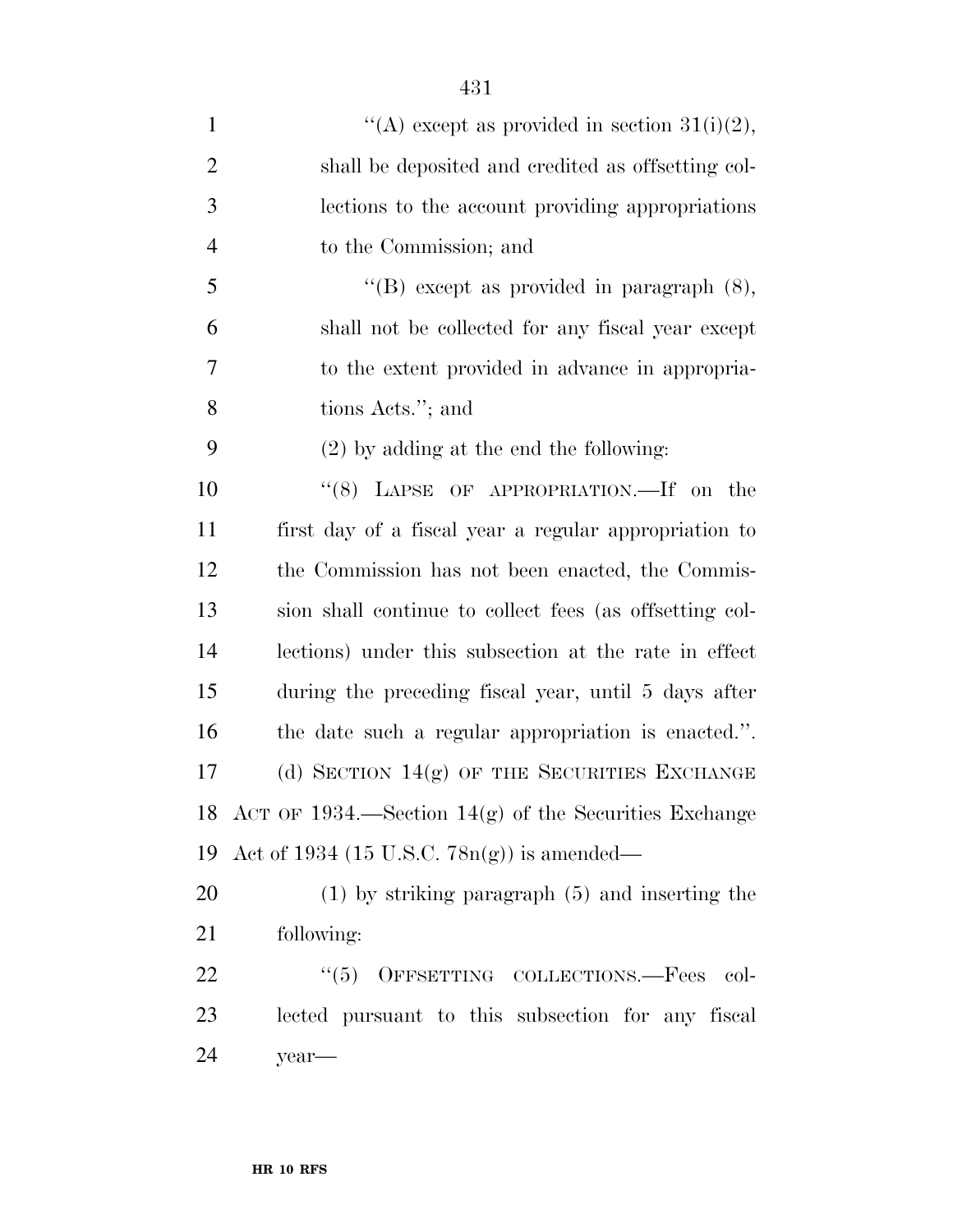| $\mathbf{1}$   | "(A) except as provided in section $31(i)(2)$ ,         |
|----------------|---------------------------------------------------------|
| $\overline{2}$ | shall be deposited and credited as offsetting col-      |
| 3              | lections to the account providing appropriations        |
| $\overline{4}$ | to the Commission; and                                  |
| 5              | "(B) except as provided in paragraph $(8)$ ,            |
| 6              | shall not be collected for any fiscal year except       |
| 7              | to the extent provided in advance in appropria-         |
| 8              | tions Acts.";                                           |
| 9              | $(2)$ by redesignating paragraph $(8)$ as para-         |
| 10             | $graph(9)$ ; and                                        |
| 11             | $(3)$ by inserting after paragraph $(7)$ the fol-       |
| 12             | lowing:                                                 |
| 13             | "(8) LAPSE OF APPROPRIATION.—If on the                  |
| 14             | first day of a fiscal year a regular appropriation to   |
| 15             | the Commission has not been enacted, the Commis-        |
| 16             | sion shall continue to collect fees (as offsetting col- |
| 17             | lections) under this subsection at the rate in effect   |
| 18             | during the preceding fiscal year, until 5 days after    |
| 19             | the date such a regular appropriation is enacted.".     |
| 20             | (e) EFFECTIVE DATE.—The amendments made by              |
| 21             | this section—                                           |
| 22             | $(1)$ shall apply beginning on October 1, 2017,         |
| 23             | except that for fiscal year 2018, the Securities and    |
| 24             | Exchange Commission shall publish—                      |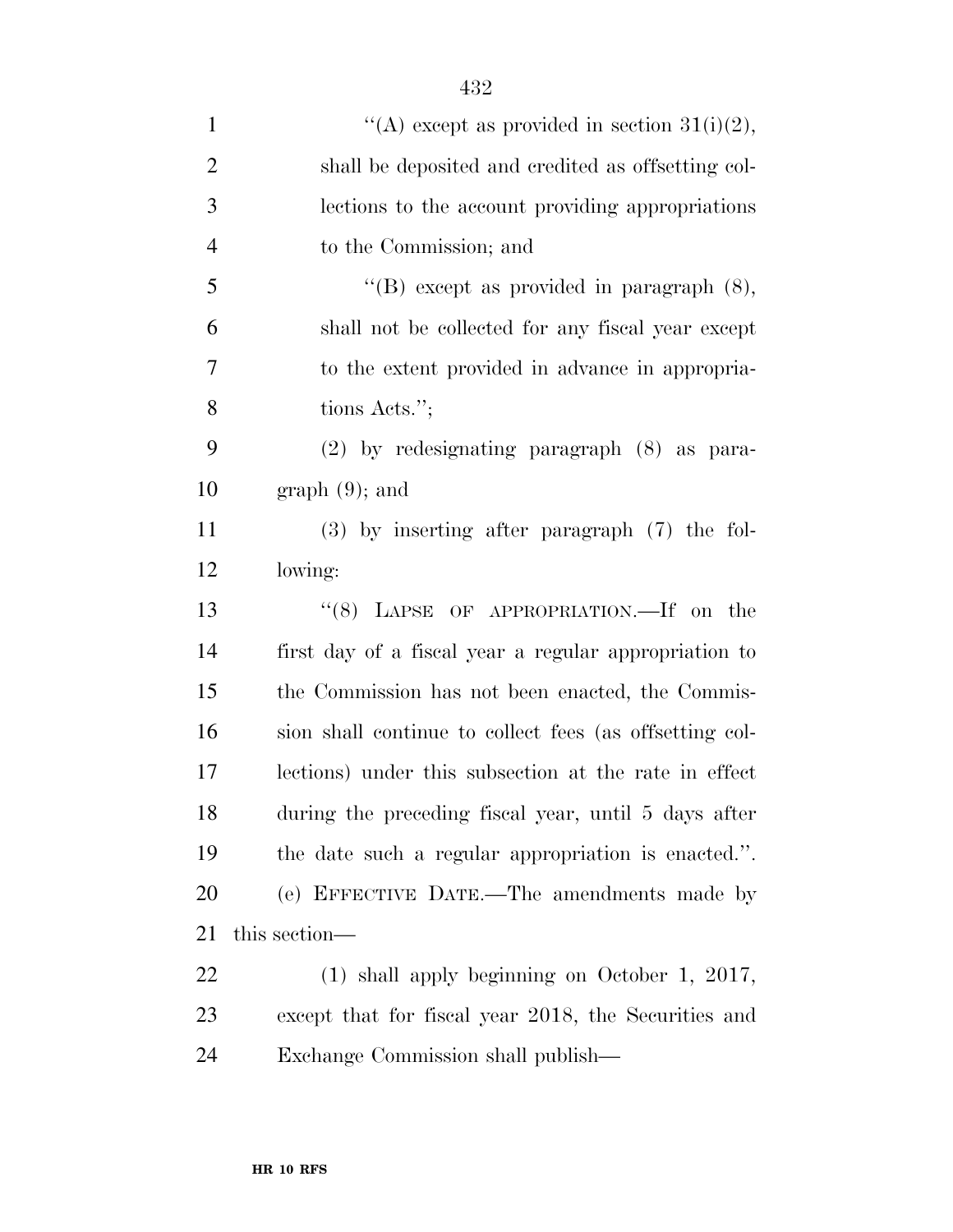| $\mathbf{1}$   | $(A)$ the rates established under section 31               |
|----------------|------------------------------------------------------------|
| $\overline{2}$ | of the Securities Exchange Act of 1934, as                 |
| 3              | amended by this section, not later than 30 days            |
| $\overline{4}$ | after the date on which an Act making a reg-               |
| 5              | ular appropriation to the Commission for fiscal            |
| 6              | year 2018 is enacted; and                                  |
| 7              | $(B)$ the rate established under section $6(b)$            |
| 8              | of the Securities Act of 1933, as amended by               |
| 9              | this section, not later than August 31, 2017;              |
| 10             | and                                                        |
| 11             | (2) shall not apply with respect to fees for any           |
| 12             | fiscal year before fiscal year 2018.                       |
|                |                                                            |
| 13             | SEC. 805. COMMISSION FEDERAL CONSTRUCTION FUNDING          |
| 14             | PROHIBITION.                                               |
|                | The Securities and Exchange Commission may not             |
| 15<br>16       | obligate any funds for the purpose of Federal construction |
| 17             | of a new headquarters facility of the Commission.          |
| 18             | SEC. 806. IMPLEMENTATION OF RECOMMENDATIONS.               |
|                | Section 967 of the Dodd-Frank Wall Street Reform           |
| 19<br>20       | and Consumer Protection Act is amended by adding at        |
| 21             | the end the following:                                     |
| 22             | "(d) IMPLEMENTATION OF RECOMMENDATIONS.-                   |
| 23             | Not later than 6 months after the date of enactment of     |
| 24             | this subsection, the Securities and Exchange Commission    |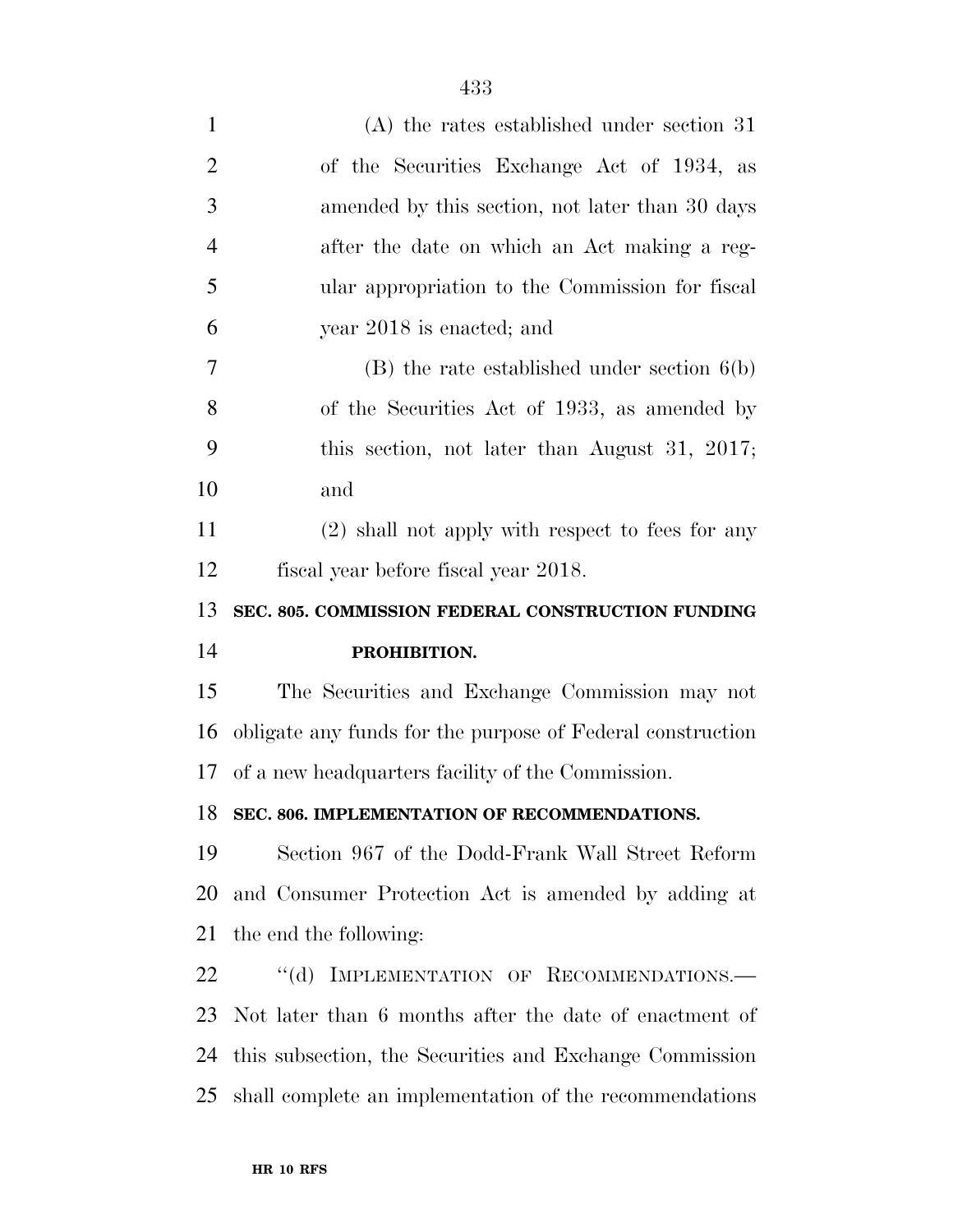contained in the report of the independent consultant issued under subsection (b) on March 10, 2011. To the extent that implementation of certain recommendations requires legislation, the Commission shall submit a report to Congress containing a request for legislation granting the Commission such authority it needs to fully implement such recommendations.''.

## **SEC. 807. OFFICE OF CREDIT RATINGS TO REPORT TO THE DIVISION OF TRADING AND MARKETS.**

10 Section  $15E(p)(1)$  of the Securities Exchange Act of 1934 (15 U.S.C. 78o–7(p)(1)) is amended—

 (1) in subparagraph (A), by striking ''within the Commission'' and inserting ''within the Division of Trading and Markets''; and

 (2) in subparagraph (B), by striking ''report to the Chairman'' and inserting ''report to the head of the Division of Trading and Markets''.

**SEC. 808. OFFICE OF MUNICIPAL SECURITIES TO REPORT** 

 **TO THE DIVISION OF TRADING AND MAR-KETS.** 

 Section 979 of the Dodd-Frank Wall Street Reform and Consumer Protection Act (15 U.S.C. 78o–4a) is amended—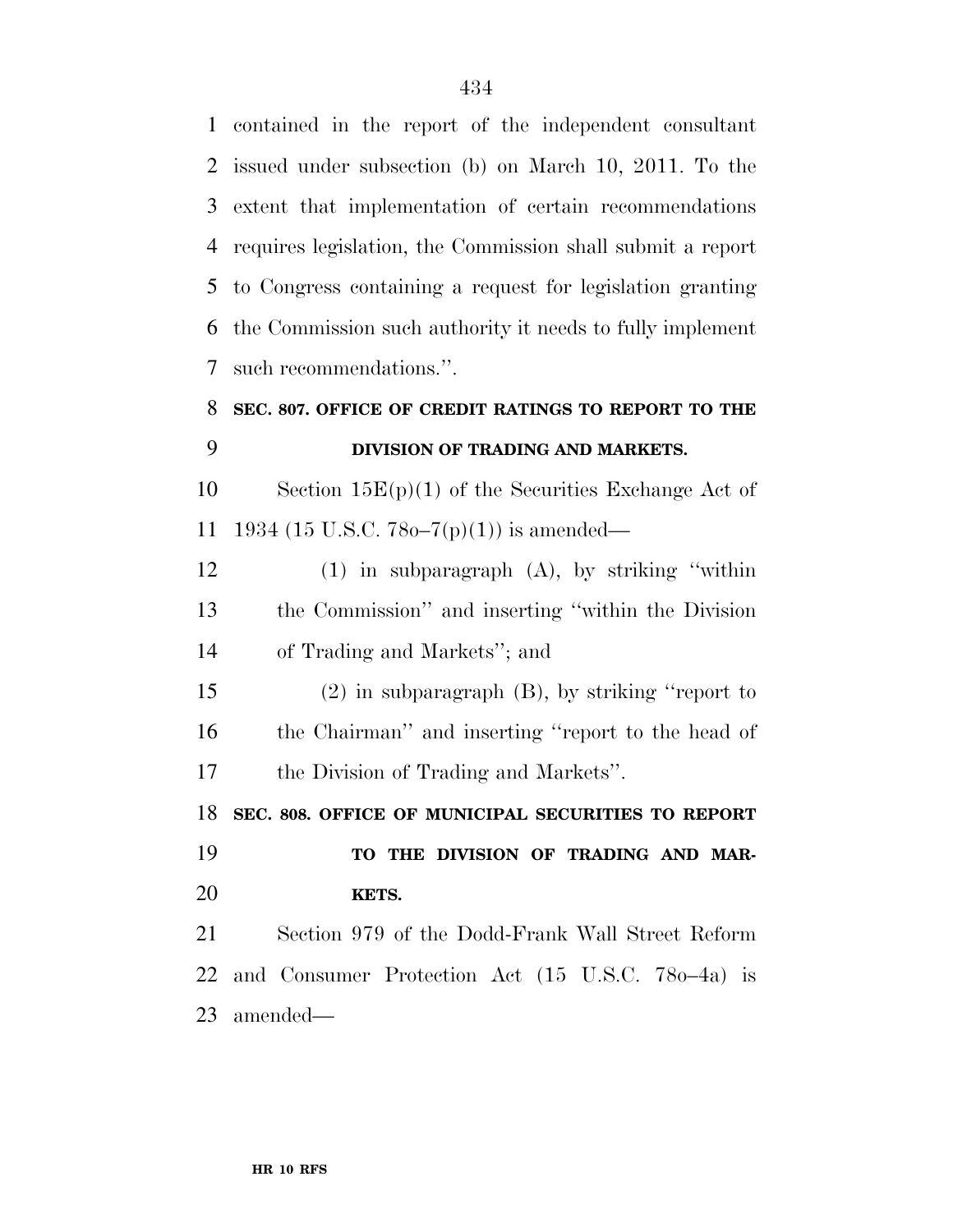| $\mathbf{1}$   | $(1)$ in subsection $(a)$ , by inserting ", within the |
|----------------|--------------------------------------------------------|
| $\overline{2}$ | Division of Trading and Markets," after "There         |
| 3              | shall be in the Commission"; and                       |
| $\overline{4}$ | $(2)$ in subsection (b), by striking "report to the    |
| 5              | Chairman" and inserting "report to the head of the     |
| 6              | Division of Trading and Markets".                      |
| 7              | SEC. 809. INDEPENDENCE OF COMMISSION OMBUDSMAN.        |
| 8              | Section $4(g)(8)$ of the Securities Exchange Act of    |
| 9              | 1934 (15 U.S.C. 78d(g)(8)) is amended—                 |
| 10             | $(1)$ in subparagraph $(A)$ , by striking "the In-     |
| 11             | vestor Advocate shall appoint" and all that follows    |
| 12             | through "Investor Advocate" and inserting "the         |
| 13             | Chairman shall appoint an Ombudsman, who shall         |
| 14             | report to the Commission"; and                         |
| 15             | $(2)$ in subparagraph $(D)$ —                          |
| 16             | $(A)$ by striking "report to the Investor Ad-          |
| 17             | vocate" and inserting "report to the Commis-           |
| 18             | sion"; and                                             |
| 19             | (B) by striking the last sentence.                     |
| 20             | SEC. 810. INVESTOR ADVISORY COMMITTEE IMPROVE-         |
| 21             | MENTS.                                                 |
| 22             | Section 39 of the Securities Exchange Act of 1934      |
| 23             | $(15 \text{ U.S.C. } 78 \text{pp})$ is amended—        |
| 24             | (1) in subsection (a) $(2)(B)$ , by striking "sub-     |
| 25             | mit" and inserting "in consultation with the Small     |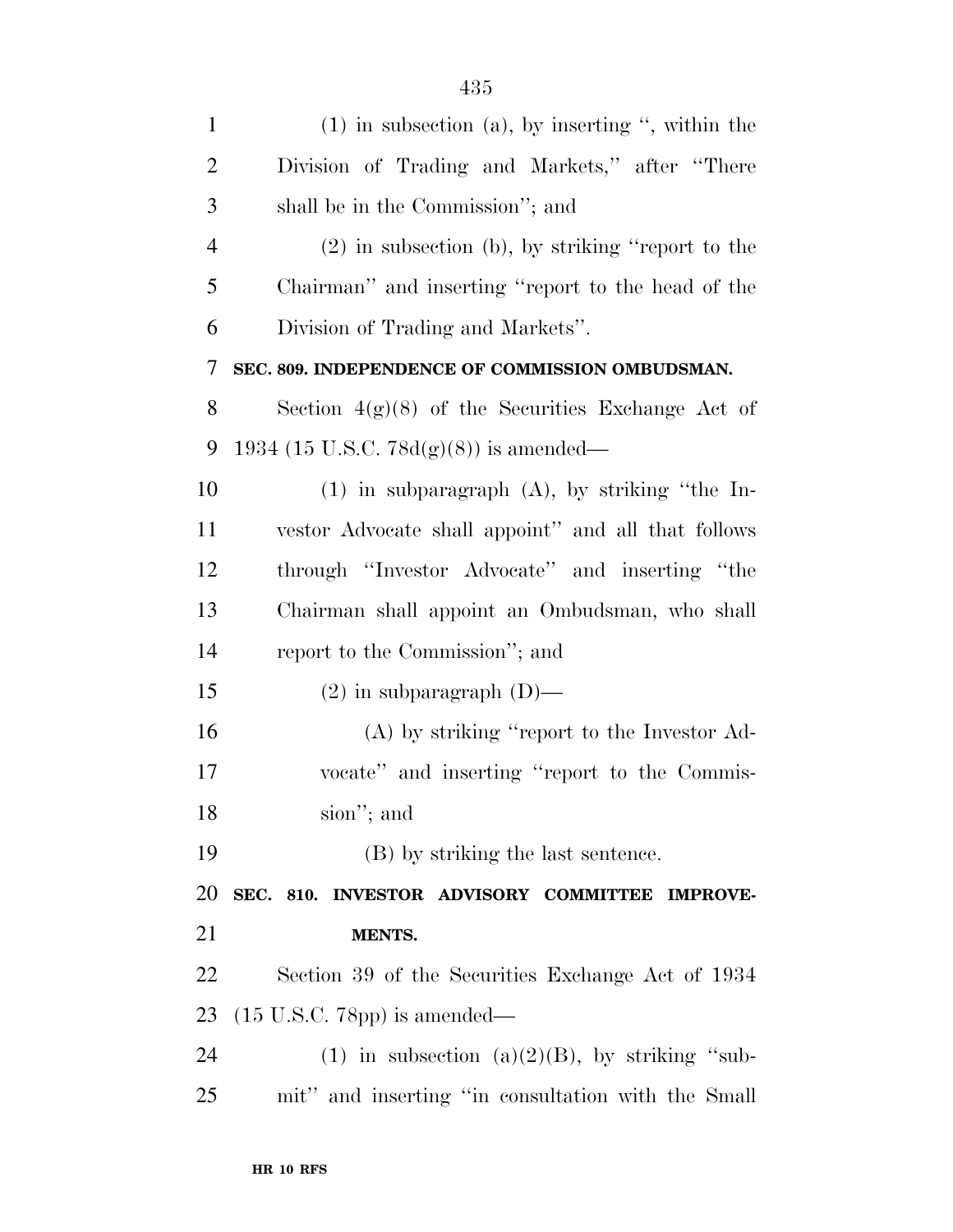| $\mathbf{1}$   | Business Capital Formation Advisory Committee es- |
|----------------|---------------------------------------------------|
| $\overline{2}$ | tablished under section 40, submit";              |
| 3              | $(2)$ in subsection $(b)$ —                       |
| $\overline{4}$ | $(A)$ in paragraph $(1)$ —                        |
| 5              | (i) in subparagraph $(C)$ , by striking           |
| 6              | "and";                                            |
| $\tau$         | (ii) in subparagraph $(D)(iv)$ , by strik-        |
| 8              | ing the period at the end and inserting ";        |
| 9              | and"; and                                         |
| 10             | (iii) by adding at the end the fol-               |
| 11             | lowing:                                           |
| 12             | " $(E)$ a member of the Small Business Cap-       |
| 13             | ital Formation Advisory Committee who shall       |
| 14             | be a nonvoting member.";                          |
| 15             | $(B)$ by amending paragraph $(2)$ to read as      |
| 16             | follows:                                          |
| 17             | $``(2)$ TERM.—                                    |
| 18             | $(4)$ LENGTH OF TERM FOR MEMBERS OF               |
| 19             | THE COMMITTEE.—Each member of the Com-            |
| 20             | mittee appointed under paragraph (1), other       |
| 21             | than the Investor Advocate, shall serve for a     |
| 22             | term of 4 years.                                  |
| 23             | "(B) LIMITATION ON MULTIPLE TERMS.-               |
| 24             | A member of the Committee may not serve for       |
| 25             | more than one term, except for the Investor Ad-   |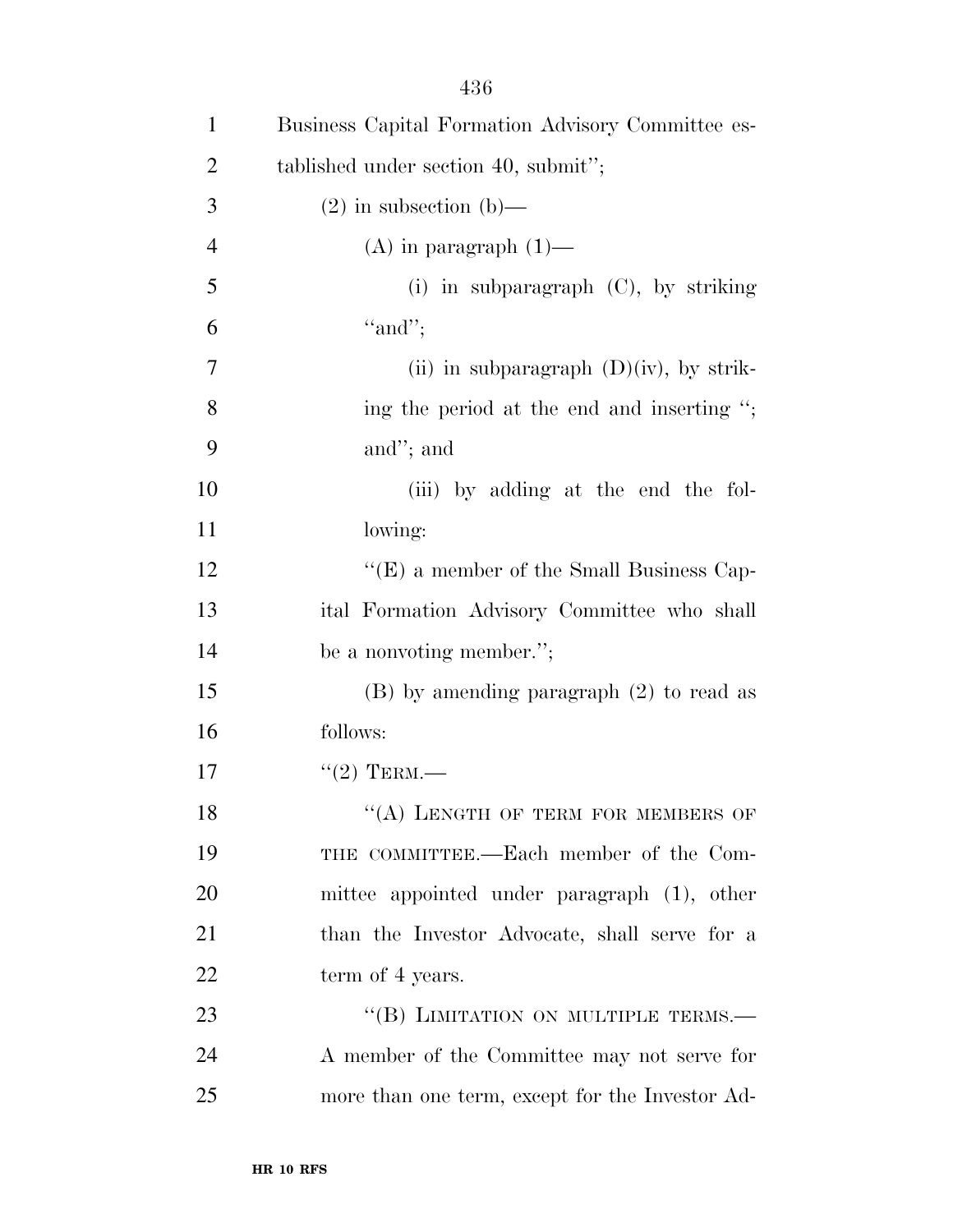| $\mathbf{1}$   | vocate, a representative of State securities com-    |
|----------------|------------------------------------------------------|
| $\overline{2}$ | missions, and the member of the Small Busi-          |
| 3              | ness Capital Formation Advisory Committee.";         |
| $\overline{4}$ | and                                                  |
| 5              | $(C)$ in paragraph $(3)$ , by striking "para-        |
| 6              | graph $(1)(B)$ " and inserting "paragraph $(1)$ ";   |
| $\overline{7}$ | $(3)$ in subsection $(e)$ , by amending paragraph    |
| 8              | $(2)$ to read as follows:                            |
| 9              | $``(2)$ TERM.—                                       |
| 10             | "(A) LENGTH OF TERM.-Each member                     |
| 11             | elected under paragraph (1) shall serve for a        |
| 12             | term of 3 years in the capacity for which the        |
| 13             | member was elected under paragraph (1).              |
| 14             | "(B) LIMITATION ON MULTIPLE TERMS.—                  |
| 15             | A member elected under paragraph (1) may not         |
| 16             | serve for more than one term in the capacity         |
| 17             | for which the member was elected under para-         |
| 18             | graph $(1)$ ."; and                                  |
| 19             | $(4)$ by striking subsections (i) and (j).           |
| 20             | SEC. 811. DUTIES OF INVESTOR ADVOCATE.               |
| 21             | Section $4(g)(4)$ of the Securities Exchange Act of  |
| 22             | 1934 (15 U.S.C. 78 $d(g)(4)$ ) is amended—           |
| 23             | $(1)$ in subparagraph $(D)(ii)$ , by striking "and"; |
| 24             | $(2)$ in subparagraph $(E)$ , by striking the period |
| 25             | at the end and inserting a semicolon; and            |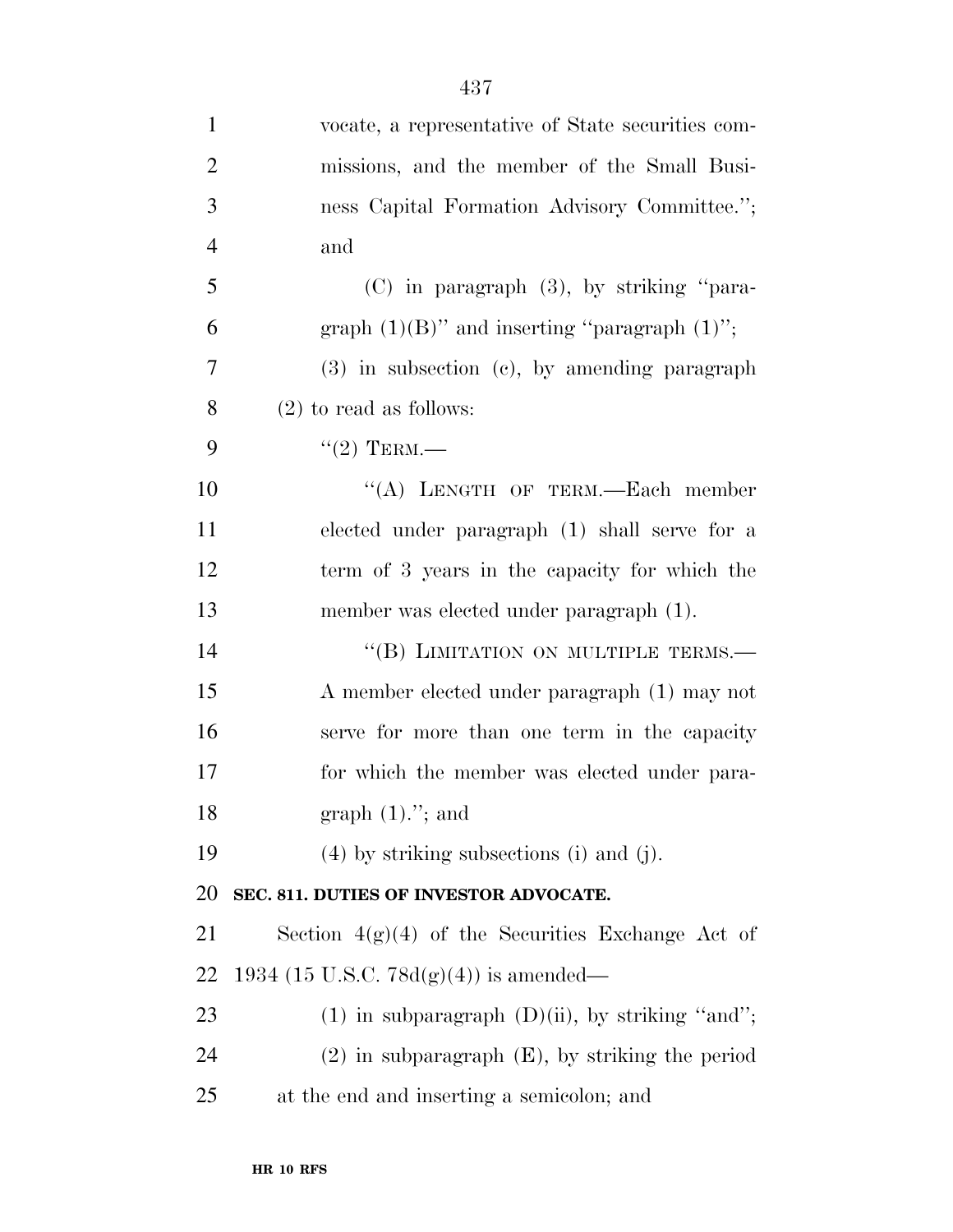| $\mathbf{1}$   | (3) by adding at the end the following:                    |
|----------------|------------------------------------------------------------|
| $\overline{2}$ | "(F) not take a position on any legislation                |
| 3              | pending before Congress other than a legislative           |
| $\overline{4}$ | change proposed by the Investor Advocate pur-              |
| 5              | suant to subparagraph $(E)$ ;                              |
| 6              | $\lq\lq(G)$ consult with the Advocate for Small            |
| 7              | Business Capital Formation on proposed rec-                |
| 8              | ommendations made under subparagraph (E);                  |
| 9              | and                                                        |
| 10             | "(H) advise the Advocate for Small Busi-                   |
| 11             | ness Capital Formation on issues related to                |
| 12             | small business investors.".                                |
| 13             | SEC. 812. ELIMINATION OF EXEMPTION OF SMALL BUSI-          |
| 14             | NESS CAPITAL FORMATION ADVISORY COM-                       |
|                |                                                            |
|                | <b>MITTEE</b><br>FROM FEDERAL ADVISORY COM-                |
| 15<br>16       | <b>MITTEE ACT.</b>                                         |
| 17             | Section 40 of the Securities Exchange Act of 1934          |
| 18             | (as added by Public Law $114-284$ ) is amended by striking |
| 19             | subsection (h).                                            |
| 20             | SEC. 813. INTERNAL RISK CONTROLS.                          |
| 21             | The Securities Exchange Act of 1934 (15 U.S.C. 78a         |
| 22             | et seq.) is amended—                                       |
| 23             | $(1)$ by inserting after section 4G, as added by           |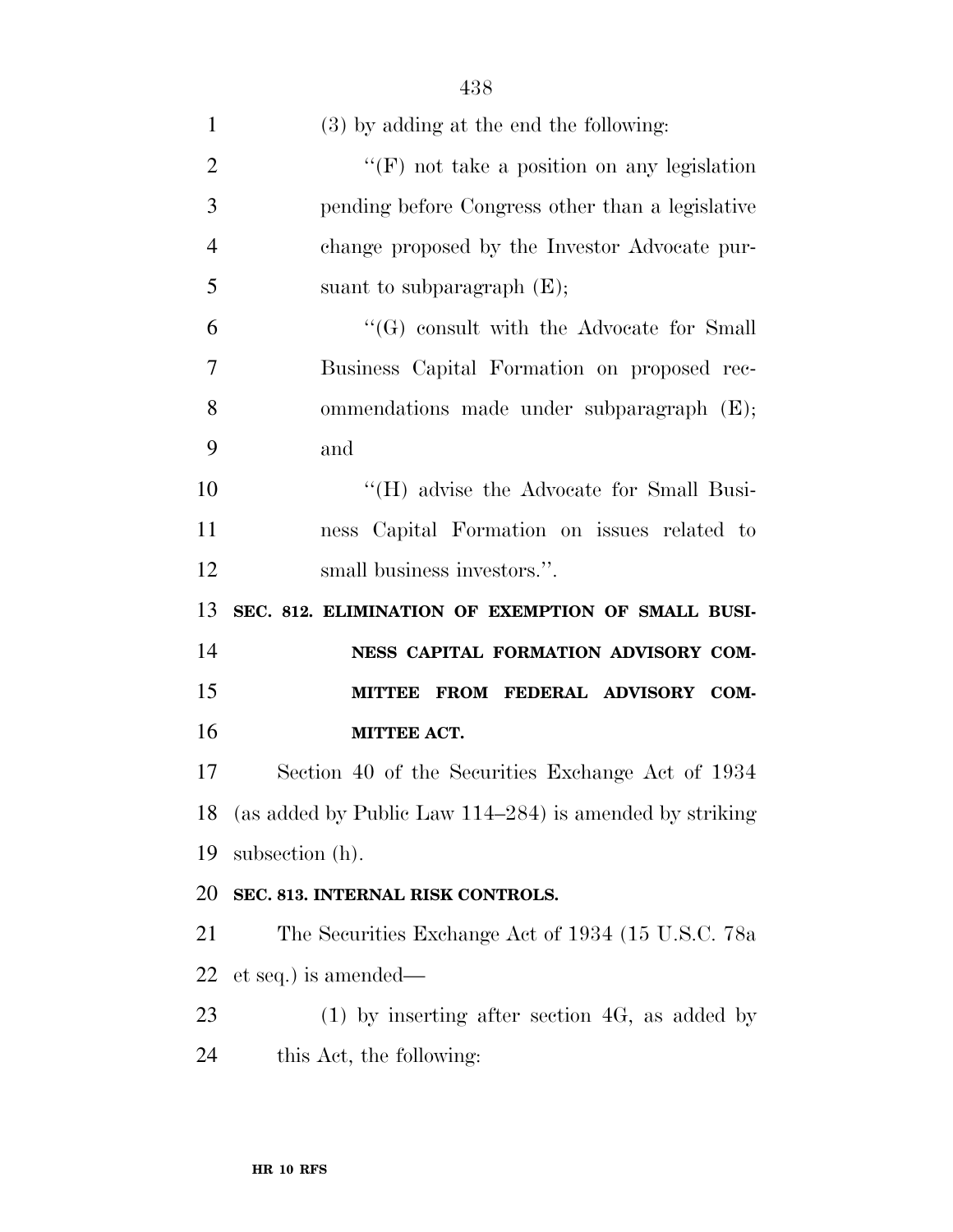### **''SEC. 4H. INTERNAL RISK CONTROLS.**

 ''(a) IN GENERAL.—Each of the following entities, in consultation with the Chief Economist, shall develop com- prehensive internal risk control mechanisms to safeguard and govern the storage of all market data by such entity, all market data sharing agreements of such entity, and all academic research performed at such entity using mar-ket data:

9  $\frac{1}{2}$  The Commission.

10 ''(2) Each national security association required to register under section 15A.

 ''(b) CONSOLIDATED AUDIT TRAIL.—The Commis- sion may not approve a national market system plan pur- suant to part 242.613 of title 17, Code of Federal Regula- tions (or any successor regulation), unless the operator of the consolidated audit trail created by such plan has devel- oped, in consultation with the Chief Economist, com- prehensive internal risk control mechanisms to safeguard and govern the storage of all market data by such oper- ator, all market data sharing agreements of such operator, and all academic research performed at such operator using market data.'';

23 (2) in section  $3(a)$ , by redesignating the second paragraph (80) (relating to funding portals) as paragraph (81); and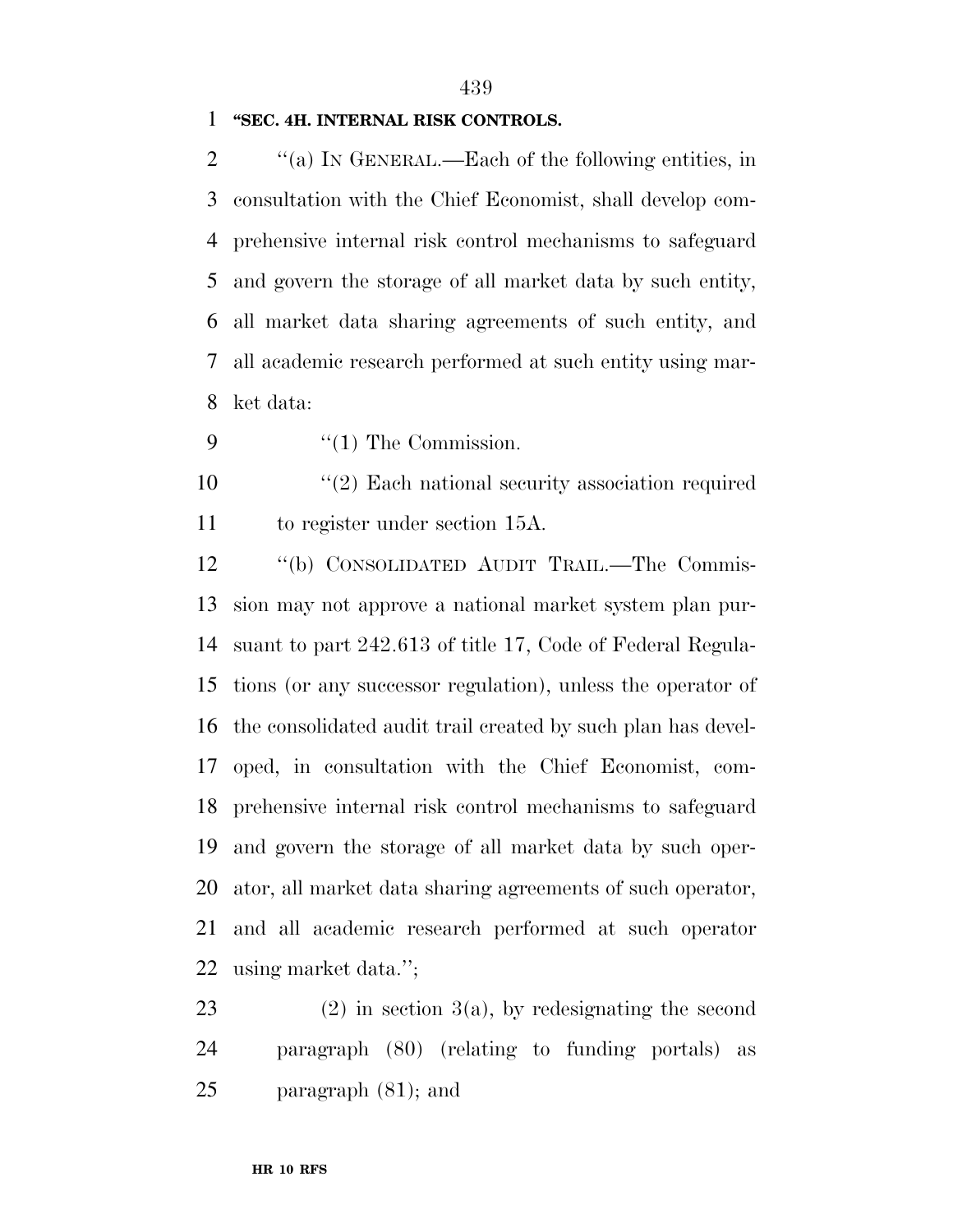| $\mathbf{1}$   | $(3)$ in section 3(a), by adding at the end the             |
|----------------|-------------------------------------------------------------|
| $\overline{2}$ | following:                                                  |
| 3              | "(82) CHIEF ECONOMIST.—The term 'Chief                      |
| $\overline{4}$ | Economist' means the Director of the Division of            |
| 5              | Economic and Risk Analysis, or an employee of the           |
| 6              | Commission with comparable authority, as deter-             |
| 7              | mined by the Commission.".                                  |
| 8              | SEC. 814. APPLICABILITY OF NOTICE AND COMMENT RE-           |
| 9              | QUIREMENTS OF THE ADMINISTRATIVE PRO-                       |
| 10             | CEDURE ACT TO GUIDANCE VOTED ON BY                          |
| 11             | THE COMMISSION.                                             |
| 12             | The Securities Exchange Act of 1934 (15 U.S.C. 78a          |
| 13             | et seq.) is amended by inserting after section 4H, as added |
| 14             | by this Act, the following:                                 |
| 15             | "SEC. 4I. APPLICABILITY OF NOTICE AND COMMENT RE-           |
| 16             | QUIREMENTS OF THE ADMINISTRATIVE PRO-                       |
| 17             | CEDURE ACT TO GUIDANCE VOTED ON BY                          |
| 18             | THE COMMISSION.                                             |
| 19             | "The notice and comment requirements of section"            |
| 20             | 553 of title 5, United States Code, shall also apply with   |
| 21             | respect to any Commission statement or guidance, includ-    |
| 22             | ing interpretive rules, general statements of policy, or    |
| 23             | rules of Commission organization, procedure, or practice,   |
| 24             | that has the effect of implementing, interpreting, or pre-  |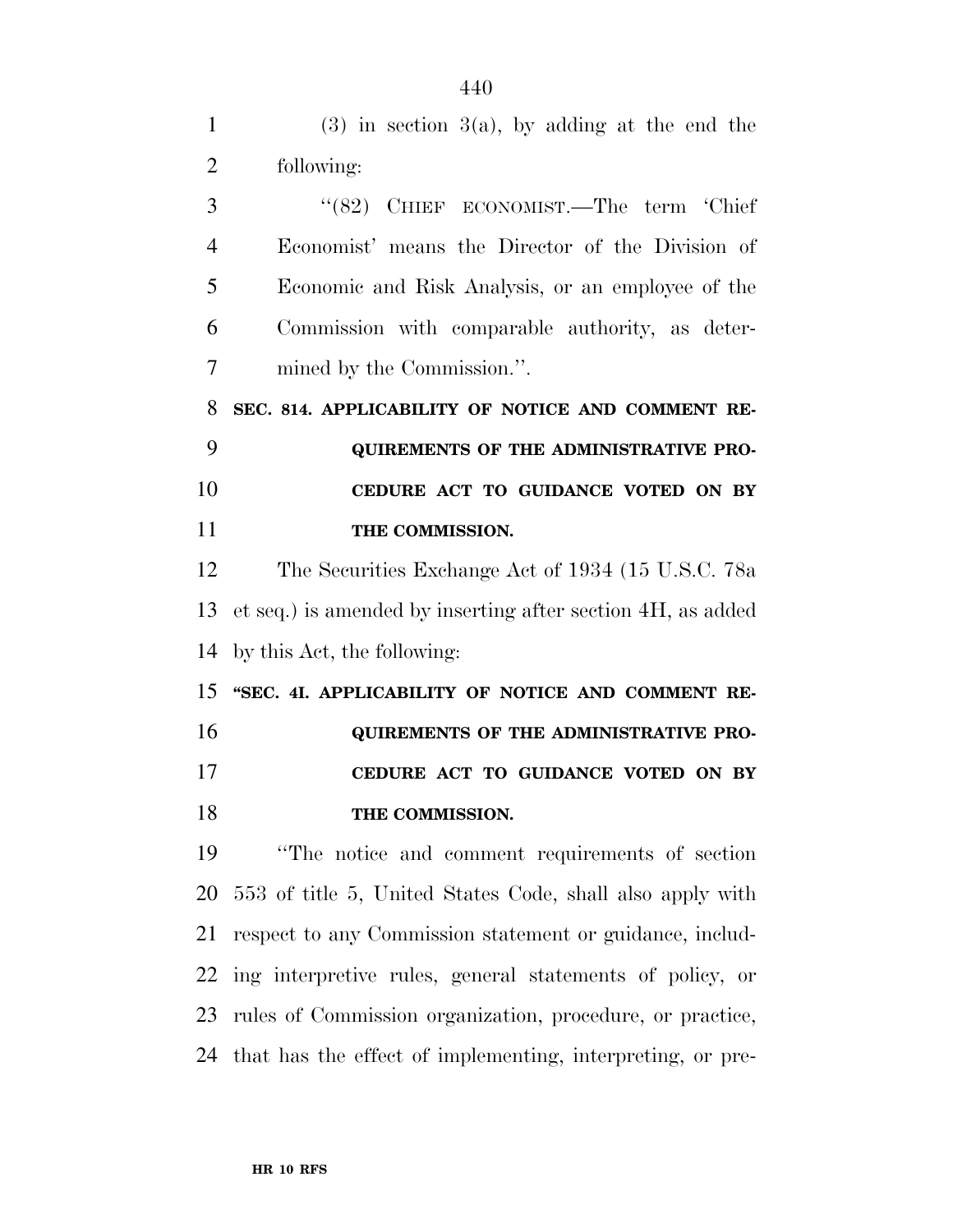scribing law or policy and that is voted on by the Commis-sion.''.

### **SEC. 815. LIMITATION ON PILOT PROGRAMS.**

 (a) IN GENERAL.—Section 4 of the Securities Ex- change Act of 1934 (15 U.S.C. 78d), as amended by sec- tion 371(e), is further amended by adding at the end the following:

8 "(1) LIMITATION ON PILOT PROGRAMS.—

9 "(1) In GENERAL.—Any pilot program estab- lished by self-regulatory organizations, either indi- vidually or jointly, and filed with the Commission, including under section 11A or 19, shall terminate after the end of the 5-year period beginning on the date that the Commission approved such program, unless the Commission issues a rule to permanently continue such program or approves such program on a permanent basis.

18 "(2) EXTENSION.—With respect to a particular pilot program described under paragraph (1), the Commission may extend the 5-year period described under such paragraph for an additional 3 years if the Commission determines such extension is nec- essary or appropriate in the public interest or for the protection of investors.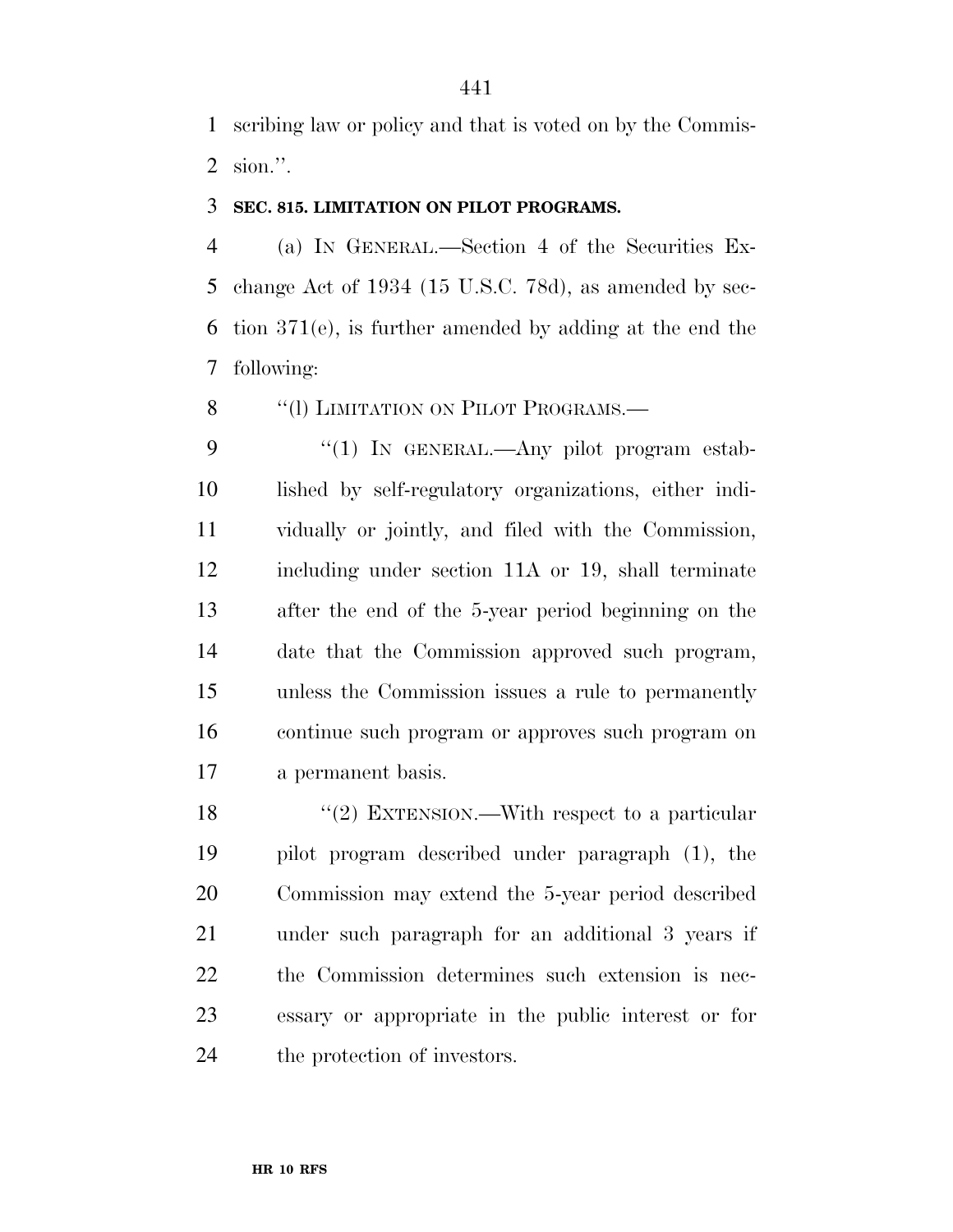| $\mathbf{1}$   | "(3) LACK OF STATUTORY AUTHORITY.-If,               |
|----------------|-----------------------------------------------------|
| $\overline{2}$ | with respect to a pilot program described under     |
| 3              | paragraph (1), the Commission determines that the   |
| $\overline{4}$ | pilot program should continue permanently, but the  |
| 5              | Commission lacks sufficient statutory authority to  |
| 6              | permanently continue the program, the Commission    |
| 7              | shall, not later than 1 year before such pilot pro- |
| 8              | gram is scheduled to terminate pursuant to para-    |
| 9              | graph (1), notify the Committee on Financial Serv-  |
| 10             | ices of the House of Representatives and the Com-   |
| 11             | mittee on Banking, Housing, and Urban Affairs of    |
| 12             | the Senate that the Commission believes the pro-    |
| 13             | gram should continue permanently but does not have  |
| 14             | sufficient statutory authority to continue the pro- |
| 15             | gram.".                                             |
|                |                                                     |

 (b) TREATMENT OF EXISTING PILOT PROGRAMS.— For purposes of section 4(k) of Securities Exchange Act of 1934, as added by subsection (a), the date on which the Commission approved a pilot program that was in ex- istence on the date of the enactment of this Act shall be deemed to be the date of the enactment of this Act.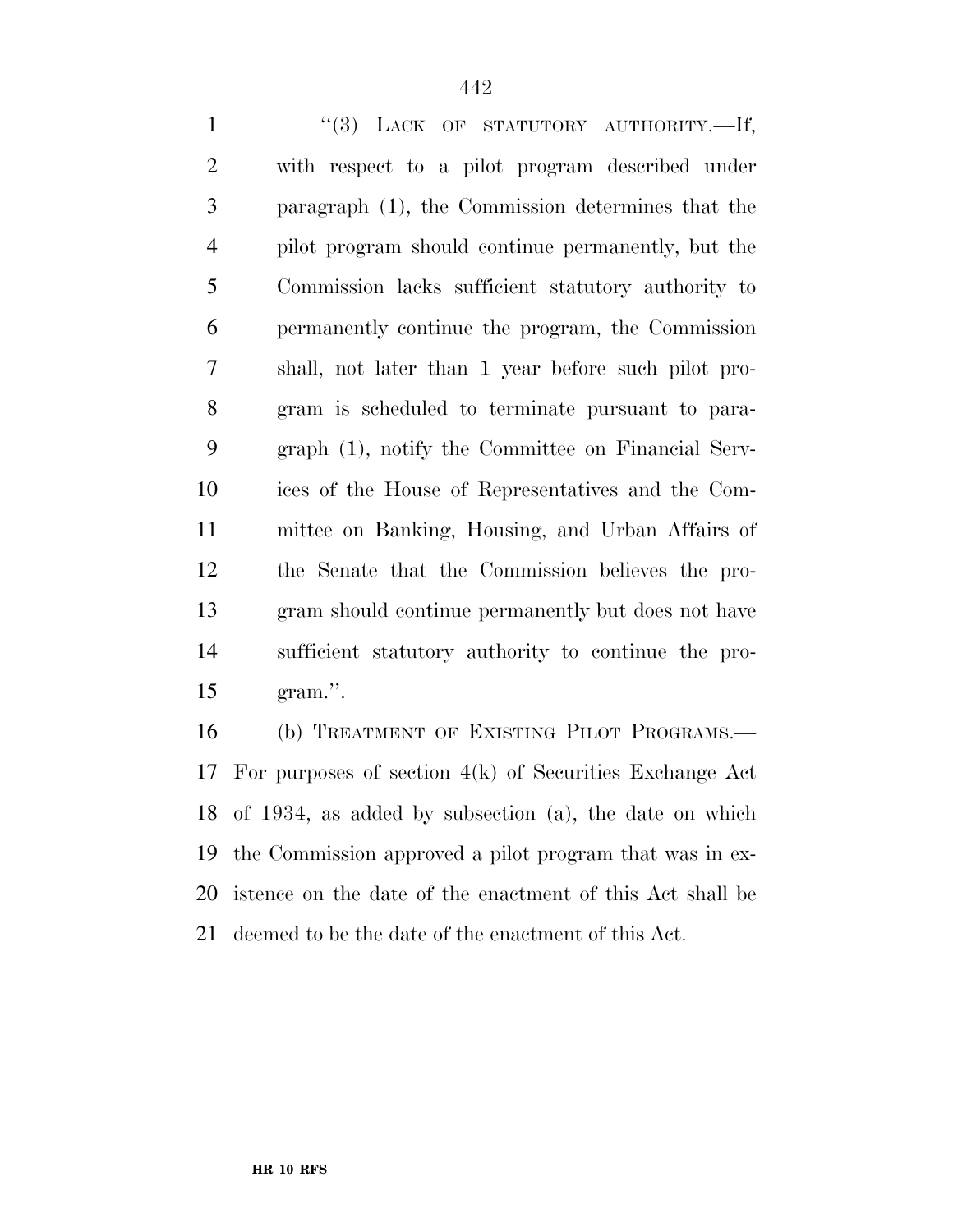(a) PERSONS UNDER SECURITIES ACT OF 1933.— Section 8 of the Securities Act of 1933 (15 U.S.C. 77h) is amended by adding at the end the following:

 ''(g) PROCEDURE FOR OBTAINING CERTAIN INTEL- LECTUAL PROPERTY.—The Commission is not authorized to compel under this title a person to produce or furnish source code, including algorithmic trading source code or similar intellectual property, to the Commission unless the Commission first issues a subpoena.''.

 (b) PERSONS UNDER THE SECURITIES EXCHANGE ACT OF 1934.—Section 23 of the Securities Exchange Act of 1934 (15 U.S.C. 78w), as amended by section 802, is further amended by adding at the end the following:

16 "(f) PROCEDURE FOR OBTAINING CERTAIN INTEL- LECTUAL PROPERTY.—The Commission is not authorized to compel under this title a person to produce or furnish source code, including algorithmic trading source code or similar intellectual property, to the Commission unless the Commission first issues a subpoena.''.

 (c) INVESTMENT COMPANIES.—Section 31 of the In- vestment Company Act of 1940 (15 U.S.C. 80a–30) is amended by adding at the end the following:

**HR 10 RFS** ''(e) PROCEDURE FOR OBTAINING CERTAIN INTEL-LECTUAL PROPERTY.—The Commission is not authorized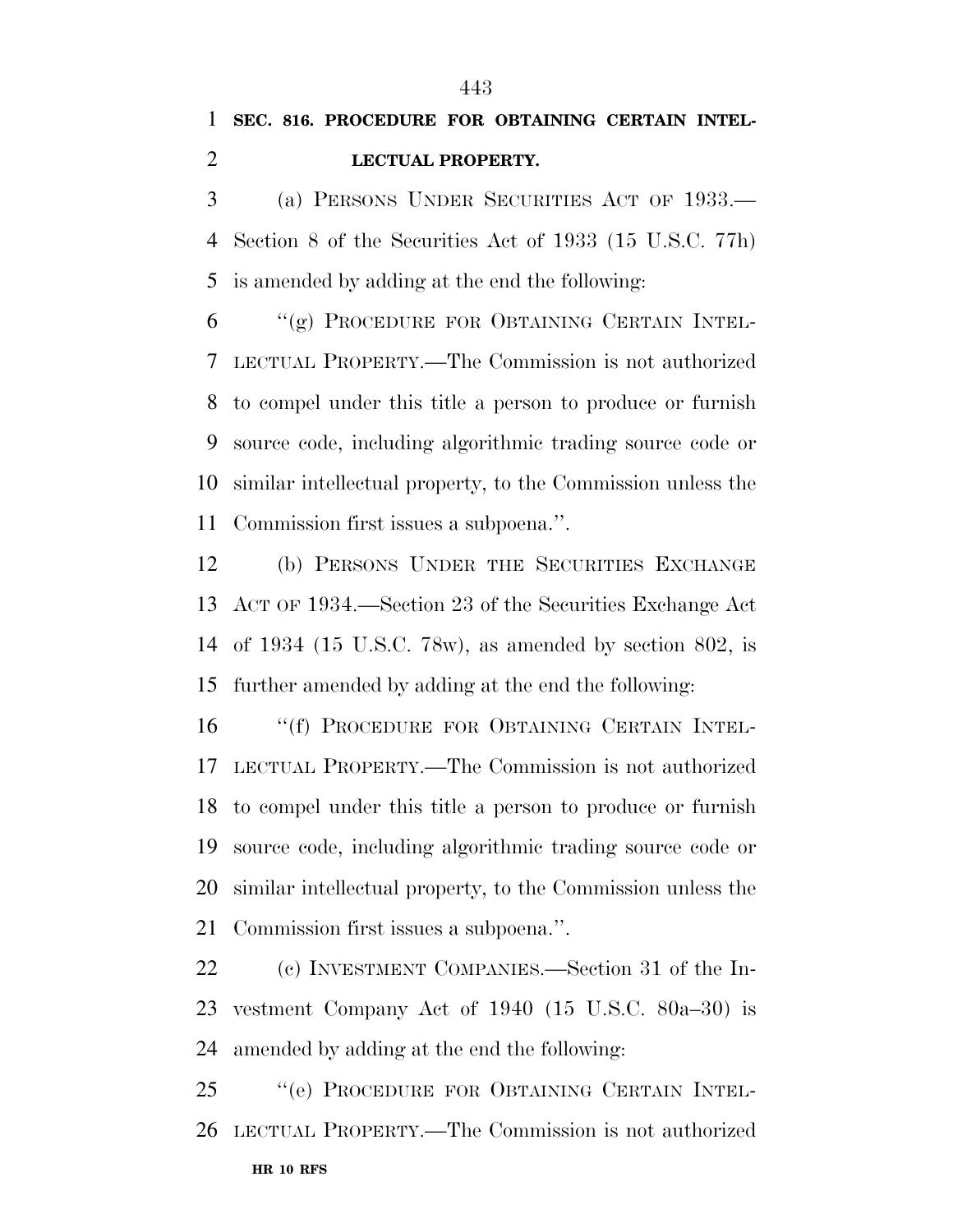to compel under this title an investment company to produce or furnish source code, including algorithmic trad- ing source code or similar intellectual property, to the Commission unless the Commission first issues a sub-poena.''.

 (d) INVESTMENT ADVISERS.—Section 204 of the In- vestment Advisers Act of 1940 (15 U.S.C. 80b–4) is amended—

(1) by adding at the end the following:

 ''(f) PROCEDURE FOR OBTAINING CERTAIN INTEL- LECTUAL PROPERTY.—The Commission is not authorized to compel under this title an investment adviser to produce or furnish source code, including algorithmic trading source code or similar intellectual property, to the Com- mission unless the Commission first issues a subpoena.''; and

 (2) in the second subsection (d), by striking 18  $\qquad$  "(d)" and inserting "(e)".

#### **SEC. 817. PROCESS FOR CLOSING INVESTIGATIONS.**

 (a) IN GENERAL.—Not later than 180 days after the date of the enactment of this Act, the Securities and Ex- change Commission shall establish a process for closing investigations (including preliminary or informal inves- tigations) that is designed to ensure that the Commission, in a timely manner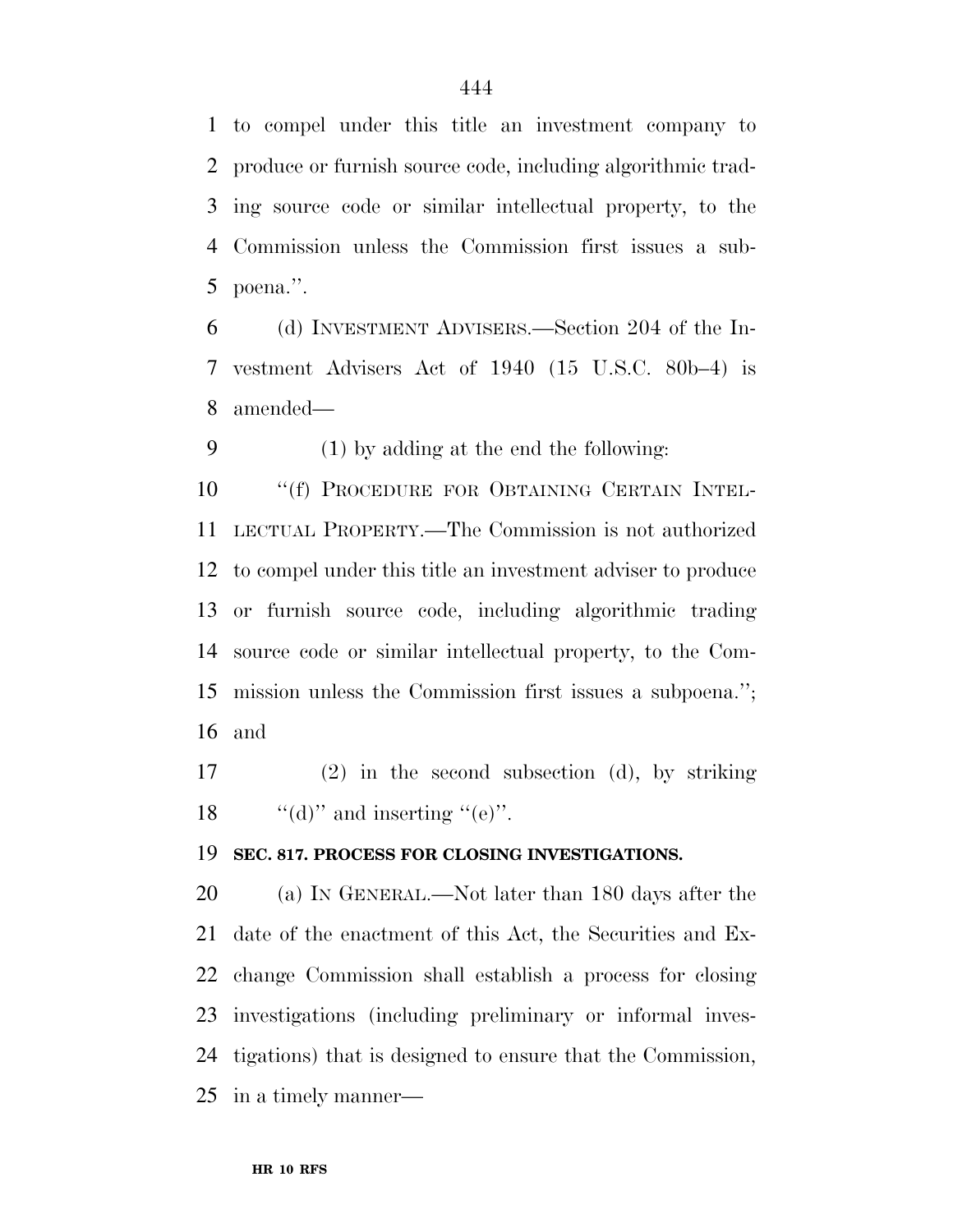(1) makes a determination of whether or not to institute an administrative or judicial action in a matter or refer the matter to the Attorney General for potential criminal prosecution; and

 (2) if the Commission determines not to insti- tute such an action or refer the matter to the Attor- ney General, informs the persons who are the sub- ject of the investigation that the investigation is closed.

 (b) RULE OF CONSTRUCTION.—Nothing in this sec- tion shall be construed to affect the authority of the Com- mission to re-open an investigation if the Commission ob- tains new evidence after the investigation is closed, subject to any applicable statute of limitations.

### **SEC. 818. ENFORCEMENT OMBUDSMAN.**

 (a) IN GENERAL.—Section 4 of the Securities Ex- change Act of 1934 (15 U.S.C. 78d), as amended by sec- tion 803, is further amended by inserting after subsection (h) the following:

20 <sup>"</sup>(i) ENFORCEMENT OMBUDSMAN.—

21 "(1) ESTABLISHMENT.—The Commission shall have an Enforcement Ombudsman, who shall be ap-pointed by and report directly to the Commission.

24 "(2) DUTIES.—The Enforcement Ombudsman shall—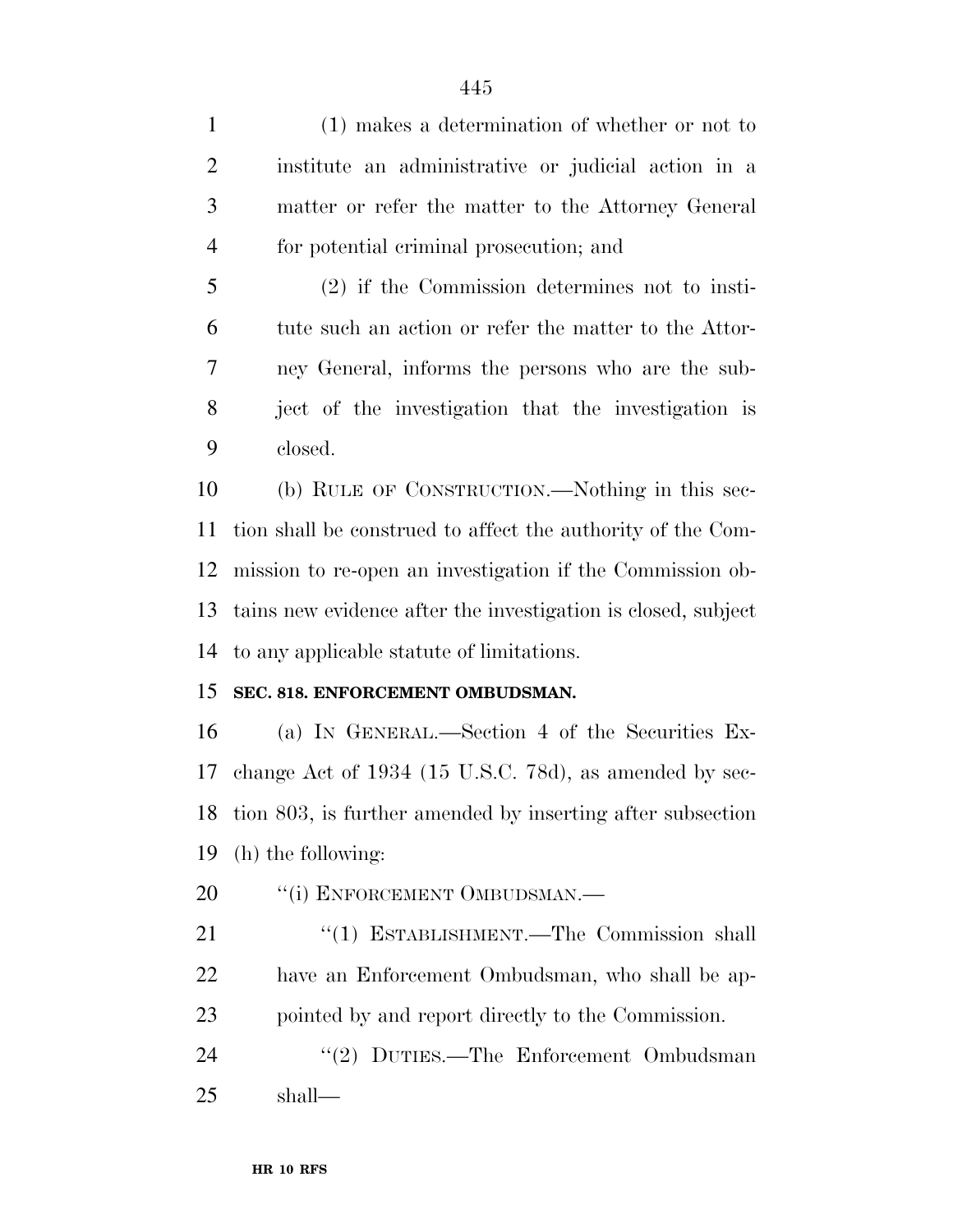| $\mathbf{1}$   | $\cdot$ (A) act as a liaison between the Commis-        |
|----------------|---------------------------------------------------------|
| $\overline{2}$ | sion and any person who is the subject of an in-        |
| 3              | vestigation (including a preliminary or informal        |
| $\overline{4}$ | investigation) by the Commission or an admin-           |
| 5              | istrative or judicial action brought by the Com-        |
| 6              | mission in resolving problems that such persons         |
| 7              | may have with the Commission or the conduct             |
| 8              | of Commission staff; and                                |
| 9              | $\lq\lq$ establish safeguards to maintain the           |
| 10             | confidentiality of communications between the           |
| 11             | persons described in subparagraph $(A)$ and the         |
| 12             | Enforcement Ombudsman.                                  |
| 13             | "(3) LIMITATION.—In carrying out the duties             |
| 14             | of the Enforcement Ombudsman under paragraph            |
| 15             | (2), the Enforcement Ombudsman shall utilize per-       |
| 16             | sonnel of the Commission to the extent practicable.     |
| 17             | Nothing in this subsection shall be construed as re-    |
| 18             | placing, altering, or diminishing the activities of any |
| 19             | ombudsman or similar office of any other agency.        |
| <b>20</b>      | "(4) REPORT.—The Enforcement Ombudsman                  |
| 21             | shall submit to the Commission and to the Com-          |
| 22             | mittee on Financial Services of the House of Rep-       |
| 23             | resentatives and the Committee on Banking, Hous-        |
| 24             | ing, and Urban Affairs of the Senate an annual re-      |
| 25             | port that describes the activities and evaluates the    |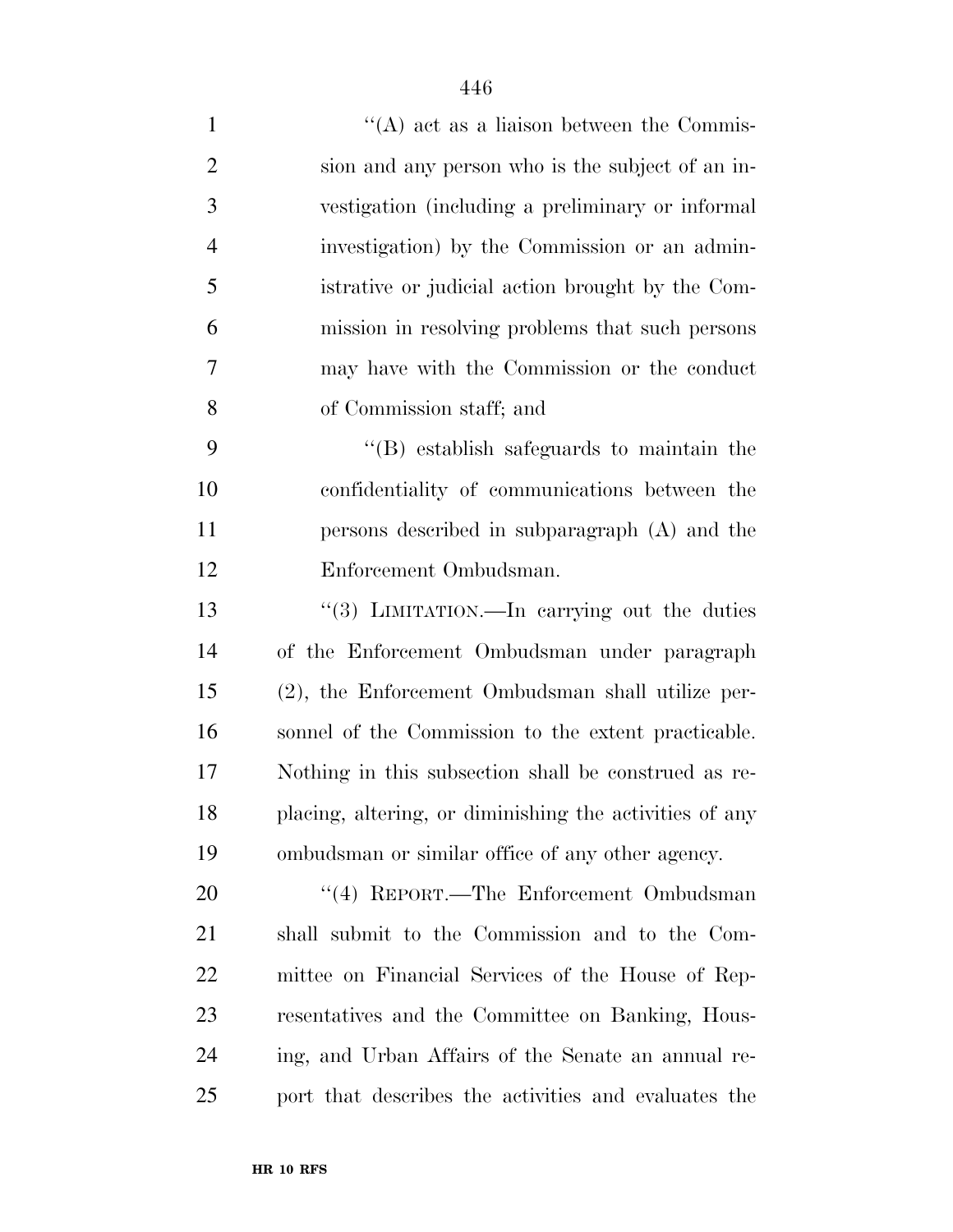effectiveness of the Enforcement Ombudsman during the preceding year.''.

 (b) DEADLINE FOR INITIAL APPOINTMENT.—The Securities and Exchange Commission shall appoint the ini- tial Enforcement Ombudsman under subsection (i) of sec- tion 4 of the Securities Exchange Act of 1934, as added by subsection (a), not later than 180 days after the date of the enactment of this Act.

### **SEC. 819. ADEQUATE NOTICE.**

 Section 21 of the Securities Exchange Act of 1934 (15 U.S.C. 78u) is amended by adding at the end the fol-lowing:

 ''(j) ADEQUATE NOTICE REQUIRED BEFORE BRING-ING AN ENFORCEMENT ACTION.—

15 "(1) IN GENERAL.—No person shall be subject to an enforcement action by the Commission for an alleged violation of the securities laws or the rules and regulations issued thereunder if such person did not have adequate notice of such law, rule, or regu-lation.

21 "(2) PUBLISHING OF INTERPRETATION DEEMED ADEQUATE NOTICE.—With respect to an enforcement action, adequate notice of a securities law or a rule or regulation issued thereunder shall be deemed to have been provided to a person if the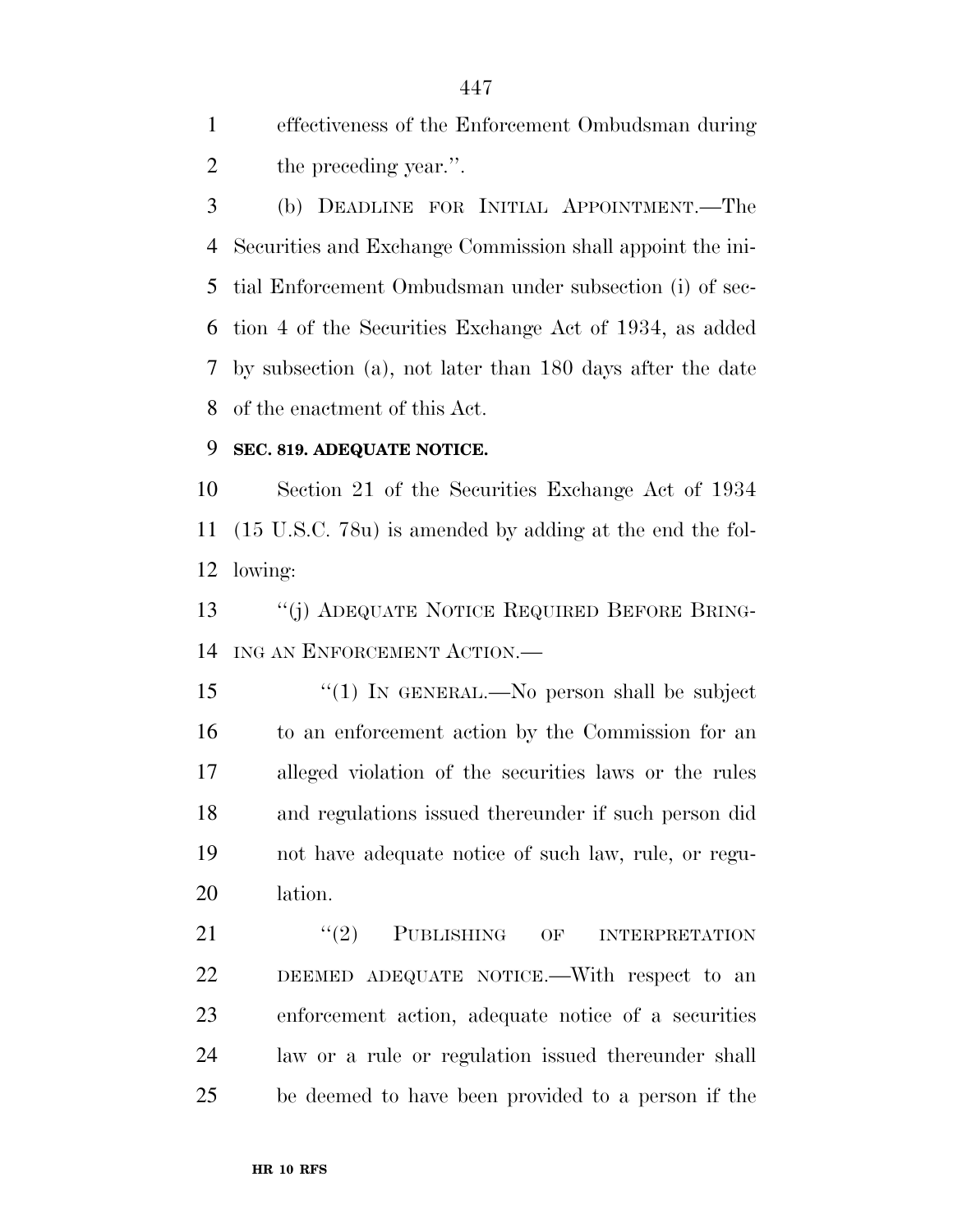Commission approved a statement or guidance, in accordance with section 4I, with respect to the con- duct that is the subject of the enforcement action, prior to the time that the person engaged in the con- duct that is the subject of the enforcement action.''. **SEC. 820. ADVISORY COMMITTEE ON COMMISSION'S EN-FORCEMENT POLICIES AND PRACTICES.** 

 (a) ESTABLISHMENT.—Not later than 6 months after the date of the enactment of this Act, the Chairman shall establish an advisory committee on the Commission's en- forcement policies and practices (in this section referred to as the ''Committee'').

(b) DUTIES.—

(1) ANALYSIS AND RECOMMENDATIONS.—

 (A) IN GENERAL.—The Committee shall conduct an analysis of the policies and practices of the Commission relating to the enforcement of the securities laws and make recommenda- tions to the Commission regarding changes to 20 such policies and practices.

 (B) SPECIFIC MATTERS INCLUDED.—In carrying out subparagraph (A), the Committee shall analyze and make recommendations to the Commission regarding matters including the following: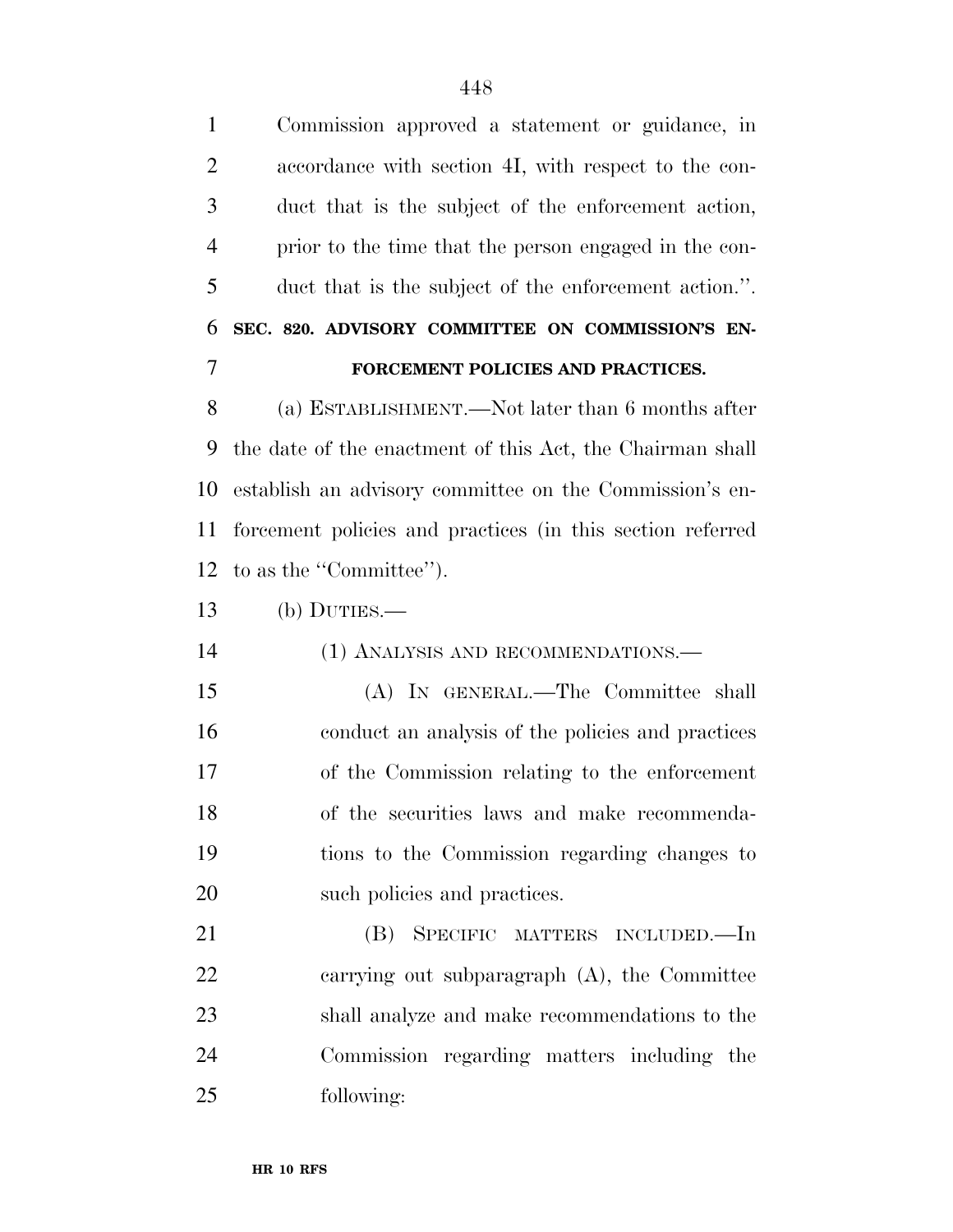(i) How the Commission's enforce- ment objectives and strategies may be more effective.

 (ii) The Commission's enforcement practices and procedures from the point of view of due process, the relationship of en- forcement action to notice of legal require- ments, the attribution of responsibility for violations, and the protection of reputation and rights of privacy.

 (iii) The Commission's enforcement policies and practices in light of its statu- tory responsibility to protect investors, maintain fair, orderly, and efficient mar-kets, and facilitate capital formation.

 (iv) The appropriate blend of regula- tion, publicity, and formal enforcement ac- tion and on methods of furthering vol-untary compliance.

 (v) Criteria for the selection and dis- position of enforcement actions, the ade-22 quacy of sanctions authorized by law, and the suitability and effectiveness of sanc- tions imposed by the Commission pro-ceedings.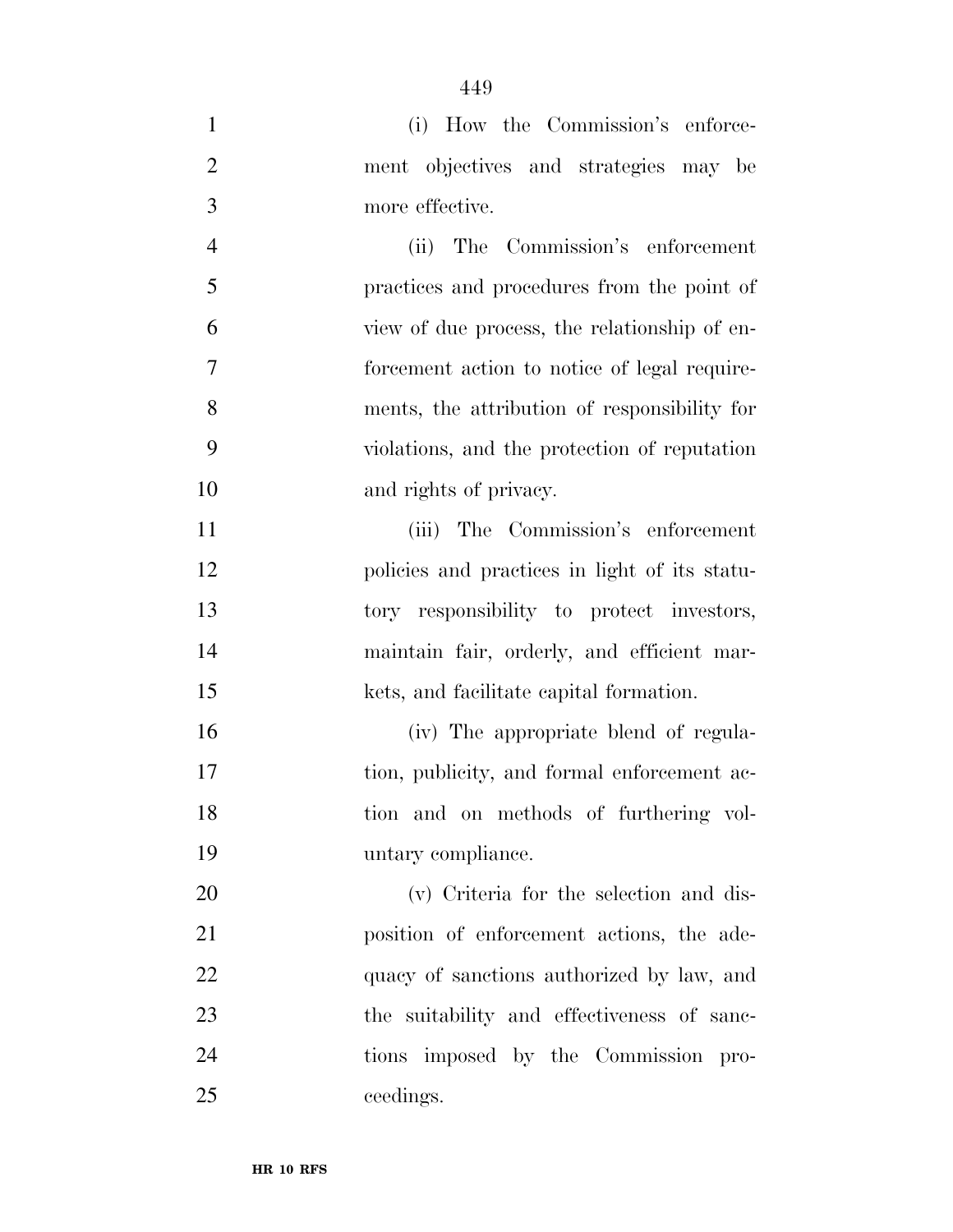| $\mathbf{1}$   | (2) REPORT.—Not later than 1 year after the                   |
|----------------|---------------------------------------------------------------|
| $\overline{2}$ | establishment of the Committee under subsection               |
| 3              | (a), the Committee shall submit to the Commission             |
| $\overline{4}$ | and the appropriate congressional committees a re-            |
| 5              | port containing the results of the analysis and the           |
| 6              | recommendations required by paragraph $(1)(A)$ .              |
| 7              | $(c)$ MEMBERSHIP.—                                            |
| 8              | (1) NUMBER AND APPOINTMENT.—The Com-                          |
| 9              | mittee shall be composed of not less than 3 and not           |
| 10             | greater than 7 members appointed by the Chairman.             |
| 11             | (2) CHAIRPERSON.—The Chairperson of the                       |
| 12             | Committee shall be designated by the Chairman at              |
| 13             | the time of appointment of the members.                       |
| 14             | (d) SUPPORT.—The Commission shall provide the                 |
| 15             | Committee with the administrative, professional, and tech-    |
| 16             | nical support required by the Committee to carry out its      |
| 17             | responsibilities under this section.                          |
| 18             | (e) TERMINATION OF COMMITTEE.—The Committee                   |
| 19             | established by subsection (a) shall terminate on the date     |
| 20             | that the report required by subsection $(b)(2)$ is submitted. |
| 21             | CONSIDERATION AND ADOPTION<br>REC-<br>(f)<br>OF               |
| 22             | OMMENDATIONS BY COMMISSION.—Not later than 180                |
| 23             | days after the Committee submits the report required by       |
| 24             | subsection $(b)(2)$ , the Commission shall—                   |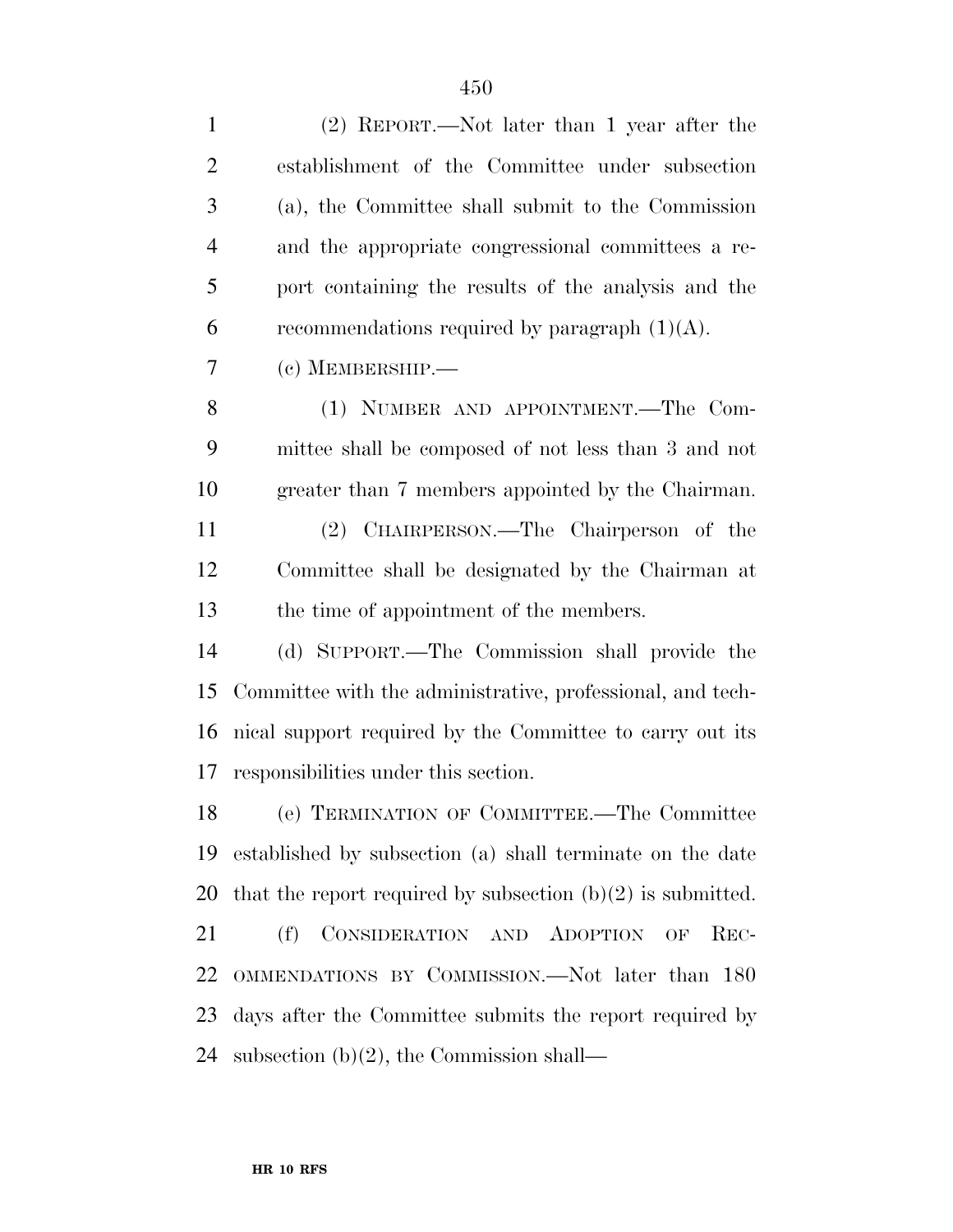| $\mathbf{1}$   | (1) consider the analysis and recommendations      |
|----------------|----------------------------------------------------|
| $\overline{2}$ | included in such report;                           |
| 3              | (2) adopt such recommendations, with any           |
| $\overline{4}$ | modifications, as the Commission considers appro-  |
| 5              | priate; and                                        |
| 6              | (3) submit to the appropriate congressional        |
| 7              | committees a report that—                          |
| 8              | (A) lists each recommendation included in          |
| 9              | such report that the Commission does not adopt     |
| 10             | or adopts with material modifications; and         |
| 11             | (B) for each recommendation listed under           |
| 12             | subparagraph (A), explains why the Commis-         |
| 13             | sion does not consider it appropriate or does      |
| 14             | not have sufficient authority to adopt the rec-    |
| 15             | ommendation or to adopt the recommendation         |
| 16             | without material modification.                     |
| 17             | $(g)$ DEFINITIONS.—In this section:                |
| 18             | (1) APPROPRIATE CONGRESSIONAL COMMIT-              |
| 19             | TEES.—The term "appropriate congressional com-     |
| 20             | mittees" means the Committee on Financial Services |
| 21             | of the House of Representatives and the Committee  |
| 22             | on Banking, Housing, and Urban Affairs of the Sen- |
| 23             | ate.                                               |
| 24             | (2) CHAIRMAN.—The term "Chairman" means            |
| 25             | the Chairman of the Commission.                    |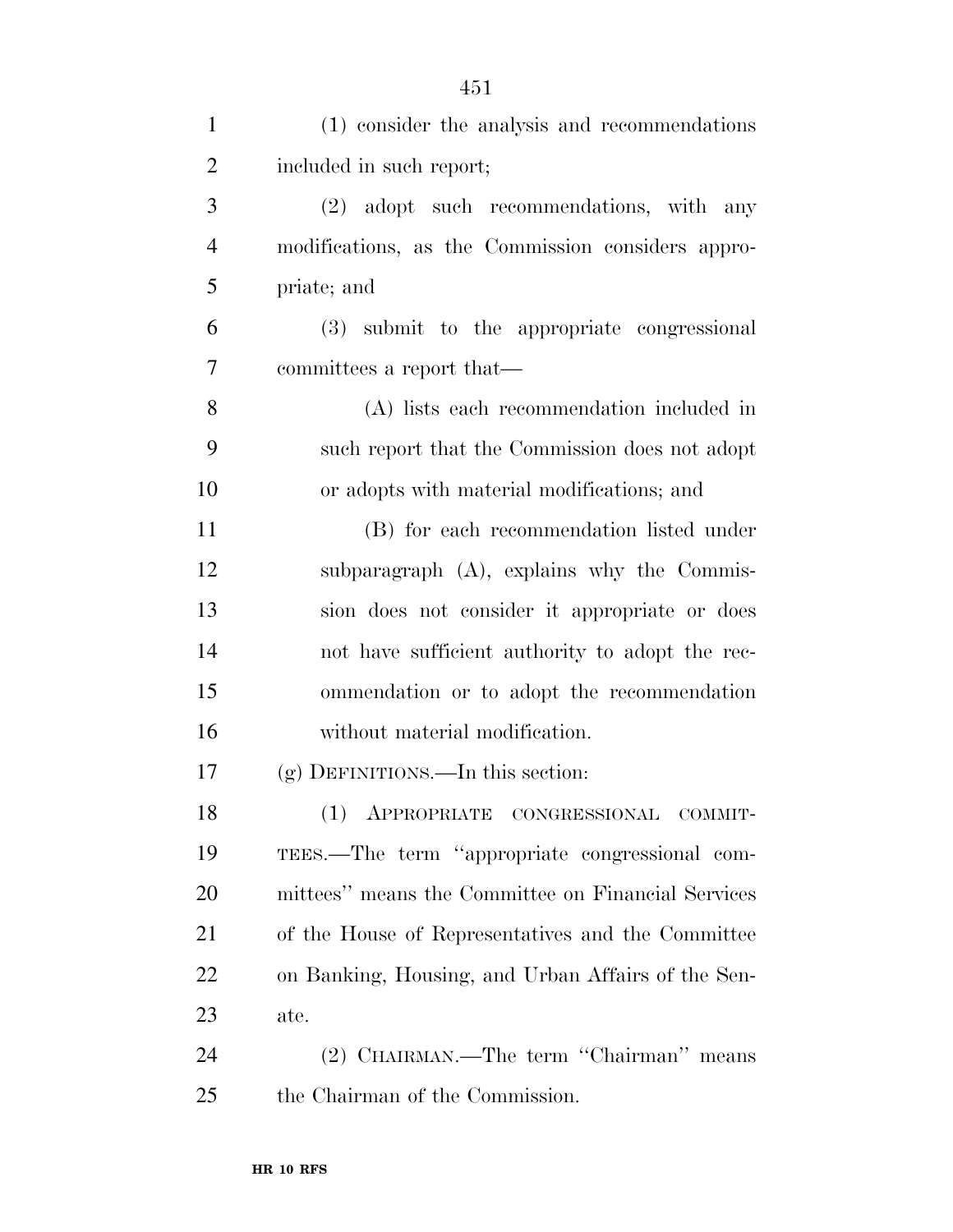(3) COMMISSION.—The term ''Commission'' means the Securities and Exchange Commission.

 (4) SECURITIES LAWS.—The term ''securities laws'' has the meaning given such term in section 3(a) of the Securities Exchange Act of 1934 (15 6 U.S.C.  $78c(a)$ ).

 (h) APPLICATION OF THE FEDERAL ADVISORY COM- MITTEE ACT.—The Committee is an advisory committee for purposes of the Federal Advisory Committee Act (5 U.S.C. App.).

## **SEC. 821. PROCESS TO PERMIT RECIPIENT OF WELLS NOTI- FICATION TO APPEAR BEFORE COMMISSION STAFF IN-PERSON.**

 (a) IN GENERAL.—Not later than 180 days after the date of the enactment of this Act, the Securities and Ex- change Commission shall establish a process under which, in any instance in which the Commission staff provides a written Wells notification to an individual informing the individual that the Commission staff has made a prelimi- nary determination to recommend that the Commission bring an administrative or judicial action against the indi- vidual, the individual shall have the right to make an in- person presentation before the Commission staff con-cerning such recommendation and to be represented by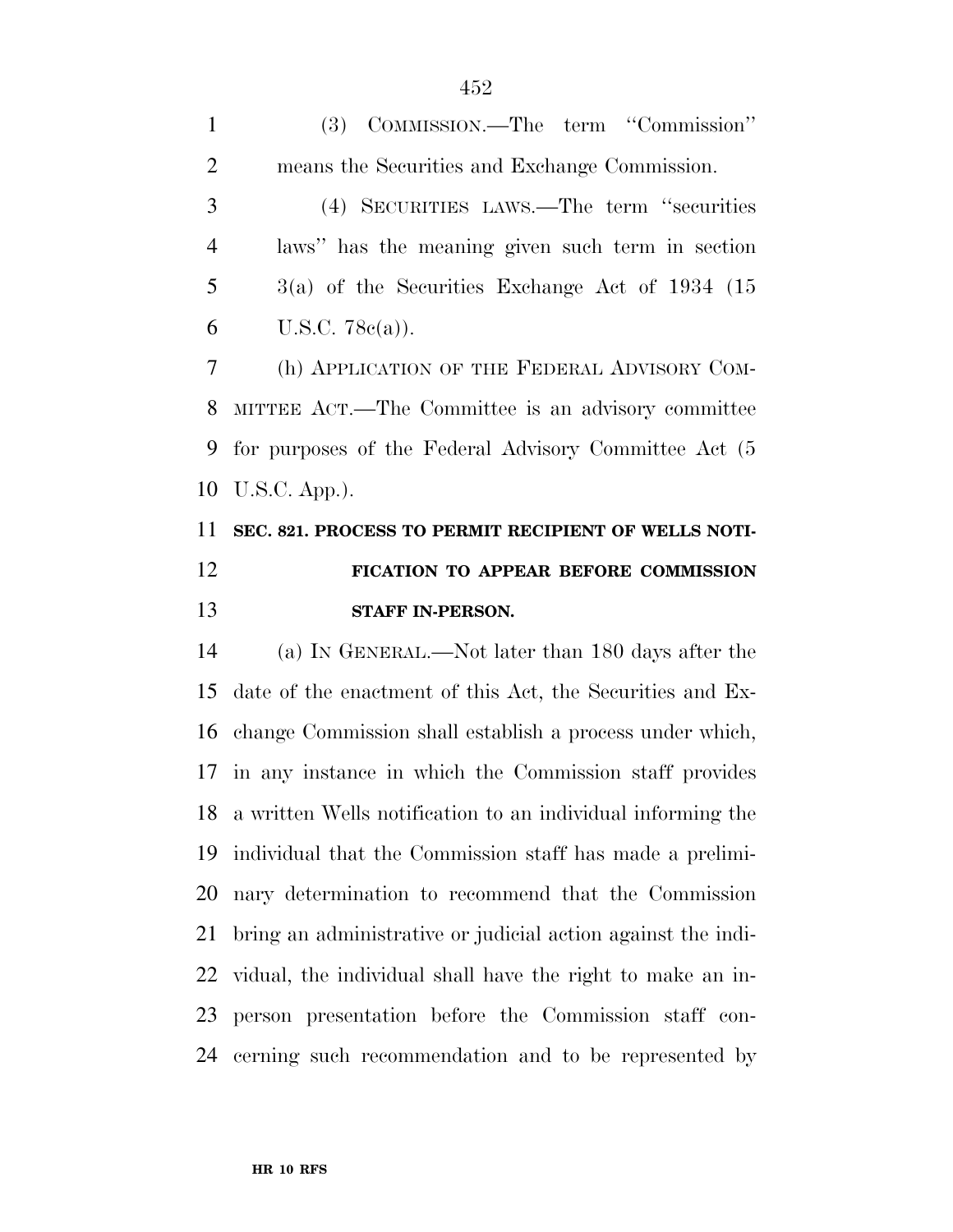counsel at such presentation, at the individual's own ex-pense.

 (b) ATTENDANCE BY COMMISSIONERS.—Such proc- ess shall provide that each Commissioner of the Commis- sion, or a designee of the Commissioner, may attend any such presentation.

 (c) REPORT BY COMMISSION STAFF.—Such process shall provide that, before any Commission vote on whether to bring the administrative or judicial action against the individual, the Commission staff shall provide to each Commissioner a written report on any such presentation, including any factual or legal arguments made by the indi- vidual and any supporting documents provided by the indi-vidual.

### **SEC. 822. PUBLICATION OF ENFORCEMENT MANUAL.**

 (a) IN GENERAL.—Not later than 1 year after the date of the enactment of this Act, the Securities and Ex- change Commission shall approve, by vote of the Commis- sion, and publish an updated manual that sets forth the policies and practices that the Commission will follow in the enforcement of the securities laws (as defined in sec- tion 3(a) of the Securities Exchange Act of 1934 (15 U.S.C. 78c(a))). Such manual shall include policies and practices required by this Act, and by the amendments made by this Act, and shall be developed so as to ensure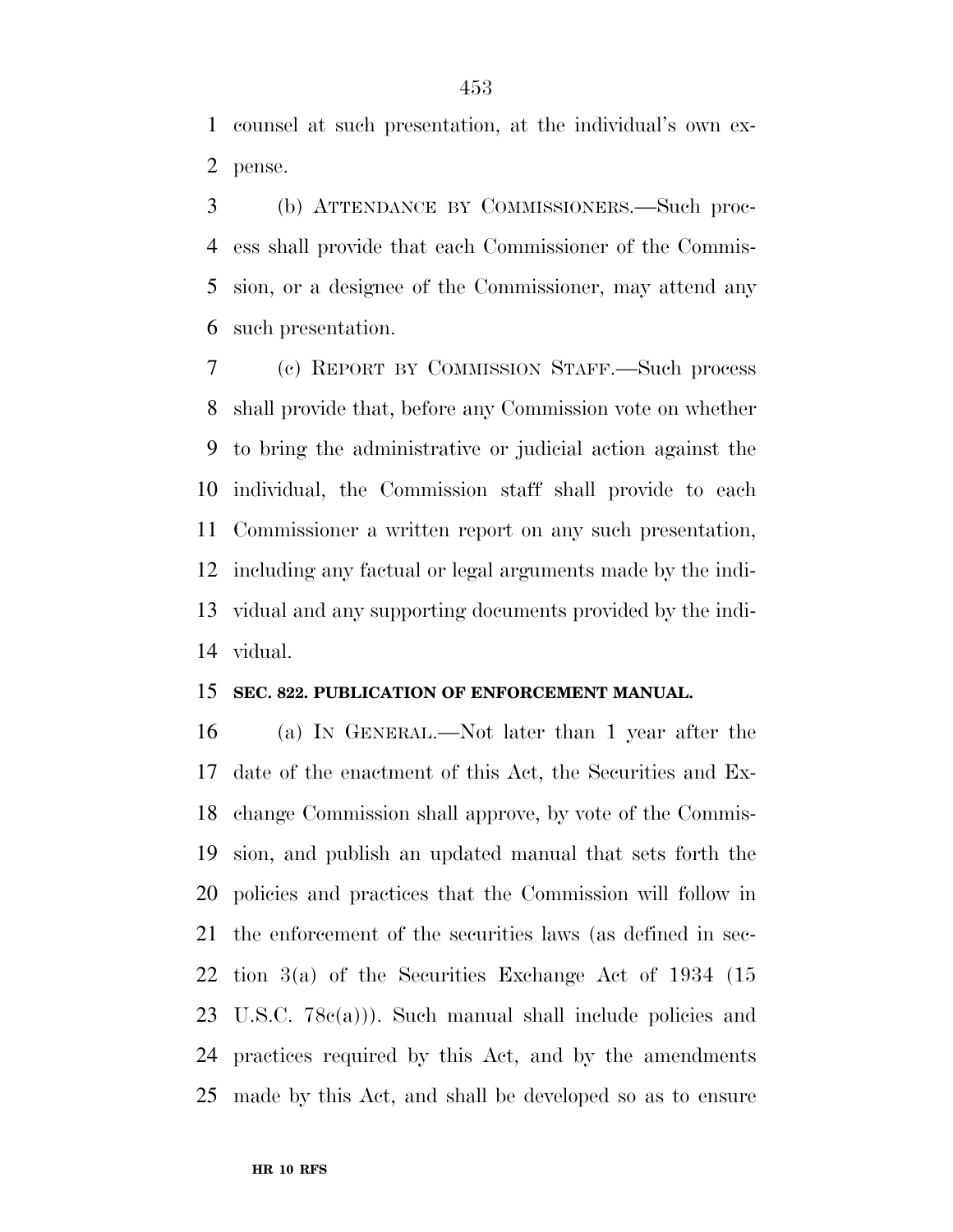transparency in such enforcement and uniform application of such laws by the Commission.

 (b) ENFORCEMENT PLAN AND REPORT.—Beginning on the date that is one year after the date of enactment of this Act, and each year thereafter, the Securities and Exchange Commission shall transmit to Congress and publish on its Internet website an annual enforcement plan and report that shall—

 (1) detail the priorities of the Commission with regard to enforcement and examination activities for 11 the forthcoming year;

 (2) report on the Commission's enforcement and examination activities for the previous year, in- cluding an assessment of how such activities com- ported with the priorities identified for that year pursuant to paragraph (1);

 (3) contain an analysis of litigated decisions found not in favor of the Commission over the pre-ceding year;

 (4) contain a description of any emerging trends the Commission has focused on as part of its enforcement program, including whether and how the Commission has alerted or communicated with those who may be subject to the Commission's regu-lation of emerging trends;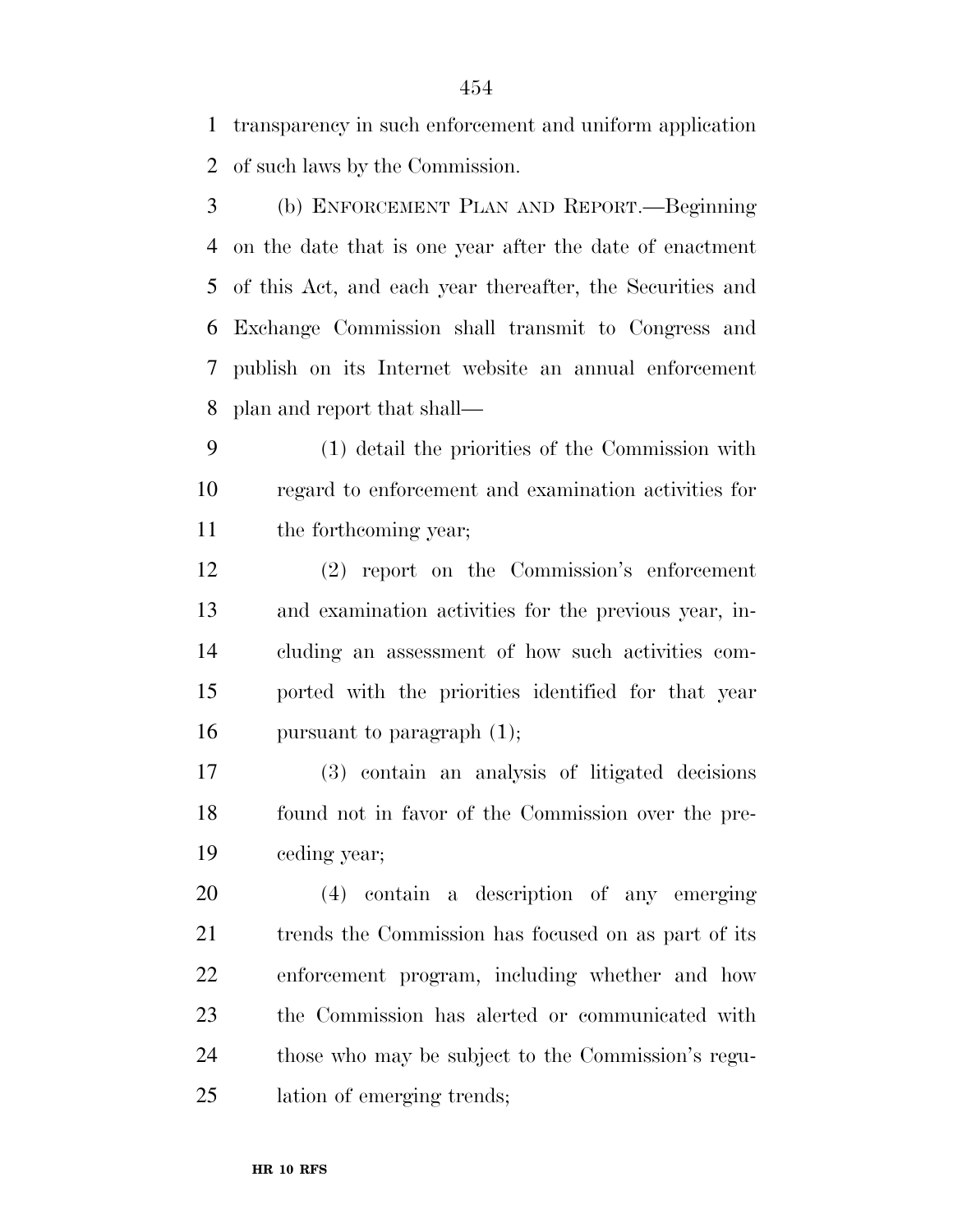| $\mathbf{1}$   | (5) contain a description of legal theories or                 |
|----------------|----------------------------------------------------------------|
| $\overline{2}$ | standards employed by the Commission in enforce-               |
| 3              | ment over the preceding year that had not previously           |
| $\overline{4}$ | been employed, and a summary justifying each such              |
| 5              | theory or standard; and                                        |
| 6              | $(6)$ provide an opportunity and mechanism for                 |
| 7              | public comment.                                                |
| 8              | SEC. 823. PRIVATE PARTIES AUTHORIZED TO COMPEL THE             |
| 9              | <b>SECURITIES AND EXCHANGE COMMISSION TO</b>                   |
| 10             | SEEK SANCTIONS BY FILING CIVIL ACTIONS.                        |
| 11             | Title I of the Securities Exchange Act of 1934 (15)            |
| 12             | U.S.C. 78a et seq.) is amended by adding at the end the        |
|                |                                                                |
| 13             | following:                                                     |
| 14             | "SEC. 41. PRIVATE PARTIES AUTHORIZED TO COMPEL THE             |
| 15             | COMMISSION TO SEEK SANCTIONS BY FILING                         |
|                | <b>CIVIL ACTIONS.</b>                                          |
| 16<br>17       | $\lq(a)$<br>TERMINATION OF ADMINISTRATIVE<br>P <sub>RO</sub> - |
|                | 18 CEEDING.—In the case of any person who is a party to        |
|                | 19 a proceeding brought by the Commission under a securi-      |
|                | 20 ties law, to which section 554 of title 5, United States    |
| 21             | Code, applies, and against whom an order imposing a            |
|                | 22 cease and desist order and a penalty may be issued at       |
|                | 23 the conclusion of the proceeding, that person may, not      |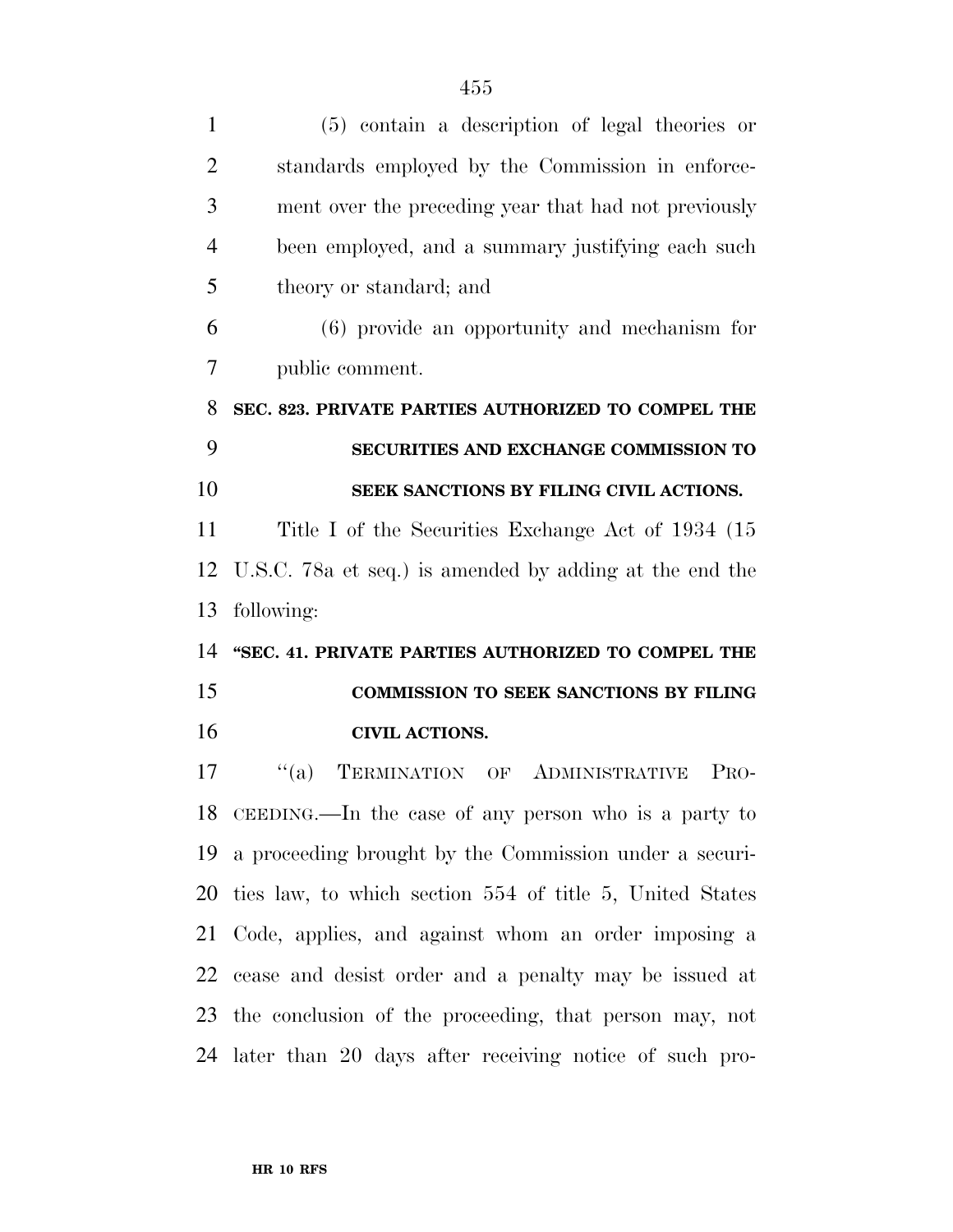ceeding, and at that person's discretion, require the Com-mission to terminate the proceeding.

 ''(b) CIVIL ACTION AUTHORIZED.—If a person re- quires the Commission to terminate a proceeding pursuant to subsection (a), the Commission may bring a civil action against that person for the same remedy that might be imposed.

8 "(c) STANDARD OF PROOF IN ADMINISTRATIVE PRO- CEEDING.—Notwithstanding any other provision of law, in the case of a proceeding brought by the Commission under a securities law, to which section 554 of title 5, United States Code, applies, a legal or equitable remedy may be imposed on the person against whom the proceeding was brought only on a showing by the Commission of clear and convincing evidence that the person has violated the rel-evant provision of law.''.

### **SEC. 824. CERTAIN FINDINGS REQUIRED TO APPROVE CIVIL MONEY PENALTIES AGAINST ISSUERS.**

 The Securities Exchange Act of 1934 (15 U.S.C. 78a et seq.) is amended by inserting after section 4E the fol-lowing:

## **''SEC. 4F. CERTAIN FINDINGS REQUIRED TO APPROVE CIVIL MONEY PENALTIES AGAINST ISSUERS.**

 ''The Commission may not seek against or impose on an issuer a civil money penalty for violation of the securi-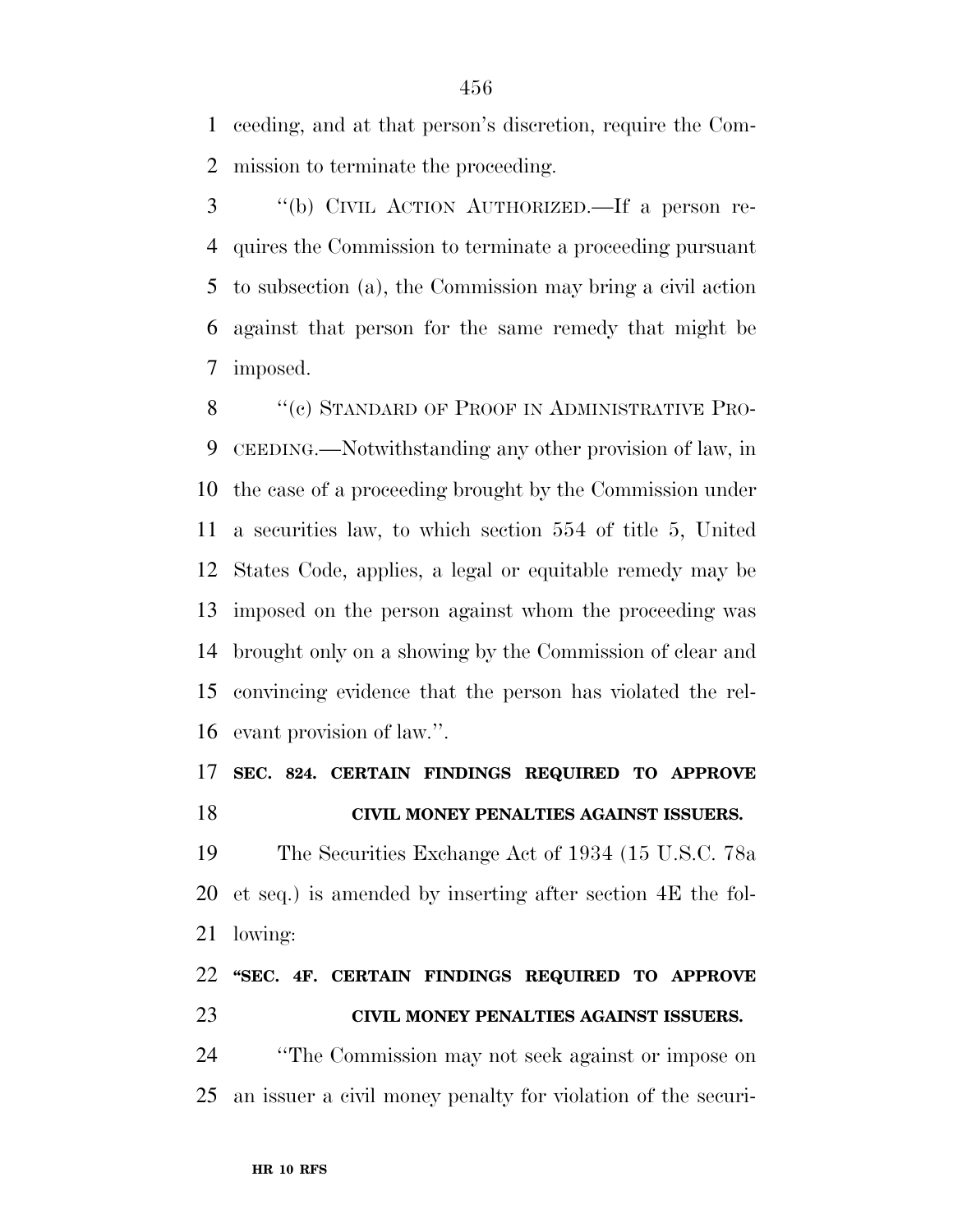| $\mathbf{1}$   | ties laws unless the publicly available text of the order ap- |
|----------------|---------------------------------------------------------------|
| 2              | proving the seeking or imposition of such penalty contains    |
| 3              | findings, supported by an analysis by the Division of Eco-    |
| $\overline{4}$ | nomic and Risk Analysis and certified by the Chief Econo-     |
| 5              | mist, of whether—                                             |
| 6              | $\lq(1)$ the alleged violation resulted in direct eco-        |
| 7              | nomic benefit to the issuer; and                              |
| 8              | $f'(2)$ the penalty will harm the shareholders of             |
| 9              | the issuer.".                                                 |
| 10             | SEC. 825. REPEAL OF AUTHORITY OF THE COMMISSION TO            |
| 11             | PROHIBIT PERSONS FROM SERVING AS OFFI-                        |
| 12             | <b>CERS OR DIRECTORS.</b>                                     |
| 13             | (a) UNDER SECURITIES ACT OF 1933.—Subsection                  |
| 14             | (f) of section 8A of the Securities Act of 1933 (15 U.S.C.    |
| 15             | $77h-1$ ) is repealed.                                        |
| 16             | (b) UNDER SECURITIES EXCHANGE ACT OF 1934.                    |
| 17             | Subsection (f) of section 21C of the Securities Exchange      |
|                | 18 Act of 1934 (15 U.S.C. 78u–3) is repealed.                 |
| 19             | SEC. 826. SUBPOENA DURATION AND RENEWAL.                      |
| 20             | Section 21(b) of the Securities Exchange Act of 1934          |
| 21             | $(15 \text{ U.S.C. } 78u(b))$ is amended—                     |
| 22             | $(1)$ by inserting "SUBPOENA.—" after the enu-                |
| 23             | merator;                                                      |
| 24             | $(2)$ by striking "For the purpose of" and insert-            |
|                |                                                               |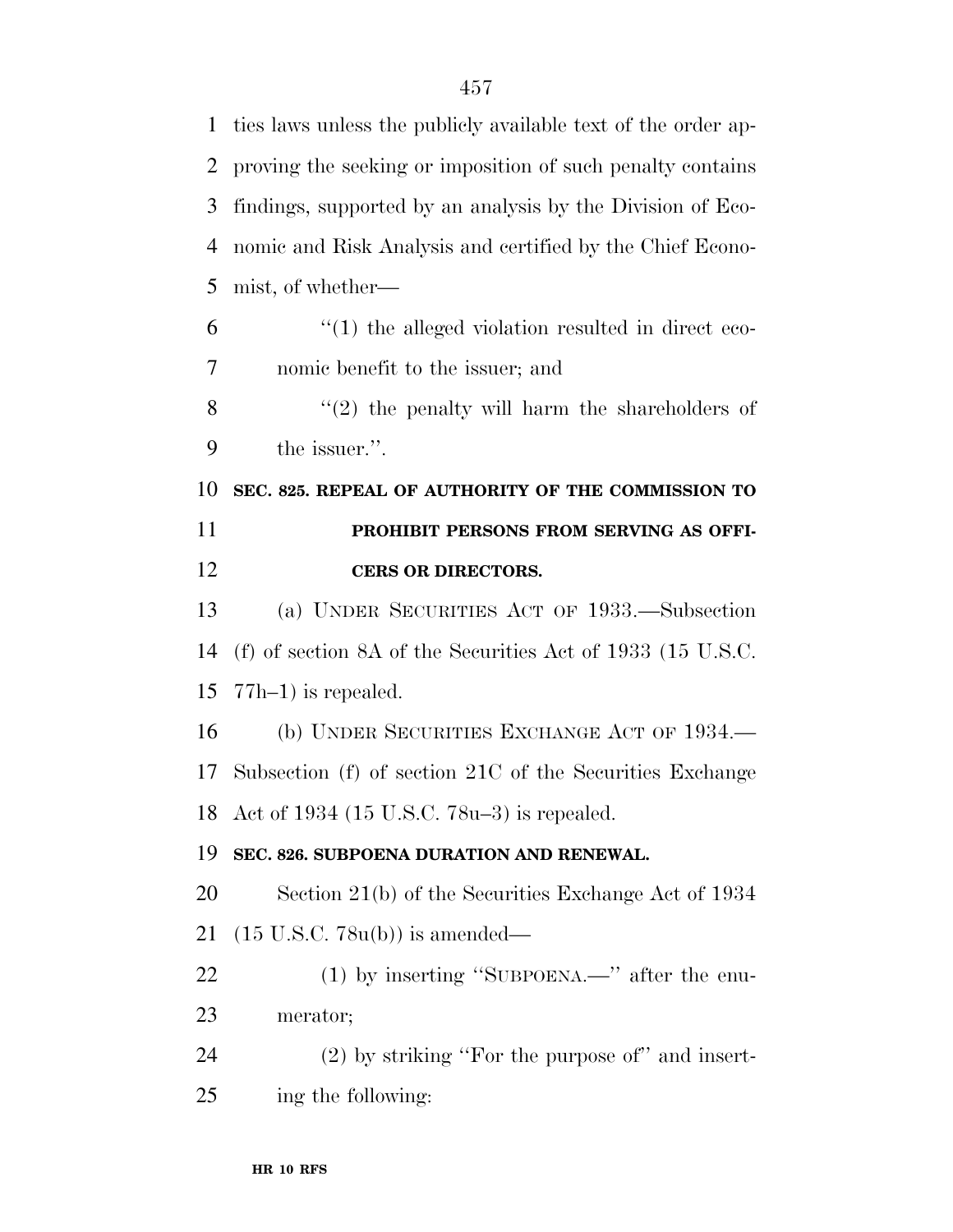| $\mathbf{1}$   | "(1) IN GENERAL.—For the purpose of"; and                     |
|----------------|---------------------------------------------------------------|
| $\overline{2}$ | (3) by adding at the end the following:                       |
| 3              | $``(2)$ OMNIBUS ORDERS OF INVESTIGATION.—                     |
| $\overline{4}$ | "(A) DURATION AND RENEWAL.—An om-                             |
| 5              | nibus order of investigation shall not be for an              |
| 6              | indefinite duration and may be renewed only by                |
| 7              | Commission action.                                            |
| 8              | "(B) DEFINITION.—In subparagraph $(A)$ ,                      |
| 9              | the term 'omnibus order of investigation' means               |
| 10             | an order of the Commission authorizing 1 or                   |
| 11             | more members of the Commission or its staff to                |
| 12             | issue subpoenas under paragraph (1) to mul-                   |
| 13             | tiple persons in relation to a particular subject             |
| 14             | matter area.".                                                |
|                |                                                               |
| 15             | SEC. 827. ELIMINATION OF AUTOMATIC DISQUALIFICA-              |
| 16             | TIONS.                                                        |
| 17             | The Securities Exchange Act of 1934 (15 U.S.C. 78a            |
|                | 18 et seq.), as amended by this Act, is further amended by    |
| 19             | inserting after section 4F the following:                     |
| 20             | "SEC. 4G. ELIMINATION OF AUTOMATIC DISQUALIFICA-              |
| 21             | TIONS.                                                        |
| 22             | "(a) IN GENERAL.—Notwithstanding any other pro-               |
| 23             | vision of law, a non-natural person may not be disqualified   |
| 24             | or otherwise made ineligible to use an exemption or reg-      |
|                | 25 istration provision, engage in an activity, or qualify for |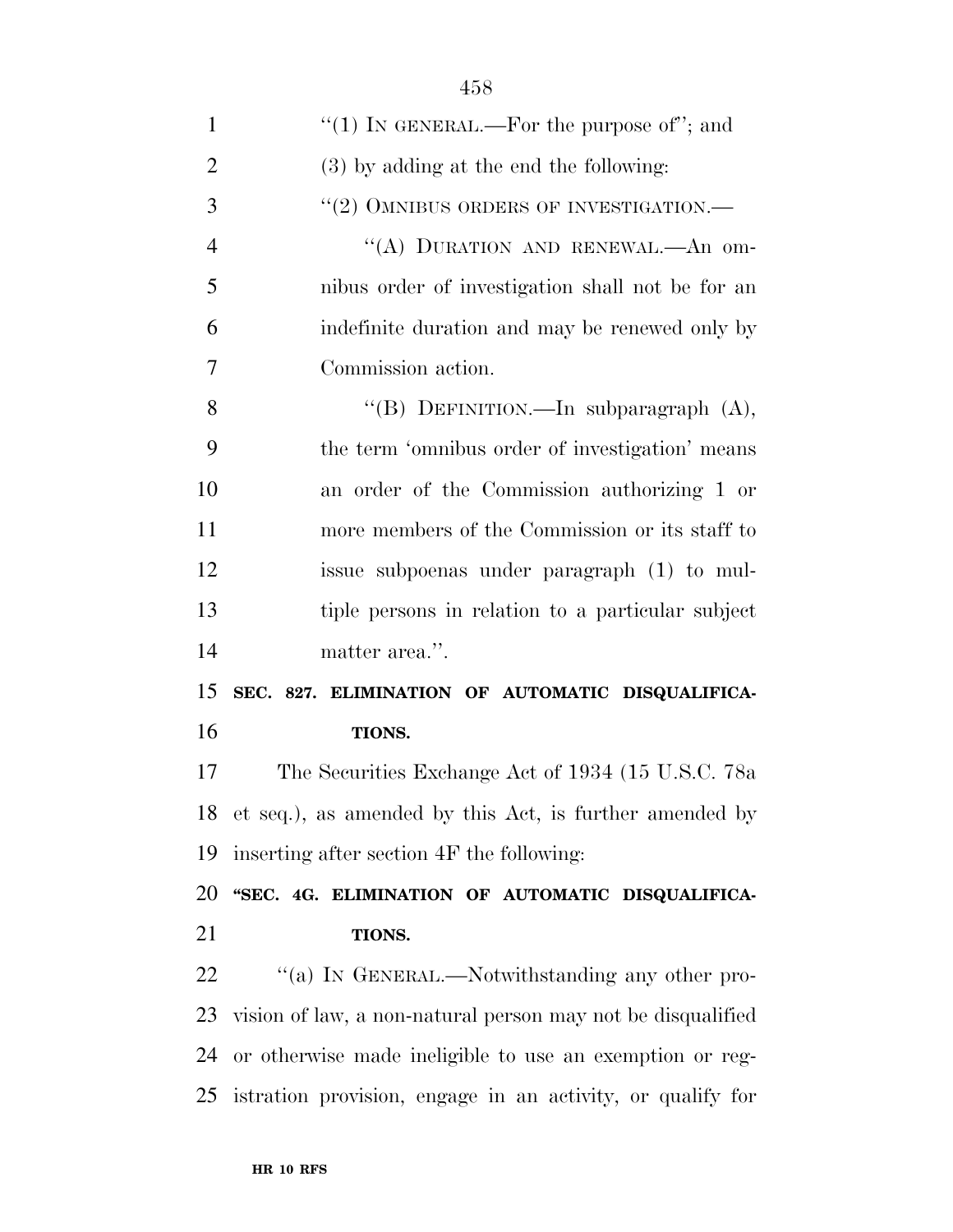any similar treatment under a provision of the securities laws or the rules issued by the Commission under the se- curities laws by reason of having, or a person described in subsection (b) having, been convicted of any felony or misdemeanor or made the subject of any judicial or admin- istrative order, judgment, or decree arising out of a gov- ernmental action (including an order, judgment, or decree agreed to in a settlement), or having, or a person de- scribed in subsection (b) having, been suspended or ex- pelled from membership in, or suspended or barred from association with a member of, a registered national securi- ties exchange or a registered national or affiliated securi- ties association for any act or omission to act constituting conduct inconsistent with just and equitable principles of trade, unless the Commission, by order, on the record after notice and an opportunity for hearing, makes a de- termination that such non-natural person should be so dis- qualified or otherwise made ineligible for purposes of such provision.

 ''(b) PERSON DESCRIBED.—A person is described in this subsection if the person is—

 "(1) a natural person who is a director, officer, employee, partner, member, or shareholder of the non-natural person referred to in subsection (a) or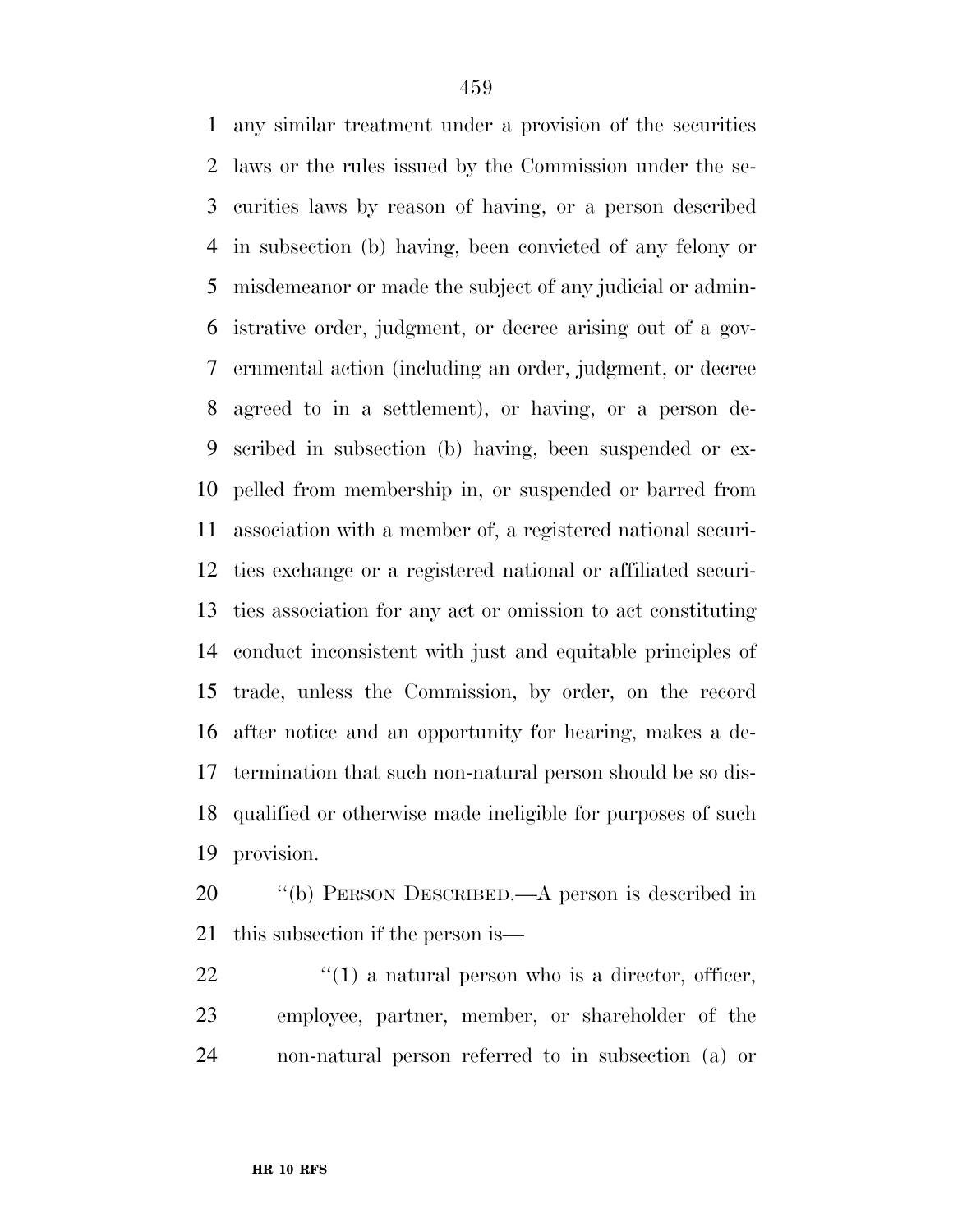| $\mathbf{1}$   | is otherwise associated or affiliated with such non-         |
|----------------|--------------------------------------------------------------|
| $\overline{2}$ | natural person in any way; or                                |
| 3              | $\lq(2)$ a non-natural person who is associated or           |
| $\overline{4}$ | affiliated with the non-natural person referred to in        |
| 5              | subsection (a) in any way.                                   |
| 6              | "(c) RULE OF CONSTRUCTION.—Nothing in this sec-              |
| 7              | tion shall be construed to limit any authority of the Com-   |
| 8              | mission, by order, on the record after notice and an oppor-  |
| 9              | tunity for hearing, to prohibit a person from using an ex-   |
| 10             | emption or registration provision, engaging in an activity,  |
| 11             | or qualifying for any similar treatment under a provision    |
| 12             | of the securities laws, or the rules issued by the Commis-   |
|                |                                                              |
| 13             | sion under the securities laws, by reason of a circumstance  |
| 14             | referred to in subsection (a) or any similar circumstance.". |
| 15             | SEC. 828. DENIAL OF AWARD TO CULPABLE WHISTLE-               |
| 16             | <b>BLOWERS.</b>                                              |
| 17             | Section $21F(c)$ of the Securities Exchange Act of           |
| 18             | 1934 (15 U.S.C. 78u-6(c)) is amended—                        |
| 19             | $(1)$ in paragraph $(2)$ —                                   |
| 20             | (A) in subparagraph $(C)$ , by striking "or"                 |
| 21             | at the end;                                                  |
| 22             | $(B)$ in subparagraph $(D)$ , by striking the                |
| 23             | period and inserting "; or"; and                             |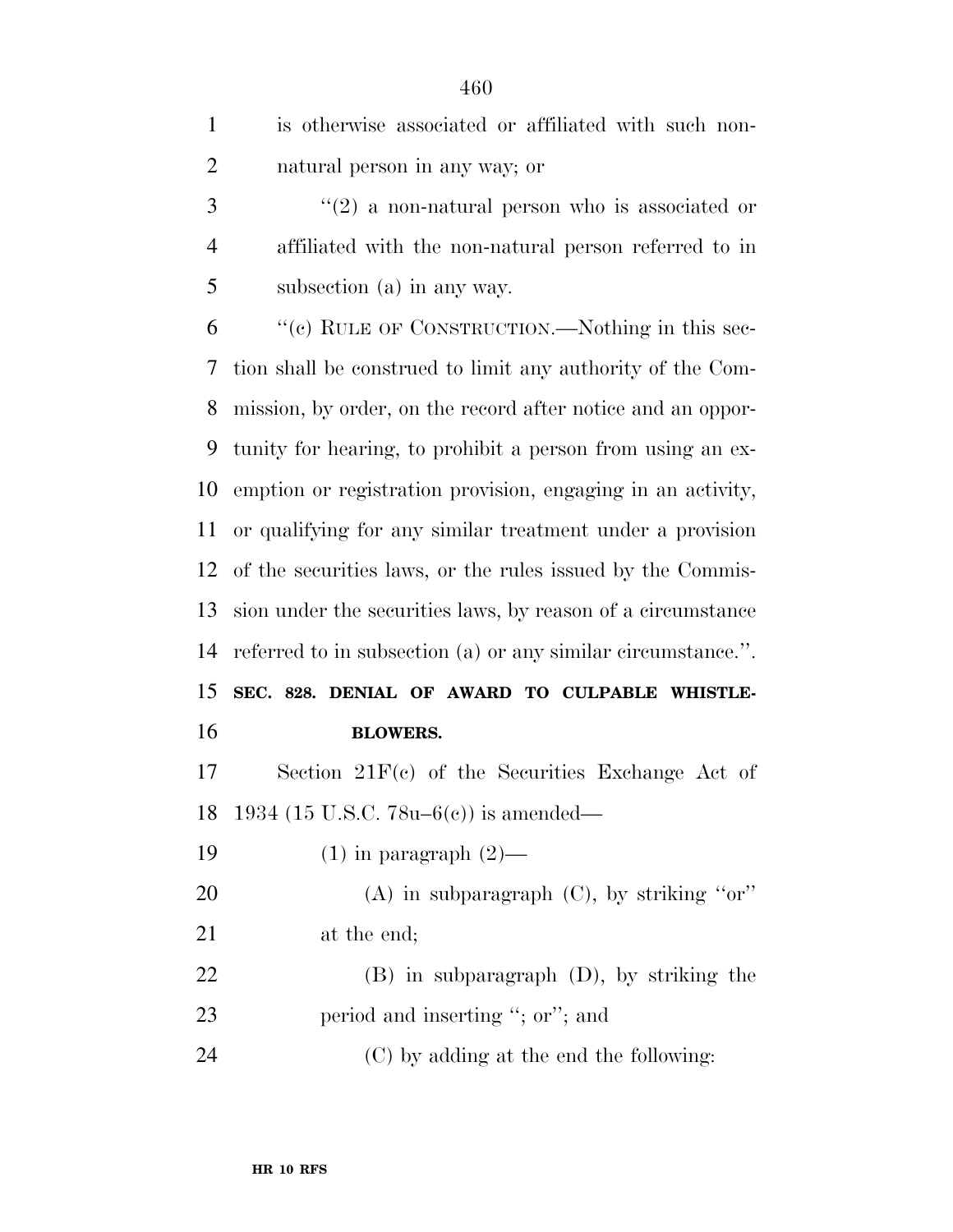| $\mathbf{1}$   | "(E) to any whistleblower who is respon-                            |
|----------------|---------------------------------------------------------------------|
| $\overline{2}$ | sible for, or complicit in, the violation of the se-                |
| 3              | curities laws for which the whistleblower pro-                      |
| $\overline{4}$ | vided information to the Commission."; and                          |
| 5              | $(2)$ by adding at the end the following:                           |
| 6              | "(3) DEFINITION.—For purposes of paragraph                          |
| 7              | $(2)(E)$ , a person is responsible for, or complicit in,            |
| 8              | a violation of the securities laws if, with the intent              |
| 9              | to promote or assist the violation, the person—                     |
| 10             | $\lq\lq$ procures, induces, or causes another                       |
| 11             | person to commit the offense;                                       |
| 12             | $\lq\lq (B)$ aids or abets another person in com-                   |
| 13             | mitting the offense; or                                             |
| 14             | " $(C)$ having a duty to prevent the viola-                         |
| 15             | tion, fails to make an effort the person is re-                     |
| 16             | quired to make.".                                                   |
| 17             | SEC. 829. CLARIFICATION OF AUTHORITY TO IMPOSE SANC-                |
| 18             | TIONS ON PERSONS ASSOCIATED WITH A                                  |
| 19             | <b>BROKER OR DEALER.</b>                                            |
| 20             | Section $15(b)(6)(A)(i)$ of the Securities Exchange Act             |
| 21             | of 1934 (15 U.S.C. 78 $o(b)(6)(A)(i)$ ) is amended by strik-        |
| <u>22</u>      | ing "enumerated" and all that follows and inserting "enu-           |
| 23             | merated in subparagraph $(A)$ , $(D)$ , $(E)$ , $(G)$ , or $(H)$ of |
| 24             | paragraph (4) of this subsection;".                                 |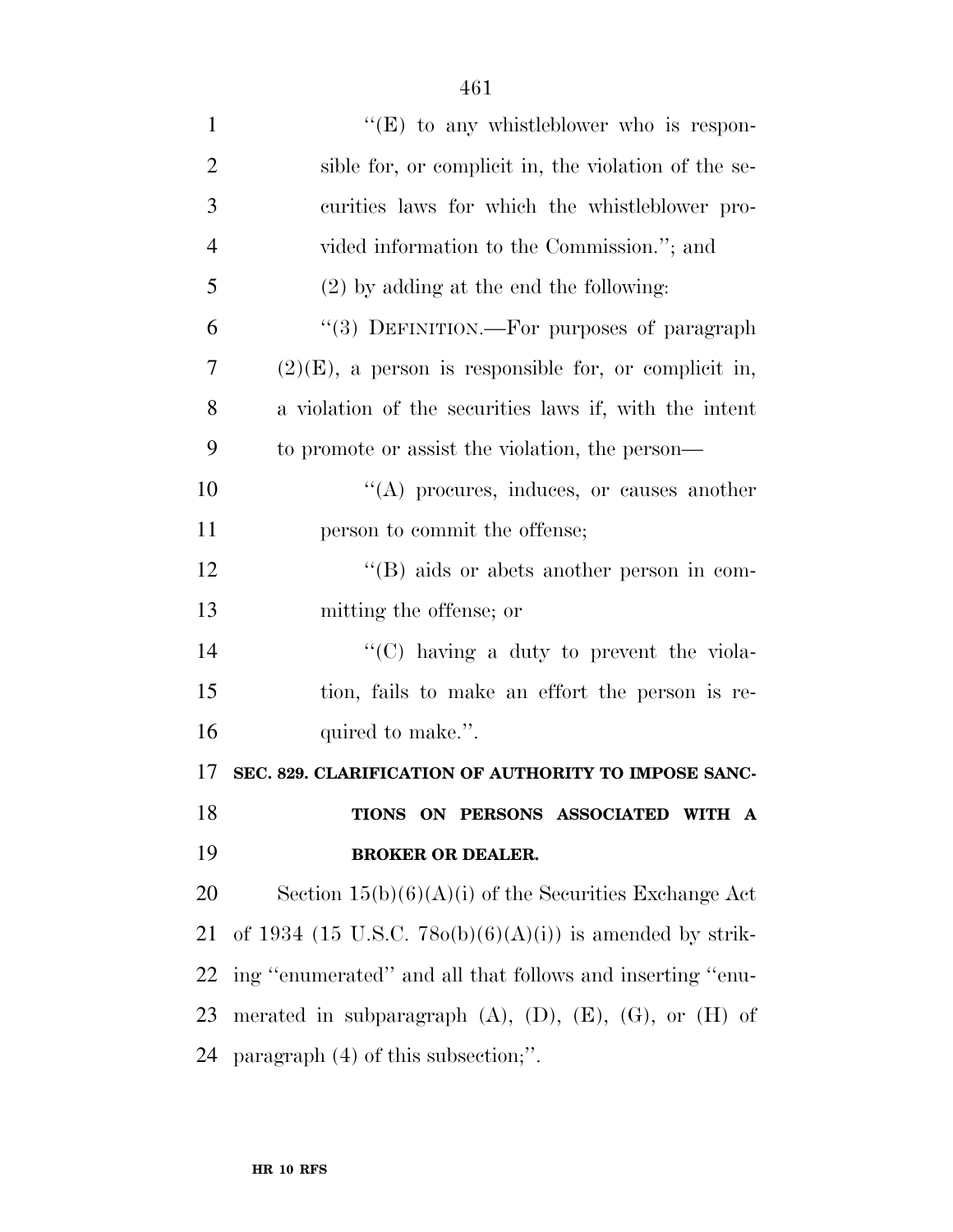| 1              | SEC. 830. COMPLAINT AND BURDEN OF PROOF REQUIRE-        |
|----------------|---------------------------------------------------------|
| $\overline{2}$ | MENTS FOR CERTAIN ACTIONS FOR BREACH                    |
| 3              | OF FIDUCIARY DUTY.                                      |
| $\overline{4}$ | Section 36(b) of the Investment Company Act of          |
| 5              | 1940 (15 U.S.C. 80a–35(b)) is amended by adding at the  |
| 6              | end the following:                                      |
| 7              | $\lq(7)$ In any such action brought by a security       |
| 8              | holder of a registered investment company on behalf     |
| 9              | of such company—                                        |
| 10             | $\lq\lq$ the complaint shall state with par-            |
| 11             | ticularity all facts establishing a breach of fidu-     |
| 12             | ciary duty, and, if an allegation of any such           |
| 13             | facts is based on information and belief, the           |
| 14             | complaint shall state with particularity all facts      |
| 15             | on which that belief is formed; and                     |
| 16             | "(B) such security holder shall have the                |
| 17             | burden of proving a breach of fiduciary duty by         |
| 18             | clear and convincing evidence.".                        |
| 19             | SEC. 831. CONGRESSIONAL ACCESS TO<br><b>INFORMATION</b> |
| 20             | HELD BY THE PUBLIC COMPANY ACCOUNT-                     |
| 21             | ING OVERSIGHT BOARD.                                    |
| 22             | Section $105(b)(5)$ of the Sarbanes-Oxley Act of 2002   |
| 23             | $(15 \text{ U.S.C. } 7215(b)(5))$ is amended—           |
| 24             | $(1)$ in subparagraph $(A)$ , by striking "subpara-     |
| 25             | graphs $(B)$ and $(C)$ " and inserting "subparagraphs"  |
| 26             | $(B)$ , $(C)$ , and $(D)$ "; and                        |
|                |                                                         |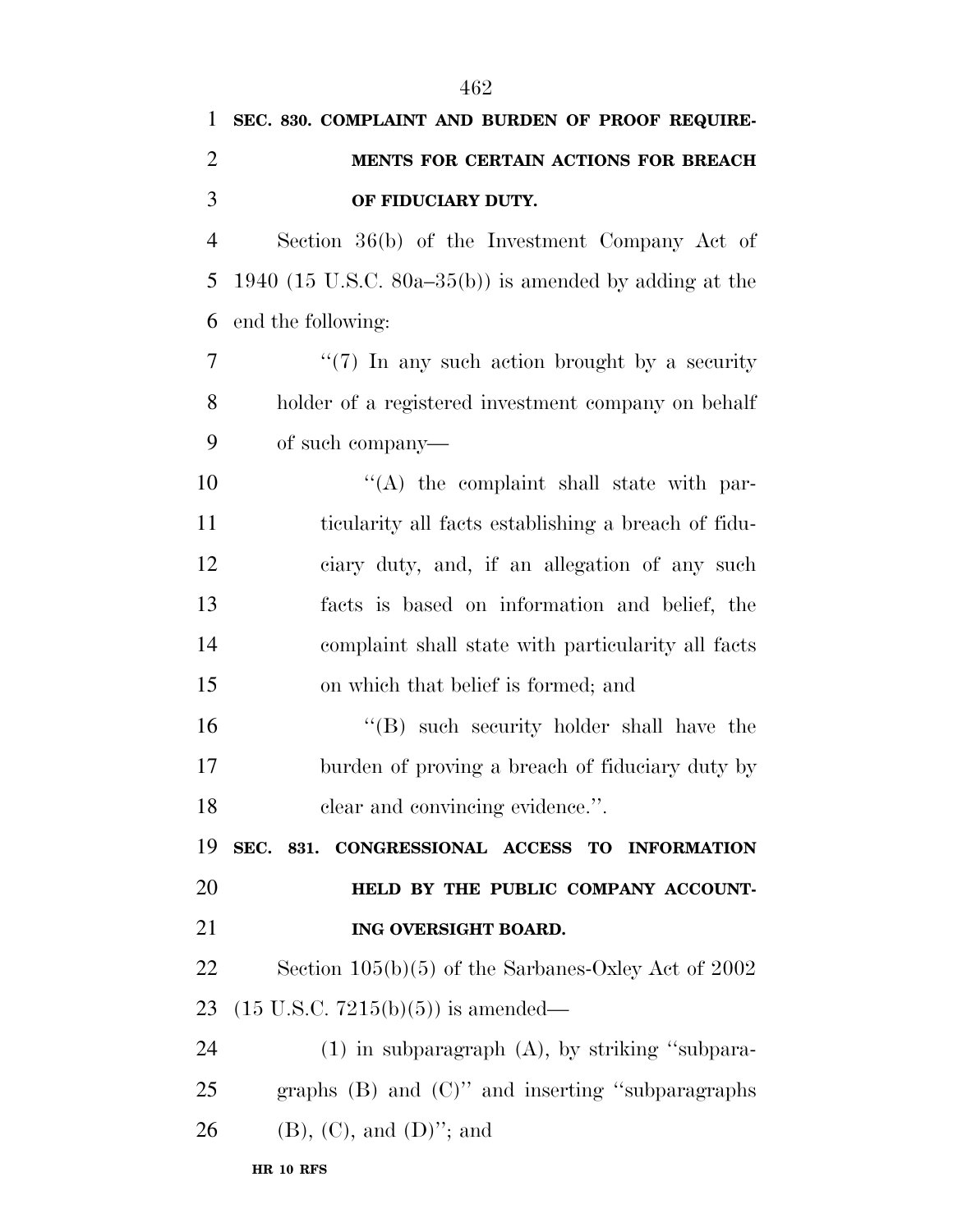SIONAL COMMITTEES.—The Board shall make available to the Committees specified under sec-5 tion  $101(h)$ — ''(i) such information as the Commit- tees shall request; and 8 ''(ii) with respect to any confidential or privileged information provided in re- sponse to a request under clause (i), in- cluding any information subject to section 12 104(g) and subparagraph  $(A)$ , or any con- fidential or privileged information provided orally in response to such a request, such information shall maintain the protections provided in subparagraph (A), and shall retain its confidential and privileged status in the hands of the Board and the Com-mittees.''.

### **SEC. 832. ABOLISHING INVESTOR ADVISORY GROUP.**

 The Public Company Accounting Oversight Board shall abolish the Investor Advisory Group.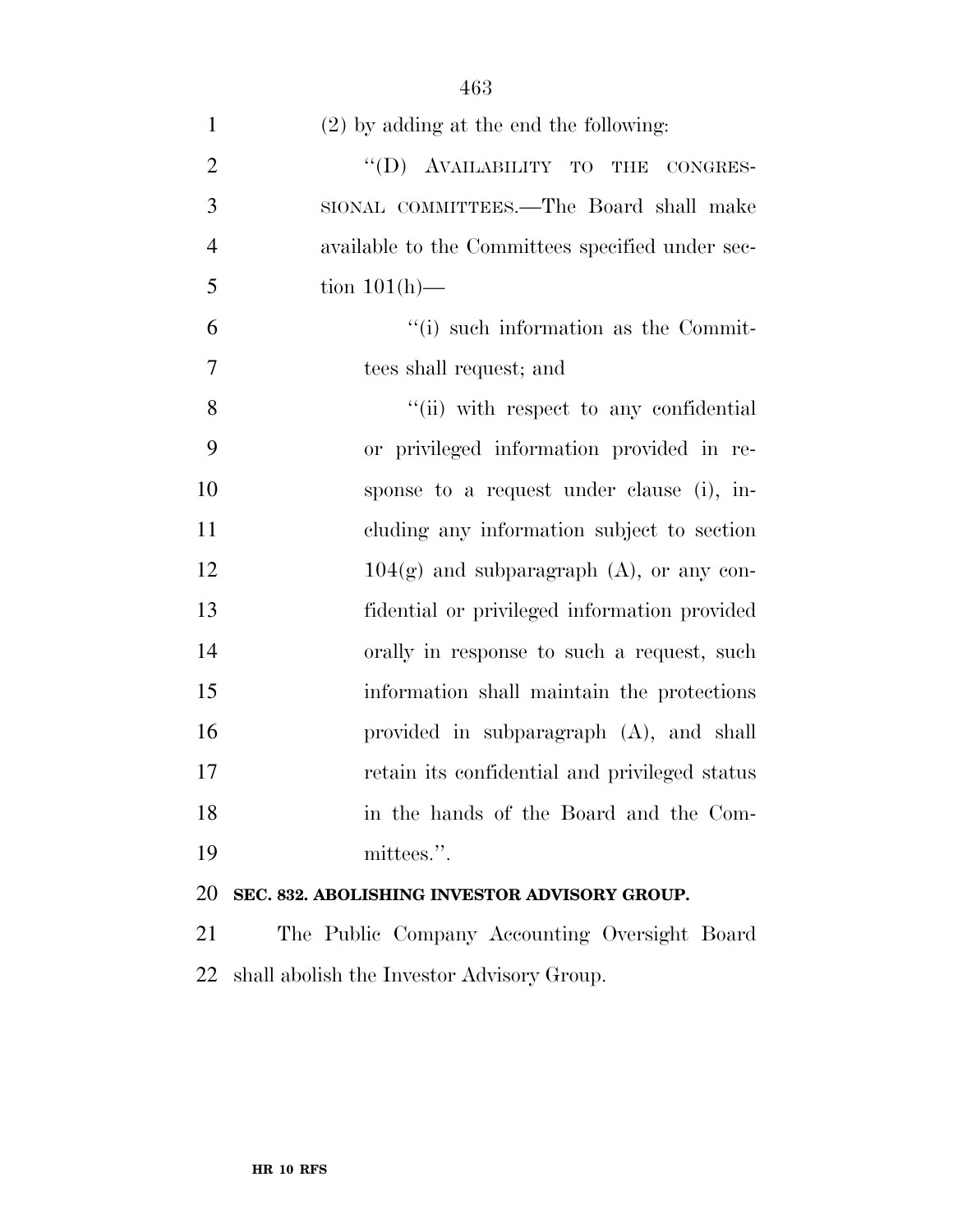**SEC. 833. REPEAL OF REQUIREMENT FOR PUBLIC COM- PANY ACCOUNTING OVERSIGHT BOARD TO USE CERTAIN FUNDS FOR MERIT SCHOLAR-SHIP PROGRAM.** 

 (a) IN GENERAL.—Section 109(c) of the Sarbanes-6 Oxley Act of (15 U.S.C. 7219(c)) is amended by striking paragraph (2).

 (b) CONFORMING AMENDMENTS.—Section 109 of the Sarbanes-Oxley Act of 2002 (15 U.S.C. 7219) is amend-ed—

 (1) in subsection (c), by striking ''USES OF FUNDS'' and all that follows through ''The budget'' and inserting ''USES OF FUNDS.—The budget''; and (2) in subsection (f), by striking ''subsection 15 (c)(1)" and inserting "subsection  $(e)$ ".

 **SEC. 834. REALLOCATION OF FINES FOR VIOLATIONS OF RULES OF MUNICIPAL SECURITIES RULE-MAKING BOARD.** 

19 (a) IN GENERAL.—Section  $15B(c)(9)$  of the Securi- ties Exchange Act of 1934 (15 U.S.C. 78o–4(c)(9)) is amended to read as follows:

 $\cdot$  ''(9) Fines collected for violations of the rules of the Board shall be deposited and credited as general revenue of the Treasury, except as otherwise provided in section 308 of the Sarbanes-Oxley Act of 2002 or section 21F of this title.''.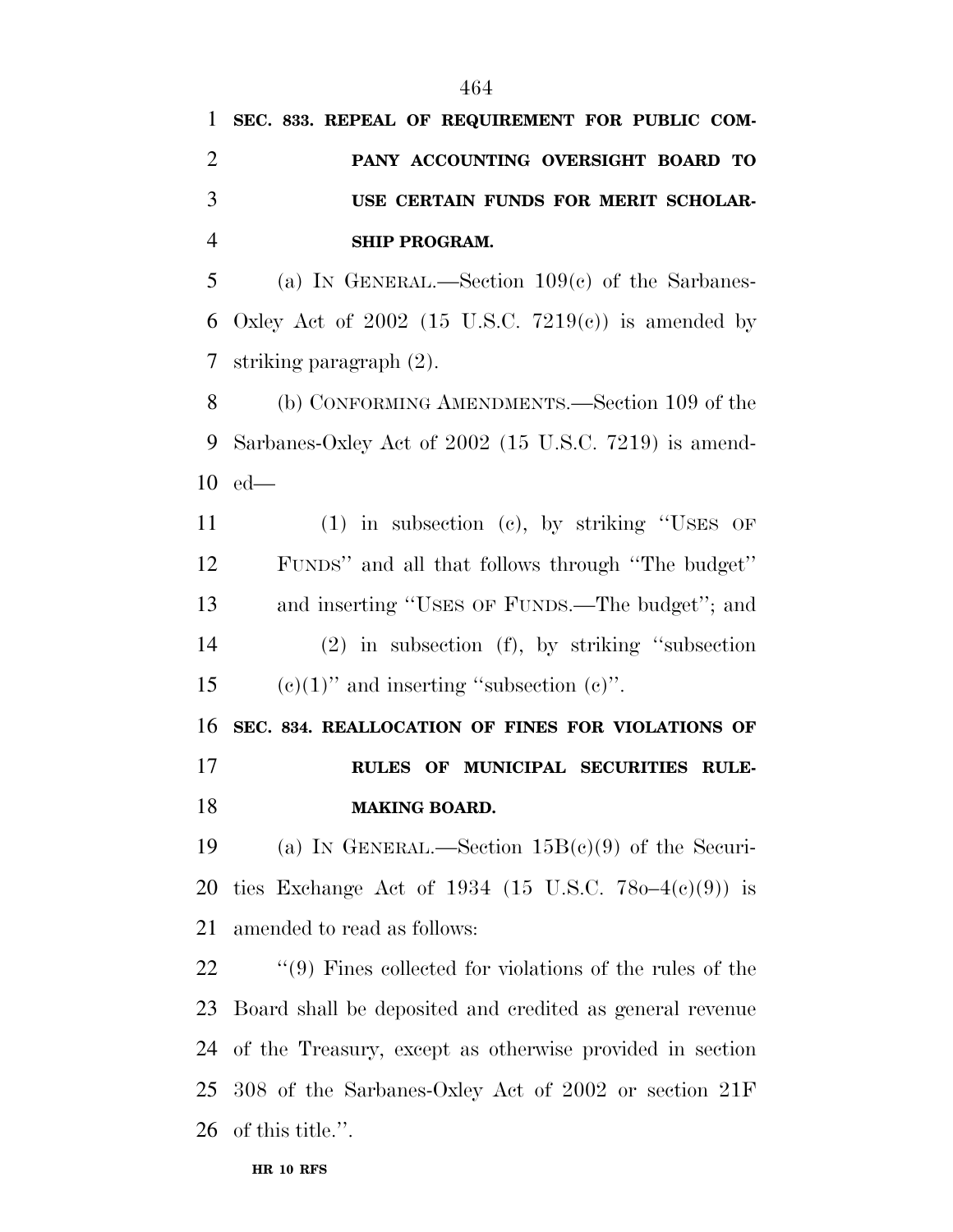(b) EFFECTIVE DATE.—The amendment made by subsection (a) shall apply to fines collected after the date of enactment of this Act.

# **Subtitle B—Eliminating Excessive Government Intrusion in the Capital Markets**

**SEC. 841. REPEAL OF DEPARTMENT OF LABOR FIDUCIARY** 

 **RULE AND REQUIREMENTS PRIOR TO RULE- MAKING RELATING TO STANDARDS OF CON-DUCT FOR BROKERS AND DEALERS.** 

 (a) REPEAL OF DEPARTMENT OF LABOR FIDUCIARY RULE.—The final rule of the Department of Labor titled ''Definition of the Term 'Fiduciary'; Conflict of Interest Rule—Retirement Investment Advice'' and related prohib- ited transaction exemptions published April 8, 2016 (81 Fed. Reg. 20946) shall have no force or effect.

 (b) STAY ON RULES DEFINING CERTAIN FIDU- CIARIES.—After the date of enactment of this Act, the Secretary of Labor shall not prescribe any regulation under the Employee Retirement Income Security Act of 1974 (29 U.S.C. 1001 et seq.) defining the circumstances under which an individual is considered a fiduciary until the date that is 60 days after the Securities and Exchange Commission issues a final rule relating to standards of conduct for brokers and dealers pursuant to the second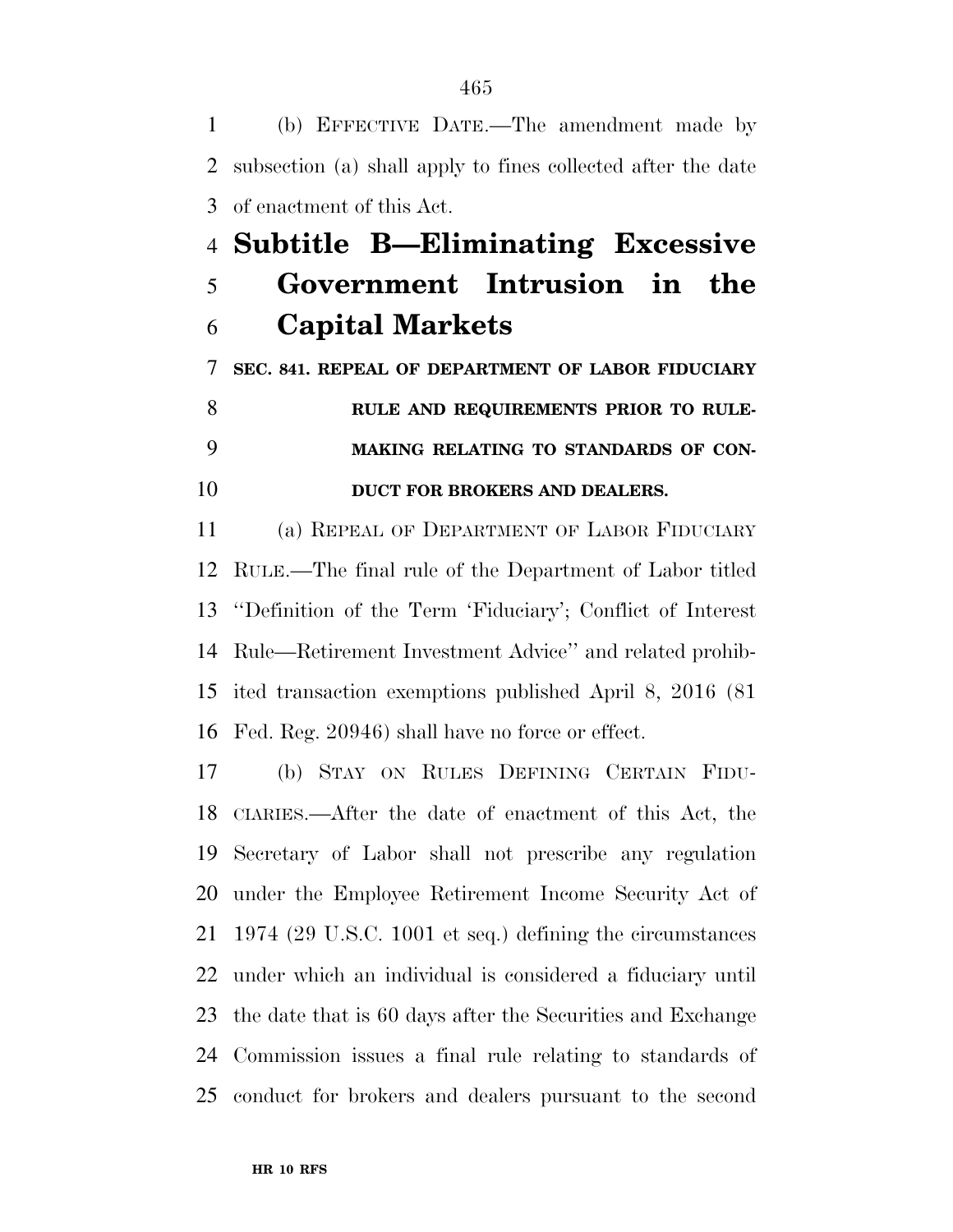subsection (k) of section 15 of the Securities Exchange Act of 1934 (15 U.S.C. 78o(k)).

 (c) REQUIREMENTS PRIOR TO RULEMAKING RELAT- ING TO STANDARDS OF CONDUCT FOR BROKERS AND DEALERS.—The second subsection (k) of section 15 of the 6 Securities Exchange Act of 1934 (15 U.S.C. 78 $o(k)$ ), as 7 added by section  $913(g)(1)$  of the Dodd-Frank Wall Street Reform and Consumer Protection Act (12 U.S.C. 5301 et seq.), is amended by adding at the end the following: 10 "(3) REQUIREMENTS PRIOR TO RULEMAKING.—

 The Commission shall not promulgate a rule pursu- ant to paragraph (1) before providing a report to the Committee on Financial Services of the House of Representatives and the Committee on Banking, Housing, and Urban Affairs of the Senate and mak- ing such report available on the Commission's website describing whether—

18 ''(A) retail investors (and such other cus- tomers as the Commission may provide) are being harmed due to brokers or dealers oper- ating under different standards of conduct than 22 those that apply to investment advisors under section 211 of the Investment Advisers Act of 1940 (15 U.S.C. 80b–11);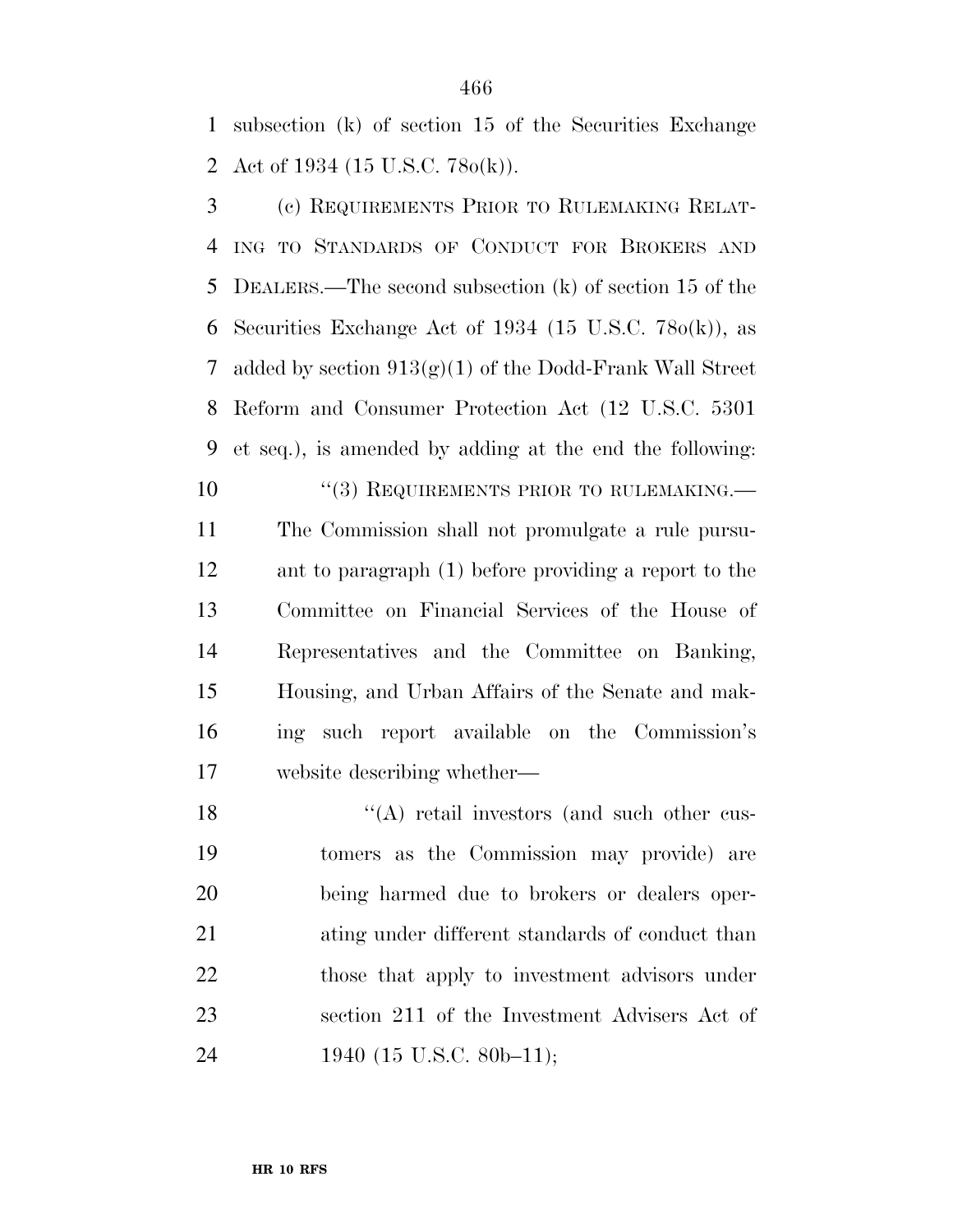| $\mathbf{1}$   | "(B) alternative remedies will reduce any         |
|----------------|---------------------------------------------------|
| $\overline{2}$ | confusion or harm to retail investors due to      |
| 3              | brokers or dealers operating under different      |
| $\overline{4}$ | standards of conduct than those standards that    |
| 5              | apply to investment advisors under section 211    |
| 6              | of the Investment Advisers Act of 1940 (15        |
| 7              | U.S.C. $80b-11$ , including—                      |
| 8              | "(i) simplifying the titles used by bro-          |
| 9              | kers, dealers, and investment advisers; and       |
| 10             | "(ii) enhancing disclosure surrounding            |
| 11             | the different standards of conduct cur-           |
| 12             | rently applicable to brokers, dealers, and        |
| 13             | investment advisers;                              |
| 14             | "(C) the adoption of a uniform fiduciary          |
| 15             | standard of conduct for brokers, dealers, and     |
| 16             | investment advisors would adversely impact the    |
| 17             | commissions of brokers and dealers, the avail-    |
| 18             | ability of proprietary products offered by bro-   |
| 19             | kers and dealers, and the ability of brokers and  |
| 20             | dealers to engage in principal transactions with  |
| 21             | customers; and                                    |
| 22             | $\lq\lq$ the adoption of a uniform fiduciary      |
| 23             | standard of conduct for brokers or dealers and    |
| 24             | investment advisors would adversely impact re-    |
| 25             | tail investor access to personalized and cost-ef- |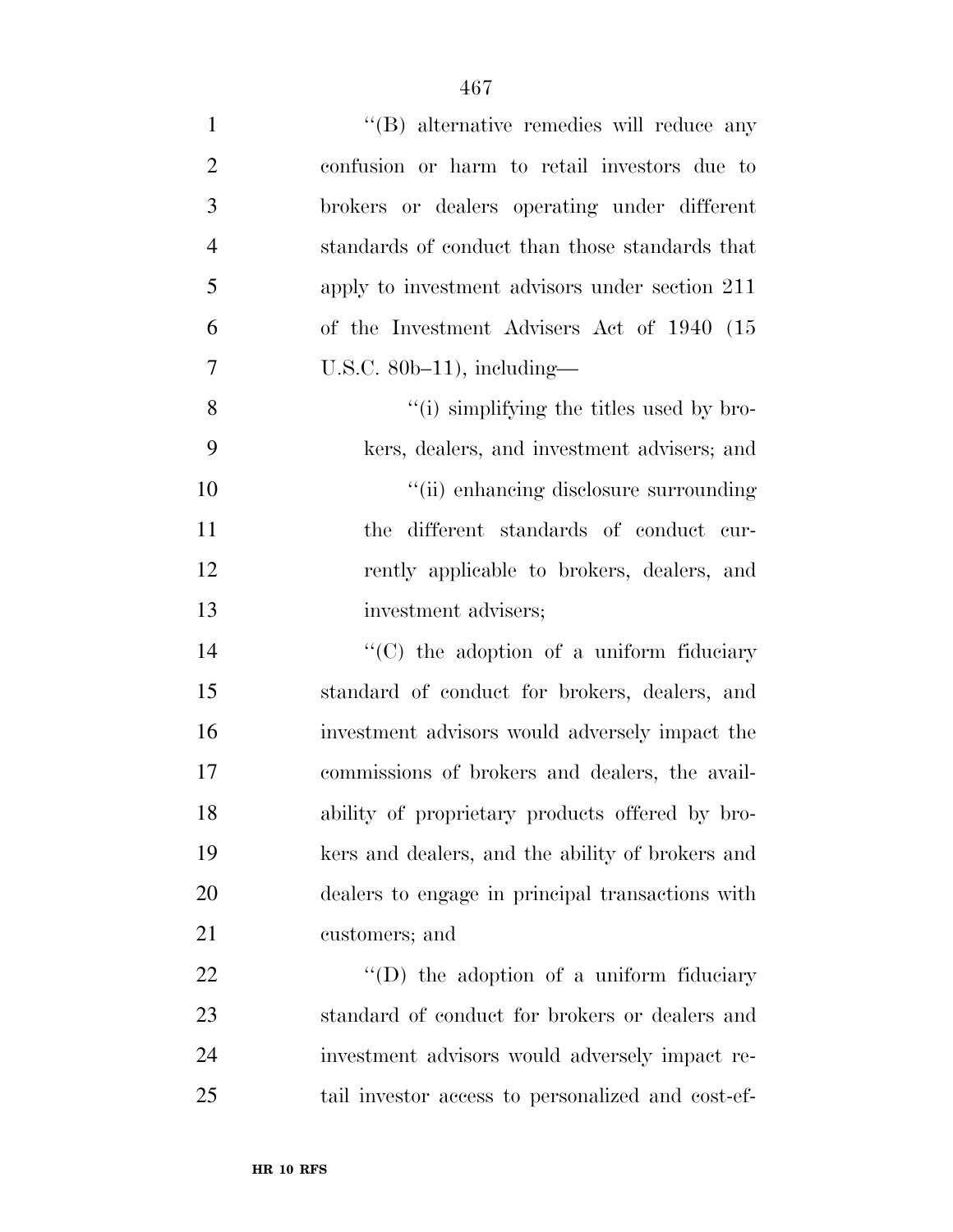| $\mathbf{1}$   | fective investment advice, recommendations          |
|----------------|-----------------------------------------------------|
| $\overline{2}$ | about securities, or the availability of such ad-   |
| 3              | vice and recommendations.                           |
| $\overline{4}$ | "(4) ECONOMIC ANALYSIS.—The Commission's            |
| 5              | conclusions contained in the report described in    |
| 6              | paragraph (3) shall be supported by economic anal-  |
| 7              | ysis.                                               |
| 8              | "(5) REQUIREMENTS FOR PROMULGATING A                |
| 9              | RULE.—The Commission shall publish in the Fed-      |
| 10             | eral Register alongside the rule promulgated pursu- |
| 11             | ant to paragraph (1) formal findings that such rule |
| 12             | would reduce confusion or harm to retail customers  |
| 13             | (and such other customers as the Commission may     |
| 14             | by rule provide) due to different standards of con- |
| 15             | duct applicable to brokers, dealers, and investment |
| 16             | advisors.                                           |
| 17             | "(6) REQUIREMENTS UNDER INVESTMENT AD-              |
| 18             | VISERS ACT OF 1940.—In proposing rules under        |
|                |                                                     |

ble to brokers, dealers, and investment advisors.''.

paragraph (1) for brokers or dealers, the Commis-

sion shall consider the differences in the registration,

supervision, and examination requirements applica-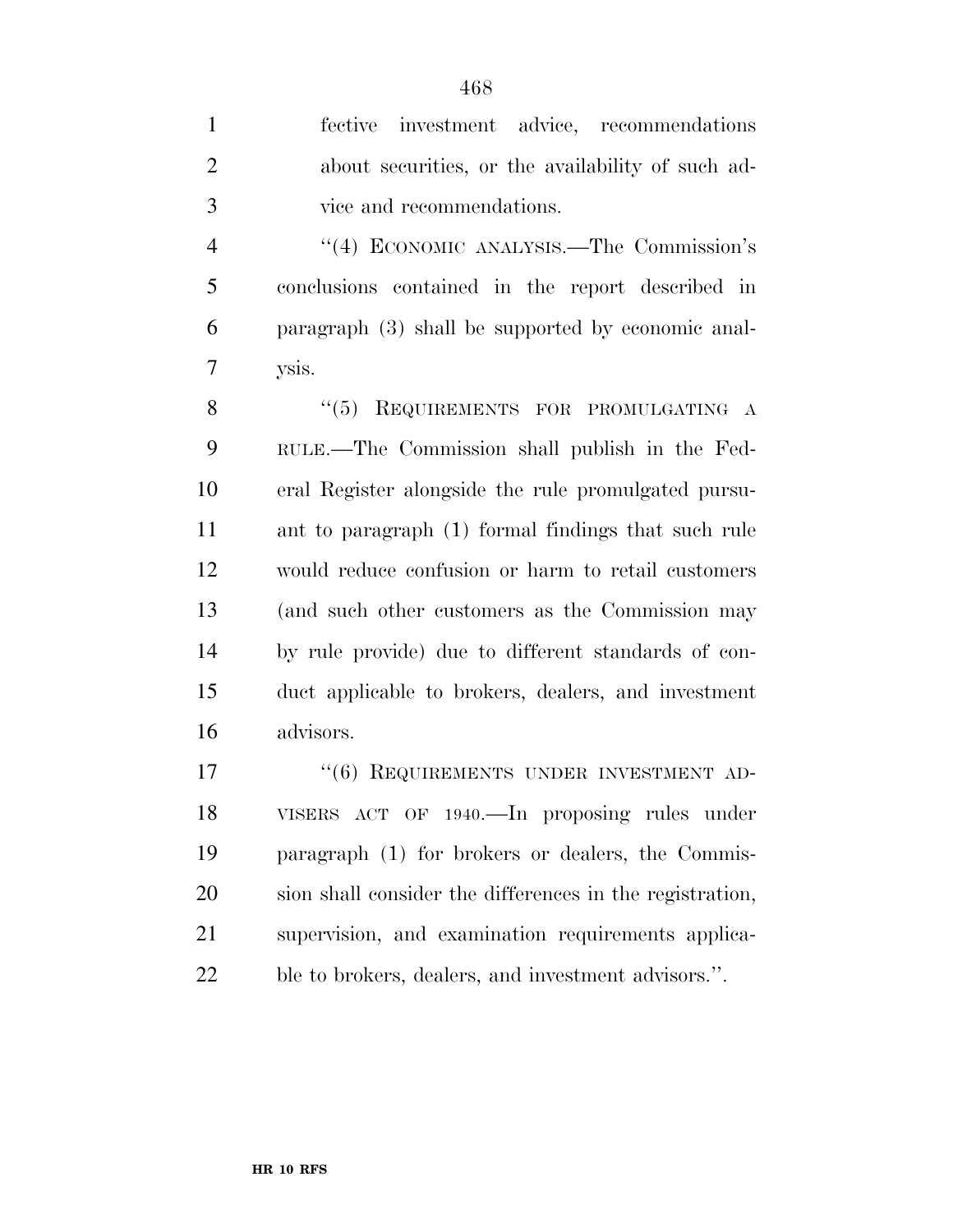| 1              | SEC. 842. EXEMPTION FROM RISK RETENTION REQUIRE-         |
|----------------|----------------------------------------------------------|
| $\overline{2}$ | MENTS FOR NONRESIDENTIAL MORTGAGE.                       |
| 3              | (a) IN GENERAL.—Section 15G of the Securities Ex-        |
| $\overline{4}$ | change Act of $1934$ (15 U.S.C. 780–11) is amended—      |
| 5              | $(1)$ in subsection $(a)$ —                              |
| 6              | (A) in paragraph $(3)(B)$ , by striking "and"            |
| 7              | at the end;                                              |
| 8              | $(B)$ in paragraph $(4)(B)$ , by striking the            |
| 9              | period and inserting "; and"; and                        |
| 10             | (C) by adding at the end the following:                  |
| 11             | $\lq\lq(5)$ the term 'asset-backed security' refers only |
| 12             | to an asset-backed security that is comprised wholly     |
| 13             | of residential mortgages.";                              |
| 14             | $(2)$ in subsection $(b)$ —                              |
| 15             | $(A)$ by striking paragraph $(1)$ ; and                  |
| 16             | (B) by striking "(2) RESIDENTIAL MORT-                   |
| 17             | $GAGES.$ ";                                              |
| 18             | (3) by striking subsection (h) and redesignating         |
| 19             | subsection (i) as subsection (h); and                    |
| 20             | $(4)$ in subsection (h) (as so redesignated)—            |
| 21             | $(A)$ by striking "effective—" and all that              |
| 22             | follows through $\lq(1)$ with respect to" and in-        |
| 23             | serting "effective with respect to";                     |
| 24             | $(B)$ in paragraph $(1)$ , by striking "; and"           |
| 25             | and inserting a period; and                              |
| 26             | $(C)$ by striking paragraph $(2)$ .                      |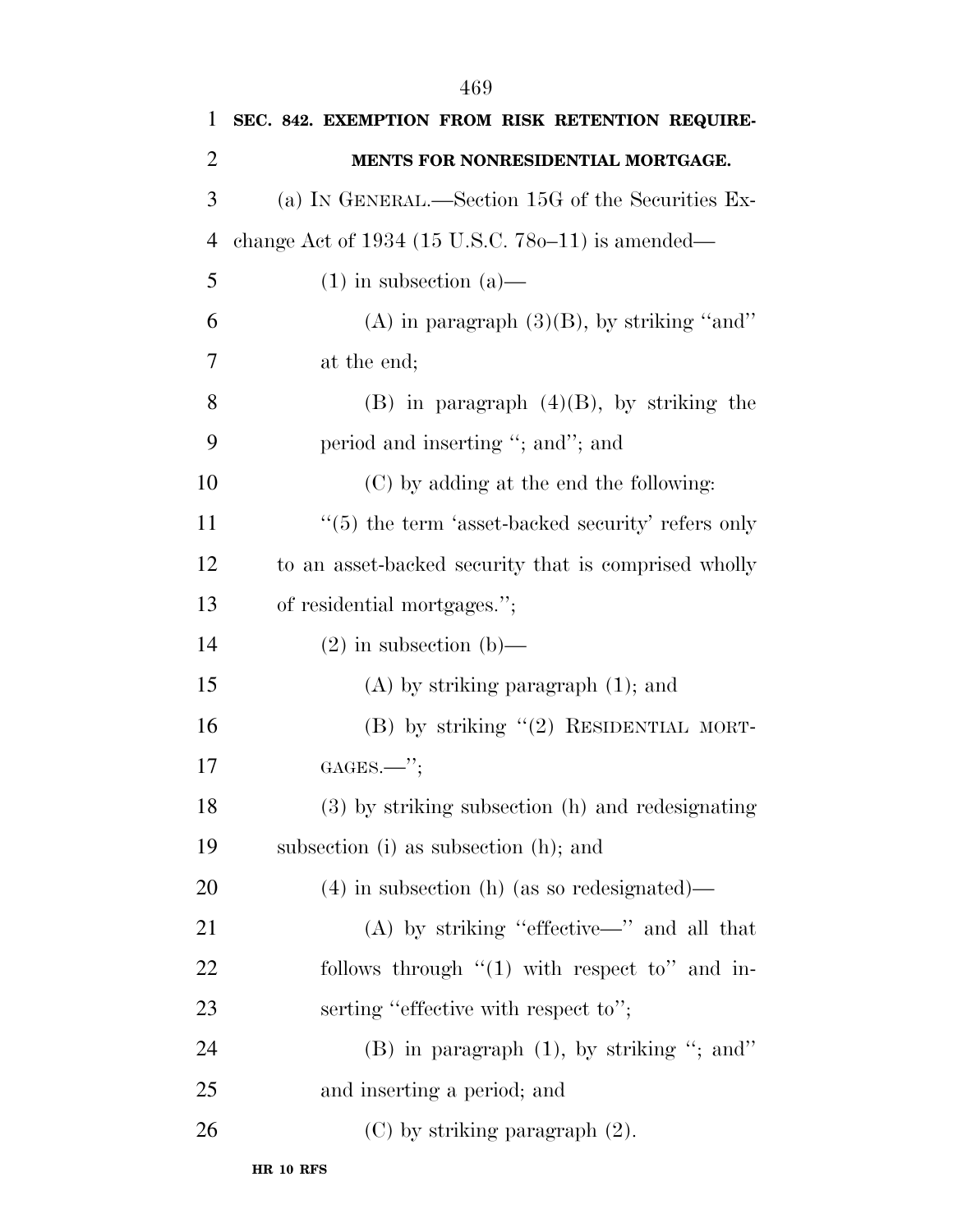(b) CONFORMING AMENDMENT.—Section 941 of the Dodd-Frank Wall Street Reform and Consumer Protec- tion Act is amended by striking subsection (c). **SEC. 843. FREQUENCY OF SHAREHOLDER APPROVAL OF EXECUTIVE COMPENSATION.**  Section 14A(a) of the Securities Exchange Act of 1934 (15 U.S.C. 78n–1(a)) is amended— (1) in paragraph (1), by striking ''Not less fre- quently than once every 3 years'' and inserting ''Each year in which there has been a material change to the compensation of executives of an issuer from the previous year''; and (2) by striking paragraph (2) and redesignating paragraph (3) as paragraph (2). **SEC. 844. SHAREHOLDER PROPOSALS.**  (a) RESUBMISSION THRESHOLDS.—The Securities and Exchange Commission shall revise section 240.14a– 8(i)(12) of title 17, Code of Federal Regulations to— (1) in paragraph (i), adjust the 3 percent 20 threshold to 6 percent; (2) in paragraph (ii), adjust the 6 percent threshold to 15 percent; and (3) in paragraph (iii), adjust the 10 percent threshold to 30 percent.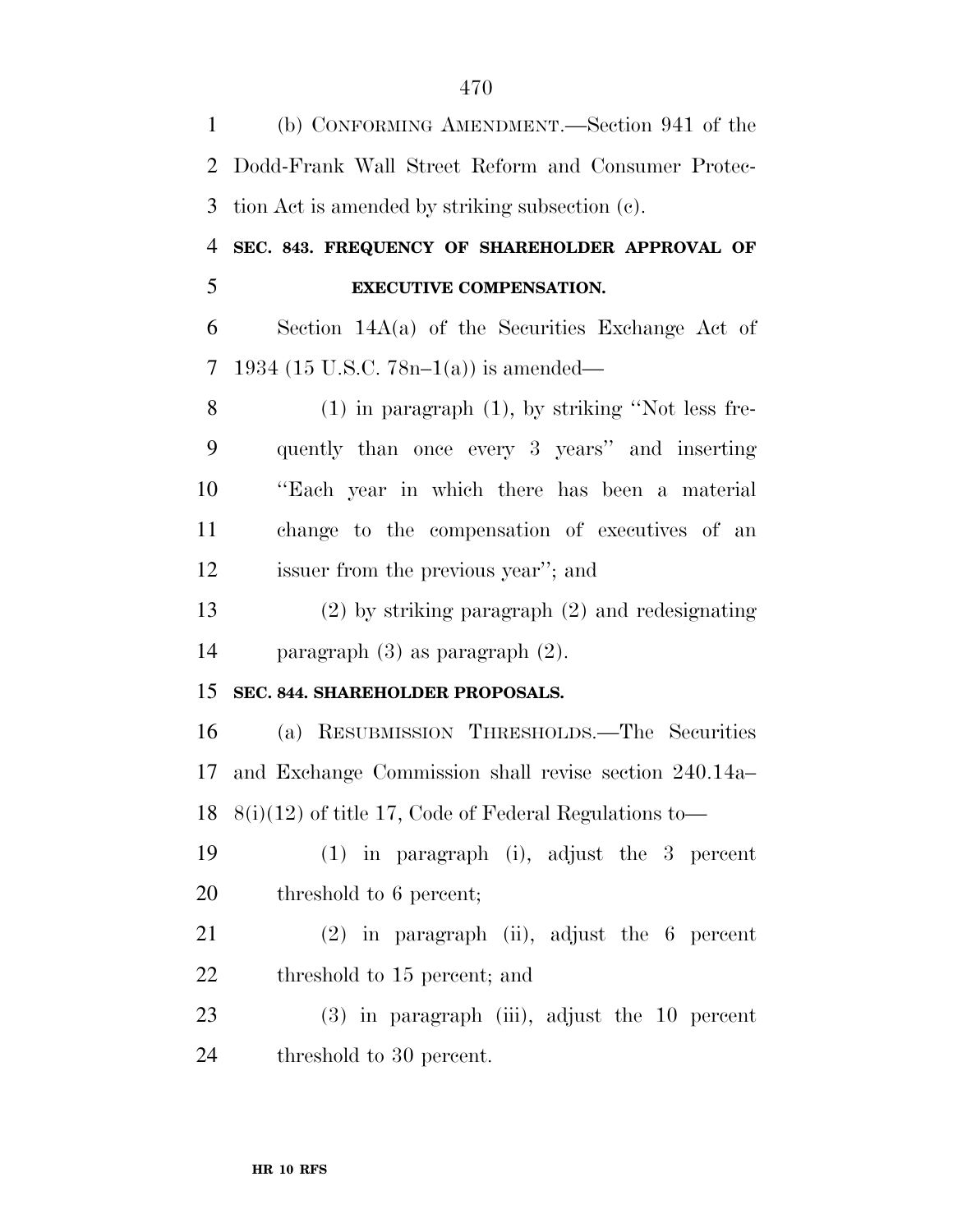(b) HOLDING REQUIREMENT.—The Securities and Exchange Commission shall revise the holding require- ment for a shareholder to be eligible to submit a share-4 holder proposal to an issuer in section  $240.14a-8(b)(1)$ of title 17, Code of Federal Regulations, to—

 (1) eliminate the option to satisfy the holding requirement by holding a certain dollar amount;

 (2) require the shareholder to hold 1 percent of the issuer's securities entitled to be voted on the proposal, or such greater percentage as determined by the Commission; and

 (3) adjust the 1 year holding period to 3 years. (c) SHAREHOLDER PROPOSALS ISSUED BY PROX- IES.—Section 14 of the Securities Exchange Act of 1934 (15 U.S.C. 78n) is amended by adding at the end the fol-lowing:

 ''(j) SHAREHOLDER PROPOSALS BY PROXIES NOT PERMITTED.—An issuer may not include in its proxy ma- terials a shareholder proposal submitted by a person in such person's capacity as a proxy, representative, agent, or person otherwise acting on behalf of a shareholder.''. **SEC. 845. PROHIBITION ON REQUIRING A SINGLE BALLOT.**  Section 14 of the Securities Exchange Act of 1934 (15 U.S.C. 78n) is amended by adding at the end the fol-lowing: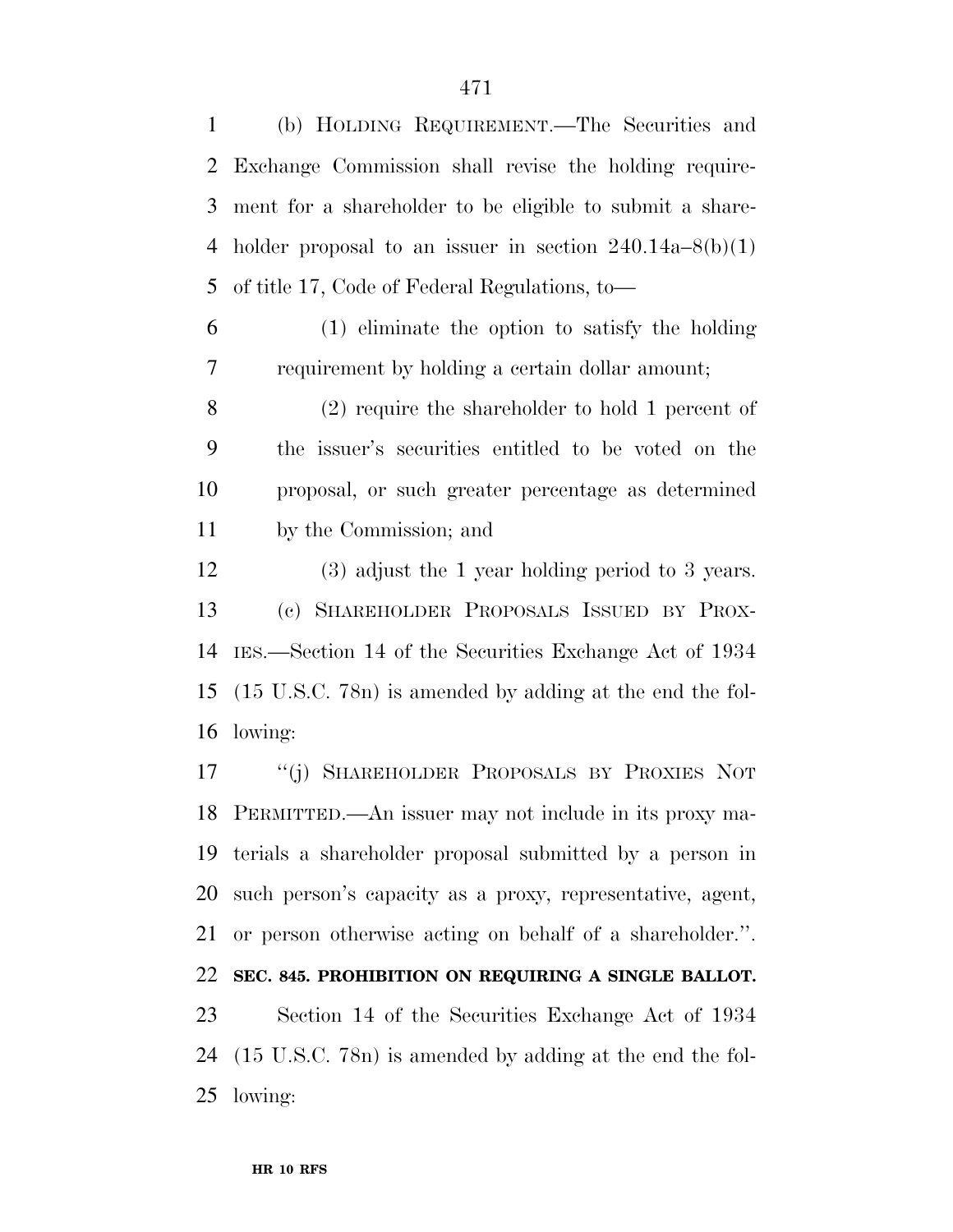''(k) PROHIBITION ON REQUIRING A SINGLE BAL- LOT.—The Commission may not require that a solicitation of a proxy, consent, or authorization to vote a security of an issuer in an election of members of the board of directors of the issuer be made using a single ballot or card that lists both individuals nominated by (or on behalf of) the issuer and individuals nominated by (or on behalf of) other proponents and permits the person granting the proxy, consent, or authorization to select from among indi-viduals in both groups.''.

## **SEC. 846. REQUIREMENT FOR MUNICIPAL ADVISOR FOR ISSUERS OF MUNICIPAL SECURITIES.**

 Section 15B(d) of the Securities Exchange Act of 1934 (15 U.S.C. 78o–4(d)) is amended by adding at the end the following:

 ''(3) An issuer of municipal securities shall not be required to retain a municipal advisor prior to issuing any such securities.''.

 **SEC. 847. SMALL ISSUER EXEMPTION FROM INTERNAL CONTROL EVALUATION.** 

21 Section 404(c) of the Sarbanes-Oxley Act of 2002 (15 22 U.S.C.  $7262(e)$  is amended to read as follows:

23 "(c) EXEMPTION FOR SMALLER ISSUERS.—Sub- section (b) shall not apply with respect to any audit report prepared for an issuer that has total market capitalization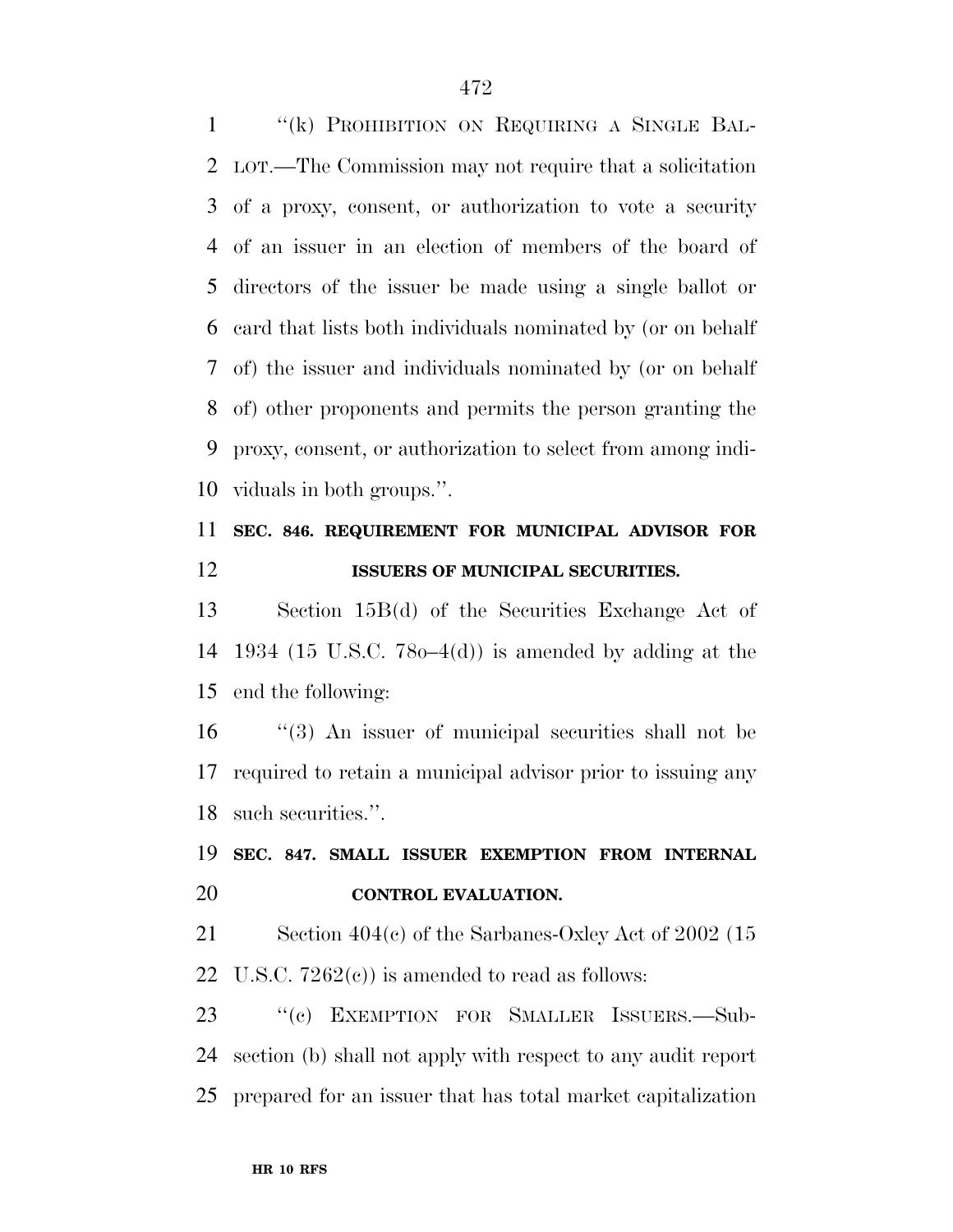| $\mathbf{1}$ | of less than $$500,000,000$ , nor to any issuer that is a de- |
|--------------|---------------------------------------------------------------|
| 2            | pository institution with assets of<br>less<br>than           |
| 3            | \$1,000,000,000."                                             |
| 4            | SEC. 848. STREAMLINING OF APPLICATIONS FOR AN EX-             |
| 5            | <b>EMPTION FROM THE INVESTMENT COMPANY</b>                    |
| 6            | <b>ACT OF 1940.</b>                                           |
| 7            | Section $6(c)$ of the Investment Company Act of 1940          |
| 8            | $(15 \text{ U.S.C. } 80a{-}6(c))$ is amended—                 |
| 9            | (1) by striking $(0)$ The Commission" and in-                 |
| 10           | serting the following:                                        |
| 11           | "(c) GENERAL EXEMPTIVE AUTHORITY.—                            |
| 12           | "(1) IN GENERAL.—The Commission"; and                         |
| 13           | $(2)$ by adding at the end the following:                     |
| 14           | $\cdot\cdot(2)$ APPLICATION PROCESS.—                         |
| 15           | "(A) IN GENERAL.—A person who wishes                          |
| 16           | to receive an exemption from the Commission                   |
| 17           | pursuant to paragraph (1) shall file an applica-              |
| 18           | tion with the Commission in such form and                     |
| 19           | manner and containing such information as the                 |
| 20           | Commission may require.                                       |
| 21           | "(B) PUBLICATION; REJECTION OF IN-                            |
| 22           | VALID APPLICATIONS.-                                          |
| 23           | "(i) IN GENERAL.—Not later than the                           |
| 24           | end of the 5-day period beginning on the                      |
| 25           | date that the Commission receives an ap-                      |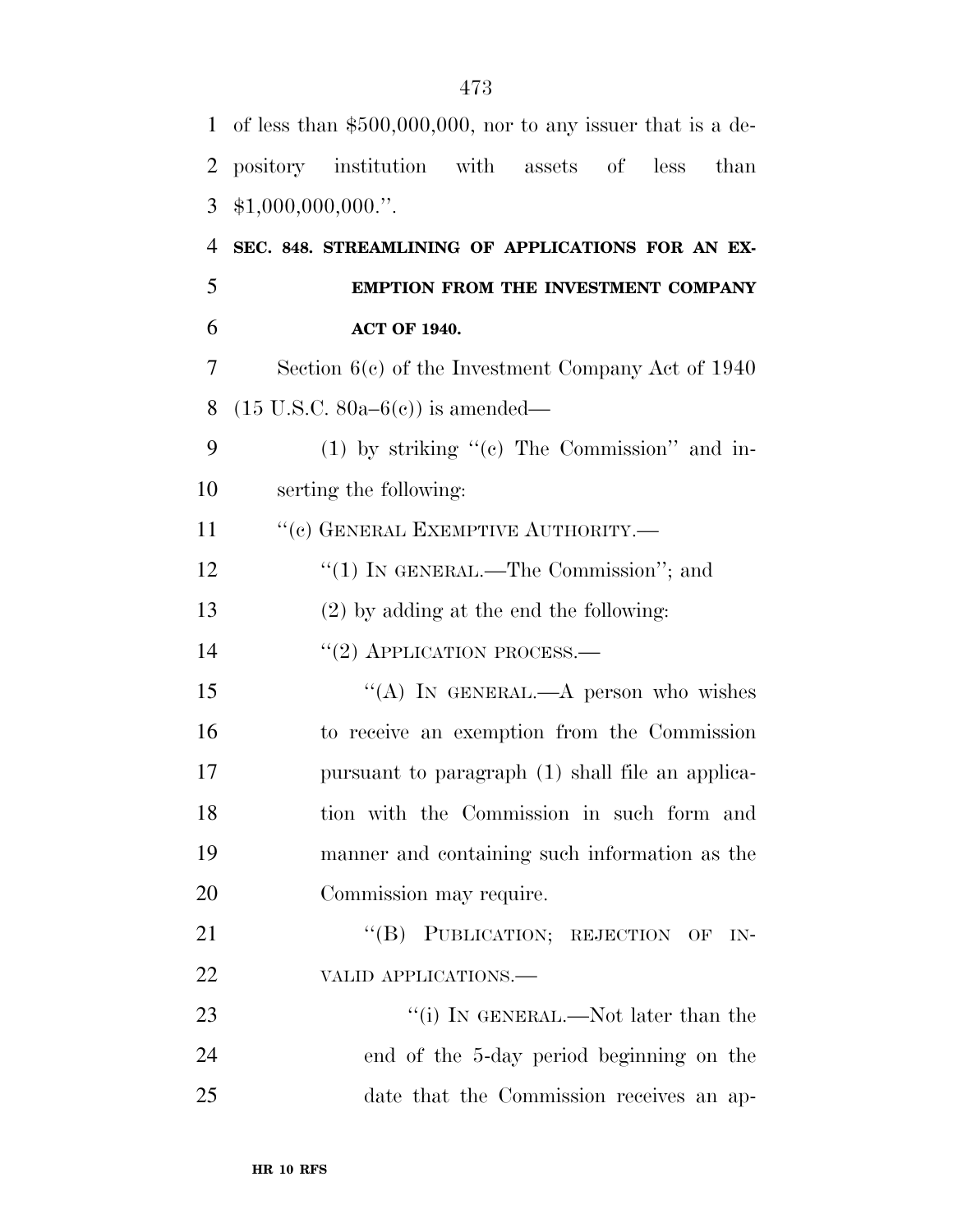| $\mathbf{1}$   | plication under subparagraph (A), the          |
|----------------|------------------------------------------------|
| $\overline{2}$ | Commission shall either—                       |
| 3              | $\lq$ (I) publish the application, in-         |
| $\overline{4}$ | eluding by publication on the website          |
| 5              | of the Commission; or                          |
| 6              | $``(II)$ if the Commission deter-              |
| $\tau$         | mines that the application does not            |
| 8              | comply with the proper form, manner,           |
| 9              | or information requirements described          |
| 10             | under subparagraph (A), reject such            |
| 11             | application and notify the applicant of        |
| 12             | the specific reasons the application           |
| 13             | was rejected.                                  |
| 14             | "(ii) FAILURE TO PUBLISH APPLICA-              |
| 15             | TION.—If the Commission does not reject        |
| 16             | application under clause $(i)(II)$ , but<br>an |
| 17             | fails to publish the application by the end    |
| 18             | of the time period specified under clause      |
| 19             | (i), such application shall be deemed to       |
| 20             | have been published on the date that is the    |
| 21             | end of such time period.                       |
| 22             | "(3) DETERMINATION BY COMMISSION.—             |
| 23             | "(A) IN GENERAL.—Not later than $45$           |
| 24             | days after the date that the Commission pub-   |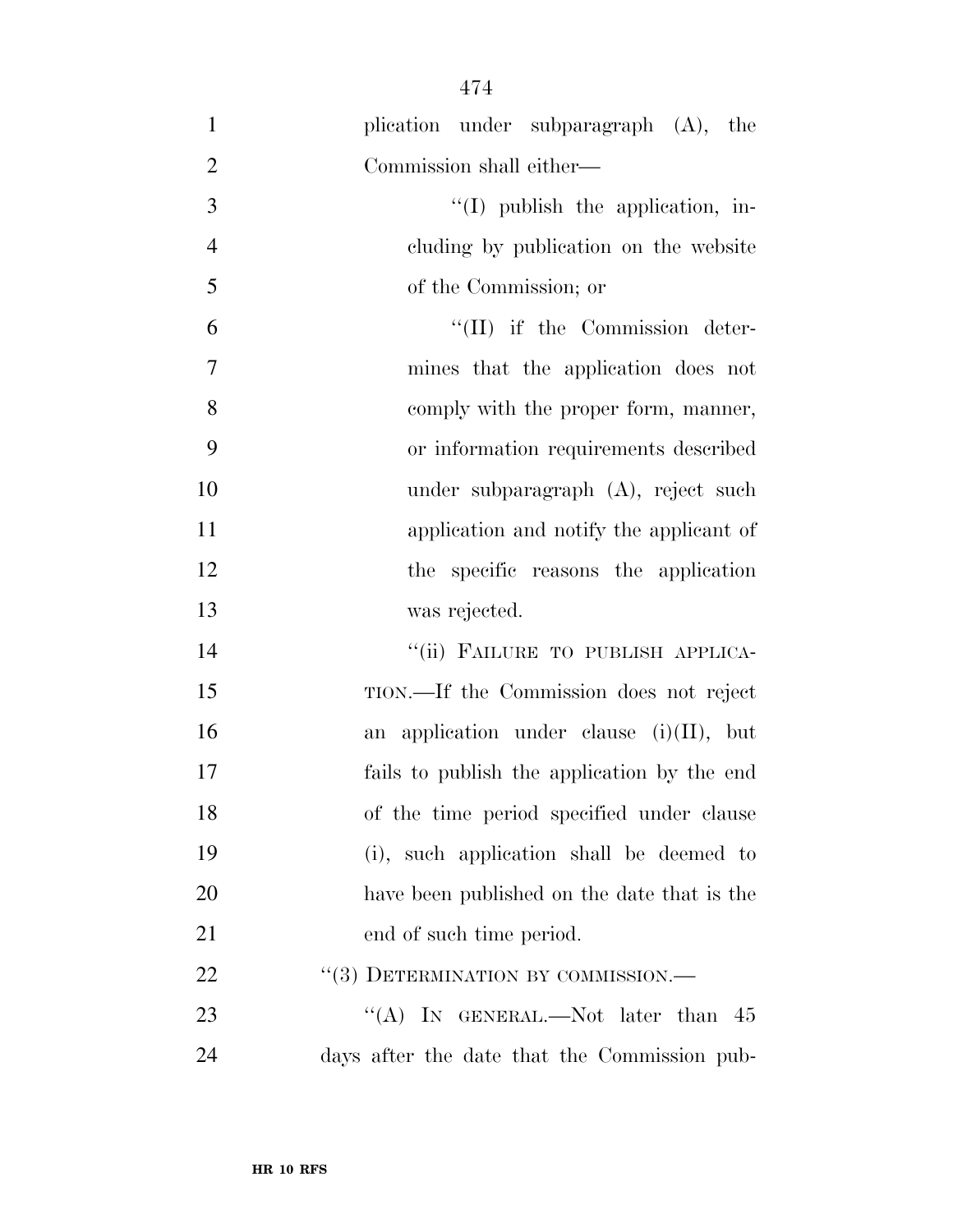| $\mathbf{1}$   | lishes an application pursuant to paragraph |
|----------------|---------------------------------------------|
| $\overline{2}$ | $(2)(B)$ , the Commission shall, by order—  |
| 3              | "(i) approve the application;               |
| $\overline{4}$ | "(ii) if the Commission determines          |
| 5              | that the application would have been ap-    |
| 6              | proved had the applicant provided addi-     |
| 7              | tional supporting documentation or made     |
| 8              | certain amendments to the application—      |
| 9              | "(I) provide the applicant with             |
| 10             | the specific additional supporting doc-     |
| 11             | umentation or amendments that the           |
| 12             | Commission believes are necessary for       |
| 13             | the applicant to provide in order for       |
| 14             | the application to be approved; and         |
| 15             | "(II) request that the applicant            |
| 16             | withdraw the application and re-sub-        |
| 17             | mit the application with such addi-         |
| 18             | tional supporting documentation and         |
| 19             | amendments; or                              |
| 20             | "(iii) deny the application.                |
| 21             | "(B) EXTENSION OF TIME PERIOD.—The          |
| 22             | Commission may extend the time period de-   |
| 23             | scribed under subparagraph (A) by not more  |
| 24             | than an additional 45 days, if—             |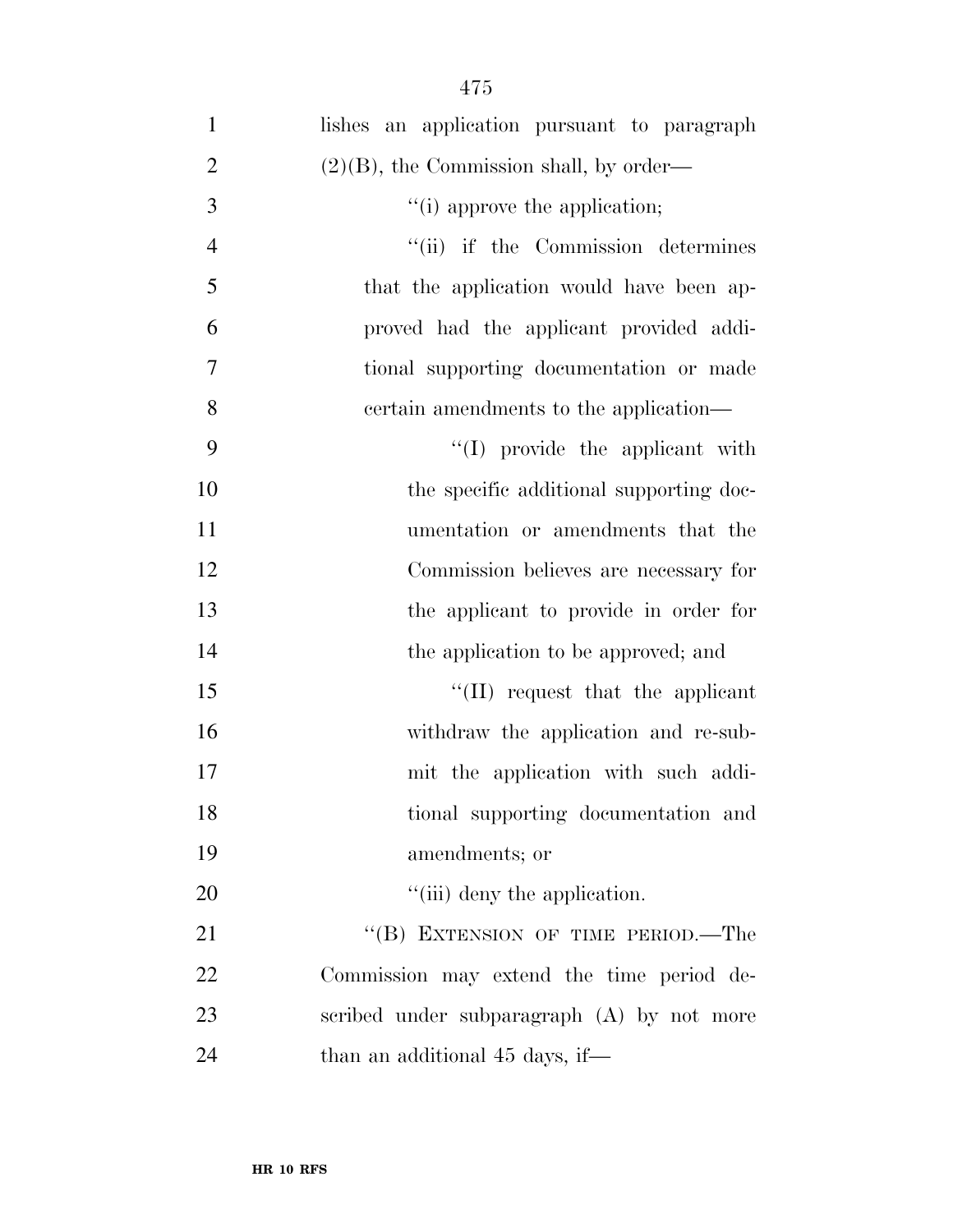| $\mathbf{1}$   | "(i) the Commission determines that a               |
|----------------|-----------------------------------------------------|
| $\overline{2}$ | longer period is appropriate and publishes          |
| 3              | the reasons for such determination; or              |
| $\overline{4}$ | "(ii) the applicant consents to the                 |
| 5              | longer period.                                      |
| 6              | "(C) TIME PERIOD FOR WITHDRAWAL.—If                 |
| 7              | the Commission makes a request under sub-           |
| 8              | paragraph $(A)(ii)$ for an applicant to withdraw    |
| 9              | an application, such application shall be deemed    |
| 10             | to be denied if the applicant informs the Com-      |
| 11             | mission that the applicant will not withdraw the    |
| 12             | application or if the applicant does not with-      |
| 13             | draw the application before the end of the 30-      |
| 14             | day period beginning on the date the Commis-        |
| 15             | sion makes such request.                            |
| 16             | "(4) PROCEEDINGS; NOTICE AND HEARING.—If            |
| 17             | an application is denied pursuant to paragraph (3), |
| 18             | the Commission shall provide the applicant with—    |
| 19             | $\lq\lq$ a written explanation for why the ap-      |
| 20             | plication was not approved; and                     |
| 21             | $\lq\lq (B)$ an opportunity for hearing, if re-     |
| 22             | quested by the applicant not later than 20 days     |
| 23             | after the date of such denial, with such hearing    |
| 24             | to be commenced not later than 30 days after        |
| 25             | the date of such denial.                            |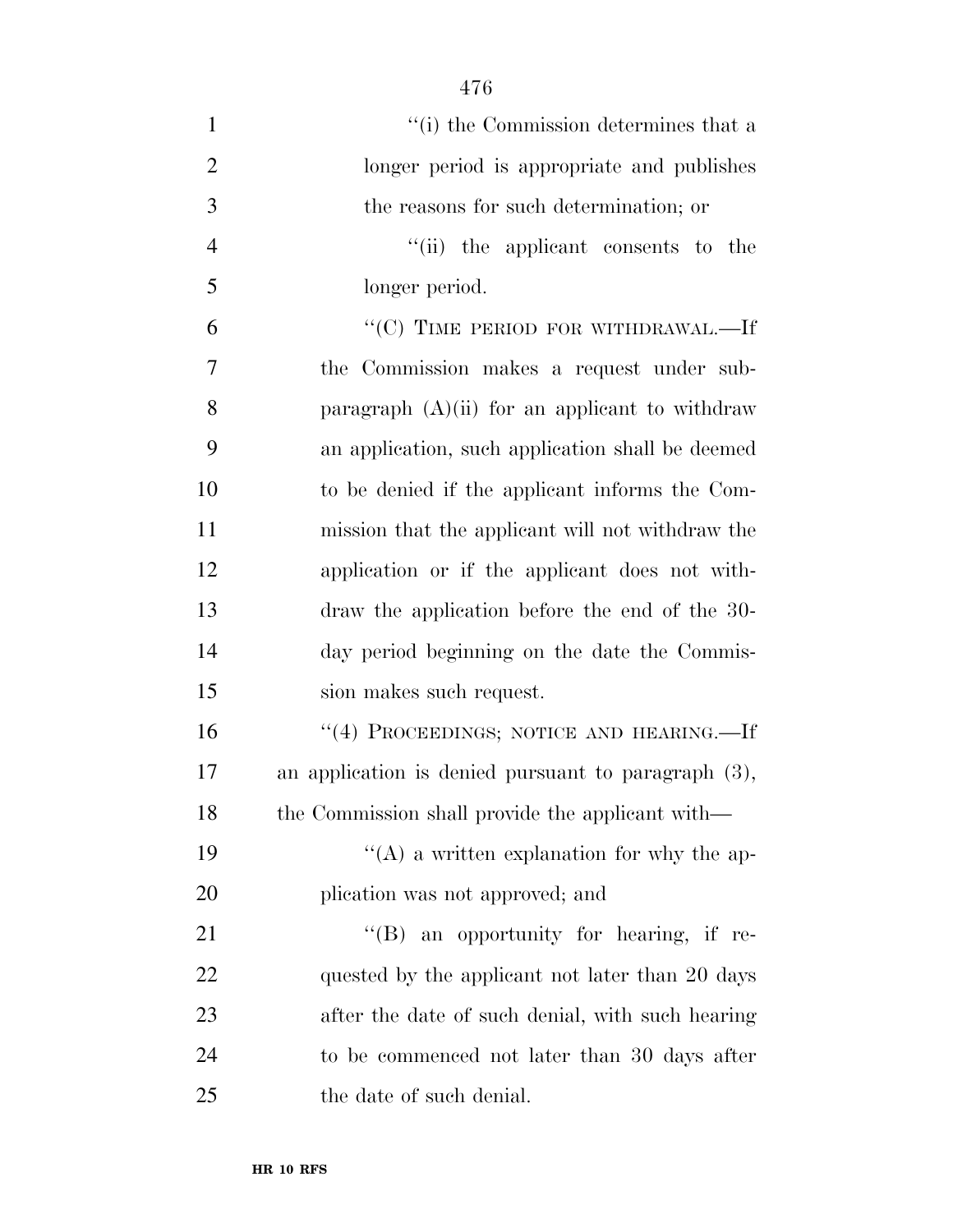| $\mathbf{1}$   | "(5) RESULT OF FAILURE TO INSTITUTE OR                       |
|----------------|--------------------------------------------------------------|
| $\overline{2}$ | COMMENCE PROCEEDINGS.—An application shall be                |
| 3              | deemed to have been approved by the Commission,              |
| $\overline{4}$ | $if$ —                                                       |
| 5              | "(A) the Commission fails to either ap-                      |
| 6              | prove, request the withdrawal of, or deny the                |
| $\tau$         | application, as required under paragraph                     |
| 8              | $(3)(A)$ , within the time period required under             |
| 9              | paragraph $(3)(A)$ , as such time period may                 |
| 10             | have been extended pursuant to paragraph                     |
| 11             | $(3)(B)$ ; or                                                |
| 12             | $\lq\lq$ (B) the applicant requests an opportunity           |
| 13             | for hearing, pursuant to paragraph $(4)(B)$ , but            |
| 14             | the Commission does not commence such hear-                  |
| 15             | ing within the time period required under para-              |
| 16             | graph $(4)(B)$ .                                             |
| 17             | " $(6)$ RULEMAKING.—Not later than 180 days                  |
| 18             | after the date of enactment of this paragraph, the           |
| 19             | Commission shall issue rules to carry out this sub-          |
| 20             | section.".                                                   |
| 21             | SEC. 849. RESTRICTION ON RECOVERY OF ERRONEOUSLY             |
| 22             | AWARDED COMPENSATION.                                        |
| 23             | Section $10D(b)(2)$ of the Securities Exchange Act of        |
| 24             | 1934 (15 U.S.C. 78 $j-4(b)(2)$ ) is amended by inserting be- |
| 25             | fore the period the following: ", where such executive offi- |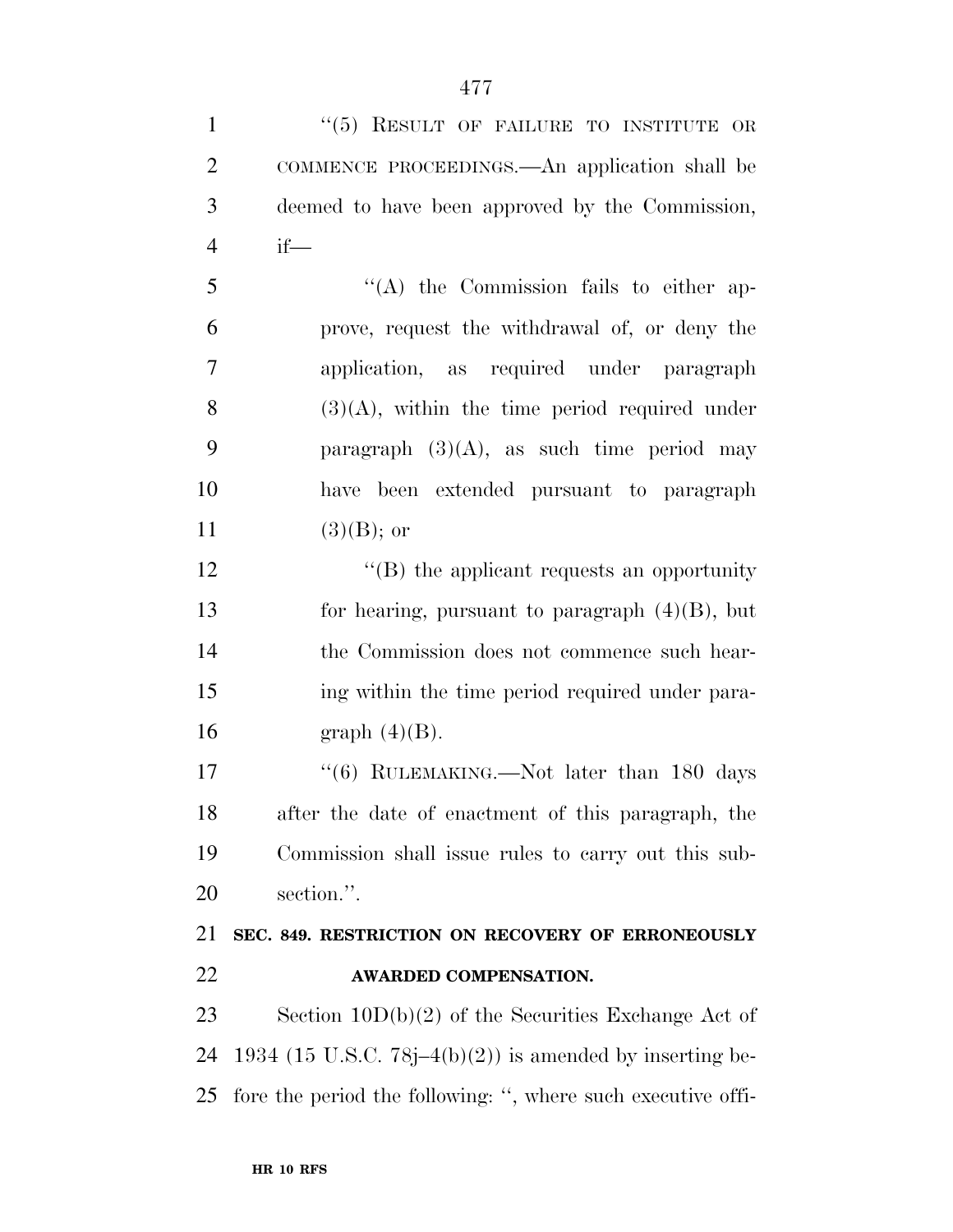cer had control or authority over the financial reporting that resulted in the accounting restatement''.

## **SEC. 850. EXEMPTIVE AUTHORITY FOR CERTAIN PROVI- SIONS RELATING TO REGISTRATION OF NA- TIONALLY RECOGNIZED STATISTICAL RAT-ING ORGANIZATIONS.**

 Section 15E of the Securities Exchange Act of 1934 (15 U.S.C. 78o–7) is amended by adding at the end the following:

10 "(w) COMMISSION EXEMPTIVE AUTHORITY.—The Commission, by rules and regulations upon its own mo- tion, or by order upon application, may conditionally or unconditionally exempt any person from any provision or provisions of this title or of any rule or regulation there- under, if and to the extent it determines that such rule, regulation, or requirement is creating a barrier to entry into the market for nationally recognized statistical rating organizations or impeding competition among such organi- zations, or that such an exemption is necessary or appro- priate in the public interest and is consistent with the pro-tection of investors.''.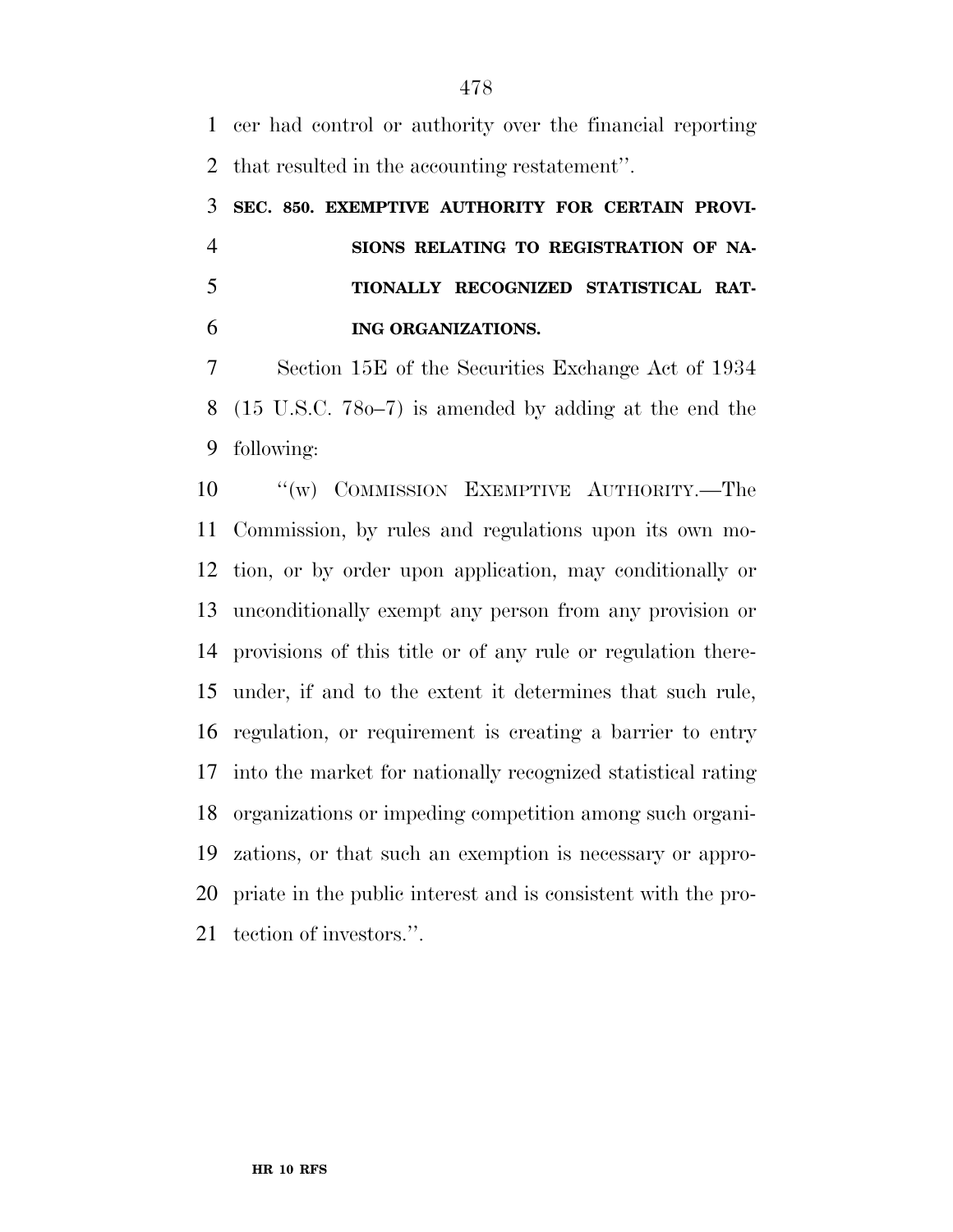| 1              | SEC. 851. RISK-BASED EXAMINATIONS OF NATIONALLY        |
|----------------|--------------------------------------------------------|
| $\overline{2}$ | RECOGNIZED STATISTICAL RATING ORGANI-                  |
| 3              | ZATIONS.                                               |
| $\overline{4}$ | Section $15E(p)(3)$ of the Securities Exchange Act of  |
| 5              | 1934 (15 U.S.C. 780–7(p)(3)) is amended—               |
| 6              | $(1)$ in subparagraph $(A)$ —                          |
| 7              | (A) in the heading, by striking "ANNUAL"               |
| 8              | and inserting "RISK-BASED";                            |
| 9              | (B) by striking "an examination" and in-               |
| 10             | serting "examinations"; and                            |
| 11             | (C) by striking "at least annually"; and               |
| 12             | $(2)$ in subparagraph $(B)$ , in the matter pre-       |
| 13             | ceding clause (i), by inserting ", as appropriate,"    |
| 14             | after "Each examination under subparagraph (A)         |
| 15             | shall include".                                        |
| 16             | SEC. 852. TRANSPARENCY OF CREDIT RATING METH-          |
| 17             | <b>ODOLOGIES.</b>                                      |
| 18             | Section $15E(s)$ of the Securities Exchange Act of     |
| 19             | 1934 (15 U.S.C. 780–7(s)) is amended—                  |
| 20             | $(1)$ in paragraph $(2)(B)$ , by inserting before the  |
| 21             | semicolon the following: "rated by the nationally rec- |
| 22             | ognized statistical rating agency"; and                |
| 23             | $(2)$ in paragraph $(3)$ —                             |
| 24             | $(A)$ in subparagraph $(A)(ix)$ , by inserting         |
| 25             | before the period the following: ", except that        |
| 26             | the Commission may not require the inclusion           |
|                |                                                        |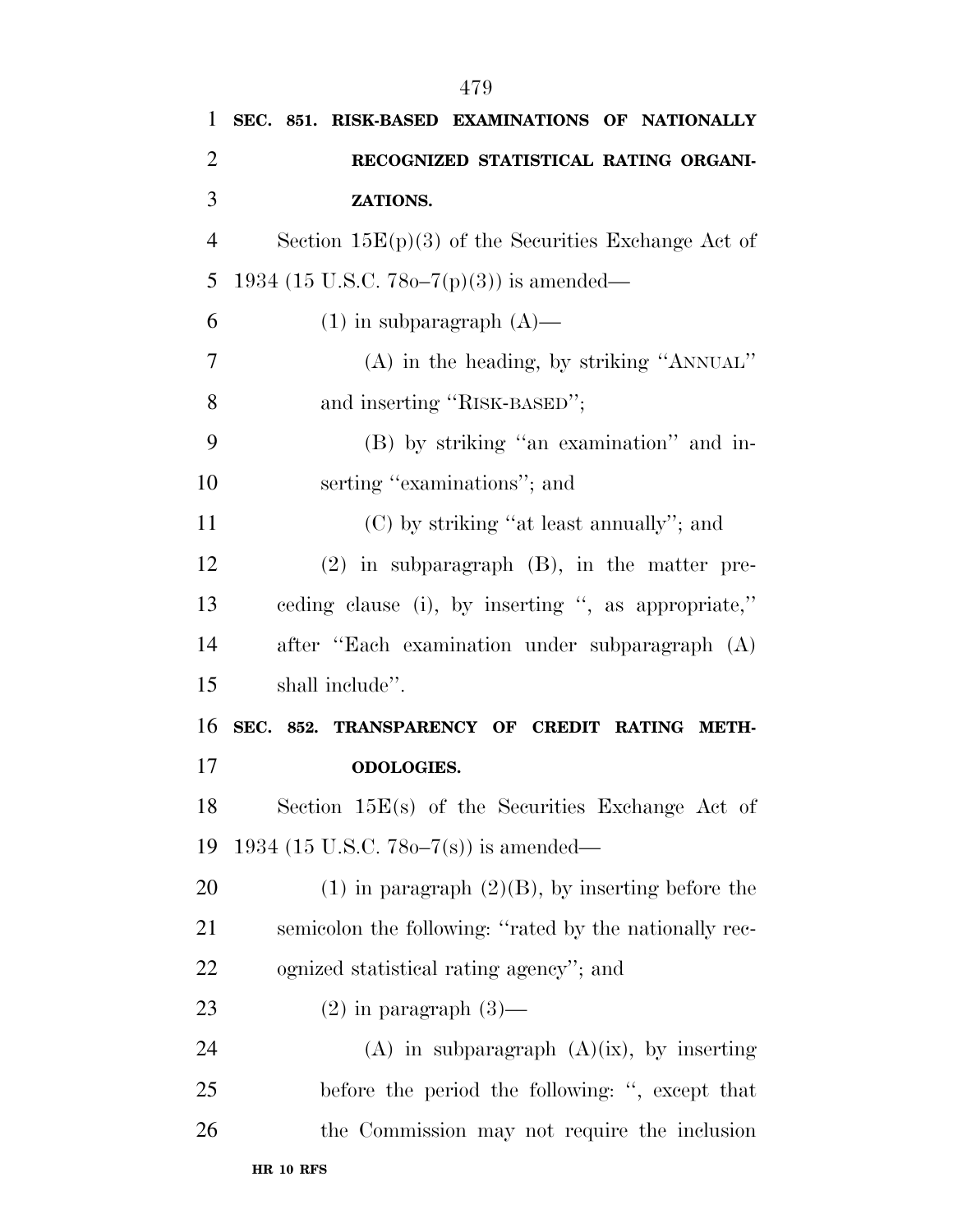| $\mathbf{1}$   | of references to statutory or regulatory require-  |
|----------------|----------------------------------------------------|
| $\overline{2}$ | ments or statutory provision headings or enu-      |
| 3              | merators for any specific disclosure";             |
| $\overline{4}$ | $(B)$ in subparagraph $(B)(iv)$ , by inserting     |
| 5              | before the period the following: ", except that    |
| 6              | the Commission may not require the inclusion       |
| $\overline{7}$ | of references to statutory or regulatory require-  |
| 8              | ments or statutory provision headings or enu-      |
| 9              | merators for any specific disclosure"; and         |
| 10             | (C) by adding at the end the following:            |
| 11             | "(C) NO MANDATE ON THE ORGANIZATION                |
| 12             | OF DISCLOSURES.—The Commission may not             |
| 13             | mandate the specific organization of the disclo-   |
| 14             | sures required under this paragraph.".             |
| 15             | SEC. 853. REPEAL OF CERTAIN ATTESTATION REQUIRE-   |
| 16             | MENTS RELATING TO CREDIT RATINGS.                  |
| 17             | Section 15E of the Securities Exchange Act of 1934 |
| 18             | $(15 \text{ U.S.C. } 780-7)$ is amended—           |
| 19             | $(1)$ in subsection $(e)(3)(B)$ —                  |
| <b>20</b>      | $(A)$ in clause (i), by adding "and" at the        |
| 21             | end;                                               |
| 22             | (B) in clause (ii), by striking "; and" and        |
| 23             | inserting a period; and                            |
| 24             | (C) by striking clause (iii); and                  |
| 25             | $(2)$ in subsection $(q)(2)$ —                     |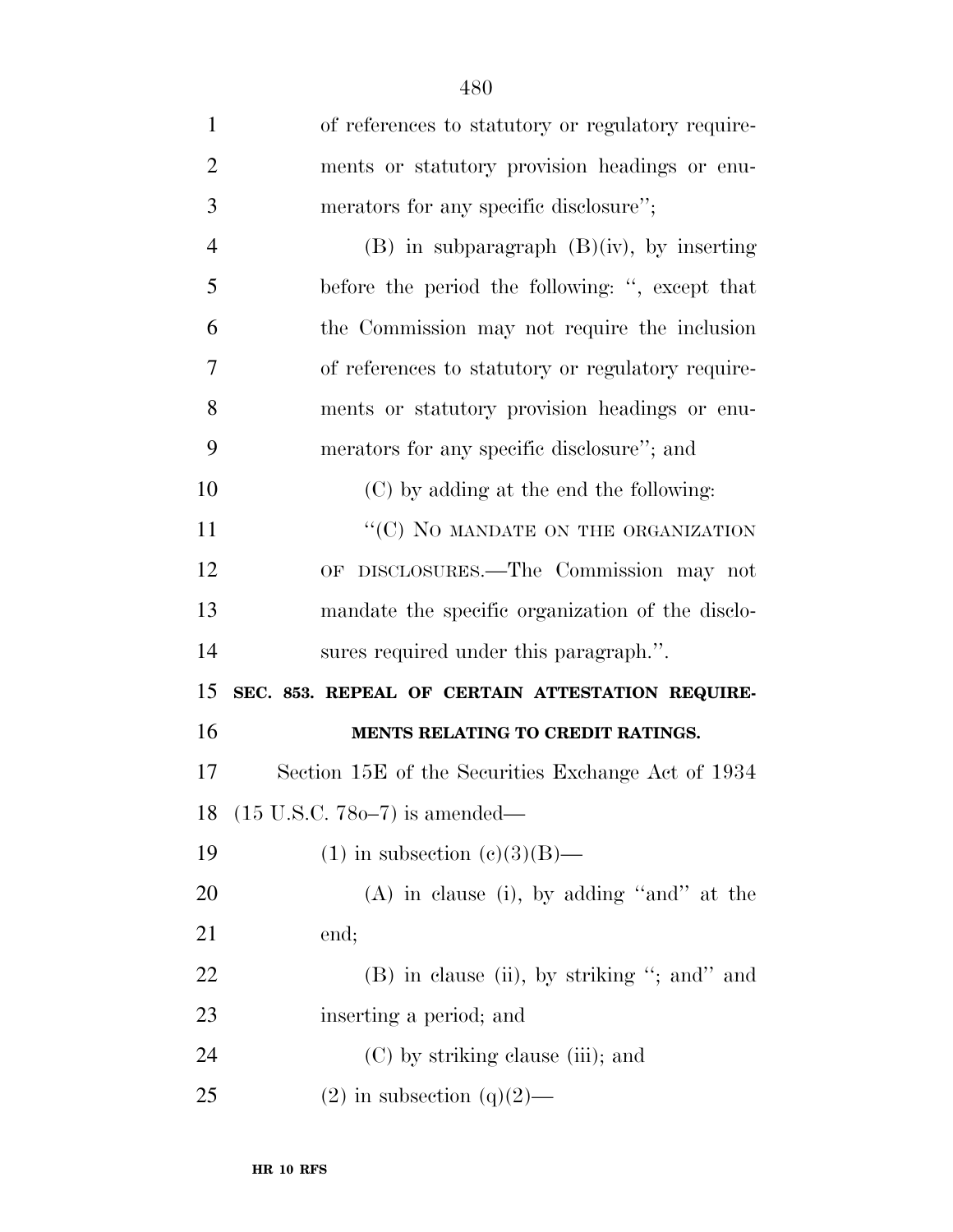| $\mathbf{1}$   | $(A)$ in subparagraph $(D)$ , by adding "and"              |
|----------------|------------------------------------------------------------|
| $\overline{2}$ | at the end;                                                |
| 3              | $(B)$ in subparagraph $(E)$ , by striking ";               |
| $\overline{4}$ | and" and inserting a period; and                           |
| 5              | (C) by striking subparagraph (F).                          |
| 6              | SEC. 854. LOOK-BACK REVIEW BY NRSRO.                       |
| 7              | Section $15E(h)(4)(A)$ of the Securities Exchange Act      |
| 8              | of 1934 (15 U.S.C. 780–7(h)(4)(A)) is amended—             |
| 9              | (1) by striking "Each nationally" and inserting            |
| 10             | the following:                                             |
| 11             | "(i) IN GENERAL.—Each nationally";                         |
| 12             | (2) by striking "underwriter" and inserting                |
| 13             | "lead underwriter";                                        |
| 14             | $(3)$ by striking "in any capacity";                       |
| 15             | $(4)$ by striking "during the 1-year period pre-           |
| 16             | ceding the date an action was taken with respect to        |
| 17             | the credit rating";                                        |
| 18             | $(5)$ by redesignating clauses (i) and (ii) as sub-        |
| 19             | clauses $(I)$ and $(II)$ , respectively, and adjusting the |
| 20             | margin of such subclauses accordingly;                     |
| 21             | $(6)$ in subclause $(I)$ , as so redesignated, by in-      |
| 22             | serting before the semicolon the following: "during"       |
| 23             | the 1-year period preceding the departure of the em-       |
| 24             | ployee from the nationally recognized statistical rat-     |
| 25             | ing organization"; and                                     |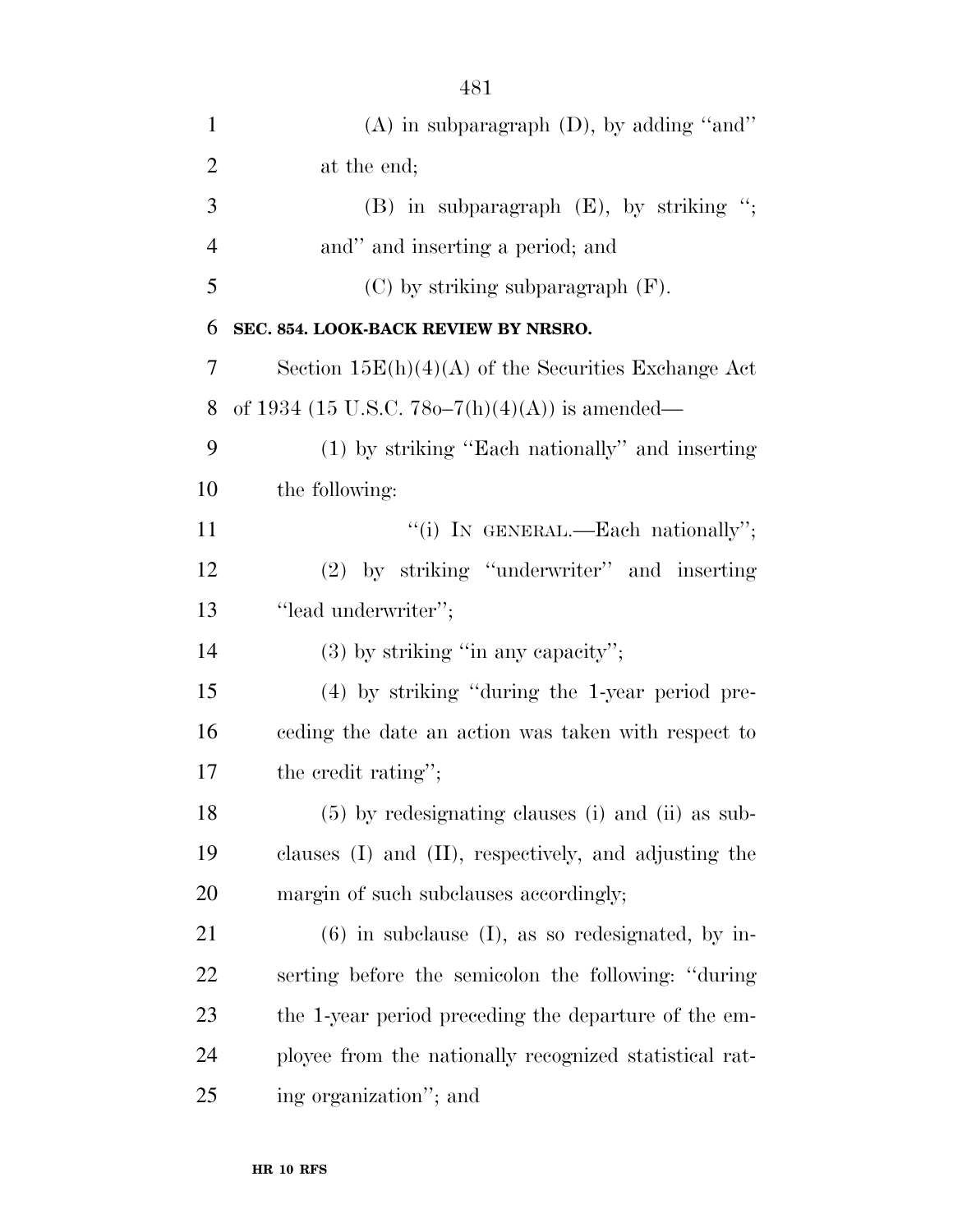| $\mathbf{1}$   | (7) by adding at the end the following:                      |
|----------------|--------------------------------------------------------------|
| $\overline{2}$ | "(ii) MAINTENANCE OF RATINGS AC-                             |
| 3              | TIONS.—In the case of maintenance of rat-                    |
| $\overline{4}$ | ings actions, the requirement under clause                   |
| 5              | (i) shall only apply to employees of a per-                  |
| 6              | son subject to a credit rating of the nation-                |
| 7              | ally recognized statistical rating organiza-                 |
| 8              | tion or an issuer of a security or money                     |
| 9              | market instrument subject to a credit rat-                   |
| 10             | ing of the nationally recognized statistical                 |
| 11             | rating organization.".                                       |
| 12             | SEC. 855. APPROVAL OF CREDIT RATING PROCEDURES AND           |
| 13             | <b>METHODOLOGIES.</b>                                        |
| 14             | Section $15E(r)(1)(A)$ of the Securities Exchange Act        |
| 15             | of 1934 (15 U.S.C. 780–7 $(r)(1)(A)$ ) is amended by insert- |
| 16             | ing ", or the Chief Credit Officer" after "performing a      |
| 17             | function similar to that of a board".                        |
|                | 18 SEC. 856. EXCEPTION FOR PROVIDING CERTAIN MATERIAL        |
| 19             | INFORMATION RELATING TO A CREDIT RAT-                        |
| 20             | ING.                                                         |
| 21             | Section $15E(h)(3)$ of the Securities Exchange Act of        |
| 22             | 1934 (15 U.S.C. 780–7(h)(3)) is amended by adding at         |
| 23             | the end the following:                                       |
| 24             | "(C) EXCEPTION FOR PROVIDING CERTAIN                         |
| 25             | MATERIAL INFORMATION.—Rules issued under                     |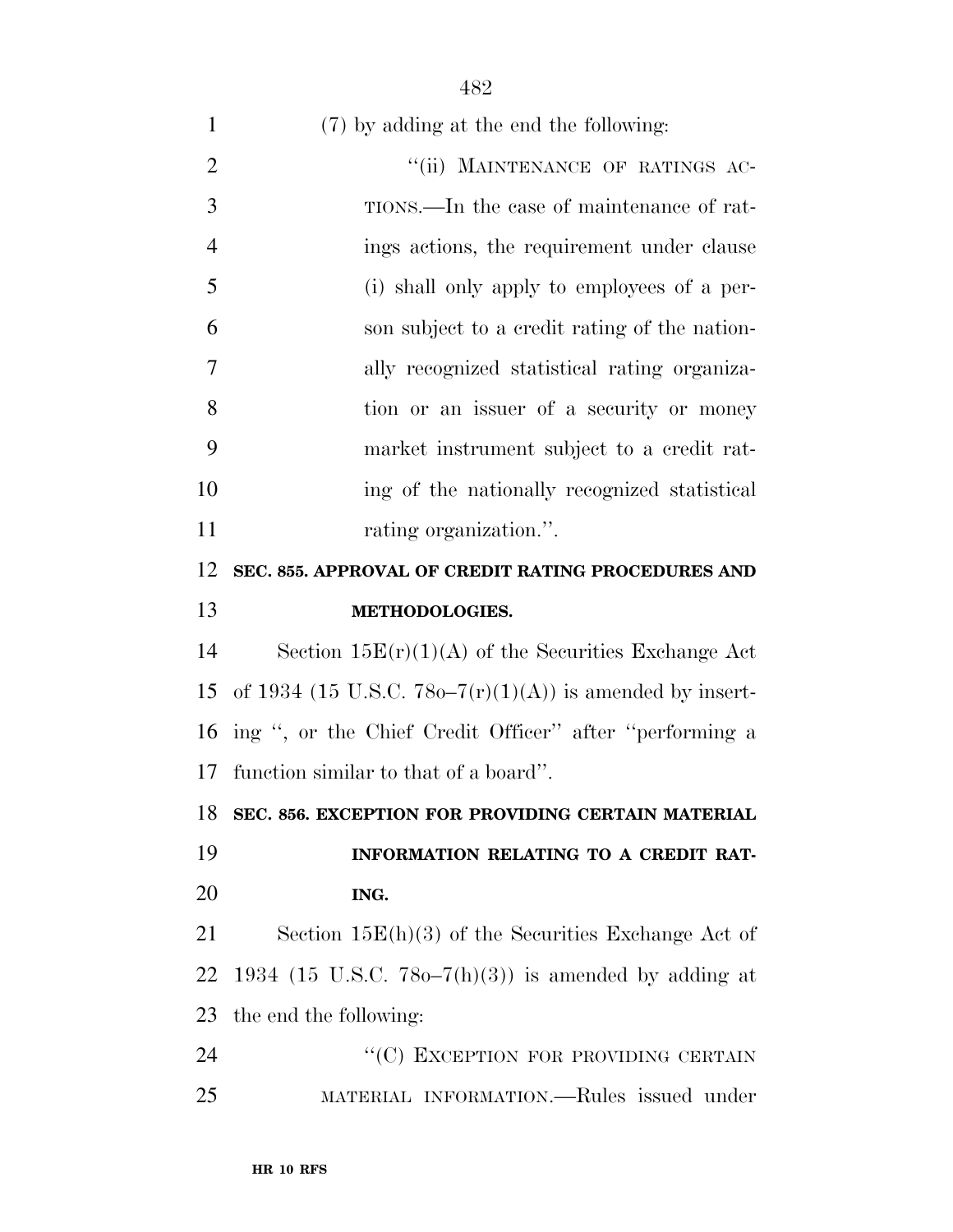this paragraph may not prohibit a person who participates in sales or marketing of a product or service of a nationally recognized statistical rating organization from providing material in- formation, or information believed in good faith to be material, to the issuance or maintenance of a credit rating to a person who participates in determining or monitoring the credit rating, or developing or approving procedures or meth- odologies used for determining the credit rating, so long as the information provided is not in- tended to influence the determination of a cred- it rating, or the procedures or methodologies used to determine credit ratings.''.

#### **SEC. 857. REPEALS.**

 (a) REPEALS.—The following provisions of title IX of the Dodd-Frank Wall Street Reform and Consumer Protection Act are repealed, and the provisions of law amended or repealed by such sections are restored or re-vived as if such sections had not been enacted:

- (1) Section 912.
- (2) Section 914.
- (3) Section 917.
- (4) Section 918.
- (5) Section 919A.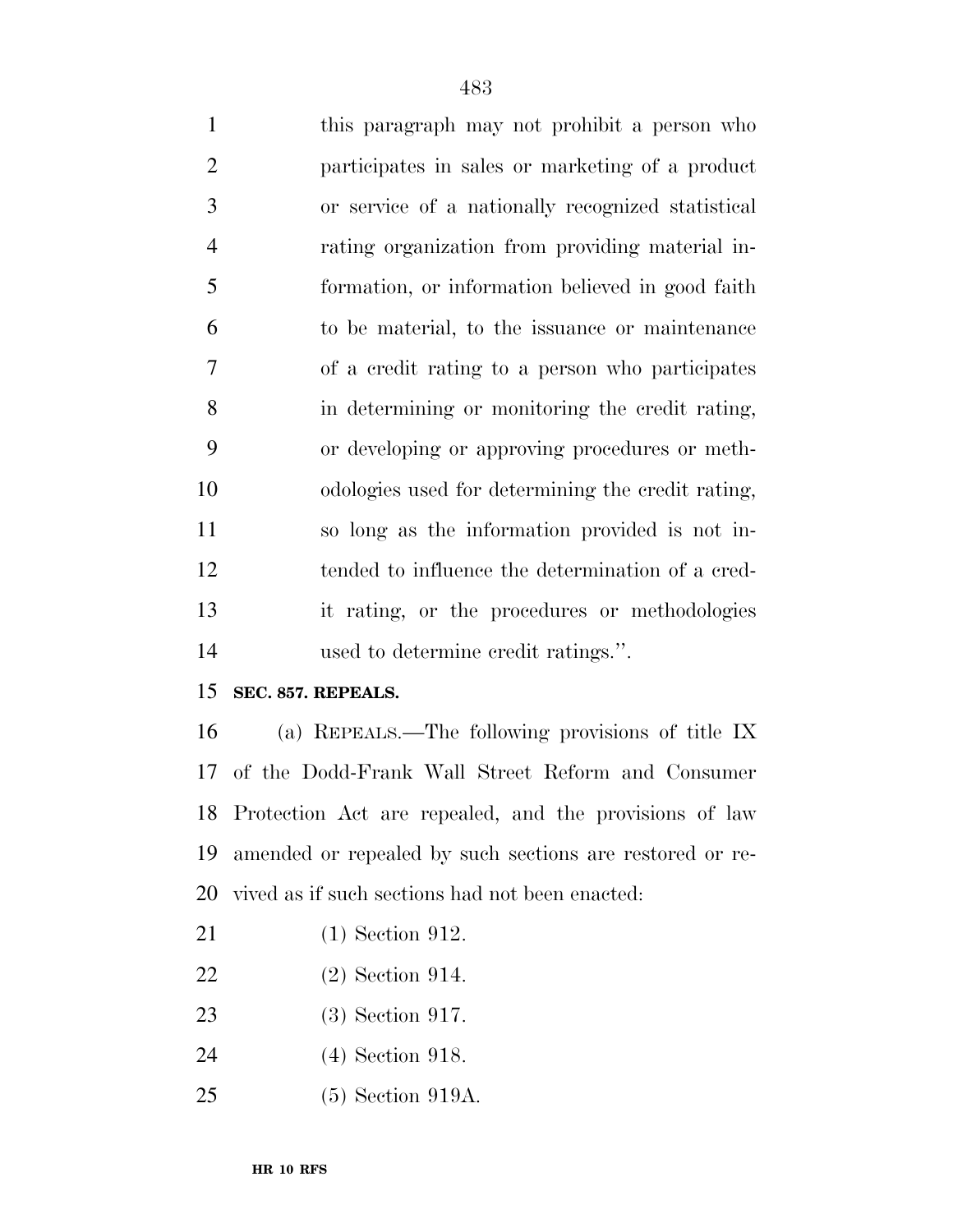- (9) Section 929T. (10) Section 929X. (11) Section 929Y. (12) Section 929Z.
- (13) Section 931.
- (14) Section 933.
- (15) Section 937.
- (16) Section 939B.
- (17) Section 939C.
- (18) Section 939D.
- (19) Section 939E.
- (20) Section 939F.
- (21) Section 939G.
- (22) Section 939H.
- (23) Section 946.
- (24) Subsection (b) of section 953.
- (25) Section 955.
- (26) Section 956.
- (27) Section 964.
- (28) Section 965.
- (29) Section 968.
- (30) Section 971.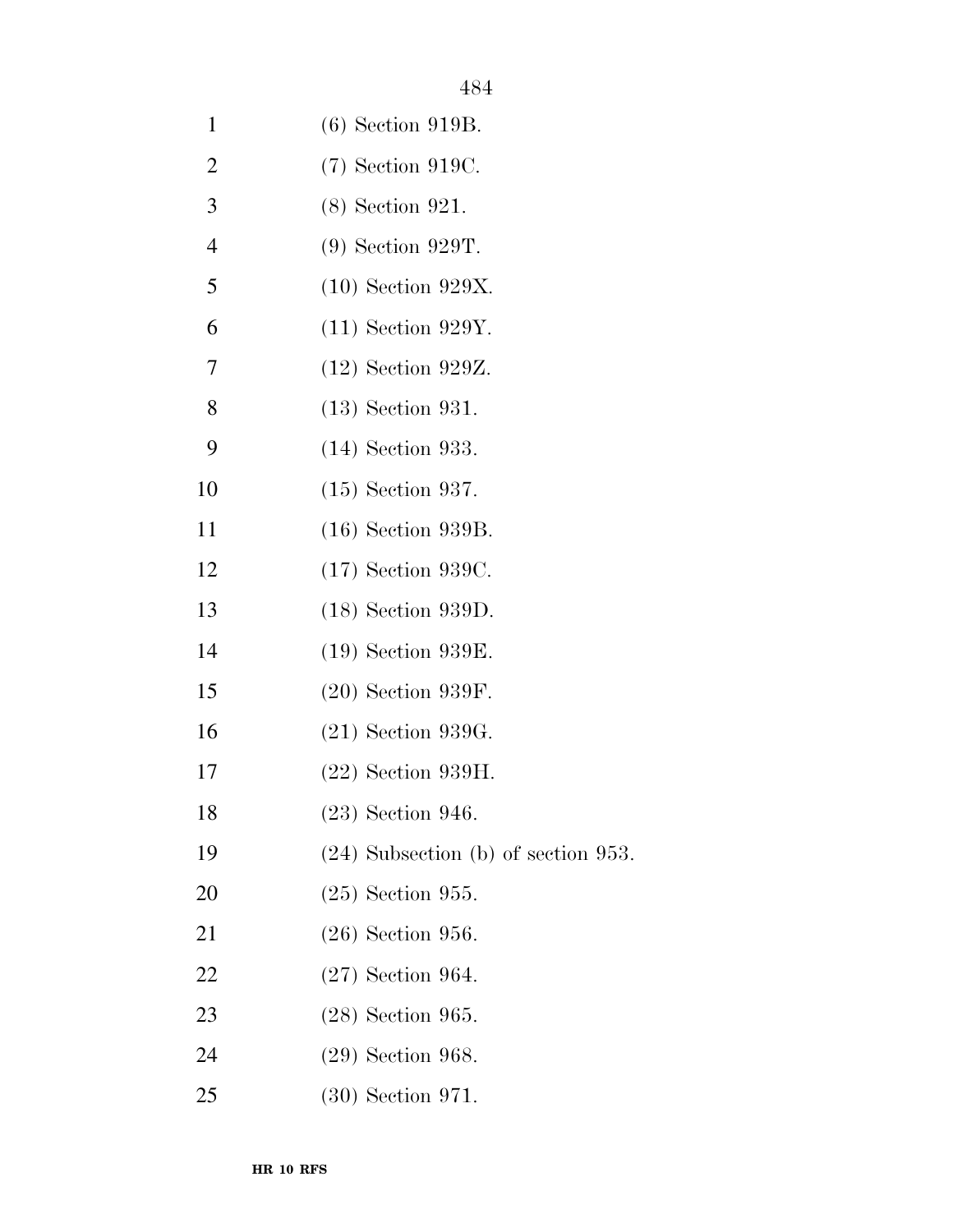| $\mathbf{1}$   | $(31)$ Section 972.                                    |
|----------------|--------------------------------------------------------|
| $\overline{2}$ | $(32)$ Section 976.                                    |
| 3              | $(33)$ Section 977.                                    |
| $\overline{4}$ | $(34)$ Section 978.                                    |
| 5              | $(35)$ Section 984.                                    |
| 6              | $(36)$ Section 989.                                    |
| 7              | $(37)$ Section 989A.                                   |
| 8              | $(38)$ Section 989F.                                   |
| 9              | $(39)$ Subsection (b) of section 989G.                 |
| 10             | $(40)$ Section 989I.                                   |
| 11             | (b) CONFORMING AMENDMENTS.—The Dodd-Frank              |
| 12             | Wall Street Reform and Consumer Protection Act (12)    |
| 13             | U.S.C. $5301$ ) is amended—                            |
| 14             | $(1)$ in the table of contents in section 1(b), by     |
| 15             | striking the items relating to the sections described  |
| 16             | under paragraphs $(1)$ through $(23)$ , $(25)$ through |
| 17             | $(38)$ , and $(40)$ of subsection $(a)$ ;              |
| 18             | $(2)$ in section 953, by striking " $(a)$ DISCLO-      |
| 19             | SURE OF PAY VERSUS PERFORMANCE.—"; and                 |
| 20             | $(3)$ in section 989G, by striking " $(a)$ EXEMP-      |
| 21             |                                                        |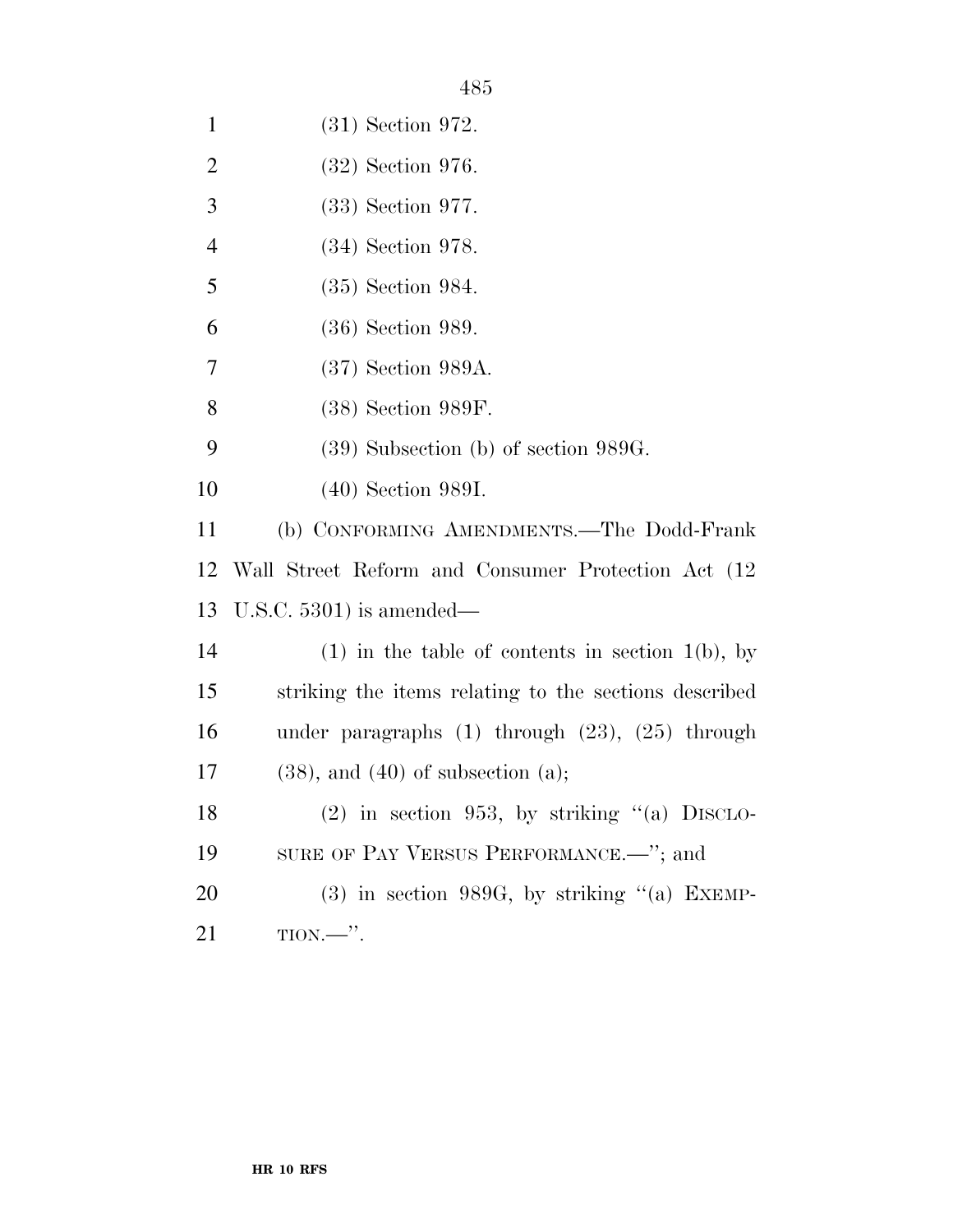# **SEC. 858. EXEMPTION OF AND REPORTING BY PRIVATE EQ- UITY FUND ADVISERS.**  Section 203 of the Investment Advisers Act of 1940 (15 U.S.C. 80b–3) is amended by adding at the end the following: ''(o) EXEMPTION OF AND REPORTING BY PRIVATE EQUITY FUND ADVISERS.—

8 "(1) In GENERAL.—Except as provided in this subsection, no investment adviser shall be subject to the registration or reporting requirements of this title with respect to the provision of investment ad-vice relating to a private equity fund.

13 "(2) MAINTENANCE OF RECORDS AND ACCESS BY COMMISSION.—Not later than 6 months after the date of enactment of this subsection, the Commis-16 sion shall issue final rules—

 $\langle (A)$  to require investment advisers de- scribed in paragraph (1) to maintain such records and provide to the Commission such an- nual or other reports as the Commission, taking into account fund size, governance, investment strategy, risk, and other factors, determines necessary and appropriate in the public interest and for the protection of investors; and

25 "'(B) to define the term 'private equity fund' for purposes of this subsection.''.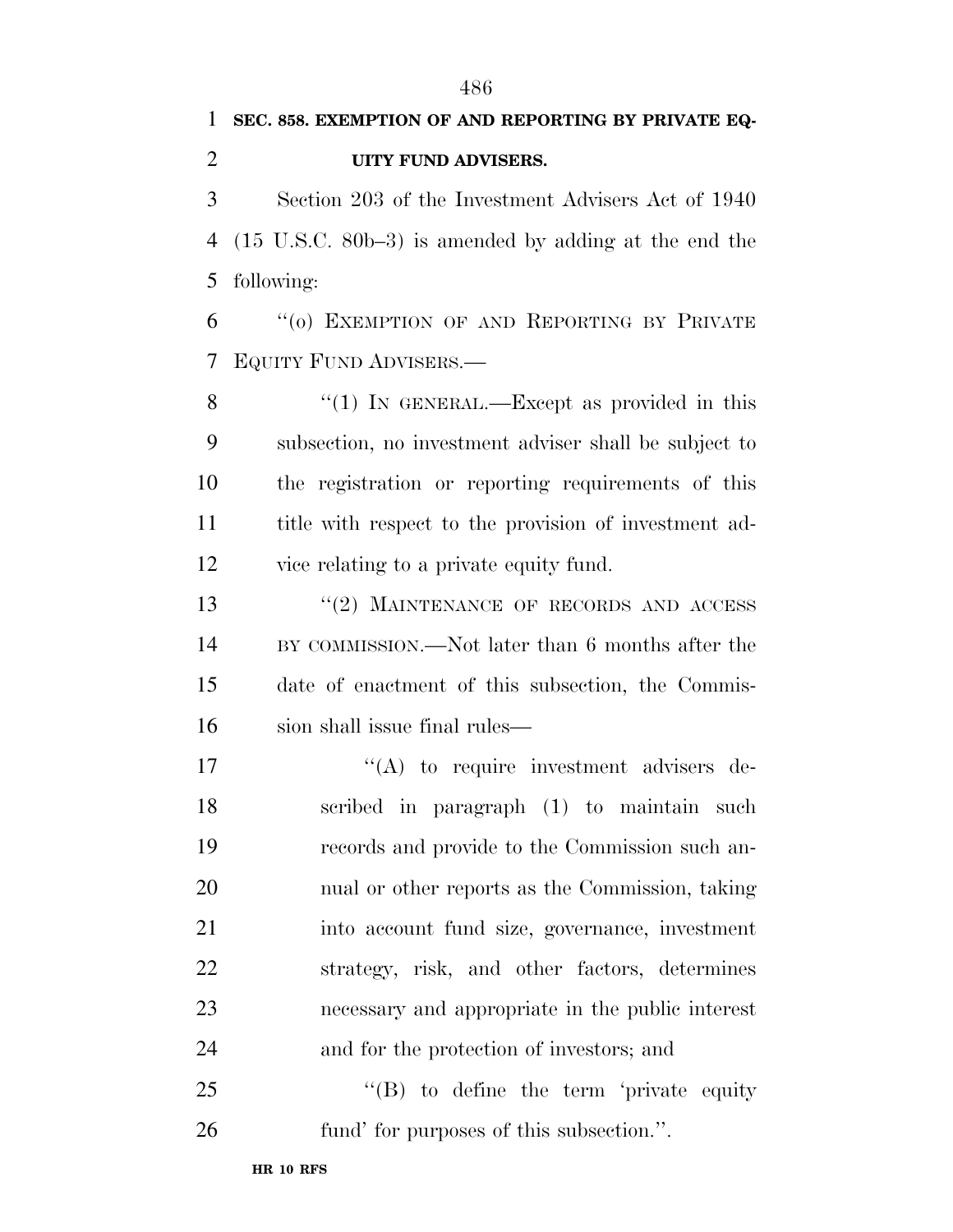| $\mathbf{1}$   | SEC. 859. RECORDS AND REPORTS OF PRIVATE FUNDS. |
|----------------|-------------------------------------------------|
| $\overline{2}$ | The Investment Advisers Act of 1940 (15 U.S.C.  |
| 3              | $80b-1$ et seq.) is amended—                    |
| $\overline{4}$ | $(1)$ in section 204(b)—                        |
| 5              | $(A)$ in paragraph $(1)$ —                      |
| 6              | (i) in subparagraph $(A)$ , by striking         |
| $\overline{7}$ | "investors," and all that follows and in-       |
| 8              | serting "investors.";                           |
| 9              | (ii) by striking subparagraph $(B)$ ; and       |
| 10             | (iii) by striking "this title—" and all         |
| 11             | that follows through "to maintain" and in-      |
| 12             | serting "this title to maintain";               |
| 13             | (B) in paragraph $(3)(H)$ —                     |
| 14             | $(i)$ by striking ", in consultation with       |
| 15             | the Council,"; and                              |
| 16             | (ii) by striking "or for the assessment         |
| 17             | of systemic risk";                              |
| 18             | (C) in paragraph $(4)$ , by striking ", or for  |
| 19             | the assessment of systemic risk";               |
| 20             | (D) in paragraph $(5)$ , by striking "or for    |
| 21             | the assessment of systemic risk";               |
| 22             | (E) in paragraph $(6)(A)(ii)$ , by striking ",  |
| 23             | or for the assessment of systemic risk";        |
| 24             | $(F)$ by striking paragraph $(7)$ and redesig-  |
| 25             | nating paragraphs $(8)$ through $(11)$ as para- |
| 26             | graphs $(7)$ through $(10)$ , respectively; and |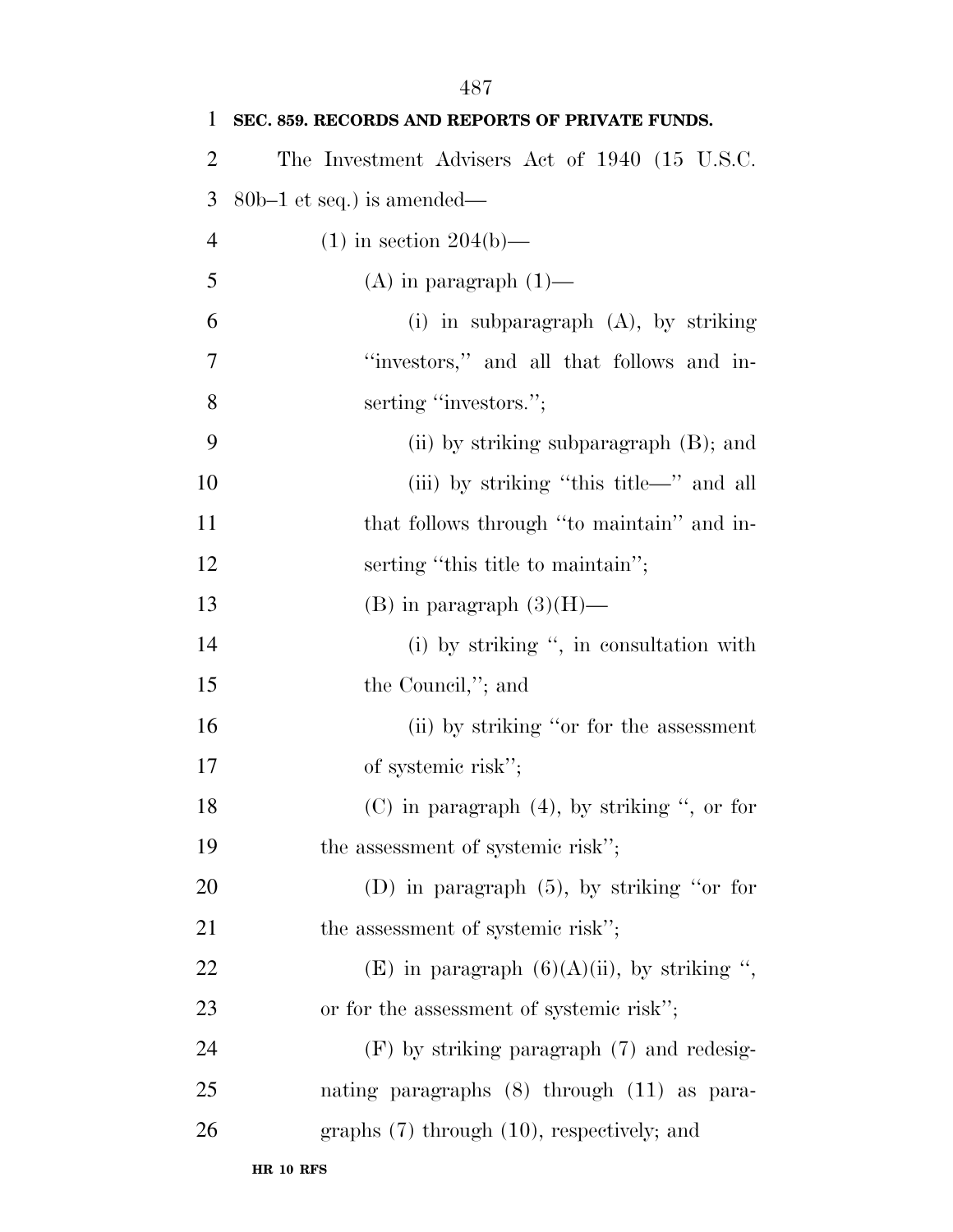| $\mathbf{1}$   | $(G)$ in paragraph $(8)$ (as so redesignated),        |
|----------------|-------------------------------------------------------|
| $\overline{2}$ | by striking "paragraph $(8)$ " and inserting          |
| 3              | "paragraph $(7)$ "; and                               |
| $\overline{4}$ | $(2)$ in section 211(e)—                              |
| 5              | $(A)$ by striking "after consultation with the        |
| 6              | Council but"; and                                     |
| 7              | (B) by striking "subsection $204(b)$ " and            |
| 8              | inserting "section $204(b)$ ".                        |
| 9              | SEC. 860. DEFINITION OF ACCREDITED INVESTOR.          |
| 10             | (a) IN GENERAL.—Section $2(a)(15)$ of the Securities  |
| 11             | Act of 1933 (15 U.S.C. 77b(a)(15)) is amended—        |
| 12             | $(1)$ by redesignating clauses (i) and (ii) as sub-   |
| 13             | paragraphs $(A)$ and $(G)$ , respectively; and        |
| 14             | $(2)$ in subparagraph $(A)$ (as so redesignated),     |
| 15             | by striking "; or" at the end and inserting a semi-   |
| 16             | colon, and inserting after such subparagraph the fol- |
| 17             | lowing:                                               |
| 18             | "(B) any natural person whose individual              |
| 19             | net worth, or joint net worth with that person's      |
| 20             | spouse, exceeds $$1,000,000$ (which amount,           |
| 21             | along with the amounts set forth in subpara-          |
| 22             | $graph (C)$ , shall be adjusted for inflation by the  |
| 23             | Commission every 5 years to the nearest               |
| 24             | $$10,000$ to reflect the change in the Consumer       |
| 25             | Price Index for All Urban Consumers published         |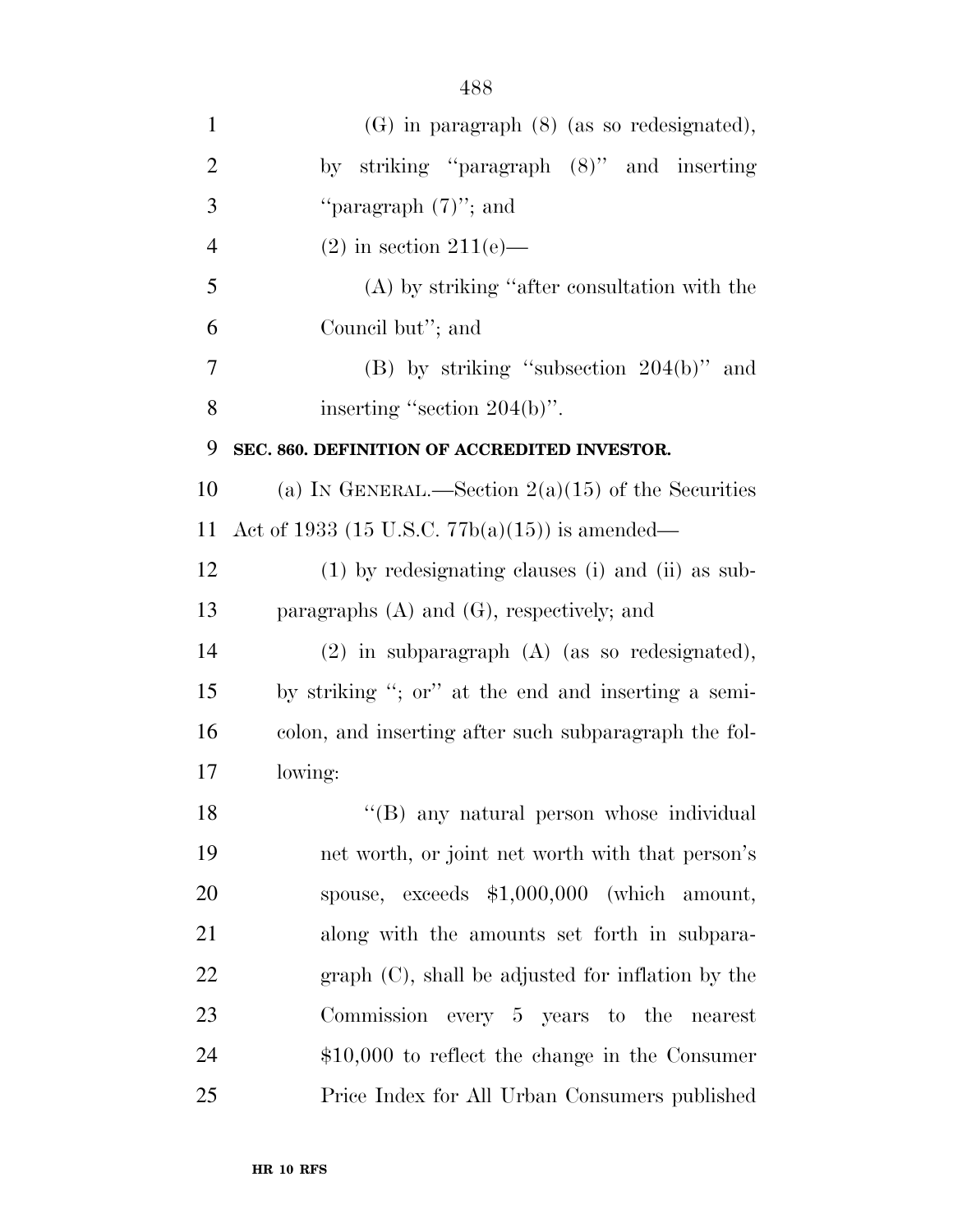| $\mathbf{1}$   | by the Bureau of Labor Statistics) where, for    |
|----------------|--------------------------------------------------|
| $\overline{2}$ | purposes of calculating net worth under this     |
| 3              | subparagraph—                                    |
| $\overline{4}$ | "(i) the person's primary residence              |
| 5              | shall not be included as an asset;               |
| 6              | "(ii) indebtedness that is secured by            |
| $\overline{7}$ | the person's primary residence, up to the        |
| 8              | estimated fair market value of the primary       |
| 9              | residence at the time of the sale of securi-     |
| 10             | ties, shall not be included as a liability (ex-  |
| 11             | cept that if the amount of such indebted-        |
| 12             | ness outstanding at the time of sale of se-      |
| 13             | curities exceeds the amount outstanding 60       |
| 14             | days before such time, other than as a re-       |
| 15             | sult of the acquisition of the primary resi-     |
| 16             | dence, the amount of such excess shall be        |
| 17             | included as a liability); and                    |
| 18             | "(iii) indebtedness that is secured by           |
| 19             | the person's primary residence in excess of      |
| 20             | the estimated fair market value of the pri-      |
| 21             | mary residence at the time of the sale of        |
| 22             | securities shall be included as a liability;     |
| 23             | "(C) any natural person who had an indi-         |
| 24             | vidual income in excess of $$200,000$ in each of |
| 25             | the 2 most recent years or joint income with     |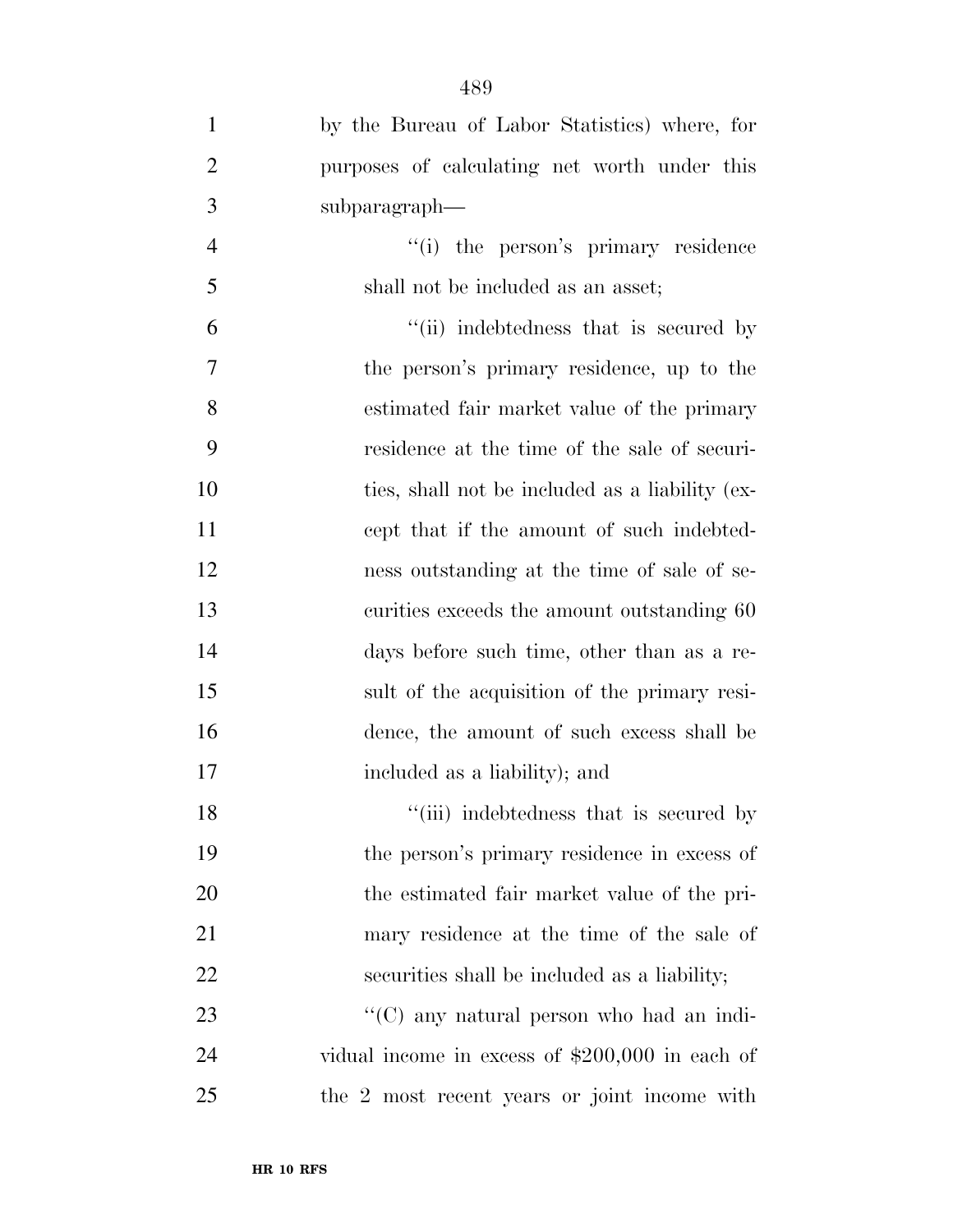1 that person's spouse in excess of \$300,000 in each of those years and has a reasonable expec- tation of reaching the same income level in the current year; 5 "'(D) any natural person who, by reason of their net worth or income, is an accredited in- vestor under section 230.215 of title 17, Code of Federal Regulations (as in effect on the day before the date of enactment of this subpara- graph); 11 ""(E) any natural person who is currently licensed or registered as a broker or investment adviser by the Commission, the Financial In- dustry Regulatory Authority, or an equivalent self-regulatory organization (as defined in sec-16 tion  $3(a)(26)$  of the Securities Exchange Act of 1934), or the securities division of a State or the equivalent State division responsible for li- censing or registration of individuals in connec-20 tion with securities activities; 21 "'(F) any natural person the Commission determines, by regulation, to have demonstrable education or job experience to qualify such per- son as having professional knowledge of a sub-ject related to a particular investment, and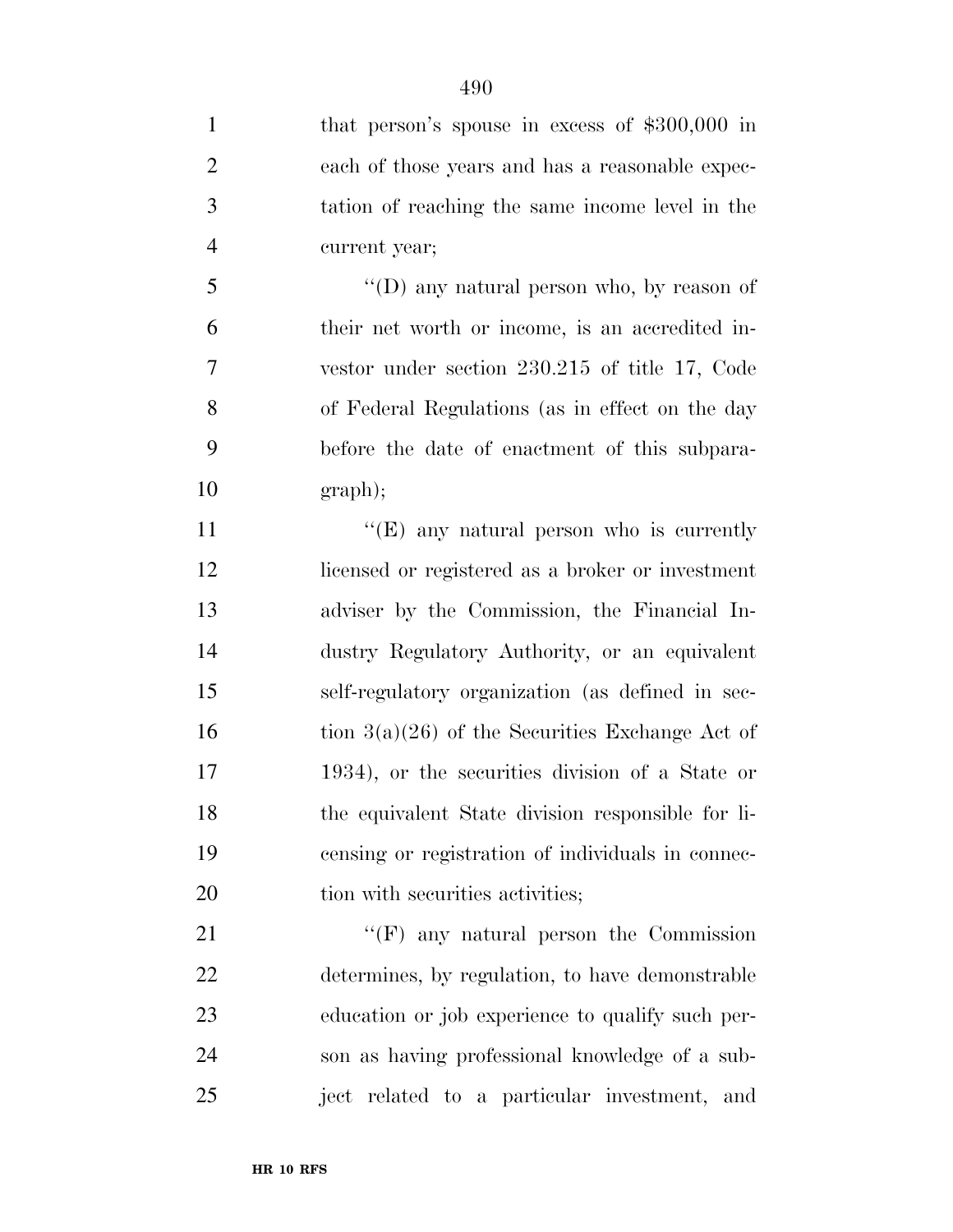| $\mathbf{1}$   | whose education or job experience is verified by           |  |
|----------------|------------------------------------------------------------|--|
| $\overline{2}$ | the Financial Industry Regulatory Authority or             |  |
| 3              | an equivalent self-regulatory organization (as             |  |
| $\overline{4}$ | defined in section $3(a)(26)$ of the Securities Ex-        |  |
| 5              | change Act of 1934); or".                                  |  |
| 6              | (b) REPEAL.—Section 413 of the Dodd-Frank Wall             |  |
| 7              | Street Reform and Consumer Protection Act (Public Law)     |  |
| 8              | $111-203$ ) is hereby repealed.                            |  |
| 9              | SEC. 861. REPEAL OF CERTAIN PROVISIONS REQUIRING A         |  |
| 10             | STUDY AND REPORT TO CONGRESS.                              |  |
| 11             | The following provisions of the Dodd-Frank Wall            |  |
| 12             | Street Reform and Consumer Protection Act are repealed:    |  |
| 13             | $(1)$ Section 412.                                         |  |
| 14             | $(2)$ Section 415.                                         |  |
| 15             | $(3)$ Section 416.                                         |  |
| 16             | $(4)$ Section 417.                                         |  |
| 17             | SEC. 862. REPEAL.                                          |  |
| 18             | (a) REPEAL.—The following sections of title XV of          |  |
| 19             | the Dodd-Frank Wall Street Reform and Consumer Pro-        |  |
| 20             | tection Act are repealed, and the provisions of law amend- |  |
| 21             | ed or repealed by such sections are restored or revived as |  |
| 22             | if such sections had not been enacted:                     |  |
| 23             | $(1)$ Section 1502.                                        |  |
| 24             | $(2)$ Section 1503.                                        |  |
| 25             | $(3)$ Section 1504.                                        |  |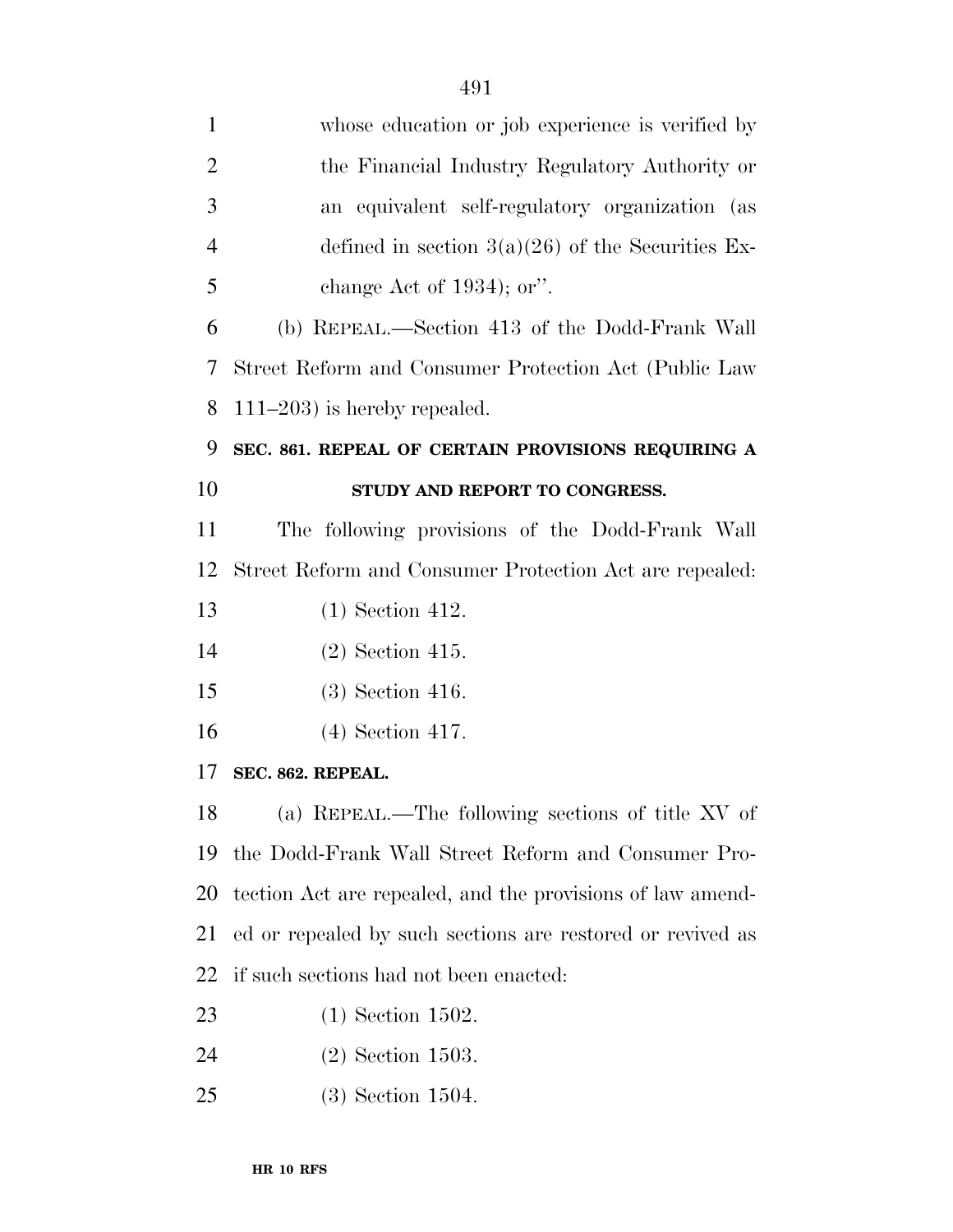(4) Section 1505.

(5) Section 1506.

 (b) CLERICAL AMENDMENT.—The table of contents in section 1(b) of the Dodd-Frank Wall Street Reform and Consumer Protection Act is amended by striking the items relating to sections 1502, 1503, 1504, 1505, and 1506.

# **Subtitle C—Harmonization of Derivatives Rules**

**SEC. 871. COMMISSIONS REVIEW AND HARMONIZATION OF** 

 **RULES RELATING TO THE REGULATION OF OVER-THE-COUNTER SWAPS MARKETS.** 

 The Securities and Exchange Commission and the Commodity Futures Trading Commission shall review each rule, order, and interpretive guidance issued by either such Commission pursuant to title VII of the Dodd-Frank Wall Street Reform and Consumer Protection Act (15 U.S.C. 8301 et seq.) and, where the Commissions find in- consistencies in any such rules, orders, or interpretive guidance, shall jointly issue new rules, orders, or interpre-tive guidance to resolve such inconsistencies.

 **SEC. 872. TREATMENT OF TRANSACTIONS BETWEEN AF-FILIATES.** 

 (a) COMMODITY EXCHANGE ACT.—Section 1a(47) of the Commodity Exchange Act (7 U.S.C. 1a(47)) is amend-ed by adding at the end the following: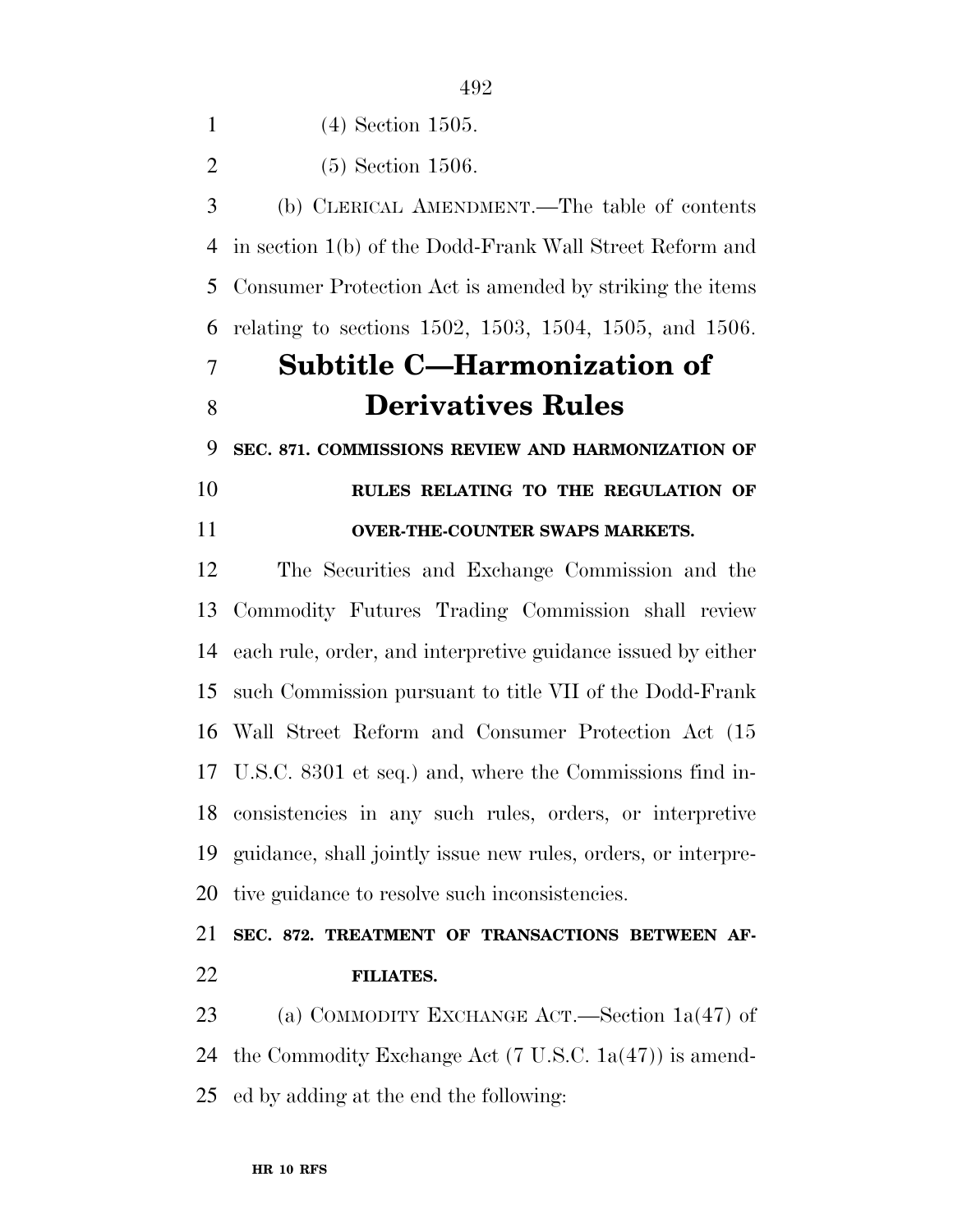| $\mathbf{1}$   | "(G) TREATMENT OF SWAP TRANSACTIONS         |
|----------------|---------------------------------------------|
| $\overline{2}$ | BETWEEN AFFILIATES.-                        |
| 3              | ``(i)<br>EXEMPTION FROM<br><b>SWAP</b>      |
| $\overline{4}$ | RULES.—Except as provided under clause      |
| 5              | (ii), the Commission may not regulate a     |
| 6              | swap under this Act if all of the following |
| $\overline{7}$ | apply to such swap:                         |
| 8              | ``(I)<br>AFFILIATION.—One                   |
| 9              | counterparty, directly or indirectly,       |
| 10             | holds a majority ownership interest in      |
| 11             | the other counterparty, or a third          |
| 12             | party, directly or indirectly, holds a      |
| 13             | majority ownership interest in both         |
| 14             | counterparties.                             |
| 15             | "(II) FINANCIAL STATEMENTS.-                |
| 16             | The affiliated counterparty that holds      |
| 17             | the majority interest in the other          |
| 18             | counterparty or the third party that,       |
| 19             | directly or indirectly, holds the major-    |
| 20             | ity interests in both affiliated counter-   |
| 21             | parties, reports its financial state-       |
| 22             | ments on a consolidated basis under         |
| 23             | generally accepted accounting prin-         |
| 24             | ciples or International Financial Re-       |
| 25             | porting Standards, or other similar         |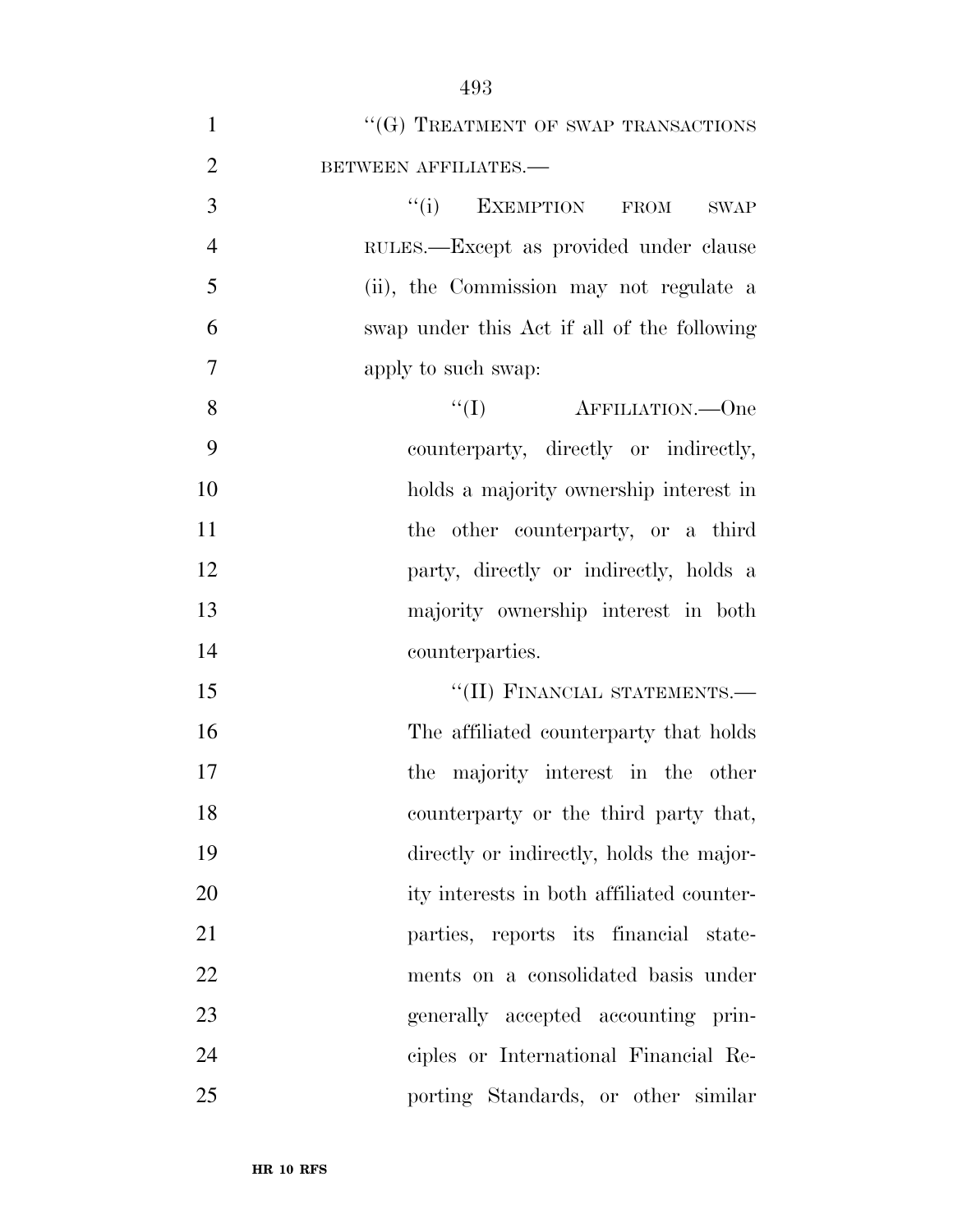| $\mathbf{1}$<br>standards, and the financial state-      |
|----------------------------------------------------------|
| $\overline{2}$<br>ments include the financial results of |
| 3<br>the<br>majority-owned affiliated                    |
| $\overline{4}$<br>counterparty or counterparties.        |
| 5<br>"(ii) REQUIREMENTS FOR EXEMPTED                     |
| 6<br>SWAPS.—With respect to a swap described             |
| $\tau$<br>under clause (i):                              |
| 8<br>$\lq\lq (I)$ REPORTING REQUIRE-                     |
| 9<br>MENT.—If at least one counterparty is               |
| 10<br>a swap dealer or major swap partici-               |
| 11<br>pant, that counterparty shall report               |
| 12<br>the swap pursuant to section 4r, with-             |
| 13<br>in such time period as the Commis-                 |
| 14<br>sion may by rule or regulation pre-                |
| 15<br>scribe—                                            |
| 16<br>"(aa) to a swap data reposi-                       |
| 17<br>tory; or                                           |
| $``(bb)$ if there is no swap<br>18                       |
| 19<br>data repository that would accept                  |
| 20<br>the agreement, contract or trans-                  |
| 21<br>action, to the Commission.                         |
| 22<br>``(II)<br>RISK MANAGEMENT<br>$RE-$                 |
| 23<br>QUIREMENT.—If at least<br>one                      |
| 24<br>counterparty is a swap dealer or                   |
| 25<br>major swap participant, the<br>swap                |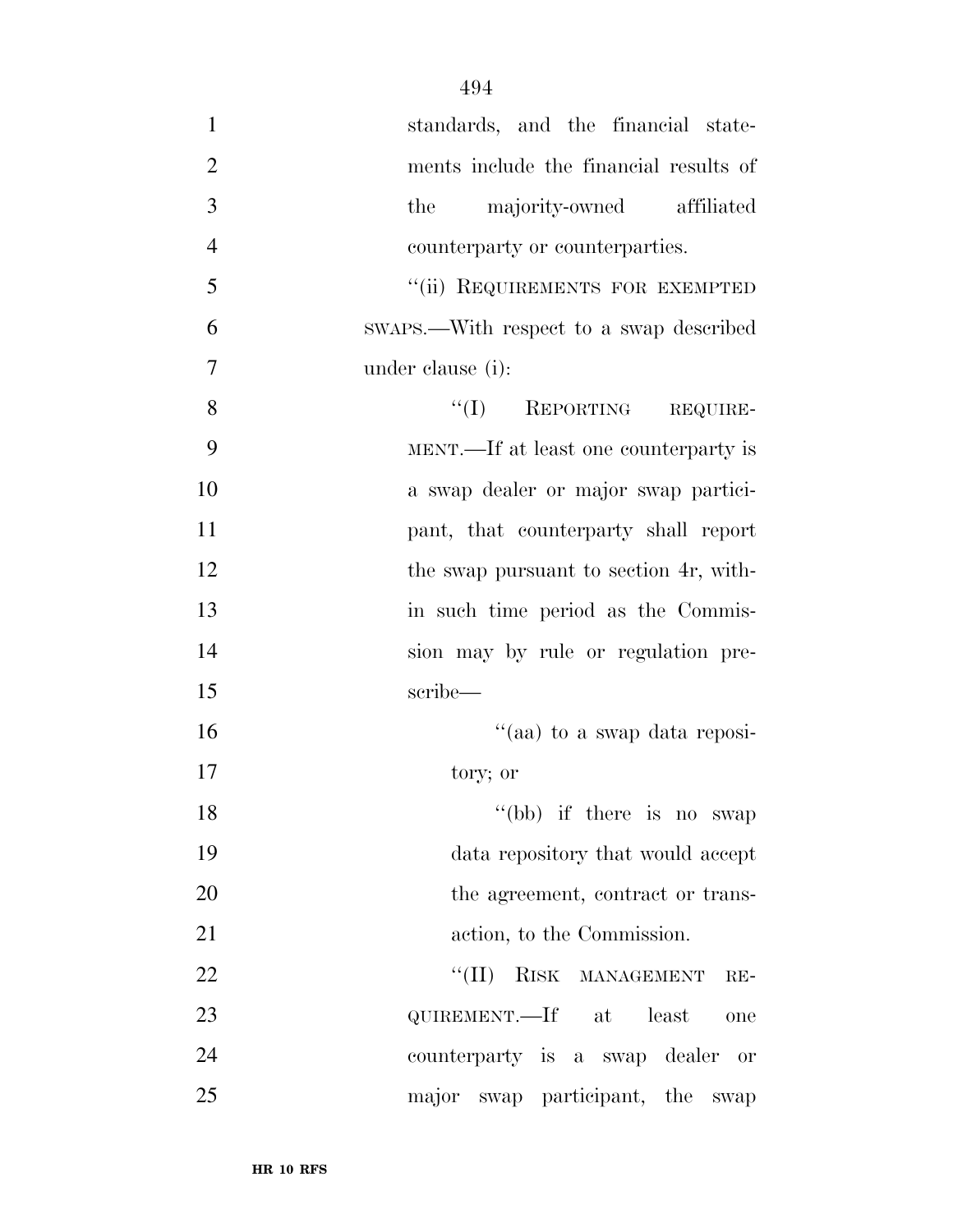| $\mathbf{1}$   | shall be subject to a centralized risk                  |
|----------------|---------------------------------------------------------|
| $\overline{2}$ | management program pursuant<br>$\sim$ to                |
| 3              | section 4s(j) that is reasonably de-                    |
| $\overline{4}$ | signed to monitor and to manage the                     |
| 5              | risks associated with the swap.                         |
| 6              | "(III) ANTI-EVASION REQUIRE-                            |
| 7              | MENT.—The swap shall not be struc-                      |
| 8              | tured to evade the Dodd-Frank Wall                      |
| 9              | Street Reform and Consumer Protec-                      |
| 10             | tion Act in violation of any rule pro-                  |
| 11             | mulgated by the Commission pursuant                     |
| 12             | to section $721(e)$ of such Act.".                      |
| 13             | (b) SECURITIES EXCHANGE ACT OF 1934.—Section            |
| 14             | $3(a)(68)$ of the Securities Exchange Act of 1934 (15   |
| 15             | U.S.C. $78c(a)(68)$ is amended by adding at the end the |
| 16             | following:                                              |
| 17             | ``(F)<br>TREATMENT OF<br><b>SECURITY-BASED</b>          |
| 18             | SWAP TRANSACTIONS BETWEEN AFFILIATES.-                  |
| 19             | ``(i)<br>EXEMPTION FROM SECURITY-                       |
| 20             | BASED SWAP RULES.—Except as provided                    |
| 21             | under clause (ii), the Commission may not               |
| 22             | regulate a security-based swap under this               |
| 23             | Act if all of the following apply to such se-           |
| 24             | curity-based swap:                                      |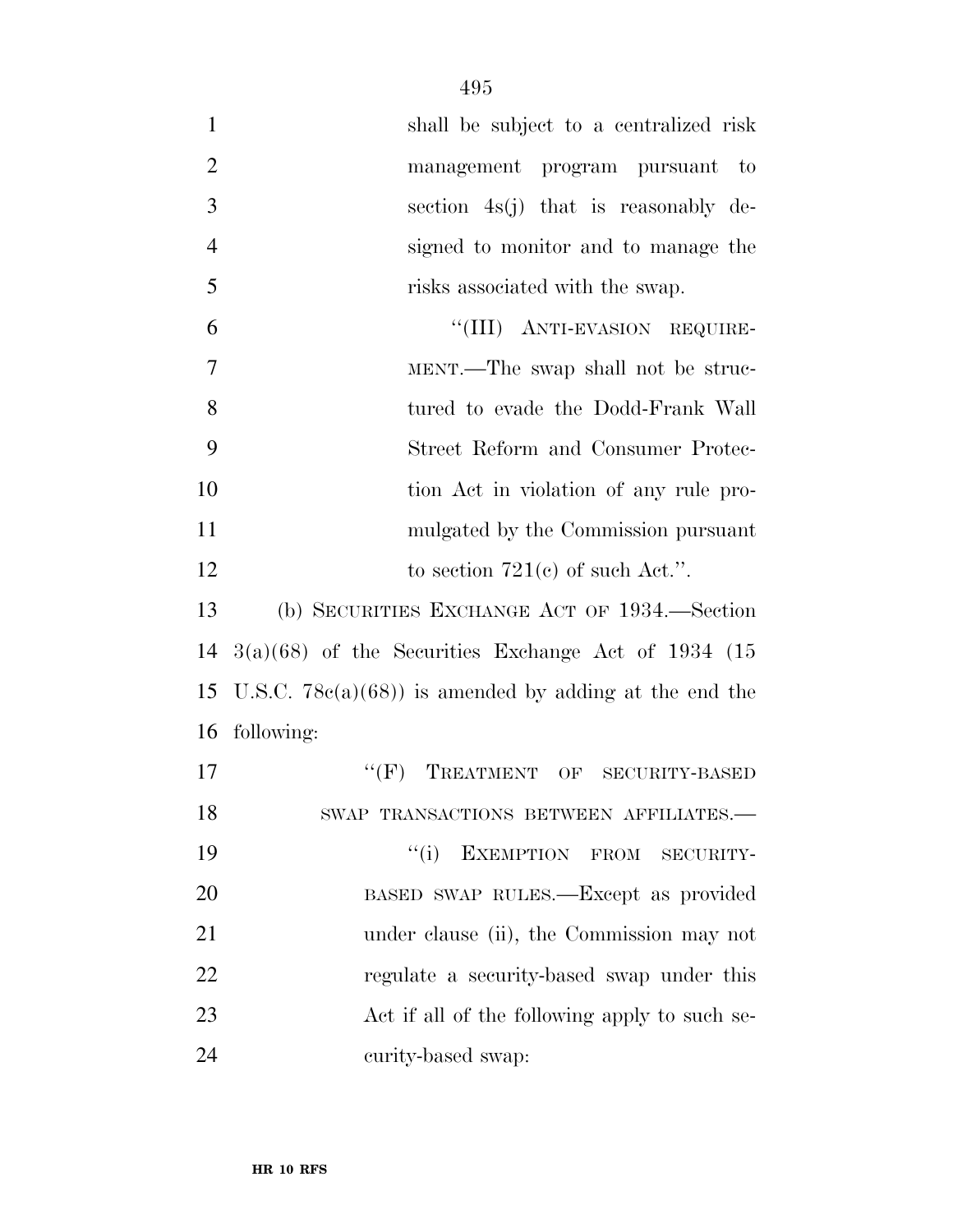| $\mathbf{1}$   | ``(I)<br>AFFILIATION.—One                 |
|----------------|-------------------------------------------|
| $\overline{2}$ | counterparty, directly or indirectly,     |
| 3              | holds a majority ownership interest in    |
| $\overline{4}$ | the other counterparty, or a third        |
| 5              | party, directly or indirectly, holds a    |
| 6              | majority ownership interest in both       |
| 7              | counterparties.                           |
| 8              | "(II) FINANCIAL STATEMENTS.-              |
| 9              | The affiliated counterparty that holds    |
| 10             | the majority interest in the other        |
| 11             | counterparty or the third party that,     |
| 12             | directly or indirectly, holds the major-  |
| 13             | ity interests in both affiliated counter- |
| 14             | parties, reports its financial state-     |
| 15             | ments on a consolidated basis under       |
| 16             | generally accepted accounting prin-       |
| 17             | ciples or International Financial Re-     |
| 18             | porting Standards, or other similar       |
| 19             | standards, and the financial state-       |
| 20             | ments include the financial results of    |
| 21             | majority-owned affiliated<br>the          |
| 22             | counterparty or counterparties.           |
| 23             | "(ii) REQUIREMENTS FOR EXEMPTED           |
| 24             | SECURITY-BASED SWAPS.—With respect to     |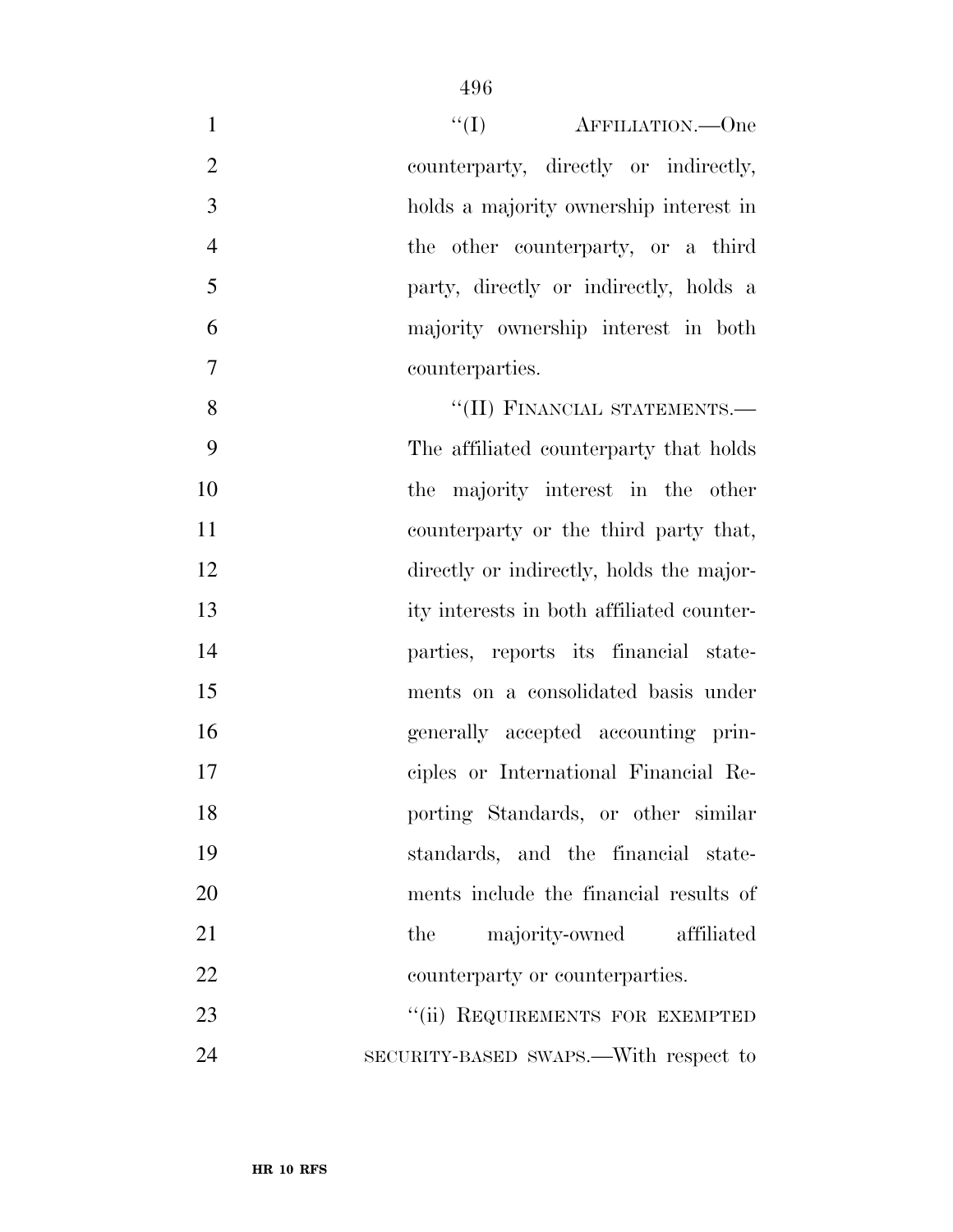| $\mathbf{1}$   | security-based swap described under<br>$\mathbf{a}$ |
|----------------|-----------------------------------------------------|
| $\overline{2}$ | clause (i):                                         |
| 3              | REPORTING<br>``(I)<br>REQUIRE-                      |
| $\overline{4}$ | MENT.—If at least one counterparty is               |
| 5              | a security-based swap dealer or major               |
| 6              | security-based swap participant, that               |
| 7              | counterparty shall report the security-             |
| 8              | based swap pursuant to section 13A,                 |
| 9              | within such time period as the Com-                 |
| 10             | mission may by rule or regulation pre-              |
| 11             | scribe—                                             |
| 12             | "(aa) to a security-based                           |
| 13             | swap data repository; or                            |
| 14             | "(bb) if there is no security-                      |
| 15             | based swap data repository that                     |
| 16             | would accept the agreement, con-                    |
| 17             | tract or transaction, to the Com-                   |
| 18             | mission.                                            |
| 19             | "(II) RISK MANAGEMENT<br>$RE-$                      |
| 20             | QUIREMENT.—If at least<br>one                       |
| 21             | counterparty is a security-based swap               |
| 22             | dealer or major security-based swap                 |
| 23             | participant, the security-based swap                |
| 24             | shall be subject to a centralized risk              |
| 25             | management program pursuant<br>to                   |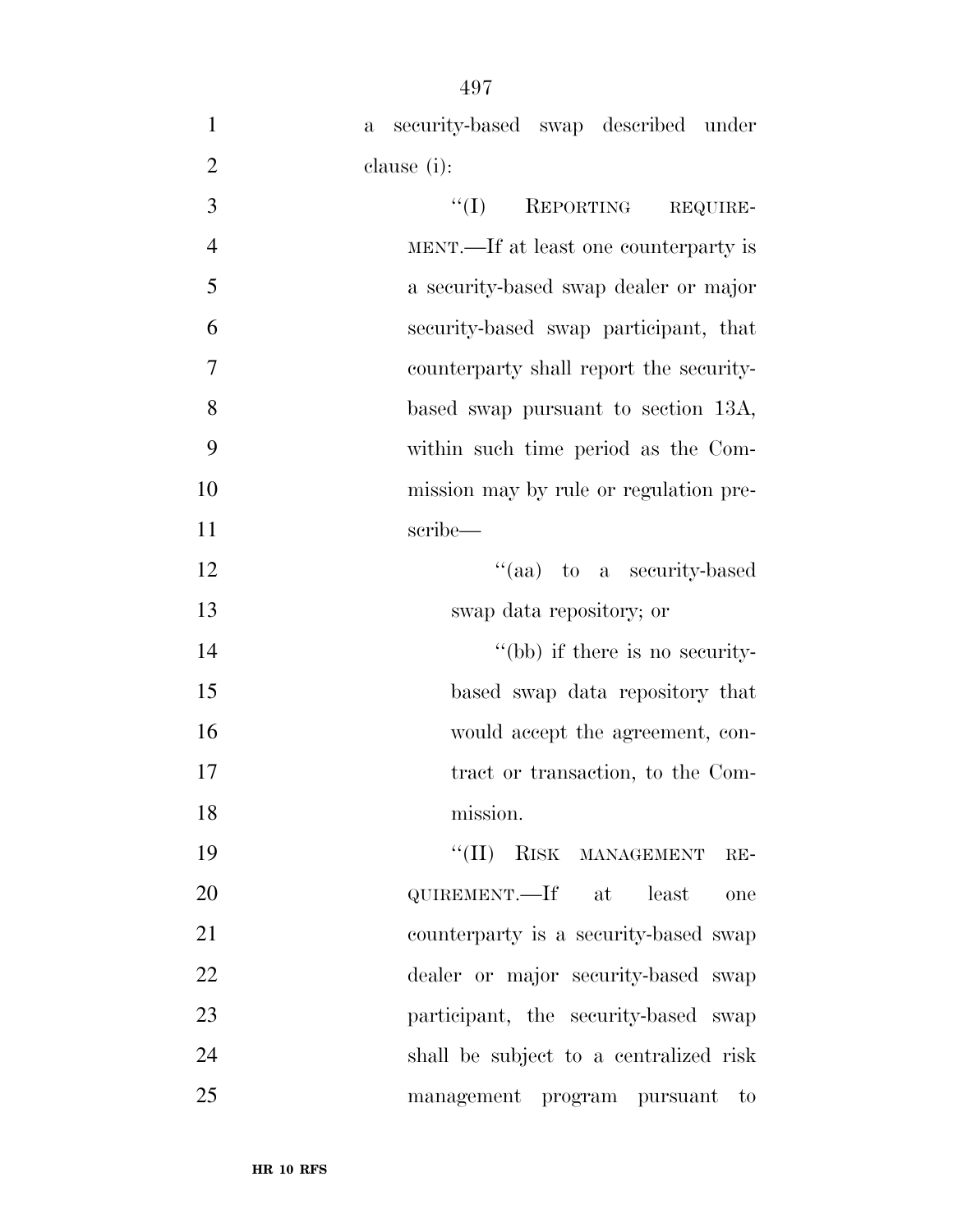| $\mathbf{1}$   |                       | section $15F(j)$ that is reasonably de- |
|----------------|-----------------------|-----------------------------------------|
| $\overline{2}$ |                       | signed to monitor and to manage the     |
| 3              |                       | risks associated with the security-     |
| $\overline{4}$ |                       | based swap.                             |
| 5              |                       | "(III) ANTI-EVASION REQUIRE-            |
| 6              |                       | MENT.—The security-based swap shall     |
| $\overline{7}$ |                       | not be structured to evade the Dodd-    |
| 8              |                       | Frank Wall Street Reform and Con-       |
| 9              |                       | sumer Protection Act in violation of    |
| 10             |                       | any rule promulgated by the Commis-     |
| 11             |                       | sion pursuant to section $761(b)(3)$ of |
| 12             |                       | such Act.".                             |
| 13             | <b>TITLE</b>          | <b>IX—REPEAL</b><br>OF<br>THE           |
| 14             |                       | <b>VOLCKER RULE AND OTHER</b>           |
| 15             | <b>PROVISIONS</b>     |                                         |
|                | 16 SEC. 901. REPEALS. |                                         |

 (a) IN GENERAL.—The following sections of title VI of the Dodd-Frank Wall Street Reform and Consumer Protection Act are repealed, and the provisions of law amended or repealed by such sections are restored or re-vived as if such sections had not been enacted:

- (1) Section 603.
- (2) Section 618.
- (3) Section 619.
- (4) Section 620.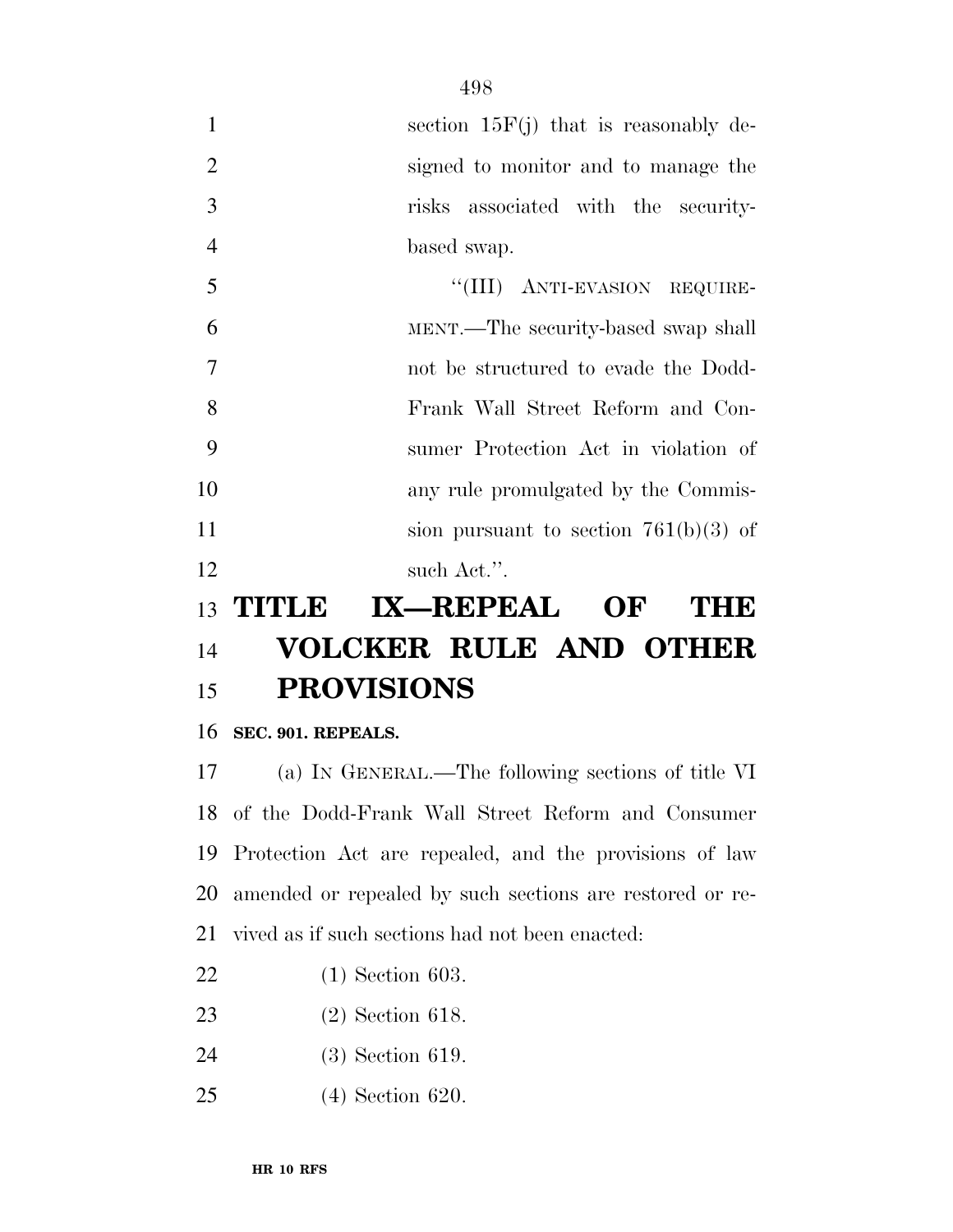(5) Section 621.

 (b) CLERICAL AMENDMENT.—The table of contents under section 1(b) of the Dodd-Frank Wall Street Reform and Consumer Protection Act is amended by striking the items relating to sections 603, 618, 619, 620, and 621.

## **TITLE X—FED OVERSIGHT REFORM AND MODERNIZATION**

### **SEC. 1001. REQUIREMENTS FOR POLICY RULES OF THE FEDERAL OPEN MARKET COMMITTEE.**

 The Federal Reserve Act (12 U.S.C. 221 et seq.) is amended by inserting after section 2B the following new section:

 **''SEC. 2C. DIRECTIVE POLICY RULES OF THE FEDERAL OPEN MARKET COMMITTEE.** 

 ''(a) DEFINITIONS.—In this section the following definitions shall apply:

17 "(1) APPROPRIATE CONGRESSIONAL COMMIT- TEES.—The term 'appropriate congressional com- mittees' means the Committee on Financial Services of the House of Representatives and the Committee on Banking, Housing, and Urban Affairs of the Sen-ate.

23 "(2) DIRECTIVE POLICY RULE.—The term 'Di- rective Policy Rule' means a policy rule developed by the Federal Open Market Committee that meets the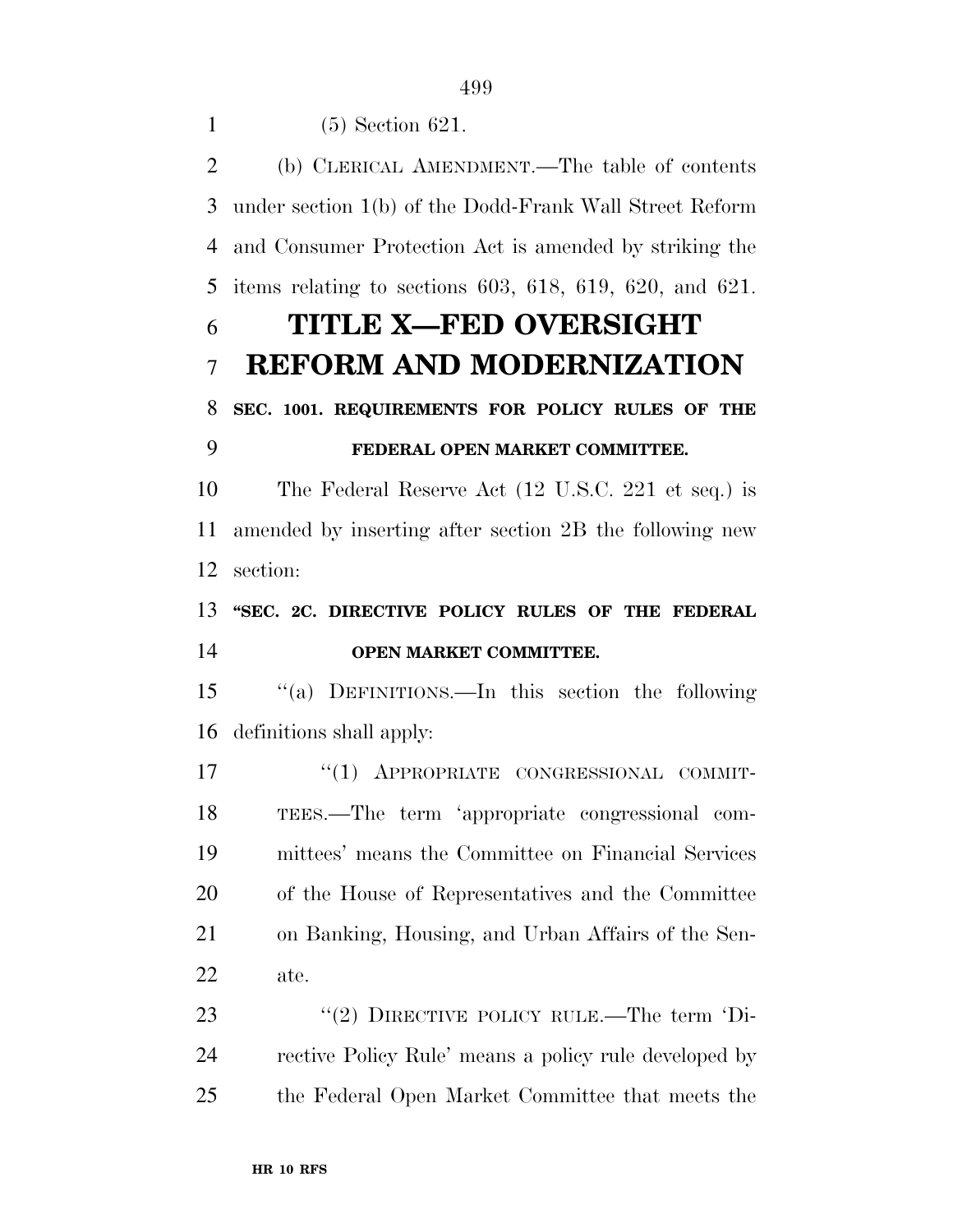| $\mathbf{1}$   | requirements of subsection (c) and that provides the |
|----------------|------------------------------------------------------|
| $\overline{2}$ | basis for the Open Market Operations Directive.      |
| 3              | "(3) GDP.—The term 'GDP' means the gross             |
| $\overline{4}$ | domestic product of the United States as computed    |
| 5              | and published by the Department of Commerce.         |
| 6              | "(4) INTERMEDIATE POLICY INPUT.—The term             |
| 7              | 'Intermediate Policy Input'—                         |
| 8              | $\lq\lq$ may include any variable determined         |
| 9              | by the Federal Open Market Committee as a            |
| 10             | necessary input to guide open-market oper-           |
| 11             | ations;                                              |
| 12             | $\lq\lq$ shall include an estimate of, and the       |
| 13             | method of calculation for, the current rate of       |
| 14             | inflation or current inflation expectations; and     |
| 15             | $\lq\lq$ shall include, specifying whether the       |
| 16             | variable or estimate is historical, current, or a    |
| 17             | forecast and the method of calculation, at least     |
| 18             | one of-                                              |
| 19             | "(i) an estimate of real GDP, nominal                |
| 20             | GDP, or potential GDP;                               |
| 21             | "(ii) an estimate of the monetary ag-                |
| 22             | gregate compiled by the Board of Gov-                |
| 23             | ernors of the Federal Reserve System and             |
| 24             | Federal reserve banks; or                            |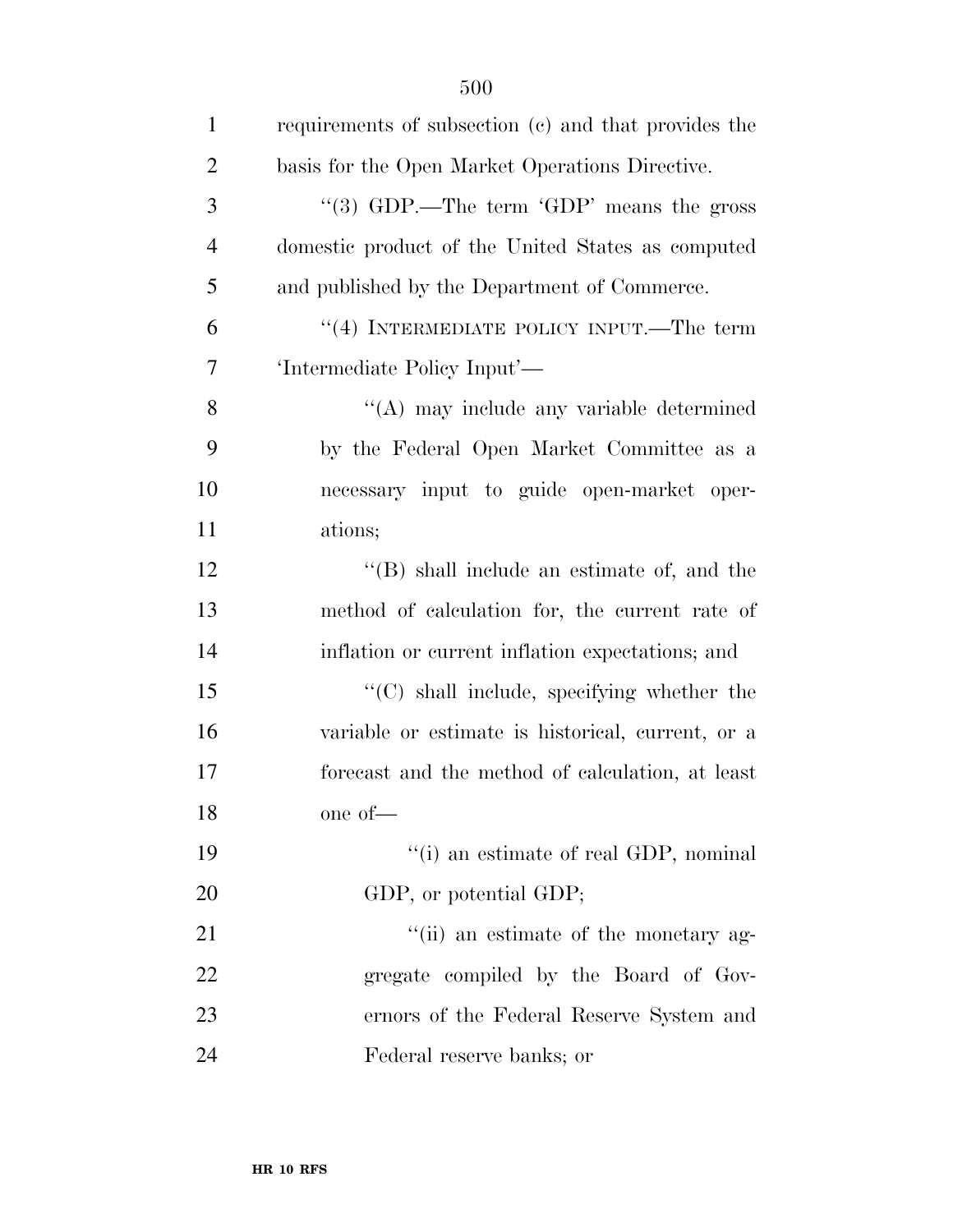| $\mathbf{1}$   | "(iii) an interactive variable or a net            |
|----------------|----------------------------------------------------|
| $\overline{2}$ | estimate composed of the estimates de-             |
| 3              | scribed in clauses (i) and (ii).                   |
| $\overline{4}$ | "(5) LEGISLATIVE DAY.—The term 'legislative        |
| 5              | day' means a day on which either House of Congress |
| 6              | is in session.                                     |
| 7              | "(6) OPEN MARKET OPERATIONS DIRECTIVE.-            |
| 8              | The term 'Open Market Operations Directive' means  |
| 9              | an order to achieve a specified Policy Instrument  |
| 10             | Target provided to the Federal Reserve Bank of     |
| 11             | New York by the Federal Open Market Committee      |
| 12             | pursuant to powers authorized under section 14 of  |
| 13             | this Act that guide open-market operations.        |
| 14             | "(7) POLICY INSTRUMENT.—The term 'Policy           |
| 15             | Instrument' means—                                 |
| 16             | $\lq\lq$ the nominal Federal funds rate;           |
| 17             | $\lq\lq$ the nominal rate of interest paid on      |
| 18             | nonborrowed reserves; or                           |
| 19             | "(C) the discount window primary credit            |
| 20             | interest rate most recently published on the       |
| 21             | Federal Reserve Statistical Release on selected    |
| 22             | interest rates (daily or weekly), commonly re-     |
| 23             | ferred to as the H.15 release.                     |
| 24             | "(8) POLICY INSTRUMENT TARGET.—The term            |
| 25             | Policy Instrument Target' means the target for the |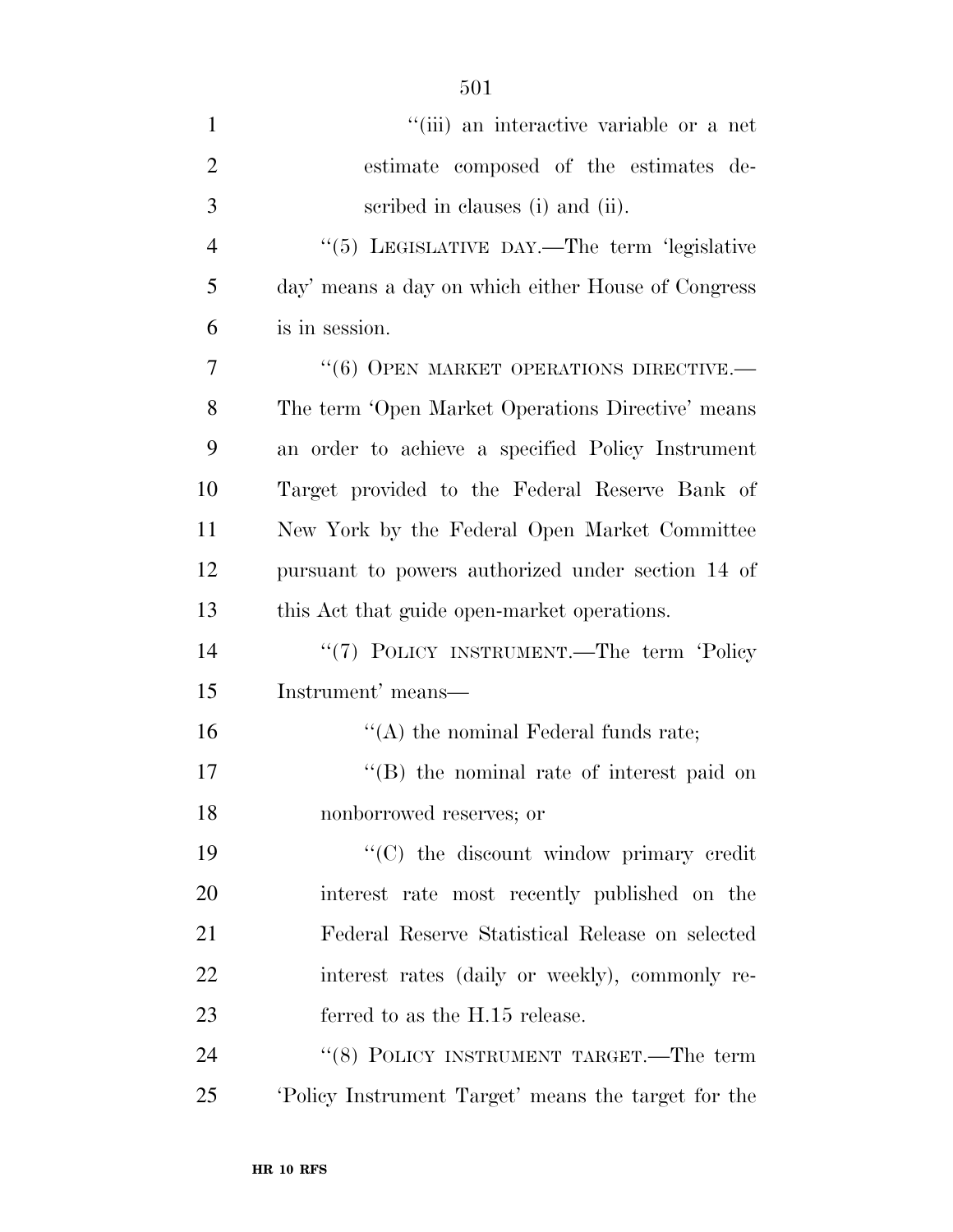| $\mathbf{1}$   | Policy Instrument specified in the Open Market Op-               |
|----------------|------------------------------------------------------------------|
| $\overline{2}$ | erations Directive.                                              |
| 3              | $(9)$ REFERENCE POLICY RULE.—The term                            |
| $\overline{4}$ | 'Reference Policy Rule' means a calculation of the               |
| 5              | nominal Federal funds rate as equal to the sum of                |
| 6              | the following:                                                   |
| 7              | "(A) The rate of inflation over the pre-                         |
| 8              | vious four quarters.                                             |
| 9              | "(B) One-half of the percentage deviation                        |
| 10             | of the real GDP from an estimate of potential                    |
| 11             | GDP.                                                             |
| 12             | $\lq\lq$ <sup>c</sup> (C) One-half of the difference between the |
| 13             | rate of inflation over the previous four quarters                |
| 14             | and two percent.                                                 |
| 15             | "(D) Two percent.                                                |
| 16             | "(b) SUBMITTING A DIRECTIVE POLICY RULE.—Not                     |
| 17             | later than 48 hours after the end of a meeting of the Fed-       |
| 18             | eral Open Market Committee, the Chairman of the Fed-             |
| 19             | eral Open Market Committee shall submit to the appro-            |
| 20             | priate congressional committees and the Comptroller Gen-         |
| 21             | eral of the United States a Directive Policy Rule and a          |
| 22             | statement that identifies the members of the Federal Open        |
| 23             | Market Committee who voted in favor of the Directive Pol-        |
| 24             | icy Rule.                                                        |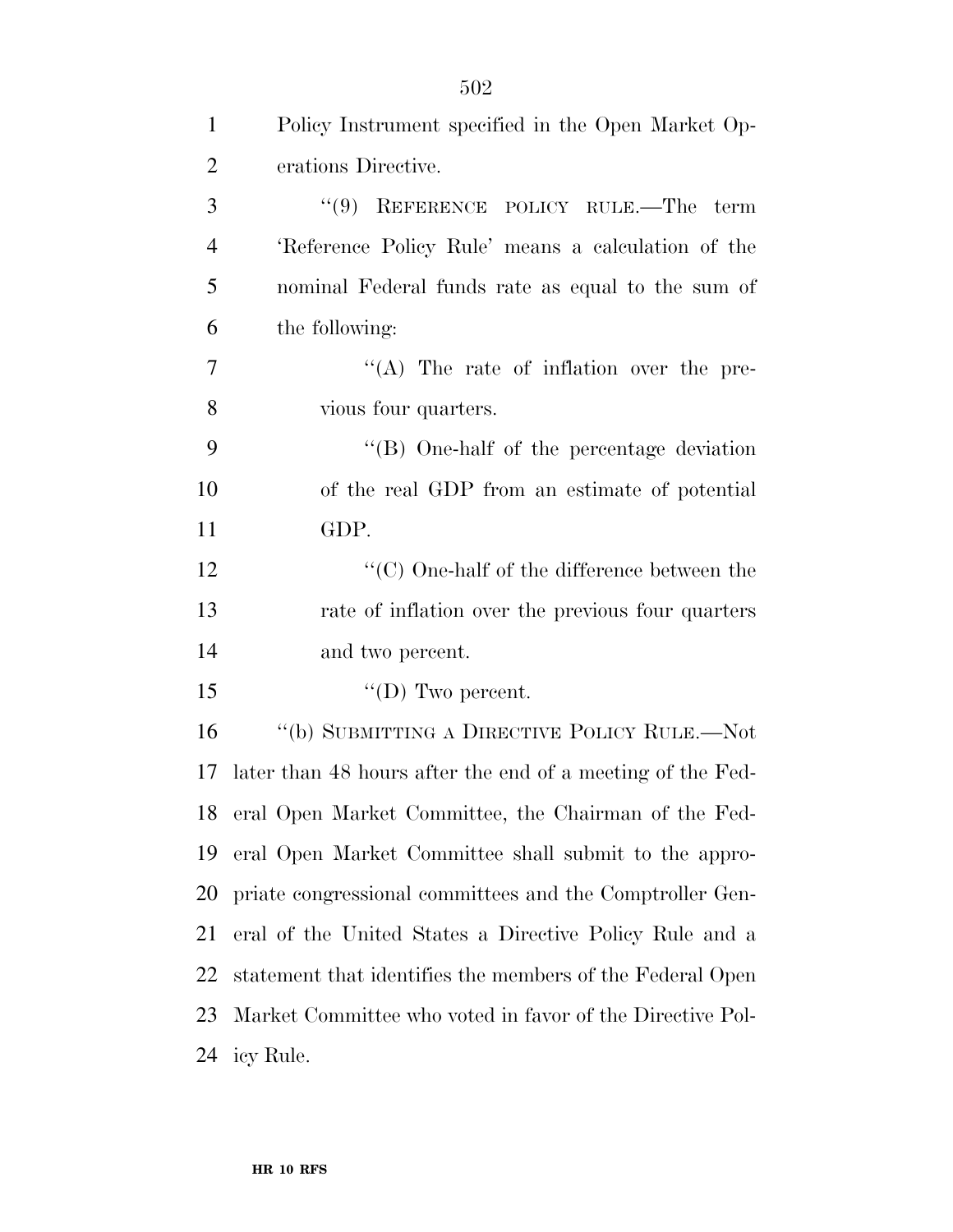| $\mathbf{1}$   | "(c) REQUIREMENTS FOR A DIRECTIVE POLICY              |
|----------------|-------------------------------------------------------|
| $\overline{2}$ | RULE.—A Directive Policy Rule shall—                  |
| 3              | $\lq(1)$ identify the Policy Instrument the Direc-    |
| $\overline{4}$ | tive Policy Rule is designed to target;               |
| 5              | $\lq(2)$ describe the strategy or rule of the Federal |
| 6              | Open Market Committee for the systematic quan-        |
| 7              | titative adjustment of the Policy Instrument Target   |
| 8              | to respond to a change in the Intermediate Policy     |
| 9              | Inputs;                                               |
| 10             | $(3)$ include a function that comprehensively         |
| 11             | models the interactive relationship between the In-   |
| 12             | termediate Policy Inputs;                             |
| 13             | $(4)$ include the coefficients of the Directive       |
| 14             | Policy Rule that generate the current Policy Instru-  |
| 15             | ment Target and a range of predicted future values    |
| 16             | for the Policy Instrument Target if changes occur in  |
| 17             | any Intermediate Policy Input;                        |
| 18             | $\lq(5)$ describe the procedure for adjusting the     |
| 19             | supply of bank reserves to achieve the Policy Instru- |
| 20             | ment Target;                                          |
| 21             | $\cdot$ (6) include a statement as to whether the Di- |
| 22             | rective Policy Rule substantially conforms to the     |
| 23             | Reference Policy Rule and, if applicable—             |
| 24             | $\lq\lq$ an explanation of the extent to which        |
| 25             | it departs from the Reference Policy Rule;            |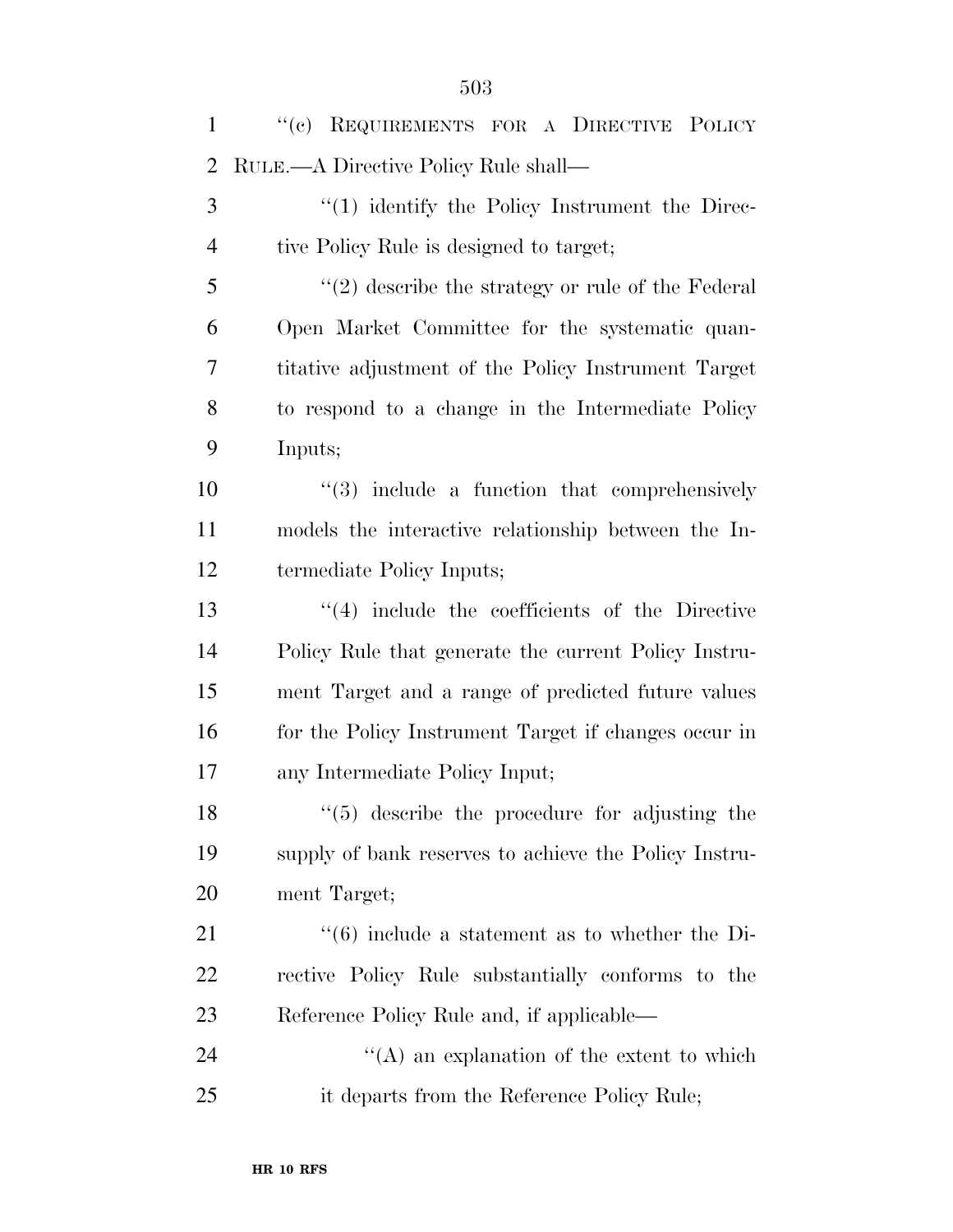| $\mathbf{1}$   | $\lq\lq (B)$ a detailed justification for that depar-       |
|----------------|-------------------------------------------------------------|
| $\overline{2}$ | ture; and                                                   |
| 3              | $\lq\lq$ (C) a description of the circumstances             |
| $\overline{4}$ | under which the Directive Policy Rule may be                |
| 5              | amended in the future;                                      |
| 6              | $\lq(7)$ include a certification that the Directive         |
| 7              | Policy Rule is expected to support the economy in           |
| 8              | achieving stable prices and maximum natural em-             |
| 9              | ployment over the long term;                                |
| 10             | $(8)$ include a calculation that describes with             |
| 11             | mathematical precision the expected annual inflation        |
| 12             | rate over a 5-year period; and                              |
| 13             | $(9)$ include a plan to use the most accurate               |
| 14             | data, subject to all historical revisions, for inputs       |
| 15             | into the Directive Policy Rule and the Reference            |
| 16             | Policy Rule.                                                |
| 17             | "(d) GAO REPORT.—The Comptroller General of the             |
| 18             | United States shall compare the Directive Policy Rule sub-  |
| 19             | mitted under subsection (b) with the rule that was most     |
| 20             | recently submitted to determine whether the Directive Pol-  |
| 21             | icy Rule has materially changed. If the Directive Policy    |
| 22             | Rule has materially changed, the Comptroller General        |
| 23             | shall, not later than 7 days after each meeting of the Fed- |
| 24             | eral Open Market Committee, prepare and submit a com-       |
| 25             | pliance report to the appropriate congressional committees  |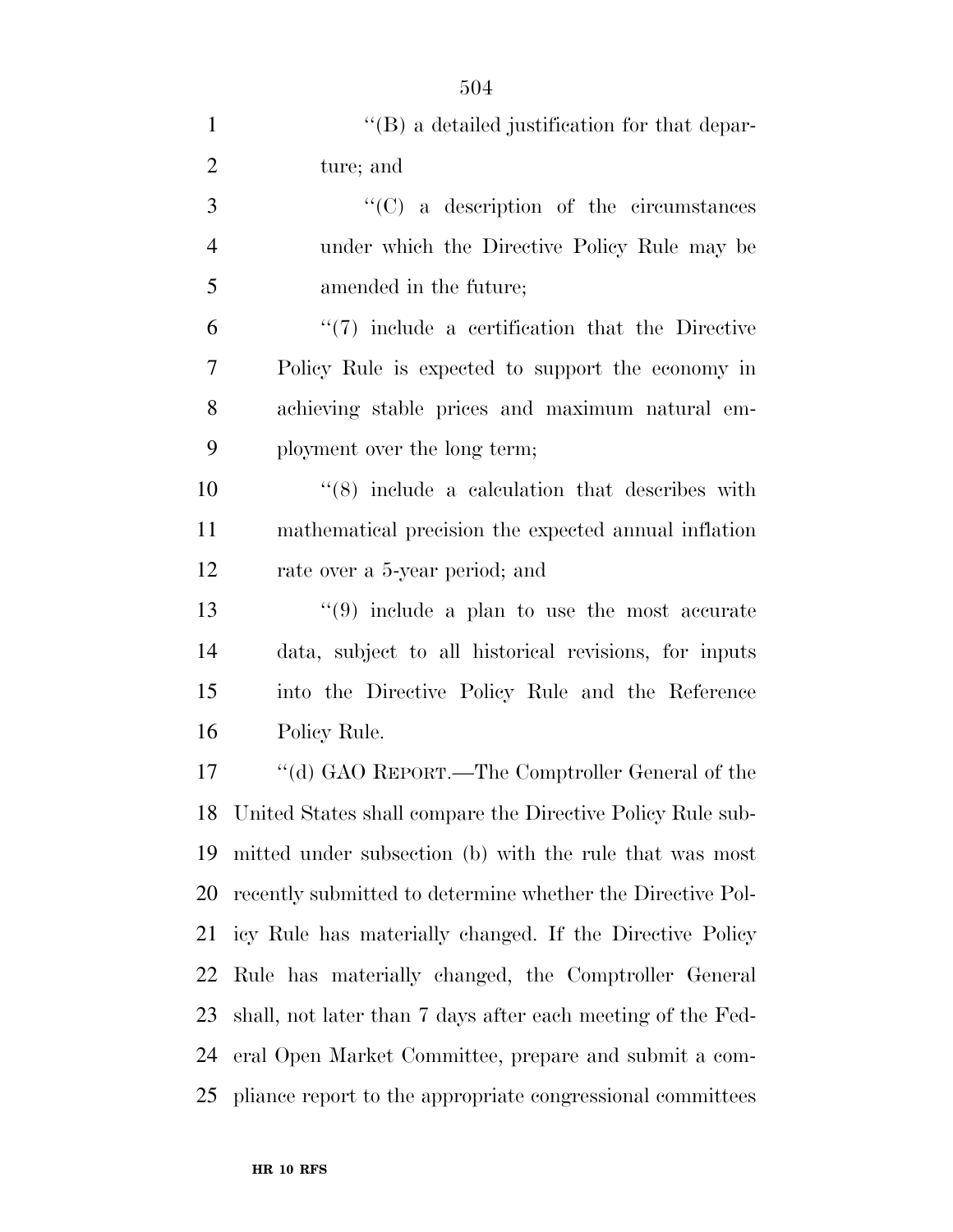specifying whether the Directive Policy Rule submitted after that meeting and the Federal Open Market Com-mittee are in compliance with this section.

#### 4 " (e) CHANGING MARKET CONDITIONS.—

5 "(1) RULE OF CONSTRUCTION.—Nothing in this Act shall be construed to require that the plans with respect to the systematic quantitative adjust- ment of the Policy Instrument Target described under subsection (c)(2) be implemented if the Fed- eral Open Market Committee determines that such plans cannot or should not be achieved due to changing market conditions.

13 "(2) GAO APPROVAL OF UPDATE.—Upon deter- mining that plans described in paragraph (1) cannot or should not be achieved, the Federal Open Market Committee shall submit an explanation for that de- termination and an updated version of the Directive Policy Rule to the Comptroller General of the United States and the appropriate congressional committees not later than 48 hours after making the determination. The Comptroller General shall, not later than 48 hours after receiving such updated version, prepare and submit to the appropriate con- gressional committees a compliance report deter-mining whether such updated version and the Fed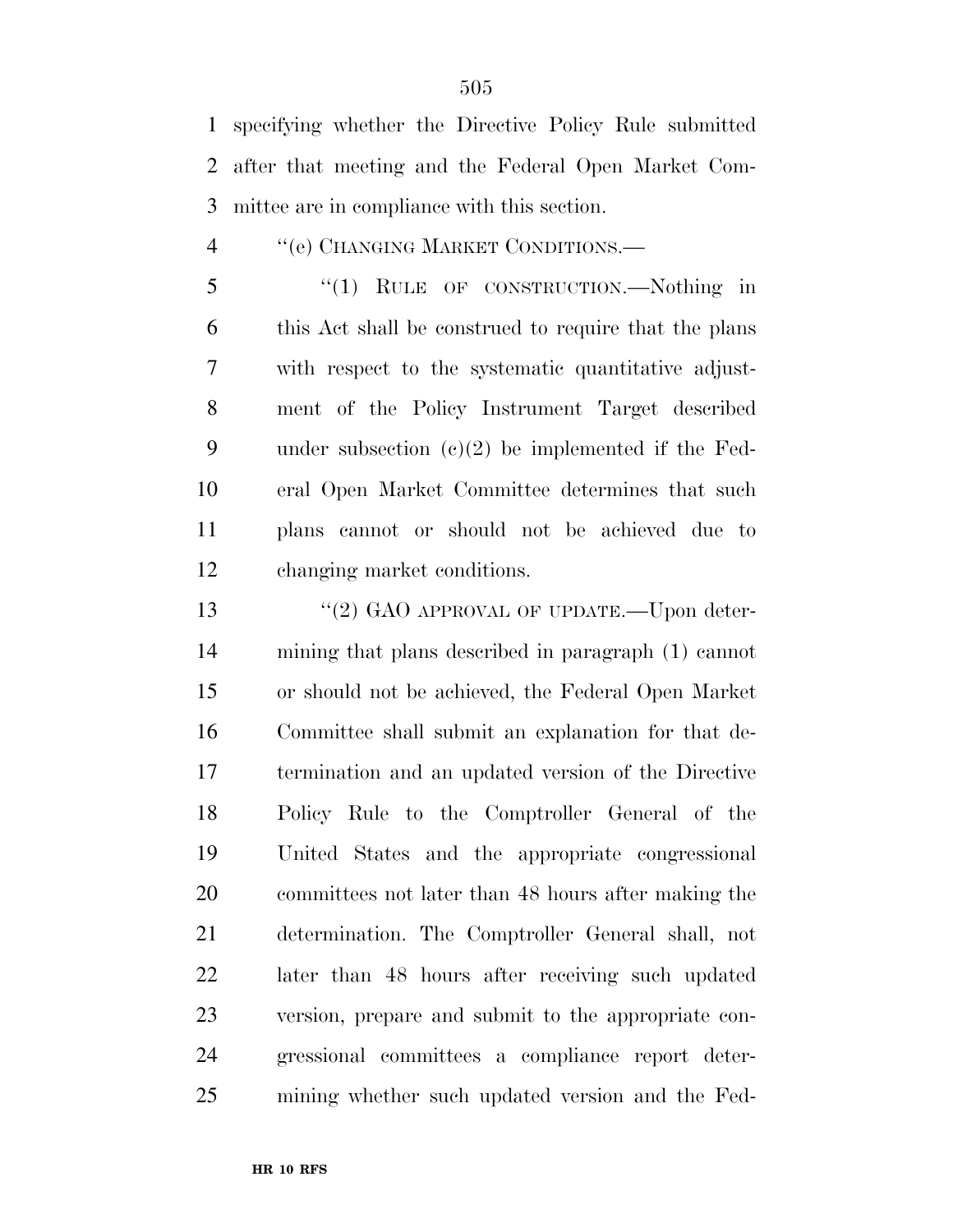eral Open Market Committee are in compliance with this section.

 ''(f) DIRECTIVE POLICY RULE AND FEDERAL OPEN MARKET COMMITTEE NOT IN COMPLIANCE.—

 ''(1) IN GENERAL.—If the Comptroller General of the United States determines that the Directive Policy Rule and the Federal Open Market Com- mittee are not in compliance with this section in the report submitted pursuant to subsection (d), or that the updated version of the Directive Policy Rule and the Federal Open Market Committee are not in com- pliance with this section in the report submitted pur- suant to subsection (e)(2), the Chairman of the Board of Governors of the Federal Reserve System shall, if requested by the chairman of either of the appropriate congressional committees, not later than 7 legislative days after such request, testify before such committee as to why the Directive Policy Rule, the updated version, or the Federal Open Market Committee is not in compliance.

21 "(2) GAO AUDIT.—Notwithstanding subsection (b) of section 714 of title 31, United States Code, upon submitting a report of noncompliance pursuant 24 to subsection (d) or subsection  $(e)(2)$  and after the period of 7 legislative days described in paragraph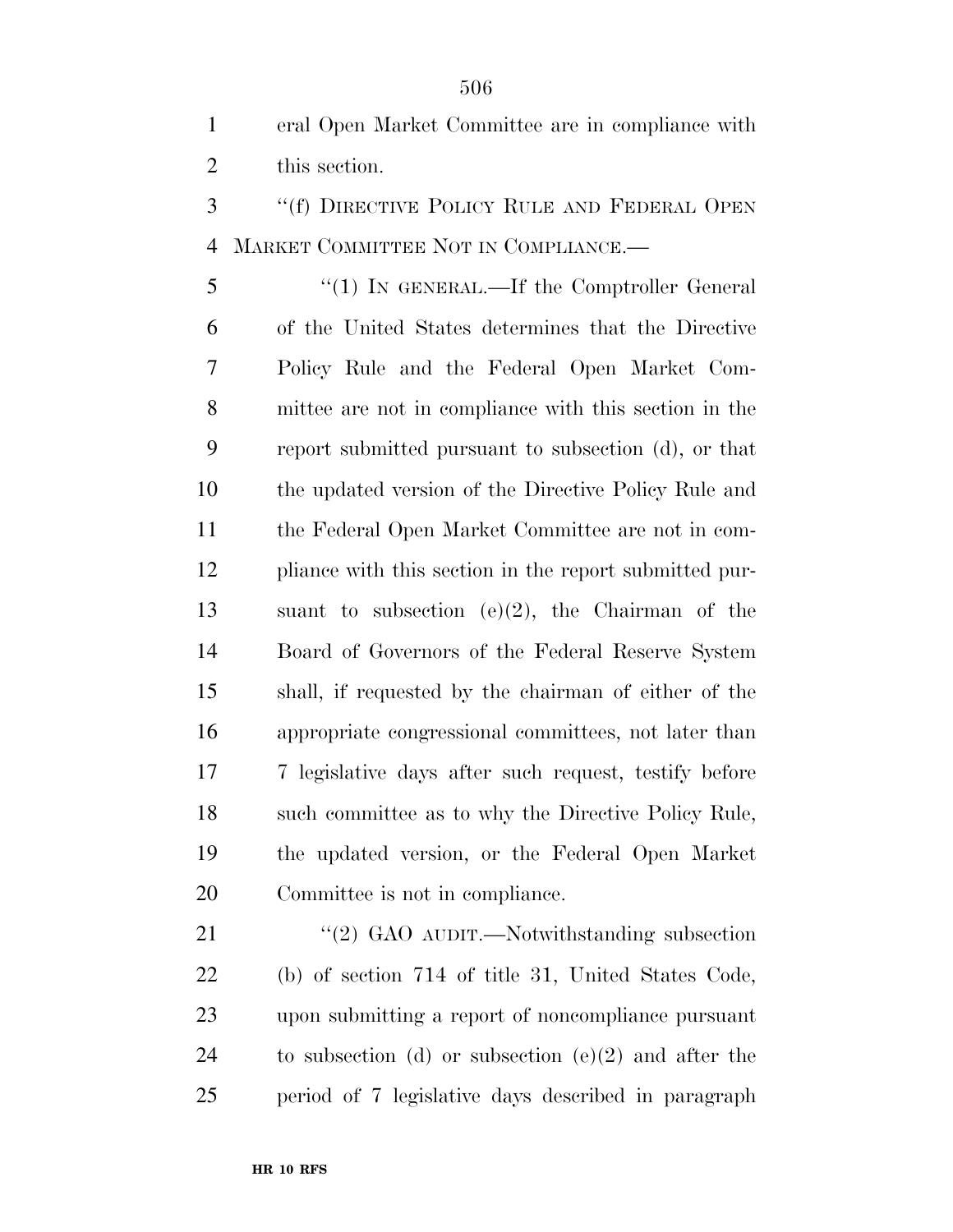(1), the Comptroller General shall audit the conduct of monetary policy by the Board of Governors of the Federal Reserve System and the Federal Open Mar- ket Committee upon request of the appropriate con- gressional committee. Such committee may specify the parameters of such audit.

 ''(g) CONGRESSIONAL HEARINGS.—The Chairman of the Board of Governors of the Federal Reserve System shall, if requested by the chairman of either of the appro- priate congressional committees and not later than 7 legis- lative days after such request, appear before such com- mittee to explain any change to the Directive Policy Rule.''.

### **SEC. 1002. FEDERAL OPEN MARKET COMMITTEE BLACK-OUT PERIOD.**

 Section 12A of the Federal Reserve Act (12 U.S.C. 263) is amended by adding at the end the following new subsection:

19 "(d) BLACKOUT PERIOD.—

20 "(1) In GENERAL.—During a blackout period, the only public communications that may be made by members and staff of the Committee with respect to macroeconomic or financial developments or about current or prospective monetary policy issues are the following: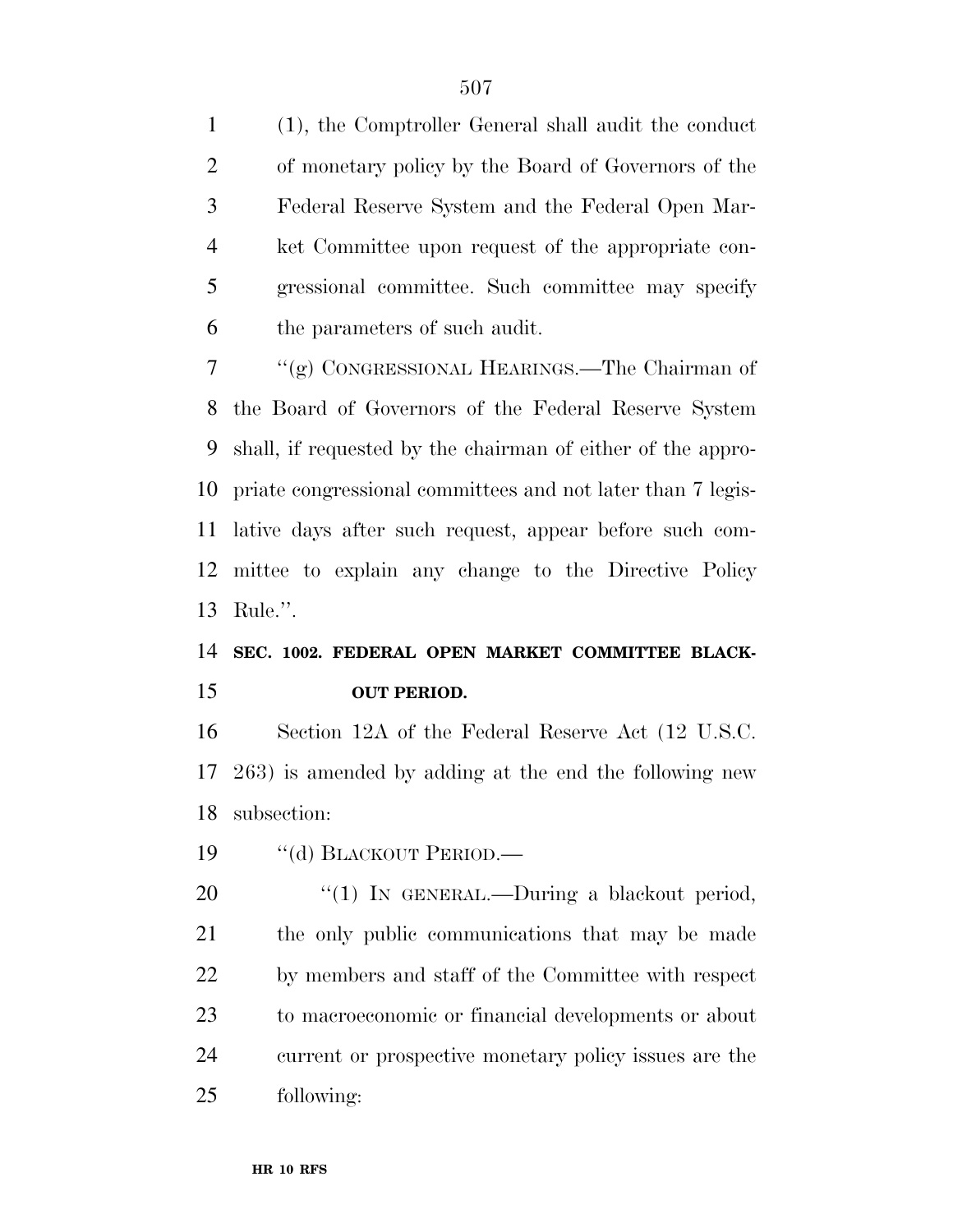| $\mathbf{1}$   | "(A) The dissemination of published data,                             |
|----------------|-----------------------------------------------------------------------|
| $\overline{2}$ | surveys, and reports that have been cleared for                       |
| 3              | publication by the Board of Governors of the                          |
| $\overline{4}$ | Federal Reserve System.                                               |
| 5              | $\lq\lq (B)$ Answers to technical questions spe-                      |
| 6              | cific to a data release.                                              |
| $\overline{7}$ | "(C) Communications with respect to the                               |
| 8              | prudential or supervisory functions of the                            |
| 9              | Board of Governors.                                                   |
| 10             | "(2) BLACKOUT PERIOD DEFINED.-For pur-                                |
| 11             | poses of this subsection, and with respect to a meet-                 |
| 12             | ing of the Committee described under subsection (a),                  |
| 13             | the term 'blackout period' means the time period                      |
| 14             | $that$ —                                                              |
| 15             | "(A) begins immediately after midnight on                             |
| 16             | the day that is one week prior to the date on                         |
| 17             | which such meeting takes place; and                                   |
| 18             | $\lq\lq (B)$ ends at midnight on the day after the                    |
| 19             | date on which such meeting takes place.                               |
| 20             | EXEMPTION FOR CHAIRMAN<br>(3)<br>$\overline{\text{OF}}$<br><b>THE</b> |
| 21             | BOARD OF GOVERNORS.—Nothing in this section                           |
| 22             | shall prohibit the Chairman of the Board of Gov-                      |
| 23             | ernors of the Federal Reserve System from partici-                    |
| 24             | pating in or issuing public communications.".                         |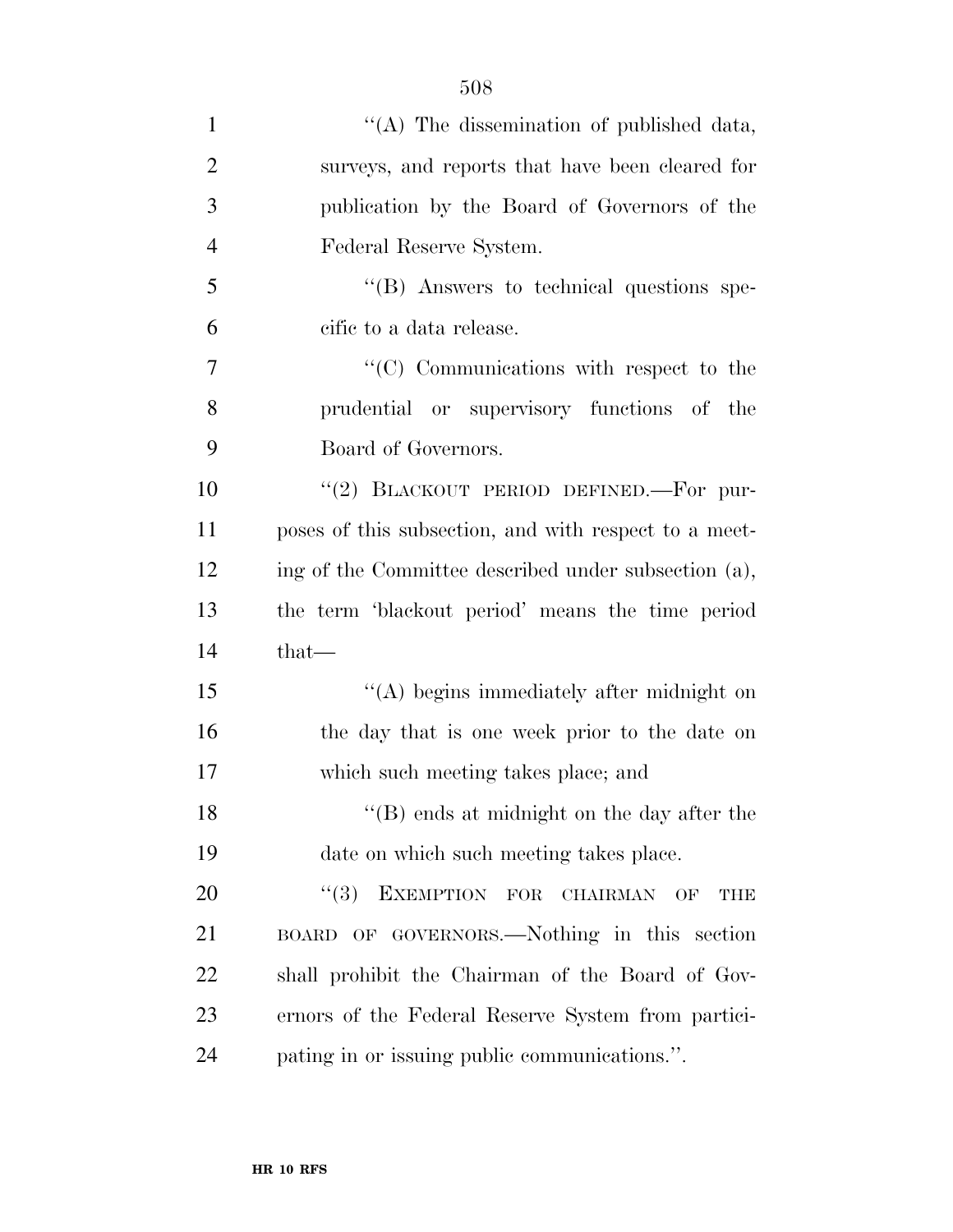| 1  | SEC. 1003. PUBLIC TRANSCRIPTS OF FOMC MEETINGS.             |
|----|-------------------------------------------------------------|
| 2  | Section 12A of the Federal Reserve Act (12 U.S.C.)          |
| 3  | $(263)$ , as amended by section 1002, is further amended by |
| 4  | adding at the end the following:                            |
| 5  | "(e) PUBLIC TRANSCRIPTS OF MEETINGS.—The                    |
| 6  | Committee shall—                                            |
| 7  | $\lq(1)$ record all meetings of the Committee; and          |
| 8  | $\lq(2)$ make the full transcript of such meetings          |
| 9  | available to the public.".                                  |
| 10 | SEC. 1004. MEMBERSHIP OF FEDERAL OPEN MARKET COM-           |
| 11 | MITTEE.                                                     |
| 12 | Section $12A(a)$ of the Federal Reserve Act $(12)$          |
| 13 | U.S.C. $263(a)$ is amended—                                 |
| 14 | $(1)$ in the first sentence, by striking "five" and         |
| 15 | inserting "six";                                            |
| 16 | $(2)$ in the second sentence, by striking "One by           |
| 17 | the board of directors" and all that follows through        |
| 18 | the period at the end and inserting the following:          |
| 19 | "One by the boards of directors of the Federal Re-          |
| 20 | serve Banks of New York and Boston; one by the              |
| 21 | boards of directors of the Federal Reserve Banks of         |
| 22 | Philadelphia and Cleveland; one by the boards of di-        |
| 23 | rectors of the Federal Reserve Banks of Richmond            |
| 24 | and Atlanta; one by the boards of directors of the          |
| 25 | Federal Reserve Banks of Chicago and St. Louis;             |
| 26 | one by the boards of directors of the Federal Re-           |
|    | <b>HR 10 RFS</b>                                            |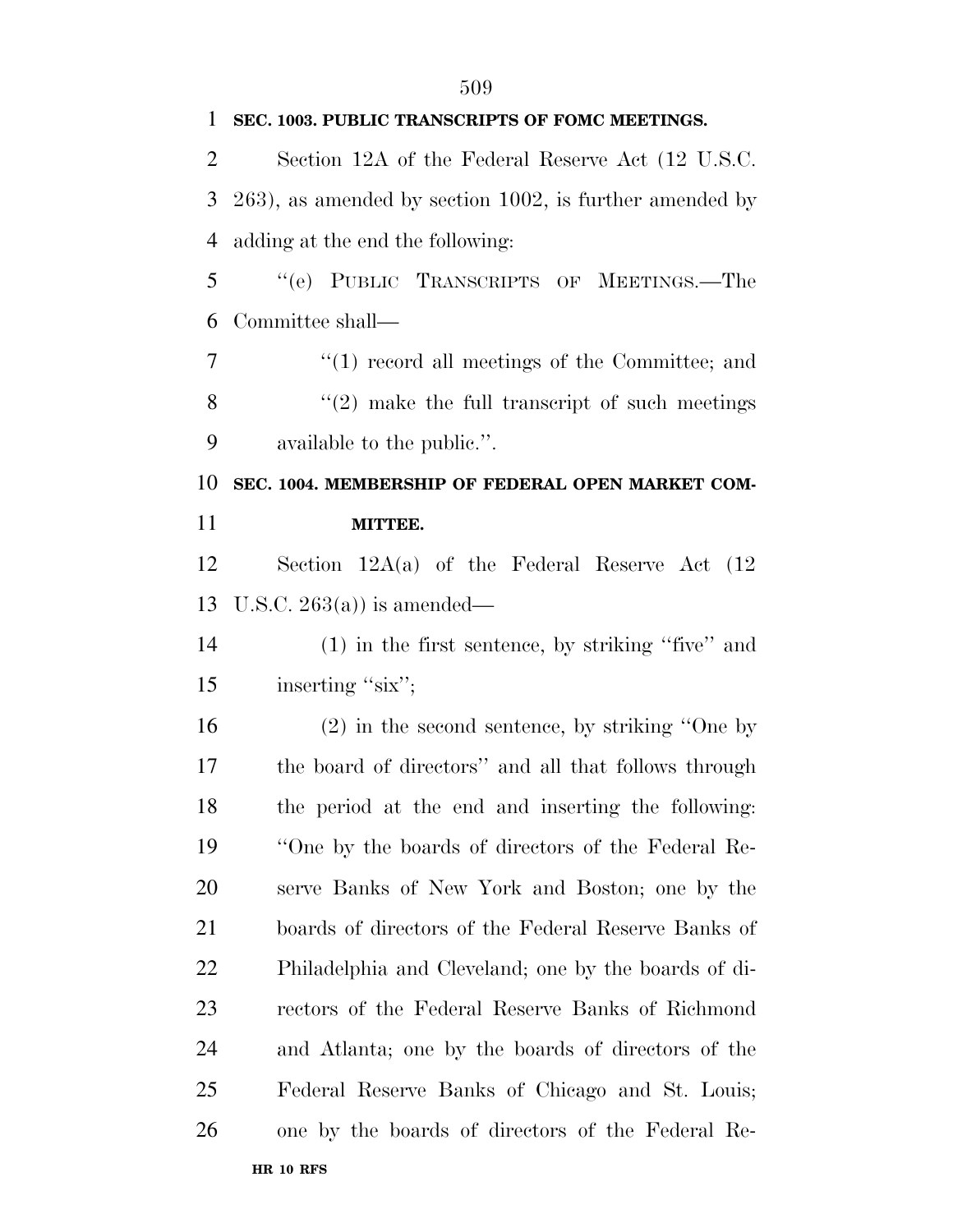| $\mathbf{1}$   | serve Banks of Minneapolis and Kansas City; and       |
|----------------|-------------------------------------------------------|
| $\overline{2}$ | one by the boards of directors of the Federal Re-     |
| 3              | serve Banks of Dallas and San Francisco."; and        |
| $\overline{4}$ | (3) by inserting after the second sentence the        |
| 5              | following: "In odd numbered calendar years, one       |
| 6              | representative shall be elected from each of the Fed- |
| 7              | eral Reserve Banks of Boston, Philadelphia, Rich-     |
| 8              | mond, Chicago, Minneapolis, and Dallas. In even-      |
| 9              | numbered calendar years, one representative shall be  |
| 10             | elected from each of the Federal Reserve Banks of     |
| 11             | New York, Cleveland, Atlanta, St. Louis, Kansas       |
| 12             | City, and San Francisco.".                            |
|                |                                                       |
| 13             | SEC. 1005. FREQUENCY OF TESTIMONY OF THE CHAIRMAN     |
| 14             | OF THE BOARD OF GOVERNORS OF THE FED-                 |
| 15             | ERAL RESERVE SYSTEM TO CONGRESS.                      |
| 16             | (a) IN GENERAL.—Section 2B of the Federal Reserve     |
| 17             | Act $(12 \text{ U.S.C. } 225b)$ is amended—           |
| 18             | (1) by striking "semi-annual" each place it ap-       |
| 19             | pears and inserting "quarterly"; and                  |
| 20             | $(2)$ in subsection $(a)(2)$ —                        |
| 21             | (A) by inserting "and October $20$ " after            |
| 22             | "July 20" each place it appears; and                  |
| 23             | (B) by inserting "and May $20$ " after                |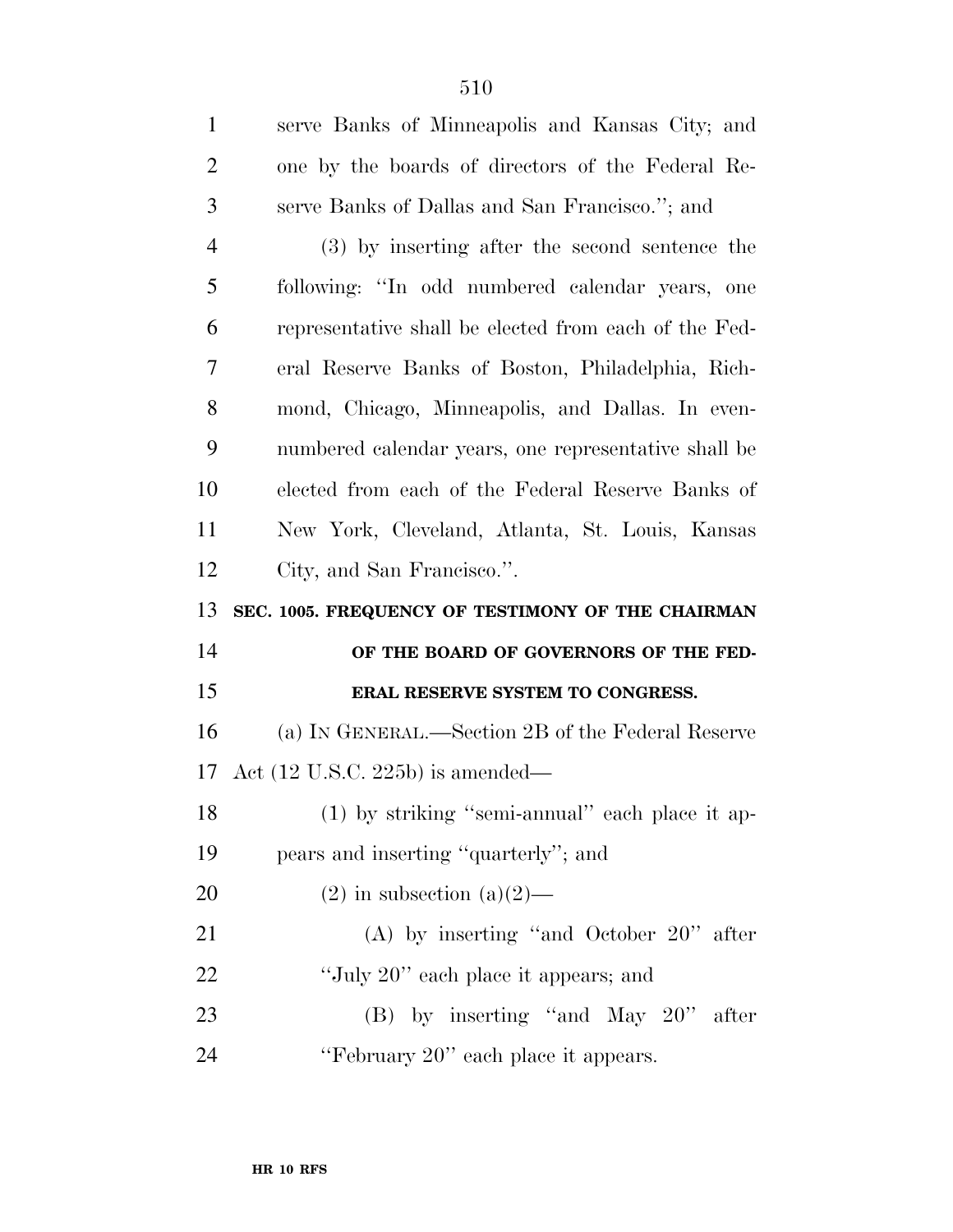(b) CONFORMING AMENDMENT.—Paragraph (12) of section 10 of the Federal Reserve Act (12 U.S.C. 247b(12)) is amended by striking ''semi-annual'' and in-serting ''quarterly''.

 **SEC. 1006. VICE CHAIRMAN FOR SUPERVISION REPORT RE-QUIREMENT.** 

 Paragraph (12) of section 10 of the Federal Reserve Act (12 U.S.C. 247(b)) is amended—

 (1) by redesignating such paragraph as para-graph (11); and

 (2) in such paragraph, by adding at the end the following: ''In each such appearance, the Vice Chair- man for Supervision shall provide written testimony that includes the status of all pending and antici- pated rulemakings that are being made by the Board of Governors of the Federal Reserve System. If, at the time of any appearance described in this paragraph, the position of Vice Chairman for Super- vision is vacant, the Vice Chairman for the Board of Governors of the Federal Reserve System (who has the responsibility to serve in the absence of the Chairman) shall appear instead and provide the re- quired written testimony. If, at the time of any ap- pearance described in this paragraph, both Vice Chairman positions are vacant, the Chairman of the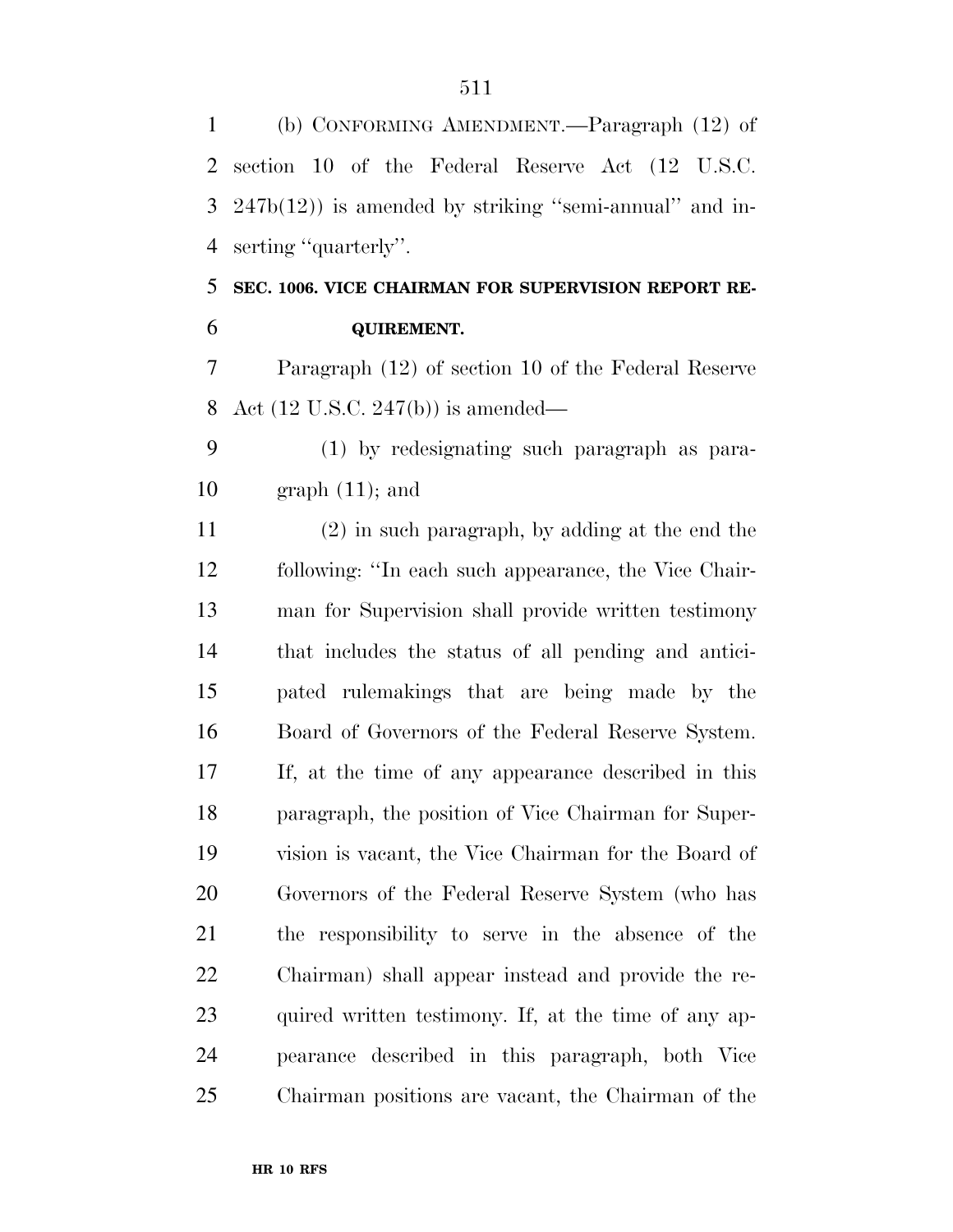| $\mathbf{1}$   | Board of Governors of the Federal Reserve System      |
|----------------|-------------------------------------------------------|
| $\overline{2}$ | shall appear instead and provide the required writ-   |
| 3              | ten testimony.".                                      |
| 4              | SEC. 1007. SALARIES, FINANCIAL DISCLOSURES, AND OF-   |
| 5              | FICE STAFF OF THE BOARD OF GOVERNORS                  |
| 6              | OF THE FEDERAL RESERVE SYSTEM.                        |
| 7              | (a) IN GENERAL.—Section 11 of the Federal Reserve     |
| 8              | Act $(12 \text{ U.S.C. } 248)$ is amended—            |
| 9              | $(1)$ by redesignating the second subsection $(s)$    |
| 10             | (relating to "Assessments, Fees, and Other Charges    |
| 11             | for Certain Companies") as subsection (t); and        |
| 12             | $(2)$ by inserting before subsection $(w)$ , as added |
| 13             | by section $371(a)$ , the following new subsections:  |
| 14             | "(u) ETHICS STANDARDS FOR MEMBERS AND EM-             |
| 15             | PLOYEES.-                                             |
| 16             | "(1) PROHIBITED AND RESTRICTED FINANCIAL              |
| 17             | INTERESTS AND TRANSACTIONS.—The members and           |
| 18             | employees of the Board of Governors of the Federal    |
| 19             | Reserve System shall be subject to the provisions     |
| 20             | under section 4401.102 of title 5, Code of Federal    |
| 21             | Regulations, to the same extent as such provisions    |
| 22             | apply to an employee of the Securities and Exchange   |
| 23             | Commission.                                           |
| 24             | "(2) TREATMENT OF BROKERAGE ACCOUNTS                  |
| 25             | AND AVAILABILITY OF ACCOUNT STATEMENTS.—The           |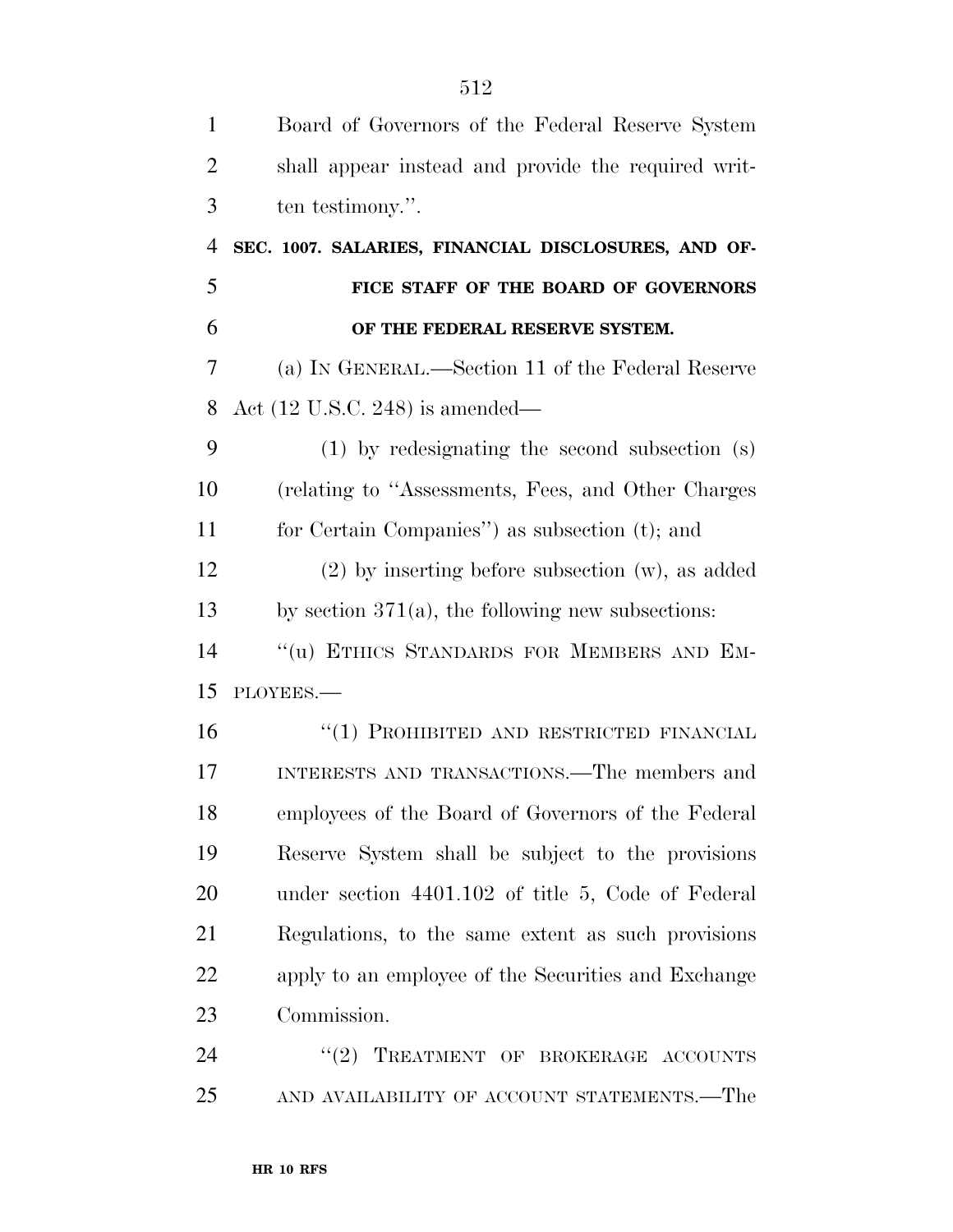| $\mathbf{1}$   | members and employees of the Board of Governors         |
|----------------|---------------------------------------------------------|
| $\overline{2}$ | of the Federal Reserve System shall—                    |
| 3              | $\lq\lq$ disclose all brokerage accounts that           |
| $\overline{4}$ | the member or employee maintains, as well as            |
| 5              | any accounts in which the member or employee            |
| 6              | controls trading or has a financial interest (in-       |
| 7              | cluding managed accounts, trust accounts, in-           |
| 8              | vestment club accounts, and accounts of                 |
| 9              | spouses or minor children who live with the             |
| 10             | member or employee); and                                |
| 11             | $\lq\lq$ with respect to any securities account         |
| 12             | that the member or employee is required to dis-         |
| 13             | close to the Board of Governors, authorize the          |
| 14             | brokers and dealers of such account to send du-         |
| 15             | plicate account statements directly to Board of         |
| 16             | Governors.                                              |
| 17             | "(3) PROHIBITIONS RELATED TO OUTSIDE EM-                |
| 18             | PLOYMENT AND ACTIVITIES.—The members and em-            |
| 19             | ployees of the Board of Governors of the Federal        |
| <b>20</b>      | Reserve System shall be subject to the prohibitions     |
| 21             | related to outside employment and activities de-        |
| 22             | scribed under section $4401.103(c)$ of title 5, Code of |
| 23             | Federal Regulations, to the same extent as such pro-    |

hibitions apply to an employee of the Securities and

Exchange Commission.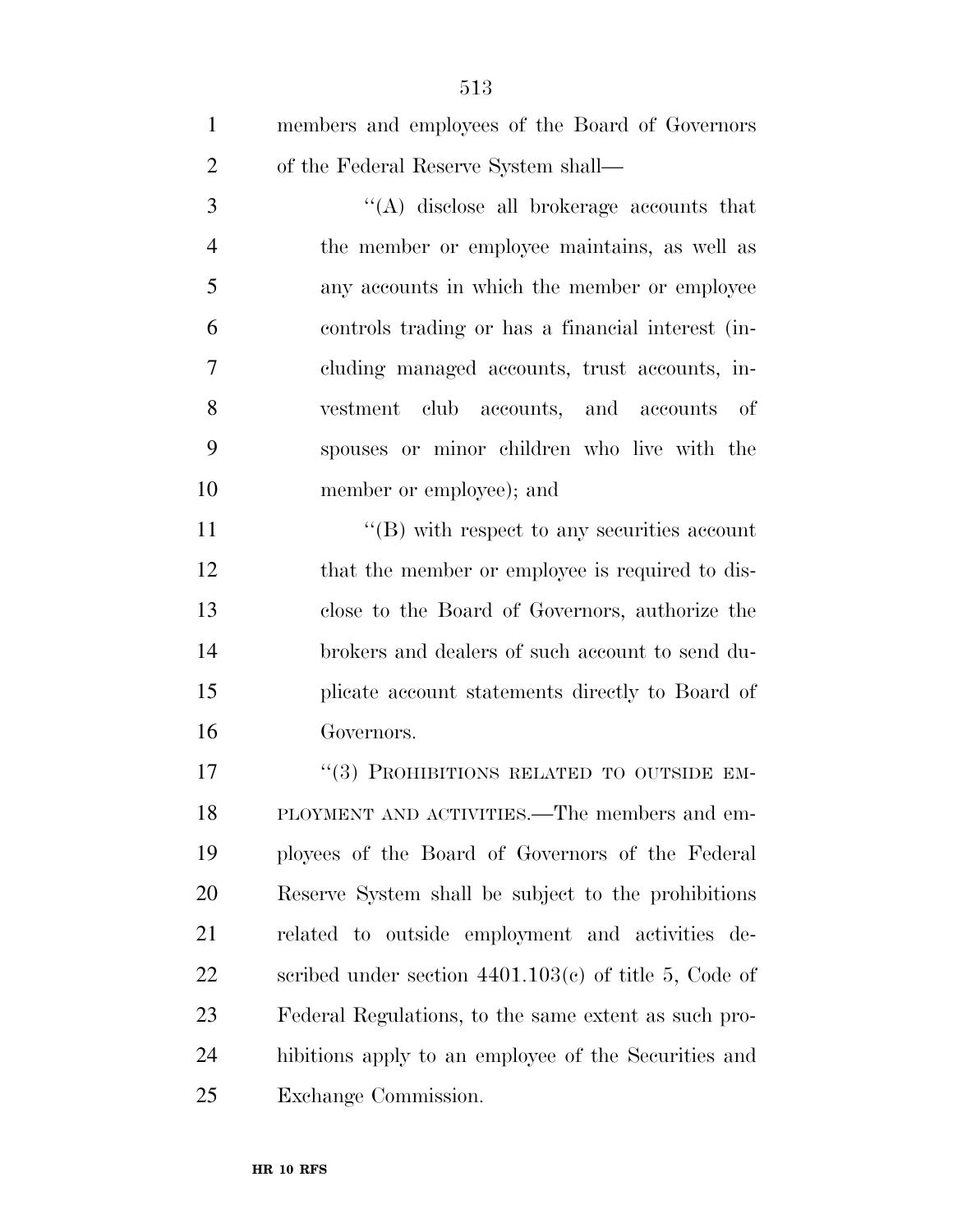| $\mathbf{1}$   | "(4) ADDITIONAL ETHICS STANDARDS.—The                     |
|----------------|-----------------------------------------------------------|
| $\overline{2}$ | members and employees of the Board of Governors           |
| 3              | of the Federal Reserve System shall be subject to-        |
| $\overline{4}$ | $\lq\lq$ the employee responsibilities and con-           |
| 5              | duct regulations of the Office of Personnel               |
| 6              | Management under part 735 of title 5, Code of             |
| 7              | Federal Regulations;                                      |
| 8              | $\lq\lq$ the canons of ethics contained in sub-           |
| 9              | part C of part 200 of title 17, Code of Federal           |
| 10             | Regulations, to the same extent as such subpart           |
| 11             | applies to the employees of the Securities and            |
| 12             | Exchange Commission; and                                  |
| 13             | $\cdot$ (C) the regulations concerning the con-           |
| 14             | duct of members and employees and former                  |
| 15             | members and employees contained in subpart M              |
| 16             | of part 200 of title 17, Code of Federal Regula-          |
| 17             | tions, to the same extent as such subpart ap-             |
| 18             | plies to the employees of the Securities and Ex-          |
| 19             | change Commission.                                        |
| 20             | "(v) DISCLOSURE OF STAFF SALARIES AND FINAN-              |
| 21             | CIAL INFORMATION.—The Board of Governors of the Fed-      |
| 22             | eral Reserve System shall make publicly available, on the |
| 23             | website of the Board of Governors, a searchable database  |
| 24             | that contains the names of all members, officers, and em- |
| 25             | ployees of the Board of Governors who receive an annual   |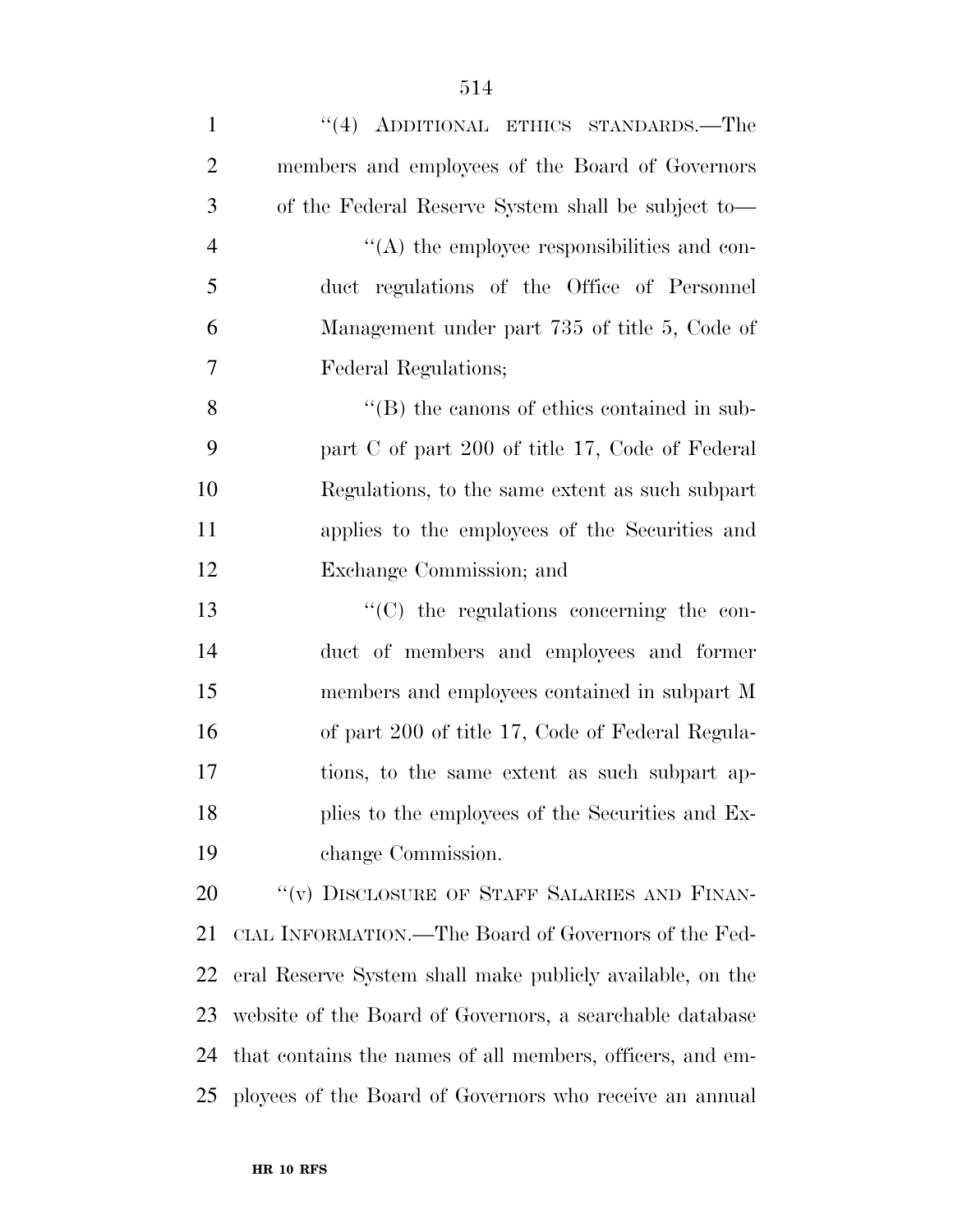salary in excess of the annual rate of basic pay for GS– 15 of the General Schedule, and—

3  $\frac{1}{1}$  the yearly salary information for such indi- viduals, along with any nonsalary compensation re-ceived by such individuals; and

 $(2)$  any financial disclosures required to be made by such individuals.''.

 (b) OFFICE STAFF FOR EACH MEMBER OF THE BOARD OF GOVERNORS.—Subsection (l) of section 11 of the Federal Reserve Act (12 U.S.C. 248) is amended by adding at the end the following: ''Each member of the Board of Governors of the Federal Reserve System may employ, at a minimum, 2 individuals, with such individuals selected by such member and the salaries of such individ- uals set by such member. A member may employ addi- tional individuals as determined necessary by the Board of Governors.''.

## **SEC. 1008. AMENDMENTS TO POWERS OF THE BOARD OF GOVERNORS OF THE FEDERAL RESERVE SYS-TEM.**

 (a) IN GENERAL.—Section 13(3) of the Federal Re- serve Act (12 U.S.C. 343(3)), as amended by section 23 111(b)(3), is further amended—

24  $(1)$  in subparagraph  $(A)$ —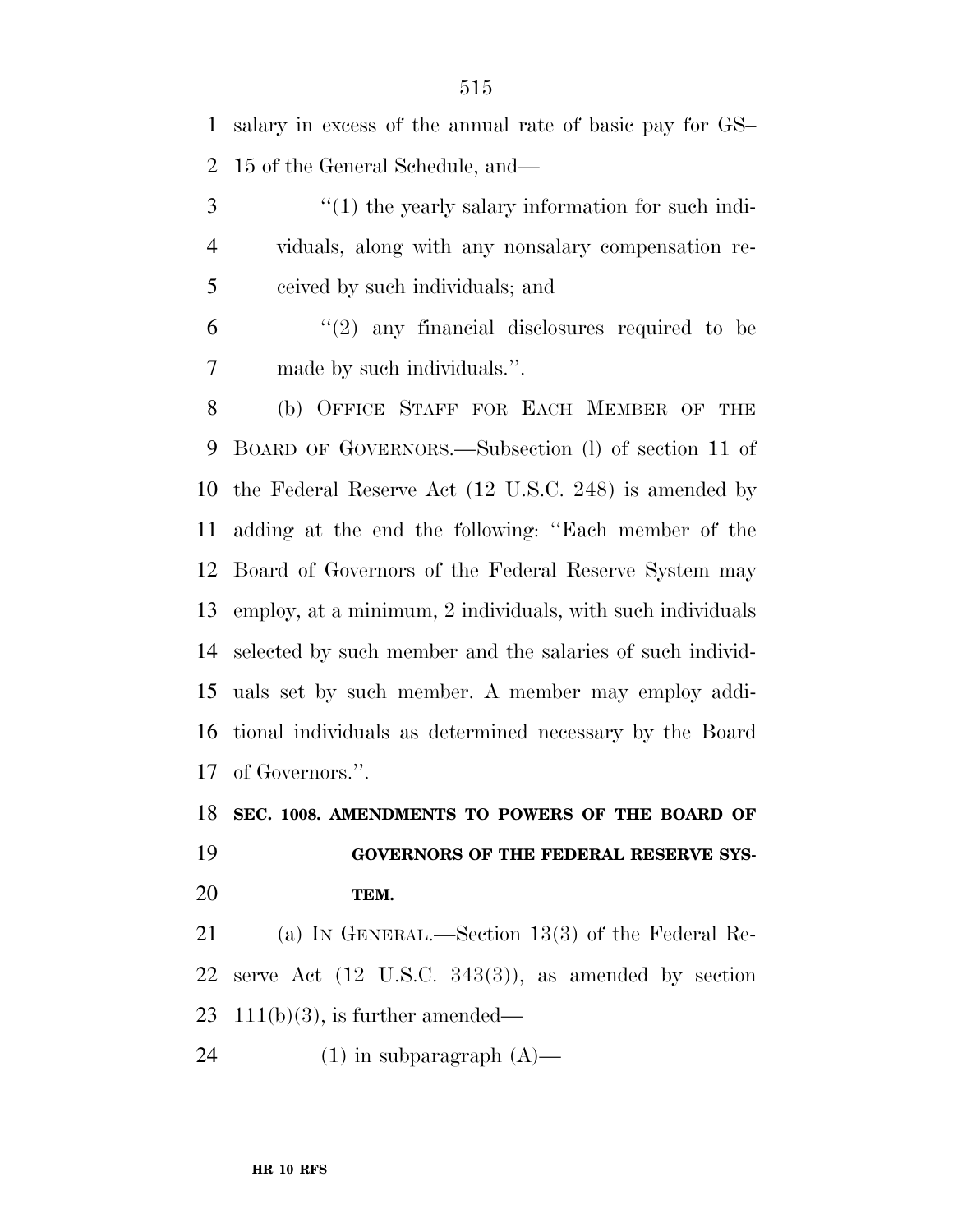| $\mathbf{1}$   | $(A)$ by inserting "that pose a threat to the     |
|----------------|---------------------------------------------------|
| $\overline{2}$ | financial stability of the United States" after   |
| 3              | "unusual and exigent circumstances"; and          |
| $\overline{4}$ | (B) by inserting "and by the affirmative          |
| 5              | vote of not less than nine presidents of the Fed- |
| 6              | eral reserve banks" after "five members";         |
| $\overline{7}$ | $(2)$ in subparagraph $(B)$ —                     |
| 8              | $(A)$ in clause (i), by inserting at the end      |
| 9              | the following: "Federal reserve banks may not     |
| 10             | accept equity securities issued by the recipient  |
| 11             | of any loan or other financial assistance under   |
| 12             | this paragraph as collateral. Not later than 6    |
| 13             | months after the date of enactment of this sen-   |
| 14             | tence, the Board shall, by rule, establish—       |
| 15             | $\lq\lq$ a method for determining                 |
| 16             | the sufficiency of the collateral re-             |
| 17             | quired under this paragraph;                      |
| 18             | $\lq\lq$ (II) acceptable classes of collat-       |
| 19             | eral;                                             |
| 20             | "(III) the amount of any dis-                     |
| 21             | count on the value of the collateral              |
| 22             | that the Federal reserve banks will               |
| 23             | apply for purposes of calculating the             |
| 24             | sufficiency of collateral under this              |
| 25             | paragraph; and                                    |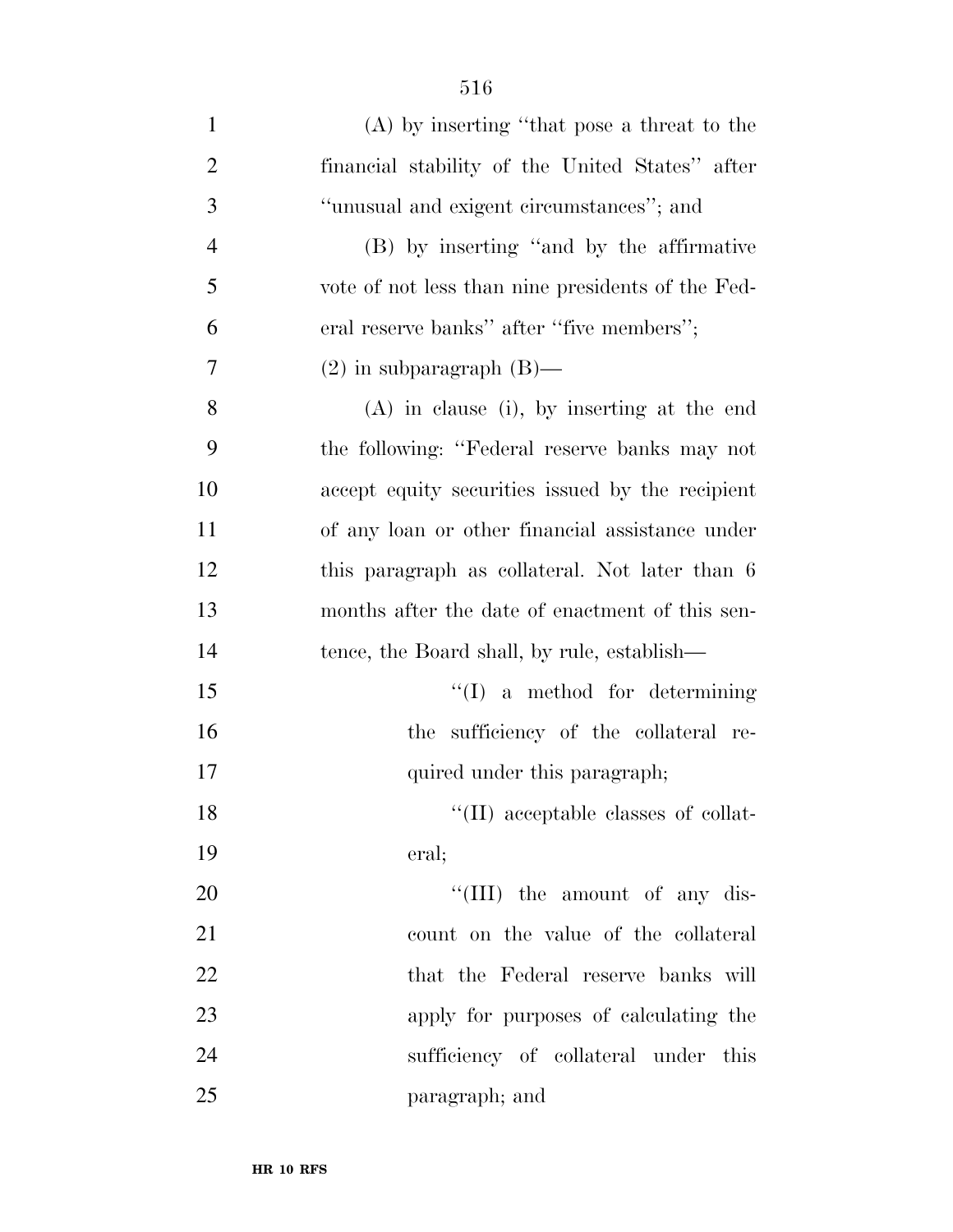| $\mathbf{1}$   | $\lq\lq (IV)$ a method for obtaining                  |
|----------------|-------------------------------------------------------|
| $\overline{2}$ | independent appraisals of the value of                |
| 3              | collateral the Federal reserve banks                  |
| $\overline{4}$ | receive."; and                                        |
| 5              | $(B)$ in clause $(ii)$ —                              |
| 6              | (i) by striking the second sentence;                  |
| $\overline{7}$ | and                                                   |
| 8              | (ii) by inserting after the first sen-                |
| 9              | tence the following: "A borrower shall not            |
| 10             | be eligible to borrow from any emergency              |
| 11             | lending program or facility unless the                |
| 12             | Board and all Federal banking regulators              |
| 13             | with jurisdiction over the borrower certify           |
| 14             | that, at the time the borrower initially bor-         |
| 15             | rows under the program or facility, the               |
| 16             | borrower is not insolvent.";                          |
| 17             | (3) by inserting "financial institution" before       |
| 18             | "participant" each place such term appears;           |
| 19             | $(4)$ in subparagraph $(D)(i)$ , by inserting "finan- |
| 20             | cial institution" before "participants"; and          |
| 21             | $(5)$ by adding at the end the following new sub-     |
| 22             | paragraphs:                                           |
| 23             | $``(E)$ PENALTY RATE.—                                |
| 24             | "(i) IN GENERAL.—Not later than 6                     |
| 25             | months after the date of enactment of this            |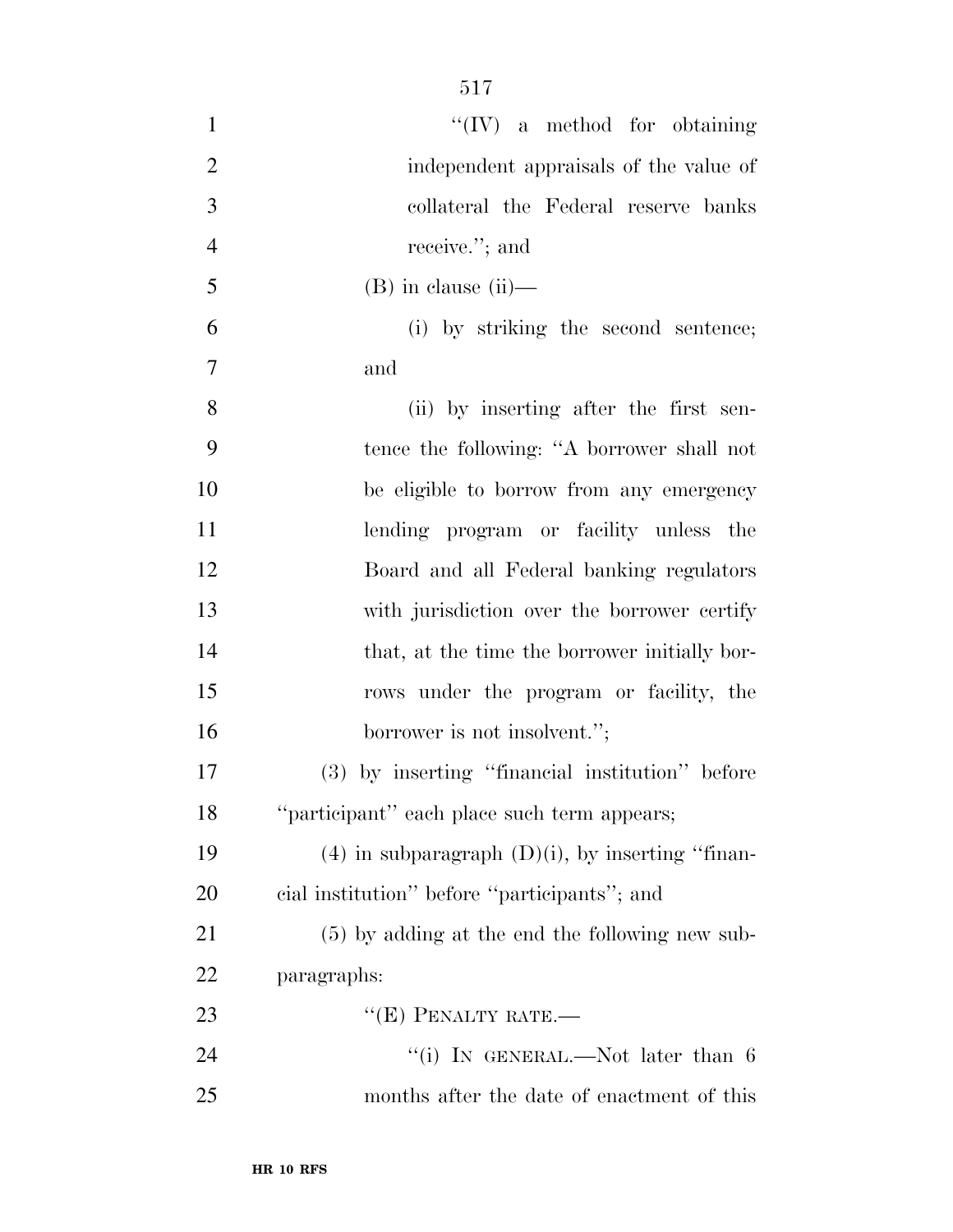| $\mathbf{1}$   | subparagraph, the Board shall, with re-         |
|----------------|-------------------------------------------------|
| $\overline{2}$ | spect to a recipient of any loan or other fi-   |
| 3              | nancial assistance under this paragraph,        |
| $\overline{4}$ | establish by rule a minimum interest rate       |
| 5              | on the principal amount of any loan or          |
| 6              | other financial assistance.                     |
| 7              | "(ii) MINIMUM INTEREST RATE DE-                 |
| 8              | FINED.—In this subparagraph, the term           |
| 9              | 'minimum interest rate' shall mean the          |
| 10             | sum of-                                         |
| 11             | $\lq\lq$ (I) the average of the secondary       |
| 12             | discount rate of all Federal Reserve            |
| 13             | banks over the most recent 90-day pe-           |
| 14             | riod; and                                       |
| 15             | $\lq\lq$ (II) the average of the dif-           |
| 16             | ference between a distressed corporate          |
| 17             | bond yield index (as defined by rule of         |
| 18             | the Board) and a bond yield index of            |
| 19             | debt issued by the United States (as            |
| 20             | defined by rule of the Board) over the          |
| 21             | most recent 90-day period.                      |
| 22             | "(F) FINANCIAL INSTITUTION PARTICI-             |
| 23             | PANT DEFINED.—For purposes of this para-        |
| 24             | graph, the term 'financial institution partici- |
| 25             | $\text{pant}'$                                  |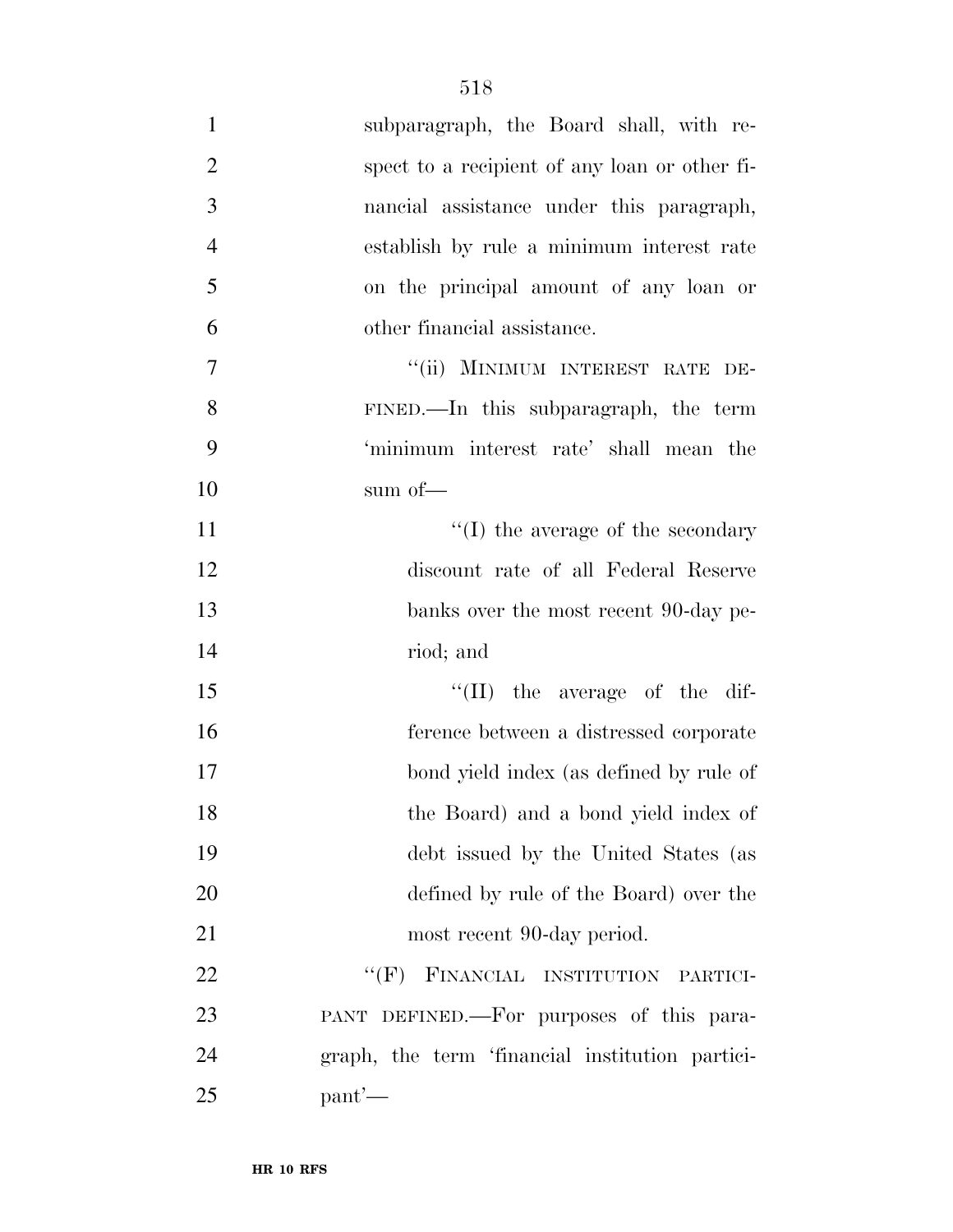| $\mathbf{1}$   | "(i) means a company that is pre-                      |
|----------------|--------------------------------------------------------|
| $\overline{2}$ | dominantly engaged in financial activities             |
| 3              | (as defined in section $102(a)$ of the Dodd-           |
| $\overline{4}$ | Frank Wall Street Reform and Consumer                  |
| 5              | Protection Act $(12 \text{ U.S.C. } 5311(a))$ ; and    |
| 6              | "(ii) does not include an agency de-                   |
| 7              | scribed in subparagraph (W) of section                 |
| 8              | $5312(a)(2)$ of title 31, United States Code,          |
| 9              | or an entity controlled or sponsored by                |
| 10             | such an agency.".                                      |
| 11             | (b)<br>CONFORMING AMENDMENT.-Section                   |
| 12             | $11(r)(2)(A)$ of the Federal Reserve Act (12 U.S.C.    |
| 13             | $248(r)(2)(A)$ is amended—                             |
| 14             | $(1)$ in clause $(ii)(IV)$ , by striking "; and" and   |
| 15             | inserting a semicolon;                                 |
| 16             | $(2)$ in clause (iii), by striking the period at the   |
| 17             | end and inserting "; and"; and                         |
| 18             | (3) by adding at the end the following new             |
| 19             | clause:                                                |
| 20             | "(iv) the available members secure the affirma-        |
| 21             | tive vote of not less than nine presidents of the Fed- |
| 22             | eral reserve banks.".                                  |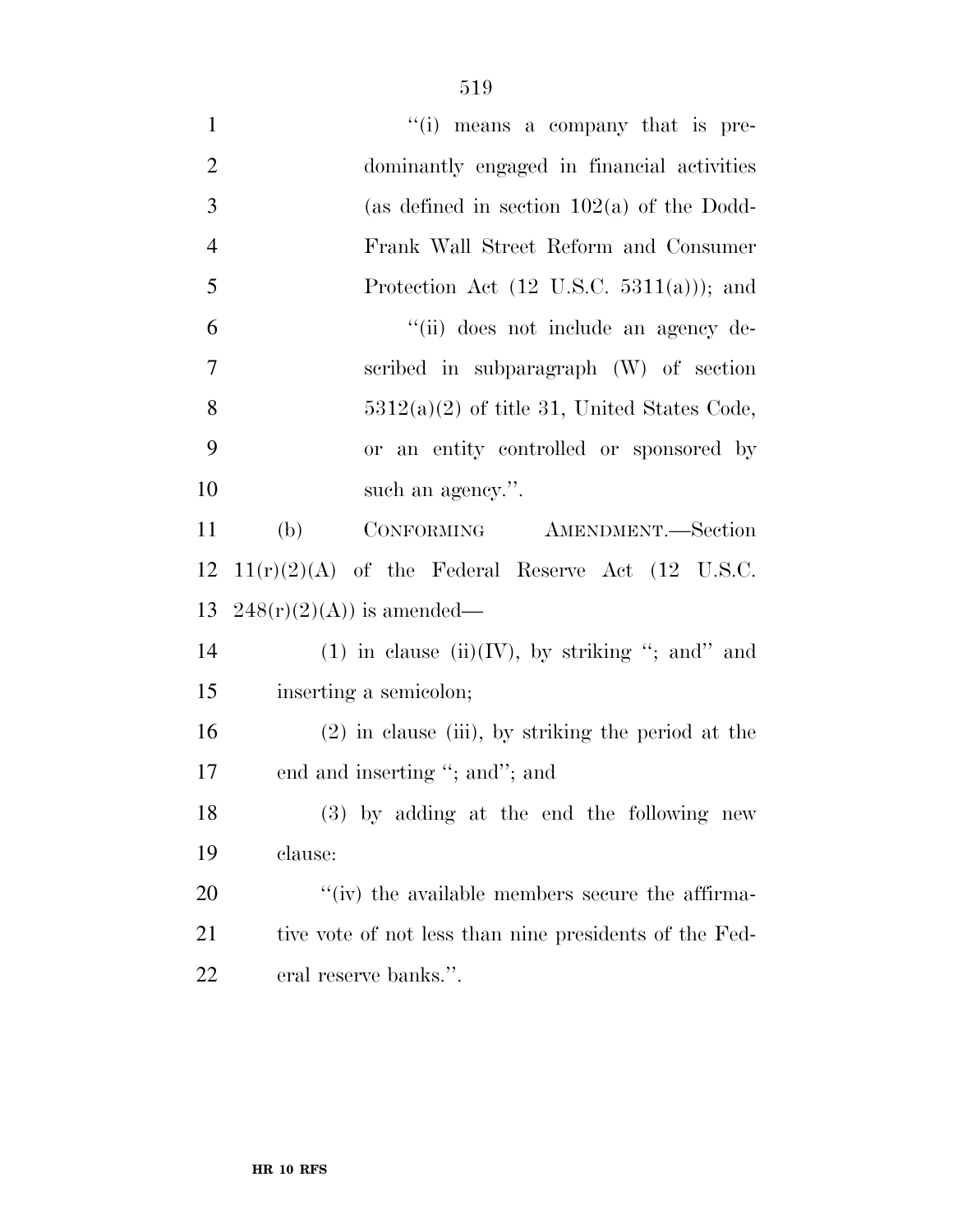| 1 SEC. 1009. INTEREST RATES ON BALANCES MAINTAINED AT |
|-------------------------------------------------------|
| A FEDERAL RESERVE BANK BY DEPOSITORY                  |
| INSTITUTIONS ESTABLISHED BY FEDERAL                   |
| <b>OPEN MARKET COMMITTEE.</b>                         |

 Subparagraph (A) of section 19(b)(12) of the Federal 6 Reserve Act (12 U.S.C.  $461(b)(12)(A)$ ) is amended by in- serting ''established by the Federal Open Market Com-mittee'' after ''rate or rates''.

 **SEC. 1010. AUDIT REFORM AND TRANSPARENCY FOR THE BOARD OF GOVERNORS OF THE FEDERAL RE-SERVE SYSTEM.** 

 (a) IN GENERAL.—Notwithstanding section 714 of title 31, United States Code, or any other provision of law, the Comptroller General of the United States shall annu- ally complete an audit of the Board of Governors of the Federal Reserve System and the Federal reserve banks under subsection (b) of such section 714 within 12 months after the date of the enactment of this Act.

- (b) REPORT.—
- 20 (1) IN GENERAL.—Not later than 90 days after each audit required pursuant to subsection (a) is completed, the Comptroller General—
- (A) shall submit to Congress a report on such audit; and

 (B) shall make such report available to the Speaker of the House, the majority and minor-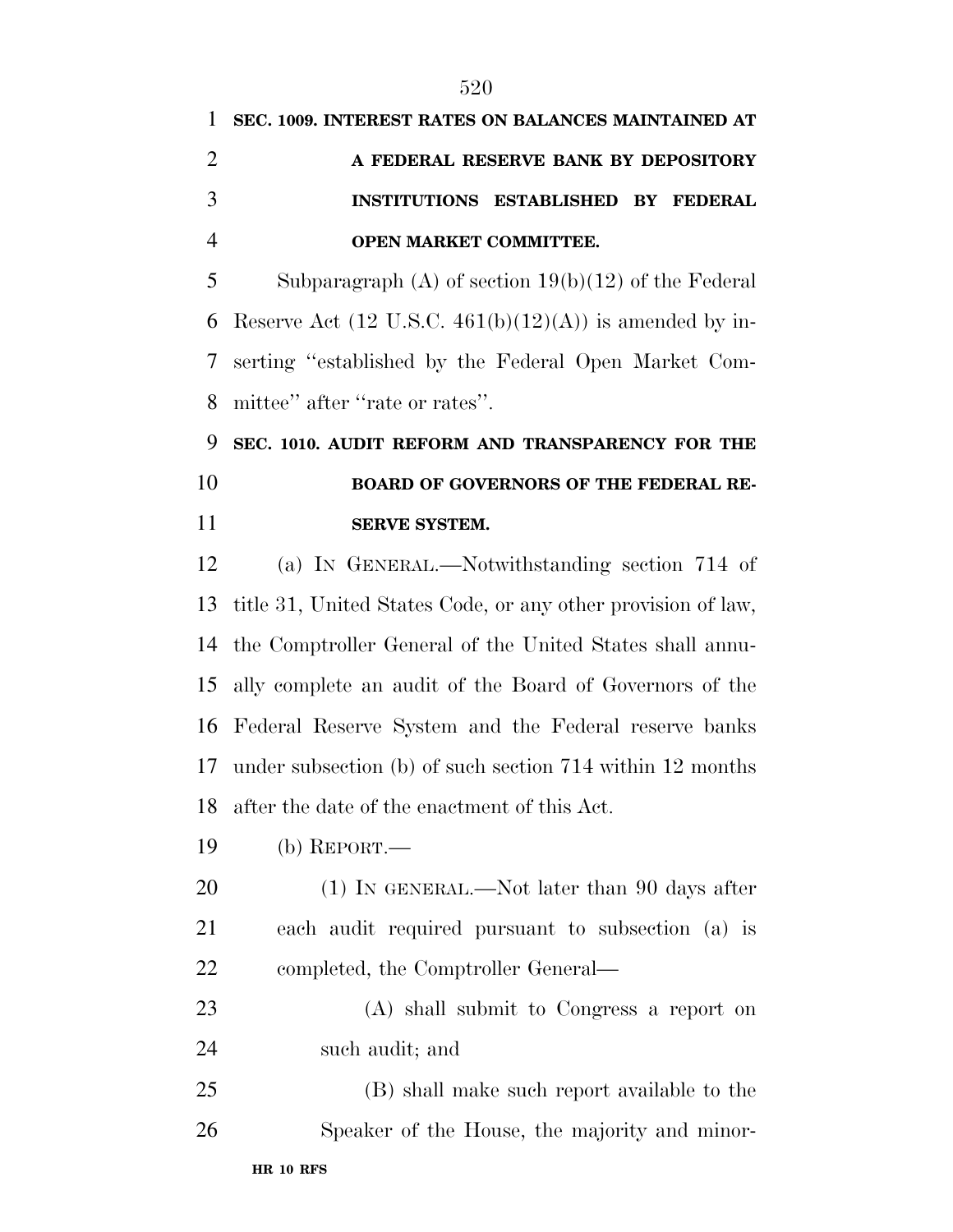| $\mathbf{1}$   | ity leaders of the House of Representatives, the        |
|----------------|---------------------------------------------------------|
| $\mathbf{2}$   | majority and minority leaders of the Senate, the        |
| $\mathfrak{Z}$ | Chairman and Ranking Member of the com-                 |
| $\overline{4}$ | mittee and each subcommittee of jurisdiction in         |
| 5              | the House of Representatives and the Senate,            |
| 6              | and any other Member of Congress who re-                |
| $\overline{7}$ | quests the report.                                      |
| 8              | (2) CONTENTS.—The report under paragraph                |
| 9              | (1) shall include a detailed description of the find-   |
| 10             | ings and conclusion of the Comptroller General with     |
| 11             | respect to the audit that is the subject of the report, |
| 12             | together with such recommendations for legislative      |
| 13             | or administrative action as the Comptroller General     |
| 14             | may determine to be appropriate.                        |
| 15             | (c) REPEAL OF CERTAIN LIMITATIONS.—Subsection           |
| 16             | (b) of section 714 of title 31, United States Code, is  |
| 17             | amended by striking the second sentence.                |
| 18             | (d) TECHNICAL AND CONFORMING AMENDMENTS.                |
| 19             | $(1)$ IN GENERAL.—Section 714 of title 31,              |
| 20             | United States Code, is amended—                         |
| 21             | (A) in subsection (d)(3), by striking "or               |
| 22             | $(f)$ " each place such term appears;                   |
| 23             | (B) in subsection (e), by striking "the                 |
| 24             | third undesignated paragraph of section 13"             |
| 25             | and inserting "section $13(3)$ "; and                   |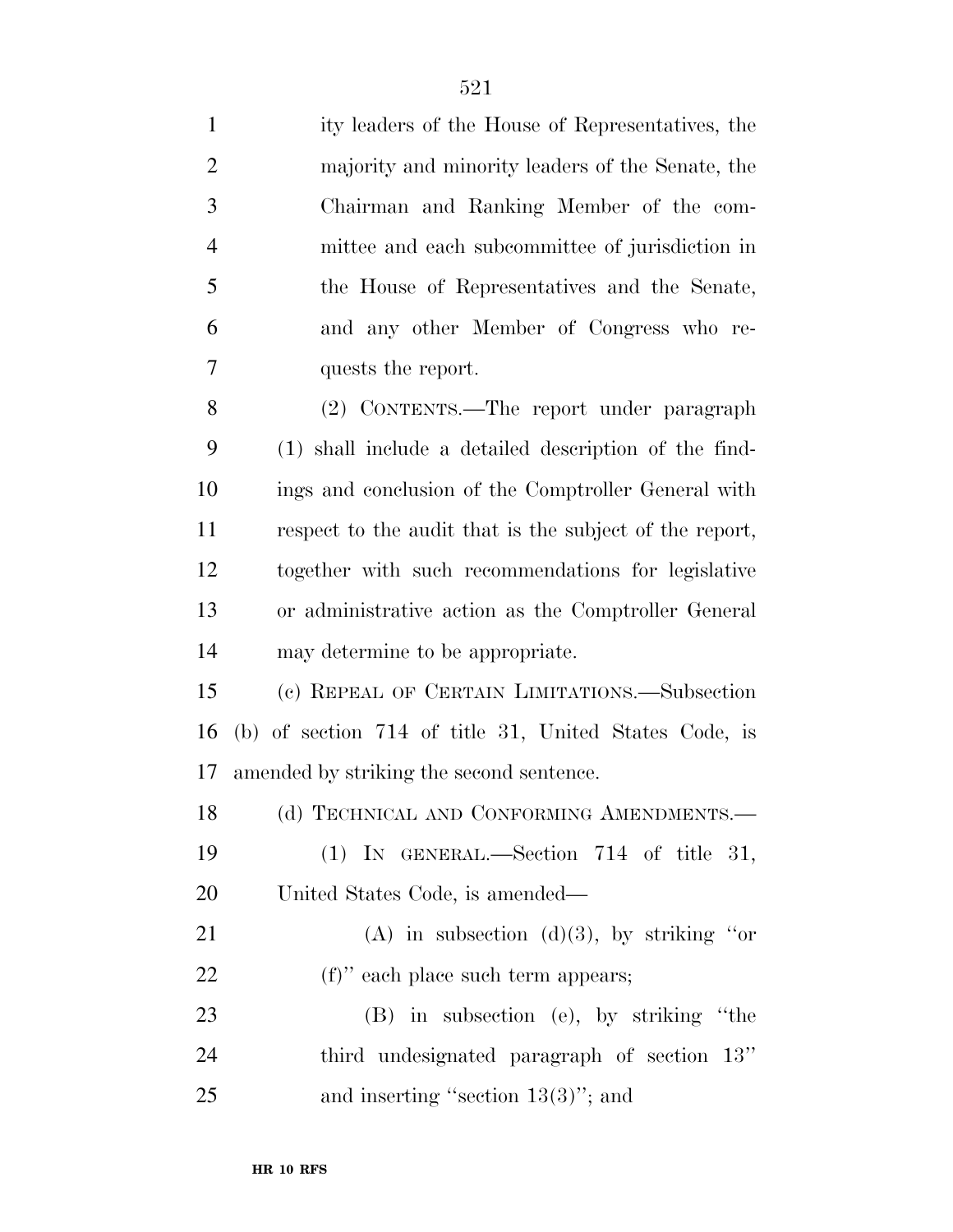| $\mathbf{1}$   | $(C)$ by striking subsection $(f)$ .                |
|----------------|-----------------------------------------------------|
| $\overline{2}$ | (2) FEDERAL RESERVE ACT.—Subsection (s)             |
| 3              | (relating to "Federal Reserve Transparency and Re-  |
| $\overline{4}$ | lease of Information") of section 11 of the Federal |
| 5              | Reserve Act (12 U.S.C. 248) is amended—             |
| 6              | (A) in paragraph $(4)(A)$ , by striking "has        |
| 7              | the same meaning as in section $714(f)(1)(A)$ of    |
| 8              | title 31, United States Code" and inserting         |
| 9              | "means a program or facility, including any         |
| 10             | special purpose vehicle or other entity estab-      |
| 11             | lished by or on behalf of the Board of Gov-         |
| 12             | ernors of the Federal Reserve System or a Fed-      |
| 13             | eral reserve bank, authorized by the Board of       |
| 14             | Governors under section $13(3)$ , that is not sub-  |
| 15             | ject to audit under section $714(e)$ of title 31,   |
| 16             | United States Code";                                |
| 17             | $(B)$ in paragraph $(6)$ , by striking "or in       |
| 18             | section $714(f)(3)(C)$ of title 31, United States   |
| 19             | Code, the information described in paragraph        |
| 20             | (1) and information concerning the transactions     |
| 21             | described in section $714(f)$ of such title," and   |
| 22             | inserting "the information described in para-       |

23 graph  $(1)$ "; and

24 (C) in paragraph (7), by striking "and sec-25 tion  $13(3)(C)$ , section  $714(f)(3)(C)$  of title 31,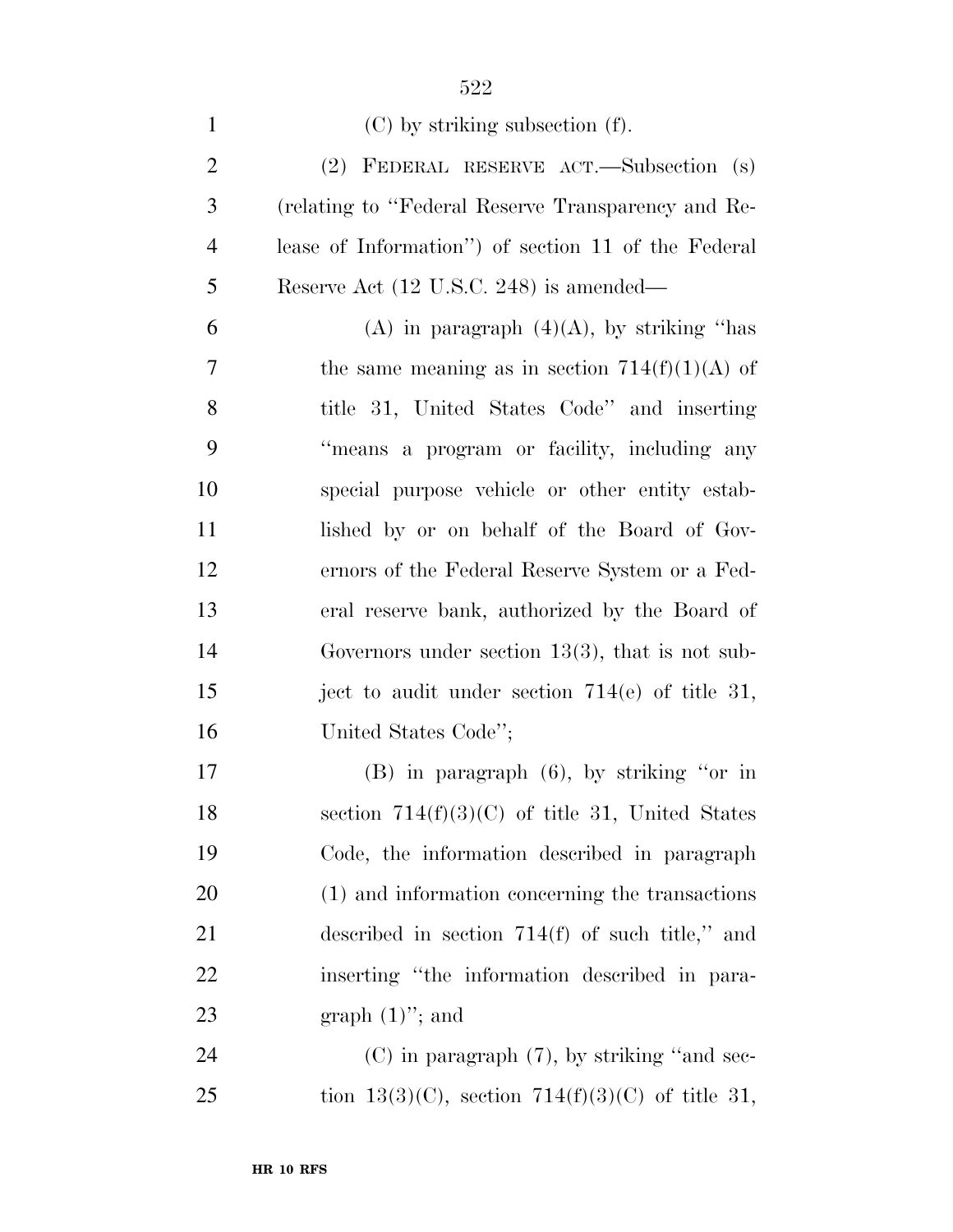| $\mathbf{1}$   | United States Code, and" and inserting ", sec-        |
|----------------|-------------------------------------------------------|
| $\overline{2}$ | tion $13(3)(C)$ , and".                               |
| 3              | SEC. 1011. ESTABLISHMENT OF A CENTENNIAL MONETARY     |
| $\overline{4}$ | <b>COMMISSION.</b>                                    |
| 5              | (a) FINDINGS.—Congress finds the following:           |
| 6              | (1) The Constitution endows Congress with the         |
| 7              | power "to coin money, regulate the value thereof".    |
| 8              | (2) Following the financial crisis known as the       |
| 9              | Panic of 1907, Congress established the National      |
| 10             | Monetary Commission to provide recommendations        |
| 11             | for the reform of the financial and monetary systems  |
| 12             | of the United States.                                 |
| 13             | (3) Incorporating several of the recommenda-          |
| 14             | tions of the National Monetary Commission, Con-       |
| 15             | gress created the Federal Reserve System in 1913.     |
| 16             | As currently organized, the Federal Reserve System    |
| 17             | consists of the Board of Governors in Washington,     |
| 18             | District of Columbia, and the Federal reserve banks   |
| 19             | organized into 12 districts around the United States. |
| 20             | The stockholders of the 12 Federal reserve banks in-  |
| 21             | clude national and certain State-chartered commer-    |
| 22             | cial banks, which operate on a fractional reserve     |
| 23             | basis.                                                |
| 24             | (4) Originally, Congress gave the Federal Re-         |

serve System a monetary mandate to provide an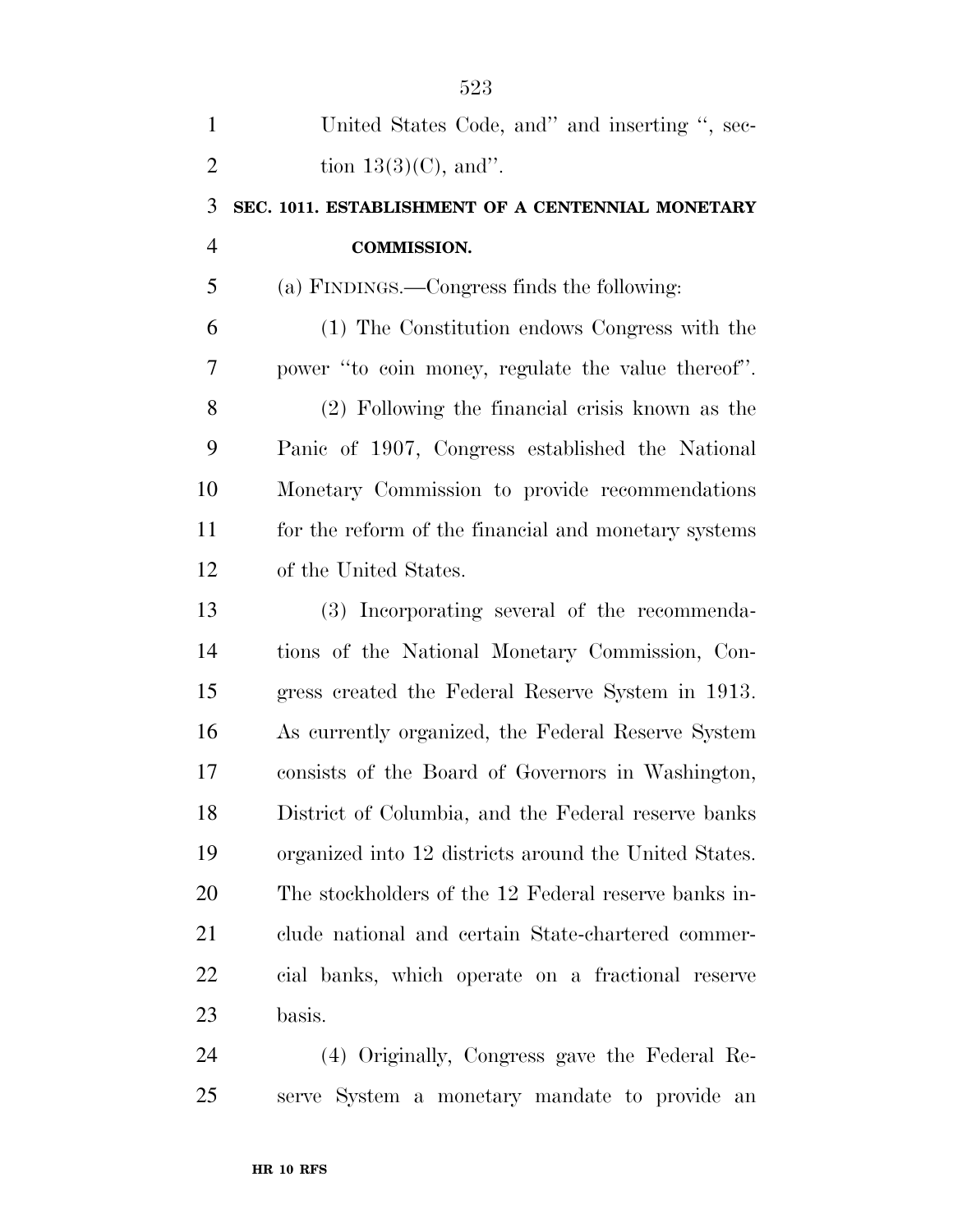elastic currency, within the context of a gold stand- ard, in response to seasonal fluctuations in the de-mand for currency.

 (5) Congress also gave the Federal Reserve System a financial stability mandate to serve as the lender of last resort to solvent but illiquid banks during a financial crisis.

 (6) In 1977, Congress changed the monetary mandate of the Federal Reserve System to a dual mandate for maximum employment and stable prices.

 (7) Empirical studies and historical evidence, both within the United States and in other coun- tries, demonstrate that price stability is desirable be- cause both inflation and deflation damage the econ-omy.

 (8) The economic challenge of recent years— most notably the bursting of the housing bubble, the financial crisis of 2008, and the ensuing anemic re- covery—have occurred at great cost in terms of lost jobs and output.

 (9) Policymakers are reexamining the structure and functioning of financial institutions and markets to determine what, if any, changes need to be made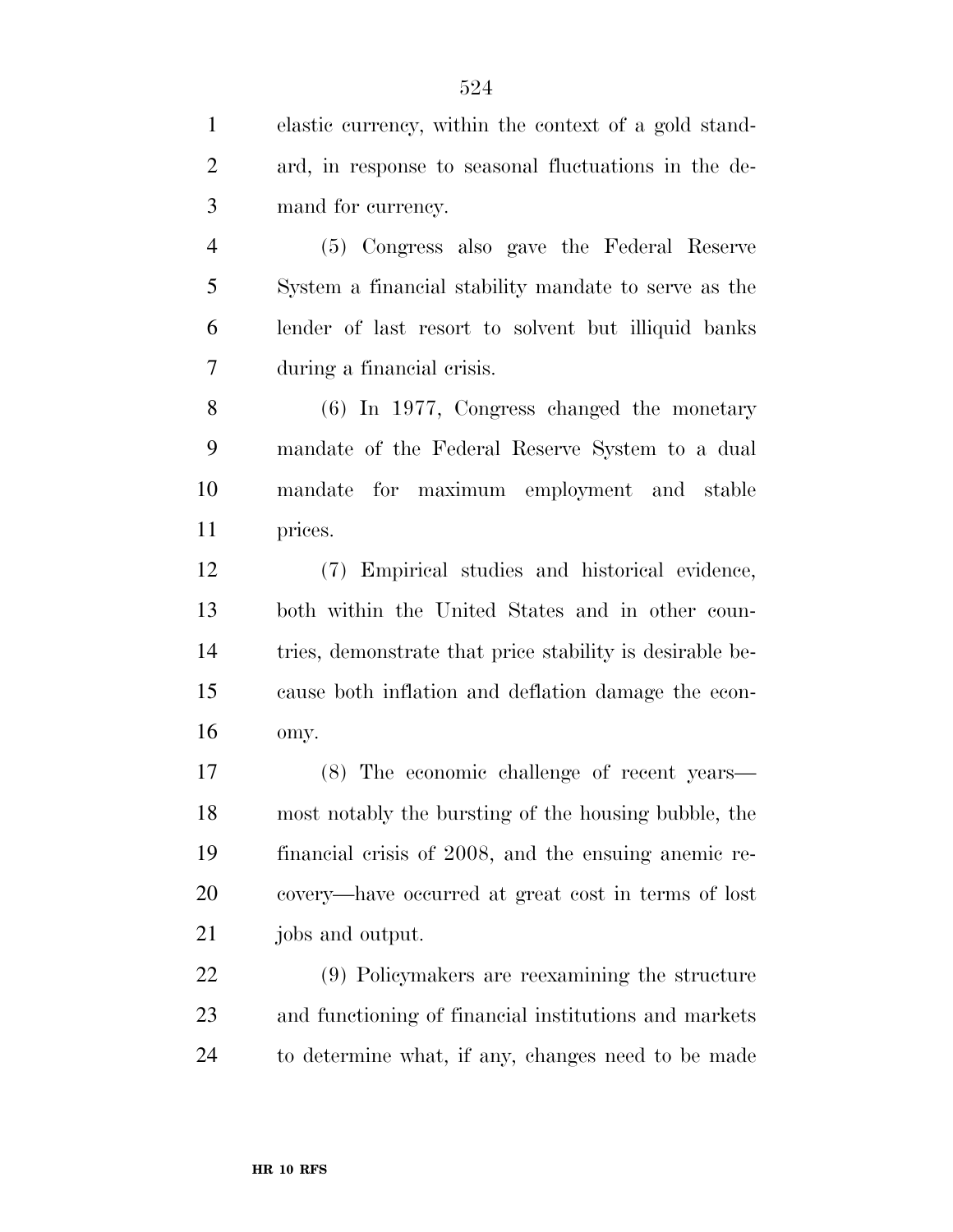| $\mathbf{1}$   | to place the financial system on a stronger, more       |
|----------------|---------------------------------------------------------|
| $\overline{2}$ | sustainable path going forward.                         |
| 3              | (10) The Federal Reserve System has taken ex-           |
| $\overline{4}$ | traordinary actions in response to the recent eco-      |
| 5              | nomic challenges.                                       |
| 6              | (11) The Federal Open Market Committee has              |
| 7              | engaged in multiple rounds of quantitative easing,      |
| 8              | providing unprecedented liquidity to financial mar-     |
| 9              | kets, while committing to holding short-term interest   |
| 10             | rates low for a seemingly indefinite period, and pur-   |
| 11             | suing a policy of credit allocation by purchasing       |
| 12             | Federal agency debt and mortgage-backed securities.     |
| 13             | $(12)$ In the wake of the recent extraordinary ac-      |
| 14             | tions of the Federal Reserve System, Congress—con-      |
| 15             | sistent with its constitutional responsibilities and as |
| 16             | it has done periodically throughout the history of the  |
| 17             | United States—has once again renewed its examina-       |
| 18             | tion of monetary policy.                                |
| 19             | (13) Central in such examination has been a re-         |
| 20             | newed look at what is the most proper mandate for       |
| 21             | the Federal Reserve System to conduct monetary          |
| 22             | policy in the 21st century.                             |
| 23             | (b) ESTABLISHMENT OF A CENTENNIAL MONETARY              |
| 24             | COMMISSION.—There is established a commission to be     |
|                |                                                         |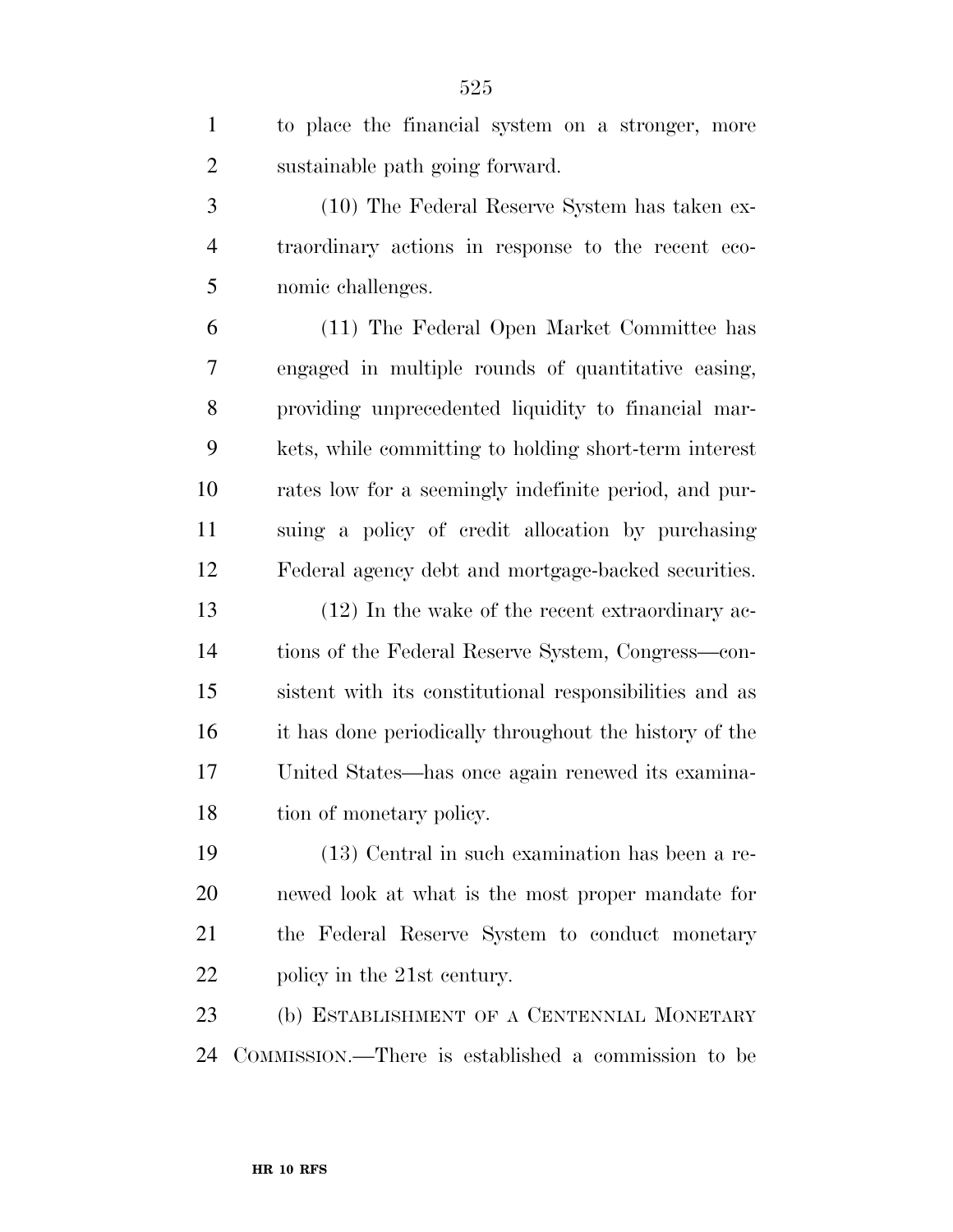known as the ''Centennial Monetary Commission'' (in this section referred to as the ''Commission'').

 (c) STUDY AND REPORT ON MONETARY POLICY.— (1) STUDY.—The Commission shall—

 (A) examine how United States monetary policy since the creation of the Board of Gov- ernors of the Federal Reserve System in 1913 has affected the performance of the United States economy in terms of output, employ-ment, prices, and financial stability over time;

 (B) evaluate various operational regimes under which the Board of Governors of the Federal Reserve System and the Federal Open Market Committee may conduct monetary pol- icy in terms achieving the maximum sustainable level of output and employment and price sta-17 bility over the long term, including—

- (i) discretion in determining monetary 19 policy without an operational regime; 20 (ii) price level targeting;
- 21 (iii) inflation rate targeting;
- (iv) nominal gross domestic product 23 targeting (both level and growth rate);
- (v) the use of monetary policy rules; and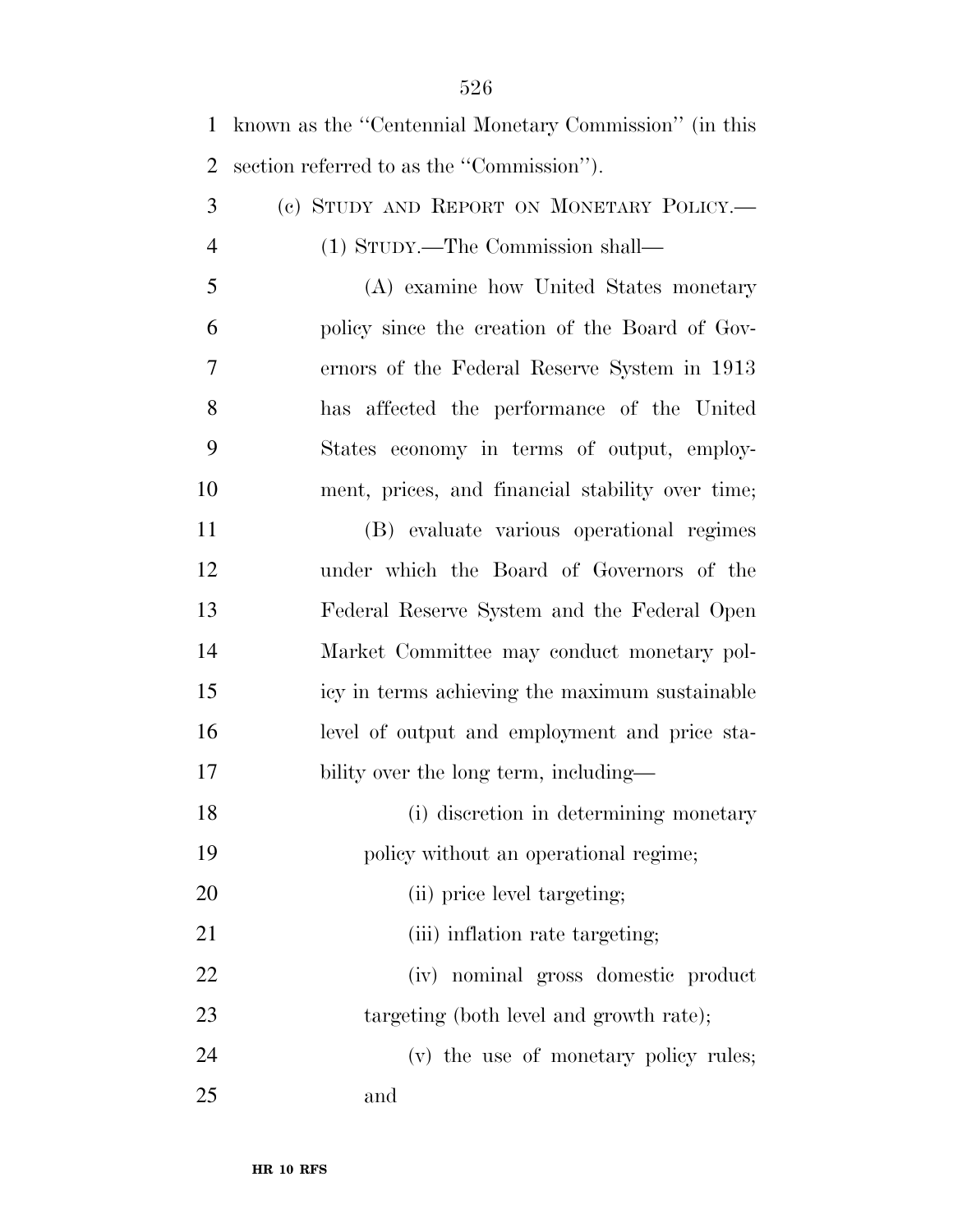| $\mathbf{1}$   | (vi) the gold standard;                        |
|----------------|------------------------------------------------|
| $\overline{2}$ | (C) evaluate the use of macro-prudential       |
| 3              | supervision and regulation as a tool of mone-  |
| $\overline{4}$ | tary policy in terms of achieving the maximum  |
| 5              | sustainable level of output and employment and |
| 6              | price stability over the long term;            |
| 7              | (D) evaluate the use of the lender-of-last-    |
| 8              | resort function of the Board of Governors of   |
| 9              | the Federal Reserve System as a tool of mone-  |
| 10             | tary policy in terms of achieving the maximum  |
| 11             | sustainable level of output and employment and |
| 12             | price stability over the long term;            |
| 13             | (E) recommend a course for United States       |
| 14             | monetary policy going forward, including—      |
| 15             | (i) the legislative mandate;                   |
| 16             | (ii) the operational regime;                   |
| 17             | (iii) the securities used in open-mar-         |
| 18             | ket operations; and                            |
| 19             | (iv) transparency issues; and                  |
| 20             | (F) consider the effects of the GDP output     |
| 21             | and employment targets of the "dual mandate"   |
| 22             | (both from the creation of the dual mandate in |
| 23             | 1977 until the present time and estimates of   |
| 24             | the future effect of the dual mandate) on—     |
| 25             | (i) United States economic activity;           |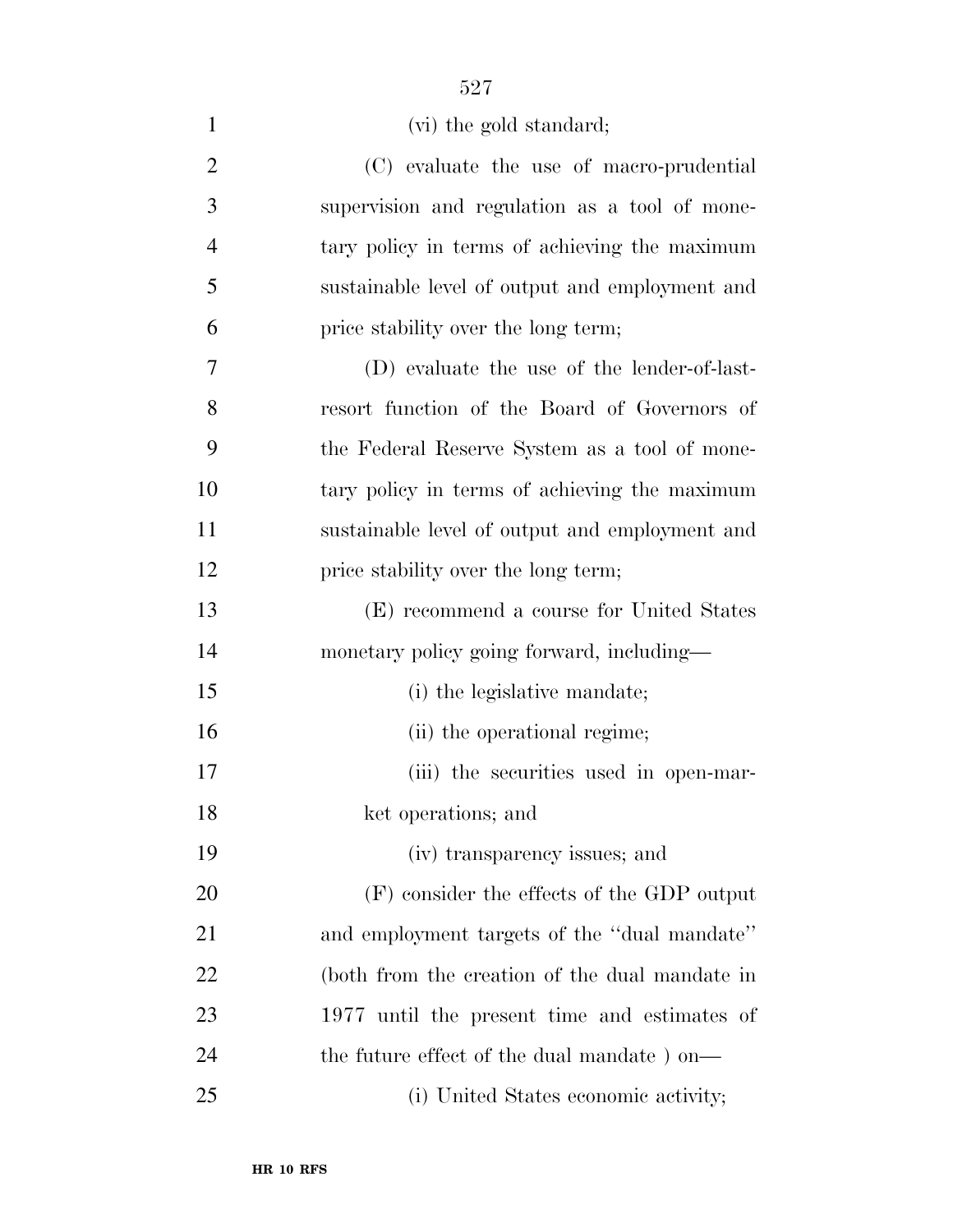| $\mathbf{1}$   | (ii) actions of the Board of Governors                 |
|----------------|--------------------------------------------------------|
| $\overline{2}$ | of the Federal Reserve System; and                     |
| 3              | (iii) Federal debt.                                    |
| $\overline{4}$ | $(2)$ REPORT.—Not later than 1 year after the          |
| 5              | date of the enactment of this section, the Commis-     |
| 6              | sion shall submit to Congress and make publicly        |
| 7              | available a report containing a statement of the find- |
| 8              | ings and conclusions of the Commission in carrying     |
| 9              | out the study under paragraph (1), together with       |
| 10             | the recommendations the Commission considers ap-       |
| 11             | propriate. In making such report, the Commission       |
| 12             | shall specifically report on the considerations re-    |
| 13             | quired under paragraph $(1)(F)$ .                      |
| 14             | (d) MEMBERSHIP.—                                       |
| 15             | (1) NUMBER AND APPOINTMENT.—                           |
| 16             | (A) APPOINTED VOTING MEMBERS.—The                      |
| 17             | Commission shall contain 12 voting members as          |
| 18             | follows:                                               |
| 19             | Six members appointed by the<br>(i)                    |
| 20             | Speaker of the House of Representatives,               |
| 21             | with four members from the majority party              |
| 22             | and two members from the minority party.               |
| 23             | (ii) Six members appointed by the                      |
| 24             | President Pro Tempore of the Senate, with              |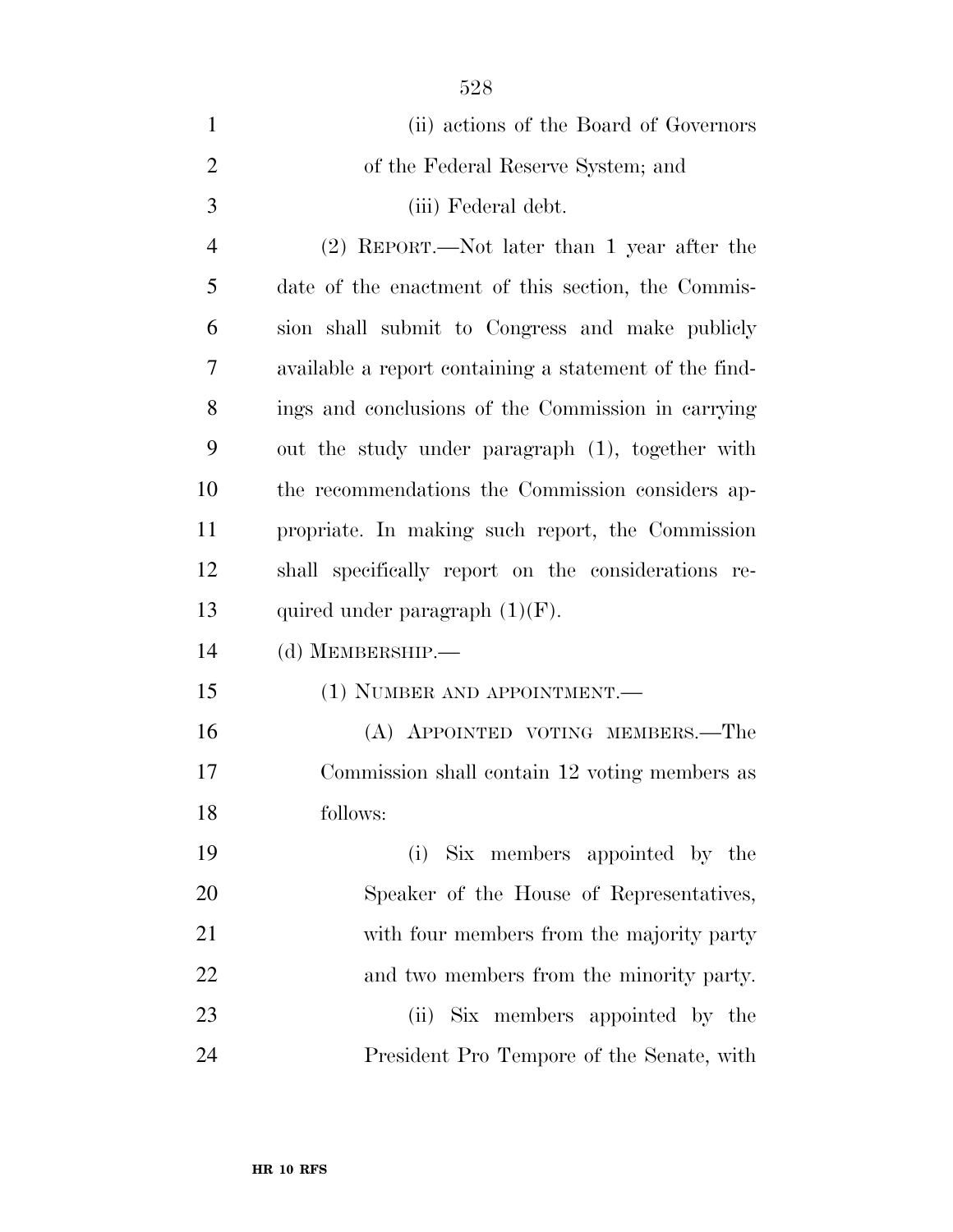| $\mathbf{1}$   | four members from the majority party and                |
|----------------|---------------------------------------------------------|
| $\overline{2}$ | two members from the minority party.                    |
| 3              | (B) CHAIRMAN.—The Speaker of the                        |
| $\overline{4}$ | House of Representatives and the majority               |
| 5              | leader of the Senate shall jointly designate one        |
| 6              | of the members of the Commission as Chair-              |
| 7              | man.                                                    |
| 8              | (C) NON-VOTING MEMBERS.—The Com-                        |
| 9              | mission shall contain 2 non-voting members as           |
| 10             | follows:                                                |
| 11             | (i) One member appointed by the Sec-                    |
| 12             | retary of the Treasury.                                 |
| 13             | (ii) One member who is the president                    |
| 14             | of a district Federal reserve bank ap-                  |
| 15             | pointed by the Chair of the Board of Gov-               |
| 16             | ernors of the Federal Reserve System.                   |
| 17             | (2) PERIOD OF APPOINTMENT.—Each member                  |
| 18             | shall be appointed for the life of the Commission.      |
| 19             | (3) TIMING OF APPOINTMENT.—All members of               |
| 20             | the Commission shall be appointed not later than 30     |
| 21             | days after the date of the enactment of this section.   |
| <u>22</u>      | (4) VACANCIES.—A vacancy in the Commission              |
| 23             | shall not affect its powers, and shall be filled in the |
| 24             | in which the original appointment<br>manner<br>was      |
| 25             | made.                                                   |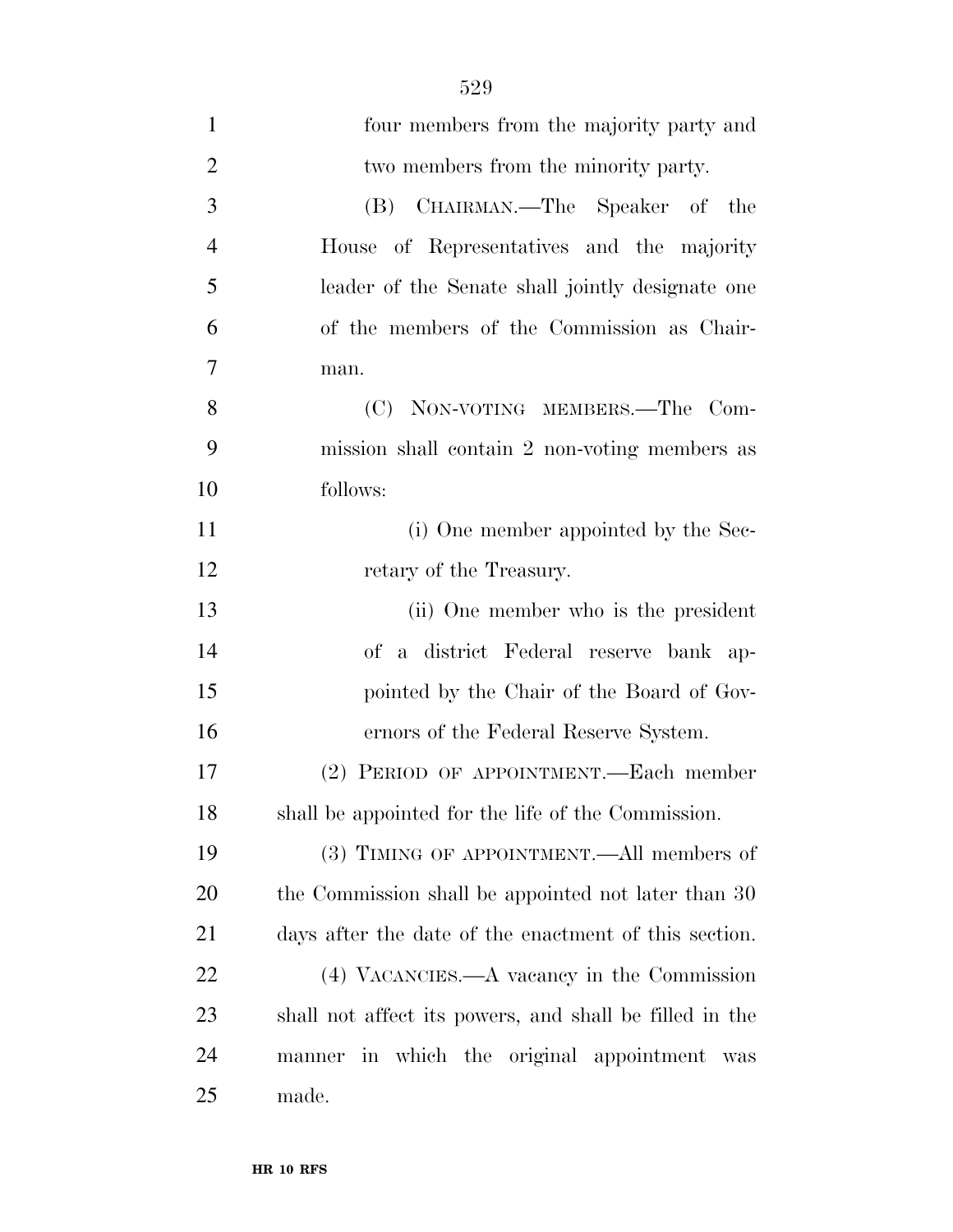(5) MEETINGS.—

| $\overline{2}$ | (A) INITIAL MEETING.—The Commission                   |
|----------------|-------------------------------------------------------|
| 3              | shall hold its initial meeting and begin the oper-    |
| $\overline{4}$ | ations of the Commission as soon as is prac-          |
| 5              | ticable.                                              |
| 6              | (B) FURTHER MEETINGS.—The Commis-                     |
| 7              | sion shall meet upon the call of the Chair or a       |
| 8              | majority of its members.                              |
| 9              | (6) QUORUM.—Seven voting members of the               |
| 10             | Commission shall constitute a quorum but a lesser     |
| 11             | number may hold hearings.                             |
| 12             | (7) MEMBER OF CONGRESS DEFINED.—In this               |
| 13             | subsection, the term "Member of Congress" means       |
| 14             | a Senator or a Representative in, or Delegate or      |
| 15             | Resident Commissioner to, the Congress.               |
| 16             | (e) POWERS.—                                          |
| 17             | (1) HEARINGS AND SESSIONS.—The Commis-                |
| 18             | sion or, on the authority of the Commission, any      |
| 19             | subcommittee or member thereof, may, for the pur-     |
| 20             | pose of carrying out this section, hold hearings, sit |
| 21             | and act at times and places, take testimony, receive  |
| 22             | evidence, or administer oaths as the Commission or    |
| 23             | such subcommittee or member thereof considers ap-     |
| 24             | propriate.                                            |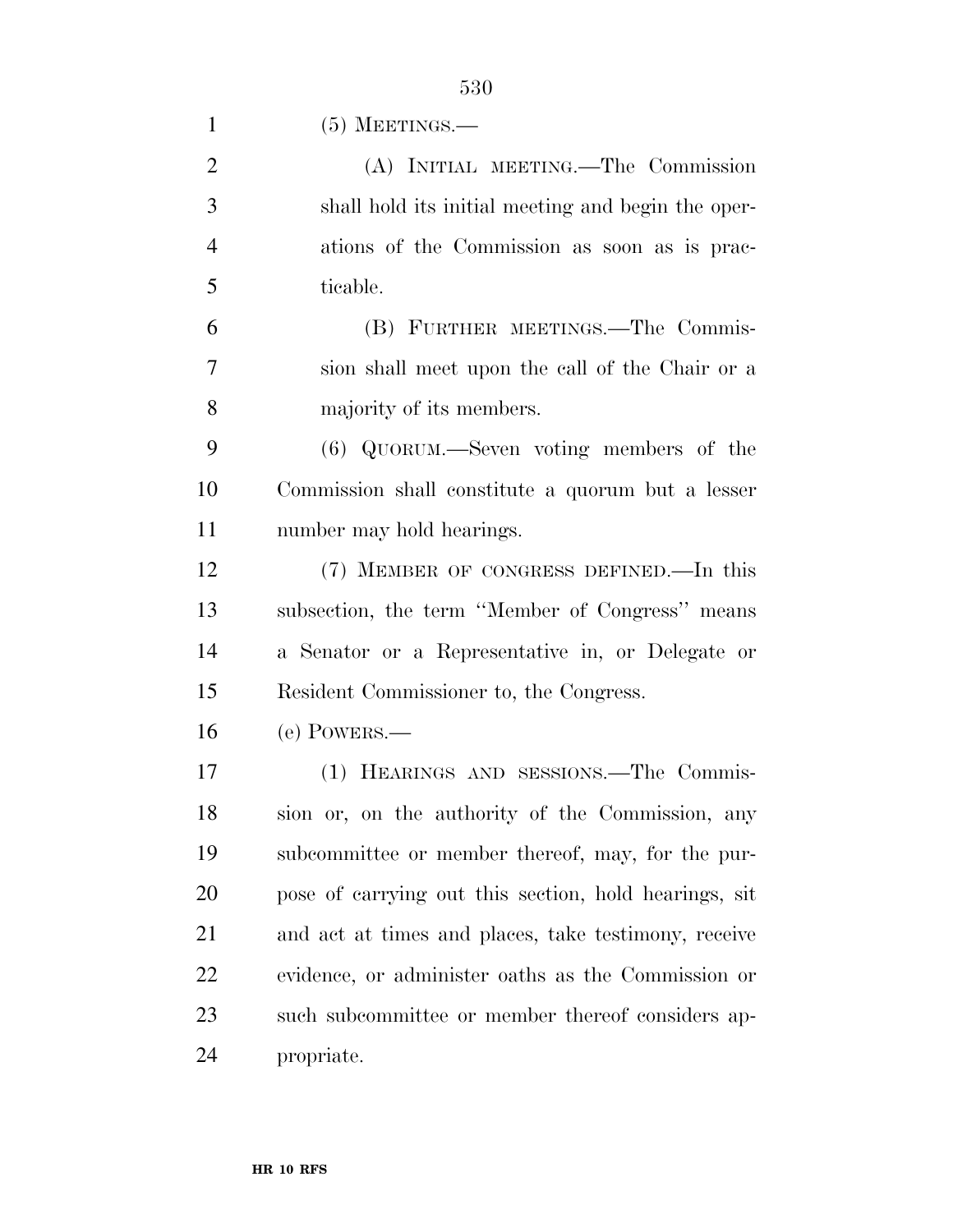| $\mathbf{1}$   | (2) CONTRACT AUTHORITY.—To the extent or              |
|----------------|-------------------------------------------------------|
| $\overline{2}$ | in the amounts provided in advance in appropriation   |
| 3              | Acts, the Commission may contract with and com-       |
| $\overline{4}$ | pensate government and private agencies or persons    |
| 5              | to enable the Commission to discharge its duties      |
| 6              | under this section, without regard to section 3709 of |
| 7              | the Revised Statutes (41 U.S.C. 5).                   |
| 8              | (3) OBTAINING OFFICIAL DATA.-                         |
| 9              | (A) IN GENERAL.—The Commission is au-                 |
| 10             | thorized to secure directly from any executive        |
| 11             | department, bureau, agency, board, commission,        |
| 12             | office, independent establishment, or instrumen-      |
| 13             | tality of the Government, any information, in-        |
| 14             | cluding suggestions, estimates, or statistics, for    |
| 15             | the purposes of this section.                         |
| 16             | (B) REQUESTING OFFICIAL DATA.—The                     |
| 17             | head of such department, bureau, agency,              |
| 18             | board, commission, office, independent estab-         |
| 19             | lishment, or instrumentality of the government        |
| 20             | shall, to the extent authorized by law, furnish       |
| 21             | such information upon request made by—                |
| 22             | (i) the Chair;                                        |
| 23             | (ii) the Chair of any subcommittee                    |
| 24             | created by a majority of the Commission;              |
| 25             | 0r                                                    |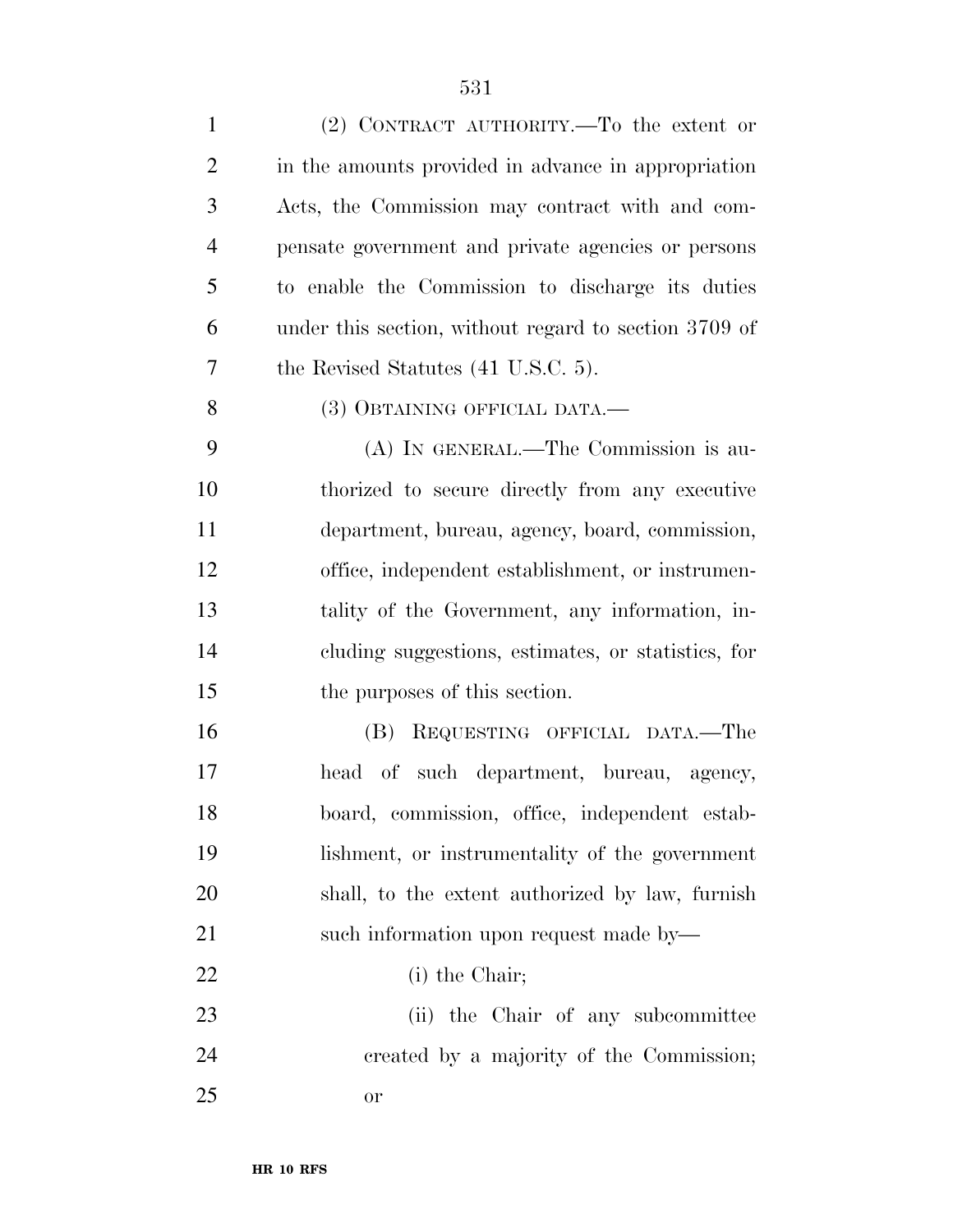| $\mathbf{1}$   | (iii) any member of the Commission                 |
|----------------|----------------------------------------------------|
| $\overline{2}$ | designated by a majority of the commission         |
| 3              | to request such information.                       |
| $\overline{4}$ | (4) ASSISTANCE FROM FEDERAL AGENCIES.-             |
| 5              | (A)<br>GENERAL SERVICES ADMINISTRA-                |
| 6              | TION.—The Administrator of General Services        |
| 7              | shall provide to the Commission on a reimburs-     |
| 8              | able basis administrative support and other        |
| 9              | services for the performance of the functions of   |
| 10             | the Commission.                                    |
| 11             | (B) OTHER DEPARTMENTS AND AGEN-                    |
| 12             | CIES.—In addition to the assistance prescribed     |
| 13             | in subparagraph $(A)$ , at the request of the      |
| 14             | Commission, departments and agencies of the        |
| 15             | United States shall provide such services, funds,  |
| 16             | facilities, staff, and other support services as   |
| 17             | may be authorized by law.                          |
| 18             | (5) POSTAL SERVICE.-The Commission may             |
| 19             | use the United States mails in the same manner and |
| 20             | under the same conditions as other departments and |
| 21             | agencies of the United States.                     |
| 22             | (f) COMMISSION PERSONNEL.—                         |
| 23             | (1)<br>APPOINTMENT AND COMPENSATION<br>OF          |
| 24             | $STAFF$ .                                          |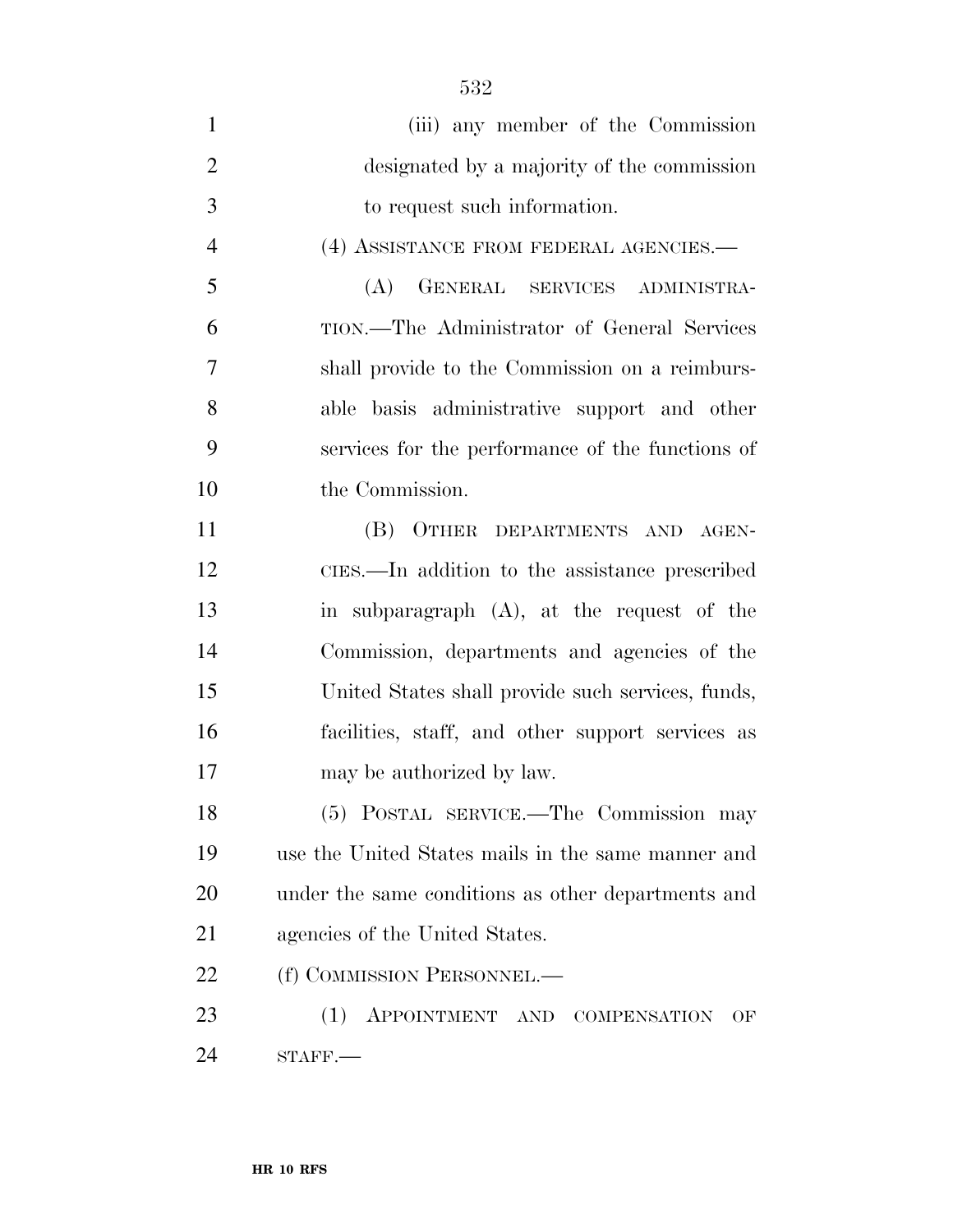| $\mathbf{1}$   | (A) IN GENERAL.—Subject to rules pre-                  |
|----------------|--------------------------------------------------------|
| $\overline{2}$ | scribed by the Commission, the Chair may ap-           |
| 3              | point and fix the pay of the executive director        |
| $\overline{4}$ | and other personnel as the Chair considers ap-         |
| 5              | propriate.                                             |
| 6              | (B) APPLICABILITY OF CIVIL SERVICE                     |
| 7              | LAWS.—The staff of the Commission may be               |
| 8              | appointed without regard to the provisions of          |
| 9              | title 5, United States Code, governing appoint-        |
| 10             | ments in the competitive service, and may be           |
| 11             | paid without regard to the provisions of chapter       |
| 12             | 51 and subchapter III of chapter 53 of that            |
| 13             | title relating to classification and General           |
| 14             | Schedule pay rates, except that an individual so       |
| 15             | appointed may not receive pay in excess of level       |
| 16             | V of the Executive Schedule.                           |
| 17             | (2) CONSULTANTS.—The Commission may pro-               |
| 18             | cure temporary and intermittent services under sec-    |
| 19             | tion 3109(b) of title 5, United States Code, but at    |
| 20             | rates for individuals not to exceed the daily equiva-  |
| 21             | lent of the rate of pay for a person occupying a posi- |
| 22             | tion at level IV of the Executive Schedule.            |
| 23             | (3) STAFF OF FEDERAL AGENCIES.-Upon re-                |
| 24             | quest of the Commission, the head of any Federal       |
| 25             | department or agency may detail, on a reimbursable     |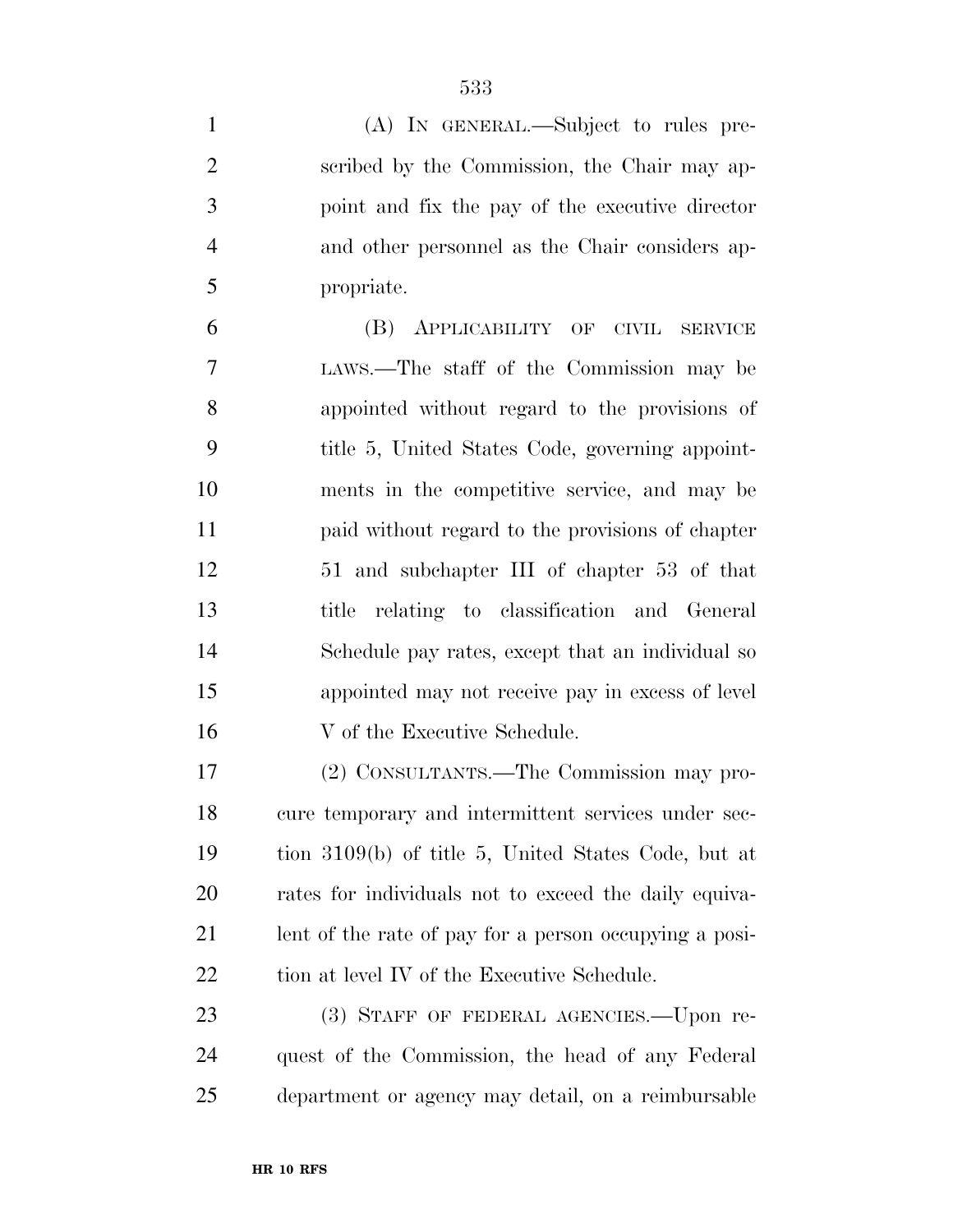| $\mathbf{1}$   | basis, any of the personnel of such department or             |
|----------------|---------------------------------------------------------------|
| $\overline{2}$ | agency to the Commission to assist it in carrying out         |
| 3              | its duties under this section.                                |
| 4              | (g) TERMINATION OF COMMISSION.—                               |
| 5              | (1) IN GENERAL.—The Commission shall termi-                   |
| 6              | nate 6 months after the date on which the report is           |
| 7              | submitted under subsection $(c)(2)$ .                         |
| 8              | (2) ADMINISTRATIVE ACTIVITIES BEFORE TER-                     |
| 9              | MINATION.—The Commission may use the period be-               |
| 10             | tween the submission of its report and its termi-             |
| 11             | nation for the purpose of concluding its activities,          |
| 12             | including providing testimony to the committee of             |
| 13             | Congress concerning its report.                               |
| 14             | (h) AUTHORIZATION OF APPROPRIATIONS.—There is                 |
| 15             | authorized to be appropriated to carry out this section       |
| 16             | $$1,000,000$ , which shall remain available until the date on |
|                | 17 which the Commission terminates.                           |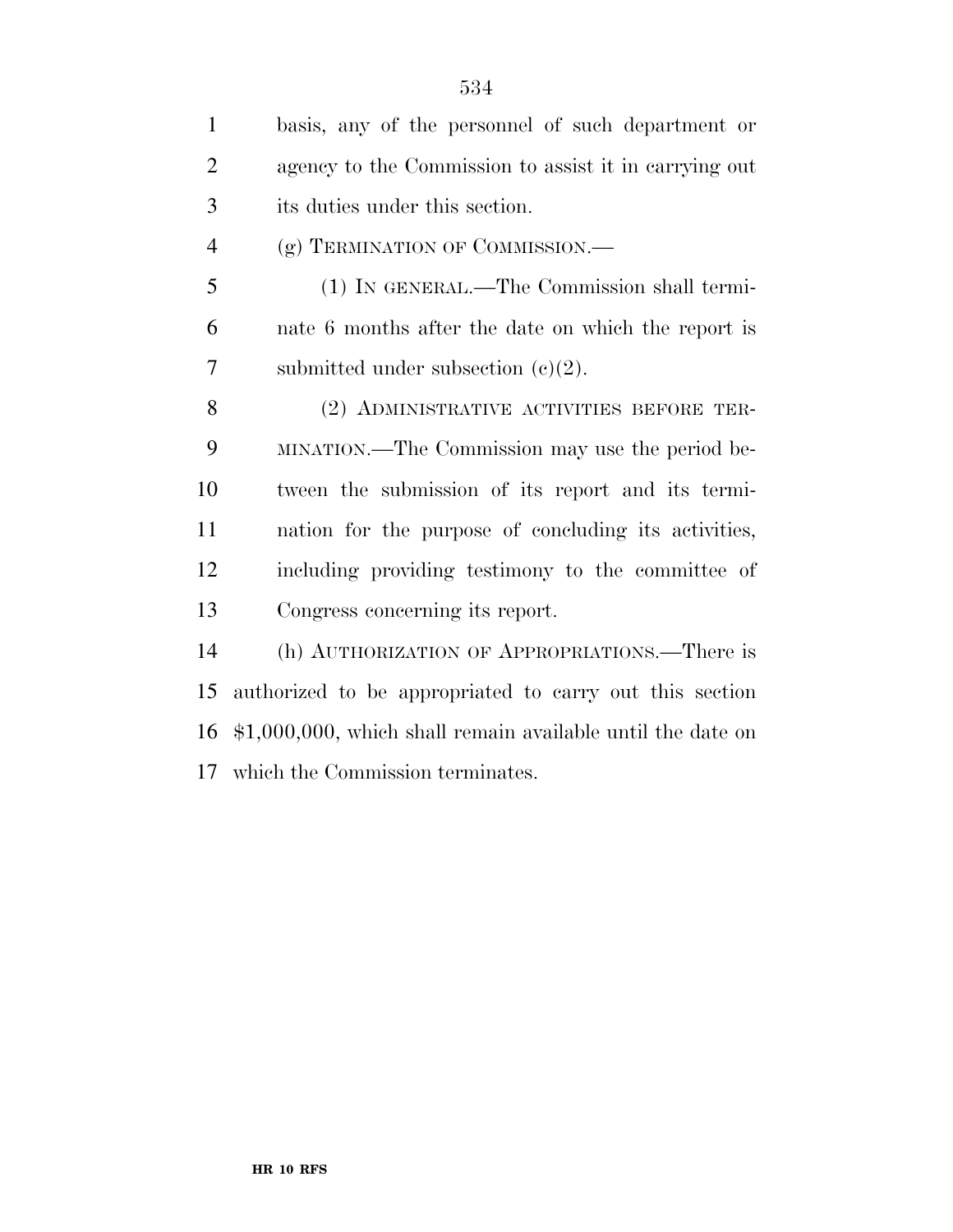# **TITLE XI—IMPROVING INSUR- ANCE COORDINATION THROUGH AN INDEPENDENT ADVOCATE**

 **SEC. 1101. REPEAL OF THE FEDERAL INSURANCE OFFICE; CREATION OF THE OFFICE OF THE INDE-PENDENT INSURANCE ADVOCATE.** 

 (a) ESTABLISHMENT.—Section 313 of title 31, United States Code, is amended to read as follows (and conforming the table of contents for chapter 3 of such title accordingly):

### **''§ 313. Office of the Independent Insurance Advocate**

 ''(a) ESTABLISHMENT.—There is established in the Department of the Treasury a bureau to be known as the Office of the Independent Insurance Advocate (in this sec-tion referred to as the 'Office').

''(b) INDEPENDENT INSURANCE ADVOCATE.—

18 "(1) ESTABLISHMENT OF POSITION.—The chief officer of the Office of the Independent Insurance Advocate shall be known as the Independent Insur- ance Advocate. The Independent Insurance Advocate shall perform the duties of such office under the general direction of the Secretary of the Treasury. 24 "(2) APPOINTMENT.—The Independent Insur-ance Advocate shall be appointed by the President,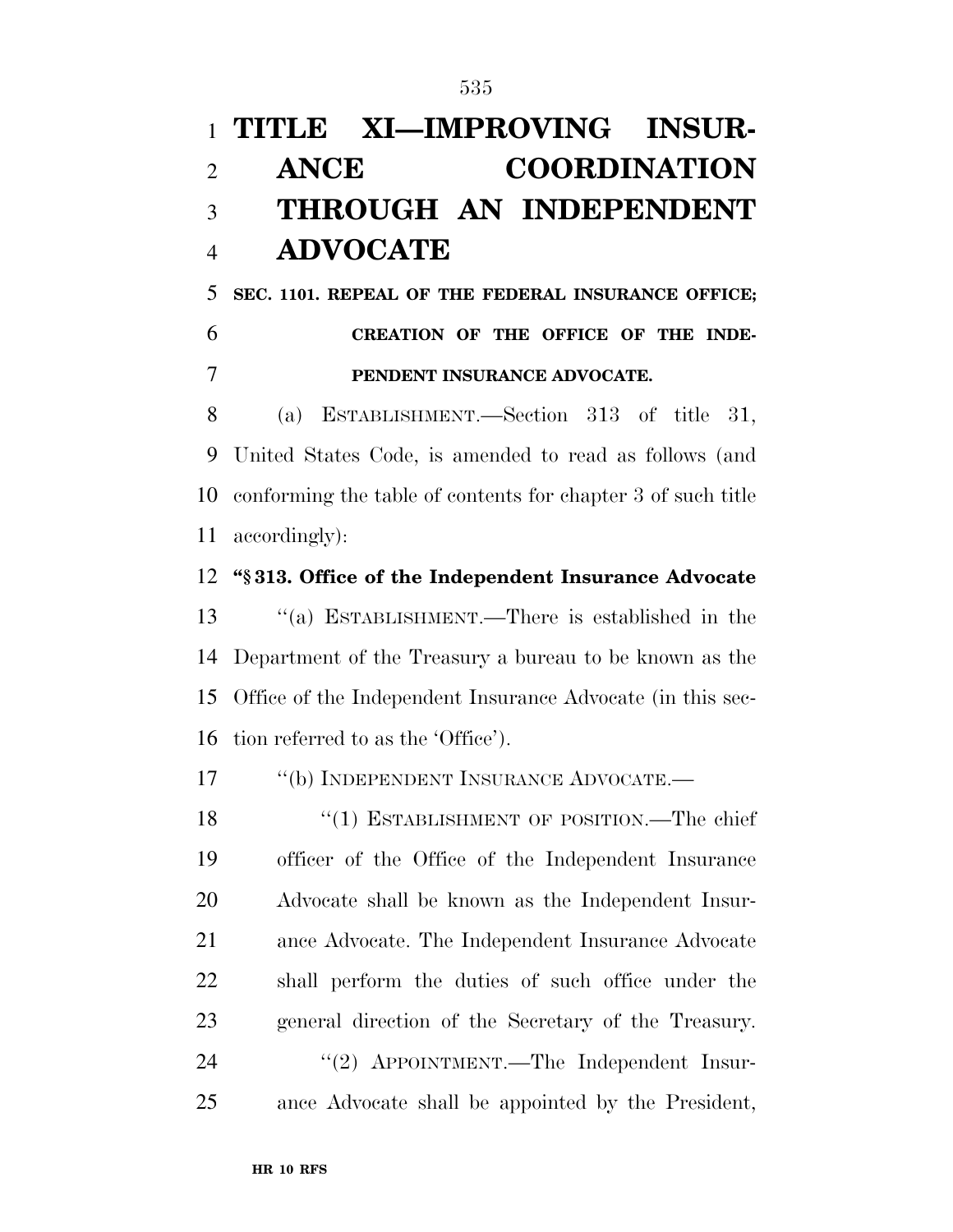| $\mathbf{1}$   | by and with the advice and consent of the Senate, |
|----------------|---------------------------------------------------|
| $\overline{2}$ | from among persons having insurance expertise.    |
| 3              | $``(3)$ TERM.—                                    |
| $\overline{4}$ | "(A) IN GENERAL.—The Independent In-              |
| 5              | surance Advocate shall serve a term of 6 years,   |
| 6              | unless sooner removed by the President upon       |
| 7              | reasons which shall be communicated to the        |
| 8              | Senate.                                           |
| 9              | "(B) SERVICE AFTER EXPIRATION.—If a               |
| 10             | successor is not nominated and confirmed by       |
| 11             | the end of the term of service of the Inde-       |
| 12             | pendent Insurance Advocate, the person serving    |
| 13             | as Independent Insurance Advocate shall con-      |
| 14             | tinue to serve until such time a successor is ap- |
| 15             | pointed and confirmed.                            |
| 16             | "(C) VACANCY.—An Independent Insur-               |
| 17             | ance Advocate who is appointed to serve the re-   |
| 18             | mainder of a predecessor's uncompleted term       |
| 19             | shall be eligible thereafter to be appointed to a |
| 20             | full 6 year term.                                 |
| 21             | "(D) ACTING OFFICIAL ON FINANCIAL                 |
| 22             | STABILITY OVERSIGHT COUNCIL.—In the event         |
| 23             | of a vacancy in the office of the Independent     |
| 24             | Insurance Advocate, and pending the appoint-      |
| 25             | ment and confirmation of a successor, or during   |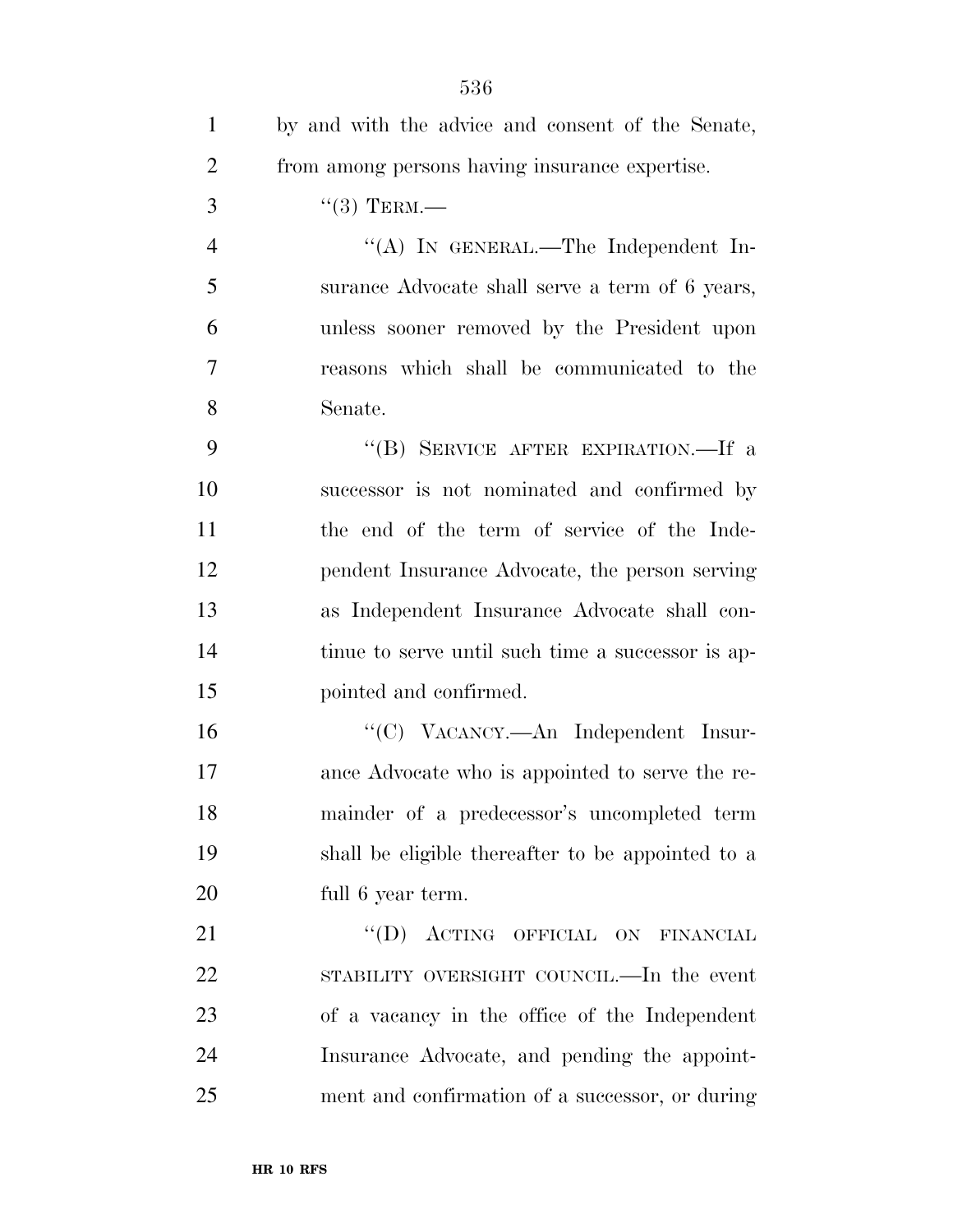1 the absence or disability of the Independent In- surance Advocate, the President shall appoint a federal official appointed by the President and confirmed by the Senate from a member agency of the Financial Stability Oversight Council, not otherwise serving on the Council, who shall serve as a member of the Council and act in the place of the Independent Insurance Advocate until such vacancy, absence, or disability con- cludes. 11 "(4) EMPLOYMENT.—The Independent Insur- ance Advocate shall be an employee of the Federal Government within the definition of employee under section 2105 of title 5, United States Code. 15 "(c) INDEPENDENCE; OVERSIGHT.—

 ''(1) INDEPENDENCE.—The Secretary of the Treasury may not delay or prevent the issuance of any rule or the promulgation of any regulation by the Independent Insurance Advocate, and may not intervene in any matter or proceeding before the Independent Insurance Advocate, unless otherwise specifically provided by law.

23 "(2) OVERSIGHT BY INSPECTOR GENERAL.— The Office of the Independent Insurance Advocate shall be an office in the establishment of the Depart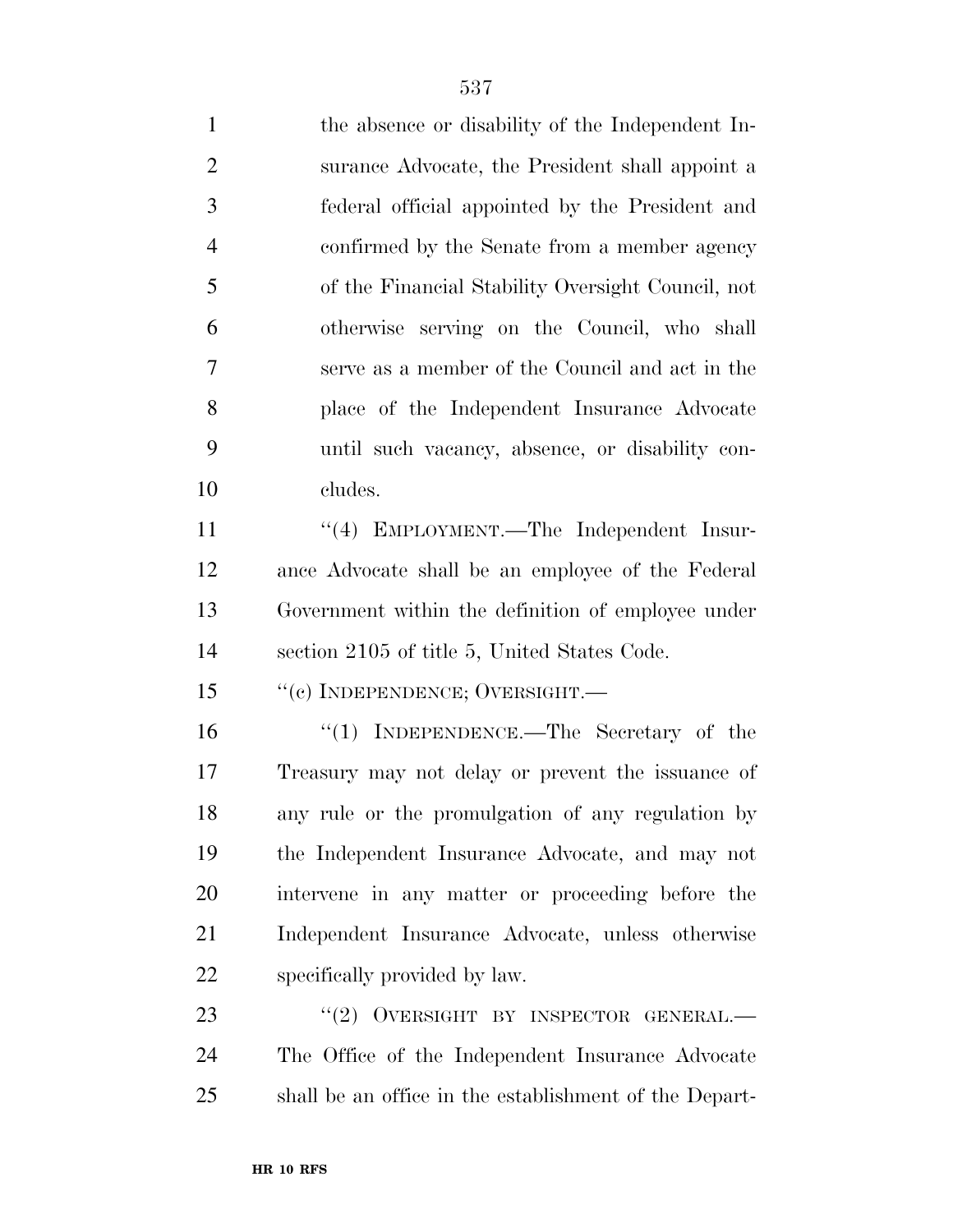ment of the Treasury for purposes of the Inspector General Act of 1978 (5 U.S.C. App.).

 ''(d) RETENTION OF EXISTING STATE REGULATORY AUTHORITY.—Nothing in this section or section 314 shall be construed to establish or provide the Office or the De- partment of the Treasury with general supervisory or reg-ulatory authority over the business of insurance.

 $\%$  ''(e) BUDGET.

9 "(1) ANNUAL TRANSMITTAL.—For each fiscal year, the Independent Insurance Advocate shall transmit a budget estimate and request to the Sec- retary of the Treasury, which shall specify the ag- gregate amount of funds requested for such fiscal year for the operations of the Office of the Inde-pendent Insurance Advocate.

 ''(2) INCLUSIONS.—In transmitting the pro- posed budget to the President for approval, the Sec-18 retary of the Treasury shall include—

19  $\langle (A)$  an aggregate request for the Inde-pendent Insurance Advocate; and

21 "'(B) any comments of the Independent In- surance Advocate with respect to the proposal. 23 "(3) PRESIDENT'S BUDGET.—The President shall include in each budget of the United States Government submitted to the Congress—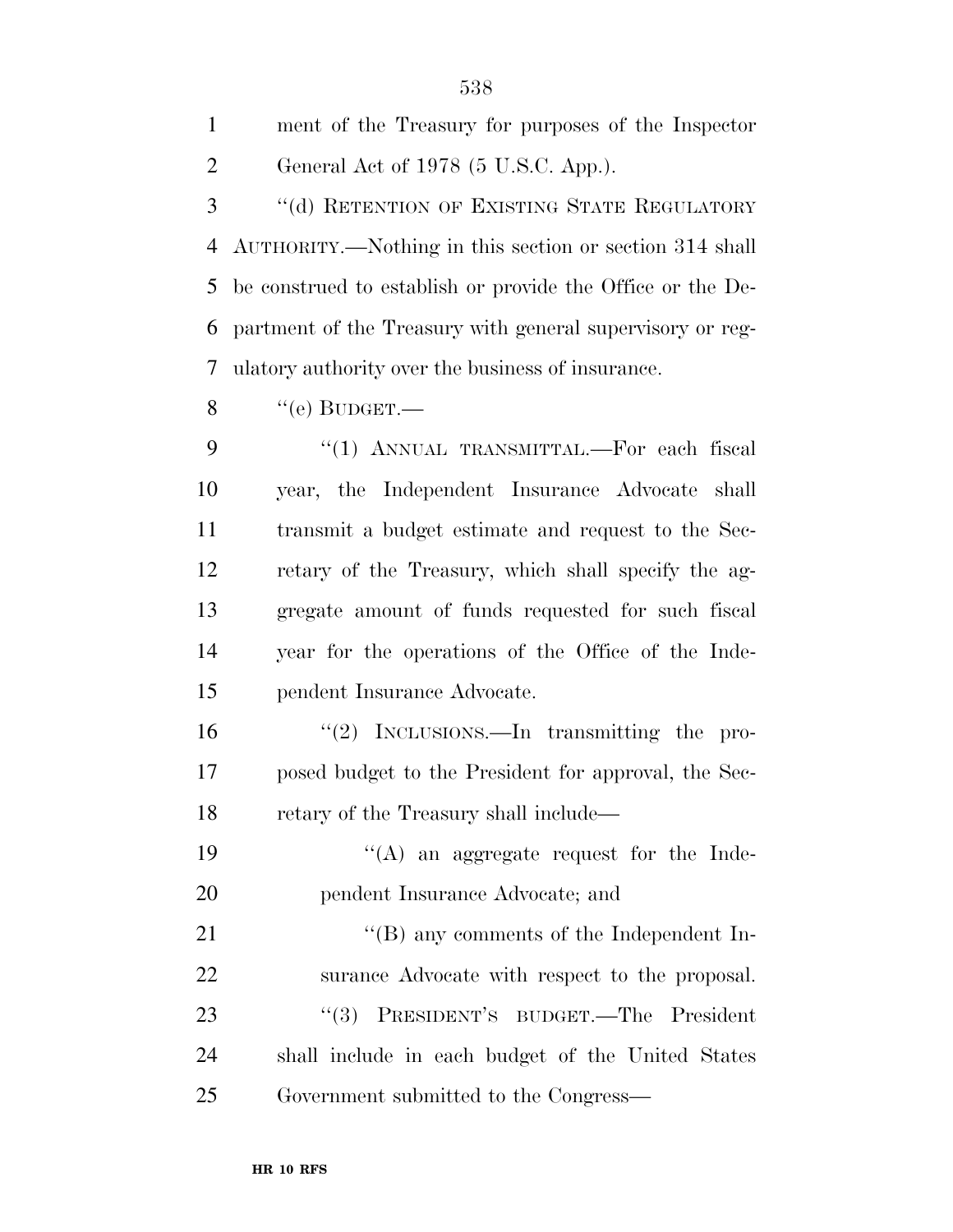| $\mathbf{1}$   | $\lq\lq$ a separate statement of the budget           |
|----------------|-------------------------------------------------------|
| $\mathfrak{2}$ | estimate prepared in accordance with paragraph        |
| 3              | (1);                                                  |
| $\overline{4}$ | $\cdot$ (B) the amount requested by the Presi-        |
| 5              | dent for the Independent Insurance Advocate;          |
| 6              | and                                                   |
| $\overline{7}$ | $\lq\lq$ (C) any comments of the Independent In-      |
| 8              | surance Advocate with respect to the proposal if      |
| 9              | the Independent Insurance Advocate concludes          |
| 10             | that the budget submitted by the President            |
| 11             | would substantially inhibit the Independent In-       |
| 12             | surance Advocate from performing the duties of        |
| 13             | the office.                                           |
| 14             | "(f) ASSISTANCE.—The Secretary of the Treasury        |
| 15             | shall provide the Independent Insurance Advocate such |

 services, funds, facilities and other support services as the Independent Insurance Advocate may request and as the Secretary may approve.

19  $"({\rm g})$  PERSONNEL.—

20 "(1) EMPLOYEES.—The Independent Insurance Advocate may fix the number of, and appoint and direct, the employees of the Office, in accordance with the applicable provisions of title 5, United States Code. The Independent Insurance Advocate is authorized to employ attorneys, analysts, economists,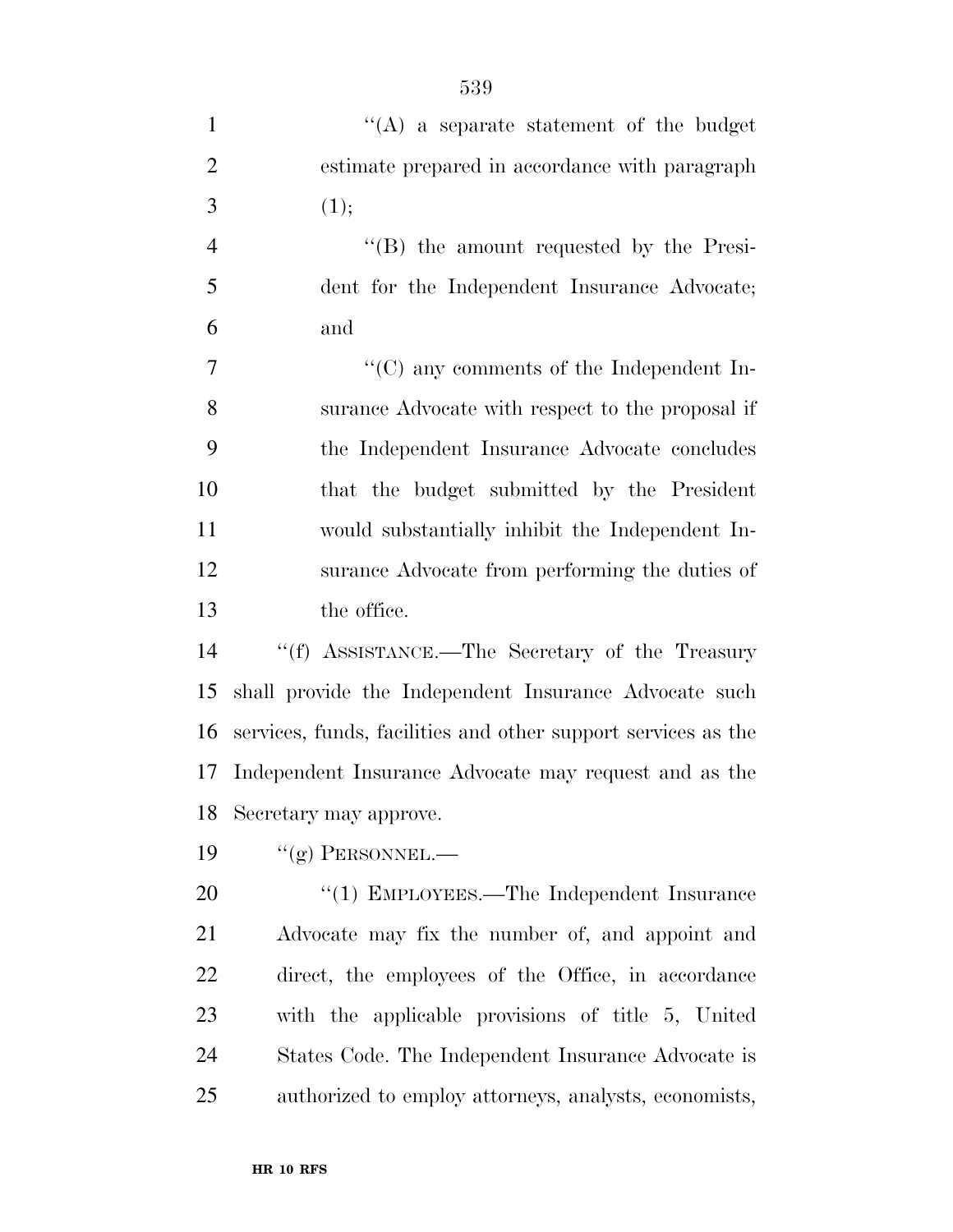| $\mathbf{1}$   | and other employees as may be deemed necessary to          |
|----------------|------------------------------------------------------------|
| $\overline{2}$ | assist the Independent Insurance Advocate to carry         |
| 3              | out the duties and functions of the Office. Unless         |
| $\overline{4}$ | otherwise provided expressly by law, any individual        |
| 5              | appointed under this paragraph shall be an employee        |
| 6              | as defined in section 2105 of title 5, United States       |
| 7              | Code, and subject to the provisions of such title and      |
| 8              | other laws generally applicable to the employees of        |
| 9              | the Executive Branch.                                      |
| 10             | "(2) COMPENSATION.—Employees of the Office                 |
| 11             | shall be paid in accordance with the provisions of         |
| 12             | chapter 51 and subchapter III of chapter 53 of title       |
| 13             | 5, United States Code, relating to classification and      |
| 14             | General Schedule pay rates.                                |
| 15             | (3)<br>PROCUREMENT OF<br>TEMPORARY<br>$\operatorname{AND}$ |
| 16             | INTERMITTENT SERVICES.—The Independent Insur-              |
| 17             | ance Advocate may procure temporary and intermit-          |
| 18             | tent services under section $3109(b)$ of title 5, United   |
| 19             | States Code, at rates for individuals which do not         |
| 20             | exceed the daily equivalent of the annual rate of          |
| 21             | basic pay prescribed for Level V of the Executive          |
| 22             | Schedule under section 5316 of such title.                 |
| 23             | $\cdot$ (4) DETAILS.—Any employee of the Federal           |
| 24             | Government may be detailed to the Office with or           |

without reimbursement, and such detail shall be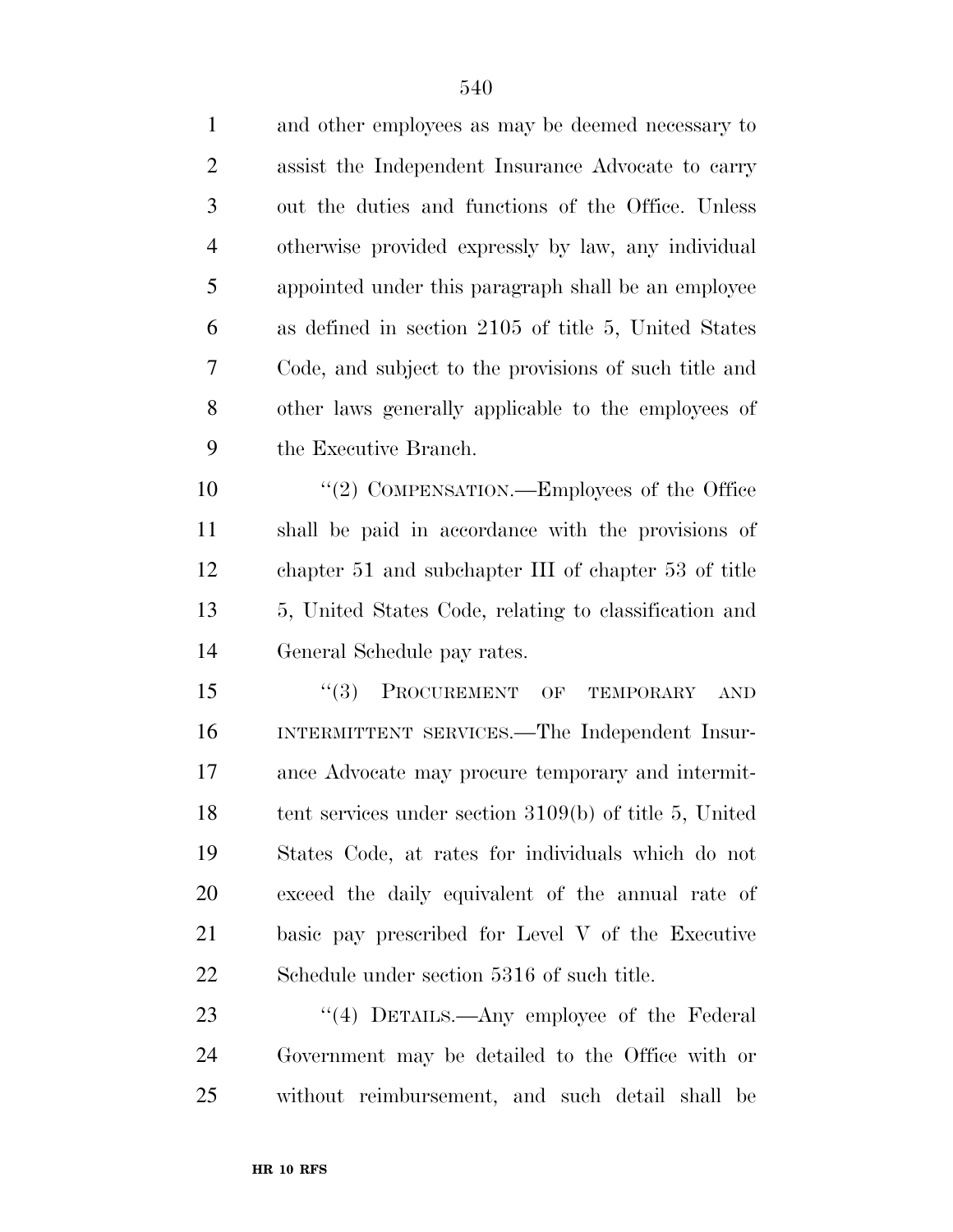without interruption or loss of civil service status or privilege. An employee of the Federal Government detailed to the Office shall report to and be subject to oversight by the Independent Insurance Advocate during the assignment to the office, and may be compensated by the branch, department, or agency from which the employee was detailed.

8 "(5) INTERGOVERNMENTAL PERSONNEL.—The Independent Insurance Advocate may enter into agreements under subchapter VI of chapter 33 of title 5, United States Code, with State and local governments, institutions of higher education, Indian tribal governments, and other eligible organizations for the assignment of intermittent, part-time, and full-time personnel, on a reimbursable or non-reim-bursable basis.

"(h) ETHICS.—

18 "(1) DESIGNATED ETHICS OFFICIAL.—The Legal Counsel of the Financial Stability Oversight Council, or in the absence of a Legal Counsel of the Council, the designated ethics official of any Council member agency, as chosen by the Independent In- surance Advocate, shall be the ethics official for the Independent Insurance Advocate.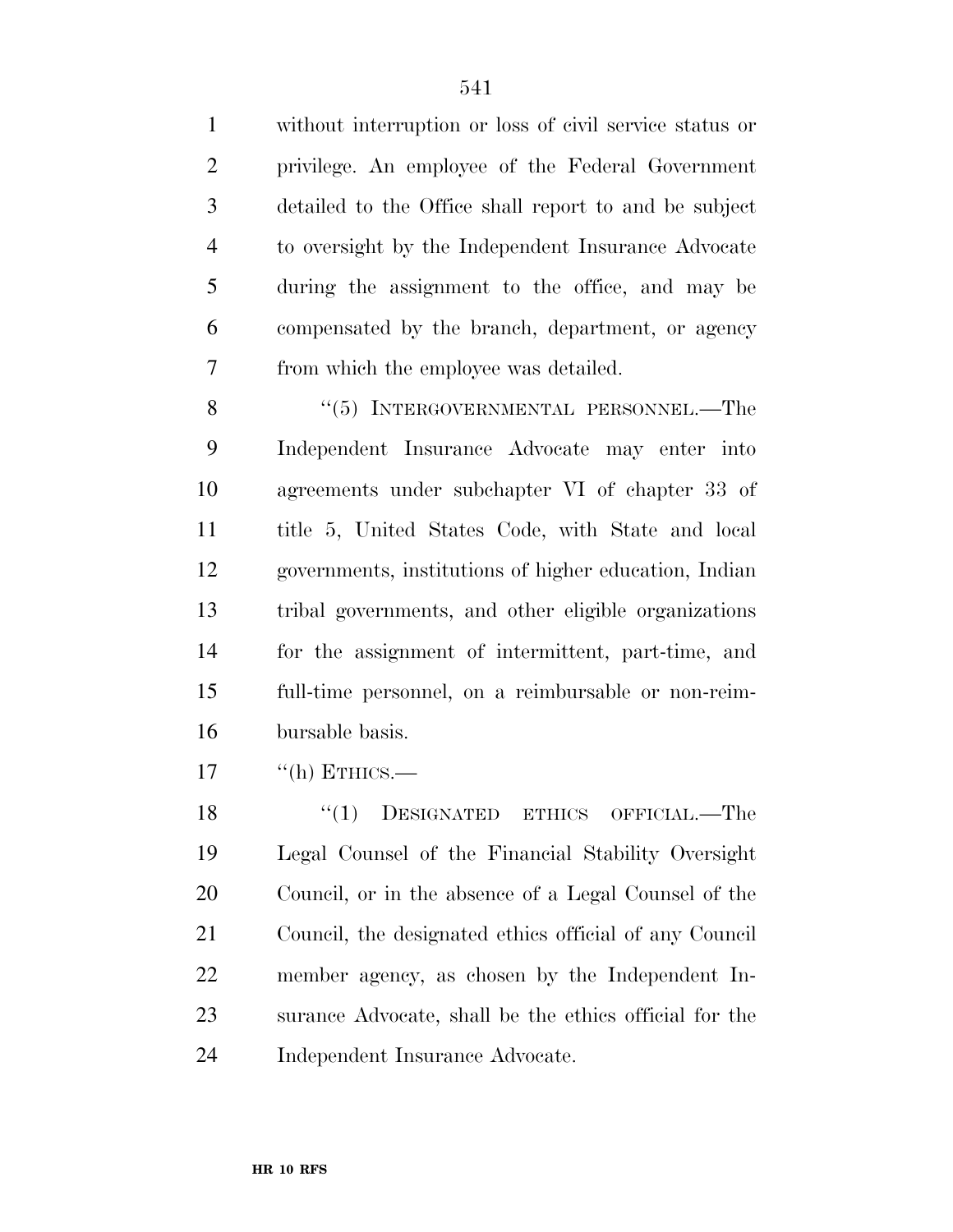| $\mathbf{1}$   | "(2) RESTRICTION ON REPRESENTATION.—In                |
|----------------|-------------------------------------------------------|
| $\overline{2}$ | addition to any restriction under section $205(c)$ of |
| 3              | title 18, United States Code, except as provided in   |
| $\overline{4}$ | subsections (d) through (i) of section 205 of such    |
| 5              | title, the Independent Insurance Advocate (except in  |
| 6              | the proper discharge of official duties) shall not,   |
| 7              | with or without compensation, represent anyone to     |
| 8              | or before any officer or employee of—                 |
| 9              | "(A) the Financial Stability Oversight                |
| 10             | Council on any matter; or                             |
| 11             | $\lq\lq (B)$ the Department of Justice with re-       |
| 12             | spect to litigation involving a matter described      |
| 13             | in subparagraph $(A)$ .                               |
| 14             | "(3) COMPENSATION FOR SERVICES PROVIDED               |
| 15             | BY ANOTHER.—For purposes of section 203 of title      |
| 16             | 18, United States Code, and if a special government   |
| 17             | employee—                                             |
| 18             | $\lq\lq$ (A) the Independent Insurance Advocate       |
| 19             | shall not be subject to the restrictions of sub-      |
| 20             | section $(a)(1)$ of section 203, of title 18, United  |
| 21             | States Code, for sharing in compensation              |
| 22             | earned by another for representations on mat-         |
| 23             | ters covered by such section; and                     |
| 24             | "(B) a person shall not be subject to the             |
| 25             | restrictions of subsection $(a)(2)$ of such section   |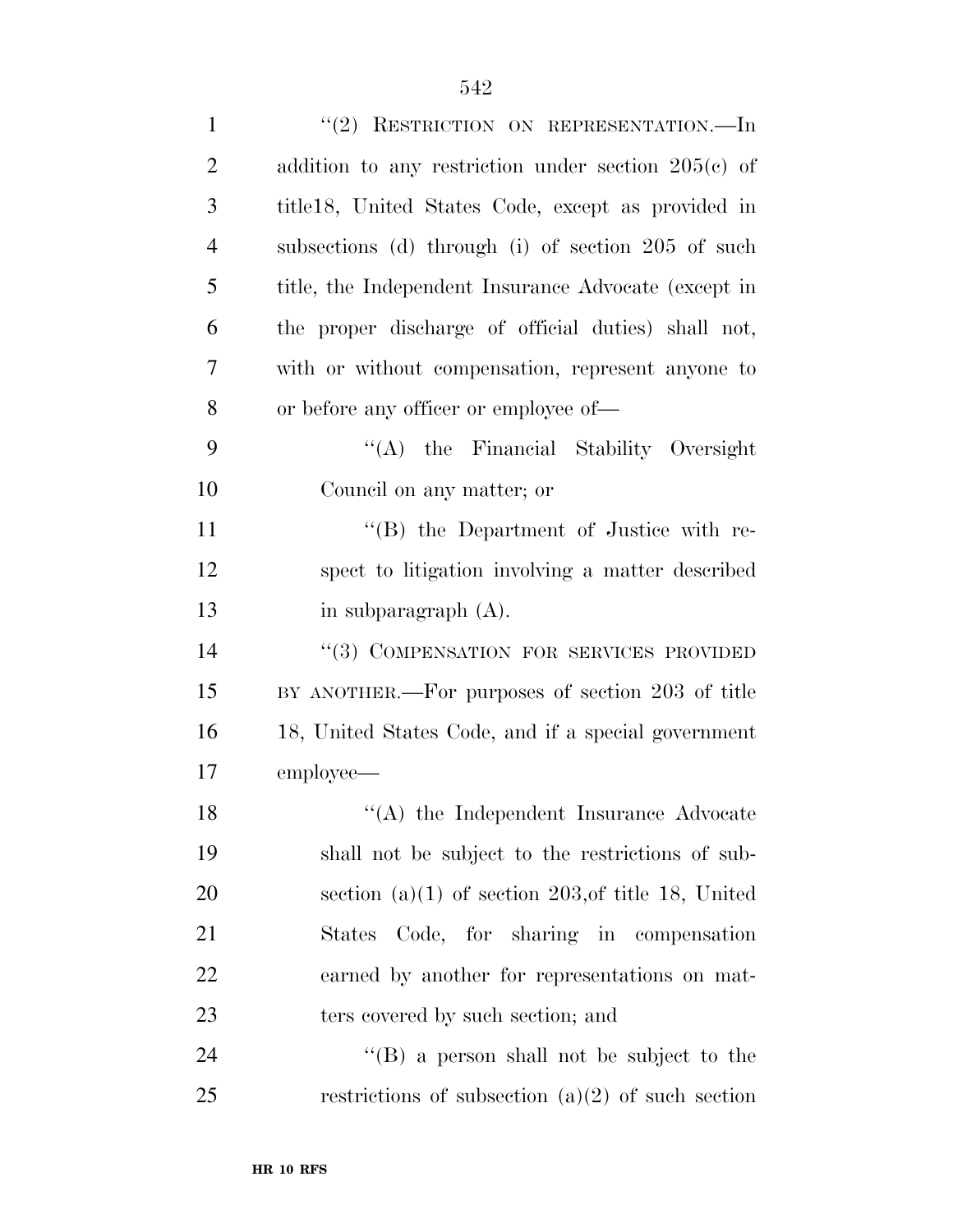for sharing such compensation with the Inde- pendent Insurance Advocate. ''(i) ADVISORY, TECHNICAL, AND PROFESSIONAL COMMITTEES.—The Independent Insurance Advocate may appoint such special advisory, technical, or professional committees as may be useful in carrying out the functions of the Office and the members of such committees may be staff of the Office, or other persons, or both. 9 "(j) MISSION AND FUNCTIONS.—  $\frac{1}{10}$  MISSION.—In carrying out the functions under this subsection, the mission of the Office shall be to act as an independent advocate on behalf of the interests of United States policyholders on pru- dential aspects of insurance matters of importance, and to provide perspective on protecting their inter- ests, separate and apart from any other Federal agency or State insurance regulator. 18 "(2) OFFICE.—The Office shall have the au- thority—  $\langle (A) \rangle$  to coordinate Federal efforts on pru- dential aspects of international insurance mat-22 ters, including representing the United States, as appropriate, in the International Association of Insurance Supervisors (or a successor entity) and assisting the Secretary in negotiating cov-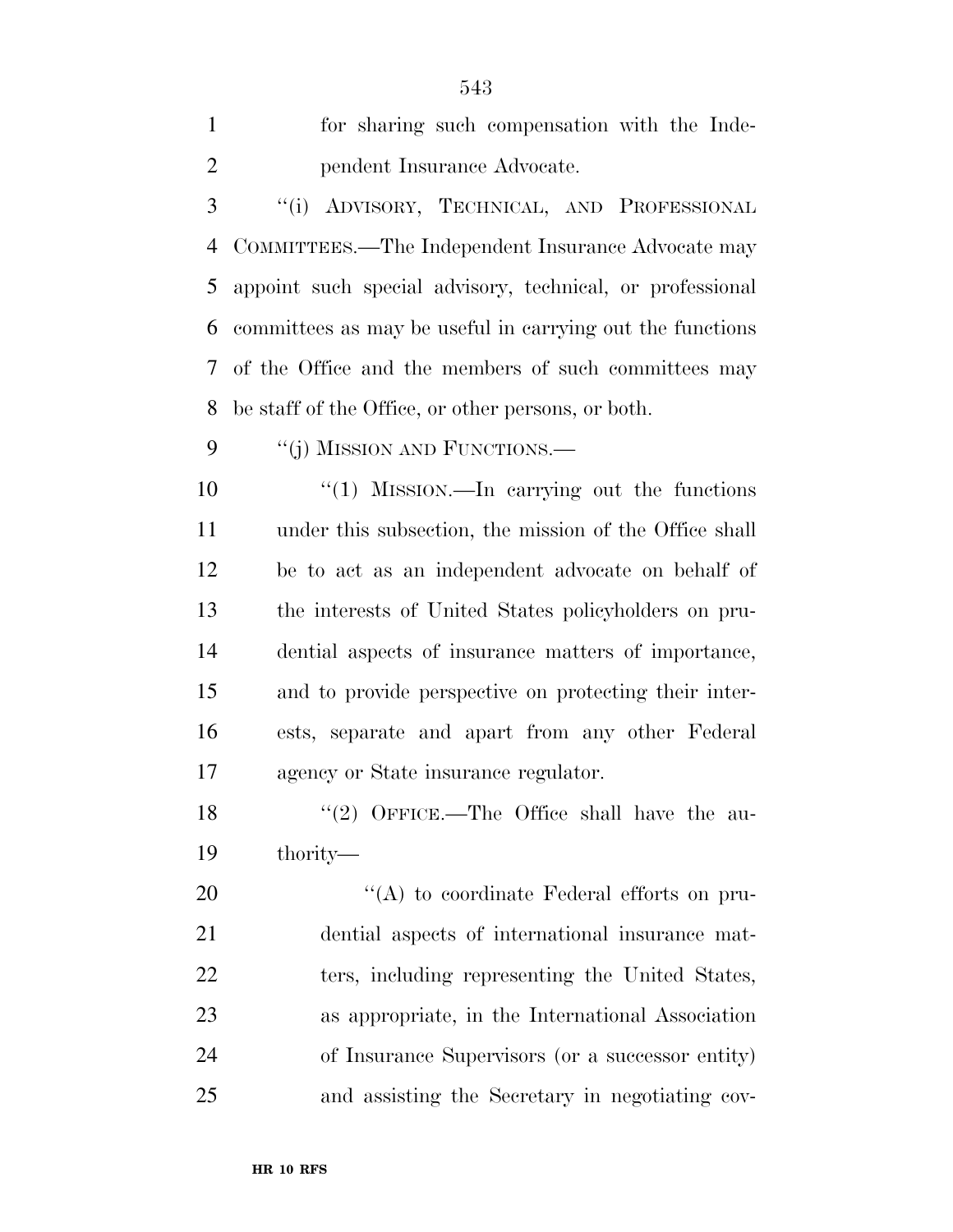ered agreements (as such term is defined in subsection (q)) in coordination with States (in- cluding State insurance commissioners) and the United States Trade Representative; ''(B) to consult with the States (including State insurance regulators) regarding insurance matters of national importance and prudential insurance matters of international importance; ''(C) to assist the Secretary in admin- istering the Terrorism Insurance Program es- tablished in the Department of the Treasury under the Terrorism Risk Insurance Act of 2002 (15 U.S.C. 6701 note);  $''(D)$  to observe all aspects of the insur- ance industry, including identifying issues or gaps in the regulation of insurers that could contribute to a systemic crisis in the insurance industry or the United States financial system; and  $((E)$  to make determinations and exercise 21 the authority under subsection (m) with respect to covered agreements and State insurance measures. 24 "(3) MEMBERSHIP ON FINANCIAL STABILITY OVERSIGHT COUNCIL.—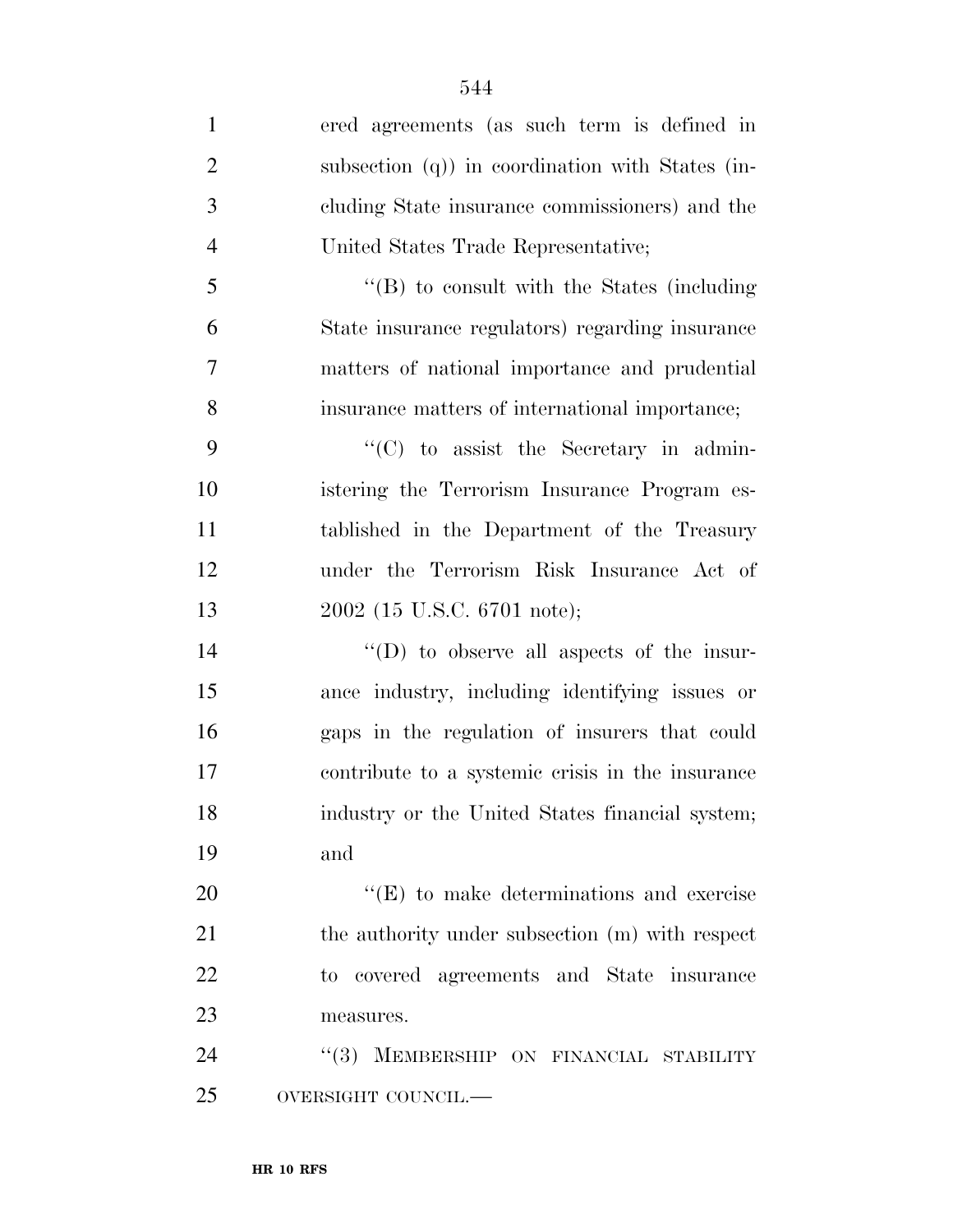| $\mathbf{1}$   | "(A) IN GENERAL.—The Independent In-               |
|----------------|----------------------------------------------------|
| $\overline{2}$ | surance Advocate shall serve, pursuant to sec-     |
| 3              | tion $111(b)(1)(J)$ of the Financial Stability Act |
| $\overline{4}$ | of 2010 (12 U.S.C. 5321(b)(1)(J)), as a mem-       |
| 5              | ber on the Financial Stability Oversight Coun-     |
| 6              | cil.                                               |
| 7              | "(B) AUTHORITY.—To assist the Financial            |
| 8              | Stability Oversight Council with its responsibil-  |
| 9              | ities to monitor international insurance develop-  |
| 10             | ments, advise the Congress, and make rec-          |
| 11             | ommendations, the Independent Insurance Ad-        |
| 12             | vocate shall have the authority—                   |
| 13             | "(i) to regularly consult with inter-              |
| 14             | national insurance supervisors and inter-          |
| 15             | national financial stability counterparts;         |
| 16             | "(ii) to consult with the Board of                 |
| 17             | Governors of the Federal Reserve System            |
| 18             | and the States with respect to representing        |
| 19             | the United States, as appropriate, in the          |
| 20             | International Association of Insurance Su-         |
| 21             | pervisors (including to become a non-voting)       |
| 22             | member thereof), particularly on matters           |
| 23             | of systemic risk;                                  |
| 24             | "(iii) to participate at the Financial             |
| 25             | Stability Board of The Group of Twenty             |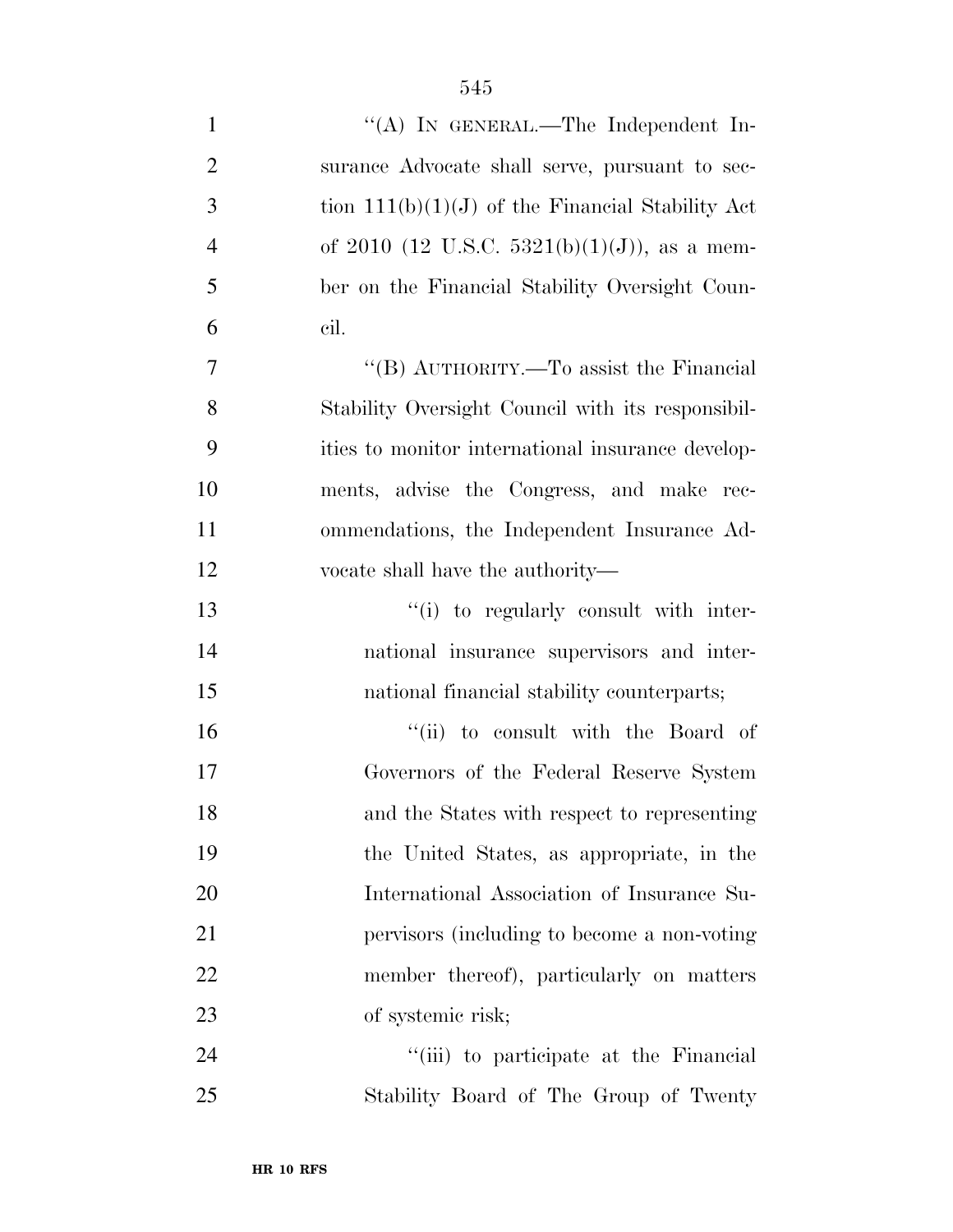| $\mathbf{1}$   | and to join with other members from the                         |
|----------------|-----------------------------------------------------------------|
| $\overline{2}$ | United States including on matters related                      |
| 3              | to insurance; and                                               |
| $\overline{4}$ | "(iv) to participate with the United                            |
| 5              | States delegation to the Organization for                       |
| 6              | Economic Cooperation and Development                            |
| 7              | and observe and participate at the Insur-                       |
| 8              | ance and Private Pensions Committee.                            |
| 9              | "(4) LIMITATIONS ON PARTICIPATION IN SU-                        |
| 10             | PERVISORY COLLEGES.—The Office may not engage                   |
| 11             | in any activities that it is not specifically authorized        |
| 12             | to engage in under this section or any other provi-             |
| 13             | sion of law, including participation in any super-              |
| 14             | visory college or other meetings or fora for coopera-           |
| 15             | tion and communication between the involved insur-              |
| 16             | ance supervisors established for the fundamental                |
| 17             | purpose of facilitating the effectiveness of super-             |
| 18             | vision of entities which belong to an insurance                 |
| 19             | group.                                                          |
| 20             | "(k) SCOPE.—The authority of the Office as specified            |
| 21             | and limited in this section shall extend to all lines of insur- |
| 22             | ance except—                                                    |
| 23             | $\lq(1)$ health insurance, as determined by the                 |

 Secretary in coordination with the Secretary of Health and Human Services based on section 2791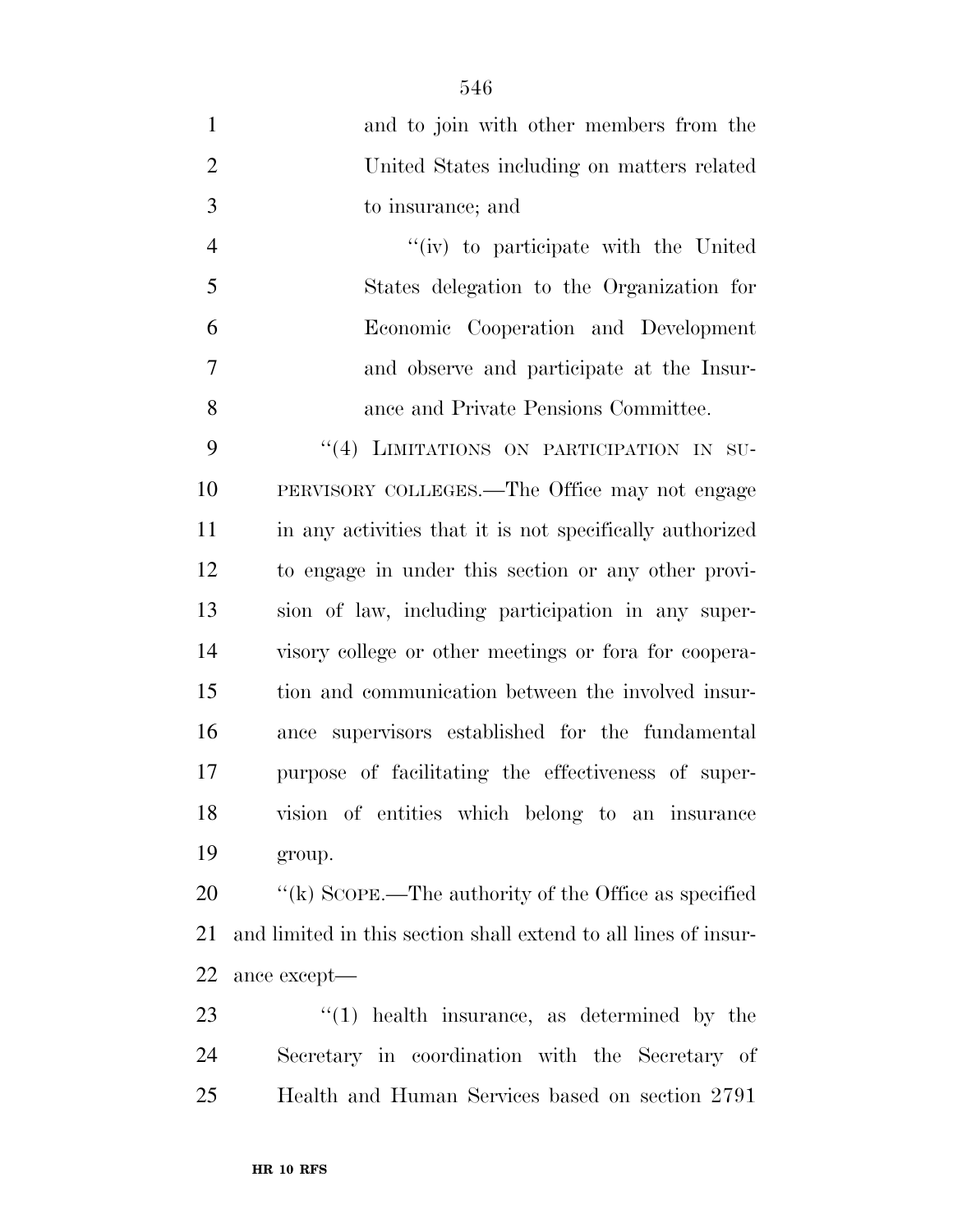of the Public Health Service Act (42 U.S.C. 300gg-2  $91);$ 

 ''(2) long-term care insurance, except long-term care insurance that is included with life or annuity insurance components, as determined by the Sec- retary in coordination with the Secretary of Health and Human Services, and in the case of long-term care insurance that is included with such compo- nents, the Secretary shall coordinate with the Sec- retary of Health and Human Services in performing 11 the functions of the Office; and

12 ''(3) crop insurance, as established by the Fed-eral Crop Insurance Act (7 U.S.C. 1501 et seq.).

 ''(l) ACCESS TO INFORMATION.—In carrying out the functions required under subsection (j), the Office may co- ordinate with any relevant Federal agency and any State insurance regulator (or other relevant Federal or State regulatory agency, if any, in the case of an affiliate of an insurer) and any publicly available sources for the provi- sion to the Office of publicly available information. Not- withstanding any other provision of law, each such rel- evant Federal agency and State insurance regulator or other Federal or State regulatory agency is authorized to provide to the Office such data or information.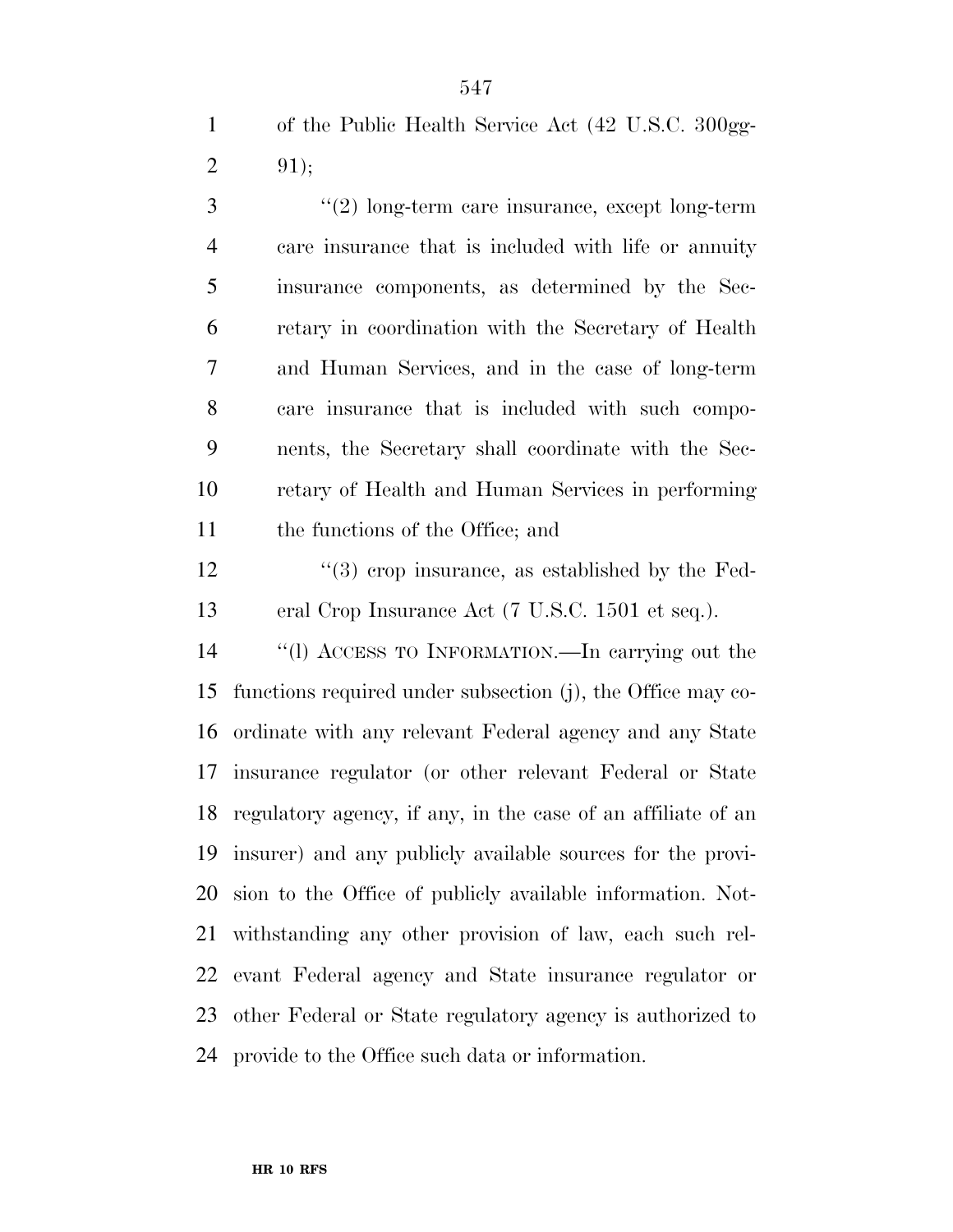|               | "(m) PREEMPTION PURSUANT TO COVERED AGREE-    |
|---------------|-----------------------------------------------|
|               | 2 MENTS.—                                     |
| $\mathcal{R}$ | $\lq(1)$ STANDARDS.—A State insurance measure |

|                | $(1)$ ormains $\mathbf{r}$ are seen as a modern $\mathbf{r}$ |
|----------------|--------------------------------------------------------------|
| $\overline{4}$ | shall be preempted pursuant to this section or sec-          |
| 5              | tion 314 if, and only to the extent that the Inde-           |
| 6              | pendent Insurance Advocate determines, in accord-            |
| 7              | ance with this subsection, that the measure—                 |
| 8              | $\lq\lq$ results in less favorable treatment of              |
| 9              | a non-United States insurer domiciled in a for-              |
| 10             | eign jurisdiction that is subject to a covered               |
| 11             | agreement than a United States insurer domi-                 |
| 12             | ciled, licensed, or otherwise admitted in that               |
| 13             | State; and                                                   |
| 14             | $\lq\lq (B)$ is inconsistent with a covered agree-           |
| 15             | ment.                                                        |
| 16             | $``(2)$ DETERMINATION.—                                      |
| 17             | "(A) NOTICE OF POTENTIAL INCONSIST-                          |
| 18             | ENCY.—Before making any determination                        |
| 19             | under paragraph (1), the Independent Insur-                  |
| 20             | ance Advocate shall—                                         |
| 21             | "(i) notify and consult with the appro-                      |
| 22             | priate State regarding any potential incon-                  |
| 23             | sistency or preemption;                                      |
| 24             | "(ii) notify and consult with the                            |
| 25             | United States Trade Representative<br>re-                    |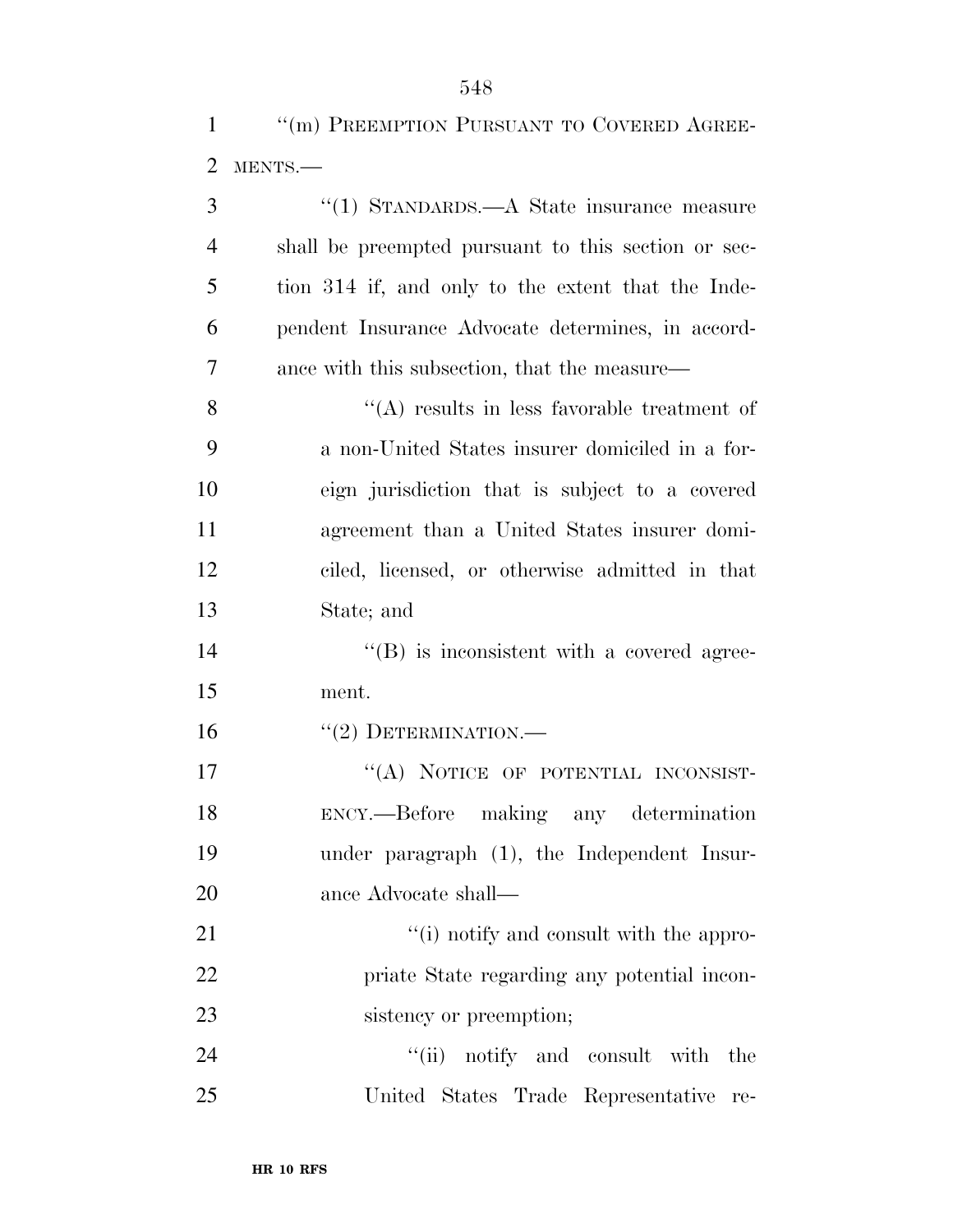| $\mathbf{1}$   | garding any potential inconsistency or pre-        |
|----------------|----------------------------------------------------|
| $\overline{2}$ | emption;                                           |
| 3              | "(iii) cause to be published in the                |
| $\overline{4}$ | Federal Register notice of the issue re-           |
| 5              | garding the potential inconsistency or pre-        |
| 6              | emption, including a description of each           |
| 7              | State insurance measure at issue and any           |
| 8              | applicable covered agreement;                      |
| 9              | "(iv) provide interested parties a rea-            |
| 10             | sonable opportunity to submit written com-         |
| 11             | ments to the Office; and                           |
| 12             | $\lq\lq$ consider any comments received.           |
| 13             | "(B) SCOPE OF REVIEW.—For purposes of              |
| 14             | this subsection, any determination of the Inde-    |
| 15             | pendent Insurance Advocate regarding State in-     |
| 16             | surance measures, and any preemption under         |
| 17             | paragraph $(1)$ as a result of such determina-     |
| 18             | tion, shall be limited to the subject matter con-  |
| 19             | tained within the covered agreement involved       |
| 20             | and shall achieve a level of protection for insur- |
| 21             | ance or reinsurance consumers that is substan-     |
| 22             | tially equivalent to the level of protection       |
| 23             | achieved under State insurance or reinsurance      |
| 24             | regulation.                                        |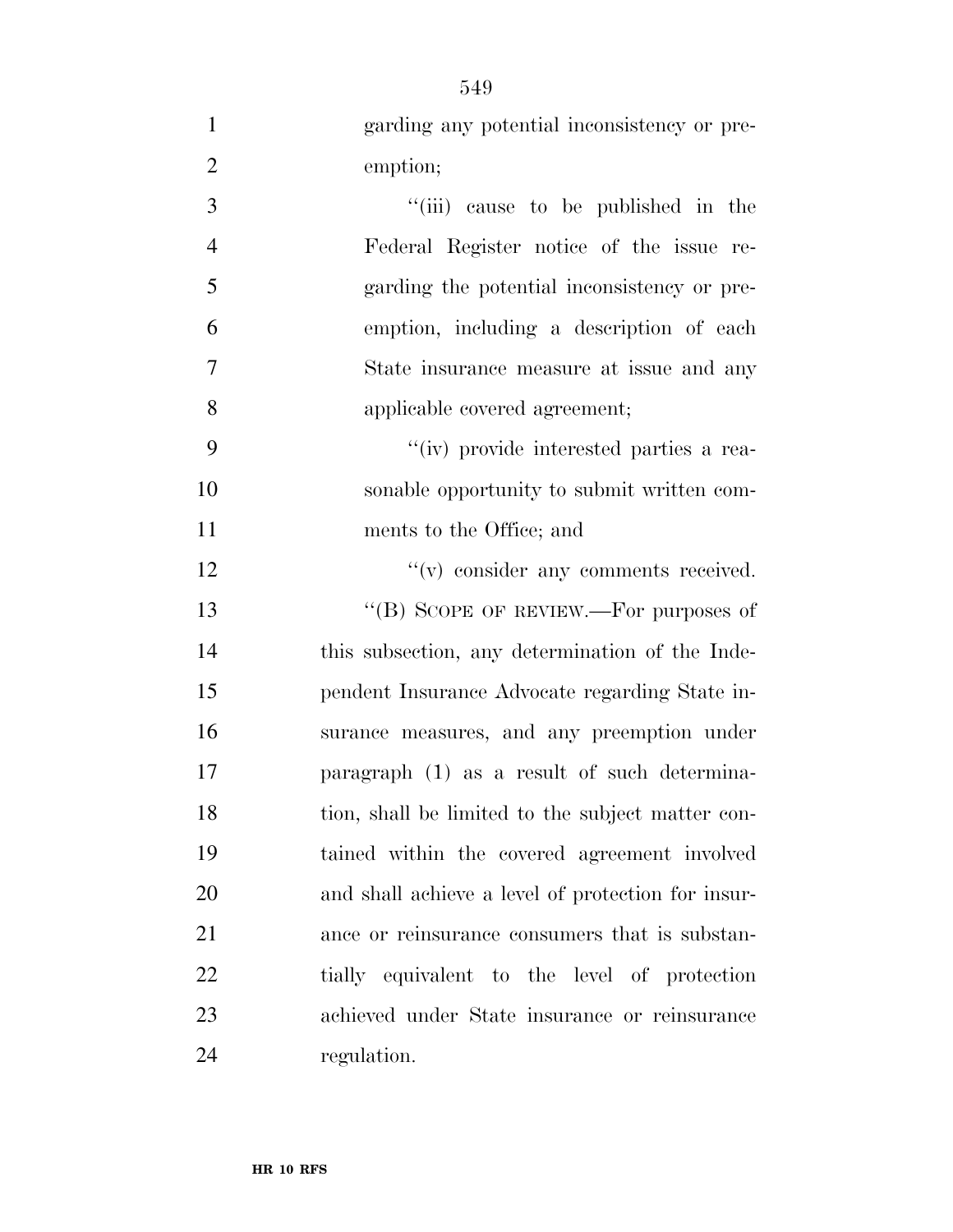| $\mathbf{1}$   | "(C) NOTICE OF DETERMINATION OF IN-                      |
|----------------|----------------------------------------------------------|
| $\overline{2}$ | CONSISTENCY.—Upon making any determina-                  |
| 3              | tion under paragraph (1), the Director shall—            |
| $\overline{4}$ | "(i) notify the appropriate State of                     |
| 5              | the determination and the extent of the in-              |
| 6              | consistency;                                             |
| $\overline{7}$ | "(ii) establish a reasonable period of                   |
| 8              | time, which shall not be less than 30 days,              |
| 9              | before the determination shall become ef-                |
| 10             | fective; and                                             |
| 11             | "(iii) notify the Committees on Finan-                   |
| 12             | cial Services and Ways and Means of the                  |
| 13             | House of Representatives and the Commit-                 |
| 14             | tees on Banking, Housing, and Urban Af-                  |
| 15             | fairs and Finance of the Senate.                         |
| 16             | "(3) NOTICE OF EFFECTIVENESS.—Upon the                   |
| 17             | conclusion of the period referred to in paragraph        |
| 18             | $(2)(C)(ii)$ , if the basis for such determination still |
| 19             | exists, the determination shall become effective and     |
| 20             | the Independent Insurance Advocate shall—                |
| 21             | $\lq\lq$ cause to be published a notice in the           |
| 22             | Federal Register that the preemption has be-             |
| 23             | come effective, as well as the effective date; and       |
| 24             | $\cdot$ (B) notify the appropriate State.                |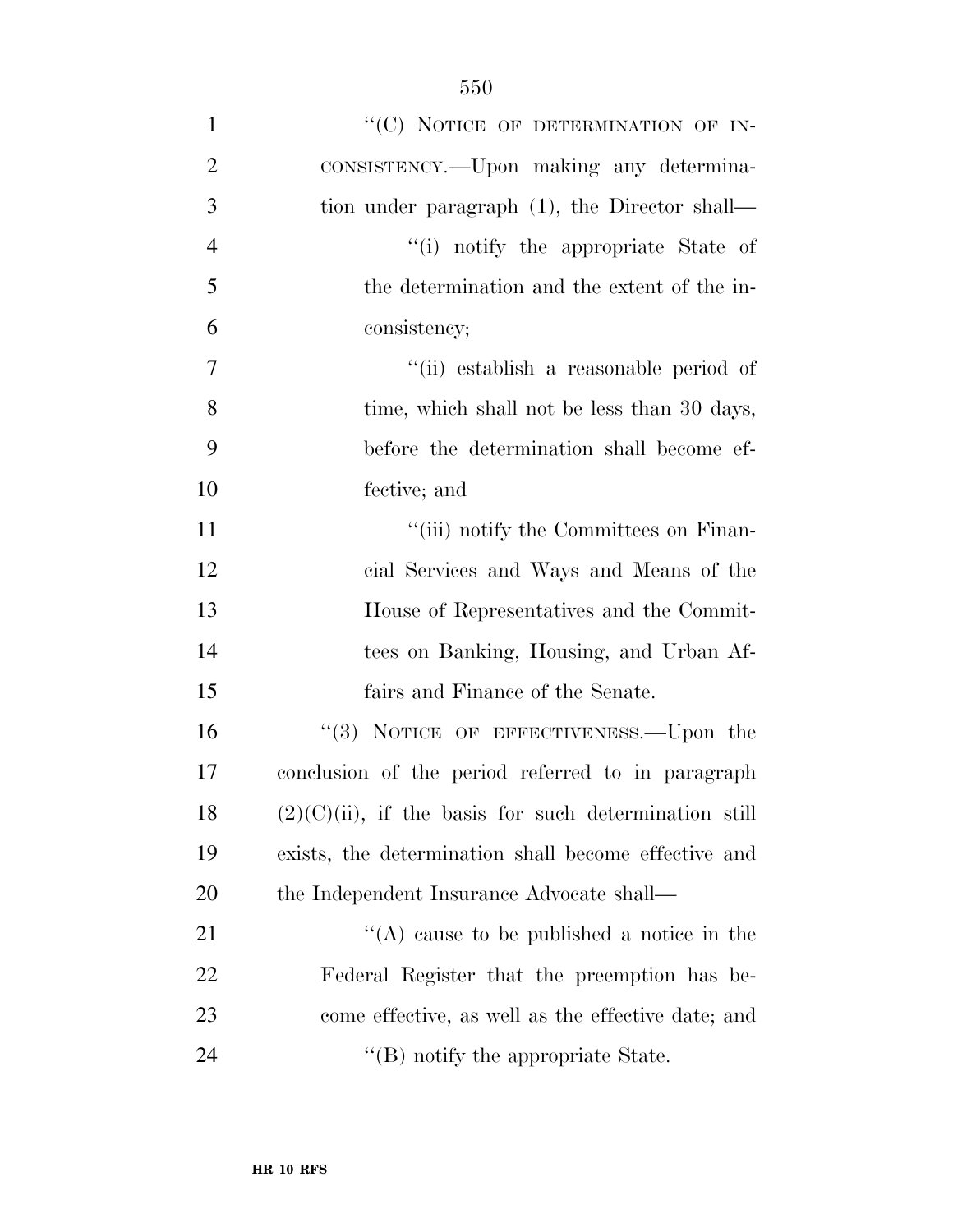''(4) LIMITATION.—No State may enforce a State insurance measure to the extent that such measure has been preempted under this subsection. 4 "(5) APPLICABILITY OF ADMINISTRATIVE PRO- CEDURES ACT.—Determinations of inconsistency made pursuant to paragraph (2) shall be subject to the applicable provisions of subchapter II of chapter 5 of title 5, United States Code (relating to adminis- trative procedure), and chapter 7 of such title (relat- ing to judicial review), except that in any action for judicial review of a determination of inconsistency, the court shall determine the matter de novo.

 ''(n) CONSULTATION.—The Independent Insurance Advocate shall consult with State insurance regulators, in- dividually or collectively, to the extent the Independent In- surance Advocate determines appropriate, in carrying out the functions of the Office.

18 "(0) NOTICES AND REQUESTS FOR COMMENT.—In addition to the other functions and duties specified in this section, the Independent Insurance Advocate may pre- scribe such notices and requests for comment in the Fed- eral Register as are deemed necessary related to and gov- erning the manner in which the duties and authorities of the Independent Insurance Advocate are carried out;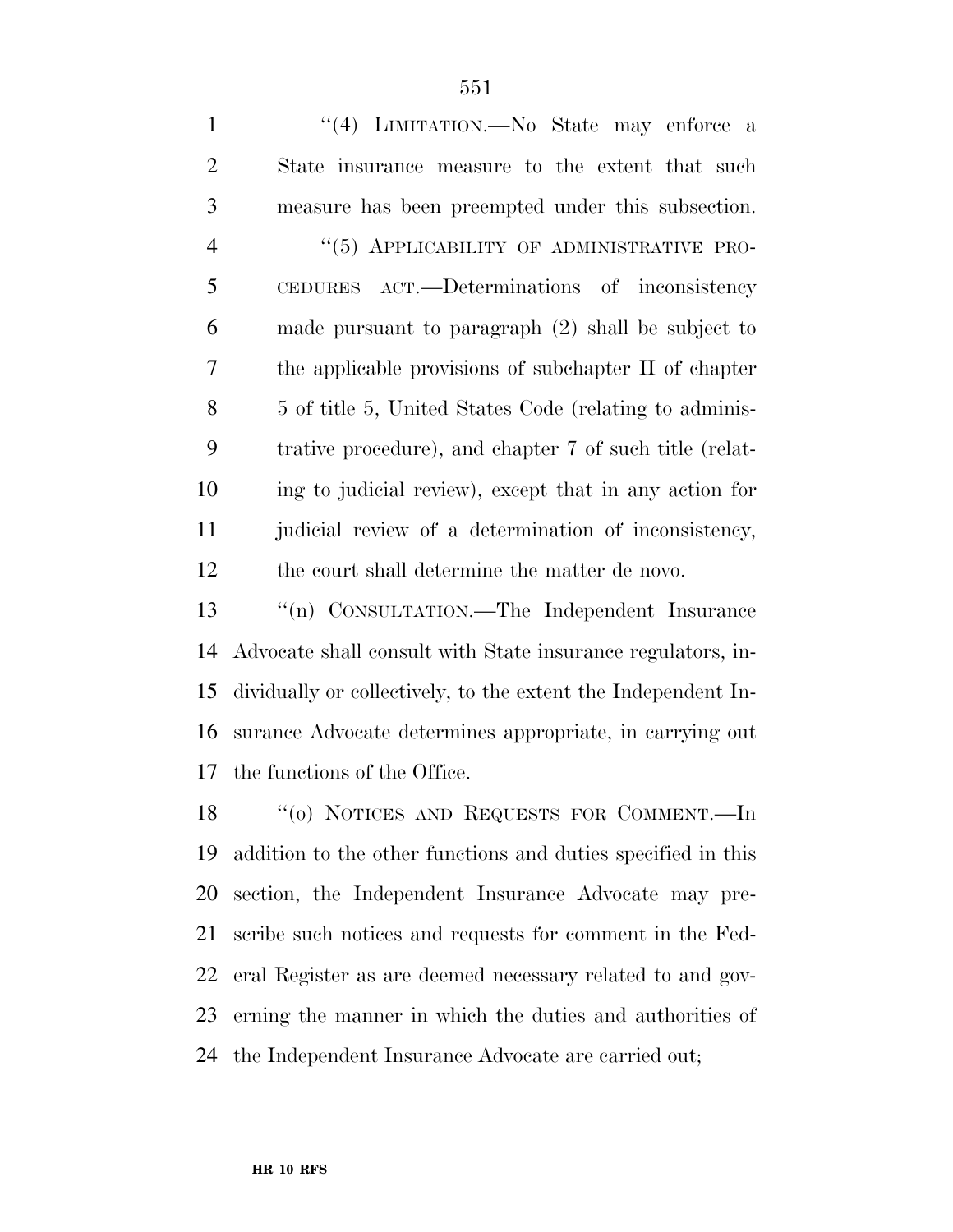|                |        | "(p) SAVINGS PROVISIONS.—Nothing in this section  |
|----------------|--------|---------------------------------------------------|
| 2              | shall— |                                                   |
| 3              |        | $\lq(1)$ preempt—                                 |
| $\overline{4}$ |        | $\lq\lq$ any State insurance measure that         |
| 5              |        | governs any insurer's rates, premiums, under-     |
| 6              |        | writing, or sales practices;                      |
| 7              |        | "(B) any State coverage requirements for          |
| 8              |        | insurance;                                        |
| 9              |        | $\cdot$ (C) the application of the antitrust laws |
| 10             |        | of any State to the business of insurance; or     |
|                |        |                                                   |

 $''(D)$  any State insurance measure gov- erning the capital or solvency of an insurer, ex- cept to the extent that such State insurance measure results in less favorable treatment of a non-United State insurer than a United States insurer; or

17 ''(2) affect the preemption of any State insur- ance measure otherwise inconsistent with and pre-empted by Federal law.

20 "(q) RETENTION OF AUTHORITY OF FEDERAL FI- NANCIAL REGULATORY AGENCIES.—Nothing in this sec- tion or section 314 shall be construed to limit the author- ity of any Federal financial regulatory agency, including the authority to develop and coordinate policy, negotiate, and enter into agreements with foreign governments, au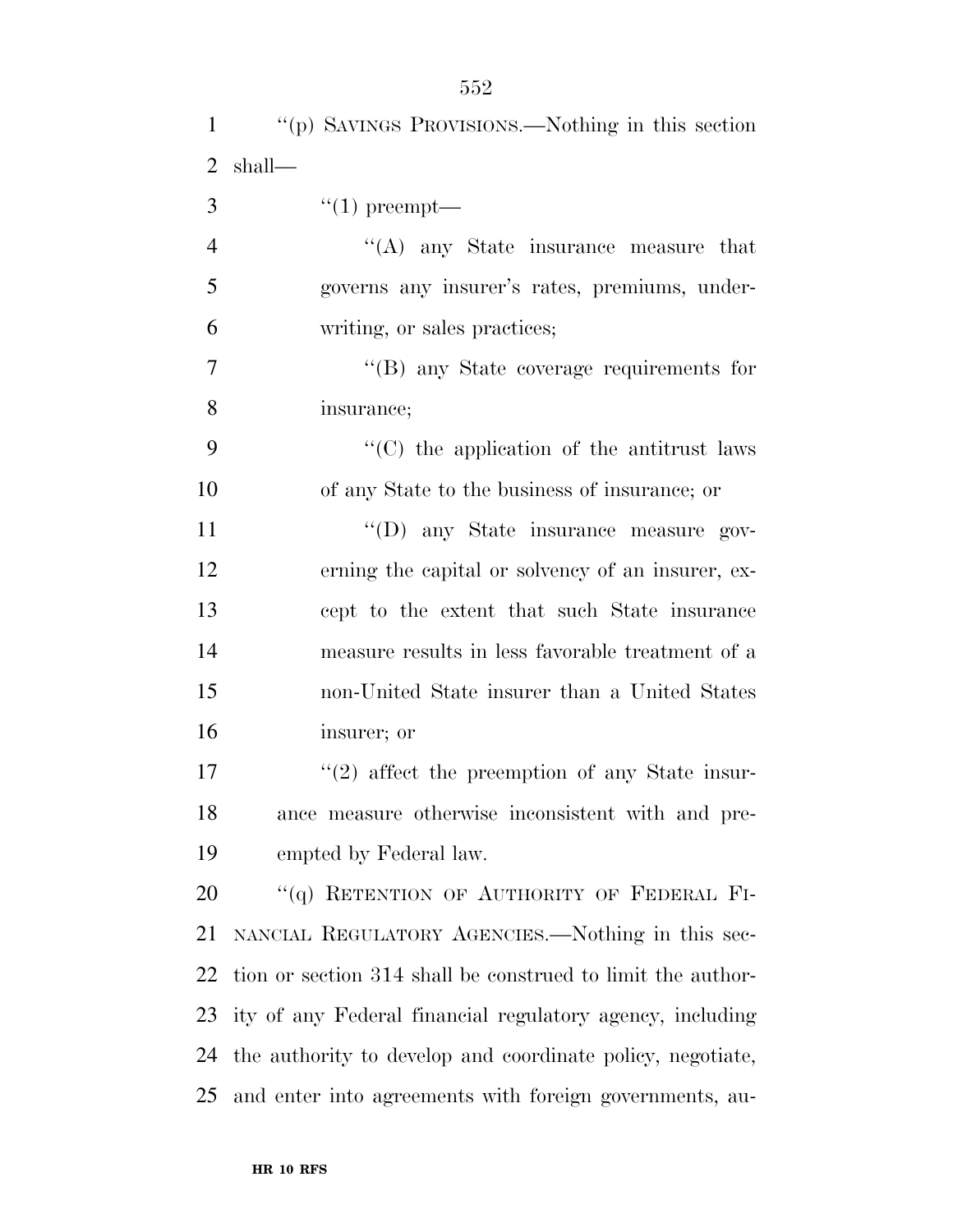thorities, regulators, and multinational regulatory commit- tees and to preempt State measures to affect uniformity with international regulatory agreements.

 ''(r) RETENTION OF AUTHORITY OF UNITED STATES TRADE REPRESENTATIVE.—Nothing in this section or section 314 shall be construed to affect the authority of the Office of the United States Trade Representative pur- suant to section 141 of the Trade Act of 1974 (19 U.S.C. 2171) or any other provision of law, including authority over the development and coordination of United States international trade policy and the administration of the United States trade agreements program.

 ''(s) CONGRESSIONAL TESTIMONY.—The Inde- pendent Insurance Advocate shall appear before the Com- mittee on Financial Services of the House of Representa- tives and the Committee on Banking, Housing, and Urban Affairs at semi-annual hearings and shall provide testi- mony, which shall include submitting written testimony in advance of such appearances to such committees and to the Committee on Ways and Means of the House of Rep- resentatives and the Committee on Finance of the Senate, on the following matters:

23 "(1) OFFICE ACTIVITIES.—The efforts, activi-ties, objectives, and plans of the Office.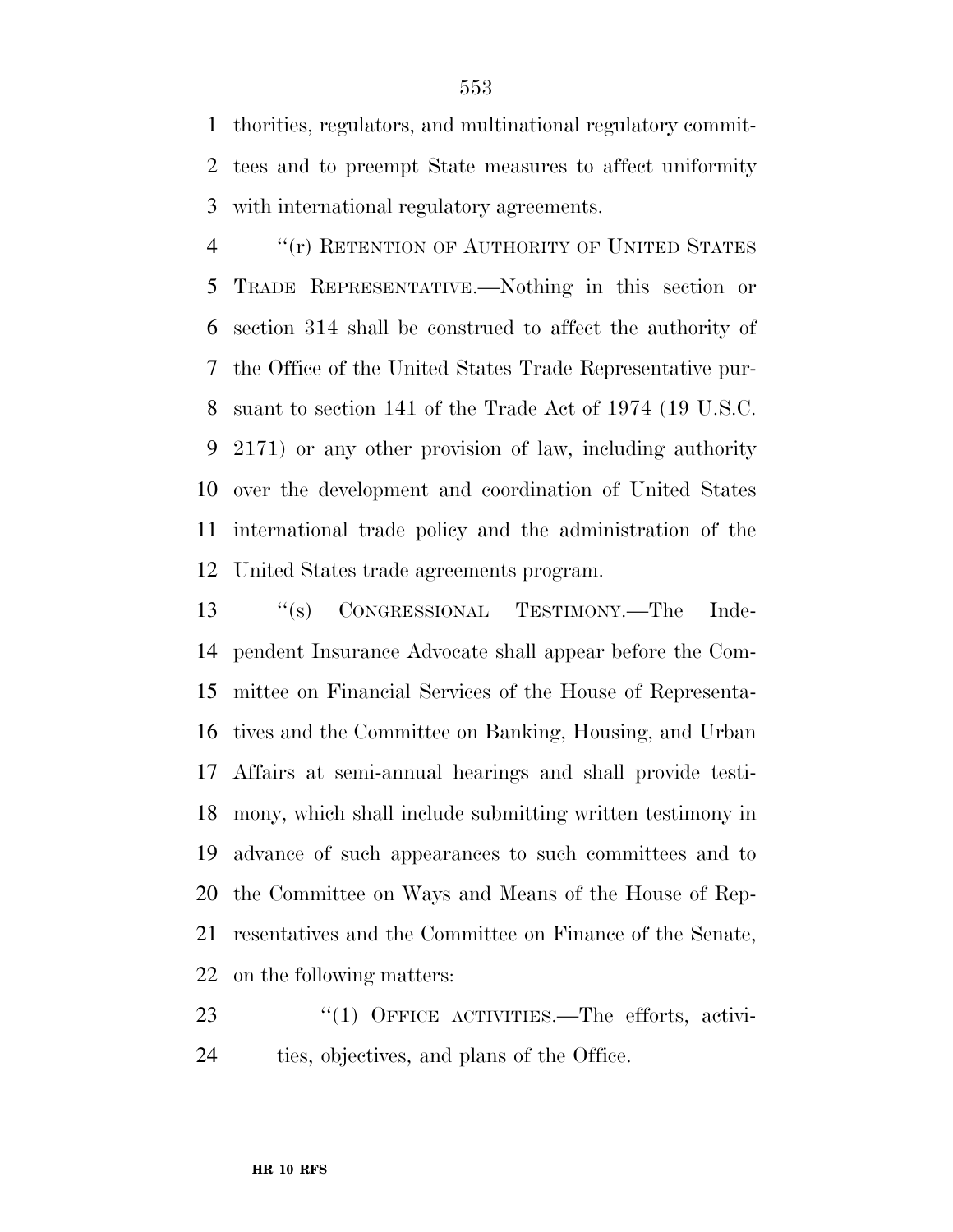| $\mathbf{1}$   | "(2) SECTION 313(L) ACTIONS.—Any actions                     |
|----------------|--------------------------------------------------------------|
| $\overline{2}$ | taken by the Office pursuant to subsection (1) (re-          |
| 3              | garding preemption pursuant to covered agree-                |
| $\overline{4}$ | ments).                                                      |
| 5              | $(3)$ INSURANCE INDUSTRY.—The state of, and                  |
| 6              | developments in, the insurance industry.                     |
| $\tau$         | "(4) U.S. AND GLOBAL INSURANCE AND REIN-                     |
| 8              | SURANCE MARKETS.—The breadth and scope of the                |
| 9              | global insurance and reinsurance markets and the             |
| 10             | critical role such markets plays in supporting insur-        |
| 11             | ance in the United States and the ongoing impacts            |
| 12             | of part II of the Nonadmitted and Reinsurance Re-            |
| 13             | form Act of 2010 on the ability of State regulators          |
| 14             | to access reinsurance information for regulated com-         |
| 15             | panies in their jurisdictions.                               |
| 16             | "(5) OTHER.—Any other matters as deemed                      |
| 17             | relevant by the Independent Insurance Advocate or            |
| 18             | requested by such Committees.                                |
| 19             | "(t) REPORT UPON END OF TERM OF OFFICE.—Not                  |
| 20             | later than two months prior to the expiration of the term    |
| 21             | of office, or discontinuation of service, of each individual |
| 22             | serving as the Independent Insurance Advocate, the Inde-     |
| 23             | pendent Insurance Advocate shall submit a report to the      |
| 24             | Committees on Financial Services and Ways and Means          |
| 25             | of the House of Representatives and the Committees on        |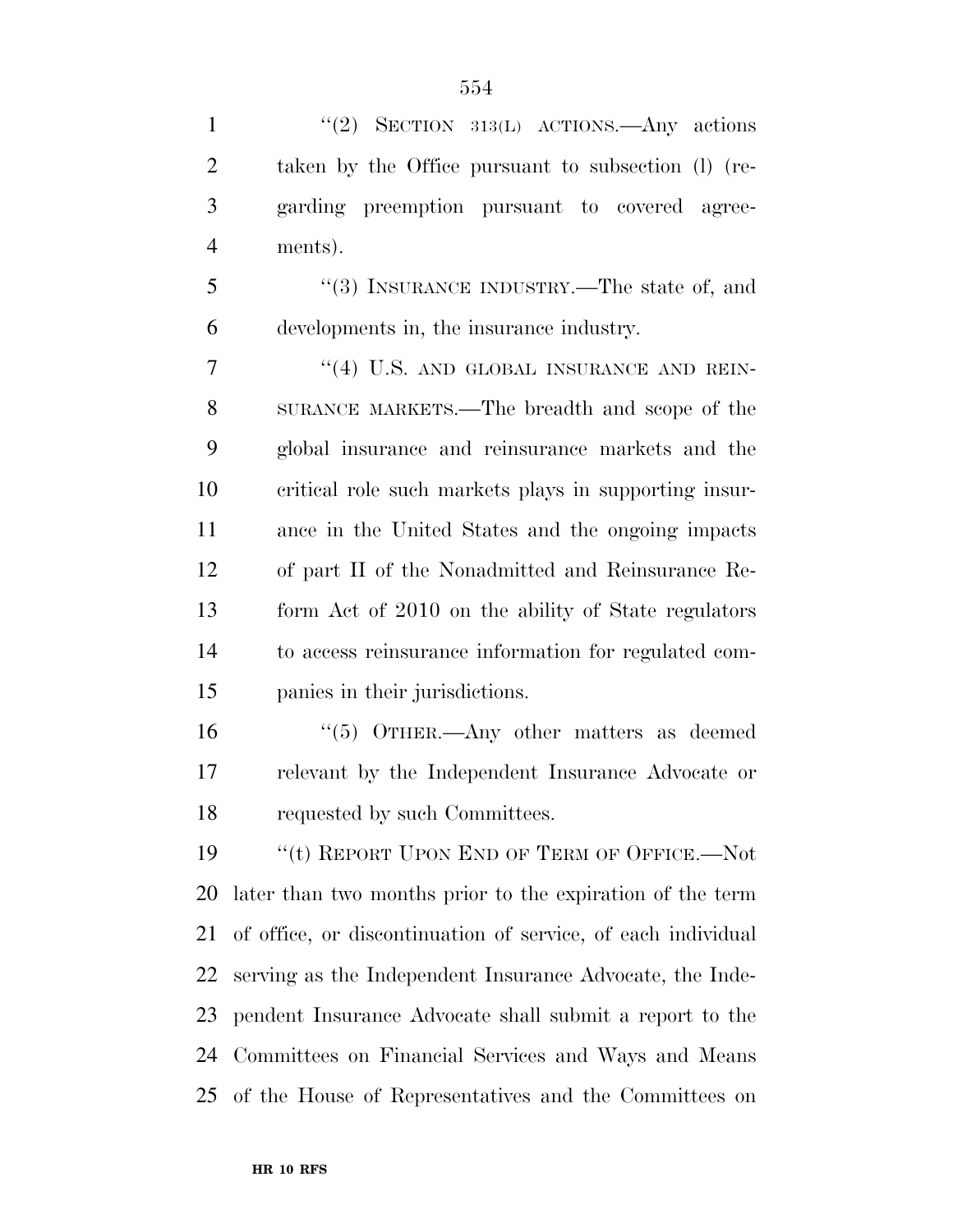Banking, Housing, and Urban Affairs and Finance of the Senate setting forth recommendations regarding the Fi- nancial Stability Oversight Council and the role, duties, and functions of the Independent Insurance Advocate.

 ''(u) DEFINITIONS.—In this section and section 314, the following definitions shall apply:

7 ''(1) AFFILIATE.—The term 'affiliate' means, with respect to an insurer, any person who controls, is controlled by, or is under common control with the insurer.

11 ''(2) COVERED AGREEMENT.—The term 'cov- ered agreement' means a written bilateral or multi- lateral agreement regarding prudential measures with respect to the business of insurance or reinsur-ance that—

 ''(A) is entered into between the United States and one or more foreign governments, authorities, or regulatory entities; and

 $\langle \text{B} \rangle$  relates to the recognition of pruden-20 tial measures with respect to the business of in- surance or reinsurance that achieves a level of protection for insurance or reinsurance con- sumers that is substantially equivalent to the level of protection achieved under State insur-ance or reinsurance regulation.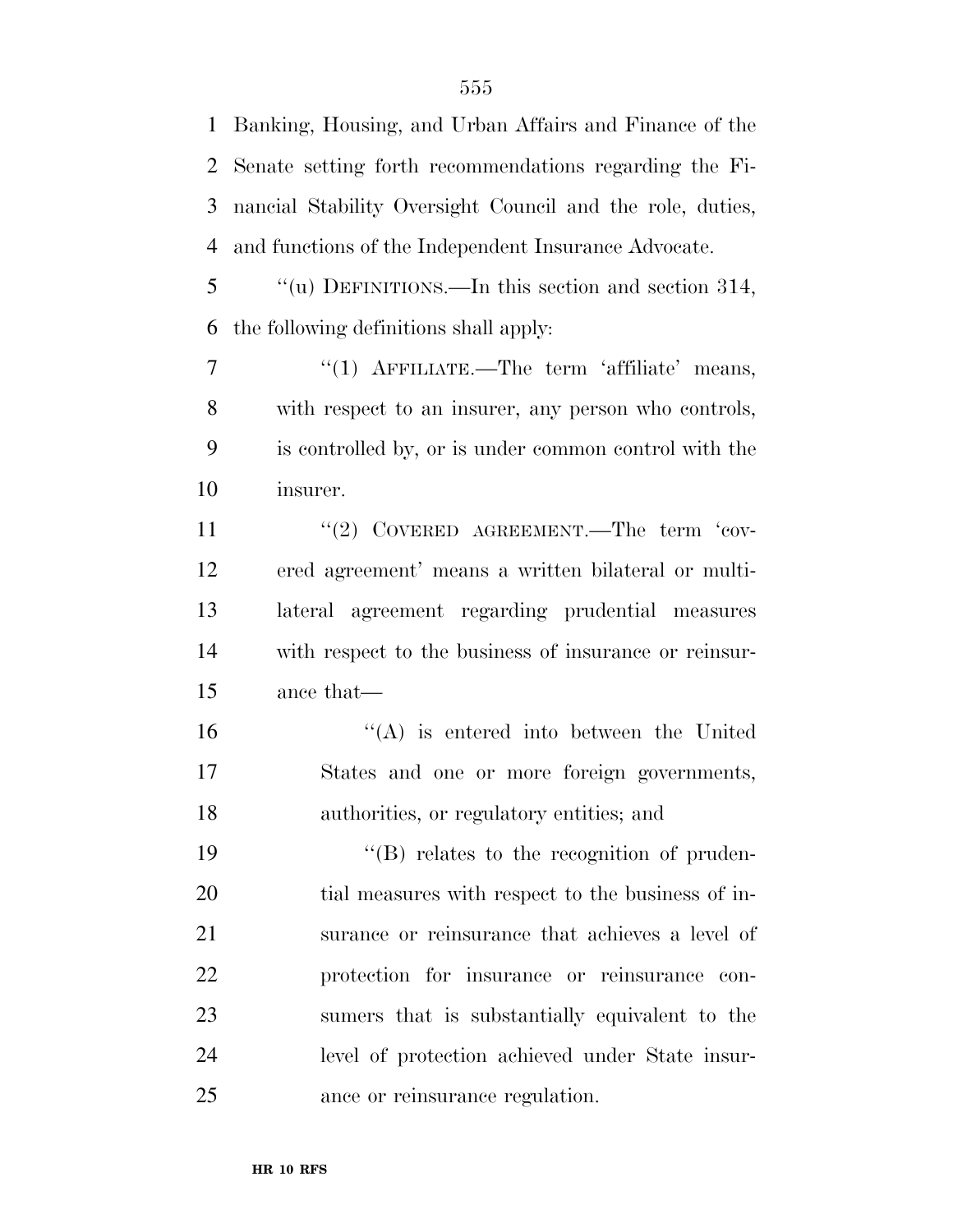1 ''(3) INSURER.—The term 'insurer' means any person engaged in the business of insurance, includ-ing reinsurance.

4 "(4) FEDERAL FINANCIAL REGULATORY AGEN- CY.—The term 'Federal financial regulatory agency' means the Department of the Treasury, the Board of Governors of the Federal Reserve System, the Of- fice of the Comptroller of the Currency, the Office of Thrift Supervision, the Securities and Exchange Commission, the Commodity Futures Trading Com- mission, the Federal Deposit Insurance Corporation, the Federal Housing Finance Agency, or the Na-tional Credit Union Administration.

14 "(5) FINANCIAL STABILITY OVERSIGHT COUN- CIL.—The term 'Financial Stability Oversight Coun- cil ' means the Financial Stability Oversight Council established under section 111(a) of the Dodd-Frank Wall Street Reform and Consumer Protection Act  $(12 \text{ U.S.C. } 5321(a))$ .

20 ''(6) MEMBER AGENCY.—The term 'member agency' has the meaning given such term in section 111(a) of the Dodd-Frank Wall Street Reform and Consumer Protection Act (12 U.S.C. 5321(a)).

24 "(7) NON-UNITED STATES INSURER.—The term 'non-United States insurer' means an insurer that is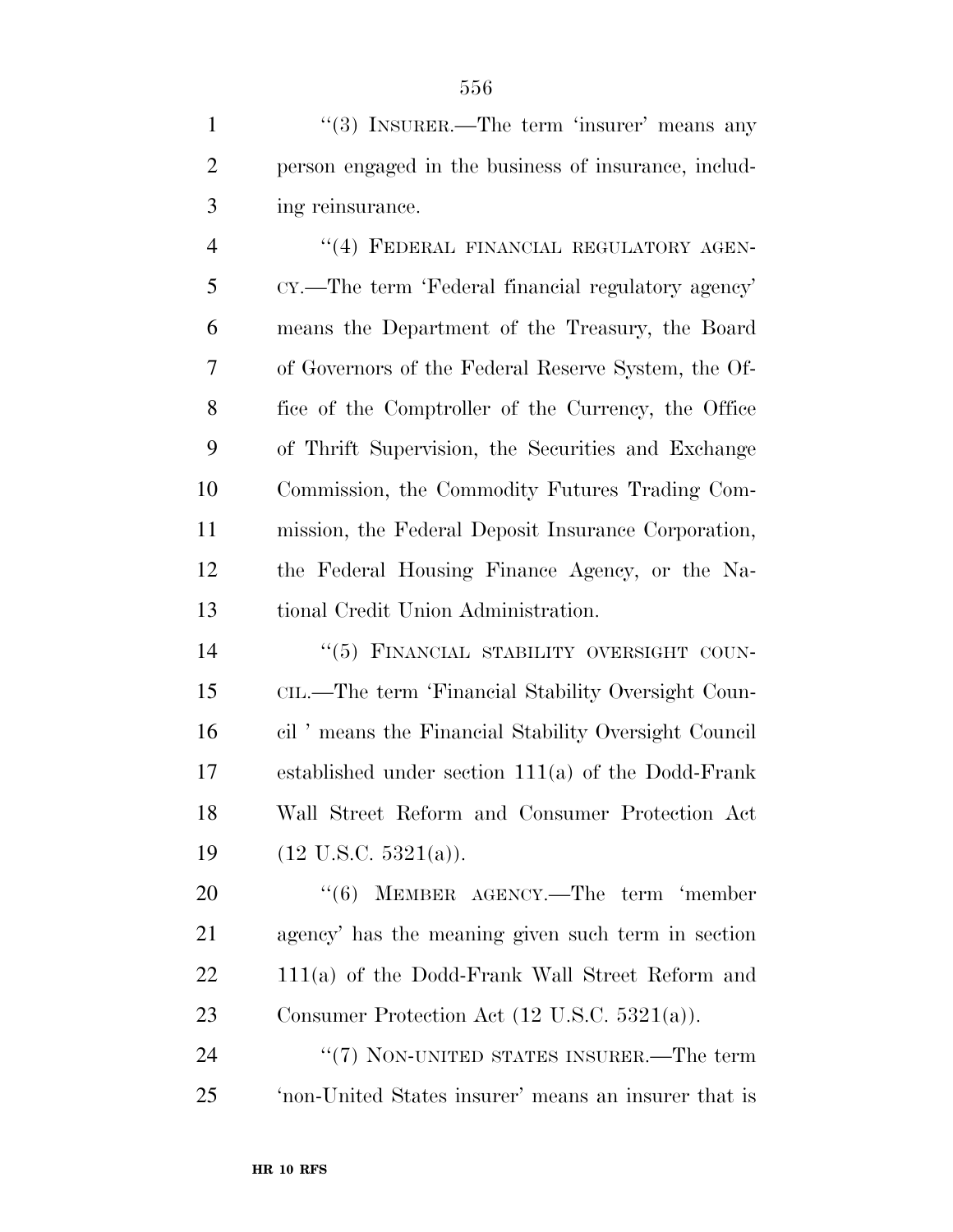organized under the laws of a jurisdiction other than a State, but does not include any United States branch of such an insurer. 4 "(8) OFFICE.—The term 'Office' means the Of- fice of the Independent Insurance Advocate estab- lished by this section. ''(9) STATE INSURANCE MEASURE.—The term 'State insurance measure' means any State law, reg- ulation, administrative ruling, bulletin, guideline, or practice relating to or affecting prudential measures applicable to insurance or reinsurance. 12 "(10) STATE INSURANCE REGULATOR.—The term 'State insurance regulator' means any State regulatory authority responsible for the supervision of insurers. 16 "(11) SUBSTANTIALLY EQUIVALENT TO THE LEVEL OF PROTECTION ACHIEVED.—The term 'sub- stantially equivalent to the level of protection achieved' means the prudential measures of a for- eign government, authority, or regulatory entity achieve a similar outcome in consumer protection as the outcome achieved under State insurance or rein- surance regulation. 24 "(12) UNITED STATES INSURER.—The term

'United States insurer' means—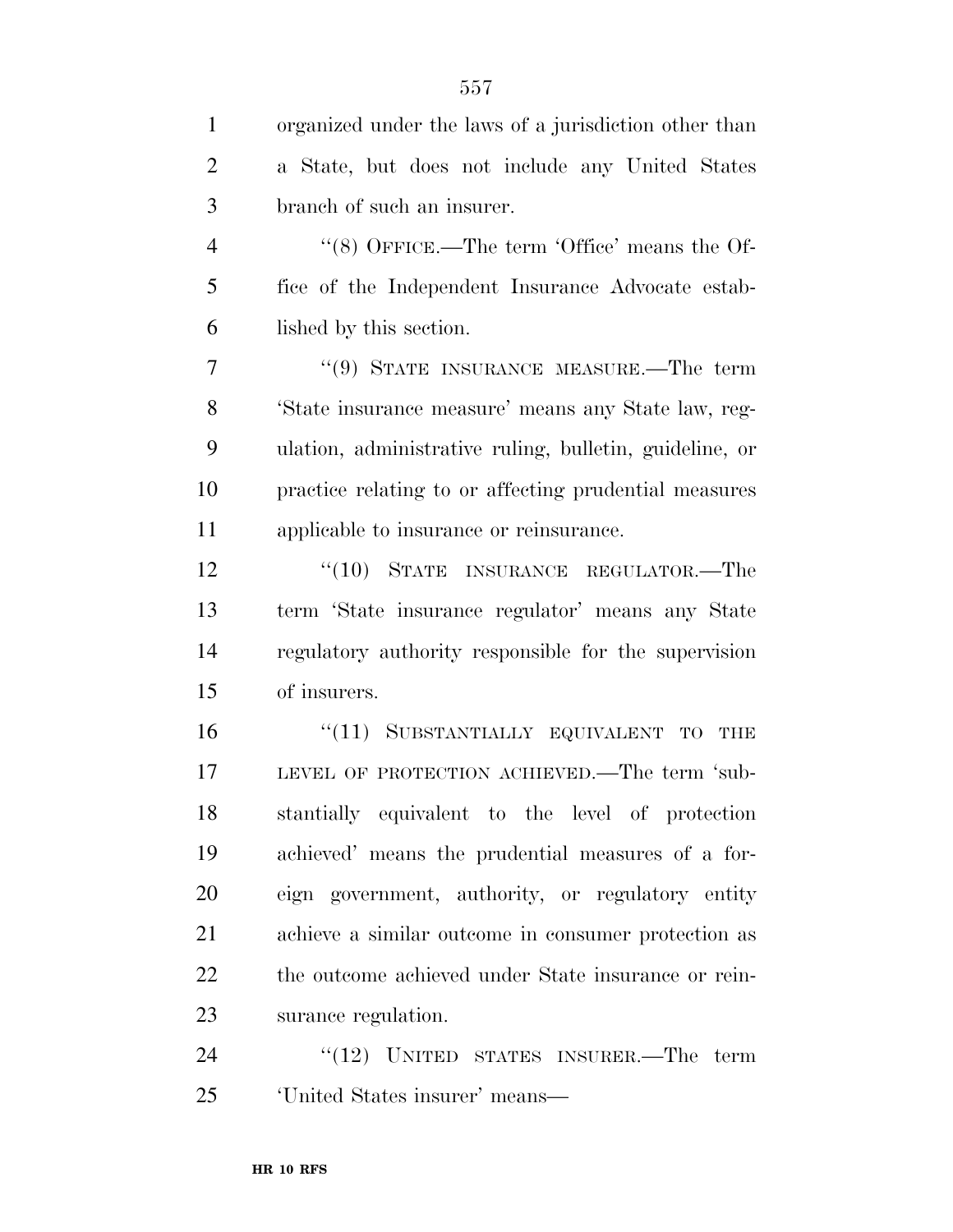| $\mathbf{1}$   | $\lq\lq$ an insurer that is organized under                     |
|----------------|-----------------------------------------------------------------|
| $\overline{2}$ | the laws of a State; or                                         |
| 3              | "(B) a United States branch of a non-                           |
| $\overline{4}$ | United States insurer.".                                        |
| 5              | (b) PAY AT LEVEL III OF EXECUTIVE SCHEDULE.—                    |
| 6              | Section 5314 of title 5, United States Code, is amended         |
| 7              | by adding at the end the following new item:                    |
| 8              | "Independent Insurance Advocate, Department                     |
| 9              | of the Treasury.".                                              |
| 10             | (c) INDEPENDENCE.—Section 111 of Public Law 93-                 |
| 11             | 495 (12 U.S.C. 250) is amended—                                 |
| 12             | (1) by inserting "the Independent Insurance                     |
| 13             | Advocate of the Department of the Treasury," after              |
| 14             | "Federal Housing Finance Agency,"; and                          |
| 15             | (2) by inserting "or official" before "submitting               |
| 16             | them".                                                          |
| 17             | (d) TRANSFER OF EMPLOYEES.—All employees of                     |
|                | 18 the Department of Treasury who are performing staff          |
| 19             | functions for the independent member of the Financial           |
| 20             | Stability Oversight Council under section $111(b)(2)(J)$ of     |
| 21             | the Dodd-Frank Wall Street Reform and Consumer Pro-             |
| 22             | tection Act $(12 \text{ U.S.C. } 5321(b)(2)(J))$ on a full-time |
| 23             | equivalent basis as of the date of enactment of this Act        |
| 24             | shall be eligible for transfer to the Office of the Inde-       |
|                | 25 pendent Insurance Advocate established pursuant to the       |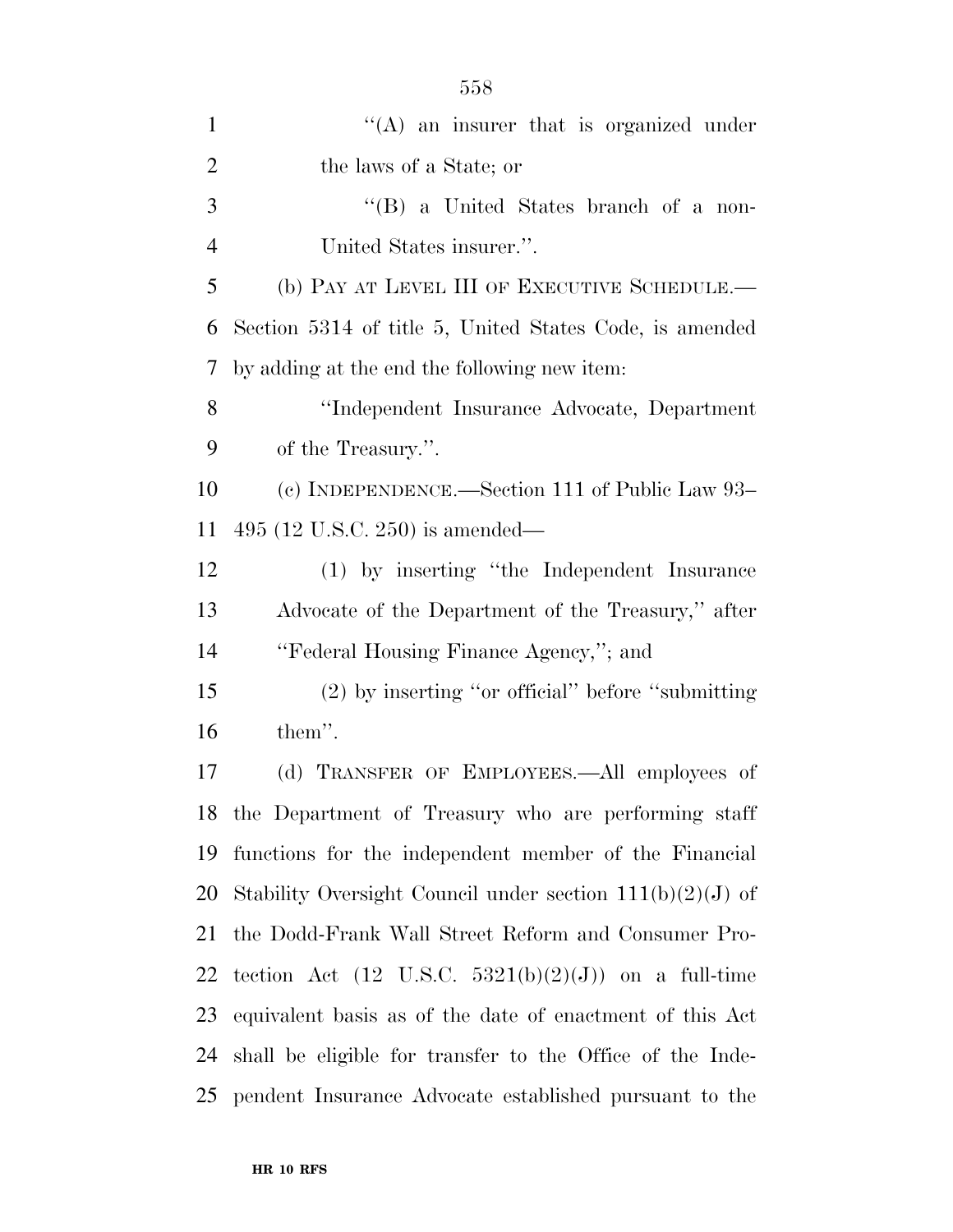amendment made by subsection (a) of this section for ap- pointment as an employee and shall be transferred at the joint discretion of the Independent Insurance Advocate and the eligible employee. Any employee eligible for trans- fer that is not appointed within 360 days from the date of enactment of this Act shall be eligible for detail under section 313(f)(4) of title 31, United States Code.

 (e) TEMPORARY SERVICE; TRANSITION.—Notwith- standing the amendment made by subsection (a) of this section, during the period beginning on the date of the enactment of this Act and ending on the date on which the Independent Insurance Advocate is appointed and con- firmed pursuant to section 313(b)(2) of title 31, United States Code, as amended by such amendment, the person serving, on such date of enactment, as the independent member of the Financial Stability Oversight Council pur-17 suant to section  $111(b)(1)(J)$  of the Dodd-Frank Wall Street Reform and Consumer Protection Act (12 U.S.C.  $5321(b)(1)(J)$  shall act for all purposes as, and with the full powers of, the Independent Insurance Advocate.

 (f) COMPARABILITY IN COMPENSATION SCHED- ULES.—Subsection (a) of section 1206 of the Financial Institutions Reform, Recovery, and Enforcement Act of 1989 (12 U.S.C. 1833b(a)), as amended by section  $25 \text{ } 711(e)(11)(D)$ , is further amended by inserting "the Of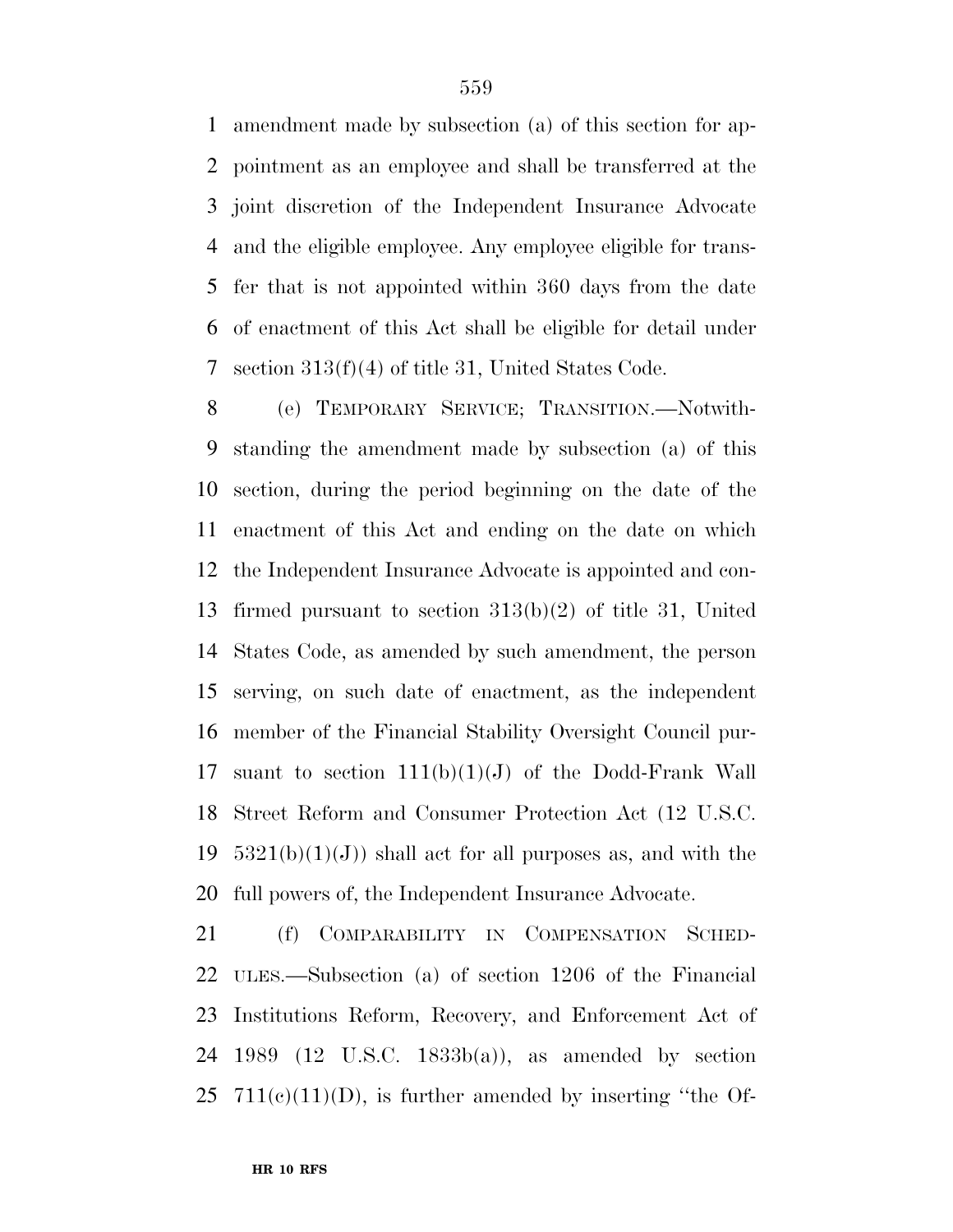fice of the Independent Insurance Advocate of the Depart- ment of the Treasury,'' before ''and the Farm Credit Ad-ministration,''.

 (g) SENIOR EXECUTIVES.—Subparagraph (D) of sec- tion 3132(a)(1) of title 5, United States Code, is amended by inserting ''the Office of the Independent Insurance Ad- vocate of the Department of the Treasury,'' after ''Fi-nance Agency,''.

## **SEC. 1102. TREATMENT OF COVERED AGREEMENTS.**

 Subsection (c) of section 314 of title 31, United States Code is amended—

 (1) by redesignating paragraphs (1) and (2) as paragraphs (2) and (3), respectively; and

 (2) by inserting before paragraph (2), as so re-designated, the following new paragraph:

16 ''(1) the Secretary of the Treasury and the United States Trade Representative have caused to be published in the Federal Register, and made available for public comment for a period of not fewer than 30 days and not greater than 90 days (which period may run concurrently with the 90-day period for the covered agreement referred to in para- graph (3)), the proposed text of the covered agree-ment;''.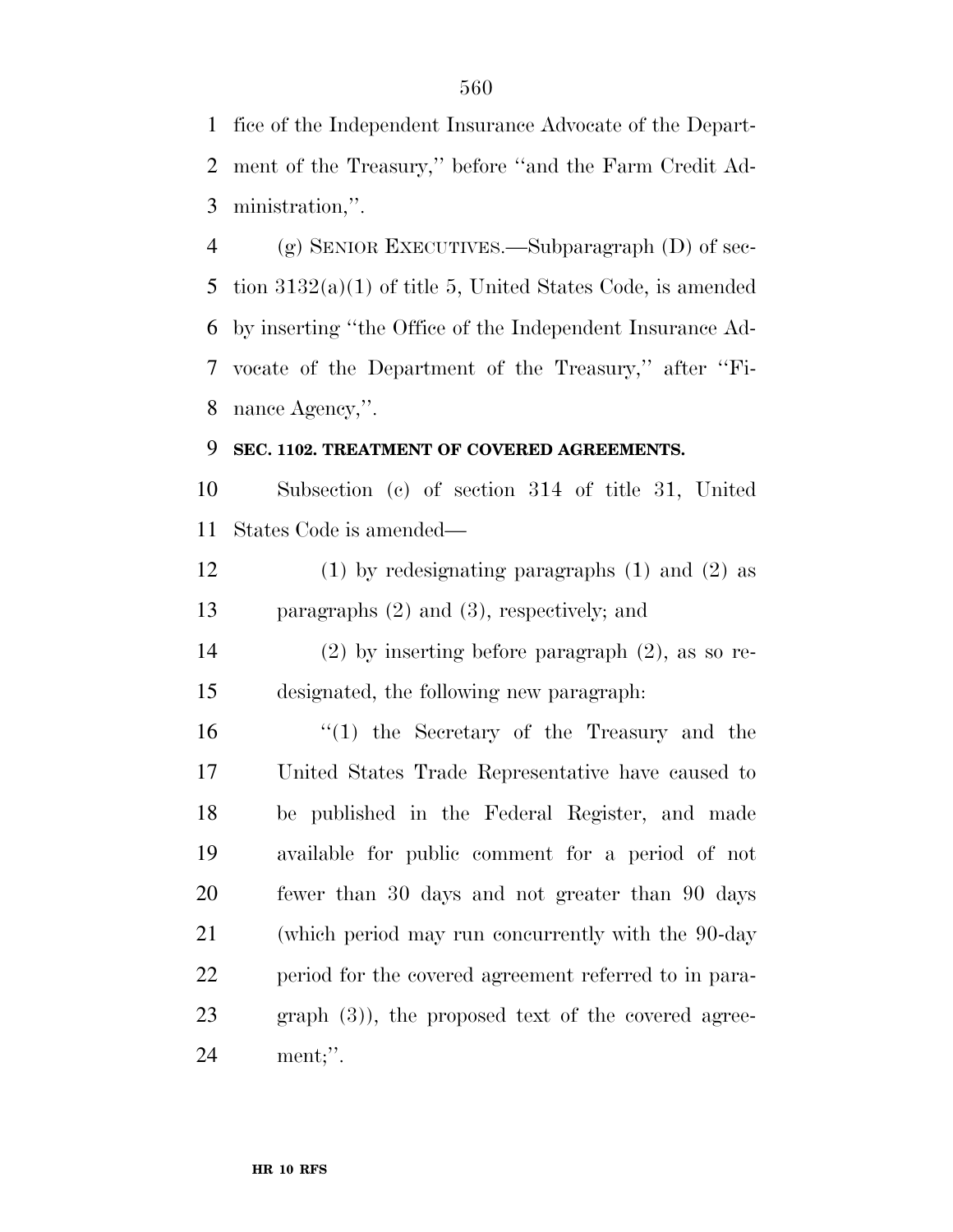# 1 **TITLE XII—TECHNICAL**  2 **CORRECTIONS**

561

#### 3 **SEC. 1201. TABLE OF CONTENTS; DEFINITIONAL CORREC-**

4 **TIONS.** 

5 (a) TABLE OF CONTENTS.—The table of contents for 6 the Dodd-Frank Wall Street Reform and Consumer Pro-7 tection Act (Public Law 111–203; 124 Stat. 1376) is 8 amended by striking the items relating to sections 407 9 through 414 and inserting the following: ''Sec. 407. Exemption of and reporting by venture capital fund advisers. ''Sec. 408. Exemption of and reporting by certain private fund advisers. ''Sec. 409. Family offices. ''Sec. 410. State and Federal responsibilities; asset threshold for Federal registration of investment advisers. ''Sec. 411. Custody of client assets. ''Sec. 414. Rule of construction relating to the Commodity Exchange Act. ''Sec. 418. Qualified client standard. ''Sec. 419. Transition period.''. 10 (b) DEFINITIONS.—Section 2 of the Dodd-Frank 11 Wall Street Reform and Consumer Protection Act (12 12 U.S.C. 5301) is amended— 13 (1) in paragraph  $(1)$ — 14 (A) by striking ''section 3'' and inserting 15  $"section 3(w)"$ ; and 16 (B) by striking ''(12 U.S.C. 1813)'' and 17 inserting  $(12 \text{ U.S.C. } 1813(\text{w}))$ ''; 18 (2) in paragraph (6), by striking ''1 et seq.'' 19 and inserting "1a"; and 20 (3) in paragraph  $(18)(A)$ —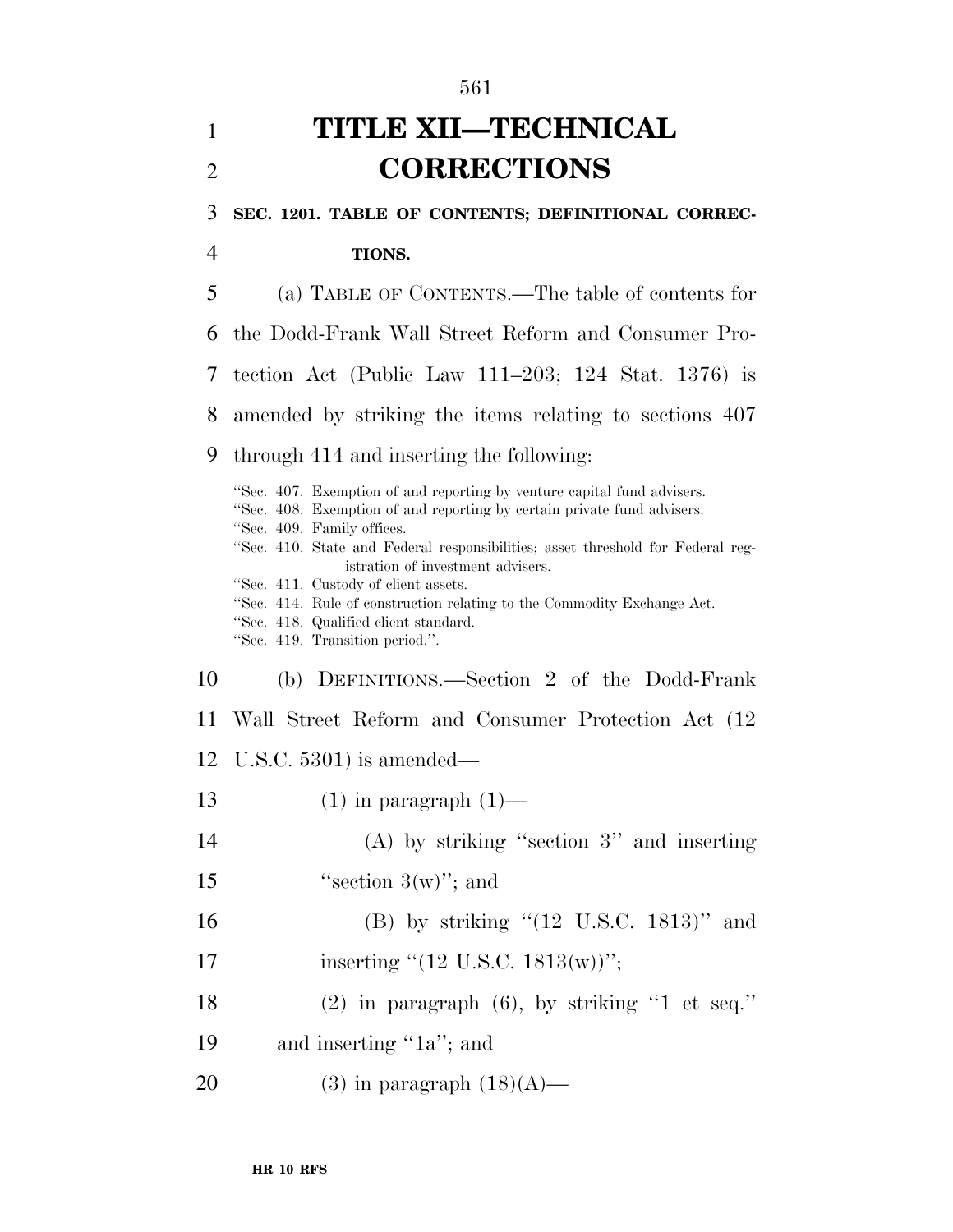| $\mathbf{1}$   | $(A)$ by striking "bank holding company',";                  |
|----------------|--------------------------------------------------------------|
| $\overline{2}$ | and                                                          |
| 3              | (B) by inserting "includes'," before " $\text{in}$ -         |
| $\overline{4}$ | $\alpha$ cluding',".                                         |
| 5              | SEC. 1202. ANTITRUST SAVINGS CLAUSE CORRECTIONS.             |
| 6              | Section 6 of the Dodd-Frank Wall Street Reform and           |
| 7              | Consumer Protection Act (12 U.S.C. 5303) is amended,         |
| 8              | in the second sentence—                                      |
| 9              | (1) by inserting " $(15 \text{ U.S.C. } 12(a))$ " after      |
| 10             | "Clayton Act"; and                                           |
| 11             | $(2)$ by striking "Act, to" and inserting "Act $(15)$        |
| 12             | U.S.C. $45$ ) to".                                           |
| 13             | SEC. 1203. TITLE I CORRECTIONS.                              |
| 14             | Title I of the Dodd-Frank Wall Street Reform and             |
| 15             | Consumer Protection Act (12 U.S.C. 5311 et seq.) is          |
| 16             | amended—                                                     |
| 17             | in section $102(a)(6)$ $(12 \text{ U.S.C.})$<br>(1)          |
| 18             | 5311(a)(6)), by inserting " $(12 \text{ U.S.C. } 1843(k))$ " |
| 19             | after "of 1956" each place that term appears;                |
| 20             | (2) in section 111(c)(3) (12 U.S.C. 5321(c)(3)),             |
| 21             | by striking "that agency or department head" and             |
| 22             | inserting "the head of that member agency or de-             |
| 23             | partment";                                                   |
| 24             | $(3)$ in section 112 (12 U.S.C. 5322)—                       |
| 25             | (A) in subsection (a) $(2)$ —                                |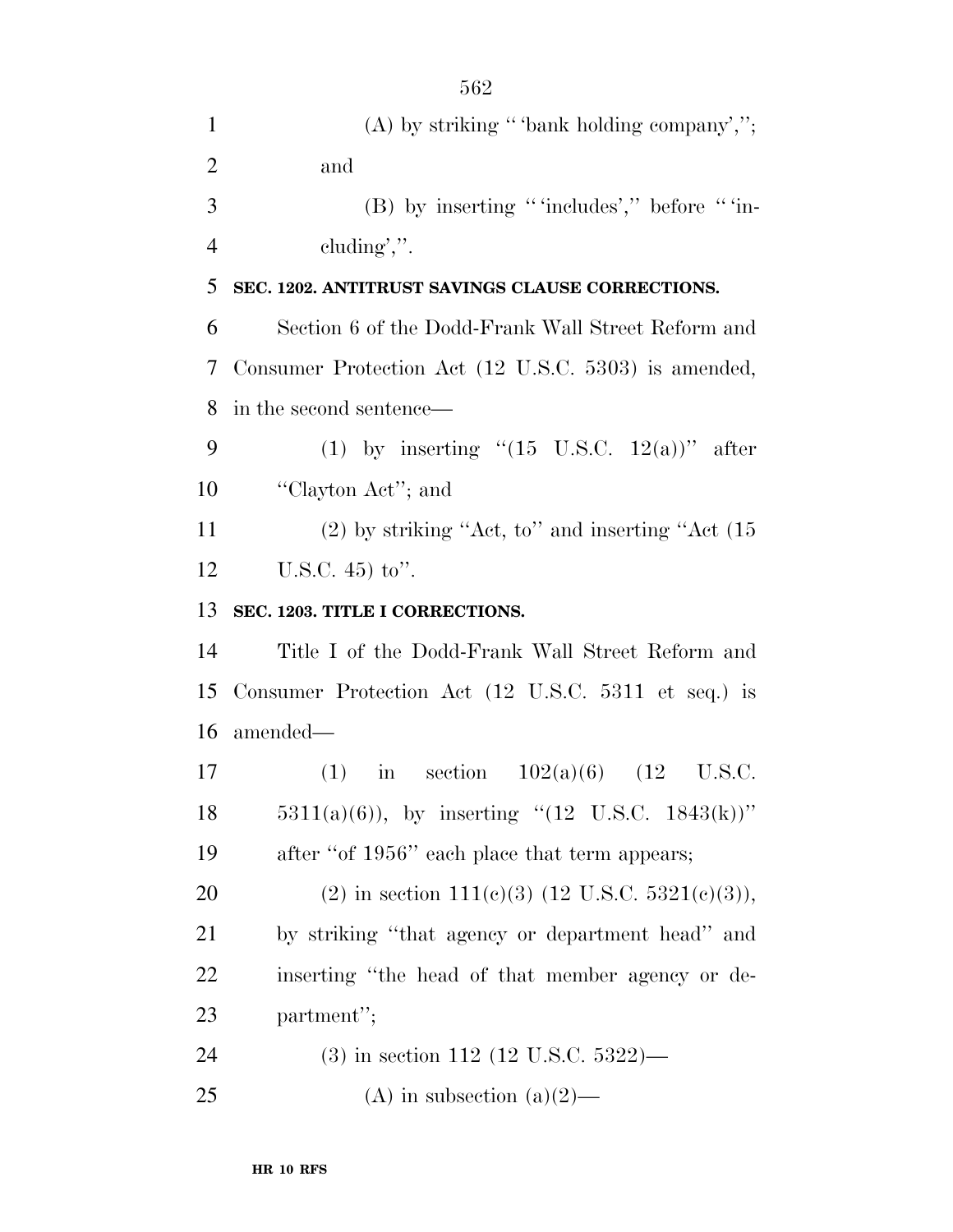| $\mathbf{1}$   | (i) in subparagraph $(C)$ (as redesig-                |
|----------------|-------------------------------------------------------|
| $\overline{2}$ | nated by section $151$ )—                             |
| 3              | (I) by striking "to monitor" and                      |
| $\overline{4}$ | inserting "monitor"; and                              |
| 5              | (II) by striking "to advise" and                      |
| 6              | inserting "advise";                                   |
| 7              | $(ii)$ in subparagraph $(H)$ (as redesig-             |
| 8              | nated by section $151$ , by striking "may";           |
| 9              | and                                                   |
| 10             | $(B)$ in subsection $(d)(5)$ , by striking "sub-      |
| 11             | section and subtitle B" each place such term          |
| 12             | appears and inserting "subtitle"; and                 |
| 13             | (4) in section $171(b)(4)(D)$ (12 U.S.C.              |
| 14             | $5371(b)(4)(D)$ , by adding a period at the end.      |
| 15             | SEC. 1204. TITLE III CORRECTIONS.                     |
| 16             | (a) IN GENERAL.—Title III of the Dodd-Frank Wall      |
| 17             | Street Reform and Consumer Protection Act (12 U.S.C.  |
| 18             | $5401$ et seq.) is amended—                           |
| 19             | in section $327(b)(5)$ $(12 \text{ U.S.C.})$<br>(1)   |
| 20             | $5437(b)(5)$ , by striking "in" and inserting "into"; |
| 21             | $(2)$ in section 333(b)(2) (124 Stat. 1539), by       |
| 22             | inserting "the second place that term appears" be-    |
| 23             | fore "and inserting"; and                             |
| 24             | $(3)$ in section 369(5) (124 Stat. 1559)—             |
| 25             | (A) in subparagraph $(D)(i)$ —                        |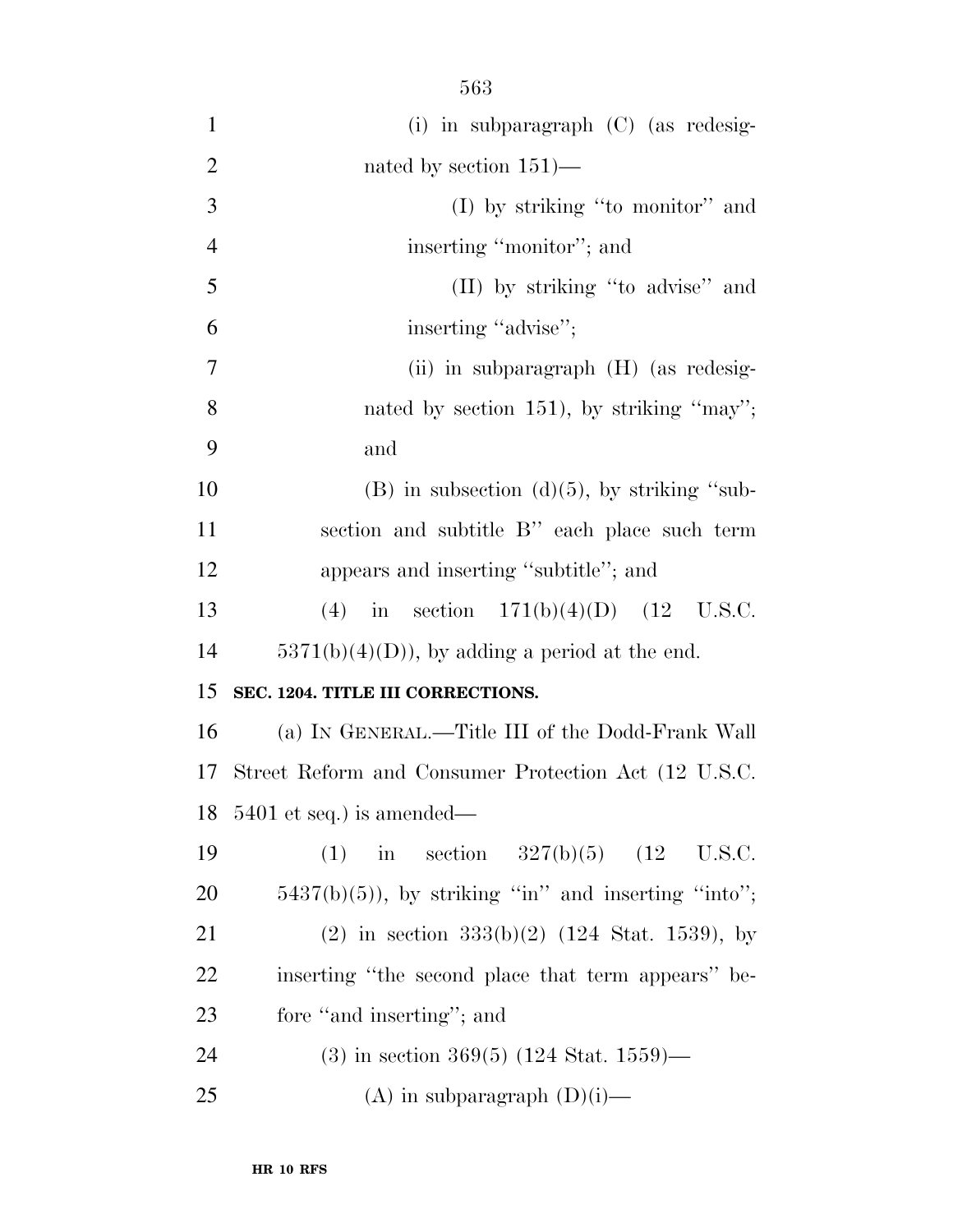| $\mathbf{1}$   | (i) in subclause (III), by redesignating          |
|----------------|---------------------------------------------------|
| $\overline{2}$ | items (aa), (bb), and (cc) as subitems            |
| 3              | (AA), (BB), and (CC), respectively, and           |
| $\overline{4}$ | adjusting the margins accordingly;                |
| 5              | (ii) in subclause $(IV)$ , by redesig-            |
| 6              | nating items (aa) and (bb) as subitems            |
| 7              | (AA) and (BB), respectively, and adjusting        |
| 8              | the margins accordingly;                          |
| 9              | (iii) in subclause $(V)$ , by redesignating       |
| 10             | items (aa), (bb), and (cc) as subitems            |
| 11             | $(AA), (BB), and (CC), respectively, and$         |
| 12             | adjusting the margins accordingly; and            |
| 13             | (iv) by redesignating subclauses (III),           |
| 14             | $(IV)$ , and $(V)$ as items (bb), (ce), and (dd), |
| 15             | respectively, and adjusting the margins ac-       |
| 16             | cordingly;                                        |
| 17             | $(B)$ in subparagraph $(F)$ —                     |
| 18             | (i) in clause (ii), by adding "and" at            |
| 19             | the end;                                          |
| 20             | (ii) in clause (iii), by striking "and"           |
| 21             | at the end and inserting a semicolon; and         |
| 22             | (iii) by striking clause (iv); and                |
| 23             | $(C)$ in subparagraph $(G)(i)$ , by inserting     |
| 24             | "each place such term appears" before "and in-    |
| 25             | serting".                                         |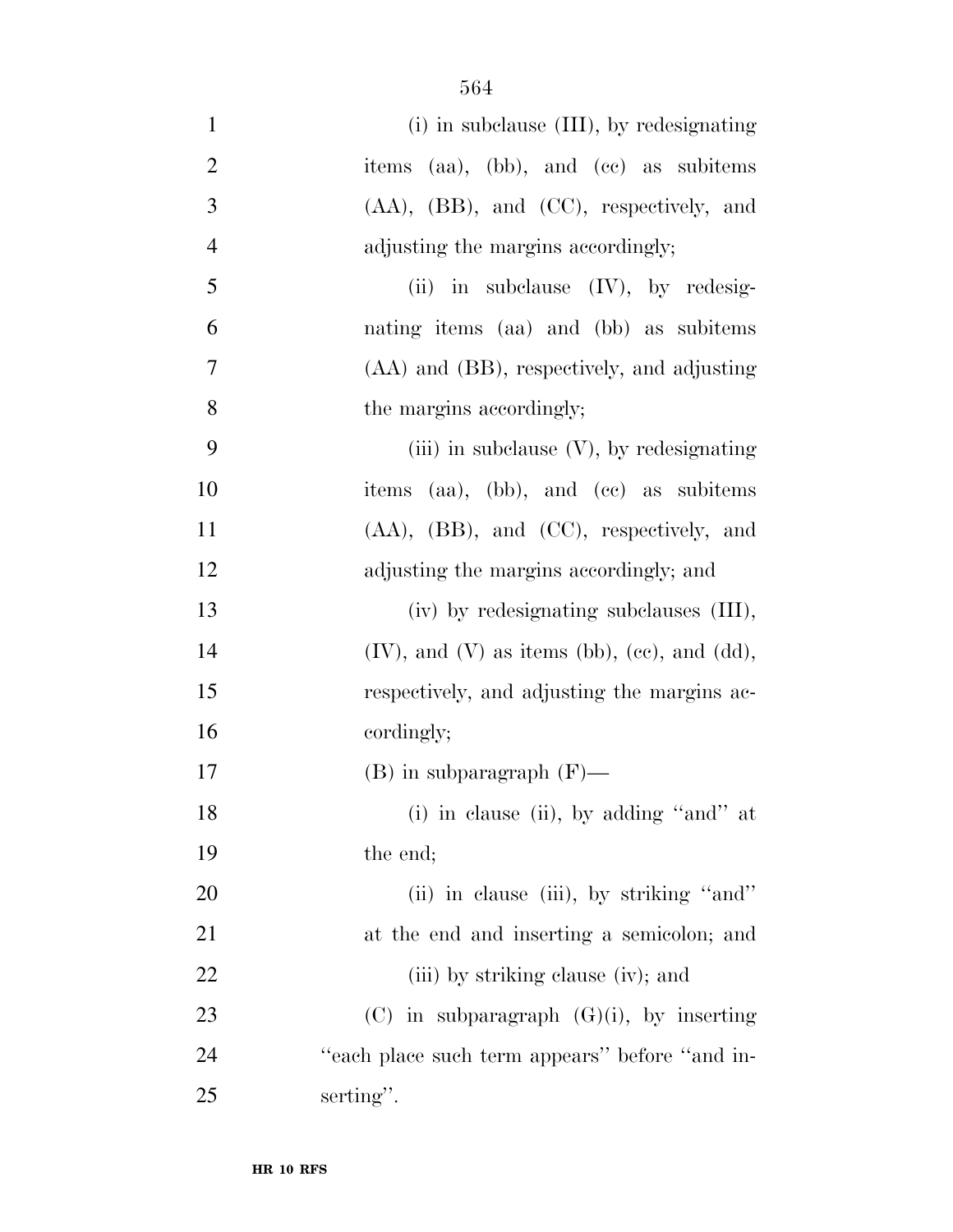(b) EFFECTIVE DATES.—

| $\overline{2}$ | $(1)$ SECTION 333.—The amendment made by                 |
|----------------|----------------------------------------------------------|
| 3              | subsection $(a)(2)$ of this section shall take effect as |
| $\overline{4}$ | though enacted as part of subtitle C of title III of     |
| 5              | the Dodd-Frank Wall Street Reform and Consumer           |
| 6              | Protection Act (124 Stat. 1538).                         |
| $\overline{7}$ | $(2)$ SECTION 369.—The amendments made by                |
| 8              | subsection (a)(3) of this section shall take effect as   |
| 9              | though enacted as part of subtitle E of title III of     |
| 10             | the Dodd-Frank Wall Street Reform and Consumer           |
| 11             | Protection Act (124 Stat. 1546).                         |
| 12             | SEC. 1205. TITLE IV CORRECTION.                          |

 Section 414 of the Dodd-Frank Wall Street Reform and Consumer Protection Act (124 Stat. 1578) is amend- ed in the section heading by striking ''**COMMODITIES**'' and inserting ''**COMMODITY**''.

# **SEC. 1206. TITLE VI CORRECTIONS.**

 (a) IN GENERAL.—Section 610 of the Dodd-Frank Wall Street Reform and Consumer Protection Act (124 Stat. 1596) is amended—

(1) by striking subsection (b); and

 (2) by redesignating subsection (c) as sub-section (b).

 (b) EFFECTIVE DATE.—The amendments made by subsection (a) of this section shall take effect as though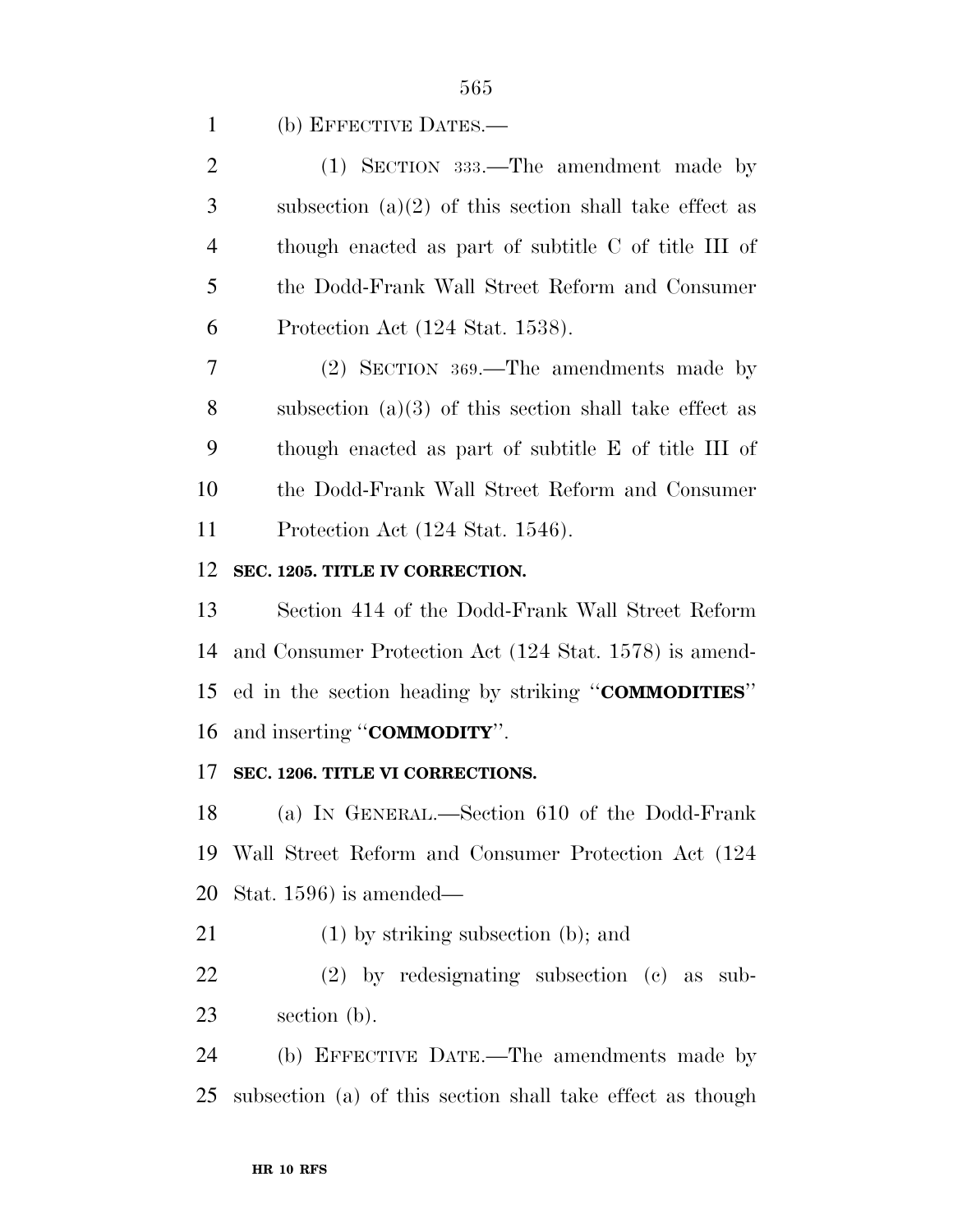enacted as part of section 610 of the Dodd-Frank Wall Street Reform and Consumer Protection Act (124 Stat. 1611).

### **SEC. 1207. TITLE VII CORRECTIONS.**

 (a) IN GENERAL.—Title VII of the Dodd-Frank Wall Street Reform and Consumer Protection Act (15 U.S.C. 8301 et seq.) is amended—

8 (1) in section  $719(e)(1)(B)$  (15 U.S.C. 9 8307(c)(1)(B)), by adding a period at the end;

10 (2) in section  $723(a)(1)(B)$  (124 Stat. 1675), by inserting '', as added by section 107 of the Com- modity Futures Modernization Act of 2000 (Appen- dix E of Public Law 106–554; 114 Stat. 2763A– ," after "subsection (i)";

15 (3) in section 724(a), by striking "adding at the end'' and inserting ''inserting after subsection (e)''; (4) in section 734(b)(1) (124 Stat. 1718), by striking ''is amended'' and all that follows through 19 "'(B) in" and inserting "is amended in";

 (5) in section 741(b)(10) (124 Stat. 1732), by 21 striking " $1a(19)(A)(iv)(II)$ " each place it appears 22 and inserting  $\lq \text{1a}(18)(\text{A})(\text{iv})(\text{II})\rq$ ; and

(6) in section 749 (124 Stat. 1746)—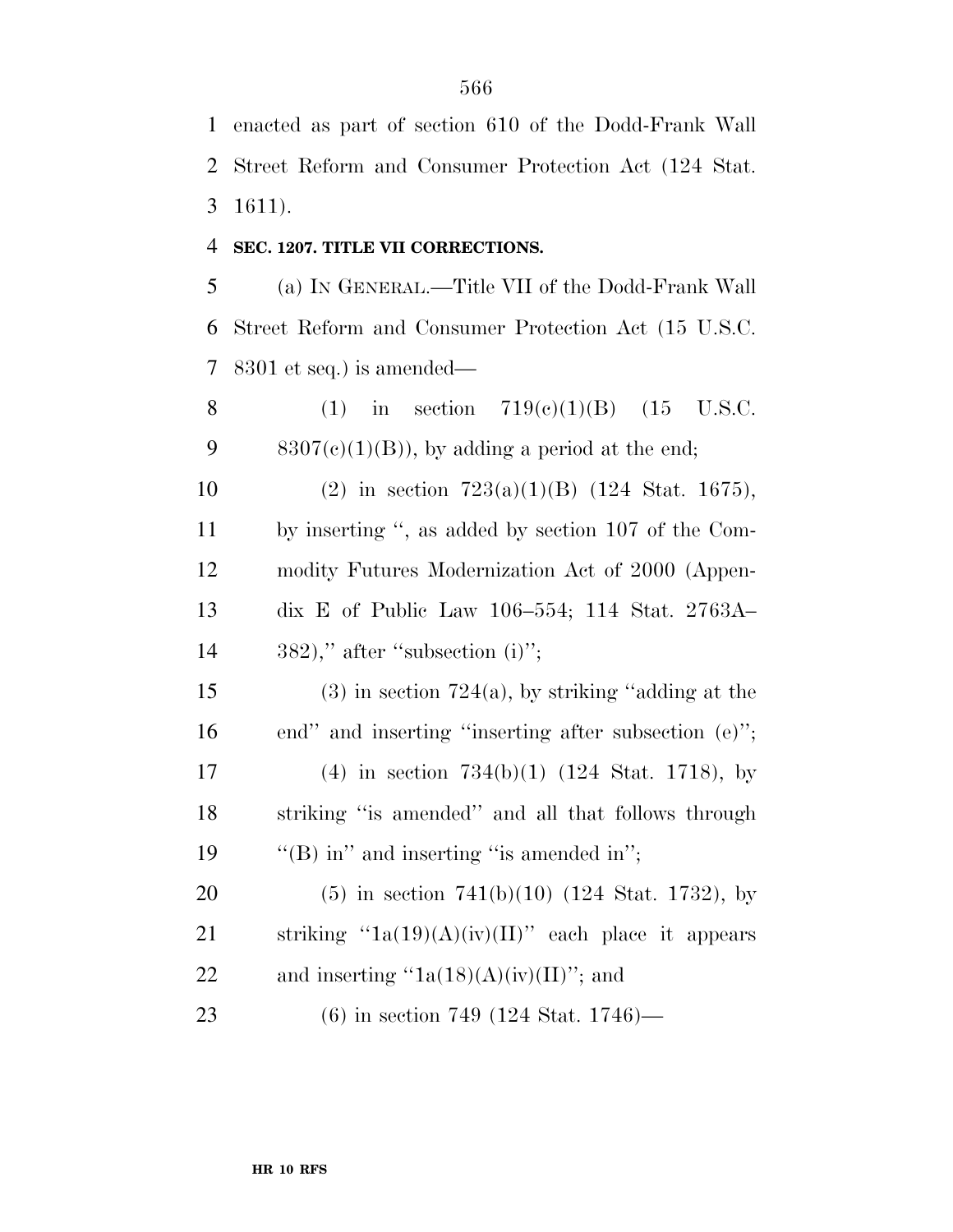| $\mathbf{1}$   | (A) in subsection (a)(2), by striking "add-                              |
|----------------|--------------------------------------------------------------------------|
| $\overline{2}$ | ing at the end" and inserting "inserting after                           |
| 3              | subsection $(f)$ "; and                                                  |
| $\overline{4}$ | (B) in subsection $(h)(1)(B)$ , by inserting                             |
| 5              | "the second place that term appears" before the                          |
| 6              | semicolon.                                                               |
| 7              | (b) EFFECTIVE DATE.—The amendments made by                               |
| 8              | paragraphs $(3)$ , $(4)$ , $(5)$ , and $(6)$ of subsection $(a)$ of this |
| 9              | section shall take effect as though enacted as part of part              |
| 10             | II of subtitle A of title VII of the Dodd-Frank Wall Street              |
| 11             | Reform and Consumer Protection Act (124 Stat. 1658).                     |
| 12             | SEC. 1208. TITLE IX CORRECTIONS.                                         |
| 13             | Section $939(h)(1)$ of the Dodd-Frank Wall Street Re-                    |
| 14             | form and Consumer Protection Act (124 Stat. 1887) is                     |
| 15             | amended—                                                                 |
| 16             | $(1)$ in the matter preceding subparagraph $(A)$ ,                       |
| 17             | by inserting "The" before "Commission"; and                              |
| 18             | (2) by striking "feasability" and inserting "fea-                        |
| 19             | sibility".                                                               |
| 20             | SEC. 1209. TITLE X CORRECTIONS.                                          |
| 21             | (a) IN GENERAL.—Title X of the Dodd-Frank Wall                           |
| 22             | Street Reform and Consumer Protection Act (12 U.S.C.                     |
| 23             | $5481$ et seq.) is amended—                                              |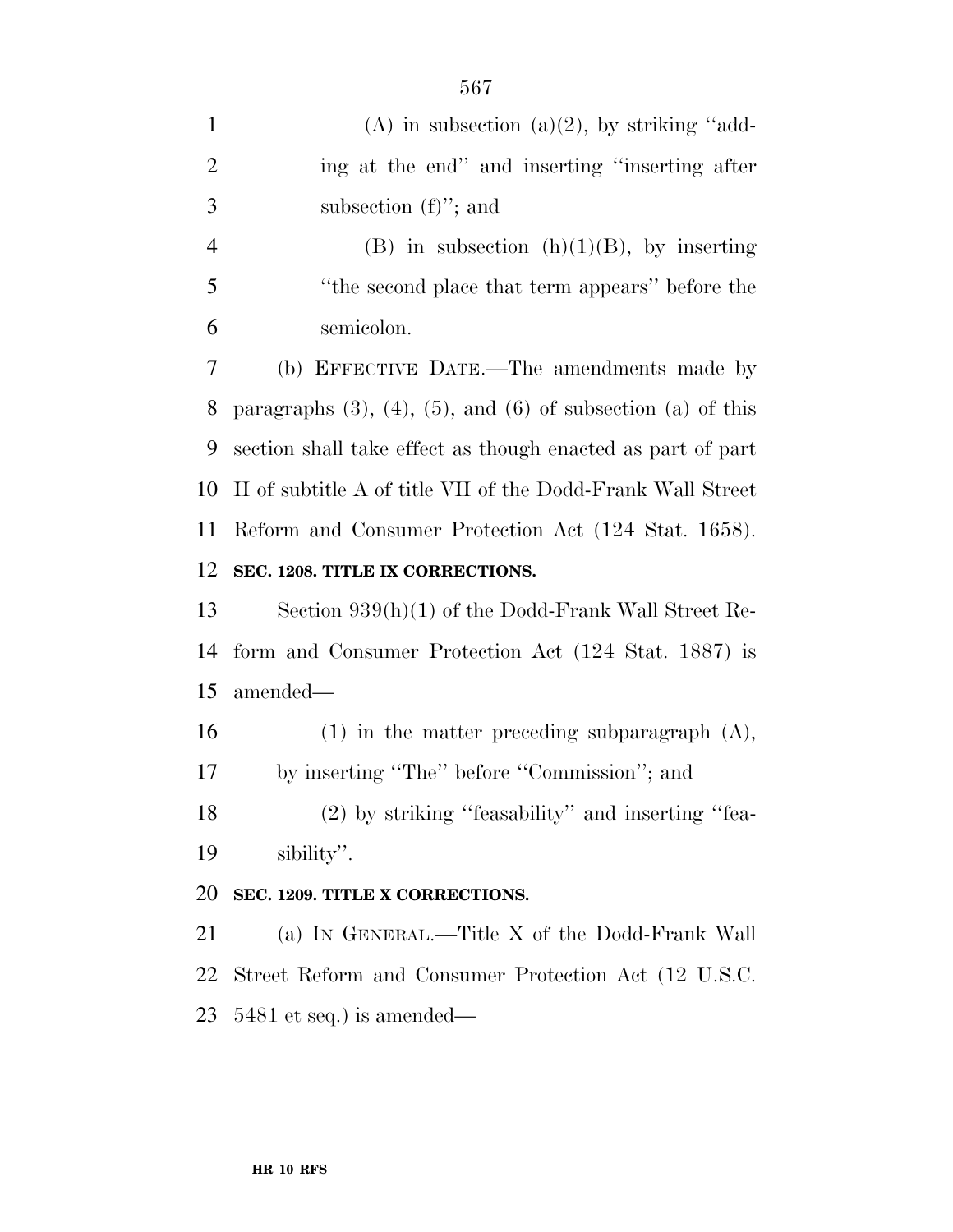| $\mathbf{1}$   | (1) in section $1002(12)(G)$ (12 U.S.C.                     |
|----------------|-------------------------------------------------------------|
| $\overline{2}$ | $5481(12)(G)$ , by striking "Home Owners" and in-           |
| 3              | serting "Homeowners";                                       |
| $\overline{4}$ | (2) in section $1013(a)(1)(C)$ (12 U.S.C.                   |
| 5              | $5493(a)(1)(C)$ , by striking "section 11(1) of the         |
| 6              | Federal Reserve Act $(12 \text{ U.S.C. } 248(1))$ " and in- |
| $\overline{7}$ | serting "subsection (1) of section 11 of the Federal        |
| 8              | Reserve Act (12 U.S.C. 248(l)";                             |
| 9              | $(3)$ in section 1017(a)(2) (as so redesignated by          |
| 10             | section 712) (12 U.S.C. 5497(a)(5))—                        |
| 11             | $(A)$ in subparagraph $(A)$ , in the last sen-              |
| 12             | tence by striking "716(c) of title 31, United               |
| 13             | States Code" and inserting "716 of title 31,                |
| 14             | United States Code"; and                                    |
| 15             | $(B)$ in subparagraph $(C)$ , by striking "sec-             |
| 16             | tion 3709 of the Revised Statutes of the United             |
| 17             | States $(41 \t{U.S.C.} 5)$ " and inserting "section         |
| 18             | 6101 of title 41, United States Code";                      |
| 19             | (4) in section $1027(d)(1)(B)$ (12 U.S.C.                   |
| 20             | $5517(d)(1)(B)$ , by inserting a comma after " $(A)$ ";     |
| 21             | $(5)$ in section 1029(d) (12 U.S.C. 5519(d)), by            |
| 22             | striking the period after "Commission Act";                 |
| 23             | in section $1061(b)(7)$ (12<br>(6)<br>U.S.C.                |
| 24             | $5581(b)(7)$ —                                              |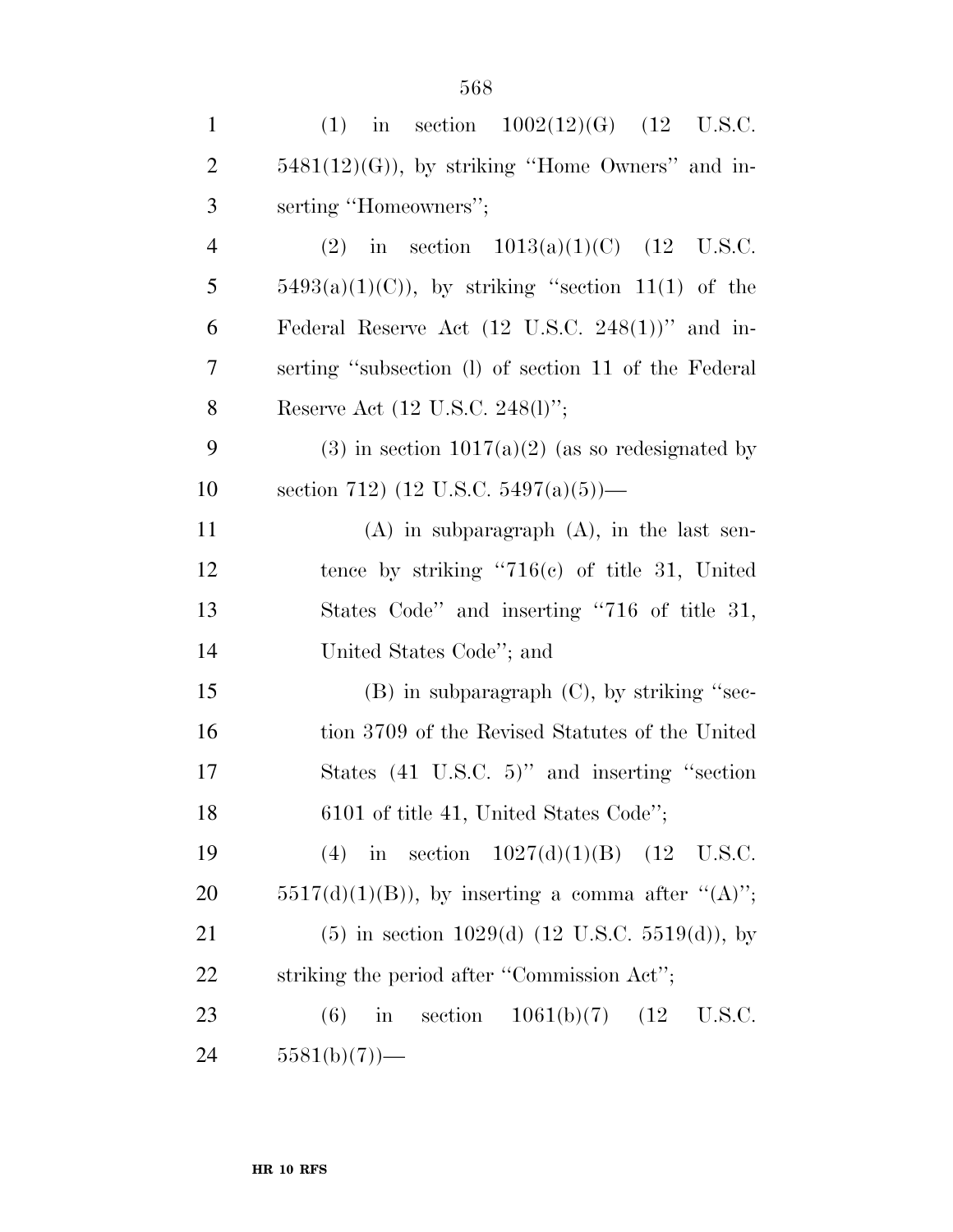| $\mathbf{1}$   | (A) by striking "Secretary of the Depart-                     |
|----------------|---------------------------------------------------------------|
| $\overline{2}$ | ment of Housing and Urban Development"                        |
| 3              | each place that term appears and inserting                    |
| $\overline{4}$ | "Department of Housing and Urban Develop-                     |
| 5              | ment"; and                                                    |
| 6              | (B) in subparagraph $(A)$ , by striking " $(12)$              |
| 7              | U.S.C. $5102$ et seq.)" and inserting "(12)                   |
| 8              | U.S.C. $5101$ et seq.)";                                      |
| 9              | $(7)$ in section 1063 (12 U.S.C. 5583)—                       |
| 10             | (A) in subsection (f)(1)(B), by striking                      |
| 11             | "that"; and                                                   |
| 12             | (B) in subsection (g)(1)(A)—                                  |
| 13             | (i) by striking " $(12 \text{ U.S.C. } 5102 \text{ et }$      |
| 14             | seq.)" and inserting " $(12 \text{ U.S.C. } 5101 \text{ et }$ |
| 15             | seq.)"; and                                                   |
| 16             | (ii) by striking "seq)" and inserting                         |
| 17             | "seq.)";                                                      |
| 18             | (8) in section $1064(i)(1)(A)(iii)$ (12 U.S.C.                |
| 19             | $5584(i)(1)(A(iii))$ , by inserting a period before "If       |
| 20             | $an$ ";                                                       |
| 21             | (9) in section $1073(e)(2)$ (12 U.S.C.                        |
| 22             | $5601(c)(2)$ —                                                |
| 23             | $(A)$ in the paragraph heading, by inserting                  |
| 24             | EDUCATION" after "FINANCIAL<br>``AND"<br>LIT-                 |
| 25             | $ERACY''$ ; and                                               |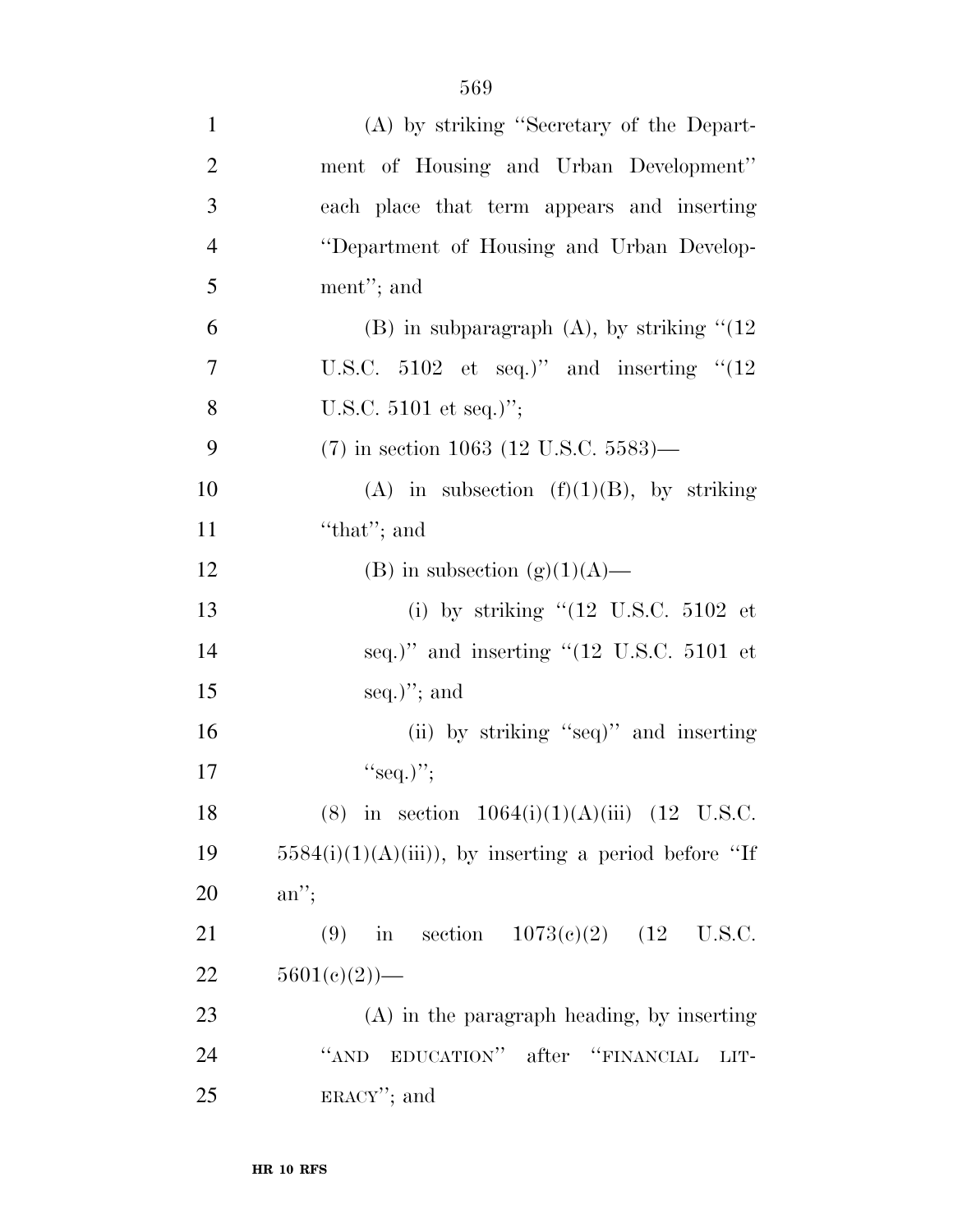| $\mathbf{1}$   | (B) by striking "its duties" and inserting            |
|----------------|-------------------------------------------------------|
| $\overline{2}$ | "their duties";                                       |
| 3              | $(10)$ in section $1076(b)(1)$ $(12 \text{ U.S.C.})$  |
| $\overline{4}$ | $5602(b)(1)$ , by inserting before the period at the  |
| 5              | end the following: ", the Agency may, after notice    |
| 6              | and opportunity for comment, prescribe regula-        |
| $\overline{7}$ | tions";                                               |
| 8              | $(11)$ in section $1077(b)(4)(F)$ (124 Stat. 2076),   |
| 9              | by striking "associates" and inserting "associate's"; |
| 10             | $(12)$ in section 1084(1) (124 Stat. 2081), by in-    |
| 11             | serting a comma after "2009)";                        |
| 12             | $(13)$ in section 1089 (124 Stat. 2092)—              |
| 13             | $(A)$ in paragraph $(3)$ —                            |
| 14             | (i) in subparagraph $(A)$ , by striking               |
| 15             | "and" at the end; and                                 |
| 16             | (ii) in subparagraph $(B)(vi)$ , by strik-            |
| 17             | ing the period at the end and inserting ";            |
| 18             | and"; and                                             |
| 19             | $(B)$ by redesignating paragraph $(4)$ as sub-        |
| 20             | paragraph (C) and adjusting the margins ac-           |
| 21             | cordingly; and                                        |
| 22             | $(14)$ in section 1098(6) (124 Stat. 2104), by in-    |
| 23             | serting "the first place that term appears" before    |
| 24             | "and".                                                |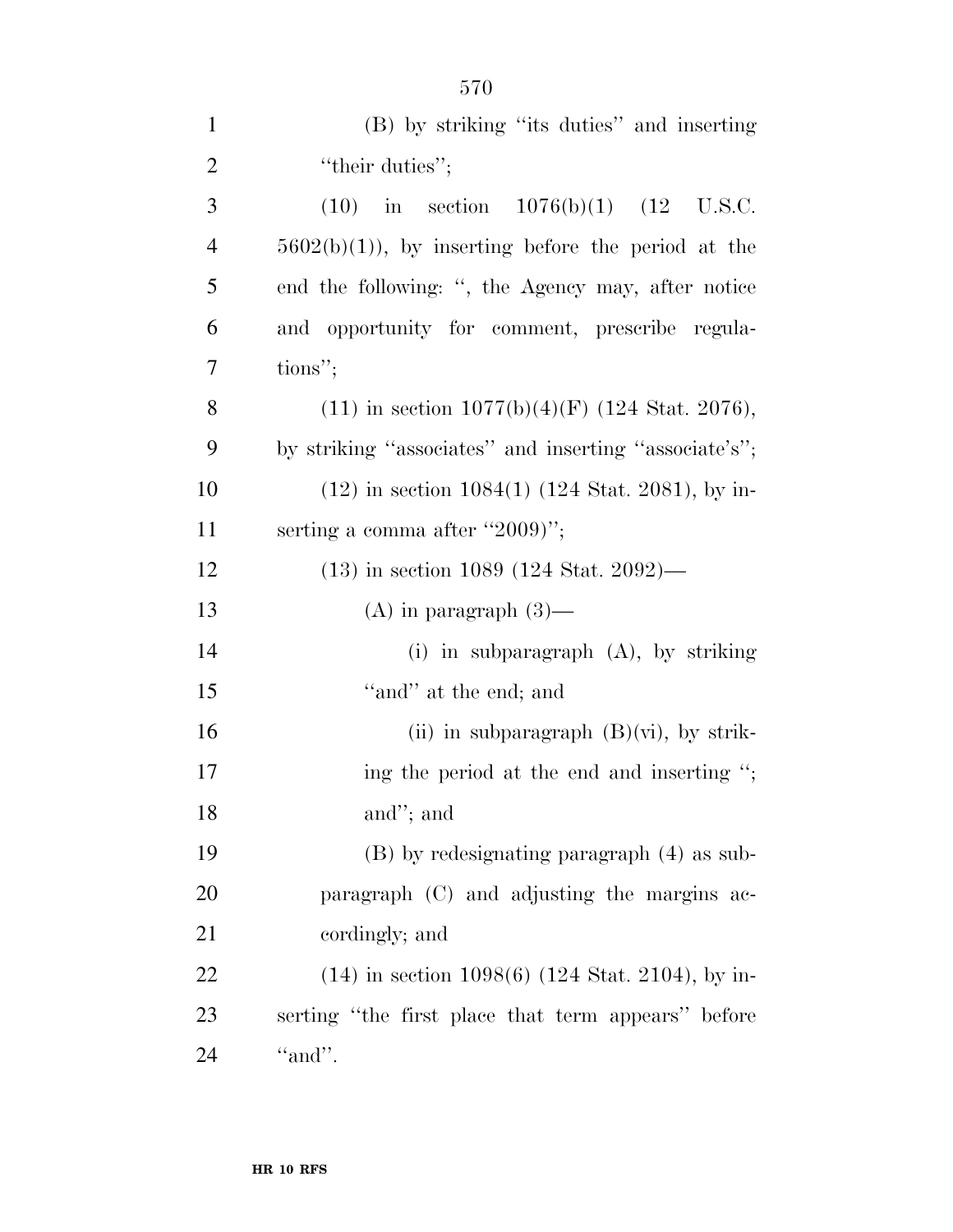(b) EFFECTIVE DATE.—The amendments made by paragraphs (11), (12), (13), (14), and (15) of subsection (a) shall take effect as though enacted as part of subtitle H of title X of the Dodd-Frank Wall Street Reform and Consumer Protection Act (124 Stat. 2080).

### **SEC. 1210. TITLE XII CORRECTION.**

 Title XII of the Dodd-Frank Wall Street Reform and Consumer Protection Act (124 Stat. 2129) is amended, in section 1208(b) (12 U.S.C. 5626(b)), by inserting '', as defined in section 103(10) of the Riegle Community Development and Regulatory Improvement Act of 1994 (12 U.S.C. 4702(10)),'' after ''appropriated to the Fund''. **SEC. 1211. TITLE XIV CORRECTION.** 

 Title XIV of the Dodd-Frank Wall Street Reform and Consumer Protection Act (124 Stat. 2136) is amended, 16 in section 1451(c)  $(12 \text{ U.S.C. } 1701x-1(c))$ , by striking ''pursuant''.

# **SEC. 1212. TECHNICAL CORRECTIONS TO OTHER STAT-UTES.**

 (a) ALTERNATIVE MORTGAGE TRANSACTION PARITY ACT OF 1982.—The Alternative Mortgage Transaction Parity Act of 1982 (12 U.S.C. 3801 et seq.) is amended— 23 (1) in section  $802(a)(3)$  (12 U.S.C.  $24 \qquad \qquad 3801(a)(3)$ , by striking "the Director of the Office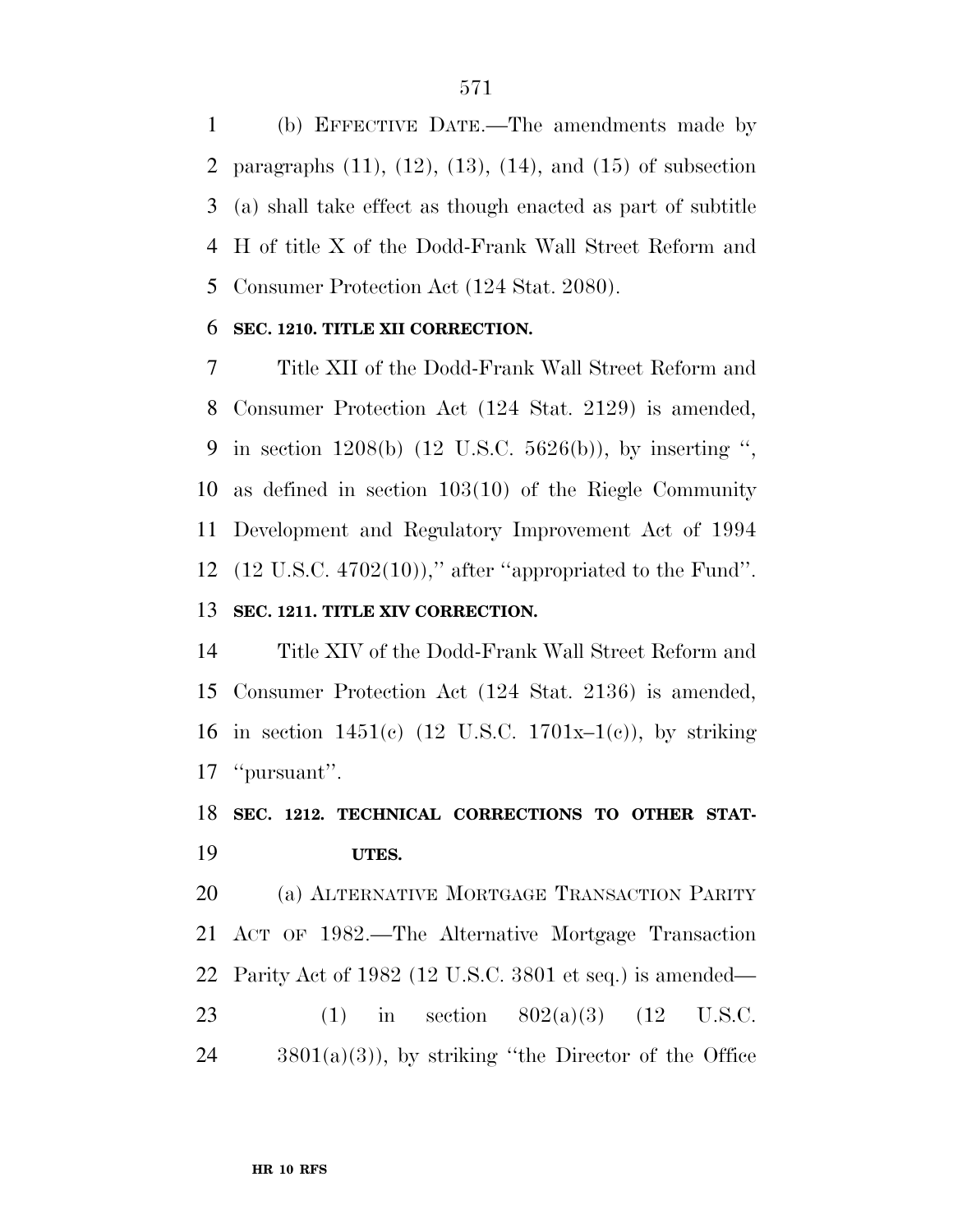| $\mathbf{1}$   | of Thrift Supervision" and inserting "the Consumer        |
|----------------|-----------------------------------------------------------|
| $\overline{2}$ | Law Enforcement Agency";                                  |
| 3              | $(2)$ in section 804 (12 U.S.C. 3803)—                    |
| $\overline{4}$ | $(A)$ in subsection $(a)$ , by striking "the Di-          |
| 5              | rector of the Office of Thrift Supervision" each          |
| 6              | place such term appears and inserting "the                |
| $\overline{7}$ | Comptroller of the Currency"; and                         |
| 8              | $(B)$ in subsection $(d)(1)$ , by striking the            |
| 9              | comma after "Administration".                             |
| 10             | (b) BANK HOLDING COMPANY ACT AMENDMENTS OF                |
| 11             | $1970$ . Section $106(b)(1)$ of the Bank Holding Company  |
|                | 12 Act Amendments of 1970 (12 U.S.C. 1972(1)) is amend-   |
| 13             | ed, in the undesignated matter at the end, by striking    |
| 14             | "Federal Deposit Insurance Company" and inserting         |
| 15             | "Federal Deposit Insurance Corporation".                  |
| 16             | (c) BALANCED BUDGET AND EMERGENCY DEFICIT                 |
| 17             | CONTROL ACT.—Section $255(g)(1)(A)$ of the Balanced       |
| 18             | Budget and Emergency Deficit Control Act of 1985 (2)      |
| 19             | U.S.C. $905(g)(1)(A)$ is amended by striking "Office of   |
| 20             | Thrift Supervision $(20-4108-0-3-373)$ .".                |
| 21             | (d) BRETTON WOODS AGREEMENTS ACT.—Section                 |
| 22             | $68(a)(1)$ of the Bretton Woods Agreements Act (22 U.S.C. |
| 23             | $286tt(a)(1)$ is amended by striking "Fund", and insert-  |
| 24             | ing "Fund,".                                              |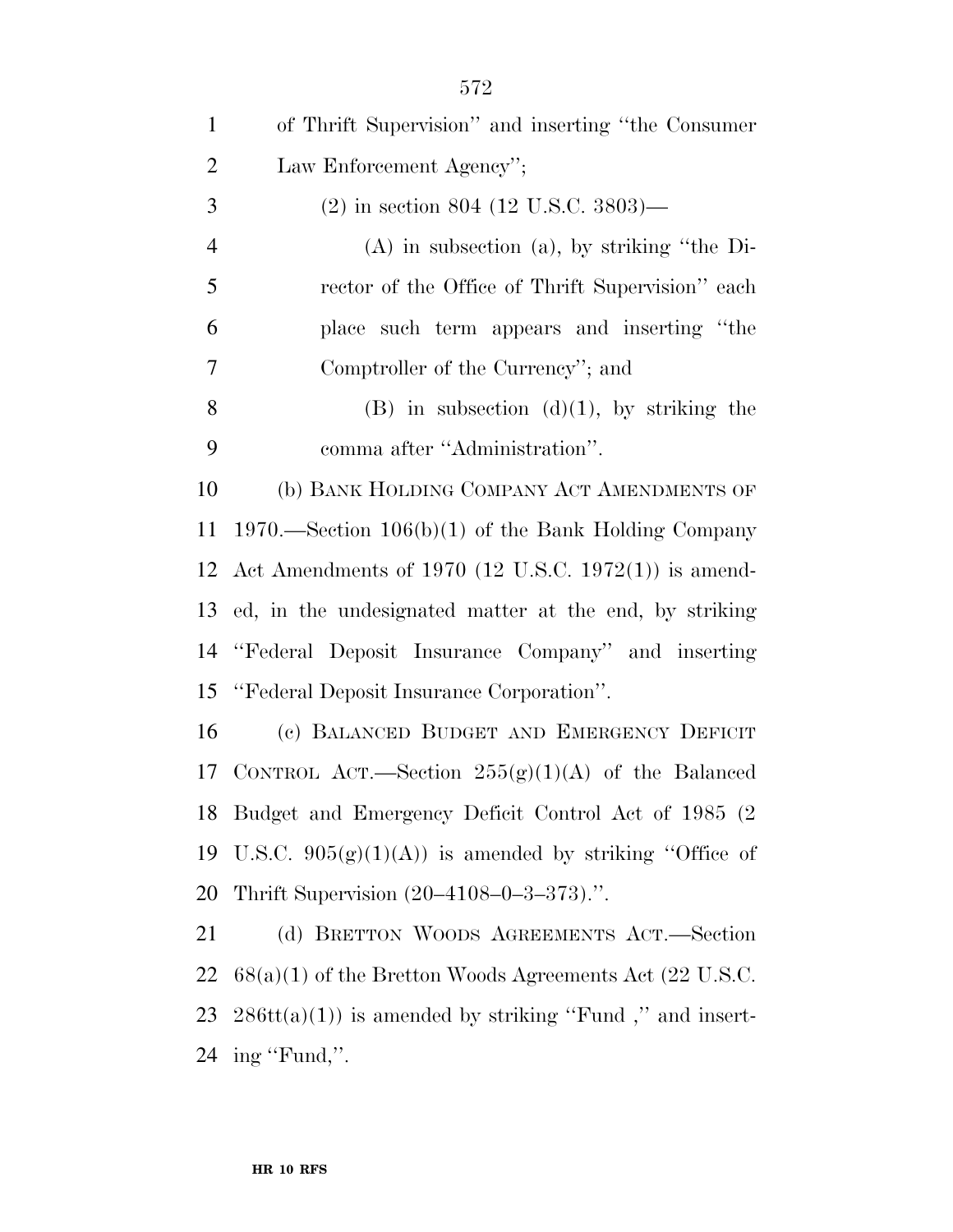1 (e) CAN–SPAM ACT OF 2003.—Section  $7(b)(1)(D)$  of the CAN–SPAM Act of 2003 (15 U.S.C. 3 7706(b)(1)(D)) is amended by striking "Director of the Office of Thrift Supervision'' and inserting ''Comptroller of the Currency or the Board of Directors of Federal De-posit Insurance Corporation, as applicable''.

 (f) CHILDREN'S ONLINE PRIVACY PROTECTION ACT OF 1998.—Section 1306(b)(2) of the Children's Online Privacy Protection Act of 1998 (15 U.S.C. 6505(b)(2)) is amended by striking ''Director of the Office of Thrift Supervision'' and inserting ''Comptroller of the Currency or the Board of Directors of Federal Deposit Insurance Corporation, as applicable''.

 (g) COMMUNITY REINVESTMENT ACT OF 1977.—The Community Reinvestment Act of 1977 (12 U.S.C. 2901 et seq.) is amended—

17 (1) in section  $803(1)(C)$  (12 U.S.C.  $18 \qquad 2902(1)(C)$ , by striking the period at the end and inserting a semicolon; and

 (2) in section 806 (12 U.S.C. 2905), by striking ''companies,,'' and inserting ''companies,''.

 (h) CREDIT REPAIR ORGANIZATIONS ACT.—Section 403(4) of the Credit Repair Organizations Act (15 U.S.C. 24 1679a(4)) is amended by striking "103(e)" and inserting " $103(f)$ ".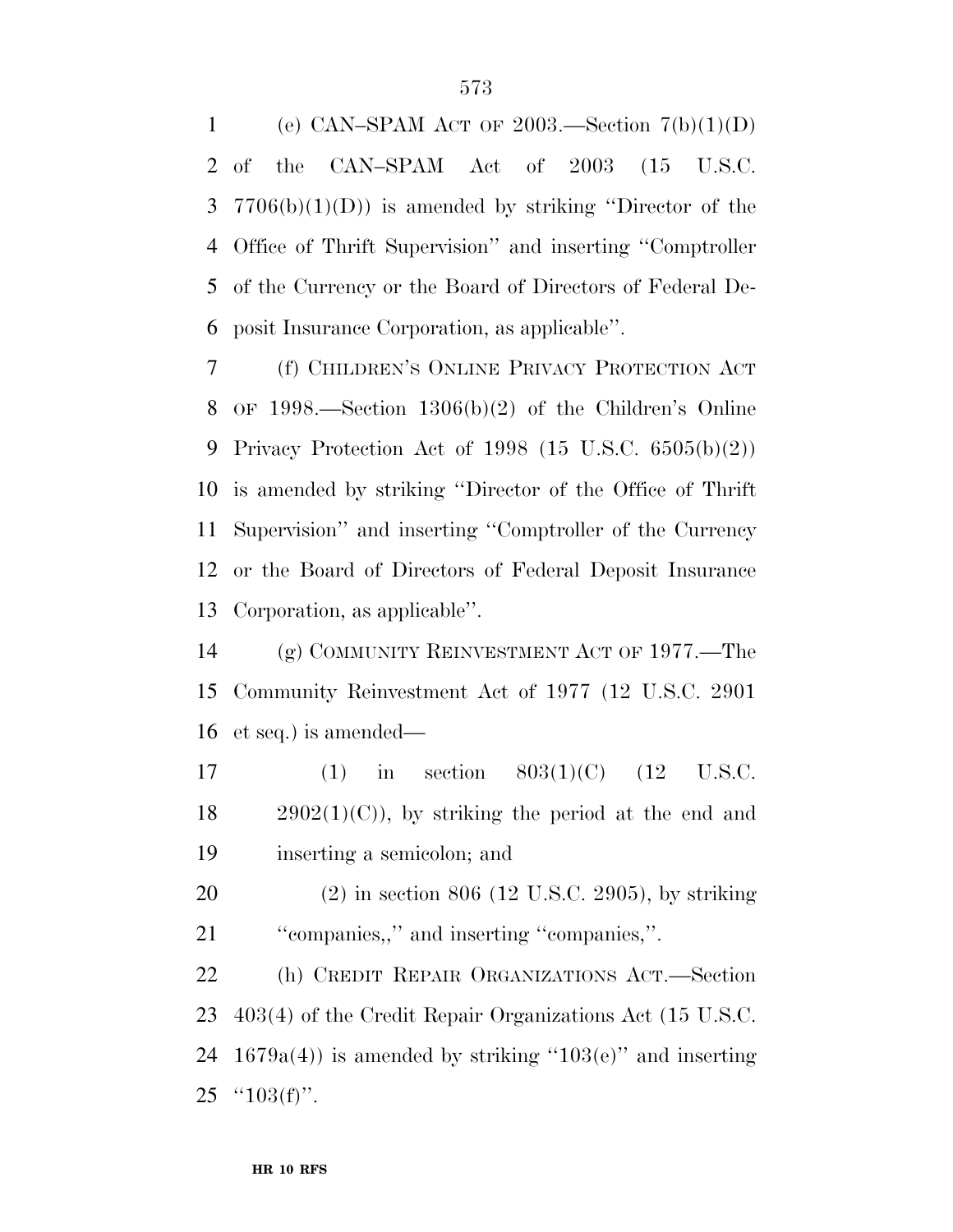(i) DEPOSITORY INSTITUTION MANAGEMENT INTER- LOCKS ACT.—Section 205(9) of the Depository Institution Management Interlocks Act (12 U.S.C. 3204(9)) is amended by striking ''Director of the Office of Thrift Su- pervision'' and inserting ''appropriate Federal banking agency''.

 (j) ECONOMIC GROWTH AND REGULATORY PAPER-8 WORK REDUCTION ACT OF 1996.—Section  $2227(a)(1)$  of the Economic Growth and Regulatory Paperwork Reduc-10 tion Act of 1996 (12 U.S.C.  $252(a)(1)$ ) is amended by striking ''the Director of the Office of Thrift Super-vision,''.

 (k) ELECTRONIC FUND TRANSFER ACT.—The Elec- tronic Fund Transfer Act (15 U.S.C. 1693 et seq.) is amended—

- (1) in section 903 (15 U.S.C. 1693a)— 17 (A) in paragraph  $(2)$ , by striking "103(i)" 18 and inserting " $103(j)$ "; and (B) by redesignating the first paragraph designated as paragraph (4) (defining the term
- 21 ''Board''), as paragraph (3);
- 22 (2) in section  $904(a)$  (15 U.S.C. 1693b(a))—

 (A) by redesignating the second paragraph designated as paragraph (1) (relating to con-sultation with other agencies), the second para-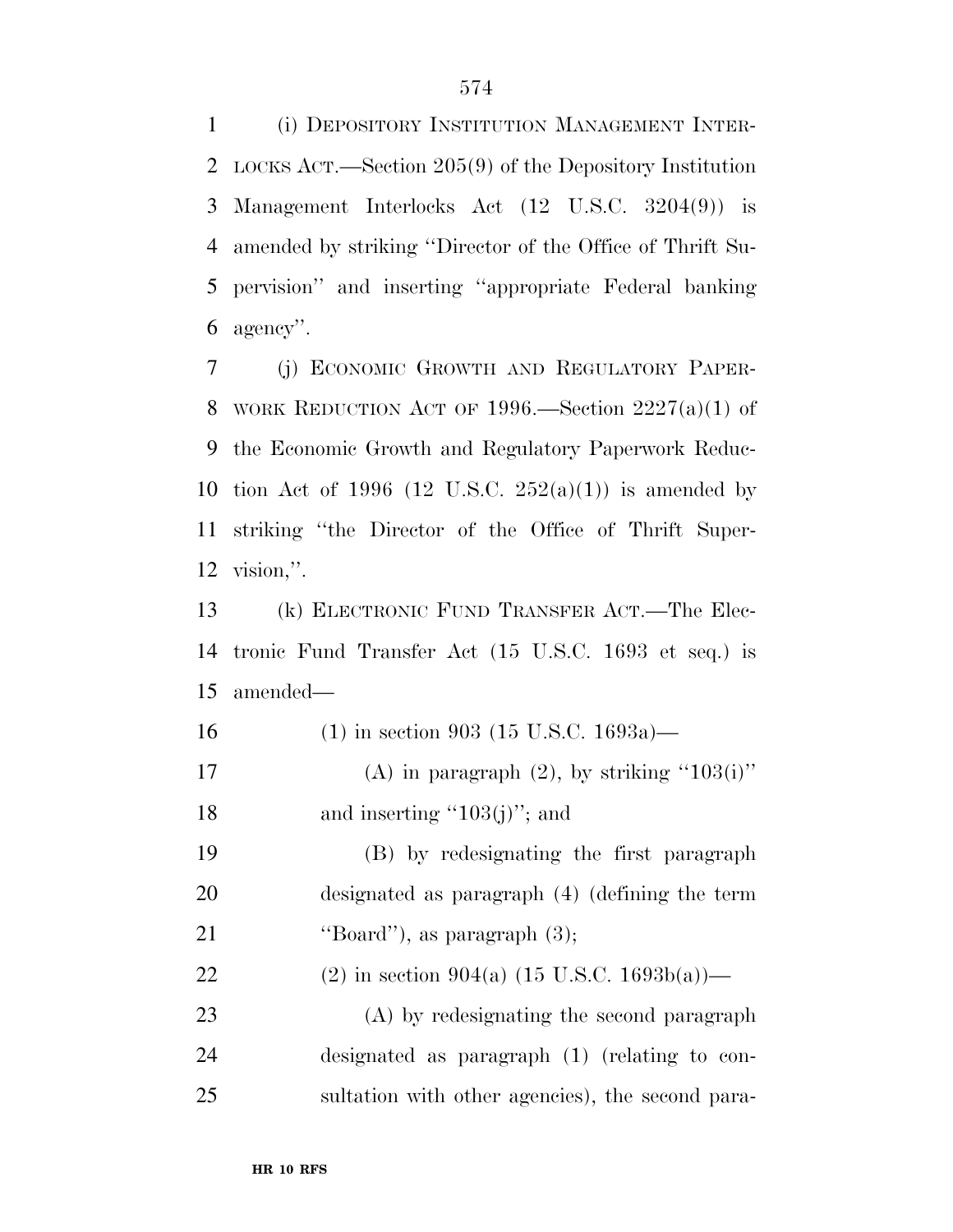| $\mathbf{1}$   | graph designated as paragraph $(2)$ (relating to          |
|----------------|-----------------------------------------------------------|
| $\overline{2}$ | the preparation of an analysis of economic im-            |
| 3              | pact), paragraph (3), and paragraph (4), as               |
| $\overline{4}$ | subparagraphs $(A)$ , $(B)$ , $(C)$ , and $(D)$ , respec- |
| 5              | tively, and adjusting the margins accordingly;            |
| 6              | (B) by striking "In prescribing such regu-                |
| 7              | lations, the Board shall:" and inserting the fol-         |
| 8              | lowing:                                                   |
| 9              | "(3) REGULATIONS.—In prescribing regulations              |
| 10             | under this subsection, the Agency and the Board           |
| 11             | shall—";                                                  |
| 12             | $(C)$ in paragraph $(3)(C)$ , as so redesig-              |
| 13             | nated, by striking "the Board shall"; and                 |
| 14             | (D) in paragraph $(3)(D)$ , as so redesig-                |
| 15             | nated—                                                    |
| 16             | (i) by inserting "send promptly" be-                      |
| 17             | fore "any"; and                                           |
| 18             | (ii) by striking "shall be sent prompt-                   |
| 19             | ly to Congress by the Board" and inserting                |
| 20             | "to Congress";                                            |
| 21             | (3) in section 909(c) (15 U.S.C. 1693g(c)), by            |
| 22             | striking "103(e)" and inserting "103(f)";                 |
| 23             | in section $918(a)(4)$ (15<br>(4)<br>U.S.C.               |
| 24             | $1693o(a)(4)$ , by striking "Act and" and inserting       |
| 25             | "Act; and";                                               |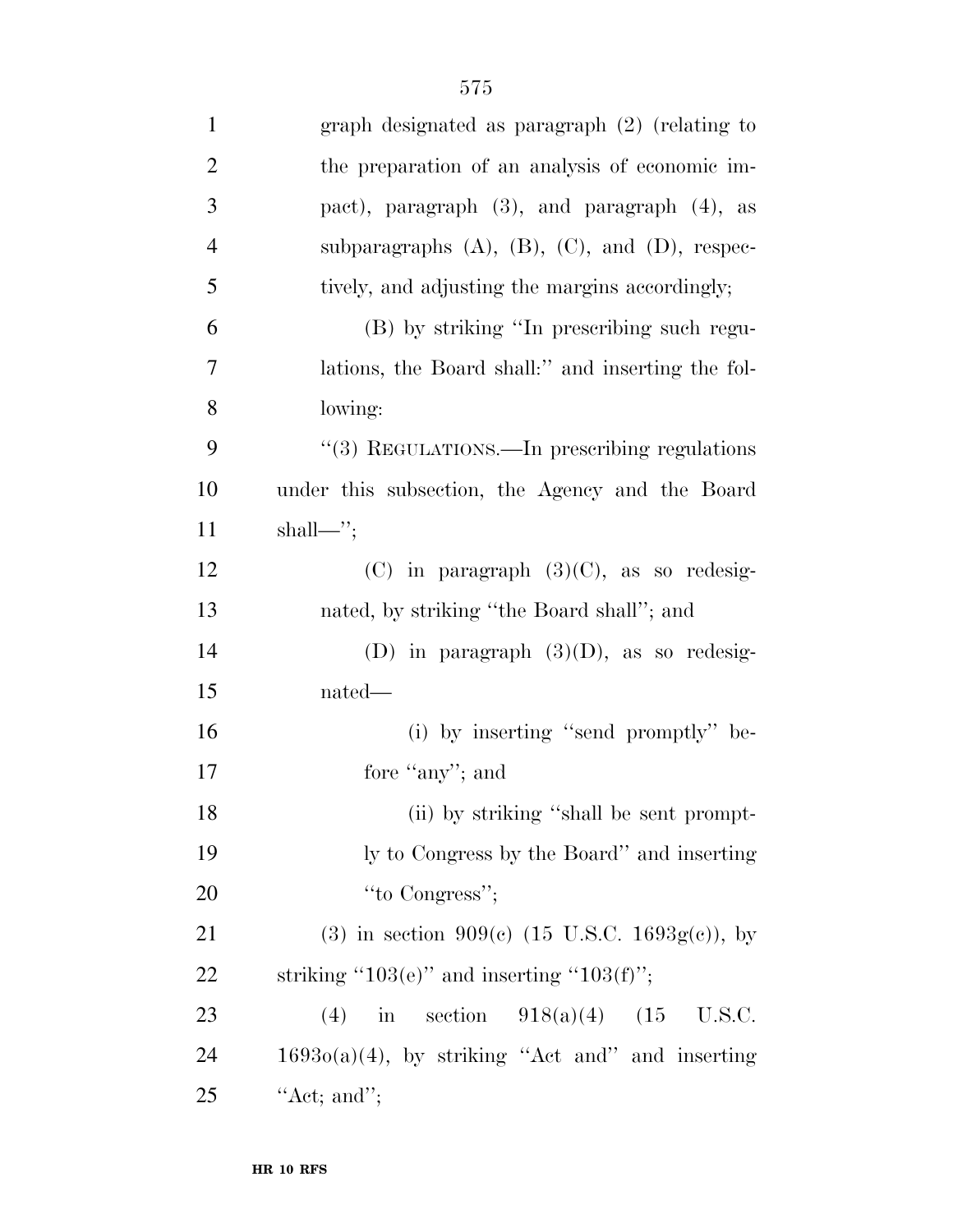| $\mathbf{1}$   | (5) by redesignating the section added by sec-              |
|----------------|-------------------------------------------------------------|
| $\overline{2}$ | tion 1073(4) of the Dodd-Frank Wall Street Reform           |
| 3              | and Consumer Protection Act (relating to remittance         |
| $\overline{4}$ | transfers) $(15 \text{ U.S.C. } 16930-1)$ as section 920 of |
| 5              | the Electronic Fund Transfer Act;                           |
| 6              | $(6)$ by redesignating the section headed "Rea-             |
| 7              | sonable fees and rules for payment card transaction"        |
| 8              | $(15 \text{ U.S.C. } 16930-2)$ as section 921 of the Elec-  |
| 9              | tronic Fund Transfer Act;                                   |
| 10             | (7) by redesignating the section headed "Rela-              |
| 11             | tion to State laws" $(15 \text{ U.S.C. } 1693q)$ as section |
| 12             | 922 of the Electronic Fund Transfer Act;                    |
| 13             | $(8)$ by redesignating the section headed "Ex-              |
| 14             | emption for State regulation" (15 U.S.C. 1693r) as          |
| 15             | section 923 of the Electronic Fund Transfer Act;            |
| 16             | and                                                         |
| 17             | $(9)$ by redesignating the section headed "Effec-           |
| 18             | tive date" (15 U.S.C. 1693 note) as section 924 of          |
| 19             | the Electronic Fund Transfer Act.                           |
| 20             | (1) EMERGENCY ECONOMIC STABILIZATION ACT OF                 |
| 21             | 2008.—Section 101(b) of the Emergency Economic Sta-         |
| 22             | bilization Act of $2008$ (12 U.S.C. 5211(b)) is amended     |
| 23             | by striking "the Director of the Office of Thrift Super-    |
| 24             | $vision,$ ".                                                |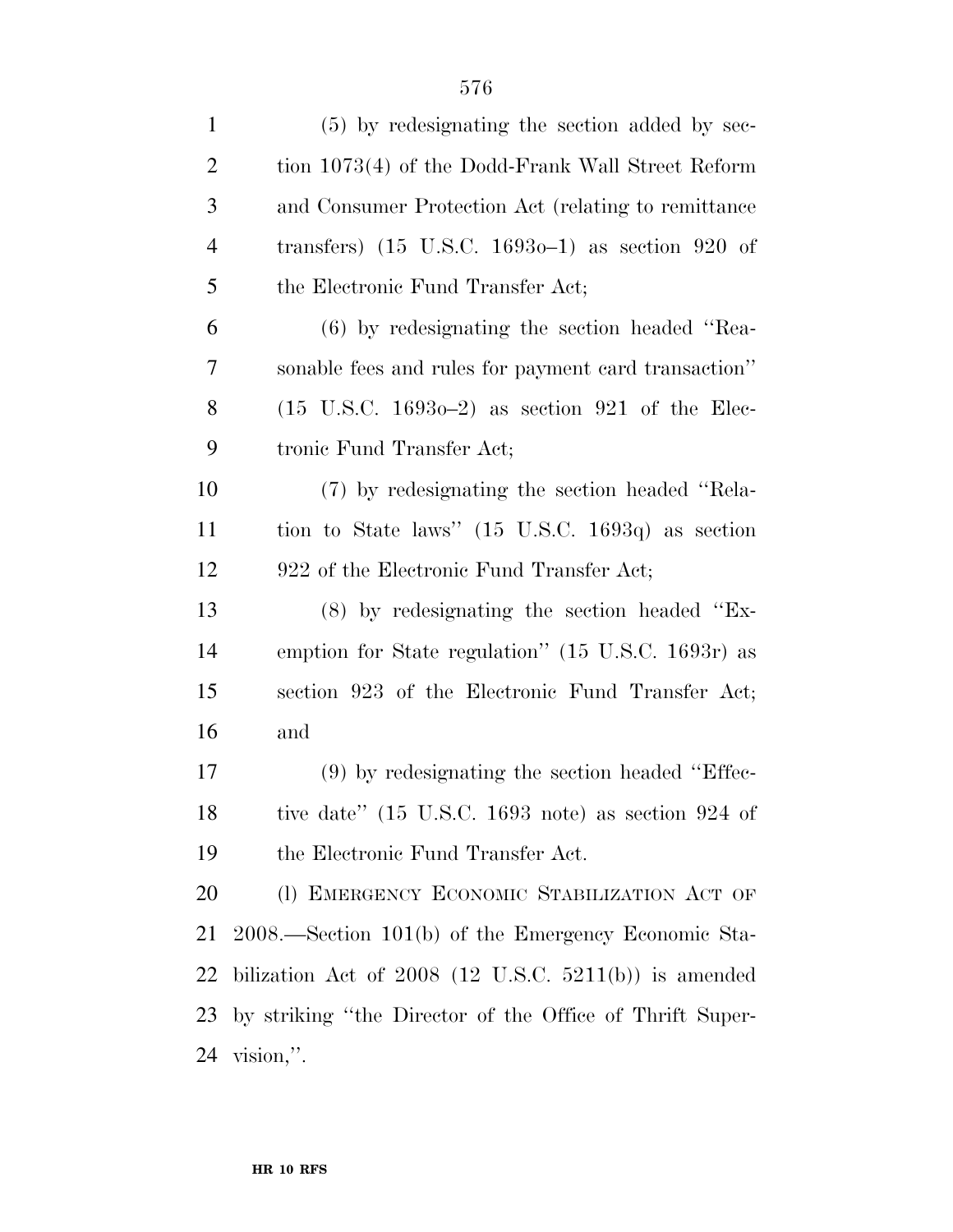| 1              | (m) EQUAL CREDIT OPPORTUNITY ACT.—The Equal        |
|----------------|----------------------------------------------------|
| 2              | Credit Opportunity Act (15 U.S.C. 1691 et seq.) is |
| 3              | amended—                                           |
| $\overline{4}$ | $(1)$ in section 703 (15 U.S.C. 1691b)—            |
| 5              | $(A)$ in each of subsections (c) and (d), by       |
| 6              | striking "paragraph" each place that term ap-      |
| $\tau$         | pears and inserting "subsection"; and              |
| 8              | $(B)$ in subsection $(g)$ , by adding a period     |
| 9              | at the end;                                        |
| 10             | $(2)$ in section 704 (15 U.S.C. 1691c)—            |
| 11             | $(A)$ in subsection $(a)$ —                        |
| 12             | (i) by striking "Consumer Protection               |
| 13             | Financial Protection Act of 2010 with"             |
| 14             | and inserting "Consumer Financial Protec-          |
| 15             | tion Act of 2010, compliance with";                |
| 16             | (ii) in paragraph $(1)$ —                          |
| 17             | (I) by striking "section $8$ " and                 |
| 18             | inserting "Section 8"; and                         |
| 19             | $(II)$ in subparagraph $(C)$ , by                  |
| 20             | striking "banks;" and inserting                    |
| 21             | "banks.";                                          |
| 22             | (iii) in each of paragraphs (6) and                |
| 23             | (7), by striking the semicolon at the end          |
| 24             | and inserting a period; and                        |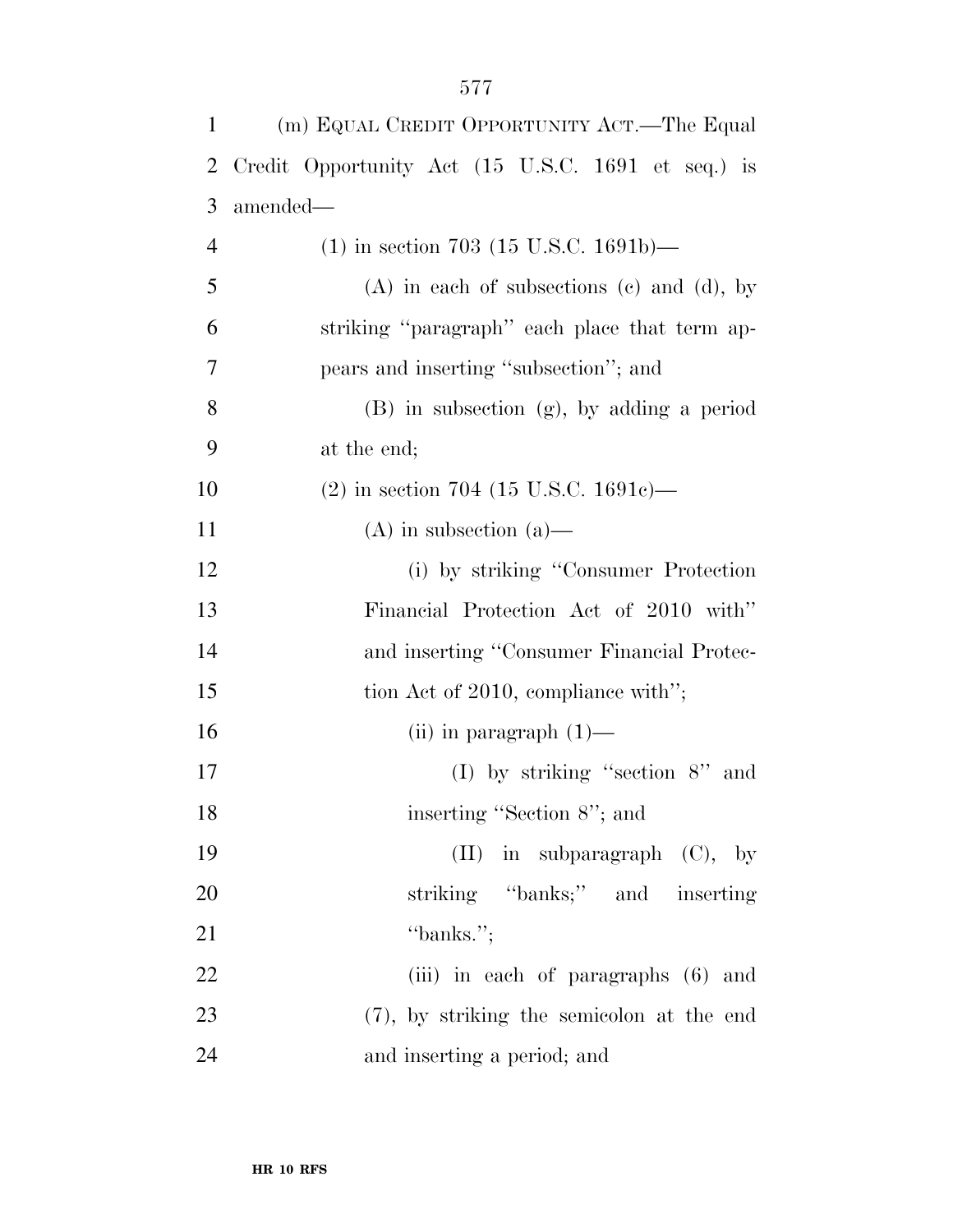| $\mathbf{1}$   | (iv) in paragraph $(8)$ , by striking ";                   |
|----------------|------------------------------------------------------------|
| $\overline{2}$ | and" and inserting a period; and                           |
| 3              | (B) in subsection (c), in the second sen-                  |
| $\overline{4}$ | tence, by striking "subchapter" and inserting              |
| 5              | "title"; and                                               |
| 6              | (3) in section 706(k) $(15 \text{ U.S.C. } 1691e(k))$ , by |
| 7              | striking ", $(2)$ , or $(3)$ " and inserting "or $(2)$ ".  |
| 8              | (n) EXPEDITED FUNDS AVAILABILITY ACT.—The                  |
| 9              | Expedited Funds Availability Act (12 U.S.C. 4001 et seq.)  |
| 10             | is amended—                                                |
| 11             | (1) in section $605(f)(2)(A)$ (12 U.S.C.                   |
| 12             | $4004(f)(2)(A)$ , by striking ",," and inserting a         |
| 13             | semicolon; and                                             |
| 14             | in section $610(a)(2)$ (12 U.S.C.<br>(2)                   |
| 15             | $4009(a)(2)$ , by striking "Director of the Office of      |
| 16             | Thrift Supervision" and inserting "Comptroller of          |
| 17             | the Currency and the Board of Directors of the Fed-        |
| 18             | eral Deposit Insurance Corporation, as appro-              |
| 19             | priate,".                                                  |
| 20             | (o) FAIR CREDIT REPORTING ACT.—The Fair Credit             |
| 21             | Reporting Act (15 U.S.C. 1681 et seq.) is amended—         |
| 22             | $(1)$ in section 603 (15 U.S.C. 1681a)—                    |
| 23             | (A) in subsection (d)(2)(D), by striking                   |
| 24             | "(x)" and inserting "(y)";                                 |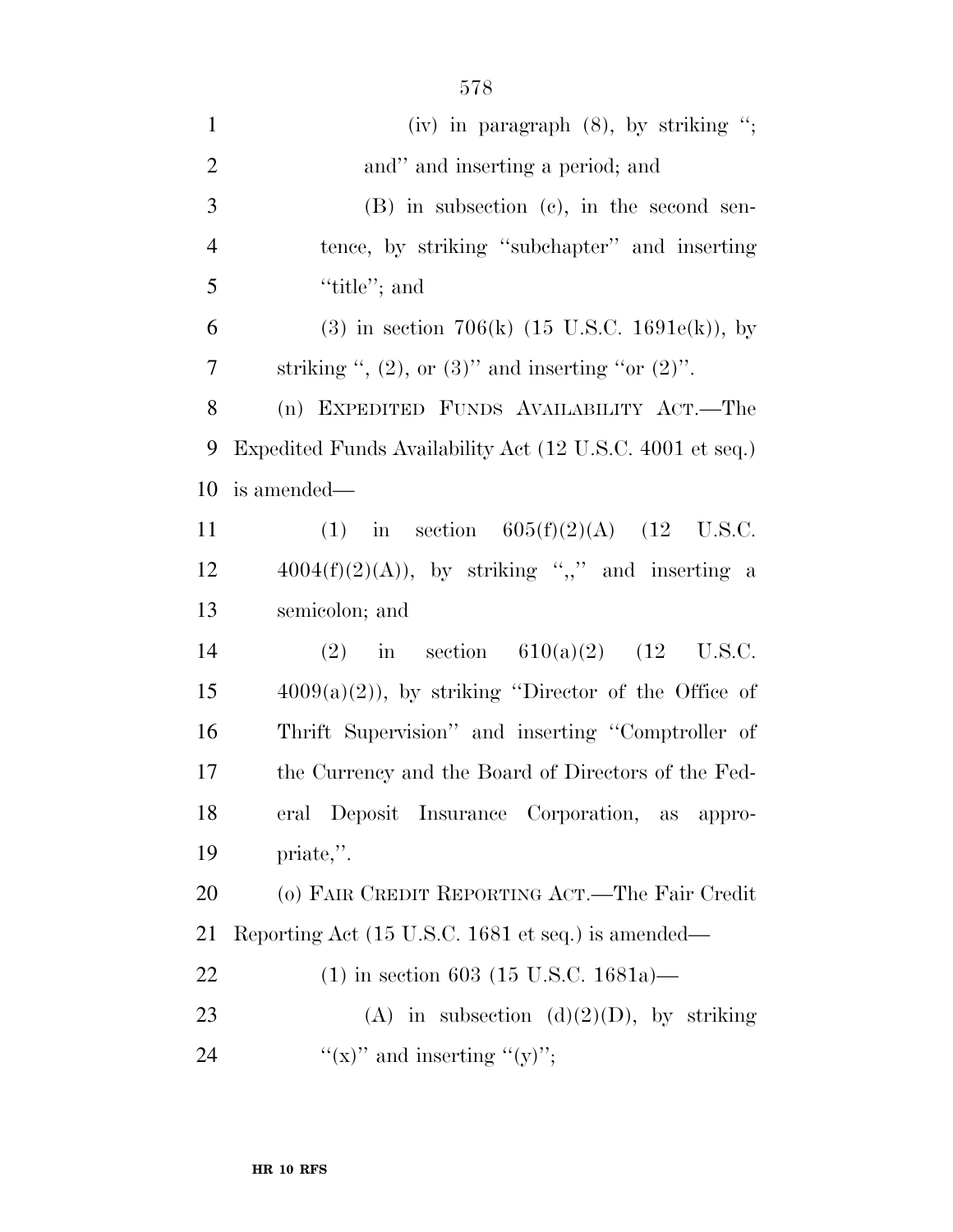| $\mathbf{1}$   | $(B)$ in subsection $(q)(5)$ , by striking     |
|----------------|------------------------------------------------|
| $\overline{2}$ | " $103(i)$ " and inserting " $103(j)$ "; and   |
| 3              | (C) in subsection (v), by striking "Bureau"    |
| $\overline{4}$ | and inserting "Federal Trade Commission";      |
| 5              | $(2)$ in section 604 (15 U.S.C. 1681b)—        |
| 6              | $(A)$ in subsection $(b)$ —                    |
| 7              | (i) in paragraph $(2)(B)(i)$ , by striking     |
| 8              | "section $615(a)(3)$ " and inserting "section" |
| 9              | $615(a)(4)$ ";                                 |
| 10             | (ii) in paragraph $(3)(B)(ii)$ , by strik-     |
| 11             | ing "clause $(B)(i)(IV)$ " and inserting       |
| 12             | "clause $(i)(IV)$ ";                           |
| 13             | (iii) in paragraph $(4)(A)(ii)$ , by insert-   |
| 14             | ing "and" after the semicolon; and             |
| 15             | (iv) by striking "section $609(e)(3)$ "        |
| 16             | each place that term appears and inserting     |
| 17             | "section $609(e)$ "; and                       |
| 18             | (B) in subsection $(g)(5)$ , by striking       |
| 19             | "PARAGRAPH $(2)$ .—" and all that follows      |
| 20             | through "The Bureau" and inserting "PARA-      |
| 21             | GRAPH $(2)$ .—The Agency";                     |
| 22             | $(3)$ in section 605 (15 U.S.C. 1681c)—        |
| 23             | $(A)$ in subsection $(f)$ , by striking "who"  |
| 24             | and inserting "which"; and                     |
| 25             | (B) in subsection $(h)(2)(A)$ —                |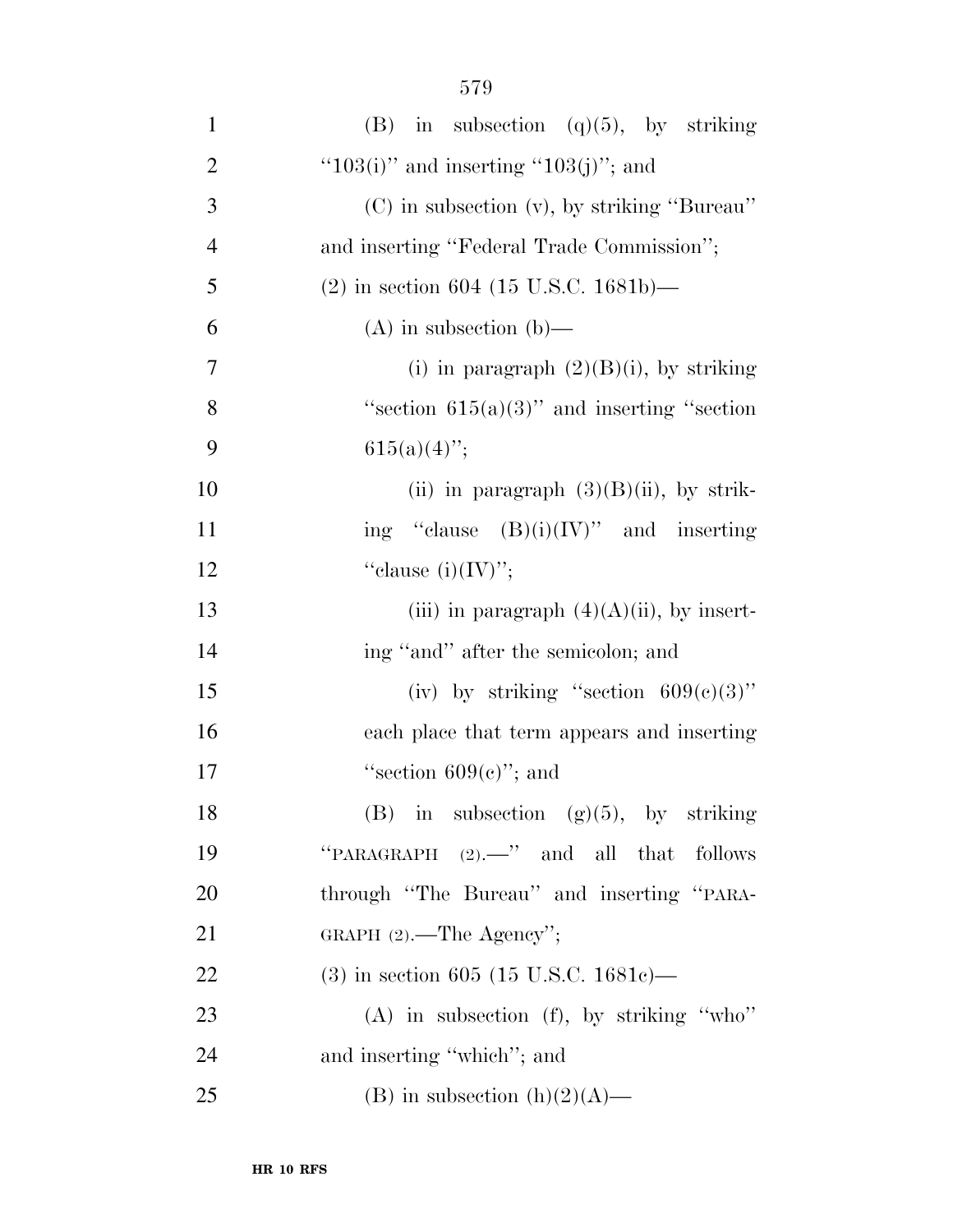| $\mathbf{1}$   | (i) by striking "shall,," and inserting                  |
|----------------|----------------------------------------------------------|
| $\overline{2}$ | "shall,"; and                                            |
| 3              | (ii) by striking "Commission,," and                      |
| $\overline{4}$ | inserting "Commission,";                                 |
| 5              | (4) in paragraphs $(1)(A)$ , $(1)(B)(i)$ , $(2)(A)(i)$ , |
| 6              | and $(2)(B)$ of section 605A(h) (15 U.S.C. 1681c-        |
| $\overline{7}$ | $1(h)$ )—                                                |
| 8              | (A) by striking " $103(i)$ " each place that             |
| 9              | term appears and inserting " $103(j)$ "; and             |
| 10             | (B) by striking "open-end" each place that               |
| 11             | term appears and inserting "open end";                   |
| 12             | (5) in section $607(e)(3)(A)$ (15 U.S.C.                 |
| 13             | $1681e(e)(3)(A)$ , by striking "section                  |
| 14             | $604(b)(4)(E)(i)$ " and inserting "section               |
| 15             | $604(b)(4)(D)(i)$ ";                                     |
| 16             | $(6)$ in section 609 (15 U.S.C. 1681g)—                  |
| 17             | (A) in subsection (a)(3)(C)(i), by striking              |
| 18             | "section $604(b)(4)(E)(i)$ " and inserting "sec-         |
| 19             | tion $604(b)(4)(D)(i)$ ";                                |
| 20             | (B) in subsection $(c)(1)$ —                             |
| 21             | (i) in the paragraph heading, by strik-                  |
| 22             | ing "COMMISSION" and inserting "BU-                      |
| 23             | $REAU''$ ; and                                           |
| 24             | (ii) in subparagraph $(B)(vi)$ , by strik-               |

25 ing ''603(w)'' and inserting ''603(x)'';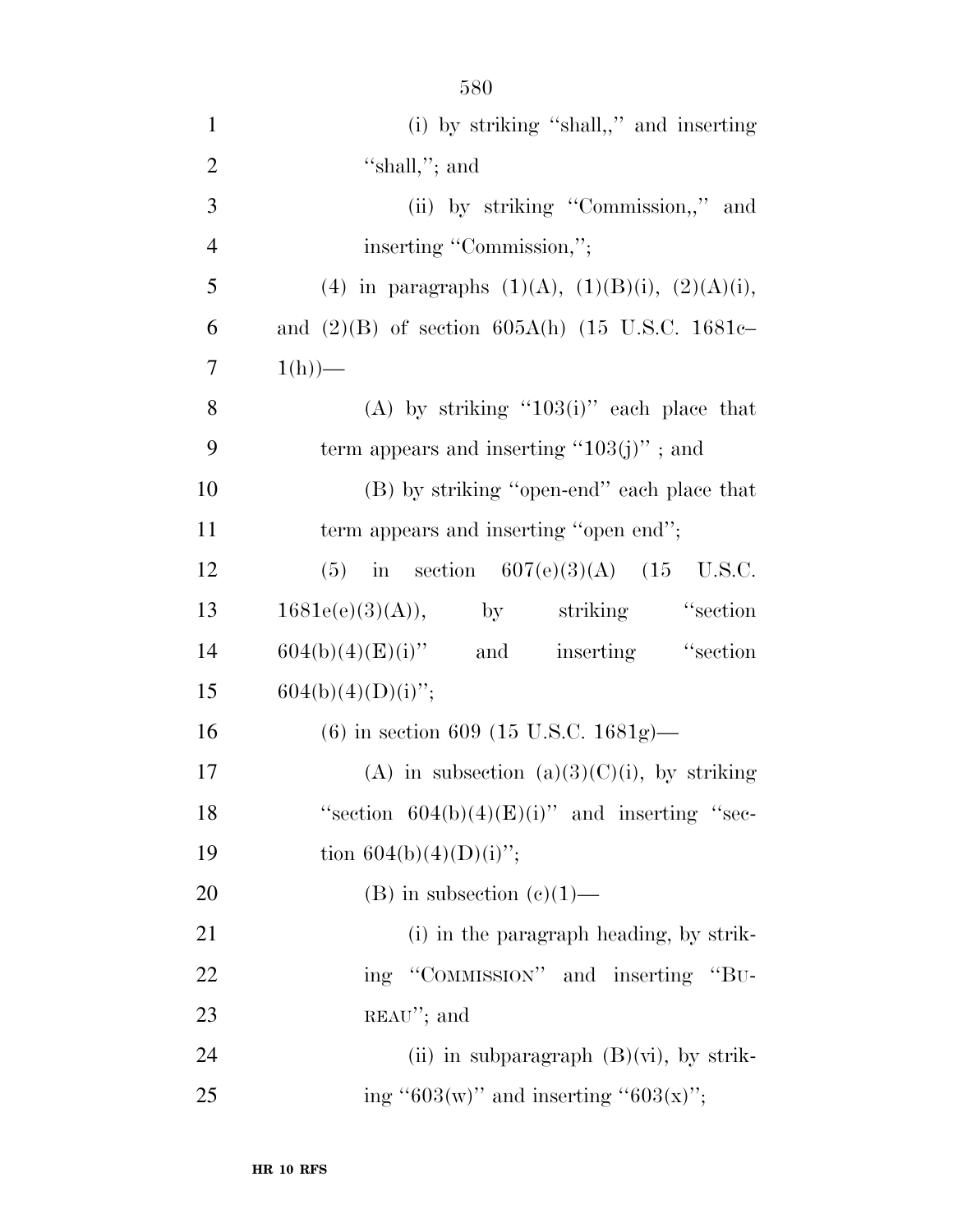| $\mathbf{1}$   | (C) in subsection (e)(2)(B)(ii)(II), by strik-    |
|----------------|---------------------------------------------------|
| $\overline{2}$ | ing "an"; and                                     |
| 3              | (D) by striking "The Commission" each             |
| $\overline{4}$ | place that term appears and inserting "The Bu-    |
| 5              | reau";                                            |
| 6              | $(7)$ in section 610 (15 U.S.C. 1681h)—           |
| 7              | $(A)$ in subsection $(b)(1)$ , by inserting "sec- |
| 8              | tion" after "under"; and                          |
| 9              | $(B)$ in subsection (e), by inserting a           |
| 10             | comma after "on the report";                      |
| 11             | $(8)$ in section 611 (15 U.S.C. 1681i), by strik- |
| 12             | ing "The Commission" each place that term appears |
| 13             | and inserting "The Agency";                       |
| 14             | $(9)$ in section 612 (15 U.S.C. 1681j)—           |
| 15             | (A) in subsection $(a)(1)$ —                      |
| 16             | (i) by striking " $(w)$ " and inserting           |
| 17             | " $(x)$ "; and                                    |
| 18             | (ii) in subparagraph $(C)$ , by striking          |
| 19             | " $603(w)$ " each place that term appears         |
| 20             | and inserting " $603(x)$ ";                       |
| 21             | in subsection (g), by striking<br>(B)             |
| 22             | "televison" and inserting "television"; and       |
| 23             | (C) by striking "The Commission" each             |
| 24             | place that term appears and inserting "The Bu-    |
| 25             | reau";                                            |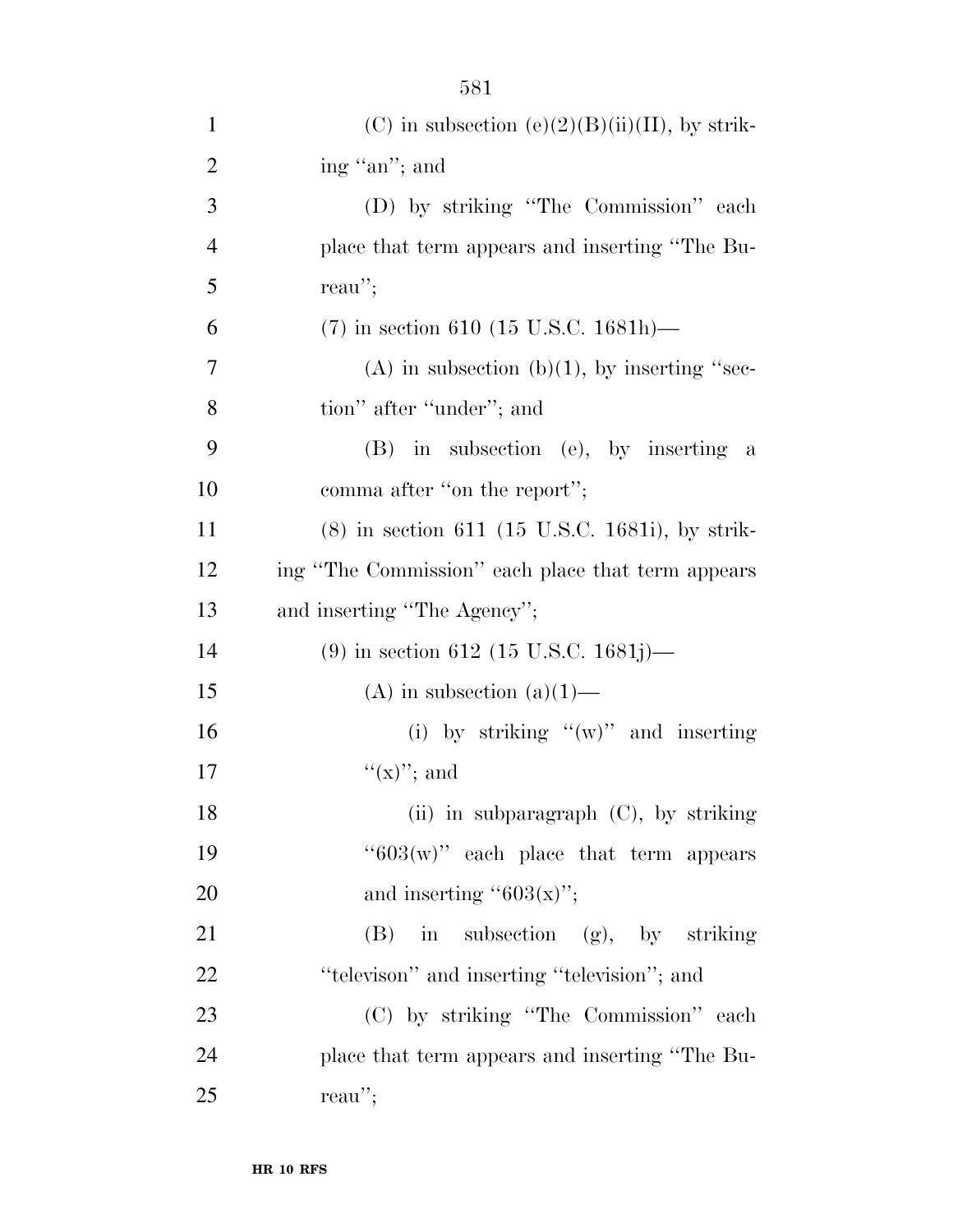| $\mathbf{1}$   | $(10)$ in section 621 (15 U.S.C. 1681s)—                 |
|----------------|----------------------------------------------------------|
| $\overline{2}$ | $(A)$ in subsection $(a)(1)$ , in the first sen-         |
| 3              | tence, by striking ", subsection $(b)$ ";                |
| $\overline{4}$ | $(B)$ in subsection $(e)(2)$ , by inserting a pe-        |
| 5              | riod after "provisions of this title"; and               |
| 6              | $(C)$ in subsection $(f)(2)$ , by striking "The          |
| 7              | Commission" and inserting "The Agency" and               |
| 8              | $(11)$ in section 623(a)(5) (15 U.S.C. 1681s-            |
| 9              | $2(a)(5)$ , by striking "OF ACCOUNTS.—(A) IN GEN-        |
| 10             | $ERAL. \text{—} A person$ " and inserting "OF ACCOUNTS.— |
| 11             | "(A) IN GENERAL.—A person".                              |
| 12             | FEDERAL CREDIT UNION ACT.—Section<br>(p)                 |
| 13             | $206(g)(7)(D)(iv)$ of the Federal Credit Union Act (12   |
| 14             | U.S.C. $1786(g)(7)(D)(iv)$ is amended by striking the    |
| 15             | semicolon at the end and inserting a period.             |
| 16             | (q) FEDERAL DEPOSIT INSURANCE ACT.—The Fed-              |
| 17             | eral Deposit Insurance Act (12 U.S.C. 1811 et seq.) is   |
| 18             | amended-                                                 |
| 19             | in section $3(q)(2)(C)$ (12 U.S.C.<br>(1)                |
| 20             | $1813(q)(2)(C)$ , by adding "and" at the end;            |
| 21             | $(2)$ in section 7 (12 U.S.C. 1817)—                     |
| 22             | (A) in subsection (b)(2)—                                |
| 23             | (i) in subparagraph $(A)$ , by striking                  |
| 24             | "(D)" and inserting "(C)"; and                           |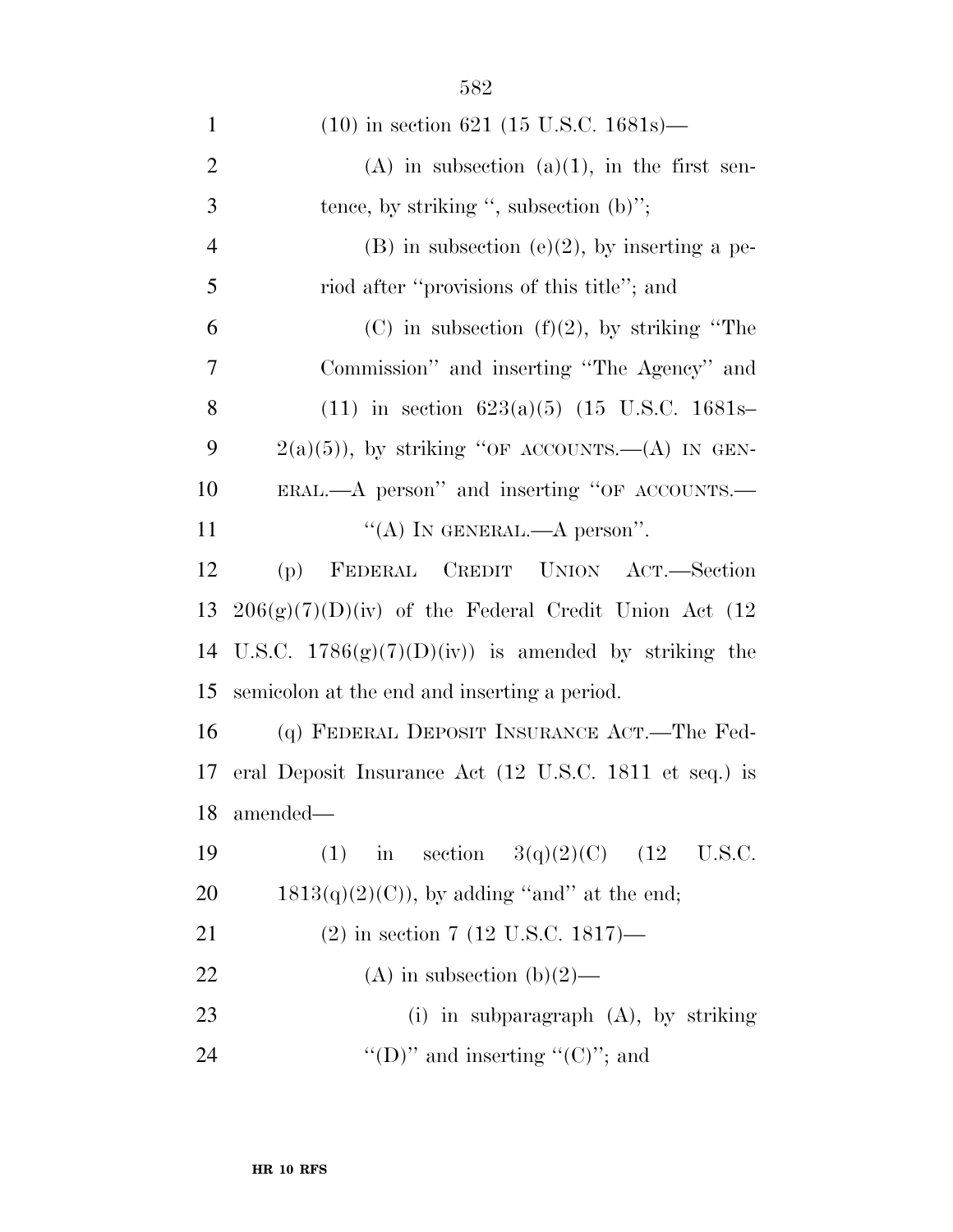| $\mathbf{1}$   | (ii) by redesignating subparagraphs                         |
|----------------|-------------------------------------------------------------|
| $\overline{2}$ | (D) and $(E)$ as subparagraphs $(C)$ and                    |
| 3              | (D), respectively; and                                      |
| $\overline{4}$ | (B) in subsection (e)(2)(C), by adding a                    |
| 5              | period at the end;                                          |
| 6              | $(3)$ in section 8 (12 U.S.C. 1818)—                        |
| 7              | $(A)$ in subsection $(b)(3)$ , by striking                  |
| 8              | "Act)" and inserting "Act)"; and                            |
| 9              | (B) in subsection (t)(2)(C), by striking                    |
| 10             | "depositors or" and inserting "depositors; or";             |
| 11             | $(4)$ in section 11 (12 U.S.C. 1821)—                       |
| 12             | (A) in subsection (d)(2)(I)(ii), by striking                |
| 13             | "and section $21A(b)(4)$ "; and                             |
| 14             | (B) in subsection (m), in each of para-                     |
| 15             | graphs $(16)$ and $(18)$ , by striking the comma            |
| 16             | after "Comptroller of the Currency" each place              |
| 17             | it appears; and                                             |
| 18             | $(5)$ in section 26(a) $(12 \text{ U.S.C. } 1831c(a))$ , by |
| 19             | striking "Holding Company Act" each place that              |
| 20             | term appears and inserting "Holding Company Act"            |
| 21             | of $1956$ ".                                                |
| 22             | (r) FEDERAL FIRE PREVENTION AND CONTROL ACT                 |
| 23             | OF 1974.—Section $31(a)(5)(B)$ of the Federal Fire Pre-     |
| 24             | and Control Act of 1974<br>vention<br>(15<br>U.S.C.         |
| 25             | $2227(a)(5)(B)$ is amended by striking "the Federal De-     |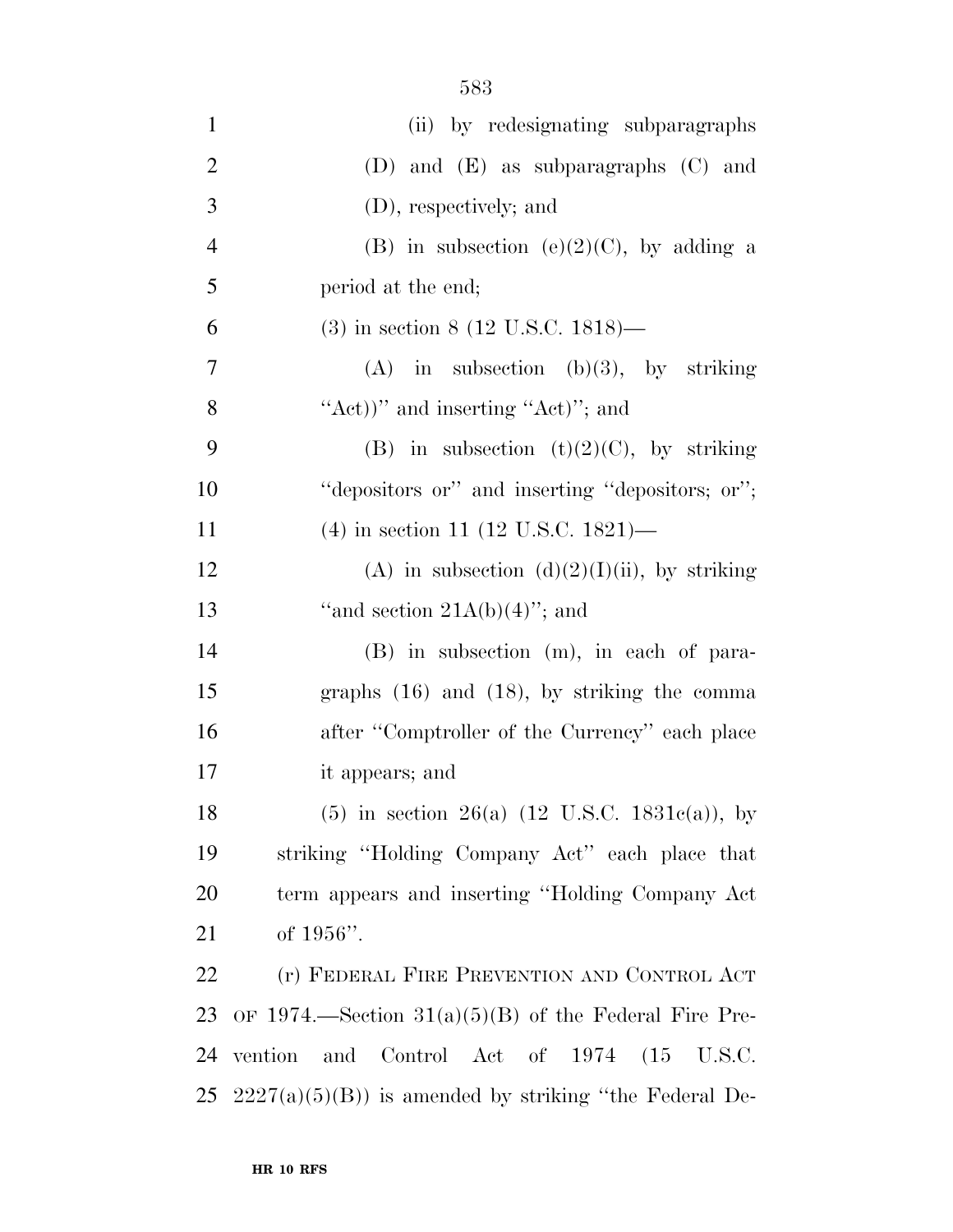| $\mathbf{1}$   | posit Insurance Corporation" and all that follows through |
|----------------|-----------------------------------------------------------|
| 2              | the period and inserting "or the Federal Deposit Insur-   |
| 3              | ance Corporation under the affordable housing program     |
| $\overline{4}$ | under section 40 of the Federal Deposit Insurance Act.".  |
| 5              | (s) FEDERAL HOME LOAN BANK ACT.—The Federal               |
| 6              | Home Loan Bank Act (12 U.S.C. 1421 et seq.) is amend-     |
| 7              | $ed$ —                                                    |
| 8              | (1) in section 10(h)(1) (12 U.S.C. 1430(h)(1)),           |
| 9              | by striking "Director of the Office of Thrift Super-      |
| 10             | vision" and inserting "Comptroller of the Currency        |
| 11             | or the Board of Directors of the Federal Deposit In-      |
| 12             | surance Corporation, as applicable"; and                  |
| 13             | (2) in section 22(a) (12 U.S.C. 1442(a))—                 |
| 14             | $(A)$ in the matter preceding paragraph $(1)$ ,           |
| 15             | by striking "Comptroller of the Currency" and             |
| 16             | all that follows through "Supervision" and in-            |
| 17             | serting "Comptroller of the Currency, the                 |
| 18             | Chairman of the Board of Governors of the                 |
| 19             | Federal Reserve System, the Chairperson of the            |
| 20             | Federal Deposit Insurance Corporation, and the            |
| 21             | Chairman of the National Credit Union Admin-              |
| 22             | istration"; and                                           |
| 23             | (B) in the undesignated matter following                  |
| 24             | paragraph (2), by striking "Comptroller of the            |
| 25             | Currency" and all that follows through "Super-            |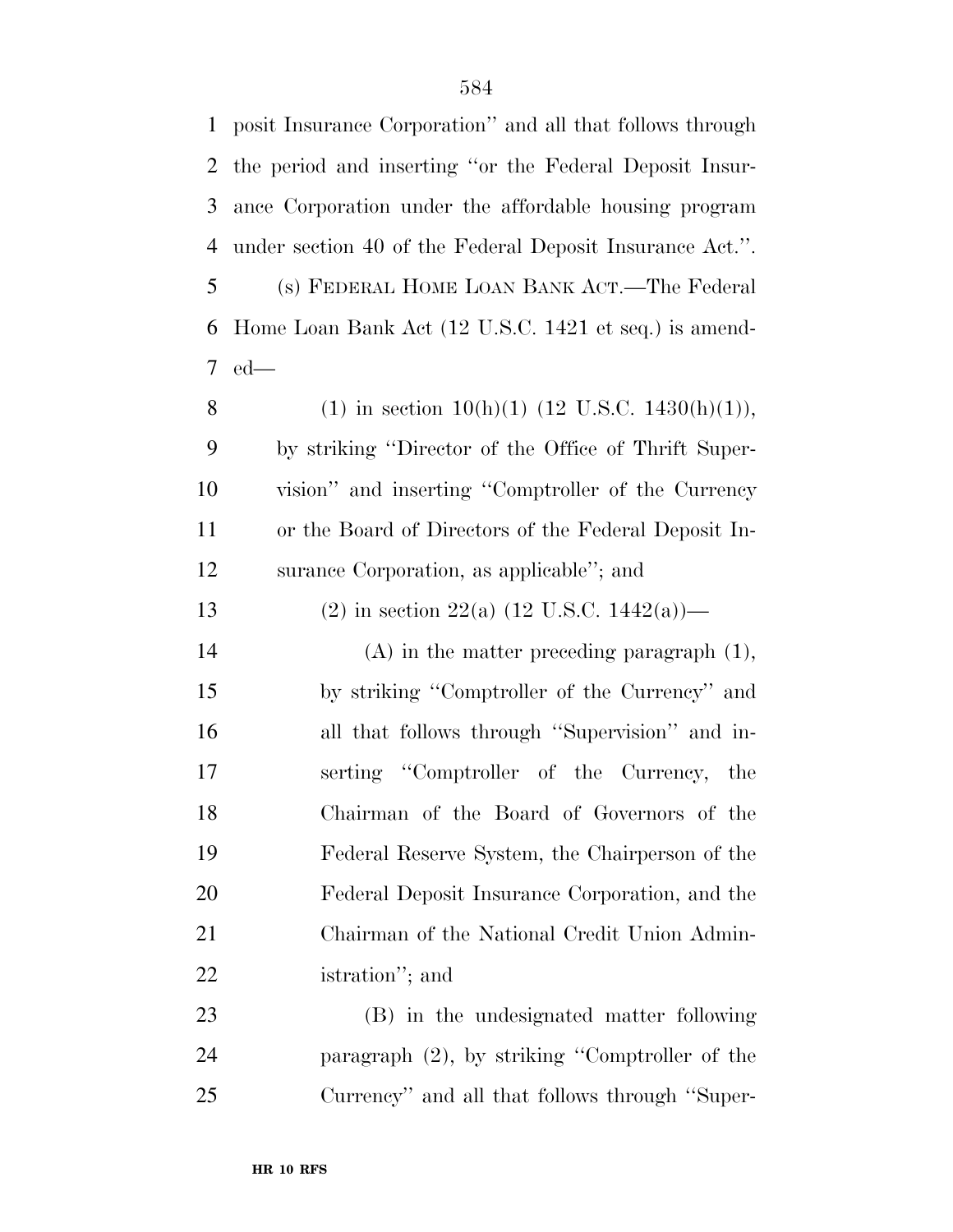vision'' and inserting ''Comptroller of the Cur- rency, the Chairman of the Board of Governors of the Federal Reserve System, and the Chair- man of the National Credit Union Administra-tion''.

6 (t) FEDERAL RESERVE ACT.—Paragraph  $(8)(B)$  of section 11(s) of the Federal Reserve Act (headed ''Federal Reserve Transparency and Release of Information'') (12 U.S.C. 248) is amended by striking ''this section'' and in-serting ''this subsection''.

 (u) FINANCIAL INSTITUTIONS REFORM, RECOVERY, AND ENFORCEMENT ACT OF 1989.—The Financial Insti- tutions Reform, Recovery, and Enforcement Act of 1989 (Public Law 101–73; 103 Stat. 183) is amended in section 1121(6) (12 U.S.C. 3350(6)), by striking ''the Office of Thrift Supervision,''.

 (v) GRAMM-LEACH-BLILEY ACT.—The Gramm- Leach-Bliley Act (Public Law 106–102; 113 Stat. 1338) is amended—

20 (1) in section 132(a)  $(12 \text{ U.S.C. } 1828b(a))$ , by striking ''the Director of the Office of Thrift Super-vision,'';

 (2) in section 206(a) (15 U.S.C. 78c note), by striking ''Except as provided in subsection (e), for'' 25 and inserting "For";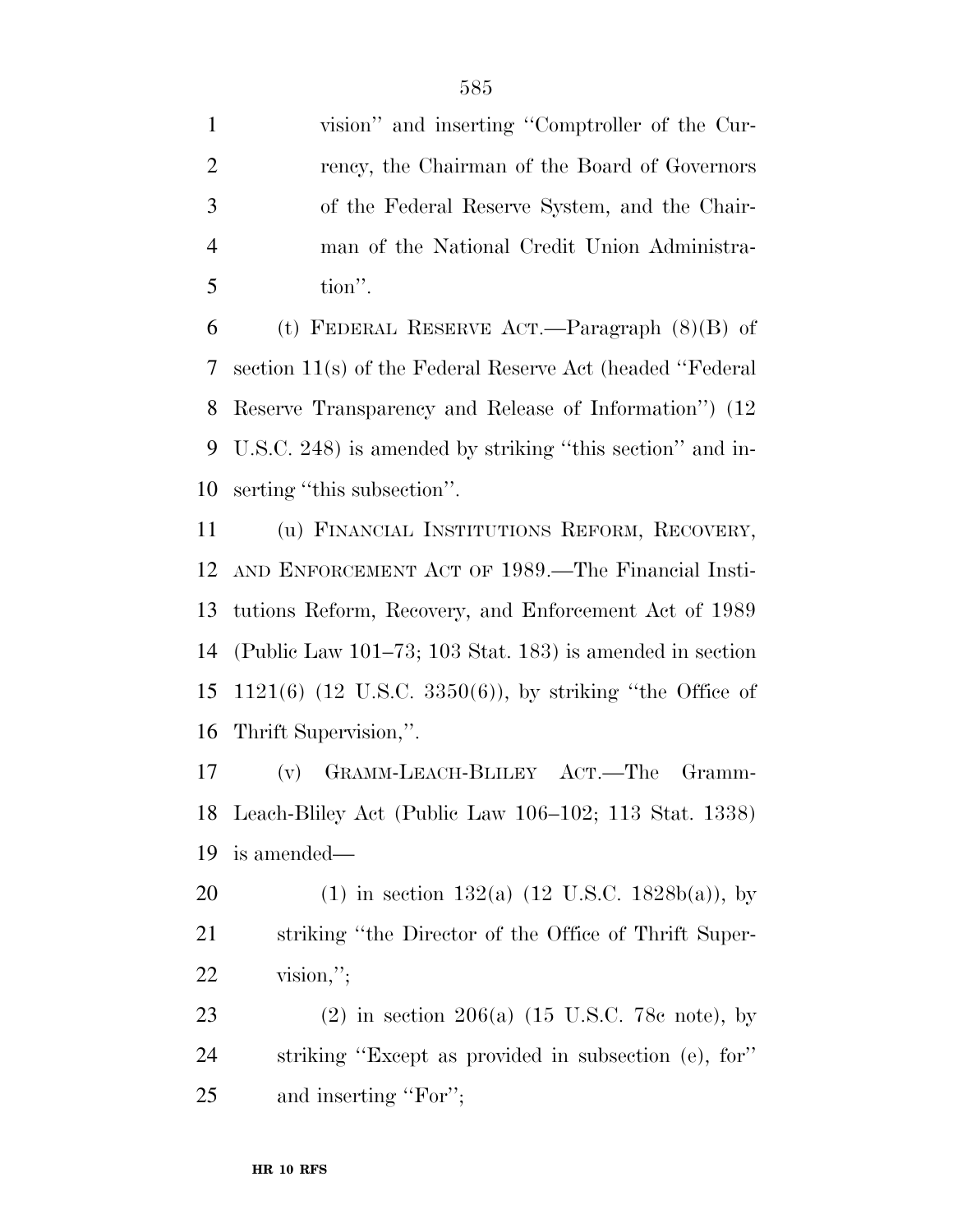| $\mathbf{1}$   | (3) in section $502(e)(5)$ (15 U.S.C. $6802(e)(5)$ ),             |
|----------------|-------------------------------------------------------------------|
| $\overline{2}$ | by striking "a Federal" and inserting ", a Federal";              |
| 3              | section $504(a)(2)$ $(15$<br>$\operatorname{in}$<br>U.S.C.<br>(4) |
| $\overline{4}$ | $6804(a)(2)$ , by striking "and, as appropriate, and              |
| 5              | with" and inserting "and, as appropriate, with";                  |
| 6              | $(5)$ in section 509(2) (15 U.S.C. 6809(2))—                      |
| 7              | $(A)$ by striking subparagraph $(D)$ ; and                        |
| 8              | $(B)$ by redesignating subparagraphs $(E)$                        |
| 9              | and $(F)$ as subparagraphs $(D)$ and $(E)$ , respec-              |
| 10             | tively; and                                                       |
| 11             | (6) in section $522(b)(1)(A)(iv)$ (15 U.S.C.                      |
| 12             | $6822(b)(1)(A)(iv)$ , by striking "Director of the Of-            |
| 13             | fice of Thrift Supervision" and inserting "Comp-                  |
| 14             | troller of the Currency and the Board of Directors                |
| 15             | of the Federal Deposit Insurance Corporation, as                  |
| 16             | appropriate".                                                     |
| 17             | (w) HELPING FAMILIES SAVE THEIR HOMES ACT OF                      |
|                | 18 2009.—Section 104 of the Helping Families Save Their           |
| 19             | Homes Act of $2009$ (12 U.S.C. 1715 $z$ -25) is amended—          |
| 20             | $(1)$ in subsection $(a)$ —                                       |
| 21             | (A) in the matter preceding paragraph                             |
| 22             | $(1)$ —                                                           |
| 23             | (i) by striking "and the Director of                              |
| 24             | the Office of Thrift Supervision, shall                           |
| 25             | jointly" and inserting "shall";                                   |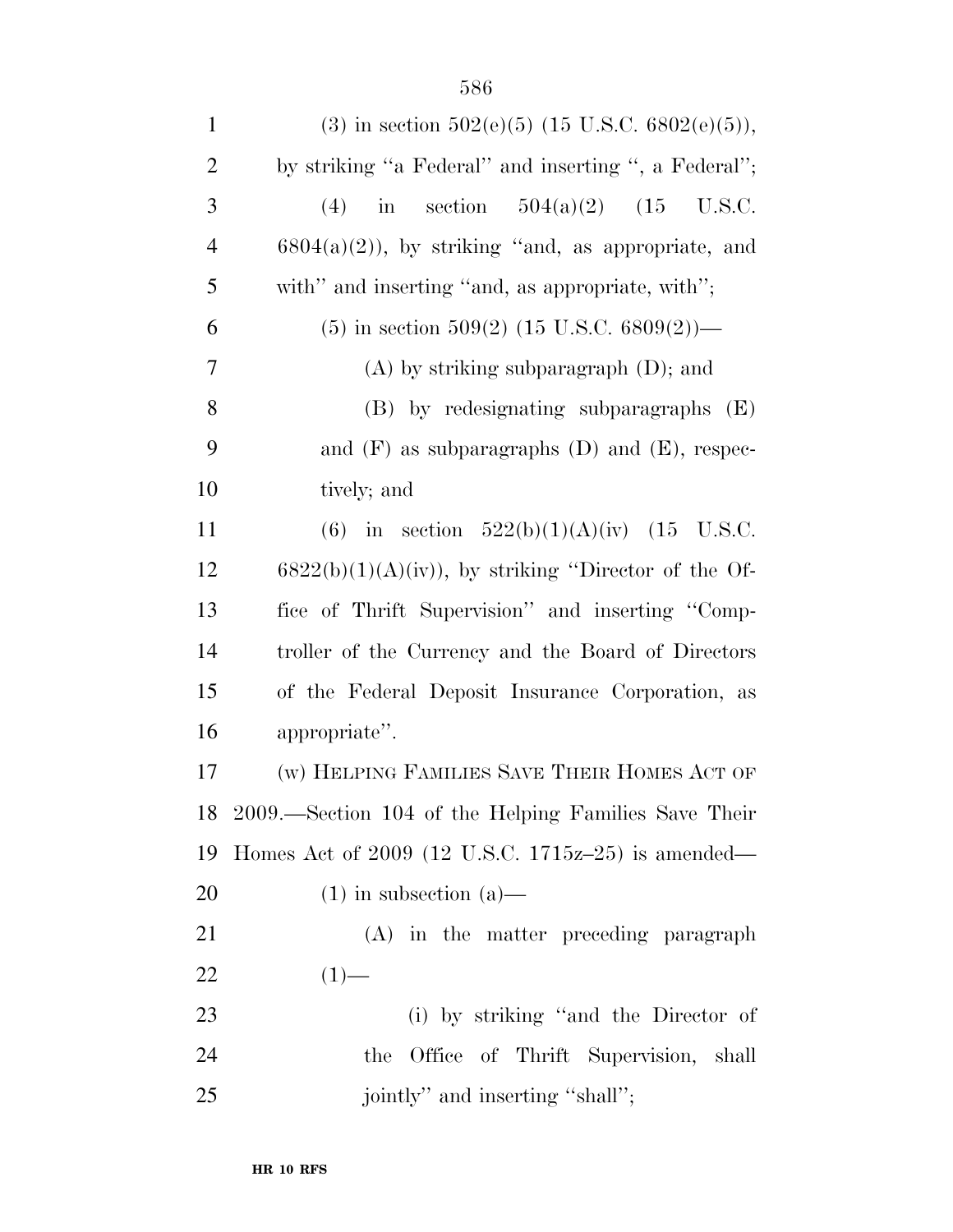| $\mathbf{1}$   | (ii) by striking "Senate," and insert-              |
|----------------|-----------------------------------------------------|
| $\overline{2}$ | ing "Senate and";                                   |
| 3              | (iii) by striking "and the Office of                |
| $\overline{4}$ | Thrift Supervision"; and                            |
| 5              | (iv) by striking "each such" and in-                |
| 6              | serting "such"; and                                 |
| $\tau$         | $(B)$ in paragraph $(1)$ , by striking "and the     |
| 8              | Office of Thrift Supervision"; and                  |
| 9              | $(2)$ in subsection $(b)(1)$ —                      |
| 10             | $(A)$ in subparagraph $(A)$ —                       |
| 11             | (i) in the first sentence—                          |
| 12             | (I) by striking "and the Director"                  |
| 13             | of the Office of Thrift Supervision,";              |
| 14             | and                                                 |
| 15             | (II) by striking "or the Direc-                     |
| 16             | tor"; and                                           |
| 17             | (ii) in the second sentence, by striking            |
| 18             | and the Director of the Office of Thrift            |
| 19             | Supervision"; and                                   |
| 20             | $(B)$ in subparagraph $(B)$ , by striking "and      |
| 21             | the Director of the Office of Thrift Super-         |
| 22             | vision".                                            |
| 23             | $(x)$ HOME MORTGAGE DISCLOSURE ACT OF 1975.—        |
| 24             | The Home Mortgage Disclosure Act of 1975 (12 U.S.C. |
| 25             | $2801$ et seq.) is amended—                         |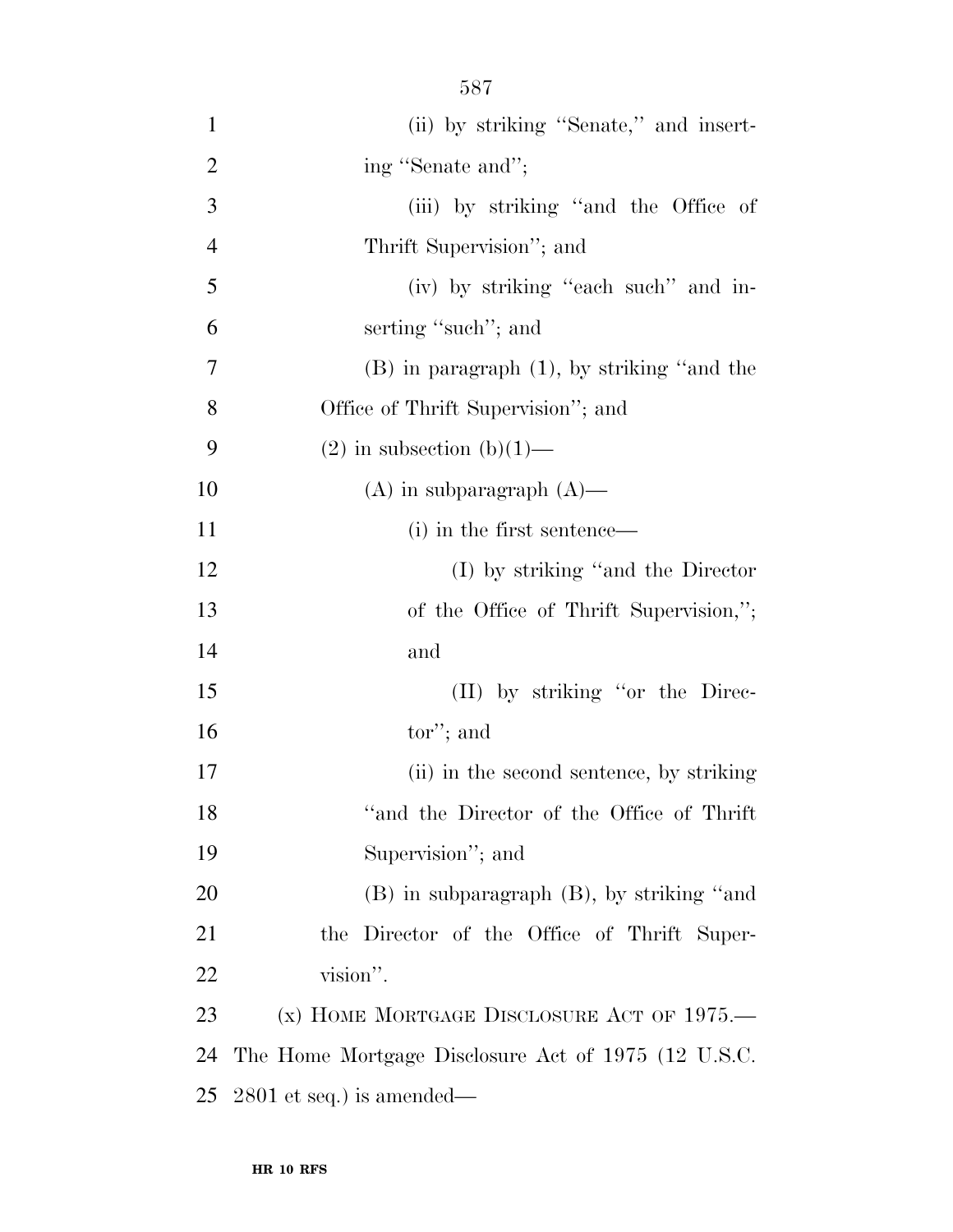| $\mathbf{1}$   | $(1)$ in section 304—                                            |
|----------------|------------------------------------------------------------------|
| $\overline{2}$ | (A) in subsection (b) $(5)(A)$ , by striking                     |
| 3              | "15 U.S.C. $1602(aa)(4)$ " and inserting "section"               |
| $\overline{4}$ | $103(aa)(4)$ of the Truth in Lending Act''; and                  |
| 5              | (B) in subsection (j)(3) $(12 \text{ U.S.C.})$                   |
| 6              | $2803(j)(3)$ , by adding a period at the end; and                |
| 7              | in section $305(b)(1)(A)$ (12 U.S.C.<br>(2)                      |
| 8              | $2804(b)(1)(A)$ —                                                |
| 9              | $(A)$ in the matter preceding clause (i), by                     |
| 10             | inserting "by" before "the appropriate Federal                   |
| 11             | banking agency"; and                                             |
| 12             | $(B)$ in clause (iii), by striking "bank as,"                    |
| 13             | and inserting "bank, as".                                        |
| 14             | (y) HOME OWNERS' LOAN ACT.—The Home Owners'                      |
| 15             | Loan Act $(12 \text{ U.S.C. } 1461 \text{ et seq.})$ is amended— |
| 16             | $(1)$ in section 5 (12 U.S.C. 1464)—                             |
| 17             | (A) in subsection $(d)(2)(E)(ii)$ —                              |
| 18             | (i) in the first sentence, by striking                           |
| 19             | "Except as provided in section 21A of the                        |
| 20             | Federal Home Loan Bank Act, the" and                             |
| 21             | inserting "The"; and                                             |
| 22             | (ii) by striking ", at the Director's                            |
| 23             | discretion,";                                                    |
| 24             | $(B)$ in subsection $(i)(6)$ , by striking "the                  |
| 25             | Office of Thrift Supervision or";                                |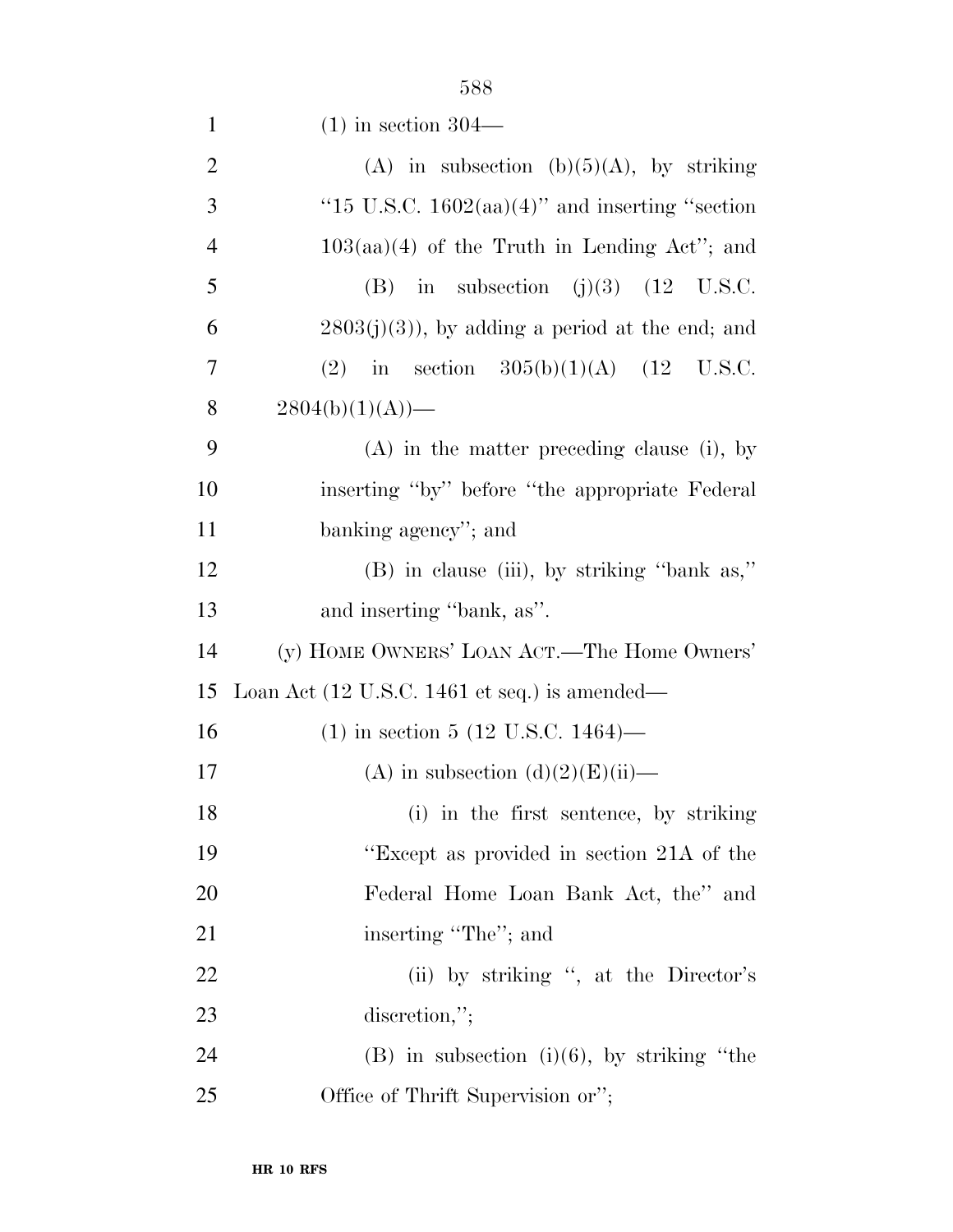| $\mathbf{1}$   | $(C)$ in subsection $(m)$ , by striking "Direc- |
|----------------|-------------------------------------------------|
| $\overline{2}$ | tor's" each place that term appears and insert- |
| 3              | ing "appropriate Federal banking agency's";     |
| $\overline{4}$ | (D) in subsection $(n)(9)(B)$ , by striking     |
| 5              | "Director's" and inserting "Comptroller's"; and |
| 6              | $(E)$ in subsection $(s)$ —                     |
| $\tau$         | $(i)$ in paragraph $(1)$ —                      |
| 8              | (I) in the matter preceding sub-                |
| 9              | paragraph $(A)$ , by striking "of such          |
| 10             | Act)" and all that follows through              |
| 11             | "shall require" and inserting "of such          |
| 12             | Act), the appropriate Federal banking           |
| 13             | agency shall require"; and                      |
| 14             | $(II)$ in subparagraph $(B)$ , by               |
| 15             | striking "other methods" and all that           |
| 16             | follows through "determines" and in-            |
| 17             | serting "other methods as the appro-            |
| 18             | priate Federal banking agency deter-            |
| 19             | mines";                                         |
| 20             | (ii) in paragraph $(2)$ —                       |
| 21             | (I) by striking "DETERMINED"                    |
| 22             | and all that follows through "may,              |
| 23             | consistent" and inserting "DETER-               |
| 24             | MINED BY APPROPRIATE<br>FEDERAL                 |
| 25             | BANKING AGENCY CASE-BY-CASE.-                   |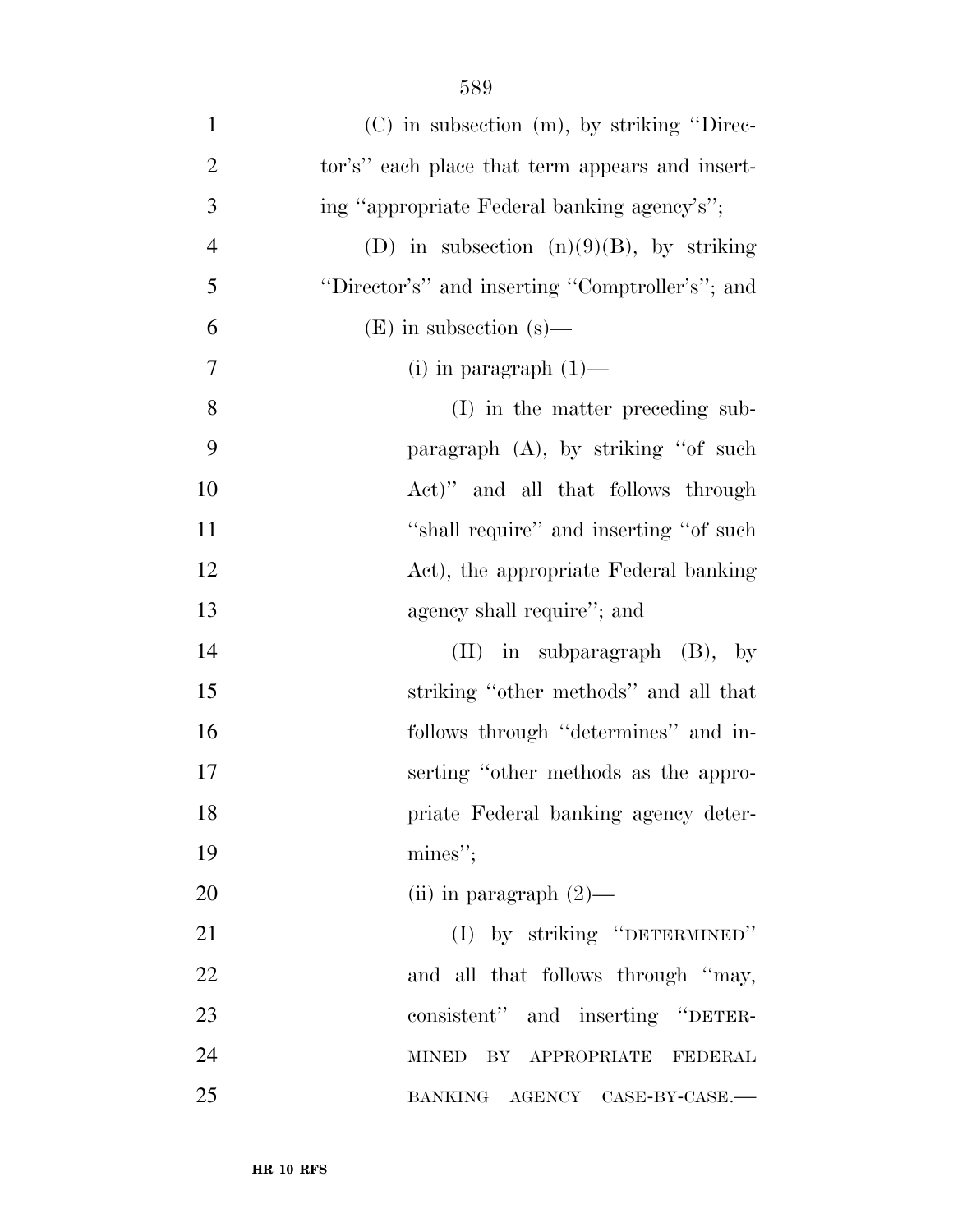| $\mathbf{1}$   | The appropriate Federal banking                                 |
|----------------|-----------------------------------------------------------------|
| $\overline{2}$ | agency may, consistent"; and                                    |
| 3              | (II) by striking "capital-to-as-                                |
| $\overline{4}$ | sets" and all that follows through                              |
| 5              | "determines to be necessary" and in-                            |
| 6              | serting "capital-to-assets as the ap-                           |
| $\overline{7}$ | propriate Federal banking agency de-                            |
| 8              | termines to be necessary"; and                                  |
| 9              | (iii) in paragraph $(3)$ —                                      |
| 10             | $(I)$ by striking "agency, may"                                 |
| 11             | and inserting "agency may"; and                                 |
| 12             | (II) by striking "the Comp-                                     |
| 13             | troller" and inserting "the appro-                              |
| 14             | priate Federal banking agency";                                 |
| 15             | (2) in section 6(c) $(12 \text{ U.S.C. } 1465(e)), \text{ by }$ |
| 16             | striking "sections" and inserting "section";                    |
| 17             | $(3)$ in section 10 (12 U.S.C. 1467a)—                          |
| 18             | $(A)$ in subsection $(b)(6)$ , by striking                      |
| 19             | "time" and all that follows through "release"                   |
| 20             | and inserting "time, upon the motion or appli-                  |
| 21             | cation of the Board, release";                                  |
| 22             | (B) in subsection $(e)(2)(H)$ —                                 |
| 23             | in the matter preceding clause<br>(i)                           |
| 24             | $(i)$ -                                                         |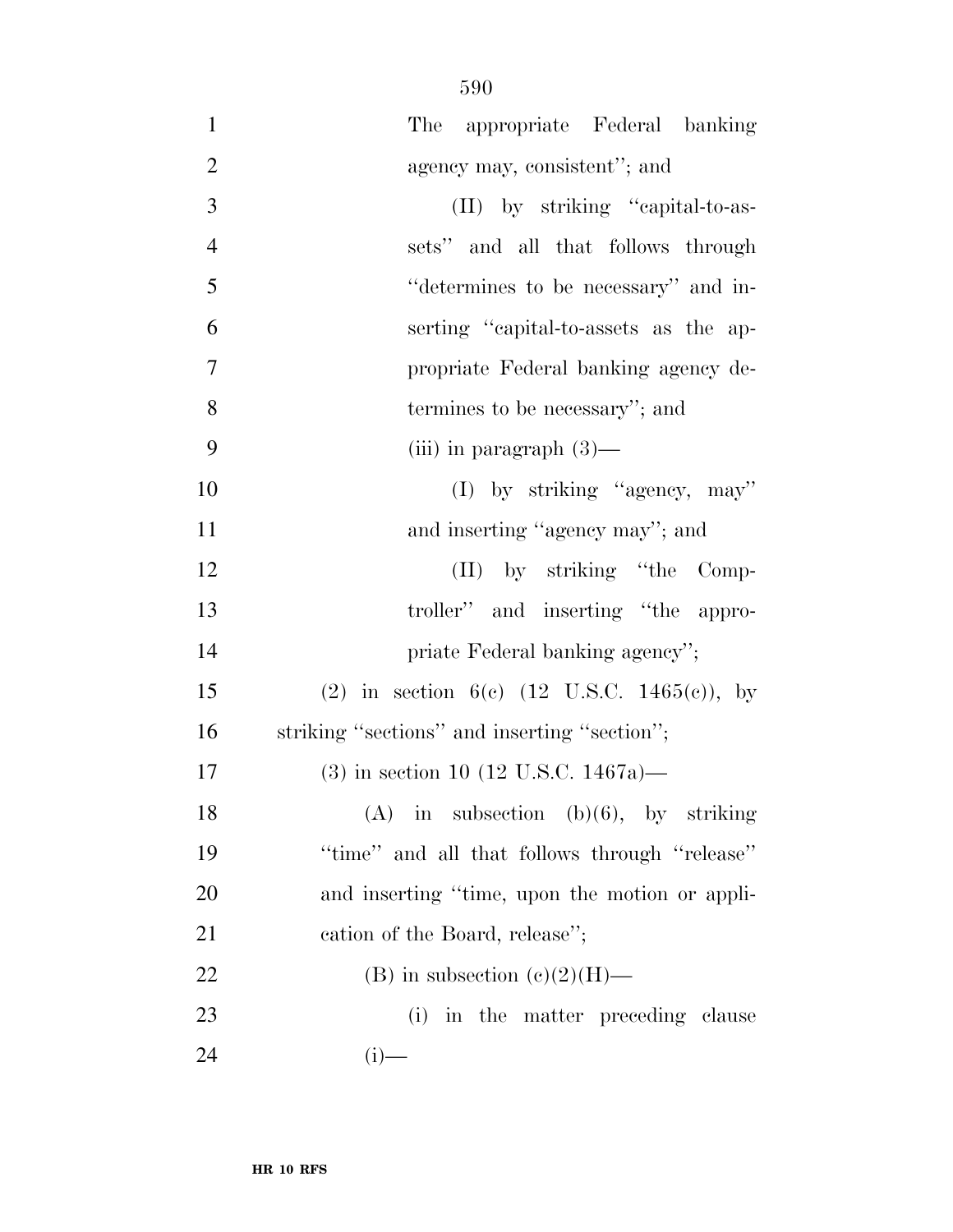| $\mathbf{1}$   | (I) by striking " $1841(p)$ " and                             |
|----------------|---------------------------------------------------------------|
| $\overline{2}$ | inserting " $1841(p)$ "; and                                  |
| 3              | (II) by inserting $\degree$ (12 U.S.C.                        |
| $\overline{4}$ | $1843(k)$ " before "if—"; and                                 |
| 5              | (ii) in clause (i), by inserting "of $1956$                   |
| 6              | $(12 \text{ U.S.C. } 1843(l) \text{ and } (m))$ " after "Com- |
| 7              | pany Act''; and                                               |
| 8              | (C) in subsection (e)(7)(B)(iii)—                             |
| 9              | (i) by striking "Board of the Office of                       |
| 10             | Thrift Supervision" and inserting "Direc-                     |
| 11             | tor of the Office of Thrift Supervision";                     |
| 12             | and                                                           |
| 13             | (ii) by inserting ", as defined in sec-                       |
| 14             | tion 2 of the Dodd-Frank Wall Street Re-                      |
| 15             | form and Consumer Protection Act (12)                         |
| 16             | U.S.C. $5301$ )" after "transfer date"; and                   |
| 17             | $(4)$ in section 13 (12 U.S.C. 1468b), by striking            |
| 18             | "the $a$ " and inserting " $a$ ".                             |
| 19             | (z) HOUSING ACT OF 1948.—Section $502(e)(3)$ of               |
| 20             | the Housing Act of 1948 (12 U.S.C. $1701c(c)(3)$ ) is         |
| 21             | amended by striking "Federal Home Loan Bank Agency"           |
| 22             | and inserting "Federal Housing Finance Agency".               |
| 23             | (aa) HOUSING AND URBAN DEVELOPMENT ACT OF                     |
| 24             | $1968.$ —Section $106(h)(5)$ of the Housing and Urban De-     |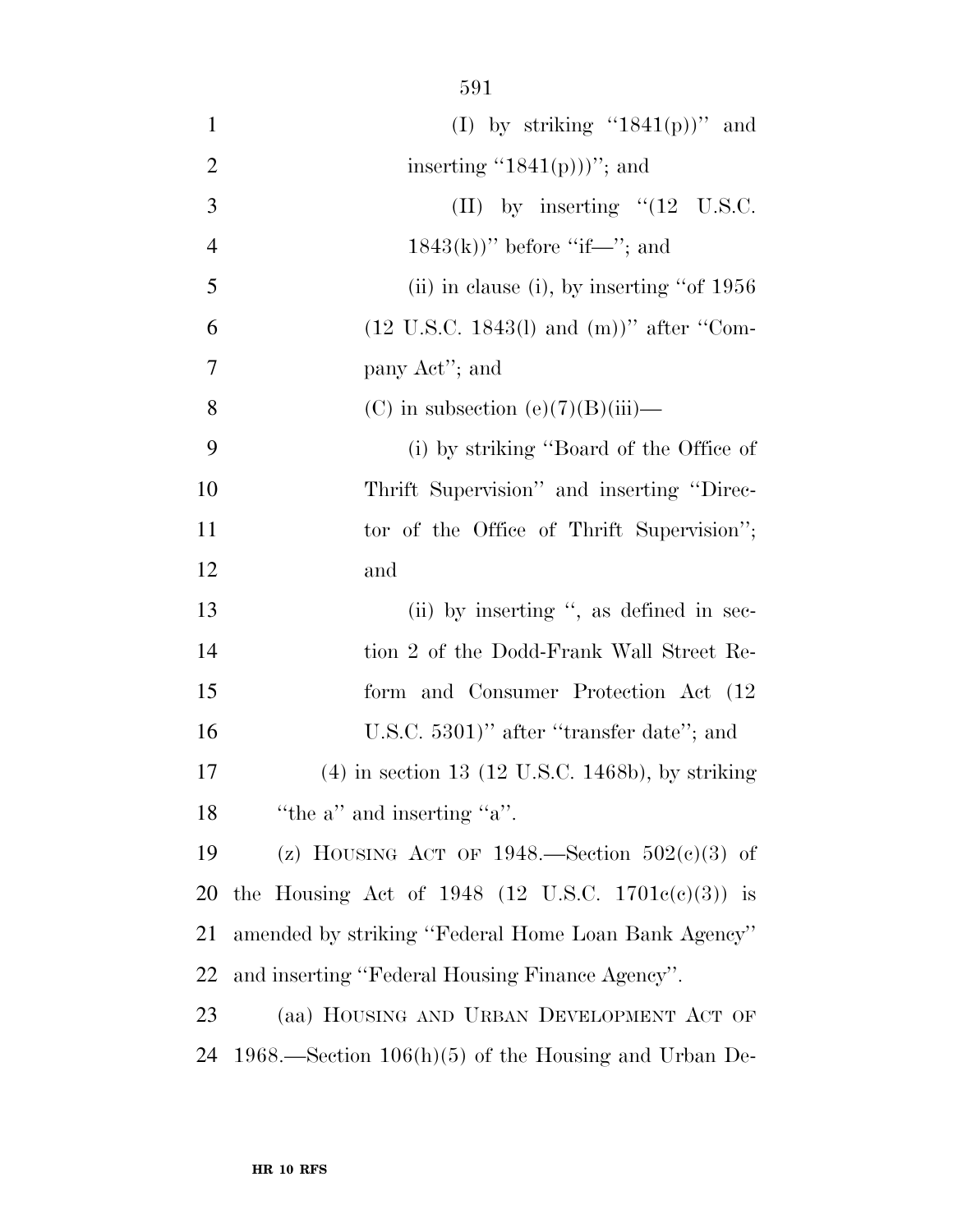| $\mathbf{1}$   | velopment Act of 1968 (12 U.S.C. $1701x(h)(5)$ ) is amend- |
|----------------|------------------------------------------------------------|
| $\overline{2}$ | ed by striking "authorised" and inserting "authorized".    |
| 3              | (bb) INTERNATIONAL BANKING ACT OF 1978.—Sec-               |
| $\overline{4}$ | tion 15 of the International Banking Act of 1978 (12)      |
| 5              | U.S.C. $3109$ is amended—                                  |
| 6              | $(1)$ in each of subsections (a) and (b)—                  |
| 7              | $(A)$ by striking ", and Director of the Of-               |
| 8              | fice of Thrift Supervision" each place that term           |
| 9              | appears; and                                               |
| 10             | (B) by inserting "and" before "Federal                     |
| 11             | Deposit" each place that term appears;                     |
| 12             | $(2)$ in subsection $(a)$ , by striking "Comptroller,      |
| 13             | Corporation, or Director" and inserting "Comp-             |
| 14             | troller of the Currency, or Corporation"; and              |
| 15             | $(3)$ in subsection $(e)(4)$ —                             |
| 16             | (A) by inserting "and" before "the Federal"                |
| 17             | Deposit"; and                                              |
| 18             | (B) by striking ", and the Director of the                 |
| 19             | Office of Thrift Supervision".                             |
| 20             | (cc) INTERNATIONAL LENDING SUPERVISION ACT OF              |
| 21             | 1983.—Section 912 of the International Lending Super-      |
| 22             | vision Act of 1983 (12 U.S.C. 3911) is amended—            |
| 23             | $(1)$ by amending the section heading to read as           |
| 24             | follows: "EQUAL REPRESENTATION FOR FED-                    |
| 25             | ERAL DEPOSIT INSURANCE CORPORATION";                       |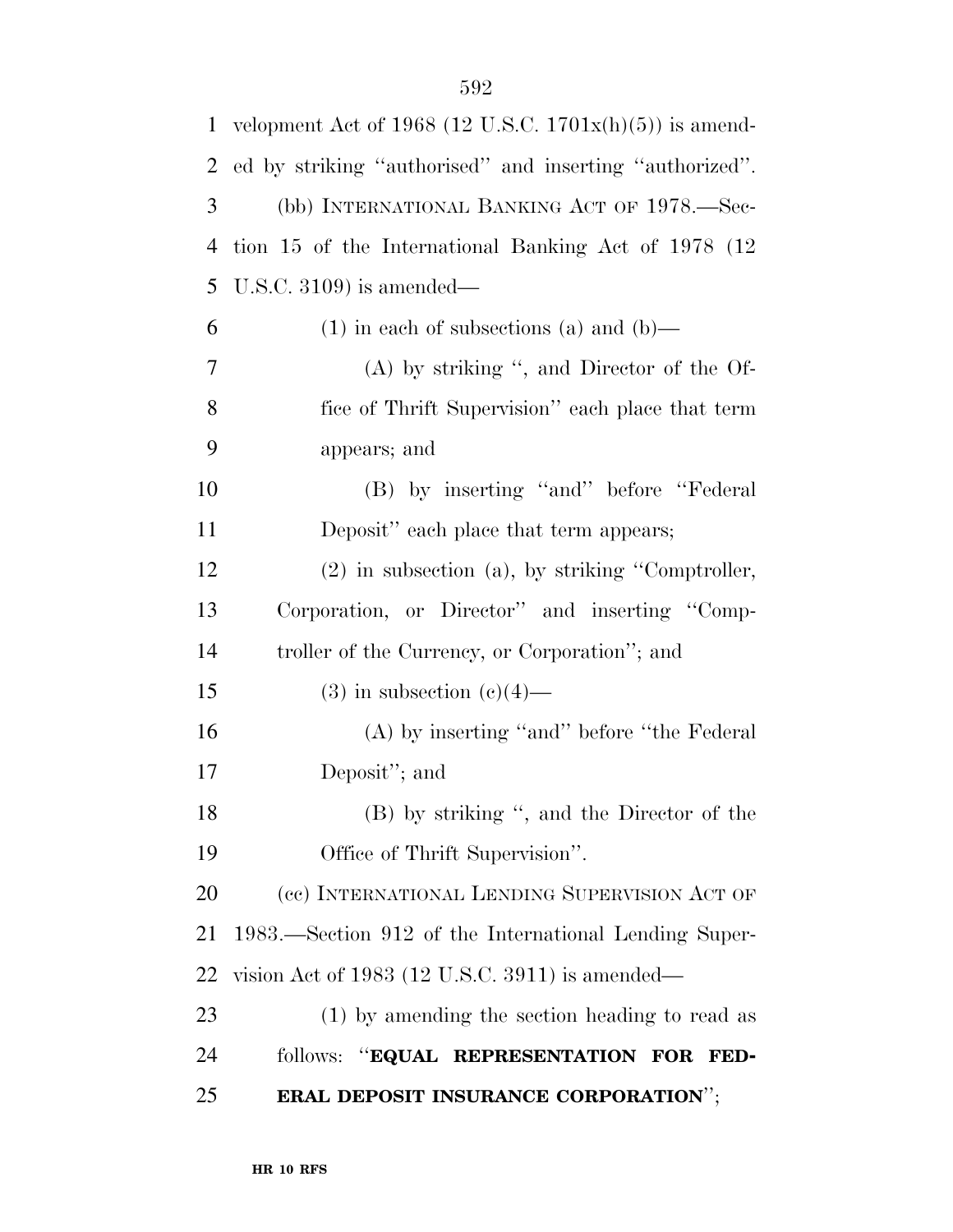| $\mathbf{1}$ | $(2)$ by striking "(a) In GENERAL.—";                                 |
|--------------|-----------------------------------------------------------------------|
| 2            | $(3)$ by striking subsection (b); and                                 |
| 3            | $(4)$ by striking "4" and inserting "3".                              |
| 4            | (dd) INTERSTATE LAND SALES FULL DISCLOSURE                            |
|              | 5 ACT.—The Interstate Land Sales Full Disclosure Act (15              |
|              | 6 U.S.C. 1701 et seq.) is amended in each of section                  |
|              | 7 1411(b) $(15 \text{ U.S.C. } 1710(b))$ and subsections $(b)(4)$ and |
|              | 8 (d) of section 1418a (15 U.S.C. 1717a), by striking "Sec-           |
|              | 9 retary's" each place that term appears and inserting "Di-           |
|              | $10$ rector's".                                                       |

 (ee) INVESTMENT ADVISERS ACT OF 1940.—Section 224 of the Investment Company Act of 1940 (15 U.S.C. 80b–18c) is amended in the heading of the section by striking ''**COMMODITIES**'' and inserting ''**COM-MODITY**''.

 (ff) LEGAL CERTAINTY FOR BANK PRODUCTS ACT OF 2000.—Section 403(b)(1) of the Legal Certainty for Bank Products Act of 2000 (7 U.S.C. 27a(b)(1)) is amended by striking ''that section'' and inserting ''sec-tion''.

 (gg) PUBLIC LAW 93–495.—Section 111 of Public Law 93–495 (12 U.S.C. 250) is amended by striking ''the Director of the Office of Thrift Supervision,''.

 (hh) REVISED STATUTES OF THE UNITED STATES.— Section 5136C(i) of the Revised Statutes of the United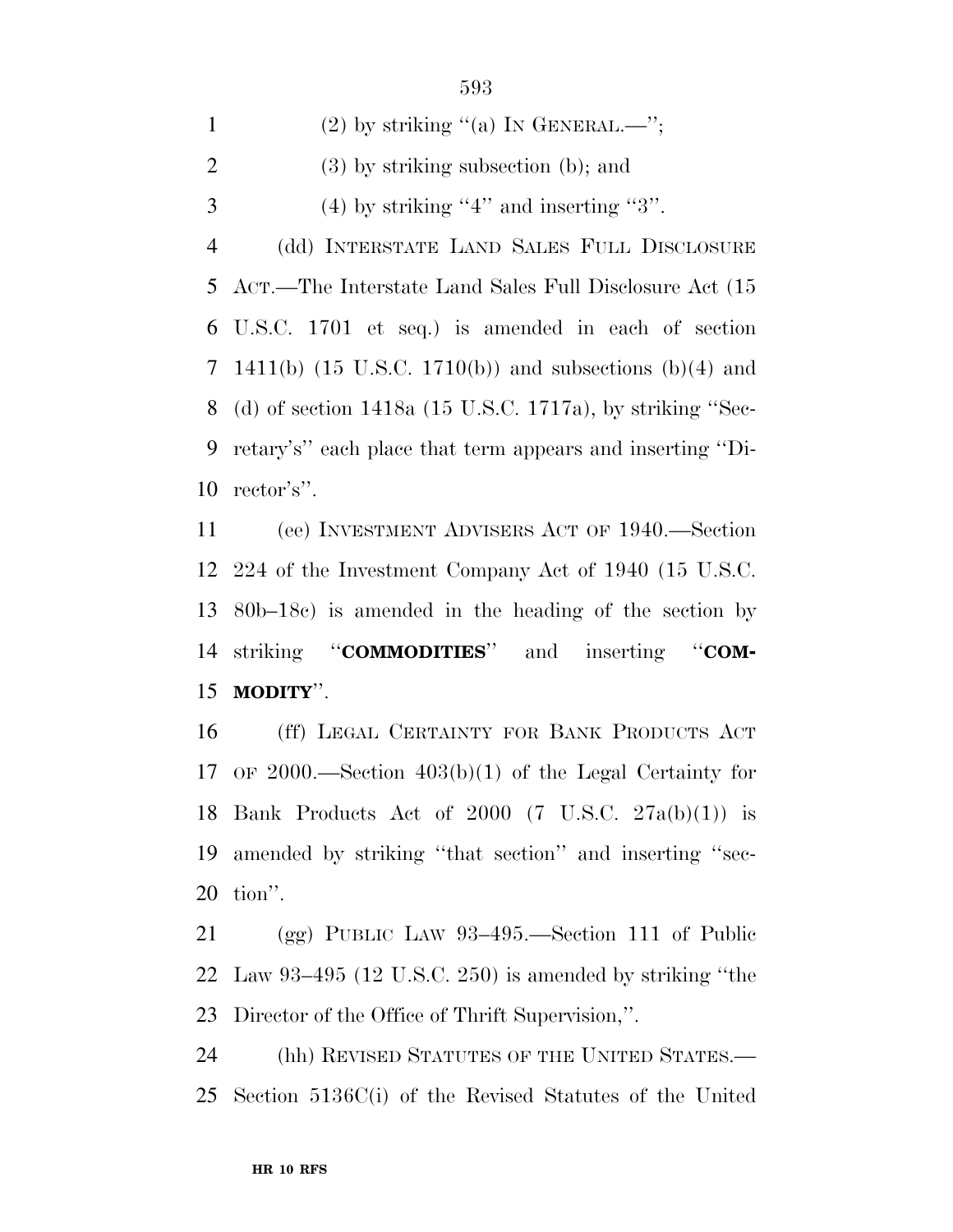States (12 U.S.C. 25b(i)) is amended by striking ''POW- ERS.—'' and all that follows through ''In accordance'' and inserting ''POWERS.—In accordance''.

 (ii) RIEGLE COMMUNITY DEVELOPMENT AND REGU- LATORY IMPROVEMENT ACT OF 1994.—Section 117(e) of the Riegle Community Development and Regulatory Im- provement Act of 1994 (12 U.S.C. 4716(e)) is amended by striking ''the Director of the Office of Thrift Super-vision,''.

10 (ii) S.A.F.E. MORTGAGE LICENSING ACT OF 2008.— Section 1514 of the S.A.F.E. Mortgage Licensing Act of 2008 (12 U.S.C. 5113) is amended in each of subsections 13 (b)(5) and (e)(4)(C), by striking "Secretary's" each place that term appears and inserting ''Director's''.

 (kk) SECURITIES EXCHANGE ACT OF 1934.—The Securities Exchange Act of 1934 (15 U.S.C. 78a et seq.) is amended—

18 (1) in section  $3D(d)(10)(A)$  (15 U.S.C. 78c– 19  $4(d)(10)(A)$ , by striking "taking" and inserting ''take'';

 (2) in section 3E(b)(1) (15 U.S.C. 78c–  $22 \t 5(b)(1)$ , by striking "though" and inserting 23 "through";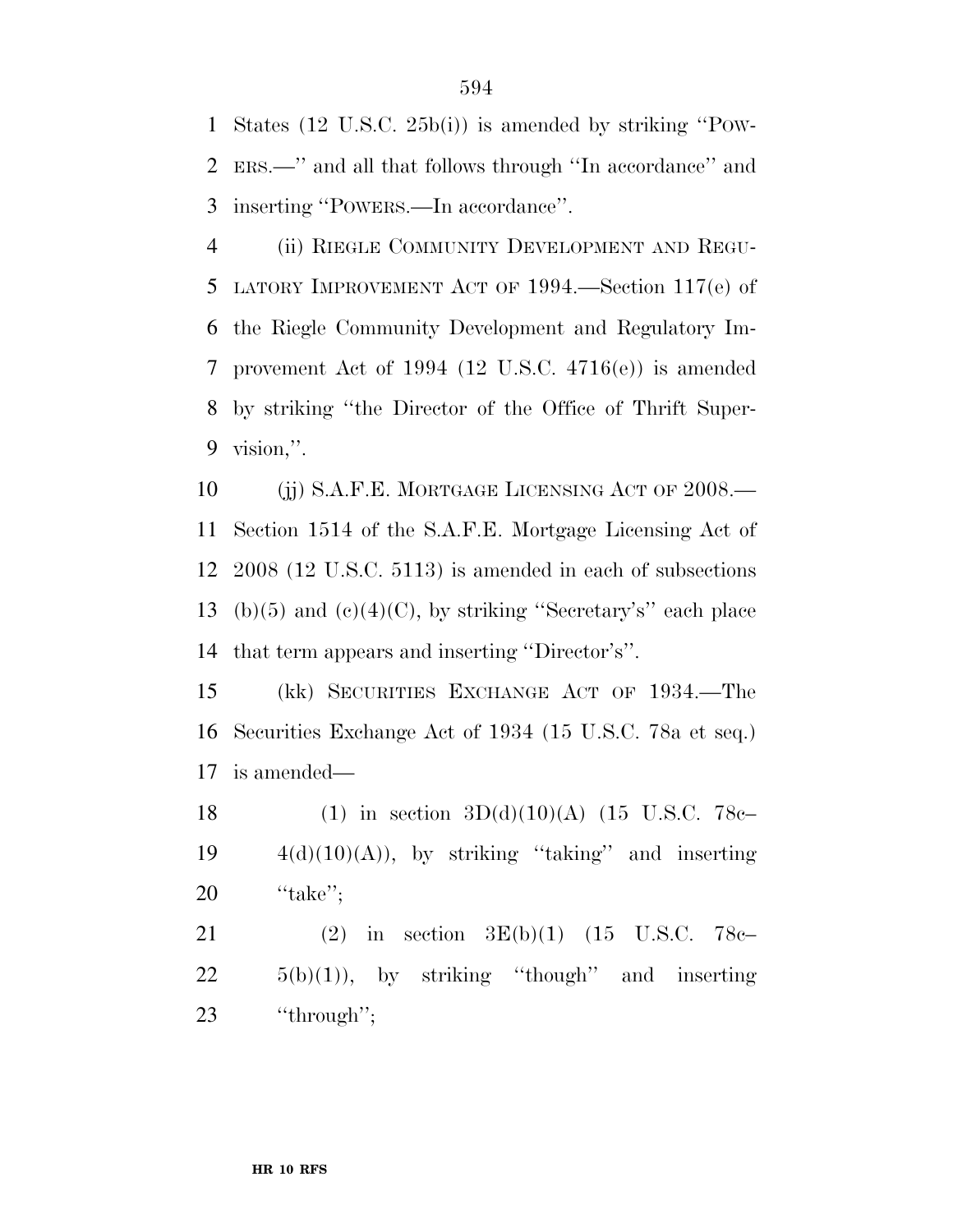| $\mathbf{1}$   | in section $4(g)(8)(A)$ (15<br>(3)<br>U.S.C.                  |
|----------------|---------------------------------------------------------------|
| $\overline{2}$ | $78d(g)(8)(A)$ , by striking " $(2)(A)(i)$ " and inserting    |
| 3              | ``(2)(A)(ii)'';                                               |
| $\overline{4}$ | $(4)$ in section 15 (15 U.S.C. 780)—                          |
| 5              | $(A)$ in each of subparagraphs $(B)(ii)$ and                  |
| 6              | $(C)$ of subsection $(b)(4)$ , by striking "dealer"           |
| 7              | municipal advisor,," and inserting "dealer, mu-               |
| 8              | nicipal advisor,";                                            |
| 9              | (B) by redesignating subsection (j) (relat-                   |
| 10             | ing to the authority of the Commission) as sub-               |
| 11             | section (p) and moving that subsection after                  |
| 12             | subsection $(o)$ ;                                            |
| 13             | (C) as amended by section $841(d)$ , by re-                   |
| 14             | designating the second subsection (k) and sec-                |
| 15             | ond subsection (l) (relating to standard of con-              |
| 16             | duct and other matters, respectively), as added               |
| 17             | by section $913(g)(1)$ of the Dodd-Frank Wall                 |
| 18             | Street Reform and Consumer Protection Act                     |
| 19             | $(124 \text{ Stat. } 1828)$ , as subsections (q) and (r), re- |
| 20             | spectively and moving those subsections to the                |
| 21             | end; and                                                      |
| 22             | (D) in subsection $(m)$ , by inserting "the"                  |
| 23             | before "same extent";                                         |
| 24             | (5) in section 15F(h) (15 U.S.C. 780-10(h))-                  |
| 25             | (A) in paragraph $(2)$ —                                      |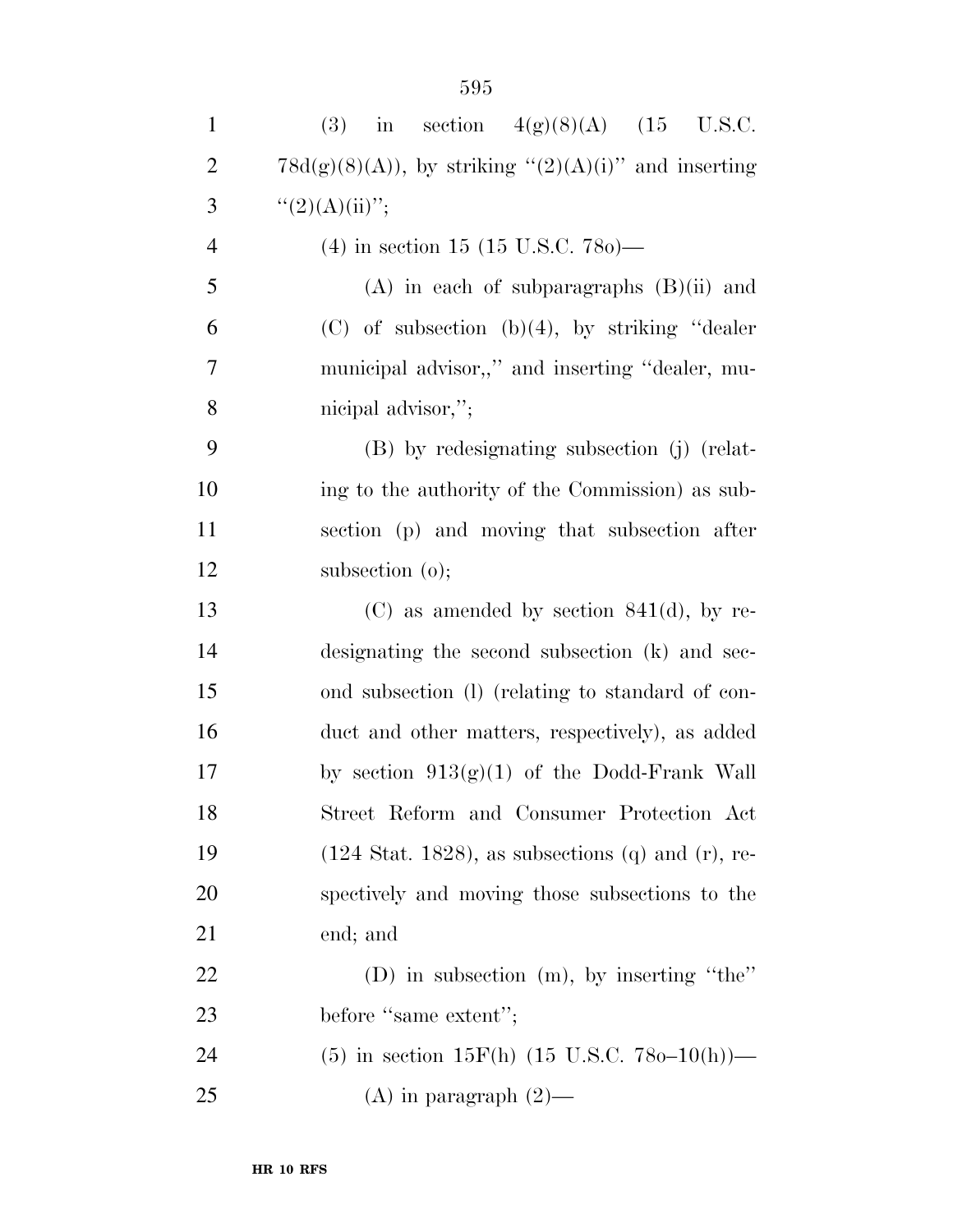| $\mathbf{1}$   | (i) in subparagraph $(A)$ , by inserting                |
|----------------|---------------------------------------------------------|
| $\overline{2}$ | "a" after "that acts as an advisor to"; and             |
| 3              | (ii) in subparagraph (B), by inserting                  |
| $\overline{4}$ | "a" after "offers to enter into"; and                   |
| 5              | (B) in paragraph $(5)(A)(i)$ —                          |
| 6              | (i) by inserting " $(A)$ " after " $(18)$ ";            |
| 7              | and                                                     |
| 8              | (ii) in subclause (VII), by striking                    |
| 9              | "act of" and inserting "Act of";                        |
| 10             | $(6)$ in section 15G (15 U.S.C. 780-11)—                |
| 11             | (A) in subsection (e)(4)(A), by striking                |
| 12             | "subsection" and inserting "section";                   |
| 13             | (B) in subsection (e)(4)(C)—                            |
| 14             | (i) by striking " $129C(e)(2)$ " and in-                |
| 15             | serting "129C(b)(2)(A)"; and                            |
| 16             | (ii) by inserting $\cdot$ (15 U.S.C.                    |
| 17             | $1639e(b)(2)(A))$ " after "Lending Act";                |
| 18             | and                                                     |
| 19             | $(C)$ in subsection (e)(5), by striking "sub-           |
| 20             | section" and inserting "section"; and                   |
| 21             | $(7)$ in section 17A (15 U.S.C. 78q-1), by redes-       |
| 22             | ignating subsection $(g)$ , as added by section $929W$  |
| 23             | of the Dodd-Frank Wall Street Reform and Con-           |
| 24             | sumer Protection Act (relating to due diligence for     |
| 25             | the delivery of dividends, interest, and other valuable |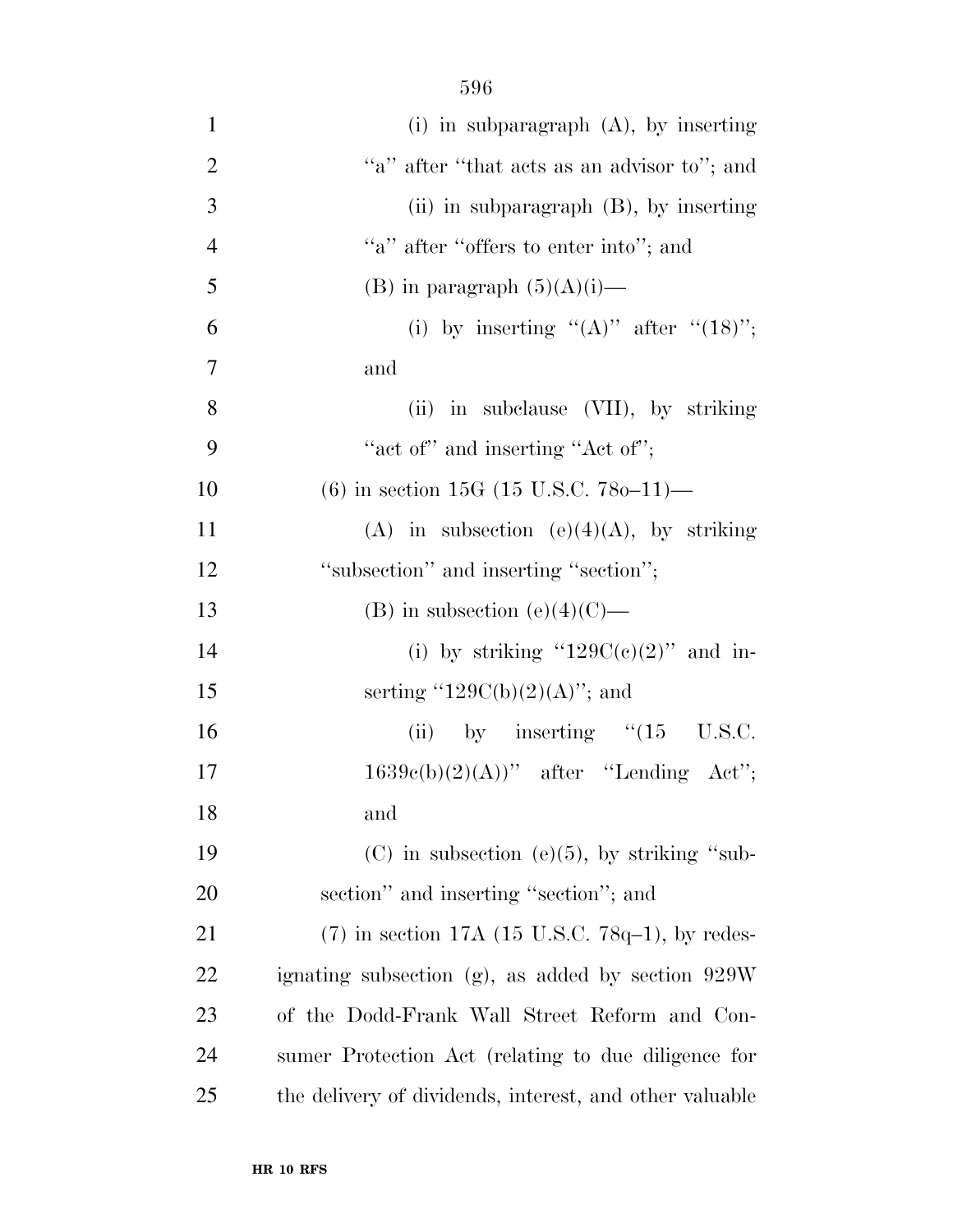property rights) as subsection (n) and moving that subsection to the end.

 (ll) TELEMARKETING AND CONSUMER FRAUD AND ABUSE PREVENTION ACT.—Section 3(b) of the Tele- marketing and Consumer Fraud and Abuse Prevention Act (15 U.S.C. 6102(b)) is amended by inserting before the period at the end the following: '', provided, however, nothing in this section shall conflict with or supersede sec- tion 6 of the Federal Trade Commission Act (15 U.S.C.  $10 \t 46$ ".

 (mm) TITLE 5.—Title 5, United States Code, is amended—

13 (1) in section  $3132(a)(1)(D)$ , as amended by section 711, by striking ''the Office of Thrift Super- vision,, the Resolution Trust Corporation,''; and (2) in section 5314, by striking ''Director of the Office of Thrift Supervision.''. (nn) TITLE 31.—

 (1) AMENDMENTS.—Title 31, United States Code, is amended—

21 (A) by striking section 309; and 22 (B) in section  $714(d)(3)(B)$  by striking "a 23 audit" and inserting "an audit".

 (2) ANALYSIS.—The analysis for subchapter I of chapter 3 of title 31, United States Code, is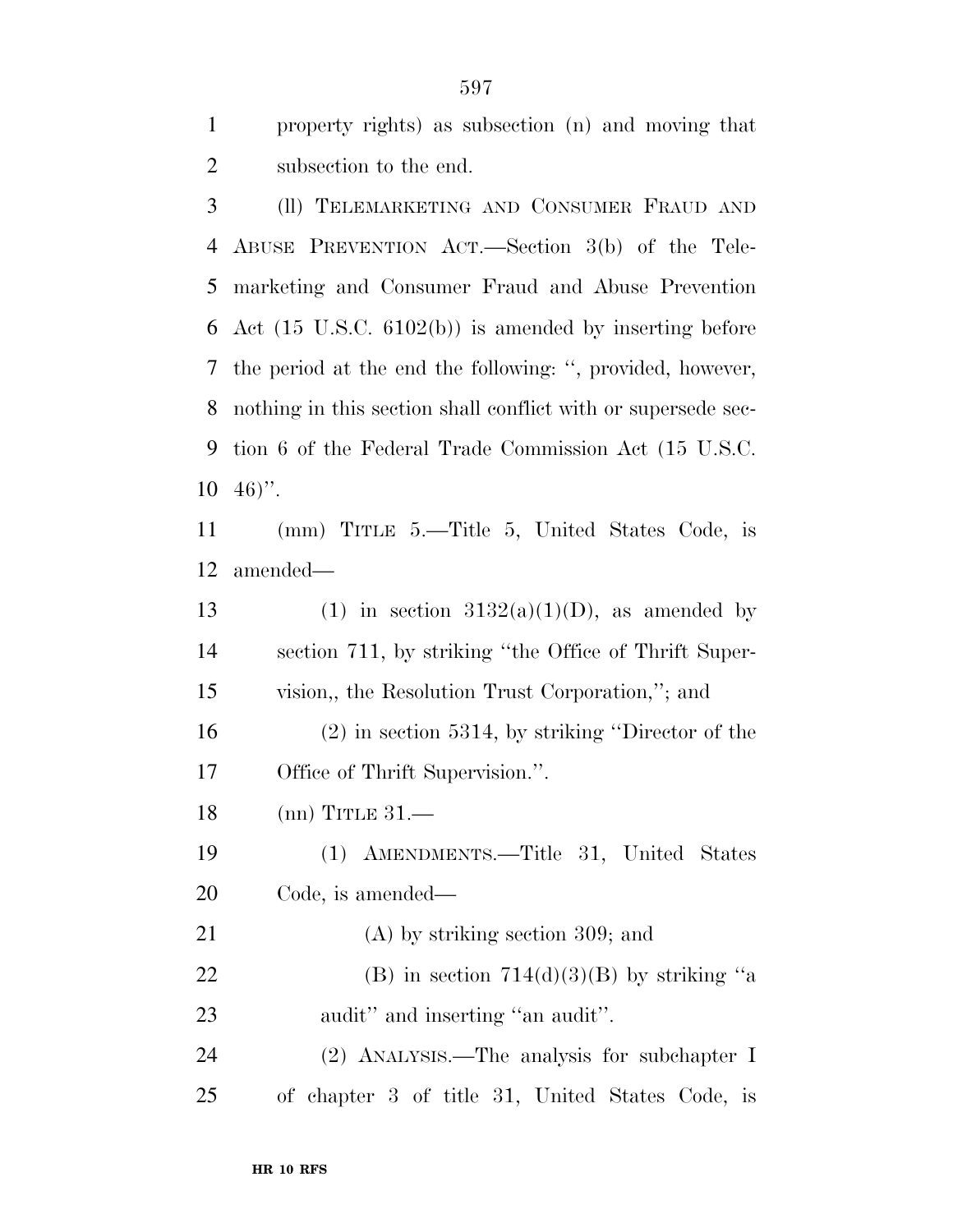| $\mathbf{1}$   | amended by striking the item relating to section                |
|----------------|-----------------------------------------------------------------|
| $\overline{2}$ | 309.                                                            |
| 3              | (00) TRUTH IN LENDING ACT.—The Truth in Lend-                   |
| $\overline{4}$ | ing Act $(15 \text{ U.S.C. } 1601 \text{ et seq.})$ is amended— |
| 5              | $(1)$ in section 105 (15 U.S.C. 1604), by insert-               |
| 6              | ing subsection (h), as added by section $1472(e)$ of            |
| 7              | the Dodd-Frank Wall Street Reform and Consumer                  |
| 8              | Protection Act (124 Stat. 2187), before subsection              |
| 9              | (i), as added by section $1100A(7)$ of that Act (124)           |
| 10             | Stat. 2108);                                                    |
| 11             | (2) in section $106(f)(2)(B)(i)$ (15 U.S.C.                     |
| 12             | $1605(f)(2)(B(i))$ , by striking "103(w)" and insert-           |
| 13             | ing " $103(x)$ ";                                               |
| 14             | $(3)$ in section 121(b) $(15 \text{ U.S.C. } 1631(b))$ , by     |
| 15             | striking "103(f)" and inserting "103(g)";                       |
| 16             | in section $122(d)(5)$ $(15 \text{ U.S.C.})$<br>(4)             |
| 17             | $1632(d)(5)$ , by striking "section 603)" and all that          |
| 18             | follows through "promulgate" and inserting "section             |
| 19             | $603$ , may promulgate";                                        |
| 20             | $(5)$ in section $125(e)(1)$ $(15 \text{ U.S.C. } 1635(e)(1)),$ |
| 21             | by striking "103(w)" and inserting "103(x)";                    |
| 22             | $(6)$ in section 129 (15 U.S.C. 1639)—                          |
| 23             | (A) in subsection (q), by striking " $(l)(2)$ "                 |
| 24             | and inserting " $(p)(2)$ "; and                                 |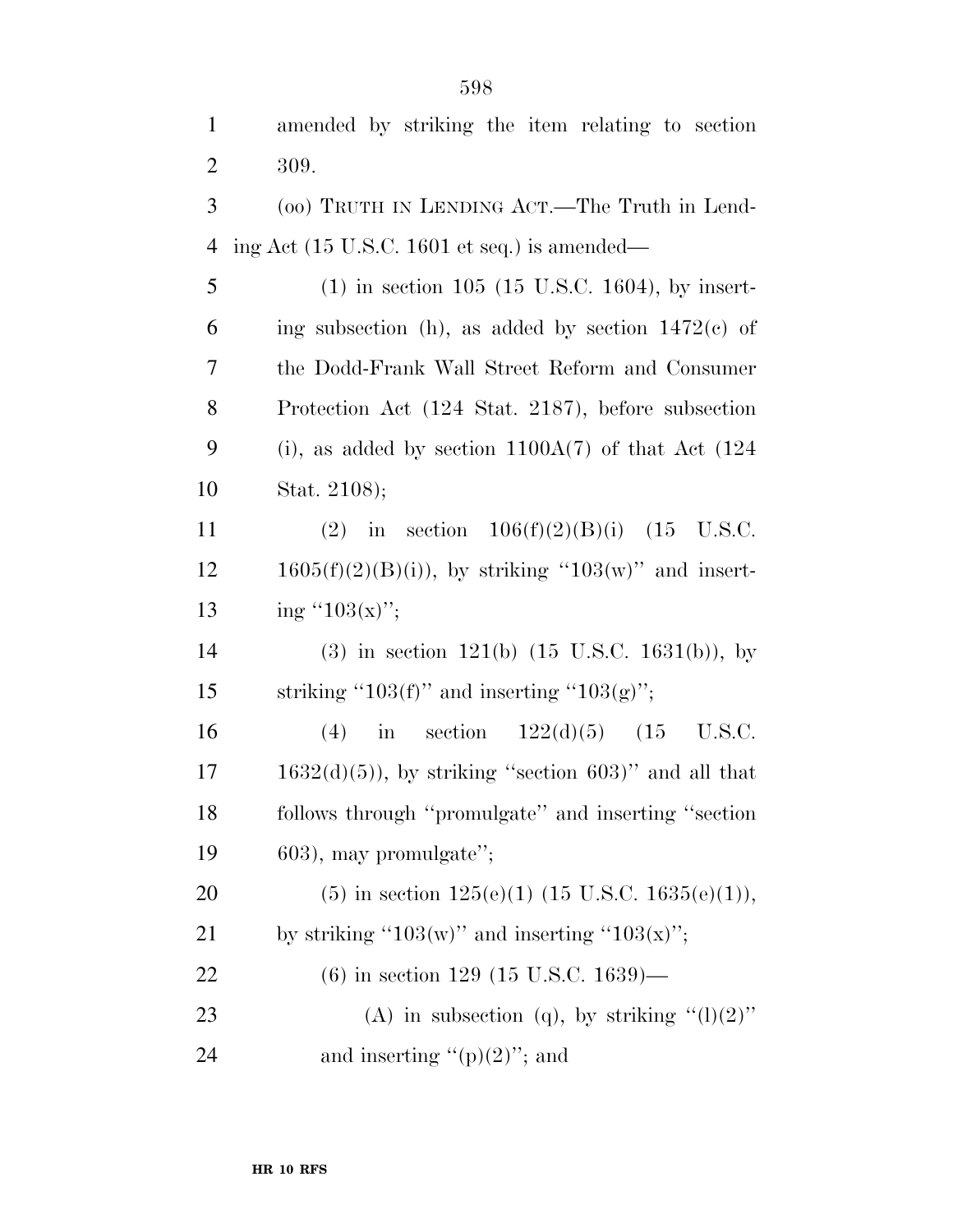| $\mathbf{1}$   | in subsection $(u)(3)$ , by striking<br>(B)          |
|----------------|------------------------------------------------------|
| $\overline{2}$ | "Board" each place that term appears and in-         |
| 3              | serting "Agency";                                    |
| $\overline{4}$ | $(7)$ in section 129C (15 U.S.C. 1639c)—             |
| 5              | (A) in subsection (b) $(2)(B)$ , by striking the     |
| 6              | second period at the end; and                        |
| 7              | (B) in subsection $(c)(1)(B)(ii)(I)$ , by strik-     |
| 8              | ing "a original" and inserting "an original";        |
| 9              | $(8)$ in section 148(d) (15 U.S.C. 1665 $e$ (d)), by |
| 10             | striking "Bureau" and inserting "Board";             |
| 11             | $(9)$ in section 149 (15 U.S.C. 1665d)—              |
| 12             | (A) by striking "the Director of the Office          |
| 13             | of Thrift Supervision," each place that term ap-     |
| 14             | pears;                                               |
| 15             | (B) by striking "National Credit Union               |
| 16             | Administration Bureau" each place that term          |
| 17             | appears and inserting "National Credit Union         |
| 18             | Administration Board"; and                           |
| 19             | (C) by striking "Bureau of Directors of              |
| 20             | the Federal Deposit Insurance Corporation"           |
| 21             | each place that term appears and inserting           |
| 22             | "Board of Directors of the Federal Deposit In-       |
| 23             | surance Corporation"; and                            |
| 24             | $(10)$ in section 181(1) (15 U.S.C. 1667(1)), by     |
| 25             | striking " $103(g)$ " and inserting " $103(h)$ ".    |